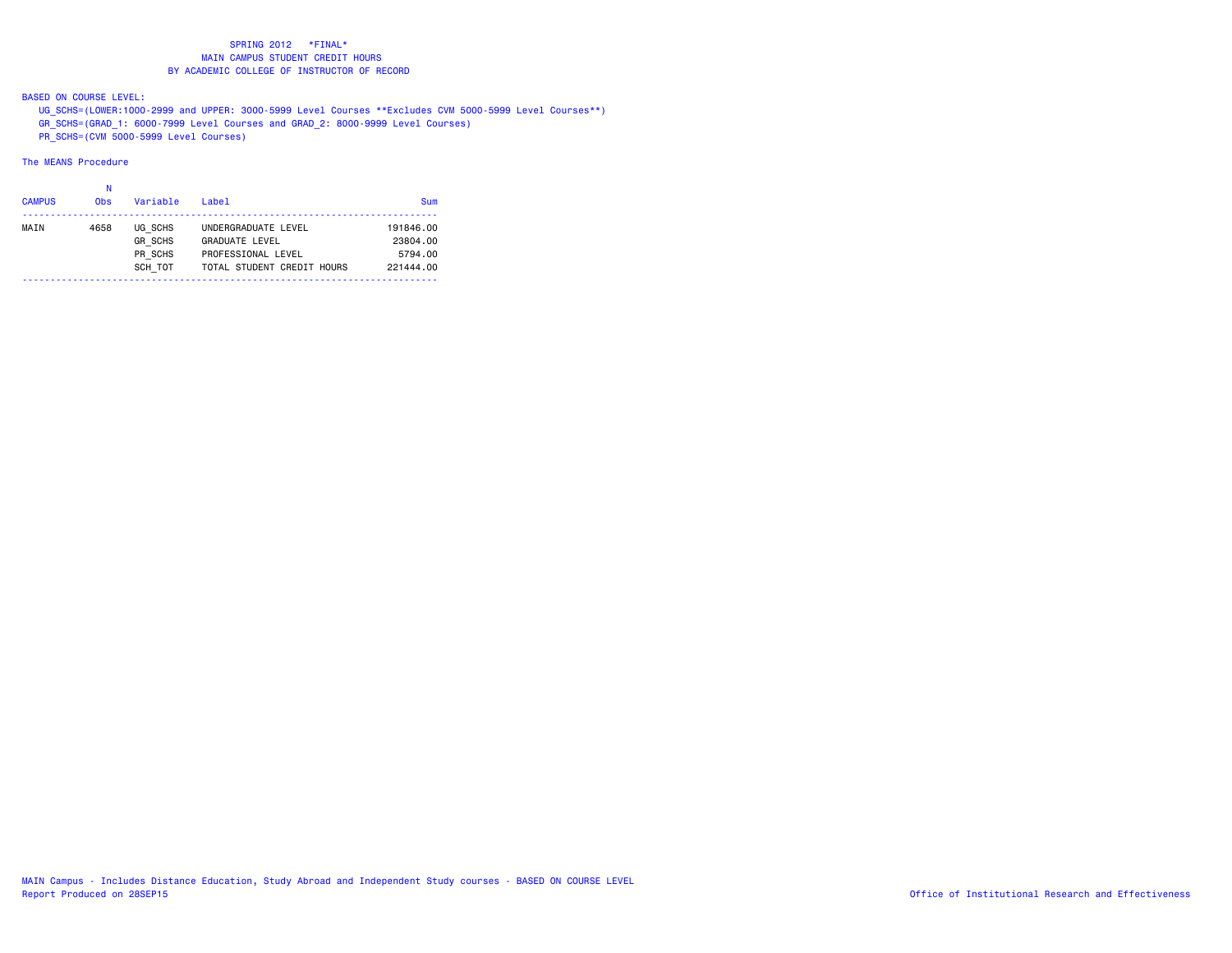## BASED ON COURSE LEVEL:

 UG\_SCHS=(LOWER:1000-2999 and UPPER: 3000-5999 Level Courses \*\*Excludes CVM 5000-5999 Level Courses\*\*) GR\_SCHS=(GRAD\_1: 6000-7999 Level Courses and GRAD\_2: 8000-9999 Level Courses)

PR\_SCHS=(CVM 5000-5999 Level Courses)

# The MEANS Procedure

|                            | N    |                    |                            |            |
|----------------------------|------|--------------------|----------------------------|------------|
| <b>ACADEMIC COLLEGE</b>    | Obs  | Variable           | Label                      | <b>Sum</b> |
| AG & LIFE SCIENCES         | 556  | UG SCHS            | UNDERGRADUATE LEVEL        | 12693.00   |
|                            |      | GR_SCHS<br>PR_SCHS | GRADUATE LEVEL             | 2391.40    |
|                            |      |                    | PROFESSIONAL LEVEL         | 6.00       |
|                            |      | SCH TOT            | TOTAL STUDENT CREDIT HOURS | 15090.40   |
| ARCHITECTURE, ART & DESIGN | 172  | UG_SCHS            | UNDERGRADUATE LEVEL        | 8173.00    |
|                            |      | GR SCHS            | GRADUATE LEVEL             | 54.00      |
|                            |      | PR SCHS            | PROFESSIONAL LEVEL         | 0.00       |
|                            |      | SCH TOT            | TOTAL STUDENT CREDIT HOURS | 8227.00    |
| ARTS & SCIENCES            | 1928 | UG SCHS            | UNDERGRADUATE LEVEL        | 100065.00  |
|                            |      | GR SCHS            | GRADUATE LEVEL             | 7419.00    |
|                            |      | PR SCHS            | PROFESSIONAL LEVEL         | 0.00       |
|                            |      | SCH TOT            | TOTAL STUDENT CREDIT HOURS | 107484.00  |
| <b>BUSINESS</b>            | 307  | UG SCHS            | UNDERGRADUATE LEVEL        | 24289.00   |
|                            |      | GR SCHS            | GRADUATE LEVEL             | 3073.00    |
|                            |      | PR_SCHS            | PROFESSIONAL LEVEL         | 0.00       |
|                            |      | SCH TOT            | TOTAL STUDENT CREDIT HOURS | 27362.00   |
| EDUCATION                  | 723  | UG SCHS            | UNDERGRADUATE LEVEL        | 27600.00   |
|                            |      | GR SCHS            | GRADUATE LEVEL             | 4726.00    |
|                            |      | PR SCHS            | PROFESSIONAL LEVEL         | 0.00       |
|                            |      | SCH TOT            | TOTAL STUDENT CREDIT HOURS | 32326.00   |
| ENGINEERING                | 623  | UG SCHS            | UNDERGRADUATE LEVEL        | 16202.00   |
|                            |      | GR SCHS            | <b>GRADUATE LEVEL</b>      | 4365.60    |
|                            |      | PR SCHS            | PROFESSIONAL LEVEL         | 0.00       |
|                            |      | SCH TOT            | TOTAL STUDENT CREDIT HOURS | 20567.60   |
| <b>FOREST RESOURCES</b>    | 160  | UG SCHS            | UNDERGRADUATE LEVEL        | 1577.00    |
|                            |      | GR_SCHS            | GRADUATE LEVEL             | 1247.00    |
|                            |      | PR SCHS            | PROFESSIONAL LEVEL         | 0.00       |
|                            |      | SCH TOT            | TOTAL STUDENT CREDIT HOURS | 2824.00    |
| VETERINARY MEDICINE        | 185  | UG_SCHS            | UNDERGRADUATE LEVEL        | 935.00     |
|                            |      | $GR\_SCHS$         | <b>GRADUATE LEVEL</b>      | 528.00     |
|                            |      | PR SCHS            | PROFESSIONAL LEVEL         | 5788.00    |
|                            |      | SCH TOT            | TOTAL STUDENT CREDIT HOURS | 7251.00    |
| ACADEMIC AFFAIRS           | 4    | UG SCHS            | UNDERGRADUATE LEVEL        | 312.00     |
|                            |      | GR SCHS            | GRADUATE LEVEL             | 0.00       |
|                            |      | PR SCHS            | PROFESSIONAL LEVEL         | 0.00       |
|                            |      | SCH_TOT            | TOTAL STUDENT CREDIT HOURS | 312.00     |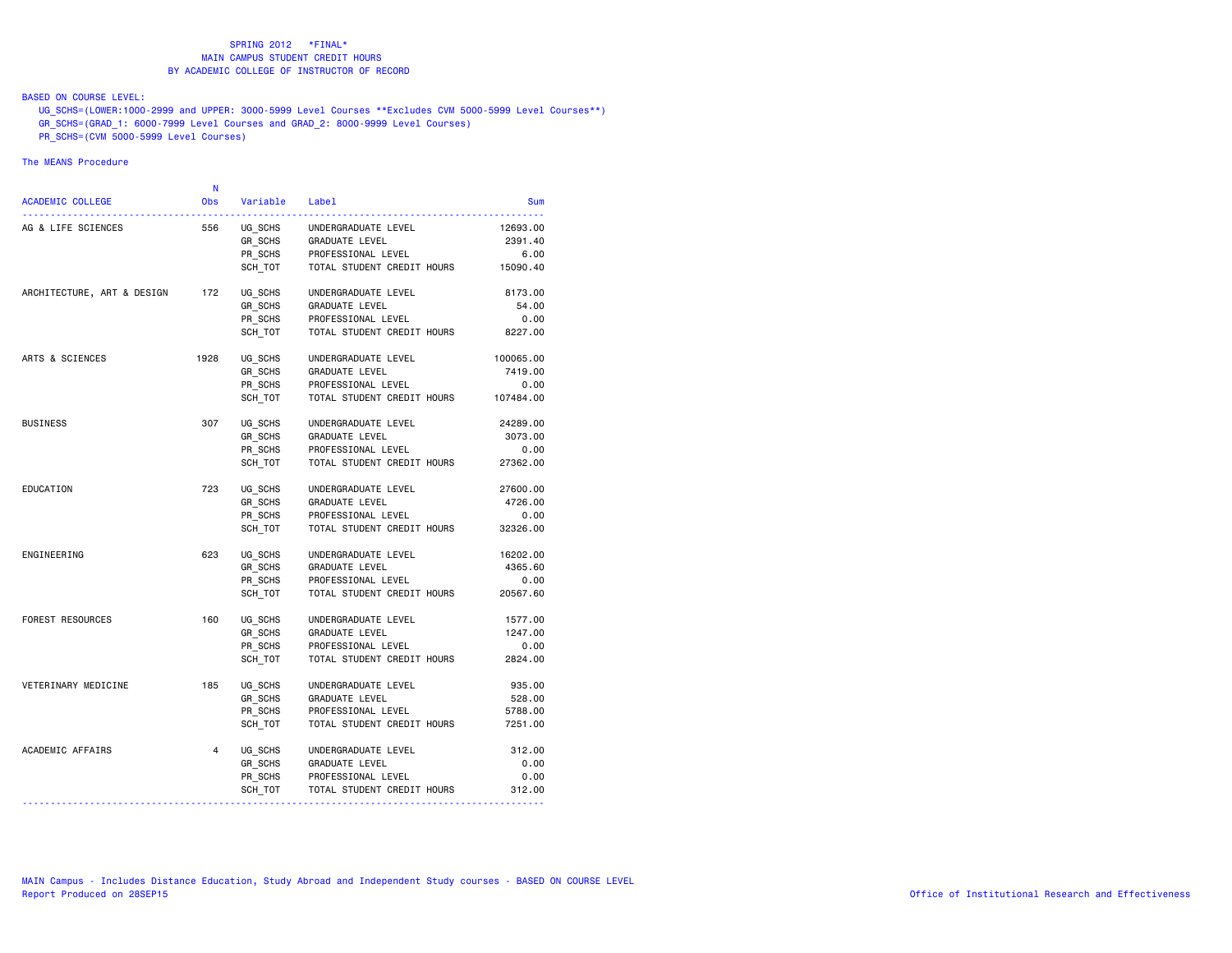### BASED ON COURSE LEVEL:

UG\_SCHS=(LOWER:1000-2999 and UPPER: 3000-5999 Level Courses \*\*Excludes CVM 5000-5999 Level Courses\*\*)

GR\_SCHS=(GRAD\_1: 6000-7999 Level Courses and GRAD\_2: 8000-9999 Level Courses)

PR\_SCHS=(CVM 5000-5999 Level Courses)

|                                                 | <b>UNDERGRADUATE</b> | <b>GRADUATE</b> | <b>PROFESSIONAL</b> |              |
|-------------------------------------------------|----------------------|-----------------|---------------------|--------------|
| <b>ACADEMIC DEPARTMENT</b>                      | <b>LEVEL</b>         | <b>LEVEL</b>    | <b>LEVEL</b>        | <b>TOTAL</b> |
|                                                 |                      |                 |                     |              |
| Ag & Bio Engineering                            | 133.00               | 71.00           | 0.00                | 204,00       |
| Agricultural Economics                          | 786.00               | 161.00          | 0.00                | 947,00       |
| Animal & Dairy Science                          | 1526.00              | 190.00          | 6.00                | 1722.00      |
| Biochemistry, Molecular Bio, Entom & Plant Path | 1269.00              | 494.40          | 0.00                | 1763.40      |
| Food Science, Nutrition & Health Promotion      | 2152.00              | 583,00          | 0.00                | 2735.00      |
| Human Sciences                                  | 2968,00              | 356,00          | 0.00                | 3324.00      |
| Landscape Architecture                          | 1503.80              | 93.20           | 0.00                | 1597.00      |
| Plant & Soil Sciences                           | 1597.20              | 395.80          | 0.00                | 1993.00      |
| Poultry Science                                 | 758.00               | 47.00           | 0.00                | 805,00       |
|                                                 |                      |                 |                     |              |
|                                                 | 12693.00             | 2391.40         | 6.00                | 15090.40     |
|                                                 |                      |                 |                     |              |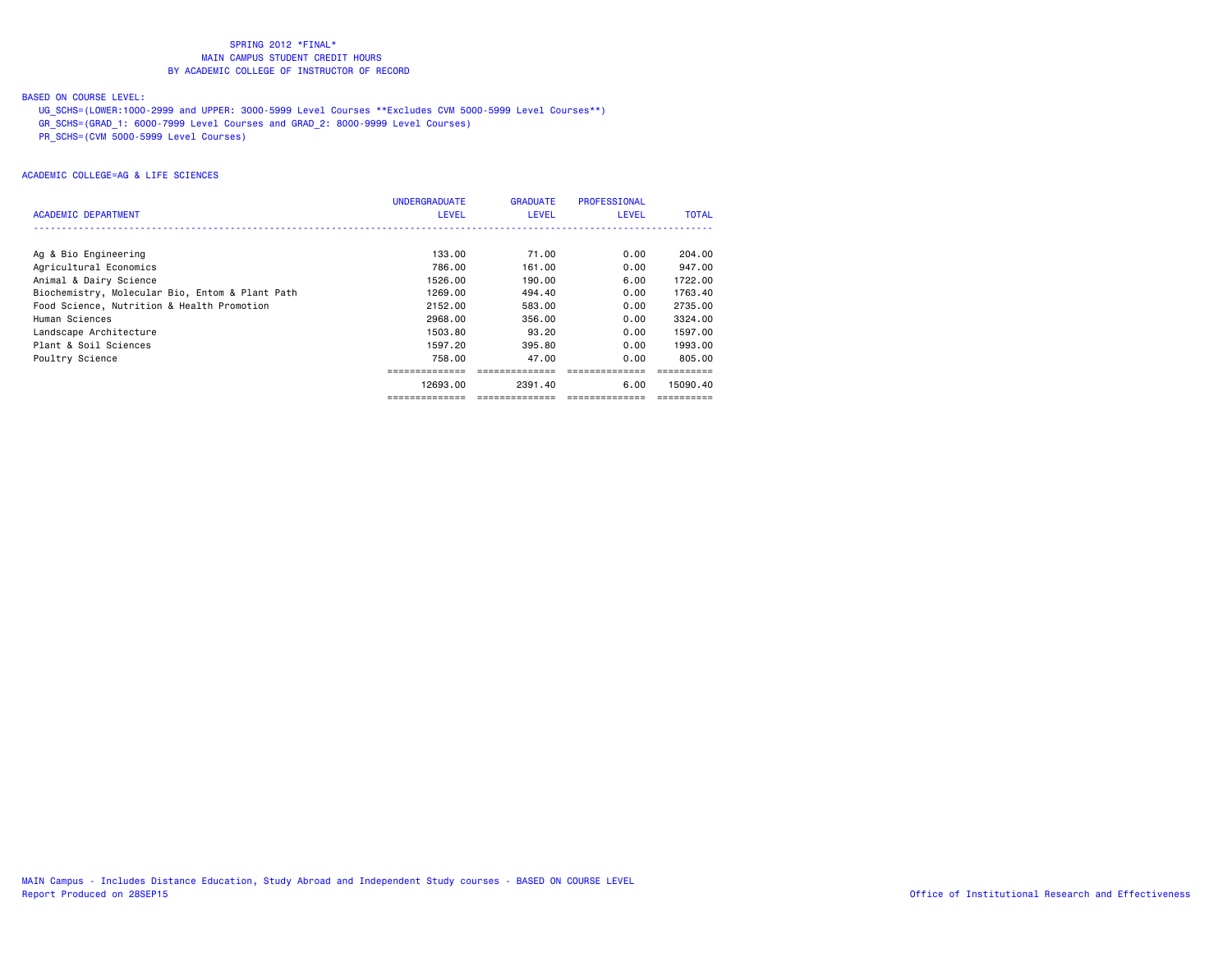### BASED ON COURSE LEVEL:

UG\_SCHS=(LOWER:1000-2999 and UPPER: 3000-5999 Level Courses \*\*Excludes CVM 5000-5999 Level Courses\*\*)

GR\_SCHS=(GRAD\_1: 6000-7999 Level Courses and GRAD\_2: 8000-9999 Level Courses)

PR\_SCHS=(CVM 5000-5999 Level Courses)

### ACADEMIC COLLEGE=ARCHITECTURE, ART & DESIGN

|                               | <b>UNDERGRADUATE</b> | <b>GRADUATE</b> | <b>PROFESSIONAL</b> |              |
|-------------------------------|----------------------|-----------------|---------------------|--------------|
| <b>ACADEMIC DEPARTMENT</b>    | <b>LEVEL</b>         | <b>LEVEL</b>    | <b>LEVEL</b>        | <b>TOTAL</b> |
|                               |                      |                 |                     |              |
| Architecture                  | 2772.00              | 12.00           | 0.00                | 2784.00      |
| Art - AAD                     | 3959.00              | 0.00            | 0.00                | 3959.00      |
| Building Construction Science | 585,00               | 42.00           | 0.00                | 627.00       |
| Design                        | 857,00               | 0.00            | 0.00                | 857,00       |
|                               |                      |                 |                     |              |
|                               | 8173.00              | 54.00           | 0.00                | 8227.00      |
|                               |                      |                 |                     |              |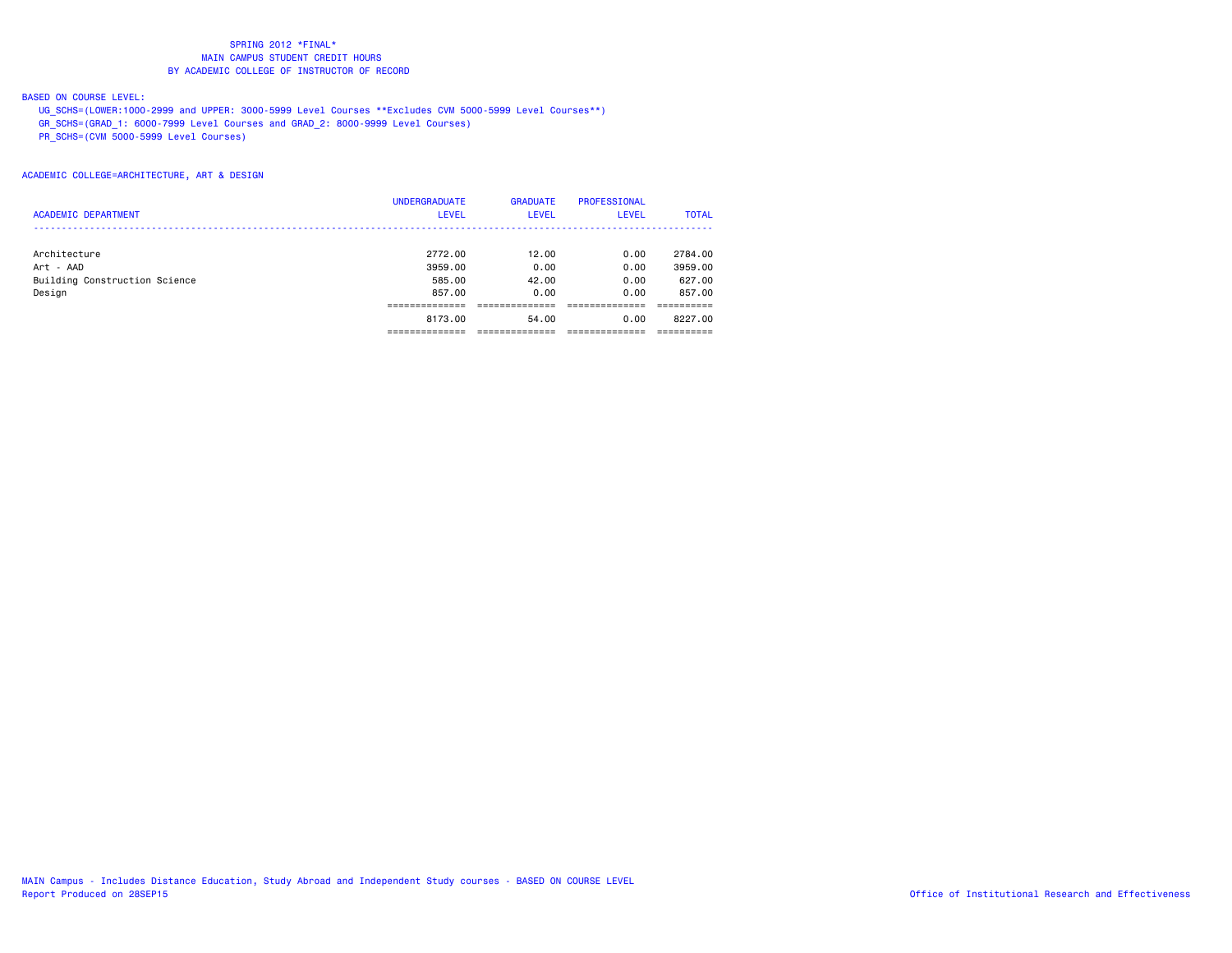### BASED ON COURSE LEVEL:

UG\_SCHS=(LOWER:1000-2999 and UPPER: 3000-5999 Level Courses \*\*Excludes CVM 5000-5999 Level Courses\*\*)

GR\_SCHS=(GRAD\_1: 6000-7999 Level Courses and GRAD\_2: 8000-9999 Level Courses)

PR\_SCHS=(CVM 5000-5999 Level Courses)

#### ACADEMIC COLLEGE=ARTS & SCIENCES

|                                           | <b>UNDERGRADUATE</b> | <b>GRADUATE</b> | <b>PROFESSIONAL</b> |              |
|-------------------------------------------|----------------------|-----------------|---------------------|--------------|
| <b>ACADEMIC DEPARTMENT</b>                | <b>LEVEL</b>         | LEVEL           | <b>LEVEL</b>        | <b>TOTAL</b> |
|                                           |                      |                 |                     |              |
| Aerospace Studies                         | 131.00               | 0.00            | 0.00                | 131.00       |
| Anthropology & Middle Eastern Cultures    | 1938,00              | 147,00          | 0.00                | 2085.00      |
| Biological Sciences                       | 12289.00             | 785,00          | 0.00                | 13074.00     |
| Chemistry                                 | 6889,00              | 609,00          | 0.00                | 7498.00      |
| Classical & Modern Lang & Literatures     | 5081.00              | 105,00          | 0.00                | 5186.00      |
| Communication                             | 8388.00              | 84.00           | 0.00                | 8472.00      |
| English                                   | 10009.00             | 292,00          | 0.00                | 10301.00     |
| Geosciences                               | 7609.00              | 2024.00         | 0.00                | 9633,00      |
| History                                   | 5176.00              | 504.00          | 0.00                | 5680.00      |
| Mathematics & Statistics                  | 13800.00             | 884.00          | 0.00                | 14684,00     |
| Military Science                          | 292.00               | 0.00            | 0.00                | 292.00       |
| Philosophy & Religion                     | 4792.00              | 12.00           | 0.00                | 4804.00      |
| Physics                                   | 4458.00              | 365,00          | 0.00                | 4823.00      |
| Political Science & Public Administration | 3860.00              | 739.00          | 0.00                | 4599.00      |
| Psychology                                | 6827.00              | 449.00          | 0.00                | 7276.00      |
| Sociology                                 | 8526.00              | 420,00          | 0.00                | 8946.00      |
|                                           |                      | ==============  |                     |              |
|                                           | 100065.0             | 7419.00         | 0.00                | 107484.00    |
|                                           | ==============       | --------------- | ---------------     | ==========   |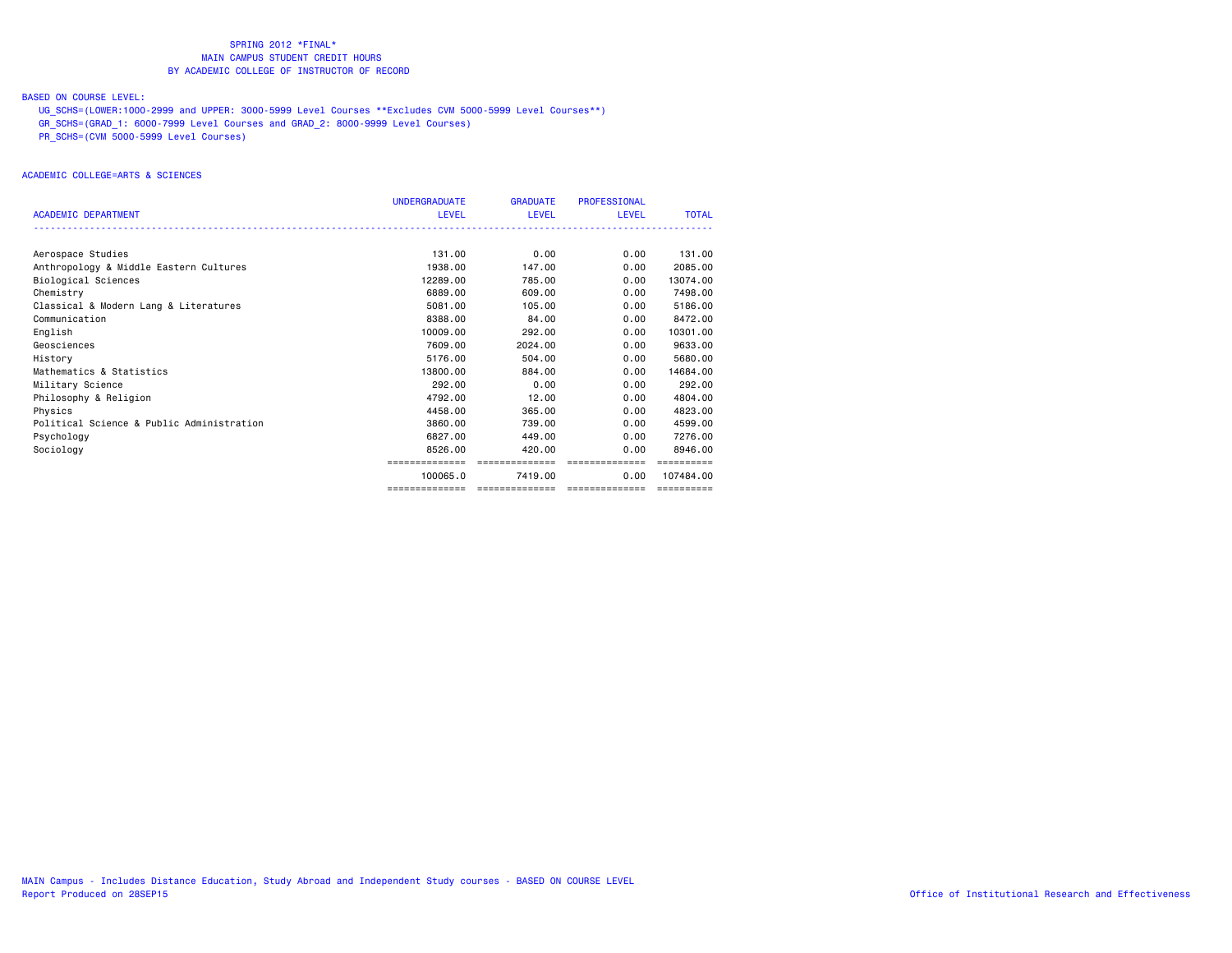## BASED ON COURSE LEVEL:

- UG\_SCHS=(LOWER:1000-2999 and UPPER: 3000-5999 Level Courses \*\*Excludes CVM 5000-5999 Level Courses\*\*)
- GR\_SCHS=(GRAD\_1: 6000-7999 Level Courses and GRAD\_2: 8000-9999 Level Courses)
- PR\_SCHS=(CVM 5000-5999 Level Courses)

#### ACADEMIC COLLEGE=BUSINESS

|                                                 | <b>UNDERGRADUATE</b> | <b>GRADUATE</b> | PROFESSIONAL |              |
|-------------------------------------------------|----------------------|-----------------|--------------|--------------|
| <b>ACADEMIC DEPARTMENT</b>                      | LEVEL                | <b>LEVEL</b>    | <b>LEVEL</b> | <b>TOTAL</b> |
|                                                 |                      |                 |              |              |
| Accounting                                      | 3456.00              | 543.00          | 0.00         | 3999.00      |
| Finance & Economics                             | 6666.00              | 650.00          | 0.00         | 7316.00      |
| Management & Information Systems                | 7143.00              | 933.00          | 0.00         | 8076.00      |
| Marketing, Quantitative Analysis & Business Law | 7024.00              | 947.00          | 0.00         | 7971.00      |
|                                                 |                      |                 |              |              |
|                                                 | 24289.00             | 3073.00         | 0.00         | 27362.00     |
|                                                 |                      |                 |              |              |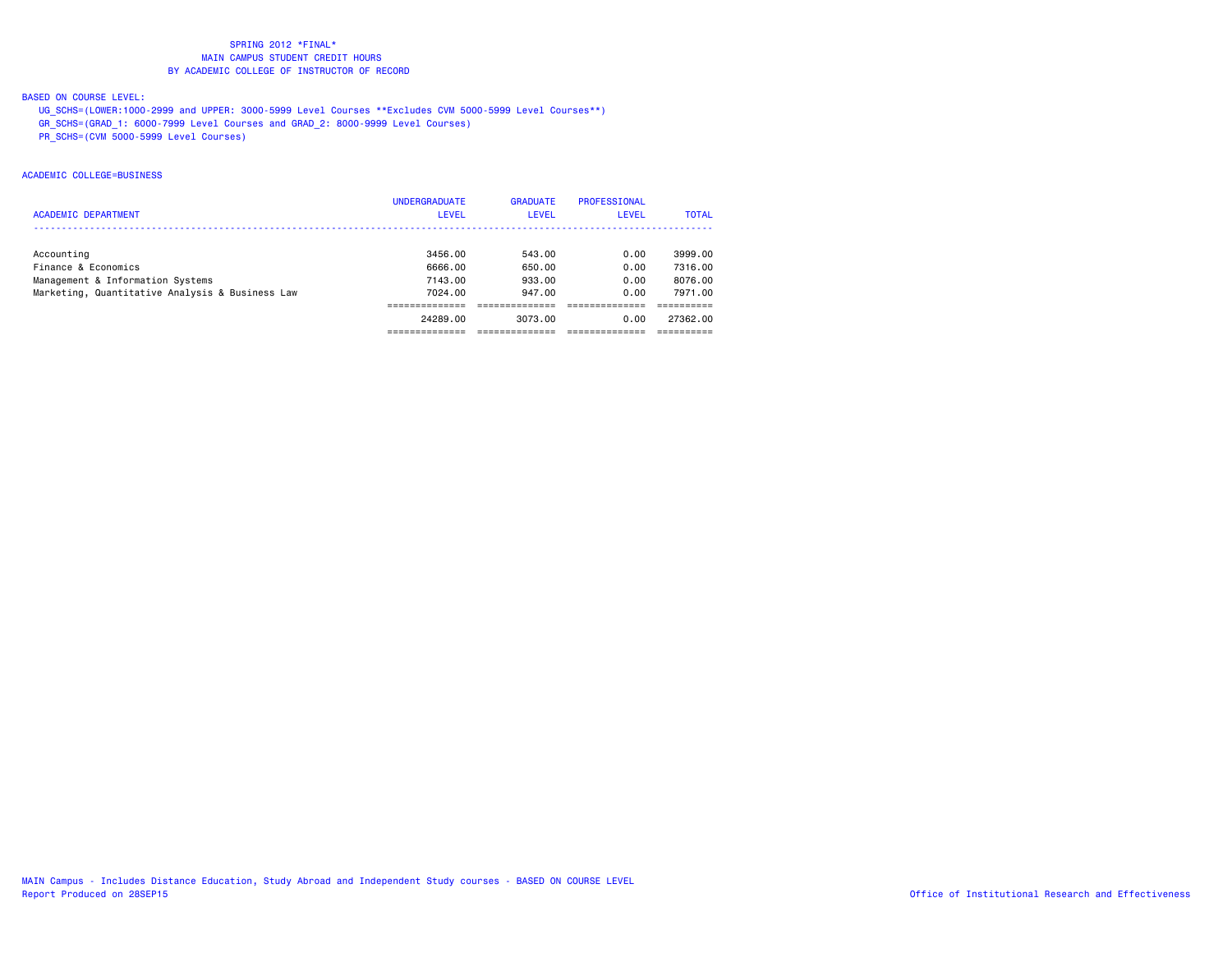## BASED ON COURSE LEVEL:

- UG\_SCHS=(LOWER:1000-2999 and UPPER: 3000-5999 Level Courses \*\*Excludes CVM 5000-5999 Level Courses\*\*)
- GR\_SCHS=(GRAD\_1: 6000-7999 Level Courses and GRAD\_2: 8000-9999 Level Courses)
- PR\_SCHS=(CVM 5000-5999 Level Courses)

#### ACADEMIC COLLEGE=EDUCATION

|                                               | <b>UNDERGRADUATE</b> | <b>GRADUATE</b> | PROFESSIONAL |              |
|-----------------------------------------------|----------------------|-----------------|--------------|--------------|
| <b>ACADEMIC DEPARTMENT</b>                    | <b>LEVEL</b>         | <b>LEVEL</b>    | <b>LEVEL</b> | <b>TOTAL</b> |
|                                               |                      |                 |              |              |
| Counseling & Educational Psychology           | 3741.00              | 2001.00         | 0.00         | 5742.00      |
| Curriculum, Instruction & Special Ed          | 8478.00              | 745.00          | 0.00         | 9223.00      |
| Instructional Systems & Workforce Development | 2835.00              | 670.00          | 0.00         | 3505.00      |
| Kinesiology                                   | 8501.00              | 460.00          | 0.00         | 8961,00      |
| Leadership & Foundations                      | 1305.00              | 850.00          | 0.00         | 2155.00      |
| Music                                         | 2740.00              | 0.00            | 0.00         | 2740.00      |
|                                               |                      |                 |              |              |
|                                               | 27600.00             | 4726.00         | 0.00         | 32326.00     |
|                                               |                      |                 |              |              |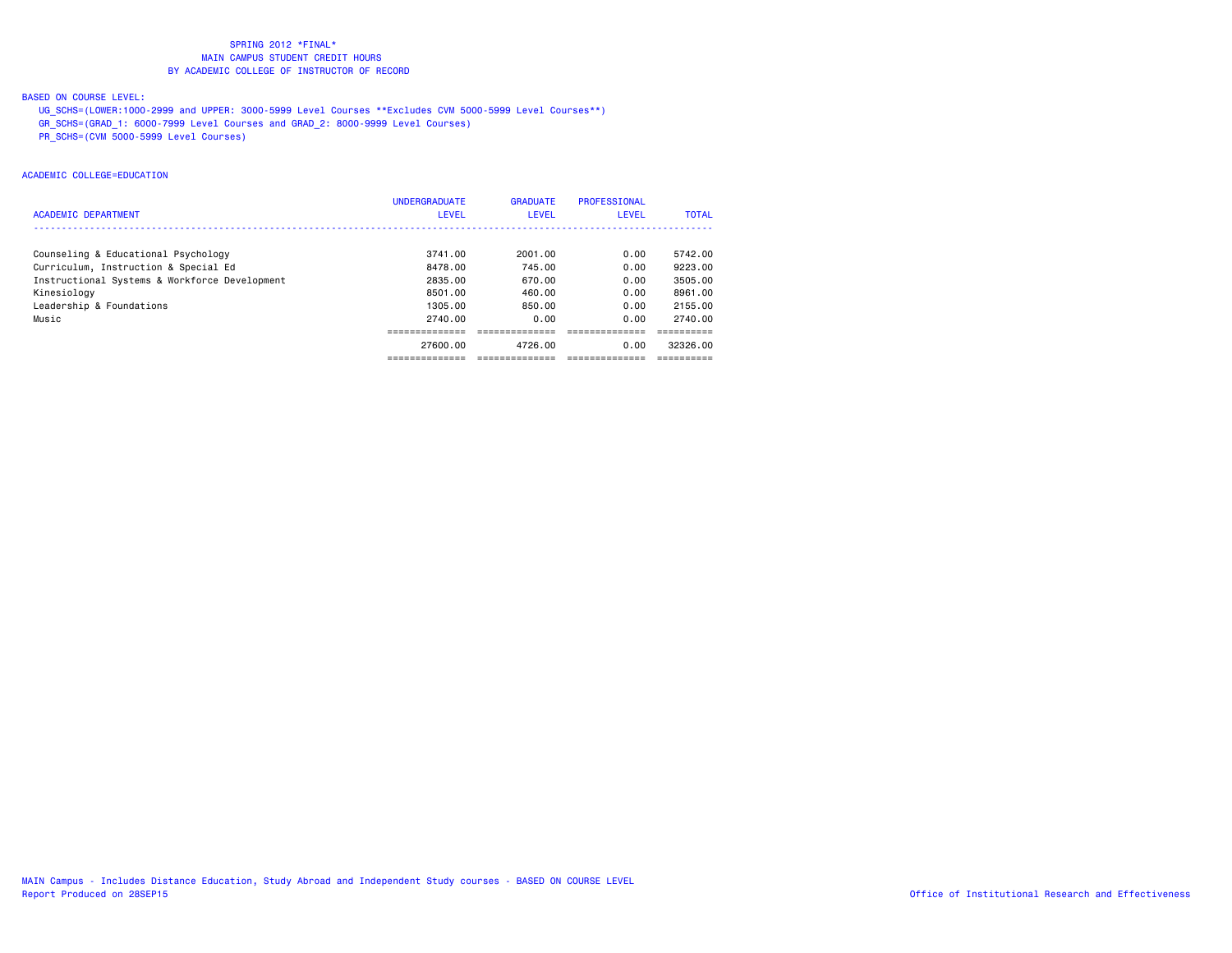## BASED ON COURSE LEVEL:

- UG\_SCHS=(LOWER:1000-2999 and UPPER: 3000-5999 Level Courses \*\*Excludes CVM 5000-5999 Level Courses\*\*)
- GR\_SCHS=(GRAD\_1: 6000-7999 Level Courses and GRAD\_2: 8000-9999 Level Courses)
- PR\_SCHS=(CVM 5000-5999 Level Courses)

#### ACADEMIC COLLEGE=ENGINEERING

|                                   | <b>UNDERGRADUATE</b> | <b>GRADUATE</b> | <b>PROFESSIONAL</b> |              |
|-----------------------------------|----------------------|-----------------|---------------------|--------------|
| ACADEMIC DEPARTMENT               | <b>LEVEL</b>         | <b>LEVEL</b>    | <b>LEVEL</b>        | <b>TOTAL</b> |
|                                   |                      |                 |                     |              |
| Aerospace Engineering             | 2855.00              | 433.00          | 0.00                | 3288.00      |
| Ag & Bio Engineering              | 991,00               | 191.00          | 0.00                | 1182.00      |
| Chemical Engineering              | 1380.00              | 127.00          | 0.00                | 1507.00      |
| Civil & Environmental Engineering | 1894.00              | 355.00          | 0.00                | 2249.00      |
| Computer Science & Engineering    | 2387.00              | 832.50          | 0.00                | 3219.50      |
| Electrical & Computer Engineering | 2436.00              | 837.50          | 0.00                | 3273.50      |
| Industrial & Systems Engineering  | 2089.00              | 536.00          | 0.00                | 2625.00      |
| Mechanical Engineering            | 2170.00              | 1053.60         | 0.00                | 3223.60      |
|                                   |                      |                 |                     |              |
|                                   | 16202.00             | 4365.60         | 0.00                | 20567.60     |
|                                   |                      |                 |                     |              |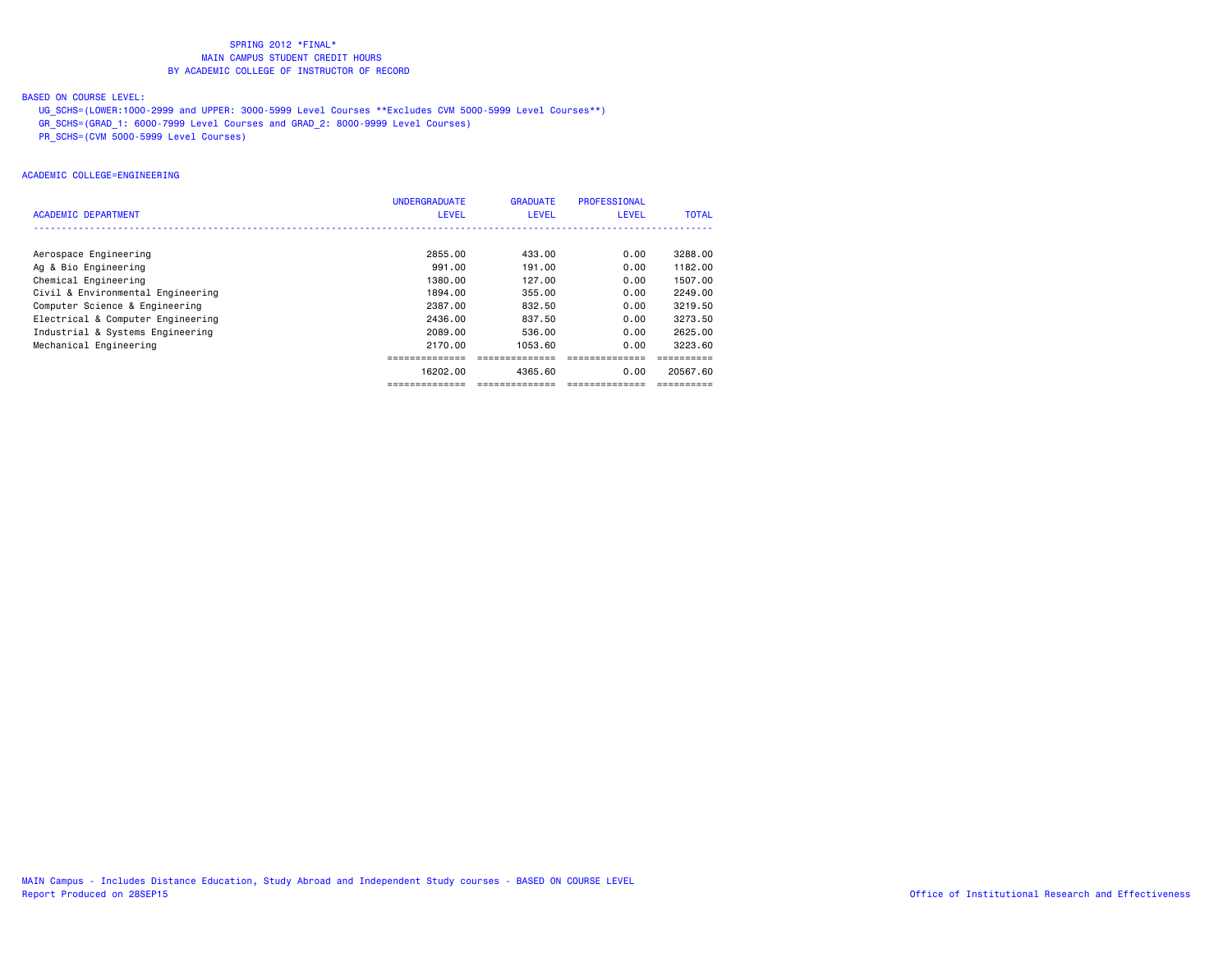### BASED ON COURSE LEVEL:

UG\_SCHS=(LOWER:1000-2999 and UPPER: 3000-5999 Level Courses \*\*Excludes CVM 5000-5999 Level Courses\*\*)

GR\_SCHS=(GRAD\_1: 6000-7999 Level Courses and GRAD\_2: 8000-9999 Level Courses)

PR\_SCHS=(CVM 5000-5999 Level Courses)

#### ACADEMIC COLLEGE=FOREST RESOURCES

|                                    | <b>UNDERGRADUATE</b> | <b>GRADUATE</b> | <b>PROFESSIONAL</b> |              |
|------------------------------------|----------------------|-----------------|---------------------|--------------|
| <b>ACADEMIC DEPARTMENT</b>         | <b>LEVEL</b>         | <b>LEVEL</b>    | LEVEL               | <b>TOTAL</b> |
|                                    |                      |                 |                     |              |
| Forest Products                    | 18,00                | 201.00          | 0.00                | 219,00       |
| Forestry                           | 909,00               | 391.00          | 0.00                | 1300.00      |
| Wildlife, Fisheries & Aquacultures | 650.00               | 655.00          | 0.00                | 1305.00      |
|                                    |                      |                 |                     |              |
|                                    | 1577.00              | 1247.00         | 0.00                | 2824.00      |
|                                    |                      |                 |                     |              |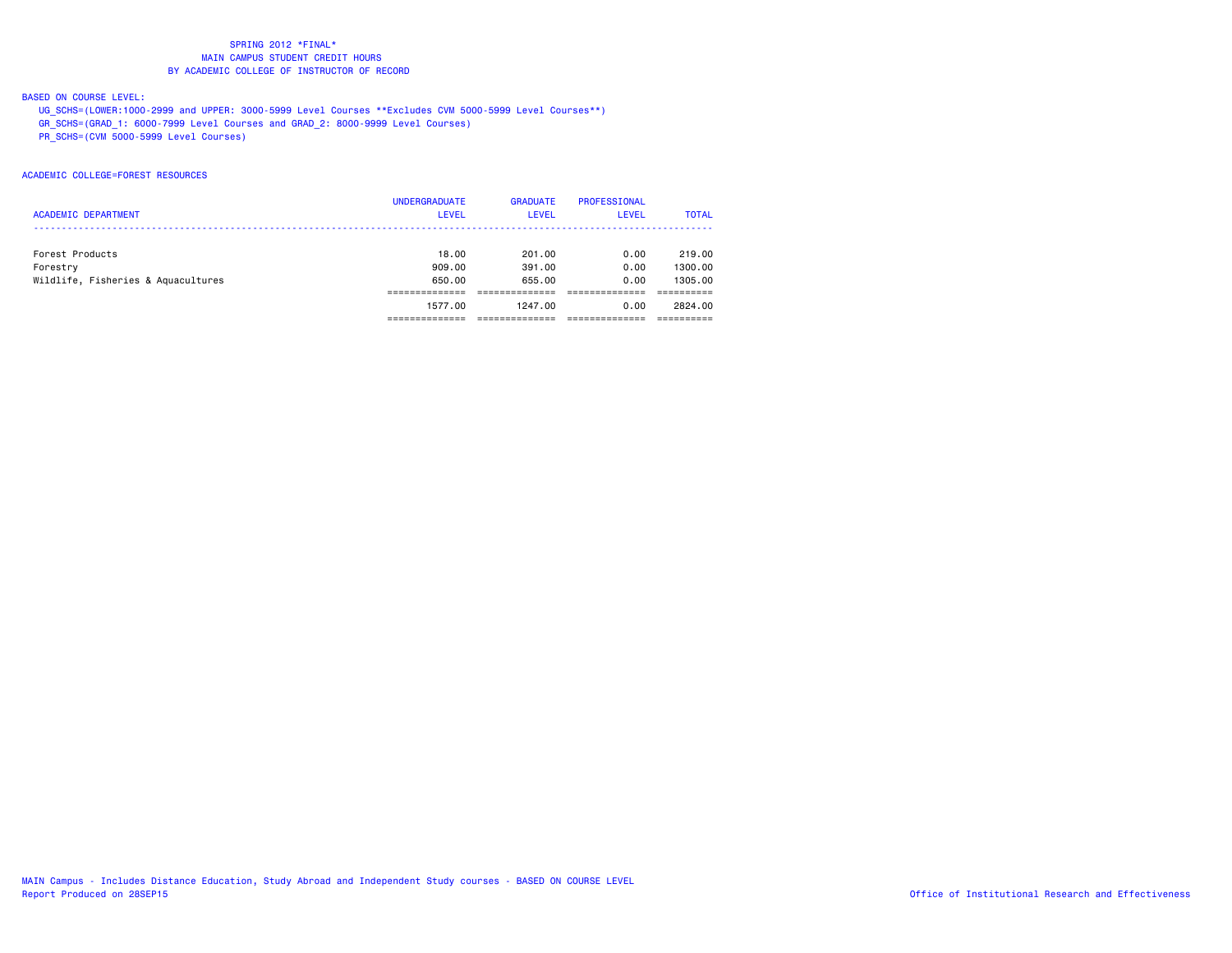### BASED ON COURSE LEVEL:

- UG\_SCHS=(LOWER:1000-2999 and UPPER: 3000-5999 Level Courses \*\*Excludes CVM 5000-5999 Level Courses\*\*)
- GR\_SCHS=(GRAD\_1: 6000-7999 Level Courses and GRAD\_2: 8000-9999 Level Courses)
- PR\_SCHS=(CVM 5000-5999 Level Courses)

#### ACADEMIC COLLEGE=VETERINARY MEDICINE

| <b>ACADEMIC DEPARTMENT</b>                     | <b>UNDERGRADUATE</b><br><b>LEVEL</b> | <b>GRADUATE</b><br><b>LEVEL</b> | PROFESSIONAL<br>LEVEL | <b>TOTAL</b>     |
|------------------------------------------------|--------------------------------------|---------------------------------|-----------------------|------------------|
| Veterinary Medical Tech<br>Veterinary Medicine | 70.00<br>865,00                      | 0.00<br>528.00                  | 0.00<br>5788.00       | 70.00<br>7181.00 |
|                                                | 935.00                               | 528.00                          | 5788.00               | 7251.00          |
|                                                |                                      |                                 |                       |                  |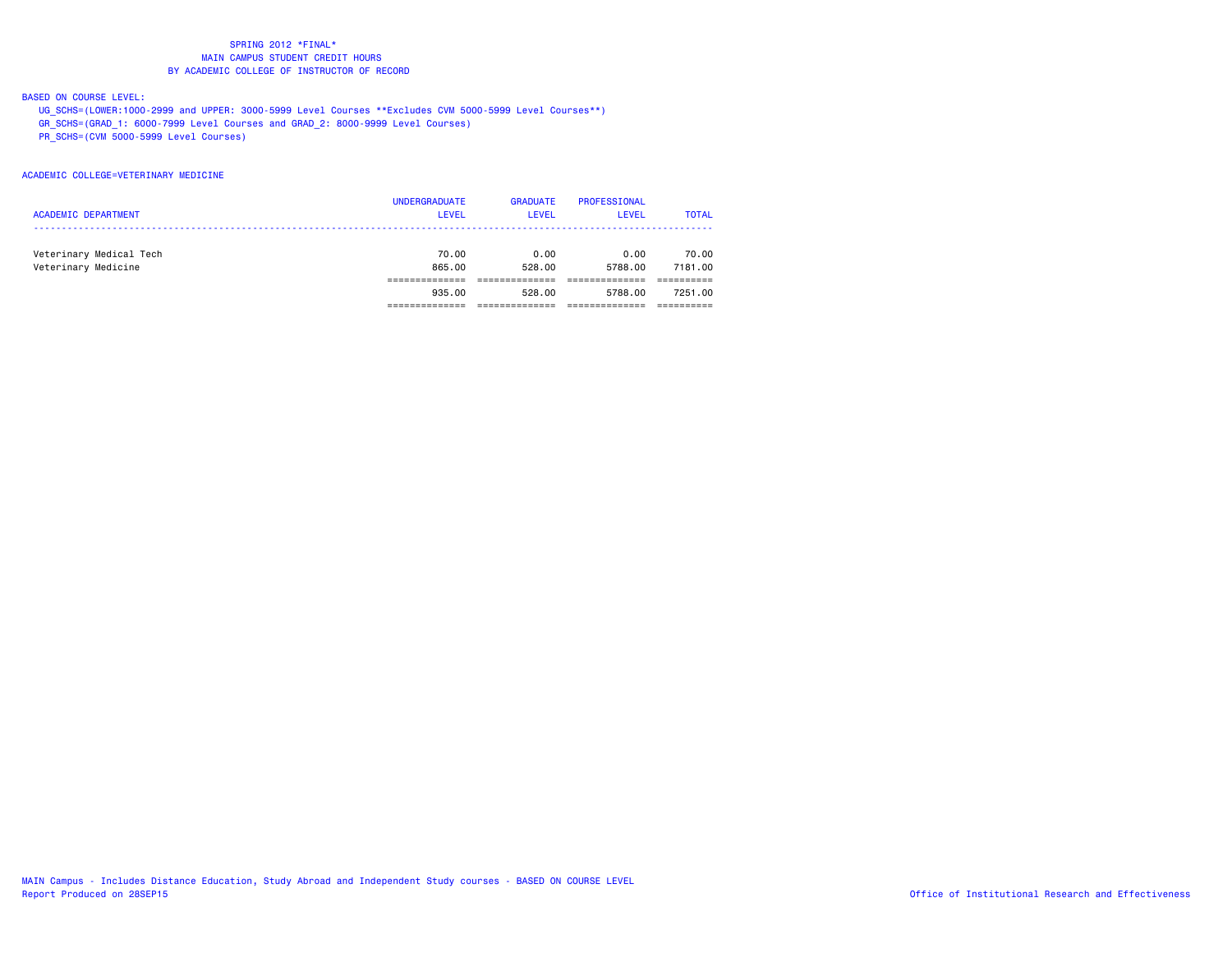### BASED ON COURSE LEVEL:

- UG\_SCHS=(LOWER:1000-2999 and UPPER: 3000-5999 Level Courses \*\*Excludes CVM 5000-5999 Level Courses\*\*)
- GR\_SCHS=(GRAD\_1: 6000-7999 Level Courses and GRAD\_2: 8000-9999 Level Courses)
- PR\_SCHS=(CVM 5000-5999 Level Courses)

#### ACADEMIC COLLEGE=ACADEMIC AFFAIRS

|                            | <b>UNDERGRADUATE</b> | <b>GRADUATE</b> | PROFESSIONAL |              |
|----------------------------|----------------------|-----------------|--------------|--------------|
| <b>ACADEMIC DEPARTMENT</b> | <b>LEVEL</b>         | <b>LEVEL</b>    | <b>LEVEL</b> | <b>TOTAL</b> |
|                            |                      |                 |              |              |
|                            |                      |                 |              |              |
| Provost Office             | 312.00               | 0.00            | 0.00         | 312,00       |
|                            |                      |                 |              |              |
|                            | 312.00               | 0.00            | 0.00         | 312.00       |
|                            |                      |                 |              |              |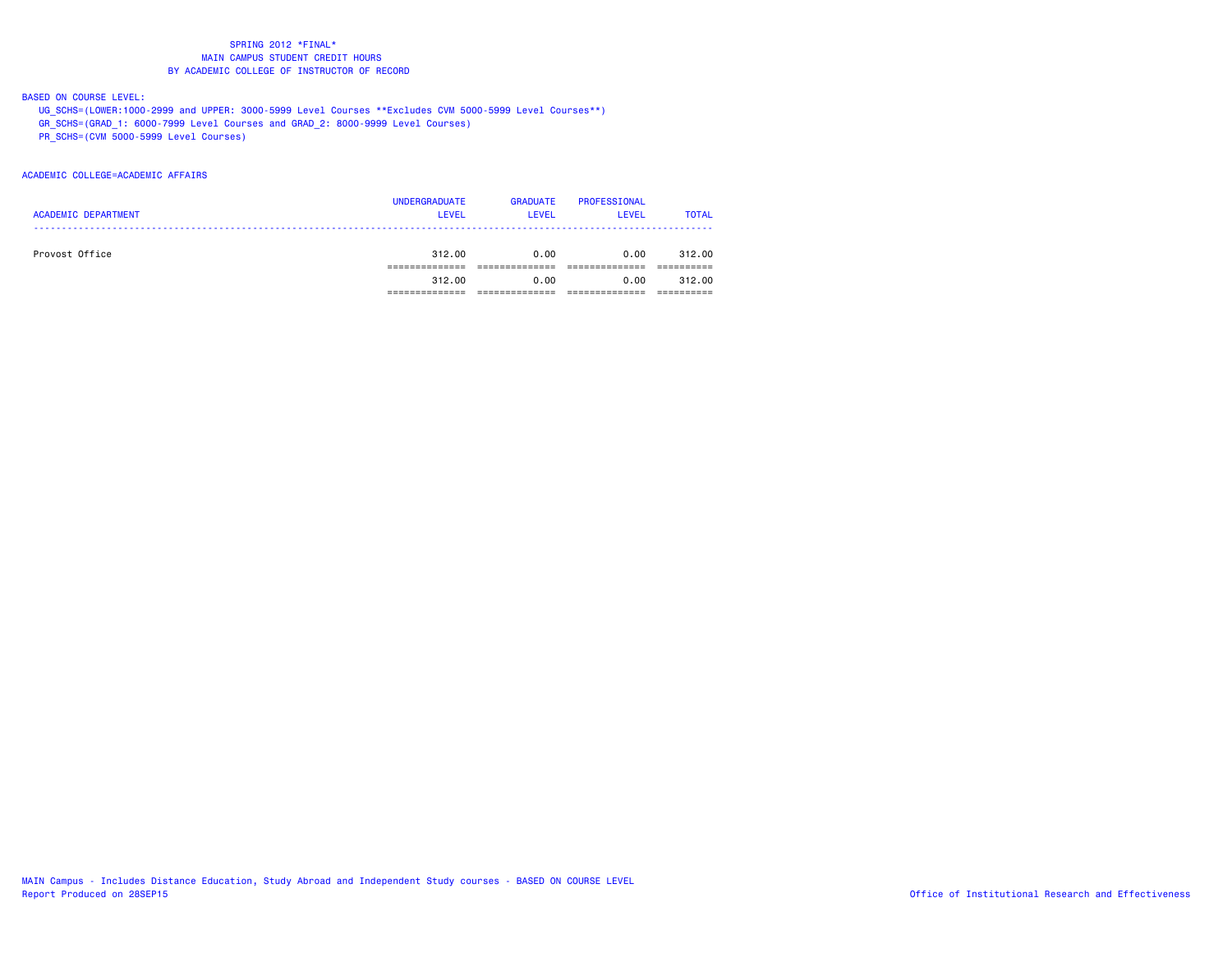### ACADEMIC COLLEGE=AG & LIFE SCIENCES

| <b>ACADEMIC DEPARTMENT</b> | Instructor Name | Rank                          | <b>Tenure</b><br><b>Status</b> | Course<br>Cip # | Course # |              | Crs | Sec Type Title            | Inst<br>Per | <b>UG</b><br><b>SCHS</b> | <b>GR</b><br><b>SCHS</b> | <b>PR</b><br><b>SCHS</b> | Total<br><b>SCHS</b> |
|----------------------------|-----------------|-------------------------------|--------------------------------|-----------------|----------|--------------|-----|---------------------------|-------------|--------------------------|--------------------------|--------------------------|----------------------|
|                            |                 |                               |                                |                 |          |              |     |                           |             |                          |                          |                          |                      |
| Ag & Bio Engineering       | Davis, Jeremiah | Assistant Professor Ten Track |                                | 140301          | ABE 4000 | $01 \quad I$ |     | Directed Indiv Study 1.00 |             | 1.00                     | 0.00                     | 0.00                     | 1.00                 |
|                            |                 |                               |                                |                 | ABE 7000 | $01$ I       |     | Directed Indiv Study      | 1.00        | 0.00                     | 3.00                     | 0.00                     | 3.00                 |
|                            |                 |                               |                                |                 | ABE 8000 | 01 D         |     | Research / Thesis         | 1.00        | 0.00                     | 5.00                     | 0.00                     | 5.00                 |
|                            |                 |                               |                                |                 | ABE 9000 | 01 D         |     | Research / Diss           | 1.00        | 0.00                     | 9.00<br>.                | 0.00<br>.                | 9.00                 |
|                            |                 |                               |                                |                 |          |              |     |                           |             | 1.00                     | 17.00                    | 0.00                     | 18.00                |
|                            | Paz, Joel       | Assistant Professor Ten Track |                                | 140301          | ABE 8000 | 05 D         |     | Research / Thesis         | 1.00        | 0.00                     | 21.00                    | 0.00                     | 21.00                |
|                            |                 |                               |                                |                 | ABE 9000 | 08 D         |     | Research / Diss           | 1.00        | 0.00                     | 3.00                     | 0.00                     | 3.00                 |
|                            |                 |                               |                                | 150699          | ABE 2873 | 02 C         |     | Land Surveying            | 1.00        | 45.00                    | 0.00                     | 0.00                     | 45.00                |
|                            |                 |                               |                                |                 |          | 03           | K   | Land Surveying            | 1.00        | 0.00                     | 0.00                     | 0.00                     | 0.00                 |
|                            |                 |                               |                                |                 | ABE 4263 | 01           | C.  | Soil & Water Mgt          | 1.00        | 84.00                    | 0.00                     | 0.00                     | 84.00                |
|                            |                 |                               |                                |                 |          | 02           | K   | Soil & Water Mgt          | 1.00        | 0.00                     | 0.00                     | 0.00                     | 0.00                 |
|                            |                 |                               |                                |                 |          |              |     |                           |             | - - - -<br>129.00        | 24.00                    | 0.00                     | 153.00               |
|                            | Yu, Fei         | Assistant Professor Ten Track |                                | 140301          | ABE 4990 | 01 C         |     | Special Topic In ABE 1.00 |             | 3.00                     | 0.00                     | 0.00                     | 3.00                 |
|                            |                 |                               |                                |                 | ABE 6990 | 01 C         |     | Special Topic In ABE 1.00 |             | 0.00                     | 12.00                    | 0.00                     | 12.00                |
|                            |                 |                               |                                |                 | ABE 7000 | 03           | I   | Directed Indiv Study 1.00 |             | 0.00                     | 3.00                     | 0.00                     | 3.00                 |
|                            |                 |                               |                                |                 |          | 05           | Ι.  | Directed Indiv Study      | 1.00        | 0.00                     | 3.00                     | 0.00                     | 3.00                 |
|                            |                 |                               |                                |                 | ABE 8000 | 10           | D   | Research / Thesis         | 1.00        | 0.00                     | 3.00                     | 0.00                     | 3.00                 |
|                            |                 |                               |                                |                 | ABE 9000 | 07           | D   | Research / Diss           | 1.00        | 0.00                     | 9.00                     | 0.00                     | 9.00                 |
|                            |                 |                               |                                |                 |          |              |     |                           |             |                          | -----                    | .                        | $\cdots$             |
|                            |                 |                               |                                |                 |          |              |     |                           |             | 3.00                     | 30.00                    | 0.00                     | 33.00                |
|                            |                 |                               |                                |                 |          |              |     |                           |             | ========                 | ========                 | ========                 | <b>ESSESSESS</b>     |
| Ag & Bio Engineering       |                 |                               |                                |                 |          |              |     |                           |             | 133,00                   | 71.00                    | 0.00                     | 204.00               |
|                            |                 |                               |                                |                 |          |              |     |                           |             | ========                 | ---------                | ========                 | ==========           |

MAIN Campus - Includes Distance Education, Study Abroad and Independent Study courses - BASED ON COURSE LEVEL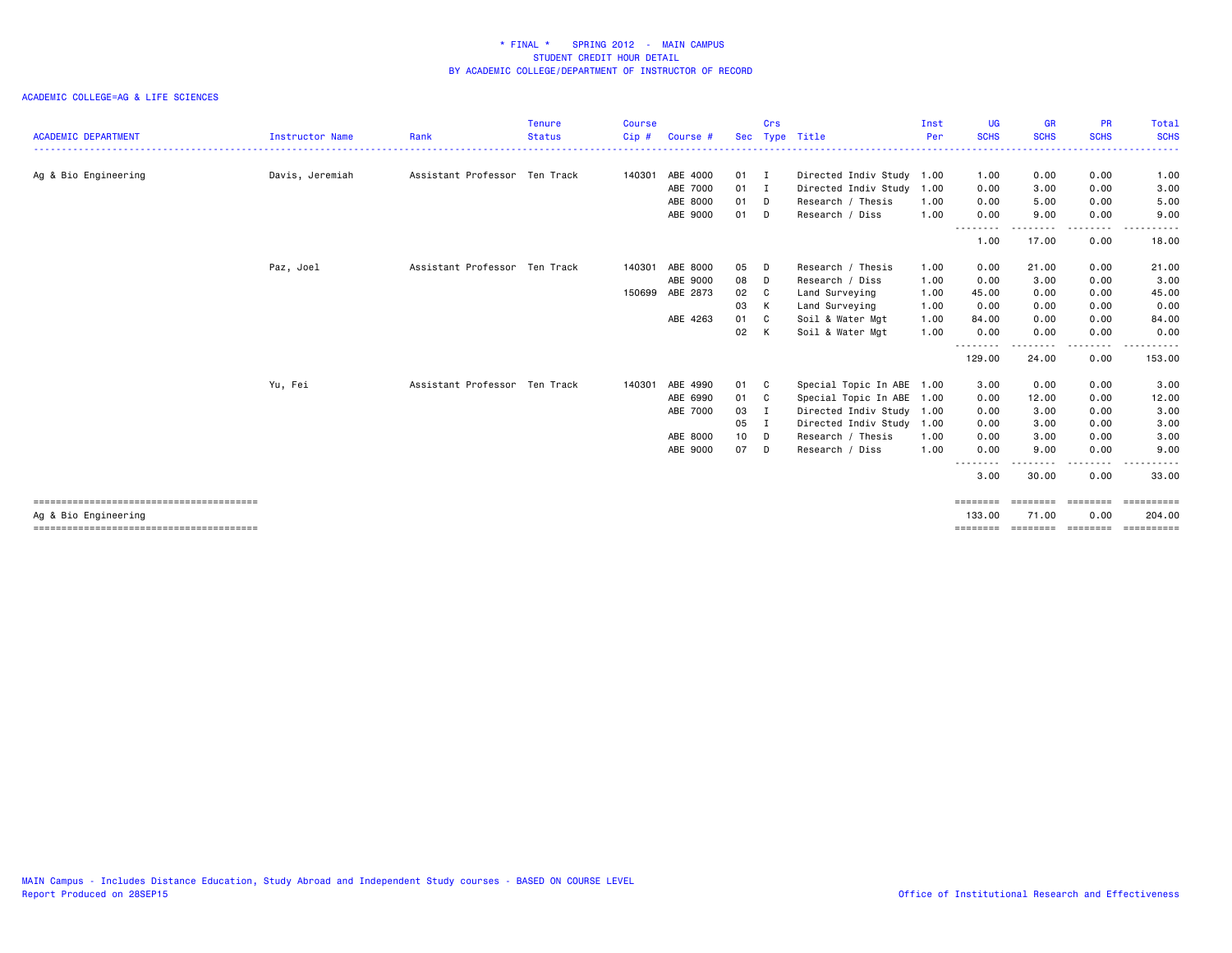| <b>ACADEMIC DEPARTMENT</b> | Instructor Name  | Rank                              | <b>Tenure</b><br><b>Status</b> | <b>Course</b><br>Cip# | Course #                    |          | Crs               | Sec Type Title                                         | Inst<br>Per | <b>UG</b><br><b>SCHS</b>                                                                                                                                                                                                                                                                                                                                                                                                                                                                         | <b>GR</b><br><b>SCHS</b> | PR<br><b>SCHS</b>                           | Total<br><b>SCHS</b>                                                                                                                                          |
|----------------------------|------------------|-----------------------------------|--------------------------------|-----------------------|-----------------------------|----------|-------------------|--------------------------------------------------------|-------------|--------------------------------------------------------------------------------------------------------------------------------------------------------------------------------------------------------------------------------------------------------------------------------------------------------------------------------------------------------------------------------------------------------------------------------------------------------------------------------------------------|--------------------------|---------------------------------------------|---------------------------------------------------------------------------------------------------------------------------------------------------------------|
| Agricultural Economics     | Allen, Albert    | Professor                         | Tenured                        |                       | 010103 AEC 3133<br>AEC 4000 | 01<br>02 | C<br>$\mathbf{I}$ | Introductory Agribus 1.00<br>Directed Indiv Study 1.00 |             | 144.00<br>3.00                                                                                                                                                                                                                                                                                                                                                                                                                                                                                   | 0.00<br>0.00             | 0.00<br>0.00                                | 144.00<br>3.00                                                                                                                                                |
|                            |                  |                                   |                                |                       |                             |          |                   |                                                        |             | .<br>147.00                                                                                                                                                                                                                                                                                                                                                                                                                                                                                      | .<br>0.00                | .<br>0.00                                   | 147.00                                                                                                                                                        |
|                            | Barnett, Barry   | Professor                         | Tenured                        |                       | 010103 AEC 8000             | 01 D     |                   | Research / Thesis                                      | 1.00        | 0.00                                                                                                                                                                                                                                                                                                                                                                                                                                                                                             | 10.00                    | 0.00                                        | 10.00                                                                                                                                                         |
|                            |                  |                                   |                                |                       |                             |          |                   |                                                        |             | .<br>0.00                                                                                                                                                                                                                                                                                                                                                                                                                                                                                        | 10.00                    | .<br>0.00                                   | .<br>10.00                                                                                                                                                    |
|                            | Beaulieu, Lionel | Non-Faculty                       | Tenured                        |                       | 010103 AEC 8713             | 501 C    |                   | Rural Comm & Econ De 1.00                              |             | 0.00<br>$\sim$ $\sim$ $\sim$<br>.                                                                                                                                                                                                                                                                                                                                                                                                                                                                | 54.00                    | 0.00<br>$\sim$ $\sim$ $\sim$ $\sim$         | 54.00<br>$\frac{1}{2} \left( \frac{1}{2} \right) \left( \frac{1}{2} \right) \left( \frac{1}{2} \right) \left( \frac{1}{2} \right) \left( \frac{1}{2} \right)$ |
|                            |                  |                                   |                                |                       |                             |          |                   |                                                        |             | 0.00                                                                                                                                                                                                                                                                                                                                                                                                                                                                                             | 54.00                    | 0.00                                        | 54.00                                                                                                                                                         |
|                            | Coble, Keith     | Professor                         | Tenured                        |                       | 010103 AEC 4413             | 01 C     |                   | Public Problems of A 1.00                              |             | 63.00                                                                                                                                                                                                                                                                                                                                                                                                                                                                                            | 0.00                     | 0.00                                        | 63.00                                                                                                                                                         |
|                            |                  |                                   |                                |                       | AEC 6413                    | 01       | C.                | Public Problem Of Ag                                   | 1.00        | 0.00                                                                                                                                                                                                                                                                                                                                                                                                                                                                                             | 9.00                     | 0.00                                        | 9.00                                                                                                                                                          |
|                            |                  |                                   |                                |                       | AEC 8143                    | 01       | C                 | Ag Prod Economics                                      | 1.00        | 0.00                                                                                                                                                                                                                                                                                                                                                                                                                                                                                             | 18.00                    | 0.00                                        | 18.00                                                                                                                                                         |
|                            |                  |                                   |                                |                       | AEC 8621                    | 01       | C                 | Research Seminar II                                    | 1.00        | 0.00<br>.                                                                                                                                                                                                                                                                                                                                                                                                                                                                                        | 5.00<br>.                | 0.00<br>.                                   | 5.00<br>$\sim$ $\sim$ $\sim$ $\sim$ $\sim$                                                                                                                    |
|                            |                  |                                   |                                |                       |                             |          |                   |                                                        |             | 63.00                                                                                                                                                                                                                                                                                                                                                                                                                                                                                            | 32.00                    | 0.00                                        | 95.00                                                                                                                                                         |
|                            | Freeman, Matthew | Assistant Professor Ten Track     |                                |                       | 010103 AEC 3233             | 01 C     |                   | Intro to Env Econ &                                    | 1.00        | 117.00                                                                                                                                                                                                                                                                                                                                                                                                                                                                                           | 0.00                     | 0.00                                        | 117.00                                                                                                                                                        |
|                            |                  |                                   |                                |                       |                             | H01 C    |                   | Honors Intro Env Eco                                   | 1.00        | 3.00                                                                                                                                                                                                                                                                                                                                                                                                                                                                                             | 0.00                     | 0.00                                        | 3.00                                                                                                                                                          |
|                            |                  |                                   |                                |                       | AEC 7000                    | 01 I     |                   | Directed Indiv Study 1.00                              |             | 0.00                                                                                                                                                                                                                                                                                                                                                                                                                                                                                             | 3.00                     | 0.00                                        | 3.00                                                                                                                                                          |
|                            |                  |                                   |                                |                       |                             |          |                   |                                                        |             | $\begin{array}{cccccccccccccc} \multicolumn{2}{c}{} & \multicolumn{2}{c}{} & \multicolumn{2}{c}{} & \multicolumn{2}{c}{} & \multicolumn{2}{c}{} & \multicolumn{2}{c}{} & \multicolumn{2}{c}{} & \multicolumn{2}{c}{} & \multicolumn{2}{c}{} & \multicolumn{2}{c}{} & \multicolumn{2}{c}{} & \multicolumn{2}{c}{} & \multicolumn{2}{c}{} & \multicolumn{2}{c}{} & \multicolumn{2}{c}{} & \multicolumn{2}{c}{} & \multicolumn{2}{c}{} & \multicolumn{2}{c}{} & \multicolumn{2}{c}{} & \$<br>120.00 | .<br>3.00                | .<br>0.00                                   | .<br>123.00                                                                                                                                                   |
|                            | Harri, Ardian    | Assistant Professor Ten Track     |                                |                       | 010103 AEC 8000             | 03       | D D               | Research / Thesis                                      | 1.00        | 0.00                                                                                                                                                                                                                                                                                                                                                                                                                                                                                             | 2.00                     | 0.00                                        | 2.00                                                                                                                                                          |
|                            |                  |                                   |                                |                       |                             |          |                   |                                                        |             | .                                                                                                                                                                                                                                                                                                                                                                                                                                                                                                |                          | .                                           | .                                                                                                                                                             |
|                            |                  |                                   |                                |                       |                             |          |                   |                                                        |             | 0.00                                                                                                                                                                                                                                                                                                                                                                                                                                                                                             | 2.00                     | 0.00                                        | 2.00                                                                                                                                                          |
|                            | Hood, Kenneth    | Extension Professor Non-Ten Track |                                | 010103                | AEC 4000                    | 03       | $\mathbf{I}$      | Directed Indiv Study 1.00                              |             | 3.00                                                                                                                                                                                                                                                                                                                                                                                                                                                                                             | 0.00                     | 0.00                                        | 3.00                                                                                                                                                          |
|                            |                  |                                   |                                |                       |                             | 04       | $\mathbf{I}$      | Directed Indiv Study 1.00                              |             | 3.00                                                                                                                                                                                                                                                                                                                                                                                                                                                                                             | 0.00                     | 0.00                                        | 3.00                                                                                                                                                          |
|                            |                  |                                   |                                |                       | AEC 4711                    | 01 L     |                   | Agri-marketing Pract 1.00                              |             | 6.00<br>.                                                                                                                                                                                                                                                                                                                                                                                                                                                                                        | 0.00                     | 0.00<br>.                                   | 6.00<br>.                                                                                                                                                     |
|                            |                  |                                   |                                |                       |                             |          |                   |                                                        |             | 12.00                                                                                                                                                                                                                                                                                                                                                                                                                                                                                            | 0.00                     | 0.00                                        | 12.00                                                                                                                                                         |
|                            | Interis, Matthew | Assistant Professor Ten Track     |                                |                       | 010103 AEC 2713             | 01 C     |                   | Intro to Food & Reso 1.00                              |             | 243.00                                                                                                                                                                                                                                                                                                                                                                                                                                                                                           | 0.00                     | 0.00                                        | 243.00                                                                                                                                                        |
|                            |                  |                                   |                                |                       |                             | H01 C    |                   | Honors Intro Food & 1.00                               |             | 6.00                                                                                                                                                                                                                                                                                                                                                                                                                                                                                             | 0.00                     | 0.00                                        | 6.00                                                                                                                                                          |
|                            |                  |                                   |                                |                       | AEC 4233                    | 01       | $\mathbf{C}$      | Environmental Econom 1.00                              |             | 42.00                                                                                                                                                                                                                                                                                                                                                                                                                                                                                            | 0.00                     | 0.00                                        | 42.00                                                                                                                                                         |
|                            |                  |                                   |                                |                       | AEC 6233                    | 01       | C                 | Environmental Econom 1.00                              |             | 0.00                                                                                                                                                                                                                                                                                                                                                                                                                                                                                             | 12.00                    | 0.00                                        | 12.00                                                                                                                                                         |
|                            |                  |                                   |                                |                       |                             |          |                   |                                                        |             | .<br>291.00                                                                                                                                                                                                                                                                                                                                                                                                                                                                                      | .<br>12.00               | $\omega$ $\omega$ $\omega$ $\omega$<br>0.00 | .<br>303.00                                                                                                                                                   |
|                            | Little, Randall  | Professor                         | Tenured                        |                       | 010101 AEC 4530             | 01 E     |                   | Internship AEC-AGBM                                    | 1.00        | 12.00                                                                                                                                                                                                                                                                                                                                                                                                                                                                                            | 0.00                     | 0.00                                        | 12.00                                                                                                                                                         |
|                            |                  |                                   |                                | 010103                | AEC 3113                    | 01       | $\mathbf{C}$      | Intro To Quant Econ                                    | 1.00        | 33.00                                                                                                                                                                                                                                                                                                                                                                                                                                                                                            | 0.00                     | 0.00                                        | 33.00                                                                                                                                                         |
|                            |                  |                                   |                                |                       | AEC 4000                    | 01       | $\mathbf{I}$      | Directed Indiv Study                                   | 1.00        | 3.00                                                                                                                                                                                                                                                                                                                                                                                                                                                                                             | 0.00                     | 0.00                                        | 3.00                                                                                                                                                          |
|                            |                  |                                   |                                |                       | AEC 8000                    | 05       | $\Box$            | Research / Thesis                                      | 1.00        | 0.00                                                                                                                                                                                                                                                                                                                                                                                                                                                                                             | 1.00                     | 0.00                                        | 1.00                                                                                                                                                          |
|                            |                  |                                   |                                |                       |                             |          |                   |                                                        |             | .<br>48.00                                                                                                                                                                                                                                                                                                                                                                                                                                                                                       | .<br>1.00                | $\sim$ $\sim$ $\sim$<br>0.00                | .<br>49.00                                                                                                                                                    |
|                            |                  |                                   |                                |                       |                             |          |                   |                                                        |             |                                                                                                                                                                                                                                                                                                                                                                                                                                                                                                  |                          |                                             |                                                                                                                                                               |
|                            | Morgan, Kimberly | Extension Assist Pr Non-Ten Track |                                |                       | 010103 AEC 4000<br>AEC 8000 | 05<br>06 | $\mathbf{I}$<br>D | Directed Indiv Study 1.00<br>Research / Thesis         | 1.00        | 3.00<br>0.00                                                                                                                                                                                                                                                                                                                                                                                                                                                                                     | 0.00<br>9.00             | 0.00<br>0.00                                | 3.00<br>9.00                                                                                                                                                  |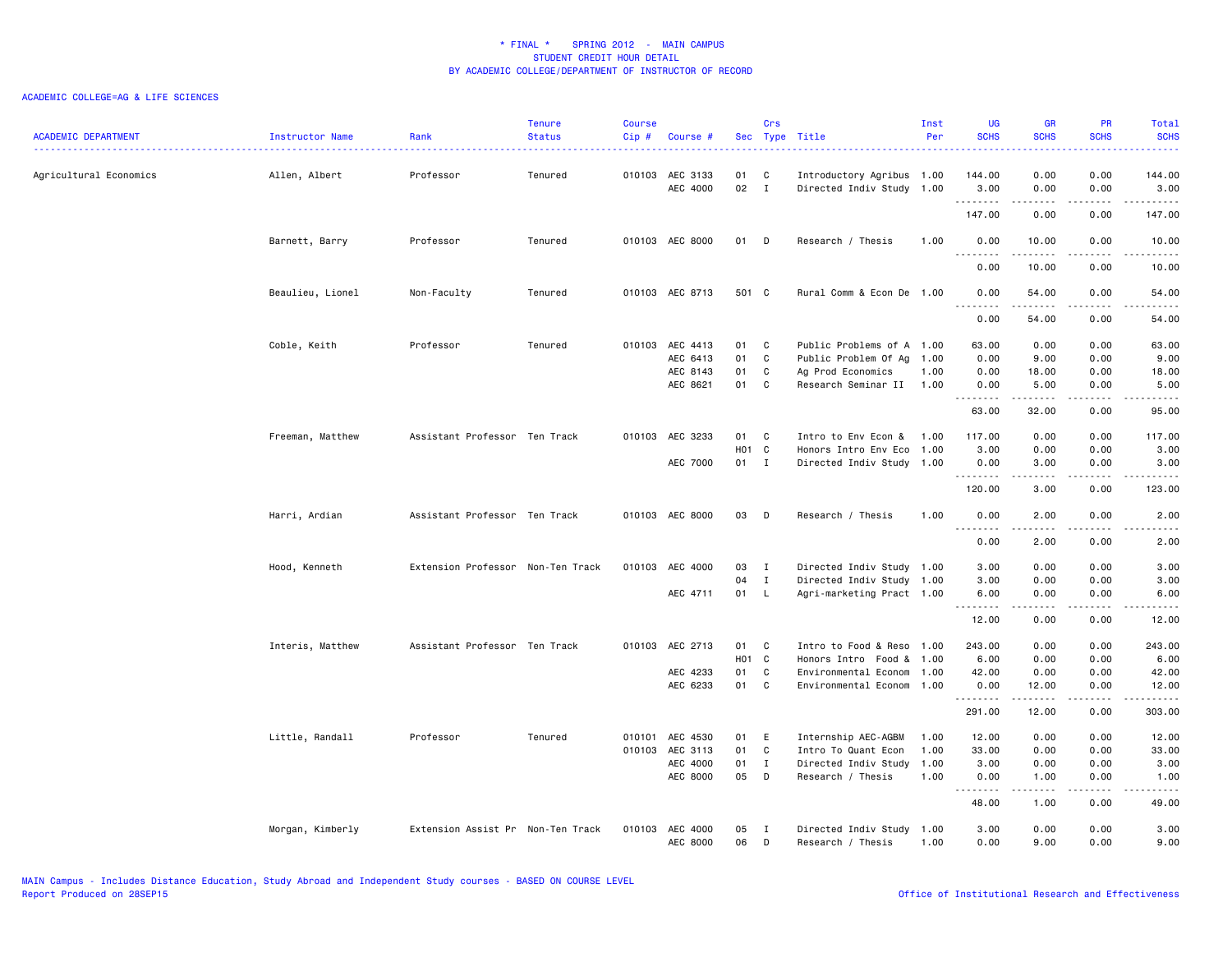| <b>ACADEMIC DEPARTMENT</b> | <b>Instructor Name</b> | Rank                              | <b>Tenure</b><br><b>Status</b> | <b>Course</b><br>Cip # | Course #        |      | Crs            | Sec Type Title            | Inst<br>Per | <b>UG</b><br><b>SCHS</b> | <b>GR</b><br><b>SCHS</b> | <b>PR</b><br><b>SCHS</b> | Total<br><b>SCHS</b>                                                                                                                        |
|----------------------------|------------------------|-----------------------------------|--------------------------------|------------------------|-----------------|------|----------------|---------------------------|-------------|--------------------------|--------------------------|--------------------------|---------------------------------------------------------------------------------------------------------------------------------------------|
|                            |                        |                                   |                                |                        |                 |      |                |                           |             | 3.00                     | 9.00                     | .<br>0.00                | 12.00                                                                                                                                       |
| Agricultural Economics     | Petrolia, Daniel       | Assistant Professor Ten Track     |                                |                        | 010103 AEC 8000 | 07   | - D            | Research / Thesis         | 1.00        | 0.00                     | 1.00                     | 0.00                     | 1.00                                                                                                                                        |
|                            |                        |                                   |                                |                        |                 |      |                |                           |             | --------<br>0.00         | ---------<br>1.00        | ---------<br>0.00        | ----------<br>1.00                                                                                                                          |
|                            | Riley, John            | Extension Assist Pr Non-Ten Track |                                |                        | 010103 AEC 8000 | 08   | - D            | Research / Thesis         | 1.00        | 0.00<br>--------         | 1.00<br>---------        | 0.00<br>.                | 1.00<br>$\frac{1}{2} \left( \frac{1}{2} \right) \left( \frac{1}{2} \right) \left( \frac{1}{2} \right) \left( \frac{1}{2} \right)$<br>------ |
|                            |                        |                                   |                                |                        |                 |      |                |                           |             | 0.00                     | 1.00                     | 0.00                     | 1.00                                                                                                                                        |
|                            | Sites, David           | Non-Faculty                       | Not Applicable                 |                        | 010103 AEC 1223 | 01 C |                | Comp App for Ag & Li 1.00 |             | 48.00                    | 0.00                     | 0.00<br>----             | 48.00                                                                                                                                       |
|                            |                        |                                   |                                |                        |                 |      |                |                           |             | 48.00                    | 0.00                     | 0.00                     | 48.00                                                                                                                                       |
|                            | Tack, Jesse            | Assistant Professor Ten Track     |                                | 010103                 | AEC 4223        | 01   | C.             | Applied Quant Anal i 1.00 |             | 54.00                    | 0.00                     | 0.00                     | 54.00                                                                                                                                       |
|                            |                        |                                   |                                |                        | AEC 6223        | 01   | $\mathbf{C}$   | Applied Quant Anal I 1.00 |             | 0.00                     | 6.00                     | 0.00                     | 6.00                                                                                                                                        |
|                            |                        |                                   |                                |                        | AEC 8000        | 09   | D              | Research / Thesis         | 1.00        | 0.00                     | 9.00                     | 0.00                     | 9.00                                                                                                                                        |
|                            |                        |                                   |                                |                        | AEC 8123        | 01   | C <sub>c</sub> | Market Org & Struc        | 1.00        | 0.00                     | 21.00<br>------          | 0.00<br>.                | 21.00                                                                                                                                       |
|                            |                        |                                   |                                |                        |                 |      |                |                           |             | 54.00                    | 36.00                    | 0.00                     | 90.00                                                                                                                                       |
|                            |                        |                                   |                                |                        |                 |      |                |                           |             | ========                 | ========                 |                          | ==========                                                                                                                                  |
| Agricultural Economics     |                        |                                   |                                |                        |                 |      |                |                           |             | 786.00                   | 161,00                   | 0.00                     | 947.00                                                                                                                                      |
|                            |                        |                                   |                                |                        |                 |      |                |                           |             | =======                  | --------                 | ========                 |                                                                                                                                             |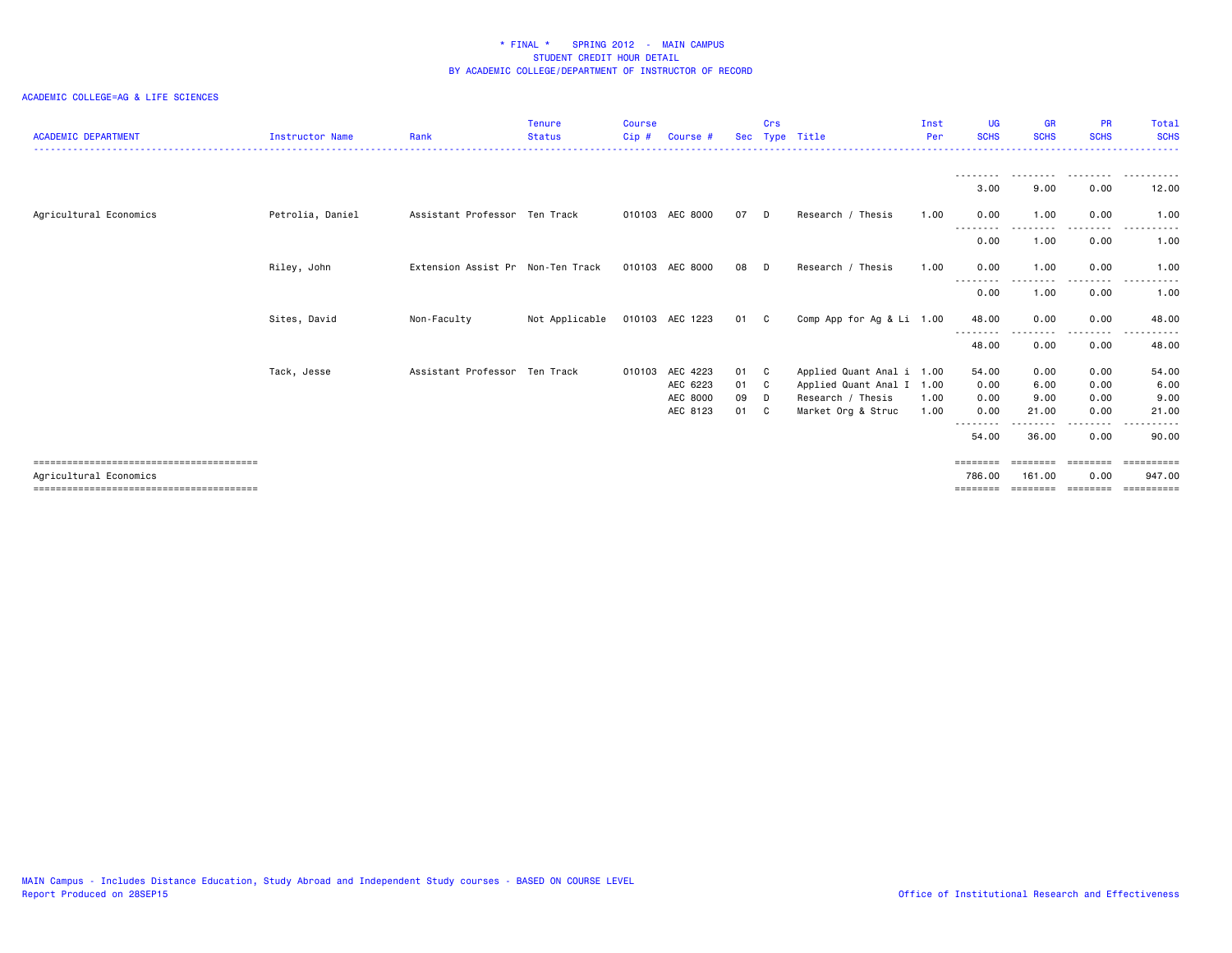| <b>ACADEMIC DEPARTMENT</b> | Instructor Name     | Rank                              | Tenure<br><b>Status</b> | <b>Course</b><br>Cip# | Course #                    |          | Crs               | Sec Type Title                        | Inst<br>Per  | <b>UG</b><br><b>SCHS</b> | <b>GR</b><br><b>SCHS</b> | PR<br><b>SCHS</b>            | Total<br><b>SCHS</b> |
|----------------------------|---------------------|-----------------------------------|-------------------------|-----------------------|-----------------------------|----------|-------------------|---------------------------------------|--------------|--------------------------|--------------------------|------------------------------|----------------------|
| Animal & Dairy Science     | Crenshaw, Mark      | Extension Professor Non-Ten Track |                         |                       | 010901 ADS 4113             | 01       | $\mathbf{C}$      | Swine Science                         | 1.00         | 126.00<br>.              | 0.00                     | 0.00<br>.                    | 126.00<br>.          |
|                            |                     |                                   |                         |                       |                             |          |                   |                                       |              | 126.00                   | 0.00                     | 0.00                         | 126.00               |
|                            | Huntington, Carolyn | Instructor                        | Non-Ten Track           |                       | 010901 ADS 1114             | 01       | C                 | Animal Science                        | 1.00         | 292.00                   | 0.00                     | 0.00                         | 292.00               |
|                            |                     |                                   |                         |                       |                             | 02       | К                 | Animal Science                        | 1.00         | 0.00                     | 0.00                     | 0.00                         | 0.00                 |
|                            |                     |                                   |                         |                       |                             | 03       | К                 | Animal Science                        | 1.00         | 0.00                     | 0.00                     | 0.00                         | 0.00                 |
|                            |                     |                                   |                         |                       |                             | 04       | К                 | Animal Science                        | 1.00         | 0.00                     | 0.00                     | 0.00                         | 0.00                 |
|                            |                     |                                   |                         |                       | 020101 GA 4990              | 01       | C                 | Special Topic In GA                   | 1.00         | 9.00                     | 0.00                     | 0.00                         | 9.00                 |
|                            |                     |                                   |                         |                       |                             | 02       | C                 | Special Topic In GA                   | 1.00         | 5.00                     | 0.00                     | 0.00                         | 5.00                 |
|                            |                     |                                   |                         |                       |                             | 03       | C                 | Special Topic In GA                   | 1.00         | 5.00<br>.                | 0.00<br>.                | 0.00<br>$\sim$ $\sim$ $\sim$ | 5.00<br>.            |
|                            |                     |                                   |                         |                       |                             |          |                   |                                       |              | 311.00                   | 0.00                     | 0.00                         | 311.00               |
|                            | Larson, Jamie       | Assistant Professor Ten Track     |                         |                       | 010901 ADS 4611             | 01       | - L               | Prac In Phy & Repro                   | 1.00         | 20.00                    | 0.00                     | 0.00                         | 20.00                |
|                            |                     |                                   |                         |                       |                             | 02       | $\mathsf{L}$      | Prac In Phy & Repro                   | 1.00         | 16.00                    | 0.00                     | 0.00                         | 16.00                |
|                            |                     |                                   |                         |                       | ADS 4613                    | 01       | C                 | Physiology Of Repro                   | 1.00         | 120.00                   | 0.00                     | 0.00                         | 120.00               |
|                            |                     |                                   |                         |                       | 020201 ADS 8000             | 03       | D                 | Research/Thesis                       | 1.00         | 0.00                     | 3.00                     | 0.00                         | 3.00                 |
|                            |                     |                                   |                         | 020202                | ADS 4212                    | 01       | L.                | Livestock Eval                        | 1.00         | 22.00                    | 0.00                     | 0.00                         | 22.00                |
|                            |                     |                                   |                         | 020299                | ADS 8990                    | 01       | C                 | Special Topic In ADS                  | 1.00         | 0.00                     | 5.00                     | 0.00                         | 5.00                 |
|                            |                     |                                   |                         |                       | 260707 PHY 8000             | 01       | D                 | Research / Thesis                     | 1.00         | 0.00<br><u>.</u>         | 8.00<br>$- - - - -$      | 0.00<br>.                    | 8.00<br>.            |
|                            |                     |                                   |                         |                       |                             |          |                   |                                       |              | 178.00                   | 16.00                    | 0.00                         | 194.00               |
|                            | Martin, James       | Assistant Professor Ten Track     |                         |                       | 010401 ADS 3314             | 01       | C                 | Intro to Meat Scienc                  | 1.00         | 308.00                   | 0.00                     | 0.00                         | 308.00               |
|                            |                     |                                   |                         |                       |                             | 02       | K                 | Intro to Meat Scienc                  | 1.00         | 0.00                     | 0.00                     | 0.00                         | 0.00                 |
|                            |                     |                                   |                         |                       |                             | 03       | К                 | Intro to Meat Scienc                  | 1.00         | 0.00                     | 0.00                     | 0.00                         | 0.00                 |
|                            |                     |                                   |                         |                       |                             | 04       | К                 | Intro to Meat Scienc                  | 1.00         | 0.00                     | 0.00                     | 0.00                         | 0.00                 |
|                            |                     |                                   |                         |                       |                             | 05       | K                 | Intro to Meat Scienc                  | 1.00         | 0.00                     | 0.00                     | 0.00                         | 0.00                 |
|                            |                     |                                   |                         |                       | FNH 3314                    | 01       | C                 | Intro to Meat Scienc                  | 1.00         | 32.00                    | 0.00                     | 0.00                         | 32.00                |
|                            |                     |                                   |                         |                       |                             | 03       | K                 | Intro to Meat Scienc                  | 1.00         | 0.00                     | 0.00                     | 0.00                         | 0.00                 |
|                            |                     |                                   |                         |                       |                             | 04       | К                 | Intro to Meat Scienc                  | 1.00         | 0.00                     | 0.00                     | 0.00                         | 0.00                 |
|                            |                     |                                   |                         |                       |                             | 05       | K                 | Intro to Meat Scienc 1.00             |              | 0.00                     | 0.00                     | 0.00                         | 0.00                 |
|                            |                     |                                   |                         |                       | 020201 ADS 8000             | 04       | D                 | Research/Thesis                       | 1.00         | 0.00                     | 1.00                     | 0.00                         | 1.00                 |
|                            |                     |                                   |                         | 190501<br>190599      | FNH 4593<br><b>FNH 9000</b> | 01<br>05 | B<br>D            | New Food Product Dev<br>Research/Diss | 1.00<br>1.00 | 42.00<br>0.00            | 0.00<br>1.00             | 0.00<br>0.00                 | 42.00<br>1.00        |
|                            |                     |                                   |                         |                       |                             |          |                   |                                       |              | .<br>382.00              | .<br>2.00                | .<br>0.00                    | .<br>384.00          |
|                            | Memili, Erdogan     | Associate Professor Tenured       |                         |                       | 260613 GNS 9000             | 01       | D D               | Research / Diss                       | 1.00         | 0.00                     | 28.00                    | 0.00                         | 28.00                |
|                            |                     |                                   |                         |                       |                             |          |                   |                                       |              | .                        | .                        | .                            | .                    |
|                            |                     |                                   |                         |                       |                             |          |                   |                                       |              | 0.00                     | 28.00                    | 0.00                         | 28.00                |
|                            | Nicodemus, Molly    | Associate Professor Tenured       |                         | 010507                | ADS 4333                    | 01       | $\mathbf{C}$      | Equine Exercise Phy                   | 1.00         | 51.00                    | 0.00                     | 0.00                         | 51.00                |
|                            |                     |                                   |                         | 020201                | ADS 2102                    | 01       | <b>L</b>          | Equine Conf/Perf Ev                   | 1.00         | 54.00                    | 0.00                     | 0.00                         | 54.00                |
|                            |                     |                                   |                         |                       | ADS 3223                    | 01       | B                 | Horse Management                      | 1.00         | 75.00                    | 0.00                     | 0.00                         | 75.00                |
|                            |                     |                                   |                         |                       | ADS 7000                    | 04       | $\mathbf{I}$      | Directed Indiv Study                  | 1.00         | 0.00                     | 2.00                     | 0.00                         | 2.00                 |
|                            |                     |                                   |                         |                       | ADS 8000                    | 06       | D                 | Research/Thesis                       | 1.00         | 0.00                     | 8.00                     | 0.00                         | 8.00                 |
|                            |                     |                                   |                         |                       | 020299 ADS 1132             | 01       | C                 | Intro to Horsemanshi                  | 1.00         | 44.00                    | 0.00                     | 0.00                         | 44.00                |
|                            |                     |                                   |                         |                       |                             | 02       | K                 | Intro to Horsemanshi                  | 1.00         | 0.00                     | 0.00                     | 0.00                         | 0.00                 |
|                            |                     |                                   |                         |                       |                             | 03       | К                 | Intro to Horsemanshi                  | 1.00         | 0.00                     | 0.00                     | 0.00                         | 0.00                 |
|                            |                     |                                   |                         |                       | ADS 4990                    | 01<br>02 | C<br>$\mathbf{I}$ | Special Topic In ADS                  | 1.00<br>1.00 | 2.00<br>5.00             | 0.00<br>0.00             | 0.00<br>0.00                 | 2.00<br>5.00         |
|                            |                     |                                   |                         |                       |                             |          |                   | Special Topic In ADS                  |              |                          |                          |                              |                      |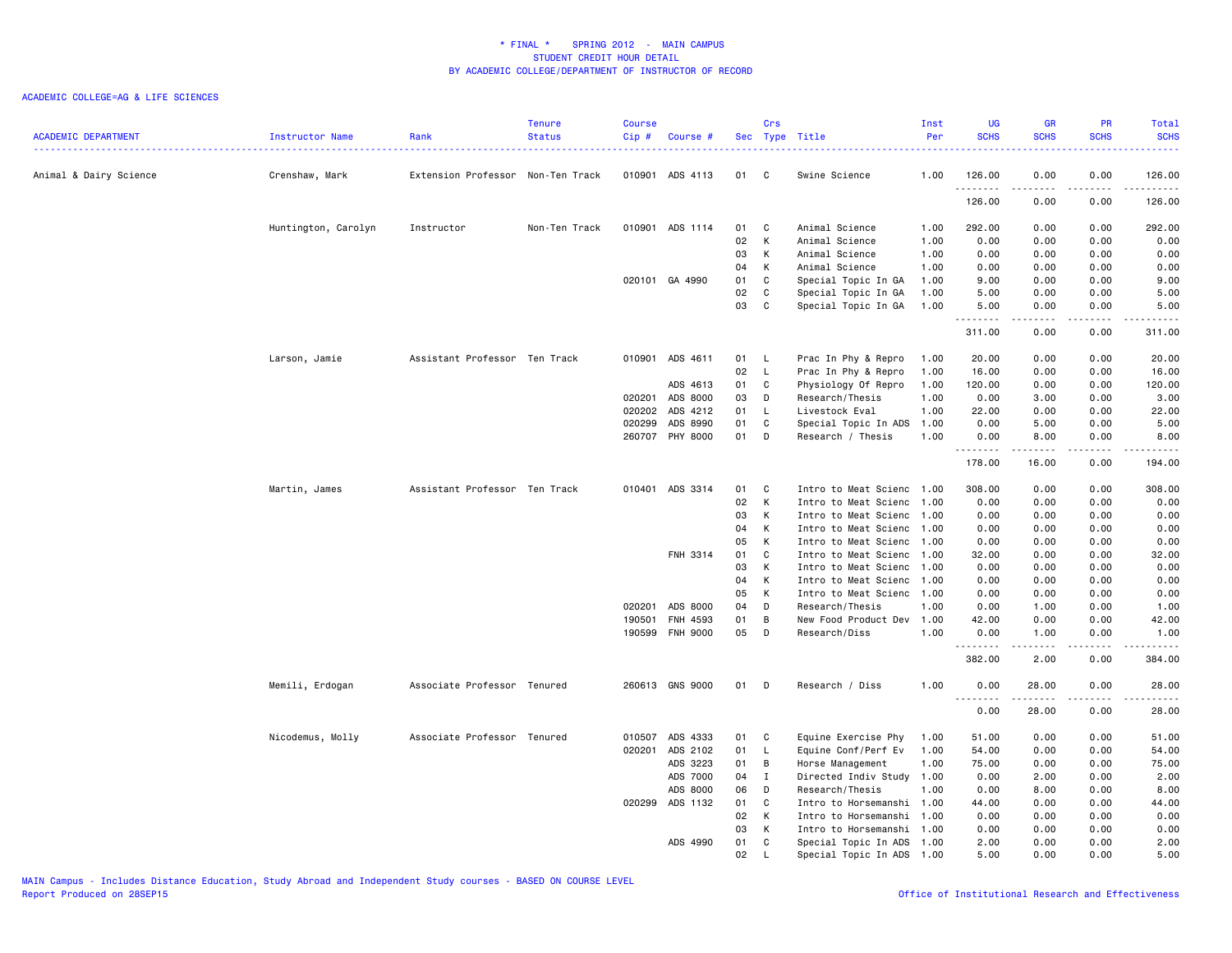| <b>ACADEMIC DEPARTMENT</b> | Instructor Name  | Rank                              | Tenure<br><b>Status</b> | <b>Course</b><br>Cip# | Course #        |          | Crs                 | Sec Type Title                                         | Inst<br>Per | <b>UG</b><br><b>SCHS</b> | <b>GR</b><br><b>SCHS</b>                                                                                                                                     | PR<br><b>SCHS</b>                   | <b>Total</b><br><b>SCHS</b><br>.                                                                                                                             |
|----------------------------|------------------|-----------------------------------|-------------------------|-----------------------|-----------------|----------|---------------------|--------------------------------------------------------|-------------|--------------------------|--------------------------------------------------------------------------------------------------------------------------------------------------------------|-------------------------------------|--------------------------------------------------------------------------------------------------------------------------------------------------------------|
| Animal & Dairy Science     | Nicodemus, Molly | Associate Professor Tenured       |                         |                       | 020299 ADS 6990 | 01<br>02 | - L<br>$\mathsf{L}$ | Special Topic In ADS 1.00<br>Special Topic In ADS 1.00 |             | 0.00<br>0.00             | 1.00<br>1.00                                                                                                                                                 | 0.00<br>0.00                        | 1.00<br>1.00                                                                                                                                                 |
|                            |                  |                                   |                         |                       |                 |          |                     |                                                        |             | 231.00                   | 12.00                                                                                                                                                        | $\sim$ $\sim$ $\sim$ $\sim$<br>0.00 | المتماما<br>243.00                                                                                                                                           |
|                            | Parish, Jane     | Extension Assoc Pro Non-Ten Track |                         |                       | 020201 ADS 8000 | 07       | D                   | Research/Thesis                                        | 1.00        | 0.00<br>.                | 8.00<br>$\frac{1}{2} \left( \frac{1}{2} \right) \left( \frac{1}{2} \right) \left( \frac{1}{2} \right) \left( \frac{1}{2} \right) \left( \frac{1}{2} \right)$ | 0.00<br>.                           | 8.00<br>د د د د د                                                                                                                                            |
|                            |                  |                                   |                         |                       |                 |          |                     |                                                        |             | 0.00                     | 8.00                                                                                                                                                         | 0.00                                | 8.00                                                                                                                                                         |
|                            | Rude, Brian      | Professor                         | Tenured                 | 010101                | ADS 3312        | 01       | $\mathsf{L}$        | Livestock Mgt Prac                                     | 1.00        | 44.00                    | 0.00                                                                                                                                                         | 0.00                                | 44.00                                                                                                                                                        |
|                            |                  |                                   |                         | 010901                | ADS 4213        | 01       | $\mathbf c$         | Livestk Ntr Require                                    | 1.00        | 33.00                    | 0.00                                                                                                                                                         | 0.00                                | 33.00                                                                                                                                                        |
|                            |                  |                                   |                         | 011001                | ADS 8111        | 01       | s.                  | Nutrition Seminar                                      | 1.00        | 0.00                     | 5.00                                                                                                                                                         | 0.00                                | 5.00                                                                                                                                                         |
|                            |                  |                                   |                         |                       | ADS 8121        | 01       | s.                  | Nutrition Seminar                                      | 1.00        | 0.00                     | 1.00                                                                                                                                                         | 0.00                                | 1.00                                                                                                                                                         |
|                            |                  |                                   |                         |                       | ADS 8162        | 01       | C                   | Monogastric Nutri                                      | 1.00        | 0.00                     | 4.00                                                                                                                                                         | 0.00                                | 4.00                                                                                                                                                         |
|                            |                  |                                   |                         | 020201                | ADS 8000        | 09       | D                   | Research/Thesis                                        | 1.00        | 0.00                     | 25.00                                                                                                                                                        | 0.00                                | 25.00                                                                                                                                                        |
|                            |                  |                                   |                         |                       | ADS 9000        | 09       | D                   | Research/Diss                                          | 1.00        | 0.00                     | 6.00                                                                                                                                                         | 0.00                                | 6.00                                                                                                                                                         |
|                            |                  |                                   |                         |                       | 020204 ADS 6213 | 01       | C                   | Livestk Ntr Require                                    | 1.00        | 0.00<br>.                | 3.00<br><b>.</b>                                                                                                                                             | 0.00<br>د د د د                     | 3.00<br>.                                                                                                                                                    |
|                            |                  |                                   |                         |                       |                 |          |                     |                                                        |             | 77.00                    | 44.00                                                                                                                                                        | 0.00                                | 121.00                                                                                                                                                       |
|                            | Ryan, Peter      | Non-Faculty                       | Tenured                 |                       | 010507 ADS 4112 | 01       | B                   | Equine Reproduction                                    | 0.50        | 16.00                    | 0.00                                                                                                                                                         | 0.00                                | 16.00                                                                                                                                                        |
|                            |                  |                                   |                         |                       |                 |          |                     |                                                        |             |                          |                                                                                                                                                              |                                     |                                                                                                                                                              |
|                            |                  |                                   |                         |                       | ADS 6112        | 01       | B                   | Equine Reproduction                                    | 0.50        | 0.00                     | 1.00                                                                                                                                                         | 0.00                                | 1.00                                                                                                                                                         |
|                            |                  |                                   |                         |                       | 260707 PHY 7000 | 01       | $\mathbf{I}$        | Directed Indiv Study                                   | 1.00        | 0.00                     | 2.00                                                                                                                                                         | 0.00                                | 2.00                                                                                                                                                         |
|                            |                  |                                   |                         |                       | <b>PHY 8000</b> | 04       | D                   | Research / Thesis                                      | 1.00        | 0.00                     | 3.00                                                                                                                                                         | 0.00                                | 3.00                                                                                                                                                         |
|                            |                  |                                   |                         |                       | PHY 8841        | 01       | S                   | Animal Phys Seminar                                    | 1.00        | 0.00                     | 6.00                                                                                                                                                         | 0.00                                | 6.00                                                                                                                                                         |
|                            |                  |                                   |                         |                       | <b>PHY 9000</b> | 02       | D                   | Research / Diss                                        | 1.00        | 0.00                     | 11.00                                                                                                                                                        | 0.00                                | 11.00                                                                                                                                                        |
|                            |                  |                                   |                         | 512401                | <b>CVM 5000</b> | 01       | $\mathbf{I}$        | Directed Indiv Study                                   | 1.00        | 0.00                     | 0.00                                                                                                                                                         | 6.00                                | 6.00                                                                                                                                                         |
|                            |                  |                                   |                         | 512501                | <b>CVM 9000</b> | 19       | D                   | Research / Diss                                        | 1.00        | 0.00<br>.                | 10.00<br>-----                                                                                                                                               | 0.00<br>.                           | 10.00<br>د د د د د                                                                                                                                           |
|                            |                  |                                   |                         |                       |                 |          |                     |                                                        |             | 16.00                    | 33.00                                                                                                                                                        | 6.00                                | 55.00                                                                                                                                                        |
|                            | Schmidt, Ty      | Assistant Professor Ten Track     |                         | 020201                | ADS 7000        | 02       | $\mathbf{I}$        | Directed Indiv Study                                   | 1.00        | 0.00                     | 3.00                                                                                                                                                         | 0.00                                | 3.00                                                                                                                                                         |
|                            |                  |                                   |                         |                       |                 | 03       | $\mathbf{I}$        | Directed Indiv Study                                   | 1.00        | 0.00                     | 3.00                                                                                                                                                         | 0.00                                | 3.00                                                                                                                                                         |
|                            |                  |                                   |                         |                       | ADS 8000        | $11$ D   |                     | Research/Thesis                                        | 1.00        | 0.00                     | 12.00                                                                                                                                                        | 0.00                                | 12.00                                                                                                                                                        |
|                            |                  |                                   |                         |                       |                 |          |                     |                                                        |             | .<br>0.00                | $- - - - -$<br>18.00                                                                                                                                         | د د د د<br>0.00                     | .<br>18.00                                                                                                                                                   |
|                            | Smith, Trent     | Assistant Professor Ten Track     |                         |                       | 010302 ADS 4433 | 01       | C                   | Adv Beef Cattle Prod                                   | 1.00        | 36.00                    | 0.00                                                                                                                                                         | 0.00                                | 36.00                                                                                                                                                        |
|                            |                  |                                   |                         |                       |                 | 02       | K                   | Adv Beef Cattle Prod                                   | 1.00        | 0.00                     | 0.00                                                                                                                                                         | 0.00                                | 0.00                                                                                                                                                         |
|                            |                  |                                   |                         |                       | ADS 6433        | 01       | C                   | Adv Beff Cattle Prod                                   | 1.00        | 0.00                     | 6.00                                                                                                                                                         | 0.00                                | 6.00                                                                                                                                                         |
|                            |                  |                                   |                         |                       |                 | 02       | K                   | Adv Beff Cattle Prod                                   | 1.00        | 0.00                     | 0.00                                                                                                                                                         | 0.00                                | 0.00                                                                                                                                                         |
|                            |                  |                                   |                         | 020201                | ADS 4000        | 01       | I                   | Directed Indiv Study                                   | 1.00        | 2.00                     | 0.00                                                                                                                                                         | 0.00                                | 2.00                                                                                                                                                         |
|                            |                  |                                   |                         |                       | ADS 7000        | 01       | $\mathbf I$         | Directed Indiv Study                                   | 1.00        | 0.00                     | 1.00                                                                                                                                                         | 0.00                                | 1.00                                                                                                                                                         |
|                            |                  |                                   |                         |                       | ADS 8000        | 12       | $\Box$              | Research/Thesis                                        | 1.00        | 0.00                     | 1.00                                                                                                                                                         | 0.00                                | 1.00                                                                                                                                                         |
|                            |                  |                                   |                         |                       | 020202 ADS 4123 | 01       | C                   | Animal Breeding                                        | 1.00        | 129.00                   | 0.00                                                                                                                                                         | 0.00                                | 129.00                                                                                                                                                       |
|                            |                  |                                   |                         |                       |                 |          |                     |                                                        |             | .<br>167.00              | 8.00                                                                                                                                                         | .<br>0.00                           | د د د د د<br>175.00                                                                                                                                          |
|                            | Vann, Rhonda     | Research Assoc Prof Non-Ten Track |                         |                       | 260707 PHY 8000 | 05       | D                   | Research / Thesis                                      | 1.00        | 0.00                     | 1.00                                                                                                                                                         | 0.00                                | 1.00                                                                                                                                                         |
|                            |                  |                                   |                         |                       |                 |          |                     |                                                        |             | .<br>0.00                | .<br>1.00                                                                                                                                                    | .<br>0.00                           | $\frac{1}{2} \left( \frac{1}{2} \right) \left( \frac{1}{2} \right) \left( \frac{1}{2} \right) \left( \frac{1}{2} \right) \left( \frac{1}{2} \right)$<br>1.00 |
|                            | Ward, Stephanie  | Assistant Professor Ten Track     |                         |                       | 010905 ADS 4814 | 01       | $\mathbf{C}$        | Dairy Farm Mgt                                         | 1.00        | 28.00                    | 0.00                                                                                                                                                         | 0.00                                | 28.00                                                                                                                                                        |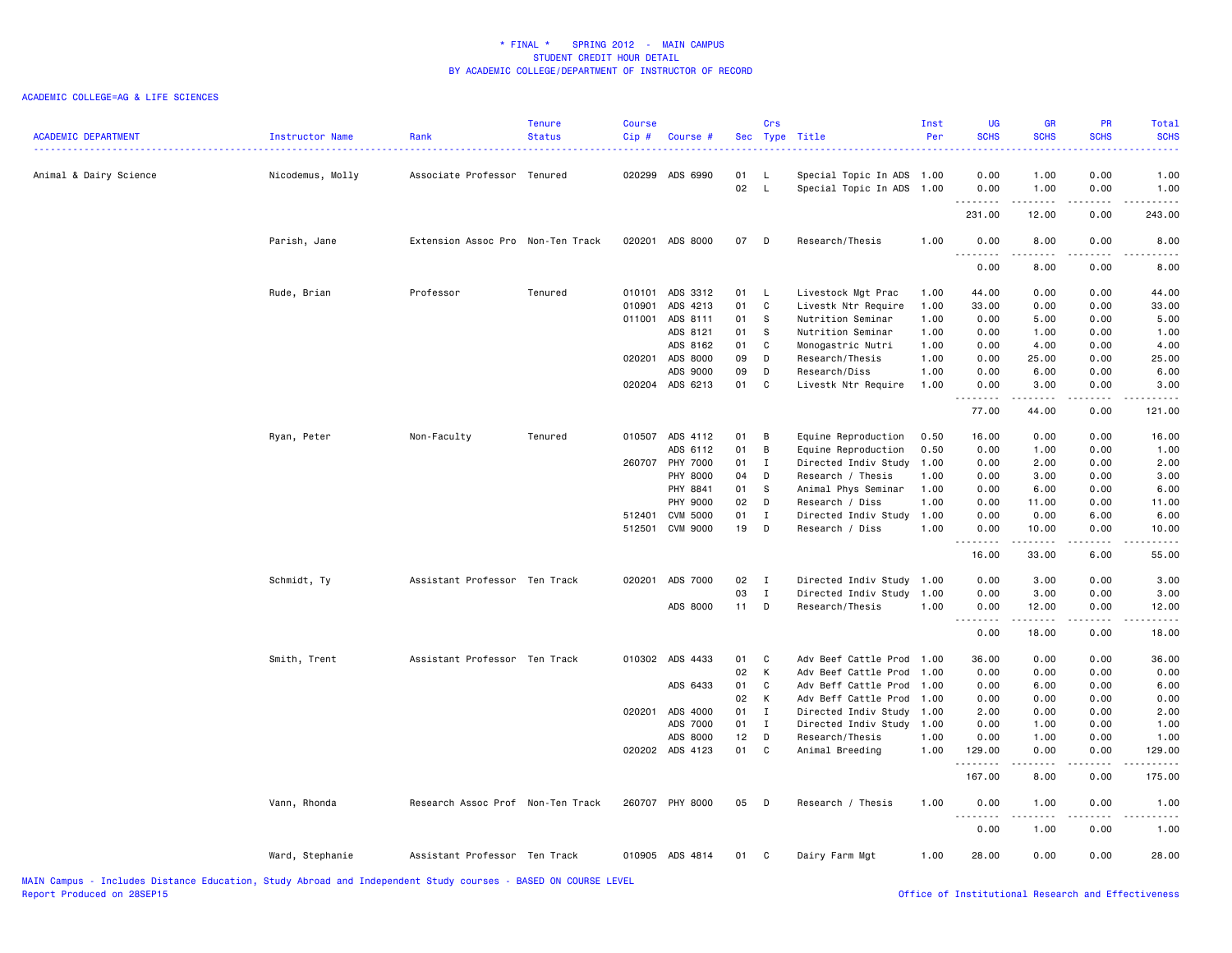| <b>ACADEMIC DEPARTMENT</b> | <b>Instructor Name</b> | Rank                          | Tenure<br>Status | Course<br>Cip#             | Course #                                                        |                                              | Crs | Sec Type Title                                                                                                        | Inst<br>Per                                  | <b>UG</b><br><b>SCHS</b>                                           | <b>GR</b><br><b>SCHS</b>                               | <b>PR</b><br><b>SCHS</b>                                          | Total<br><b>SCHS</b>                                                 |
|----------------------------|------------------------|-------------------------------|------------------|----------------------------|-----------------------------------------------------------------|----------------------------------------------|-----|-----------------------------------------------------------------------------------------------------------------------|----------------------------------------------|--------------------------------------------------------------------|--------------------------------------------------------|-------------------------------------------------------------------|----------------------------------------------------------------------|
| Animal & Dairy Science     | Ward, Stephanie        | Assistant Professor Ten Track |                  | 010905<br>020201<br>020206 | ADS 4814<br>ADS 8000<br>ADS 3812<br>ADS 6814<br>020299 ADS 8990 | 02 K<br>14 D<br>01 L<br>01 C<br>02 K<br>02 C |     | Dairy Farm Mgt<br>Research/Thesis<br>Dairy Cattle Apprais<br>Dairy Farm Mgt<br>Dairy Farm Mgt<br>Special Topic In ADS | 1.00<br>1.00<br>1.00<br>1.00<br>1.00<br>1.00 | 0.00<br>0.00<br>10.00<br>0.00<br>0.00<br>0.00<br>--------<br>38,00 | 0.00<br>1.00<br>0.00<br>4.00<br>0.00<br>15.00<br>20,00 | 0.00<br>0.00<br>0.00<br>0.00<br>0.00<br>0.00<br>---------<br>0.00 | 0.00<br>1.00<br>10.00<br>4.00<br>0.00<br>15.00<br>.<br>$ -$<br>58.00 |
|                            |                        |                               |                  |                            |                                                                 |                                              |     |                                                                                                                       |                                              | $=$ = = = = = = =                                                  | ========                                               |                                                                   | ==========                                                           |
| Animal & Dairy Science     |                        |                               |                  |                            |                                                                 |                                              |     |                                                                                                                       |                                              | 1526.00                                                            | 190.00                                                 | 6.00                                                              | 1722.00                                                              |
|                            |                        |                               |                  |                            |                                                                 |                                              |     |                                                                                                                       |                                              | $=$ = = = = = = =                                                  | ========                                               | ========                                                          | ==========                                                           |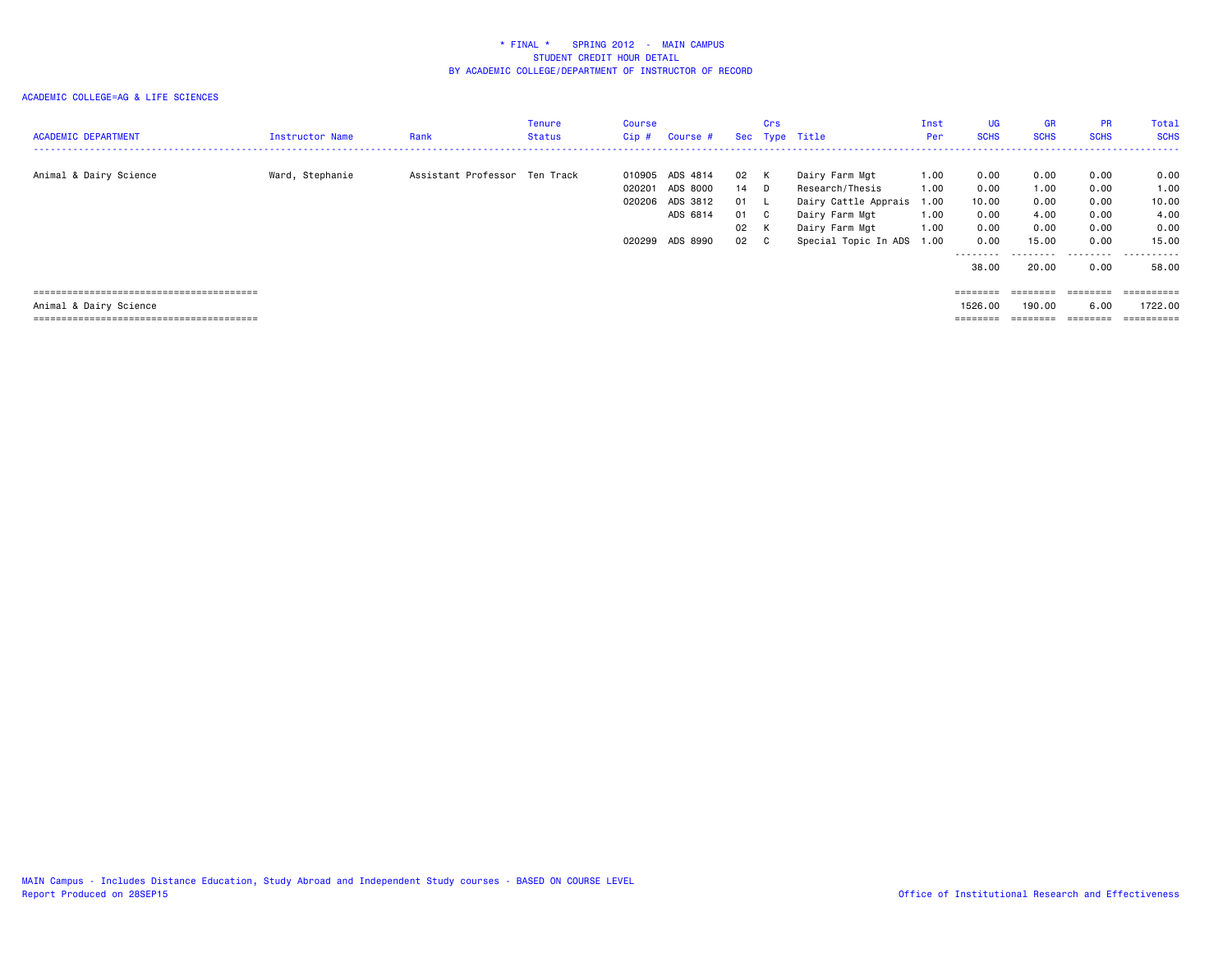| <b>ACADEMIC DEPARTMENT</b>                              | Instructor Name      | Rank                              | <b>Tenure</b><br><b>Status</b> | Course<br>Cip# | Course #                           |          | Crs                 | Sec Type Title                            | Inst<br>Per  | <b>UG</b><br><b>SCHS</b>                                                                                                                                                                                                                                                                                                                                                                                                                                                               | <b>GR</b><br><b>SCHS</b> | PR<br><b>SCHS</b>                           | Total<br><b>SCHS</b>                                                                                                                                         |
|---------------------------------------------------------|----------------------|-----------------------------------|--------------------------------|----------------|------------------------------------|----------|---------------------|-------------------------------------------|--------------|----------------------------------------------------------------------------------------------------------------------------------------------------------------------------------------------------------------------------------------------------------------------------------------------------------------------------------------------------------------------------------------------------------------------------------------------------------------------------------------|--------------------------|---------------------------------------------|--------------------------------------------------------------------------------------------------------------------------------------------------------------|
| Biochemistry, Molecular Bio, Entom & Pla Baird, Richard |                      | Professor                         | Tenured                        |                | 260305 EPP 6152<br>EPP 6162        | 01<br>01 | B<br>$\overline{B}$ | Taxon-Fungi Imperfec<br>Taxon Ascomycetes | 1.00<br>1.00 | 0.00<br>0.00                                                                                                                                                                                                                                                                                                                                                                                                                                                                           | 12.00<br>10.00           | 0.00<br>0.00                                | 12.00<br>10.00                                                                                                                                               |
|                                                         |                      |                                   |                                |                | EPP 6182                           | 01       | B                   | Taxon Oom and Zyg                         | 1.00         | 0.00                                                                                                                                                                                                                                                                                                                                                                                                                                                                                   | 10.00                    | 0.00                                        | 10.00                                                                                                                                                        |
|                                                         |                      |                                   |                                |                | 260702 EPP 8000                    | 01       | D                   | Research / Thesis                         | 1.00         | 0.00                                                                                                                                                                                                                                                                                                                                                                                                                                                                                   | 1.00                     | 0.00                                        | 1.00                                                                                                                                                         |
|                                                         |                      |                                   |                                |                | EPP 9000                           | 01       | D                   | Research / Diss                           | 1.00         | 0.00<br>.                                                                                                                                                                                                                                                                                                                                                                                                                                                                              | 7.00<br>.                | 0.00<br>$\sim$ $\sim$ $\sim$ $\sim$         | 7.00<br>$\frac{1}{2} \left( \frac{1}{2} \right) \left( \frac{1}{2} \right) \left( \frac{1}{2} \right) \left( \frac{1}{2} \right) \left( \frac{1}{2} \right)$ |
|                                                         |                      |                                   |                                |                |                                    |          |                     |                                           |              | 0.00                                                                                                                                                                                                                                                                                                                                                                                                                                                                                   | 40.00                    | 0.00                                        | 40.00                                                                                                                                                        |
|                                                         | Baker, Gerald        | Professor                         | Tenured                        |                | 260101 EPP 8144                    | 01       | C                   | Transmission E M                          | 0.60         | 0.00                                                                                                                                                                                                                                                                                                                                                                                                                                                                                   | 14.40                    | 0.00                                        | 14.40                                                                                                                                                        |
|                                                         |                      |                                   |                                |                |                                    | 02       | К                   | Transmission E M                          | 1.00         | 0.00                                                                                                                                                                                                                                                                                                                                                                                                                                                                                   | 0.00                     | 0.00                                        | 0.00                                                                                                                                                         |
|                                                         |                      |                                   |                                |                | ME 8144                            | 01       | C                   | Transmission E M                          | 0.60         | 0.00                                                                                                                                                                                                                                                                                                                                                                                                                                                                                   | 12.00                    | 0.00                                        | 12.00                                                                                                                                                        |
|                                                         |                      |                                   |                                |                |                                    | 02       | K                   | Transmission E M                          | 1.00         | 0.00                                                                                                                                                                                                                                                                                                                                                                                                                                                                                   | 0.00                     | 0.00                                        | 0.00                                                                                                                                                         |
|                                                         |                      |                                   |                                |                | 260702 EPP 2213                    | 01       | C                   | Intro To Insects                          | 1.00         | 90.00                                                                                                                                                                                                                                                                                                                                                                                                                                                                                  | 0.00                     | 0.00                                        | 90.00                                                                                                                                                        |
|                                                         |                      |                                   |                                |                |                                    | 02       | K                   | Intro To Insects                          | 1.00         | 0.00                                                                                                                                                                                                                                                                                                                                                                                                                                                                                   | 0.00                     | 0.00                                        | 0.00                                                                                                                                                         |
|                                                         |                      |                                   |                                |                |                                    | 03       | К                   | Intro To Insects                          | 1.00         | 0.00                                                                                                                                                                                                                                                                                                                                                                                                                                                                                   | 0.00                     | 0.00                                        | 0.00                                                                                                                                                         |
|                                                         |                      |                                   |                                |                |                                    | 04       | К                   | Intro To Insects                          | 1.00         | 0.00<br>.                                                                                                                                                                                                                                                                                                                                                                                                                                                                              | 0.00<br>.                | 0.00<br>$\sim$ $\sim$ $\sim$ $\sim$         | 0.00<br>.                                                                                                                                                    |
|                                                         |                      |                                   |                                |                |                                    |          |                     |                                           |              | 90.00                                                                                                                                                                                                                                                                                                                                                                                                                                                                                  | 26.40                    | 0.00                                        | 116.40                                                                                                                                                       |
|                                                         | Brown Johnson, Ashli | Assistant Professor Ten Track     |                                |                | 260202 BCH 8000                    | 05       | $\mathsf{D}$        | Research / Thesis                         | 1.00         | 0.00                                                                                                                                                                                                                                                                                                                                                                                                                                                                                   | 3.00                     | 0.00                                        | 3.00                                                                                                                                                         |
|                                                         |                      |                                   |                                |                | <b>BCH 8633</b>                    | 01       | $\mathbf{C}$        | Enzymes                                   | 1.00         | 0.00                                                                                                                                                                                                                                                                                                                                                                                                                                                                                   | 33.00                    | 0.00                                        | 33.00                                                                                                                                                        |
|                                                         |                      |                                   |                                |                | <b>BCH 9000</b>                    | 05       | D                   | Research/Diss                             | 1.00         | 0.00                                                                                                                                                                                                                                                                                                                                                                                                                                                                                   | 3.00<br><b>.</b>         | 0.00<br>$\frac{1}{2}$                       | 3.00<br>$- - - - -$                                                                                                                                          |
|                                                         |                      |                                   |                                |                |                                    |          |                     |                                           |              | $\frac{1}{2}$<br>0.00                                                                                                                                                                                                                                                                                                                                                                                                                                                                  | 39.00                    | 0.00                                        | 39.00                                                                                                                                                        |
|                                                         | Brown, Richard       | Professor                         | Tenured                        |                | 260702 EPP 7000                    | 02       | $\mathbf{I}$        | Directed Indiv Study                      | 1.00         | 0.00                                                                                                                                                                                                                                                                                                                                                                                                                                                                                   | 4.00                     | 0.00                                        | 4.00                                                                                                                                                         |
|                                                         |                      |                                   |                                |                | EPP 8000                           | 04       | D                   | Research / Thesis                         | 1.00         | 0.00                                                                                                                                                                                                                                                                                                                                                                                                                                                                                   | 6.00                     | 0.00<br>$\omega$ $\omega$ $\omega$ $\omega$ | 6.00<br>$\frac{1}{2}$                                                                                                                                        |
|                                                         |                      |                                   |                                |                |                                    |          |                     |                                           |              | .<br>0.00                                                                                                                                                                                                                                                                                                                                                                                                                                                                              | .<br>10.00               | 0.00                                        | 10.00                                                                                                                                                        |
|                                                         | Caprio, Michael      | Professor                         | Tenured                        |                | 020499 EPP 8111                    | 01       | - S                 | Seminar                                   | 1.00         | 0.00                                                                                                                                                                                                                                                                                                                                                                                                                                                                                   | 4.00                     | 0.00                                        | 4.00                                                                                                                                                         |
|                                                         |                      |                                   |                                |                | EPP 8121                           | 01       | s                   | Seminar                                   | 1.00         | 0.00                                                                                                                                                                                                                                                                                                                                                                                                                                                                                   | 2.00                     | 0.00                                        | 2.00                                                                                                                                                         |
|                                                         |                      |                                   |                                |                |                                    |          |                     |                                           |              | $\begin{array}{cccccccccccccc} \multicolumn{2}{c}{} & \multicolumn{2}{c}{} & \multicolumn{2}{c}{} & \multicolumn{2}{c}{} & \multicolumn{2}{c}{} & \multicolumn{2}{c}{} & \multicolumn{2}{c}{} & \multicolumn{2}{c}{} & \multicolumn{2}{c}{} & \multicolumn{2}{c}{} & \multicolumn{2}{c}{} & \multicolumn{2}{c}{} & \multicolumn{2}{c}{} & \multicolumn{2}{c}{} & \multicolumn{2}{c}{} & \multicolumn{2}{c}{} & \multicolumn{2}{c}{} & \multicolumn{2}{c}{} & \multicolumn{2}{c}{} & \$ | .                        | .                                           | .                                                                                                                                                            |
|                                                         |                      |                                   |                                |                |                                    |          |                     |                                           |              | 0.00                                                                                                                                                                                                                                                                                                                                                                                                                                                                                   | 6.00                     | 0.00                                        | 6.00                                                                                                                                                         |
|                                                         | Catchot, Angus       | Extension Assoc Pro Non-Ten Track |                                |                | 260702 EPP 8000                    | 06       | D                   | Research / Thesis                         | 1.00         | 0.00                                                                                                                                                                                                                                                                                                                                                                                                                                                                                   | 26.00                    | 0.00                                        | 26.00                                                                                                                                                        |
|                                                         |                      |                                   |                                |                | EPP 9000                           | 06       | D                   | Research / Diss                           | 1.00         | 0.00                                                                                                                                                                                                                                                                                                                                                                                                                                                                                   | 11.00                    | 0.00                                        | 11.00                                                                                                                                                        |
|                                                         |                      |                                   |                                |                |                                    |          |                     |                                           |              | --------<br>0.00                                                                                                                                                                                                                                                                                                                                                                                                                                                                       | <u>.</u><br>37.00        | .<br>0.00                                   | .<br>37.00                                                                                                                                                   |
|                                                         | Goddard, Jerome      | Extension Assoc Pro Non-Ten Track |                                | 260702         | EPP 4990                           | 01       | C                   | Special Topics In EP                      | 1.00         | 24.00                                                                                                                                                                                                                                                                                                                                                                                                                                                                                  | 0.00                     | 0.00                                        | 24.00                                                                                                                                                        |
|                                                         |                      |                                   |                                |                | EPP 6990                           | 01       | C                   | Special Topics In EP                      | 1.00         | 0.00                                                                                                                                                                                                                                                                                                                                                                                                                                                                                   | 6.00                     | 0.00                                        | 6.00                                                                                                                                                         |
|                                                         |                      |                                   |                                |                | EPP 8000                           | 08       | D                   | Research / Thesis                         | 1.00         | 0.00                                                                                                                                                                                                                                                                                                                                                                                                                                                                                   | 4.00                     | 0.00                                        | 4.00                                                                                                                                                         |
|                                                         |                      |                                   |                                |                |                                    |          |                     |                                           |              | .<br>24.00                                                                                                                                                                                                                                                                                                                                                                                                                                                                             | $\frac{1}{2}$<br>10.00   | .<br>0.00                                   | $   -$<br>34.00                                                                                                                                              |
|                                                         |                      |                                   |                                |                |                                    | 01       | <b>S</b>            |                                           |              |                                                                                                                                                                                                                                                                                                                                                                                                                                                                                        |                          |                                             |                                                                                                                                                              |
|                                                         | Hoffmann, Federico   | Assistant Professor Ten Track     |                                |                | 260202 BCH 3901<br><b>BCH 4000</b> | 02       | $\mathbf I$         | Senior Seminar<br>Directed Indiv Study    | 1.00<br>1.00 | 23.00<br>3.00                                                                                                                                                                                                                                                                                                                                                                                                                                                                          | 0.00<br>0.00             | 0.00<br>0.00                                | 23.00<br>3.00                                                                                                                                                |
|                                                         |                      |                                   |                                |                | <b>BCH 8000</b>                    | $11$ D   |                     | Research / Thesis                         | 1.00         | 0.00                                                                                                                                                                                                                                                                                                                                                                                                                                                                                   | 5.00                     | 0.00                                        | 5.00                                                                                                                                                         |
|                                                         |                      |                                   |                                |                |                                    |          |                     |                                           |              | .                                                                                                                                                                                                                                                                                                                                                                                                                                                                                      | .                        | .                                           | د د د د د                                                                                                                                                    |
|                                                         |                      |                                   |                                |                |                                    |          |                     |                                           |              | 26.00                                                                                                                                                                                                                                                                                                                                                                                                                                                                                  | 5.00                     | 0.00                                        | 31.00                                                                                                                                                        |
|                                                         | Krishnan, Natraj     | Assistant Professor Ten Track     |                                |                | 260702 EPP 6335                    | 01       | B                   | Anat Physiol Insects 1.00                 |              | 0.00                                                                                                                                                                                                                                                                                                                                                                                                                                                                                   | 30.00                    | 0.00                                        | 30.00                                                                                                                                                        |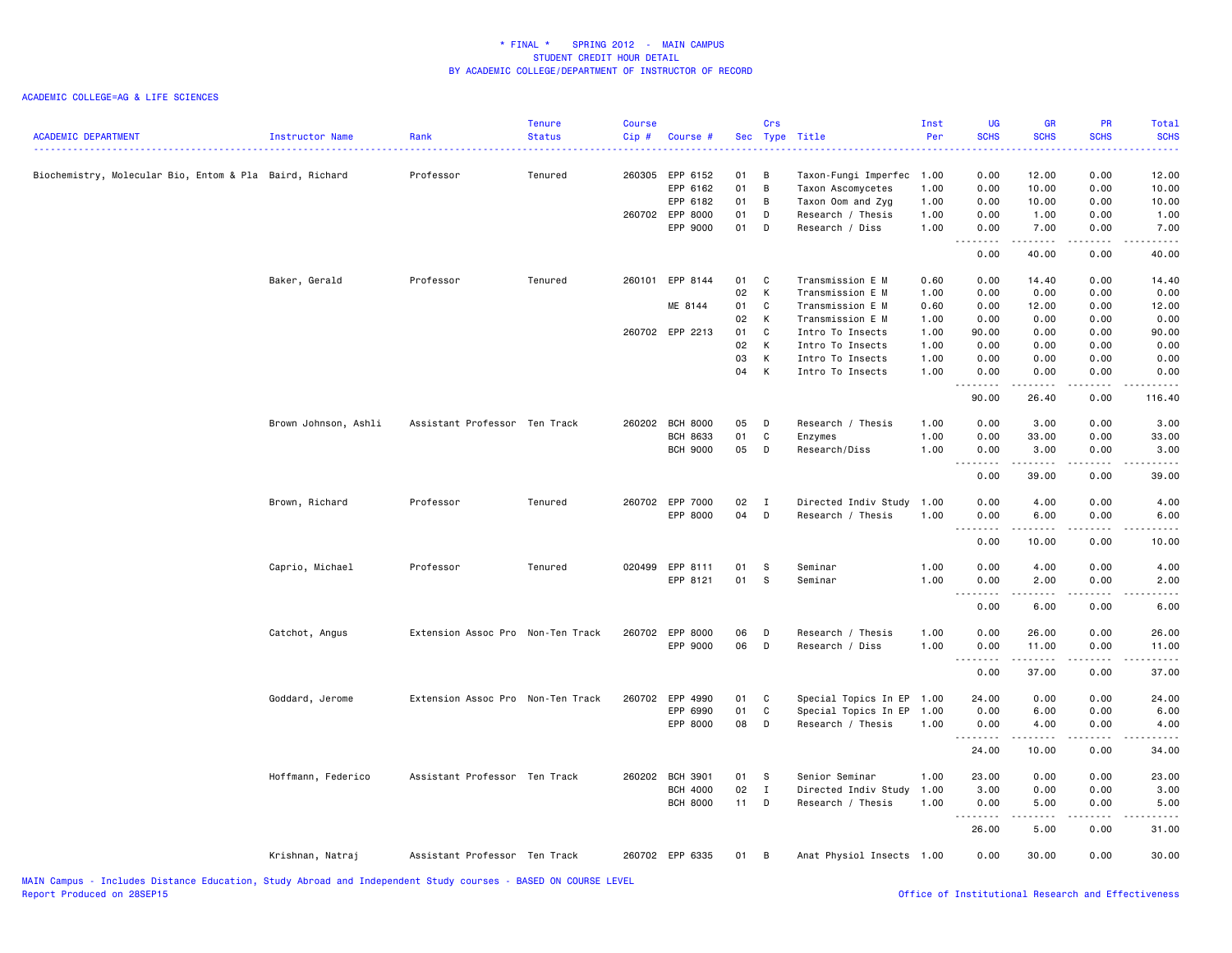| <b>ACADEMIC DEPARTMENT</b>                              | Instructor Name  | Rank                          | <b>Tenure</b><br><b>Status</b> | <b>Course</b><br>Cip# | Course #                    |          | Crs               | Sec Type Title                                         | Inst<br>Per | <b>UG</b><br><b>SCHS</b> | <b>GR</b><br><b>SCHS</b> | PR<br><b>SCHS</b>                   | <b>Total</b><br><b>SCHS</b>                                                                                                                                  |
|---------------------------------------------------------|------------------|-------------------------------|--------------------------------|-----------------------|-----------------------------|----------|-------------------|--------------------------------------------------------|-------------|--------------------------|--------------------------|-------------------------------------|--------------------------------------------------------------------------------------------------------------------------------------------------------------|
|                                                         |                  |                               |                                |                       |                             |          |                   |                                                        |             | <b></b><br>0.00          | <u>.</u><br>30.00        | $\frac{1}{2}$<br>0.00               | . <b>.</b> .<br>30.00                                                                                                                                        |
|                                                         |                  |                               |                                |                       |                             |          |                   |                                                        |             |                          |                          |                                     |                                                                                                                                                              |
| Biochemistry, Molecular Bio, Entom & Pla Lawrence, Gary |                  | Associate Professor Tenured   |                                |                       | 260702 EPP 4000<br>EPP 8000 | 01<br>09 | $\mathbf{I}$<br>D | Directed Indiv Study 1.00<br>Research / Thesis         | 1.00        | 3.00<br>0.00<br>.        | 0.00<br>2.00<br>-----    | 0.00<br>0.00<br>.                   | 3.00<br>2.00<br>-----                                                                                                                                        |
|                                                         |                  |                               |                                |                       |                             |          |                   |                                                        |             | 3.00                     | 2.00                     | 0.00                                | 5.00                                                                                                                                                         |
|                                                         | Li, Jiaxu        | Associate Professor Tenured   |                                |                       | 260202 BCH 4013             | 01       | C                 | Principles of Bioche                                   | 1.00        | 393.00                   | 0.00                     | 0.00                                | 393.00                                                                                                                                                       |
|                                                         |                  |                               |                                |                       |                             | H01 C    |                   | Honors - Prin. of Bi                                   | 1.00        | 36.00                    | 0.00                     | 0.00                                | 36.00                                                                                                                                                        |
|                                                         |                  |                               |                                |                       | <b>BCH 6013</b>             | 01       | C                 | Principles of Bioche                                   | 1.00        | 0.00                     | 6.00                     | 0.00                                | 6.00                                                                                                                                                         |
|                                                         |                  |                               |                                |                       | <b>BCH 9000</b>             | 14       | D                 | Research/Diss                                          | 1.00        | 0.00<br>.                | 18.00<br>.               | 0.00<br>.                           | 18.00<br>.                                                                                                                                                   |
|                                                         |                  |                               |                                |                       |                             |          |                   |                                                        |             | 429.00                   | 24.00                    | 0.00                                | 453.00                                                                                                                                                       |
|                                                         | Lu, Shien        | Associate Professor Tenured   |                                |                       | 020406 EPP 4163             | 01       | C                 | Plant Dis Mgmt                                         | 1.00        | 30.00                    | 0.00                     | 0.00                                | 30.00                                                                                                                                                        |
|                                                         |                  |                               |                                |                       |                             | 02       | K                 | Plant Dis Mgmt                                         | 1.00        | 0.00                     | 0.00                     | 0.00                                | 0.00                                                                                                                                                         |
|                                                         |                  |                               |                                |                       | 260702 EPP 8000             | $11$ D   |                   | Research / Thesis                                      | 1.00        | 0.00<br>.                | 4.00                     | 0.00<br>$\sim$ $\sim$ $\sim$ $\sim$ | 4.00<br>.                                                                                                                                                    |
|                                                         |                  |                               |                                |                       |                             |          |                   |                                                        |             | 30.00                    | 4.00                     | 0.00                                | 34.00                                                                                                                                                        |
|                                                         | Ma, Din-Pow      | Professor                     | Tenured                        |                       | 260202 BCH 4804             | 01       | C                 | Molecular Biology Me                                   | 1.00        | 132.00                   | 0.00                     | 0.00                                | 132.00                                                                                                                                                       |
|                                                         |                  |                               |                                |                       |                             | 02       | K                 | Molecular Biology Me                                   | 1.00        | 0.00                     | 0.00                     | 0.00                                | 0.00                                                                                                                                                         |
|                                                         |                  |                               |                                |                       | <b>BCH 6804</b>             | 01       | C                 | Molecular Biology Me                                   | 1.00        | 0.00                     | 20.00                    | 0.00                                | 20.00                                                                                                                                                        |
|                                                         |                  |                               |                                |                       |                             | 02       | К                 | Molecular Biology Me                                   | 1.00        | 0.00                     | 0.00                     | 0.00                                | 0.00                                                                                                                                                         |
|                                                         |                  |                               |                                |                       | <b>BCH 7000</b>             | 02       | $\mathbf{I}$      | Directed Indiv Study 1.00                              |             | 0.00                     | 3.00                     | 0.00                                | 3.00                                                                                                                                                         |
|                                                         |                  |                               |                                |                       | <b>BCH 8000</b>             | 16       | D                 | Research / Thesis                                      | 1.00        | 0.00<br>.                | 3.00                     | 0.00<br>.                           | 3.00<br>.                                                                                                                                                    |
|                                                         |                  |                               |                                |                       |                             |          |                   |                                                        |             | 132.00                   | 26.00                    | 0.00                                | 158.00                                                                                                                                                       |
|                                                         | Meyer, Florencia | Assistant Professor Ten Track |                                | 260202                | <b>BCH 1001</b>             | 01       | C                 | Intro To Biochem                                       | 0.25        | 32.50                    | 0.00                     | 0.00                                | 32.50                                                                                                                                                        |
|                                                         |                  |                               |                                |                       | BCH 2013                    | 01       | C                 | Intro to Forensic Sc                                   | 1.00        | 63.00                    | 0.00                     | 0.00                                | 63.00                                                                                                                                                        |
|                                                         |                  |                               |                                |                       | <b>BCH 4603</b>             | 01       | C                 | Gen Biochem                                            | 1.00        | 78.00                    | 0.00                     | 0.00                                | 78.00                                                                                                                                                        |
|                                                         |                  |                               |                                |                       |                             | H01 C    |                   | Honors Gen Biochem                                     | 1.00        | 15.00                    | 0.00                     | 0.00                                | 15.00                                                                                                                                                        |
|                                                         |                  |                               |                                |                       | <b>BCH 6603</b>             | 01       | C                 | Gen Biochem                                            | 1.00        | 0.00<br>.                | 30.00<br>.               | 0.00<br>.                           | 30.00<br>.                                                                                                                                                   |
|                                                         |                  |                               |                                |                       |                             |          |                   |                                                        |             | 188.50                   | 30.00                    | 0.00                                | 218.50                                                                                                                                                       |
|                                                         | Musser, Fred     | Associate Professor Tenured   |                                |                       | 011102 PSS 3423             | 01       | E                 | Agronomy Internship                                    | 0.50        | 3.00                     | 0.00                     | 0.00                                | 3.00                                                                                                                                                         |
|                                                         |                  |                               |                                |                       | 260702 EPP 4263             | 01       | B                 | Prin Insect Pest Mgt                                   | 1.00        | 30.00                    | 0.00                     | 0.00                                | 30.00                                                                                                                                                        |
|                                                         |                  |                               |                                |                       | EPP 6263                    | 01       | B                 | Prin Insect Pest Mgt                                   | 1.00        | 0.00                     | 18.00                    | 0.00                                | 18.00                                                                                                                                                        |
|                                                         |                  |                               |                                |                       | EPP 8000                    | 12       | $\mathsf D$       | Research / Thesis                                      | 1.00        | 0.00                     | 4.00                     | 0.00                                | 4.00                                                                                                                                                         |
|                                                         |                  |                               |                                |                       | EPP 9000                    | 12       | D                 | Research / Diss                                        | 1.00        | 0.00<br>.                | 4.00<br>.                | 0.00<br>$\sim$ $\sim$ $\sim$ $\sim$ | 4.00<br>$\frac{1}{2} \left( \frac{1}{2} \right) \left( \frac{1}{2} \right) \left( \frac{1}{2} \right) \left( \frac{1}{2} \right) \left( \frac{1}{2} \right)$ |
|                                                         |                  |                               |                                |                       |                             |          |                   |                                                        |             | 33.00                    | 26.00                    | 0.00                                | 59.00                                                                                                                                                        |
|                                                         | Peng, Zhaohua    | Associate Professor Tenured   |                                |                       | 260202 BCH 9000             | 19       | D                 | Research/Diss                                          | 1.00        | 0.00                     | 20.00                    | 0.00                                | 20.00                                                                                                                                                        |
|                                                         |                  |                               |                                | 260301                | <b>BCH 8243</b>             | 01       | C                 | Molecular Bio Plants                                   | 1.00        | 0.00                     | 15.00                    | 0.00                                | 15.00                                                                                                                                                        |
|                                                         |                  |                               |                                |                       |                             |          |                   |                                                        |             | .<br>0.00                | .<br>35.00               | .<br>0.00                           | د د د د د<br>35.00                                                                                                                                           |
|                                                         |                  | Assistant Professor Ten Track |                                |                       | 260202 BCH 7000             | 05       |                   |                                                        |             | 0.00                     | 5.00                     | 0.00                                | 5.00                                                                                                                                                         |
|                                                         | Ray, David       |                               |                                |                       |                             | 06       | I<br>$\mathbf{I}$ | Directed Indiv Study 1.00<br>Directed Indiv Study 1.00 |             | 0.00                     | 5.00                     | 0.00                                | 5.00                                                                                                                                                         |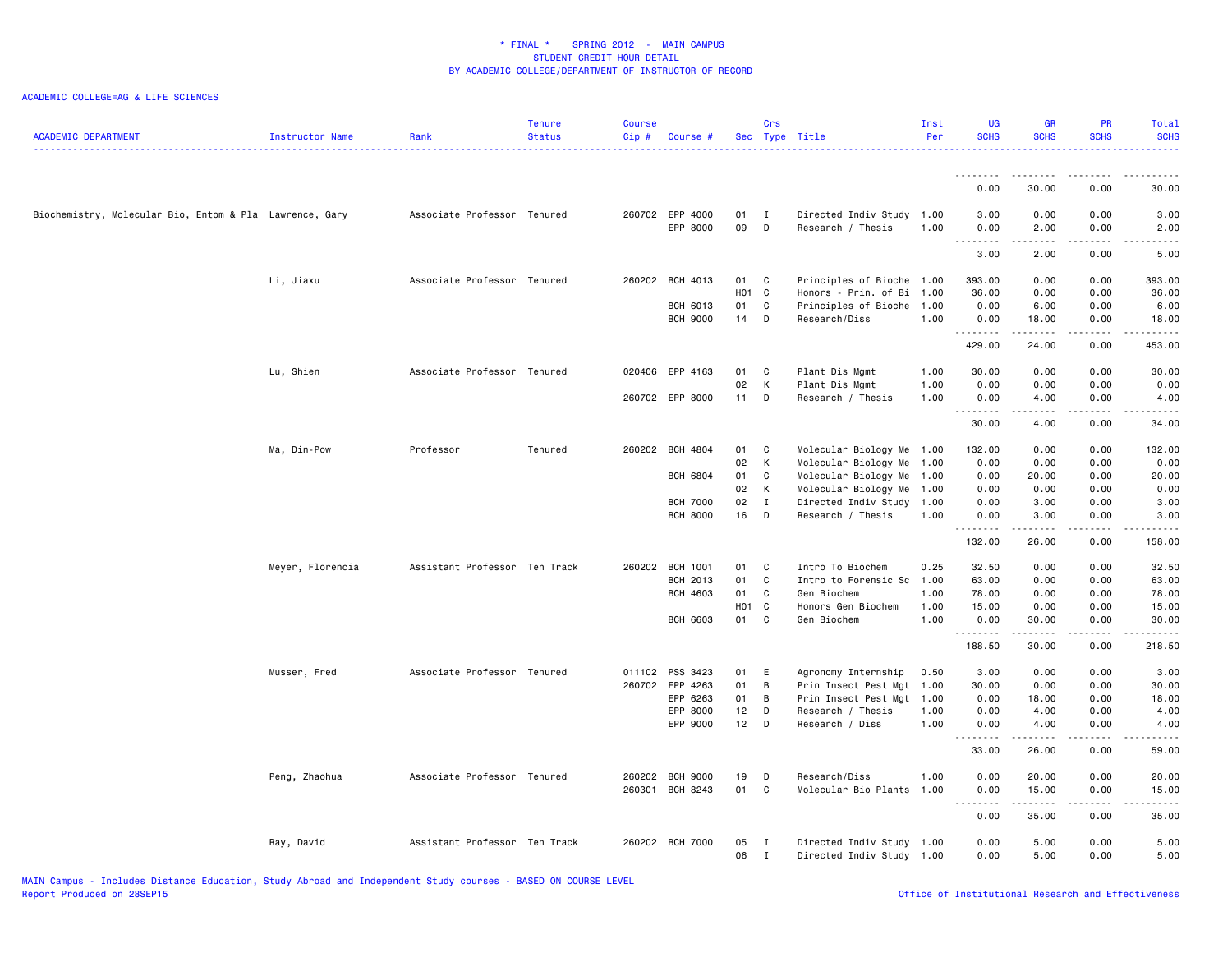| <b>ACADEMIC DEPARTMENT</b>                           | Instructor Name        | Rank                              | <b>Tenure</b><br><b>Status</b> | <b>Course</b><br>Cip# | Course #        |       | Crs            | Sec Type Title            | Inst<br>Per | <b>UG</b><br><b>SCHS</b> | <b>GR</b><br><b>SCHS</b> | <b>PR</b><br><b>SCHS</b>     | Total<br><b>SCHS</b>                                                                                                                                         |
|------------------------------------------------------|------------------------|-----------------------------------|--------------------------------|-----------------------|-----------------|-------|----------------|---------------------------|-------------|--------------------------|--------------------------|------------------------------|--------------------------------------------------------------------------------------------------------------------------------------------------------------|
|                                                      |                        | ----------------                  |                                |                       |                 |       |                |                           | ------      |                          |                          |                              | بالأباء                                                                                                                                                      |
| Biochemistry, Molecular Bio, Entom & Pla  Ray, David |                        | Assistant Professor Ten Track     |                                |                       | 260202 BCH 8000 | 21    | D              | Research / Thesis         | 1.00        | 0.00                     | 9.00                     | 0.00                         | 9.00                                                                                                                                                         |
|                                                      |                        |                                   |                                |                       | <b>BCH 8101</b> | 01    | -S             | Seminar                   | 1.00        | 0.00                     | 7.00                     | 0.00                         | 7.00                                                                                                                                                         |
|                                                      |                        |                                   |                                |                       | <b>BCH 9000</b> | 21    | D              | Research/Diss             | 1.00        | 0.00                     | 6.00                     | 0.00<br>$\sim$ $\sim$ $\sim$ | 6.00                                                                                                                                                         |
|                                                      |                        |                                   |                                |                       |                 |       |                |                           |             | 0.00                     | 32.00                    | 0.00                         | 32.00                                                                                                                                                        |
|                                                      | Riggins, John          | Assistant Professor Ten Track     |                                |                       | 260702 EPP 7000 | 01    | $\mathbf{I}$   | Directed Indiv Study      | 1.00        | 0.00                     | 3.00                     | 0.00                         | 3.00                                                                                                                                                         |
|                                                      |                        |                                   |                                |                       | EPP 8000        | 13    | D              | Research / Thesis         | 1.00        | 0.00                     | 9.00                     | 0.00                         | 9.00                                                                                                                                                         |
|                                                      |                        |                                   |                                |                       | EPP 9000        | 13    | $\Box$         | Research / Diss           | 1.00        | 0.00<br>.                | 4.00<br>.                | 0.00<br>.                    | 4.00<br>$\frac{1}{2} \left( \frac{1}{2} \right) \left( \frac{1}{2} \right) \left( \frac{1}{2} \right) \left( \frac{1}{2} \right) \left( \frac{1}{2} \right)$ |
|                                                      |                        |                                   |                                |                       |                 |       |                |                           |             | 0.00                     | 16.00                    | 0.00                         | 16.00                                                                                                                                                        |
|                                                      | Sabanadzovic, Sead     | Associate Professor Tenured       |                                |                       | 020406 EPP 4214 | 01    | <b>C</b>       | Diseases Of Crops         | 1.00        | 8.00                     | 0.00                     | 0.00                         | 8.00                                                                                                                                                         |
|                                                      |                        |                                   |                                |                       |                 | 02    | K              | Diseases Of Crops         | 1.00        | 0.00                     | 0.00                     | 0.00                         | 0.00                                                                                                                                                         |
|                                                      |                        |                                   |                                |                       | EPP 6214        | 01    | C              | Diseases Of Crops         | 1.00        | 0.00                     | 8.00                     | 0.00                         | 8.00                                                                                                                                                         |
|                                                      |                        |                                   |                                |                       |                 | 02    | K              | Diseases Of Crops         | 1.00        | 0.00                     | 0.00                     | 0.00                         | 0.00                                                                                                                                                         |
|                                                      |                        |                                   |                                |                       | 260202 BCH 8000 | 23    | D              | Research / Thesis         | 1.00        | 0.00                     | 2.00                     | 0.00                         | 2.00                                                                                                                                                         |
|                                                      |                        |                                   |                                |                       | 260305 EPP 8123 | 01    | C              | Plant Virology            | 1.00        | 0.00                     | 9.00                     | 0.00                         | 9.00                                                                                                                                                         |
|                                                      |                        |                                   |                                |                       |                 | 02 K  |                | Plant Virology            | 1.00        | 0.00<br><u>.</u>         | 0.00<br>.                | 0.00<br>.                    | 0.00<br>$- - - - -$                                                                                                                                          |
|                                                      |                        |                                   |                                |                       |                 |       |                |                           |             | 8.00                     | 19.00                    | 0.00                         | 27.00                                                                                                                                                        |
|                                                      | Schneider, John        | Professor                         | Tenured                        |                       | 260702 EPP 8624 | 01    | $\mathbf{C}$   | Population Ecology o 1.00 |             | 0.00                     | 16.00                    | 0.00                         | 16.00                                                                                                                                                        |
|                                                      |                        |                                   |                                |                       |                 | 02    | K              | Population Ecology o      | 1.00        | 0.00                     | 0.00                     | 0.00                         | 0.00                                                                                                                                                         |
|                                                      |                        |                                   |                                |                       | EPP 9000        | 15    | D              | Research / Diss           | 1.00        | 0.00<br><u>.</u>         | 1.00<br>.                | 0.00<br>.                    | 1.00<br>$\frac{1}{2} \left( \frac{1}{2} \right) \left( \frac{1}{2} \right) \left( \frac{1}{2} \right) \left( \frac{1}{2} \right) \left( \frac{1}{2} \right)$ |
|                                                      |                        |                                   |                                |                       |                 |       |                |                           |             | 0.00                     | 17.00                    | 0.00                         | 17.00                                                                                                                                                        |
|                                                      | Shan, Xueyan           | Research Assist Pro Non-Ten Track |                                |                       | 260202 BCH 9000 | 33    | $\Box$         | Research/Diss             | 1.00        | 0.00                     | 3.00<br>د د د د د        | 0.00<br>.                    | 3.00<br>$\frac{1}{2} \left( \frac{1}{2} \right) \left( \frac{1}{2} \right) \left( \frac{1}{2} \right) \left( \frac{1}{2} \right) \left( \frac{1}{2} \right)$ |
|                                                      |                        |                                   |                                |                       |                 |       |                |                           |             | 0.00                     | 3.00                     | 0.00                         | 3.00                                                                                                                                                         |
|                                                      | Sparks, Darrell        | Assistant Professor Ten Track     |                                |                       | 260202 BCH 4613 | 01    | C <sub>1</sub> | Gen Biochem               | 1.00        | 90.00                    | 0.00                     | 0.00                         | 90.00                                                                                                                                                        |
|                                                      |                        |                                   |                                |                       |                 | H01 C |                | Gen Biochem               | 1.00        | 6.00                     | 0.00                     | 0.00                         | 6.00                                                                                                                                                         |
|                                                      |                        |                                   |                                |                       | BCH 6613        | 01    | $\mathbf{C}$   | Gen Biochem               | 1.00        | 0.00                     | 15.00                    | 0.00                         | 15.00                                                                                                                                                        |
|                                                      |                        |                                   |                                |                       | <b>BCH 7000</b> | 01    | $\mathbf{I}$   | Directed Indiv Study      | 1.00        | 0.00                     | 1.00                     | 0.00                         | 1.00                                                                                                                                                         |
|                                                      |                        |                                   |                                |                       | <b>BCH 8000</b> | 26    | D              | Research / Thesis         | 1.00        | 0.00                     | 6.00                     | 0.00                         | 6.00                                                                                                                                                         |
|                                                      |                        |                                   |                                |                       | <b>BCH 9000</b> | 26    | D              | Research/Diss             | 1.00        | 0.00<br>.                | 2.00<br><u>.</u>         | 0.00<br>.                    | 2.00<br>$- - - - -$                                                                                                                                          |
|                                                      |                        |                                   |                                |                       |                 |       |                |                           |             | 96.00                    | 24.00                    | 0.00                         | 120,00                                                                                                                                                       |
|                                                      | Tomaso-Peterson, Maria | Research Assoc Prof Non-Ten Track |                                |                       | 260702 EPP 8000 | 17    | $\mathsf{D}$   | Research / Thesis         | 1.00        | 0.00<br>1.1.1.1.1.1.1    | 5.00<br>.                | 0.00<br>.                    | 5.00<br>.                                                                                                                                                    |
|                                                      |                        |                                   |                                |                       |                 |       |                |                           |             | 0.00                     | 5.00                     | 0.00                         | 5.00                                                                                                                                                         |
|                                                      | Willard, Scott         | Professor                         | Tenured                        |                       | 260202 BCH 1001 | 01    | $\mathbf{C}$   | Intro To Biochem          | 0.75        | 97.50                    | 0.00                     | 0.00                         | 97.50                                                                                                                                                        |
|                                                      |                        |                                   |                                |                       | <b>BCH 4000</b> | 01    | $\mathbf{I}$   | Directed Indiv Study      | 1.00        | 1.00                     | 0.00                     | 0.00                         | 1.00                                                                                                                                                         |
|                                                      |                        |                                   |                                |                       | <b>BCH 4100</b> | 01    | - F            | Biochem Mol Bio Inte      | 1.00        | 12.00                    | 0.00                     | 0.00                         | 12.00                                                                                                                                                        |
|                                                      |                        |                                   |                                |                       | <b>BCH 7000</b> | 03    | $\mathbf{I}$   | Directed Indiv Study      | 1.00        | 0.00                     | 3.00                     | 0.00                         | 3.00                                                                                                                                                         |
|                                                      |                        |                                   |                                |                       | <b>BCH 9000</b> | 28    | D              | Research/Diss             | 1.00        | 0.00                     | 8.00                     | 0.00                         | 8.00                                                                                                                                                         |
|                                                      |                        |                                   |                                |                       | 260707 PHY 8000 | 06    | D              | Research / Thesis         | 1.00        | 0.00                     | 10.00                    | 0.00                         | 10.00                                                                                                                                                        |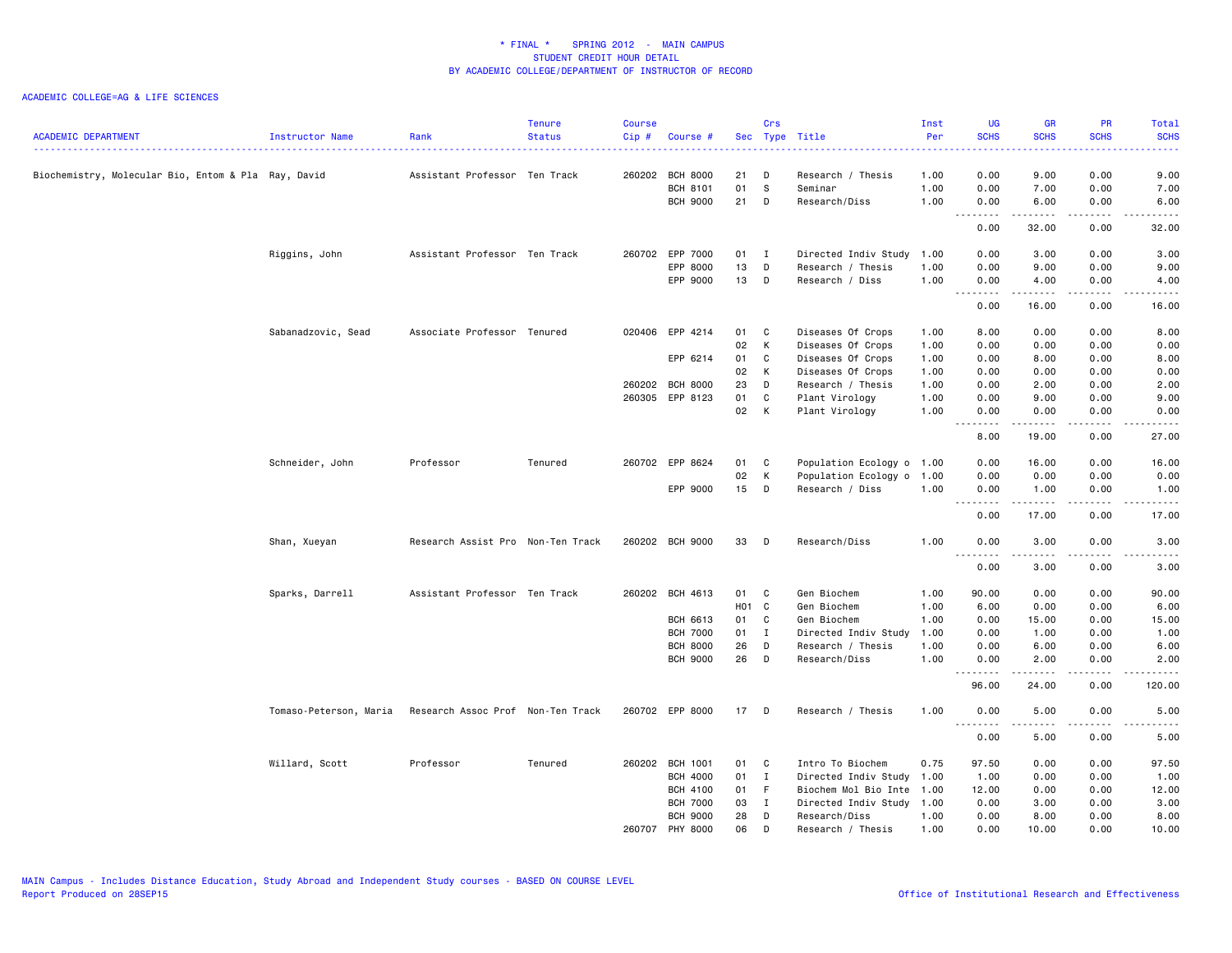| <b>ACADEMIC DEPARTMENT</b>                                  | Instructor Name | Rank      | Tenure<br>Status | Course<br>Cip# | Course #                    |            | Crs  | Sec Type Title                                 | Inst<br><b>Per</b> | <b>UG</b><br><b>SCHS</b>                 | <b>GR</b><br><b>SCHS</b>  | <b>PR</b><br><b>SCHS</b>     | Total<br><b>SCHS</b>                |
|-------------------------------------------------------------|-----------------|-----------|------------------|----------------|-----------------------------|------------|------|------------------------------------------------|--------------------|------------------------------------------|---------------------------|------------------------------|-------------------------------------|
| Biochemistry, Molecular Bio, Entom & Pla Willeford, Kenneth |                 | Professor | Tenured          |                | 260202 BCH 4623             |            | 01 C | Biochem Spec Tissues 1.00                      |                    | ---------<br>110.50<br>99.00             | .<br>21.00<br>0.00        | .<br>0.00<br>0.00            | .<br>131.50<br>99.00                |
|                                                             |                 |           |                  |                | BCH 6623<br><b>BCH 8000</b> | 01 C<br>29 | D.   | Biochem Spec Tissues 1.00<br>Research / Thesis | 1.00               | 0.00<br>0.00<br>---------                | 3.00<br>4.00<br>--------- | 0.00<br>0.00<br>.            | 3.00<br>4.00<br>.                   |
|                                                             |                 |           |                  |                |                             |            |      |                                                |                    | 99.00                                    | 7.00                      | 0.00                         | 106,00                              |
| Biochemistry, Molecular Bio, Entom & Pla                    |                 |           |                  |                |                             |            |      |                                                |                    | $=$ = = = = = = =<br>1269,00<br>======== | 494,40                    | ========<br>0.00<br>======== | ==========<br>1763.40<br>========== |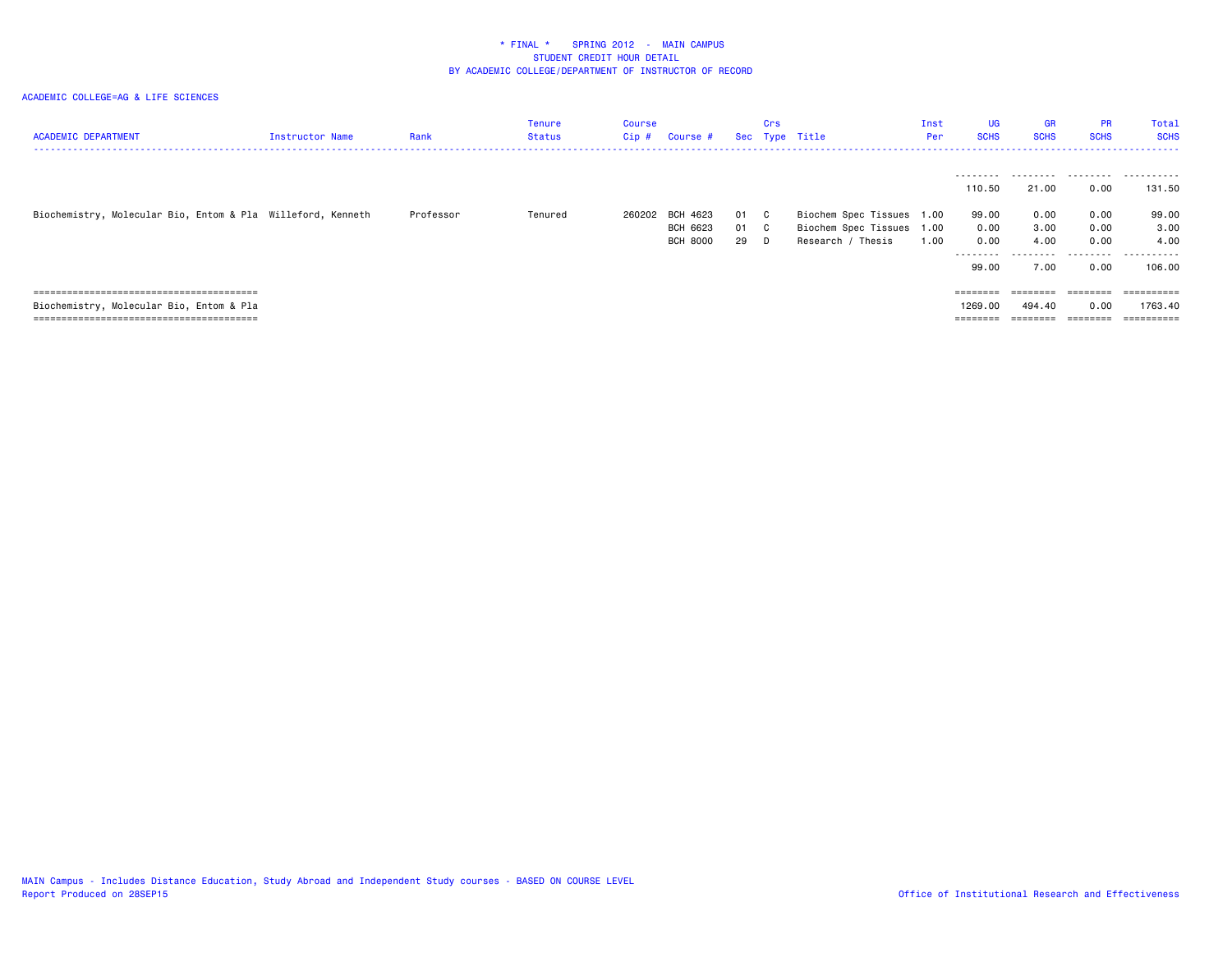| <b>ACADEMIC DEPARTMENT</b>                                       | Instructor Name  | Rank                              | <b>Tenure</b><br><b>Status</b> | <b>Course</b><br>Cip# | Course #        |       | Crs | Sec Type Title            | Inst<br>Per | <b>UG</b><br><b>SCHS</b> | <b>GR</b><br><b>SCHS</b> | PR<br><b>SCHS</b> | Total<br><b>SCHS</b><br><u>.</u> |
|------------------------------------------------------------------|------------------|-----------------------------------|--------------------------------|-----------------------|-----------------|-------|-----|---------------------------|-------------|--------------------------|--------------------------|-------------------|----------------------------------|
| Food Science, Nutrition & Health Promoti  Arroyo Llantin, Norman |                  | Grad Teach Assist                 | Not Applicable                 |                       | 190501 FNH 3111 | 01 S  |     | FNH Seminar               | 0.25        | 11.00                    | 0.00<br>.                | 0.00<br>د د د د   | 11.00<br>.                       |
|                                                                  |                  |                                   |                                |                       |                 |       |     |                           |             | .<br>11.00               | 0.00                     | 0.00              | 11.00                            |
|                                                                  | Briley, Chiquita | Assistant Professor Ten Track     |                                |                       | 190501 FNH 4193 | 01    | C   | Soc-Cult Aspect Food 0.20 |             | 1.80                     | 0.00                     | 0.00              | 1.80                             |
|                                                                  |                  |                                   |                                |                       | FNH 6193        | 01    | C   | Soc-Cult Aspect Food 0.20 |             | 0.00                     | 1.20                     | 0.00              | 1.20                             |
|                                                                  |                  |                                   |                                |                       | FNH 8243        | 01    | C   | Community Nutrition 1.00  |             | 0.00<br>.                | 18.00<br>.               | 0.00<br>.         | 18.00<br>.                       |
|                                                                  |                  |                                   |                                |                       |                 |       |     |                           |             | 1.80                     | 19.20                    | 0.00              | 21.00                            |
|                                                                  | Burney, Lynn     | Instructor                        | Non-Ten Track                  | 190501                | FNH 4233        | 01    | C   | Medical Nutrition Th 1.00 |             | 111.00                   | 0.00                     | 0.00              | 111.00                           |
|                                                                  |                  |                                   |                                |                       | FNH 4353        | 01    | C   | Nutrition/ Life Cycl 1.00 |             | 108.00                   | 0.00                     | 0.00              | 108.00                           |
|                                                                  |                  |                                   |                                |                       | FNH 6233        | 01    | C   | Medical Nutrition Th 1.00 |             | 0.00                     | 3.00                     | 0.00              | 3.00                             |
|                                                                  |                  |                                   |                                |                       | FNH 6353        | 01    | C   | Nutrition / Life Cyc 1.00 |             | 0.00                     | 6.00                     | 0.00              | 6.00                             |
|                                                                  |                  |                                   |                                |                       | FNH 8273        | 01    | C   | Advan Clinical Nutri 1.00 |             | 0.00                     | 24.00                    | 0.00              | 24.00                            |
|                                                                  |                  |                                   |                                |                       | FNH 8286        | 01 E  |     | Supervised Practice       | 0.50        | 0.00<br><u>.</u>         | 24.00<br>.               | 0.00<br>.         | 24.00<br>.                       |
|                                                                  |                  |                                   |                                |                       |                 |       |     |                           |             | 219.00                   | 57.00                    | 0.00              | 276.00                           |
|                                                                  | Byrd, Sylvia     | Associate Professor Tenured       |                                |                       | 190501 FNH 2293 | 01    | C   | Indiv & Family Nutri 1.00 |             | 555.00                   | 0.00                     | 0.00              | 555.00                           |
|                                                                  |                  |                                   |                                | 190503                | HS 2293         | 01    | C   | Indiv & Family Nutri 1.00 |             | 171.00                   | 0.00                     | 0.00              | 171.00                           |
|                                                                  |                  |                                   |                                |                       | 190599 FNH 8000 | 01    | D   | Research/Thesis           | 1.00        | 0.00                     | 1.00                     | 0.00              | 1.00                             |
|                                                                  |                  |                                   |                                |                       | FNH 9000        | 02    | D   | Research/Diss             | 1.00        | 0.00<br>.                | 1.00<br>$- - - -$        | 0.00<br>.         | 1.00<br>.                        |
|                                                                  |                  |                                   |                                |                       |                 |       |     |                           |             | 726.00                   | 2.00                     | 0.00              | 728.00                           |
|                                                                  | Fountain, Brent  | Extension Assoc Pro Non-Ten Track |                                |                       | 190503 FNH 4213 | 01    | C   | Nutr Public Policy & 1.00 |             | 75.00                    | 0.00                     | 0.00              | 75.00                            |
|                                                                  |                  |                                   |                                |                       |                 | 501 C |     | Nutr Public Policy & 1.00 |             | 21.00<br>.               | 0.00<br>.                | 0.00<br>.         | 21.00<br>.                       |
|                                                                  |                  |                                   |                                |                       |                 |       |     |                           |             | 96.00                    | 0.00                     | 0.00              | 96.00                            |
|                                                                  | Gillis, William  | Lecturer                          | Non-Ten Track                  | 020301                | FNH 4164        | 01    | C   | Qual Assur Food Prod 1.00 |             | 64.00                    | 0.00                     | 0.00              | 64.00                            |
|                                                                  |                  |                                   |                                |                       |                 | 02    | K   | Qual Assur Food Prod 1.00 |             | 0.00                     | 0.00                     | 0.00              | 0.00                             |
|                                                                  |                  |                                   |                                |                       | FNH 6164        | 01    | C   | Qual Assur Food Prod 1.00 |             | 0.00                     | 4.00                     | 0.00              | 4.00                             |
|                                                                  |                  |                                   |                                |                       |                 | 02    | K   | Qual Assur Food Prod 1.00 |             | 0.00                     | 0.00                     | 0.00              | 0.00                             |
|                                                                  |                  |                                   |                                |                       | 190501 FNH 2112 | 01    | B   | Food Products Evalua 1.00 |             | 48.00<br>.               | 0.00<br>.                | 0.00<br>.         | 48.00<br>.                       |
|                                                                  |                  |                                   |                                |                       |                 |       |     |                           |             | 112.00                   | 4.00                     | 0.00              | 116.00                           |
|                                                                  | Hall, Michael    | Lecturer                          | Non-Ten Track                  |                       | 190501 FNH 6773 | 501 C |     | Intro to Env Health 1.00  |             | 0.00                     | 36.00                    | 0.00              | 36.00                            |
|                                                                  |                  |                                   |                                |                       |                 |       |     |                           |             | .<br>0.00                | .<br>36.00               | .<br>0.00         | .<br>36.00                       |
|                                                                  | Haque, Zahur     | Professor                         | Tenured                        | 190501                | FNH 1003        | 501 C |     | Intro to Vitamins &       | 1.00        | 54.00                    | 0.00                     | 0.00              | 54.00                            |
|                                                                  |                  |                                   |                                |                       | 190502 FNH 4293 | 01    | C   | Vitamin, Mineral & S 1.00 |             | 63.00                    | 0.00                     | 0.00              | 63.00                            |
|                                                                  |                  |                                   |                                |                       |                 | 501 C |     | Vitamin, Mineral & S 1.00 |             | 27.00                    | 0.00                     | 0.00              | 27.00                            |
|                                                                  |                  |                                   |                                |                       | FNH 6293        | 01    | C   | Vitamin, Mineral & S 1.00 |             | 0.00                     | 9.00                     | 0.00              | 9.00                             |
|                                                                  |                  |                                   |                                |                       |                 | 501 C |     | Vitamin, Mineral & S 1.00 |             | 0.00                     | 3.00                     | 0.00              | 3.00                             |
|                                                                  |                  |                                   |                                |                       | 190599 FNH 8000 | 11    | D   | Research/Thesis           | 1.00        | 0.00                     | 5.00                     | 0.00              | 5.00                             |
|                                                                  |                  |                                   |                                |                       | FNH 9000        | 03    | D   | Research/Diss             | 1.00        | 0.00<br>.                | 9.00                     | 0.00              | 9.00                             |
|                                                                  |                  |                                   |                                |                       |                 |       |     |                           |             | 144.00                   | 26.00                    | 0.00              | 170.00                           |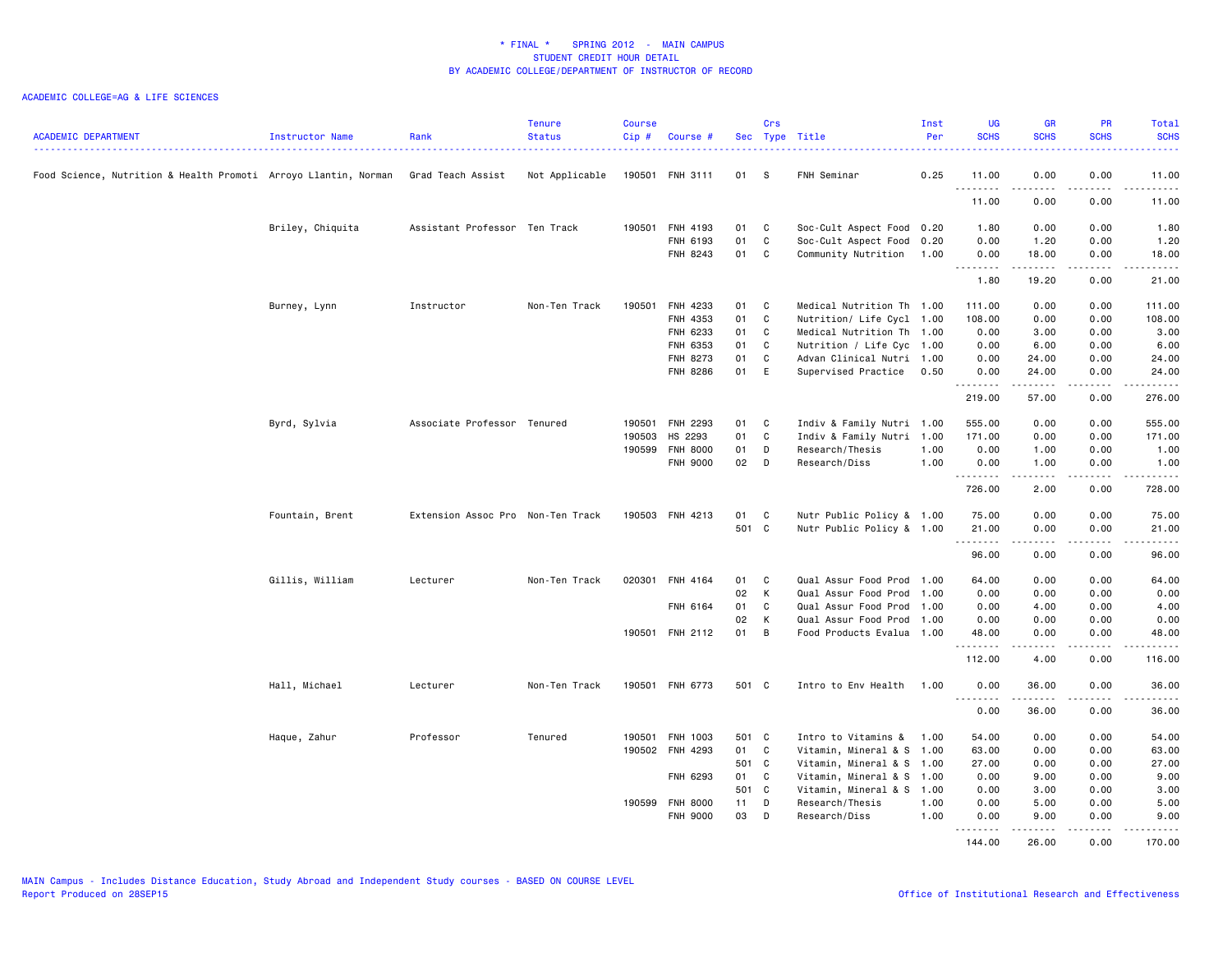| <b>ACADEMIC DEPARTMENT</b>                           | Instructor Name                                           | Rank                              | <b>Tenure</b><br><b>Status</b> | <b>Course</b><br>Cip# | Course #                    |             | Crs            | Sec Type Title                           | Inst<br>Per | <b>UG</b><br><b>SCHS</b><br>$\frac{1}{2} \left( \frac{1}{2} \right) \left( \frac{1}{2} \right) \left( \frac{1}{2} \right) \left( \frac{1}{2} \right)$ | <b>GR</b><br><b>SCHS</b>                                                                                                                                       | PR<br><b>SCHS</b>                   | Total<br><b>SCHS</b>                                                                                                              |
|------------------------------------------------------|-----------------------------------------------------------|-----------------------------------|--------------------------------|-----------------------|-----------------------------|-------------|----------------|------------------------------------------|-------------|-------------------------------------------------------------------------------------------------------------------------------------------------------|----------------------------------------------------------------------------------------------------------------------------------------------------------------|-------------------------------------|-----------------------------------------------------------------------------------------------------------------------------------|
| Food Science, Nutrition & Health Promoti Hunt, Barry |                                                           | Professor                         | Tenured                        |                       | 190501 FNH 8193             | 501 C       |                | Problems in Health E 1.00                |             | 0.00                                                                                                                                                  | 42.00                                                                                                                                                          | 0.00                                | 42.00                                                                                                                             |
|                                                      |                                                           |                                   |                                |                       | FNH 8553                    | 01          | C              | Behavioral Epidemiol 1.00                |             | 0.00                                                                                                                                                  | 36.00                                                                                                                                                          | 0.00                                | 36.00                                                                                                                             |
|                                                      |                                                           |                                   |                                |                       |                             | 501 C       |                | Behavioral Epidemiol 1.00                |             | 0.00                                                                                                                                                  | 51.00                                                                                                                                                          | 0.00                                | 51.00                                                                                                                             |
|                                                      |                                                           |                                   |                                |                       |                             |             |                |                                          |             | .<br>0.00                                                                                                                                             | $\frac{1}{2} \left( \frac{1}{2} \right) \left( \frac{1}{2} \right) \left( \frac{1}{2} \right) \left( \frac{1}{2} \right) \left( \frac{1}{2} \right)$<br>129.00 | $\sim$ $\sim$ $\sim$ $\sim$<br>0.00 | $\sim$ $\sim$ $\sim$ $\sim$ $\sim$<br>129.00                                                                                      |
|                                                      | Khan, Fauzia                                              | Lecturer                          | Non-Ten Track                  |                       | 190501 FNH 4193             | 01          | C              | Soc-Cult Aspect Food 0.80                |             | 7.20                                                                                                                                                  | 0.00                                                                                                                                                           | 0.00                                | 7.20                                                                                                                              |
|                                                      |                                                           |                                   |                                |                       | FNH 6193                    | 01          | C              | Soc-Cult Aspect Food 0.80                |             | 0.00<br>$\sim$ $\sim$ $\sim$                                                                                                                          | 4.80                                                                                                                                                           | 0.00<br>$\sim$ $\sim$ $\sim$        | 4.80<br>$\frac{1}{2} \left( \frac{1}{2} \right) \left( \frac{1}{2} \right) \left( \frac{1}{2} \right) \left( \frac{1}{2} \right)$ |
|                                                      |                                                           |                                   |                                |                       |                             |             |                |                                          |             | 7.20                                                                                                                                                  | 4.80                                                                                                                                                           | 0.00                                | 12.00                                                                                                                             |
|                                                      | Kim, Tae Jo                                               | Research Assist Pro Non-Ten Track |                                | 190501                | FNH 4414                    | 01          | C              | Microbiology of Food 1.00                |             | 48.00                                                                                                                                                 | 0.00                                                                                                                                                           | 0.00                                | 48.00                                                                                                                             |
|                                                      |                                                           |                                   |                                |                       |                             | 02          | К              | Microbiology of Food                     | 1.00        | 0.00                                                                                                                                                  | 0.00                                                                                                                                                           | 0.00                                | 0.00                                                                                                                              |
|                                                      |                                                           |                                   |                                |                       | FNH 6414                    | 01          | C              | Microbiology of Food                     | 1.00        | 0.00                                                                                                                                                  | 28.00                                                                                                                                                          | 0.00                                | 28.00                                                                                                                             |
|                                                      |                                                           |                                   |                                |                       |                             | 02          | К              | Microbiology in Food 1.00                |             | 0.00                                                                                                                                                  | 0.00                                                                                                                                                           | 0.00                                | 0.00                                                                                                                              |
|                                                      |                                                           |                                   |                                | 190599                | <b>FNH 8000</b>             | 03          | D              | Research/Thesis                          | 1.00        | 0.00                                                                                                                                                  | 5.00                                                                                                                                                           | 0.00                                | 5.00                                                                                                                              |
|                                                      |                                                           |                                   |                                |                       | 260501 BIO 4414             | 01          | $\mathtt{C}$   | Micro Of Foods                           | 1.00        | 44.00                                                                                                                                                 | 0.00                                                                                                                                                           | 0.00                                | 44.00                                                                                                                             |
|                                                      |                                                           |                                   |                                |                       |                             | 02          | K              | Micro Of Foods                           | 1.00        | 0.00<br>.                                                                                                                                             | 0.00<br>.                                                                                                                                                      | 0.00<br>$\sim$ $\sim$ $\sim$        | 0.00<br>.                                                                                                                         |
|                                                      |                                                           |                                   |                                |                       |                             |             |                |                                          |             | 92.00                                                                                                                                                 | 33.00                                                                                                                                                          | 0.00                                | 125.00                                                                                                                            |
|                                                      | Matich, June                                              | Lecturer                          | Non-Ten Track                  |                       | 190501 FNH 2293             | 02 C        |                | Indiv & Family Nutri 1.00                |             | 141.00                                                                                                                                                | 0.00                                                                                                                                                           | 0.00                                | 141.00                                                                                                                            |
|                                                      |                                                           |                                   |                                |                       |                             | 555 M       |                | Indiv & Family Nutri 1.00                |             | 3.00                                                                                                                                                  | 0.00                                                                                                                                                           | 0.00                                | 3.00                                                                                                                              |
|                                                      |                                                           |                                   |                                |                       |                             | 901 M       |                | Indiv & Family Nutri 1.00                |             | 3.00                                                                                                                                                  | 0.00                                                                                                                                                           | 0.00                                | 3.00                                                                                                                              |
|                                                      |                                                           |                                   |                                |                       | FNH 3274                    | 01          | $\overline{B}$ | Quant. Food Prod & S 1.00                |             | 80.00                                                                                                                                                 | 0.00                                                                                                                                                           | 0.00                                | 80.00                                                                                                                             |
|                                                      |                                                           |                                   |                                |                       |                             | 02          | $\mathbf{C}$   | Quant. Food Prod & S 1.00                |             | 76.00                                                                                                                                                 | 0.00                                                                                                                                                           | 0.00                                | 76.00                                                                                                                             |
|                                                      |                                                           |                                   |                                |                       | 190503 HS 2293              | 02          | C              | Indiv & Family Nutri 1.00                |             | 24.00                                                                                                                                                 | 0.00                                                                                                                                                           | 0.00                                | 24.00                                                                                                                             |
|                                                      |                                                           |                                   |                                |                       |                             | 555 M       |                | Indiv & Family Nutri 1.00                |             | 6.00<br>.                                                                                                                                             | 0.00<br>-----                                                                                                                                                  | 0.00<br>.                           | 6.00                                                                                                                              |
|                                                      |                                                           |                                   |                                |                       |                             |             |                |                                          |             | 333.00                                                                                                                                                | 0.00                                                                                                                                                           | 0.00                                | 333.00                                                                                                                            |
|                                                      | Nannapaneni, Ramakrishn Research Assist Pro Non-Ten Track |                                   |                                | 190501                | <b>FNH 8111</b>             | 01          | - S            | Food Sc Nutr & Healt 0.95                |             | 0.00                                                                                                                                                  | 6.65                                                                                                                                                           | 0.00                                | 6.65                                                                                                                              |
|                                                      |                                                           |                                   |                                | 190599                | <b>FNH 8000</b>             | 05          | D              | Research/Thesis                          | 1.00        | 0.00                                                                                                                                                  | 7.00                                                                                                                                                           | 0.00                                | 7.00                                                                                                                              |
|                                                      |                                                           |                                   |                                |                       | FNH 9000                    | 09          | D              | Research/Diss                            | 1.00        | 0.00<br>.                                                                                                                                             | 2.00<br>. <b>.</b>                                                                                                                                             | 0.00<br>.                           | 2.00<br>$    -$                                                                                                                   |
|                                                      |                                                           |                                   |                                |                       |                             |             |                |                                          |             | 0.00                                                                                                                                                  | 15.65                                                                                                                                                          | 0.00                                | 15.65                                                                                                                             |
|                                                      | Schilling, Mark                                           | Associate Professor Tenured       |                                | 020204                | FNH 6243                    | 01          | $\mathbf{C}$   | Food Comp & Reaction                     | 1.00        | 0.00                                                                                                                                                  | 30.00                                                                                                                                                          | 0.00                                | 30.00                                                                                                                             |
|                                                      |                                                           |                                   |                                | 020301                | FNH 6241                    | 01          | $\mathsf{L}$   | Applied Food Chem                        | 1.00        | 0.00                                                                                                                                                  | 4.00                                                                                                                                                           | 0.00                                | 4.00                                                                                                                              |
|                                                      |                                                           |                                   |                                | 120509                | CA 1251                     | 01          | C              | ServSafe                                 | 1.00        | 2.00                                                                                                                                                  | 0.00                                                                                                                                                           | 0.00                                | 2.00                                                                                                                              |
|                                                      |                                                           |                                   |                                |                       | CA 3015                     | 01          | C              | Food Prep II                             | 1.00        | 25.00                                                                                                                                                 | 0.00                                                                                                                                                           | 0.00                                | 25.00                                                                                                                             |
|                                                      |                                                           |                                   |                                |                       | CA 4013                     | 01          | C.             | World Cuisines                           | 1.00        | 12.00                                                                                                                                                 | 0.00                                                                                                                                                           | 0.00                                | 12.00                                                                                                                             |
|                                                      |                                                           |                                   |                                |                       | CA 4103                     | 01          | C              | Business Skills in C                     | 1.00        | 3.00                                                                                                                                                  | 0.00                                                                                                                                                           | 0.00                                | 3.00                                                                                                                              |
|                                                      |                                                           |                                   |                                | 190501                | FNH 4200                    | 01          | $\mathsf{C}$   | Dual Enroll MUW Culi                     | 1.00        | 38.00                                                                                                                                                 | 0.00                                                                                                                                                           | 0.00                                | 38.00                                                                                                                             |
|                                                      |                                                           |                                   |                                |                       | FNH 4241                    | 01          | L              | Applied Food Chemist                     | 1.00        | 10.00                                                                                                                                                 | 0.00                                                                                                                                                           | 0.00                                | 10.00                                                                                                                             |
|                                                      |                                                           |                                   |                                |                       | FNH 4243                    | 01          | C              | Food Comp & Reaction                     | 1.00        | 30.00                                                                                                                                                 | 0.00                                                                                                                                                           | 0.00                                | 30.00                                                                                                                             |
|                                                      |                                                           |                                   |                                | 190599                | <b>FNH 8000</b>             | 06          | D              | Research/Thesis                          | 1.00        | 0.00                                                                                                                                                  | 6.00                                                                                                                                                           | 0.00                                | 6.00                                                                                                                              |
|                                                      |                                                           |                                   |                                |                       | FNH 9000                    | 06          | D              | Research/Diss                            | 1.00        | 0.00<br>.                                                                                                                                             | 7.00<br>.                                                                                                                                                      | 0.00<br>.                           | 7.00<br>.                                                                                                                         |
|                                                      |                                                           |                                   |                                |                       |                             |             |                |                                          |             | 120.00                                                                                                                                                | 47.00                                                                                                                                                          | 0.00                                | 167.00                                                                                                                            |
|                                                      | Silva, Juan                                               | Professor                         | Tenured                        | 020301                | FNH 4583<br>190501 FNH 3111 | 555 M<br>01 | <b>S</b>       | Food Preservation Te 1.00<br>FNH Seminar | 0.75        | 3.00<br>33.00                                                                                                                                         | 0.00<br>0.00                                                                                                                                                   | 0.00<br>0.00                        | 3.00<br>33.00                                                                                                                     |
|                                                      |                                                           |                                   |                                |                       |                             |             |                |                                          |             |                                                                                                                                                       |                                                                                                                                                                |                                     |                                                                                                                                   |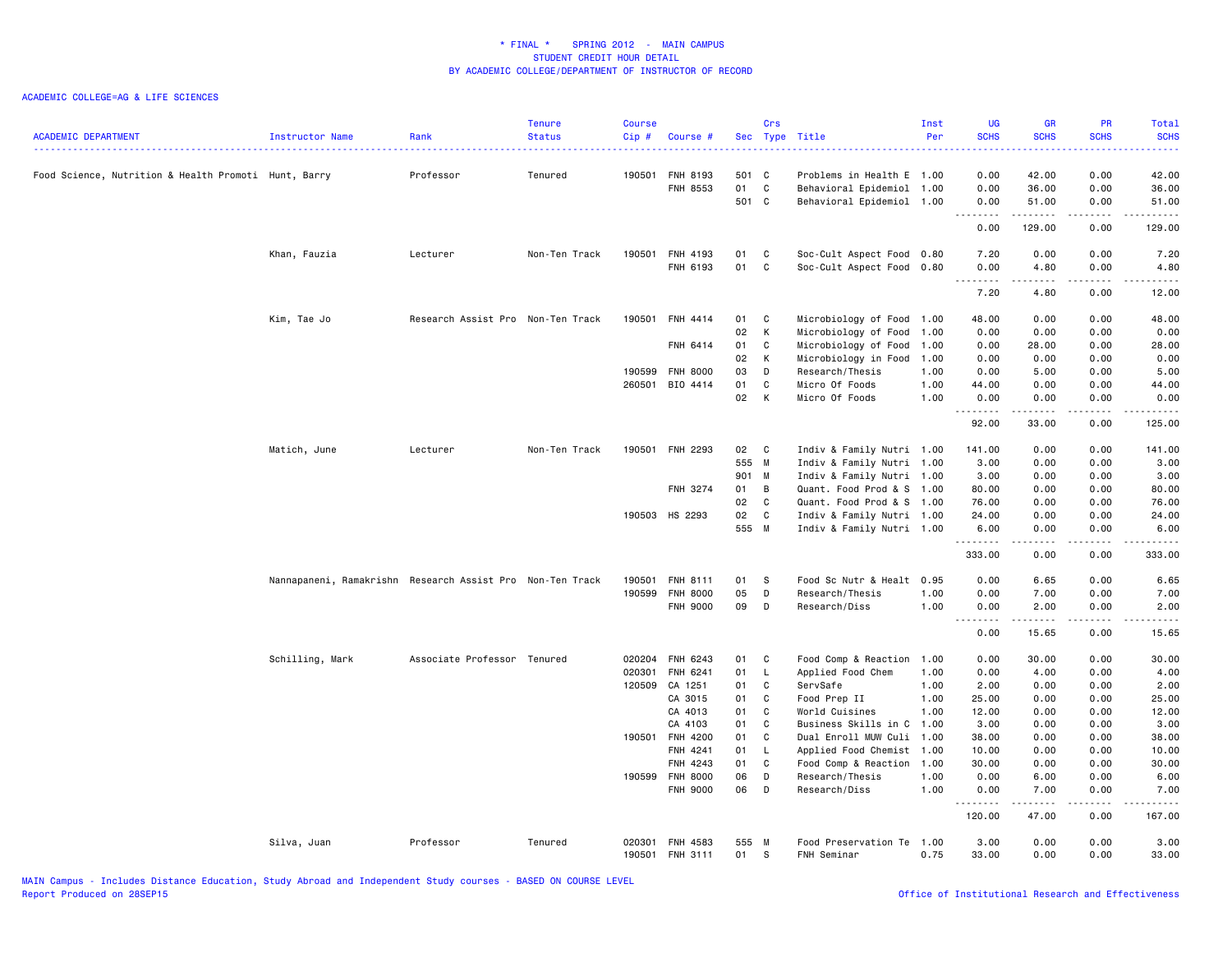| <b>ACADEMIC DEPARTMENT</b>                           | Instructor Name    | Rank                              | <b>Tenure</b><br><b>Status</b> | Course<br>Cip# | Course #        |              | Crs          | Sec Type Title            | Inst<br>Per | <b>UG</b><br><b>SCHS</b> | <b>GR</b><br><b>SCHS</b> | PR<br><b>SCHS</b>                                                                                                                                                                                                                                                                                                                                                                                                                                                                                                   | <b>Total</b><br><b>SCHS</b>                     |
|------------------------------------------------------|--------------------|-----------------------------------|--------------------------------|----------------|-----------------|--------------|--------------|---------------------------|-------------|--------------------------|--------------------------|---------------------------------------------------------------------------------------------------------------------------------------------------------------------------------------------------------------------------------------------------------------------------------------------------------------------------------------------------------------------------------------------------------------------------------------------------------------------------------------------------------------------|-------------------------------------------------|
|                                                      |                    |                                   |                                |                |                 |              |              |                           |             | 2222                     |                          |                                                                                                                                                                                                                                                                                                                                                                                                                                                                                                                     |                                                 |
| Food Science, Nutrition & Health Promoti Silva, Juan |                    | Professor                         | Tenured                        | 190501         | FNH 4000        | 01 I         |              | Directed Indiv Study 1.00 |             | 1.00                     | 0.00                     | 0.00                                                                                                                                                                                                                                                                                                                                                                                                                                                                                                                | 1.00                                            |
|                                                      |                    |                                   |                                |                | FNH 8111        | 01           | <b>S</b>     | Food Sc Nutr & Healt 0.05 |             | 0.00                     | 0.35                     | 0.00                                                                                                                                                                                                                                                                                                                                                                                                                                                                                                                | 0.35                                            |
|                                                      |                    |                                   |                                | 190599         | FNH 4553        | 555 M        |              | Curr Issues Food Sci 1.00 |             | 12.00                    | 0.00                     | 0.00                                                                                                                                                                                                                                                                                                                                                                                                                                                                                                                | 12.00                                           |
|                                                      |                    |                                   |                                |                | FNH 4563        | 555 M        |              | Food Prods Eval           | 1.00        | 3.00                     | 0.00                     | 0.00                                                                                                                                                                                                                                                                                                                                                                                                                                                                                                                | 3.00                                            |
|                                                      |                    |                                   |                                |                | FNH 7000        | 02 I         |              | Directed Indiv Study 1.00 |             | 0.00                     | 1.00                     | 0.00                                                                                                                                                                                                                                                                                                                                                                                                                                                                                                                | 1.00                                            |
|                                                      |                    |                                   |                                |                |                 | 03           | I            | Directed Indiv Study 1.00 |             | 0.00                     | 1.00                     | 0.00                                                                                                                                                                                                                                                                                                                                                                                                                                                                                                                | 1.00                                            |
|                                                      |                    |                                   |                                |                |                 | 05           | $\mathbf{I}$ | Directed Indiv Study 1.00 |             | 0.00                     | 1.00                     | 0.00                                                                                                                                                                                                                                                                                                                                                                                                                                                                                                                | 1.00                                            |
|                                                      |                    |                                   |                                |                |                 | 06           | $\mathbf{I}$ | Directed Indiv Study 1.00 |             | 0.00                     | 1.00                     | 0.00                                                                                                                                                                                                                                                                                                                                                                                                                                                                                                                | 1.00                                            |
|                                                      |                    |                                   |                                |                |                 | 08           |              |                           |             | 0.00                     |                          | 0.00                                                                                                                                                                                                                                                                                                                                                                                                                                                                                                                |                                                 |
|                                                      |                    |                                   |                                |                |                 |              | $\mathbf{I}$ | Directed Indiv Study 1.00 |             |                          | 1.00                     |                                                                                                                                                                                                                                                                                                                                                                                                                                                                                                                     | 1.00                                            |
|                                                      |                    |                                   |                                |                | <b>FNH 8000</b> | 07           | D            | Research/Thesis           | 1.00        | 0.00                     | 16.00                    | 0.00                                                                                                                                                                                                                                                                                                                                                                                                                                                                                                                | 16.00                                           |
|                                                      |                    |                                   |                                |                | <b>FNH 9000</b> | 07           | D            | Research/Diss             | 1.00        | 0.00<br>.                | 14.00                    | 0.00                                                                                                                                                                                                                                                                                                                                                                                                                                                                                                                | 14.00                                           |
|                                                      |                    |                                   |                                |                |                 |              |              |                           |             | 52.00                    | 35.35                    | 0.00                                                                                                                                                                                                                                                                                                                                                                                                                                                                                                                | 87.35                                           |
|                                                      | Street, Susan      | Lecturer                          | Non-Ten Track                  | 190501         | FNH 2283        | 501 C        |              | Child Health Nutriti 1.00 |             | 69.00                    | 0.00                     | 0.00                                                                                                                                                                                                                                                                                                                                                                                                                                                                                                                | 69.00                                           |
|                                                      |                    |                                   |                                |                | FNH 2293        | 501 C        |              | Indiv & Family Nutri 1.00 |             | 57.00                    | 0.00                     | 0.00                                                                                                                                                                                                                                                                                                                                                                                                                                                                                                                | 57.00                                           |
|                                                      |                    |                                   |                                | 190503         | HS 2283         | 501 C        |              | Child Health & Ntr        | 1.00        | 57.00                    | 0.00                     | 0.00                                                                                                                                                                                                                                                                                                                                                                                                                                                                                                                | 57.00                                           |
|                                                      |                    |                                   |                                |                | HS 2293         | 501 C        |              | Indiv & Family Nutri 1.00 |             | 27.00<br>.               | 0.00                     | 0.00                                                                                                                                                                                                                                                                                                                                                                                                                                                                                                                | 27.00                                           |
|                                                      |                    |                                   |                                |                |                 |              |              |                           |             | 210.00                   | 0.00                     | 0.00                                                                                                                                                                                                                                                                                                                                                                                                                                                                                                                | 210.00                                          |
|                                                      | Tidwell, Diane     | Associate Professor Tenured       |                                |                | 190501 FNH 4000 | $02 \quad I$ |              | Directed Indiv Study 1.00 |             | 3.00                     | 0.00                     | 0.00                                                                                                                                                                                                                                                                                                                                                                                                                                                                                                                | 3.00                                            |
|                                                      |                    |                                   |                                |                |                 | 04           | $\mathbf I$  | Directed Indiv Study 1.00 |             | 3.00                     | 0.00                     | 0.00                                                                                                                                                                                                                                                                                                                                                                                                                                                                                                                | 3.00                                            |
|                                                      |                    |                                   |                                |                |                 | 05           | $\mathbf I$  | Directed Indiv Study 1.00 |             | 3.00                     | 0.00                     | 0.00                                                                                                                                                                                                                                                                                                                                                                                                                                                                                                                | 3.00                                            |
|                                                      |                    |                                   |                                |                |                 | 06           | $\mathbf{I}$ | Directed Indiv Study 1.00 |             | 3.00                     | 0.00                     | 0.00                                                                                                                                                                                                                                                                                                                                                                                                                                                                                                                | 3.00                                            |
|                                                      |                    |                                   |                                |                |                 | 07           | $\mathbf{I}$ | Directed Indiv Study 1.00 |             | 4.00                     | 0.00                     | 0.00                                                                                                                                                                                                                                                                                                                                                                                                                                                                                                                | 4.00                                            |
|                                                      |                    |                                   |                                |                | FNH 8286        | 01           | E            | Supervised Practice       | 0.50        | 0.00                     | 24.00                    | 0.00                                                                                                                                                                                                                                                                                                                                                                                                                                                                                                                | 24.00                                           |
|                                                      |                    |                                   |                                | 190599         | <b>FNH 8000</b> | 08           | D            | Research/Thesis           | 1.00        | 0.00                     | 4.00                     | 0.00                                                                                                                                                                                                                                                                                                                                                                                                                                                                                                                | 4.00                                            |
|                                                      |                    |                                   |                                |                | FNH 9000        | 08           | D            | Research/Diss             | 1.00        | 0.00                     | 21.00                    | 0.00                                                                                                                                                                                                                                                                                                                                                                                                                                                                                                                | 21.00                                           |
|                                                      |                    |                                   |                                |                | 260609 FNH 8253 | 01           | B            | Ntr & Food Sci Resea 1.00 |             | 0.00                     | 21.00                    | 0.00                                                                                                                                                                                                                                                                                                                                                                                                                                                                                                                | 21.00                                           |
|                                                      |                    |                                   |                                |                |                 |              |              |                           |             | .<br>16.00               | .<br>70.00               | د د د د<br>0.00                                                                                                                                                                                                                                                                                                                                                                                                                                                                                                     | .<br>86.00                                      |
|                                                      | White, Kelly       | Lecturer                          | Non-Ten Track                  | 190501         | FNH 4223        | 501 C        |              | Sports Nutrition          | 1.00        | 12.00                    | 0.00                     | 0.00                                                                                                                                                                                                                                                                                                                                                                                                                                                                                                                | 12.00                                           |
|                                                      |                    |                                   |                                |                | FNH 6223        | 501 C        |              | Sports Nutrition          | 1.00        | 0.00                     | 15.00                    | 0.00                                                                                                                                                                                                                                                                                                                                                                                                                                                                                                                | 15.00                                           |
|                                                      |                    |                                   |                                |                |                 |              |              |                           |             | .<br>12.00               | 15.00                    | 0.00                                                                                                                                                                                                                                                                                                                                                                                                                                                                                                                | 27.00                                           |
|                                                      | Williams, J. Byron | Extension Assist Pr Non-Ten Track |                                | 190599         | <b>FNH 7000</b> | 01           | $\mathbf{I}$ | Directed Indiv Study      | 1.00        | 0.00                     | 3.00                     | 0.00                                                                                                                                                                                                                                                                                                                                                                                                                                                                                                                | 3.00                                            |
|                                                      |                    |                                   |                                |                | <b>FNH 8000</b> | 09           | D            | Research/Thesis           | 1.00        | 0.00                     | 5.00                     | 0.00                                                                                                                                                                                                                                                                                                                                                                                                                                                                                                                | 5.00                                            |
|                                                      |                    |                                   |                                |                |                 |              |              |                           |             | .<br>0.00                | .<br>8.00                | .<br>0.00                                                                                                                                                                                                                                                                                                                                                                                                                                                                                                           | .<br>8.00                                       |
|                                                      | Williams, Ronald   | Assistant Professor Ten Track     |                                |                | 190501 FNH 8613 | 01           | $\mathbf{C}$ | Dsgn Admin Hp Prog        | 1.00        | 0.00                     | 27.00                    | 0.00                                                                                                                                                                                                                                                                                                                                                                                                                                                                                                                | 27.00                                           |
|                                                      |                    |                                   |                                |                |                 | 501 C        |              | Dsgn Admin Hp Prog        | 1.00        | 0.00                     | 54.00                    | 0.00                                                                                                                                                                                                                                                                                                                                                                                                                                                                                                                | 54.00                                           |
|                                                      |                    |                                   |                                |                |                 |              |              |                           |             | -----<br>$  -$<br>0.00   | .<br>81.00               | .<br>0.00                                                                                                                                                                                                                                                                                                                                                                                                                                                                                                           | .<br>81.00                                      |
|                                                      |                    |                                   |                                |                |                 |              |              |                           |             | ========                 |                          | $\begin{array}{c} \multicolumn{3}{c} {\color{blue} \textbf{2}} & \multicolumn{3}{c} {\color{blue} \textbf{3}} \\ \multicolumn{3}{c} {\color{blue} \textbf{4}} & \multicolumn{3}{c} {\color{blue} \textbf{5}} & \multicolumn{3}{c} {\color{blue} \textbf{6}} \\ \multicolumn{3}{c} {\color{blue} \textbf{5}} & \multicolumn{3}{c} {\color{blue} \textbf{6}} & \multicolumn{3}{c} {\color{blue} \textbf{6}} \\ \multicolumn{3}{c} {\color{blue} \textbf{6}} & \multicolumn{3}{c} {\color{blue} \textbf{6}} & \multic$ | ==========                                      |
| Food Science, Nutrition & Health Promoti             |                    |                                   |                                |                |                 |              |              |                           |             | 2152.00                  | 583.00                   | 0.00                                                                                                                                                                                                                                                                                                                                                                                                                                                                                                                | 2735.00<br>======== ======== ======== ========= |
|                                                      |                    |                                   |                                |                |                 |              |              |                           |             |                          |                          |                                                                                                                                                                                                                                                                                                                                                                                                                                                                                                                     |                                                 |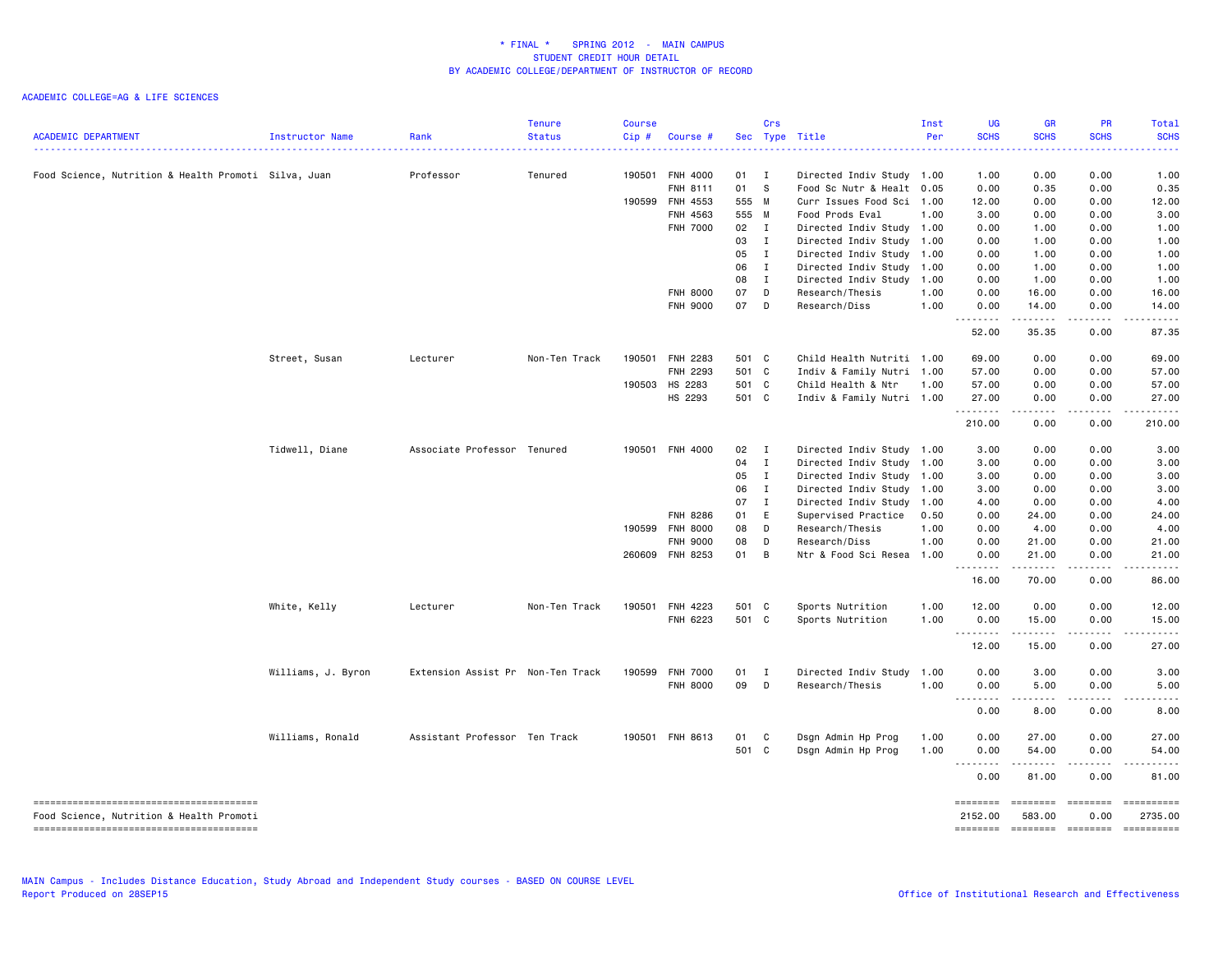| <b>ACADEMIC DEPARTMENT</b> | Instructor Name  | Rank                              | Tenure<br><b>Status</b> | <b>Course</b><br>Cip# | Course #        |       | Crs            | Sec Type Title            | Inst<br>Per | <b>UG</b><br><b>SCHS</b> | <b>GR</b><br><b>SCHS</b> | <b>PR</b><br><b>SCHS</b>     | Total<br><b>SCHS</b>                                                                                                                                           |
|----------------------------|------------------|-----------------------------------|-------------------------|-----------------------|-----------------|-------|----------------|---------------------------|-------------|--------------------------|--------------------------|------------------------------|----------------------------------------------------------------------------------------------------------------------------------------------------------------|
|                            |                  |                                   |                         |                       |                 |       |                |                           |             |                          |                          | .                            | د د د د د                                                                                                                                                      |
| Human Sciences             | Bridges, Erin    | Lecturer                          | Non-Ten Track           | 190901                | HS 2553         | 01    | C              | Fashion Msd               | 1.00        | 120.00                   | 0.00                     | 0.00                         | 120.00                                                                                                                                                         |
|                            |                  |                                   |                         |                       | HS 3563         | 01    | $\overline{B}$ | Visual Merchandising      | 1.00        | 60.00                    | 0.00                     | 0.00                         | 60.00                                                                                                                                                          |
|                            |                  |                                   |                         |                       | 500407 HS 3573  | 01    | C              | Historic Costume          | 1.00        | 75.00                    | 0.00                     | 0.00                         | 75.00                                                                                                                                                          |
|                            |                  |                                   |                         |                       |                 | 02    | K              | Historic Costume          | 1.00        | 0.00                     | 0.00                     | 0.00                         | 0.00                                                                                                                                                           |
|                            |                  |                                   |                         |                       |                 | 03    | К              | Historic Costume          | 1.00        | 0.00<br>.                | 0.00<br>-----            | 0.00<br>.                    | 0.00<br>.                                                                                                                                                      |
|                            |                  |                                   |                         |                       |                 |       |                |                           |             | 255.00                   | 0.00                     | 0.00                         | 255.00                                                                                                                                                         |
|                            | Browning, Ned    | Extension Professor Non-Ten Track |                         | 131301                | AIS 3203        | 01    | C              | Intro Tech Writ Agco 1.00 |             | 75.00                    | 0.00                     | 0.00                         | 75.00                                                                                                                                                          |
|                            |                  |                                   |                         |                       |                 | 02    | C              | Intro Tech Writ Agco      | 1.00        | 102.00                   | 0.00                     | 0.00                         | 102.00                                                                                                                                                         |
|                            |                  |                                   |                         |                       | AIS 7000        | 01    | I              | Directed Indiv Study 1.00 |             | 0.00                     | 3.00                     | 0.00                         | 3.00                                                                                                                                                           |
|                            |                  |                                   |                         |                       | AIS 8203        | 01    | C              | Adv Commun In AIS         | 1.00        | 0.00                     | 60.00                    | 0.00                         | 60.00                                                                                                                                                          |
|                            |                  |                                   |                         |                       |                 |       |                |                           |             | .<br>177.00              | .<br>63.00               | .<br>0.00                    | ------<br>240.00                                                                                                                                               |
|                            | Cheek, Wanda     | Professor                         | Tenured                 | 190901                | HS 4533         | 01    | C              | Merchandise Plan and      | 1.00        | 66.00                    | 0.00                     | 0.00                         | 66.00                                                                                                                                                          |
|                            |                  |                                   |                         |                       | HS 4763         | 01    | E              | ATM Internship            | 1.00        | 3.00<br>.                | 0.00<br>.                | 0.00<br>.                    | 3.00<br>.                                                                                                                                                      |
|                            |                  |                                   |                         |                       |                 |       |                |                           |             | 69.00                    | 0.00                     | 0.00                         | 69.00                                                                                                                                                          |
|                            | Deeds, Jacquelyn | Professor                         | Tenured                 |                       | 020102 AIS 3333 | 01    | C              | Present Ag and Life       | 1.00        | 81.00                    | 0.00                     | 0.00                         | 81.00                                                                                                                                                          |
|                            |                  |                                   |                         |                       |                 | 02    | K              | Present Ag and Life       | 1.00        | 0.00                     | 0.00                     | 0.00                         | 0.00                                                                                                                                                           |
|                            |                  |                                   |                         |                       |                 | 03    | K              | Present Ag and Life       | 1.00        | 0.00                     | 0.00                     | 0.00                         | 0.00                                                                                                                                                           |
|                            |                  |                                   |                         |                       | AIS 3803        | 01    | C              | Lead Dev Ag/Life Sci      | 1.00        | 57.00                    | 0.00                     | 0.00                         | 57.00                                                                                                                                                          |
|                            |                  |                                   |                         |                       | AIS 8801        | 01    | - S            | Graduate Prof Semina      | 1.00        | 0.00                     | 6.00                     | 0.00                         | 6.00                                                                                                                                                           |
|                            |                  |                                   |                         | 131301                | AIS 4873        | 01    | C              | Prof Seminar In AIS       | 0.50        | 7.50                     | 0.00                     | 0.00                         | 7.50                                                                                                                                                           |
|                            |                  |                                   |                         |                       | AIS 4896        | 01    | -F             | Stu Teach AIS             | 1.00        | 30.00                    | 0.00                     | 0.00                         | 30.00                                                                                                                                                          |
|                            |                  |                                   |                         |                       | AIS 7000        | 03    | $\mathbf{I}$   | Directed Indiv Study      | 1.00        | 0.00                     | 3.00                     | 0.00                         | 3.00                                                                                                                                                           |
|                            |                  |                                   |                         |                       | AIS 9000        | 04    | D              | Research/Diss             | 1.00        | 0.00                     | 6.00                     | 0.00                         | 6.00                                                                                                                                                           |
|                            |                  |                                   |                         |                       |                 |       |                |                           |             | .<br>175.50              | .<br>15.00               | $\sim$ $\sim$ $\sim$<br>0.00 | $\frac{1}{2} \left( \frac{1}{2} \right) \left( \frac{1}{2} \right) \left( \frac{1}{2} \right) \left( \frac{1}{2} \right) \left( \frac{1}{2} \right)$<br>190.50 |
|                            | Duncan, Beth     | Lecturer                          | Non-Ten Track           | 190901                | HS 2524         | 01    | C              | Textiles for Apparel 1.00 |             | 116.00                   | 0.00                     | 0.00                         | 116.00                                                                                                                                                         |
|                            |                  |                                   |                         |                       |                 | 02    | K              | Textiles for Apparel 1.00 |             | 0.00                     | 0.00                     | 0.00                         | 0.00                                                                                                                                                           |
|                            |                  |                                   |                         |                       |                 | 03    | K              | Textiles for Apparel 1.00 |             | 0.00                     | 0.00                     | 0.00                         | 0.00                                                                                                                                                           |
|                            |                  |                                   |                         |                       |                 |       |                |                           |             | .<br>116.00              | <u>.</u><br>0.00         | .<br>0.00                    | <u>.</u><br>116.00                                                                                                                                             |
|                            | Fason, Angel     | Instructor                        | Non-Ten Track           | 131308                | HS 4886         | 01    | E              | Teaching Intern in H 1.00 |             | 6.00                     | 0.00                     | 0.00                         | 6.00                                                                                                                                                           |
|                            |                  |                                   |                         |                       | HS 4896         | 01    | E              | Teaching Intern Huma      | 1.00        | 6.00                     | 0.00                     | 0.00                         | 6.00                                                                                                                                                           |
|                            |                  |                                   |                         | 190101                | HS 1701         | 01    | C              | Survey Of Human Sci       | 1.00        | 48.00                    | 0.00                     | 0.00                         | 48.00                                                                                                                                                          |
|                            |                  |                                   |                         | 190701                | HS 1813         | 01    | C              | Devel through Lifesp      | 1.00        | 126.00                   | 0.00                     | 0.00                         | 126.00                                                                                                                                                         |
|                            |                  |                                   |                         | 200201                | <b>HS 2803</b>  | 01    | C              | Pre-Natal&Infant Dev      | 1.00        | 147.00                   | 0.00                     | 0.00                         | 147.00                                                                                                                                                         |
|                            |                  |                                   |                         |                       |                 | 02    | K              | Pre-Natal&Infant Dev      | 1.00        | 0.00                     | 0.00                     | 0.00                         | 0.00                                                                                                                                                           |
|                            |                  |                                   |                         |                       | HS 2813         | 01    | B              | Child Development         | 1.00        | 117.00                   | 0.00                     | 0.00                         | 117.00                                                                                                                                                         |
|                            |                  |                                   |                         |                       |                 | 501 B |                | Child Development         | 1.00        | 42.00<br>.               | 0.00<br>.                | 0.00<br>.                    | 42.00<br>$\begin{array}{cccccccccc} \bullet & \bullet & \bullet & \bullet & \bullet & \bullet & \bullet & \bullet \end{array}$                                 |
|                            |                  |                                   |                         |                       |                 |       |                |                           |             | 492.00                   | 0.00                     | 0.00                         | 492.00                                                                                                                                                         |
|                            | Freeman, Charles | Instructor                        | Non-Ten Track           | 190101                | HS 4000         | 02 I  |                | Directed Indiv Study 1.00 |             | 9.00                     | 0.00                     | 0.00                         | 9.00                                                                                                                                                           |
|                            |                  |                                   |                         | 190901                | HS 1533         | 01    | $\overline{B}$ | Apparel Design I          | 1.00        | 51.00                    | 0.00                     | 0.00                         | 51.00                                                                                                                                                          |
|                            |                  |                                   |                         | 199999                | HS 4733         | 01    | B              | Computr-Aided Design      | 1.00        | 48.00                    | 0.00                     | 0.00                         | 48.00                                                                                                                                                          |
|                            |                  |                                   |                         | 200409                | HS 4343         | 01    | C.             | Apparel Design II         | 1.00        | 42.00                    | 0.00                     | 0.00                         | 42.00                                                                                                                                                          |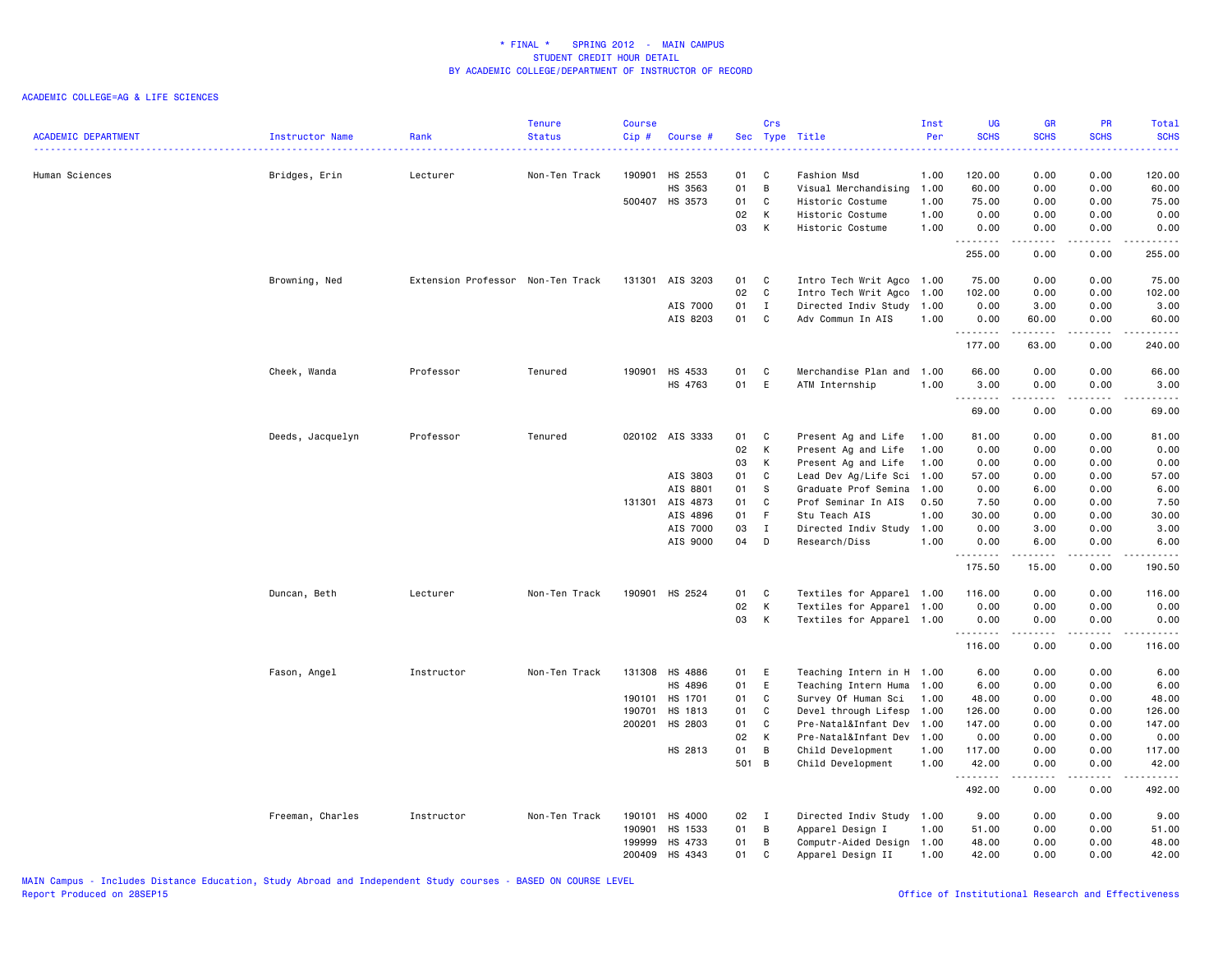| <b>ACADEMIC DEPARTMENT</b> | Instructor Name  | Rank                              | <b>Tenure</b><br><b>Status</b> | <b>Course</b><br>Cip# | Course #                    |          | Crs               | Sec Type Title                     | Inst<br>Per  | <b>UG</b><br><b>SCHS</b> | <b>GR</b><br><b>SCHS</b>                                                                                                       | <b>PR</b><br><b>SCHS</b>                                                                                                                                     | Total<br><b>SCHS</b>                                                                                                                                          |
|----------------------------|------------------|-----------------------------------|--------------------------------|-----------------------|-----------------------------|----------|-------------------|------------------------------------|--------------|--------------------------|--------------------------------------------------------------------------------------------------------------------------------|--------------------------------------------------------------------------------------------------------------------------------------------------------------|---------------------------------------------------------------------------------------------------------------------------------------------------------------|
|                            |                  |                                   |                                |                       |                             |          |                   |                                    |              | --------<br>150.00       | <u>.</u><br>0.00                                                                                                               | .<br>0.00                                                                                                                                                    | .<br>150.00                                                                                                                                                   |
|                            |                  |                                   |                                |                       |                             |          |                   |                                    |              |                          |                                                                                                                                |                                                                                                                                                              |                                                                                                                                                               |
| Human Sciences             | Miller, Phyllis  | Professor                         | Tenured                        |                       | 190101 HS 4000              | 03       | $\mathbf{I}$      | Directed Indiv Study 1.00          |              | 6.00                     | 0.00                                                                                                                           | 0.00                                                                                                                                                         | 6.00                                                                                                                                                          |
|                            |                  |                                   |                                |                       |                             | 04       | $\mathbf{I}$      | Directed Indiv Study 1.00          |              | 6.00                     | 0.00                                                                                                                           | 0.00                                                                                                                                                         | 6.00                                                                                                                                                          |
|                            |                  |                                   |                                |                       | <b>HS 7000</b>              | 01 I     |                   | Directed Indiv Study 1.00          |              | 0.00                     | 2.00                                                                                                                           | 0.00                                                                                                                                                         | 2.00                                                                                                                                                          |
|                            |                  |                                   |                                |                       |                             |          |                   |                                    |              | .<br>12.00               | .<br>2.00                                                                                                                      | .<br>0.00                                                                                                                                                    | <b>.</b><br>14.00                                                                                                                                             |
|                            | Newman, Michael  | Professor                         | Tenured                        |                       | 131301 AIS 8703             | 01 C     |                   | Eval of Ag & Ext Ed                | 0.95         | 0.00                     | 62.70                                                                                                                          | 0.00                                                                                                                                                         | 62.70                                                                                                                                                         |
|                            |                  |                                   |                                |                       | AIS 9000                    | 02       | D                 | Research/Diss                      | 1.00         | 0.00                     | 15.00                                                                                                                          | 0.00                                                                                                                                                         | 15.00                                                                                                                                                         |
|                            |                  |                                   |                                |                       | 199999 HS 4990              | 01       | C                 | Special Topic In HS                | 0.01         | 0.12                     | 0.00                                                                                                                           | 0.00                                                                                                                                                         | 0.12                                                                                                                                                          |
|                            |                  |                                   |                                |                       |                             |          |                   |                                    |              | .<br>0.12                | $\begin{array}{cccccccccc} \bullet & \bullet & \bullet & \bullet & \bullet & \bullet & \bullet & \bullet \end{array}$<br>77.70 | $\omega$ is a set of<br>0.00                                                                                                                                 | المتمامين<br>77.82                                                                                                                                            |
|                            |                  |                                   |                                |                       |                             |          |                   |                                    |              |                          |                                                                                                                                |                                                                                                                                                              |                                                                                                                                                               |
|                            | Noffsinger, Rick | Non-Faculty                       | Not Applicable                 |                       | 131301 AIS 3203             | 03       | $\mathbf{C}$      | Intro Tech Writ Agco 1.00          |              | 90.00<br>.               | 0.00                                                                                                                           | 0.00<br>.                                                                                                                                                    | 90.00<br>.                                                                                                                                                    |
|                            |                  |                                   |                                |                       |                             |          |                   |                                    |              | 90.00                    | 0.00                                                                                                                           | 0.00                                                                                                                                                         | 90.00                                                                                                                                                         |
|                            | Owen, Sean       | Research Assoc Prof Non-Ten Track |                                |                       | 130101 EDF 4243             | 01       | C C               | Plan for Diverse Lea 1.00          |              | 54.00                    | 0.00                                                                                                                           | 0.00                                                                                                                                                         | 54.00                                                                                                                                                         |
|                            |                  |                                   |                                |                       |                             | 02       | C                 | Plan for Diverse Lea               | 1.00         | 45.00                    | 0.00                                                                                                                           | 0.00                                                                                                                                                         | 45.00                                                                                                                                                         |
|                            |                  |                                   |                                |                       | EDF 6243                    | 01 C     |                   | Plan for Diverse Lea 1.00          |              | 0.00                     | 3.00                                                                                                                           | 0.00                                                                                                                                                         | 3.00                                                                                                                                                          |
|                            |                  |                                   |                                |                       |                             |          |                   |                                    |              | .<br>99.00               | <b>.</b><br>3.00                                                                                                               | $\frac{1}{2} \left( \frac{1}{2} \right) \left( \frac{1}{2} \right) \left( \frac{1}{2} \right) \left( \frac{1}{2} \right) \left( \frac{1}{2} \right)$<br>0.00 | $\begin{array}{cccccccccc} \bullet & \bullet & \bullet & \bullet & \bullet & \bullet & \bullet & \bullet \end{array}$<br>102.00                               |
|                            | Peterson, Donna  | Extension Assist Pr Non-Ten Track |                                |                       | 131301 AIS 8703             | 01 C     |                   | Eval of Ag & Ext Ed 0.05           |              | 0.00                     | 3.30                                                                                                                           | 0.00                                                                                                                                                         | 3.30                                                                                                                                                          |
|                            |                  |                                   |                                |                       |                             |          |                   |                                    |              | <u>.</u><br>0.00         | 3.30                                                                                                                           | 0.00                                                                                                                                                         | $\frac{1}{2} \left( \frac{1}{2} \right) \left( \frac{1}{2} \right) \left( \frac{1}{2} \right) \left( \frac{1}{2} \right) \left( \frac{1}{2} \right)$<br>3.30  |
|                            |                  |                                   |                                |                       |                             |          |                   |                                    |              |                          |                                                                                                                                |                                                                                                                                                              |                                                                                                                                                               |
|                            | Phillips, Tommy  | Assistant Professor Ten Track     |                                |                       | 190701 HS 4883              | 01 C     |                   | Risk, Resilience & Pr 1.00         |              | 117.00                   | 0.00                                                                                                                           | 0.00                                                                                                                                                         | 117.00                                                                                                                                                        |
|                            |                  |                                   |                                |                       | HS 6883                     | 01       | $\mathbf{C}$      | Risk, Resilience & Pr 1.00         |              | 0.00                     | 6.00                                                                                                                           | 0.00                                                                                                                                                         | 6.00                                                                                                                                                          |
|                            |                  |                                   |                                |                       | 200201 HS 3813              | 01 C     |                   | Lifespan Theory                    | 1.00         | 135.00<br>.              | 0.00<br><u>.</u>                                                                                                               | 0.00<br>.                                                                                                                                                    | 135.00<br><u>.</u>                                                                                                                                            |
|                            |                  |                                   |                                |                       |                             |          |                   |                                    |              | 252.00                   | 6.00                                                                                                                           | 0.00                                                                                                                                                         | 258.00                                                                                                                                                        |
|                            | Sexton, Julie    | Extension Professor Non-Ten Track |                                |                       | 010801 AIS 8413             | 01       | C                 | Methods of Planned C               | 1.00         | 0.00                     | 42.00                                                                                                                          | 0.00                                                                                                                                                         | 42.00                                                                                                                                                         |
|                            |                  |                                   |                                |                       | 131301 AIS 8000             | 01       | D                 | Research/Thesis                    | 1.00         | 0.00                     | 2.00                                                                                                                           | 0.00                                                                                                                                                         | 2.00                                                                                                                                                          |
|                            |                  |                                   |                                |                       |                             |          |                   |                                    |              | 0.00                     | 44.00                                                                                                                          | $\sim$ $\sim$ $\sim$<br>0.00                                                                                                                                 | $\frac{1}{2} \left( \frac{1}{2} \right) \left( \frac{1}{2} \right) \left( \frac{1}{2} \right) \left( \frac{1}{2} \right) \left( \frac{1}{2} \right)$<br>44.00 |
|                            |                  |                                   |                                |                       |                             |          |                   |                                    |              |                          |                                                                                                                                |                                                                                                                                                              |                                                                                                                                                               |
|                            | Swortzel, Kirk   | Professor                         | Tenured                        |                       | 131301 AIS 3500<br>AIS 4000 | 01<br>01 | E<br>$\mathbf{I}$ | Internship<br>Directed Indiv Study | 1.00<br>1.00 | 24.00<br>3.00            | 0.00<br>0.00                                                                                                                   | 0.00<br>0.00                                                                                                                                                 | 24.00<br>3.00                                                                                                                                                 |
|                            |                  |                                   |                                |                       | AIS 4403                    | 01       | C                 | Dev of Youth Program               | 1.00         | 84.00                    | 0.00                                                                                                                           | 0.00                                                                                                                                                         | 84.00                                                                                                                                                         |
|                            |                  |                                   |                                |                       | AIS 4424                    | 01       | $\mathbf c$       | Teach Meth in Ag & H 1.00          |              | 20.00                    | 0.00                                                                                                                           | 0.00                                                                                                                                                         | 20.00                                                                                                                                                         |
|                            |                  |                                   |                                |                       |                             | 03       | K                 | Teach Meth in Ag & H 1.00          |              | 0.00                     | 0.00                                                                                                                           | 0.00                                                                                                                                                         | 0.00                                                                                                                                                          |
|                            |                  |                                   |                                |                       |                             | 04       | K                 | Teach Meth in Ag & H 1.00          |              | 0.00                     | 0.00                                                                                                                           | 0.00                                                                                                                                                         | 0.00                                                                                                                                                          |
|                            |                  |                                   |                                |                       | AIS 4873                    | 01       | C                 | Prof Seminar In AIS                | 0.50         | 7.50                     | 0.00                                                                                                                           | 0.00                                                                                                                                                         | 7.50                                                                                                                                                          |
|                            |                  |                                   |                                |                       | AIS 4886                    | 01       | $-F$              | Stu Teach AIS                      | 1.00         | 30.00                    | 0.00                                                                                                                           | 0.00                                                                                                                                                         | 30.00                                                                                                                                                         |
|                            |                  |                                   |                                |                       | AIS 6403                    | 01       | C                 | Dev of Youth Program 1.00          |              | 0.00                     | 33.00                                                                                                                          | 0.00                                                                                                                                                         | 33.00                                                                                                                                                         |
|                            |                  |                                   |                                |                       | AIS 7000                    | 02       | $\mathbf{I}$      | Directed Indiv Study               | 1.00         | 0.00                     | 3.00                                                                                                                           | 0.00                                                                                                                                                         | 3.00                                                                                                                                                          |
|                            |                  |                                   |                                |                       | AIS 9000                    | 01       | D                 | Research/Diss                      | 1.00         | 0.00                     | 21.00                                                                                                                          | 0.00                                                                                                                                                         | 21.00                                                                                                                                                         |
|                            |                  |                                   |                                |                       | 131308 HS 4424              | 01       | C                 | Teach Methods in Ag                | 1.00         | 68.00                    | 0.00                                                                                                                           | 0.00                                                                                                                                                         | 68.00                                                                                                                                                         |
|                            |                  |                                   |                                |                       |                             | 02       | K                 | Teach Methods in Ag                | 1.00         | 0.00                     | 0.00                                                                                                                           | 0.00                                                                                                                                                         | 0.00                                                                                                                                                          |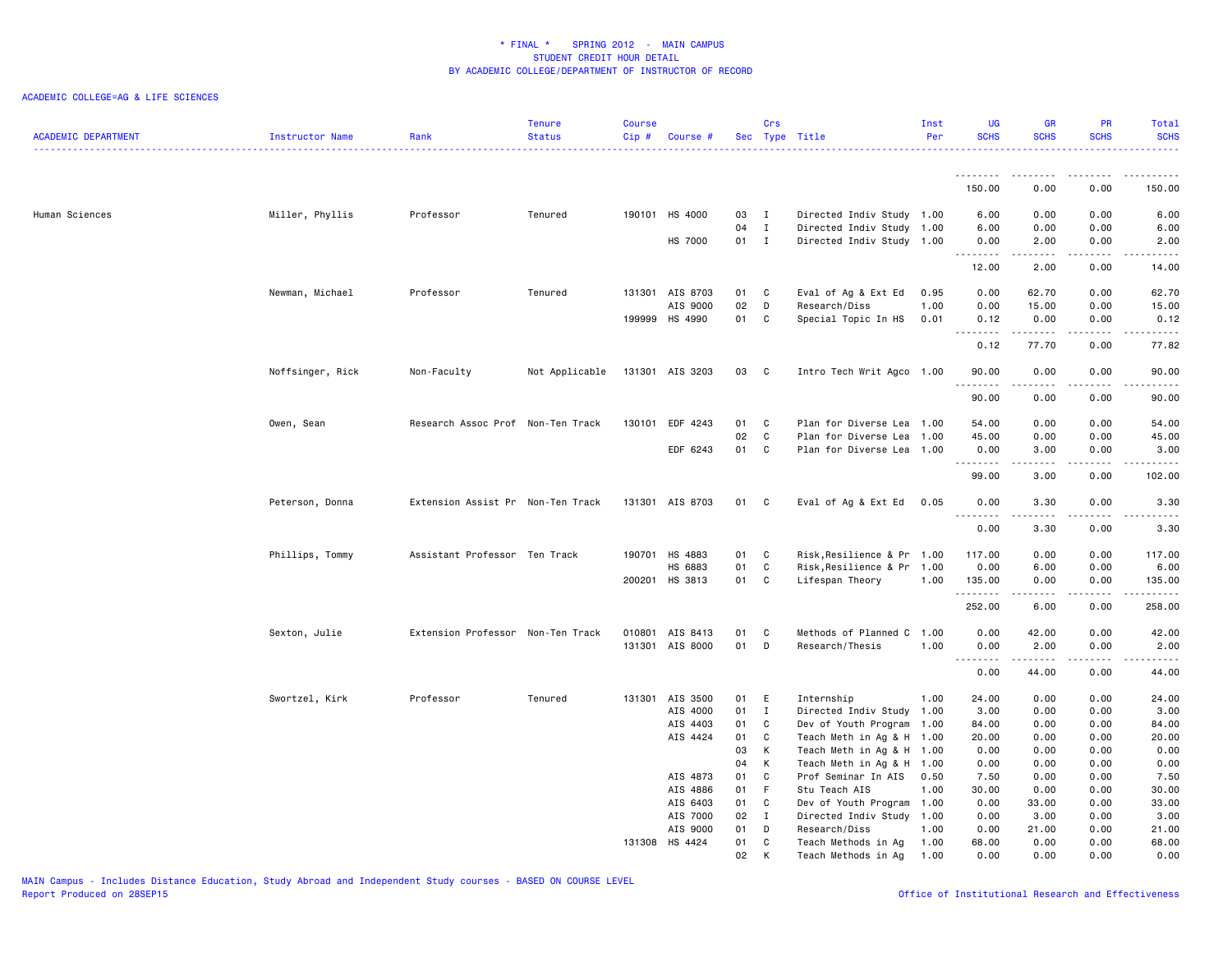| <b>ACADEMIC DEPARTMENT</b>                               | Instructor Name      | Rank                              | <b>Tenure</b><br><b>Status</b> | <b>Course</b><br>Cip# | Course #        |              | Crs          | Sec Type Title                             | Inst<br>Per  | UG<br><b>SCHS</b>   | <b>GR</b><br><b>SCHS</b> | <b>PR</b><br><b>SCHS</b>            | Total<br><b>SCHS</b>                                                                                                                                          |
|----------------------------------------------------------|----------------------|-----------------------------------|--------------------------------|-----------------------|-----------------|--------------|--------------|--------------------------------------------|--------------|---------------------|--------------------------|-------------------------------------|---------------------------------------------------------------------------------------------------------------------------------------------------------------|
|                                                          |                      | .                                 | <u>.</u>                       |                       |                 |              |              |                                            |              |                     |                          |                                     |                                                                                                                                                               |
| Human Sciences                                           | Swortzel, Kirk       | Professor                         | Tenured                        |                       | 131308 HS 4424  | 03 K<br>04 K |              | Teach Methods in Ag<br>Teach Methods in Ag | 1.00<br>1.00 | 0.00<br>0.00        | 0.00<br>0.00             | 0.00<br>0.00                        | 0.00<br>0.00                                                                                                                                                  |
|                                                          |                      |                                   |                                |                       |                 |              |              |                                            |              | .<br>236.50         | -----<br>57.00           | .<br>0.00                           | .<br>293.50                                                                                                                                                   |
|                                                          | Taylor, Jan          | Professor                         | Tenured                        |                       | 010101 HS 4750  | 01 E         |              | Internship                                 | 1.00         | 60.00               | 0.00                     | 0.00                                | 60.00                                                                                                                                                         |
|                                                          |                      |                                   |                                |                       | 200203 HS 3803  | 01           | $\mathbf{C}$ | Child Care Proceds                         | 1.00         | 84.00               | 0.00                     | 0.00                                | 84.00                                                                                                                                                         |
|                                                          |                      |                                   |                                |                       |                 | 02 K         |              | Child Care Proceds                         | 1.00         | 0.00                | 0.00                     | 0.00                                | 0.00                                                                                                                                                          |
|                                                          |                      |                                   |                                |                       | HS 4823         | 01 C         |              | Dev Child Serv Prog                        | 1.00         | 93.00<br>.          | 0.00<br>.                | 0.00<br>-----                       | 93.00<br>.                                                                                                                                                    |
|                                                          |                      |                                   |                                |                       |                 |              |              |                                            |              | 237.00              | 0.00                     | 0.00                                | 237.00                                                                                                                                                        |
|                                                          | Taylor, Walter       | Non-Faculty                       | Tenured                        |                       | 131301 AIS 9000 | 03 D         |              | Research/Diss                              | 1.00         | 0.00<br><u>.</u>    | 7.00<br>-----            | 0.00<br>.                           | 7.00<br>-----                                                                                                                                                 |
|                                                          |                      |                                   |                                |                       |                 |              |              |                                            |              | 0.00                | 7.00                     | 0.00                                | 7.00                                                                                                                                                          |
|                                                          | Thames, Tishawn      | Lecturer                          | Non-Ten Track                  |                       | 199999 HS 4990  | 01 C         |              | Special Topic In HS                        | 0.99         | 11.88               | 0.00                     | 0.00                                | 11.88                                                                                                                                                         |
|                                                          |                      |                                   |                                |                       |                 |              |              |                                            |              | .<br>11.88          | .<br>0.00                | $\sim$ $\sim$ $\sim$ $\sim$<br>0.00 | $\frac{1}{2} \left( \frac{1}{2} \right) \left( \frac{1}{2} \right) \left( \frac{1}{2} \right) \left( \frac{1}{2} \right) \left( \frac{1}{2} \right)$<br>11.88 |
|                                                          | Washington, Adrienne | Non-Faculty                       | Not Applicable                 |                       | 190101 HS 1711  | 01 C         |              | Profess Protocol                           | 1.00         | 48.00               | 0.00                     | 0.00                                | 48.00                                                                                                                                                         |
|                                                          |                      |                                   |                                |                       |                 |              |              |                                            |              | .<br>48.00          | .<br>0.00                | $\frac{1}{2}$<br>0.00               | .<br>48.00                                                                                                                                                    |
|                                                          | White, Ronnie        | Extension Professor Non-Ten Track |                                |                       | 131301 AIS 4103 | 01 C         |              | Programs of Ag Info                        | 1.00         | 60.00               | 0.00                     | 0.00                                | 60.00                                                                                                                                                         |
|                                                          |                      |                                   |                                |                       | AIS 6103        | 01 C         |              | Programs of Ag Info                        | 1.00         | 0.00                | 9.00                     | 0.00                                | 9.00                                                                                                                                                          |
|                                                          |                      |                                   |                                |                       | AIS 8523        | 01 C         |              | Tch Out-Of-Sch AIS                         | 1.00         | 0.00                | 45.00                    | 0.00                                | 45.00                                                                                                                                                         |
|                                                          |                      |                                   |                                |                       |                 | 501 C        |              | Tch Out-Of-Sch AIS                         | 1.00         | 0.00<br>.           | 12.00<br>.               | 0.00<br>.                           | 12.00<br>.                                                                                                                                                    |
|                                                          |                      |                                   |                                |                       |                 |              |              |                                            |              | 60.00               | 66.00                    | 0.00                                | 126.00                                                                                                                                                        |
|                                                          | Wilmoth, Joe         | Assistant Professor Ten Track     |                                |                       | 190101 HS 4000  | $01 \quad I$ |              | Directed Indiv Study 1.00                  |              | 3.00                | 0.00                     | 0.00                                | 3.00                                                                                                                                                          |
|                                                          |                      |                                   |                                |                       | 190402 HS 4333  | 01 C         |              | Family Public Policy 1.00                  |              | 135.00              | 0.00                     | 0.00                                | 135.00                                                                                                                                                        |
|                                                          |                      |                                   |                                |                       | HS 6333         | 01 C         |              | Family Public Policy 1.00                  |              | 0.00                | 6.00                     | 0.00                                | 6.00                                                                                                                                                          |
|                                                          |                      |                                   |                                |                       | 190705 HS 4403  | 01 C         |              | Intro To Gerontology 1.00                  |              | 150.00              | 0.00                     | 0.00                                | 150.00                                                                                                                                                        |
|                                                          |                      |                                   |                                |                       | HS 6403         | 01 C         |              | Intro to Gerontology 1.00                  |              | 0.00<br>.           | 6.00<br>.                | 0.00<br>.                           | 6.00<br>$- - - - - -$                                                                                                                                         |
|                                                          |                      |                                   |                                |                       |                 |              |              |                                            |              | 288.00              | 12.00                    | 0.00                                | 300.00                                                                                                                                                        |
|                                                          | Worthy, Sheri        | Professor                         | Tenured                        |                       | 190101 HS 4702  | 01 C         |              | HS Senior Seminar                          | 1.00         | 82.00               | 0.00                     | 0.00                                | 82.00                                                                                                                                                         |
|                                                          |                      |                                   |                                |                       | 190402 HS 3303  | 01 C         |              | Consumer Economics                         | 1.00         | 117.00<br>.         | 0.00<br>.                | 0.00<br>$\sim$ $\sim$ $\sim$        | 117.00<br><u>.</u>                                                                                                                                            |
|                                                          |                      |                                   |                                |                       |                 |              |              |                                            |              | 199.00              | 0.00                     | 0.00                                | 199.00                                                                                                                                                        |
| --------------------------------------<br>Human Sciences |                      |                                   |                                |                       |                 |              |              |                                            |              | ========<br>2968.00 | ========<br>356.00       | <b>Eccesses</b><br>0.00             | 3324.00                                                                                                                                                       |
|                                                          |                      |                                   |                                |                       |                 |              |              |                                            |              |                     |                          |                                     | -------- ------- -------- ---------                                                                                                                           |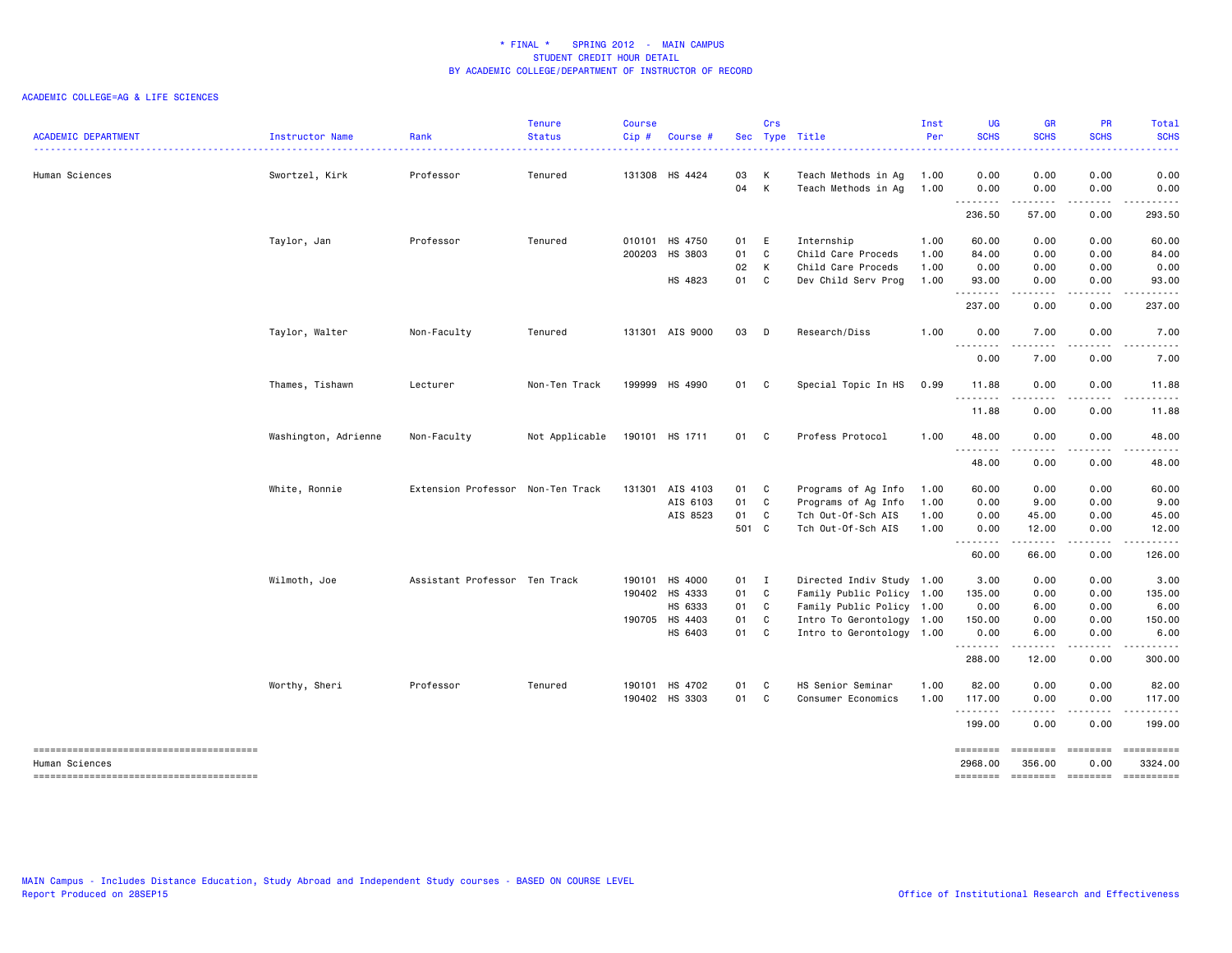| <b>ACADEMIC DEPARTMENT</b> | Instructor Name      | Rank                              | <b>Tenure</b><br><b>Status</b> | <b>Course</b><br>$Cip$ # | Course #                             |                | Crs                               | Sec Type Title                                                      | Inst<br>Per  | <b>UG</b><br><b>SCHS</b> | <b>GR</b><br><b>SCHS</b> | PR<br><b>SCHS</b>     | Total<br><b>SCHS</b><br>22222                                                                                                                                                                                                                                                                                                                                                                                                                                                                    |
|----------------------------|----------------------|-----------------------------------|--------------------------------|--------------------------|--------------------------------------|----------------|-----------------------------------|---------------------------------------------------------------------|--------------|--------------------------|--------------------------|-----------------------|--------------------------------------------------------------------------------------------------------------------------------------------------------------------------------------------------------------------------------------------------------------------------------------------------------------------------------------------------------------------------------------------------------------------------------------------------------------------------------------------------|
| Landscape Architecture     | Brzuszek, Robert     | Associate Professor Tenured       |                                |                          | 040601 LA 2654<br>LA 3652<br>LA 8721 | 01<br>01<br>01 | Q<br>$\mathsf{L}$<br>$\mathbf{C}$ | Design II:Neighborho 1.00<br>LA Case Studies<br>Seminar Land Manage | 0.50<br>1.00 | 52.00<br>23.00<br>0.00   | 0.00<br>0.00<br>2.00     | 0.00<br>0.00<br>0.00  | 52.00<br>23.00<br>2.00                                                                                                                                                                                                                                                                                                                                                                                                                                                                           |
|                            |                      |                                   |                                |                          |                                      |                |                                   |                                                                     |              | .<br>75.00               | .<br>2.00                | $\frac{1}{2}$<br>0.00 | -----<br>77.00                                                                                                                                                                                                                                                                                                                                                                                                                                                                                   |
|                            | Cook, George         | Lecturer                          | Non-Ten Track                  |                          | 040601 LA 2253                       | 01 B           |                                   | Plant Design Fund in 1.00                                           |              | 57.00<br>.               | 0.00                     | 0.00                  | 57.00<br>.                                                                                                                                                                                                                                                                                                                                                                                                                                                                                       |
|                            |                      |                                   |                                |                          |                                      |                |                                   |                                                                     |              | 57.00                    | 0.00                     | 0.00                  | 57.00                                                                                                                                                                                                                                                                                                                                                                                                                                                                                            |
|                            | Dumas, Jeremiah      | Research Assist Pro Non-Ten Track |                                |                          | 040601 LA 3603                       | 01 C           |                                   | Design Golf Enviro                                                  | 1.00         | 69.00<br><u>.</u>        | 0.00<br>.                | 0.00<br>$\frac{1}{2}$ | 69.00<br>$- - - - -$                                                                                                                                                                                                                                                                                                                                                                                                                                                                             |
|                            |                      |                                   |                                |                          |                                      |                |                                   |                                                                     |              | 69.00                    | 0.00                     | 0.00                  | 69.00                                                                                                                                                                                                                                                                                                                                                                                                                                                                                            |
|                            | Fulford, Charles     | Assistant Professor Ten Track     |                                |                          | 040601 LA 1223                       | 01             | B                                 | Computers in Land Ar 1.00                                           |              | 36.00                    | 0.00                     | 0.00                  | 36.00                                                                                                                                                                                                                                                                                                                                                                                                                                                                                            |
|                            |                      |                                   |                                |                          |                                      | 02             | B                                 | Computers in Land Ar                                                | 1.00         | 60.00                    | 0.00                     | 0.00                  | 60.00                                                                                                                                                                                                                                                                                                                                                                                                                                                                                            |
|                            |                      |                                   |                                |                          | LA 7000                              | 02             | $\mathbf{I}$                      | Directed Indiv Study                                                | 1.00         | 0.00                     | 1.00                     | 0.00                  | 1.00                                                                                                                                                                                                                                                                                                                                                                                                                                                                                             |
|                            |                      |                                   |                                |                          | LA 8000                              | 02             | D                                 | Research / Thesis                                                   | 1.00         | 0.00<br>.                | 2.00<br>.                | 0.00<br>.             | 2.00<br>.                                                                                                                                                                                                                                                                                                                                                                                                                                                                                        |
|                            |                      |                                   |                                |                          |                                      |                |                                   |                                                                     |              | 96.00                    | 3.00                     | 0.00                  | 99.00                                                                                                                                                                                                                                                                                                                                                                                                                                                                                            |
|                            | Gallo, Warren        | Assistant Professor Ten Track     |                                |                          | 040601 LA 2644                       | 01             | B                                 | Construction II: Gra                                                | 1.00         | 160.00                   | 0.00                     | 0.00                  | 160.00                                                                                                                                                                                                                                                                                                                                                                                                                                                                                           |
|                            |                      |                                   |                                |                          | LA 3652                              | 01             | $\mathsf{L}$                      | LA Case Studies                                                     | 0.50         | 23.00                    | 0.00                     | 0.00                  | 23.00                                                                                                                                                                                                                                                                                                                                                                                                                                                                                            |
|                            |                      |                                   |                                |                          | LA 8000                              | 03             | D                                 | Research / Thesis                                                   | 1.00         | 0.00<br>.                | 11.00<br>.               | 0.00<br>.             | 11.00<br>.                                                                                                                                                                                                                                                                                                                                                                                                                                                                                       |
|                            |                      |                                   |                                |                          |                                      |                |                                   |                                                                     |              | 183.00                   | 11.00                    | 0.00                  | 194.00                                                                                                                                                                                                                                                                                                                                                                                                                                                                                           |
|                            | Li, Chuo             | Assistant Professor Ten Track     |                                |                          | 040601 LA 8000                       | 04             | D                                 | Research / Thesis                                                   | 1.00         | 0.00                     | 1.00                     | 0.00                  | 1.00                                                                                                                                                                                                                                                                                                                                                                                                                                                                                             |
|                            |                      |                                   |                                |                          | LA 8522                              | 01             | $\mathsf{L}$                      | Land Arch Grad Stu 2 1.00                                           |              | 0.00                     | 6.00                     | 0.00                  | 6.00                                                                                                                                                                                                                                                                                                                                                                                                                                                                                             |
|                            |                      |                                   |                                |                          |                                      |                |                                   |                                                                     |              | <u>.</u><br>0.00         | .<br>7.00                | $\frac{1}{2}$<br>0.00 | .<br>7.00                                                                                                                                                                                                                                                                                                                                                                                                                                                                                        |
|                            | Melby, Philip        | Professor                         | Tenured                        |                          | 040601 LA 4344                       | 01             | B                                 | Land Arch Constr IV                                                 | 1.00         | 132.00                   | 0.00                     | 0.00                  | 132.00                                                                                                                                                                                                                                                                                                                                                                                                                                                                                           |
|                            |                      |                                   |                                |                          | LA 4844                              | 01             | B                                 | Sustainable Communit 1.00                                           |              | 116.00                   | 0.00                     | 0.00                  | 116.00                                                                                                                                                                                                                                                                                                                                                                                                                                                                                           |
|                            |                      |                                   |                                |                          | LA 6844                              | 01             | C                                 | Sustainable Communit                                                | 1.00         | 0.00                     | 4.00                     | 0.00                  | 4.00                                                                                                                                                                                                                                                                                                                                                                                                                                                                                             |
|                            |                      |                                   |                                |                          | LA 8000                              | 09             | D                                 | Research / Thesis                                                   | 1.00         | 0.00                     | 5.00                     | 0.00                  | 5.00                                                                                                                                                                                                                                                                                                                                                                                                                                                                                             |
|                            |                      |                                   |                                |                          |                                      |                |                                   |                                                                     |              | <u>.</u><br>248.00       | 9.00                     | 0.00                  | .<br>257.00                                                                                                                                                                                                                                                                                                                                                                                                                                                                                      |
|                            | Rood, Cynthia        | Lecturer                          | Non-Ten Track                  |                          | 040601 LA 1803                       | 01 C           |                                   | Land Arch Appre                                                     | 1.00         | 222.00                   | 0.00                     | 0.00                  | 222.00                                                                                                                                                                                                                                                                                                                                                                                                                                                                                           |
|                            |                      |                                   |                                |                          |                                      | 501 C          |                                   | Land Arch Appre                                                     | 1.00         | 99.00                    | 0.00                     | 0.00                  | 99.00                                                                                                                                                                                                                                                                                                                                                                                                                                                                                            |
|                            |                      |                                   |                                |                          |                                      |                |                                   |                                                                     |              | .<br>321.00              | .<br>0.00                | .<br>0.00             | $\begin{array}{cccccccccccccc} \multicolumn{2}{c}{} & \multicolumn{2}{c}{} & \multicolumn{2}{c}{} & \multicolumn{2}{c}{} & \multicolumn{2}{c}{} & \multicolumn{2}{c}{} & \multicolumn{2}{c}{} & \multicolumn{2}{c}{} & \multicolumn{2}{c}{} & \multicolumn{2}{c}{} & \multicolumn{2}{c}{} & \multicolumn{2}{c}{} & \multicolumn{2}{c}{} & \multicolumn{2}{c}{} & \multicolumn{2}{c}{} & \multicolumn{2}{c}{} & \multicolumn{2}{c}{} & \multicolumn{2}{c}{} & \multicolumn{2}{c}{} & \$<br>321.00 |
|                            | Schauwecker, Timothy | Associate Professor Tenured       |                                |                          | 010605 LA 3721                       | 01             | C                                 | LC Field Trip I                                                     | 0.50         | 6.50                     | 0.00                     | 0.00                  | 6.50                                                                                                                                                                                                                                                                                                                                                                                                                                                                                             |
|                            |                      |                                   |                                |                          | LA 4721                              | 01             | C                                 | LC Field Trip II                                                    | 1.00         | 14.00                    | 0.00                     | 0.00                  | 14.00                                                                                                                                                                                                                                                                                                                                                                                                                                                                                            |
|                            |                      |                                   |                                |                          | LA 4724                              | 01             | B                                 | Landscape Contr II                                                  | 1.00         | 60.00                    | 0.00                     | 0.00                  | 60.00                                                                                                                                                                                                                                                                                                                                                                                                                                                                                            |
|                            |                      |                                   |                                |                          | 040601 LA 4753                       | 02             | C                                 | Sustain Landscape Mg                                                | 1.00         | 90.00                    | 0.00                     | 0.00                  | 90.00                                                                                                                                                                                                                                                                                                                                                                                                                                                                                            |
|                            |                      |                                   |                                |                          |                                      | 03             | C                                 | Sustain Landscape Mg                                                | 0.80         | 28.80                    | 0.00                     | 0.00                  | 28.80                                                                                                                                                                                                                                                                                                                                                                                                                                                                                            |
|                            |                      |                                   |                                |                          | LA 6753                              | 01             | C                                 | Sustain Landscape Mg                                                | 1.00         | 0.00                     | 6.00                     | 0.00                  | 6.00                                                                                                                                                                                                                                                                                                                                                                                                                                                                                             |
|                            |                      |                                   |                                |                          |                                      | 03             | C                                 | Sustain Landscape Mg                                                | 0.80         | 0.00                     | 7.20                     | 0.00                  | 7.20                                                                                                                                                                                                                                                                                                                                                                                                                                                                                             |
|                            |                      |                                   |                                |                          | LA 8000                              | 05             | D                                 | Research / Thesis                                                   | 1.00         | 0.00                     | 16.00                    | 0.00                  | 16.00                                                                                                                                                                                                                                                                                                                                                                                                                                                                                            |
|                            |                      |                                   |                                |                          | LA 8741                              | 01             | $\mathbf{C}$                      | Seminar Land Arch 4                                                 | 1.00         | 0.00                     | 2.00                     | 0.00                  | 2.00                                                                                                                                                                                                                                                                                                                                                                                                                                                                                             |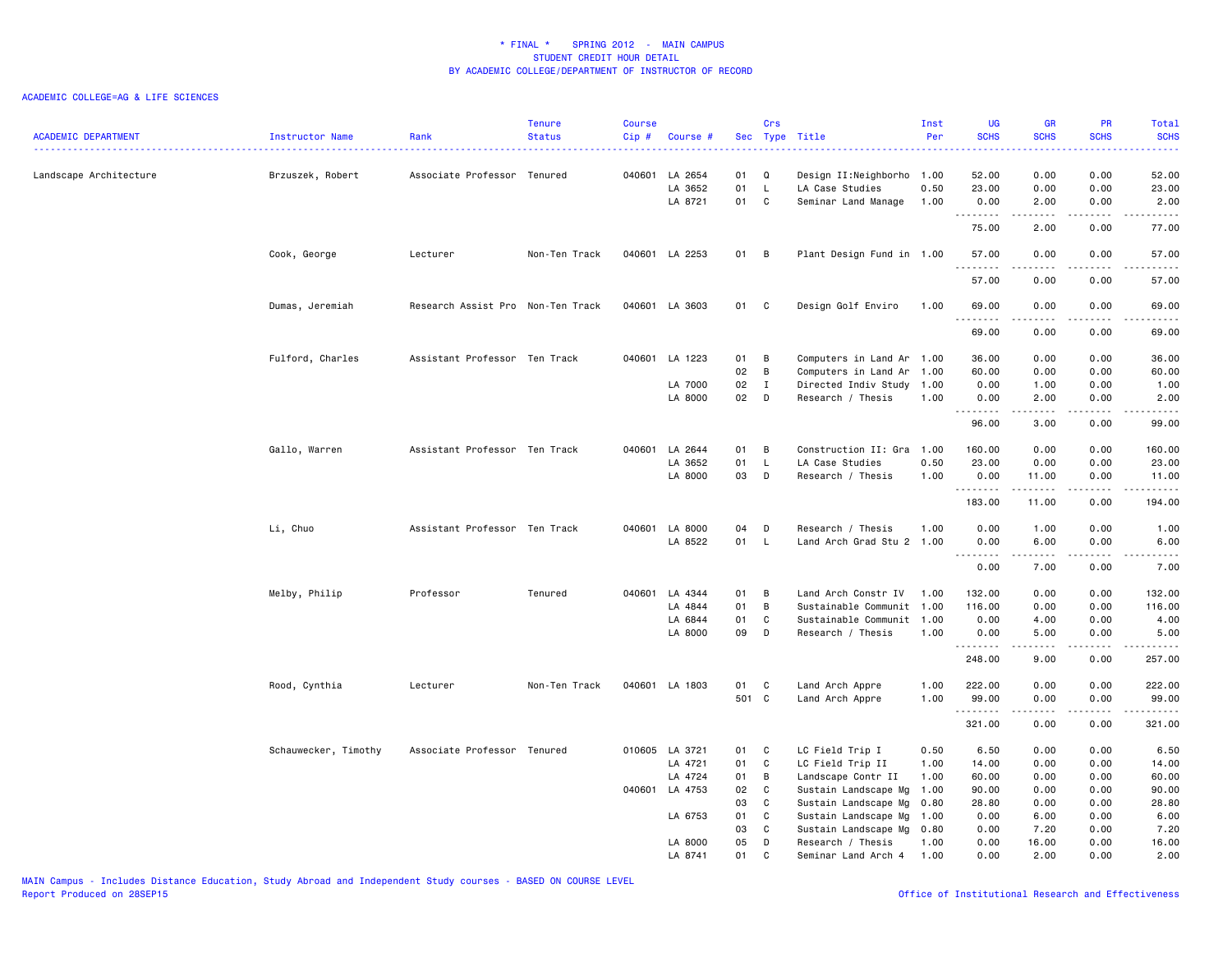| <b>ACADEMIC DEPARTMENT</b> | Instructor Name   | Rank                | <b>Tenure</b><br><b>Status</b> | <b>Course</b><br>Cip# | Course # |      | Crs | Sec Type Title       | Inst<br>Per | <b>UG</b><br><b>SCHS</b> | <b>GR</b><br><b>SCHS</b>  | <b>PR</b><br><b>SCHS</b> | Total<br><b>SCHS</b> |
|----------------------------|-------------------|---------------------|--------------------------------|-----------------------|----------|------|-----|----------------------|-------------|--------------------------|---------------------------|--------------------------|----------------------|
|                            |                   |                     |                                |                       |          |      |     |                      |             |                          |                           |                          |                      |
|                            |                   |                     |                                |                       |          |      |     |                      |             | 199.30                   | 31.20                     | 0.00                     | 230.50               |
| Landscape Architecture     | Seymour, Michael  | Associate Professor | Tenured                        | 040601                | LA 1423  | 01 C |     | Hist of Land Arch    | 1.00        | 84.00                    | 0.00                      | 0.00                     | 84.00                |
|                            |                   |                     |                                |                       | LA 4855  | 01 L |     | L Arch Capstone Stud | 1.00        | 75.00                    | 0.00                      | 0.00                     | 75.00                |
|                            |                   |                     |                                |                       | LA 8000  | 06   | D   | Research / Thesis    | 1.00        | 0.00<br>- - - - - - - -  | 22.00                     | 0.00<br>- - - - - - - -  | 22.00                |
|                            |                   |                     |                                |                       |          |      |     |                      |             | 159.00                   | 22.00                     | 0.00                     | 181.00               |
|                            | Walker, Jason     | Associate Professor | Tenured                        | 010605                | LA 3721  | 01 C |     | LC Field Trip I      | 0.50        | 6.50                     | 0.00                      | 0.00                     | 6.50                 |
|                            |                   |                     |                                | 040601                | LA 3655  | 01 C |     | Land Arch Design II  | 1.00        | 90.00                    | 0.00                      | 0.00                     | 90.00                |
|                            |                   |                     |                                |                       | LA 8000  | 07   | D.  | Research / Thesis    | 1.00        | 0.00                     | 7.00                      | 0.00                     | 7.00                 |
|                            |                   |                     |                                |                       |          |      |     |                      |             | --------<br>96.50        | 7.00                      | $\cdots$<br>0.00         | .<br>103.50          |
|                            | Wilkerson, Gerald | Non-Faculty         | Tenured                        | 040601                | LA 8000  | 08   | D.  | Research / Thesis    | 1.00        | 0.00<br>--------         | 1.00<br>- - - - - - - - - | 0.00<br>---------        | 1.00<br>.            |
|                            |                   |                     |                                |                       |          |      |     |                      |             | 0.00                     | 1.00                      | 0.00                     | 1.00                 |
|                            |                   |                     |                                |                       |          |      |     |                      |             | ========                 | ========                  |                          |                      |
| Landscape Architecture     |                   |                     |                                |                       |          |      |     |                      |             | 1503.80                  | 93.20                     | 0.00                     | 1597.00              |
|                            |                   |                     |                                |                       |          |      |     |                      |             | ========                 | ========                  | ---------                | ==========           |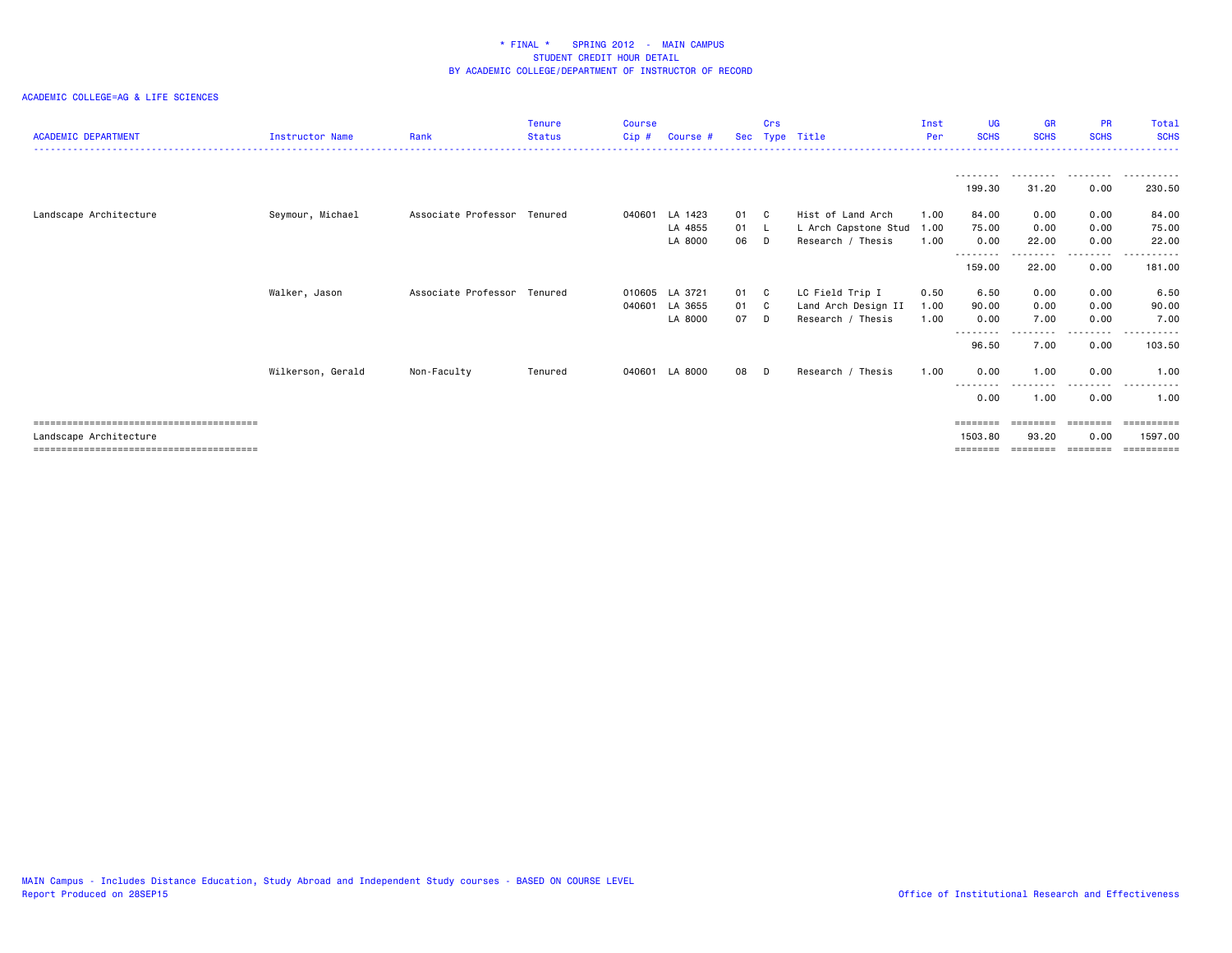|                            |                  |                                   | <b>Tenure</b> | Course |                 |       | Crs          |                           | Inst | UG          | <b>GR</b>   | PR                           | Total                  |
|----------------------------|------------------|-----------------------------------|---------------|--------|-----------------|-------|--------------|---------------------------|------|-------------|-------------|------------------------------|------------------------|
| <b>ACADEMIC DEPARTMENT</b> | Instructor Name  | Rank                              | <b>Status</b> | Cip#   | Course #        |       |              | Sec Type Title            | Per  | <b>SCHS</b> | <b>SCHS</b> | <b>SCHS</b>                  | <b>SCHS</b>            |
|                            |                  |                                   |               |        |                 |       |              |                           |      |             |             |                              |                        |
| Plant & Soil Sciences      | Baldwin, Brian   | Professor                         | Tenured       | 010304 | PSS 4123        | 01    | C            | Grain Crops               | 1.00 | 54.00       | 0.00        | 0.00                         | 54.00                  |
|                            |                  |                                   |               |        |                 | 02    | K            | Grain Crops               | 1.00 | 0.00        | 0.00        | 0.00                         | 0.00                   |
|                            |                  |                                   |               | 020401 | PSS 8000        | 25    | D            | Research / Thesis         | 1.00 | 0.00        | 3.00        | 0.00                         | 3.00                   |
|                            |                  |                                   |               | 020402 | PSS 6123        | 01    | C            | Grain Crops               | 1.00 | 0.00        | 6.00        | 0.00                         | 6.00                   |
|                            |                  |                                   |               |        |                 | 02    | K            | Grain Crops               | 1.00 | 0.00        | 0.00        | 0.00                         | 0.00                   |
|                            |                  |                                   |               |        | PSS 9000        | 20    | D            | Research / Diss           | 1.00 | 0.00        | 9.00        | 0.00                         | 9.00                   |
|                            |                  |                                   |               | 020405 | PSS 8513        | 01    | C            | Adv Plant Breeding        | 1.00 | 0.00        | 18.00       | 0.00                         | 18.00                  |
|                            |                  |                                   |               |        | 260202 BCH 8000 | 03    | D            | Research / Thesis         | 1.00 | 0.00        | 5.00        | 0.00                         | 5.00                   |
|                            |                  |                                   |               |        |                 |       |              |                           |      | .<br>54.00  | .<br>41.00  | .<br>0.00                    | $\frac{1}{2}$<br>95.00 |
|                            | Byrd, John       | Extension Professor Non-Ten Track |               | 020401 | PSS 8000        | 03    | D            | Research / Thesis         | 1.00 | 0.00        | 3.00        | 0.00                         | 3.00                   |
|                            |                  |                                   |               |        | 020402 PSS 9000 | 02    | D            | Research / Diss           | 1.00 | 0.00        | 6.00        | 0.00                         | 6.00                   |
|                            |                  |                                   |               |        |                 |       |              |                           |      | .<br>0.00   | .<br>9.00   | .<br>0.00                    | -----<br>9.00          |
|                            | Cox, Michael     | Professor                         | Tenured       |        | 010605 PSS 3301 | 01 L  |              | Soils Laboratory          | 1.00 | 21.00       | 0.00        | 0.00                         | 21.00                  |
|                            |                  |                                   |               |        |                 | 02    | $\mathsf{L}$ | Soils Laboratory          | 1.00 | 18.00       | 0.00        | 0.00                         | 18.00                  |
|                            |                  |                                   |               |        |                 | 03    | $\mathsf{L}$ | Soils Laboratory          | 1.00 | 13.00       | 0.00        | 0.00                         | 13.00                  |
|                            |                  |                                   |               |        | PSS 3303        | 01    | $\mathbf{C}$ | Soils                     | 1.00 | 267.00      | 0.00        | 0.00                         | 267.00                 |
|                            |                  |                                   |               | 020401 | PSS 8000        | 04    | D            | Research / Thesis         | 1.00 | 0.00        | 2.00        | 0.00                         | 2.00                   |
|                            |                  |                                   |               |        | 020402 PSS 7000 | 01    | $\mathbf{I}$ | Directed Indiv Study      | 1.00 | 0.00        | 3.00        | 0.00                         | 3.00                   |
|                            |                  |                                   |               |        |                 |       |              |                           |      | .<br>319.00 | .<br>5.00   | $\sim$ $\sim$ $\sim$<br>0.00 | .<br>324.00            |
|                            | DelPrince, James | Professor                         | Tenured       |        | 010605 PSS 3313 | 01    | $\mathbf{C}$ | Int Plant Des & Mint 1.00 |      | 30.00       | 0.00        | 0.00                         | 30.00                  |
|                            |                  |                                   |               |        |                 | 02    | K            | Int Plant Des & Mint 1.00 |      | 0.00        | 0.00        | 0.00                         | 0.00                   |
|                            |                  |                                   |               | 020403 | PSS 2343        | 01    | C            | Floral Design             | 1.00 | 264.00      | 0.00        | 0.00                         | 264.00                 |
|                            |                  |                                   |               |        |                 | 04    | К            | Floral Design             | 1.00 | 0.00        | 0.00        | 0.00                         | 0.00                   |
|                            |                  |                                   |               |        |                 | 05    | K            | Floral Design             | 1.00 | 0.00        | 0.00        | 0.00                         | 0.00                   |
|                            |                  |                                   |               |        |                 | 06    | K            | Floral Design             | 1.00 | 0.00        | 0.00        | 0.00                         | 0.00                   |
|                            |                  |                                   |               |        |                 | 501 B |              | Floral Design             | 1.00 | 21.00       | 0.00        | 0.00                         | 21.00                  |
|                            |                  |                                   |               |        | PSS 3343        | 01    | $\mathbf{C}$ | Wedding Floral Desig      | 1.00 | 39.00       | 0.00        | 0.00                         | 39.00                  |
|                            |                  |                                   |               |        |                 | 02    | K            | Wedding Floral Desig      | 1.00 | 0.00        | 0.00        | 0.00                         | 0.00                   |
|                            |                  |                                   |               |        | PSS 3413        | 01    | E            | Floristry Internship 1.00 |      | 3.00        | 0.00        | 0.00                         | 3.00                   |
|                            |                  |                                   |               |        |                 |       |              |                           |      | .<br>357.00 | .<br>0.00   | .<br>0.00                    | .<br>357.00            |
|                            | Harkess, Richard | Professor                         | Tenured       | 010606 | PSS 4363        | 01 C  |              | Sustain Nursery Prod 1.00 |      | 39.00       | 0.00        | 0.00                         | 39.00                  |
|                            |                  |                                   |               |        | PSS 6363        | 01    | $\mathbf c$  | Sustain Nursey Prod       | 1.00 | 0.00        | 6.00        | 0.00                         | 6.00                   |
|                            |                  |                                   |               | 011103 | PSS 4113        | 01    | C            | Agricultural Crop Ph 1.00 |      | 60.00       | 0.00        | 0.00                         | 60.00                  |
|                            |                  |                                   |               |        | PSS 6113        | 01    | C            | Agricultural Crop Ph 1.00 |      | 0.00        | 9.00        | 0.00                         | 9.00                   |
|                            |                  |                                   |               |        | PSS 6833        | 01    | C            | Temperature Stress P 1.00 |      | 0.00        | 6.00        | 0.00                         | 6.00                   |
|                            |                  |                                   |               | 020401 | PSS 8000        | 07    | D            | Research / Thesis         | 1.00 | 0.00        | 10.00       | 0.00                         | 10.00                  |
|                            |                  |                                   |               | 020402 | PSS 4000        | 01 I  |              | Directed Indiv Study 1.00 |      | 3.00        | 0.00        | 0.00                         | 3.00                   |
|                            |                  |                                   |               |        | PSS 9000        | 05    | D            | Research / Diss           | 1.00 | 0.00        | 11.00       | 0.00                         | 11.00                  |
|                            |                  |                                   |               | 040601 | LA 4753         | 03    | C            | Sustain Landscape Mg      | 0.20 | 7.20        | 0.00        | 0.00                         | 7.20                   |
|                            |                  |                                   |               |        | LA 6753         | 03    | C            | Sustain Landscape Mg 0.20 |      | 0.00        | 1.80        | 0.00                         | 1.80                   |
|                            |                  |                                   |               |        |                 |       |              |                           |      | .<br>109.20 | .<br>43.80  | .<br>0.00                    | .<br>153.00            |
|                            |                  |                                   |               |        |                 |       |              |                           |      |             |             |                              |                        |
|                            | Jenkins, Johnie  | Non-Employee                      | Non-Faculty   |        | 260202 BCH 9000 | 32    | $\mathsf{D}$ | Research/Diss             | 1.00 | 0.00        | 8.00        | 0.00                         | 8.00                   |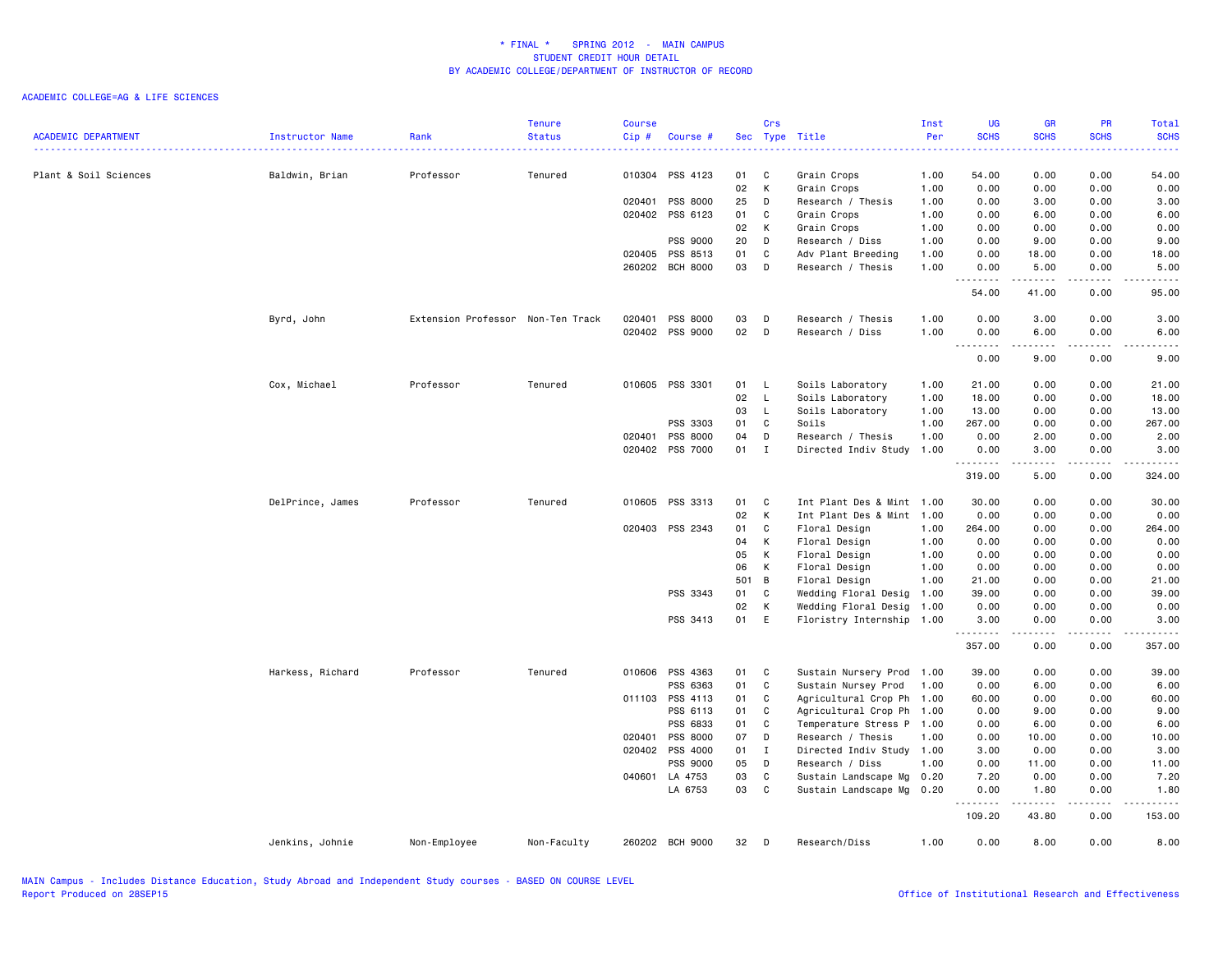| <b>ACADEMIC DEPARTMENT</b> | Instructor Name    | Rank                              | <b>Tenure</b><br><b>Status</b> | <b>Course</b><br>$Cip \#$ | Course #        |          | Crs          | Sec Type Title                                         | Inst<br>Per | <b>UG</b><br><b>SCHS</b>                                                                                                                                                                                                                                                                                                                                                                                                                                                               | <b>GR</b><br><b>SCHS</b>            | <b>PR</b><br><b>SCHS</b> | Total<br><b>SCHS</b><br>.                                                                                                                            |
|----------------------------|--------------------|-----------------------------------|--------------------------------|---------------------------|-----------------|----------|--------------|--------------------------------------------------------|-------------|----------------------------------------------------------------------------------------------------------------------------------------------------------------------------------------------------------------------------------------------------------------------------------------------------------------------------------------------------------------------------------------------------------------------------------------------------------------------------------------|-------------------------------------|--------------------------|------------------------------------------------------------------------------------------------------------------------------------------------------|
|                            |                    |                                   |                                |                           |                 |          |              |                                                        |             | .<br>0.00                                                                                                                                                                                                                                                                                                                                                                                                                                                                              | 8.00                                | 0.00                     | 8.00                                                                                                                                                 |
|                            |                    |                                   |                                |                           |                 |          |              |                                                        |             |                                                                                                                                                                                                                                                                                                                                                                                                                                                                                        |                                     |                          |                                                                                                                                                      |
| Plant & Soil Sciences      | Kingery, William   | Professor                         | Tenured                        |                           | 020402 PSS 9000 | 06       | D            | Research / Diss                                        | 1.00        | 0.00                                                                                                                                                                                                                                                                                                                                                                                                                                                                                   | 1.00                                | 0.00                     | 1.00                                                                                                                                                 |
|                            |                    |                                   |                                | 020501                    | PSS 4314        | 01       | $\mathbf c$  | Micro and Ecology of 1.00                              |             | 4.00                                                                                                                                                                                                                                                                                                                                                                                                                                                                                   | 0.00                                | 0.00                     | 4.00                                                                                                                                                 |
|                            |                    |                                   |                                |                           | PSS 6314        | 02<br>01 | K<br>C       | Micro and Ecology of 1.00<br>Microbiology & Ecolo 1.00 |             | 0.00<br>0.00                                                                                                                                                                                                                                                                                                                                                                                                                                                                           | 0.00<br>16.00                       | 0.00<br>0.00             | 0.00<br>16.00                                                                                                                                        |
|                            |                    |                                   |                                |                           |                 | 02       | К            | Microbiology & Ecolo 1.00                              |             | 0.00                                                                                                                                                                                                                                                                                                                                                                                                                                                                                   | 0.00                                | 0.00                     | 0.00                                                                                                                                                 |
|                            |                    |                                   |                                |                           |                 |          |              |                                                        |             | .                                                                                                                                                                                                                                                                                                                                                                                                                                                                                      | .                                   | د د د د                  | $\frac{1}{2} \left( \frac{1}{2} \right) \left( \frac{1}{2} \right) \left( \frac{1}{2} \right) \left( \frac{1}{2} \right) \left( \frac{1}{2} \right)$ |
|                            |                    |                                   |                                |                           |                 |          |              |                                                        |             | 4.00                                                                                                                                                                                                                                                                                                                                                                                                                                                                                   | 17.00                               | 0.00                     | 21.00                                                                                                                                                |
|                            | Lang, David        | Associate Professor Tenured       |                                |                           | 020402 PSS 8103 | 01 C     |              | Pasture Development 1.00                               |             | 0.00<br><u>.</u>                                                                                                                                                                                                                                                                                                                                                                                                                                                                       | 18.00<br>.                          | 0.00<br>.                | 18.00<br>.                                                                                                                                           |
|                            |                    |                                   |                                |                           |                 |          |              |                                                        |             | 0.00                                                                                                                                                                                                                                                                                                                                                                                                                                                                                   | 18.00                               | 0.00                     | 18.00                                                                                                                                                |
|                            | Macoon, Bisoondat  | Research Assist Pro Non-Ten Track |                                |                           | 020402 PSS 9000 | 08       | <b>D</b>     | Research / Diss                                        | 1.00        | 0.00                                                                                                                                                                                                                                                                                                                                                                                                                                                                                   | 17.00                               | 0.00                     | 17.00                                                                                                                                                |
|                            |                    |                                   |                                |                           |                 |          |              |                                                        |             | .<br>0.00                                                                                                                                                                                                                                                                                                                                                                                                                                                                              | .<br>17.00                          | .<br>0.00                | .<br>17.00                                                                                                                                           |
|                            |                    |                                   |                                |                           |                 |          |              |                                                        |             |                                                                                                                                                                                                                                                                                                                                                                                                                                                                                        |                                     |                          |                                                                                                                                                      |
|                            | Madsen, John       | Extension Assoc Pro Non-Ten Track |                                |                           | 011105 PSS 4633 | 01<br>02 | C<br>K       | Weed Biology/Ecology 1.00<br>Weed Biology/Ecology 1.00 |             | 18.00<br>0.00                                                                                                                                                                                                                                                                                                                                                                                                                                                                          | 0.00<br>0.00                        | 0.00<br>0.00             | 18.00<br>0.00                                                                                                                                        |
|                            |                    |                                   |                                |                           | 020401 PSS 8000 | 12       | D            | Research / Thesis                                      | 1.00        | 0.00                                                                                                                                                                                                                                                                                                                                                                                                                                                                                   | 4.00                                | 0.00                     | 4.00                                                                                                                                                 |
|                            |                    |                                   |                                |                           | 020499 PSS 6633 | 01       | C            | Weed Biology/Ecology 1.00                              |             | 0.00                                                                                                                                                                                                                                                                                                                                                                                                                                                                                   | 18.00                               | 0.00                     | 18.00                                                                                                                                                |
|                            |                    |                                   |                                |                           |                 | 02       | K            | Weed Biology/Ecology 1.00                              |             | 0.00                                                                                                                                                                                                                                                                                                                                                                                                                                                                                   | 0.00                                | 0.00                     | 0.00                                                                                                                                                 |
|                            |                    |                                   |                                |                           |                 |          |              |                                                        |             | $\begin{array}{cccccccccccccc} \multicolumn{2}{c}{} & \multicolumn{2}{c}{} & \multicolumn{2}{c}{} & \multicolumn{2}{c}{} & \multicolumn{2}{c}{} & \multicolumn{2}{c}{} & \multicolumn{2}{c}{} & \multicolumn{2}{c}{} & \multicolumn{2}{c}{} & \multicolumn{2}{c}{} & \multicolumn{2}{c}{} & \multicolumn{2}{c}{} & \multicolumn{2}{c}{} & \multicolumn{2}{c}{} & \multicolumn{2}{c}{} & \multicolumn{2}{c}{} & \multicolumn{2}{c}{} & \multicolumn{2}{c}{} & \multicolumn{2}{c}{} & \$ | الداعات عامات                       | .                        | $\frac{1}{2} \left( \frac{1}{2} \right) \left( \frac{1}{2} \right) \left( \frac{1}{2} \right) \left( \frac{1}{2} \right) \left( \frac{1}{2} \right)$ |
|                            |                    |                                   |                                |                           |                 |          |              |                                                        |             | 18.00                                                                                                                                                                                                                                                                                                                                                                                                                                                                                  | 22.00                               | 0.00                     | 40.00                                                                                                                                                |
|                            | Massey, Joseph     | Associate Professor Tenured       |                                |                           | 011105 PSS 8711 | 01       | <b>S</b>     | Cur Topics Weed Sci                                    | 1.00        | 0.00                                                                                                                                                                                                                                                                                                                                                                                                                                                                                   | 3.00                                | 0.00                     | 3.00                                                                                                                                                 |
|                            |                    |                                   |                                |                           | PSS 8721        | 01       | <b>S</b>     | Cur Topics Weed Sci                                    | 1.00        | 0.00                                                                                                                                                                                                                                                                                                                                                                                                                                                                                   | 1.00                                | 0.00                     | 1.00                                                                                                                                                 |
|                            |                    |                                   |                                |                           | PSS 8731        | 01       | s.           | Cur Topics Weed Sci                                    | 1.00        | 0.00                                                                                                                                                                                                                                                                                                                                                                                                                                                                                   | 1.00                                | 0.00                     | 1.00                                                                                                                                                 |
|                            |                    |                                   |                                |                           | 020402 PSS 4990 | 801 A    |              | Special Topic In PSS                                   | 0.75        | 15.75                                                                                                                                                                                                                                                                                                                                                                                                                                                                                  | 0.00                                | 0.00                     | 15.75                                                                                                                                                |
|                            |                    |                                   |                                |                           | 030101 ENS 2103 | 01       | C            | Intro Environ Sci                                      | 1.00        | 63.00<br>.                                                                                                                                                                                                                                                                                                                                                                                                                                                                             | 0.00<br>$\frac{1}{2}$               | 0.00<br>.                | 63.00<br>د د د د د                                                                                                                                   |
|                            |                    |                                   |                                |                           |                 |          |              |                                                        |             | 78.75                                                                                                                                                                                                                                                                                                                                                                                                                                                                                  | 5.00                                | 0.00                     | 83.75                                                                                                                                                |
|                            | Matta, Frank       | Professor                         | Tenured                        | 010304                    | PSS 8563        | 01       | C            | Post-Harv Phy Hor Pl 1.00                              |             | 0.00                                                                                                                                                                                                                                                                                                                                                                                                                                                                                   | 15.00                               | 0.00                     | 15.00                                                                                                                                                |
|                            |                    |                                   |                                | 020401                    | PSS 8000        | 14       | D            | Research / Thesis                                      | 1.00        | 0.00                                                                                                                                                                                                                                                                                                                                                                                                                                                                                   | 6.00                                | 0.00                     | 6.00                                                                                                                                                 |
|                            |                    |                                   |                                |                           | 020402 PSS 7000 | 02       | $\mathbf{I}$ | Directed Indiv Study                                   | 1.00        | 0.00                                                                                                                                                                                                                                                                                                                                                                                                                                                                                   | 3.00                                | 0.00                     | 3.00                                                                                                                                                 |
|                            |                    |                                   |                                |                           | PSS 9000        | 11       | D            | Research / Diss                                        | 1.00        | 0.00<br>.                                                                                                                                                                                                                                                                                                                                                                                                                                                                              | 4.00<br><b>.</b>                    | 0.00<br>22222            | 4.00<br>22222                                                                                                                                        |
|                            |                    |                                   |                                |                           |                 |          |              |                                                        |             | 0.00                                                                                                                                                                                                                                                                                                                                                                                                                                                                                   | 28.00                               | 0.00                     | 28.00                                                                                                                                                |
|                            | McDougald, Lynette | Instructor                        | Non-Ten Track                  |                           | 020403 PSS 2343 | 07       | K            | Floral Design                                          | 1.00        | 0.00                                                                                                                                                                                                                                                                                                                                                                                                                                                                                   | 0.00                                | 0.00                     | 0.00                                                                                                                                                 |
|                            |                    |                                   |                                |                           | PSS 3511        | 01       | s            | Seminar                                                | 1.00        | 11.00                                                                                                                                                                                                                                                                                                                                                                                                                                                                                  | 0.00                                | 0.00                     | 11.00                                                                                                                                                |
|                            |                    |                                   |                                |                           | 089999 PSS 3023 | 01       | C            | Retail Floristry Mgt                                   | 1.00        | 30.00<br>.                                                                                                                                                                                                                                                                                                                                                                                                                                                                             | 0.00<br>$\sim$ $\sim$ $\sim$ $\sim$ | 0.00<br>.                | 30.00<br>.                                                                                                                                           |
|                            |                    |                                   |                                |                           |                 |          |              |                                                        |             | 41.00                                                                                                                                                                                                                                                                                                                                                                                                                                                                                  | 0.00                                | 0.00                     | 41.00                                                                                                                                                |
|                            | Meints, Paul       | Instructor                        | Non-Ten Track                  | 010699                    | PSS 4353        | 01       | $\mathbf{C}$ | Arboriculture                                          | 1.00        | 45.00                                                                                                                                                                                                                                                                                                                                                                                                                                                                                  | 0.00                                | 0.00                     | 45.00                                                                                                                                                |
|                            |                    |                                   |                                |                           |                 | 02       | K            | Arboriculture                                          | 1.00        | 0.00                                                                                                                                                                                                                                                                                                                                                                                                                                                                                   | 0.00                                | 0.00                     | 0.00                                                                                                                                                 |
|                            |                    |                                   |                                |                           | 011103 PSS 1113 | 01       | B            | The Gardening Experi                                   | 1.00        | 60.00                                                                                                                                                                                                                                                                                                                                                                                                                                                                                  | 0.00                                | 0.00                     | 60.00                                                                                                                                                |
|                            |                    |                                   |                                |                           | 020403 PSS 2423 | 01       | C.           | Plant Matl I                                           | 1.00        | 42.00                                                                                                                                                                                                                                                                                                                                                                                                                                                                                  | 0.00                                | 0.00                     | 42.00                                                                                                                                                |
|                            |                    |                                   |                                |                           |                 | 02       | K            | Plant Matl I                                           | 1.00        | 0.00                                                                                                                                                                                                                                                                                                                                                                                                                                                                                   | 0.00                                | 0.00                     | 0.00                                                                                                                                                 |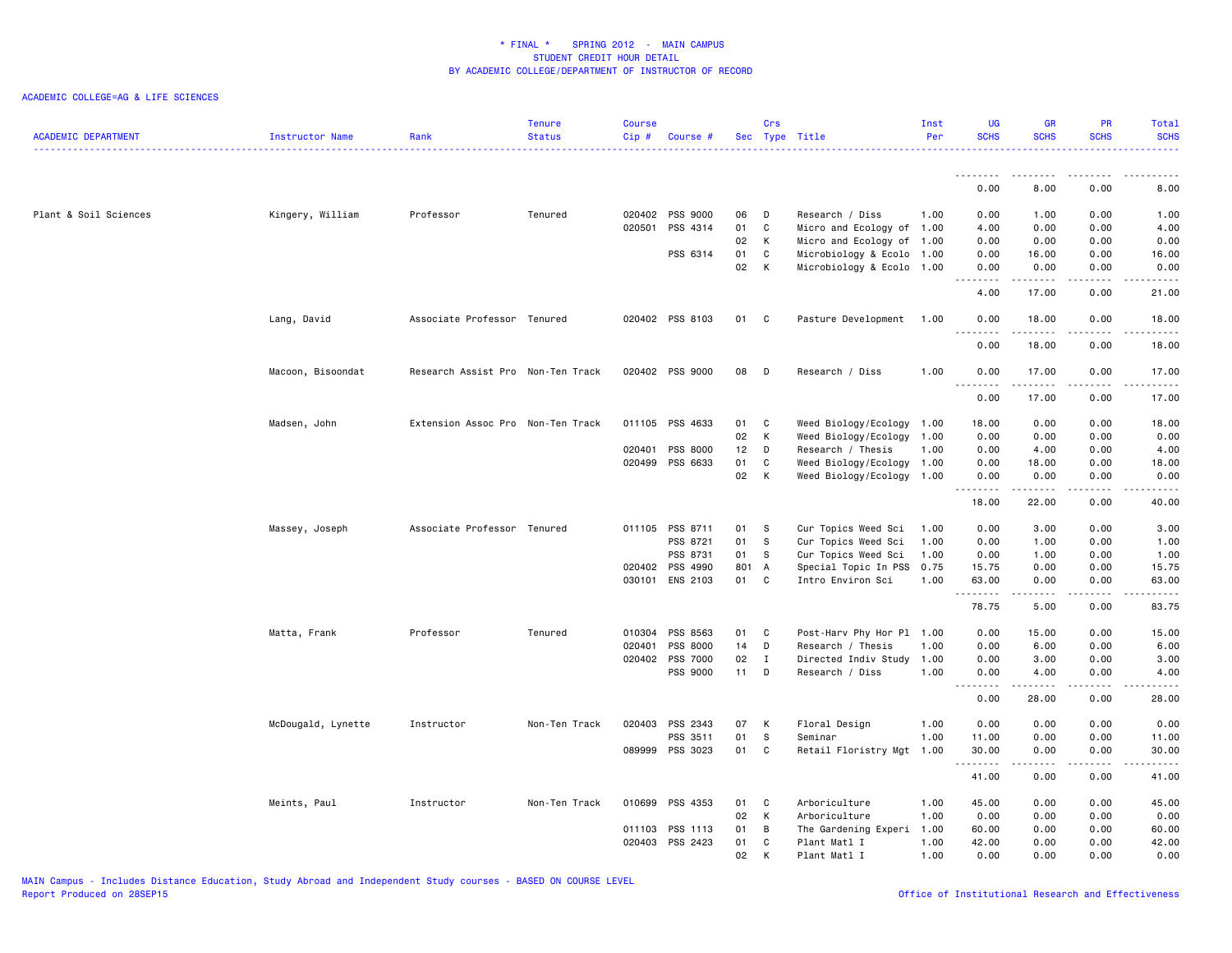| <b>ACADEMIC DEPARTMENT</b> | Instructor Name  | Rank                        | <b>Tenure</b><br><b>Status</b> | <b>Course</b><br>$Cip$ # | Course #             |       | Crs            | Sec Type Title                 | Inst<br>Per  | <b>UG</b><br><b>SCHS</b> | <b>GR</b><br><b>SCHS</b>                                                                                                                                      | PR<br><b>SCHS</b>            | Total<br><b>SCHS</b>                                                                                                                                           |
|----------------------------|------------------|-----------------------------|--------------------------------|--------------------------|----------------------|-------|----------------|--------------------------------|--------------|--------------------------|---------------------------------------------------------------------------------------------------------------------------------------------------------------|------------------------------|----------------------------------------------------------------------------------------------------------------------------------------------------------------|
|                            |                  |                             | Non-Ten Track                  | 020403                   |                      | 01    | B              |                                | .            |                          |                                                                                                                                                               |                              | 22222                                                                                                                                                          |
| Plant & Soil Sciences      | Meints, Paul     | Instructor                  |                                |                          | PSS 3473<br>PSS 6353 | 01    | $\mathbf c$    | Plant Matl II<br>Arboriculture | 1.00<br>1.00 | 69.00<br>0.00            | 0.00<br>3.00                                                                                                                                                  | 0.00<br>0.00                 | 69.00<br>3.00                                                                                                                                                  |
|                            |                  |                             |                                |                          |                      | 02    | К              | Arboriculture                  | 1.00         | 0.00                     | 0.00                                                                                                                                                          | 0.00                         | 0.00                                                                                                                                                           |
|                            |                  |                             |                                |                          |                      |       |                |                                |              | .<br>216.00              | .<br>3.00                                                                                                                                                     | .<br>0.00                    | 219.00                                                                                                                                                         |
|                            | Phillips, Jerry  | Professor                   | Tenured                        |                          | 020402 PSS 8811      | 01    | <b>S</b>       | Seminar                        | 1.00         | 0.00                     | 7.00                                                                                                                                                          | 0.00                         | 7.00                                                                                                                                                           |
|                            |                  |                             |                                |                          | PSS 8821             | 01    | s              | Seminar                        | 1.00         | 0.00                     | 4.00                                                                                                                                                          | 0.00                         | 4.00                                                                                                                                                           |
|                            |                  |                             |                                |                          | PSS 8831             | 01    | S              | Seminar                        | 1.00         | 0.00                     | 2.00                                                                                                                                                          | 0.00<br>.                    | 2.00<br>.                                                                                                                                                      |
|                            |                  |                             |                                |                          |                      |       |                |                                |              | 0.00                     | 13.00                                                                                                                                                         | 0.00                         | 13.00                                                                                                                                                          |
|                            | Reddy, Kambham   | Research Professor          | Non-Ten Track                  | 020402                   | PSS 9000             | 12    | D              | Research / Diss                | 1.00         | 0.00                     | 24.00                                                                                                                                                         | 0.00                         | 24.00                                                                                                                                                          |
|                            |                  |                             |                                |                          | 260307 PSS 8163      | 01    | C              | Environment Plt Phys           | 1.00         | 0.00                     | 30.00                                                                                                                                                         | 0.00                         | 30.00                                                                                                                                                          |
|                            |                  |                             |                                |                          |                      |       |                |                                |              | .<br>0.00                | .<br>54.00                                                                                                                                                    | .<br>0.00                    | .<br>54.00                                                                                                                                                     |
|                            | Reynolds, Daniel | Professor                   | Tenured                        |                          | 020401 PSS 8000      | 17 D  |                | Research / Thesis              | 1.00         | 0.00                     | 8.00                                                                                                                                                          | 0.00                         | 8.00                                                                                                                                                           |
|                            |                  |                             |                                | 020402                   | PSS 4813             | 01    | C              | Herbicide Technology           | 1.00         | 48.00                    | 0.00                                                                                                                                                          | 0.00                         | 48.00                                                                                                                                                          |
|                            |                  |                             |                                |                          |                      | 02    | К              | Herbicide Technology 1.00      |              | 0.00                     | 0.00                                                                                                                                                          | 0.00                         | 0.00                                                                                                                                                           |
|                            |                  |                             |                                |                          | PSS 6813             | 01    | C              | Herbicide Technology           | 1.00         | 0.00                     | 18.00                                                                                                                                                         | 0.00                         | 18.00                                                                                                                                                          |
|                            |                  |                             |                                |                          |                      | 02    | K              | Herbicide Technology           | 1.00         | 0.00                     | 0.00                                                                                                                                                          | 0.00                         | 0.00                                                                                                                                                           |
|                            |                  |                             |                                |                          | PSS 9000             | 13    | D              | Research / Diss                | 1.00         | 0.00                     | 22.00                                                                                                                                                         | 0.00                         | 22.00                                                                                                                                                          |
|                            |                  |                             |                                |                          |                      |       |                |                                |              | .<br>48.00               | $\frac{1}{2} \left( \frac{1}{2} \right) \left( \frac{1}{2} \right) \left( \frac{1}{2} \right) \left( \frac{1}{2} \right) \left( \frac{1}{2} \right)$<br>48.00 | $\sim$ $\sim$ $\sim$<br>0.00 | .<br>96.00                                                                                                                                                     |
|                            | Shaw, David      | Non-Faculty                 | Tenured                        |                          | 020401 PSS 8000      | 20    | D              | Research / Thesis              | 1.00         | 0.00                     | 6.00                                                                                                                                                          | 0.00                         | 6.00                                                                                                                                                           |
|                            |                  |                             |                                |                          | 020402 PSS 9000      | 16    | D              | Research / Diss                | 1.00         | 0.00                     | 10.00                                                                                                                                                         | 0.00                         | 10.00                                                                                                                                                          |
|                            |                  |                             |                                |                          |                      |       |                |                                |              | .<br>0.00                | .<br>16.00                                                                                                                                                    | .<br>0.00                    | .<br>16.00                                                                                                                                                     |
|                            | Stewart, Barry   | Associate Professor Tenured |                                |                          | 011103 PSS 1313      | 01    | C              | Plant Science                  | 1.00         | 156.00                   | 0.00                                                                                                                                                          | 0.00                         | 156.00                                                                                                                                                         |
|                            |                  |                             |                                |                          |                      | 02    | K              | Plant Science                  | 1.00         | 0.00                     | 0.00                                                                                                                                                          | 0.00                         | 0.00                                                                                                                                                           |
|                            |                  |                             |                                |                          |                      | 03    | К              | Plant Science                  | 1.00         | 0.00                     | 0.00                                                                                                                                                          | 0.00                         | 0.00                                                                                                                                                           |
|                            |                  |                             |                                |                          | 020401 PSS 3421      | 01    | s              | Turf Seminar II                | 1.00         | 20.00                    | 0.00                                                                                                                                                          | 0.00                         | 20.00                                                                                                                                                          |
|                            |                  |                             |                                |                          | PSS 8000             | 21    | D              | Research / Thesis              | 1.00         | 0.00                     | 2.00                                                                                                                                                          | 0.00                         | 2.00                                                                                                                                                           |
|                            |                  |                             |                                |                          |                      |       |                |                                |              | <u>.</u><br>176.00       | 2.00                                                                                                                                                          | 0.00                         | $\frac{1}{2} \left( \frac{1}{2} \right) \left( \frac{1}{2} \right) \left( \frac{1}{2} \right) \left( \frac{1}{2} \right) \left( \frac{1}{2} \right)$<br>178.00 |
|                            | Tomlinson, Susan | Lecturer                    | Non-Ten Track                  |                          | 020403 PSS 2343      | 02    | K              | Floral Design                  | 1.00         | 0.00                     | 0.00                                                                                                                                                          | 0.00                         | 0.00                                                                                                                                                           |
|                            |                  |                             |                                |                          |                      | 03    | K              | Floral Design                  | 1.00         | 0.00                     | 0.00                                                                                                                                                          | 0.00                         | 0.00                                                                                                                                                           |
|                            |                  |                             |                                |                          |                      |       |                |                                |              | .<br>0.00                | المتماما<br>0.00                                                                                                                                              | $\frac{1}{2}$<br>0.00        | .<br>0.00                                                                                                                                                      |
|                            | Varco, Jac       | Professor                   | Tenured                        | 011102                   | PSS 3423             | 01    | E              | Agronomy Internship            | 0.50         | 3.00                     | 0.00                                                                                                                                                          | 0.00                         | 3.00                                                                                                                                                           |
|                            |                  |                             |                                | 020401                   | PSS 8000             | 22    | D              | Research / Thesis              | 1.00         | 0.00                     | 1.00                                                                                                                                                          | 0.00                         | 1.00                                                                                                                                                           |
|                            |                  |                             |                                | 020402                   | PSS 4990             | 801 A |                | Special Topic In PSS           | 0.25         | 5.25                     | 0.00                                                                                                                                                          | 0.00                         | 5.25                                                                                                                                                           |
|                            |                  |                             |                                |                          | PSS 7000             | 03    | $\blacksquare$ | Directed Indiv Study           | 1.00         | 0.00                     | 3.00                                                                                                                                                          | 0.00                         | 3.00                                                                                                                                                           |
|                            |                  |                             |                                |                          | PSS 9000             | 18    | D              | Research / Diss                | 1.00         | 0.00                     | 3.00                                                                                                                                                          | 0.00                         | 3.00                                                                                                                                                           |
|                            |                  |                             |                                |                          | 020501 PSS 4313      | 01    | C              | Soil Fertility                 | 1.00         | 54.00                    | 0.00                                                                                                                                                          | 0.00                         | 54.00                                                                                                                                                          |
|                            |                  |                             |                                |                          | PSS 6313             | 01    | $\mathbf{C}$   | Soil Fertility                 | 1.00         | 0.00                     | 27.00                                                                                                                                                         | 0.00                         | 27.00                                                                                                                                                          |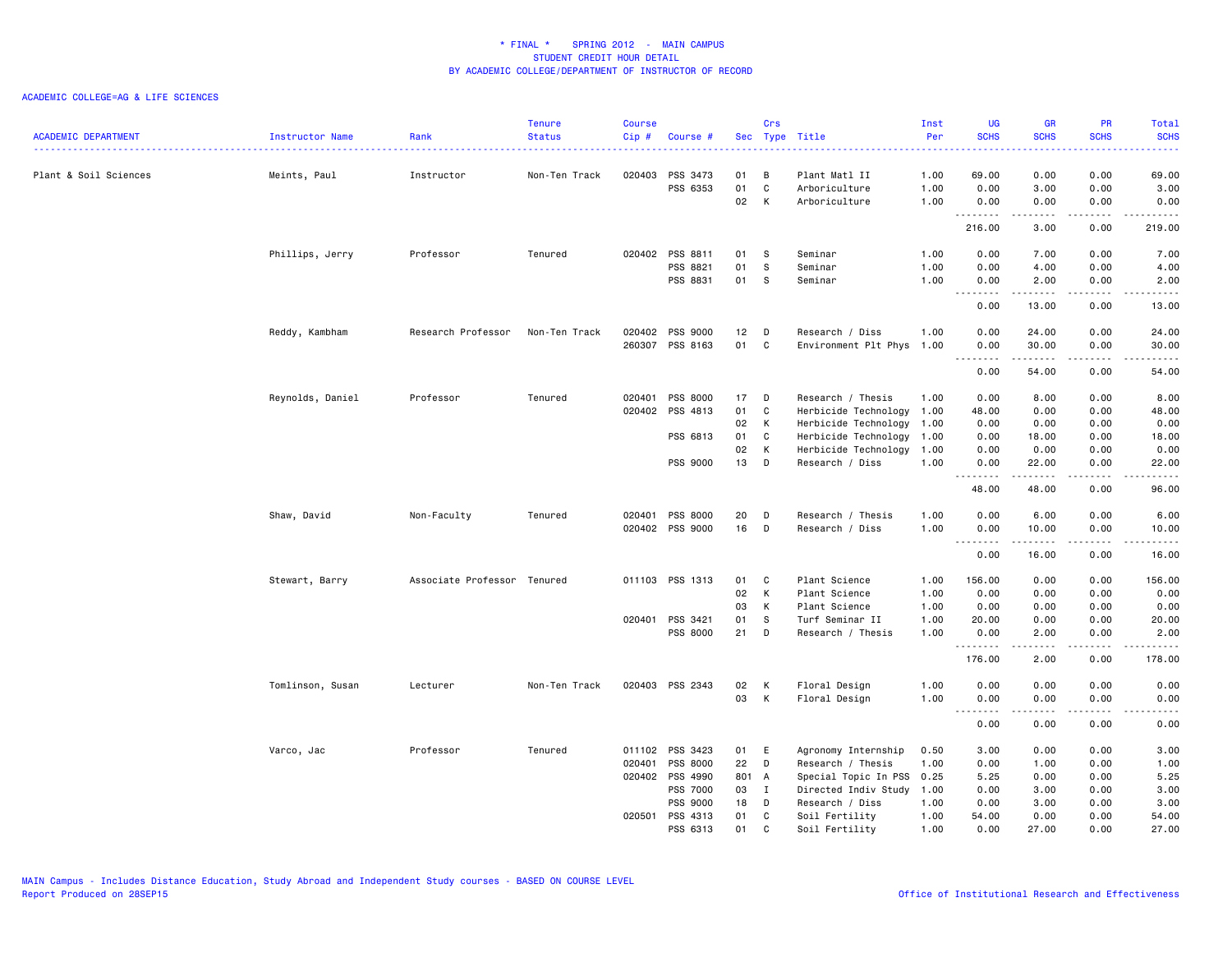| <b>ACADEMIC DEPARTMENT</b> | Instructor Name | Rank                        | Tenure<br>Status | Course<br>$Cip$ # | Course #        |      | Crs | Sec Type Title      | Inst<br>Per | UG<br><b>SCHS</b>            | <b>GR</b><br><b>SCHS</b> | <b>PR</b><br><b>SCHS</b> | Total<br><b>SCHS</b>                |
|----------------------------|-----------------|-----------------------------|------------------|-------------------|-----------------|------|-----|---------------------|-------------|------------------------------|--------------------------|--------------------------|-------------------------------------|
| Plant & Soil Sciences      | Wallace, Teddy  | Associate Professor Tenured |                  |                   | 010304 PSS 4133 | 01 C |     | Fiber&Oilseed Crops | 1.00        | ---------<br>62.25<br>114.00 | 34.00<br>0.00            | 0.00<br>0.00             | <br>96.25<br>114.00                 |
|                            |                 |                             |                  |                   | 020402 PSS 6133 | 01 C |     | Fiber&Oilseed Crops | 1.00        | 0.00<br>---------<br>114,00  | 12.00<br>------<br>12.00 | 0.00<br>.<br>0.00        | 12.00<br>.<br>126.00                |
| Plant & Soil Sciences      |                 |                             |                  |                   |                 |      |     |                     |             | $=$ = = = = = = =<br>1597.20 | ========<br>395.80       | ========<br>0.00         | ==========<br>1993.00<br>========== |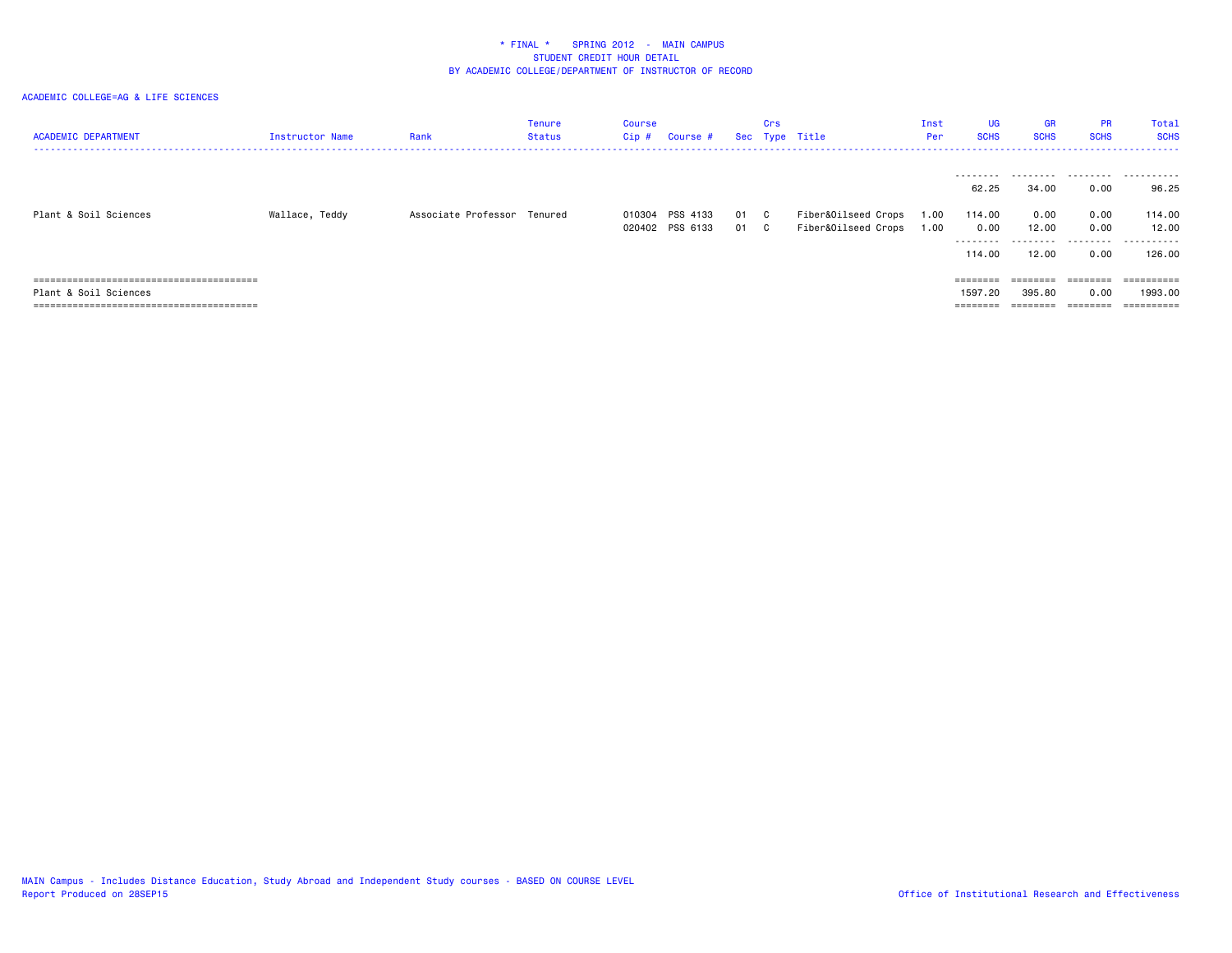| <b>ACADEMIC DEPARTMENT</b> | Instructor Name       | Rank                              | <b>Tenure</b><br><b>Status</b> | <b>Course</b><br>Cip# | Course #        |      | Crs          | Sec Type Title            | Inst<br>Per | UG<br><b>SCHS</b> | GR<br><b>SCHS</b> | PR<br><b>SCHS</b>                   | Total<br><b>SCHS</b>                       |
|----------------------------|-----------------------|-----------------------------------|--------------------------------|-----------------------|-----------------|------|--------------|---------------------------|-------------|-------------------|-------------------|-------------------------------------|--------------------------------------------|
|                            |                       |                                   |                                |                       |                 |      |              |                           |             |                   |                   |                                     |                                            |
| Poultry Science            | Kiess, Aaron          | Assistant Professor Ten Track     |                                |                       | 010907 PO 4843  | 01   | $\mathbf{C}$ | Avian Physiology          | 1.00        | 66.00             | 0.00              | 0.00                                | 66.00                                      |
|                            |                       |                                   |                                |                       |                 | 02   | K            | AvianPhysiology           | 1.00        | 0.00              | 0.00              | 0.00                                | 0.00                                       |
|                            |                       |                                   |                                | 020209                | PO 3021         | 01   | <b>S</b>     | Seminar                   | 1.00        | 19.00             | 0.00              | 0.00                                | 19.00                                      |
|                            |                       |                                   |                                |                       | PO 4031         | 01   | S            | Seminar                   | 1.00        | 5.00              | 0.00              | 0.00                                | 5.00                                       |
|                            |                       |                                   |                                |                       | P0 4041         | 01   | - S          | Seminar                   | 1.00        | 5.00              | 0.00              | 0.00                                | 5.00                                       |
|                            |                       |                                   |                                |                       | P0 8000         | 01   | D            | Research / Thesis         | 1.00        | 0.00              | 6.00              | 0.00                                | 6.00                                       |
|                            |                       |                                   |                                |                       | PO 9000         | 01   | D            | Research / Diss           | 1.00        | 0.00              | 9.00              | 0.00                                | 9.00                                       |
|                            |                       |                                   |                                |                       | 260707 PHY 6843 | 01   | C            | Poultry Physiology        | 1.00        | 0.00              | 3.00              | 0.00                                | 3.00                                       |
|                            |                       |                                   |                                |                       |                 | 02   | K            | Poultry Physiology        | 1.00        | 0.00<br>.         | 0.00<br>.         | 0.00<br>.                           | 0.00<br>.                                  |
|                            |                       |                                   |                                |                       |                 |      |              |                           |             | 95.00             | 18.00             | 0.00                                | 113.00                                     |
|                            | McDaniel, Christopher | Professor                         | Tenured                        | 020209                | P0 4000         | 01 I |              | Directed Indiv Study      | 1.00        | 3.00              | 0.00              | 0.00                                | 3.00                                       |
|                            |                       |                                   |                                |                       | PO 4313         | 01   | $\mathbf{C}$ | Mgt Comm Layers           | 1.00        | 57.00             | 0.00              | 0.00                                | 57.00                                      |
|                            |                       |                                   |                                |                       | PO 6313         | 01   | $\mathbf C$  | Mgt Comm Layers           | 1.00        | 0.00              | 3.00              | 0.00                                | 3.00                                       |
|                            |                       |                                   |                                |                       | P0 8000         | 02   | D            | Research / Thesis         | 1.00        | 0.00              | 2.00              | 0.00                                | 2.00                                       |
|                            |                       |                                   |                                |                       | PO 9000         | 02   | $\mathsf{D}$ | Research / Diss           | 1.00        | 0.00<br>.         | 6.00<br>.         | 0.00<br>$\sim$ $\sim$ $\sim$ $\sim$ | 6.00<br>$\sim$ $\sim$ $\sim$ $\sim$ $\sim$ |
|                            |                       |                                   |                                |                       |                 |      |              |                           |             | 60.00             | 11.00             | 0.00                                | 71.00                                      |
|                            | Peebles, Edgar        | Professor                         | Tenured                        |                       | 020209 P0 8000  | 03   | D            | Research / Thesis         | 1.00        | 0.00              | 6.00              | 0.00                                | 6.00                                       |
|                            |                       |                                   |                                |                       | PO 9000         | 03   | D            | Research / Diss           | 1.00        | 0.00              | 9.00              | 0.00                                | 9.00                                       |
|                            |                       |                                   |                                |                       | 260613 BIO 3103 | 01   | C            | Genetics I                | 1.00        | 285.00            | 0.00              | 0.00                                | 285.00                                     |
|                            |                       |                                   |                                |                       |                 | 02   | K            | Genetics I                | 1.00        | 0.00              | 0.00              | 0.00                                | 0.00                                       |
|                            |                       |                                   |                                |                       | GNS 3103        | 01   | C            | Genetics I                | 1.00        | 54.00             | 0.00              | 0.00                                | 54.00                                      |
|                            |                       |                                   |                                |                       |                 | 02   | К            | Genetics I                | 1.00        | 0.00              | 0.00              | 0.00                                | 0.00                                       |
|                            |                       |                                   |                                |                       | PO 3103         | 01   | $\mathtt{C}$ | Genetics I                | 1.00        | 117.00            | 0.00              | 0.00                                | 117.00                                     |
|                            |                       |                                   |                                |                       |                 | 02   | K            | Genetics I                | 1.00        | 0.00              | 0.00              | 0.00                                | 0.00                                       |
|                            |                       |                                   |                                |                       |                 |      |              |                           |             | .<br>456.00       | .<br>15.00        | .<br>0.00                           | ------<br>471.00                           |
|                            |                       |                                   |                                |                       |                 |      |              |                           |             |                   |                   |                                     |                                            |
|                            | Sharma, Chander       | Assistant Professor Ten Track     |                                |                       | 010907 P0 4523  | 01 C |              | Advanced Poultry Pro 1.00 |             | 57.00<br>.        | 0.00<br>.         | 0.00<br>.                           | 57.00<br>.                                 |
|                            |                       |                                   |                                |                       |                 |      |              |                           |             | 57.00             | 0.00              | 0.00                                | 57.00                                      |
|                            | Thornton, Danny       | Extension Instructo Non-Ten Track |                                |                       | 020209 P0 4333  | 01 C |              | Broiler Production        | 1.00        | 66.00<br>.        | 0.00<br>.         | 0.00<br>.                           | 66.00<br>.                                 |
|                            |                       |                                   |                                |                       |                 |      |              |                           |             | 66.00             | 0.00              | 0.00                                | 66.00                                      |
|                            | Wells, Jessica        | Extension Instructo Non-Ten Track |                                |                       | 010907 P0 3323  | 01   | $\mathbf{C}$ | Poultry Judging           | 1.00        | 18.00             | 0.00              | 0.00                                | 18.00                                      |
|                            |                       |                                   |                                |                       |                 | 02   | $\mathsf{K}$ | Poultry Judging           | 1.00        | 0.00              | 0.00              | 0.00                                | 0.00                                       |
|                            |                       |                                   |                                |                       | 020209 P0 4000  | 02   | $\mathbf{I}$ | Directed Indiv Study      | 1.00        | 3.00              | 0.00              | 0.00                                | 3.00                                       |
|                            |                       |                                   |                                |                       |                 | 03   | $\mathbf{I}$ | Directed Indiv Study 1.00 |             | 3.00<br><u>.</u>  | 0.00<br>.         | 0.00<br>.                           | 3.00<br>.                                  |
|                            |                       |                                   |                                |                       |                 |      |              |                           |             | 24.00             | 0.00              | 0.00                                | 24.00                                      |
|                            | Zhai, Wei             | Extension Assist Pr Non-Ten Track |                                |                       | 020209 P0 8000  | 04   | $\Box$       | Research / Thesis         | 1.00        | 0.00<br>.         | 3.00<br>.         | 0.00<br>$\sim$ $\sim$ $\sim$ $\sim$ | 3.00<br>.                                  |
|                            |                       |                                   |                                |                       |                 |      |              |                           |             | 0.00              | 3.00              | 0.00                                | 3.00                                       |
|                            |                       |                                   |                                |                       |                 |      |              |                           |             | ========          |                   | essesses                            | ==========                                 |
| Poultry Science            |                       |                                   |                                |                       |                 |      |              |                           |             | 758,00            | 47.00             | 0.00                                | 805.00                                     |
|                            |                       |                                   |                                |                       |                 |      |              |                           |             |                   |                   |                                     | ======== ======== ======== =========       |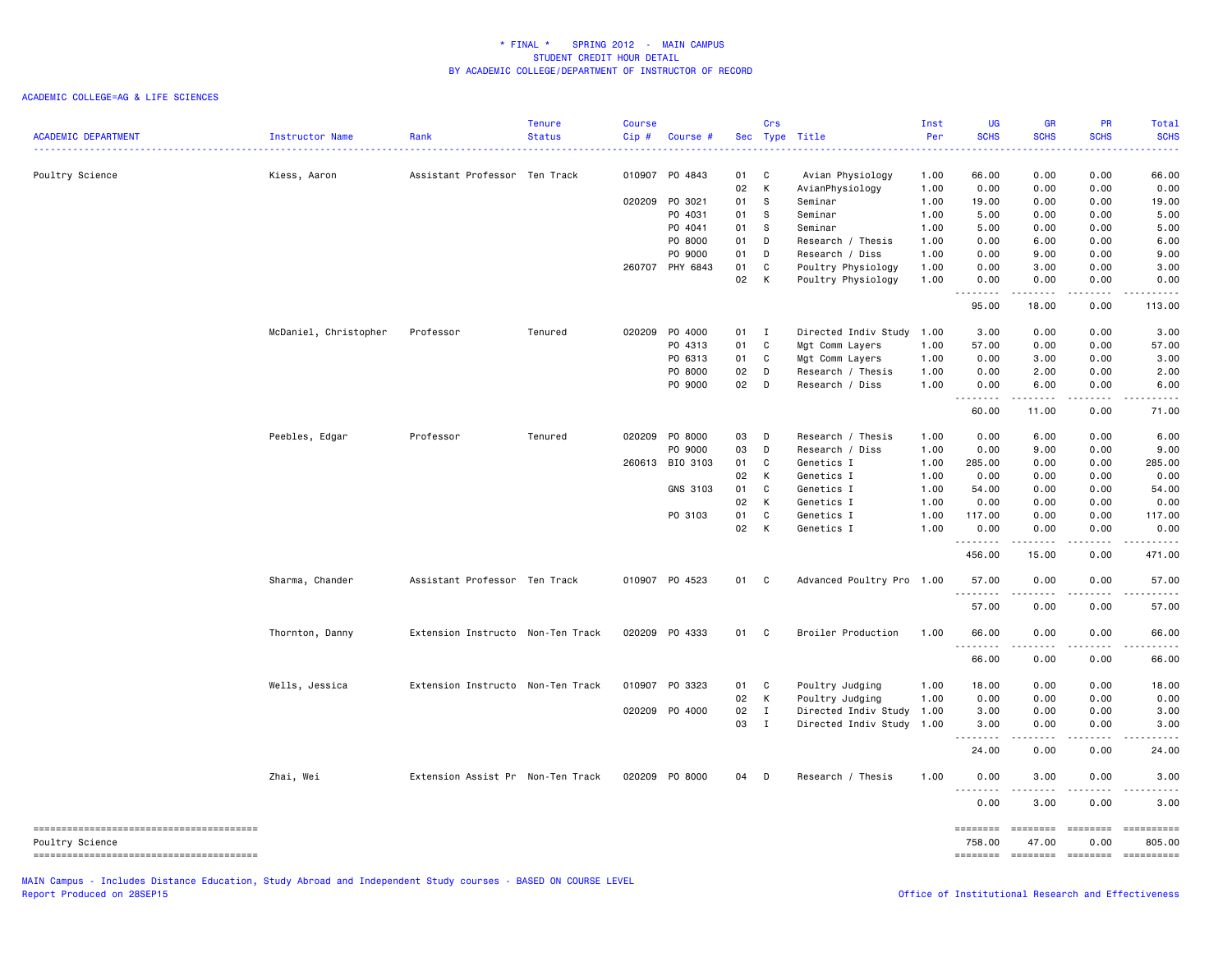### ACADEMIC COLLEGE=ARCHITECTURE, ART & DESIGN

| <b>ACADEMIC DEPARTMENT</b> | Instructor Name   | Rank                              | <b>Tenure</b><br><b>Status</b> | Course<br>Cip# | Course #             |          | Crs               | Sec Type Title                                   | Inst<br>Per | <b>UG</b><br><b>SCHS</b> | <b>GR</b><br><b>SCHS</b> | PR<br><b>SCHS</b>     | Total<br><b>SCHS</b>                                                                                                 |
|----------------------------|-------------------|-----------------------------------|--------------------------------|----------------|----------------------|----------|-------------------|--------------------------------------------------|-------------|--------------------------|--------------------------|-----------------------|----------------------------------------------------------------------------------------------------------------------|
| Architecture               | Berk, Michael     | Professor                         | Tenured                        |                | 040201 ARC 3573      | 01 C     |                   | Portfolio Packaging                              | 1.00        | 18.00<br><u>.</u>        | 0.00                     | 0.00<br>.             | 18.00<br><u>.</u>                                                                                                    |
|                            |                   |                                   |                                |                |                      |          |                   |                                                  |             | 18.00                    | 0.00                     | 0.00                  | 18.00                                                                                                                |
|                            | Callender, Jassen | Associate Professor Tenured       |                                |                | 040201 ARC 5589      | 01       | B                 | Arch Design V-B                                  | 1.00        | 126.00<br>.              | 0.00<br>.                | 0.00<br>.             | 126.00<br><u>.</u>                                                                                                   |
|                            |                   |                                   |                                |                |                      |          |                   |                                                  |             | 126.00                   | 0.00                     | 0.00                  | 126.00                                                                                                               |
|                            | Ellett, Amber     | Visiting Assist Pro Non-Ten Track |                                |                | 040201 ARC 2546      | 02 B     |                   | Arch Design II-B                                 | 0.80        | 67.20                    | 0.00                     | 0.00                  | 67.20                                                                                                                |
|                            |                   |                                   |                                |                | ARC 3723<br>BCS 3723 | 01<br>01 | C<br>$\mathbf{C}$ | Active Bldg Systems<br>Active Building Syst 1.00 | 1.00        | 96.00<br>75.00           | 0.00<br>0.00             | 0.00<br>0.00          | 96.00<br>75.00                                                                                                       |
|                            |                   |                                   |                                |                |                      |          |                   |                                                  |             | .<br>238.20              | <u>.</u><br>0.00         | . <b>.</b><br>0.00    | 238.20                                                                                                               |
|                            | Greenwood, Jane   | Associate Professor Tenured       |                                |                | 040201 ARC 4313      | 01       | $\mathbf{C}$      | Architectural Theory 1.00                        |             | 27.00                    | 0.00                     | 0.00                  | 27.00                                                                                                                |
|                            |                   |                                   |                                |                | ARC 4546             | 01       | B                 | Arch Design IV-B                                 | 1.00        | 108.00                   | 0.00                     | 0.00                  | 108.00                                                                                                               |
|                            |                   |                                   |                                |                |                      | 02 B     |                   | Arch Design IV-B                                 | 0.20        | 18.00<br>.               | 0.00<br><u>.</u>         | 0.00<br>. <b>.</b>    | 18.00<br>.                                                                                                           |
|                            |                   |                                   |                                |                |                      |          |                   |                                                  |             | 153.00                   | 0.00                     | 0.00                  | 153.00                                                                                                               |
|                            | Gregory, Alexis   | Assistant Professor Ten Track     |                                |                | 040201 ARC 3546      | 01       | B                 | Arch Design III-B                                | 1.00        | 84.00                    | 0.00                     | 0.00                  | 84.00                                                                                                                |
|                            |                   |                                   |                                |                |                      | 02       | B                 | Arch Design III-B                                | 0.20        | 16.80                    | 0.00                     | 0.00                  | 16.80                                                                                                                |
|                            |                   |                                   |                                |                | 049999 ARC 4990      | 03       | $\mathbf{C}$      | Special Topic In ARC                             | 1.00        | 33.00<br>.               | 0.00<br>.                | 0.00<br>.             | 33.00<br>.                                                                                                           |
|                            |                   |                                   |                                |                |                      |          |                   |                                                  |             | 133.80                   | 0.00                     | 0.00                  | 133.80                                                                                                               |
|                            | Herrmann, Hans    | Assistant Professor Ten Track     |                                |                | 040201 ARC 2723      | 01       | C                 | Materials                                        | 1.00        | 126.00                   | 0.00                     | 0.00                  | 126.00                                                                                                               |
|                            |                   |                                   |                                |                |                      | 02       | к                 | Materials                                        | 1.00        | 0.00                     | 0.00                     | 0.00                  | 0.00                                                                                                                 |
|                            |                   |                                   |                                |                | ARC 3546             | 02       | $\overline{B}$    | Arch Design III-B                                | 0.80        | 67.20<br>.               | 0.00<br>.                | 0.00<br>.             | 67.20<br>.                                                                                                           |
|                            |                   |                                   |                                |                |                      |          |                   |                                                  |             | 193.20                   | 0.00                     | 0.00                  | 193.20                                                                                                               |
|                            | Hsu, Frances      | Assistant Professor Ten Track     |                                |                | 040201 ARC 3323      | 01       | $\mathbf{C}$      | History Of Arch III                              | 1.00        | 114.00                   | 0.00                     | 0.00                  | 114.00                                                                                                               |
|                            |                   |                                   |                                |                | ARC 4546             | 02 B     |                   | Arch Design IV-B                                 | 0.80        | 72.00<br><b></b>         | 0.00<br>.                | 0.00<br>.             | 72.00<br>$\begin{array}{cccccccccc} \bullet & \bullet & \bullet & \bullet & \bullet & \bullet & \bullet \end{array}$ |
|                            |                   |                                   |                                |                |                      |          |                   |                                                  |             | 186.00                   | 0.00                     | 0.00                  | 186.00                                                                                                               |
|                            | Kemp, Leah        | Non-Faculty                       | Not Applicable                 |                | 040201 ARC 1013      | 501 C    |                   | Arch Appreciation                                | 1.00        | 57.00                    | 0.00                     | 0.00                  | 57.00                                                                                                                |
|                            |                   |                                   |                                |                | 049999 ARC 4990      | 04       | <b>C</b>          | Special Topic In ARC 0.50                        |             | 3.00<br>.                | 0.00<br>.                | 0.00<br>.             | 3.00<br>.                                                                                                            |
|                            |                   |                                   |                                |                |                      |          |                   |                                                  |             | 60.00                    | 0.00                     | 0.00                  | 60.00                                                                                                                |
|                            | Kivett, Jennifer  | Lecturer                          | Non-Ten Track                  |                | 040201 ARC 1013      | 02       | $\mathbf{C}$      | Arch Appreciation                                | 1.00        | 303.00                   | 0.00                     | 0.00                  | 303.00                                                                                                               |
|                            |                   |                                   |                                |                | ARC 2546             | 03       | $\overline{B}$    | Arch Design II-B                                 | 0.80        | 67.20<br>.               | 0.00                     | 0.00<br>$- - - -$     | 67.20<br>.                                                                                                           |
|                            |                   |                                   |                                |                |                      |          |                   |                                                  |             | 370.20                   | 0.00                     | 0.00                  | 370.20                                                                                                               |
|                            | Lasala, Hector    | Lecturer                          | Non-Ten Track                  |                | 040201 ARC 1013      | 01       | C C               | Arch Appreciation                                | 1.00        | 393.00                   | 0.00                     | 0.00                  | 393.00                                                                                                               |
|                            |                   |                                   |                                |                |                      | H01 C    |                   | Arch Appreciation-Ho                             | 1.00        | 42.00                    | 0.00                     | 0.00                  | 42.00                                                                                                                |
|                            |                   |                                   |                                |                | ARC 1546             | 02       | $\overline{B}$    | Arch Design I-B                                  | 0.80        | 52.80                    | 0.00                     | 0.00                  | 52.80                                                                                                                |
|                            |                   |                                   |                                |                |                      |          |                   |                                                  |             | .<br>487.80              | .<br>0.00                | $\frac{1}{2}$<br>0.00 | .<br>487.80                                                                                                          |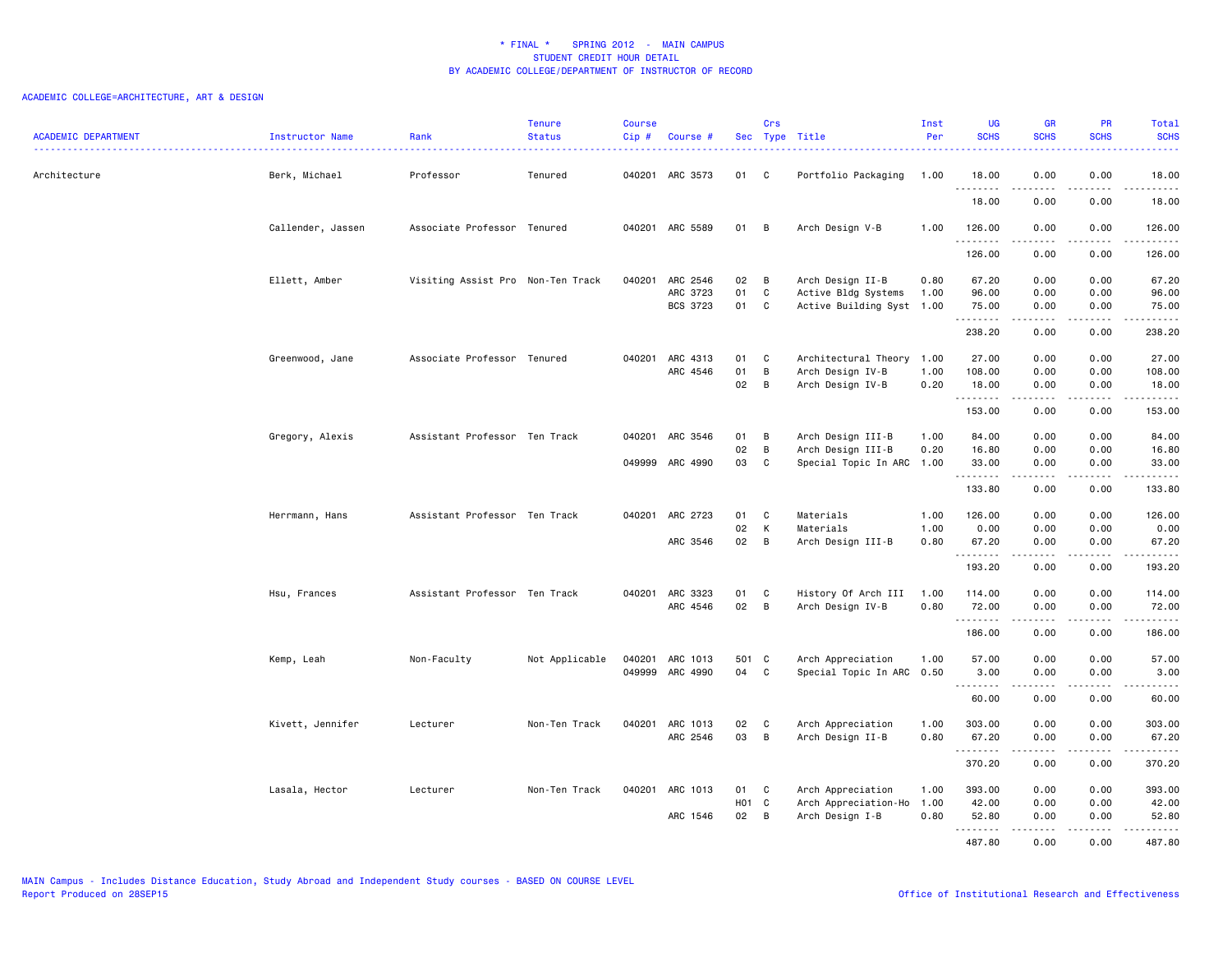### ACADEMIC COLLEGE=ARCHITECTURE, ART & DESIGN

| <b>ACADEMIC DEPARTMENT</b> | <b>Instructor Name</b> | Rank                          | <b>Tenure</b><br><b>Status</b> | <b>Course</b><br>$Cip$ # | Course #                    |          | Crs          | Sec Type Title                                         | Inst<br>Per | <b>UG</b><br><b>SCHS</b> | <b>GR</b><br><b>SCHS</b> | PR<br><b>SCHS</b> | Total<br><b>SCHS</b>                                                                                                                                                                    |
|----------------------------|------------------------|-------------------------------|--------------------------------|--------------------------|-----------------------------|----------|--------------|--------------------------------------------------------|-------------|--------------------------|--------------------------|-------------------|-----------------------------------------------------------------------------------------------------------------------------------------------------------------------------------------|
| Architecture               | Lewis, David           | Non-Faculty                   | Tenured                        | 040201                   | ARC 4313<br>309999 ISE 4103 | 02<br>01 | C<br>C       | Architectural Theory 1.00<br>Cross-Cultural Leade 1.00 |             | 39.00<br>48.00           | 0.00<br>0.00             | 0.00<br>0.00      | 39.00<br>48.00                                                                                                                                                                          |
|                            |                        |                               |                                |                          |                             |          |              |                                                        |             | .<br>87.00               | .<br>0.00                | 0.00              | $\sim$ $\sim$ $\sim$ $\sim$<br>87.00                                                                                                                                                    |
|                            | Mockbee, David         | Lecturer                      | Non-Ten Track                  |                          | 040201 ARC 5383             | 01       | $\mathbf{C}$ | Legal Aspects Arch                                     | 1.00        | 72.00                    | 0.00<br>.                | 0.00<br>.         | 72.00<br>.                                                                                                                                                                              |
|                            |                        |                               |                                |                          |                             |          |              |                                                        |             | 72.00                    | 0.00                     | 0.00              | 72.00                                                                                                                                                                                   |
|                            | Monson, Christopher    | Associate Professor Ten Track |                                | 522001                   | BCS 2126                    | 01 L     |              | Build Construct Stud 0.50                              |             | 66.00<br>.               | 0.00<br>.                | 0.00<br>.         | 66.00<br>د د د د د                                                                                                                                                                      |
|                            |                        |                               |                                |                          |                             |          |              |                                                        |             | 66.00                    | 0.00                     | 0.00              | 66.00                                                                                                                                                                                   |
|                            | Perkes, David          | Associate Professor Tenured   |                                | 040201                   | ARC 6813                    | 01       | C            | Public Design I                                        | 1.00        | 0.00                     | 3.00                     | 0.00              | 3.00                                                                                                                                                                                    |
|                            |                        |                               |                                |                          | ARC 6823                    | 01       | C            | Public Design II                                       | 1.00        | 0.00                     | 3.00                     | 0.00              | 3.00                                                                                                                                                                                    |
|                            |                        |                               |                                |                          | ARC 6853                    | 01       | B            | Public Practice I                                      | 1.00        | 0.00                     | 3.00                     | 0.00              | 3.00                                                                                                                                                                                    |
|                            |                        |                               |                                |                          | ARC 6863                    | 01       | B            | Public Practice II                                     | 1.00        | 0.00<br>.                | 3.00<br>.                | 0.00<br>د د د د   | 3.00<br>.                                                                                                                                                                               |
|                            |                        |                               |                                |                          |                             |          |              |                                                        |             | 0.00                     | 12.00                    | 0.00              | 12.00                                                                                                                                                                                   |
|                            | Poros, John            | Associate Professor Tenured   |                                |                          | 049999 ARC 4990             | 04       | - C          | Special Topic In ARC 0.50                              |             | 3.00<br>.                | 0.00<br>.                | 0.00<br>.         | 3.00<br>.                                                                                                                                                                               |
|                            |                        |                               |                                |                          |                             |          |              |                                                        |             | 3.00                     | 0.00                     | 0.00              | 3.00                                                                                                                                                                                    |
|                            | Taylor, Justin         | Assistant Professor Ten Track |                                | 040201                   | ARC 2546                    | 01       | B            | Arch Design II-B                                       | 1.00        | 84.00                    | 0.00                     | 0.00              | 84.00                                                                                                                                                                                   |
|                            |                        |                               |                                |                          |                             | 02       | B            | Arch Design II-B                                       | 0.20        | 16.80                    | 0.00                     | 0.00              | 16.80                                                                                                                                                                                   |
|                            |                        |                               |                                |                          |                             | 03       | B            | Arch Design II-B                                       | 0.20        | 16.80                    | 0.00                     | 0.00              | 16.80                                                                                                                                                                                   |
|                            |                        |                               |                                |                          | 049999 ARC 4990             | 02       | C            | Special Topic In ARC                                   | 1.00        | 33.00                    | 0.00                     | 0.00              | 33.00<br>$\frac{1}{2} \left( \frac{1}{2} \right) \left( \frac{1}{2} \right) \left( \frac{1}{2} \right) \left( \frac{1}{2} \right) \left( \frac{1}{2} \right)$                           |
|                            |                        |                               |                                |                          |                             |          |              |                                                        |             | 150.60                   | 0.00                     | 0.00              | 150.60                                                                                                                                                                                  |
|                            | Tripp, Andrew          | Assistant Professor Ten Track |                                |                          | 040201 ARC 2313             | 01       | $\mathbf{C}$ | History Of Arch I                                      | 1.00        | 174.00                   | 0.00                     | 0.00              | 174.00<br>.                                                                                                                                                                             |
|                            |                        |                               |                                |                          |                             |          |              |                                                        |             | 174.00                   | 0.00                     | 0.00              | 174.00                                                                                                                                                                                  |
|                            | Vaughan, Mark          | Lecturer                      | Non-Ten Track                  | 040201                   | ARC 5589                    | 02       | B            | Arch Design V-B                                        | 1.00        | 99.00                    | 0.00                     | 0.00              | 99.00                                                                                                                                                                                   |
|                            |                        |                               |                                |                          |                             |          |              |                                                        |             | .<br>99.00               | 0.00                     | 0.00              | د د د د د<br>99.00                                                                                                                                                                      |
|                            | Vise, Annette          | Lecturer                      | Non-Ten Track                  | 040201                   | ARC 5493                    | 01       | C            | Arch Practice                                          | 1.00        | 72.00                    | 0.00                     | 0.00              | 72.00                                                                                                                                                                                   |
|                            |                        |                               |                                |                          |                             |          |              |                                                        |             | .<br>72.00               | .<br>0.00                | .<br>0.00         | د د د د د<br>72.00                                                                                                                                                                      |
|                            | Watson, Gregory        | Associate Professor Tenured   |                                | 040201                   | ARC 1546                    | 01       | в            | Arch Design I-B                                        | 1.00        | 60.00                    | 0.00                     | 0.00              | 60.00                                                                                                                                                                                   |
|                            |                        |                               |                                |                          |                             | 02       | B            | Arch Design I-B                                        | 0.20        | 13.20                    | 0.00                     | 0.00              | 13.20                                                                                                                                                                                   |
|                            |                        |                               |                                |                          | ARC 4000                    | 01       | $\mathbf I$  | Directed Indiv Study                                   | 1.00        | 3.00                     | 0.00                     | 0.00              | 3.00                                                                                                                                                                                    |
|                            |                        |                               |                                |                          |                             | 02       | $\mathbf{I}$ | Directed Indiv Study                                   | 1.00        | 3.00                     | 0.00                     | 0.00              | 3.00                                                                                                                                                                                    |
|                            |                        |                               |                                |                          |                             | 03       | I            | Directed Indiv Study 1.00                              |             | 3.00<br><u>.</u>         | 0.00<br><u>.</u>         | 0.00<br>.         | 3.00<br>$\frac{1}{2} \left( \frac{1}{2} \right) \left( \frac{1}{2} \right) \left( \frac{1}{2} \right) \left( \frac{1}{2} \right) \left( \frac{1}{2} \right) \left( \frac{1}{2} \right)$ |
|                            |                        |                               |                                |                          |                             |          |              |                                                        |             | 82.20                    | 0.00                     | 0.00              | 82.20                                                                                                                                                                                   |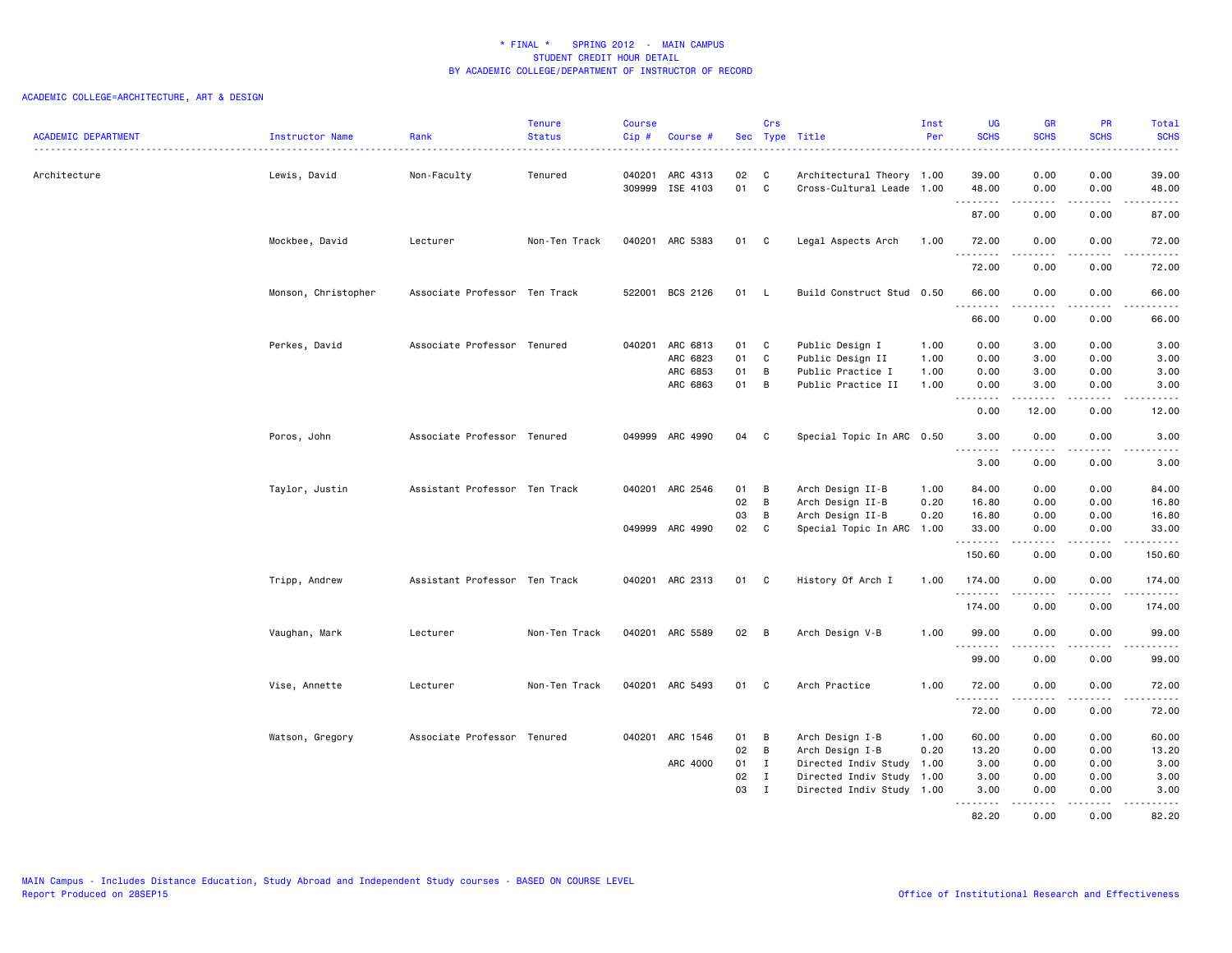### ACADEMIC COLLEGE=ARCHITECTURE, ART & DESIGN

|                     |                 | Tenure | Course                        |                                | Inst UG GR PR | Total |
|---------------------|-----------------|--------|-------------------------------|--------------------------------|---------------|-------|
| ACADEMIC DEPARTMENT | Instructor Name | Status | Cip # Course # Sec Type Title | <b>Per SCHS SCHS SCHS SCHS</b> |               |       |
|                     |                 |        |                               |                                |               |       |

======================================== ======== ======== ======== ==========

 Architecture 2772.00 12.00 0.00 2784.00======================================== ======== ======== ======== ==========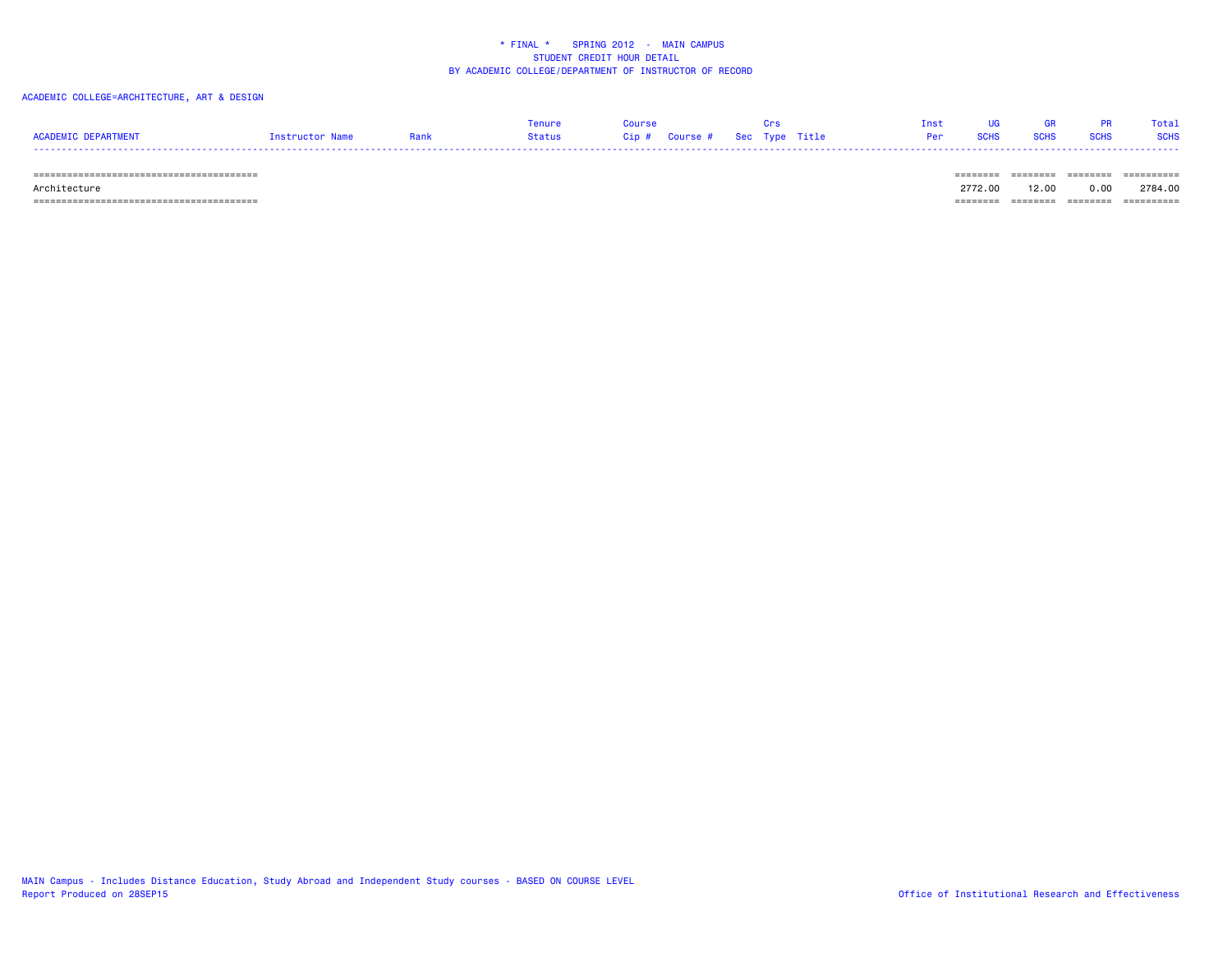| <b>ACADEMIC DEPARTMENT</b> | Instructor Name      | Rank                          | <b>Tenure</b><br><b>Status</b> | <b>Course</b><br>Cip# | Course #        |      | Crs          | Sec Type Title            | Inst<br>Per | <b>UG</b><br><b>SCHS</b> | <b>GR</b><br><b>SCHS</b> | PR<br><b>SCHS</b> | Total<br><b>SCHS</b><br>. |
|----------------------------|----------------------|-------------------------------|--------------------------------|-----------------------|-----------------|------|--------------|---------------------------|-------------|--------------------------|--------------------------|-------------------|---------------------------|
| Art - AAD                  | Anderson, Patrice    | Lecturer                      | Non-Ten Track                  | 500101                | ART 2803        | 01   | B            | Intro to Computing A 1.00 |             | 39.00                    | 0.00                     | 0.00              | 39.00                     |
|                            |                      |                               |                                |                       | ART 4813        | 01   | B            | Multimedia I              | 1.00        | 24.00                    | 0.00                     | 0.00              | 24.00                     |
|                            |                      |                               |                                |                       | ART 4863        | 01   | $\mathsf{L}$ | Adv Computer Studio       | 1.00        | 21.00                    | 0.00                     | 0.00              | 21.00                     |
|                            |                      |                               |                                |                       | 500701 ART 4000 | 03   | $\mathbf{I}$ | Directed Indiv Study      | 1.00        | 3.00<br>.                | 0.00<br>.                | 0.00<br>.         | 3.00<br>.                 |
|                            |                      |                               |                                |                       |                 |      |              |                           |             | 87.00                    | 0.00                     | 0.00              | 87.00                     |
|                            | Anderson, William    | Assistant Professor Ten Track |                                |                       | 500101 ART 4863 | 02   | - L          | Adv Computer Studio       | 1.00        | 36.00                    | 0.00                     | 0.00              | 36.00                     |
|                            |                      |                               |                                |                       | 500402 ART 4883 | 01   | B            | Graphic Design for W 1.00 |             | 45.00                    | 0.00                     | 0.00              | 45.00                     |
|                            |                      |                               |                                | 500701                | ART 4000        | 06   | $\mathbf{I}$ | Directed Indiv Study 1.00 |             | 3.00                     | 0.00                     | 0.00              | 3.00                      |
|                            |                      |                               |                                |                       | 500703 ART 2813 | 02   | B            | Intermed Comp for De 1.00 |             | 45.00<br>.               | 0.00<br>.                | 0.00<br>.         | 45.00<br>.                |
|                            |                      |                               |                                |                       |                 |      |              |                           |             | 129.00                   | 0.00                     | 0.00              | 129.00                    |
|                            | Bain, Peter          | Assistant Professor Ten Track |                                |                       | 500402 ART 4113 | 01   | - L          | Typography II             | 1.00        | 12.00                    | 0.00                     | 0.00              | 12.00                     |
|                            |                      |                               |                                |                       | 500703 ART 2813 | 03   | B            | Intermed Comp for De      | 1.00        | 33.00                    | 0.00                     | 0.00              | 33.00                     |
|                            |                      |                               |                                |                       | ART 3163        | 01   | C            | History of Graphic D 1.00 |             | 147.00<br>.              | 0.00<br>.                | 0.00<br>.         | 147.00<br><u>.</u>        |
|                            |                      |                               |                                |                       |                 |      |              |                           |             | 192.00                   | 0.00                     | 0.00              | 192.00                    |
|                            | Bostic, Alexander    | Associate Professor Tenured   |                                |                       | 500101 ART 3443 | 01   | - L          | Illustration              | 1.00        | 36.00                    | 0.00                     | 0.00              | 36.00                     |
|                            |                      |                               |                                | 500701                | ART 4000        | 02   | $\mathbf{I}$ | Directed Indiv Study 1.00 |             | 3.00                     | 0.00                     | 0.00              | 3.00                      |
|                            |                      |                               |                                | 500705                | ART 1213        | 02   | $\mathsf{L}$ | Drawing I                 | 1.00        | 60.00                    | 0.00                     | 0.00              | 60.00                     |
|                            |                      |                               |                                |                       | 509999 ART 4990 | 02   | C            | Special Topic In ART 1.00 |             | 27.00                    | 0.00                     | 0.00              | 27.00                     |
|                            |                      |                               |                                |                       |                 |      |              |                           |             | .<br>126.00              | .<br>0.00                | .<br>0.00         | .<br>126.00               |
|                            | Bourgeois, Angi      | Associate Professor Tenured   |                                |                       | 500703 ART 3143 | 01   | C            | Ital Ren Art Hist         | 1.00        | 81.00                    | 0.00                     | 0.00              | 81.00                     |
|                            |                      |                               |                                |                       |                 |      |              |                           |             | 81.00                    | 0.00                     | 0.00              | 81.00                     |
|                            | Campbell, Frank      | Assistant Professor Ten Track |                                |                       | 500709 ART 2403 | 01   | $\mathsf{L}$ | Sculpture Survey          | 1.00        | 48.00                    | 0.00                     | 0.00              | 48.00                     |
|                            |                      |                               |                                |                       |                 | 02   | L.           | Sculpture Survey          | 1.00        | 51.00                    | 0.00                     | 0.00              | 51.00                     |
|                            |                      |                               |                                |                       | ART 3513        | 01   | L.           | Sculpture II              | 1.00        | 18.00                    | 0.00                     | 0.00              | 18.00                     |
|                            |                      |                               |                                |                       | ART 4630        | 01   | Q            | Advanced Studio - Sc      | 1.00        | 21.00<br><u>.</u>        | 0.00<br>$- - - - -$      | 0.00<br>.         | 21.00<br><u>.</u>         |
|                            |                      |                               |                                |                       |                 |      |              |                           |             | 138.00                   | 0.00                     | 0.00              | 138.00                    |
|                            | Cumberland, Jonathan | Lecturer                      | Non-Ten Track                  |                       | 500401 ART 1123 | 01   | $\mathsf{L}$ | Design I                  | 1.00        | 51.00                    | 0.00                     | 0.00              | 51.00                     |
|                            |                      |                               |                                |                       |                 | 02   | $\mathsf{L}$ | Design I                  | 1.00        | 51.00                    | 0.00                     | 0.00              | 51.00                     |
|                            |                      |                               |                                |                       | ART 1133        | 04   | L            | Design II                 | 1.00        | 48.00                    | 0.00                     | 0.00              | 48.00                     |
|                            |                      |                               |                                |                       |                 | 05   | L            | Design II                 | 1.00        | 36.00<br>.               | 0.00<br>.                | 0.00<br>.         | 36.00<br>------           |
|                            |                      |                               |                                |                       |                 |      |              |                           |             | 186.00                   | 0.00                     | 0.00              | 186.00                    |
|                            | Dixon, Melissa       | Lecturer                      | Non-Ten Track                  |                       | 500704 ART 4413 | 01   | <b>L</b>     | Advertising Dsgn II       | 1.00        | 27.00<br>.               | 0.00                     | 0.00<br>.         | 27.00<br>.                |
|                            |                      |                               |                                |                       |                 |      |              |                           |             | 27.00                    | 0.00                     | 0.00              | 27.00                     |
|                            | Funderburk, Thomas   | Professor                     | Tenured                        |                       | 500101 ART 4693 | 01 L |              | Intern-Fine Art           | 1.00        | 3.00                     | 0.00                     | 0.00              | 3.00                      |
|                            |                      |                               |                                | 500701                | ART 4000        | 01   | $\mathbf{I}$ | Directed Indiv Study      | 1.00        | 3.00                     | 0.00                     | 0.00              | 3.00                      |
|                            |                      |                               |                                |                       | 500702 ART 4053 | 01   | Q            | Watermedia Painting       | 1.00        | 36.00                    | 0.00                     | 0.00              | 36.00                     |
|                            |                      |                               |                                |                       | 500708 ART 3053 | 01   | L.           | Watercolor Painting       | 1.00        | 51.00                    | 0.00                     | 0.00              | 51.00                     |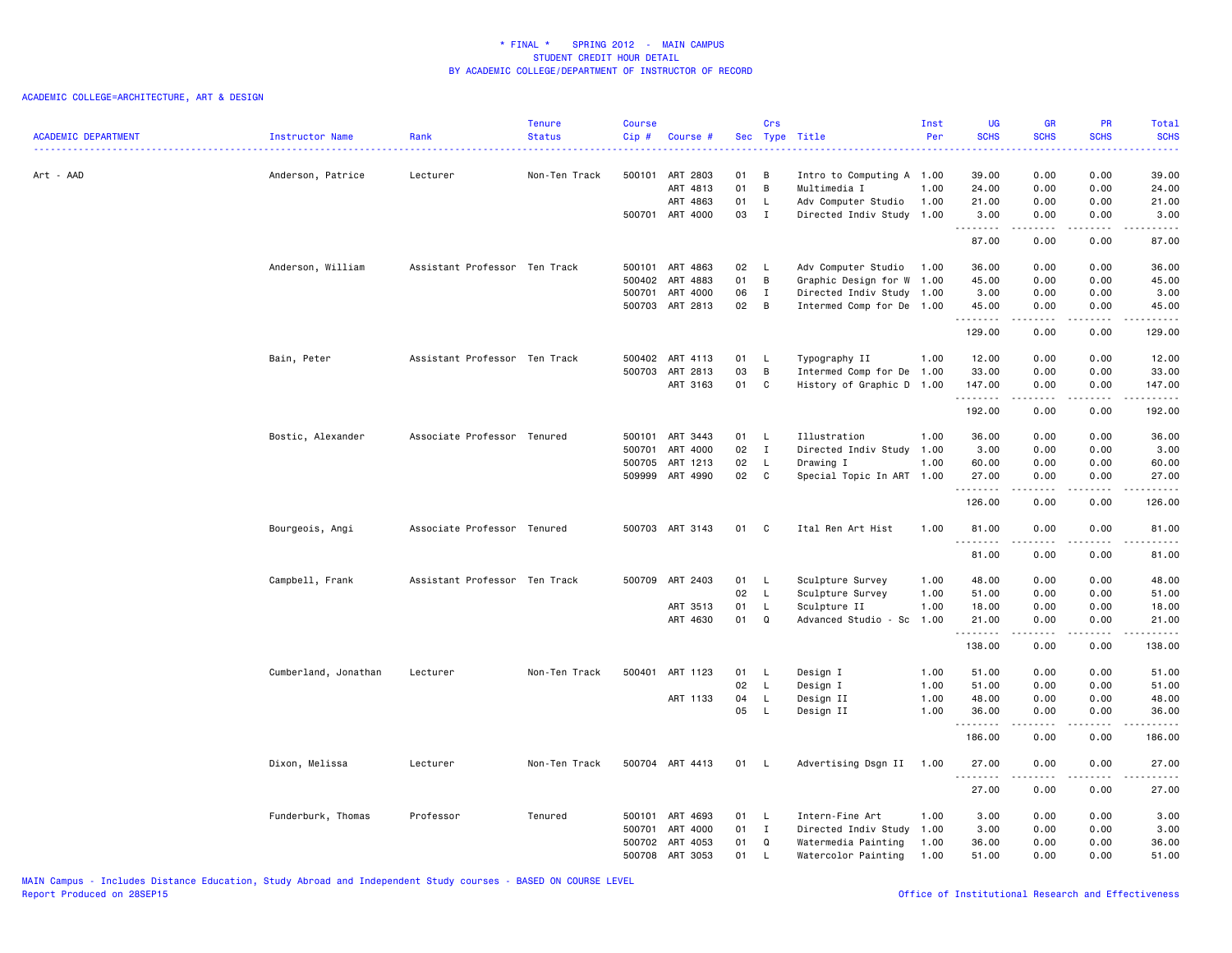| <b>ACADEMIC DEPARTMENT</b> | Instructor Name    | Rank                              | <b>Tenure</b><br><b>Status</b> | <b>Course</b><br>$Cip$ # | Course #                    |                   | Crs            | Sec Type Title                           | Inst<br>Per  | <b>UG</b><br><b>SCHS</b>  | <b>GR</b><br><b>SCHS</b> | PR<br><b>SCHS</b>            | Total<br><b>SCHS</b><br>. |
|----------------------------|--------------------|-----------------------------------|--------------------------------|--------------------------|-----------------------------|-------------------|----------------|------------------------------------------|--------------|---------------------------|--------------------------|------------------------------|---------------------------|
| Art - AAD                  | Funderburk, Thomas | Professor                         | Tenured                        | 500708                   | ART 4610<br>500799 ART 4093 | 02<br>01          | L,<br><b>S</b> | Advanced Studio - Pa<br>Sr Honors Thesis | 1.00<br>1.00 | 9.00<br>42.00             | 0.00<br>0.00             | 0.00<br>0.00                 | 9.00<br>42.00             |
|                            |                    |                                   |                                |                          |                             |                   |                |                                          |              | .<br>144.00               | .<br>0.00                | .<br>0.00                    | .<br>144.00               |
|                            |                    | Professor                         | Tenured                        | 500602                   | ART 4443                    | 01                | В              | Alternative Color                        | 1.00         | 30.00                     | 0.00                     | 0.00                         | 30.00                     |
|                            | Gootee, Marita     |                                   |                                | 500605                   | ART 2103                    | 01                | B              | Photography Survey                       | 1.00         | 27.00                     | 0.00                     | 0.00                         | 27.00                     |
|                            |                    |                                   |                                |                          | 500701 ART 4000             | 05                | $\mathbf{I}$   | Directed Indiv Study                     | 1.00         | 3.00                      | 0.00                     | 0.00                         | 3.00                      |
|                            |                    |                                   |                                |                          |                             | 07                | $\mathbf{I}$   | Directed Indiv Study                     | 1.00         | 3.00                      | 0.00                     | 0.00                         | 3.00                      |
|                            |                    |                                   |                                |                          |                             | 08                | $\mathbf{I}$   | Directed Indiv Study                     | 1.00         | 3.00                      | 0.00                     | 0.00                         | 3.00                      |
|                            |                    |                                   |                                |                          |                             | 09                | $\mathbf{I}$   | Directed Indiv Study 1.00                |              | 3.00                      | 0.00                     | 0.00                         | 3.00                      |
|                            |                    |                                   |                                |                          |                             | 10 <sub>1</sub>   | $\mathbf{I}$   | Directed Indiv Study 1.00                |              | 3.00                      | 0.00                     | 0.00                         | 3.00                      |
|                            |                    |                                   |                                |                          | 500702 ART 3233             | 01                | Q              | Studio Lighting                          | 1.00         | 36.00                     | 0.00                     | 0.00                         | 36.00                     |
|                            |                    |                                   |                                |                          | 500711 ART 4660             | 01                | $\mathsf{L}$   | Advanced Photography 1.00                |              | 32.00                     | 0.00<br>.                | 0.00<br>.                    | 32.00<br>.                |
|                            |                    |                                   |                                |                          |                             |                   |                |                                          |              | 140.00                    | 0.00                     | 0.00                         | 140.00                    |
|                            | Grannan, Kurt      | Visiting Assist Pro Non-Ten Track |                                | 500705                   | ART 1223                    | 01                | - L            | Drawing II                               | 1.00         | 45.00                     | 0.00                     | 0.00                         | 45.00                     |
|                            |                    |                                   |                                |                          |                             | 02                | L              | Drawing II                               | 1.00         | 51.00                     | 0.00                     | 0.00                         | 51.00                     |
|                            |                    |                                   |                                |                          | ART 2213                    | 01                | $\mathsf{L}$   | Life Drawing I                           | 1.00         | 48.00                     | 0.00                     | 0.00                         | 48.00                     |
|                            |                    |                                   |                                |                          |                             |                   |                |                                          |              | <u>.</u><br>144.00        | - - - - -<br>0.00        | .<br>0.00                    | .<br>144.00               |
|                            | Harvey, Benjamin   | Associate Professor Tenured       |                                |                          | 500703 ART 1023             | 01                | C              | History Of Art II                        | 1.00         | 126.00                    | 0.00                     | 0.00                         | 126.00                    |
|                            |                    |                                   |                                |                          |                             | 02                | C              | History Of Art II                        | 1.00         | 120.00                    | 0.00                     | 0.00                         | 120.00                    |
|                            |                    |                                   |                                |                          |                             | H <sub>01</sub> C |                | Honors History Of Ar                     | 1.00         | 21.00                     | 0.00                     | 0.00                         | 21.00                     |
|                            |                    |                                   |                                |                          | ART 3623                    | 01                | C              | Art in France 1850-1 1.00                |              | 66.00                     | 0.00                     | 0.00                         | 66.00                     |
|                            |                    |                                   |                                |                          |                             | H <sub>01</sub> C |                | Art in France 1850-1 1.00                |              | 15.00                     | 0.00                     | 0.00                         | 15.00                     |
|                            |                    |                                   |                                |                          |                             |                   |                |                                          |              | - - - - - - - -<br>348.00 | .<br>0.00                | .<br>0.00                    | .<br>348.00               |
|                            | Haug, Rowan        | Lecturer                          | Non-Ten Track                  |                          | 500401 ART 1153             | 01                | - L            | Three-Dimen Design                       | 1.00         | 42.00                     | 0.00                     | 0.00                         | 42.00                     |
|                            |                    |                                   |                                |                          |                             | 02                | $\mathsf{L}$   | Three-Dimen Design                       | 1.00         | 51.00                     | 0.00                     | 0.00                         | 51.00                     |
|                            |                    |                                   |                                |                          |                             | 03                | L              | Three-Dimen Design                       | 1.00         | 48.00                     | 0.00                     | 0.00                         | 48.00                     |
|                            |                    |                                   |                                |                          |                             |                   |                |                                          |              | .<br>141.00               | .<br>0.00                | .<br>0.00                    | .<br>141.00               |
|                            | Haupt, Jeffrey     | Professor                         | Tenured                        |                          | 500705 ART 3213             | 01 L              |                | Life Drawing II                          | 1.00         | 36.00                     | 0.00                     | 0.00                         | 36.00                     |
|                            |                    |                                   |                                | 500708                   | ART 3023                    | 01                | $\mathsf{L}$   | Painting II                              | 1.00         | 27.00                     | 0.00                     | 0.00                         | 27.00                     |
|                            |                    |                                   |                                |                          | ART 3043                    | 01                | L.             | Figurative Painting                      | 1.00         | 15.00                     | 0.00                     | 0.00                         | 15.00                     |
|                            |                    |                                   |                                |                          | ART 4610                    | 01 L              |                | Advanced Studio - Pa                     | 1.00         | 9.00<br>.                 | 0.00<br>د د د د          | 0.00<br>$\sim$ $\sim$ $\sim$ | 9.00<br><b>.</b>          |
|                            |                    |                                   |                                |                          |                             |                   |                |                                          |              | 87.00                     | 0.00                     | 0.00                         | 87.00                     |
|                            | Landry, Jude       | Assistant Professor Ten Track     |                                |                          | 500402 ART 4113             | 02                | - L            | Typography II                            | 1.00         | 45.00                     | 0.00                     | 0.00                         | 45.00                     |
|                            |                    |                                   |                                |                          | ART 4123                    | 01                | Q              | Screen Printing for                      | 1.00         | 39.00                     | 0.00                     | 0.00                         | 39.00                     |
|                            |                    |                                   |                                |                          | 500499 ART 3913             | 01                | Q              | Intro to Print Produ                     | 1.00         | 33.00<br><u>.</u>         | 0.00<br>.                | 0.00<br>.                    | 33.00<br>.                |
|                            |                    |                                   |                                |                          |                             |                   |                |                                          |              | 117.00                    | 0.00                     | 0.00                         | 117.00                    |
|                            | Lippillo, Dominic  | Assistant Professor Ten Track     |                                |                          | 500101 ART 4873             | 01                | $\mathsf{L}$   | Digital Imaging I                        | 1.00         | 21.00                     | 0.00                     | 0.00                         | 21.00                     |
|                            |                    |                                   |                                | 500605                   | ART 2103                    | 02                | B              | Photography Survey                       | 1.00         | 48.00                     | 0.00                     | 0.00                         | 48.00                     |
|                            |                    |                                   |                                | 500701                   | ART 4000                    | 04                | I              | Directed Indiv Study 1.00                |              | 3.00                      | 0.00                     | 0.00                         | 3.00                      |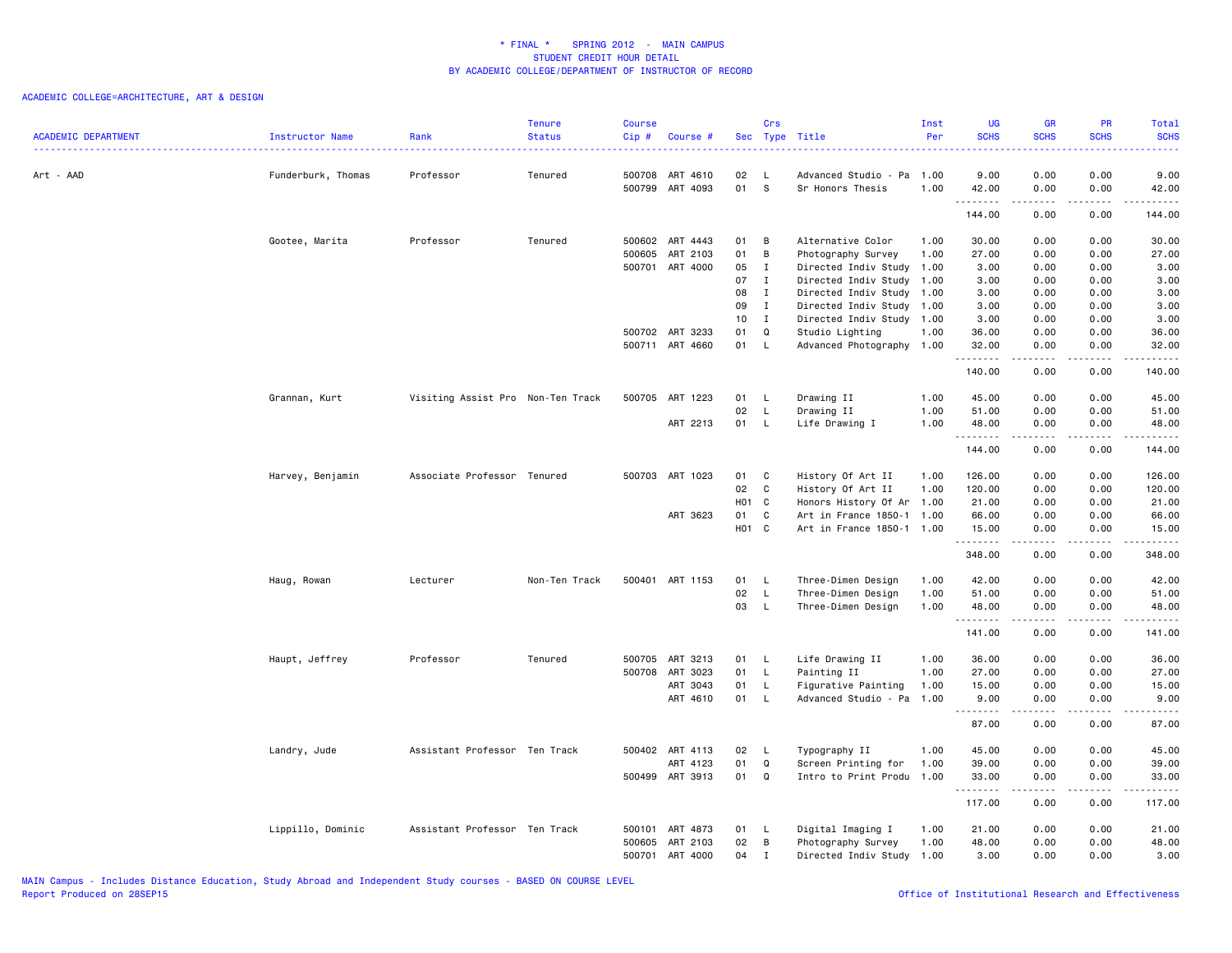| <b>ACADEMIC DEPARTMENT</b> | Instructor Name   | Rank                              | <b>Tenure</b><br><b>Status</b> | <b>Course</b><br>Cip# | Course #                           |          | Crs               | Sec Type Title                                         | Inst<br>Per | <b>UG</b><br><b>SCHS</b> | <b>GR</b><br><b>SCHS</b>                                                                                                                                     | PR<br><b>SCHS</b>            | Total<br><b>SCHS</b><br>. |
|----------------------------|-------------------|-----------------------------------|--------------------------------|-----------------------|------------------------------------|----------|-------------------|--------------------------------------------------------|-------------|--------------------------|--------------------------------------------------------------------------------------------------------------------------------------------------------------|------------------------------|---------------------------|
| Art - AAD                  | Lippillo, Dominic | Assistant Professor Ten Track     |                                |                       | 500701 ART 4000<br>509999 ART 4990 | 11<br>01 | $\mathbf{I}$<br>C | Directed Indiv Study 1.00<br>Special Topic In ART 1.00 |             | 6.00<br>24.00            | 0.00<br>0.00                                                                                                                                                 | 0.00<br>0.00                 | 6.00<br>24.00             |
|                            |                   |                                   |                                |                       |                                    |          |                   |                                                        |             | .<br>102.00              | .<br>0.00                                                                                                                                                    | -----<br>0.00                | <b></b><br>102.00         |
|                            | Long, Robert      | Professor                         | Tenured                        |                       | 500711 ART 2503                    | 01 L     |                   | Ceramic Art Survey                                     | 1.00        | 48.00                    | 0.00                                                                                                                                                         | 0.00                         | 48.00                     |
|                            |                   |                                   |                                |                       | ART 3503                           | 01       | L.                | Ceramic Art II                                         | 1.00        | 33.00                    | 0.00                                                                                                                                                         | 0.00                         | 33.00                     |
|                            |                   |                                   |                                |                       | ART 4533                           | 01       | $\mathsf{L}$      | Ceramic Art III                                        | 1.00        | 12.00                    | 0.00                                                                                                                                                         | 0.00                         | 12.00                     |
|                            |                   |                                   |                                |                       | ART 4650                           | 01 L     |                   | Advanced Studio-Cera                                   | 1.00        | 21.00<br>.               | 0.00<br>$\frac{1}{2} \left( \frac{1}{2} \right) \left( \frac{1}{2} \right) \left( \frac{1}{2} \right) \left( \frac{1}{2} \right) \left( \frac{1}{2} \right)$ | 0.00<br>.                    | 21.00<br><u>.</u>         |
|                            |                   |                                   |                                |                       |                                    |          |                   |                                                        |             | 114.00                   | 0.00                                                                                                                                                         | 0.00                         | 114.00                    |
|                            | McCourt, Timothy  | Professor                         | Tenured                        |                       | 500401 ART 1133                    | 01 L     |                   | Design II                                              | 1.00        | 51.00                    | 0.00                                                                                                                                                         | 0.00                         | 51.00                     |
|                            |                   |                                   |                                |                       |                                    | 02       | $\mathsf{L}$      | Design II                                              | 1.00        | 51.00                    | 0.00                                                                                                                                                         | 0.00                         | 51.00                     |
|                            |                   |                                   |                                |                       |                                    | 03       | L.                | Design II                                              | 1.00        | 48.00                    | 0.00                                                                                                                                                         | 0.00                         | 48.00                     |
|                            |                   |                                   |                                |                       | 500708 ART 4610                    | 03       | L.                | Advanced Studio - Pa                                   | 1.00        | 6.00<br>.                | 0.00<br>.                                                                                                                                                    | 0.00<br>.                    | 6.00<br>.                 |
|                            |                   |                                   |                                |                       |                                    |          |                   |                                                        |             | 156.00                   | 0.00                                                                                                                                                         | 0.00                         | 156.00                    |
|                            | Mixon, Jamie      | Professor                         | Tenured                        |                       | 500409 ART 3323                    | 03       | $\mathsf{L}$      | Graphic Art Des II                                     | 1.00        | 45.00                    | 0.00                                                                                                                                                         | 0.00                         | 45.00                     |
|                            |                   |                                   |                                |                       | ART 4523                           | 01       | L.                | Graphic Art Intern                                     | 1.00        | 36.00                    | 0.00                                                                                                                                                         | 0.00                         | 36.00                     |
|                            |                   |                                   |                                |                       | ART 4640                           | 01       | Q                 | Adv Studio - Graphic 1.00                              |             | 39.00                    | 0.00                                                                                                                                                         | 0.00                         | 39.00                     |
|                            |                   |                                   |                                |                       |                                    |          |                   |                                                        |             | .<br>120.00              | .<br>0.00                                                                                                                                                    | .<br>0.00                    | .<br>120.00               |
|                            |                   |                                   |                                |                       |                                    |          |                   |                                                        |             |                          |                                                                                                                                                              |                              |                           |
|                            | Morris, Anthony   | Visiting Assist Pro Non-Ten Track |                                | 500799                | ART 4083<br>509999 ART 2990        | 01<br>01 | S<br>C            | Sr Honors Research                                     | 1.00        | 30.00                    | 0.00<br>0.00                                                                                                                                                 | 0.00                         | 30.00                     |
|                            |                   |                                   |                                |                       |                                    |          |                   | Special Topic In ART 1.00                              |             | 147.00<br>.              | .                                                                                                                                                            | 0.00<br>.                    | 147.00<br>.               |
|                            |                   |                                   |                                |                       |                                    |          |                   |                                                        |             | 177.00                   | 0.00                                                                                                                                                         | 0.00                         | 177.00                    |
|                            | Neuenfeldt, Lori  | Lecturer                          | Non-Ten Track                  |                       | 500703 ART 1013                    | 01       | $\mathbf{C}$      | History Of Art I                                       | 1.00        | 93.00                    | 0.00                                                                                                                                                         | 0.00                         | 93.00                     |
|                            |                   |                                   |                                |                       |                                    | HO1 C    |                   | Honors History Of Ar 1.00                              |             | 30.00                    | 0.00                                                                                                                                                         | 0.00                         | 30.00                     |
|                            |                   |                                   |                                |                       |                                    |          |                   |                                                        |             | .<br>123.00              | .<br>0.00                                                                                                                                                    | $\sim$ $\sim$ $\sim$<br>0.00 | .<br>123.00               |
|                            | Ngoh, Soon        | Associate Professor Tenured       |                                |                       | 500705 ART 1223                    | 04       | - L               | Drawing II                                             | 1.00        | 30.00                    | 0.00                                                                                                                                                         | 0.00                         | 30.00                     |
|                            |                   |                                   |                                |                       | ART 2233                           | 01       | L                 | Drawing III                                            | 1.00        | 30.00                    | 0.00                                                                                                                                                         | 0.00                         | 30.00                     |
|                            |                   |                                   |                                |                       | ART 4343                           | 01       | L                 | Drawing IV                                             | 1.00        | 3.00                     | 0.00                                                                                                                                                         | 0.00                         | 3.00                      |
|                            |                   |                                   |                                |                       | ART 4600                           | 01       | L.                | Advanced Studio - Dr                                   | 1.00        | 6.00                     | 0.00                                                                                                                                                         | 0.00                         | 6.00                      |
|                            |                   |                                   |                                |                       |                                    |          |                   |                                                        |             | .<br>69.00               | د د د د<br>0.00                                                                                                                                              | .<br>0.00                    | -----<br>69.00            |
|                            | Powney, Jeralyn   | Assistant Professor Ten Track     |                                |                       | 500409 ART 3323                    | 01       | $\mathsf{L}$      | Graphic Art Des II                                     | 1.00        | 15.00                    | 0.00                                                                                                                                                         | 0.00                         | 15.00                     |
|                            |                   |                                   |                                |                       |                                    | 02       | L                 | Graphic Art Des II                                     | 1.00        | 36.00                    | 0.00                                                                                                                                                         | 0.00                         | 36.00                     |
|                            |                   |                                   |                                |                       | 500703 ART 2813                    | 01       | $\overline{B}$    | Intermed Comp for De                                   | 1.00        | 45.00<br>.               | 0.00<br>-----                                                                                                                                                | 0.00<br>.                    | 45.00<br>.                |
|                            |                   |                                   |                                |                       |                                    |          |                   |                                                        |             | 96.00                    | 0.00                                                                                                                                                         | 0.00                         | 96.00                     |
|                            | Remo, John        | Lecturer                          | Non-Ten Track                  |                       | 500705 ART 1213                    | 01 L     |                   | Drawing I                                              | 1.00        | 51.00                    | 0.00                                                                                                                                                         | 0.00                         | 51.00                     |
|                            |                   |                                   |                                |                       | ART 1223                           | 03       | $\mathsf{L}$      | Drawing II                                             | 1.00        | 48.00                    | 0.00                                                                                                                                                         | 0.00                         | 48.00                     |
|                            |                   |                                   |                                |                       | 500708 ART 2013                    | 01       | L.                | Painting Survey                                        | 1.00        | 51.00                    | 0.00                                                                                                                                                         | 0.00                         | 51.00                     |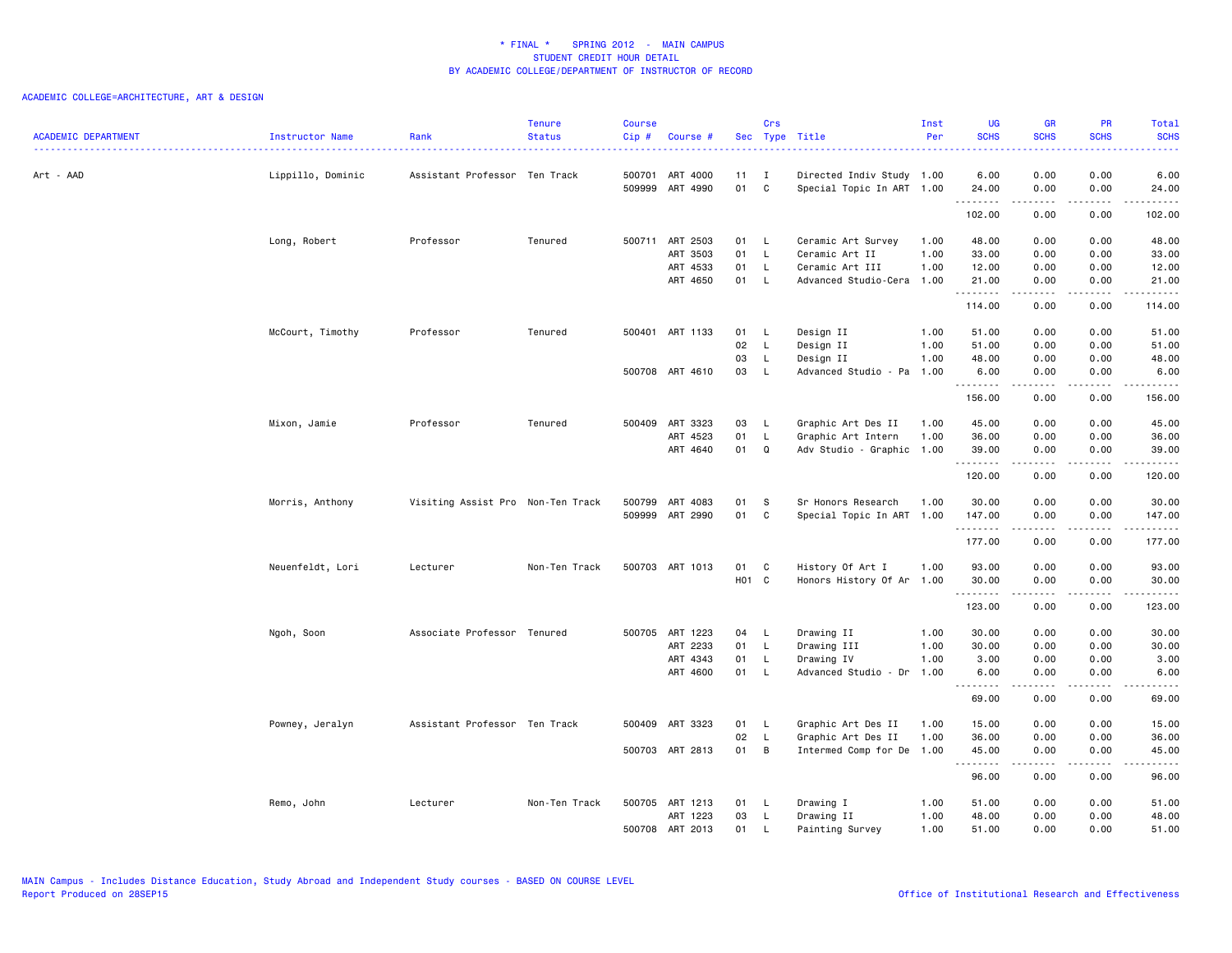|                            |                  |                     | <b>Tenure</b>  | Course |                 |              | Crs |                           | Inst | <b>UG</b>                  | <b>GR</b>   | <b>PR</b>          | Total            |
|----------------------------|------------------|---------------------|----------------|--------|-----------------|--------------|-----|---------------------------|------|----------------------------|-------------|--------------------|------------------|
| <b>ACADEMIC DEPARTMENT</b> | Instructor Name  | Rank                | <b>Status</b>  | Cip#   | Course #        | <b>Sec</b>   |     | Type Title                | Per  | <b>SCHS</b>                | <b>SCHS</b> | <b>SCHS</b>        | <b>SCHS</b>      |
|                            |                  |                     |                |        |                 |              |     |                           |      |                            |             |                    |                  |
|                            |                  |                     |                |        |                 |              |     |                           |      | 150.00                     | 0.00        | .<br>0.00          | 150.00           |
| Art - AAD                  | Ring, Robert     | Non-Faculty         | Not Applicable |        | 500703 ART 1113 | 01 C         |     | Art Appreciation          | 1.00 | 462.00                     | 0.00        | 0.00               | 462.00           |
|                            |                  |                     |                |        |                 | 501 C        |     | Art Appreciation          | 1.00 | 93.00                      | 0.00        | 0.00               | 93.00            |
|                            |                  |                     |                |        | 500704 ART 3803 | 01 B         |     | Gallery Management        | 1.00 | 54.00<br>--------          | 0.00<br>.   | 0.00<br>.          | 54.00<br>.       |
|                            |                  |                     |                |        |                 |              |     |                           |      | 609.00                     | 0.00        | 0.00               | 609.00           |
|                            | Runnells, Jamie  | Associate Professor | Tenured        |        | 500409 ART 4640 | 02           |     | Adv Studio - Graphic 1.00 |      | 45.00                      | 0.00        | 0.00               | 45.00            |
|                            |                  |                     |                |        |                 |              |     |                           |      | <u>.</u><br>45.00          | 0.00        | .<br>0.00          | 45.00            |
|                            | Seckinger, Linda | Professor           | Tenured        | 500701 | ART 4620        | $01 \quad L$ |     | Advanced Studio - Pr      | 1.00 | 3.00                       | 0.00        | 0.00               | 3.00             |
|                            |                  |                     |                |        | 500710 ART 2303 | 01 L         |     | Printmaking Survey        | 1.00 | 39.00                      | 0.00        | 0.00               | 39.00            |
|                            |                  |                     |                |        |                 | 02 L         |     | Printmaking Survey        | 1.00 | 36.00                      | 0.00        | 0.00               | 36.00            |
|                            |                  |                     |                |        |                 | 03           |     | Printmaking Survey        | 1.00 | 33.00<br>- - - - - - - - - | 0.00        | 0.00<br>. <b>.</b> | 33.00<br>.       |
|                            |                  |                     |                |        |                 |              |     |                           |      | 111.00                     | 0.00        | 0.00               | 111.00           |
|                            |                  |                     |                |        |                 |              |     |                           |      | ========                   | ========    | ---------          | <b>Expressed</b> |
| Art - AAD                  |                  |                     |                |        |                 |              |     |                           |      | 3959.00                    | 0.00        | 0.00               | 3959.00          |
|                            |                  |                     |                |        |                 |              |     |                           |      |                            |             |                    | ==========       |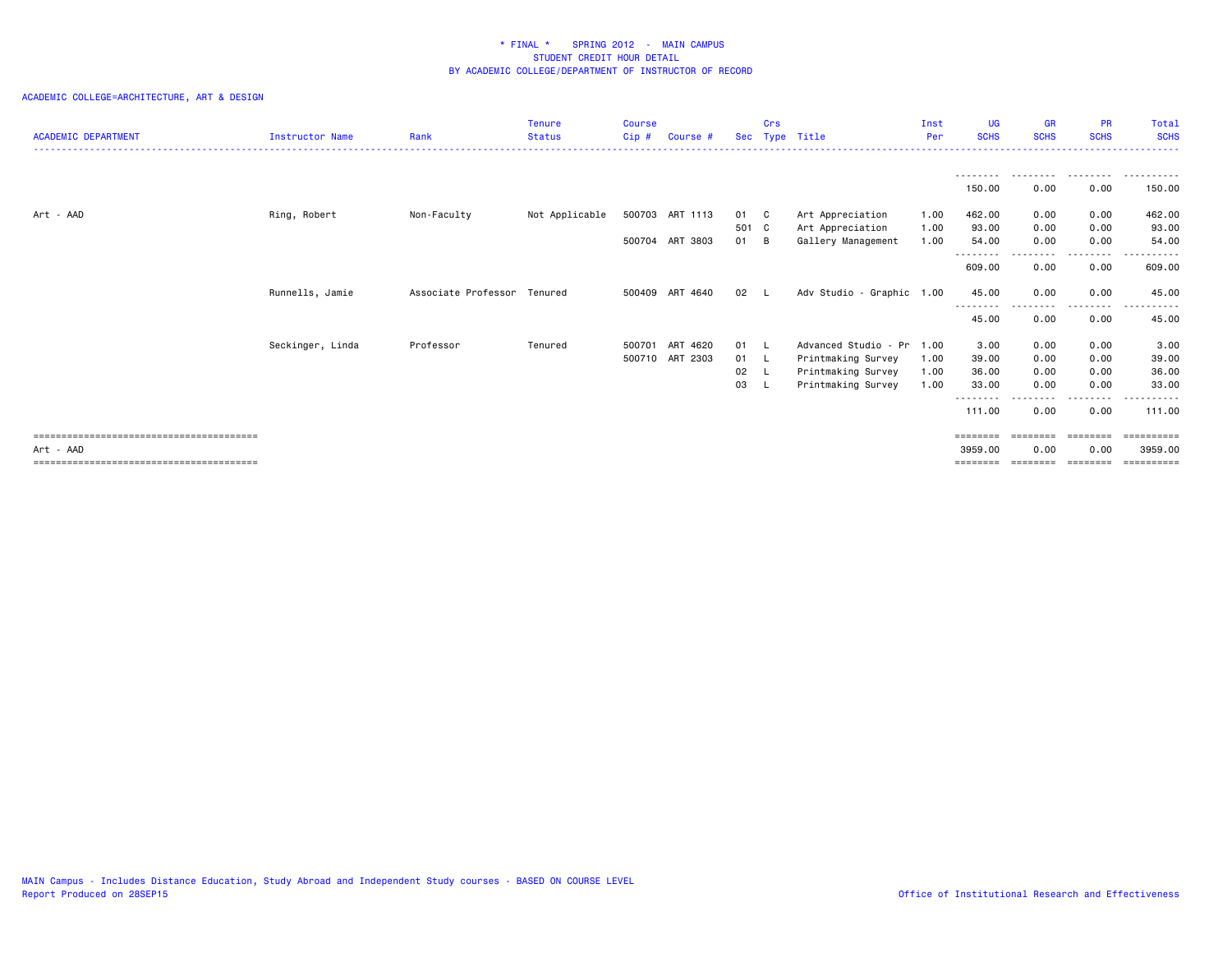| <b>ACADEMIC DEPARTMENT</b>    | <b>Instructor Name</b> | Rank                              | <b>Tenure</b><br><b>Status</b> | <b>Course</b><br>Cip # | Course #        |       | Crs | Sec Type Title            | Inst<br>Per | <b>UG</b><br><b>SCHS</b>           | <b>GR</b><br><b>SCHS</b>      | <b>PR</b><br><b>SCHS</b>                                                                                                          | Total<br><b>SCHS</b>                     |
|-------------------------------|------------------------|-----------------------------------|--------------------------------|------------------------|-----------------|-------|-----|---------------------------|-------------|------------------------------------|-------------------------------|-----------------------------------------------------------------------------------------------------------------------------------|------------------------------------------|
| Building Construction Science | El-Adaway, Islam       | Assistant Professor Ten Track     |                                |                        | 140801 CE 8000  | 506 D |     | Research / Thesis         | 1.00        | 0.00                               | 9.00                          | 0.00                                                                                                                              | 9.00                                     |
|                               |                        |                                   |                                |                        | CE 9000         | 506 D |     | Research / Diss           | 1.00        | 0.00                               | 12.00                         | 0.00                                                                                                                              | 12.00                                    |
|                               |                        |                                   |                                |                        | 140899 CE 4990  | 01 C  |     | Special Topic In CE       | 1.00        | 30.00                              | 0.00                          | 0.00                                                                                                                              | 30.00                                    |
|                               |                        |                                   |                                |                        | CE 6990         | 501 C |     | Special Topic In CE       | 1.00        | 0.00                               | 21.00                         | 0.00                                                                                                                              | 21.00                                    |
|                               |                        |                                   |                                |                        | 522001 BCS 3323 | 01 C  |     | High Perform Constru 1.00 |             | 42.00                              | 0.00                          | 0.00                                                                                                                              | 42.00                                    |
|                               |                        |                                   |                                |                        |                 |       |     |                           |             | .<br>72.00                         | 42.00                         | .<br>0.00                                                                                                                         | .<br>114.00                              |
|                               | Haupt, Theodore        | Associate Professor Ten Track     |                                |                        | 522001 BCS 3126 | 01 L  |     | Build Construct Stud 1.00 |             | 78.00<br>- - - - - - - -           | 0.00                          | 0.00                                                                                                                              | 78.00                                    |
|                               |                        |                                   |                                |                        |                 |       |     |                           |             | 78.00                              | 0.00                          | 0.00                                                                                                                              | 78.00                                    |
|                               | Herrmann, Michele      | Lecturer                          | Non-Ten Track                  | 522001                 | BCS 2126        | 01 L  |     | Build Construct Stud 0.50 |             | 66.00                              | 0.00                          | 0.00                                                                                                                              | 66.00                                    |
|                               |                        |                                   |                                |                        | <b>BCS 4990</b> | 01 C  |     | Special Topics IN BC 1.00 |             | 21.00                              | 0.00                          | 0.00                                                                                                                              | 21.00                                    |
|                               |                        |                                   |                                |                        |                 |       |     |                           |             | --------<br>87.00                  | 0.00                          | .<br>0.00                                                                                                                         | 87.00                                    |
|                               | Kilgore, Mark          | Visiting Assist Pro Non-Ten Track |                                |                        | 040201 ARC 3914 | 01 C  |     | Structures II             | 1.00        | 116.00                             | 0.00                          | 0.00                                                                                                                              | 116.00                                   |
|                               |                        |                                   |                                |                        | BCS 3914        | 01 C  |     | Structures II             | 1.00        | 100.00                             | 0.00                          | 0.00                                                                                                                              | 100.00                                   |
|                               |                        |                                   |                                | 522001                 | BCS 4126        | 01    | - 1 | Build Contruct Studi      | 1.00        | 132.00                             | 0.00                          | 0.00                                                                                                                              | 132.00                                   |
|                               |                        |                                   |                                |                        |                 |       |     |                           |             | - - - - - - - - <b>-</b><br>348.00 | 0.00                          | $\frac{1}{2} \left( \frac{1}{2} \right) \left( \frac{1}{2} \right) \left( \frac{1}{2} \right) \left( \frac{1}{2} \right)$<br>0.00 | .<br>348.00                              |
| Building Construction Science |                        |                                   |                                |                        |                 |       |     |                           |             | ========<br>585,00<br>--------     | eeeeeee<br>42.00<br>--------- | ---------<br>0.00<br>---------                                                                                                    | <b>ESSESSESS</b><br>627.00<br>========== |
|                               |                        |                                   |                                |                        |                 |       |     |                           |             |                                    |                               |                                                                                                                                   |                                          |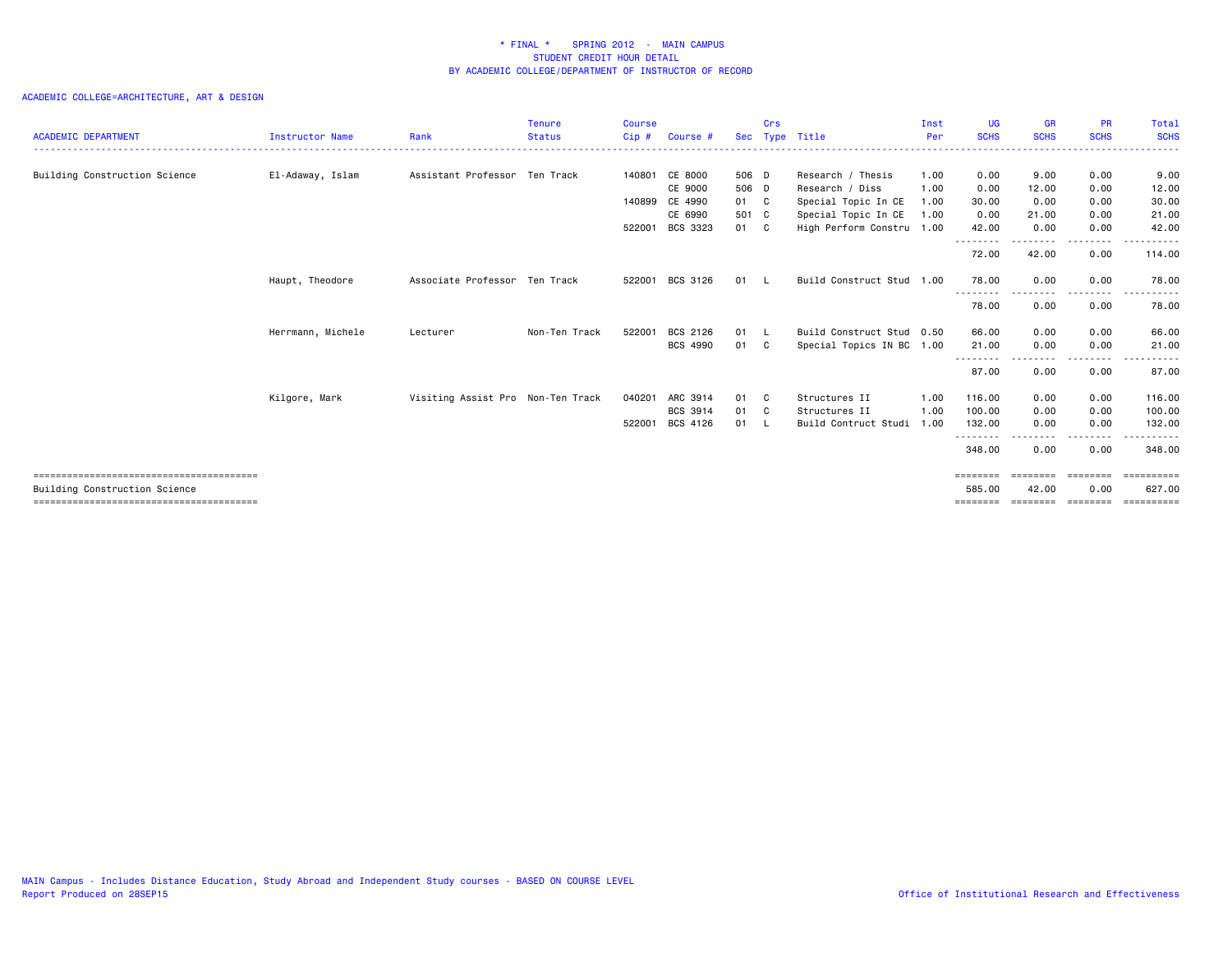|                                                  |                  |                               | <b>Tenure</b> | <b>Course</b> |                |              | Crs |                           | Inst | <b>UG</b>         | <b>GR</b>                                                                                                                                                    | <b>PR</b>                                                                                                                         | Total                                                                                                                              |
|--------------------------------------------------|------------------|-------------------------------|---------------|---------------|----------------|--------------|-----|---------------------------|------|-------------------|--------------------------------------------------------------------------------------------------------------------------------------------------------------|-----------------------------------------------------------------------------------------------------------------------------------|------------------------------------------------------------------------------------------------------------------------------------|
| <b>ACADEMIC DEPARTMENT</b>                       | Instructor Name  | Rank                          | Status        | Cip#          | Course         |              |     | Sec Type Title            | Per  | <b>SCHS</b>       | <b>SCHS</b>                                                                                                                                                  | <b>SCHS</b>                                                                                                                       | <b>SCHS</b><br>.                                                                                                                   |
| Design                                           | Carroll, Robin   | Instructor                    | Non-Ten Track |               | 040501 ID 1694 | 01 B         |     | Interior Design I         | 1.00 | 72.00             | 0.00                                                                                                                                                         | 0.00                                                                                                                              | 72.00                                                                                                                              |
|                                                  |                  |                               |               |               | 190601 ID 2603 | 01 C         |     | Interior Design Fund 1.00 |      | 45.00             | 0.00                                                                                                                                                         | 0.00                                                                                                                              | 45.00                                                                                                                              |
|                                                  |                  |                               |               |               |                | 501 C        |     | Interior Design Fund 1.00 |      | 12.00             | 0.00                                                                                                                                                         | 0.00                                                                                                                              | 12.00                                                                                                                              |
|                                                  |                  |                               |               |               | 190699 ID 4000 | $01 \quad I$ |     | Directed Individual       | 1.00 | 2.00              | 0.00                                                                                                                                                         | 0.00                                                                                                                              | 2.00                                                                                                                               |
|                                                  |                  |                               |               |               | 500408 HS 2603 | 01 C         |     | Inter Design Fundame 1.00 |      | 51.00             | 0.00                                                                                                                                                         | 0.00                                                                                                                              | 51.00                                                                                                                              |
|                                                  |                  |                               |               |               |                | 501 C        |     | Inter Design Fundame 1.00 |      | 33.00             | 0.00                                                                                                                                                         | 0.00                                                                                                                              | 33.00                                                                                                                              |
|                                                  |                  |                               |               |               | ID 3603        | 01 C         |     | Digital Design for I 1.00 |      | 30.00<br>.        | 0.00<br><u>.</u>                                                                                                                                             | 0.00<br>.                                                                                                                         | 30.00<br>.                                                                                                                         |
|                                                  |                  |                               |               |               |                |              |     |                           |      | 245.00            | 0.00                                                                                                                                                         | 0.00                                                                                                                              | 245.00                                                                                                                             |
|                                                  | Crumpton, Amy    | Assistant Professor Ten Track |               |               | 190601 ID 3624 | 01           | B   | Interior Design Stud 1.00 |      | 72.00             | 0.00                                                                                                                                                         | 0.00                                                                                                                              | 72.00                                                                                                                              |
|                                                  |                  |                               |               |               | 500408 ID 4990 | 01           | C   | Special Topics In ID 1.00 |      | 23.00<br>.        | 0.00<br>.                                                                                                                                                    | 0.00<br>-----                                                                                                                     | 23.00<br>------                                                                                                                    |
|                                                  |                  |                               |               |               |                |              |     |                           |      | 95.00             | 0.00                                                                                                                                                         | 0.00                                                                                                                              | 95.00                                                                                                                              |
|                                                  | Ketchum, Deborah | Lecturer                      | Non-Ten Track |               | 190601 ID 4654 | 01 C         |     | Interior Design Stud 1.00 |      | 40.00             | 0.00                                                                                                                                                         | 0.00                                                                                                                              | 40.00                                                                                                                              |
|                                                  |                  |                               |               |               |                | 02 C         |     | Interior Design Stud 1.00 |      | 48.00<br>-------- | 0.00<br>-----                                                                                                                                                | 0.00<br>.                                                                                                                         | 48.00<br>------                                                                                                                    |
|                                                  |                  |                               |               |               |                |              |     |                           |      | 88.00             | 0.00                                                                                                                                                         | 0.00                                                                                                                              | 88.00                                                                                                                              |
|                                                  | Miller, Beth     | Associate Professor Tenured   |               |               | 040501 ID 1694 | 02           | B   | Interior Design I         | 1.00 | 76.00             | 0.00                                                                                                                                                         | 0.00                                                                                                                              | 76.00                                                                                                                              |
|                                                  |                  |                               |               |               | ID 4651        | 01 C         |     | ID Internship Placem      | 1.00 | 22.00             | 0.00                                                                                                                                                         | 0.00                                                                                                                              | 22.00                                                                                                                              |
|                                                  |                  |                               |               |               | 190601 ID 3611 | 01 C         |     | Portfolio Pres: Meth 1.00 |      | 15.00             | 0.00                                                                                                                                                         | 0.00                                                                                                                              | 15.00                                                                                                                              |
|                                                  |                  |                               |               |               | 190699 ID 4000 | $02 \quad I$ |     | Directed Individual       | 1.00 | 1.00<br>.         | 0.00                                                                                                                                                         | 0.00                                                                                                                              | 1.00                                                                                                                               |
|                                                  |                  |                               |               |               |                |              |     |                           |      | 114.00            | 0.00                                                                                                                                                         | 0.00                                                                                                                              | 114.00                                                                                                                             |
|                                                  | Miller, Lyndsey  | Assistant Professor Ten Track |               |               | 040501 ID 2103 | 01           | B   | CAD for Interior Des 1.00 |      | 60.00             | 0.00                                                                                                                                                         | 0.00                                                                                                                              | 60.00                                                                                                                              |
|                                                  |                  |                               |               |               |                | 02           | B   | CAD for Interior Des 1.00 |      | 63.00             | 0.00                                                                                                                                                         | 0.00                                                                                                                              | 63.00                                                                                                                              |
|                                                  |                  |                               |               |               | ID 3363        | 01 B         |     | 3/D & CAD Modeling i 1.00 |      | 54.00             | 0.00<br>$\frac{1}{2} \left( \frac{1}{2} \right) \left( \frac{1}{2} \right) \left( \frac{1}{2} \right) \left( \frac{1}{2} \right) \left( \frac{1}{2} \right)$ | 0.00<br>.                                                                                                                         | 54.00<br>$\begin{array}{cccccccccccccc} \bullet & \bullet & \bullet & \bullet & \bullet & \bullet & \bullet & \bullet \end{array}$ |
|                                                  |                  |                               |               |               |                |              |     |                           |      | 177.00            | 0.00                                                                                                                                                         | 0.00                                                                                                                              | 177.00                                                                                                                             |
|                                                  | Riehm, William   | Assistant Professor Ten Track |               |               | 040501 ID 3633 | 01 C         |     | ID Detail & Constr D 1.00 |      | 54.00             | 0.00                                                                                                                                                         | 0.00                                                                                                                              | 54.00                                                                                                                              |
|                                                  |                  |                               |               |               | ID 3653        | 01           | C   | History of Interiors 1.00 |      | 51.00             | 0.00                                                                                                                                                         | 0.00                                                                                                                              | 51.00                                                                                                                              |
|                                                  |                  |                               |               |               | 190603 ID 4693 | 01 B         |     | Furniture Design          | 1.00 | 33.00<br><b></b>  | 0.00<br>.                                                                                                                                                    | 0.00<br>$\frac{1}{2} \left( \frac{1}{2} \right) \left( \frac{1}{2} \right) \left( \frac{1}{2} \right) \left( \frac{1}{2} \right)$ | 33.00<br>.                                                                                                                         |
|                                                  |                  |                               |               |               |                |              |     |                           |      | 138.00            | 0.00                                                                                                                                                         | 0.00                                                                                                                              | 138.00                                                                                                                             |
|                                                  |                  |                               |               |               |                |              |     |                           |      | ========          | ========                                                                                                                                                     | ========                                                                                                                          | <b>Experience</b>                                                                                                                  |
| Design<br>-------------------------------------- |                  |                               |               |               |                |              |     |                           |      | 857.00            | 0.00                                                                                                                                                         | 0.00                                                                                                                              | 857.00<br>-------- ------- ------- ---------                                                                                       |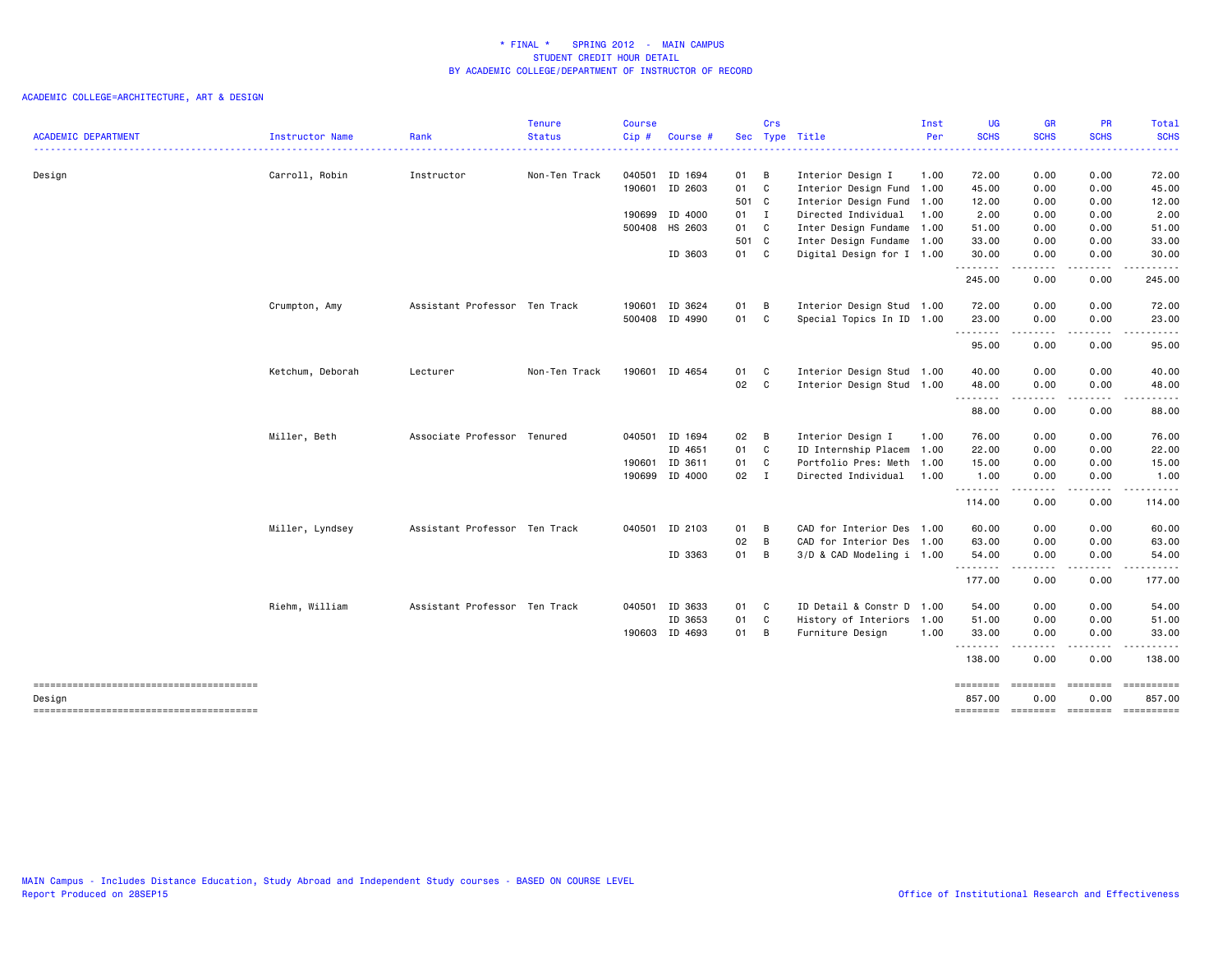| <b>ACADEMIC DEPARTMENT</b> | Instructor Name | Rank         | <b>Tenure</b><br><b>Status</b> | Course<br>Cip# | Course # |          | Crs    | Sec Type Title             | Inst<br>Per | <b>UG</b><br><b>SCHS</b>                                                                                                                | <b>GR</b><br><b>SCHS</b> | <b>PR</b><br><b>SCHS</b> | Total<br><b>SCHS</b> |
|----------------------------|-----------------|--------------|--------------------------------|----------------|----------|----------|--------|----------------------------|-------------|-----------------------------------------------------------------------------------------------------------------------------------------|--------------------------|--------------------------|----------------------|
| Aerospace Studies          | Mutter, Sarah   | Non-Employee | Non-Faculty                    | 290101         | AS 1022  | 03       | K      | Foundations of USAF- 0.95  |             | 0.00                                                                                                                                    | 0.00                     | 0.00                     | 0.00                 |
|                            |                 |              |                                |                | AS 2022  | 03       | K      | Air & Space Power - I 0.95 |             | 0.00                                                                                                                                    | 0.00                     | 0.00                     | 0.00                 |
|                            |                 |              |                                |                | AS 3023  | 01       | C.     | Af Leadership Stud I 1.00  |             | 24.00                                                                                                                                   | 0.00                     | 0.00                     | 24.00                |
|                            |                 |              |                                |                |          |          |        | Af Leadership Stud I 0.95  |             |                                                                                                                                         | 0.00                     |                          | 0.00                 |
|                            |                 |              |                                |                | AS 4023  | 03<br>03 | K<br>K |                            |             | 0.00<br>0.00                                                                                                                            | 0.00                     | 0.00<br>0.00             | 0.00                 |
|                            |                 |              |                                |                |          |          |        | NSE/Prep for Act Dut 0.95  |             | ---------                                                                                                                               |                          | - - - -                  | <u>.</u>             |
|                            |                 |              |                                |                |          |          |        |                            |             | 24.00                                                                                                                                   | 0.00                     | 0.00                     | 24.00                |
|                            | Reed, Robert    | Non-Employee | Non-Faculty                    | 290101         | AS 4023  | 01 C     |        | NSE/Prep for Act Dut 1.00  |             | 27.00                                                                                                                                   | 0.00                     | 0.00                     | 27.00                |
|                            |                 |              |                                |                |          |          |        |                            |             | ----<br>27.00                                                                                                                           | 0.00                     | 0.00                     | 27.00                |
|                            | Simmons, Wesley | Non-Employee | Non-Faculty                    | 290101         | AS 1022  | 01       | C.     | Foundations of USAF- 1.00  |             | 30.00                                                                                                                                   | 0.00                     | 0.00                     | 30.00                |
|                            |                 |              |                                |                |          | 02       | C.     | Foundations of USAF-       | 1.00        | 20.00                                                                                                                                   | 0.00                     | 0.00                     | 20.00                |
|                            |                 |              |                                |                |          | 03       | K      | Foundations of USAF- 0.05  |             | 0.00                                                                                                                                    | 0.00                     | 0.00                     | 0.00                 |
|                            |                 |              |                                |                | AS 2022  | 01       | C      | Air & Space Power - I 1.00 |             | 14.00                                                                                                                                   | 0.00                     | 0.00                     | 14.00                |
|                            |                 |              |                                |                |          | 02       | C.     | Air & Space Power - I 1.00 |             | 16.00                                                                                                                                   | 0.00                     | 0.00                     | 16.00                |
|                            |                 |              |                                |                |          | 03       | K      | Air & Space Power -I 0.05  |             | 0.00                                                                                                                                    | 0.00                     | 0.00                     | 0.00                 |
|                            |                 |              |                                |                | AS 3023  | 03       | K      | Af Leadership Stud I 0.05  |             | 0.00                                                                                                                                    | 0.00                     | 0.00                     | 0.00                 |
|                            |                 |              |                                |                | AS 4023  | 03 K     |        | NSE/Prep for Act Dut 0.05  |             | 0.00                                                                                                                                    | 0.00                     | 0.00                     | 0.00                 |
|                            |                 |              |                                |                |          |          |        |                            |             | $\frac{1}{2} \left( \frac{1}{2} \right) \left( \frac{1}{2} \right) \left( \frac{1}{2} \right) \left( \frac{1}{2} \right)$<br>.<br>80.00 | 0.00                     | --------<br>0.00         | .<br>80.00           |
|                            |                 |              |                                |                |          |          |        |                            |             | ========                                                                                                                                | ========                 | ========                 | <b>Expressed</b>     |
| Aerospace Studies          |                 |              |                                |                |          |          |        |                            |             | 131.00                                                                                                                                  | 0.00                     | 0.00                     | 131.00               |
|                            |                 |              |                                |                |          |          |        |                            |             | ========                                                                                                                                | ========                 | ---------                | <b>Expressed</b>     |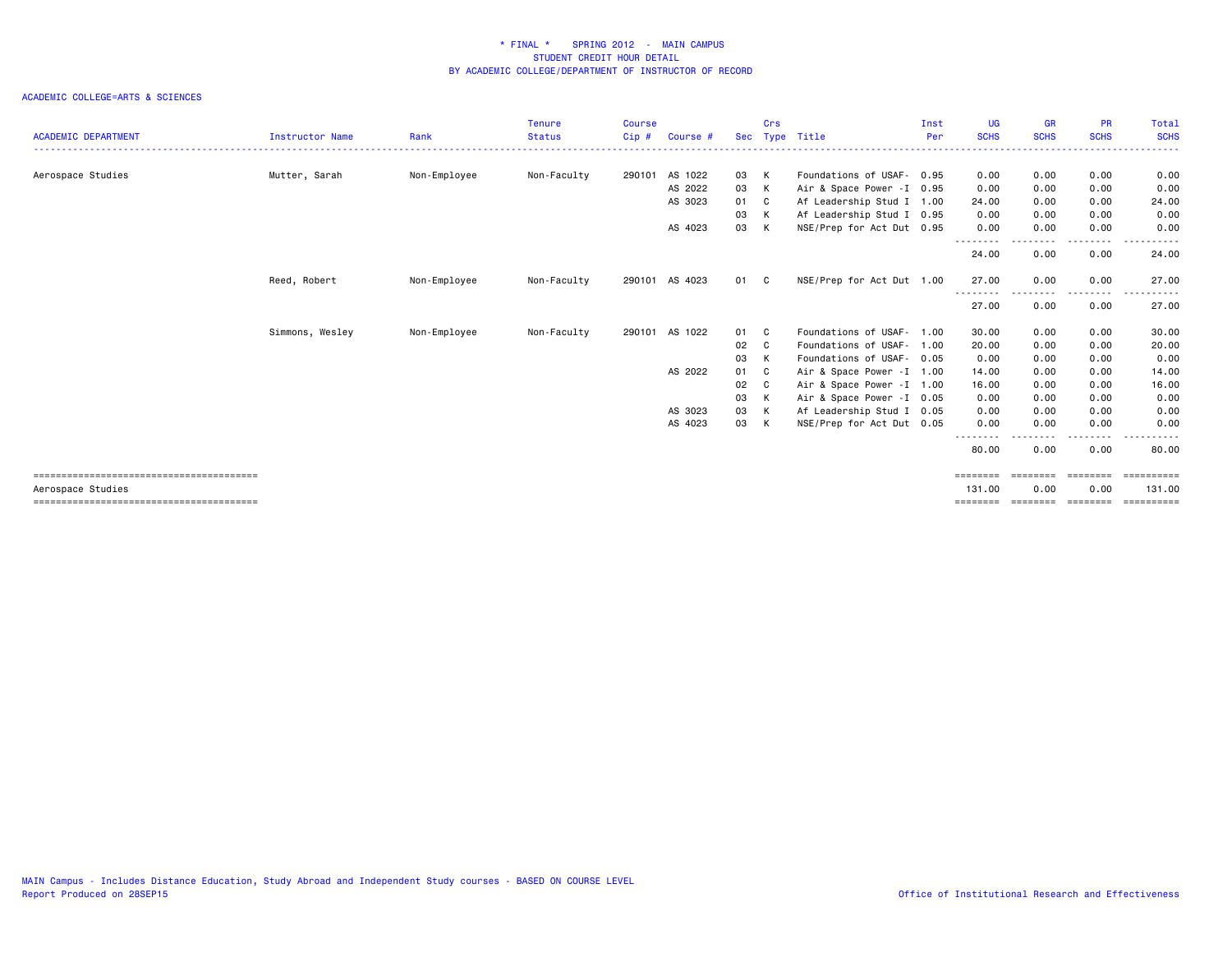| <b>ACADEMIC DEPARTMENT</b>             | Instructor Name    | Rank                          | <b>Tenure</b><br><b>Status</b> | <b>Course</b><br>Cip# | Course #        |                   | Crs          | Sec Type Title            | Inst<br>Per | UG<br><b>SCHS</b> | <b>GR</b><br><b>SCHS</b> | PR<br><b>SCHS</b>     | <b>Total</b><br><b>SCHS</b>                                                                                                                                  |
|----------------------------------------|--------------------|-------------------------------|--------------------------------|-----------------------|-----------------|-------------------|--------------|---------------------------|-------------|-------------------|--------------------------|-----------------------|--------------------------------------------------------------------------------------------------------------------------------------------------------------|
| Anthropology & Middle Eastern Cultures | Anderson, Derek    | Non-Faculty                   | Not Applicable                 |                       | 450201 AN 1103  | 05                | $\mathbf{C}$ | Intro To Anthro           | 1.00        | 84.00             | 0.00                     | 0.00<br>.             | 84.00<br>.                                                                                                                                                   |
|                                        |                    |                               |                                |                       |                 |                   |              |                           |             | 84.00             | 0.00                     | 0.00                  | 84.00                                                                                                                                                        |
|                                        | Brooks, Benjamin   | Lecturer                      | Non-Ten Track                  |                       | 450201 AN 1143  | 05                | C            | Cultural Anthro           | 1.00        | 144.00            | 0.00                     | 0.00                  | 144.00                                                                                                                                                       |
|                                        |                    |                               |                                |                       |                 | 06                | C            | Cultural Anthro           | 1.00        | 108.00            | 0.00                     | 0.00                  | 108.00                                                                                                                                                       |
|                                        |                    |                               |                                |                       |                 | 501 C             |              | Cultural Anthro           | 1.00        | 69.00<br>.        | 0.00<br>.                | 0.00<br>.             | 69.00                                                                                                                                                        |
|                                        |                    |                               |                                |                       |                 |                   |              |                           |             | 321.00            | 0.00                     | 0.00                  | 321.00                                                                                                                                                       |
|                                        | Copeland, Toni     | Assistant Professor Ten Track |                                | 450201                | AN 4990         | 02                | $\mathbf{C}$ | Special Topic In AN       | 1.00        | 21.00             | 0.00                     | 0.00                  | 21.00                                                                                                                                                        |
|                                        |                    |                               |                                |                       |                 | 03                | C            | Special Topic In AN       | 1.00        | 39.00             | 0.00                     | 0.00                  | 39.00                                                                                                                                                        |
|                                        |                    |                               |                                |                       | AN 7000         | 01                | $\mathbf{I}$ | Directed Indiv Study      | 1.00        | 0.00              | 3.00                     | 0.00                  | 3.00                                                                                                                                                         |
|                                        |                    |                               |                                |                       | AN 8000         | 01                | D            | Thesis Research           | 1.00        | 0.00<br>.         | 1.00<br>.                | 0.00<br>د د د د       | 1.00<br>$\frac{1}{2} \left( \frac{1}{2} \right) \left( \frac{1}{2} \right) \left( \frac{1}{2} \right) \left( \frac{1}{2} \right) \left( \frac{1}{2} \right)$ |
|                                        |                    |                               |                                |                       |                 |                   |              |                           |             | 60.00             | 4.00                     | 0.00                  | 64.00                                                                                                                                                        |
|                                        | Hardin, James      | Associate Professor Tenured   |                                | 380201                | MEC 2233        | 01                | C            | Intro Old Test Archl 1.00 |             | 24.00             | 0.00                     | 0.00                  | 24.00                                                                                                                                                        |
|                                        |                    |                               |                                |                       | REL 2233        | 01                | C            | Int Old Test Archlgy 1.00 |             | 60.00             | 0.00                     | 0.00                  | 60.00                                                                                                                                                        |
|                                        |                    |                               |                                |                       | 450201 AN 1103  | 06                | C            | Intro To Anthro           | 1.00        | 72.00             | 0.00                     | 0.00                  | 72.00                                                                                                                                                        |
|                                        |                    |                               |                                |                       | AN 4000         | 01                | $\mathbf{I}$ | Directed Indiv Study 1.00 |             | 3.00              | 0.00                     | 0.00                  | 3.00                                                                                                                                                         |
|                                        |                    |                               |                                |                       | AN 8000         | 02                | D            | Thesis Research           | 1.00        | 0.00              | 7.00                     | 0.00                  | 7.00                                                                                                                                                         |
|                                        |                    |                               |                                |                       | AN 8215         | 04                | E            | Internship in Applie 1.00 |             | 0.00              | 5.00<br>د د د د د        | 0.00<br>.             | 5.00<br>.                                                                                                                                                    |
|                                        |                    |                               |                                |                       |                 |                   |              |                           |             | .<br>159.00       | 12.00                    | 0.00                  | 171.00                                                                                                                                                       |
|                                        | Herrmann, Nicholas | Assistant Professor Ten Track |                                | 450201                | AN 1343         | 01                | C            | Intro Biol Anthro         | 1.00        | 33.00             | 0.00                     | 0.00                  | 33.00                                                                                                                                                        |
|                                        |                    |                               |                                |                       |                 | 02                | C            | Intro Biol Anthro         | 1.00        | 78.00             | 0.00                     | 0.00                  | 78.00                                                                                                                                                        |
|                                        |                    |                               |                                |                       | AN 4000         | 02                | $\mathbf{I}$ | Directed Indiv Study      | 1.00        | 3.00              | 0.00                     | 0.00                  | 3.00                                                                                                                                                         |
|                                        |                    |                               |                                |                       | AN 8000         | 03                | D            | Thesis Research           | 1.00        | 0.00              | 17.00                    | 0.00                  | 17.00                                                                                                                                                        |
|                                        |                    |                               |                                |                       | AN 8013         | 01                | C.           | Quantitative Methods      | 1.00        | 0.00<br>.         | 42.00<br><b>.</b>        | 0.00<br>.             | 42.00<br>.                                                                                                                                                   |
|                                        |                    |                               |                                |                       |                 |                   |              |                           |             | 114.00            | 59.00                    | 0.00                  | 173.00                                                                                                                                                       |
|                                        | Hoffman, David     | Assistant Professor Ten Track |                                |                       | 450201 AN 1143  | 01                | C            | Cultural Anthro           | 1.00        | 84.00             | 0.00                     | 0.00                  | 84.00                                                                                                                                                        |
|                                        |                    |                               |                                |                       |                 | 02                | C            | Cultural Anthro           | 1.00        | 39.00             | 0.00                     | 0.00                  | 39.00                                                                                                                                                        |
|                                        |                    |                               |                                |                       |                 | 03                | C            | Cultural Anthro           | 1.00        | 57.00             | 0.00                     | 0.00                  | 57.00                                                                                                                                                        |
|                                        |                    |                               |                                |                       |                 | 04                | C            | Cultural Anthro           | 1.00        | 30.00             | 0.00                     | 0.00                  | 30.00                                                                                                                                                        |
|                                        |                    |                               |                                |                       |                 | H <sub>01</sub> C |              | Cultural Anthro-Hono      | 1.00        | 33.00             | 0.00                     | 0.00                  | 33.00                                                                                                                                                        |
|                                        |                    |                               |                                |                       | AN 8000         | 04                | D            | Thesis Research           | 1.00        | 0.00              | 2.00                     | 0.00                  | 2.00                                                                                                                                                         |
|                                        |                    |                               |                                |                       | 450301 AN 4163  | 01                | C            | Anth Internatl Dev        | 1.00        | 18.00             | 0.00                     | 0.00                  | 18.00                                                                                                                                                        |
|                                        |                    |                               |                                |                       | AN 6163         | 01 C              |              | Anth Internatl Dev        | 1.00        | 0.00<br>.         | 3.00<br>.                | 0.00<br>$\frac{1}{2}$ | 3.00<br>.                                                                                                                                                    |
|                                        |                    |                               |                                |                       |                 |                   |              |                           |             | 261.00            | 5.00                     | 0.00                  | 266.00                                                                                                                                                       |
|                                        | Jacobs, Paul       | Professor                     | Tenured                        |                       | 380201 REL 1213 | 01                | $\mathbf{C}$ | Intr To Old Test          | 1.00        | 108.00<br>.       | 0.00                     | 0.00                  | 108.00<br>.                                                                                                                                                  |
|                                        |                    |                               |                                |                       |                 |                   |              |                           |             | 108.00            | 0.00                     | 0.00                  | 108.00                                                                                                                                                       |
|                                        | Marcus, Jean       | Instructor                    | Non-Ten Track                  |                       | 450201 AN 1103  | 01                | C            | Intro To Anthro           | 1.00        | 159.00            | 0.00                     | 0.00                  | 159.00                                                                                                                                                       |
|                                        |                    |                               |                                |                       |                 | 02                | C            | Intro To Anthro           | 1.00        | 156.00            | 0.00                     | 0.00                  | 156.00                                                                                                                                                       |
|                                        |                    |                               |                                |                       |                 | 03                | C            | Intro To Anthro           | 1.00        | 108.00            | 0.00                     | 0.00                  | 108.00                                                                                                                                                       |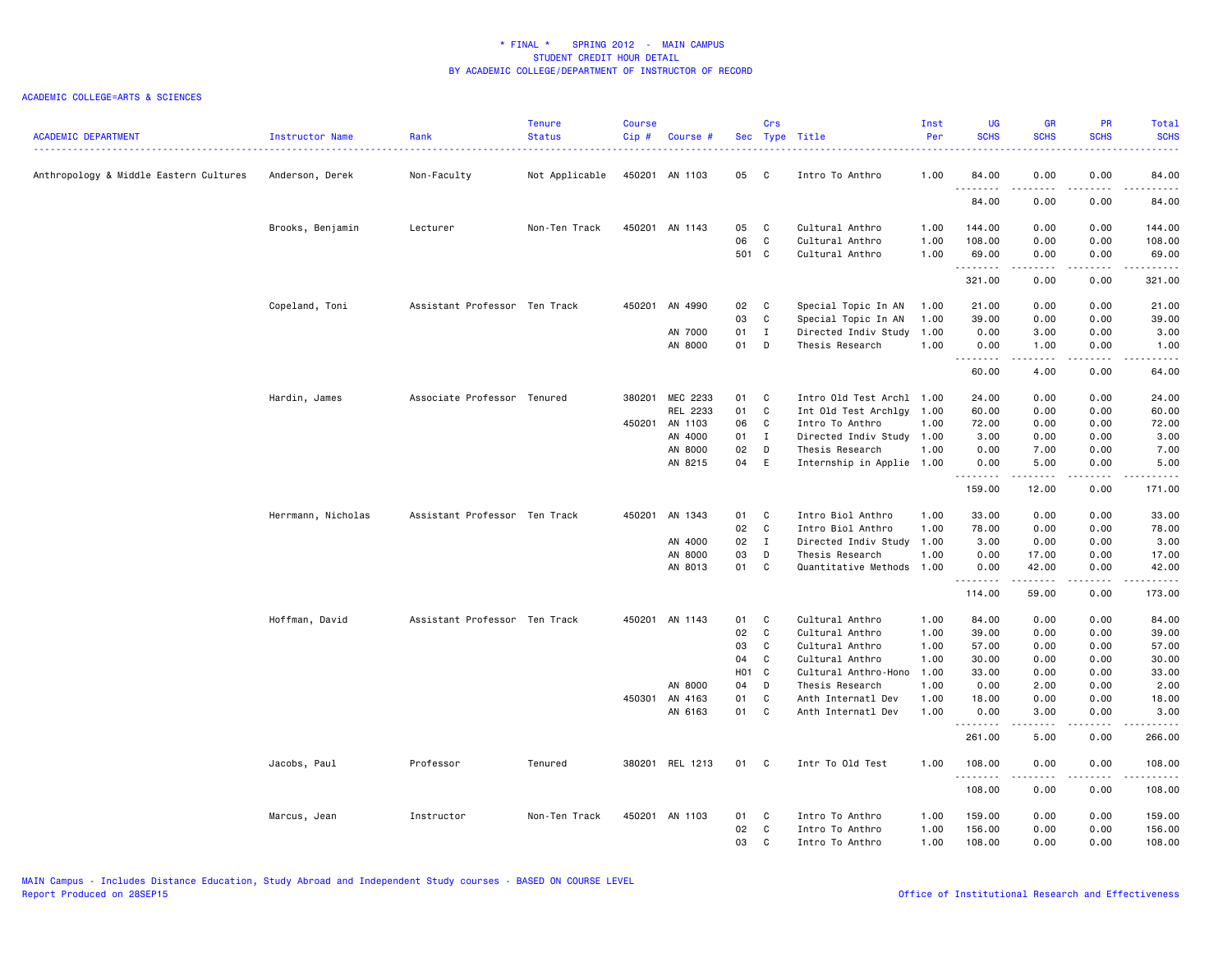| <b>ACADEMIC DEPARTMENT</b>             | <b>Instructor Name</b> | Rank                          | <b>Tenure</b><br><b>Status</b> | <b>Course</b><br>Cip# | Course # | <b>Sec</b> | Crs | Type Title           | Inst<br>Per | <b>UG</b><br><b>SCHS</b> | <b>GR</b><br><b>SCHS</b> | <b>PR</b><br><b>SCHS</b> | Total<br><b>SCHS</b>  |
|----------------------------------------|------------------------|-------------------------------|--------------------------------|-----------------------|----------|------------|-----|----------------------|-------------|--------------------------|--------------------------|--------------------------|-----------------------|
|                                        |                        |                               |                                |                       |          |            |     |                      |             |                          |                          | ---------                |                       |
|                                        |                        |                               |                                |                       |          |            |     |                      |             | 423.00                   | 0.00                     | 0.00                     | 423.00                |
| Anthropology & Middle Eastern Cultures | Peacock, Claude        | Professor                     | Tenured                        | 450201                | AN 3123  | 01 C       |     | N American Indians   | 1.00        | 60.00                    | 0.00                     | 0.00                     | 60.00                 |
|                                        |                        |                               |                                |                       | AN 4523  | 01 C       |     | Public Archaeology   | 1.00        | 30.00                    | 0.00                     | 0.00                     | 30.00                 |
|                                        |                        |                               |                                |                       | AN 6523  | 01         | - C | Public Archaeology   | 1.00        | 0.00                     | 27.00                    | 0.00                     | 27.00                 |
|                                        |                        |                               |                                |                       | AN 8000  | 05         | D   | Thesis Research      | 1.00        | 0.00<br>--------         | 5.00                     | 0.00                     | 5.00                  |
|                                        |                        |                               |                                |                       |          |            |     |                      |             | 90.00                    | 32.00                    | 0.00                     | 122.00                |
|                                        | Rafferty, Janet        | Professor                     | Tenured                        | 450201                | AN 8000  | 06         | D.  | Thesis Research      | 1.00        | 0.00                     | 5.00                     | 0.00                     | 5.00                  |
|                                        |                        |                               |                                | 450301                | AN 1543  | 01 C       |     | Intro To Archaeology | 1.00        | 117.00                   | 0.00                     | 0.00                     | 117.00                |
|                                        |                        |                               |                                |                       | AN 8513  | 01         | C.  | Southeastern Arch    | 1.00        | 0.00                     | 21.00                    | 0.00                     | 21.00                 |
|                                        |                        |                               |                                |                       |          |            |     |                      |             | --------<br>117.00       | -----<br>26.00           | . <u>.</u> .<br>0.00     | - - - - - -<br>143.00 |
|                                        | Zuckerman, Molly       | Assistant Professor Ten Track |                                | 450201                | AN 1103  | 04 C       |     | Intro To Anthro      | 1.00        | 117.00                   | 0.00                     | 0.00                     | 117.00                |
|                                        |                        |                               |                                |                       | AN 4990  | 01 C       |     | Special Topic In AN  | 1.00        | 84.00                    | 0.00                     | 0.00                     | 84.00                 |
|                                        |                        |                               |                                |                       | AN 6990  | 01 C       |     | Special Topic In AN  | 1.00        | 0.00                     | 9.00                     | 0.00                     | 9.00                  |
|                                        |                        |                               |                                |                       |          |            |     |                      |             | --------<br>201.00       | 9.00                     | .<br>0.00                | 210.00                |
|                                        |                        |                               |                                |                       |          |            |     |                      |             | ========                 | ========                 | ========                 | ==========            |
| Anthropology & Middle Eastern Cultures |                        |                               |                                |                       |          |            |     |                      |             | 1938.00                  | 147.00                   | 0.00                     | 2085.00               |
|                                        |                        |                               |                                |                       |          |            |     |                      |             | ========                 | --------                 | eessees                  | eeeeeeee              |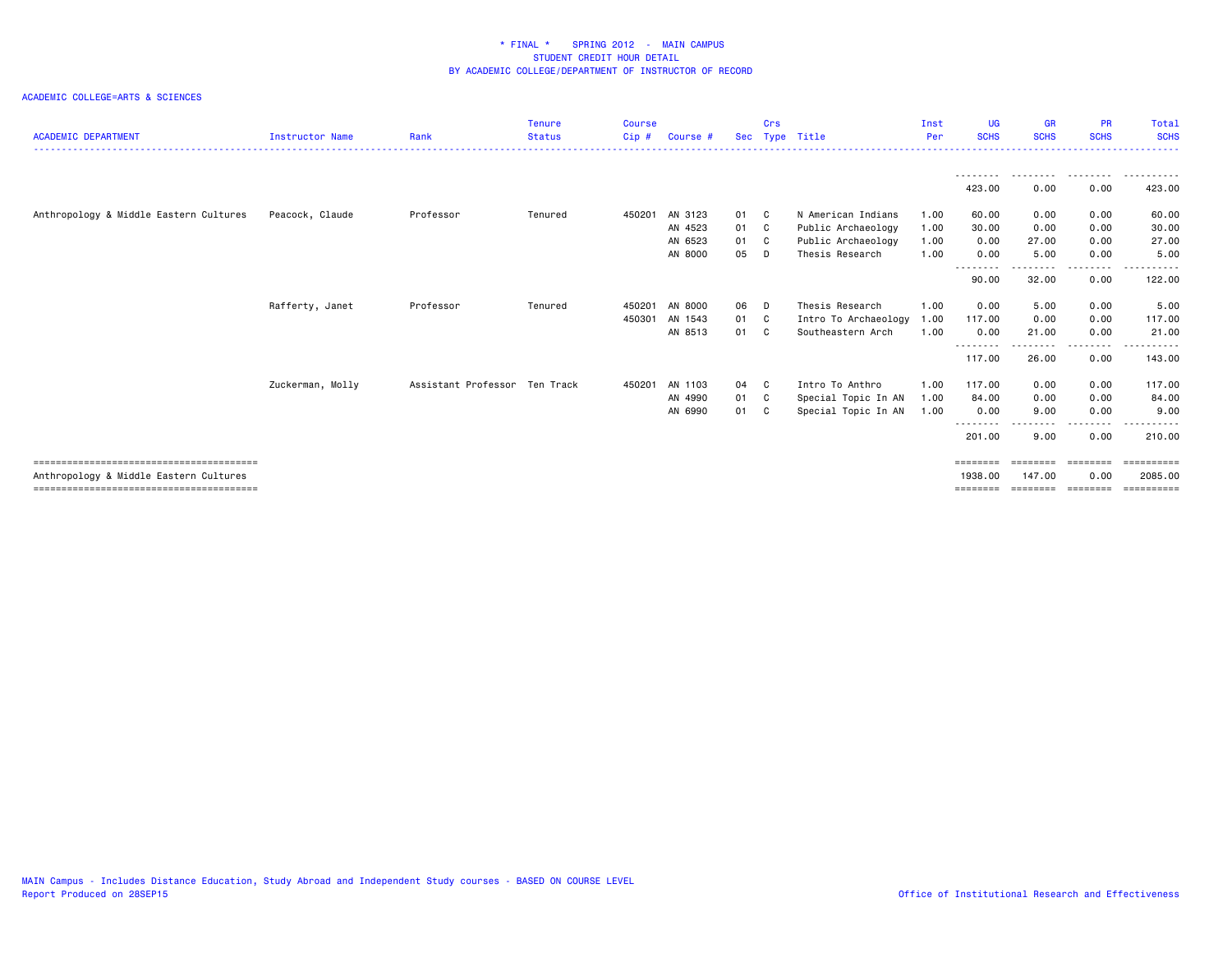| <b>ACADEMIC DEPARTMENT</b> | <b>Instructor Name</b> | Rank                          | <b>Tenure</b><br><b>Status</b> | Course<br>Cip# | Course #             |          | Crs          | Sec Type Title                                         | Inst<br>Per | <b>UG</b><br><b>SCHS</b> | <b>GR</b><br><b>SCHS</b>                                                                                                                             | PR<br><b>SCHS</b> | <b>Total</b><br><b>SCHS</b>                                                                                                                                  |
|----------------------------|------------------------|-------------------------------|--------------------------------|----------------|----------------------|----------|--------------|--------------------------------------------------------|-------------|--------------------------|------------------------------------------------------------------------------------------------------------------------------------------------------|-------------------|--------------------------------------------------------------------------------------------------------------------------------------------------------------|
|                            |                        |                               |                                |                |                      |          |              |                                                        |             |                          |                                                                                                                                                      |                   | .                                                                                                                                                            |
| Biological Sciences        | Brooks, Christopher    | Assistant Professor Ten Track |                                |                | 261102 BIO 8093      | 501 C    |              | Experm Bio & Biostat 1.00                              |             | 0.00                     | 78.00                                                                                                                                                | 0.00              | 78.00                                                                                                                                                        |
|                            |                        |                               |                                | 269999         | BIO 4000             | 16       | $\mathbf{I}$ | Directed Indiv Study                                   | 1.00        | 3.00                     | 0.00                                                                                                                                                 | 0.00              | 3.00                                                                                                                                                         |
|                            |                        |                               |                                |                | BIO 4990             | 01       | C            | Special Topic in BIO                                   | 1.00        | 96.00                    | 0.00                                                                                                                                                 | 0.00              | 96.00                                                                                                                                                        |
|                            |                        |                               |                                |                | BIO 6990             | 01       | C            | Special Topic in BIO                                   | 1.00        | 0.00                     | 3.00                                                                                                                                                 | 0.00              | 3.00                                                                                                                                                         |
|                            |                        |                               |                                |                | BIO 8000             | 01       | D            | Research/Thesis                                        | 1.00        | 0.00                     | 1.00                                                                                                                                                 | 0.00              | 1.00                                                                                                                                                         |
|                            |                        |                               |                                |                | BIO 9000             | 01       | D            | Research / Diss                                        | 1.00        | 0.00<br>.                | 5.00<br>المتمامين                                                                                                                                    | 0.00<br>.         | 5.00<br>.                                                                                                                                                    |
|                            |                        |                               |                                |                |                      |          |              |                                                        |             | 99.00                    | 87.00                                                                                                                                                | 0.00              | 186.00                                                                                                                                                       |
|                            | Chen, Jiguo            | Assistant Professor Ten Track |                                | 260501         | BIO 4433             | 01       | C            | Prin Of Virology                                       | 1.00        | 129.00                   | 0.00                                                                                                                                                 | 0.00              | 129.00                                                                                                                                                       |
|                            |                        |                               |                                |                | BIO 6433             | 01       | C            | Prin Of Virology                                       | 1.00        | 0.00                     | 3.00                                                                                                                                                 | 0.00              | 3.00                                                                                                                                                         |
|                            |                        |                               |                                |                | 269999 BIO 9000      | 02       | $\Box$       | Research / Diss                                        | 1.00        | 0.00<br>.                | 4.00<br>-----                                                                                                                                        | 0.00<br>.         | 4.00<br>.                                                                                                                                                    |
|                            |                        |                               |                                |                |                      |          |              |                                                        |             | 129.00                   | 7.00                                                                                                                                                 | 0.00              | 136.00                                                                                                                                                       |
|                            | Chevalier, David       | Assistant Professor Ten Track |                                |                | 260307 BIO 4214      | 01       | C            | Gen Plant Physiology 1.00                              |             | 216.00                   | 0.00                                                                                                                                                 | 0.00              | 216.00                                                                                                                                                       |
|                            |                        |                               |                                |                |                      | 02       | K            | Gen Plant Physiology                                   | 1.00        | 0.00                     | 0.00                                                                                                                                                 | 0.00              | 0.00                                                                                                                                                         |
|                            |                        |                               |                                |                |                      | 03       | К            | Gen Plant Physiology                                   | 1.00        | 0.00                     | 0.00                                                                                                                                                 | 0.00              | 0.00                                                                                                                                                         |
|                            |                        |                               |                                |                | BIO 6214             | 01       | $\mathtt{C}$ | Gen Plant Physiology                                   | 1.00        | 0.00                     | 4.00                                                                                                                                                 | 0.00              | 4.00                                                                                                                                                         |
|                            |                        |                               |                                |                |                      | 03       | к            | Gen Plant Physiology                                   | 1.00        | 0.00                     | 0.00                                                                                                                                                 | 0.00              | 0.00                                                                                                                                                         |
|                            |                        |                               |                                | 269999         | BIO 4000             | 08       | $\mathbf{I}$ | Directed Indiv Study                                   | 1.00        | 3.00                     | 0.00                                                                                                                                                 | 0.00              | 3.00                                                                                                                                                         |
|                            |                        |                               |                                |                | BIO 8000             | 03       | D            | Research/Thesis                                        | 1.00        | 0.00                     | 12.00                                                                                                                                                | 0.00              | 12.00                                                                                                                                                        |
|                            |                        |                               |                                |                | BIO 8011             | 01       | s.           | Seminar I                                              | 1.00        | 0.00                     | 23.00                                                                                                                                                | 0.00              | 23.00                                                                                                                                                        |
|                            |                        |                               |                                |                | BIO 8021             | 01       | S            | Seminar II                                             | 1.00        | 0.00                     | 9.00                                                                                                                                                 | 0.00              | 9.00                                                                                                                                                         |
|                            |                        |                               |                                |                | BIO 9000             | 03       | D            | Research / Diss                                        | 1.00        | 0.00                     | 12.00                                                                                                                                                | 0.00              | 12.00                                                                                                                                                        |
|                            |                        |                               |                                |                |                      |          |              |                                                        |             | .<br>219.00              | .<br>60.00                                                                                                                                           | .<br>0.00         | .<br>279.00                                                                                                                                                  |
|                            | Coats, Karen           | Non-Faculty                   | Tenured                        |                | 269999 BIO 8000      | 04       | D            | Research/Thesis                                        | 1.00        | 0.00<br>.                | 7.00<br>.                                                                                                                                            | 0.00<br>د د د د   | 7.00<br>$\frac{1}{2} \left( \frac{1}{2} \right) \left( \frac{1}{2} \right) \left( \frac{1}{2} \right) \left( \frac{1}{2} \right) \left( \frac{1}{2} \right)$ |
|                            |                        |                               |                                |                |                      |          |              |                                                        |             | 0.00                     | 7.00                                                                                                                                                 | 0.00              | 7.00                                                                                                                                                         |
|                            | Counterman, Brian      | Assistant Professor Ten Track |                                | 269999         | BIO 8000             | 05       | D            | Research/Thesis                                        | 1.00        | 0.00                     | 8.00                                                                                                                                                 | 0.00              | 8.00                                                                                                                                                         |
|                            |                        |                               |                                |                | BIO 9000             | 05       | D            | Research / Diss                                        | 1.00        | 0.00                     | 5.00                                                                                                                                                 | 0.00              | 5.00                                                                                                                                                         |
|                            |                        |                               |                                |                |                      |          |              |                                                        |             | .                        | $\frac{1}{2} \left( \frac{1}{2} \right) \left( \frac{1}{2} \right) \left( \frac{1}{2} \right) \left( \frac{1}{2} \right) \left( \frac{1}{2} \right)$ | .                 | .                                                                                                                                                            |
|                            |                        |                               |                                |                |                      |          |              |                                                        |             | 0.00                     | 13.00                                                                                                                                                | 0.00              | 13.00                                                                                                                                                        |
|                            | Doffitt, Cynthia       | Instructor                    | Non-Ten Track                  | 260101         | BIO 1134             | 02 C     |              | Biology I                                              | 1.00        | 852.00                   | 0.00                                                                                                                                                 | 0.00              | 852.00                                                                                                                                                       |
|                            |                        |                               |                                | 260399         | MIC 1123             | 555 M    |              | Science of Pub Healt 1.00                              |             | 9.00                     | 0.00                                                                                                                                                 | 0.00              | 9.00                                                                                                                                                         |
|                            |                        |                               |                                |                | MIC 2003             | 555 M    |              | Comm Disease Control                                   | 1.00        | 6.00                     | 0.00                                                                                                                                                 | 0.00              | 6.00                                                                                                                                                         |
|                            |                        |                               |                                |                | MIC 2013             | 555 M    |              | Foodborne Disease Co                                   | 1.00        | 6.00                     | 0.00                                                                                                                                                 | 0.00              | 6.00                                                                                                                                                         |
|                            |                        |                               |                                |                | MIC 2033             | 555 M    |              | Waterborne Disease C                                   | 1.00        | 3.00                     | 0.00                                                                                                                                                 | 0.00              | 3.00                                                                                                                                                         |
|                            |                        |                               |                                |                | MIC 2043             | 555 M    |              | Microbial Ecology of 1.00                              |             | 3.00                     | 0.00                                                                                                                                                 | 0.00              | 3.00                                                                                                                                                         |
|                            |                        |                               |                                | 269999         | BIO 3013             | 01       | C            | Prof Writ For Biol                                     | 1.00        | 69.00                    | 0.00                                                                                                                                                 | 0.00              | 69.00                                                                                                                                                        |
|                            |                        |                               |                                |                | 511005 BIO 4303      | 01       | C            | Bioinstrumentation                                     | 1.00        | 48.00                    | 0.00                                                                                                                                                 | 0.00              | 48.00                                                                                                                                                        |
|                            |                        |                               |                                |                |                      | 02       | K            | Bioinstrumentation                                     | 1.00        | 0.00                     | 0.00                                                                                                                                                 | 0.00              | 0.00                                                                                                                                                         |
|                            |                        |                               |                                |                | BIO 6303             | 01       | C            | Bioinstrumentation                                     | 1.00        | 0.00                     | 3.00                                                                                                                                                 | 0.00              | 3.00                                                                                                                                                         |
|                            |                        |                               |                                |                |                      | 02       | К            | Bioinstrumentation                                     | 1.00        | 0.00<br>.                | 0.00<br>.                                                                                                                                            | 0.00<br>.         | 0.00<br>.                                                                                                                                                    |
|                            |                        |                               |                                |                |                      |          |              |                                                        |             | 996.00                   | 3.00                                                                                                                                                 | 0.00              | 999.00                                                                                                                                                       |
|                            | Donaldson, Janet       | Assistant Professor Ten Track |                                | 269999         | BIO 4463<br>BIO 6463 | 01<br>01 | C<br>C       | Bacterial Physiology 1.00<br>Bacterial Physiology 1.00 |             | 78.00<br>0.00            | 0.00<br>6.00                                                                                                                                         | 0.00<br>0.00      | 78.00<br>6.00                                                                                                                                                |
|                            |                        |                               |                                |                |                      |          |              |                                                        |             |                          |                                                                                                                                                      |                   |                                                                                                                                                              |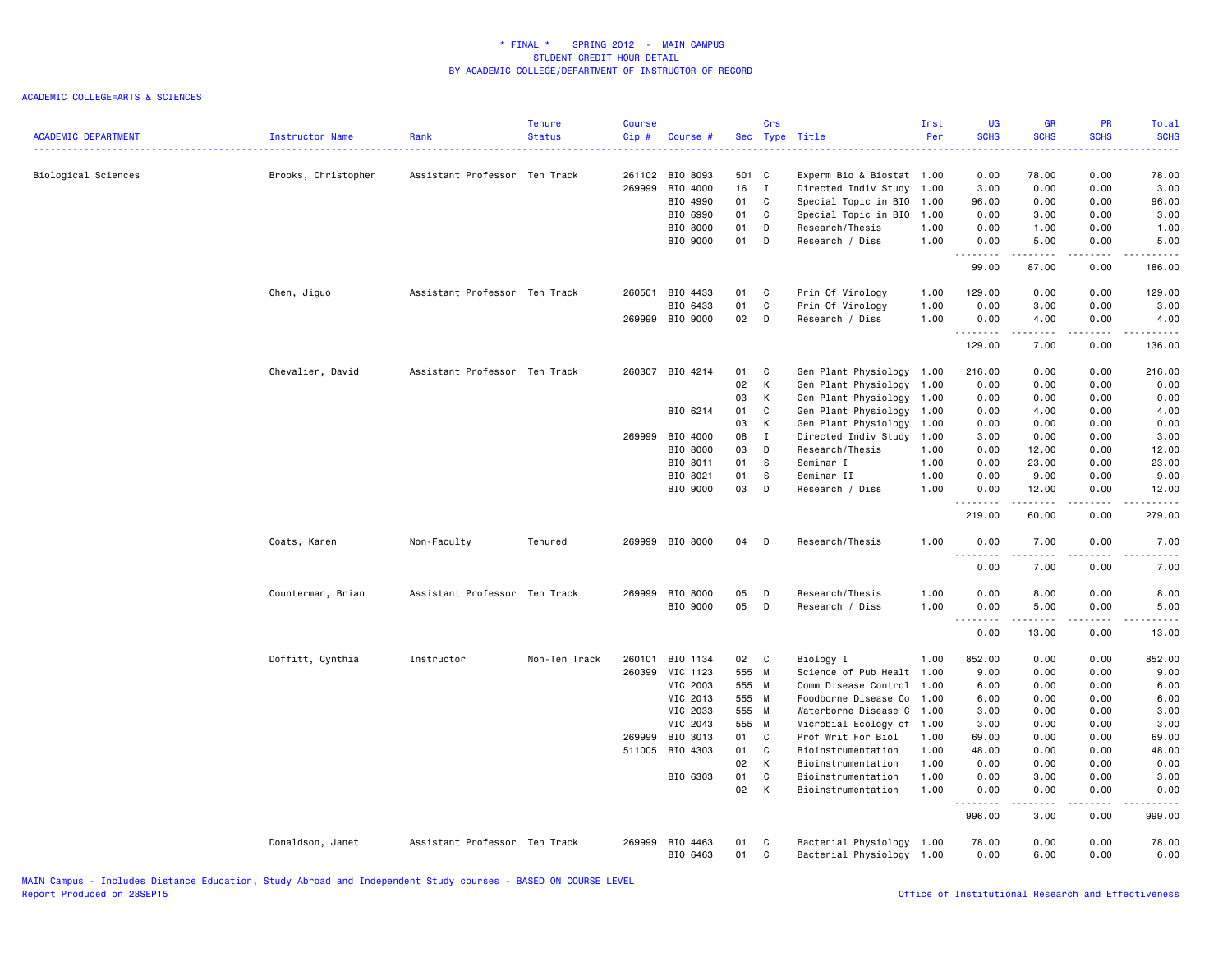| <b>ACADEMIC DEPARTMENT</b> | Instructor Name  | Rank                          | <b>Tenure</b><br><b>Status</b> | <b>Course</b><br>Cip# | Course #                    |          | Crs          | Sec Type Title                                    | Inst<br>Per  | <b>UG</b><br><b>SCHS</b> | <b>GR</b><br><b>SCHS</b> | PR<br><b>SCHS</b> | Total<br><b>SCHS</b><br>.                                                                                                                                      |
|----------------------------|------------------|-------------------------------|--------------------------------|-----------------------|-----------------------------|----------|--------------|---------------------------------------------------|--------------|--------------------------|--------------------------|-------------------|----------------------------------------------------------------------------------------------------------------------------------------------------------------|
| Biological Sciences        | Donaldson, Janet | Assistant Professor Ten Track |                                |                       | 269999 BIO 8000<br>BIO 9000 | 06<br>06 | D<br>D       | Research/Thesis<br>Research / Diss                | 1.00<br>1.00 | 0.00<br>0.00             | 7.00<br>25.00            | 0.00<br>0.00      | 7.00<br>25.00                                                                                                                                                  |
|                            |                  |                               |                                |                       |                             |          |              |                                                   |              | .<br>78.00               | ------<br>38.00          | .<br>0.00         | .<br>116.00                                                                                                                                                    |
|                            |                  |                               |                                |                       |                             |          |              |                                                   |              |                          |                          |                   |                                                                                                                                                                |
|                            | Echols, Jeffrey  | Instructor                    | Non-Ten Track                  |                       | 260501 BIO 3304             | 02       | K            | General Microbiology 1.00                         |              | 0.00                     | 0.00                     | 0.00              | 0.00                                                                                                                                                           |
|                            |                  |                               |                                |                       |                             | 03       | К            | General Microbiology 1.00                         |              | 0.00                     | 0.00                     | 0.00              | 0.00                                                                                                                                                           |
|                            |                  |                               |                                |                       |                             | 04       | K            | General Microbiology 1.00                         |              | 0.00                     | 0.00                     | 0.00              | 0.00                                                                                                                                                           |
|                            |                  |                               |                                |                       |                             | 05       | К            | General Microbiology 1.00                         |              | 0.00                     | 0.00                     | 0.00              | 0.00                                                                                                                                                           |
|                            |                  |                               |                                |                       |                             | 07       | K            | General Microbiology                              | 1.00         | 0.00                     | 0.00                     | 0.00              | 0.00                                                                                                                                                           |
|                            |                  |                               |                                |                       | 260701 BIO 1004             | 01       | C<br>K       | Anatomy & Physiology 1.00                         |              | 816.00<br>0.00           | 0.00                     | 0.00<br>0.00      | 816.00                                                                                                                                                         |
|                            |                  |                               |                                |                       |                             | 02<br>03 | К            | Anatomy & Physiology 1.00<br>Anatomy & Physiology | 1.00         | 0.00                     | 0.00<br>0.00             | 0.00              | 0.00<br>0.00                                                                                                                                                   |
|                            |                  |                               |                                |                       |                             | 04       | K            | Anatomy & Physiology 1.00                         |              | 0.00                     | 0.00                     | 0.00              | 0.00                                                                                                                                                           |
|                            |                  |                               |                                |                       |                             | 05       | к            | Anatomy & Physiology                              | 1.00         | 0.00                     | 0.00                     | 0.00              | 0.00                                                                                                                                                           |
|                            |                  |                               |                                |                       |                             | 06       | K            | Anatomy & Physiology 1.00                         |              | 0.00                     | 0.00                     | 0.00              | 0.00                                                                                                                                                           |
|                            |                  |                               |                                |                       |                             | 07       | К            | Anatomy & Physiology 1.00                         |              | 0.00                     | 0.00                     | 0.00              | 0.00                                                                                                                                                           |
|                            |                  |                               |                                |                       |                             | 09       | К            | Anatomy & Physiology 1.00                         |              | 0.00                     | 0.00                     | 0.00              | 0.00                                                                                                                                                           |
|                            |                  |                               |                                |                       |                             |          |              |                                                   |              | .<br>816.00              | .<br>0.00                | د د د د<br>0.00   | $\frac{1}{2} \left( \frac{1}{2} \right) \left( \frac{1}{2} \right) \left( \frac{1}{2} \right) \left( \frac{1}{2} \right) \left( \frac{1}{2} \right)$<br>816.00 |
|                            | Ervin, Gary      | Professor                     | Tenured                        |                       | 260301 BIO 8063             | 501 C    |              | Comp Study of Plants                              | 1.00         | 0.00                     | 99.00                    | 0.00              | 99.00                                                                                                                                                          |
|                            |                  |                               |                                |                       | 260399 BIO 4213             | 01       | C            | Plant Ecology                                     | 1.00         | 24.00                    | 0.00                     | 0.00              | 24.00                                                                                                                                                          |
|                            |                  |                               |                                |                       |                             | 02       | K            | Plant Ecology                                     | 1.00         | 0.00                     | 0.00                     | 0.00              | 0.00                                                                                                                                                           |
|                            |                  |                               |                                |                       | BIO 6213                    | 01       | C            | Plant Ecology                                     | 1.00         | 0.00                     | 3.00                     | 0.00              | 3.00                                                                                                                                                           |
|                            |                  |                               |                                |                       |                             | 02       | K            | Plant Ecology                                     | 1.00         | 0.00                     | 0.00                     | 0.00              | 0.00                                                                                                                                                           |
|                            |                  |                               |                                |                       | 269999 BIO 9000             | 07       | D            | Research / Diss                                   | 1.00         | 0.00                     | 9.00                     | 0.00              | 9.00                                                                                                                                                           |
|                            |                  |                               |                                |                       |                             |          |              |                                                   |              | .<br>24.00               | 111.00                   | .<br>0.00         | .<br>135.00                                                                                                                                                    |
|                            | Fogarty, Jarrod  | Instructor                    | Non-Ten Track                  |                       | 030101 WFA 4423             | 01       | B            | Herpetology                                       | 1.00         | 63.00                    | 0.00                     | 0.00              | 63.00                                                                                                                                                          |
|                            |                  |                               |                                |                       | 030601 WFA 7000             | 03       | $\mathbf{I}$ | Directed Indiv Study                              | 1.00         | 0.00                     | 3.00                     | 0.00              | 3.00                                                                                                                                                           |
|                            |                  |                               |                                |                       |                             |          |              |                                                   |              | .                        | <u>.</u>                 | . <b>.</b>        | $\omega$ is a set of                                                                                                                                           |
|                            |                  |                               |                                |                       |                             |          |              |                                                   |              | 63.00                    | 3.00                     | 0.00              | 66.00                                                                                                                                                          |
|                            | Gordon, Donna    | Assistant Professor Ten Track |                                |                       | 260401 BIO 2103             | 01 C     |              | Cell Biology                                      | 1.00         | 648.00                   | 0.00                     | 0.00              | 648.00                                                                                                                                                         |
|                            |                  |                               |                                |                       | BIO 8033                    | 501 C    |              | Adv. Cell Biology                                 | 1.00         | 0.00                     | 147.00                   | 0.00              | 147.00                                                                                                                                                         |
|                            |                  |                               |                                |                       | 269999 BIO 7000             | 01 I     |              | Directed Indiv Study                              | 1.00         | 0.00                     | 2.00                     | 0.00              | 2.00                                                                                                                                                           |
|                            |                  |                               |                                |                       | BIO 8000                    | 80       | D            | Research/Thesis                                   | 1.00         | 0.00                     | 9.00                     | 0.00              | 9.00                                                                                                                                                           |
|                            |                  |                               |                                |                       | BIO 9000                    | 08       | D            | Research / Diss                                   | 1.00         | 0.00<br>.                | 7.00<br>. <b>.</b>       | 0.00<br>.         | 7.00                                                                                                                                                           |
|                            |                  |                               |                                |                       |                             |          |              |                                                   |              | 648.00                   | 165.00                   | 0.00              | 813.00                                                                                                                                                         |
|                            | Holder, Thomas   | Instructor                    | Non-Ten Track                  |                       | 260101 BIO 1144             | 01       | C            | Biology II                                        | 1.00         | 784.00                   | 0.00                     | 0.00              | 784.00                                                                                                                                                         |
|                            |                  |                               |                                |                       |                             | 02       | C            | Biology II                                        | 1.00         | 772.00                   | 0.00                     | 0.00              | 772.00                                                                                                                                                         |
|                            |                  |                               |                                |                       |                             | 04       | К            | Biology II                                        | 0.50         | 0.00                     | 0.00                     | 0.00              | 0.00                                                                                                                                                           |
|                            |                  |                               |                                |                       |                             | 05       | K            | Biology II                                        | 0.50         | 0.00                     | 0.00                     | 0.00              | 0.00                                                                                                                                                           |
|                            |                  |                               |                                |                       |                             | 06       | К            | Biology II                                        | 0.50         | 0.00                     | 0.00                     | 0.00              | 0.00                                                                                                                                                           |
|                            |                  |                               |                                |                       |                             | 07       | K            | Biology II                                        | 0.50         | 0.00                     | 0.00                     | 0.00              | 0.00                                                                                                                                                           |
|                            |                  |                               |                                |                       |                             | 08       | К            | Biology II                                        | 0.50         | 0.00                     | 0.00                     | 0.00              | 0.00                                                                                                                                                           |
|                            |                  |                               |                                |                       |                             | 09       | K            | Biology II                                        | 0.50         | 0.00                     | 0.00                     | 0.00              | 0.00                                                                                                                                                           |
|                            |                  |                               |                                |                       |                             | 10       | К            | Biology II                                        | 0.50         | 0.00                     | 0.00                     | 0.00              | 0.00                                                                                                                                                           |
|                            |                  |                               |                                |                       |                             | 11       | К            | Biology II                                        | 0.50         | 0.00                     | 0.00                     | 0.00              | 0.00                                                                                                                                                           |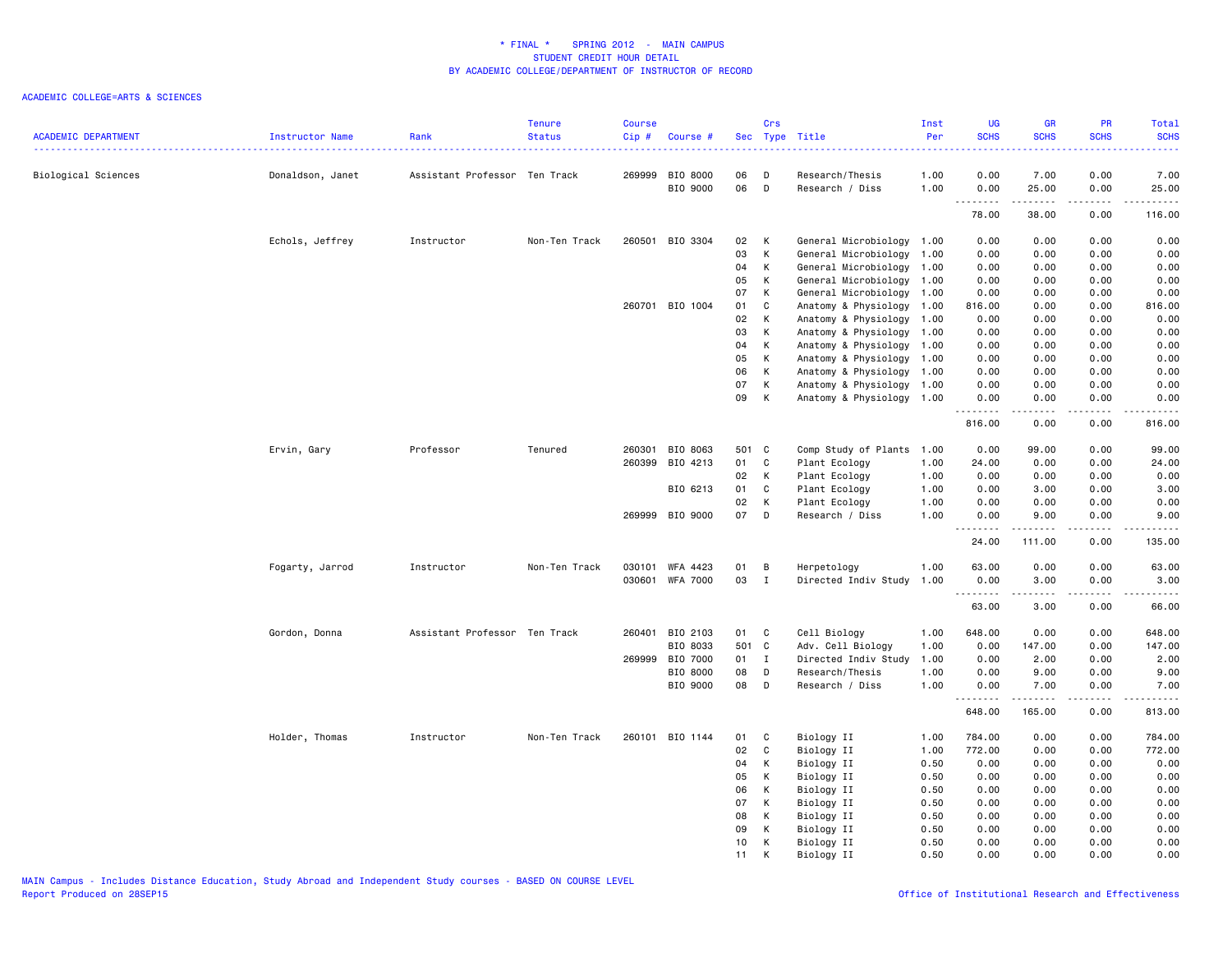|                            |                        |                               | <b>Tenure</b>  | <b>Course</b> |                 |        | Crs          |                           | Inst | UG                                                                                                                                                                                                                                                                                                                                                                                                                                                                                             | <b>GR</b>   | PR                   | Total                           |
|----------------------------|------------------------|-------------------------------|----------------|---------------|-----------------|--------|--------------|---------------------------|------|------------------------------------------------------------------------------------------------------------------------------------------------------------------------------------------------------------------------------------------------------------------------------------------------------------------------------------------------------------------------------------------------------------------------------------------------------------------------------------------------|-------------|----------------------|---------------------------------|
| <b>ACADEMIC DEPARTMENT</b> | <b>Instructor Name</b> | Rank                          | <b>Status</b>  | Cip#          | Course #        |        |              | Sec Type Title            | Per  | <b>SCHS</b>                                                                                                                                                                                                                                                                                                                                                                                                                                                                                    | <b>SCHS</b> | <b>SCHS</b>          | <b>SCHS</b>                     |
|                            |                        | Instructor                    | Non-Ten Track  |               | 260101 BIO 1144 | 14     | K            | Biology II                | 0.50 | 0.00                                                                                                                                                                                                                                                                                                                                                                                                                                                                                           | 0.00        | 0.00                 | 0.00                            |
| Biological Sciences        | Holder, Thomas         |                               |                |               |                 | 15     | K            | Biology II                | 0.50 | 0.00                                                                                                                                                                                                                                                                                                                                                                                                                                                                                           | 0.00        | 0.00                 | 0.00                            |
|                            |                        |                               |                |               |                 | 16     | K            | Biology II                | 0.50 | 0.00                                                                                                                                                                                                                                                                                                                                                                                                                                                                                           | 0.00        | 0.00                 | 0.00                            |
|                            |                        |                               |                |               | 260301 BIO 2213 | 01     | C            | Survey Plant Kingdom      | 1.00 | 111.00                                                                                                                                                                                                                                                                                                                                                                                                                                                                                         | 0.00        | 0.00                 | 111.00                          |
|                            |                        |                               |                |               |                 | 02     | K            | Survey Plant Kingdom      | 1.00 | 0.00                                                                                                                                                                                                                                                                                                                                                                                                                                                                                           | 0.00        | 0.00                 | 0.00                            |
|                            |                        |                               |                |               |                 | 03     | K            | Survey Plant Kingdom      | 1.00 | 0.00                                                                                                                                                                                                                                                                                                                                                                                                                                                                                           | 0.00        | 0.00                 | 0.00                            |
|                            |                        |                               |                |               | 260701 BIO 1023 | 03     | К            | Plants & Humans           | 1.00 | 0.00                                                                                                                                                                                                                                                                                                                                                                                                                                                                                           | 0.00        | 0.00                 | 0.00                            |
|                            |                        |                               |                |               |                 | 04     | K            | Plants & Humans           | 1.00 | 0.00                                                                                                                                                                                                                                                                                                                                                                                                                                                                                           | 0.00        | 0.00                 | 0.00                            |
|                            |                        |                               |                |               |                 |        | K            |                           |      |                                                                                                                                                                                                                                                                                                                                                                                                                                                                                                |             |                      |                                 |
|                            |                        |                               |                |               |                 | 05     |              | Plants & Humans           | 1.00 | 0.00                                                                                                                                                                                                                                                                                                                                                                                                                                                                                           | 0.00        | 0.00                 | 0.00                            |
|                            |                        |                               |                |               |                 | 06     | K            | Plants & Humans           | 1.00 | 0.00                                                                                                                                                                                                                                                                                                                                                                                                                                                                                           | 0.00        | 0.00                 | 0.00                            |
|                            |                        |                               |                |               |                 | 07     | K            | Plants & Humans           | 1.00 | 0.00                                                                                                                                                                                                                                                                                                                                                                                                                                                                                           | 0.00        | 0.00                 | 0.00                            |
|                            |                        |                               |                |               |                 | 08     | K            | Plants & Humans           | 1.00 | 0.00                                                                                                                                                                                                                                                                                                                                                                                                                                                                                           | 0.00        | 0.00                 | 0.00                            |
|                            |                        |                               |                |               |                 | 09     | K            | Plants & Humans           | 1.00 | 0.00                                                                                                                                                                                                                                                                                                                                                                                                                                                                                           | 0.00        | 0.00                 | 0.00                            |
|                            |                        |                               |                |               |                 | 10     | K            | Plants & Humans           | 1.00 | 0.00                                                                                                                                                                                                                                                                                                                                                                                                                                                                                           | 0.00        | 0.00                 | 0.00                            |
|                            |                        |                               |                |               | BIO 3524        | 01     | C            | Biol Of Vertebrates       | 1.00 | 244.00                                                                                                                                                                                                                                                                                                                                                                                                                                                                                         | 0.00        | 0.00                 | 244.00                          |
|                            |                        |                               |                |               |                 | 02     | К            | Biol Of Vertebrates       | 1.00 | 0.00                                                                                                                                                                                                                                                                                                                                                                                                                                                                                           | 0.00        | 0.00                 | 0.00                            |
|                            |                        |                               |                |               |                 | 03     | К            | Biol Of Vertebrates       | 1.00 | 0.00<br>$\begin{array}{cccccccccccccc} \multicolumn{2}{c}{} & \multicolumn{2}{c}{} & \multicolumn{2}{c}{} & \multicolumn{2}{c}{} & \multicolumn{2}{c}{} & \multicolumn{2}{c}{} & \multicolumn{2}{c}{} & \multicolumn{2}{c}{} & \multicolumn{2}{c}{} & \multicolumn{2}{c}{} & \multicolumn{2}{c}{} & \multicolumn{2}{c}{} & \multicolumn{2}{c}{} & \multicolumn{2}{c}{} & \multicolumn{2}{c}{} & \multicolumn{2}{c}{} & \multicolumn{2}{c}{} & \multicolumn{2}{c}{} & \multicolumn{2}{c}{} & \$ | 0.00<br>.   | 0.00<br>$\sim$ - - - | 0.00<br>.                       |
|                            |                        |                               |                |               |                 |        |              |                           |      | 1911.00                                                                                                                                                                                                                                                                                                                                                                                                                                                                                        | 0.00        | 0.00                 | 1911.00                         |
|                            | Klink, Vincent         | Assistant Professor Ten Track |                |               | 269999 BIO 4000 | 11     | $\mathbf{I}$ | Directed Indiv Study      | 1.00 | 3.00                                                                                                                                                                                                                                                                                                                                                                                                                                                                                           | 0.00        | 0.00                 | 3.00                            |
|                            |                        |                               |                |               | BIO 9000        | 09     | $\mathsf{D}$ | Research / Diss           | 1.00 | 0.00                                                                                                                                                                                                                                                                                                                                                                                                                                                                                           | 12.00       | 0.00                 | 12.00                           |
|                            |                        |                               |                |               |                 |        |              |                           |      | .                                                                                                                                                                                                                                                                                                                                                                                                                                                                                              | -----       | $\frac{1}{2}$        | $\frac{1}{2}$                   |
|                            |                        |                               |                |               |                 |        |              |                           |      | 3.00                                                                                                                                                                                                                                                                                                                                                                                                                                                                                           | 12.00       | 0.00                 | 15.00                           |
|                            | Lopez, Job             | Assistant Professor Ten Track |                | 260501        | BIO 4413        | 01     | C            | Immunology                | 1.00 | 561.00                                                                                                                                                                                                                                                                                                                                                                                                                                                                                         | 0.00        | 0.00                 | 561.00                          |
|                            |                        |                               |                |               | BIO 6413        | 01     | C            | Immunology                | 1.00 | 0.00<br>.                                                                                                                                                                                                                                                                                                                                                                                                                                                                                      | 9.00<br>.   | 0.00<br>-----        | 9.00<br>. <u>.</u>              |
|                            |                        |                               |                |               |                 |        |              |                           |      | 561.00                                                                                                                                                                                                                                                                                                                                                                                                                                                                                         | 9.00        | 0.00                 | 570.00                          |
|                            | Outlaw, Diana          | Assistant Professor Ten Track |                | 269999        | BIO 4000        | 15     | $\mathbf{I}$ | Directed Indiv Study 1.00 |      | 4.00                                                                                                                                                                                                                                                                                                                                                                                                                                                                                           | 0.00        | 0.00                 | 4.00                            |
|                            |                        |                               |                |               | BIO 8000        | 11     | D            | Research/Thesis           | 1.00 | 0.00                                                                                                                                                                                                                                                                                                                                                                                                                                                                                           | 5.00        | 0.00                 | 5.00                            |
|                            |                        |                               |                |               | BIO 8990        | 01     | C            | Special Topic in BIO      | 1.00 | 0.00                                                                                                                                                                                                                                                                                                                                                                                                                                                                                           | 30.00       | 0.00                 | 30.00                           |
|                            |                        |                               |                |               | BIO 9000        | $11 -$ | D            | Research / Diss           | 1.00 | 0.00                                                                                                                                                                                                                                                                                                                                                                                                                                                                                           | 5.00        | 0.00                 | 5.00                            |
|                            |                        |                               |                |               |                 |        |              |                           |      | <u>.</u><br>4.00                                                                                                                                                                                                                                                                                                                                                                                                                                                                               | .<br>40.00  | $- - -$<br>0.00      | -----<br>44.00                  |
|                            | Pittman, Joseph        | Grad Teach Assist             | Not Applicable |               | 260501 BIO 3304 | 01     | C            | General Microbiology 1.00 |      | 784.00                                                                                                                                                                                                                                                                                                                                                                                                                                                                                         | 0.00        | 0.00                 | 784.00                          |
|                            |                        |                               |                |               |                 |        |              |                           |      | 1.1.1.1.1.1                                                                                                                                                                                                                                                                                                                                                                                                                                                                                    | .           | د د د د              | .                               |
|                            |                        |                               |                |               |                 |        |              |                           |      | 784.00                                                                                                                                                                                                                                                                                                                                                                                                                                                                                         | 0.00        | 0.00                 | 784.00                          |
|                            | Reese, Mary            | Instructor                    | Non-Ten Track  | 260701        | BIO 1023        | 01     | C            | Plants & Humans           | 1.00 | 588.00                                                                                                                                                                                                                                                                                                                                                                                                                                                                                         | 0.00        | 0.00                 | 588.00                          |
|                            |                        |                               |                |               |                 | 02     | C            | Plants & Humans           | 1.00 | 585.00                                                                                                                                                                                                                                                                                                                                                                                                                                                                                         | 0.00        | 0.00                 | 585.00                          |
|                            |                        |                               |                | 269999        | BIO 4000        | 12     | $\mathbf{I}$ | Directed Indiv Study      | 1.00 | 2.00                                                                                                                                                                                                                                                                                                                                                                                                                                                                                           | 0.00        | 0.00                 | 2.00                            |
|                            |                        |                               |                |               |                 | 17     | $\mathbf{I}$ | Directed Indiv Study      | 1.00 | 1.00                                                                                                                                                                                                                                                                                                                                                                                                                                                                                           | 0.00        | 0.00                 | 1.00                            |
|                            |                        |                               |                |               | BIO 4011        | 01     | $\mathbf{I}$ | Sen Thesis Bio Sci        | 1.00 | 1.00                                                                                                                                                                                                                                                                                                                                                                                                                                                                                           | 0.00        | 0.00                 | 1.00                            |
|                            |                        |                               |                |               | 511005 BIO 4100 | 01     | H            | Med Tech Clinicals        | 1.00 | 48.00                                                                                                                                                                                                                                                                                                                                                                                                                                                                                          | 0.00        | 0.00                 | 48.00                           |
|                            |                        |                               |                |               |                 |        |              |                           |      | .<br>1225.00                                                                                                                                                                                                                                                                                                                                                                                                                                                                                   | .<br>0.00   | .<br>0.00            | $\alpha$ is a single<br>1225.00 |
|                            | Reichert, Nancy        | Professor                     | Tenured        |               | 269999 BIO 8000 | $12$ D |              | Research/Thesis           | 1.00 | 0.00                                                                                                                                                                                                                                                                                                                                                                                                                                                                                           | 6.00        | 0.00                 | 6.00                            |
|                            |                        |                               |                |               | BIO 8990        | 501 S  |              | Special Topic in BIO      | 1.00 | 0.00                                                                                                                                                                                                                                                                                                                                                                                                                                                                                           | 3,00        | 0.00                 | 3.00                            |
|                            |                        |                               |                |               |                 |        |              |                           |      |                                                                                                                                                                                                                                                                                                                                                                                                                                                                                                |             |                      |                                 |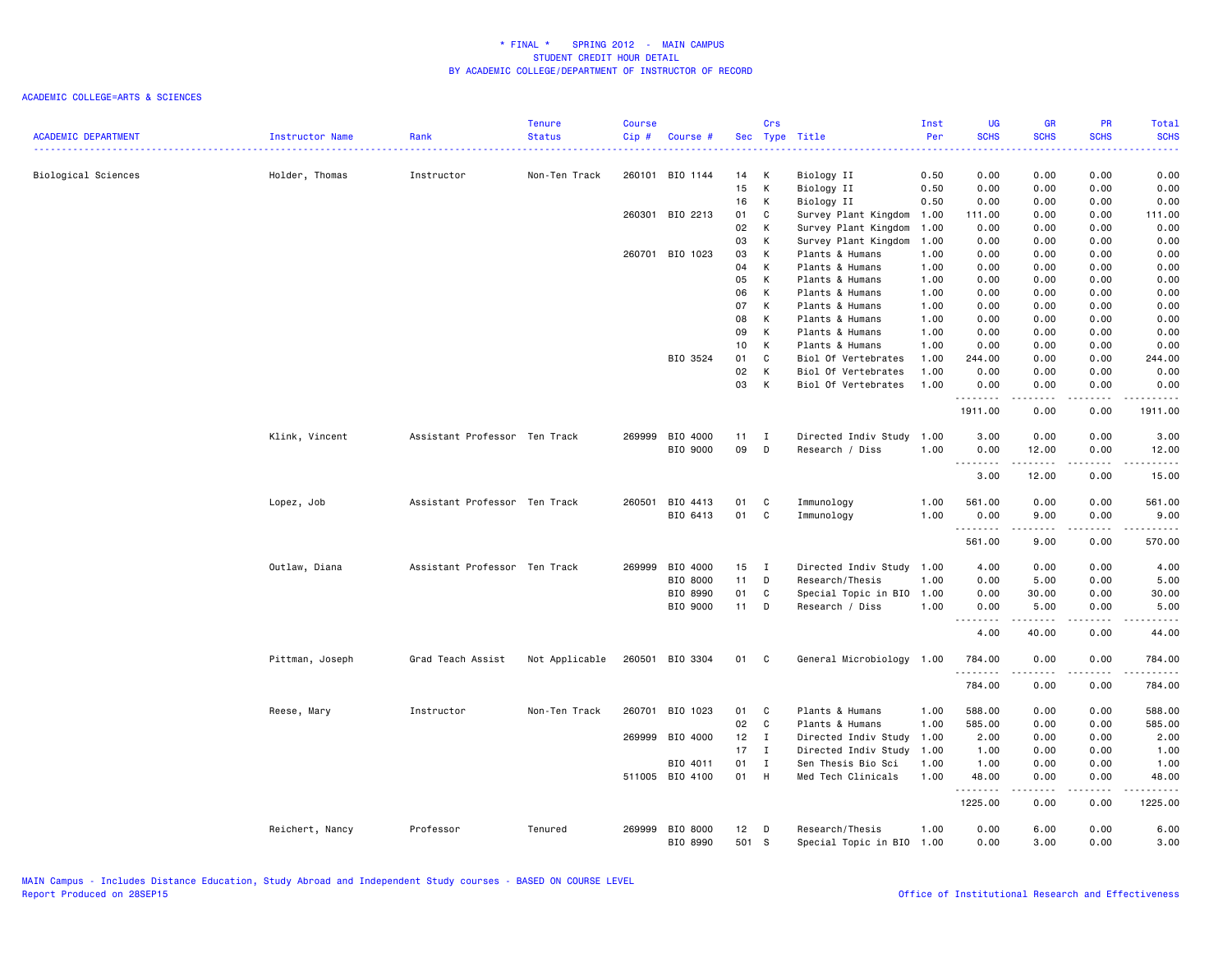|                            |                  |                               | <b>Tenure</b> | Course |                 |        | Crs          |                           | Inst | UG          | <b>GR</b>           | PR                  | Total               |
|----------------------------|------------------|-------------------------------|---------------|--------|-----------------|--------|--------------|---------------------------|------|-------------|---------------------|---------------------|---------------------|
| <b>ACADEMIC DEPARTMENT</b> | Instructor Name  | Rank                          | <b>Status</b> | Cip#   | Course #        |        |              | Sec Type Title            | Per  | <b>SCHS</b> | <b>SCHS</b>         | <b>SCHS</b>         | <b>SCHS</b>         |
|                            |                  |                               |               |        |                 |        |              |                           |      | --------    | .                   | .                   |                     |
|                            |                  |                               |               |        |                 |        |              |                           |      | 0.00        | 9.00                | 0.00                | 9.00                |
| Biological Sciences        | Self, Sarah      | Instructor                    | Non-Ten Track |        | 260101 BIO 1134 | 03     | K            | Biology I                 | 1.00 | 0.00        | 0.00                | 0.00                | 0.00                |
|                            |                  |                               |               |        |                 | 04     | K            | Biology I                 | 1.00 | 0.00        | 0.00                | 0.00                | 0.00                |
|                            |                  |                               |               |        |                 | 05     | K            | Biology I                 | 1.00 | 0.00        | 0.00                | 0.00                | 0.00                |
|                            |                  |                               |               |        |                 | 06     | К            | Biology I                 | 1.00 | 0.00        | 0.00                | 0.00                | 0.00                |
|                            |                  |                               |               |        |                 | 07     | K            | Biology I                 | 1.00 | 0.00        | 0.00                | 0.00                | 0.00                |
|                            |                  |                               |               |        |                 | 08     | K            | Biology I                 | 1.00 | 0.00        | 0.00                | 0.00                | 0.00                |
|                            |                  |                               |               |        |                 | 09     | К            | Biology I                 | 1.00 | 0.00        | 0.00                | 0.00                | 0.00                |
|                            |                  |                               |               |        |                 | 10     | K            | Biology I                 | 1.00 | 0.00        | 0.00                | 0.00                | 0.00                |
|                            |                  |                               |               |        |                 | 12     | K            | Biology I                 | 1.00 | 0.00        | 0.00                | 0.00                | 0.00                |
|                            |                  |                               |               |        | 260701 BIO 3014 | 01     | C            | Human Physiology          | 1.00 | 780.00      | 0.00                | 0.00                | 780.00              |
|                            |                  |                               |               |        |                 | 02     | K            | Human Physiology          | 1.00 | 0.00        | 0.00                | 0.00                | 0.00                |
|                            |                  |                               |               |        |                 | 03     | K            | Human Physiology          | 1.00 | 0.00        | 0.00                | 0.00                | 0.00                |
|                            |                  |                               |               |        |                 | 04     | К            | Human Physiology          | 1.00 | 0.00        | 0.00                | 0.00                | 0.00                |
|                            |                  |                               |               |        |                 | 05     | K            | Human Physiology          | 1.00 | 0.00        | 0.00                | 0.00                | 0.00                |
|                            |                  |                               |               |        |                 | 06     | K            | Human Physiology          | 1.00 | 0.00        | 0.00                | 0.00                | 0.00                |
|                            |                  |                               |               |        |                 | 07     | K            | Human Physiology          | 1.00 | 0.00        | 0.00                | 0.00                | 0.00                |
|                            |                  |                               |               |        | 260706 BIO 4514 | 01     | $\mathbf c$  | Animal Physiology         | 1.00 | 464.00      | 0.00                | 0.00                | 464.00              |
|                            |                  |                               |               |        |                 | 02     | K            | Animal Physiology         | 1.00 | 0.00        | 0.00                | 0.00                | 0.00                |
|                            |                  |                               |               |        |                 | 03     | K            | Animal Physiology         | 1.00 | 0.00        | 0.00                | 0.00                | 0.00                |
|                            |                  |                               |               |        |                 | 04     | K            | Animal Physiology         | 1.00 | 0.00        | 0.00                | 0.00                | 0.00                |
|                            |                  |                               |               |        |                 | 05     | K            | Animal Physiology         | 1.00 | 0.00        | 0.00                | 0.00                | 0.00                |
|                            |                  |                               |               |        | BIO 6514        | 01     | C            | Animal Physiology         | 1.00 | 0.00        | 8.00                | 0.00                | 8.00                |
|                            |                  |                               |               |        |                 | 02     | K            | Animal Physiology         | 1.00 | 0.00        | 0.00                | 0.00                | 0.00                |
|                            |                  |                               |               |        |                 | 04     | K            | Animal Physiology         | 1.00 | 0.00        | 0.00                | 0.00                | 0.00                |
|                            |                  |                               |               |        |                 |        |              |                           |      | .           | -----               | -----               | .                   |
|                            |                  |                               |               |        |                 |        |              |                           |      | 1244.00     | 8.00                | 0.00                | 1252.00             |
|                            | Stewart, James   | Assistant Professor Ten Track |               |        | 269999 BIO 4000 | 02     | $\mathbf{I}$ | Directed Indiv Study 1.00 |      | 2.00        | 0.00                | 0.00                | 2.00                |
|                            |                  |                               |               |        |                 | 09     | $\mathbf{I}$ | Directed Indiv Study 1.00 |      | 2.00        | 0.00                | 0.00                | 2.00                |
|                            |                  |                               |               |        |                 | $10$ I |              | Directed Indiv Study 1.00 |      | 2.00        | 0.00                | 0.00                | 2.00                |
|                            |                  |                               |               |        |                 |        |              |                           |      | .<br>6.00   | $- - - - -$<br>0.00 | $- - - - -$<br>0.00 | $- - - - -$<br>6.00 |
|                            | Thornton, Justin | Assistant Professor Ten Track |               | 260699 | BIO 4443        | 01     | C            | Bacterial Genetics        | 1.00 | 63.00       | 0.00                | 0.00                | 63.00               |
|                            |                  |                               |               |        | BIO 6443        | 01     | C            | Bacterial Genetics        | 1.00 | 0.00        | 3.00                | 0.00                | 3.00                |
|                            |                  |                               |               | 269999 | BIO 4000        | 06     | $\mathbf{I}$ | Directed Indiv Study      | 1.00 | 3.00        | 0.00                | 0.00                | 3.00                |
|                            |                  |                               |               |        | BIO 8000        | 14     | D            | Research/Thesis           | 1.00 | 0.00        | 5.00                | 0.00                | 5.00                |
|                            |                  |                               |               |        |                 |        |              |                           |      | 66.00       | 8.00                | .<br>0.00           | 74.00               |
|                            | Wallace, Lisa    | Assistant Professor Ten Track |               |        | 260399 BIO 4203 | 01     | C            | Tax Of Spermatophyte 1.00 |      | 108.00      | 0.00                | 0.00                | 108.00              |
|                            |                  |                               |               |        |                 | 02     | K            | Tax Of Spermatophyte      | 1.00 | 0.00        | 0.00                | 0.00                | 0.00                |
|                            |                  |                               |               |        |                 | 03     | K            | Tax Of Spermatophyte      | 1.00 | 0.00        | 0.00                | 0.00                | 0.00                |
|                            |                  |                               |               |        | BIO 6203        | 01     | C            | Tax Of Spermatophyte      | 1.00 | 0.00        | 6.00                | 0.00                | 6.00                |
|                            |                  |                               |               |        |                 | 02     | K            | Tax Of Spermatophyte      | 1.00 | 0.00        | 0.00                | 0.00                | 0.00                |
|                            |                  |                               |               |        |                 | 03     | К            | Tax Of Spermatophyte      | 1.00 | 0.00        | 0.00                | 0.00                | 0.00                |
|                            |                  |                               |               |        | 269999 BIO 4000 | 03     | $\mathbf{I}$ | Directed Indiv Study      | 1.00 | 3.00        | 0.00                | 0.00                | 3.00                |
|                            |                  |                               |               |        | BIO 8000        | 15     | D            | Research/Thesis           | 1.00 | 0.00        | 11.00               | 0.00                | 11.00               |
|                            |                  |                               |               |        | BIO 9000        | 15     | D            | Research / Diss           | 1.00 | 0.00        | 20.00               | 0.00                | 20.00               |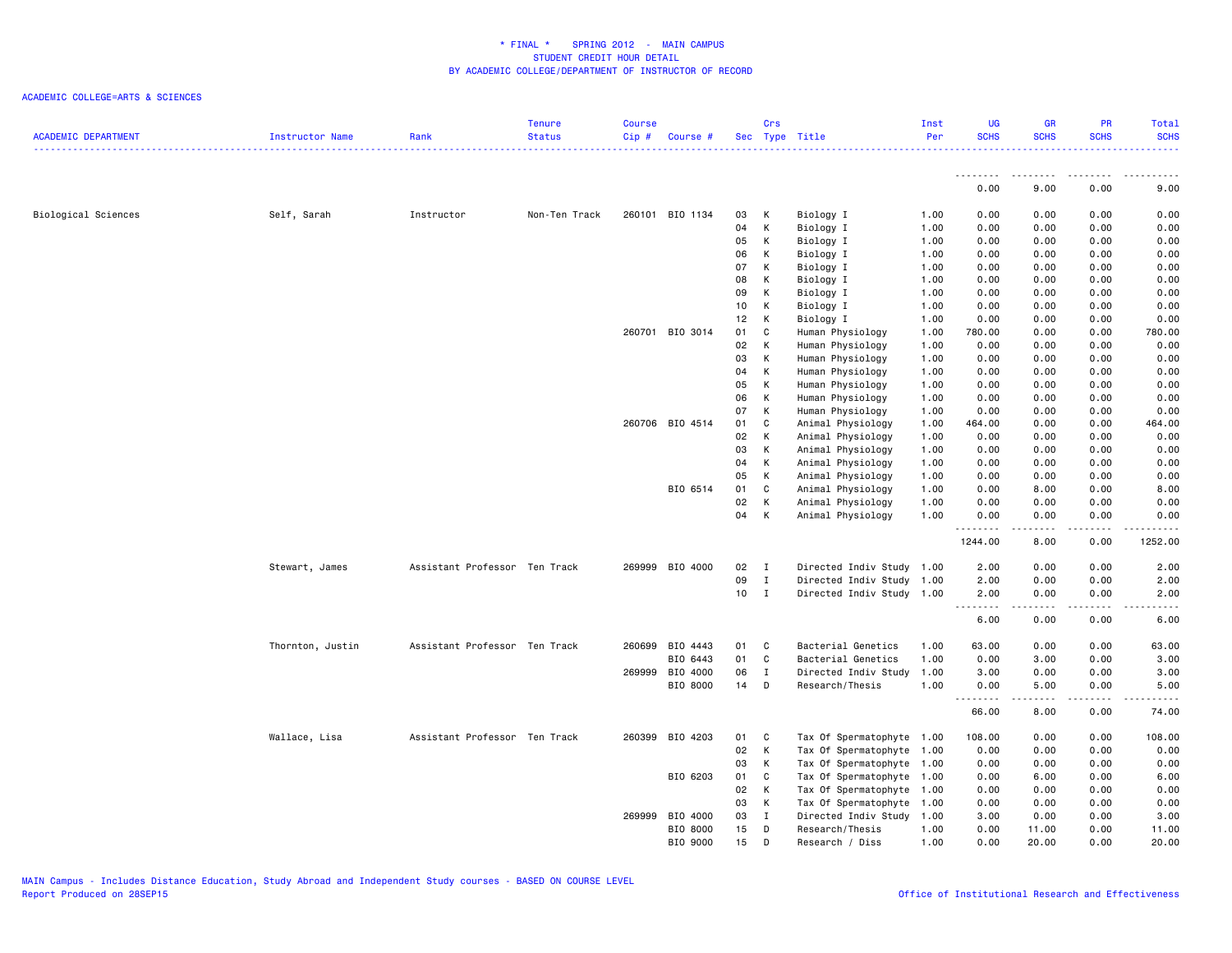| <b>ACADEMIC DEPARTMENT</b> | Instructor Name   | Rank                          | <b>Tenure</b><br><b>Status</b> | <b>Course</b><br>Cip# | Course #        |          | Crs          | Sec Type Title                   | Inst<br>Per  | <b>UG</b><br><b>SCHS</b> | <b>GR</b><br><b>SCHS</b> | PR<br><b>SCHS</b>                                                                                                                                                                                                                                                                                                                                                                                                                                                                      | <b>Total</b><br><b>SCHS</b> |
|----------------------------|-------------------|-------------------------------|--------------------------------|-----------------------|-----------------|----------|--------------|----------------------------------|--------------|--------------------------|--------------------------|----------------------------------------------------------------------------------------------------------------------------------------------------------------------------------------------------------------------------------------------------------------------------------------------------------------------------------------------------------------------------------------------------------------------------------------------------------------------------------------|-----------------------------|
|                            |                   |                               |                                |                       |                 |          |              |                                  |              | <u>.</u>                 | --------                 | .                                                                                                                                                                                                                                                                                                                                                                                                                                                                                      | .                           |
|                            |                   |                               |                                |                       |                 |          |              |                                  |              | 111.00                   | 37.00                    | 0.00                                                                                                                                                                                                                                                                                                                                                                                                                                                                                   | 148.00                      |
| Biological Sciences        | Welch, Mark       | Assistant Professor Ten Track |                                |                       | 260101 BIO 4113 | 01 C     |              | Evolution                        | 1.00         | 129.00                   | 0.00                     | 0.00                                                                                                                                                                                                                                                                                                                                                                                                                                                                                   | 129.00                      |
|                            |                   |                               |                                |                       | BIO 6113        | 01       | C            | Evolution                        | 1.00         | 0.00                     | 12.00                    | 0.00                                                                                                                                                                                                                                                                                                                                                                                                                                                                                   | 12.00                       |
|                            |                   |                               |                                | 261301                | BIO 6023        | 501 C    |              | Prin Evolutionary Bi 1.00        |              | 0.00                     | 132.00                   | 0.00                                                                                                                                                                                                                                                                                                                                                                                                                                                                                   | 132.00                      |
|                            |                   |                               |                                | 269999                | BIO 4000        | 01       | $\mathbf{I}$ | Directed Indiv Study 1.00        |              | 3.00                     | 0.00                     | 0.00                                                                                                                                                                                                                                                                                                                                                                                                                                                                                   | 3.00                        |
|                            |                   |                               |                                |                       |                 | 04       | $\mathbf{I}$ | Directed Indiv Study 1.00        |              | 3.00                     | 0.00                     | 0.00                                                                                                                                                                                                                                                                                                                                                                                                                                                                                   | 3.00                        |
|                            |                   |                               |                                |                       |                 | 05       | $\mathbf{I}$ | Directed Indiv Study 1.00        |              | 3.00                     | 0.00                     | 0.00                                                                                                                                                                                                                                                                                                                                                                                                                                                                                   | 3.00                        |
|                            |                   |                               |                                |                       |                 | 13       | $\mathbf{I}$ | Directed Indiv Study 1.00        |              | 2.00                     | 0.00                     | 0.00                                                                                                                                                                                                                                                                                                                                                                                                                                                                                   | 2.00                        |
|                            |                   |                               |                                |                       | BIO 8000        | 16       | D            | Research/Thesis                  | 1.00         | 0.00                     | 8.00                     | 0.00                                                                                                                                                                                                                                                                                                                                                                                                                                                                                   | 8.00                        |
|                            |                   |                               |                                |                       | BIO 9000        | 16       | D            | Research / Diss                  | 1.00         | 0.00<br>.                | 13.00<br>. <b>.</b>      | 0.00<br>.                                                                                                                                                                                                                                                                                                                                                                                                                                                                              | 13.00<br>.                  |
|                            |                   |                               |                                |                       |                 |          |              |                                  |              | 140.00                   | 165.00                   | 0.00                                                                                                                                                                                                                                                                                                                                                                                                                                                                                   | 305.00                      |
|                            | Williamson, Emily | Instructor                    | Non-Ten Track                  | 260101                | BIO 1134        | 01       | C            | Biology I                        | 1.00         | 844.00                   | 0.00                     | 0.00                                                                                                                                                                                                                                                                                                                                                                                                                                                                                   | 844.00                      |
|                            |                   |                               |                                |                       | BIO 1144        | 03       | C            | Biology II                       | 1.00         | 584.00                   | 0.00                     | 0.00                                                                                                                                                                                                                                                                                                                                                                                                                                                                                   | 584.00                      |
|                            |                   |                               |                                |                       |                 | 04       | К            | Biology II                       | 0.50         | 0.00                     | 0.00                     | 0.00                                                                                                                                                                                                                                                                                                                                                                                                                                                                                   | 0.00                        |
|                            |                   |                               |                                |                       |                 | 05       | К            | Biology II                       | 0.50         | 0.00                     | 0.00                     | 0.00                                                                                                                                                                                                                                                                                                                                                                                                                                                                                   | 0.00                        |
|                            |                   |                               |                                |                       |                 | 06       | К            | Biology II                       | 0.50         | 0.00                     | 0.00                     | 0.00                                                                                                                                                                                                                                                                                                                                                                                                                                                                                   | 0.00                        |
|                            |                   |                               |                                |                       |                 | 07       | K            | Biology II                       | 0.50         | 0.00                     | 0.00                     | 0.00                                                                                                                                                                                                                                                                                                                                                                                                                                                                                   | 0.00                        |
|                            |                   |                               |                                |                       |                 | 08       | K            | Biology II                       | 0.50         | 0.00                     | 0.00                     | 0.00                                                                                                                                                                                                                                                                                                                                                                                                                                                                                   | 0.00                        |
|                            |                   |                               |                                |                       |                 | 09       | К            | Biology II                       | 0.50         | 0.00                     | 0.00                     | 0.00                                                                                                                                                                                                                                                                                                                                                                                                                                                                                   | 0.00                        |
|                            |                   |                               |                                |                       |                 | 10       | К            | Biology II                       | 0.50         | 0.00                     | 0.00                     | 0.00                                                                                                                                                                                                                                                                                                                                                                                                                                                                                   | 0.00                        |
|                            |                   |                               |                                |                       |                 | 11       | К            | Biology II                       | 0.50         | 0.00                     | 0.00                     | 0.00                                                                                                                                                                                                                                                                                                                                                                                                                                                                                   | 0.00                        |
|                            |                   |                               |                                |                       |                 | 14       | К            | Biology II                       | 0.50         | 0.00                     | 0.00                     | 0.00                                                                                                                                                                                                                                                                                                                                                                                                                                                                                   | 0.00                        |
|                            |                   |                               |                                |                       |                 | 15       | к            | Biology II                       | 0.50         | 0.00                     | 0.00                     | 0.00                                                                                                                                                                                                                                                                                                                                                                                                                                                                                   | 0.00                        |
|                            |                   |                               |                                |                       |                 | 16       | К            | Biology II                       | 0.50         | 0.00                     | 0.00                     | 0.00                                                                                                                                                                                                                                                                                                                                                                                                                                                                                   | 0.00                        |
|                            |                   |                               |                                |                       | 260701 BIO 1123 | 01       | C            | Animal Biology                   | 1.00         | 588.00                   | 0.00                     | 0.00                                                                                                                                                                                                                                                                                                                                                                                                                                                                                   | 588.00                      |
|                            |                   |                               |                                |                       |                 | 02       | C            | Animal Biology                   | 1.00         | 570.00                   | 0.00                     | 0.00                                                                                                                                                                                                                                                                                                                                                                                                                                                                                   | 570.00                      |
|                            |                   |                               |                                |                       |                 | 03<br>04 | К<br>К       | Animal Biology                   | 1.00         | 0.00                     | 0.00                     | 0.00                                                                                                                                                                                                                                                                                                                                                                                                                                                                                   | 0.00                        |
|                            |                   |                               |                                |                       |                 | 05       | К            | Animal Biology<br>Animal Biology | 1.00<br>1.00 | 0.00<br>0.00             | 0.00<br>0.00             | 0.00<br>0.00                                                                                                                                                                                                                                                                                                                                                                                                                                                                           | 0.00<br>0.00                |
|                            |                   |                               |                                |                       |                 | 06       | K            | Animal Biology                   | 1.00         | 0.00                     | 0.00                     | 0.00                                                                                                                                                                                                                                                                                                                                                                                                                                                                                   | 0.00                        |
|                            |                   |                               |                                |                       |                 | 07       | К            | Animal Biology                   | 1.00         | 0.00                     | 0.00                     | 0.00                                                                                                                                                                                                                                                                                                                                                                                                                                                                                   | 0.00                        |
|                            |                   |                               |                                |                       |                 | 08       | К            | Animal Biology                   | 1.00         | 0.00                     | 0.00                     | 0.00                                                                                                                                                                                                                                                                                                                                                                                                                                                                                   | 0.00                        |
|                            |                   |                               |                                |                       |                 | 09       | К            | Animal Biology                   | 1.00         | 0.00                     | 0.00                     | 0.00                                                                                                                                                                                                                                                                                                                                                                                                                                                                                   | 0.00                        |
|                            |                   |                               |                                |                       |                 | 10       | К            | Animal Biology                   | 1.00         | 0.00                     | 0.00                     | 0.00                                                                                                                                                                                                                                                                                                                                                                                                                                                                                   | 0.00                        |
|                            |                   |                               |                                |                       |                 |          |              |                                  |              | .<br>2586.00             | .<br>0.00                | .<br>0.00                                                                                                                                                                                                                                                                                                                                                                                                                                                                              | .<br>2586.00                |
|                            | Wise, Dwayne      | Professor                     | Tenured                        | 260613                | BIO 4133        | 01       | C            | Human Genetics                   | 1.00         | 525.00                   | 0.00                     | 0.00                                                                                                                                                                                                                                                                                                                                                                                                                                                                                   | 525.00                      |
|                            |                   |                               |                                |                       | BIO 6133        | 01       | C            | Human Genetics                   | 1.00         | 0.00                     | 3.00                     | 0.00                                                                                                                                                                                                                                                                                                                                                                                                                                                                                   | 3.00                        |
|                            |                   |                               |                                |                       | GNS 4133        | 01       | C            | Human Genetics                   | 1.00         | 48.00                    | 0.00                     | 0.00                                                                                                                                                                                                                                                                                                                                                                                                                                                                                   | 48.00                       |
|                            |                   |                               |                                | 269999                | BIO 4000        | 07       | $\mathbf I$  | Directed Indiv Study             | 1.00         | 3.00                     | 0.00                     | 0.00                                                                                                                                                                                                                                                                                                                                                                                                                                                                                   | 3.00                        |
|                            |                   |                               |                                |                       |                 |          |              |                                  |              | .<br>576.00              | 3.00                     | 0.00                                                                                                                                                                                                                                                                                                                                                                                                                                                                                   | 579.00                      |
| Biological Sciences        |                   |                               |                                |                       |                 |          |              |                                  |              | ========<br>12289.00     | ========<br>785.00       | <b>ESSESSE</b><br>0.00                                                                                                                                                                                                                                                                                                                                                                                                                                                                 | ==========<br>13074.00      |
|                            |                   |                               |                                |                       |                 |          |              |                                  |              | ========                 | ========                 | $\begin{array}{cccccccccc} \multicolumn{2}{c}{} & \multicolumn{2}{c}{} & \multicolumn{2}{c}{} & \multicolumn{2}{c}{} & \multicolumn{2}{c}{} & \multicolumn{2}{c}{} & \multicolumn{2}{c}{} & \multicolumn{2}{c}{} & \multicolumn{2}{c}{} & \multicolumn{2}{c}{} & \multicolumn{2}{c}{} & \multicolumn{2}{c}{} & \multicolumn{2}{c}{} & \multicolumn{2}{c}{} & \multicolumn{2}{c}{} & \multicolumn{2}{c}{} & \multicolumn{2}{c}{} & \multicolumn{2}{c}{} & \multicolumn{2}{c}{} & \mult$ | ==========                  |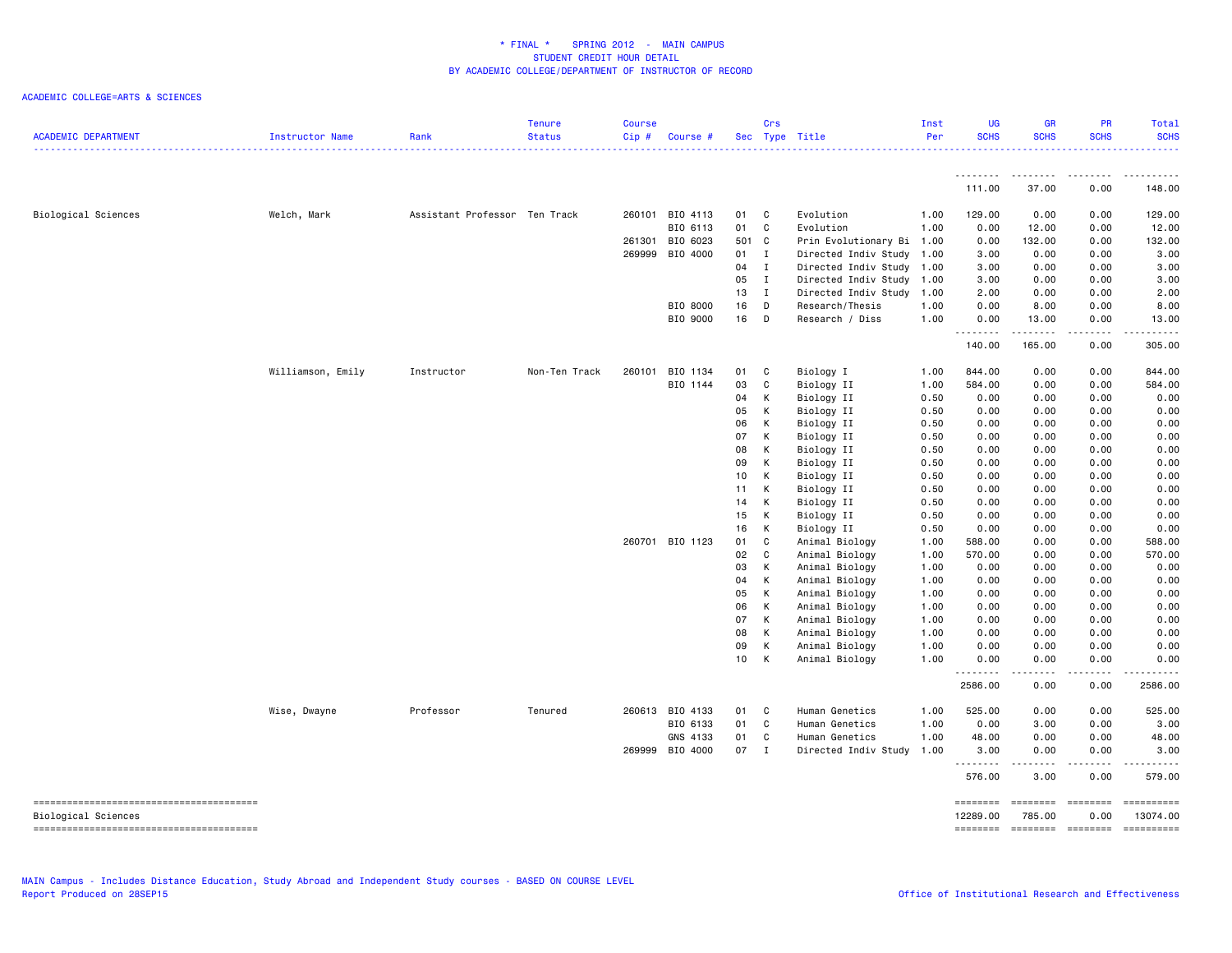|                            |                      |                                   | <b>Tenure</b> | <b>Course</b> |                  |        | Crs          |                           | Inst | UG                 | <b>GR</b>                                                                                                                                                                                | PR                                  | Total                          |
|----------------------------|----------------------|-----------------------------------|---------------|---------------|------------------|--------|--------------|---------------------------|------|--------------------|------------------------------------------------------------------------------------------------------------------------------------------------------------------------------------------|-------------------------------------|--------------------------------|
| <b>ACADEMIC DEPARTMENT</b> | Instructor Name<br>. | Rank                              | <b>Status</b> | Cip#          | Course #         |        |              | Sec Type Title            | Per  | <b>SCHS</b>        | <b>SCHS</b>                                                                                                                                                                              | <b>SCHS</b>                         | <b>SCHS</b>                    |
| Chemistry                  | Beard, Debbie        | Research Assist Pro Non-Ten Track |               | 400501        | CH 1213          | 02     | C            | Chemistry I               | 1.00 | 432.00             | 0.00                                                                                                                                                                                     | 0.00                                | 432.00                         |
|                            |                      |                                   |               |               | CH 2141          | 01     | $\mathbf c$  | Prof Chem:Tools           | 1.00 | 40.00              | 0.00                                                                                                                                                                                     | 0.00                                | 40.00                          |
|                            |                      |                                   |               |               | CH 4000          | 01     | $\mathbf{I}$ | Directed Indiv Study      | 1.00 | 1.00               | 0.00                                                                                                                                                                                     | 0.00                                | 1.00                           |
|                            |                      |                                   |               |               | CH 4141          | 01     | $\mathbf c$  | Prof Chem: Research       | 1.00 | 13.00              | 0.00                                                                                                                                                                                     | 0.00                                | 13.00                          |
|                            |                      |                                   |               |               | 400504 CH 2503   | 01     | C            | Elem Organic Chem         | 1.00 | 153.00             | 0.00                                                                                                                                                                                     | 0.00                                | 153.00                         |
|                            |                      |                                   |               |               |                  |        |              |                           |      | .<br>639.00        | .<br>0.00                                                                                                                                                                                | .<br>0.00                           | $\omega$ is a single<br>639.00 |
|                            | Collier, Willard     | Instructor                        | Non-Ten Track | 400501        | CH 1223          | 01     | C            | Chemistry II              | 1.00 | 573.00             | 0.00                                                                                                                                                                                     | 0.00                                | 573.00                         |
|                            |                      |                                   |               |               |                  | 02     | C            | Chemistry II              | 1.00 | 144.00             | 0.00                                                                                                                                                                                     | 0.00                                | 144.00                         |
|                            |                      |                                   |               |               |                  | 03     | C            | Chemistry II              | 1.00 | 480.00             | 0.00                                                                                                                                                                                     | 0.00                                | 480.00                         |
|                            |                      |                                   |               |               | CH 4000          | $15$ I |              | Directed Indiv Study      | 1.00 | 3.00<br>.          | 0.00<br>.                                                                                                                                                                                | 0.00<br>.                           | 3.00<br>.                      |
|                            |                      |                                   |               |               |                  |        |              |                           |      | 1200.00            | 0.00                                                                                                                                                                                     | 0.00                                | 1200.00                        |
|                            | Emerson, Joseph      | Assistant Professor Ten Track     |               | 400501        | CH 7000          | 01     | $\mathbf{I}$ | Directed Indiv Study 1.00 |      | 0.00               | 3.00                                                                                                                                                                                     | 0.00                                | 3.00                           |
|                            |                      |                                   |               |               | CH 9000          | 03     | D            | Research / Diss           | 1.00 | 0.00               | 29.00                                                                                                                                                                                    | 0.00                                | 29.00                          |
|                            |                      |                                   |               |               | 400599 CH 8990   | 01 C   |              | Special Topic In CH       | 1.00 | 0.00               | 27.00                                                                                                                                                                                    | 0.00                                | 27.00                          |
|                            |                      |                                   |               |               |                  |        |              |                           |      | .<br>0.00          | $\frac{1}{2} \left( \frac{1}{2} \right) \left( \frac{1}{2} \right) \left( \frac{1}{2} \right) \left( \frac{1}{2} \right) \left( \frac{1}{2} \right) \left( \frac{1}{2} \right)$<br>59.00 | .<br>0.00                           | د د د د د<br>59.00             |
|                            | Fitzkee, Nicholas    | Assistant Professor Ten Track     |               | 400501        | CH 4603          | 08     | - L          | Undergraduate Resear      | 1.00 | 3.00               | 0.00                                                                                                                                                                                     | 0.00                                | 3.00                           |
|                            |                      |                                   |               |               | CH 8000          | 01     | D            | Research / Thesis         | 1.00 | 0.00               | 10.00                                                                                                                                                                                    | 0.00                                | 10.00                          |
|                            |                      |                                   |               |               | CH 9000          | 14     | $\mathsf{D}$ | Research / Diss           | 1.00 | 0.00               | 7.00                                                                                                                                                                                     | 0.00                                | 7.00                           |
|                            |                      |                                   |               |               | 400599 CH 8990   | 03     | C            | Special Topic In CH       | 1.00 | 0.00               | 33.00                                                                                                                                                                                    | 0.00                                | 33.00                          |
|                            |                      |                                   |               |               |                  |        |              |                           |      | . <b>.</b><br>3.00 | .<br>50.00                                                                                                                                                                               | $\sim$ $\sim$ $\sim$ $\sim$<br>0.00 | $- - - -$<br>53.00             |
|                            | Foster, Stephen      | Associate Professor Tenured       |               | 400501        | CH 9000          | 10     | $\Box$       | Research / Diss           | 1.00 | 0.00               | 11.00                                                                                                                                                                                    | 0.00                                | 11.00                          |
|                            |                      |                                   |               |               | 400502 CHTC 8073 | 501 C  |              | Research Meth MAIS        | 1.00 | 0.00               | 6.00                                                                                                                                                                                     | 0.00                                | 6.00                           |
|                            |                      |                                   |               |               |                  |        |              |                           |      | .                  | $- - - - -$                                                                                                                                                                              | .                                   | د د د د د                      |
|                            |                      |                                   |               |               |                  |        |              |                           |      | 0.00               | 17.00                                                                                                                                                                                    | 0.00                                | 17.00                          |
|                            | Frisch, Jonathan     | Instructor                        | Non-Ten Track |               | 400502 CH 4351   | 01     | - L          | Analytical Chem Lab       | 0.50 | 6.50               | 0.00                                                                                                                                                                                     | 0.00                                | 6.50                           |
|                            |                      |                                   |               |               | 400506 CH 4421   | 01     | - L          | Physical Chem-Lab II 0.50 |      | 4.50<br>.          | 0.00<br><b>.</b>                                                                                                                                                                         | 0.00<br>.                           | 4.50<br>المستمد                |
|                            |                      |                                   |               |               |                  |        |              |                           |      | 11.00              | 0.00                                                                                                                                                                                     | 0.00                                | 11.00                          |
|                            | Gwaltney, Steven     | Associate Professor Tenured       |               | 400501        | CH 9000          | $12$ D |              | Research / Diss           | 1.00 | 0.00               | 36.00                                                                                                                                                                                    | 0.00                                | 36.00                          |
|                            |                      |                                   |               | 400506        | CH 4421          | 01     | $\mathsf{L}$ | Physical Chem-Lab II      | 0.50 | 4.50               | 0.00                                                                                                                                                                                     | 0.00                                | 4.50                           |
|                            |                      |                                   |               |               | CH 4423          | 01     | C            | Quantum Mech & Spect 1.00 |      | 66.00              | 0.00                                                                                                                                                                                     | 0.00                                | 66.00                          |
|                            |                      |                                   |               |               |                  |        |              |                           |      | .<br>70.50         | $\frac{1}{2} \left( \frac{1}{2} \right) \left( \frac{1}{2} \right) \left( \frac{1}{2} \right) \left( \frac{1}{2} \right) \left( \frac{1}{2} \right)$<br>36.00                            | .<br>0.00                           | .<br>106.50                    |
|                            | Henry, William       | Associate Professor Tenured       |               | 400501        | CH 1223          | 04     | C            | Chemistry II              | 1.00 | 573.00             | 0.00                                                                                                                                                                                     | 0.00                                | 573.00                         |
|                            |                      |                                   |               |               | CH 4000          | 02     | $\mathbf{I}$ | Directed Indiv Study      | 1.00 | 2.00               | 0.00                                                                                                                                                                                     | 0.00                                | 2.00                           |
|                            |                      |                                   |               |               | CH 9000          | 11     | D            | Research / Diss           | 1.00 | 0.00               | 44.00                                                                                                                                                                                    | 0.00                                | 44.00                          |
|                            |                      |                                   |               |               |                  |        |              |                           |      | <u>.</u><br>575.00 | .<br>44.00                                                                                                                                                                               | .<br>0.00                           | $\omega$ is a single<br>619.00 |
|                            | Holman, Steven       | Instructor                        | Non-Ten Track | 400501        | CH 1043          | 01     | C            | Survey of Chemistry       | 1.00 | 591.00             | 0.00                                                                                                                                                                                     | 0.00                                | 591.00                         |
|                            |                      |                                   |               |               | CH 1053          | 01     | C            | Survey of Chemistry       | 1.00 | 240.00             | 0.00                                                                                                                                                                                     | 0.00                                | 240.00                         |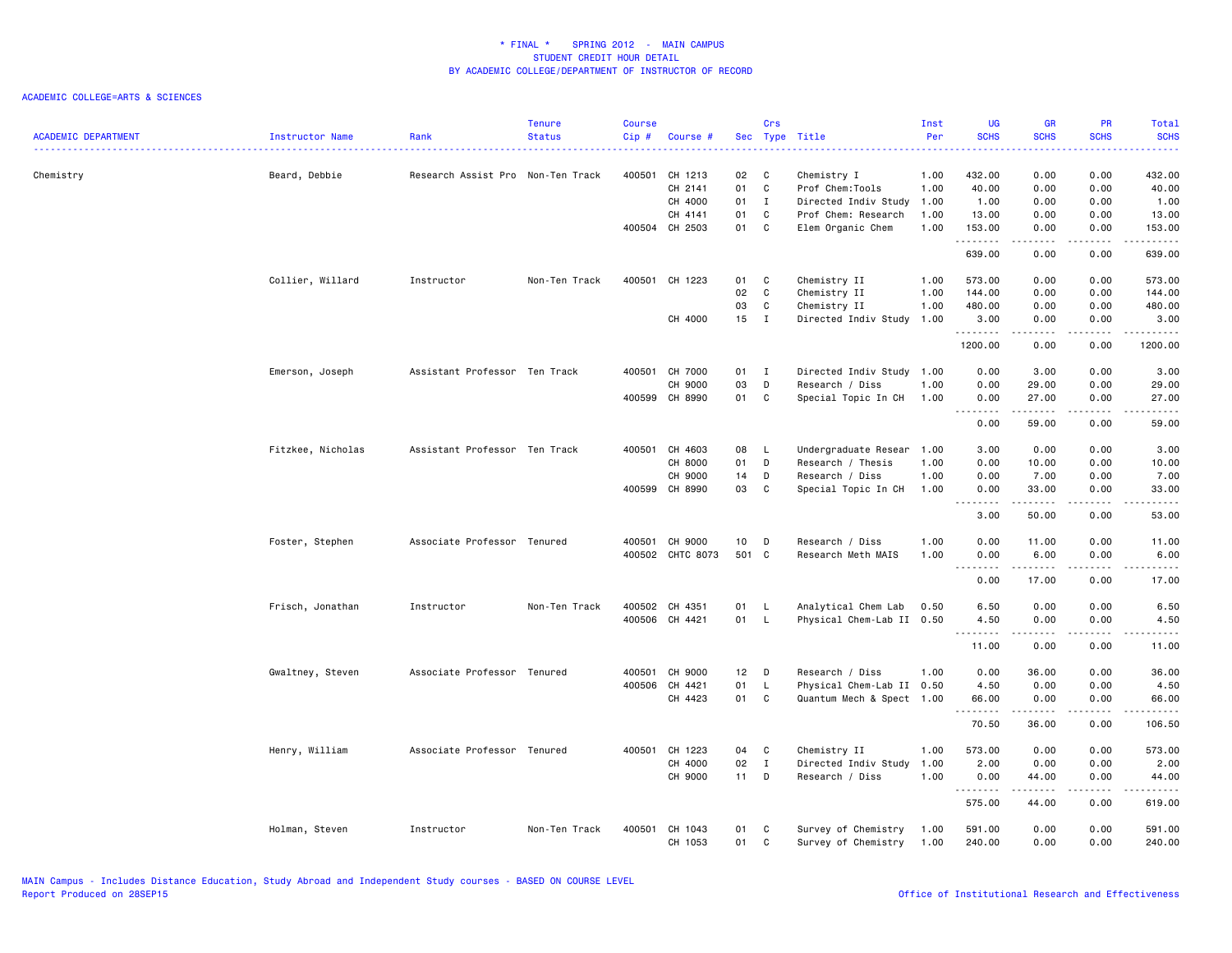| <b>ACADEMIC DEPARTMENT</b> | Instructor Name | Rank                          | <b>Tenure</b><br><b>Status</b> | <b>Course</b><br>Cip# | Course #         |              | Crs          | Sec Type Title            | Inst<br>Per | <b>UG</b><br><b>SCHS</b> | <b>GR</b><br><b>SCHS</b>                                                                                                                                      | PR<br><b>SCHS</b> | Total<br><b>SCHS</b>    |
|----------------------------|-----------------|-------------------------------|--------------------------------|-----------------------|------------------|--------------|--------------|---------------------------|-------------|--------------------------|---------------------------------------------------------------------------------------------------------------------------------------------------------------|-------------------|-------------------------|
|                            |                 |                               |                                |                       |                  |              |              |                           |             | .<br>831.00              | 0.00                                                                                                                                                          | 0.00              | 831.00                  |
|                            |                 |                               |                                |                       |                  |              |              |                           |             |                          |                                                                                                                                                               |                   |                         |
| Chemistry                  | Lewis, Edwin    | Professor                     | Tenured                        |                       | 400501 CH 4000   | 08           | $\mathbf{I}$ | Directed Indiv Study 1.00 |             | 3.00                     | 0.00                                                                                                                                                          | 0.00              | 3.00                    |
|                            |                 |                               |                                |                       |                  | 14           | $\mathbf{I}$ | Directed Indiv Study 1.00 |             | 3.00                     | 0.00                                                                                                                                                          | 0.00              | 3.00                    |
|                            |                 |                               |                                |                       | CH 4603          | 03           | L.           | Undergraduate Resear 1.00 |             | 3.00                     | 0.00                                                                                                                                                          | 0.00              | 3.00                    |
|                            |                 |                               |                                |                       | CH 9000          | 01           | D            | Research / Diss           | 1.00        | 0.00<br>.                | 43.00                                                                                                                                                         | 0.00              | 43.00                   |
|                            |                 |                               |                                |                       |                  |              |              |                           |             | 9.00                     | 43.00                                                                                                                                                         | 0.00              | 52.00                   |
|                            | Mead, Keith     | Professor                     | Tenured                        |                       | 400501 CH 4000   | 07 I         |              | Directed Indiv Study 1.00 |             | 3.00                     | 0.00                                                                                                                                                          | 0.00              | 3.00                    |
|                            |                 |                               |                                |                       |                  | $11 \quad I$ |              | Directed Indiv Study 1.00 |             | 2.00                     | 0.00                                                                                                                                                          | 0.00              | 2.00                    |
|                            |                 |                               |                                |                       |                  | $17$ I       |              | Directed Indiv Study 1.00 |             | 3.00                     | 0.00                                                                                                                                                          | 0.00              | 3.00                    |
|                            |                 |                               |                                |                       | CH 4603          | 01           | L.           | Undergraduate Resear 1.00 |             | 3.00                     | 0.00                                                                                                                                                          | 0.00              | 3.00                    |
|                            |                 |                               |                                |                       | CH 9000          | 04           | D            | Research / Diss           | 1.00        | 0.00                     | 35.00                                                                                                                                                         | 0.00              | 35.00                   |
|                            |                 |                               |                                |                       | 400502 CHTC 8563 | 501 C        |              | Organics & Polymers 1.00  |             | 0.00                     | 9.00                                                                                                                                                          | 0.00              | 9.00                    |
|                            |                 |                               |                                |                       | 400504 CH 4513   | 01 C         |              | Organic Chemistry I 1.00  |             | 159.00                   | 0.00                                                                                                                                                          | 0.00              | 159.00                  |
|                            |                 |                               |                                |                       |                  |              |              |                           |             | .<br>170.00              | $- - - - -$<br>44.00                                                                                                                                          | .<br>0.00         | $- - - - - -$<br>214.00 |
|                            | Mlsna, Debra    | Instructor                    | Non-Ten Track                  |                       | 400504 CH 1244   | 01           | B            | Integrated Chem II        | 1.00        | 76.00                    | 0.00                                                                                                                                                          | 0.00              | 76.00                   |
|                            |                 |                               |                                |                       |                  | 02           | B            | Integrated Chem II        | 1.00        | 64.00                    | 0.00                                                                                                                                                          | 0.00              | 64.00                   |
|                            |                 |                               |                                |                       | CH 2501          | 01           | L.           | Elem Org Chem-Lab         | 1.00        | 44.00                    | 0.00                                                                                                                                                          | 0.00              | 44.00                   |
|                            |                 |                               |                                |                       | CH 4511          | 01           | L.           | Org Chem Lab I            | 1.00        | 21.00                    | 0.00                                                                                                                                                          | 0.00              | 21.00                   |
|                            |                 |                               |                                |                       |                  | 02           | L.           | Org Chem Lab I            | 1.00        | 22.00                    | 0.00                                                                                                                                                          | 0.00              | 22.00                   |
|                            |                 |                               |                                |                       |                  | 03           | L            | Org Chem Lab I            | 1.00        | 14.00                    | 0.00                                                                                                                                                          | 0.00              | 14.00                   |
|                            |                 |                               |                                |                       |                  | 04           | L            | Org Chem Lab I            | 1.00        | 11.00                    | 0.00                                                                                                                                                          | 0.00              | 11.00                   |
|                            |                 |                               |                                |                       |                  | 05           | L            | Org Chem Lab I            | 1.00        | 20.00                    | 0.00                                                                                                                                                          | 0.00              | 20.00                   |
|                            |                 |                               |                                |                       |                  | 06           | L.           | Org Chem Lab I            | 1.00        | 20.00                    | 0.00                                                                                                                                                          | 0.00              | 20.00                   |
|                            |                 |                               |                                |                       | CH 4521          | 01           | L.           | Org Chem Lab II           | 1.00        | 20.00                    | 0.00                                                                                                                                                          | 0.00              | 20.00                   |
|                            |                 |                               |                                |                       |                  | 02           | L.           | Org Chem Lab II           | 1.00        | 21.00                    | 0.00                                                                                                                                                          | 0.00              | 21.00                   |
|                            |                 |                               |                                |                       |                  | 03           | L.           | Org Chem Lab II           | 1.00        | 21.00                    | 0.00                                                                                                                                                          | 0.00              | 21.00                   |
|                            |                 |                               |                                |                       |                  | 04           | L.           | Org Chem Lab II           | 1.00        | 21.00                    | 0.00                                                                                                                                                          | 0.00              | 21.00                   |
|                            |                 |                               |                                |                       |                  | 05           | L.           | Org Chem Lab II           | 1.00        | 21.00                    | 0.00                                                                                                                                                          | 0.00              | 21.00                   |
|                            |                 |                               |                                |                       |                  | 06           | L            | Org Chem Lab II           | 1.00        | 20.00                    | 0.00                                                                                                                                                          | 0.00              | 20.00                   |
|                            |                 |                               |                                |                       |                  | 07           | L.           | Org Chem Lab II           | 1.00        | 15.00                    | 0.00                                                                                                                                                          | 0.00              | 15.00                   |
|                            |                 |                               |                                |                       |                  | 08           | L.           | Org Chem Lab II           | 1.00        | 17.00                    | 0.00                                                                                                                                                          | 0.00              | 17.00                   |
|                            |                 |                               |                                |                       |                  |              |              |                           |             | .<br>448.00              | $\frac{1}{2} \left( \frac{1}{2} \right) \left( \frac{1}{2} \right) \left( \frac{1}{2} \right) \left( \frac{1}{2} \right) \left( \frac{1}{2} \right)$<br>0.00  | الأعامات<br>0.00  | .<br>448.00             |
|                            | Mlsna, Todd     | Associate Professor Ten Track |                                |                       | 400501 CH 4000   | 04           | $\mathbf I$  | Directed Indiv Study 1.00 |             | 1.00                     | 0.00                                                                                                                                                          | 0.00              | 1.00                    |
|                            |                 |                               |                                |                       |                  | 06           | $\mathbf{I}$ | Directed Indiv Study 1.00 |             | 2.00                     | 0.00                                                                                                                                                          | 0.00              | 2.00                    |
|                            |                 |                               |                                |                       |                  | $12$ I       |              | Directed Indiv Study 1.00 |             | 1.00                     | 0.00                                                                                                                                                          | 0.00              | 1.00                    |
|                            |                 |                               |                                |                       | CH 9000          | 02           | D            | Research / Diss           | 1.00        | 0.00                     | 75.00                                                                                                                                                         | 0.00              | 75.00                   |
|                            |                 |                               |                                |                       | 400502 CH 4351   | 01           | L            | Analytical Chem Lab       | 0.50        | 6.50                     | 0.00                                                                                                                                                          | 0.00              | 6.50                    |
|                            |                 |                               |                                |                       | CH 4353          | 01           | C            | Analytical Chem II        | 1.00        | 42.00                    | 0.00                                                                                                                                                          | 0.00              | 42.00                   |
|                            |                 |                               |                                |                       | CH 6353          | 01           | C            | Analytical Chemistry 1.00 |             | 0.00                     | 3.00                                                                                                                                                          | 0.00              | 3.00                    |
|                            |                 |                               |                                |                       |                  |              |              |                           |             | .<br>52.50               | $\frac{1}{2} \left( \frac{1}{2} \right) \left( \frac{1}{2} \right) \left( \frac{1}{2} \right) \left( \frac{1}{2} \right) \left( \frac{1}{2} \right)$<br>78.00 | .<br>0.00         | .<br>130.50             |
|                            | Patel, Sapna    | Lecturer                      | Non-Ten Track                  |                       | 400501 CH 1051   | 01           | - L          | Experimental Chem         | 1.00        | 50.00                    | 0.00                                                                                                                                                          | 0.00              | 50.00                   |
|                            |                 |                               |                                |                       | CH 1211          | 01           | L            | Invst In Chemistry I 1.00 |             | 19.00                    | 0.00                                                                                                                                                          | 0.00              | 19.00                   |
|                            |                 |                               |                                |                       |                  | 02           | $\mathsf{L}$ | Invst In Chemistry I 1.00 |             | 15.00                    | 0.00                                                                                                                                                          | 0.00              | 15.00                   |
|                            |                 |                               |                                |                       |                  |              |              |                           |             |                          |                                                                                                                                                               |                   |                         |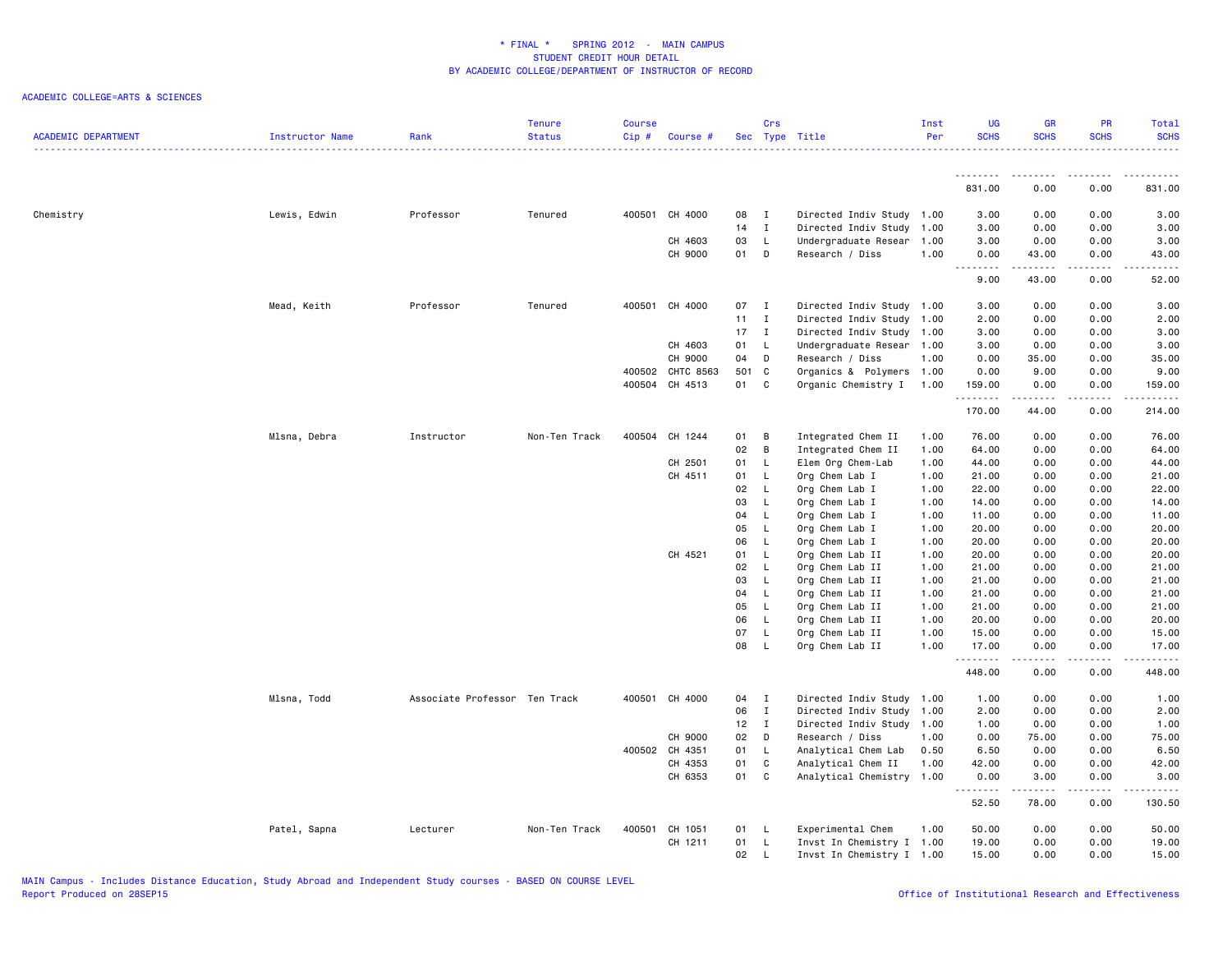| <b>ACADEMIC DEPARTMENT</b> | Instructor Name  | Rank               | <b>Tenure</b><br><b>Status</b> | Course<br>Cip# | Course #       |      | Crs          | Sec Type Title            | Inst<br>Per | UG<br><b>SCHS</b> | <b>GR</b><br><b>SCHS</b> | PR<br><b>SCHS</b>    | Total<br><b>SCHS</b>                                                                                                                                                            |
|----------------------------|------------------|--------------------|--------------------------------|----------------|----------------|------|--------------|---------------------------|-------------|-------------------|--------------------------|----------------------|---------------------------------------------------------------------------------------------------------------------------------------------------------------------------------|
|                            |                  |                    |                                |                |                |      |              |                           |             |                   |                          |                      | 22222                                                                                                                                                                           |
| Chemistry                  | Patel, Sapna     | Lecturer           | Non-Ten Track                  |                | 400501 CH 1211 | 03   | - L          | Invst In Chemistry I 1.00 |             | 22.00             | 0.00                     | 0.00                 | 22.00                                                                                                                                                                           |
|                            |                  |                    |                                |                |                | 04   | $\mathsf{L}$ | Invst In Chemistry I 1.00 |             | 23.00             | 0.00                     | 0.00                 | 23.00                                                                                                                                                                           |
|                            |                  |                    |                                |                |                | 05   | $\mathsf{L}$ | Invst In Chemistry I 1.00 |             | 21.00             | 0.00                     | 0.00                 | 21.00                                                                                                                                                                           |
|                            |                  |                    |                                |                |                | 06   | $\mathsf{L}$ | Invst In Chemistry I 1.00 |             | 22.00             | 0.00                     | 0.00                 | 22.00                                                                                                                                                                           |
|                            |                  |                    |                                |                |                | 07   | $\mathsf{L}$ | Invst In Chemistry I 1.00 |             | 23.00             | 0.00                     | 0.00                 | 23.00                                                                                                                                                                           |
|                            |                  |                    |                                |                |                | 08   | $\mathsf{L}$ | Invst In Chemistry I 1.00 |             | 24.00             | 0.00                     | 0.00                 | 24.00                                                                                                                                                                           |
|                            |                  |                    |                                |                |                | 09   | $\mathsf{L}$ | Invst In Chemistry I 1.00 |             | 23.00             | 0.00                     | 0.00                 | 23.00                                                                                                                                                                           |
|                            |                  |                    |                                |                |                | 10   | $\mathsf{L}$ | Invst In Chemistry I 1.00 |             | 21.00             | 0.00                     | 0.00                 | 21.00                                                                                                                                                                           |
|                            |                  |                    |                                |                |                | 11 L |              | Invst In Chemistry I 1.00 |             | 19.00             | 0.00                     | 0.00                 | 19.00                                                                                                                                                                           |
|                            |                  |                    |                                |                |                | 12 L |              | Invst In Chemistry I 1.00 |             | 13.00             | 0.00                     | 0.00                 | 13.00                                                                                                                                                                           |
|                            |                  |                    |                                |                |                | 13   | $\mathsf{L}$ | Invst In Chemistry I 1.00 |             | 22.00             | 0.00                     | 0.00                 | 22.00                                                                                                                                                                           |
|                            |                  |                    |                                |                |                | 14   | $\mathsf{L}$ | Invst In Chemistry I 1.00 |             | 21.00             | 0.00                     | 0.00                 | 21.00                                                                                                                                                                           |
|                            |                  |                    |                                |                |                | 15   | $\mathsf{L}$ | Invst In Chemistry I 1.00 |             | 22.00             | 0.00                     | 0.00                 | 22.00                                                                                                                                                                           |
|                            |                  |                    |                                |                |                | 17   | $\mathsf{L}$ | Invst In Chemistry I 1.00 |             | 19.00             | 0.00                     | 0.00                 | 19.00                                                                                                                                                                           |
|                            |                  |                    |                                |                |                | 18   | $\mathsf{L}$ | Invst In Chemistry I 1.00 |             |                   | 0.00                     |                      | 20.00                                                                                                                                                                           |
|                            |                  |                    |                                |                |                |      |              |                           |             | 20.00             |                          | 0.00                 |                                                                                                                                                                                 |
|                            |                  |                    |                                |                |                | 19   | $\mathsf{L}$ | Invst In Chemistry I 1.00 |             | 11.00             | 0.00                     | 0.00                 | 11.00                                                                                                                                                                           |
|                            |                  |                    |                                |                |                | 21   | $\mathsf{L}$ | Invst In Chemistry I 1.00 |             | 22.00             | 0.00                     | 0.00                 | 22.00                                                                                                                                                                           |
|                            |                  |                    |                                |                | CH 1221        | 01   | $\mathsf{L}$ | Invst Chemistry II        | 1.00        | 24.00             | 0.00                     | 0.00                 | 24.00                                                                                                                                                                           |
|                            |                  |                    |                                |                |                | 02   | $\mathsf{L}$ | Invst Chemistry II        | 1.00        | 23.00             | 0.00                     | 0.00                 | 23.00                                                                                                                                                                           |
|                            |                  |                    |                                |                |                | 03   | L            | Invst Chemistry II        | 1.00        | 24.00             | 0.00                     | 0.00                 | 24.00                                                                                                                                                                           |
|                            |                  |                    |                                |                |                | 04   | $\mathsf{L}$ | Invst Chemistry II        | 1.00        | 24.00             | 0.00                     | 0.00                 | 24.00                                                                                                                                                                           |
|                            |                  |                    |                                |                |                | 05   | $\mathsf{L}$ | Invst Chemistry II        | 1.00        | 21.00             | 0.00                     | 0.00                 | 21.00                                                                                                                                                                           |
|                            |                  |                    |                                |                |                | 06   | $\mathsf{L}$ | Invst Chemistry II        | 1.00        | 10.00             | 0.00                     | 0.00                 | 10.00                                                                                                                                                                           |
|                            |                  |                    |                                |                |                | 07   | $\mathsf{L}$ | Invst Chemistry II        | 1.00        | 22.00             | 0.00                     | 0.00                 | 22.00                                                                                                                                                                           |
|                            |                  |                    |                                |                |                | 08   | $\mathsf{L}$ | Invst Chemistry II        | 1.00        | 21.00             | 0.00                     | 0.00                 | 21.00                                                                                                                                                                           |
|                            |                  |                    |                                |                |                | 09   | $\mathsf{L}$ | Invst Chemistry II        | 1.00        | 23.00             | 0.00                     | 0.00                 | 23.00                                                                                                                                                                           |
|                            |                  |                    |                                |                |                | 10   | $\mathsf{L}$ | Invst Chemistry II        | 1.00        | 24.00             | 0.00                     | 0.00                 | 24.00                                                                                                                                                                           |
|                            |                  |                    |                                |                |                | 11 L |              | Invst Chemistry II        | 1.00        | 24.00             | 0.00                     | 0.00                 | 24.00                                                                                                                                                                           |
|                            |                  |                    |                                |                |                | 12   | $\mathsf{L}$ | Invst Chemistry II        | 1.00        | 23.00             | 0.00                     | 0.00                 | 23.00                                                                                                                                                                           |
|                            |                  |                    |                                |                |                | 13   | $\mathsf{L}$ | Invst Chemistry II        | 1.00        | 23.00             | 0.00                     | 0.00                 | 23.00                                                                                                                                                                           |
|                            |                  |                    |                                |                |                | 14 L |              | Invst Chemistry II        | 1.00        | 19.00             | 0.00                     | 0.00                 | 19.00                                                                                                                                                                           |
|                            |                  |                    |                                |                |                | 15   | $\mathsf{L}$ | Invst Chemistry II        | 1.00        | 11.00             | 0.00                     | 0.00                 | 11.00                                                                                                                                                                           |
|                            |                  |                    |                                |                |                | 17   | $\mathsf{L}$ | Invst Chemistry II        | 1.00        | 20.00             | 0.00                     | 0.00                 | 20.00                                                                                                                                                                           |
|                            |                  |                    |                                |                |                | 19   | $\mathsf{L}$ | Invst Chemistry II        | 1.00        | 21.00             | 0.00                     | 0.00                 | 21.00                                                                                                                                                                           |
|                            |                  |                    |                                |                |                | 20   | $\mathsf{L}$ | Invst Chemistry II        | 1.00        | 22.00             | 0.00                     | 0.00                 | 22.00                                                                                                                                                                           |
|                            |                  |                    |                                |                |                | 21   | $\mathsf{L}$ | Invst Chemistry II        | 1.00        | 22.00             | 0.00                     | 0.00                 | 22.00                                                                                                                                                                           |
|                            |                  |                    |                                |                |                | 22   | L.           | Invst Chemistry II        | 1.00        | 22.00             | 0.00                     | 0.00                 | 22.00                                                                                                                                                                           |
|                            |                  |                    |                                |                |                | 23   | $\mathsf{L}$ | Invst Chemistry II        | 1.00        | 23.00             | 0.00                     | 0.00                 | 23.00                                                                                                                                                                           |
|                            |                  |                    |                                |                |                | 25   | $\mathsf{L}$ | Invst Chemistry II        | 1.00        | 9.00              | 0.00                     | 0.00                 | 9.00                                                                                                                                                                            |
|                            |                  |                    |                                |                |                | 27   | $\mathsf{L}$ | Invst Chemistry II        | 1.00        | 10.00             | 0.00                     | 0.00                 | 10.00                                                                                                                                                                           |
|                            |                  |                    |                                |                |                | 29   | $\mathsf{L}$ | Invst Chemistry II        | 1.00        | 8.00              | 0.00                     | 0.00                 | 8.00                                                                                                                                                                            |
|                            |                  |                    |                                |                |                |      |              |                           |             | .                 | .                        | $\sim$ $\sim$ $\sim$ | $\frac{1}{2} \left( \frac{1}{2} \right) \left( \frac{1}{2} \right) \left( \frac{1}{2} \right) \left( \frac{1}{2} \right) \left( \frac{1}{2} \right) \left( \frac{1}{2} \right)$ |
|                            |                  |                    |                                |                |                |      |              |                           |             | 905.00            | 0.00                     | 0.00                 | 905.00                                                                                                                                                                          |
|                            | Pittman, Charles | Research Professor | Non-Ten Track                  |                | 400501 CH 9000 | 13   | $\mathsf{D}$ | Research / Diss           | 1.00        | 0.00<br><u>.</u>  | 1.00<br>.                | 0.00<br>.            | 1.00<br><u>.</u>                                                                                                                                                                |
|                            |                  |                    |                                |                |                |      |              |                           |             | 0.00              | 1.00                     | 0.00                 | 1.00                                                                                                                                                                            |
|                            | Rabideau, Peter  | Professor          | Tenured                        |                | 400504 CH 4523 | 01   | C            | Organic Chemistry II 1.00 |             | 207.00            | 0.00                     | 0.00                 | 207.00                                                                                                                                                                          |
|                            |                  |                    |                                |                |                | 02   | C            | Organic Chemistry II 1.00 |             | 264.00            | 0.00                     | 0.00                 | 264.00                                                                                                                                                                          |
|                            |                  |                    |                                |                | CH 6523        | 01   | C            | Organic Chemistry II 1.00 |             | 0.00              | 6.00                     | 0.00                 | 6.00                                                                                                                                                                            |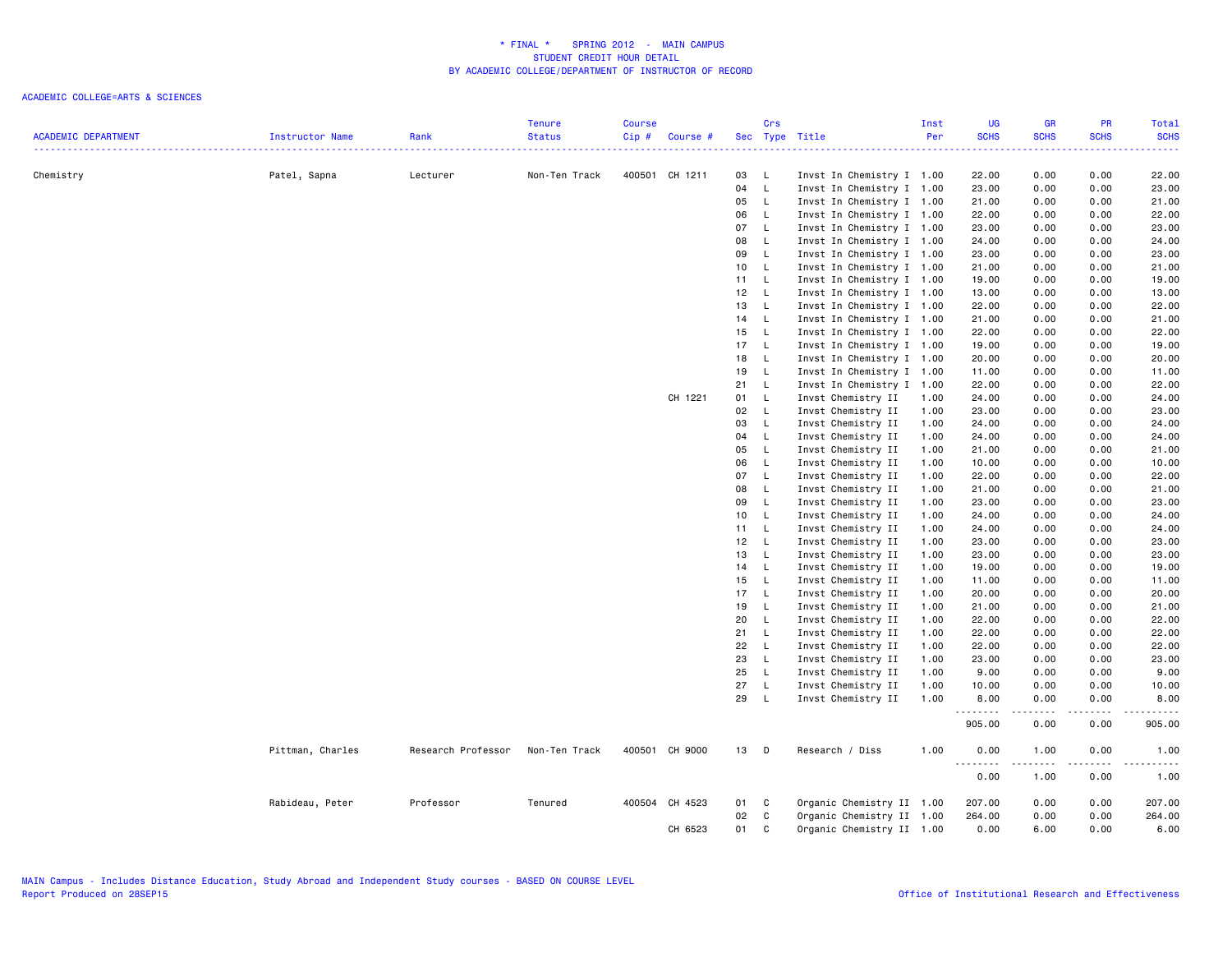| <b>ACADEMIC DEPARTMENT</b> | Instructor Name | Rank                          | <b>Tenure</b><br><b>Status</b> | <b>Course</b><br>$Cip$ # | Course #         |       | Crs      | Sec Type Title            | Inst<br>Per | <b>UG</b><br><b>SCHS</b>                                         | <b>GR</b><br><b>SCHS</b> | <b>PR</b><br><b>SCHS</b> | Total<br><b>SCHS</b>                 |
|----------------------------|-----------------|-------------------------------|--------------------------------|--------------------------|------------------|-------|----------|---------------------------|-------------|------------------------------------------------------------------|--------------------------|--------------------------|--------------------------------------|
|                            |                 |                               | .                              |                          |                  |       |          |                           |             |                                                                  |                          |                          | .                                    |
|                            |                 |                               |                                |                          |                  |       |          |                           |             | 471.00                                                           | 6.00                     | 0.00                     | 477.00                               |
| Chemistry                  | Rowland, Emily  | Lecturer                      | Non-Ten Track                  | 400501                   | CH 1223          | 05    | C        | Chemistry II              | 1.00        | 129.00                                                           | 0.00                     | 0.00                     | 129.00                               |
|                            |                 |                               |                                |                          | 400504 CH 4523   | 03 C  |          | Organic Chemistry II 1.00 |             | 102.00                                                           | 0.00                     | 0.00                     | 102.00                               |
|                            |                 |                               |                                |                          | CH 4564          | 01 B  |          | Integrated Organic I 1.00 |             | 60.00<br>.                                                       | 0.00<br>.                | 0.00<br>.                | 60.00<br>.                           |
|                            |                 |                               |                                |                          |                  |       |          |                           |             | 291.00                                                           | 0.00                     | 0.00                     | 291.00                               |
|                            | Rowland, Gerald | Assistant Professor Ten Track |                                |                          | 400501 CH 4000   | 09 I  |          | Directed Indiv Study 1.00 |             | 3.00                                                             | 0.00                     | 0.00                     | 3.00                                 |
|                            |                 |                               |                                |                          |                  | 18 I  |          | Directed Indiv Study 1.00 |             | 3.00                                                             | 0.00                     | 0.00                     | 3.00                                 |
|                            |                 |                               |                                |                          | CH 4603          | 05 L  |          | Undergraduate Resear 1.00 |             | 6.00                                                             | 0.00                     | 0.00                     | 6.00                                 |
|                            |                 |                               |                                |                          | CH 9000          | 05    | D        | Research / Diss           | 1.00        | 0.00                                                             | 49.00                    | 0.00                     | 49.00                                |
|                            |                 |                               |                                |                          | 400504 CH 4513   | 02 C  |          | Organic Chemistry I       | 1.00        | 282.00<br>.                                                      | 0.00<br>.                | 0.00<br>المتمامين        | 282.00<br>.                          |
|                            |                 |                               |                                |                          |                  |       |          |                           |             | 294.00                                                           | 49.00                    | 0.00                     | 343.00                               |
|                            | Saebo, Svein    | Professor                     | Tenured                        |                          | 400501 CH 1213   | 03 C  |          | Chemistry I               | 1.00        | 570.00                                                           | 0.00                     | 0.00                     | 570.00                               |
|                            |                 |                               |                                |                          | CH 4603          | 04 L  |          | Undergraduate Resear 1.00 |             | 3.00                                                             | 0.00                     | 0.00                     | 3.00                                 |
|                            |                 |                               |                                |                          | CH 9000          | 06    | D        | Research / Diss           | 1.00        | 0.00                                                             | 13.00                    | 0.00                     | 13.00                                |
|                            |                 |                               |                                |                          |                  | 501 C |          |                           |             |                                                                  |                          | 0.00                     | 15.00                                |
|                            |                 |                               |                                |                          | 400502 CHTC 8473 |       |          | CH Structure & Bondi 1.00 |             | 0.00                                                             | 15.00<br>.               | .                        | .                                    |
|                            |                 |                               |                                |                          |                  |       |          |                           |             | 573.00                                                           | 28.00                    | 0.00                     | 601.00                               |
|                            | Sygula, Andrzej | Professor                     | Tenured                        |                          | 400501 CH 9000   | 07    | D        | Research / Diss           | 1.00        | 0.00                                                             | 24.00                    | 0.00                     | 24.00                                |
|                            |                 |                               |                                |                          | 400504 CH 8553   | 01 C  |          | Theoret Org Chem          | 1.00        | 0.00                                                             | 21.00                    | 0.00                     | 21.00                                |
|                            |                 |                               |                                |                          |                  |       |          |                           |             | .<br>0.00                                                        | <u>.</u><br>45.00        | .<br>0.00                | .<br>45.00                           |
|                            | Wipf, David     | Professor                     | Tenured                        |                          | 400501 CH 4000   | 13 I  |          | Directed Indiv Study 1.00 |             | 2.00                                                             | 0.00                     | 0.00                     | 2.00                                 |
|                            |                 |                               |                                |                          | CH 9000          | 08    | D        | Research / Diss           | 1.00        | 0.00                                                             | 20.00                    | 0.00                     | 20.00                                |
|                            |                 |                               |                                |                          | 400599 CH 8990   | 02 C  |          | Special Topic In CH       | 1.00        | 0.00                                                             | 36.00                    | 0.00                     | 36.00                                |
|                            |                 |                               |                                |                          |                  |       |          |                           |             | $\omega$ is $\omega$ in $\omega$<br>$\sim$ $\sim$ $\sim$<br>2.00 | المتمالين<br>56.00       | المتمالين<br>0.00        | .<br>58.00                           |
|                            | Zhang, Dongmao  | Assistant Professor Ten Track |                                |                          | 400501 CH 1213   | 01    | C        | Chemistry I               | 1.00        | 330.00                                                           | 0.00                     | 0.00                     | 330.00                               |
|                            |                 |                               |                                |                          | CH 4603          | 11 L  |          | Undergraduate Resear      | 1.00        | 3.00                                                             | 0.00                     | 0.00                     | 3.00                                 |
|                            |                 |                               |                                |                          | CH 4711          | 01    | C.       | Senior Seminar            | 1.00        | 11.00                                                            | 0.00                     | 0.00                     | 11.00                                |
|                            |                 |                               |                                |                          | CH 7000          | 02 I  |          | Directed Indiv Study      | 1.00        | 0.00                                                             | 5.00                     | 0.00                     | 5.00                                 |
|                            |                 |                               |                                |                          | CH 8721          | 01    | s        | Seminar                   | 1.00        | 0.00                                                             | 4.00                     | 0.00                     | 4.00                                 |
|                            |                 |                               |                                |                          | CH 8731          | 01    | <b>S</b> | Seminar                   | 1.00        | 0.00                                                             | 5.00                     | 0.00                     | 5.00                                 |
|                            |                 |                               |                                |                          | CH 9000          | 09    | D        | Research / Diss           | 1.00        | 0.00                                                             | 39.00                    | 0.00                     | 39.00                                |
|                            |                 |                               |                                |                          |                  |       |          |                           |             | .<br>344.00                                                      | 53.00                    | 0.00                     | 397.00                               |
| Chemistry                  |                 |                               |                                |                          |                  |       |          |                           |             | ========<br>6889,00                                              | ========<br>609.00       | 0.00                     | ==========<br>7498.00                |
|                            |                 |                               |                                |                          |                  |       |          |                           |             |                                                                  |                          |                          | ======== ======== ======== ========= |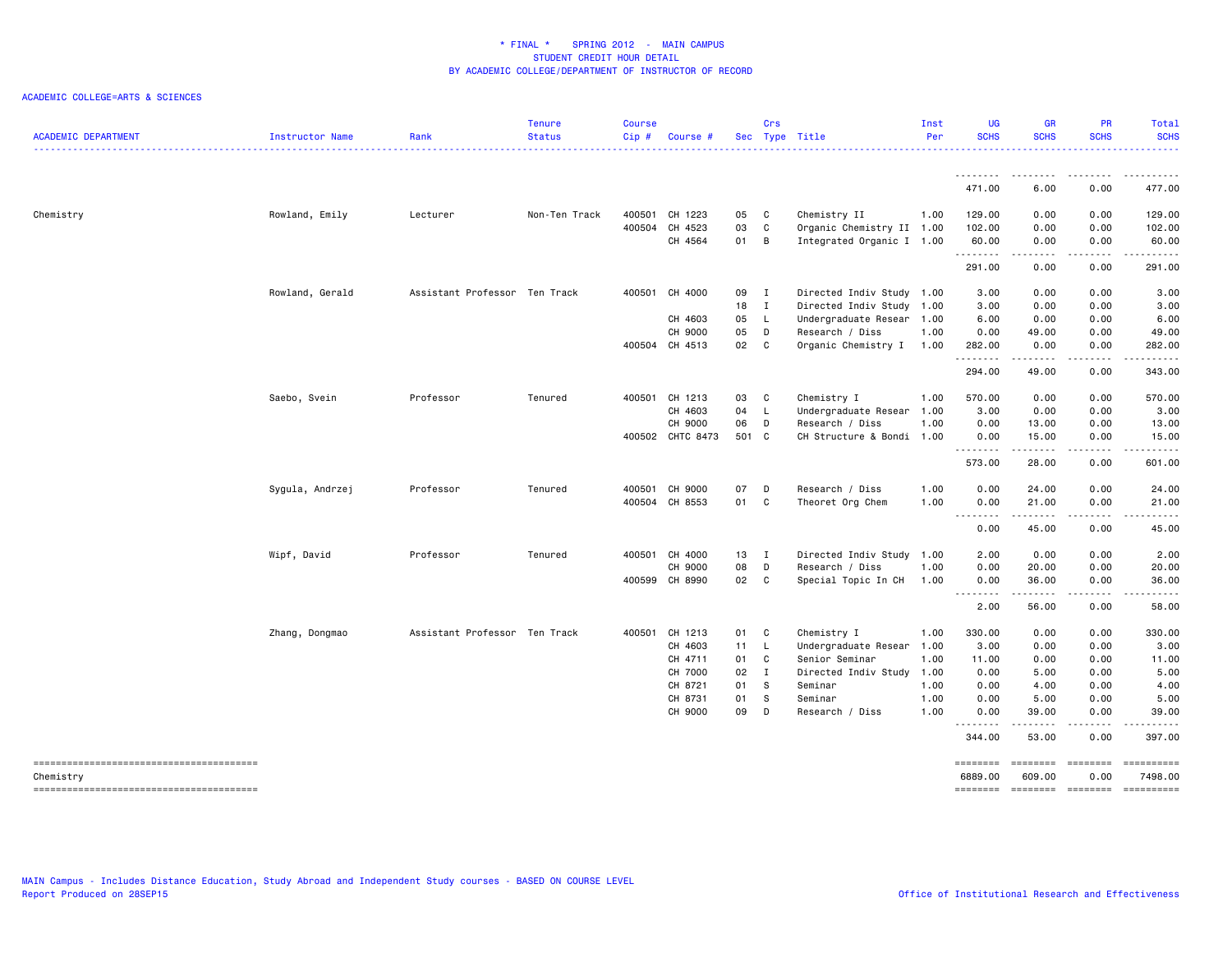| <b>ACADEMIC DEPARTMENT</b>            | Instructor Name                                           | Rank                          | <b>Tenure</b><br><b>Status</b> | Course<br>$Cip \#$ | Course #        |          | Crs            | Sec Type Title            | Inst<br>Per  | <b>UG</b><br><b>SCHS</b> | <b>GR</b><br><b>SCHS</b> | <b>PR</b><br><b>SCHS</b><br>.       | Total<br><b>SCHS</b><br>والمستناء |
|---------------------------------------|-----------------------------------------------------------|-------------------------------|--------------------------------|--------------------|-----------------|----------|----------------|---------------------------|--------------|--------------------------|--------------------------|-------------------------------------|-----------------------------------|
| Classical & Modern Lang & Literatures | Clark, Mark                                               | Associate Professor Tenured   |                                |                    | 161202 FLH 1123 | 01       | C              | Greek II                  | 1.00         | 21.00                    | 0.00                     | 0.00                                | 21.00                             |
|                                       |                                                           |                               |                                |                    | 161203 FLL 1123 | 02       | $\mathbf{C}$   | Latin II                  | 1.00         | 72.00<br>.               | 0.00<br>.                | 0.00<br>.                           | 72.00<br>.                        |
|                                       |                                                           |                               |                                |                    |                 |          |                |                           |              | 93.00                    | 0.00                     | 0.00                                | 93.00                             |
|                                       | Cui, Xiangshan                                            | Lecturer                      | Non-Ten Track                  |                    | 169999 FLC 2990 | 01 C     |                | Special Topic in Chi 1.00 |              | 39.00                    | 0.00                     | 0.00                                | 39.00                             |
|                                       |                                                           |                               |                                |                    | FLC 4000        | 01       | $\mathbf{I}$   | Directed Indiv Study 1.00 |              | 3.00                     | 0.00                     | 0.00                                | 3.00                              |
|                                       |                                                           |                               |                                |                    | FLC 4990        | 01       | C              | Special Topic in Chi 1.00 |              | 36.00<br>.               | 0.00<br>.                | 0.00<br>$\sim$ $\sim$ $\sim$ $\sim$ | 36.00<br>.                        |
|                                       |                                                           |                               |                                |                    |                 |          |                |                           |              | 78.00                    | 0.00                     | 0.00                                | 78.00                             |
|                                       | Daugherty, Stephanie                                      | Lecturer                      | Non-Ten Track                  |                    | 160901 FLF 1113 | 01       | C              | French I                  | 1.00         | 60.00                    | 0.00                     | 0.00                                | 60.00                             |
|                                       |                                                           |                               |                                |                    |                 | 02       | C              | French I                  | 1.00         | 81.00                    | 0.00                     | 0.00                                | 81.00                             |
|                                       |                                                           |                               |                                |                    |                 | 03       | C              | French I                  | 1.00         | 69.00                    | 0.00                     | 0.00                                | 69.00                             |
|                                       |                                                           |                               |                                |                    |                 | 04       | C              | French I                  | 1.00         | 78.00<br>.               | 0.00<br>.                | 0.00<br>.                           | 78.00<br>.                        |
|                                       |                                                           |                               |                                |                    |                 |          |                |                           |              | 288.00                   | 0.00                     | 0.00                                | 288.00                            |
|                                       | Debicka, Anna                                             | Instructor                    | Non-Ten Track                  |                    | 160905 FLS 1123 | 12       | $\mathbf{C}$   | Spanish II                | 1.00         | 90.00                    | 0.00                     | 0.00                                | 90.00                             |
|                                       |                                                           |                               |                                |                    |                 | 13       | C              | Spanish II                | 1.00         | 87.00                    | 0.00                     | 0.00                                | 87.00                             |
|                                       |                                                           |                               |                                |                    |                 | 14       | C              | Spanish II                | 1.00         | 57.00                    | 0.00                     | 0.00                                | 57.00                             |
|                                       |                                                           |                               |                                |                    |                 |          |                |                           |              | .<br>234.00              | .<br>0.00                | $   -$<br>0.00                      | .<br>234.00                       |
|                                       | Dunagin, Lauren                                           | Lecturer                      | Non-Ten Track                  |                    | 160905 FLS 1113 | 01       | C              | Spanish I                 | 1.00         | 63.00                    | 0.00                     | 0.00                                | 63.00                             |
|                                       |                                                           |                               |                                |                    |                 | 02       | $\mathbf c$    | Spanish I                 | 1.00         | 78.00                    | 0.00                     | 0.00                                | 78.00                             |
|                                       |                                                           |                               |                                |                    |                 | 03       | C              | Spanish I                 | 1.00         | 87.00                    | 0.00                     | 0.00                                | 87.00                             |
|                                       |                                                           |                               |                                |                    |                 | 05       | C              | Spanish I                 | 1.00         | 81.00                    | 0.00                     | 0.00                                | 81.00                             |
|                                       |                                                           |                               |                                |                    |                 |          |                |                           |              | .<br>309.00              | .<br>0.00                | .<br>0.00                           | .<br>309.00                       |
|                                       | Dunlap, Monika                                            | Instructor                    | Non-Ten Track                  |                    | 160901 FLF 2143 | 01       | C              | French IV                 | 1.00         | 39.00                    | 0.00                     | 0.00                                | 39.00                             |
|                                       |                                                           |                               |                                |                    | FLF 3124        | 01       | $\overline{B}$ | Advanced French Conv      | 1.00         | 40.00                    | 0.00                     | 0.00                                | 40.00                             |
|                                       |                                                           |                               |                                |                    | FLF 3143        | 01 C     |                | French Civilization       | 1.00         | 36.00                    | 0.00                     | 0.00                                | 36.00                             |
|                                       |                                                           |                               |                                |                    |                 |          |                |                           |              | .<br>115.00              | .<br>0.00                | $\sim$ $\sim$ $\sim$ $\sim$<br>0.00 | .<br>115.00                       |
|                                       | Dunn-Whitener, Maryjane Visiting Assist Pro Non-Ten Track |                               |                                |                    | 160905 FLS 2143 | 01       | C              | Spanish IV                | 1.00         | 69.00                    | 0.00                     | 0.00                                | 69.00                             |
|                                       |                                                           |                               |                                |                    | FLS 4423        | 01       | C              | Sur Sp Lyric Poetry       | 1.00         | 48.00                    | 0.00                     | 0.00                                | 48.00                             |
|                                       |                                                           |                               |                                |                    | 169999 FLS 8990 | 03       | C              | Special Topic In FLS 1.00 |              | 0.00                     | 9.00                     | 0.00                                | 9.00                              |
|                                       |                                                           |                               |                                |                    |                 |          |                |                           |              | .<br>117.00              | .<br>9.00                | .<br>0.00                           | .<br>126.00                       |
|                                       |                                                           |                               |                                |                    |                 |          |                |                           |              |                          |                          |                                     |                                   |
|                                       | Ebel, Brigitte                                            | Lecturer                      | Non-Ten Track                  |                    | 160501 FLG 1113 | 01       | C              | German I                  | 1.00         | 90.00                    | 0.00                     | 0.00                                | 90.00                             |
|                                       |                                                           |                               |                                |                    | FLG 1123        | 01<br>02 | C<br>C         | German II<br>German II    | 1.00<br>1.00 | 45.00<br>33.00           | 0.00<br>0.00             | 0.00<br>0.00                        | 45.00<br>33.00                    |
|                                       |                                                           |                               |                                |                    |                 | 03       | C              | German II                 | 1.00         | 39.00                    | 0.00                     | 0.00                                | 39.00                             |
|                                       |                                                           |                               |                                |                    |                 |          |                |                           |              | .<br>207.00              | .<br>0.00                | $\sim$ $\sim$ $\sim$ $\sim$<br>0.00 | وبالمستريث<br>207.00              |
|                                       |                                                           |                               |                                |                    |                 |          |                |                           |              |                          |                          |                                     |                                   |
|                                       | Espinosa, Carlos                                          | Assistant Professor Ten Track |                                |                    | 160905 FLS 2143 | 02       | C              | Spanish IV                | 1.00         | 66.00                    | 0.00                     | 0.00                                | 66.00                             |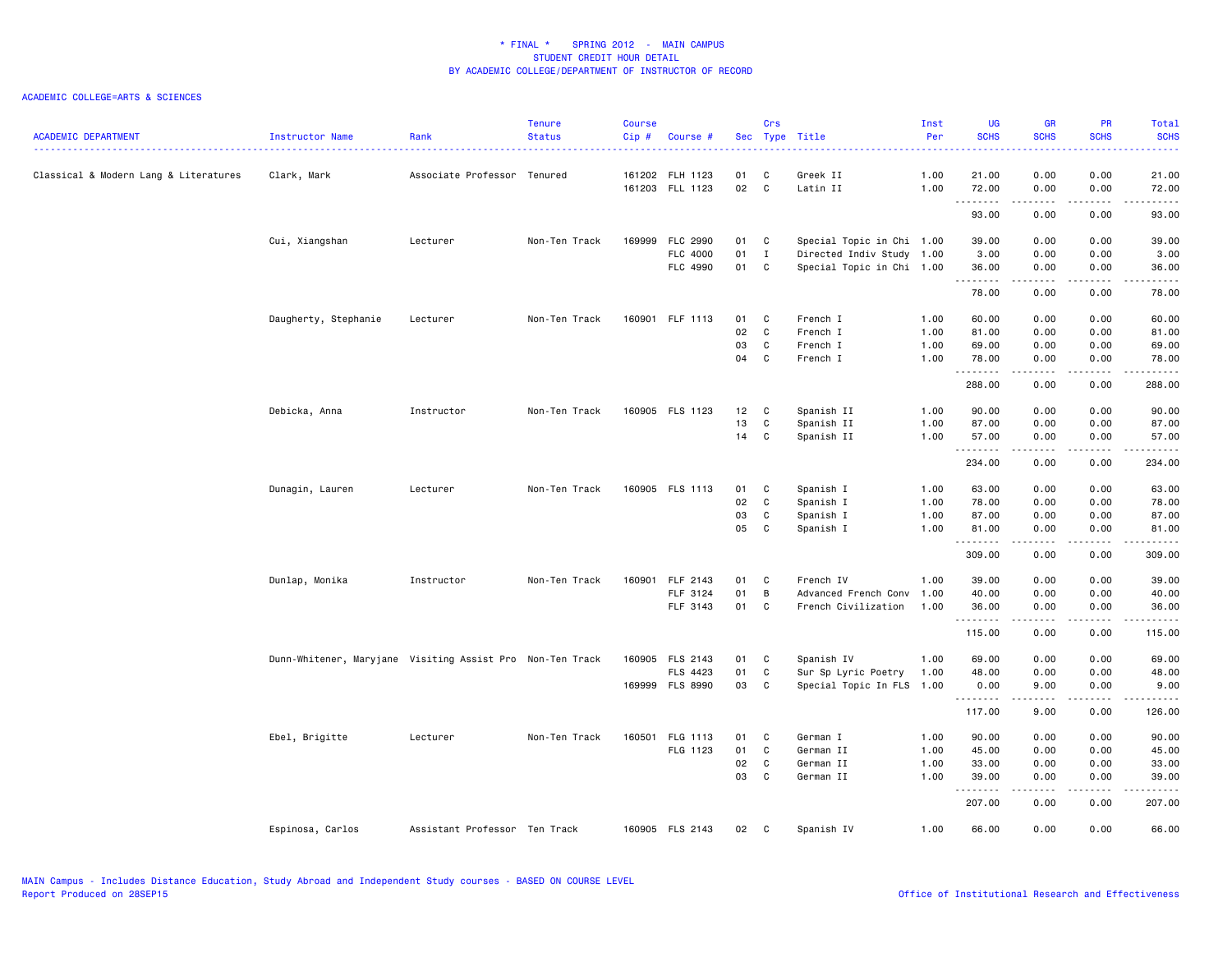| <b>ACADEMIC DEPARTMENT</b>            | Instructor Name                  | Rank                          | <b>Tenure</b><br><b>Status</b> | <b>Course</b><br>Cip# | Course #                    |            | Crs          | Sec Type Title            | Inst<br>Per | <b>UG</b><br><b>SCHS</b> | <b>GR</b><br><b>SCHS</b>                                                                                                                                     | <b>PR</b><br><b>SCHS</b>            | Total<br><b>SCHS</b><br>. |
|---------------------------------------|----------------------------------|-------------------------------|--------------------------------|-----------------------|-----------------------------|------------|--------------|---------------------------|-------------|--------------------------|--------------------------------------------------------------------------------------------------------------------------------------------------------------|-------------------------------------|---------------------------|
|                                       |                                  |                               |                                |                       |                             |            |              |                           |             | .                        | .                                                                                                                                                            | .                                   | .                         |
|                                       |                                  |                               |                                |                       |                             |            |              |                           |             | 66.00                    | 0.00                                                                                                                                                         | 0.00                                | 66.00                     |
| Classical & Modern Lang & Literatures | Fabel, Ekaterina                 | Lecturer                      | Non-Ten Track                  |                       | 160402 FLR 1113             | 01 C       |              | Russian I                 | 1.00        | 48.00                    | 0.00                                                                                                                                                         | 0.00                                | 48.00                     |
|                                       |                                  |                               |                                |                       | FLR 1123                    | 01         | C            | Russian II                | 1.00        | 48.00                    | 0.00                                                                                                                                                         | 0.00                                | 48.00                     |
|                                       |                                  |                               |                                |                       | FLR 4000<br>169999 FLR 4990 | 02<br>01 C | $\mathbf{I}$ | Directed Indiv Study 1.00 |             | 1.00<br>30.00            | 0.00<br>0.00                                                                                                                                                 | 0.00<br>0.00                        | 1.00<br>30.00             |
|                                       |                                  |                               |                                |                       |                             |            |              | Special Topic In Flr 1.00 |             | .                        | .                                                                                                                                                            | د د د د                             | .                         |
|                                       |                                  |                               |                                |                       |                             |            |              |                           |             | 127.00                   | 0.00                                                                                                                                                         | 0.00                                | 127.00                    |
|                                       | Gray, Sally                      | Assistant Professor Ten Track |                                |                       | 160501 FLG 2133             | 01         | $\mathbf{C}$ | German III                | 1.00        | 24.00                    | 0.00                                                                                                                                                         | 0.00                                | 24.00                     |
|                                       |                                  |                               |                                |                       | FLG 4000                    | 01         | $\mathbf{I}$ | Directed Indiv Study 1.00 |             | 3.00                     | 0.00                                                                                                                                                         | 0.00                                | 3.00                      |
|                                       |                                  |                               |                                |                       | 169999 FLG 4990             | 01         | $\mathbf{C}$ | Special Topic In FLG 1.00 |             | 21.00<br>.               | 0.00<br>.                                                                                                                                                    | 0.00<br>$\sim$ $\sim$ $\sim$ $\sim$ | 21.00<br>.                |
|                                       |                                  |                               |                                |                       |                             |            |              |                           |             | 48.00                    | 0.00                                                                                                                                                         | 0.00                                | 48.00                     |
|                                       | Haecker, Cordelea                | Grad Teach Assist             | Not Applicable                 |                       | 160905 FLS 3111             | 01 L       |              | Adv Spanish Lab I         | 1.00        | 8.00<br><u>.</u>         | 0.00                                                                                                                                                         | 0.00                                | 8.00                      |
|                                       |                                  |                               |                                |                       |                             |            |              |                           |             | 8.00                     | 0.00                                                                                                                                                         | 0.00                                | 8.00                      |
|                                       | Harrison, Elizabeth              | Non-Faculty                   | Not Applicable                 |                       | 160905 FLS 2133             | 555 M      |              | Spanish III               | 1.00        | 6.00                     | 0.00                                                                                                                                                         | 0.00                                | 6.00                      |
|                                       |                                  |                               |                                |                       |                             | 901 M      |              | Spanish III               | 1.00        | 6.00                     | 0.00                                                                                                                                                         | 0.00                                | 6.00                      |
|                                       |                                  |                               |                                |                       | FLS 2143                    | 555 M      |              | Spanish IV                | 1.00        | 3.00                     | 0.00                                                                                                                                                         | 0.00                                | 3.00                      |
|                                       |                                  |                               |                                |                       |                             |            |              |                           |             | .<br>15.00               | .<br>0.00                                                                                                                                                    | د د د د<br>0.00                     | .<br>15.00                |
|                                       | Hidalgo De Fumo, Gracia Lecturer |                               | Non-Ten Track                  |                       | 160905 FLS 1123             | 19         | C.           | Spanish II                | 1.00        | 63.00                    | 0.00                                                                                                                                                         | 0.00                                | 63.00                     |
|                                       |                                  |                               |                                |                       | FLS 2133                    | 01         | C            | Spanish III               | 1.00        | 87.00                    | 0.00                                                                                                                                                         | 0.00                                | 87.00                     |
|                                       |                                  |                               |                                |                       |                             | 04         | $\mathbf{C}$ | Spanish III               | 1.00        | 69.00<br>.               | 0.00<br>$\frac{1}{2} \left( \frac{1}{2} \right) \left( \frac{1}{2} \right) \left( \frac{1}{2} \right) \left( \frac{1}{2} \right) \left( \frac{1}{2} \right)$ | 0.00<br>.                           | 69.00<br>.                |
|                                       |                                  |                               |                                |                       |                             |            |              |                           |             | 219.00                   | 0.00                                                                                                                                                         | 0.00                                | 219.00                    |
|                                       | Jackson, David                   | Lecturer                      | Non-Ten Track                  |                       | 160905 FLS 1113             | 04         | C            | Spanish I                 | 1.00        | 87.00                    | 0.00                                                                                                                                                         | 0.00                                | 87.00                     |
|                                       |                                  |                               |                                |                       |                             | 06         | C            | Spanish I                 | 1.00        | 90.00                    | 0.00                                                                                                                                                         | 0.00                                | 90.00                     |
|                                       |                                  |                               |                                |                       |                             | 07         | C            | Spanish I                 | 1.00        | 96.00                    | 0.00                                                                                                                                                         | 0.00                                | 96.00                     |
|                                       |                                  |                               |                                |                       |                             | 08         | C            | Spanish I                 | 1.00        | 90.00<br>.               | 0.00                                                                                                                                                         | 0.00<br>$\sim$ $\sim$ $\sim$        | 90.00<br>د د د د د        |
|                                       |                                  |                               |                                |                       |                             |            |              |                           |             | 363.00                   | 0.00                                                                                                                                                         | 0.00                                | 363.00                    |
|                                       | Kliesch, Holly                   | Grad Teach Assist             | Not Applicable                 |                       | 160901 FLF 1123             | 01         | $\mathbf{C}$ | French II                 | 1.00        | 48.00                    | 0.00                                                                                                                                                         | 0.00                                | 48.00                     |
|                                       |                                  |                               |                                |                       |                             | 02 C       |              | French II                 | 1.00        | 51.00                    | 0.00                                                                                                                                                         | 0.00                                | 51.00                     |
|                                       |                                  |                               |                                |                       |                             |            |              |                           |             | .<br>99.00               | -----<br>0.00                                                                                                                                                | .<br>0.00                           | .<br>99.00                |
|                                       | Kraker, Julia                    | Lecturer                      | Non-Ten Track                  |                       | 160905 FLS 1123             | 05         | $\mathbf{C}$ | Spanish II                | 1.00        | 63.00                    | 0.00                                                                                                                                                         | 0.00                                | 63.00                     |
|                                       |                                  |                               |                                |                       |                             | 06         | $\mathbf{C}$ | Spanish II                | 1.00        | 63.00                    | 0.00                                                                                                                                                         | 0.00                                | 63.00                     |
|                                       |                                  |                               |                                |                       |                             |            |              |                           |             | .<br>126.00              | -----<br>0.00                                                                                                                                                | .<br>0.00                           | .<br>126.00               |
|                                       | Little, Chitose                  | Instructor                    | Non-Ten Track                  |                       | 160302 FLJ 1123             | 01 C       |              | Japanese II               | 1.00        | 45.00                    | 0.00                                                                                                                                                         | 0.00                                | 45.00                     |
|                                       |                                  |                               |                                |                       |                             | 02 C       |              | Japanese II               | 1.00        | 30.00                    | 0.00                                                                                                                                                         | 0.00                                | 30.00                     |
|                                       |                                  |                               |                                |                       | FLJ 2143                    | 01         | C            | Japanese IV               | 1.00        | 42.00                    | 0.00                                                                                                                                                         | 0.00                                | 42.00                     |
|                                       |                                  |                               |                                |                       | 169999 FLJ 4990             | 01         | C            | Special Topic In FLJ      | 1.00        | 30.00                    | 0.00                                                                                                                                                         | 0.00                                | 30.00                     |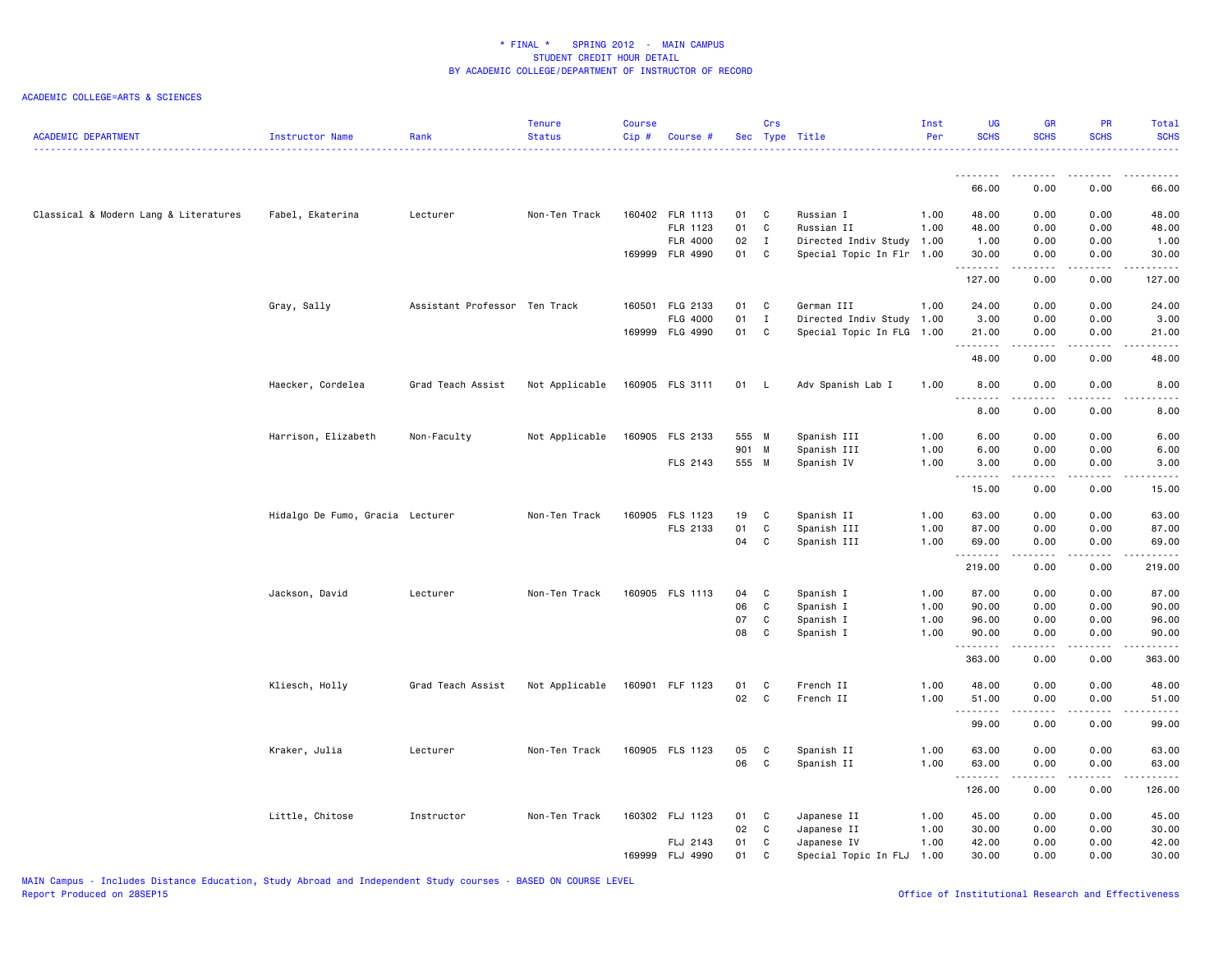| <b>ACADEMIC DEPARTMENT</b>            | Instructor Name | Rank                          | Tenure<br><b>Status</b> | Course<br>Cip# | Course #        |    | Crs          | Sec Type Title            | Inst<br>Per | <b>UG</b><br><b>SCHS</b> | <b>GR</b><br><b>SCHS</b>                                                                                                                                     | PR<br><b>SCHS</b> | Total<br><b>SCHS</b>   |
|---------------------------------------|-----------------|-------------------------------|-------------------------|----------------|-----------------|----|--------------|---------------------------|-------------|--------------------------|--------------------------------------------------------------------------------------------------------------------------------------------------------------|-------------------|------------------------|
|                                       |                 |                               |                         |                |                 |    |              |                           |             | .                        |                                                                                                                                                              |                   |                        |
|                                       |                 |                               |                         |                |                 |    |              |                           |             | 147.00                   | 0.00                                                                                                                                                         | 0.00              | 147.00                 |
| Classical & Modern Lang & Literatures | Moser, Keith    | Assistant Professor Ten Track |                         |                | 160901 FLF 7000 | 01 | $\mathbf{I}$ | Directed Indiv Study 1.00 |             | 0.00                     | 3.00                                                                                                                                                         | 0.00              | 3.00                   |
|                                       |                 |                               |                         |                | 169999 FLF 4990 | 01 | $\mathbf c$  | Special Topic In FLF 1.00 |             | 15.00                    | 0.00                                                                                                                                                         | 0.00              | 15.00                  |
|                                       |                 |                               |                         |                |                 | 02 | C            | Special Topic In FLF 1.00 |             | 18.00                    | 0.00                                                                                                                                                         | 0.00              | 18.00                  |
|                                       |                 |                               |                         |                | FLF 8990        | 01 | C            | Special Topic In FLF 1.00 |             | 0.00                     | 24.00                                                                                                                                                        | 0.00              | 24.00                  |
|                                       |                 |                               |                         |                |                 | 02 | C            | Special Topic In FLF 1.00 |             | 0.00<br>.                | 12.00<br>.                                                                                                                                                   | 0.00<br>.         | 12.00<br>.             |
|                                       |                 |                               |                         |                |                 |    |              |                           |             | 33.00                    | 39.00                                                                                                                                                        | 0.00              | 72.00                  |
|                                       | Moser, Kelly    | Lecturer                      | Non-Ten Track           | 130101         | EDS 8103        | 01 | C            | Adv Meth in Mid/Sec       | 1.00        | 0.00                     | 33.00                                                                                                                                                        | 0.00              | 33.00                  |
|                                       |                 |                               |                         | 131299         | EDS 4990        | 01 | C            | Special Topic In EDS 1.00 |             | 12.00                    | 0.00                                                                                                                                                         | 0.00              | 12.00                  |
|                                       |                 |                               |                         |                | EDS 6990        | 01 | C            | Special Topic In EDS 1.00 |             | 0.00<br>.                | 6.00<br>.                                                                                                                                                    | 0.00<br>.         | 6.00<br>.              |
|                                       |                 |                               |                         |                |                 |    |              |                           |             | 12.00                    | 39.00                                                                                                                                                        | 0.00              | 51.00                  |
|                                       | Moya, Arleana   | Instructor                    | Non-Ten Track           |                | 160905 FLS 1113 | 09 | C            | Spanish I                 | 1.00        | 78.00                    | 0.00                                                                                                                                                         | 0.00              | 78.00                  |
|                                       |                 |                               |                         |                |                 | 10 | C            | Spanish I                 | 1.00        | 96.00                    | 0.00                                                                                                                                                         | 0.00              | 96.00                  |
|                                       |                 |                               |                         |                | FLS 1123        | 02 | C            | Spanish II                | 1.00        | 90.00                    | 0.00                                                                                                                                                         | 0.00              | 90.00                  |
|                                       |                 |                               |                         |                |                 | 03 | C            | Spanish II                | 1.00        | 90.00<br>.               | 0.00                                                                                                                                                         | 0.00              | 90.00<br>$\frac{1}{2}$ |
|                                       |                 |                               |                         |                |                 |    |              |                           |             | 354.00                   | 0.00                                                                                                                                                         | 0.00              | 354.00                 |
|                                       | Munn, David     | Lecturer                      | Non-Ten Track           |                | 160905 FLS 1123 | 01 | C            | Spanish II                | 1.00        | 90.00                    | 0.00                                                                                                                                                         | 0.00              | 90.00                  |
|                                       |                 |                               |                         |                |                 | 11 | $\mathbb{C}$ | Spanish II                | 1.00        | 81.00                    | 0.00                                                                                                                                                         | 0.00              | 81.00                  |
|                                       |                 |                               |                         |                |                 | 21 | C            | Spanish II                | 1.00        | 78.00<br>.               | 0.00<br>.                                                                                                                                                    | 0.00<br>.         | 78.00<br>.             |
|                                       |                 |                               |                         |                |                 |    |              |                           |             | 249.00                   | 0.00                                                                                                                                                         | 0.00              | 249.00                 |
|                                       | Nigro, Rosa     | Lecturer                      | Non-Ten Track           |                | 169999 FLI 2990 | 01 | C            | Special Topic in FLI 1.00 |             | 45.00                    | 0.00                                                                                                                                                         | 0.00              | 45.00                  |
|                                       |                 |                               |                         |                |                 | 02 | C            | Special Topic in FLI 1.00 |             | 48.00                    | 0.00                                                                                                                                                         | 0.00              | 48.00                  |
|                                       |                 |                               |                         |                |                 | 03 | C            | Special Topic in FLI 1.00 |             | 21.00<br>.               | 0.00<br>.                                                                                                                                                    | 0.00<br>.         | 21.00<br>.             |
|                                       |                 |                               |                         |                |                 |    |              |                           |             | 114.00                   | 0.00                                                                                                                                                         | 0.00              | 114.00                 |
|                                       | Pelaez, Sol     | Assistant Professor Ten Track |                         |                | 160905 FLS 3113 | 01 | C            | Advanced Spanish Com 1.00 |             | 57.00                    | 0.00                                                                                                                                                         | 0.00              | 57.00                  |
|                                       |                 |                               |                         |                | <b>FLS 8000</b> | 01 | D            | Research / Thesis         | 1.00        | 0.00                     | 6.00                                                                                                                                                         | 0.00              | 6.00                   |
|                                       |                 |                               |                         |                | 169999 FLS 4990 | 01 | C            | Special Topic In FLS 1.00 |             | 24.00                    | 0.00                                                                                                                                                         | 0.00              | 24.00                  |
|                                       |                 |                               |                         |                | FLS 8990        | 02 | $\mathbf{C}$ | Special Topic In FLS 1.00 |             | 0.00<br>.                | 9.00<br>$\frac{1}{2} \left( \frac{1}{2} \right) \left( \frac{1}{2} \right) \left( \frac{1}{2} \right) \left( \frac{1}{2} \right) \left( \frac{1}{2} \right)$ | 0.00<br>.         | 9.00<br>.              |
|                                       |                 |                               |                         |                |                 |    |              |                           |             | 81.00                    | 15.00                                                                                                                                                        | 0.00              | 96.00                  |
|                                       | Potter, Edward  | Associate Professor Tenured   |                         |                | 160501 FLG 2143 | 01 | C            | German IV                 | 1.00        | 42.00                    | 0.00                                                                                                                                                         | 0.00              | 42.00                  |
|                                       |                 |                               |                         |                | FLG 4000        | 02 | $\mathbf{I}$ | Directed Indiv Study      | 1.00        | 1.00                     | 0.00                                                                                                                                                         | 0.00              | 1.00                   |
|                                       |                 |                               |                         |                | FLG 4463        | 01 | C            | 20th Cen Ger Drama        | 1.00        | 27.00<br>.               | 0.00                                                                                                                                                         | 0.00              | 27.00<br>.             |
|                                       |                 |                               |                         |                |                 |    |              |                           |             | 70.00                    | 0.00                                                                                                                                                         | 0.00              | 70.00                  |
|                                       | Pruett, Drew    | Instructor                    | Non-Ten Track           |                | 160901 FLF 1123 | 03 | C            | French II                 | 1.00        | 66.00                    | 0.00                                                                                                                                                         | 0.00              | 66.00                  |
|                                       |                 |                               |                         |                | FLF 2133        | 01 | C            | French III                | 1.00        | 60.00                    | 0.00                                                                                                                                                         | 0.00              | 60.00                  |
|                                       |                 |                               |                         |                |                 | 02 | $\mathbf{C}$ | French III                | 1.00        | 66.00                    | 0.00                                                                                                                                                         | 0.00              | 66.00                  |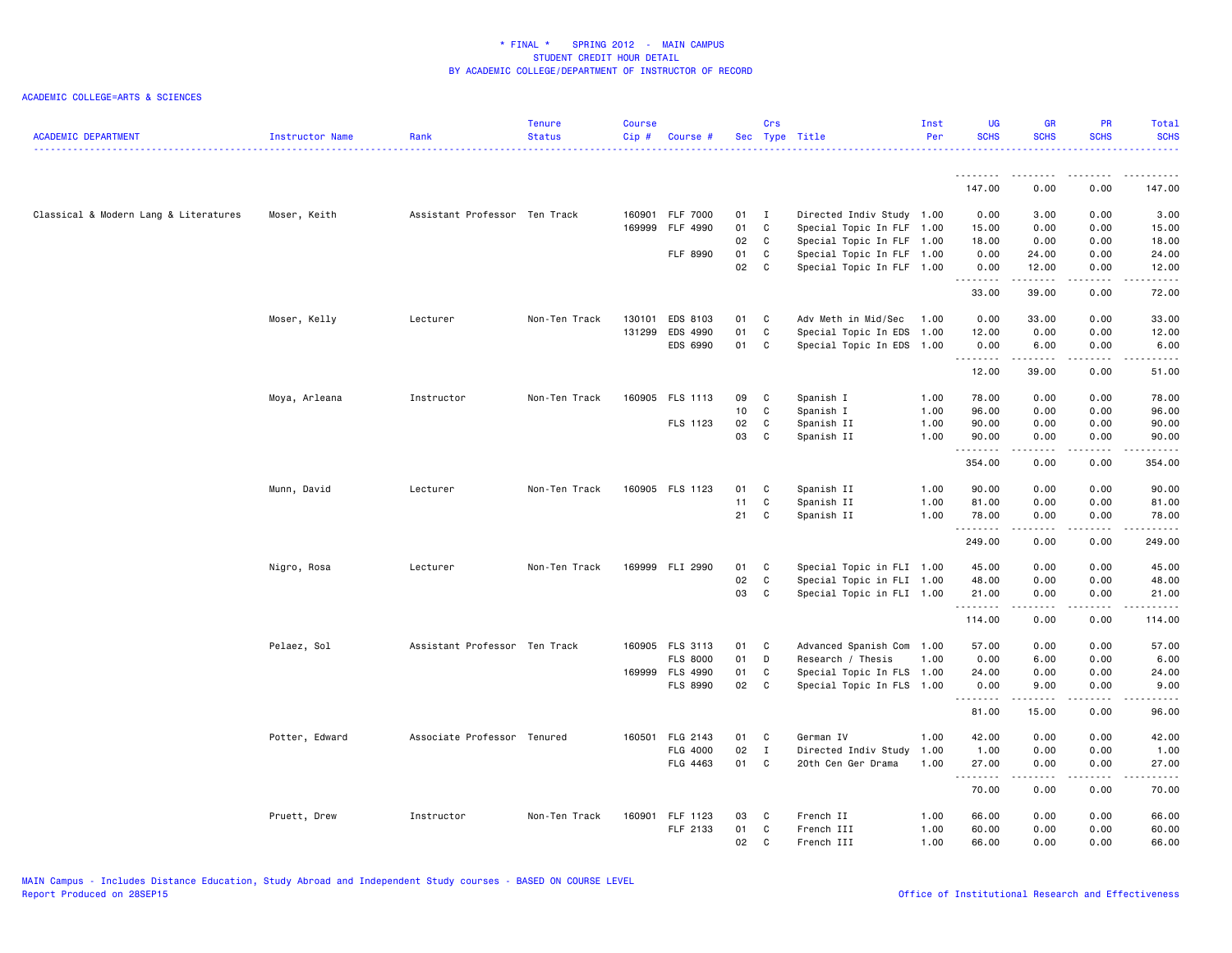|                                       |                   | Rank              | <b>Status</b>  | Cip#   | <b>Course</b>   |        |              | Sec Type Title            | Per  | <b>SCHS</b>                     | <b>SCHS</b>                          | <b>SCHS</b>           | <b>SCHS</b>                                        |
|---------------------------------------|-------------------|-------------------|----------------|--------|-----------------|--------|--------------|---------------------------|------|---------------------------------|--------------------------------------|-----------------------|----------------------------------------------------|
|                                       |                   |                   |                |        |                 |        |              |                           |      | --------                        | $\cdots$                             |                       | .                                                  |
|                                       |                   |                   |                |        |                 |        |              |                           |      | 192.00                          | 0.00                                 | 0.00                  | 192.00                                             |
| Classical & Modern Lang & Literatures | Russell, Amie     | Instructor        | Non-Ten Track  |        | 160905 FLS 1123 | 07 C   |              | Spanish II                | 1.00 | 96.00                           | 0.00                                 | 0.00                  | 96.00                                              |
|                                       |                   |                   |                |        |                 | 09     | C            | Spanish II                | 1.00 | 96.00                           | 0.00                                 | 0.00                  | 96.00                                              |
|                                       |                   |                   |                |        |                 | 10     | $\mathbf{C}$ | Spanish II                | 1.00 | 90.00<br>.                      | 0.00                                 | 0.00                  | 90.00                                              |
|                                       |                   |                   |                |        |                 |        |              |                           |      | 282.00                          | 0.00                                 | 0.00                  | 282.00                                             |
|                                       | Savage, Joanna    | Grad Teach Assist | Not Applicable |        | 160905 FLS 3121 | 01 L   |              | Advan Spanish Conv P 1.00 |      | 24.00                           | 0.00                                 | 0.00                  | 24.00                                              |
|                                       |                   |                   |                |        |                 |        |              |                           |      | .<br>24.00                      | 0.00                                 | 0.00                  | 24.00                                              |
|                                       | Vozzo, Rosa       | Instructor        | Non-Ten Track  | 160905 | FLS 1113        | 11 C   |              | Spanish I                 | 1.00 | 30.00                           | 0.00                                 | 0.00                  | 30.00                                              |
|                                       |                   |                   |                |        | FLS 2133        | 02     | $\mathbf c$  | Spanish III               | 1.00 | 84.00                           | 0.00                                 | 0.00                  | 84.00                                              |
|                                       |                   |                   |                |        | FLS 3233        | 01     | C            | Adv Spanish Conversa 1.00 |      | 57.00                           | 0.00                                 | 0.00                  | 57.00                                              |
|                                       |                   |                   |                |        | FLS 3323        | 01     | C            | Entrprs Span-Speak W 1.00 |      | 72.00<br>.                      | 0.00<br>$\sim$ $\sim$ $\sim$ $\sim$  | 0.00<br>.             | 72.00<br>.                                         |
|                                       |                   |                   |                |        |                 |        |              |                           |      | 243.00                          | 0.00                                 | 0.00                  | 243.00                                             |
|                                       | Watson, Thomas    | Lecturer          | Non-Ten Track  |        | 160905 FLS 1123 | 16     | C            | Spanish II                | 1.00 | 45.00                           | 0.00                                 | 0.00                  | 45.00                                              |
|                                       |                   |                   |                |        |                 | 17     | C            | Spanish II                | 1.00 | 84.00                           | 0.00                                 | 0.00                  | 84.00                                              |
|                                       |                   |                   |                |        |                 | 18     | $\mathbf c$  | Spanish II                | 1.00 | 87.00                           | 0.00                                 | 0.00                  | 87.00                                              |
|                                       |                   |                   |                |        |                 | 20     | C            | Spanish II                | 1.00 | 66.00<br>.                      | 0.00<br>.                            | 0.00<br>$\frac{1}{2}$ | 66.00<br>$- - - - -$                               |
|                                       |                   |                   |                |        |                 |        |              |                           |      | 282.00                          | 0.00                                 | 0.00                  | 282.00                                             |
|                                       | Wicker, Valeria   | Lecturer          | Non-Ten Track  |        | 160905 FLS 1123 | 04 C   |              | Spanish II                | 1.00 | 69.00                           | 0.00                                 | 0.00                  | 69.00                                              |
|                                       |                   |                   |                |        |                 | 08     | $\mathbf c$  | Spanish II                | 1.00 | 66.00                           | 0.00                                 | 0.00                  | 66.00                                              |
|                                       |                   |                   |                |        |                 | 15     | C            | Spanish II                | 1.00 | 45.00                           | 0.00                                 | 0.00                  | 45.00                                              |
|                                       |                   |                   |                |        | FLS 2133        | 03     | $\mathbf{C}$ | Spanish III               | 1.00 | 69.00<br>.                      | 0.00<br>----                         | 0.00                  | 69.00<br>.                                         |
|                                       |                   |                   |                |        |                 |        |              |                           |      | 249.00                          | 0.00                                 | 0.00                  | 249.00                                             |
|                                       | Wolverton, Robert | Professor         | Tenured        |        | 160101 FL 4143  | 01 C   |              | Classical Mythology       | 1.00 | 120.00                          | 0.00                                 | 0.00                  | 120.00                                             |
|                                       |                   |                   |                |        | FL 6143         | 02 C   |              | Classical Mythology       | 1.00 | 0.00                            | 3.00                                 | 0.00                  | 3.00                                               |
|                                       |                   |                   |                |        | 161203 FLL 1123 | 01 C   |              | Latin II                  | 1.00 | 90.00                           | 0.00                                 | 0.00                  | 90.00                                              |
|                                       |                   |                   |                |        |                 | 555 M  |              | Latin II                  | 1.00 | 3.00                            | 0.00                                 | 0.00                  | 3.00                                               |
|                                       |                   |                   |                |        | FLL 2143        | 01 C   |              | Latin IV                  | 1.00 | 21.00                           | 0.00                                 | 0.00                  | 21.00                                              |
|                                       |                   |                   |                |        | FLL 4000        | $01$ I |              | Directed Indiv Study 1.00 |      | 3.00<br>.                       | 0.00<br>.                            | 0.00<br>.             | 3.00<br>.                                          |
|                                       |                   |                   |                |        |                 |        |              |                           |      | 237.00                          | 3.00                                 | 0.00                  | 240.00                                             |
| Classical & Modern Lang & Literatures |                   |                   |                |        |                 |        |              |                           |      | ========<br>5081.00<br>======== | ========<br>105.00<br><b>ESSESSE</b> | $=$ ========<br>0.00  | <b>EDEDEDEDE</b><br>5186.00<br>------------------- |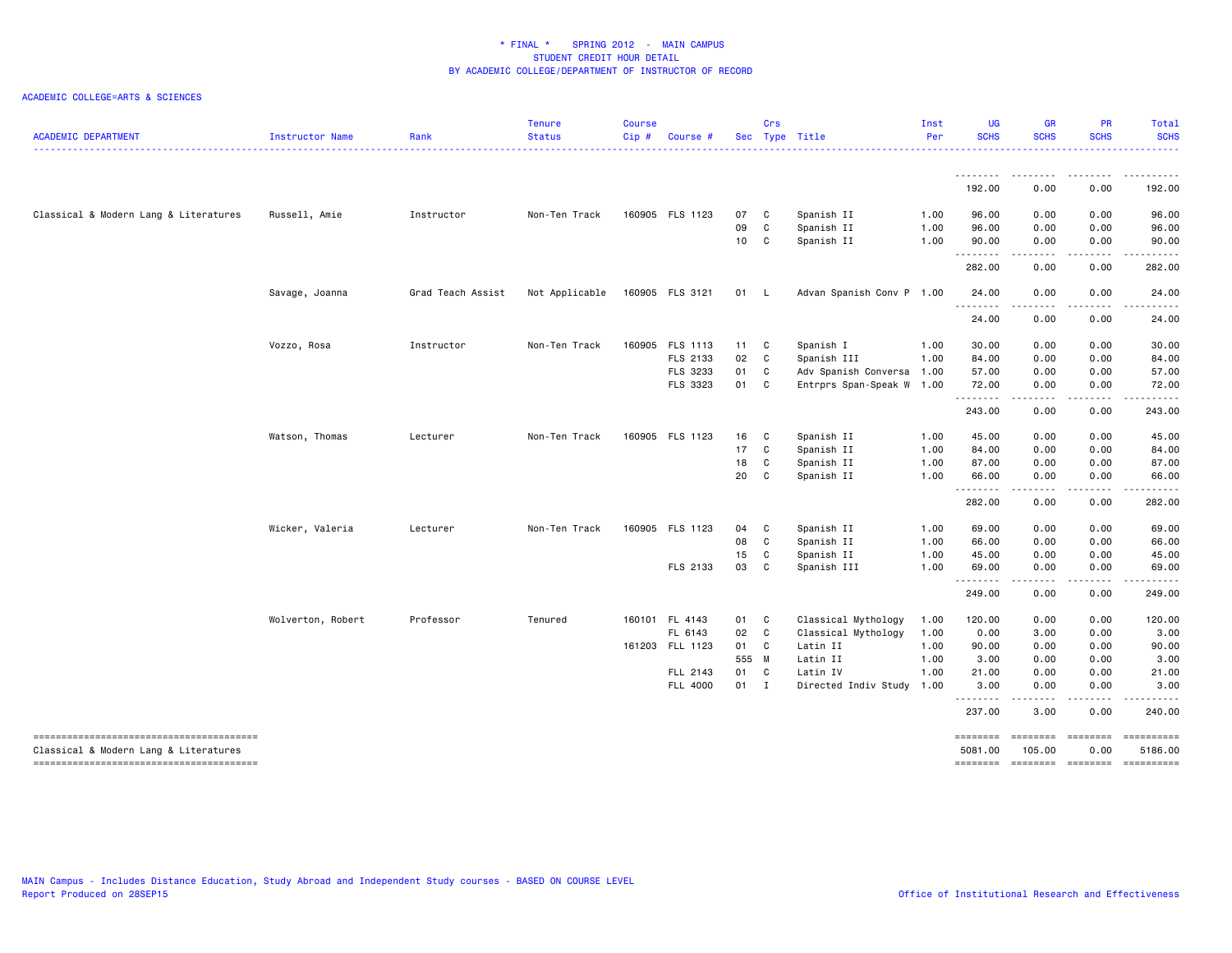| <b>ACADEMIC DEPARTMENT</b> | Instructor Name  | Rank                          | <b>Tenure</b><br><b>Status</b> | <b>Course</b><br>$Cip \#$ | Course #       |                   | Crs          | Sec Type Title            | Inst<br>Per | UG<br><b>SCHS</b> | <b>GR</b><br><b>SCHS</b>    | PR<br><b>SCHS</b>           | Total<br><b>SCHS</b>                                                                                                                                          |
|----------------------------|------------------|-------------------------------|--------------------------------|---------------------------|----------------|-------------------|--------------|---------------------------|-------------|-------------------|-----------------------------|-----------------------------|---------------------------------------------------------------------------------------------------------------------------------------------------------------|
| Communication              |                  |                               | Non-Ten Track                  |                           | 090101 CO 3833 | 501 C             |              | Interviewing              | 1.00        | 54.00             | 0.00                        | 0.00                        | .<br>54.00                                                                                                                                                    |
|                            | Anthony, Kelli   | Instructor                    |                                | 090401                    | CO 1403        | 501 C             |              | Intro Mass Media          | 1.00        | 138.00            | 0.00                        | 0.00                        | 138.00                                                                                                                                                        |
|                            |                  |                               |                                |                           | 090501 CO 3813 | 501 C             |              | PR Case Problems          | 1.00        | 39.00             | 0.00                        | 0.00                        | 39.00                                                                                                                                                         |
|                            |                  |                               |                                |                           | CO 3863        | 01 B              |              | PR Production             | 1.00        | 30.00             | 0.00                        | 0.00                        | 30.00                                                                                                                                                         |
|                            |                  |                               |                                |                           |                |                   |              |                           |             | .                 | $\sim$ $\sim$ $\sim$ $\sim$ | $\sim$ $\sim$ $\sim$ $\sim$ | .                                                                                                                                                             |
|                            |                  |                               |                                |                           |                |                   |              |                           |             | 261.00            | 0.00                        | 0.00                        | 261.00                                                                                                                                                        |
|                            | Brown, Karyn     | Instructor                    | Non-Ten Track                  |                           | 090101 CO 4000 | 02 I              |              | Directed Indiv Study      | 1.00        | 3.00              | 0.00                        | 0.00                        | 3.00                                                                                                                                                          |
|                            |                  |                               |                                |                           | 090401 CO 4053 | 01                | E            | Internship Comm           | 1.00        | 51.00             | 0.00                        | 0.00                        | 51.00                                                                                                                                                         |
|                            |                  |                               |                                |                           | 090501 CO 4813 | 01                | C            | PR Organizations          | 1.00        | 66.00             | 0.00                        | 0.00                        | 66.00                                                                                                                                                         |
|                            |                  |                               |                                |                           |                | 02                | $\mathbf{C}$ | PR Organizations          | 1.00        | 36.00             | 0.00                        | 0.00                        | 36.00                                                                                                                                                         |
|                            |                  |                               |                                |                           |                | 03                | $\mathbf{C}$ | PR Organizations          | 1.00        | 48.00<br>.        | 0.00<br>.                   | 0.00<br>.                   | 48.00<br>$\frac{1}{2} \left( \frac{1}{2} \right) \left( \frac{1}{2} \right) \left( \frac{1}{2} \right) \left( \frac{1}{2} \right) \left( \frac{1}{2} \right)$ |
|                            |                  |                               |                                |                           |                |                   |              |                           |             | 204.00            | 0.00                        | 0.00                        | 204.00                                                                                                                                                        |
|                            | Cain, Emily      | Instructor                    | Non-Ten Track                  |                           | 090401 CO 3423 | 01                | C            | Feature Writing           | 1.00        | 42.00             | 0.00                        | 0.00                        | 42.00                                                                                                                                                         |
|                            |                  |                               |                                |                           | 090501 CO 3853 | 01                | C            | Public Relations Wri 1.00 |             | 54.00             | 0.00                        | 0.00                        | 54.00                                                                                                                                                         |
|                            |                  |                               |                                |                           |                | 02                | $\mathbf{C}$ | Public Relations Wri 1.00 |             | 54.00             | 0.00                        | 0.00                        | 54.00                                                                                                                                                         |
|                            |                  |                               |                                |                           | CO 3863        | 02                | B            | PR Production             | 1.00        | 39.00             | 0.00                        | 0.00                        | 39.00                                                                                                                                                         |
|                            |                  |                               |                                |                           |                | 03                | B            | PR Production             | 1.00        | 51.00<br>.        | 0.00<br>.                   | 0.00<br>.                   | 51.00<br>.                                                                                                                                                    |
|                            |                  |                               |                                |                           |                |                   |              |                           |             | 240.00            | 0.00                        | 0.00                        | 240.00                                                                                                                                                        |
|                            | Chambers, Cheryl | Instructor                    | Non-Ten Track                  |                           | 090101 CO 1013 | 05                | $\mathbf{C}$ | Intro to Communicati 1.00 |             | 99.00             | 0.00                        | 0.00                        | 99.00                                                                                                                                                         |
|                            |                  |                               |                                |                           |                | 07                | C            | Intro to Communicati 1.00 |             | 102.00            | 0.00                        | 0.00                        | 102.00                                                                                                                                                        |
|                            |                  |                               |                                |                           |                | 08                | C            | Intro to Communicati 1.00 |             | 102.00            | 0.00                        | 0.00                        | 102.00                                                                                                                                                        |
|                            |                  |                               |                                |                           |                | 09                | C            | Intro to Communicati 1.00 |             | 99.00             | 0.00                        | 0.00                        | 99.00                                                                                                                                                         |
|                            |                  |                               |                                |                           |                | 10                | C            | Intro to Communicati 1.00 |             | 105.00<br>.       | 0.00<br>د د د د             | 0.00<br>$\omega$ is a set   | 105.00<br>.                                                                                                                                                   |
|                            |                  |                               |                                |                           |                |                   |              |                           |             | 507.00            | 0.00                        | 0.00                        | 507.00                                                                                                                                                        |
|                            | Clevinger, Donna | Professor                     | Tenured                        |                           | 500501 CO 1503 | H <sub>01</sub> C |              | Honors Intro To Thea 1.00 |             | 57.00             | 0.00                        | 0.00                        | 57.00                                                                                                                                                         |
|                            |                  |                               |                                |                           | CO 2503        | 02 C              |              | Acting                    | 1.00        | 48.00             | 0.00                        | 0.00                        | 48.00                                                                                                                                                         |
|                            |                  |                               |                                |                           |                |                   |              |                           |             | .<br>105.00       | .<br>0.00                   | .<br>0.00                   | .<br>105.00                                                                                                                                                   |
|                            | Cooley, Asya     | Non-Faculty                   | Not Applicable                 |                           | 090101 CO 1013 | 01 C              |              | Intro to Communicati 1.00 |             | 96.00             | 0.00                        | 0.00                        | 96.00                                                                                                                                                         |
|                            |                  |                               |                                |                           |                |                   |              |                           |             | .<br>96.00        | .<br>0.00                   | 0.00                        | $\frac{1}{2} \left( \frac{1}{2} \right) \left( \frac{1}{2} \right) \left( \frac{1}{2} \right) \left( \frac{1}{2} \right) \left( \frac{1}{2} \right)$<br>96.00 |
|                            | Cooley, Skye     | Assistant Professor Ten Track |                                |                           | 090101 CO 4213 | 01                | $\mathbf{C}$ | Political Commun          | 1.00        | 78.00             | 0.00                        | 0.00                        | 78.00                                                                                                                                                         |
|                            |                  |                               |                                |                           | CO 6213        | 01                | C            | Political Commun          | 1.00        | 0.00              | 3.00                        | 0.00                        | 3.00                                                                                                                                                          |
|                            |                  |                               |                                |                           | 090501 CO 4803 | 02                | $\mathbf{C}$ | Research in PR & Adv      | 1.00        | 81.00             | 0.00                        | 0.00                        | 81.00                                                                                                                                                         |
|                            |                  |                               |                                |                           |                |                   |              |                           |             | .                 | .                           | .                           | .                                                                                                                                                             |
|                            |                  |                               |                                |                           |                |                   |              |                           |             | 159.00            | 3.00                        | 0.00                        | 162.00                                                                                                                                                        |
|                            | Covich, Kate     | Lecturer                      | Non-Ten Track                  |                           | 090501 CO 3813 | 01                | C.           | PR Case Problems          | 1.00        | 72.00             | 0.00                        | 0.00                        | 72.00                                                                                                                                                         |
|                            |                  |                               |                                |                           |                | 02                | C            | PR Case Problems          | 1.00        | 75.00             | 0.00                        | 0.00                        | 75.00                                                                                                                                                         |
|                            |                  |                               |                                |                           |                | 03                | C            | PR Case Problems          | 1.00        | 69.00             | 0.00                        | 0.00                        | 69.00                                                                                                                                                         |
|                            |                  |                               |                                |                           | CO 3853        | 03                | C            | Public Relations Wri      | 1.00        | 54.00<br>.        | 0.00<br>.                   | 0.00<br>$- - - -$           | 54.00<br>.                                                                                                                                                    |
|                            |                  |                               |                                |                           |                |                   |              |                           |             | 270.00            | 0.00                        | 0.00                        | 270.00                                                                                                                                                        |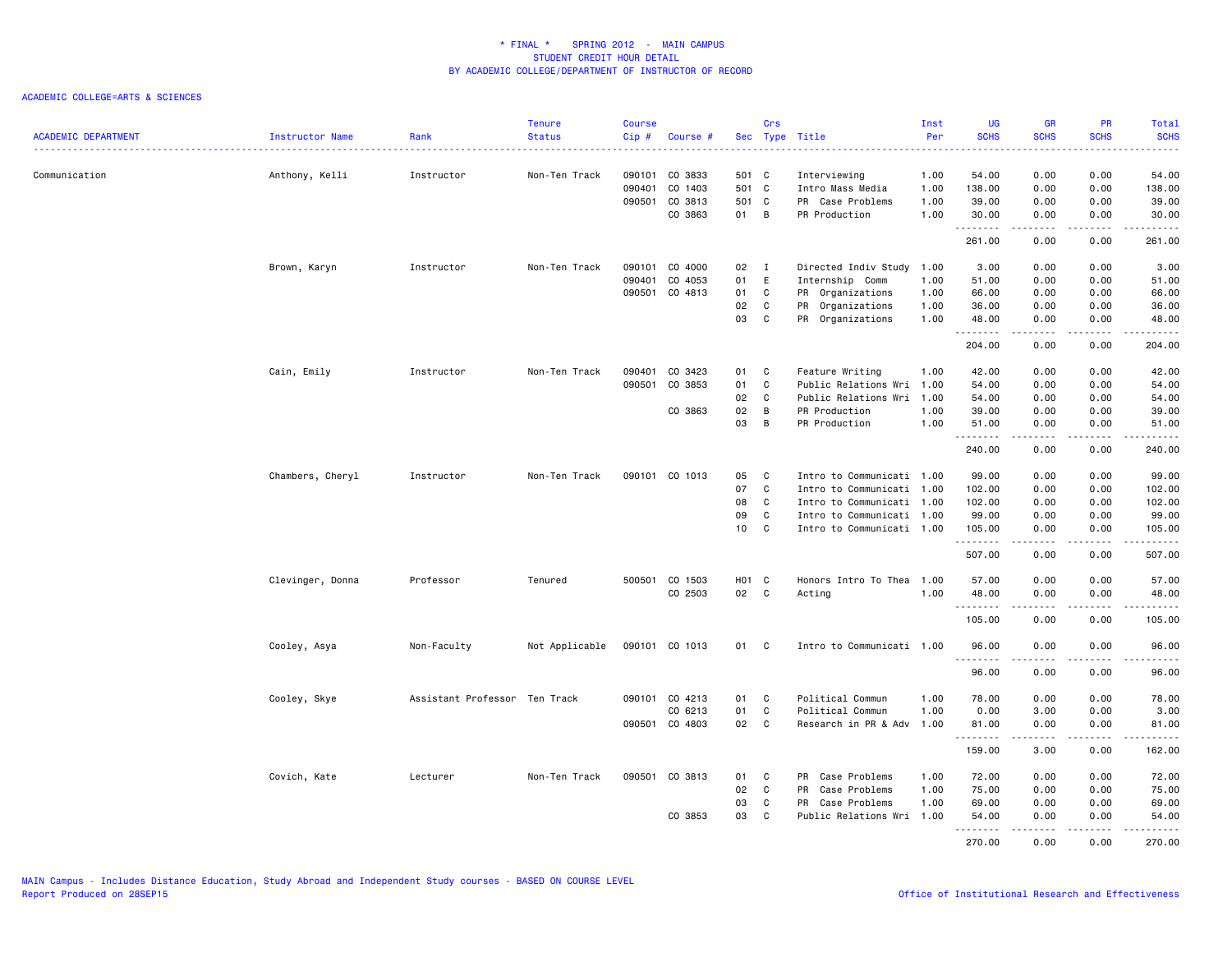| <b>ACADEMIC DEPARTMENT</b> | Instructor Name    | Rank                          | <b>Tenure</b><br><b>Status</b> | Course<br>Cip# | Course #       |       | Crs            | Sec Type Title            | Inst<br>Per | <b>UG</b><br><b>SCHS</b>                                                                                                                                                                                                                                                                                                                                                                                                                                                                       | <b>GR</b><br><b>SCHS</b>        | <b>PR</b><br><b>SCHS</b>            | Total<br><b>SCHS</b>                                                                                                                                         |
|----------------------------|--------------------|-------------------------------|--------------------------------|----------------|----------------|-------|----------------|---------------------------|-------------|------------------------------------------------------------------------------------------------------------------------------------------------------------------------------------------------------------------------------------------------------------------------------------------------------------------------------------------------------------------------------------------------------------------------------------------------------------------------------------------------|---------------------------------|-------------------------------------|--------------------------------------------------------------------------------------------------------------------------------------------------------------|
|                            | <u>.</u>           |                               |                                |                |                |       |                |                           |             |                                                                                                                                                                                                                                                                                                                                                                                                                                                                                                |                                 |                                     | .                                                                                                                                                            |
| Communication              | Durst, Betty       | Instructor                    | Non-Ten Track                  | 500501         | CO 2503        | 01    | C              | Acting                    | 1.00        | 42.00                                                                                                                                                                                                                                                                                                                                                                                                                                                                                          | 0.00                            | 0.00                                | 42.00                                                                                                                                                        |
|                            |                    |                               |                                |                | CO 4524        | 01    | $\,$ B         | Directing                 | 1.00        | 20.00                                                                                                                                                                                                                                                                                                                                                                                                                                                                                          | 0.00                            | 0.00                                | 20.00                                                                                                                                                        |
|                            |                    |                               |                                |                | CO 4533        | 01 C  |                | Advanced Acting           | 1.00        | 48.00<br>.                                                                                                                                                                                                                                                                                                                                                                                                                                                                                     | 0.00<br>.                       | 0.00<br>.                           | 48.00<br>.                                                                                                                                                   |
|                            |                    |                               |                                |                |                |       |                |                           |             | 110.00                                                                                                                                                                                                                                                                                                                                                                                                                                                                                         | 0.00                            | 0.00                                | 110.00                                                                                                                                                       |
|                            | Durst, Robert      | Associate Professor Tenured   |                                |                | 500501 CO 1533 | 01    | E              | Theatre Practicum #3 0.90 |             | 37.80                                                                                                                                                                                                                                                                                                                                                                                                                                                                                          | 0.00                            | 0.00                                | 37.80                                                                                                                                                        |
|                            |                    |                               |                                |                | 500502 CO 2524 | 01    | C              | Stagecraft & Lightin 1.00 |             | 20.00                                                                                                                                                                                                                                                                                                                                                                                                                                                                                          | 0.00                            | 0.00                                | 20.00                                                                                                                                                        |
|                            |                    |                               |                                |                |                | 03    | C              | Stagecraft & Lightin 1.00 |             | 20.00                                                                                                                                                                                                                                                                                                                                                                                                                                                                                          | 0.00                            | 0.00                                | 20.00                                                                                                                                                        |
|                            |                    |                               |                                |                |                | 04    | C              | Stagecraft & Lightin 1.00 |             | 4.00<br>$\begin{array}{cccccccccccccc} \multicolumn{2}{c}{} & \multicolumn{2}{c}{} & \multicolumn{2}{c}{} & \multicolumn{2}{c}{} & \multicolumn{2}{c}{} & \multicolumn{2}{c}{} & \multicolumn{2}{c}{} & \multicolumn{2}{c}{} & \multicolumn{2}{c}{} & \multicolumn{2}{c}{} & \multicolumn{2}{c}{} & \multicolumn{2}{c}{} & \multicolumn{2}{c}{} & \multicolumn{2}{c}{} & \multicolumn{2}{c}{} & \multicolumn{2}{c}{} & \multicolumn{2}{c}{} & \multicolumn{2}{c}{} & \multicolumn{2}{c}{} & \$ | 0.00<br>.                       | 0.00<br>$\frac{1}{2}$               | 4.00<br>$\frac{1}{2} \left( \frac{1}{2} \right) \left( \frac{1}{2} \right) \left( \frac{1}{2} \right) \left( \frac{1}{2} \right) \left( \frac{1}{2} \right)$ |
|                            |                    |                               |                                |                |                |       |                |                           |             | 81.80                                                                                                                                                                                                                                                                                                                                                                                                                                                                                          | 0.00                            | 0.00                                | 81.80                                                                                                                                                        |
|                            | Edmonds, Khristina | Instructor                    | Non-Ten Track                  |                | 231001 CO 1003 | 04    | $\mathbf{C}$   | Fund Of Public Speak 1.00 |             | 72.00                                                                                                                                                                                                                                                                                                                                                                                                                                                                                          | 0.00                            | 0.00                                | 72.00                                                                                                                                                        |
|                            |                    |                               |                                |                |                | 06    | C              | Fund Of Public Speak 1.00 |             | 66.00                                                                                                                                                                                                                                                                                                                                                                                                                                                                                          | 0.00                            | 0.00                                | 66.00                                                                                                                                                        |
|                            |                    |                               |                                |                |                | 07    | C              | Fund Of Public Speak 1.00 |             | 75.00                                                                                                                                                                                                                                                                                                                                                                                                                                                                                          | 0.00                            | 0.00                                | 75.00                                                                                                                                                        |
|                            |                    |                               |                                |                |                | 12    | $\mathbf{C}$   | Fund Of Public Speak 1.00 |             | 72.00                                                                                                                                                                                                                                                                                                                                                                                                                                                                                          | 0.00                            | 0.00                                | 72.00                                                                                                                                                        |
|                            |                    |                               |                                |                |                | 13    | C              | Fund Of Public Speak 1.00 |             | 72.00<br>.                                                                                                                                                                                                                                                                                                                                                                                                                                                                                     | 0.00<br>-----                   | 0.00<br>.                           | 72.00<br>.                                                                                                                                                   |
|                            |                    |                               |                                |                |                |       |                |                           |             | 357.00                                                                                                                                                                                                                                                                                                                                                                                                                                                                                         | 0.00                            | 0.00                                | 357.00                                                                                                                                                       |
|                            | Flick, Harry       | Professor                     | Tenured                        |                | 090101 CO 2213 | 01    | $\mathbf{C}$   | Small Group Commun        | 1.00        | 72.00                                                                                                                                                                                                                                                                                                                                                                                                                                                                                          | 0.00                            | 0.00                                | 72.00                                                                                                                                                        |
|                            |                    |                               |                                |                |                | 02    | $\mathbf{C}$   | Small Group Commun        | 1.00        | 72.00                                                                                                                                                                                                                                                                                                                                                                                                                                                                                          | 0.00                            | 0.00                                | 72.00                                                                                                                                                        |
|                            |                    |                               |                                |                | CO 3833        | 01    | C              | Interviewing              | 1.00        | 63.00                                                                                                                                                                                                                                                                                                                                                                                                                                                                                          | 0.00                            | 0.00                                | 63.00                                                                                                                                                        |
|                            |                    |                               |                                |                |                | 02    | C              | Interviewing              | 1.00        | 63.00                                                                                                                                                                                                                                                                                                                                                                                                                                                                                          | 0.00                            | 0.00                                | 63.00                                                                                                                                                        |
|                            |                    |                               |                                |                |                | 03    | $\mathbf C$    | Interviewing              | 1.00        | 66.00<br>.                                                                                                                                                                                                                                                                                                                                                                                                                                                                                     | 0.00<br>.                       | 0.00<br>.                           | 66.00<br>.                                                                                                                                                   |
|                            |                    |                               |                                |                |                |       |                |                           |             | 336.00                                                                                                                                                                                                                                                                                                                                                                                                                                                                                         | 0.00                            | 0.00                                | 336.00                                                                                                                                                       |
|                            | Foley, Megan       | Assistant Professor Ten Track |                                | 090101         | CO 4000        | 05    | $\blacksquare$ | Directed Indiv Study      | 1.00        | 1.00                                                                                                                                                                                                                                                                                                                                                                                                                                                                                           | 0.00                            | 0.00                                | 1.00                                                                                                                                                         |
|                            |                    |                               |                                | 099999         | CO 4273        | 01    | $\mathbf{C}$   | Intercultural Comm        | 1.00        | 84.00                                                                                                                                                                                                                                                                                                                                                                                                                                                                                          | 0.00                            | 0.00                                | 84.00                                                                                                                                                        |
|                            |                    |                               |                                |                | CO 6273        | 01    | $\mathbf{C}$   | Intercultural Comm        | 1.00        | 0.00                                                                                                                                                                                                                                                                                                                                                                                                                                                                                           | 9.00                            | 0.00                                | 9.00                                                                                                                                                         |
|                            |                    |                               |                                |                | 231001 CO 4253 | 01    | $\mathbf{C}$   | Elements Of Persuasn      | 1.00        | 75.00                                                                                                                                                                                                                                                                                                                                                                                                                                                                                          | 0.00                            | 0.00                                | 75.00                                                                                                                                                        |
|                            |                    |                               |                                |                |                | 02    | C              | Elements Of Persuasn      | 1.00        | 84.00                                                                                                                                                                                                                                                                                                                                                                                                                                                                                          | 0.00                            | 0.00                                | 84.00                                                                                                                                                        |
|                            |                    |                               |                                |                | CO 6253        | 01    | $\mathbf C$    | Elements Of Persuasn 1.00 |             | 0.00                                                                                                                                                                                                                                                                                                                                                                                                                                                                                           | 9.00                            | 0.00                                | 9.00                                                                                                                                                         |
|                            |                    |                               |                                |                |                |       |                |                           |             | <b></b><br>244.00                                                                                                                                                                                                                                                                                                                                                                                                                                                                              | <b><i><u>.</u></i></b><br>18.00 | .<br>0.00                           | المتمالين<br>262.00                                                                                                                                          |
|                            | Forde, John        | Associate Professor Tenured   |                                |                | 090501 CO 3803 | 01    | $\mathbf{C}$   | Prin Public Relation 1.00 |             | 327.00                                                                                                                                                                                                                                                                                                                                                                                                                                                                                         | 0.00                            | 0.00                                | 327.00                                                                                                                                                       |
|                            |                    |                               |                                |                |                | 501 C |                | Prin Public Relation 1.00 |             | 72.00                                                                                                                                                                                                                                                                                                                                                                                                                                                                                          | 0.00                            | 0.00                                | 72.00                                                                                                                                                        |
|                            |                    |                               |                                |                |                |       |                |                           |             | .<br>399.00                                                                                                                                                                                                                                                                                                                                                                                                                                                                                    | .<br>0.00                       | $\sim$ $\sim$ $\sim$ $\sim$<br>0.00 | $\begin{array}{cccccccccccccc} \bullet & \bullet & \bullet & \bullet & \bullet & \bullet & \bullet & \bullet \end{array}$<br>399.00                          |
|                            | Fountain, Amy      | Instructor                    | Non-Ten Track                  |                | 090101 CO 1013 | 04 C  |                | Intro to Communicati 1.00 |             | 102.00                                                                                                                                                                                                                                                                                                                                                                                                                                                                                         | 0.00                            | 0.00                                | 102.00                                                                                                                                                       |
|                            |                    |                               |                                |                |                | 501 C |                | Intro to Communicati 1.00 |             | 48.00                                                                                                                                                                                                                                                                                                                                                                                                                                                                                          | 0.00                            | 0.00                                | 48.00                                                                                                                                                        |
|                            |                    |                               |                                |                | 231001 CO 1003 | 05    | $\mathbf{C}$   | Fund Of Public Speak 1.00 |             | 75.00                                                                                                                                                                                                                                                                                                                                                                                                                                                                                          | 0.00                            | 0.00                                | 75.00                                                                                                                                                        |
|                            |                    |                               |                                |                |                | 09    | $\mathbf C$    | Fund Of Public Speak 1.00 |             | 75.00<br>.                                                                                                                                                                                                                                                                                                                                                                                                                                                                                     | 0.00<br>.                       | 0.00<br>.                           | 75.00<br>.                                                                                                                                                   |
|                            |                    |                               |                                |                |                |       |                |                           |             | 300.00                                                                                                                                                                                                                                                                                                                                                                                                                                                                                         | 0.00                            | 0.00                                | 300.00                                                                                                                                                       |
|                            | Gardner, Daniel    | Lecturer                      | Non-Ten Track                  |                | 090101 CO 1013 | 03    | C              | Intro to Communicati 1.00 |             | 99.00                                                                                                                                                                                                                                                                                                                                                                                                                                                                                          | 0.00                            | 0.00                                | 99.00                                                                                                                                                        |
|                            |                    |                               |                                |                |                | 06    | C.             | Intro to Communicati 1.00 |             | 102.00                                                                                                                                                                                                                                                                                                                                                                                                                                                                                         | 0.00                            | 0.00                                | 102.00                                                                                                                                                       |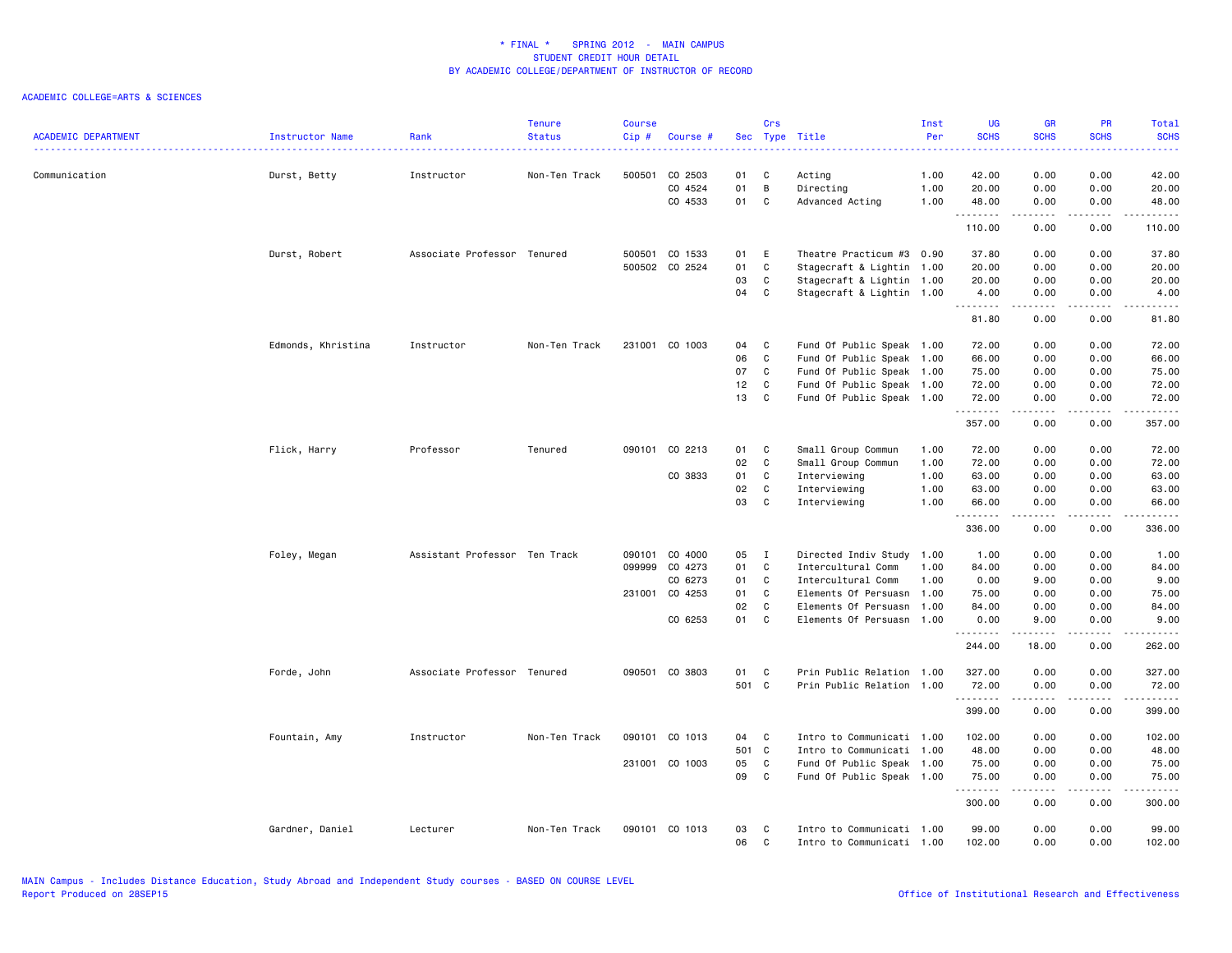| <b>ACADEMIC DEPARTMENT</b> | Instructor Name      | Rank       | <b>Tenure</b><br><b>Status</b> | <b>Course</b><br>Cip# | Course #       |       | Crs            | Sec Type Title            | Inst<br>Per | <b>UG</b><br><b>SCHS</b> | <b>GR</b><br><b>SCHS</b> | <b>PR</b><br><b>SCHS</b>                    | Total<br><b>SCHS</b><br>.                                                                                   |
|----------------------------|----------------------|------------|--------------------------------|-----------------------|----------------|-------|----------------|---------------------------|-------------|--------------------------|--------------------------|---------------------------------------------|-------------------------------------------------------------------------------------------------------------|
|                            |                      |            |                                |                       |                |       |                |                           |             | <u>.</u>                 |                          | - - - -                                     |                                                                                                             |
|                            |                      |            |                                |                       |                |       |                |                           |             | 201.00                   | 0.00                     | 0.00                                        | 201.00                                                                                                      |
| Communication              | Gawrych, Teresa      | Instructor | Non-Ten Track                  | 090101                | CO 4000        | 04    | $\mathbf{I}$   | Directed Indiv Study 1.00 |             | 3.00                     | 0.00                     | 0.00                                        | 3.00                                                                                                        |
|                            |                      |            |                                | 090401                | CO 3403        | 01    | C              | Photographic Communi      | 1.00        | 48.00                    | 0.00                     | 0.00                                        | 48.00                                                                                                       |
|                            |                      |            |                                | 090701                | CO 3333        | 01    | B              | Adv Television Prd        | 1.00        | 39.00                    | 0.00                     | 0.00                                        | 39.00                                                                                                       |
|                            |                      |            |                                |                       |                | 02    | B              | Adv Television Prd        | 1.00        | 42.00                    | 0.00                     | 0.00                                        | 42.00                                                                                                       |
|                            |                      |            |                                |                       | CO 4373        | 01    | B              | Prac In Tv News           | 1.00        | 66.00<br>.               | 0.00<br>.                | 0.00<br>.                                   | 66.00<br>.                                                                                                  |
|                            |                      |            |                                |                       |                |       |                |                           |             | 198.00                   | 0.00                     | 0.00                                        | 198.00                                                                                                      |
|                            | Goodman, Mark        | Professor  | Tenured                        | 090401                | CO 3403        | 02    | $\mathbf{C}$   | Photographic Communi 1.00 |             | 45.00                    | 0.00                     | 0.00                                        | 45.00                                                                                                       |
|                            |                      |            |                                |                       |                | 03    | C              | Photographic Communi      | 1.00        | 36.00                    | 0.00                     | 0.00                                        | 36.00                                                                                                       |
|                            |                      |            |                                |                       | CO 4313        | 01    | C              | Mass Media Law            | 1.00        | 69.00                    | 0.00                     | 0.00                                        | 69.00                                                                                                       |
|                            |                      |            |                                |                       | CO 4423        | 01    | B              | Adv Photo Communicat 1.00 |             | 39.00                    | 0.00                     | 0.00                                        | 39.00                                                                                                       |
|                            |                      |            |                                |                       | CO 6313        | 01    | C              | Mass Media Law            | 1.00        | 0.00                     | 3.00                     | 0.00                                        | 3.00                                                                                                        |
|                            |                      |            |                                |                       | 090702 CO 4433 | 501 C |                | Television Criticism 1.00 |             | 54.00                    | 0.00                     | 0.00                                        | 54.00                                                                                                       |
|                            |                      |            |                                |                       | CO 6433        | 501 C |                | Television Criticism      | 1.00        | 0.00<br>.                | 15.00                    | 0.00<br>$\frac{1}{2}$                       | 15.00<br>.                                                                                                  |
|                            |                      |            |                                |                       |                |       |                |                           |             | 243.00                   | 18.00                    | 0.00                                        | 261.00                                                                                                      |
|                            | Harris, Catherine    | Instructor | Non-Ten Track                  | 231001                | CO 1003        | 03    | C              | Fund Of Public Speak 1.00 |             | 75.00                    | 0.00                     | 0.00                                        | 75.00                                                                                                       |
|                            |                      |            |                                |                       |                | 08    | C              | Fund Of Public Speak 1.00 |             | 69.00                    | 0.00                     | 0.00                                        | 69.00                                                                                                       |
|                            |                      |            |                                |                       |                | 10    | C              | Fund Of Public Speak 1.00 |             | 69.00                    | 0.00                     | 0.00                                        | 69.00                                                                                                       |
|                            |                      |            |                                |                       |                | 11    | C              | Fund Of Public Speak 1.00 |             | 75.00                    | 0.00                     | 0.00                                        | 75.00                                                                                                       |
|                            |                      |            |                                |                       | CO 2253        | 01    | C              | Fund Interprsn Comm       | 1.00        | 57.00<br>.               | 0.00<br>.                | 0.00<br>$\sim$ $\sim$ $\sim$                | 57.00<br>.                                                                                                  |
|                            |                      |            |                                |                       |                |       |                |                           |             | 345.00                   | 0.00                     | 0.00                                        | 345.00                                                                                                      |
|                            | Harris, Melanie      | Instructor | Non-Ten Track                  |                       | 500501 CO 1503 | 01    | C              | Intro To Theatre          | 1.00        | 468.00                   | 0.00                     | 0.00                                        | 468.00                                                                                                      |
|                            |                      |            |                                |                       | CO 1533        | 01    | E              | Theatre Practicum #3      | 0.10        | 4.20                     | 0.00                     | 0.00                                        | 4.20                                                                                                        |
|                            |                      |            |                                |                       |                |       |                |                           |             | .<br>472.20              | .<br>0.00                | .<br>0.00                                   | <u>.</u><br>472.20                                                                                          |
|                            | Knight, Amy          | Instructor | Non-Ten Track                  | 090101                | CO 1013        | 11    | C              | Intro to Communicati 1.00 |             | 105.00                   | 0.00                     | 0.00                                        | 105.00                                                                                                      |
|                            |                      |            |                                |                       |                | 12    | $\mathbf{C}$   | Intro to Communicati 1.00 |             | 99.00                    | 0.00                     | 0.00                                        | 99.00                                                                                                       |
|                            |                      |            |                                |                       |                | 13    | C.             | Intro to Communicati 1.00 |             | 105.00                   | 0.00                     | 0.00                                        | 105.00                                                                                                      |
|                            |                      |            |                                |                       |                | 14    | C              | Intro to Communicati 1.00 |             | 102.00                   | 0.00                     | 0.00                                        | 102.00                                                                                                      |
|                            |                      |            |                                |                       |                | 502 C |                | Intro to Communicati 1.00 |             | 84.00                    | 0.00<br>-----            | 0.00<br>.                                   | 84.00                                                                                                       |
|                            |                      |            |                                |                       |                |       |                |                           |             | .<br>495.00              | 0.00                     | 0.00                                        | $\begin{array}{cccccccccccccc} \circ & \circ & \circ & \circ & \circ & \circ & \circ \end{array}$<br>495.00 |
|                            | McDavid, Frances     | Instructor | Non-Ten Track                  | 090101                | CO 4000        | 01    | $\blacksquare$ | Directed Indiv Study 1.00 |             | 3.00                     | 0.00                     | 0.00                                        | 3.00                                                                                                        |
|                            |                      |            |                                | 090401                | CO 3443        | 01    | C              | Adv News Writ-Report 1.00 |             | 42.00                    | 0.00                     | 0.00                                        | 42.00                                                                                                       |
|                            |                      |            |                                |                       | CO 4403        | 01    | C              | Journalism Ethics         | 1.00        | 57.00                    | 0.00                     | 0.00                                        | 57.00                                                                                                       |
|                            |                      |            |                                |                       |                |       |                |                           |             | .<br>102.00              | .<br>0.00                | $\omega$ $\omega$ $\omega$ $\omega$<br>0.00 | .<br>102.00                                                                                                 |
|                            | Mills, Stacey        | Lecturer   | Non-Ten Track                  |                       | 090101 CO 1013 | 15 C  |                | Intro to Communicati 1.00 |             | 96.00                    | 0.00                     | 0.00                                        | 96.00                                                                                                       |
|                            |                      |            |                                |                       |                |       |                |                           |             | 96.00                    | 0.00                     | 0.00                                        | $\frac{1}{2}$<br>96.00                                                                                      |
|                            | Morschauser, Lindsey | Instructor | Non-Ten Track                  |                       | 090101 CO 1013 | 16    | $\mathbf{C}$   | Intro to Communicati 1.00 |             | 96.00                    | 0.00                     | 0.00                                        | 96.00                                                                                                       |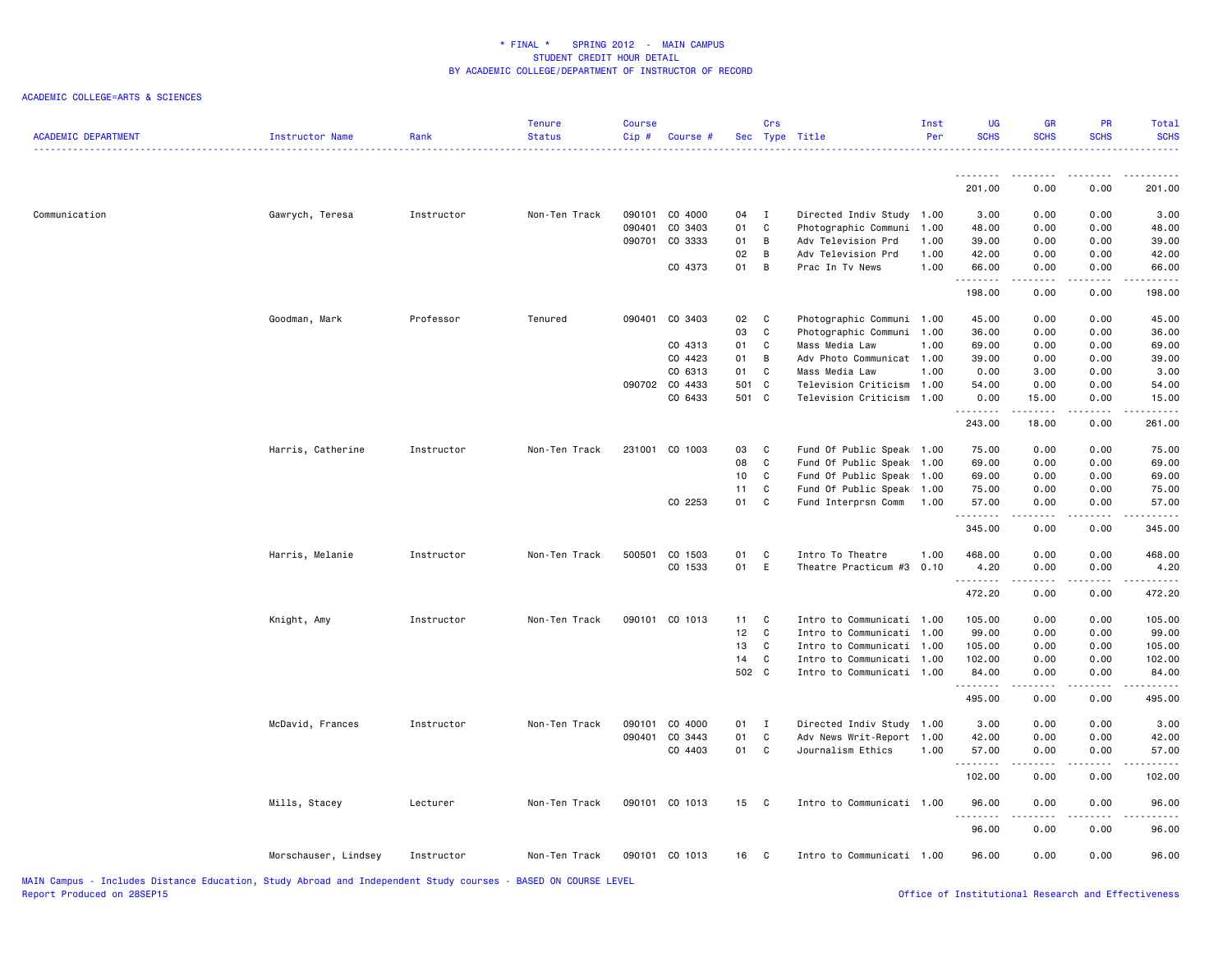| <b>ACADEMIC DEPARTMENT</b> | Instructor Name      | Rank                          | <b>Tenure</b><br><b>Status</b> | Course<br>Cip# | Course #       |       | Crs          | Sec Type Title            | Inst<br>Per | UG<br><b>SCHS</b> | <b>GR</b><br><b>SCHS</b>                                                                                                                                     | PR<br><b>SCHS</b> | Total<br><b>SCHS</b> |
|----------------------------|----------------------|-------------------------------|--------------------------------|----------------|----------------|-------|--------------|---------------------------|-------------|-------------------|--------------------------------------------------------------------------------------------------------------------------------------------------------------|-------------------|----------------------|
| Communication              | Morschauser, Lindsey | Instructor                    | Non-Ten Track                  |                | 090701 CO 2333 | 01    | C            | Tv Production             | 1.00        | 180.00            | 0.00                                                                                                                                                         | 0.00              | 180.00               |
|                            |                      |                               |                                |                |                | 02    | К            | Tv Production             | 1.00        | 0.00              | 0.00                                                                                                                                                         | 0.00              | 0.00                 |
|                            |                      |                               |                                |                |                | 03    | K            | Tv Production             | 1.00        | 0.00              | 0.00                                                                                                                                                         | 0.00              | 0.00                 |
|                            |                      |                               |                                |                |                | 04    | К            | Tv Production             | 1.00        | 0.00              | 0.00                                                                                                                                                         | 0.00              | 0.00                 |
|                            |                      |                               |                                |                |                | 05    | К            | Tv Production             | 1.00        | 0.00              | 0.00                                                                                                                                                         | 0.00              | 0.00                 |
|                            |                      |                               |                                |                | CO 4393        | 01    | C            | Broadcast Performanc      | 1.00        | 45.00<br>.        | 0.00<br>$\frac{1}{2} \left( \frac{1}{2} \right) \left( \frac{1}{2} \right) \left( \frac{1}{2} \right) \left( \frac{1}{2} \right) \left( \frac{1}{2} \right)$ | 0.00<br>.         | 45.00<br><u>.</u>    |
|                            |                      |                               |                                |                |                |       |              |                           |             | 321.00            | 0.00                                                                                                                                                         | 0.00              | 321.00               |
|                            | Nicholson, John      | Assistant Professor Ten Track |                                |                | 090101 CO 1223 | 01    | C            | Intro Comm Theory         | 1.00        | 462.00            | 0.00                                                                                                                                                         | 0.00              | 462.00               |
|                            |                      |                               |                                |                | CO 4223        | 01    | C            | Adv Comm Theory           | 1.00        | 81.00             | 0.00                                                                                                                                                         | 0.00              | 81.00                |
|                            |                      |                               |                                |                | CO 6223        | 01    | $\mathbf C$  | Adv Comm Theory           | 1.00        | 0.00<br>.         | 6.00<br>.                                                                                                                                                    | 0.00<br>.         | 6.00<br>.            |
|                            |                      |                               |                                |                |                |       |              |                           |             | 543.00            | 6.00                                                                                                                                                         | 0.00              | 549.00               |
|                            | Poe, Philip          | Assistant Professor Ten Track |                                |                | 090701 CO 2413 | 01    | C            | Intro News Writ-Repo 1.00 |             | 288.00            | 0.00                                                                                                                                                         | 0.00              | 288.00               |
|                            |                      |                               |                                |                |                | 02    | K            | Intro News Writ-Repo      | 1.00        | 0.00              | 0.00                                                                                                                                                         | 0.00              | 0.00                 |
|                            |                      |                               |                                |                |                | 03    | K            | Intro News Writ-Repo 1.00 |             | 0.00              | 0.00                                                                                                                                                         | 0.00              | 0.00                 |
|                            |                      |                               |                                |                |                | 04    | K            | Intro News Writ-Repo 1.00 |             | 0.00              | 0.00                                                                                                                                                         | 0.00              | 0.00                 |
|                            |                      |                               |                                |                |                | 05    | К            | Intro News Writ-Repo 1.00 |             | 0.00              | 0.00                                                                                                                                                         | 0.00              | 0.00                 |
|                            |                      |                               |                                |                |                | 06    | к            | Intro News Writ-Repo 1.00 |             | 0.00              | 0.00                                                                                                                                                         | 0.00              | 0.00                 |
|                            |                      |                               |                                |                |                | 07    | K            | Intro News Writ-Repo 1.00 |             | 0.00<br>.         | 0.00<br>.                                                                                                                                                    | 0.00<br>.         | 0.00<br>.            |
|                            |                      |                               |                                |                |                |       |              |                           |             | 288.00            | 0.00                                                                                                                                                         | 0.00              | 288.00               |
|                            | Smith, Glenn         | Associate Professor Tenured   |                                | 090101         | CO 4000        | 06    | $\mathbf{I}$ | Directed Indiv Study 1.00 |             | 1.00              | 0.00                                                                                                                                                         | 0.00              | 1.00                 |
|                            |                      |                               |                                |                | 090401 CO 1403 | 01    | $\mathbf C$  | Intro Mass Media          | 1.00        | 465.00            | 0.00                                                                                                                                                         | 0.00              | 465.00               |
|                            |                      |                               |                                |                | CO 4323        | 01    | C            | Mass Media-Society        | 1.00        | 102.00            | 0.00                                                                                                                                                         | 0.00              | 102.00               |
|                            |                      |                               |                                |                | CO 6323        | 01    | C            | Mass Media-Society        | 1.00        | 0.00              | 12.00                                                                                                                                                        | 0.00              | 12.00                |
|                            |                      |                               |                                |                | 231001 CO 4253 | 501 C |              | Elements Of Persuasn      | 1.00        | 57.00             | 0.00                                                                                                                                                         | 0.00              | 57.00                |
|                            |                      |                               |                                |                | CO 6253        | 501 C |              | Elements Of Persuasn      | 1.00        | 0.00              | 9.00                                                                                                                                                         | 0.00              | 9.00                 |
|                            |                      |                               |                                |                | 500501 CO 1903 | 501 C |              | Intro To Cinema           | 1.00        | 48.00<br>.        | 0.00                                                                                                                                                         | 0.00              | 48.00                |
|                            |                      |                               |                                |                |                |       |              |                           |             | 673.00            | 21.00                                                                                                                                                        | 0.00              | 694.00               |
|                            | Spann, Leighton      | Non-Faculty                   | Not Applicable                 |                | 090101 CO 1013 | 17 C  |              | Intro to Communicati 1.00 |             | 93.00<br>.        | 0.00<br>.                                                                                                                                                    | 0.00              | 93.00<br>.           |
|                            |                      |                               |                                |                |                |       |              |                           |             | 93.00             | 0.00                                                                                                                                                         | 0.00              | 93.00                |
|                            | Strout, Lawrence     | Associate Professor Tenured   |                                |                | 090401 CO 3313 | 01    | C            | News Write for Elec       | 1.00        | 51.00             | 0.00                                                                                                                                                         | 0.00              | 51.00                |
|                            |                      |                               |                                |                |                | 02    | C            | News Write for Elec       | 1.00        | 51.00             | 0.00                                                                                                                                                         | 0.00              | 51.00                |
|                            |                      |                               |                                |                | 090701 CO 3343 | 01    | C            | Writing for the Medi 1.00 |             | 45.00<br>.        | 0.00                                                                                                                                                         | 0.00<br>.         | 45.00                |
|                            |                      |                               |                                |                |                |       |              |                           |             | 147.00            | 0.00                                                                                                                                                         | 0.00              | 147.00               |
|                            | Ulmer, Marianne      | Instructor                    | Non-Ten Track                  | 231001         | CO 1003        | 01    | C            | Fund Of Public Speak 1.00 |             | 72.00             | 0.00                                                                                                                                                         | 0.00              | 72.00                |
|                            |                      |                               |                                |                |                | 02    | C            | Fund Of Public Speak 1.00 |             | 75.00             | 0.00                                                                                                                                                         | 0.00              | 75.00                |
|                            |                      |                               |                                |                | CO 2013        | 01    | $\mathtt{C}$ | Voice & Articulation 1.00 |             | 48.00             | 0.00                                                                                                                                                         | 0.00              | 48.00                |
|                            |                      |                               |                                |                |                | 02    | C            | Voice & Articulation 1.00 |             | 54.00             | 0.00                                                                                                                                                         | 0.00              | 54.00                |
|                            |                      |                               |                                |                |                |       |              |                           |             | 249.00            | 0.00                                                                                                                                                         | 0.00              | 249.00               |
|                            | Walton, Laura        | Assistant Professor Ten Track |                                |                | 090501 CO 4803 | 01    | $\mathbf{C}$ | Research in PR & Adv 1.00 |             | 57.00             | 0.00                                                                                                                                                         | 0.00              | 57.00                |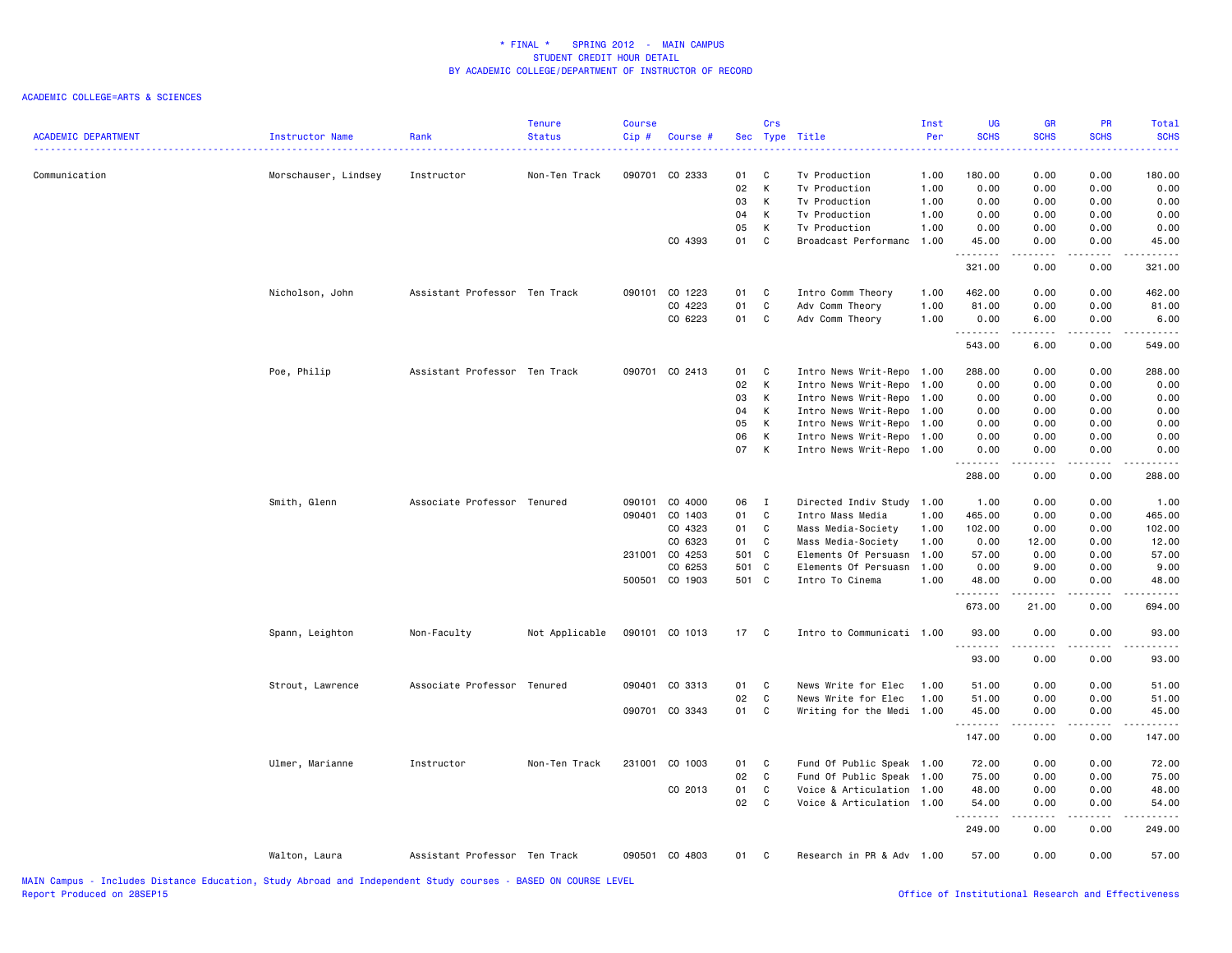| <b>ACADEMIC DEPARTMENT</b> | Instructor Name | Rank                          | <b>Tenure</b><br>Status | <b>Course</b><br>Cip # | Course #                         |               | Crs | Sec Type Title                                   | Inst<br>Per | <b>UG</b><br><b>SCHS</b> | <b>GR</b><br><b>SCHS</b> | <b>PR</b><br><b>SCHS</b> | Total<br><b>SCHS</b> |
|----------------------------|-----------------|-------------------------------|-------------------------|------------------------|----------------------------------|---------------|-----|--------------------------------------------------|-------------|--------------------------|--------------------------|--------------------------|----------------------|
| Communication              | Walton, Laura   | Assistant Professor Ten Track |                         |                        | 090501 CO 6803<br>099999 CO 4990 | 01 C<br>01 E  |     | Research in PR & Adv 1.00<br>Special Topic In CO | 1.00        | 0.00<br>21.00            | 3.00<br>0.00             | 0.00<br>0.00             | 3.00<br>21.00        |
|                            |                 |                               |                         |                        |                                  |               |     |                                                  |             | 78.00                    | 3.00                     | ---------<br>0.00        | .<br>81.00           |
|                            | Williams, Kevin | Associate Professor Tenured   |                         |                        | 090401 CO 4323<br>CO 6323        | 501 C         |     | Mass Media-Society                               | 1.00        | 69.00                    | 0.00                     | 0.00                     | 69.00<br>15.00       |
|                            |                 |                               |                         |                        | 090702 CO 3713                   | 501 C<br>01 C |     | Mass Media-Society<br>Digital Communicatio 1.00  | 1.00        | 0.00<br>54.00            | 15.00<br>0.00            | 0.00<br>0.00             | 54.00                |
|                            |                 |                               |                         |                        |                                  | 02 C          |     | Digital Communicatio 1.00                        |             | 51.00<br>--------        | 0.00                     | 0.00<br>.                | 51.00<br>. <b>.</b>  |
|                            |                 |                               |                         |                        |                                  |               |     |                                                  |             | 174.00                   | 15.00                    | 0.00                     | 189.00               |
|                            |                 |                               |                         |                        |                                  |               |     |                                                  |             | ========                 | ========                 | ========                 | ==========           |
| Communication              |                 |                               |                         |                        |                                  |               |     |                                                  |             | 8388.00                  | 84.00                    | 0.00                     | 8472.00              |
|                            |                 |                               |                         |                        |                                  |               |     |                                                  |             | $=$ = = = = = = =        | ========                 | ========                 | ==========           |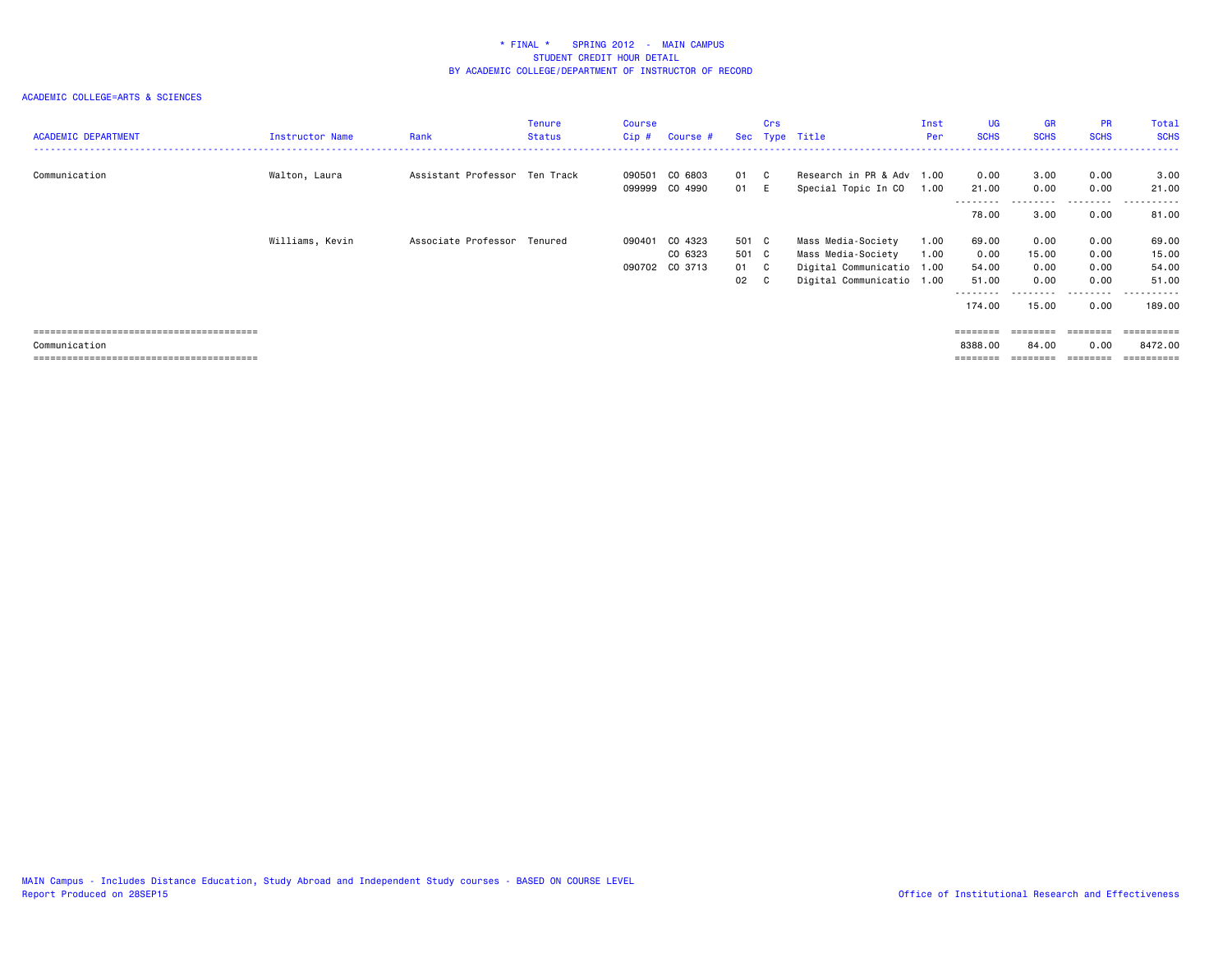| <b>ACADEMIC DEPARTMENT</b> | Instructor Name    | Rank                          | <b>Tenure</b><br><b>Status</b> | <b>Course</b><br>Cip# | Course #                         |                    | Crs                          | Sec Type Title                            | Inst<br>Per  | <b>UG</b><br><b>SCHS</b> | <b>GR</b><br><b>SCHS</b>                                                                                                                                     | PR<br><b>SCHS</b>                   | Total<br><b>SCHS</b><br>22222  |
|----------------------------|--------------------|-------------------------------|--------------------------------|-----------------------|----------------------------------|--------------------|------------------------------|-------------------------------------------|--------------|--------------------------|--------------------------------------------------------------------------------------------------------------------------------------------------------------|-------------------------------------|--------------------------------|
| English                    | Anderson, Thomas   | Associate Professor Tenured   |                                |                       | 230801 EN 4513<br>EN 6513        | 01<br>01           | C<br>C                       | Shakespeare<br>Shakespeare                | 1.00<br>1.00 | 57.00<br>0.00            | 0.00<br>9.00                                                                                                                                                 | 0.00<br>0.00                        | 57.00<br>9.00                  |
|                            |                    |                               |                                |                       |                                  |                    |                              |                                           |              | .<br>57.00               | .<br>9.00                                                                                                                                                    | .<br>0.00                           | $\omega$ is a set of<br>66.00  |
|                            | Atkinson, Theodore | Assistant Professor Ten Track |                                |                       | 230701 EN 2253<br>239999 EN 8000 | 02<br>04 D         | $\mathbf{C}$                 | American Lit After 1<br>Research / Thesis | 1.00<br>1.00 | 84.00<br>0.00<br>.       | 0.00<br>4.00<br><b>.</b>                                                                                                                                     | 0.00<br>0.00<br>.                   | 84.00<br>4.00<br>$\frac{1}{2}$ |
|                            |                    |                               |                                |                       |                                  |                    |                              |                                           |              | 84.00                    | 4.00                                                                                                                                                         | 0.00                                | 88.00                          |
|                            | Austin, Daniel     | Lecturer                      | Non-Ten Track                  |                       | 230301 EN 2203<br>230401 EN 1113 | $11 \quad C$<br>04 | C                            | Intro To Literature<br>En Composition II  | 1.00<br>1.00 | 84.00<br>72.00           | 0.00<br>0.00                                                                                                                                                 | 0.00<br>0.00                        | 84.00<br>72.00                 |
|                            |                    |                               |                                |                       |                                  |                    |                              |                                           |              |                          |                                                                                                                                                              |                                     |                                |
|                            |                    |                               |                                |                       |                                  | 15<br>55           | $\mathbf{C}$<br>$\mathbf{C}$ | En Composition II<br>En Composition II    | 1.00<br>1.00 | 72.00<br>54.00           | 0.00<br>0.00                                                                                                                                                 | 0.00<br>0.00                        | 72.00<br>54.00                 |
|                            |                    |                               |                                |                       |                                  |                    |                              |                                           |              | .<br>282.00              | .<br>0.00                                                                                                                                                    | .<br>0.00                           | .<br>282.00                    |
|                            | Barrett, Neil      | Grad Teach Assist             | Not Applicable                 |                       | 230401 EN 1113                   | $11 \quad C$       |                              | En Composition II                         | 1.00         | 69.00                    | 0.00                                                                                                                                                         | 0.00                                | 69.00                          |
|                            |                    |                               |                                |                       |                                  |                    |                              |                                           |              | --------<br>69.00        | -----<br>0.00                                                                                                                                                | .<br>0.00                           | .<br>69.00                     |
|                            | Barton, Amy        | Instructor                    | Non-Ten Track                  |                       | 140101 GE 3513                   | 01                 | C                            | Technical Writing                         | 1.00         | 66.00                    | 0.00                                                                                                                                                         | 0.00                                | 66.00                          |
|                            |                    |                               |                                |                       |                                  | 04                 | $\mathbf c$                  | Technical Writing                         | 1.00         | 63.00                    | 0.00                                                                                                                                                         | 0.00                                | 63.00                          |
|                            |                    |                               |                                |                       |                                  | 06                 | C                            | Technical Writing                         | 1.00         | 60.00<br>.               | 0.00<br>-----                                                                                                                                                | 0.00<br>.                           | 60.00<br>.                     |
|                            |                    |                               |                                |                       |                                  |                    |                              |                                           |              | 189.00                   | 0.00                                                                                                                                                         | 0.00                                | 189.00                         |
|                            | Belant, Mary-Kay   | Non-Faculty                   | Not Applicable                 |                       | 130499 EPY 3513                  | 01                 | $\mathbf{C}$                 | Behavioral Sci Writi 1.00                 |              | 54.00                    | 0.00                                                                                                                                                         | 0.00                                | 54.00                          |
|                            |                    |                               |                                |                       |                                  | 02                 | $\mathbf{C}$                 | Behavioral Sci Writi 1.00                 |              | 39.00                    | 0.00<br>.                                                                                                                                                    | 0.00<br>$\sim$ $\sim$ $\sim$        | 39.00<br>-----                 |
|                            |                    |                               |                                |                       |                                  |                    |                              |                                           |              | 93.00                    | 0.00                                                                                                                                                         | 0.00                                | 93.00                          |
|                            | Bentley, Gregory   | Associate Professor Tenured   |                                |                       | 230801 EN 2213                   | 01                 | $\mathbf{C}$                 | English Lit Before 1 1.00                 |              | 63.00                    | 0.00                                                                                                                                                         | 0.00                                | 63.00                          |
|                            |                    |                               |                                |                       |                                  | 03                 | C                            | English Lit Before 1 1.00                 |              | 81.00<br>.               | 0.00<br>$\frac{1}{2} \left( \frac{1}{2} \right) \left( \frac{1}{2} \right) \left( \frac{1}{2} \right) \left( \frac{1}{2} \right) \left( \frac{1}{2} \right)$ | 0.00<br>$\sim$ $\sim$ $\sim$ $\sim$ | 81.00<br>.                     |
|                            |                    |                               |                                |                       |                                  |                    |                              |                                           |              | 144.00                   | 0.00                                                                                                                                                         | 0.00                                | 144.00                         |
|                            | Bogard, LaToya     | Instructor                    | Non-Ten Track                  |                       | 131315 LSK 6990                  | 01 C               |                              | Special Topic In LSK 1.00                 |              | 0.00                     | 12.00                                                                                                                                                        | 0.00                                | 12.00                          |
|                            |                    |                               |                                |                       | 230301 EN 2203                   | 07                 | C.                           | Intro To Literature                       | 0.50         | 43.50                    | 0.00                                                                                                                                                         | 0.00                                | 43.50                          |
|                            |                    |                               |                                |                       |                                  | 08                 | $\mathbf{C}$                 | Intro To Literature                       | 1.00         | 90.00                    | 0.00                                                                                                                                                         | 0.00                                | 90.00                          |
|                            |                    |                               |                                |                       |                                  | 12 <sub>2</sub>    | $\mathbf{C}$                 | Intro To Literature                       | 1.00         | 90.00                    | 0.00                                                                                                                                                         | 0.00                                | 90.00                          |
|                            |                    |                               |                                |                       | 230401 EN 1103                   | 11 C               |                              | En Composition I                          | 1.00         | 69.00                    | 0.00                                                                                                                                                         | 0.00                                | 69.00                          |
|                            |                    |                               |                                |                       |                                  | 15                 | $\mathbf{C}$                 | En Composition I                          | 1.00         | 72.00                    | 0.00                                                                                                                                                         | 0.00                                | 72.00                          |
|                            |                    |                               |                                |                       |                                  |                    |                              |                                           |              | .<br>364.50              | -----<br>12.00                                                                                                                                               | $\sim$ $\sim$ $\sim$<br>0.00        | .<br>376.50                    |
|                            | Brandon, Stephen   | Lecturer                      | Non-Ten Track                  |                       | 230401 EN 1113                   | 02                 | $\mathbf{C}$                 | En Composition II                         | 0.50         | 34.50                    | 0.00                                                                                                                                                         | 0.00                                | 34.50                          |
|                            |                    |                               |                                |                       |                                  | 07                 | C                            | En Composition II                         | 1.00         | 69.00                    | 0.00                                                                                                                                                         | 0.00                                | 69.00                          |
|                            |                    |                               |                                |                       |                                  | 17                 | C                            | En Composition II                         | 1.00         | 72.00                    | 0.00                                                                                                                                                         | 0.00                                | 72.00                          |
|                            |                    |                               |                                |                       |                                  | 40                 | C                            | En Composition II                         | 1.00         | 75.00                    | 0.00                                                                                                                                                         | 0.00                                | 75.00                          |
|                            |                    |                               |                                |                       |                                  | 41                 | C                            | En Composition II                         | 1.00         | 72.00                    | 0.00                                                                                                                                                         | 0.00                                | 72.00                          |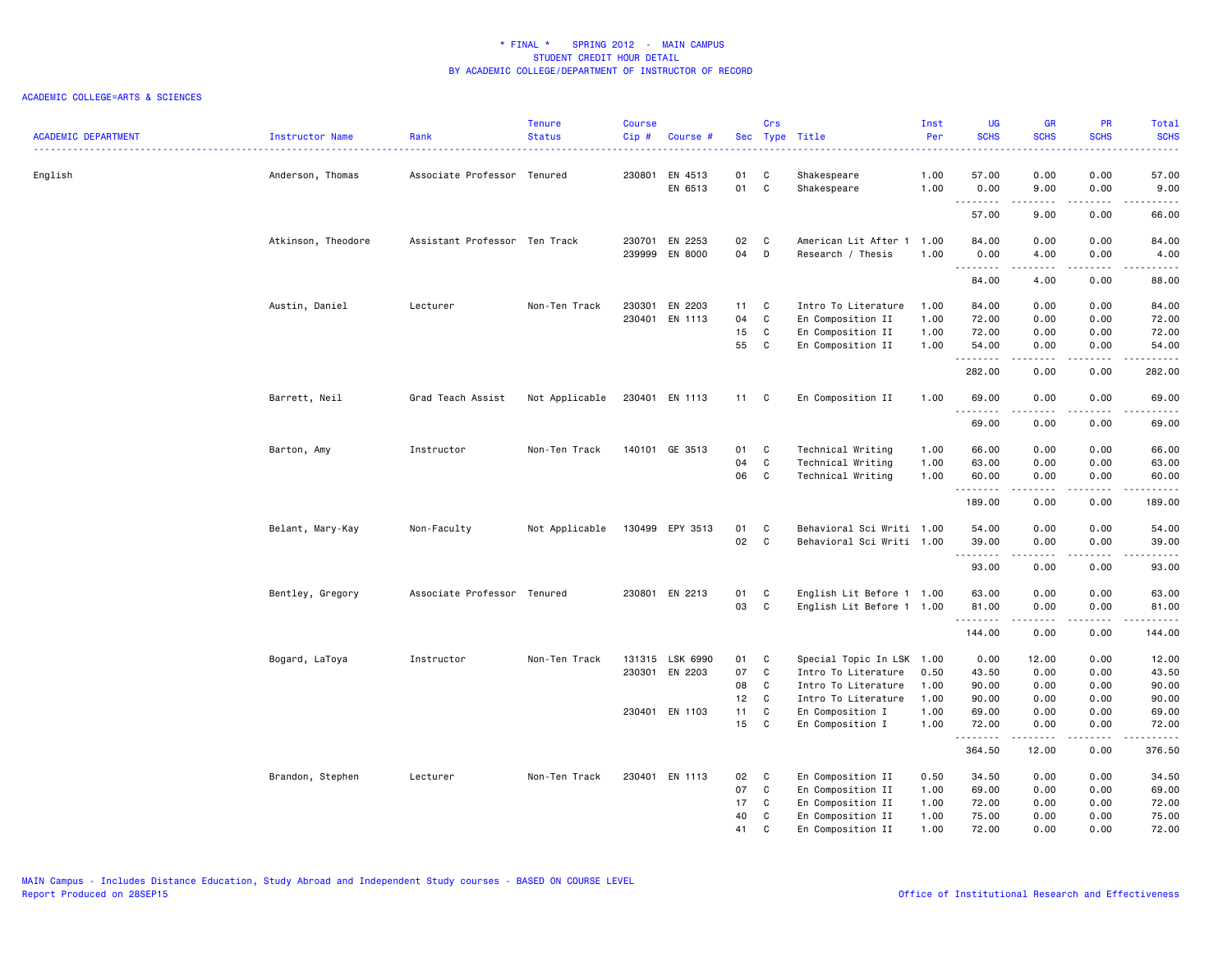| <b>ACADEMIC DEPARTMENT</b> | Instructor Name    | Rank                          | <b>Tenure</b><br><b>Status</b> | <b>Course</b><br>Cip# | Course #           |          | Crs               | Sec Type Title                                    | Inst<br>Per | <b>UG</b><br><b>SCHS</b> | <b>GR</b><br><b>SCHS</b> | PR<br><b>SCHS</b>                   | Total<br><b>SCHS</b> |
|----------------------------|--------------------|-------------------------------|--------------------------------|-----------------------|--------------------|----------|-------------------|---------------------------------------------------|-------------|--------------------------|--------------------------|-------------------------------------|----------------------|
|                            |                    |                               |                                |                       |                    |          |                   |                                                   |             | <u>.</u>                 |                          |                                     |                      |
|                            |                    |                               |                                |                       |                    |          |                   |                                                   |             | 322.50                   | 0.00                     | 0.00                                | 322.50               |
| English                    | Brocato, John      | Instructor                    | Non-Ten Track                  |                       | 140101 GE 3513     | 03       | C.                | Technical Writing                                 | 1.00        | 66.00                    | 0.00                     | 0.00                                | 66.00                |
|                            |                    |                               |                                |                       |                    | 05       | $\mathbf c$       | Technical Writing                                 | 1.00        | 66.00                    | 0.00                     | 0.00                                | 66.00                |
|                            |                    |                               |                                |                       |                    | 09       | $\mathbf{C}$      | Technical Writing                                 | 1.00        | 75.00<br>.               | 0.00                     | 0.00                                | 75.00<br>.           |
|                            |                    |                               |                                |                       |                    |          |                   |                                                   |             | 207.00                   | 0.00                     | 0.00                                | 207.00               |
|                            | Campbell, Malcolm  | Instructor                    | Non-Ten Track                  |                       | 230101 EN 0103     | 03       | C                 | Basic English                                     | 1.00        | 42.00                    | 0.00                     | 0.00                                | 42.00                |
|                            |                    |                               |                                | 230301                | EN 2203            | 01       | C                 | Intro To Literature                               | 1.00        | 87.00                    | 0.00                     | 0.00                                | 87.00                |
|                            |                    |                               |                                |                       |                    |          |                   |                                                   |             | .<br>129.00              | .<br>0.00                | $\sim$ $\sim$ $\sim$ $\sim$<br>0.00 | .<br>129.00          |
|                            |                    |                               |                                |                       |                    |          |                   |                                                   |             |                          |                          |                                     |                      |
|                            | Claggett, Shalyn   | Assistant Professor Ten Track |                                | 230801                | EN 2223            | 04       | C.                | English Lit After 18 1.00                         |             | 78.00                    | 0.00                     | 0.00                                | 78.00                |
|                            |                    |                               |                                |                       | EN 4653<br>EN 6653 | 01<br>01 | C<br>$\mathbb{C}$ | 19th C British Novel<br>19th C British Novel 1.00 | 1.00        | 48.00<br>0.00            | 0.00<br>9.00             | 0.00<br>0.00                        | 48.00<br>9.00        |
|                            |                    |                               |                                |                       |                    |          |                   |                                                   |             | .                        | .                        | $\sim$ $\sim$ $\sim$ $\sim$         | .                    |
|                            |                    |                               |                                |                       |                    |          |                   |                                                   |             | 126.00                   | 9.00                     | 0.00                                | 135.00               |
|                            | Clayton, Susan     | Grad Teach Assist             | Not Applicable                 |                       | 230401 EN 1113     | 38 C     |                   | En Composition II                                 | 1.00        | 69.00<br>.               | 0.00                     | 0.00                                | 69.00<br>.           |
|                            |                    |                               |                                |                       |                    |          |                   |                                                   |             | 69.00                    | 0.00                     | 0.00                                | 69.00                |
|                            | Cook, Susan        | Lecturer                      | Non-Ten Track                  |                       | 230401 EN 1113     | 21       | C                 | En Composition II                                 | 1.00        | 72.00                    | 0.00                     | 0.00                                | 72.00                |
|                            |                    |                               |                                |                       |                    | 22       | $\mathtt{C}$      | En Composition II                                 | 1.00        | 69.00                    | 0.00                     | 0.00                                | 69.00                |
|                            |                    |                               |                                |                       | 230701 EN 2243     | 02       | $\mathbf{C}$      | American Lit Before                               | 1.00        | 78.00<br>.               | 0.00                     | 0.00<br>$\sim$ $\sim$ $\sim$ $\sim$ | 78.00<br>.           |
|                            |                    |                               |                                |                       |                    |          |                   |                                                   |             | 219.00                   | 0.00                     | 0.00                                | 219.00               |
|                            | Creevy, Patrick    | Professor                     | Tenured                        |                       | 230801 EN 2223     | 02       | C                 | English Lit After 18 1.00                         |             | 84.00                    | 0.00                     | 0.00                                | 84.00                |
|                            |                    |                               |                                |                       |                    | 03       | C                 | English Lit After 18 1.00                         |             | 78.00                    | 0.00                     | 0.00                                | 78.00                |
|                            |                    |                               |                                |                       |                    |          |                   |                                                   |             | .<br>162.00              | .<br>0.00                | .<br>0.00                           | .<br>162.00          |
|                            | Crescenzo, Michele | Lecturer                      | Non-Ten Track                  | 230301                | EN 2203            | 10       | C                 | Intro To Literature                               | 1.00        | 81.00                    | 0.00                     | 0.00                                | 81.00                |
|                            |                    |                               |                                | 230401                | EN 1113            | 10       | C                 | En Composition II                                 | 1.00        | 69.00                    | 0.00                     | 0.00                                | 69.00                |
|                            |                    |                               |                                |                       |                    | 23       | C                 | En Composition II                                 | 1.00        | 69.00                    | 0.00                     | 0.00                                | 69.00                |
|                            |                    |                               |                                |                       | 230701 EN 2253     | 04       | C                 | American Lit After 1                              | 1.00        | 81.00<br>.               | 0.00                     | 0.00<br>.                           | 81.00<br>.           |
|                            |                    |                               |                                |                       |                    |          |                   |                                                   |             | 300.00                   | 0.00                     | 0.00                                | 300.00               |
|                            | Dawson, Seth       | Lecturer                      | Non-Ten Track                  |                       | 230401 EN 1113     | 08       | C                 | En Composition II                                 | 1.00        | 72.00                    | 0.00                     | 0.00                                | 72.00                |
|                            |                    |                               |                                |                       |                    | 20       | C                 | En Composition II                                 | 1.00        | 69.00                    | 0.00                     | 0.00                                | 69.00                |
|                            |                    |                               |                                |                       |                    | 48       | C                 | En Composition II                                 | 1.00        | 69.00                    | 0.00                     | 0.00                                | 69.00                |
|                            |                    |                               |                                |                       |                    | 49       | C                 | En Composition II                                 | 1.00        | 69.00<br>.               | 0.00<br>.                | 0.00<br>$\sim$ $\sim$ $\sim$ $\sim$ | 69.00<br>.           |
|                            |                    |                               |                                |                       |                    |          |                   |                                                   |             | 279.00                   | 0.00                     | 0.00                                | 279.00               |
|                            | De Gabriele, Peter | Assistant Professor Ten Track |                                |                       | 230801 EN 2213     | 02 C     |                   | English Lit Before 1 1.00                         |             | 90.00                    | 0.00                     | 0.00                                | 90.00                |
|                            |                    |                               |                                |                       | EN 4733            | 01       | C                 | Brit Lit/Cult 18th C 1.00                         |             | 45.00                    | 0.00                     | 0.00                                | 45.00                |
|                            |                    |                               |                                |                       | EN 6733            | 01       | C                 | Brit Lit/Cult 18th C 1.00                         |             | 0.00                     | 12.00                    | 0.00                                | 12.00                |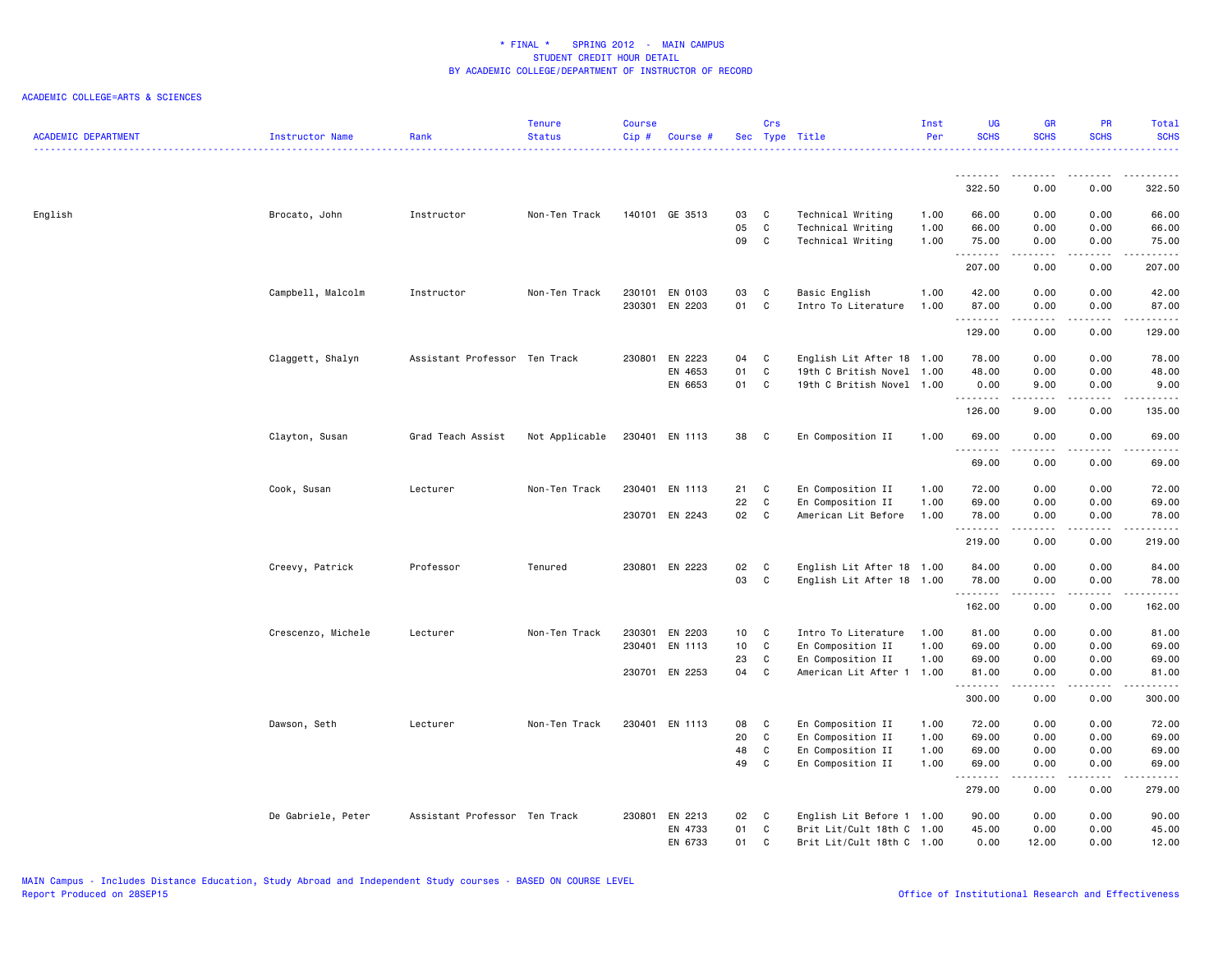| <b>ACADEMIC DEPARTMENT</b> | Instructor Name     | Rank                          | <b>Tenure</b><br><b>Status</b> | <b>Course</b><br>Cip# | Course #       |       | Crs          | Sec Type Title            | Inst<br>Per | UG<br><b>SCHS</b> | <b>GR</b><br><b>SCHS</b> | PR<br><b>SCHS</b>                   | Total<br><b>SCHS</b>                                                                                                                                          |
|----------------------------|---------------------|-------------------------------|--------------------------------|-----------------------|----------------|-------|--------------|---------------------------|-------------|-------------------|--------------------------|-------------------------------------|---------------------------------------------------------------------------------------------------------------------------------------------------------------|
|                            |                     |                               |                                |                       |                |       |              |                           |             | .<br>135.00       | .<br>12.00               | .<br>0.00                           | .<br>147.00                                                                                                                                                   |
| English                    |                     | Instructor                    | Non-Ten Track                  |                       | 140101 GE 3513 | 02    | C            | Technical Writing         | 1.00        | 60.00             | 0.00                     | 0.00                                | 60.00                                                                                                                                                         |
|                            | Dechert, Francis    |                               |                                |                       |                | 07    | $\mathbf{C}$ | Technical Writing         | 1.00        | 63.00             | 0.00                     | 0.00                                | 63.00                                                                                                                                                         |
|                            |                     |                               |                                |                       |                | 08    | $\mathbf{C}$ | Technical Writing         | 1.00        | 30.00             | 0.00                     | 0.00                                | 30.00                                                                                                                                                         |
|                            |                     |                               |                                |                       |                | H01 C |              | Honors - Technical W      | 1.00        | 33.00             | 0.00                     | 0.00                                | 33.00                                                                                                                                                         |
|                            |                     |                               |                                |                       |                |       |              |                           |             | .<br>186.00       | .<br>0.00                | $\sim$ $\sim$ $\sim$ $\sim$<br>0.00 | د د د د د<br>186.00                                                                                                                                           |
|                            | Dodds, Lara         | Associate Professor Tenured   |                                |                       | 230801 EN 2443 | 01    | C            | Intro To Sci Fiction 1.00 |             | 54.00             | 0.00                     | 0.00                                | 54.00                                                                                                                                                         |
|                            |                     |                               |                                |                       | EN 4713        | 01    | $\mathbf{C}$ | 17th Cent Eng Lit         | 1.00        | 51.00<br>.        | 0.00<br>.                | 0.00<br>.                           | 51.00<br>.                                                                                                                                                    |
|                            |                     |                               |                                |                       |                |       |              |                           |             | 105.00            | 0.00                     | 0.00                                | 105.00                                                                                                                                                        |
|                            | Doughty, Catherine  | Lecturer                      | Non-Ten Track                  |                       | 230101 EN 0103 | 08    | C            | Basic English             | 1.00        | 33.00             | 0.00                     | 0.00                                | 33.00                                                                                                                                                         |
|                            |                     |                               |                                |                       | 230401 EN 1113 | 39    | C            | En Composition II         | 1.00        | 60.00             | 0.00                     | 0.00                                | 60.00                                                                                                                                                         |
|                            |                     |                               |                                |                       |                | 45    | $\mathbf{C}$ | En Composition II         | 1.00        | 69.00<br>.        | 0.00<br><b>.</b>         | 0.00<br>.                           | 69.00<br>.                                                                                                                                                    |
|                            |                     |                               |                                |                       |                |       |              |                           |             | 162.00            | 0.00                     | 0.00                                | 162.00                                                                                                                                                        |
|                            | Floyd, Alicia       | Lecturer                      | Non-Ten Track                  |                       | 230301 EN 2203 | 06    | C.           | Intro To Literature       | 1.00        | 90.00             | 0.00                     | 0.00                                | 90.00                                                                                                                                                         |
|                            |                     |                               |                                |                       | 230401 EN 1103 | 80    | C            | En Composition I          | 1.00        | 75.00             | 0.00                     | 0.00                                | 75.00                                                                                                                                                         |
|                            |                     |                               |                                |                       |                | 12    | $\mathbf{C}$ | En Composition I          | 1.00        | 72.00             | 0.00                     | 0.00                                | 72.00                                                                                                                                                         |
|                            |                     |                               |                                |                       | EN 1113        | 06    | $\mathbf{C}$ | En Composition II         | 1.00        | 69.00<br>.        | 0.00<br>د د د د          | 0.00<br>.                           | 69.00<br>$\frac{1}{2} \left( \frac{1}{2} \right) \left( \frac{1}{2} \right) \left( \frac{1}{2} \right) \left( \frac{1}{2} \right) \left( \frac{1}{2} \right)$ |
|                            |                     |                               |                                |                       |                |       |              |                           |             | 306.00            | 0.00                     | 0.00                                | 306.00                                                                                                                                                        |
|                            | Fogle, Evelyn       | Assistant Professor Ten Track |                                |                       | 160102 EN 4433 | 01    | $\mathbf{C}$ | Approaches to TESOL       | 1.00        | 24.00             | 0.00                     | 0.00                                | 24.00                                                                                                                                                         |
|                            |                     |                               |                                |                       | EN 6433        | 01    | C            | Approaches to TESOL       | 1.00        | 0.00              | 3.00                     | 0.00                                | 3.00                                                                                                                                                          |
|                            |                     |                               |                                |                       | 450201 AN 4623 | 01    | $\mathbf c$  | Language And Culture      | 1.00        | 33.00             | 0.00                     | 0.00                                | 33.00                                                                                                                                                         |
|                            |                     |                               |                                |                       | EN 4623        | 01    | C            | Language & Culture        | 1.00        | 6.00              | 0.00                     | 0.00                                | 6.00                                                                                                                                                          |
|                            |                     |                               |                                |                       | EN 6623        | 01    | C            | Language And Culture      | 1.00        | 0.00              | 6.00                     | 0.00                                | 6.00                                                                                                                                                          |
|                            |                     |                               |                                |                       | SO 4623        | 01 C  |              | Language And Culture 1.00 |             | 3.00<br>.         | 0.00<br>.                | 0.00<br>$\frac{1}{2}$               | 3.00<br>-----                                                                                                                                                 |
|                            |                     |                               |                                |                       |                |       |              |                           |             | 66.00             | 9.00                     | 0.00                                | 75.00                                                                                                                                                         |
|                            | Gibson, Marie       | Lecturer                      | Non-Ten Track                  |                       | 230401 EN 1103 | 13    | $\mathbf{C}$ | En Composition I          | 1.00        | 60.00             | 0.00                     | 0.00                                | 60.00                                                                                                                                                         |
|                            |                     |                               |                                |                       | EN 1113        | 50    | C            | En Composition II         | 1.00        | 60.00             | 0.00                     | 0.00                                | 60.00                                                                                                                                                         |
|                            |                     |                               |                                |                       |                | 51    | C            | En Composition II         | 1.00        | 69.00             | 0.00                     | 0.00                                | 69.00                                                                                                                                                         |
|                            |                     |                               |                                |                       |                | 56    | C            | En Composition II         | 1.00        | 69.00<br>.        | 0.00<br>.                | 0.00<br>.                           | 69.00<br>.                                                                                                                                                    |
|                            |                     |                               |                                |                       |                |       |              |                           |             | 258.00            | 0.00                     | 0.00                                | 258.00                                                                                                                                                        |
|                            | Gilmer, Christopher | Instructor                    | Non-Ten Track                  | 230401                | EN 1113        | 501 C |              | En Composition II         | 1.00        | 54.00             | 0.00                     | 0.00                                | 54.00                                                                                                                                                         |
|                            |                     |                               |                                |                       | EN 3313        | 501 C |              | Writing for the Work 1.00 |             | 54.00             | 0.00                     | 0.00                                | 54.00                                                                                                                                                         |
|                            |                     |                               |                                |                       | 230801 EN 2223 | 501 C |              | English Lit After 18      | 1.00        | 54.00<br>.        | 0.00<br>22222            | 0.00<br>.                           | 54.00<br>.                                                                                                                                                    |
|                            |                     |                               |                                |                       |                |       |              |                           |             | 162.00            | 0.00                     | 0.00                                | 162.00                                                                                                                                                        |
|                            | Gladstone, Hallie   | Grad Teach Assist             | Not Applicable                 |                       | 230401 EN 1113 | 25    | C            | En Composition II         | 1.00        | 69.00             | 0.00                     | 0.00                                | 69.00                                                                                                                                                         |
|                            |                     |                               |                                |                       |                | 36    | C.           | En Composition II         | 1.00        | 69.00             | 0.00                     | 0.00                                | 69.00                                                                                                                                                         |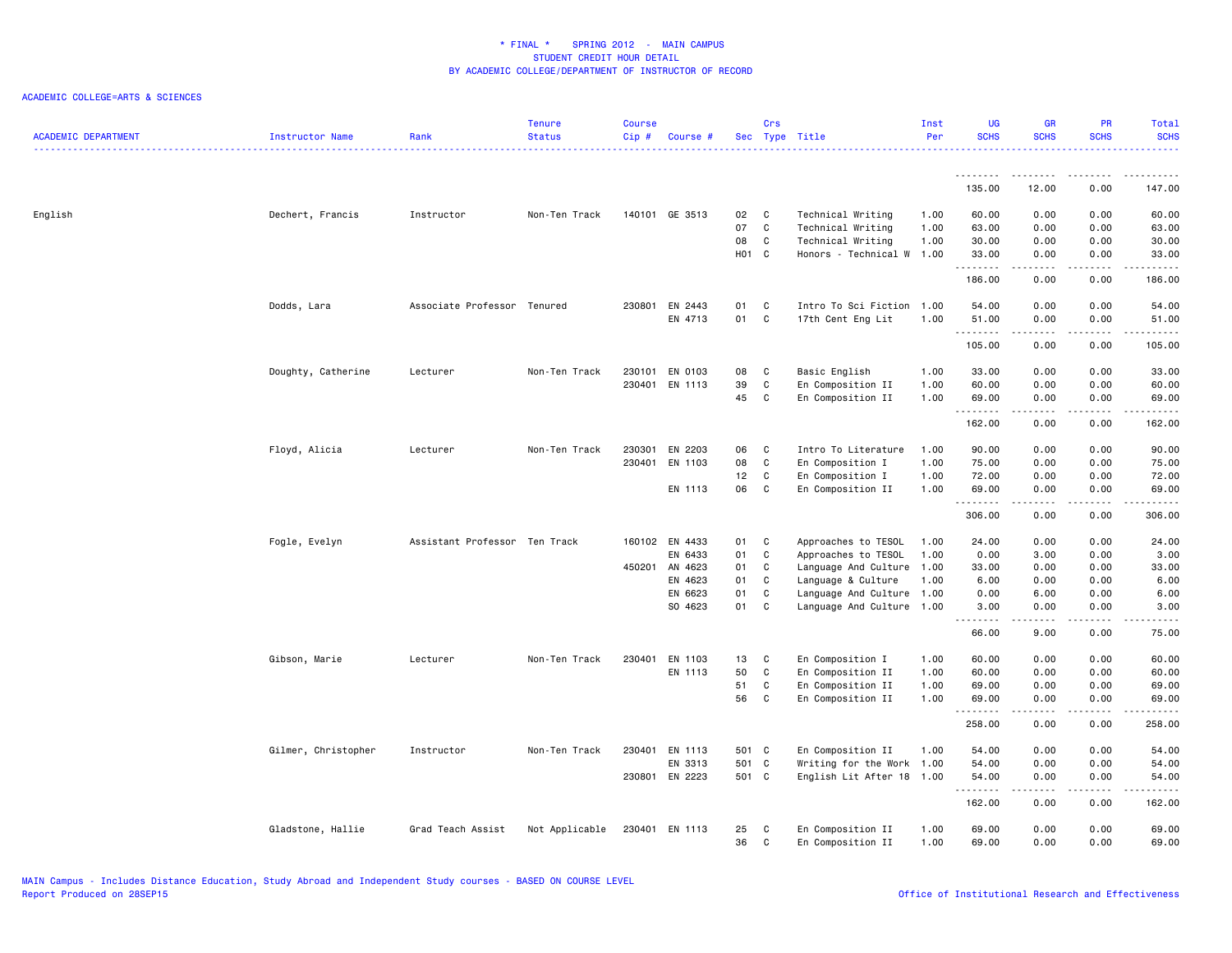| <b>ACADEMIC DEPARTMENT</b> | Instructor Name     | Rank                          | <b>Tenure</b><br><b>Status</b> | <b>Course</b><br>Cip # | Course #                                        |                      | Crs                                               | Sec Type Title                                                                                       | Inst<br>Per                  | <b>UG</b><br><b>SCHS</b>         | <b>GR</b><br><b>SCHS</b>                                                                                                                                     | PR<br><b>SCHS</b>            | Total<br><b>SCHS</b>             |
|----------------------------|---------------------|-------------------------------|--------------------------------|------------------------|-------------------------------------------------|----------------------|---------------------------------------------------|------------------------------------------------------------------------------------------------------|------------------------------|----------------------------------|--------------------------------------------------------------------------------------------------------------------------------------------------------------|------------------------------|----------------------------------|
|                            |                     |                               |                                |                        |                                                 |                      |                                                   |                                                                                                      |                              | <u>.</u><br>138.00               | 0.00                                                                                                                                                         | 0.00                         | 138.00                           |
| English                    | Hagenston, Becky    | Associate Professor Tenured   |                                |                        | 230401 EN 1173<br>239999 EN 3513                | 02<br>01             | C<br>C                                            | Accelerated Comp II<br>Women and Literature 1.00                                                     | 1.00                         | 57.00<br>45.00                   | 0.00<br>0.00                                                                                                                                                 | 0.00<br>0.00                 | 57.00<br>45.00                   |
|                            |                     |                               |                                |                        |                                                 |                      |                                                   |                                                                                                      |                              | .<br>102.00                      | $\cdots$<br>0.00                                                                                                                                             | .<br>0.00                    | 102.00                           |
|                            | Hanshaw, Shirley    | Associate Professor Tenured   |                                | 230701                 | 230301 EN 2203<br>EN 6343<br>239999 EN 4343     | 04<br>01<br>01       | C<br>$\mathbf{C}$<br>C                            | Intro To Literature<br>African American Lit 1.00<br>African American Lit 1.00                        | 1.00                         | 90.00<br>0.00<br>42.00           | 0.00<br>6.00<br>0.00                                                                                                                                         | 0.00<br>0.00<br>0.00         | 90.00<br>6.00<br>42.00           |
|                            |                     |                               |                                |                        |                                                 |                      |                                                   |                                                                                                      |                              | .<br>132.00                      | 6.00                                                                                                                                                         | 0.00                         | .<br>138.00                      |
|                            | Henderson, Margaret | Lecturer                      | Non-Ten Track                  |                        | 230401 EN 1113                                  | 09<br>58<br>59       | C<br>$\mathtt{C}$<br>$\mathbf{C}$                 | En Composition II<br>En Composition II<br>En Composition II                                          | 1.00<br>1.00<br>1.00         | 69.00<br>42.00<br>60.00          | 0.00<br>0.00<br>0.00                                                                                                                                         | 0.00<br>0.00<br>0.00         | 69.00<br>42.00<br>60.00          |
|                            |                     |                               |                                |                        |                                                 |                      |                                                   |                                                                                                      |                              | .<br>171.00                      | $\frac{1}{2} \left( \frac{1}{2} \right) \left( \frac{1}{2} \right) \left( \frac{1}{2} \right) \left( \frac{1}{2} \right) \left( \frac{1}{2} \right)$<br>0.00 | .<br>0.00                    | .<br>171.00                      |
|                            | Henshaw, Chelsea    | Lecturer                      | Non-Ten Track                  |                        | 230401 EN 1103                                  | 04<br>06             | C<br>$\mathbf{C}$                                 | En Composition I<br>En Composition I                                                                 | 1.00<br>1.00                 | 69.00<br>63.00                   | 0.00<br>0.00                                                                                                                                                 | 0.00<br>0.00                 | 69.00<br>63.00                   |
|                            |                     |                               |                                |                        |                                                 |                      |                                                   |                                                                                                      |                              | .<br>132.00                      | 0.00                                                                                                                                                         | 0.00                         | 132.00                           |
|                            | Herd, Wendy         | Assistant Professor Ten Track |                                |                        | 160102 EN 4403<br>EN 4433<br>EN 6403<br>EN 6433 | 01<br>02<br>01<br>02 | C<br>$\mathbf{C}$<br>C<br>C                       | Intro To Linguistics 1.00<br>Approaches to TESOL<br>Intro To Linguistics 1.00<br>Approaches to TESOL | 1.00<br>1.00                 | 51.00<br>57.00<br>0.00<br>0.00   | 0.00<br>0.00<br>9.00<br>6.00                                                                                                                                 | 0.00<br>0.00<br>0.00<br>0.00 | 51.00<br>57.00<br>9.00<br>6.00   |
|                            |                     |                               |                                |                        |                                                 |                      |                                                   |                                                                                                      |                              | .<br>108.00                      | 15.00                                                                                                                                                        | 0.00                         | 123.00                           |
|                            | Johnson, Holly      | Associate Professor Tenured   |                                |                        | 230401 EN 1113<br>230801 EN 8513                | H02 C<br>H04 C<br>01 | s                                                 | Honors En Comp II<br>Honors En Comp II<br>Stu En Lit To 1485                                         | 1.00<br>1.00<br>1.00         | 42.00<br>30.00<br>0.00           | 0.00<br>0.00<br>18.00                                                                                                                                        | 0.00<br>0.00<br>0.00         | 42.00<br>30.00<br>18.00          |
|                            |                     |                               |                                |                        |                                                 |                      |                                                   |                                                                                                      |                              | .<br>72.00                       | 18.00                                                                                                                                                        | 0.00                         | 90.00                            |
|                            | Kardos, Michael     | Assistant Professor Ten Track |                                | 230501                 | EN 3303<br>EN 6313<br>239999 EN 4313<br>EN 7000 | 04<br>01<br>01<br>02 | C<br>$\mathbf{C}$<br>$\mathbf{C}$<br>$\mathbf{I}$ | Creative Writing<br>Craft Of Fiction<br>Craft Of Fiction<br>Directed Indiv Study 1.00                | 1.00<br>1.00<br>1.00         | 42.00<br>0.00<br>18.00<br>0.00   | 0.00<br>18.00<br>0.00<br>3.00                                                                                                                                | 0.00<br>0.00<br>0.00<br>0.00 | 42.00<br>18.00<br>18.00<br>3.00  |
|                            |                     |                               |                                |                        |                                                 |                      |                                                   |                                                                                                      |                              | .<br>60.00                       | .<br>21.00                                                                                                                                                   | .<br>0.00                    | .<br>81.00                       |
|                            | Kimbrough, Courtney | Lecturer                      | Non-Ten Track                  | 230401                 | EN 1103<br>EN 1113                              | 16<br>03<br>19<br>53 | C<br>C<br>C<br>C                                  | En Composition I<br>En Composition II<br>En Composition II<br>En Composition II                      | 1.00<br>1.00<br>1.00<br>1.00 | 63.00<br>72.00<br>66.00<br>45.00 | 0.00<br>0.00<br>0.00<br>0.00                                                                                                                                 | 0.00<br>0.00<br>0.00<br>0.00 | 63.00<br>72.00<br>66.00<br>45.00 |
|                            |                     |                               |                                |                        |                                                 |                      |                                                   |                                                                                                      |                              | .<br>246.00                      | $\frac{1}{2} \left( \frac{1}{2} \right) \left( \frac{1}{2} \right) \left( \frac{1}{2} \right) \left( \frac{1}{2} \right)$<br>0.00                            | .<br>0.00                    | .<br>246.00                      |
|                            | Leonard, Ashley     | Instructor                    | Non-Ten Track                  |                        | 230301 EN 2203                                  | 05                   | $\mathbf{C}$                                      | Intro To Literature                                                                                  | 1.00                         | 90.00                            | 0.00                                                                                                                                                         | 0.00                         | 90.00                            |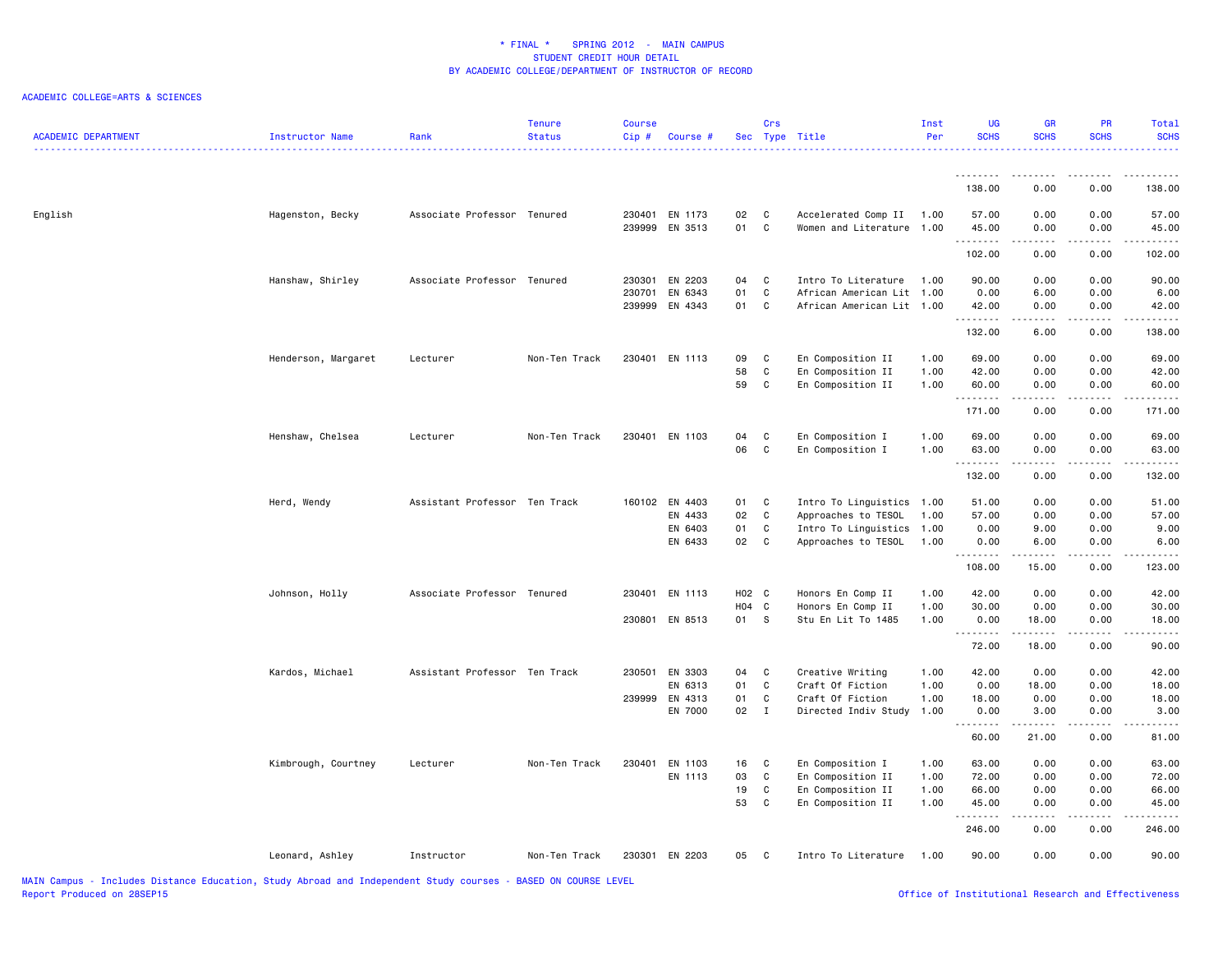| <b>ACADEMIC DEPARTMENT</b> | Instructor Name     | Rank                          | <b>Tenure</b><br><b>Status</b> | Course<br>Cip# | Course #                         |          | Crs                 | Sec Type Title                           | Inst<br>Per  | <b>UG</b><br><b>SCHS</b> | <b>GR</b><br><b>SCHS</b> | PR<br><b>SCHS</b>     | Total<br><b>SCHS</b>                                                                                                                                          |
|----------------------------|---------------------|-------------------------------|--------------------------------|----------------|----------------------------------|----------|---------------------|------------------------------------------|--------------|--------------------------|--------------------------|-----------------------|---------------------------------------------------------------------------------------------------------------------------------------------------------------|
| English                    | Leonard, Ashley     | Instructor                    | Non-Ten Track                  |                | 230301 EN 2203<br>230401 EN 1113 | 09<br>32 | C<br>$\overline{C}$ | Intro To Literature<br>En Composition II | 1.00<br>1.00 | 84.00<br>72.00           | 0.00<br>0.00             | 0.00<br>0.00          | 84.00<br>72.00                                                                                                                                                |
|                            |                     |                               |                                |                |                                  |          |                     |                                          |              | .<br>246.00              | <b>.</b><br>0.00         | .<br>0.00             | .<br>246.00                                                                                                                                                   |
|                            | Little, Matthew     | Associate Professor Tenured   |                                |                | 230701 EN 2243                   | 01       | C                   | American Lit Before                      | 1.00         | 66.00                    | 0.00                     | 0.00                  | 66.00                                                                                                                                                         |
|                            |                     |                               |                                |                | 231101 EN 4223                   | 01       | $\mathbf{C}$        | Prin Legal Writing                       | 1.00         | 48.00                    | 0.00                     | 0.00                  | 48.00<br>.                                                                                                                                                    |
|                            |                     |                               |                                |                |                                  |          |                     |                                          |              | 114.00                   | 0.00                     | 0.00                  | 114.00                                                                                                                                                        |
|                            | Lyons, Richard      | Professor                     | Tenured                        |                | 230501 EN 3303                   | 02       | $\mathbf{C}$        | Creative Writing                         | 1.00         | 42.00                    | 0.00                     | 0.00                  | 42.00                                                                                                                                                         |
|                            |                     |                               |                                |                |                                  | 03       | C                   | Creative Writing                         | 1.00         | 39.00                    | 0.00                     | 0.00                  | 39.00                                                                                                                                                         |
|                            |                     |                               |                                | 239999         | EN 4953                          | 01       | $\mathbf{C}$        | Form & Theory Poetry                     | 1.00         | 24.00                    | 0.00                     | 0.00                  | 24.00                                                                                                                                                         |
|                            |                     |                               |                                |                | EN 6953                          | 01       | C                   | Form & Theory Poetry                     | 1.00         | 0.00                     | 15.00                    | 0.00                  | 15.00                                                                                                                                                         |
|                            |                     |                               |                                |                | EN 8000                          | 03       | D                   | Research / Thesis                        | 1.00         | 0.00<br><u>.</u>         | 3.00<br>$- - - - -$      | 0.00<br>.             | 3.00<br>.                                                                                                                                                     |
|                            |                     |                               |                                |                |                                  |          |                     |                                          |              | 105.00                   | 18.00                    | 0.00                  | 123.00                                                                                                                                                        |
|                            | Mann, Jessica       | Lecturer                      | Non-Ten Track                  |                | 230101 EN 0103                   | 02       | $\mathbf{C}$        | Basic English                            | 1.00         | 42.00                    | 0.00                     | 0.00                  | 42.00                                                                                                                                                         |
|                            |                     |                               |                                |                |                                  | 04       | C                   | Basic English                            | 1.00         | 36.00                    | 0.00                     | 0.00                  | 36.00                                                                                                                                                         |
|                            |                     |                               |                                |                |                                  |          |                     |                                          |              | .                        |                          | د د د د               | $\sim$                                                                                                                                                        |
|                            |                     |                               |                                |                |                                  |          |                     |                                          |              | 78.00                    | 0.00                     | 0.00                  | 78.00                                                                                                                                                         |
|                            | Marsh, Kelly        | Associate Professor Tenured   |                                |                | 239999 EN 8000                   | 01 D     |                     | Research / Thesis                        | 1.00         | 0.00<br>.                | 9.00<br>.                | 0.00<br>$\frac{1}{2}$ | 9.00<br>.                                                                                                                                                     |
|                            |                     |                               |                                |                |                                  |          |                     |                                          |              | 0.00                     | 9.00                     | 0.00                  | 9.00                                                                                                                                                          |
|                            | McConnell, Jannell  | Grad Teach Assist             | Not Applicable                 |                | 230401 EN 1113                   | 37 C     |                     | En Composition II                        | 1.00         | 66.00                    | 0.00                     | 0.00                  | 66.00                                                                                                                                                         |
|                            |                     |                               |                                |                |                                  |          |                     |                                          |              | .<br>66.00               | .<br>0.00                | .<br>0.00             | د د د د د<br>66.00                                                                                                                                            |
|                            |                     |                               |                                |                |                                  |          |                     |                                          |              |                          |                          |                       |                                                                                                                                                               |
|                            | McCool, Brenda      | Lecturer                      | Non-Ten Track                  |                | 230401 EN 1103                   | 01       | C                   | En Composition I                         | 1.00         | 72.00                    | 0.00                     | 0.00                  | 72.00                                                                                                                                                         |
|                            |                     |                               |                                |                |                                  | 07       | $\mathbf{C}$        | En Composition I                         | 1.00         | 69.00                    | 0.00                     | 0.00                  | 69.00<br>د د د د د                                                                                                                                            |
|                            |                     |                               |                                |                |                                  |          |                     |                                          |              | 141.00                   | 0.00                     | 0.00                  | 141.00                                                                                                                                                        |
|                            | McMurtray, Lisa     | Grad Teach Assist             | Not Applicable                 |                | 230401 EN 1113                   | 34 C     |                     | En Composition II                        | 1.00         | 63.00<br><u>.</u>        | 0.00<br>.                | 0.00<br>$\frac{1}{2}$ | 63.00<br>$\frac{1}{2} \left( \frac{1}{2} \right) \left( \frac{1}{2} \right) \left( \frac{1}{2} \right) \left( \frac{1}{2} \right) \left( \frac{1}{2} \right)$ |
|                            |                     |                               |                                |                |                                  |          |                     |                                          |              | 63.00                    | 0.00                     | 0.00                  | 63.00                                                                                                                                                         |
|                            | Meints, Josiah      | Lecturer                      | Non-Ten Track                  |                | 230401 EN 1113                   | 44       | C                   | En Composition II                        | 1.00         | 72.00                    | 0.00                     | 0.00                  | 72.00                                                                                                                                                         |
|                            |                     |                               |                                |                |                                  | 46       | C                   | En Composition II                        | 1.00         | 69.00                    | 0.00                     | 0.00                  | 69.00                                                                                                                                                         |
|                            |                     |                               |                                |                |                                  | 47       | $\mathbf c$         | En Composition II                        | 1.00         | 63.00                    | 0.00                     | 0.00                  | 63.00                                                                                                                                                         |
|                            |                     |                               |                                |                |                                  |          |                     |                                          |              | .<br>204.00              | .<br>0.00                | .<br>0.00             | .<br>204.00                                                                                                                                                   |
|                            | Nations, Natalie    | Grad Teach Assist             | Not Applicable                 |                | 230401 EN 1113                   | 35 C     |                     | En Composition II                        | 1.00         | 72.00                    | 0.00                     | 0.00                  | 72.00                                                                                                                                                         |
|                            |                     |                               |                                |                |                                  |          |                     |                                          |              | <u>.</u>                 |                          | .                     | $\frac{1}{2}$                                                                                                                                                 |
|                            |                     |                               |                                |                |                                  |          |                     |                                          |              | 72.00                    | 0.00                     | 0.00                  | 72.00                                                                                                                                                         |
|                            | O'Donnell, Tennyson | Assistant Professor Ten Track |                                |                | 131305 EN 4233                   | 01       | C                   | Composition Pedogogy 1.00                |              | 33.00                    | 0.00                     | 0.00                  | 33.00                                                                                                                                                         |
|                            |                     |                               |                                |                | EN 6233                          | 01       | C                   | Composition Pedagogy                     | 1.00         | 0.00                     | 3.00                     | 0.00                  | 3.00                                                                                                                                                          |
|                            |                     |                               |                                |                | 230401 EN 3414                   | 01       | C                   | Crit Writ/Resrch Lit 1.00                |              | 56.00                    | 0.00                     | 0.00                  | 56.00                                                                                                                                                         |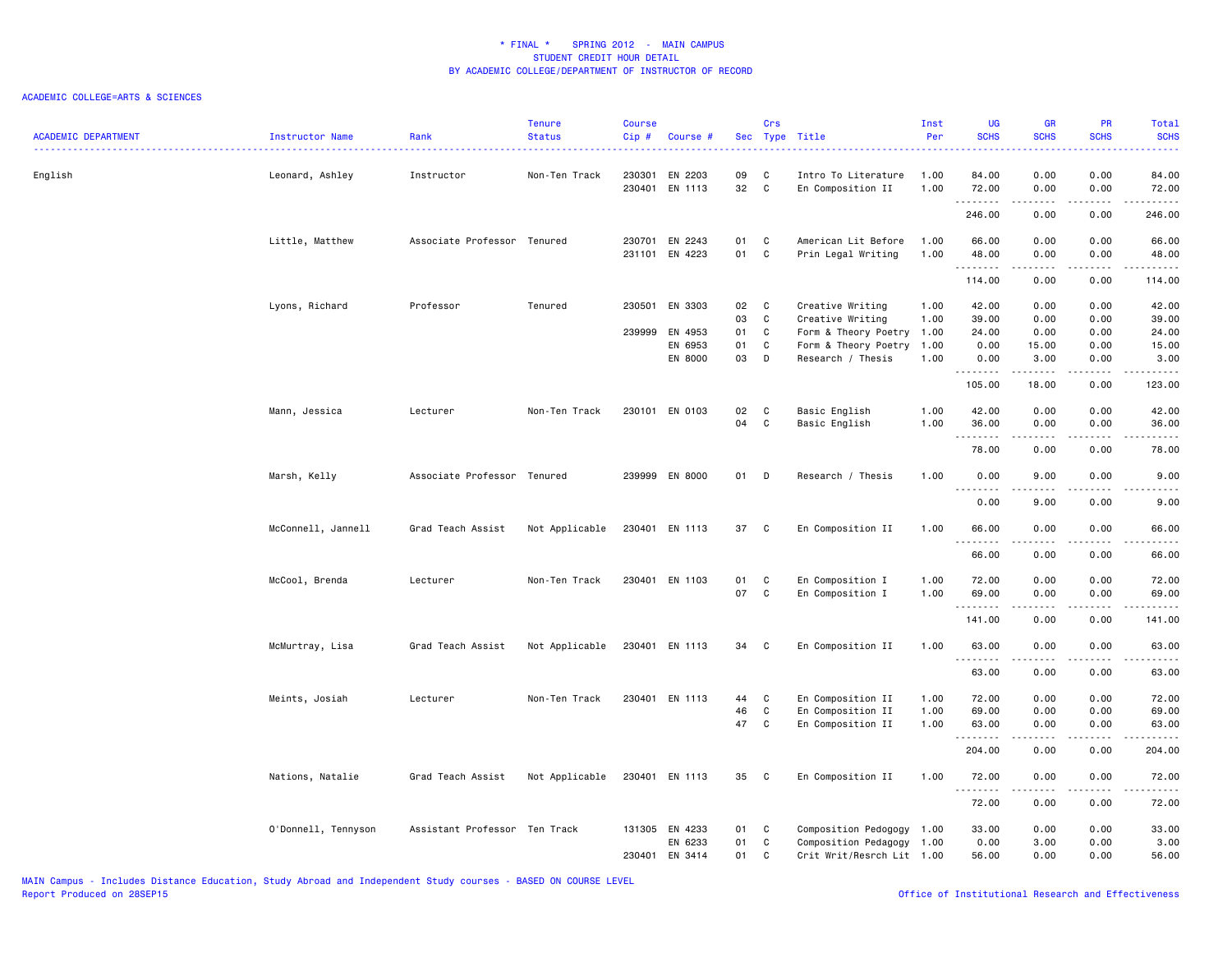| <b>ACADEMIC DEPARTMENT</b> | Instructor Name      | Rank                          | <b>Tenure</b><br><b>Status</b> | <b>Course</b><br>Cip# | Course #       |        | Crs          | Sec Type Title            | Inst<br>Per | <b>UG</b><br><b>SCHS</b> | <b>GR</b><br><b>SCHS</b>                                                                                                                                     | <b>PR</b><br><b>SCHS</b> | Total<br><b>SCHS</b>  |
|----------------------------|----------------------|-------------------------------|--------------------------------|-----------------------|----------------|--------|--------------|---------------------------|-------------|--------------------------|--------------------------------------------------------------------------------------------------------------------------------------------------------------|--------------------------|-----------------------|
|                            |                      |                               |                                |                       |                |        |              |                           |             |                          |                                                                                                                                                              |                          |                       |
|                            |                      |                               |                                |                       |                |        |              |                           |             | .<br>89.00               | .<br>3.00                                                                                                                                                    | .<br>0.00                | 92.00                 |
| English                    | O'Neill, Bonnie      | Assistant Professor Ten Track |                                |                       | 230701 EN 8553 | 01     | s            | American Lit to Civi 1.00 |             | 0.00                     | 21.00                                                                                                                                                        | 0.00                     | 21.00                 |
|                            |                      |                               |                                | 239999                | EN 4990        | 01     | C            | Special Topic In EN       | 1.00        | 48.00                    | 0.00                                                                                                                                                         | 0.00                     | 48.00                 |
|                            |                      |                               |                                |                       | EN 6990        | 01 C   |              | Special Topic In EN 1.00  |             | 0.00<br>.                | 6.00<br><u>.</u>                                                                                                                                             | 0.00<br>.                | 6.00<br>$\frac{1}{2}$ |
|                            |                      |                               |                                |                       |                |        |              |                           |             | 48.00                    | 27.00                                                                                                                                                        | 0.00                     | 75.00                 |
|                            | Olson, Peter         | Lecturer                      | Non-Ten Track                  |                       | 230401 EN 1113 | 54     | <b>C</b>     | En Composition II         | 1.00        | 69.00                    | 0.00                                                                                                                                                         | 0.00                     | 69.00                 |
|                            |                      |                               |                                |                       | EN 3313        | 01     | C            | Writing for the Work      | 1.00        | 39.00                    | 0.00                                                                                                                                                         | 0.00                     | 39.00                 |
|                            |                      |                               |                                |                       | 230701 EN 2243 | 03     | C            | American Lit Before       | 1.00        | 78.00                    | 0.00                                                                                                                                                         | 0.00                     | 78.00                 |
|                            |                      |                               |                                |                       | 239999 EN 4990 | 501 C  |              | Special Topic In EN       | 1.00        | 9.00                     | 0.00                                                                                                                                                         | 0.00                     | 9.00                  |
|                            |                      |                               |                                |                       | EN 6990        | 501 C  |              | Special Topic In EN       | 1.00        | 0.00                     | 6.00                                                                                                                                                         | 0.00                     | 6.00                  |
|                            |                      |                               |                                |                       |                |        |              |                           |             | .<br>195.00              | .<br>6.00                                                                                                                                                    | .<br>0.00                | .<br>201.00           |
|                            | Parsons, Joshua      | Grad Teach Assist             | Not Applicable                 |                       | 230401 EN 1113 | 05 C   |              | En Composition II         | 1.00        | 69.00                    | 0.00                                                                                                                                                         | 0.00                     | 69.00                 |
|                            |                      |                               |                                |                       |                |        |              |                           |             | .<br>69.00               | .<br>0.00                                                                                                                                                    | .<br>0.00                | $\sim$<br>69.00       |
|                            |                      |                               |                                |                       |                |        |              |                           |             |                          |                                                                                                                                                              |                          |                       |
|                            | Pierce, Catherine    | Assistant Professor Ten Track |                                |                       | 230501 EN 3303 | 01 C   |              | Creative Writing          | 1.00        | 42.00                    | 0.00                                                                                                                                                         | 0.00                     | 42.00                 |
|                            |                      |                               |                                |                       | 239999 EN 4990 | 02     | C            | Special Topic In EN       | 1.00        | 45.00                    | 0.00                                                                                                                                                         | 0.00                     | 45.00                 |
|                            |                      |                               |                                |                       | EN 6990        | 02     | $\mathbf{C}$ | Special Topic In EN       | 1.00        | 0.00                     | 9.00                                                                                                                                                         | 0.00                     | 9.00                  |
|                            |                      |                               |                                |                       | EN 8000        | $02$ D |              | Research / Thesis         | 1.00        | 0.00<br>.                | 6.00<br>$\frac{1}{2} \left( \frac{1}{2} \right) \left( \frac{1}{2} \right) \left( \frac{1}{2} \right) \left( \frac{1}{2} \right) \left( \frac{1}{2} \right)$ | 0.00<br>.                | 6.00<br>.             |
|                            |                      |                               |                                |                       |                |        |              |                           |             | 87.00                    | 15.00                                                                                                                                                        | 0.00                     | 102.00                |
|                            | Pizer, Ginger        | Assistant Professor Ten Track |                                |                       | 160102 EN 4413 | 01 C   |              | Hist Of The Eng Lang 1.00 |             | 36.00                    | 0.00                                                                                                                                                         | 0.00                     | 36.00                 |
|                            |                      |                               |                                |                       | EN 4443        | 01     | $\mathbf{C}$ | English Syntax            | 1.00        | 69.00                    | 0.00                                                                                                                                                         | 0.00                     | 69.00                 |
|                            |                      |                               |                                |                       | EN 6413        | 01     | C            | Hist Of The Eng Lang      | 1.00        | 0.00                     | 9.00                                                                                                                                                         | 0.00                     | 9.00                  |
|                            |                      |                               |                                |                       | EN 6443        | 01     | C            | English Syntax            | 1.00        | 0.00                     | 3.00                                                                                                                                                         | 0.00                     | 3.00                  |
|                            |                      |                               |                                |                       |                |        |              |                           |             | .<br>105.00              | المتمالين<br>12.00                                                                                                                                           | .<br>0.00                | .<br>117.00           |
|                            | Price, Marty         | Instructor                    | Non-Ten Track                  |                       | 230701 EN 2253 | 05     | <b>C</b>     | American Lit After 1 1.00 |             | 81.00                    | 0.00                                                                                                                                                         | 0.00                     | 81.00                 |
|                            |                      |                               |                                |                       | 230801 EN 2213 | 04     | C            | English Lit Before 1      | 1.00        | 81.00                    | 0.00                                                                                                                                                         | 0.00                     | 81.00                 |
|                            |                      |                               |                                |                       | 239999 EN 3533 | 01 C   |              | Select Auth:Dickens       | 1.00        | 33.00                    | 0.00                                                                                                                                                         | 0.00                     | 33.00                 |
|                            |                      |                               |                                |                       |                |        |              |                           |             | .<br>195.00              | $- - - - -$<br>0.00                                                                                                                                          | .<br>0.00                | .<br>195.00           |
|                            | Robinson, Kristopher | Lecturer                      | Non-Ten Track                  |                       | 230401 EN 1113 | 18     | <b>C</b>     | En Composition II         | 1.00        | 69.00                    | 0.00                                                                                                                                                         | 0.00                     | 69.00                 |
|                            |                      |                               |                                |                       |                | 31     | C            | En Composition II         | 1.00        | 72.00                    | 0.00                                                                                                                                                         | 0.00                     | 72.00                 |
|                            |                      |                               |                                |                       |                | 42 C   |              | En Composition II         | 1.00        | 66.00                    | 0.00                                                                                                                                                         | 0.00                     | 66.00                 |
|                            |                      |                               |                                |                       |                |        |              |                           |             | .<br>207.00              | 0.00                                                                                                                                                         | .<br>0.00                | .<br>207.00           |
|                            |                      |                               |                                |                       |                |        |              |                           |             |                          |                                                                                                                                                              |                          |                       |
|                            | Salter, Katherine    | Lecturer                      | Non-Ten Track                  |                       | 230401 EN 1113 | 13     | <b>C</b>     | En Composition II         | 1.00        | 72.00                    | 0.00                                                                                                                                                         | 0.00                     | 72.00                 |
|                            |                      |                               |                                |                       |                | 16     | $\mathbf{C}$ | En Composition II         | 1.00        | 72.00                    | 0.00                                                                                                                                                         | 0.00                     | 72.00                 |
|                            |                      |                               |                                |                       |                | 33     | $\mathbf c$  | En Composition II         | 1.00        | 72.00                    | 0.00                                                                                                                                                         | 0.00                     | 72.00                 |
|                            |                      |                               |                                |                       |                | 61     | C            | En Composition II         | 1.00        | 72.00                    | 0.00                                                                                                                                                         | 0.00                     | 72.00                 |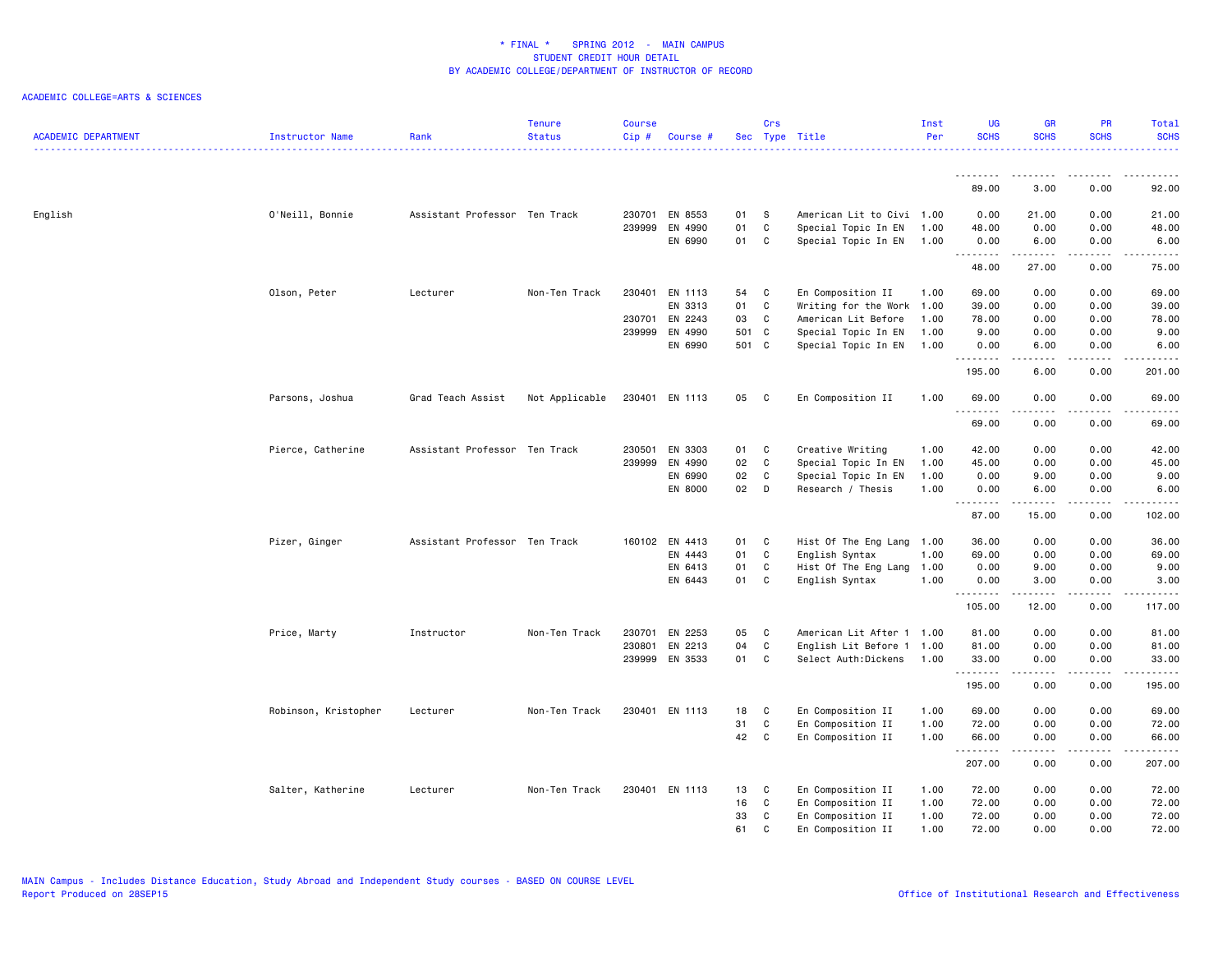| <b>ACADEMIC DEPARTMENT</b> | Instructor Name | Rank                          | Tenure<br><b>Status</b> | <b>Course</b><br>Cip# | Course #                                            |                                                    | Crs                          | Sec Type Title                                                                                                                                                 | Inst<br>Per  | <b>UG</b><br><b>SCHS</b>                        | <b>GR</b><br><b>SCHS</b>                                                                                                                                                        | PR<br><b>SCHS</b>                            | Total<br><b>SCHS</b>                            |
|----------------------------|-----------------|-------------------------------|-------------------------|-----------------------|-----------------------------------------------------|----------------------------------------------------|------------------------------|----------------------------------------------------------------------------------------------------------------------------------------------------------------|--------------|-------------------------------------------------|---------------------------------------------------------------------------------------------------------------------------------------------------------------------------------|----------------------------------------------|-------------------------------------------------|
|                            |                 |                               |                         |                       |                                                     |                                                    |                              |                                                                                                                                                                |              | .                                               | $\frac{1}{2} \left( \frac{1}{2} \right) \left( \frac{1}{2} \right) \left( \frac{1}{2} \right) \left( \frac{1}{2} \right) \left( \frac{1}{2} \right) \left( \frac{1}{2} \right)$ | $\frac{1}{2}$                                | .                                               |
|                            |                 |                               |                         |                       |                                                     |                                                    |                              |                                                                                                                                                                |              | 288.00                                          | 0.00                                                                                                                                                                            | 0.00                                         | 288.00                                          |
| English                    | Sanders, Shelly | Instructor                    | Non-Ten Track           |                       | 230301 EN 2203<br>230401 EN 1113                    | 07<br>02                                           | $\mathbf{C}$<br>$\mathbf{C}$ | Intro To Literature<br>En Composition II                                                                                                                       | 0.50<br>0.50 | 43.50<br>34.50<br>.                             | 0.00<br>0.00<br>.                                                                                                                                                               | 0.00<br>0.00<br>.                            | 43.50<br>34.50<br>$\cdots$                      |
|                            |                 |                               |                         |                       |                                                     |                                                    |                              |                                                                                                                                                                |              | 78.00                                           | 0.00                                                                                                                                                                            | 0.00                                         | 78.00                                           |
|                            | Shaffer, Donald | Assistant Professor Ten Track |                         |                       | 050201 AAS 4093<br>230401 EN 1113                   | 01<br>H06 C                                        | $\mathbf{C}$                 | The African Diaspora 1.00<br>Honors En Comp II                                                                                                                 | 1.00         | 12.00<br>42.00<br>.                             | 0.00<br>0.00                                                                                                                                                                    | 0.00<br>0.00<br>$\frac{1}{2}$                | 12.00<br>42.00<br>.                             |
|                            |                 |                               |                         |                       |                                                     |                                                    |                              |                                                                                                                                                                |              | 54.00                                           | 0.00                                                                                                                                                                            | 0.00                                         | 54.00                                           |
|                            | Smith, Jonathan | Grad Teach Assist             | Not Applicable          |                       | 230401 EN 1113                                      | 26                                                 | $\mathbf{C}$                 | En Composition II                                                                                                                                              | 1.00         | 69.00<br>.                                      | 0.00                                                                                                                                                                            | 0.00                                         | 69.00                                           |
|                            |                 |                               |                         |                       |                                                     |                                                    |                              |                                                                                                                                                                |              | 69.00                                           | 0.00                                                                                                                                                                            | 0.00                                         | 69.00                                           |
|                            | Sneed, Sarah    | Instructor                    | Non-Ten Track           |                       | 239999 EN 2503                                      | 01                                                 | C                            | Teaching Grammar                                                                                                                                               | 1.00         | 219.00<br>.                                     | 0.00                                                                                                                                                                            | 0.00<br>----                                 | 219.00<br>.                                     |
|                            |                 |                               |                         |                       |                                                     |                                                    |                              |                                                                                                                                                                |              | 219.00                                          | 0.00                                                                                                                                                                            | 0.00                                         | 219.00                                          |
|                            | Spain, Andrea   | Assistant Professor Ten Track |                         |                       | 230401 EN 3414<br>230801 EN 8593                    | 02<br>01                                           | $\mathbf{C}$<br><b>S</b>     | Crit Writ/Resrch Lit 1.00<br>Stu Postcolonial Lit 1.00                                                                                                         |              | 44.00<br>0.00<br>.                              | 0.00<br>33.00<br>.                                                                                                                                                              | 0.00<br>0.00<br>د د د د                      | 44.00<br>33.00<br>.                             |
|                            |                 |                               |                         |                       |                                                     |                                                    |                              |                                                                                                                                                                |              | 44.00                                           | 33.00                                                                                                                                                                           | 0.00                                         | 77.00                                           |
|                            | Spurlock, Ann   | Instructor                    | Non-Ten Track           |                       | 230401 EN 1173<br>EN 6013                           | 01<br>01                                           | C.<br>E                      | Accelerated Comp II<br>Tchng Col Writing                                                                                                                       | 1.00<br>1.00 | 51.00<br>0.00                                   | 0.00<br>54.00                                                                                                                                                                   | 0.00<br>0.00                                 | 51.00<br>54.00                                  |
|                            |                 |                               |                         |                       |                                                     |                                                    |                              |                                                                                                                                                                |              | .<br>51.00                                      | $\frac{1}{2} \left( \frac{1}{2} \right) \left( \frac{1}{2} \right) \left( \frac{1}{2} \right) \left( \frac{1}{2} \right) \left( \frac{1}{2} \right)$<br>54.00                   | $\frac{1}{2}$<br>0.00                        | $\cdots$<br>105.00                              |
|                            | Stamps, Alison  | Instructor                    | Non-Ten Track           |                       | 131401 ESL 5110<br>ESL 5120<br>ESL 5313<br>ESL 5323 | 504 C<br>504 C<br>503 C<br>504 C<br>503 C<br>504 C |                              | American Lang & Cul<br>American Lang & Cul<br>Classroom Comm & Pre 1.00<br>Classroom Comm & Pre 1.00<br>Academic Research an 1.00<br>Academic Research an 1.00 | 1.00<br>1.00 | 9.00<br>15.00<br>3.00<br>18.00<br>3.00<br>18.00 | 0.00<br>0.00<br>0.00<br>0.00<br>0.00<br>0.00                                                                                                                                    | 0.00<br>0.00<br>0.00<br>0.00<br>0.00<br>0.00 | 9.00<br>15.00<br>3.00<br>18.00<br>3.00<br>18.00 |
|                            |                 |                               |                         |                       |                                                     |                                                    |                              |                                                                                                                                                                |              | .<br>66.00                                      | 0.00                                                                                                                                                                            | $\sim$ $\sim$ $\sim$ $\sim$<br>0.00          | .<br>66.00                                      |
|                            | Street, Alisha  | Grad Teach Assist             | Not Applicable          |                       | 230401 EN 1113                                      | 52 C                                               |                              | En Composition II                                                                                                                                              | 1.00         | 69.00<br>.                                      | 0.00<br>.                                                                                                                                                                       | 0.00<br>$\frac{1}{2}$                        | 69.00<br>.                                      |
|                            |                 |                               |                         |                       |                                                     |                                                    |                              |                                                                                                                                                                |              | 69.00                                           | 0.00                                                                                                                                                                            | 0.00                                         | 69.00                                           |
|                            | Trimm, James    | Lecturer                      | Non-Ten Track           |                       | 230401 EN 1113                                      | 12 C                                               |                              | En Composition II                                                                                                                                              | 1.00         | 72.00                                           | 0.00                                                                                                                                                                            | 0.00                                         | 72.00                                           |
|                            |                 |                               |                         |                       |                                                     | 28<br>60                                           | C<br>$\mathbf{C}$            | En Composition II                                                                                                                                              | 1.00<br>1.00 | 72.00<br>69.00                                  | 0.00                                                                                                                                                                            | 0.00<br>0.00                                 | 72.00<br>69.00                                  |
|                            |                 |                               |                         |                       |                                                     |                                                    |                              | En Composition II                                                                                                                                              |              | .                                               | 0.00                                                                                                                                                                            |                                              | .                                               |
|                            |                 |                               |                         |                       |                                                     |                                                    |                              |                                                                                                                                                                |              | 213.00                                          | 0.00                                                                                                                                                                            | 0.00                                         | 213.00                                          |
|                            | Vernon, Laura   | Lecturer                      | Non-Ten Track           |                       | 230401 EN 1103                                      | 02                                                 | $\mathbf{C}$                 | En Composition I                                                                                                                                               | 1.00         | 63.00                                           | 0.00                                                                                                                                                                            | 0.00                                         | 63.00                                           |
|                            |                 |                               |                         |                       |                                                     | 03<br>09                                           | C<br>C                       | En Composition I<br>En Composition I                                                                                                                           | 1.00<br>1.00 | 69.00<br>63.00                                  | 0.00<br>0.00                                                                                                                                                                    | 0.00<br>0.00                                 | 69.00<br>63.00                                  |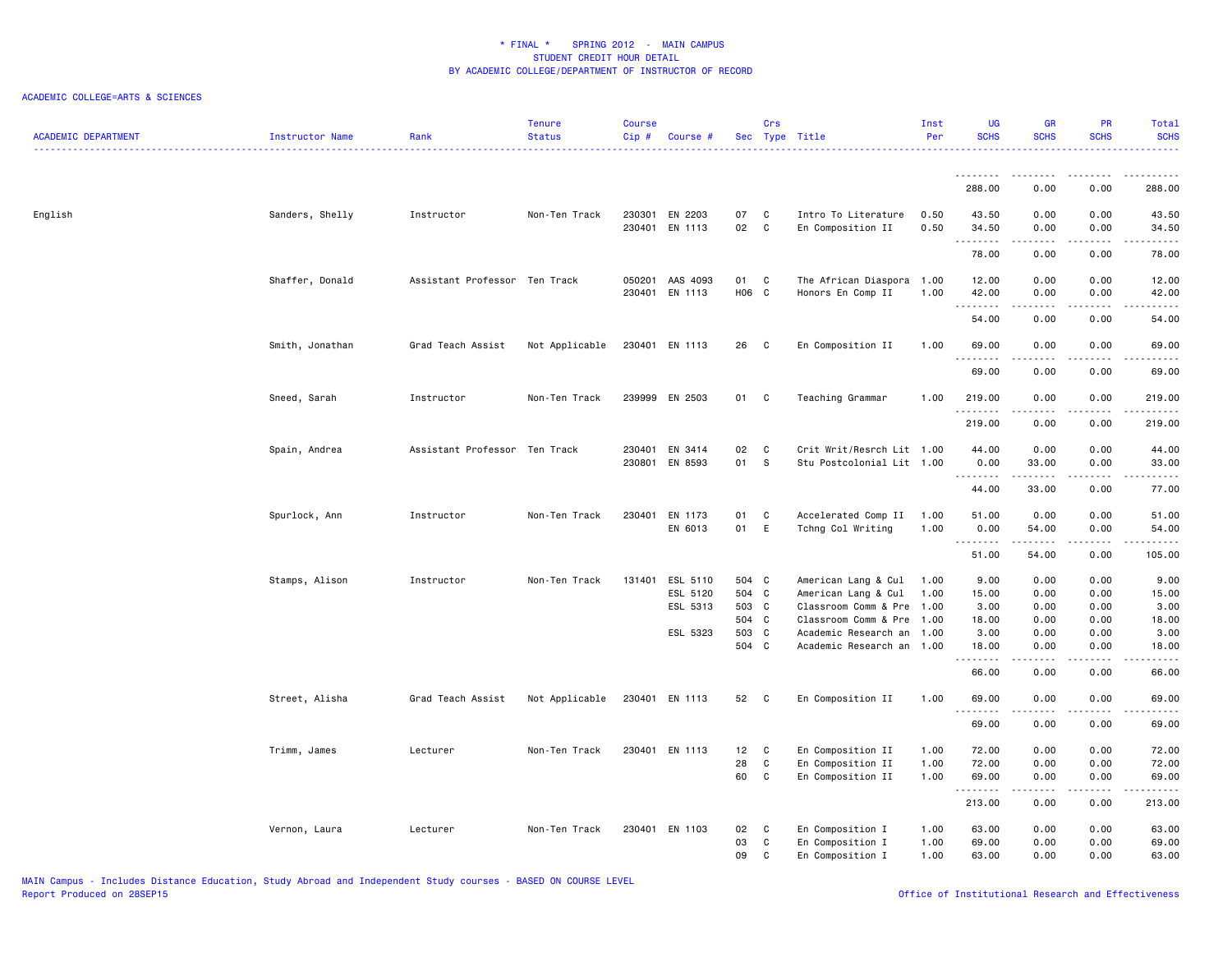| <b>ACADEMIC DEPARTMENT</b> | <b>Instructor Name</b> | Rank                        | <b>Tenure</b><br><b>Status</b> | Course<br>$Cip$ # | Course $#$     | <b>Sec</b>        | Crs | Type Title                | Inst<br>Per | <b>UG</b><br><b>SCHS</b> | <b>GR</b><br><b>SCHS</b> | <b>PR</b><br><b>SCHS</b>                                                                                                                                                                                                                                                                                                                                                                                                                                                                                                    | Total<br><b>SCHS</b>   |
|----------------------------|------------------------|-----------------------------|--------------------------------|-------------------|----------------|-------------------|-----|---------------------------|-------------|--------------------------|--------------------------|-----------------------------------------------------------------------------------------------------------------------------------------------------------------------------------------------------------------------------------------------------------------------------------------------------------------------------------------------------------------------------------------------------------------------------------------------------------------------------------------------------------------------------|------------------------|
| English                    | Vernon, Laura          | Lecturer                    | Non-Ten Track                  |                   | 230401 EN 1113 | 30 C              |     | En Composition II         | 1.00        | 72.00                    | 0.00                     | 0.00                                                                                                                                                                                                                                                                                                                                                                                                                                                                                                                        | .<br>72.00             |
|                            |                        |                             |                                |                   |                |                   |     |                           |             | .                        | .                        | .                                                                                                                                                                                                                                                                                                                                                                                                                                                                                                                           | .                      |
|                            |                        |                             |                                |                   |                |                   |     |                           |             | 267.00                   | 0.00                     | 0.00                                                                                                                                                                                                                                                                                                                                                                                                                                                                                                                        | 267.00                 |
|                            | Voller, Leslie         | Lecturer                    | Non-Ten Track                  |                   | 230101 EN 0103 | 07 C              |     | Basic English             | 1.00        | 36.00                    | 0.00                     | 0.00                                                                                                                                                                                                                                                                                                                                                                                                                                                                                                                        | 36.00                  |
|                            |                        |                             |                                |                   | 230401 EN 1113 | 01 C              |     | En Composition II         | 1.00        | 60.00                    | 0.00                     | 0.00                                                                                                                                                                                                                                                                                                                                                                                                                                                                                                                        | 60.00                  |
|                            |                        |                             |                                |                   |                | 27                | C.  | En Composition II         | 1.00        | 66.00                    | 0.00                     | 0.00                                                                                                                                                                                                                                                                                                                                                                                                                                                                                                                        | 66.00                  |
|                            |                        |                             |                                |                   |                | 29                | C   | En Composition II         | 1.00        | 72.00                    | 0.00                     | 0.00                                                                                                                                                                                                                                                                                                                                                                                                                                                                                                                        | 72.00                  |
|                            |                        |                             |                                |                   |                |                   |     |                           |             | .<br>234.00              | 0.00                     | 0.00                                                                                                                                                                                                                                                                                                                                                                                                                                                                                                                        | 234.00                 |
|                            | West, Robert           | Associate Professor Tenured |                                | 230301            | EN 2283        | 01 C              |     | World Literature Aft 1.00 |             | 63.00                    | 0.00                     | 0.00                                                                                                                                                                                                                                                                                                                                                                                                                                                                                                                        | 63.00                  |
|                            |                        |                             |                                | 230701            | EN 2253        | H <sub>01</sub> C |     | Honors American Lit 1.00  |             | 36.00                    | 0.00                     | 0.00                                                                                                                                                                                                                                                                                                                                                                                                                                                                                                                        | 36.00                  |
|                            |                        |                             |                                |                   |                |                   |     |                           |             | .<br>99.00               | .<br>0.00                | .<br>0.00                                                                                                                                                                                                                                                                                                                                                                                                                                                                                                                   | .<br>99.00             |
|                            | White, Daniel          | Instructor                  | Non-Ten Track                  | 230301            | EN 2203        | 03 C              |     | Intro To Literature       | 1.00        | 90.00                    | 0.00                     | 0.00                                                                                                                                                                                                                                                                                                                                                                                                                                                                                                                        | 90.00                  |
|                            |                        |                             |                                |                   | 230401 EN 1103 | 10 C              |     | En Composition I          | 1.00        | 72.00                    | 0.00                     | 0.00                                                                                                                                                                                                                                                                                                                                                                                                                                                                                                                        | 72.00                  |
|                            |                        |                             |                                |                   |                |                   |     |                           |             | .<br>162.00              | .<br>0.00                | .<br>0.00                                                                                                                                                                                                                                                                                                                                                                                                                                                                                                                   | .<br>162.00            |
|                            | Whitten, Rebecca       | Instructor                  | Non-Ten Track                  | 230301            | EN 2203        | 02 C              |     | Intro To Literature       | 1.00        | 93.00                    | 0.00                     | 0.00                                                                                                                                                                                                                                                                                                                                                                                                                                                                                                                        | 93.00                  |
|                            |                        |                             |                                |                   | 230401 EN 1113 | 14 C              |     | En Composition II -       | 1.00        | 39.00                    | 0.00                     | 0.00                                                                                                                                                                                                                                                                                                                                                                                                                                                                                                                        | 39.00                  |
|                            |                        |                             |                                |                   |                | 24                | C   | En Composition II         | 1.00        | 69.00                    | 0.00                     | 0.00                                                                                                                                                                                                                                                                                                                                                                                                                                                                                                                        | 69.00                  |
|                            |                        |                             |                                |                   |                | 43                | C   | En Composition II         | 1.00        | 72.00                    | 0.00                     | 0.00                                                                                                                                                                                                                                                                                                                                                                                                                                                                                                                        | 72.00                  |
|                            |                        |                             |                                |                   |                |                   |     |                           |             | .<br>273.00              | .<br>0.00                | .<br>0.00                                                                                                                                                                                                                                                                                                                                                                                                                                                                                                                   | . <b>.</b> .<br>273.00 |
|                            | Wilson, Gloria         | Lecturer                    | Non-Ten Track                  |                   | 090101 CO 1013 | 19 C              |     | Intro to Communicati 1.00 |             | 102.00                   | 0.00                     | 0.00                                                                                                                                                                                                                                                                                                                                                                                                                                                                                                                        | 102.00                 |
|                            |                        |                             |                                |                   |                |                   |     |                           |             | .<br>102.00              | 0.00                     | 0.00                                                                                                                                                                                                                                                                                                                                                                                                                                                                                                                        | .<br>102.00            |
| English                    |                        |                             |                                |                   |                |                   |     |                           |             | ========<br>10009.00     | ========<br>292.00       | $\begin{array}{c} \multicolumn{3}{c} {\color{blue} \textbf{2}} & \multicolumn{3}{c} {\color{blue} \textbf{3}} \\ \multicolumn{3}{c} {\color{blue} \textbf{4}} & \multicolumn{3}{c} {\color{blue} \textbf{5}} & \multicolumn{3}{c} {\color{blue} \textbf{6}} \\ \multicolumn{3}{c} {\color{blue} \textbf{5}} & \multicolumn{3}{c} {\color{blue} \textbf{6}} & \multicolumn{3}{c} {\color{blue} \textbf{6}} \\ \multicolumn{3}{c} {\color{blue} \textbf{6}} & \multicolumn{3}{c} {\color{blue} \textbf{6}} & \multic$<br>0.00 | ==========<br>10301.00 |
|                            |                        |                             |                                |                   |                |                   |     |                           |             | ========                 |                          | =================                                                                                                                                                                                                                                                                                                                                                                                                                                                                                                           | <b>Expressed</b>       |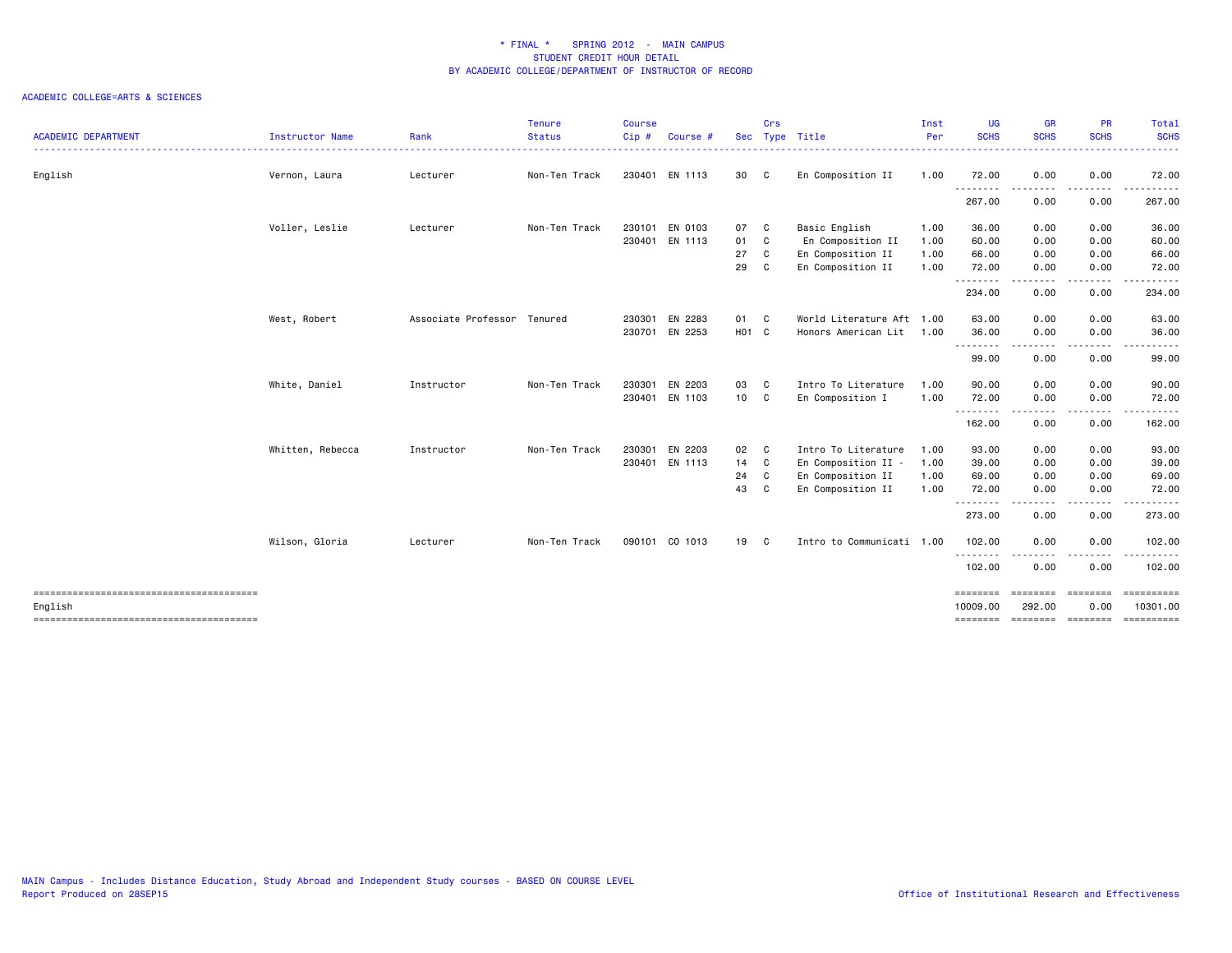| <b>ACADEMIC DEPARTMENT</b> | Instructor Name                                       | Rank                          | <b>Tenure</b><br><b>Status</b> | <b>Course</b><br>Cip# | Course #       |       | Crs          | Sec Type Title            | Inst<br>Per | UG<br><b>SCHS</b> | <b>GR</b><br><b>SCHS</b> | PR<br><b>SCHS</b>                           | Total<br><b>SCHS</b>                                                                                                               |
|----------------------------|-------------------------------------------------------|-------------------------------|--------------------------------|-----------------------|----------------|-------|--------------|---------------------------|-------------|-------------------|--------------------------|---------------------------------------------|------------------------------------------------------------------------------------------------------------------------------------|
| Geosciences                | Ambinakudige, Shrinidhi Assistant Professor Ten Track |                               |                                | 450701                | GR 4000        | 06    | $\mathbf{I}$ | Directed Indiv Study 1.00 |             | 1.00              | 0.00                     | 0.00                                        | 1.00                                                                                                                               |
|                            |                                                       |                               |                                |                       | GR 4303        | 01    | $\mathtt{C}$ | Principles of GIS         | 1.00        | 153.00            | 0.00                     | 0.00                                        | 153.00                                                                                                                             |
|                            |                                                       |                               |                                |                       |                | 02    | К            | Principles of GIS         | 0.80        | 0.00              | 0.00                     | 0.00                                        | 0.00                                                                                                                               |
|                            |                                                       |                               |                                |                       |                | 03    | К            | Principles of GIS         | 0.80        | 0.00              | 0.00                     | 0.00                                        | 0.00                                                                                                                               |
|                            |                                                       |                               |                                |                       | GR 6303        | 01    | C            | Principles of GIS         | 1.00        | 0.00              | 21.00                    | 0.00                                        | 21.00                                                                                                                              |
|                            |                                                       |                               |                                |                       |                | 02    | К            | Principles of GIS         | 0.80        | 0.00              | 0.00                     | 0.00                                        | 0.00                                                                                                                               |
|                            |                                                       |                               |                                |                       |                | 03    | К            | Principles of GIS         | 0.80        | 0.00              | 0.00                     | 0.00                                        | 0.00                                                                                                                               |
|                            |                                                       |                               |                                |                       | GR 7000        | 01    | I            | Directed Indiv Study      | 1.00        | 0.00              | 3.00                     | 0.00                                        | 3.00                                                                                                                               |
|                            |                                                       |                               |                                |                       | GR 8000        | 01    | D            | Research / Thesis         | 1.00        | 0.00<br>.         | 13.00<br>.               | 0.00<br>.                                   | 13.00<br>.                                                                                                                         |
|                            |                                                       |                               |                                |                       |                |       |              |                           |             | 154.00            | 37.00                    | 0.00                                        | 191.00                                                                                                                             |
|                            | Baldwin, William                                      | Grad Teach Assist             | Not Applicable                 |                       | 450701 GR 1114 | 02 C  |              | Physical Geography        | 1.00        | 264.00            | 0.00                     | 0.00                                        | 264.00                                                                                                                             |
|                            |                                                       |                               |                                |                       |                |       |              |                           |             | 264.00            | 0.00                     | 0.00                                        | 264.00                                                                                                                             |
|                            | Brown, Michael                                        | Associate Professor Tenured   |                                |                       | 400404 GR 4842 | 01    | B            | Forecasting Severe L 1.00 |             | 8.00              | 0.00                     | 0.00                                        | 8.00                                                                                                                               |
|                            |                                                       |                               |                                |                       | GR 6842        | 01    | B            | Forecasting Severe L 1.00 |             | 0.00              | 14.00                    | 0.00                                        | 14.00                                                                                                                              |
|                            |                                                       |                               |                                | 450701                | GR 4000        | 01    | $\mathbf{I}$ | Directed Indiv Study 1.00 |             | 2.00              | 0.00                     | 0.00                                        | 2.00                                                                                                                               |
|                            |                                                       |                               |                                |                       | GR 4963        | 01    | C            | Mesoscale Meteorolog      | 1.00        | 69.00             | 0.00                     | 0.00                                        | 69.00                                                                                                                              |
|                            |                                                       |                               |                                |                       | GR 6990        | 501 C |              | Special Topic In GR       | 0.60        | 0.00              | 28.80                    | 0.00                                        | 28.80                                                                                                                              |
|                            |                                                       |                               |                                |                       | GR 7000        | 502 I |              | Directed Indiv Study 1.00 |             | 0.00              | 6.00                     | 0.00                                        | 6.00                                                                                                                               |
|                            |                                                       |                               |                                |                       | GR 8000        | 07    | D            | Research / Thesis         | 1.00        | 0.00              | 6.00                     | 0.00                                        | 6.00                                                                                                                               |
|                            |                                                       |                               |                                |                       | GR 8123        | 501   | B            | Met II: Fore and St 0.60  |             | 0.00              | 50.40                    | 0.00                                        | 50.40                                                                                                                              |
|                            |                                                       |                               |                                |                       |                | 502 B |              | Met II: Fore and St 0.60  |             | 0.00              | 45.00                    | 0.00                                        | 45.00                                                                                                                              |
|                            |                                                       |                               |                                |                       |                | 503 B |              | Met II: Fore and St 0.60  |             | 0.00              | 7.20                     | 0.00                                        | 7.20                                                                                                                               |
|                            |                                                       |                               |                                |                       | GR 8990        | 01 C  |              | Special Topic In GR       | 1.00        | 0.00<br>.         | 39.00<br>.               | 0.00<br>$\omega$ $\omega$ $\omega$ $\omega$ | 39.00<br>.                                                                                                                         |
|                            |                                                       |                               |                                |                       |                |       |              |                           |             | 79.00             | 196.40                   | 0.00                                        | 275.40                                                                                                                             |
|                            | Carter, William                                       | Lecturer                      | Non-Ten Track                  |                       | 450701 GR 8990 | 501 C |              | Special Topic In GR       | 0.40        | 0.00              | 18.00                    | 0.00                                        | 18.00                                                                                                                              |
|                            |                                                       |                               |                                |                       |                | 502 C |              | Special Topic In GR       | 0.40        | 0.00              | 6.00                     | 0.00                                        | 6.00                                                                                                                               |
|                            |                                                       |                               |                                |                       |                | 503 C |              | Special Topic In GR       | 0.40        | 0.00              | 21.60                    | 0.00                                        | 21.60                                                                                                                              |
|                            |                                                       |                               |                                |                       |                |       |              |                           |             | <u>.</u><br>0.00  | 45.60                    | 0.00                                        | $\frac{1}{2} \left( \frac{1}{2} \right) \left( \frac{1}{2} \right) \left( \frac{1}{2} \right) \left( \frac{1}{2} \right)$<br>45.60 |
|                            | Clary, Renee                                          | Assistant Professor Ten Track |                                |                       | 400601 GG 8000 | 501 D |              | Research / Thesis         | 1.00        | 0.00              | 1.00                     | 0.00                                        | 1.00                                                                                                                               |
|                            |                                                       |                               |                                |                       |                | 502 D |              | Research / Thesis         | 1.00        | 0.00              | 3.00                     | 0.00                                        | 3.00                                                                                                                               |
|                            |                                                       |                               |                                |                       | GG 8123        | 501 B |              | Geol II: Earth and T 1.00 |             | 0.00              | 69.00                    | 0.00                                        | 69.00                                                                                                                              |
|                            |                                                       |                               |                                |                       |                | 502 B |              | Geol II: Earth and T 1.00 |             | 0.00              | 90.00                    | 0.00                                        | 90.00                                                                                                                              |
|                            |                                                       |                               |                                |                       |                | 503 B |              | Geol II: Earth and T 1.00 |             | 0.00              | 33.00                    | 0.00                                        | 33.00                                                                                                                              |
|                            |                                                       |                               |                                |                       | GG 8990        | 501 C |              | Special Topic In GG       | 1.00        | 0.00              | 21.00                    | 0.00                                        | 21.00                                                                                                                              |
|                            |                                                       |                               |                                |                       | GG 9000        | 05    | D            | Research/Dissertatio 1.00 |             | 0.00<br>.         | 1.00<br>.                | 0.00<br>.                                   | 1.00<br>.                                                                                                                          |
|                            |                                                       |                               |                                |                       |                |       |              |                           |             | 0.00              | 218.00                   | 0.00                                        | 218.00                                                                                                                             |
|                            | Cooke, William                                        | Associate Professor Tenured   |                                |                       | 450701 GR 4313 | 01    | B            | Advanced GIS              | 1.00        | 45.00             | 0.00                     | 0.00                                        | 45.00                                                                                                                              |
|                            |                                                       |                               |                                |                       |                | 501 B |              | Advanced GIS              | 0.60        | 3.60              | 0.00                     | 0.00                                        | 3.60                                                                                                                               |
|                            |                                                       |                               |                                |                       | GR 6313        | 01    | В            | Advanced GIS              | 1.00        | 0.00              | 45.00                    | 0.00                                        | 45.00                                                                                                                              |
|                            |                                                       |                               |                                |                       |                | 501   | B            | Advanced GIS              | 0.60        | 0.00              | 16.20                    | 0.00                                        | 16.20                                                                                                                              |
|                            |                                                       |                               |                                |                       | GR 6333        | 501   | C            | Remote Sensing Phys       | 0.50        | 0.00              | 18.00                    | 0.00                                        | 18.00                                                                                                                              |
|                            |                                                       |                               |                                |                       | GR 8000        | 06    | D            | Research / Thesis         | 1.00        | 0.00              | 9.00                     | 0.00                                        | 9.00                                                                                                                               |
|                            |                                                       |                               |                                |                       | GR 9000        | 03    | D            | Research/Dissertatio      | 1.00        | 0.00              | 12.00                    | 0.00                                        | 12.00                                                                                                                              |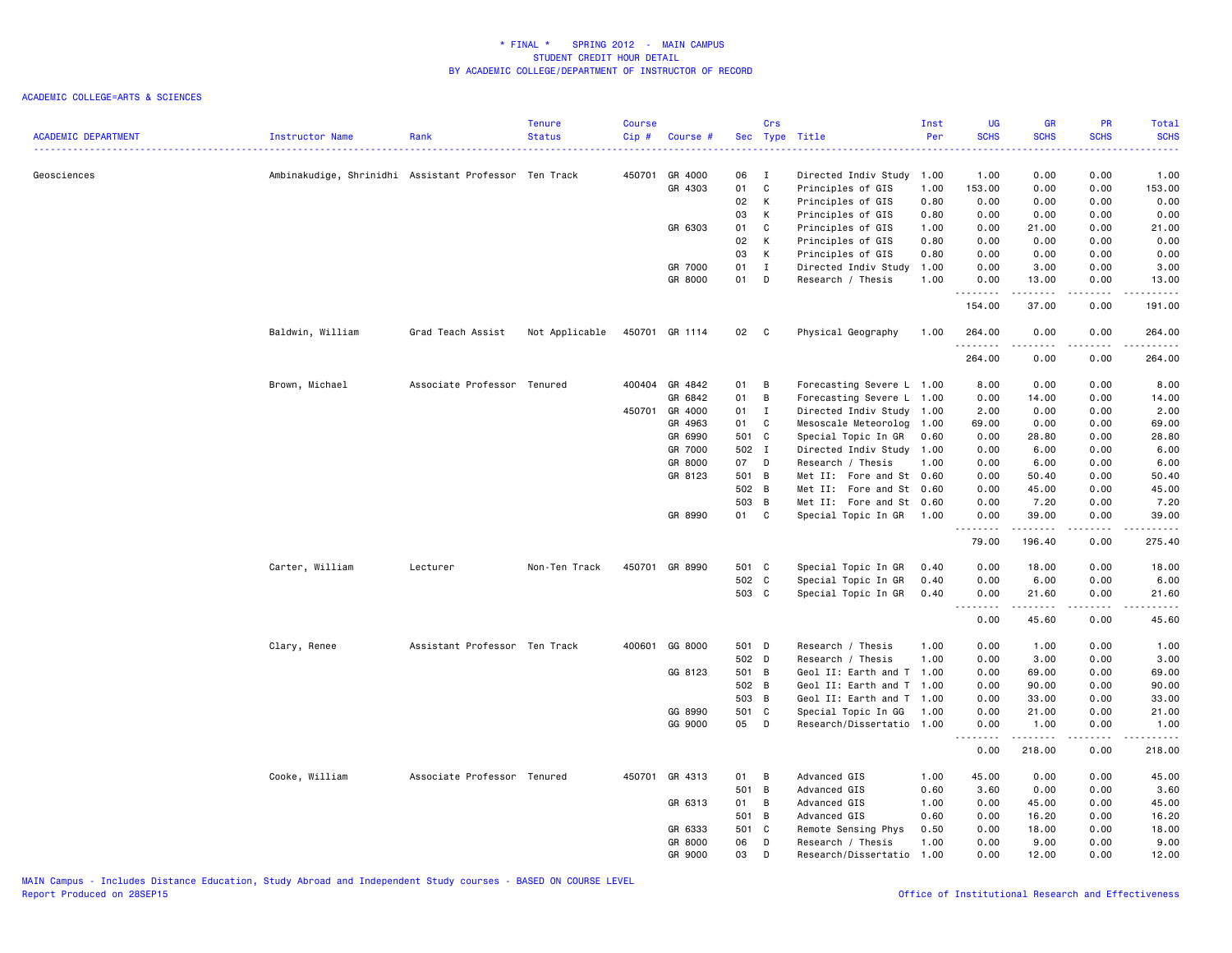| <b>ACADEMIC DEPARTMENT</b> | Instructor Name    | Rank                        | <b>Tenure</b><br><b>Status</b> | Course<br>$Cip$ # | Course #       |                | Crs          | Sec Type Title                       | Inst<br>Per  | <b>UG</b><br><b>SCHS</b>                                                                                                                                     | <b>GR</b><br><b>SCHS</b> | <b>PR</b><br><b>SCHS</b> | Total<br><b>SCHS</b>                                                                                                                                           |
|----------------------------|--------------------|-----------------------------|--------------------------------|-------------------|----------------|----------------|--------------|--------------------------------------|--------------|--------------------------------------------------------------------------------------------------------------------------------------------------------------|--------------------------|--------------------------|----------------------------------------------------------------------------------------------------------------------------------------------------------------|
|                            |                    |                             |                                |                   |                |                |              |                                      |              | 48.60                                                                                                                                                        | 100.20                   | 0.00                     | 148.80                                                                                                                                                         |
|                            |                    |                             |                                |                   |                |                |              |                                      |              |                                                                                                                                                              |                          |                          |                                                                                                                                                                |
| Geosciences                | Dewey, Christopher | Associate Professor Tenured |                                |                   | 310501 PE 1051 | 01 L           |              | Beginning Karate                     | 1.00         | 28.00                                                                                                                                                        | 0.00                     | 0.00                     | 28.00                                                                                                                                                          |
|                            |                    |                             |                                |                   | PE 1101        | 01 L           |              | Karate For Intermed                  | 1.00         | 6.00                                                                                                                                                         | 0.00                     | 0.00                     | 6.00                                                                                                                                                           |
|                            |                    |                             |                                | 310505            | KI 4000        | 16             | $\mathbf{I}$ | Directed Indiv Study 1.00            |              | 1.00                                                                                                                                                         | 0.00                     | 0.00                     | 1.00                                                                                                                                                           |
|                            |                    |                             |                                |                   | KI 7000        | 27             | $\mathbf{I}$ | Directed Indiv Study 1.00            |              | 0.00                                                                                                                                                         | 1.00                     | 0.00                     | 1.00                                                                                                                                                           |
|                            |                    |                             |                                | 400601            | GG 1113        | 02             | C            | Survey Earth Sci I                   | 1.00         | 123.00                                                                                                                                                       | 0.00                     | 0.00                     | 123.00                                                                                                                                                         |
|                            |                    |                             |                                |                   |                | HO1 C          |              | Honors Earth Sci I                   | 1.00         | 30.00                                                                                                                                                        | 0.00                     | 0.00                     | 30.00                                                                                                                                                          |
|                            |                    |                             |                                |                   | GG 1121        | 01             | L            | Earth Science II Lab                 | 1.00         | 18.00                                                                                                                                                        | 0.00                     | 0.00                     | 18.00                                                                                                                                                          |
|                            |                    |                             |                                |                   |                | H01 L          |              | Earth Science II Lab 1.00            |              | 1.00                                                                                                                                                         | 0.00                     | 0.00                     | 1.00                                                                                                                                                           |
|                            |                    |                             |                                |                   | GG 1123        | 01             | C            | Survey Earth Sci II                  | 1.00         | 93.00                                                                                                                                                        | 0.00                     | 0.00                     | 93.00                                                                                                                                                          |
|                            |                    |                             |                                |                   |                | <b>HO1</b>     | $\mathbf c$  | Hon Survey Earth Sci 1.00            |              | 18.00                                                                                                                                                        | 0.00                     | 0.00                     | 18.00                                                                                                                                                          |
|                            |                    |                             |                                |                   | GG 4000        | 01             | $\mathbf{I}$ | Directed Indiv Study 1.00            |              | 1.00                                                                                                                                                         | 0.00                     | 0.00                     | 1.00                                                                                                                                                           |
|                            |                    |                             |                                |                   |                | 02             | $\mathbf{I}$ | Directed Indiv Study 1.00            |              | 3.00                                                                                                                                                         | 0.00                     | 0.00                     | 3.00                                                                                                                                                           |
|                            |                    |                             |                                |                   | GG 4333        | 01             | C            | Geowriting                           | 1.00         | 72.00                                                                                                                                                        | 0.00                     | 0.00                     | 72.00                                                                                                                                                          |
|                            |                    |                             |                                |                   | GG 7000        | 02             | $\mathbf{I}$ | Directed Indiv Study                 | 1.00         | 0.00                                                                                                                                                         | 3.00                     | 0.00                     | 3.00                                                                                                                                                           |
|                            |                    |                             |                                |                   | GG 8000        | 02             | D            | Research / Thesis                    | 1.00         | 0.00                                                                                                                                                         | 9.00                     | 0.00                     | 9.00                                                                                                                                                           |
|                            |                    |                             |                                |                   | GG 8561        | 02             | s            | Geoscience Seminar                   | 1.00         | 0.00                                                                                                                                                         | 17.00                    | 0.00                     | 17.00                                                                                                                                                          |
|                            |                    |                             |                                |                   | GG 8572        | 01             | <b>S</b>     | Geologic Lit                         | 1.00         | 0.00<br><u>.</u>                                                                                                                                             | 34.00                    | 0.00<br>.                | 34.00<br>.                                                                                                                                                     |
|                            |                    |                             |                                |                   |                |                |              |                                      |              | 394.00                                                                                                                                                       | 64.00                    | 0.00                     | 458.00                                                                                                                                                         |
|                            | Dixon, Paul        | Associate Professor Tenured |                                | 450701            | GR 4412        | 01             | B            | Weather Analysis II                  | 1.00         | 40.00                                                                                                                                                        | 0.00                     | 0.00                     | 40.00                                                                                                                                                          |
|                            |                    |                             |                                |                   | GR 4990        | 01             | C            | Special Topic In GR                  | 1.00         | 12.00                                                                                                                                                        | 0.00                     | 0.00                     | 12.00                                                                                                                                                          |
|                            |                    |                             |                                |                   | GR 6412        | 01             | B            | Weather Analysis II                  | 1.00         | 0.00                                                                                                                                                         | 8.00                     | 0.00                     | 8.00                                                                                                                                                           |
|                            |                    |                             |                                |                   | GR 7000        | 506            | $\mathbf I$  | Directed Indiv Study                 | 1.00         | 0.00                                                                                                                                                         | 9.00                     | 0.00                     | 9.00                                                                                                                                                           |
|                            |                    |                             |                                |                   | GR 8000        | 04             | D            | Research / Thesis                    | 1.00         | 0.00                                                                                                                                                         | 4.00                     | 0.00                     | 4.00                                                                                                                                                           |
|                            |                    |                             |                                |                   | GR 8990        | 04             | C            | Special Topic In GR                  | 1.00         | 0.00                                                                                                                                                         | 15.00                    | 0.00                     | 15.00                                                                                                                                                          |
|                            |                    |                             |                                |                   |                | 503            | c            | Special Topic In GR                  | 0.60         | 0.00                                                                                                                                                         | 32.40                    | 0.00                     | 32.40                                                                                                                                                          |
|                            |                    |                             |                                |                   |                |                |              |                                      |              | 52.00                                                                                                                                                        | 68.40                    | 0.00                     | 120.40                                                                                                                                                         |
|                            | Dudley, Jerry      | Non-Faculty                 | Not Applicable                 |                   | 400601 GG 1113 | 05 C           |              | Survey Earth Sci I                   | 1.00         | 213.00<br>.                                                                                                                                                  | 0.00<br>-----            | 0.00<br>.                | 213.00<br>$\frac{1}{2} \left( \frac{1}{2} \right) \left( \frac{1}{2} \right) \left( \frac{1}{2} \right) \left( \frac{1}{2} \right) \left( \frac{1}{2} \right)$ |
|                            |                    |                             |                                |                   |                |                |              |                                      |              | 213.00                                                                                                                                                       | 0.00                     | 0.00                     | 213.00                                                                                                                                                         |
|                            | Dyer, Jamie        | Associate Professor Tenured |                                |                   | 400401 GR 8613 | 501 C          |              | Hydrometeorology                     | 1.00         | 0.00                                                                                                                                                         | 72.00                    | 0.00                     | 72.00                                                                                                                                                          |
|                            |                    |                             |                                |                   |                | 502 C          |              | Hydrometeorology                     | 1.00         | 0.00                                                                                                                                                         | 18.00                    | 0.00                     | 18.00                                                                                                                                                          |
|                            |                    |                             |                                | 450701            | GR 4933        | 01             | $\mathbf c$  | Dynamic Meteorology                  | 1.00         | 60.00                                                                                                                                                        | 0.00                     | 0.00                     | 60.00                                                                                                                                                          |
|                            |                    |                             |                                |                   | GR 6823        | 501 C          |              | Dynamic Meteorolgy I                 | 0.50         | 0.00                                                                                                                                                         | 9.00                     | 0.00                     | 9.00                                                                                                                                                           |
|                            |                    |                             |                                |                   | GR 6933        | 01             | C            | Dynamic Meteorology                  | 1.00         | 0.00                                                                                                                                                         | 18.00                    | 0.00                     | 18.00                                                                                                                                                          |
|                            |                    |                             |                                |                   | GR 7000        | 505            | $\mathbf{I}$ | Directed Indiv Study                 | 1.00         | 0.00                                                                                                                                                         | 9.00                     | 0.00                     | 9.00                                                                                                                                                           |
|                            |                    |                             |                                |                   | GR 8000        | 02             | D            | Research / Thesis                    | 1.00         | 0.00                                                                                                                                                         | 10.00                    | 0.00                     | 10.00                                                                                                                                                          |
|                            |                    |                             |                                |                   |                | 501 D          |              | Research / Thesis                    | 1.00         | 0.00                                                                                                                                                         | 4.00                     | 0.00                     | 4.00                                                                                                                                                           |
|                            |                    |                             |                                |                   | GR 8990        | 501            | C            | Special Topic In GR                  | 0.60         | 0.00                                                                                                                                                         | 27.00                    | 0.00                     | 27.00                                                                                                                                                          |
|                            |                    |                             |                                |                   |                | 502            | <b>C</b>     | Special Topic In GR                  | 0.60         | 0.00                                                                                                                                                         | 9.00                     | 0.00                     | 9.00                                                                                                                                                           |
|                            |                    |                             |                                |                   | GR 9000        | 01             | D            | Research/Dissertatio 1.00            |              | 0.00<br>$\frac{1}{2} \left( \frac{1}{2} \right) \left( \frac{1}{2} \right) \left( \frac{1}{2} \right) \left( \frac{1}{2} \right) \left( \frac{1}{2} \right)$ | 6.00<br>.                | 0.00<br>.                | 6.00<br>$- - - - -$                                                                                                                                            |
|                            |                    |                             |                                |                   |                |                |              |                                      |              | 60.00                                                                                                                                                        | 182.00                   | 0.00                     | 242.00                                                                                                                                                         |
|                            | Gillham, Douglas   | Instructor                  | Non-Ten Track                  |                   | 450701 GR 1123 | 501 C<br>502 C |              | Intro World Geog<br>Intro World Geog | 1.00<br>1.00 | 108.00<br>69.00                                                                                                                                              | 0.00<br>0.00             | 0.00<br>0.00             | 108.00<br>69.00                                                                                                                                                |
|                            |                    |                             |                                |                   |                |                |              |                                      |              |                                                                                                                                                              |                          |                          |                                                                                                                                                                |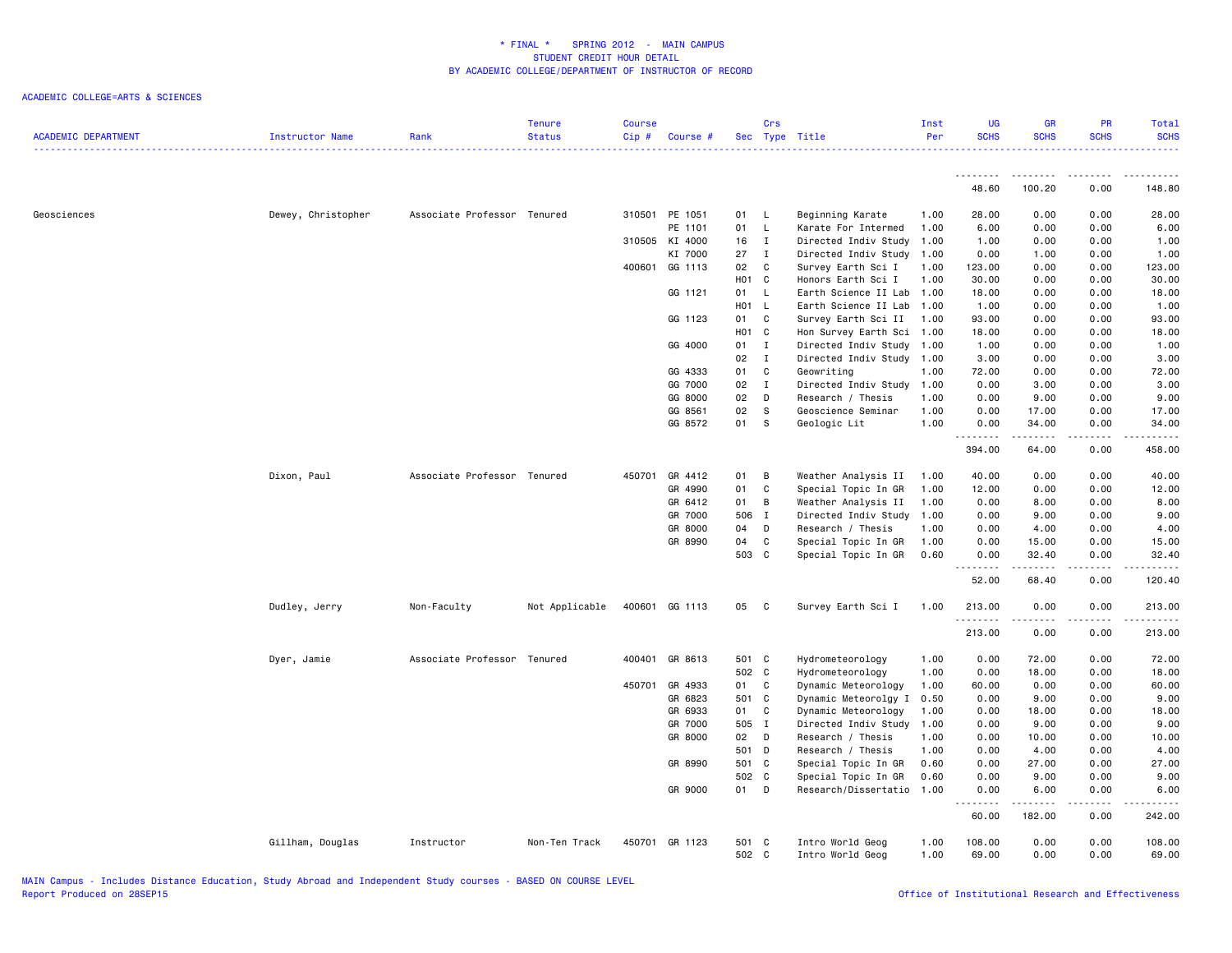| <b>ACADEMIC DEPARTMENT</b> | Instructor Name    | Rank                          | <b>Tenure</b><br><b>Status</b> | <b>Course</b><br>Cip# | Course #       |       | Crs                        | Sec Type Title            | Inst<br>Per | UG<br><b>SCHS</b> | <b>GR</b><br><b>SCHS</b> | PR<br><b>SCHS</b> | Total<br><b>SCHS</b><br>.                                                                                                                                     |
|----------------------------|--------------------|-------------------------------|--------------------------------|-----------------------|----------------|-------|----------------------------|---------------------------|-------------|-------------------|--------------------------|-------------------|---------------------------------------------------------------------------------------------------------------------------------------------------------------|
| Geosciences                | Gillham, Douglas   | Instructor                    | Non-Ten Track                  | 450701                | GR 1123        | 503 C |                            | Intro World Geog          | 1.00        | 6.00              | 0.00                     | 0.00              | 6.00                                                                                                                                                          |
|                            |                    |                               |                                |                       | GR 4000        | 501 I |                            | Directed Indiv Study      | 1.00        | 6.00              | 0.00                     | 0.00              | 6.00                                                                                                                                                          |
|                            |                    |                               |                                |                       | GR 4432        | 01    | $\overline{B}$             | Wx Forecasting II         | 1.00        | 48.00             | 0.00                     | 0.00              | 48.00                                                                                                                                                         |
|                            |                    |                               |                                |                       | GR 4640        | 501 E |                            | Met Internship            | 1.00        | 9.00              | 0.00                     | 0.00              | 9.00                                                                                                                                                          |
|                            |                    |                               |                                |                       | GR 6432        | 01    | B                          | Wx Forecasting II         | 1.00        | 0.00              | 22.00                    | 0.00              | 22.00                                                                                                                                                         |
|                            |                    |                               |                                |                       | GR 7000        | 508 I |                            | Directed Indiv Study      | 1.00        | 0.00<br>.         | 3.00<br>.                | 0.00<br>.         | 3.00<br>.                                                                                                                                                     |
|                            |                    |                               |                                |                       |                |       |                            |                           |             | 246.00            | 25.00                    | 0.00              | 271.00                                                                                                                                                        |
|                            | Grimes, Craig      | Assistant Professor Ten Track |                                | 400601                | GG 4990        | 01    | <b>C</b>                   | Special Topic In GG       | 1.00        | 18.00             | 0.00                     | 0.00              | 18.00                                                                                                                                                         |
|                            |                    |                               |                                |                       | GG 6990        | 01    | C                          | Special Topic In GG       | 1.00        | 0.00              | 27.00                    | 0.00              | 27.00                                                                                                                                                         |
|                            |                    |                               |                                |                       | GG 8990        | 01    | C                          | Special Topic In GG       | 1.00        | 0.00<br><u>.</u>  | 30.00<br>.               | 0.00<br>.         | 30.00<br>$\frac{1}{2} \left( \frac{1}{2} \right) \left( \frac{1}{2} \right) \left( \frac{1}{2} \right) \left( \frac{1}{2} \right) \left( \frac{1}{2} \right)$ |
|                            |                    |                               |                                |                       |                |       |                            |                           |             | 18.00             | 57.00                    | 0.00              | 75.00                                                                                                                                                         |
|                            | Haby, Jeffrey      | Lecturer                      | Non-Ten Track                  |                       | 400601 GG 3613 | 501 C |                            | Water Resources           | 1.00        | 120.00            | 0.00                     | 0.00              | 120.00                                                                                                                                                        |
|                            |                    |                               |                                |                       |                | 502 C |                            | Water Resources           | 1.00        | 105.00            | 0.00                     | 0.00              | 105.00                                                                                                                                                        |
|                            |                    |                               |                                |                       |                | 503 C |                            | Water Resources           | 1.00        | 30.00<br>.        | 0.00                     | 0.00<br>.         | 30.00<br>.                                                                                                                                                    |
|                            |                    |                               |                                |                       |                |       |                            |                           |             | 255.00            | 0.00                     | 0.00              | 255.00                                                                                                                                                        |
|                            | Haney, Christa     | Instructor                    | Non-Ten Track                  |                       | 450701 GR 1114 | 01    | C                          | Physical Geography        | 1.00        | 168.00            | 0.00                     | 0.00              | 168.00                                                                                                                                                        |
|                            |                    |                               |                                |                       |                | 03    | K                          | Physical Geography        | 1.00        | 0.00              | 0.00                     | 0.00              | 0.00                                                                                                                                                          |
|                            |                    |                               |                                |                       |                | 04    | К                          | Physical Geography        | 1.00        | 0.00              | 0.00                     | 0.00              | 0.00                                                                                                                                                          |
|                            |                    |                               |                                |                       |                | 05    | K                          | Physical Geography        | 1.00        | 0.00              | 0.00                     | 0.00              | 0.00                                                                                                                                                          |
|                            |                    |                               |                                |                       |                | 06    | K                          | Physical Geography        | 1.00        | 0.00              | 0.00                     | 0.00              | 0.00                                                                                                                                                          |
|                            |                    |                               |                                |                       | GR 1123        | 504 C |                            | Intro World Geog          | 1.00        | 135.00            | 0.00                     | 0.00              | 135.00                                                                                                                                                        |
|                            |                    |                               |                                |                       | GR 4603        | 501 C |                            | Climatology               | 1.00        | 111.00            | 0.00                     | 0.00              | 111.00                                                                                                                                                        |
|                            |                    |                               |                                |                       |                | 502 C |                            | Climatology               | 1.00        | 114.00            | 0.00                     | 0.00              | 114.00                                                                                                                                                        |
|                            |                    |                               |                                |                       |                | 503 C |                            | Climatology               | 1.00        | 21.00             | 0.00                     | 0.00              | 21.00                                                                                                                                                         |
|                            |                    |                               |                                |                       | GR 8553        | 501 S |                            | Research Methods in       | 0.50        | 0.00              | 45.00                    | 0.00              | 45.00                                                                                                                                                         |
|                            |                    |                               |                                |                       |                | 502 S |                            | Research Methods in       | 0.50        | 0.00              | 37.50                    | 0.00              | 37.50                                                                                                                                                         |
|                            |                    |                               |                                |                       |                | 503 S |                            | Research Methods in       | 0.50        | 0.00              | 4.50                     | 0.00              | 4.50<br>$\sim$ $\sim$ $\sim$ $\sim$ $\sim$                                                                                                                    |
|                            |                    |                               |                                |                       |                |       |                            |                           |             | 549.00            | 87.00                    | 0.00              | 636.00                                                                                                                                                        |
|                            | Hasan, Khaled      | Non-Faculty                   | Not Applicable                 |                       | 400601 GG 1113 | 04 C  |                            | Survey Earth Sci I        | 1.00        | 207.00<br>.       | 0.00                     | 0.00              | 207.00<br>$\omega$ is $\omega$ in $\omega$ in                                                                                                                 |
|                            |                    |                               |                                |                       |                |       |                            |                           |             | 207.00            | 0.00                     | 0.00              | 207.00                                                                                                                                                        |
|                            | Jones, John        | Grad Teach Assist             | Not Applicable                 |                       | 400601 GG 1133 | 01    | $\overline{\phantom{a}}$ C | Planetary Geology         | 1.00        | 123.00            | 0.00                     | 0.00              | 123.00                                                                                                                                                        |
|                            |                    |                               |                                |                       |                |       |                            |                           |             | .<br>123.00       | 0.00                     | .<br>0.00         | .<br>123.00                                                                                                                                                   |
|                            | Kambesis, Patricia | Grad Teach Assist             | Not Applicable                 |                       | 400601 GG 1113 | 06    | $\mathbf{C}$               | Survey Earth Sci I        | 1.00        | 210.00            | 0.00                     | 0.00              | 210.00                                                                                                                                                        |
|                            |                    |                               |                                |                       |                |       |                            |                           |             | .<br>210.00       | $- - - - -$<br>0.00      | .<br>0.00         | .<br>210.00                                                                                                                                                   |
|                            | Keeney, David      | Instructor                    | Non-Ten Track                  | 450701                | GR 4823        | 501 C |                            | Dynamic Meteorology       | 1.00        | 12.00             | 0.00                     | 0.00              | 12.00                                                                                                                                                         |
|                            |                    |                               |                                |                       | GR 4990        | 501 C |                            | Special Topic In GR       | 1.00        | 120.00            | 0.00                     | 0.00              | 120.00                                                                                                                                                        |
|                            |                    |                               |                                |                       |                | 502 C |                            | Special Topic In GR       | 1.00        | 96.00             | 0.00                     | 0.00              | 96.00                                                                                                                                                         |
|                            |                    |                               |                                |                       |                | 503 C |                            | Special Topic In GR       | 1.00        | 21.00             | 0.00                     | 0.00              | 21.00                                                                                                                                                         |
|                            |                    |                               |                                |                       | GR 6823        | 501 C |                            | Dynamic Meteorolgy I 0.50 |             | 0.00              | 9.00                     | 0.00              | 9.00                                                                                                                                                          |
|                            |                    |                               |                                |                       |                |       |                            |                           |             |                   |                          |                   |                                                                                                                                                               |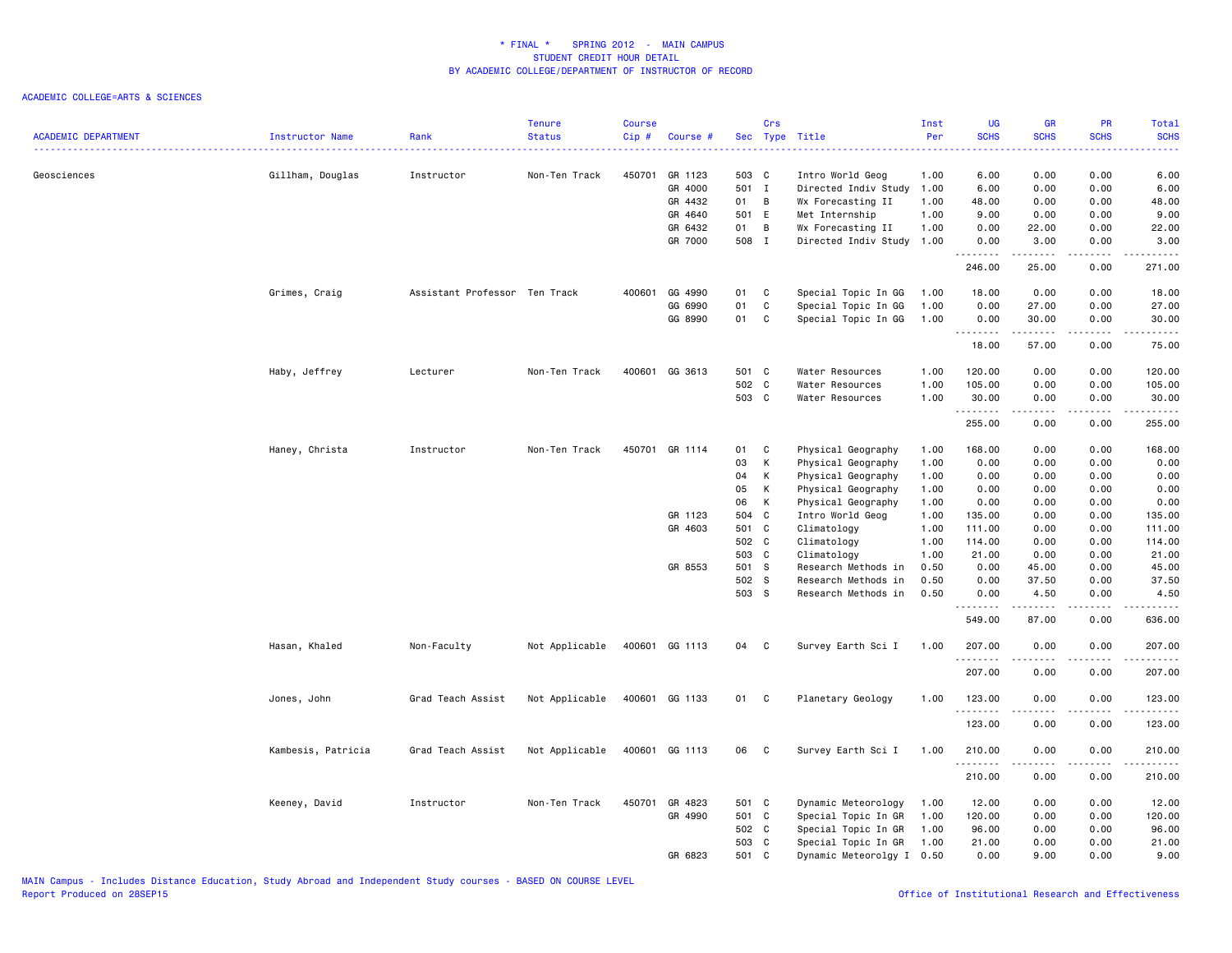| <b>ACADEMIC DEPARTMENT</b> | Instructor Name  | Rank                          | <b>Tenure</b><br><b>Status</b> | <b>Course</b><br>Cip# | Course #       |       | Crs          | Sec Type Title            | Inst<br>Per | <b>UG</b><br><b>SCHS</b> | <b>GR</b><br><b>SCHS</b>                                                                                                                                     | <b>PR</b><br><b>SCHS</b>            | Total<br><b>SCHS</b><br>$\frac{1}{2} \left( \frac{1}{2} \right) \left( \frac{1}{2} \right) \left( \frac{1}{2} \right) \left( \frac{1}{2} \right)$            |
|----------------------------|------------------|-------------------------------|--------------------------------|-----------------------|----------------|-------|--------------|---------------------------|-------------|--------------------------|--------------------------------------------------------------------------------------------------------------------------------------------------------------|-------------------------------------|--------------------------------------------------------------------------------------------------------------------------------------------------------------|
| Geosciences                | Keeney, David    | Instructor                    | Non-Ten Track                  |                       | 450701 GR 6990 | 501 C |              | Special Topic In GR       | 0.40        | 0.00<br><u>.</u>         | 19.20<br>.                                                                                                                                                   | 0.00<br>.                           | 19.20<br>. <b>.</b>                                                                                                                                          |
|                            |                  |                               |                                |                       |                |       |              |                           |             | 249.00                   | 28.20                                                                                                                                                        | 0.00                                | 277.20                                                                                                                                                       |
|                            | Kirkland, Brenda | Associate Professor Tenured   |                                |                       | 400601 GG 3133 | 01 C  |              | Intro Environ Geol        | 1.00        | 117.00                   | 0.00                                                                                                                                                         | 0.00                                | 117.00                                                                                                                                                       |
|                            |                  |                               |                                |                       | GG 4000        | 03    | $\mathbf{I}$ | Directed Indiv Study      | 1.00        | 3.00                     | 0.00                                                                                                                                                         | 0.00                                | 3.00                                                                                                                                                         |
|                            |                  |                               |                                |                       | GG 4413        | 01    | C            | Structural Geology        | 1.00        | 63.00                    | 0.00                                                                                                                                                         | 0.00                                | 63.00                                                                                                                                                        |
|                            |                  |                               |                                |                       |                | 02    | K            | Structural Geology        | 1.00        | 0.00                     | 0.00                                                                                                                                                         | 0.00                                | 0.00                                                                                                                                                         |
|                            |                  |                               |                                |                       |                | 03    | K            | Structural Geology        | 1.00        | 0.00                     | 0.00                                                                                                                                                         | 0.00                                | 0.00                                                                                                                                                         |
|                            |                  |                               |                                |                       | GG 6413        | 01    | C            | Structural Geology        | 1.00        | 0.00                     | 21.00                                                                                                                                                        | 0.00                                | 21.00                                                                                                                                                        |
|                            |                  |                               |                                |                       |                | 02    | K            | Structural Geology        | 0.50        | 0.00                     | 0.00                                                                                                                                                         | 0.00                                | 0.00                                                                                                                                                         |
|                            |                  |                               |                                |                       |                | 03    | K            | Structural Geology        | 0.50        | 0.00                     | 0.00                                                                                                                                                         | 0.00                                | 0.00                                                                                                                                                         |
|                            |                  |                               |                                |                       | GG 7000        | 05    | $\mathbf{I}$ | Directed Indiv Study      | 1.00        | 0.00                     | 6.00                                                                                                                                                         | 0.00                                | 6.00                                                                                                                                                         |
|                            |                  |                               |                                |                       | GG 8000        | 03    | D            | Research / Thesis         | 1.00        | 0.00                     | 15.00                                                                                                                                                        | 0.00                                | 15.00                                                                                                                                                        |
|                            |                  |                               |                                |                       | GG 9000        | 02 D  |              | Research/Dissertatio      | 1.00        | 0.00<br>.                | 3.00<br>$- - - - -$                                                                                                                                          | 0.00<br>.                           | 3.00                                                                                                                                                         |
|                            |                  |                               |                                |                       |                |       |              |                           |             | 183.00                   | 45.00                                                                                                                                                        | 0.00                                | 228.00                                                                                                                                                       |
|                            | Larson, Erik     | Grad Teach Assist             | Not Applicable                 |                       | 400601 GG 1113 | 01    | C            | Survey Earth Sci I        | 1.00        | 201.00<br>.              | 0.00<br>.                                                                                                                                                    | 0.00<br>.                           | 201.00<br>.                                                                                                                                                  |
|                            |                  |                               |                                |                       |                |       |              |                           |             | 201.00                   | 0.00                                                                                                                                                         | 0.00                                | 201.00                                                                                                                                                       |
|                            | May, James       | Lecturer                      | Non-Ten Track                  | 400601                | GG 4613        | 01 C  |              | Phys Hydrogeology         | 1.00        | 45.00                    | 0.00                                                                                                                                                         | 0.00                                | 45.00                                                                                                                                                        |
|                            |                  |                               |                                |                       | GG 6613        | 01    | C            | Phys Hydrogeology         | 1.00        | 0.00                     | 12.00                                                                                                                                                        | 0.00                                | 12.00                                                                                                                                                        |
|                            |                  |                               |                                |                       | GG 8990        | 502 C |              | Special Topic In GG       | 1.00        | 0.00<br>.                | 9.00<br>.                                                                                                                                                    | 0.00<br>.                           | 9.00<br>بالالالالا                                                                                                                                           |
|                            |                  |                               |                                |                       |                |       |              |                           |             | 45.00                    | 21.00                                                                                                                                                        | 0.00                                | 66.00                                                                                                                                                        |
|                            | McNeal, Karen    | Assistant Professor Ten Track |                                | 400601                | GG 7000        | 01    | $\mathbf{I}$ | Directed Indiv Study 1.00 |             | 0.00                     | 21.00                                                                                                                                                        | 0.00                                | 21.00                                                                                                                                                        |
|                            |                  |                               |                                |                       | GG 8000        | 05    | D            | Research / Thesis         | 1.00        | 0.00                     | 2.00                                                                                                                                                         | 0.00                                | 2.00                                                                                                                                                         |
|                            |                  |                               |                                |                       | GG 9000        | 04 D  |              | Research/Dissertatio 1.00 |             | 0.00<br>.                | 9.00<br><b><i><u>.</u></i></b>                                                                                                                               | 0.00<br>$\sim$ $\sim$ $\sim$ $\sim$ | 9.00<br>$\frac{1}{2} \left( \frac{1}{2} \right) \left( \frac{1}{2} \right) \left( \frac{1}{2} \right) \left( \frac{1}{2} \right) \left( \frac{1}{2} \right)$ |
|                            |                  |                               |                                |                       |                |       |              |                           |             | 0.00                     | 32.00                                                                                                                                                        | 0.00                                | 32.00                                                                                                                                                        |
|                            | Mercer, Andrew   | Assistant Professor Ten Track |                                |                       | 450701 GR 4623 | 01 C  |              | Physical Meteorology 1.00 |             | 78.00                    | 0.00                                                                                                                                                         | 0.00                                | 78.00                                                                                                                                                        |
|                            |                  |                               |                                |                       | GR 6623        | 01 C  |              | Physical Meteorology      | 1.00        | 0.00                     | 9.00                                                                                                                                                         | 0.00                                | 9.00                                                                                                                                                         |
|                            |                  |                               |                                |                       | GR 7000        | 507 I |              | Directed Indiv Study 1.00 |             | 0.00                     | 15.00                                                                                                                                                        | 0.00                                | 15.00                                                                                                                                                        |
|                            |                  |                               |                                |                       | GR 8000        | 03 D  |              | Research / Thesis         | 1.00        | 0.00<br>.                | 5.00<br>$\frac{1}{2} \left( \frac{1}{2} \right) \left( \frac{1}{2} \right) \left( \frac{1}{2} \right) \left( \frac{1}{2} \right) \left( \frac{1}{2} \right)$ | 0.00<br>.                           | 5.00<br>------                                                                                                                                               |
|                            |                  |                               |                                |                       |                |       |              |                           |             | 78.00                    | 29.00                                                                                                                                                        | 0.00                                | 107.00                                                                                                                                                       |
|                            | Miller, Dalton   | Instructor                    | Non-Ten Track                  | 400601                | GG 1113        | 03    | C            | Survey Earth Sci I        | 1.00        | 129.00                   | 0.00                                                                                                                                                         | 0.00                                | 129.00                                                                                                                                                       |
|                            |                  |                               |                                | 450701                | GR 1123        | 05    | $\mathbf{C}$ | Intro World Geog          | 1.00        | 300.00                   | 0.00                                                                                                                                                         | 0.00                                | 300.00                                                                                                                                                       |
|                            |                  |                               |                                |                       |                | 06    | C            | Intro World Geog          | 1.00        | 291.00                   | 0.00                                                                                                                                                         | 0.00                                | 291.00                                                                                                                                                       |
|                            |                  |                               |                                |                       | GR 2013        | 01    | $\mathbf{C}$ | Cultural Geography        | 1.00        | 96.00                    | 0.00                                                                                                                                                         | 0.00                                | 96.00                                                                                                                                                        |
|                            |                  |                               |                                |                       | GR 4223        | 01    | $\mathbf{C}$ | Geog Of Europe            | 1.00        | 135.00                   | 0.00                                                                                                                                                         | 0.00                                | 135.00                                                                                                                                                       |
|                            |                  |                               |                                |                       | GR 6223        | 01 C  |              | Geog Of Europe            | 1.00        | 0.00<br>.                | 6.00<br>.                                                                                                                                                    | 0.00<br>$- - - -$                   | 6.00<br>$- - - - - - -$                                                                                                                                      |
|                            |                  |                               |                                |                       |                |       |              |                           |             | 951.00                   | 6.00                                                                                                                                                         | 0.00                                | 957.00                                                                                                                                                       |
|                            | Mishra, Deepak   | Assistant Professor Ten Track |                                |                       | 450701 GR 4000 | 03 I  |              | Directed Indiv Study 1.00 |             | 6.00                     | 0.00                                                                                                                                                         | 0.00                                | 6.00                                                                                                                                                         |
|                            |                  |                               |                                |                       | GR 4343        | 01    | C            | Adv Remot Sensing/Ge 1.00 |             | 12.00                    | 0.00                                                                                                                                                         | 0.00                                | 12.00                                                                                                                                                        |
|                            |                  |                               |                                |                       | GR 6343        | 01    | C            | Adv Remot Sensing/Ge 1.00 |             | 0.00                     | 18.00                                                                                                                                                        | 0.00                                | 18.00                                                                                                                                                        |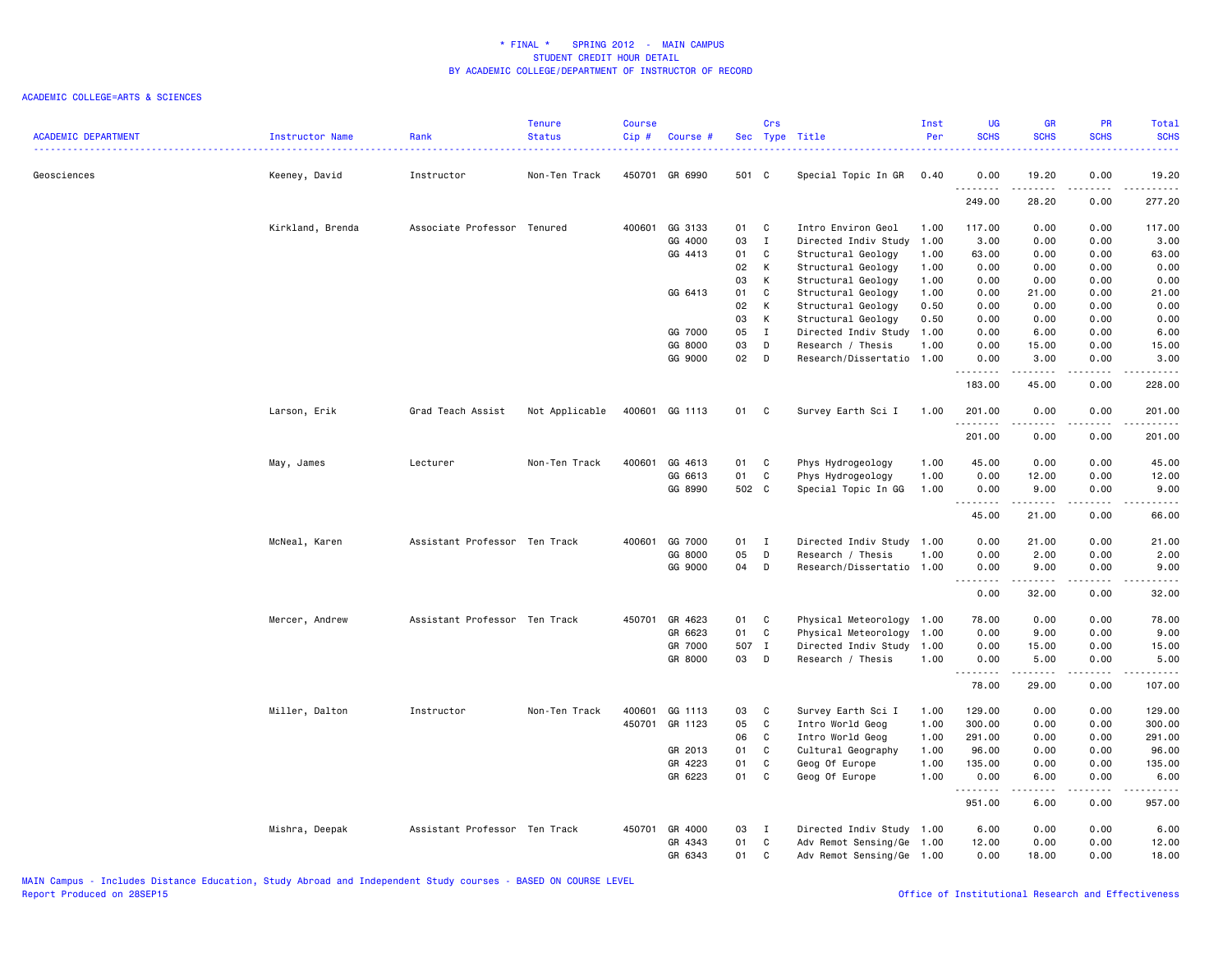| <b>ACADEMIC DEPARTMENT</b> | Instructor Name  | Rank                          | <b>Tenure</b><br><b>Status</b> | <b>Course</b><br>Cip# | Course #           |          | Crs               | Sec Type Title                                 | Inst<br>Per | UG<br><b>SCHS</b> | GR<br><b>SCHS</b>                                                                                                                                                                       | PR<br><b>SCHS</b> | Total<br><b>SCHS</b> |
|----------------------------|------------------|-------------------------------|--------------------------------|-----------------------|--------------------|----------|-------------------|------------------------------------------------|-------------|-------------------|-----------------------------------------------------------------------------------------------------------------------------------------------------------------------------------------|-------------------|----------------------|
| Geosciences                | Mishra, Deepak   | Assistant Professor Ten Track |                                | 450701                | GR 7000<br>GR 8000 | 02<br>09 | $\mathbf{I}$<br>D | Directed Indiv Study 1.00<br>Research / Thesis | 1.00        | 0.00<br>0.00      | 9.00<br>1.00                                                                                                                                                                            | 0.00<br>0.00      | 9.00<br>1.00         |
|                            |                  |                               |                                |                       | GR 8333            | 01       | C                 | Field Remote Sensing 1.00                      |             | 0.00              | 9.00                                                                                                                                                                                    | 0.00              | 9.00                 |
|                            |                  |                               |                                |                       | GR 9000            | 05       | D                 | Research/Dissertatio 1.00                      |             | 0.00              | 12.00                                                                                                                                                                                   | 0.00              | 12.00                |
|                            |                  |                               |                                |                       |                    |          |                   |                                                |             | .<br>18.00        | .<br>49.00                                                                                                                                                                              | 0.00              | المتمامات<br>67.00   |
|                            | Moe Hoffman, Amy | Instructor                    | Non-Ten Track                  |                       | 400601 GG 1111     | 01 L     |                   | Earth Science I Lab                            | 1.00        | 28.00             | 0.00                                                                                                                                                                                    | 0.00              | 28.00                |
|                            |                  |                               |                                |                       |                    | 02       | $\mathsf{L}$      | Earth Science I Lab                            | 1.00        | 31.00             | 0.00                                                                                                                                                                                    | 0.00              | 31.00                |
|                            |                  |                               |                                |                       |                    | 03       | L.                | Earth Science I Lab                            | 1.00        | 31.00             | 0.00                                                                                                                                                                                    | 0.00              | 31.00                |
|                            |                  |                               |                                |                       |                    | 04       | L                 | Earth Science I Lab                            | 1.00        | 14.00             | 0.00                                                                                                                                                                                    | 0.00              | 14.00                |
|                            |                  |                               |                                |                       |                    | 05       | L.                | Earth Science I Lab                            | 1.00        | 34.00             | 0.00                                                                                                                                                                                    | 0.00              | 34.00                |
|                            |                  |                               |                                |                       |                    | 06       | L.                | Earth Science I Lab                            | 1.00        | 33.00             | 0.00                                                                                                                                                                                    | 0.00              | 33.00                |
|                            |                  |                               |                                |                       |                    | 07       | $\mathsf{L}$      | Earth Science I Lab                            | 1.00        | 32.00             | 0.00                                                                                                                                                                                    | 0.00              | 32.00                |
|                            |                  |                               |                                |                       |                    | 08       | L.                | Earth Science I Lab                            | 1.00        | 28.00             | 0.00                                                                                                                                                                                    | 0.00              | 28.00                |
|                            |                  |                               |                                |                       |                    | 09       | L                 | Earth Science I Lab                            | 1.00        | 32.00             | 0.00                                                                                                                                                                                    | 0.00              | 32.00                |
|                            |                  |                               |                                |                       |                    | 10       | L.                | Earth Science I Lab                            | 1.00        | 32.00             | 0.00                                                                                                                                                                                    | 0.00              | 32.00                |
|                            |                  |                               |                                |                       |                    | 11       | L                 | Earth Science I Lab                            | 1.00        | 28.00             | 0.00                                                                                                                                                                                    | 0.00              | 28.00                |
|                            |                  |                               |                                |                       |                    | 12       | <b>L</b>          | Earth Science I Lab                            | 1.00        | 30.00             | 0.00                                                                                                                                                                                    | 0.00              | 30.00                |
|                            |                  |                               |                                |                       |                    | 501 L    |                   | Earth Science I Lab                            | 1.00        | 32.00             | 0.00                                                                                                                                                                                    | 0.00              | 32.00                |
|                            |                  |                               |                                |                       |                    | H01 L    |                   | Honors Earth Science                           | 1.00        | 1.00              | 0.00                                                                                                                                                                                    | 0.00              | 1.00                 |
|                            |                  |                               |                                |                       | GG 1113            | 501 C    |                   | Survey Earth Sci I                             | 1.00        | 108.00            | 0.00                                                                                                                                                                                    | 0.00              | 108.00               |
|                            |                  |                               |                                |                       |                    |          |                   |                                                |             | .<br>494.00       | .<br>0.00                                                                                                                                                                               | $   -$<br>0.00    | .<br>494.00          |
|                            | Morris, John     | Instructor                    | Non-Ten Track                  |                       | 400601 GG 6413     | 02       | К                 | Structural Geology                             | 0.50        | 0.00              | 0.00                                                                                                                                                                                    | 0.00              | 0.00                 |
|                            |                  |                               |                                |                       |                    | 03       | К                 | Structural Geology                             | 0.50        | 0.00              | 0.00                                                                                                                                                                                    | 0.00              | 0.00                 |
|                            |                  |                               |                                | 450701                | GR 2313            | 02       | К                 | Maps Remote                                    | 0.50        | 0.00              | 0.00                                                                                                                                                                                    | 0.00              | 0.00                 |
|                            |                  |                               |                                |                       |                    | 03       | К                 | Maps Remote                                    | 0.50        | 0.00              | 0.00                                                                                                                                                                                    | 0.00              | 0.00                 |
|                            |                  |                               |                                |                       | GR 4303            | 02       | К                 | Principles of GIS                              | 0.20        | 0.00              | 0.00                                                                                                                                                                                    | 0.00              | 0.00                 |
|                            |                  |                               |                                |                       |                    | 03       | К                 | Principles of GIS                              | 0.20        | 0.00              | 0.00                                                                                                                                                                                    | 0.00              | 0.00                 |
|                            |                  |                               |                                |                       | GR 6303            | 02       | К                 | Principles of GIS                              | 0.20        | 0.00              | 0.00                                                                                                                                                                                    | 0.00              | 0.00                 |
|                            |                  |                               |                                |                       |                    | 03       | К                 | Principles of GIS                              | 0.20        | 0.00              | 0.00                                                                                                                                                                                    | 0.00              | 0.00                 |
|                            |                  |                               |                                |                       |                    |          |                   |                                                |             | .<br>0.00         | $\frac{1}{2} \left( \frac{1}{2} \right) \left( \frac{1}{2} \right) \left( \frac{1}{2} \right) \left( \frac{1}{2} \right) \left( \frac{1}{2} \right) \left( \frac{1}{2} \right)$<br>0.00 | .<br>0.00         | المستوطن<br>0.00     |
|                            | Mylroie, Joan    | Instructor                    | Non-Ten Track                  |                       | 450701 GR 1123     | 01       | C                 | Intro World Geog                               | 1.00        | 285.00            | 0.00                                                                                                                                                                                    | 0.00              | 285.00               |
|                            |                  |                               |                                |                       |                    | 02       | C                 | Intro World Geog                               | 1.00        | 291.00            | 0.00                                                                                                                                                                                    | 0.00              | 291.00               |
|                            |                  |                               |                                |                       |                    | 03       | C                 | Intro World Geog                               | 1.00        | 291.00            | 0.00                                                                                                                                                                                    | 0.00              | 291.00               |
|                            |                  |                               |                                |                       |                    |          |                   |                                                |             | .<br>867.00       | .<br>0.00                                                                                                                                                                               | $   -$<br>0.00    | .<br>867.00          |
|                            | Mylroie, John    | Professor                     | Tenured                        |                       | 400601 GG 4233     | 01       | C                 | Applied Geophysics                             | 1.00        | 57.00             | 0.00                                                                                                                                                                                    | 0.00              | 57.00                |
|                            |                  |                               |                                |                       | GG 6233            | 01       | C                 | Applied Geophysics                             | 1.00        | 0.00              | 21.00                                                                                                                                                                                   | 0.00              | 21.00                |
|                            |                  |                               |                                |                       | GG 7000            | 03       | $\mathbf{I}$      | Directed Indiv Study                           | 1.00        | 0.00              | 1.00                                                                                                                                                                                    | 0.00              | 1.00                 |
|                            |                  |                               |                                |                       |                    | 04       | Ι.                | Directed Indiv Study 1.00                      |             | 0.00              | 3.00                                                                                                                                                                                    | 0.00              | 3.00                 |
|                            |                  |                               |                                |                       | GG 8000            | 04       | D                 | Research / Thesis                              | 1.00        | 0.00              | 14.00                                                                                                                                                                                   | 0.00              | 14.00                |
|                            |                  |                               |                                |                       | GG 8990            | 503      | C                 | Special Topic In GG                            | 1.00        | 0.00              | 42.00                                                                                                                                                                                   | 0.00              | 42.00                |
|                            |                  |                               |                                |                       | GG 9000            | 03       | D                 | Research/Dissertatio 1.00                      |             | 0.00              | 9.00                                                                                                                                                                                    | 0.00              | 9.00                 |
|                            |                  |                               |                                |                       |                    |          |                   |                                                |             | .<br>57.00        | -----<br>90.00                                                                                                                                                                          | 0.00              | .<br>147.00          |
|                            |                  |                               |                                |                       |                    |          |                   |                                                |             |                   |                                                                                                                                                                                         |                   |                      |
|                            | Nagel, Athena    | Instructor                    | Non-Ten Track                  |                       | 400601 GG 8503     | 501 C    |                   | Landforms                                      | 0.40        | 0.00              | 21.60                                                                                                                                                                                   | 0.00              | 21.60                |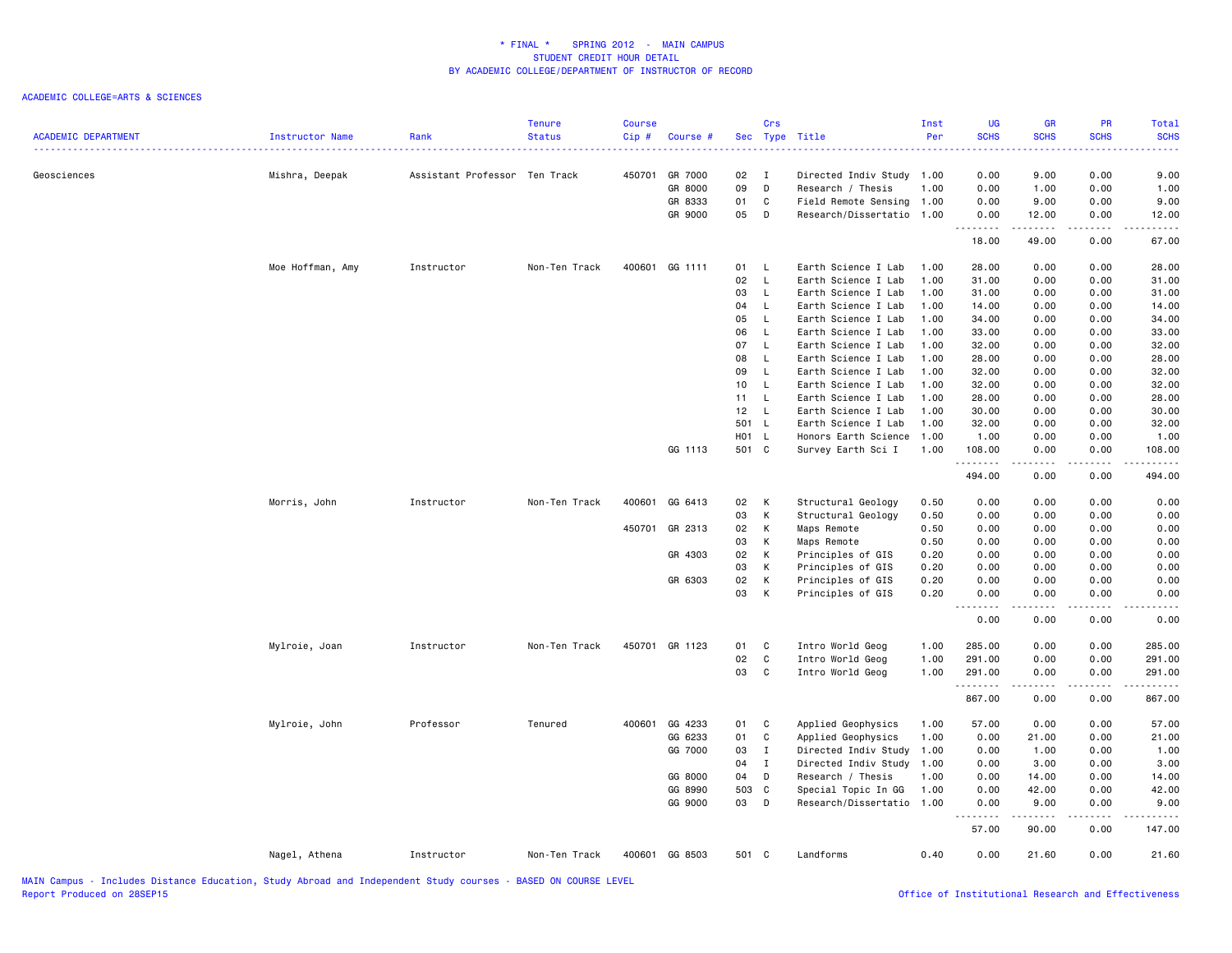|                            |                                                       |                                   | <b>Tenure</b>  | <b>Course</b> |                |       | Crs          |                           | Inst | <b>UG</b>                                                                                                                                                                                                                                                                                                                                                                                                                                                                                       | <b>GR</b>   | PR                    | Total                                                                                                                                                        |
|----------------------------|-------------------------------------------------------|-----------------------------------|----------------|---------------|----------------|-------|--------------|---------------------------|------|-------------------------------------------------------------------------------------------------------------------------------------------------------------------------------------------------------------------------------------------------------------------------------------------------------------------------------------------------------------------------------------------------------------------------------------------------------------------------------------------------|-------------|-----------------------|--------------------------------------------------------------------------------------------------------------------------------------------------------------|
| <b>ACADEMIC DEPARTMENT</b> | Instructor Name                                       | Rank                              | <b>Status</b>  | Cip#          | Course #       |       |              | Sec Type Title            | Per  | <b>SCHS</b>                                                                                                                                                                                                                                                                                                                                                                                                                                                                                     | <b>SCHS</b> | <b>SCHS</b>           | <b>SCHS</b><br>.                                                                                                                                             |
| Geosciences                |                                                       | Instructor                        | Non-Ten Track  |               | 450701 GR 4313 | 501 B |              | Advanced GIS              | 0.40 | 2.40                                                                                                                                                                                                                                                                                                                                                                                                                                                                                            | 0.00        | 0.00                  | 2.40                                                                                                                                                         |
|                            | Nagel, Athena                                         |                                   |                |               | GR 4333        | 501 C |              | Remote Sensing Phys       | 1.00 | 12.00                                                                                                                                                                                                                                                                                                                                                                                                                                                                                           | 0.00        | 0.00                  | 12.00                                                                                                                                                        |
|                            |                                                       |                                   |                |               | GR 6313        | 501 B |              | Advanced GIS              | 0.40 | 0.00                                                                                                                                                                                                                                                                                                                                                                                                                                                                                            | 10.80       | 0.00                  | 10.80                                                                                                                                                        |
|                            |                                                       |                                   |                |               | GR 6333        | 501 C |              | Remote Sensing Phys       | 0.50 | 0.00                                                                                                                                                                                                                                                                                                                                                                                                                                                                                            | 18.00       | 0.00                  | 18.00                                                                                                                                                        |
|                            |                                                       |                                   |                |               |                |       |              |                           |      | $\begin{array}{cccccccccccccc} \multicolumn{2}{c}{} & \multicolumn{2}{c}{} & \multicolumn{2}{c}{} & \multicolumn{2}{c}{} & \multicolumn{2}{c}{} & \multicolumn{2}{c}{} & \multicolumn{2}{c}{} & \multicolumn{2}{c}{} & \multicolumn{2}{c}{} & \multicolumn{2}{c}{} & \multicolumn{2}{c}{} & \multicolumn{2}{c}{} & \multicolumn{2}{c}{} & \multicolumn{2}{c}{} & \multicolumn{2}{c}{} & \multicolumn{2}{c}{} & \multicolumn{2}{c}{} & \multicolumn{2}{c}{} & \multicolumn{2}{c}{} & \$<br>14.40 | .<br>50.40  | .<br>0.00             | .<br>64.80                                                                                                                                                   |
|                            |                                                       |                                   |                |               | 450701 GR 4443 | 501 C |              | Weather Prediction I 1.00 |      | 120.00                                                                                                                                                                                                                                                                                                                                                                                                                                                                                          | 0.00        | 0.00                  | 120.00                                                                                                                                                       |
|                            | Nordstrom, Gregory                                    | Lecturer                          | Non-Ten Track  |               |                | 502 C |              | Weather Prediction I      | 1.00 | 60.00                                                                                                                                                                                                                                                                                                                                                                                                                                                                                           | 0.00        | 0.00                  | 60.00                                                                                                                                                        |
|                            |                                                       |                                   |                |               |                | 503 C |              | Weather Prediction I 1.00 |      | 6.00                                                                                                                                                                                                                                                                                                                                                                                                                                                                                            | 0.00        | 0.00                  | 6.00                                                                                                                                                         |
|                            |                                                       |                                   |                |               | GR 4923        | 501 C |              | Severe Weather            | 1.00 | 120.00                                                                                                                                                                                                                                                                                                                                                                                                                                                                                          | 0.00        | 0.00                  | 120.00                                                                                                                                                       |
|                            |                                                       |                                   |                |               |                | 502 C |              | Severe Weather            | 1.00 | 42.00                                                                                                                                                                                                                                                                                                                                                                                                                                                                                           | 0.00        | 0.00                  | 42.00                                                                                                                                                        |
|                            |                                                       |                                   |                |               |                | 503 C |              | Severe Weather            | 1.00 | 3.00                                                                                                                                                                                                                                                                                                                                                                                                                                                                                            | 0.00        | 0.00                  | 3.00                                                                                                                                                         |
|                            |                                                       |                                   |                |               |                |       |              |                           |      | .<br>351.00                                                                                                                                                                                                                                                                                                                                                                                                                                                                                     | 0.00        | $\frac{1}{2}$<br>0.00 | .<br>351.00                                                                                                                                                  |
|                            | Posadas, Benedict                                     | Grad Teach Assist                 | Not Applicable |               | 450701 GR 2313 | 01    | C            | Maps Remote               | 1.00 | 87.00                                                                                                                                                                                                                                                                                                                                                                                                                                                                                           | 0.00        | 0.00                  | 87.00                                                                                                                                                        |
|                            |                                                       |                                   |                |               |                | 02    | K            | Maps Remote               | 0.50 | 0.00                                                                                                                                                                                                                                                                                                                                                                                                                                                                                            | 0.00        | 0.00                  | 0.00                                                                                                                                                         |
|                            |                                                       |                                   |                |               |                | 03    | K            | Maps Remote               | 0.50 | 0.00<br>.                                                                                                                                                                                                                                                                                                                                                                                                                                                                                       | 0.00<br>.   | 0.00<br>.             | 0.00<br>$\frac{1}{2} \left( \frac{1}{2} \right) \left( \frac{1}{2} \right) \left( \frac{1}{2} \right) \left( \frac{1}{2} \right) \left( \frac{1}{2} \right)$ |
|                            |                                                       |                                   |                |               |                |       |              |                           |      | 87.00                                                                                                                                                                                                                                                                                                                                                                                                                                                                                           | 0.00        | 0.00                  | 87.00                                                                                                                                                        |
|                            | Rodgers, John                                         | Associate Professor Tenured       |                |               | 450701 GR 3313 | 01 C  |              | Intro to Geodatabase 0.50 |      | 33.00                                                                                                                                                                                                                                                                                                                                                                                                                                                                                           | 0.00        | 0.00                  | 33.00                                                                                                                                                        |
|                            |                                                       |                                   |                |               | GR 4000        | 05    | $\mathbf{I}$ | Directed Indiv Study      | 1.00 | 5.00                                                                                                                                                                                                                                                                                                                                                                                                                                                                                            | 0.00        | 0.00                  | 5.00                                                                                                                                                         |
|                            |                                                       |                                   |                |               | GR 4203        | 01    | $\mathbf{C}$ | Geog Of N. America        | 1.00 | 111.00                                                                                                                                                                                                                                                                                                                                                                                                                                                                                          | 0.00        | 0.00                  | 111.00                                                                                                                                                       |
|                            |                                                       |                                   |                |               | GR 4813        | 01    | $\mathbf{C}$ | Natural Hazards           | 1.00 | 129.00                                                                                                                                                                                                                                                                                                                                                                                                                                                                                          | 0.00        | 0.00                  | 129.00                                                                                                                                                       |
|                            |                                                       |                                   |                |               | GR 6203        | 01    | C            | Geog Of N. America        | 1.00 | 0.00                                                                                                                                                                                                                                                                                                                                                                                                                                                                                            | 15.00       | 0.00                  | 15.00                                                                                                                                                        |
|                            |                                                       |                                   |                |               | GR 7000        | 503 I |              | Directed Indiv Study 1.00 |      | 0.00                                                                                                                                                                                                                                                                                                                                                                                                                                                                                            | 3.00        | 0.00                  | 3.00                                                                                                                                                         |
|                            |                                                       |                                   |                |               | GR 9000        | 04 D  |              | Research/Dissertatio 1.00 |      | 0.00<br>.                                                                                                                                                                                                                                                                                                                                                                                                                                                                                       | 12.00<br>.  | 0.00<br>.             | 12.00<br>.                                                                                                                                                   |
|                            |                                                       |                                   |                |               |                |       |              |                           |      | 278.00                                                                                                                                                                                                                                                                                                                                                                                                                                                                                          | 30.00       | 0.00                  | 308.00                                                                                                                                                       |
|                            | Samson, Scott                                         | Extension Professor Non-Ten Track |                |               | 450701 GR 4363 | 01    | B            | GIS Programming           | 1.00 | 18.00                                                                                                                                                                                                                                                                                                                                                                                                                                                                                           | 0.00        | 0.00                  | 18.00                                                                                                                                                        |
|                            |                                                       |                                   |                |               | GR 6363        | 01    | B            | GIS Programming           | 1.00 | 0.00                                                                                                                                                                                                                                                                                                                                                                                                                                                                                            | 15.00       | 0.00                  | 15.00                                                                                                                                                        |
|                            |                                                       |                                   |                |               |                |       |              |                           |      | .<br>18.00                                                                                                                                                                                                                                                                                                                                                                                                                                                                                      | .<br>15.00  | .<br>0.00             | .<br>33.00                                                                                                                                                   |
|                            | Schmitz, Darrel                                       | Professor                         | Tenured        |               | 400601 GG 4063 | 01 C  |              | Dev of Fossil Fuel R 1.00 |      | 75.00                                                                                                                                                                                                                                                                                                                                                                                                                                                                                           | 0.00        | 0.00                  | 75.00                                                                                                                                                        |
|                            |                                                       |                                   |                |               | GG 6063        | 01    | C.           | Dev of Fossil Fuel R      | 1.00 | 0.00                                                                                                                                                                                                                                                                                                                                                                                                                                                                                            | 12.00       | 0.00                  | 12.00                                                                                                                                                        |
|                            |                                                       |                                   |                |               | GG 8000        | 01    | $\mathsf{D}$ | Research / Thesis         | 1.00 | 0.00                                                                                                                                                                                                                                                                                                                                                                                                                                                                                            | 18.00       | 0.00                  | 18.00                                                                                                                                                        |
|                            |                                                       |                                   |                |               | GG 8503        | 501 C |              | Landforms                 | 0.60 | 0.00                                                                                                                                                                                                                                                                                                                                                                                                                                                                                            | 32.40       | 0.00                  | 32.40                                                                                                                                                        |
|                            |                                                       |                                   |                |               | GG 8613        | 501 C |              | Hydrology                 | 0.60 | 0.00                                                                                                                                                                                                                                                                                                                                                                                                                                                                                            | 39.60       | 0.00                  | 39.60                                                                                                                                                        |
|                            |                                                       |                                   |                |               | GG 9000        | 01    | D            | Research/Dissertatio      | 1.00 | 0.00                                                                                                                                                                                                                                                                                                                                                                                                                                                                                            | 7.00        | 0.00                  | 7.00                                                                                                                                                         |
|                            |                                                       |                                   |                |               | 450701 GR 7000 | 509 I |              | Directed Indiv Study 1.00 |      | 0.00<br>.                                                                                                                                                                                                                                                                                                                                                                                                                                                                                       | 1.00<br>.   | 0.00<br>.             | 1.00<br>.                                                                                                                                                    |
|                            |                                                       |                                   |                |               |                |       |              |                           |      | 75.00                                                                                                                                                                                                                                                                                                                                                                                                                                                                                           | 110.00      | 0.00                  | 185.00                                                                                                                                                       |
|                            | Sherman-Morris, Kathlee Assistant Professor Ten Track |                                   |                |               | 400401 GR 8833 | 01    | C            | Weather & Society         | 1.00 | 0.00                                                                                                                                                                                                                                                                                                                                                                                                                                                                                            | 21.00       | 0.00                  | 21.00                                                                                                                                                        |
|                            |                                                       |                                   |                |               |                | 501 C |              | Weather & Society         | 1.00 | 0.00                                                                                                                                                                                                                                                                                                                                                                                                                                                                                            | 126.00      | 0.00                  | 126.00                                                                                                                                                       |
|                            |                                                       |                                   |                |               |                | 502 C |              | Weather & Society         | 1.00 | 0.00                                                                                                                                                                                                                                                                                                                                                                                                                                                                                            | 33.00       | 0.00                  | 33.00                                                                                                                                                        |
|                            |                                                       |                                   |                |               |                | 503 C |              | Weather & Society         | 1.00 | 0.00                                                                                                                                                                                                                                                                                                                                                                                                                                                                                            | 9.00        | 0.00                  | 9.00                                                                                                                                                         |
|                            |                                                       |                                   |                |               | 450701 GR 7000 | 504 I |              | Directed Indiv Study      | 1.00 | 0.00                                                                                                                                                                                                                                                                                                                                                                                                                                                                                            | 6.00        | 0.00                  | 6.00                                                                                                                                                         |
|                            |                                                       |                                   |                |               | GR 8000        | 08    | D            | Research / Thesis         | 1.00 | 0.00                                                                                                                                                                                                                                                                                                                                                                                                                                                                                            | 10.00       | 0.00                  | 10.00                                                                                                                                                        |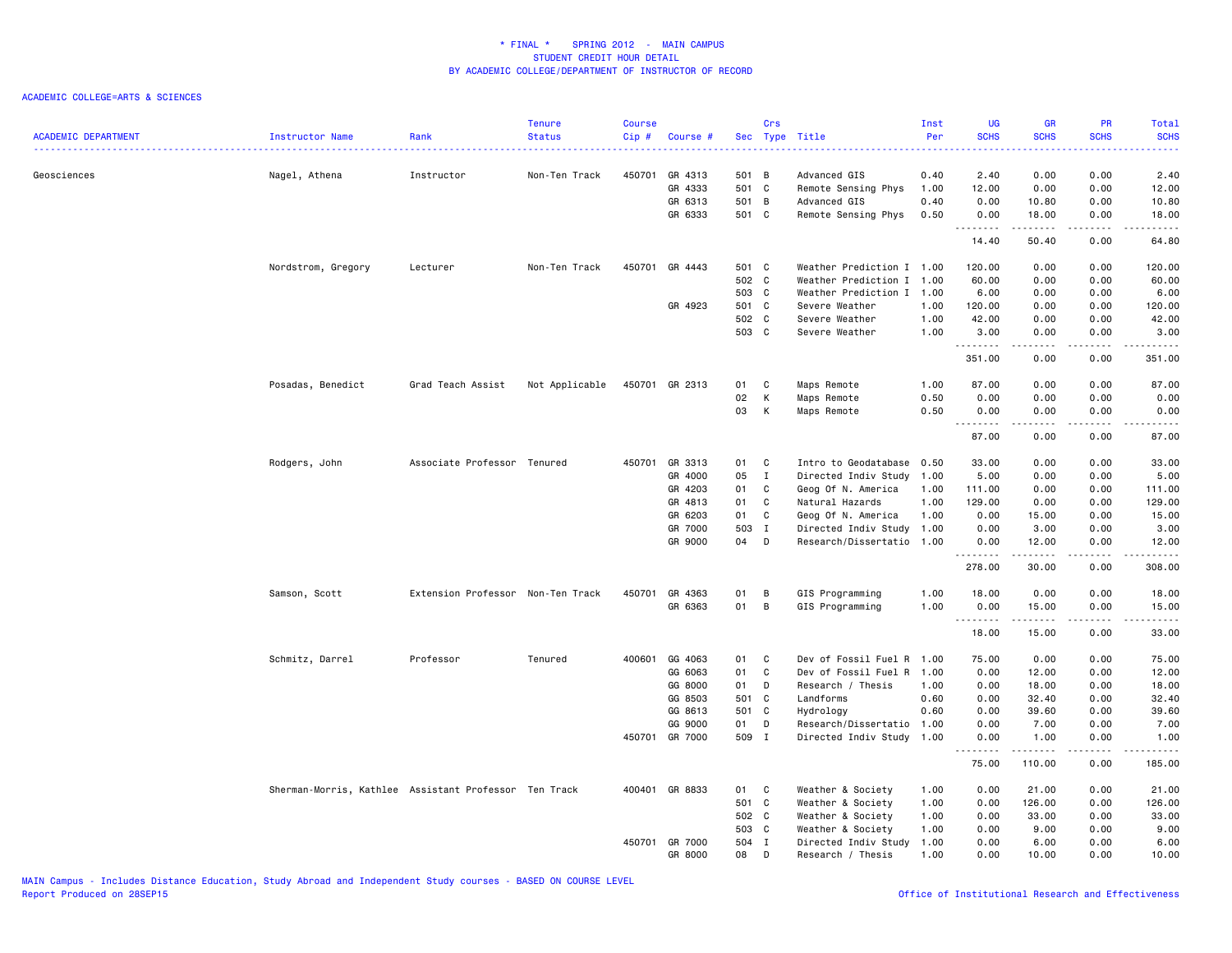| <b>ACADEMIC DEPARTMENT</b> | <b>Instructor Name</b>                                | Rank              | <b>Tenure</b><br><b>Status</b> | <b>Course</b><br>Cip# | Course #       |       | Crs            | Sec Type Title            | Inst<br>Per | <b>UG</b><br><b>SCHS</b>              | <b>GR</b><br><b>SCHS</b>                                                                                                                                      | PR<br><b>SCHS</b>                   | Total<br><b>SCHS</b>                                                                                                                                         |
|----------------------------|-------------------------------------------------------|-------------------|--------------------------------|-----------------------|----------------|-------|----------------|---------------------------|-------------|---------------------------------------|---------------------------------------------------------------------------------------------------------------------------------------------------------------|-------------------------------------|--------------------------------------------------------------------------------------------------------------------------------------------------------------|
| Geosciences                | Sherman-Morris, Kathlee Assistant Professor Ten Track |                   |                                |                       | 450701 GR 8553 | 501 S |                | Research Methods in       | 0.50        | 0.00                                  | 45.00                                                                                                                                                         | 0.00                                | المستملك<br>45.00                                                                                                                                            |
|                            |                                                       |                   |                                |                       |                | 502 S |                | Research Methods in       | 0.50        | 0.00                                  | 37.50                                                                                                                                                         | 0.00                                | 37.50                                                                                                                                                        |
|                            |                                                       |                   |                                |                       |                | 503 S |                | Research Methods in       | 0.50        | 0.00                                  | 4.50                                                                                                                                                          | 0.00                                | 4.50                                                                                                                                                         |
|                            |                                                       |                   |                                |                       |                |       |                |                           |             | <u>.</u>                              | . <b>.</b>                                                                                                                                                    | .                                   | ------                                                                                                                                                       |
|                            |                                                       |                   |                                |                       |                |       |                |                           |             | 0.00                                  | 292.00                                                                                                                                                        | 0.00                                | 292.00                                                                                                                                                       |
|                            | Sumrall, Jeanne                                       | Grad Teach Assist | Not Applicable                 |                       | 400601 GG 1113 | 07 C  |                | Survey Earth Sci I        | 1.00        | 210.00<br>.                           | 0.00<br>-----                                                                                                                                                 | 0.00<br>$\sim$ $\sim$ $\sim$ $\sim$ | 210.00<br>1.1.1.1.1                                                                                                                                          |
|                            |                                                       |                   |                                |                       |                |       |                |                           |             | 210.00                                | 0.00                                                                                                                                                          | 0.00                                | 210.00                                                                                                                                                       |
|                            | Sumrall, Jonathan                                     | Grad Teach Assist | Not Applicable                 |                       | 400601 GG 8613 | 501 C |                | Hydrology                 | 0.40        | 0.00<br>$\sim$ $\sim$ $\sim$          | 26.40                                                                                                                                                         | 0.00                                | 26.40<br>$\frac{1}{2} \left( \frac{1}{2} \right) \left( \frac{1}{2} \right) \left( \frac{1}{2} \right) \left( \frac{1}{2} \right)$                           |
|                            |                                                       |                   |                                |                       |                |       |                |                           |             | 0.00                                  | 26.40                                                                                                                                                         | 0.00                                | 26.40                                                                                                                                                        |
|                            | Thornton, Robert                                      | Grad Teach Assist | Not Applicable                 |                       | 450701 GR 1123 | 04 C  |                | Intro World Geog          | 1.00        | 282.00                                | 0.00                                                                                                                                                          | 0.00                                | 282.00<br>.                                                                                                                                                  |
|                            |                                                       |                   |                                |                       |                |       |                |                           |             | 282.00                                | 0.00                                                                                                                                                          | 0.00                                | 282.00                                                                                                                                                       |
|                            | Vandewege, Reynold                                    | Instructor        | Non-Ten Track                  | 450701                | GR 4000        | 02    | $\blacksquare$ | Directed Indiv Study 1.00 |             | 6.00                                  | 0.00                                                                                                                                                          | 0.00                                | 6.00                                                                                                                                                         |
|                            |                                                       |                   |                                |                       | GR 4512        | 01    | $\mathbf c$    | Practicum Bd Met II       | 1.00        | 28.00                                 | 0.00                                                                                                                                                          | 0.00                                | 28.00                                                                                                                                                        |
|                            |                                                       |                   |                                |                       |                | 02    | $\mathsf{K}$   | Practicum Bd Meth II 1.00 |             | 0.00                                  | 0.00                                                                                                                                                          | 0.00                                | 0.00                                                                                                                                                         |
|                            |                                                       |                   |                                |                       |                | 03    | $\mathsf{K}$   | Practicum Bd Meth II 1.00 |             | 0.00                                  | 0.00                                                                                                                                                          | 0.00                                | 0.00                                                                                                                                                         |
|                            |                                                       |                   |                                |                       | GR 4532        | 01    | C              | Practicum Bd Met IV       | 1.00        | 22.00                                 | 0.00                                                                                                                                                          | 0.00                                | 22.00                                                                                                                                                        |
|                            |                                                       |                   |                                |                       |                | 02    | $\mathsf{K}$   | Practicum Bd Met IV       | 1.00        | 0.00                                  | 0.00                                                                                                                                                          | 0.00                                | 0.00                                                                                                                                                         |
|                            |                                                       |                   |                                |                       |                | 03    | K              | Practicum Bd Met IV       | 1.00        | 0.00                                  | 0.00                                                                                                                                                          | 0.00                                | 0.00                                                                                                                                                         |
|                            |                                                       |                   |                                |                       | GR 4640        | 01    | C              | Met Internship            | 1.00        | 6.00                                  | 0.00                                                                                                                                                          | 0.00                                | 6.00                                                                                                                                                         |
|                            |                                                       |                   |                                |                       | GR 6512        | 01    | C              | Practicum Bd Met II       | 1.00        | 0.00                                  | 4.00                                                                                                                                                          | 0.00                                | 4.00                                                                                                                                                         |
|                            |                                                       |                   |                                |                       |                | 02    | $\mathsf{K}$   | Practicum Bd Meth II      | 1.00        | 0.00                                  | 0.00                                                                                                                                                          | 0.00                                | 0.00                                                                                                                                                         |
|                            |                                                       |                   |                                |                       |                | 03    | K              | Practicum Bd Meth II 1.00 |             | 0.00                                  | 0.00                                                                                                                                                          | 0.00                                | 0.00                                                                                                                                                         |
|                            |                                                       |                   |                                |                       | GR 6532        | 01    | $\overline{C}$ | Practicum Bd Met IV       | 1.00        | 0.00                                  | 14.00                                                                                                                                                         | 0.00                                | 14.00                                                                                                                                                        |
|                            |                                                       |                   |                                |                       |                | 02    | K              | Practicum Bd Met IV       | 1.00        | 0.00                                  | 0.00                                                                                                                                                          | 0.00                                | 0.00                                                                                                                                                         |
|                            |                                                       |                   |                                |                       |                | 03    | K              | Practicum Bd Met IV       | 1.00        | 0.00                                  | 0.00                                                                                                                                                          | 0.00                                | 0.00                                                                                                                                                         |
|                            |                                                       |                   |                                |                       | GR 6640        | 01 C  |                | Met Internship            | 1.00        | 0.00                                  | 3.00                                                                                                                                                          | 0.00                                | 3.00                                                                                                                                                         |
|                            |                                                       |                   |                                |                       |                |       |                |                           |             | .<br>62.00                            | 21.00                                                                                                                                                         | $\sim$ $\sim$ $\sim$ $\sim$<br>0.00 | .<br>83.00                                                                                                                                                   |
|                            | Wallace, Timothy                                      | Instructor        | Non-Ten Track                  | 450701                | GR 1123        | 901 M |                | Intro World Geog          | 1.00        | 9.00                                  | 0.00                                                                                                                                                          | 0.00                                | 9.00                                                                                                                                                         |
|                            |                                                       |                   |                                |                       | GR 1603        | 01 C  |                | Intro To Meteorology      | 1.00        | 138.00                                | 0.00                                                                                                                                                          | 0.00                                | 138.00                                                                                                                                                       |
|                            |                                                       |                   |                                |                       | GR 8123        | 501 B |                | Met II: Fore and St 0.40  |             | 0.00                                  | 33.60                                                                                                                                                         | 0.00                                | 33.60                                                                                                                                                        |
|                            |                                                       |                   |                                |                       |                | 502 B |                | Met II: Fore and St 0.40  |             | 0.00                                  | 30.00                                                                                                                                                         | 0.00                                | 30.00                                                                                                                                                        |
|                            |                                                       |                   |                                |                       |                | 503 B |                | Met II: Fore and St 0.40  |             | 0.00<br>.                             | 4.80                                                                                                                                                          | 0.00<br>.                           | 4.80                                                                                                                                                         |
|                            |                                                       |                   |                                |                       |                |       |                |                           |             | 147.00                                | $\frac{1}{2} \left( \frac{1}{2} \right) \left( \frac{1}{2} \right) \left( \frac{1}{2} \right) \left( \frac{1}{2} \right) \left( \frac{1}{2} \right)$<br>68.40 | 0.00                                | .<br>215.40                                                                                                                                                  |
|                            | Wax, Charles                                          | Professor         | Tenured                        |                       | 450701 GR 4613 | 01 B  |                | Applied Climatology       | 1.00        | 69.00                                 | 0.00                                                                                                                                                          | 0.00                                | 69.00                                                                                                                                                        |
|                            |                                                       |                   |                                |                       | GR 7000        | 501 I |                | Directed Indiv Study 1.00 |             | 0.00                                  | 9.00                                                                                                                                                          | 0.00                                | 9.00                                                                                                                                                         |
|                            |                                                       |                   |                                |                       | GR 8000        | 05    | $\Box$         | Research / Thesis         | 1.00        | 0.00                                  | 9.00                                                                                                                                                          | 0.00                                | 9.00                                                                                                                                                         |
|                            |                                                       |                   |                                |                       | GR 8990        | 02    | $\mathbf{C}$   | Special Topic In GR       | 1.00        | 0.00                                  | 3.00                                                                                                                                                          | 0.00                                | 3.00                                                                                                                                                         |
|                            |                                                       |                   |                                |                       | GR 9000        | 02    | D              | Research/Dissertatio 1.00 |             | 0.00<br><b><i><u><u>.</u></u></i></b> | 9.00<br>$\frac{1}{2} \left( \frac{1}{2} \right) \left( \frac{1}{2} \right) \left( \frac{1}{2} \right) \left( \frac{1}{2} \right) \left( \frac{1}{2} \right)$  | 0.00<br>.                           | 9.00<br>$\frac{1}{2} \left( \frac{1}{2} \right) \left( \frac{1}{2} \right) \left( \frac{1}{2} \right) \left( \frac{1}{2} \right) \left( \frac{1}{2} \right)$ |
|                            |                                                       |                   |                                |                       |                |       |                |                           |             | 69.00                                 | 30.00                                                                                                                                                         | 0.00                                | 99.00                                                                                                                                                        |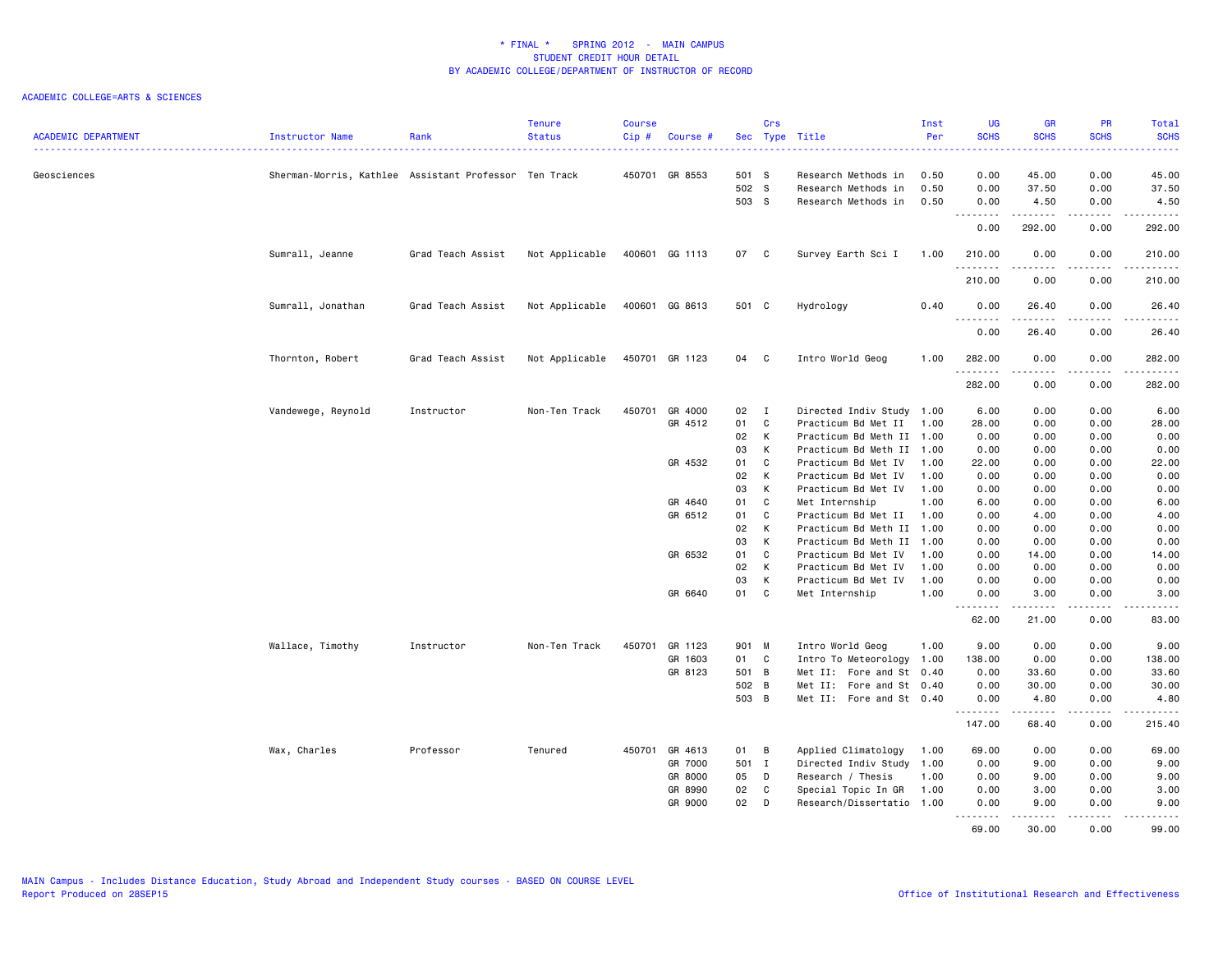#### ACADEMIC COLLEGE=ARTS & SCIENCES

|                     |                 |      | Tenure | Course |  |  | Inst UG GR PR Total            |  |
|---------------------|-----------------|------|--------|--------|--|--|--------------------------------|--|
| ACADEMIC DEPARTMENT | Instructor Name | Rank |        |        |  |  | <b>Per SCHS SCHS SCHS SCHS</b> |  |
|                     |                 |      |        |        |  |  |                                |  |

#### ======================================== ======== ======== ======== ==========

 Geosciences 7609.00 2024.00 0.00 9633.00======================================== ======== ======== ======== ==========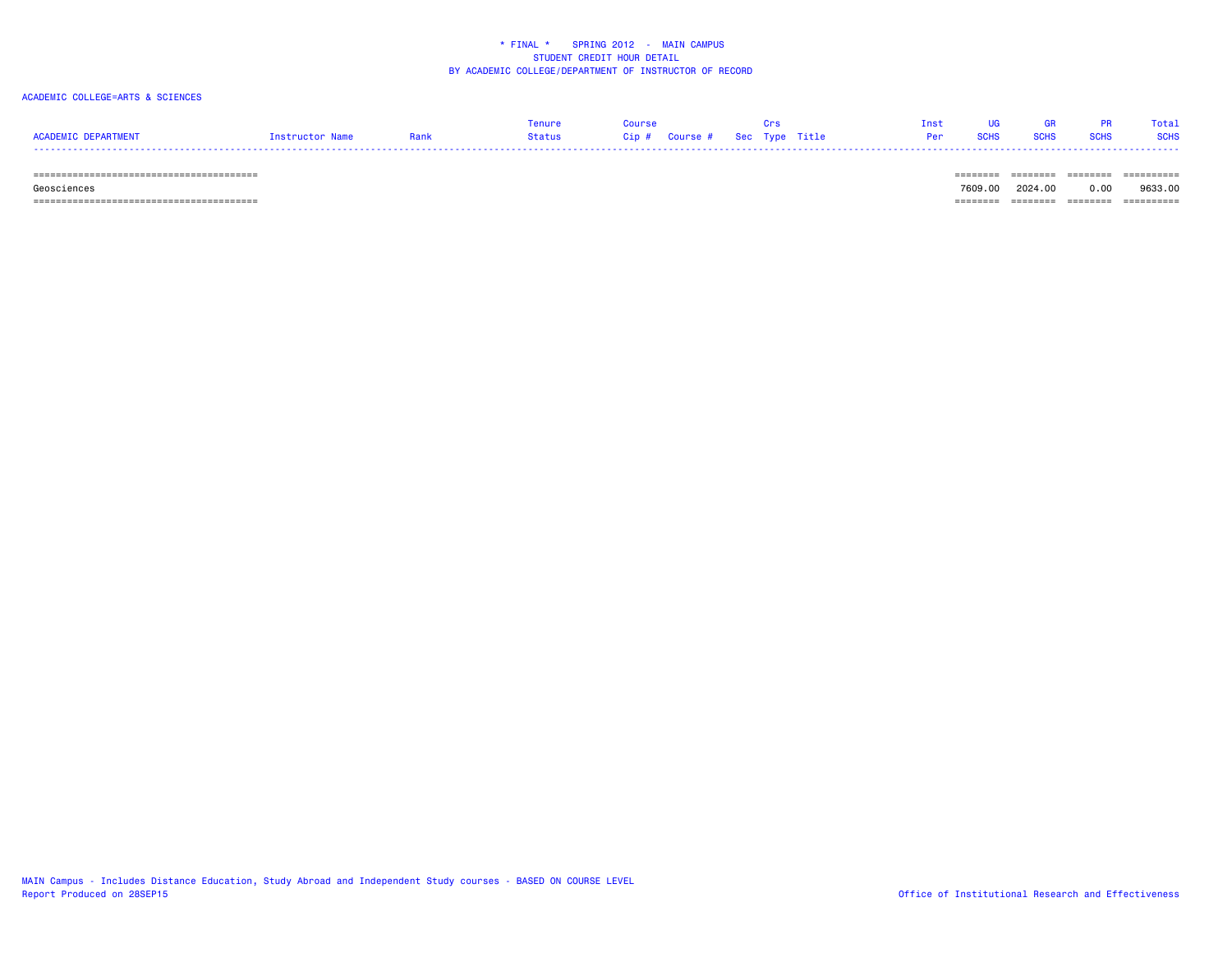| <b>ACADEMIC DEPARTMENT</b> | Instructor Name | Rank                          | <b>Tenure</b><br><b>Status</b> | <b>Course</b><br>Cip# | Course #       |      | Crs          | Sec Type Title            | Inst<br>Per | <b>UG</b><br><b>SCHS</b> | <b>GR</b><br><b>SCHS</b>                                                                                                                                      | PR<br><b>SCHS</b> | Total<br><b>SCHS</b>          |
|----------------------------|-----------------|-------------------------------|--------------------------------|-----------------------|----------------|------|--------------|---------------------------|-------------|--------------------------|---------------------------------------------------------------------------------------------------------------------------------------------------------------|-------------------|-------------------------------|
|                            |                 |                               |                                |                       |                |      |              |                           |             |                          |                                                                                                                                                               |                   | .                             |
| History                    | Anderson, David | Grad Teach Assist             | Not Applicable                 |                       | 540102 HI 1063 | 13   | $\mathbf{C}$ | Early U S History         | 1.00        | 66.00                    | 0.00                                                                                                                                                          | 0.00              | 66.00                         |
|                            |                 |                               |                                |                       |                | 14   | C            | Early U S History         | 1.00        | 66.00                    | 0.00                                                                                                                                                          | 0.00              | 66.00                         |
|                            |                 |                               |                                |                       |                | 15   | $\mathbf{C}$ | Early U S History         | 1.00        | 69.00                    | 0.00                                                                                                                                                          | 0.00              | 69.00                         |
|                            |                 |                               |                                |                       |                | 16   | C            | Early U S History         | 1.00        | 72.00                    | 0.00                                                                                                                                                          | 0.00              | 72.00                         |
|                            |                 |                               |                                |                       |                | 17   | C            | Early U S History         | 1.00        | 24.00                    | 0.00                                                                                                                                                          | 0.00              | 24.00                         |
|                            |                 |                               |                                |                       |                | 18   | C            | Early U S History         | 1.00        | 42.00                    | 0.00                                                                                                                                                          | 0.00              | 42.00                         |
|                            |                 |                               |                                |                       |                | 19   | C            | Early U S History         | 1.00        | 30.00                    | 0.00                                                                                                                                                          | 0.00              | 30.00                         |
|                            |                 |                               |                                |                       |                | 20   | C            | Early U S History         | 1.00        | 63.00                    | 0.00                                                                                                                                                          | 0.00              | 63.00                         |
|                            |                 |                               |                                |                       |                | 21   | C            | Early U S History         | 1.00        | 57.00                    | 0.00                                                                                                                                                          | 0.00              | 57.00                         |
|                            |                 |                               |                                |                       |                | 22   | $\mathbf{C}$ | Early U S History         | 1.00        | 72.00                    | 0.00                                                                                                                                                          | 0.00              | 72.00                         |
|                            |                 |                               |                                |                       |                | 23   | C            | Early U S History         | 1.00        | 69.00                    | 0.00                                                                                                                                                          | 0.00              | 69.00                         |
|                            |                 |                               |                                |                       |                | 24   | C            | Early U S History         | 1.00        | 21.00                    | 0.00                                                                                                                                                          | 0.00              | 21.00                         |
|                            |                 |                               |                                |                       |                |      |              |                           |             | .<br>651.00              | 22222<br>0.00                                                                                                                                                 | .<br>0.00         | .<br>651.00                   |
|                            | Barbier, Mary   | Associate Professor Tenured   |                                |                       | 450801 HI 6233 | 01   | <b>C</b>     | American Military Hi 1.00 |             | 0.00                     | 9.00                                                                                                                                                          | 0.00              | 9.00                          |
|                            |                 |                               |                                |                       | HI 9000        | 01   | D            | Research / Diss           | 1.00        | 0.00                     | 13.00                                                                                                                                                         | 0.00              | 13.00                         |
|                            |                 |                               |                                |                       | 540101 HI 4223 | 01   | C            | 20th C Intel Gatheri 1.00 |             | 24.00                    | 0.00                                                                                                                                                          | 0.00              | 24.00                         |
|                            |                 |                               |                                |                       | HI 6223        | 01   | $\mathbf{C}$ | 20th C Intel Gatheri 1.00 |             | 0.00                     | 15.00                                                                                                                                                         | 0.00              | 15.00                         |
|                            |                 |                               |                                |                       | 540102 HI 4233 | 01   | $\mathbf{C}$ | American Military Hi 1.00 |             | 84.00                    | 0.00                                                                                                                                                          | 0.00              | 84.00                         |
|                            |                 |                               |                                |                       | HI 8000        | 01 D |              | Research / Thesis         | 1.00        | 0.00                     | 15.00                                                                                                                                                         | 0.00              | 15.00                         |
|                            |                 |                               |                                |                       |                |      |              |                           |             | .<br>108.00              | $\frac{1}{2} \left( \frac{1}{2} \right) \left( \frac{1}{2} \right) \left( \frac{1}{2} \right) \left( \frac{1}{2} \right) \left( \frac{1}{2} \right)$<br>52.00 | د د د د<br>0.00   | د د د د د<br>160.00           |
|                            | Brain, Stephen  | Assistant Professor Ten Track |                                |                       | 050299 HI 4613 | 01 C |              | History of the Sovie 1.00 |             | 84.00                    | 0.00                                                                                                                                                          | 0.00              | 84.00                         |
|                            |                 |                               |                                |                       | 450801 HI 8923 | 02   | $\mathbf{s}$ | Historiog & His Meth      | 1.00        | 0.00                     | 15.00                                                                                                                                                         | 0.00              | 15.00                         |
|                            |                 |                               |                                |                       | 540102 HI 8000 | 02 D |              | Research / Thesis         | 1.00        | 0.00                     | 4.00                                                                                                                                                          | 0.00              | 4.00                          |
|                            |                 |                               |                                |                       |                |      |              |                           |             | <u>.</u><br>84.00        | .<br>19.00                                                                                                                                                    | .<br>0.00         | .<br>103.00                   |
|                            | Damms, Richard  | Associate Professor Tenured   |                                |                       | 050107 HI 3813 | 01 C |              | Modern Latin America      | 1.00        | 126.00                   | 0.00                                                                                                                                                          | 0.00              | 126.00                        |
|                            |                 |                               |                                |                       | 450801 HI 6203 | 01   | $\mathbf{C}$ | Diplomatic Hist Us        | 1.00        | 0.00                     | 21.00                                                                                                                                                         | 0.00              | 21.00                         |
|                            |                 |                               |                                |                       | HI 9000        | 03   | D            | Research / Diss           | 1.00        | 0.00                     | 1.00                                                                                                                                                          | 0.00              | 1.00                          |
|                            |                 |                               |                                |                       | 540102 HI 4203 | 01   | C            | Diplomatic Hist Us        | 1.00        | 57.00                    | 0.00                                                                                                                                                          | 0.00              | 57.00                         |
|                            |                 |                               |                                |                       | HI 8000        | 03   | D            | Research / Thesis         | 1.00        | 0.00                     | 14.00                                                                                                                                                         | 0.00              | 14.00                         |
|                            |                 |                               |                                |                       |                |      |              |                           |             | .<br>183.00              | . <b>.</b><br>36.00                                                                                                                                           | .<br>0.00         | .<br>219.00                   |
|                            | Giesen, James   | Assistant Professor Ten Track |                                |                       | 450801 HI 8883 | 01   | - S          | U.S. Agric Hist 1500      | 1.00        | 0.00                     | 18.00                                                                                                                                                         | 0.00              | 18.00                         |
|                            |                 |                               |                                |                       | HI 9000        | 04   | D            | Research / Diss           | 1.00        | 0.00                     | 1.00                                                                                                                                                          | 0.00              | 1.00                          |
|                            |                 |                               |                                |                       | 540102 HI 8000 | 04 D |              | Research / Thesis         | 1.00        | 0.00                     | 2.00                                                                                                                                                          | 0.00              | 2.00                          |
|                            |                 |                               |                                |                       |                |      |              |                           |             | . <b>.</b><br>0.00       | .<br>21.00                                                                                                                                                    | .<br>0.00         | $\omega$ is a set of<br>21.00 |
|                            | Greene, Alison  | Assistant Professor Ten Track |                                |                       | 450801 HI 9000 | 05   | $\Box$       | Research / Diss           | 1.00        | 0.00                     | 4.00                                                                                                                                                          | 0.00              | 4.00                          |
|                            |                 |                               |                                |                       | 540102 HI 1073 | 13   | C            | Modern U S History        | 1.00        | 60.00                    | 0.00                                                                                                                                                          | 0.00              | 60.00                         |
|                            |                 |                               |                                |                       |                | 14   | C            | Modern U S History        | 1.00        | 66.00                    | 0.00                                                                                                                                                          | 0.00              | 66.00                         |
|                            |                 |                               |                                |                       |                | 15   | $\mathbf{C}$ | Modern U S History        | 1.00        | 63.00                    | 0.00                                                                                                                                                          | 0.00              | 63.00                         |
|                            |                 |                               |                                |                       |                | 16   | C            | Modern U S History        | 1.00        | 42.00                    | 0.00                                                                                                                                                          | 0.00              | 42.00                         |
|                            |                 |                               |                                |                       |                | 17   | C            | Modern U S History        | 1.00        | 60.00                    | 0.00                                                                                                                                                          | 0.00              | 60.00                         |
|                            |                 |                               |                                |                       |                | 18   | C            | Modern U S History        | 1.00        | 30.00                    | 0.00                                                                                                                                                          | 0.00              | 30.00                         |
|                            |                 |                               |                                |                       |                | 19   | C            | Modern U S History        | 1.00        | 45.00                    | 0.00                                                                                                                                                          | 0.00              | 45.00                         |
|                            |                 |                               |                                |                       |                | 20   | C            | Modern U S History        | 1.00        | 72.00                    | 0.00                                                                                                                                                          | 0.00              | 72.00                         |
|                            |                 |                               |                                |                       |                |      |              |                           |             |                          |                                                                                                                                                               |                   |                               |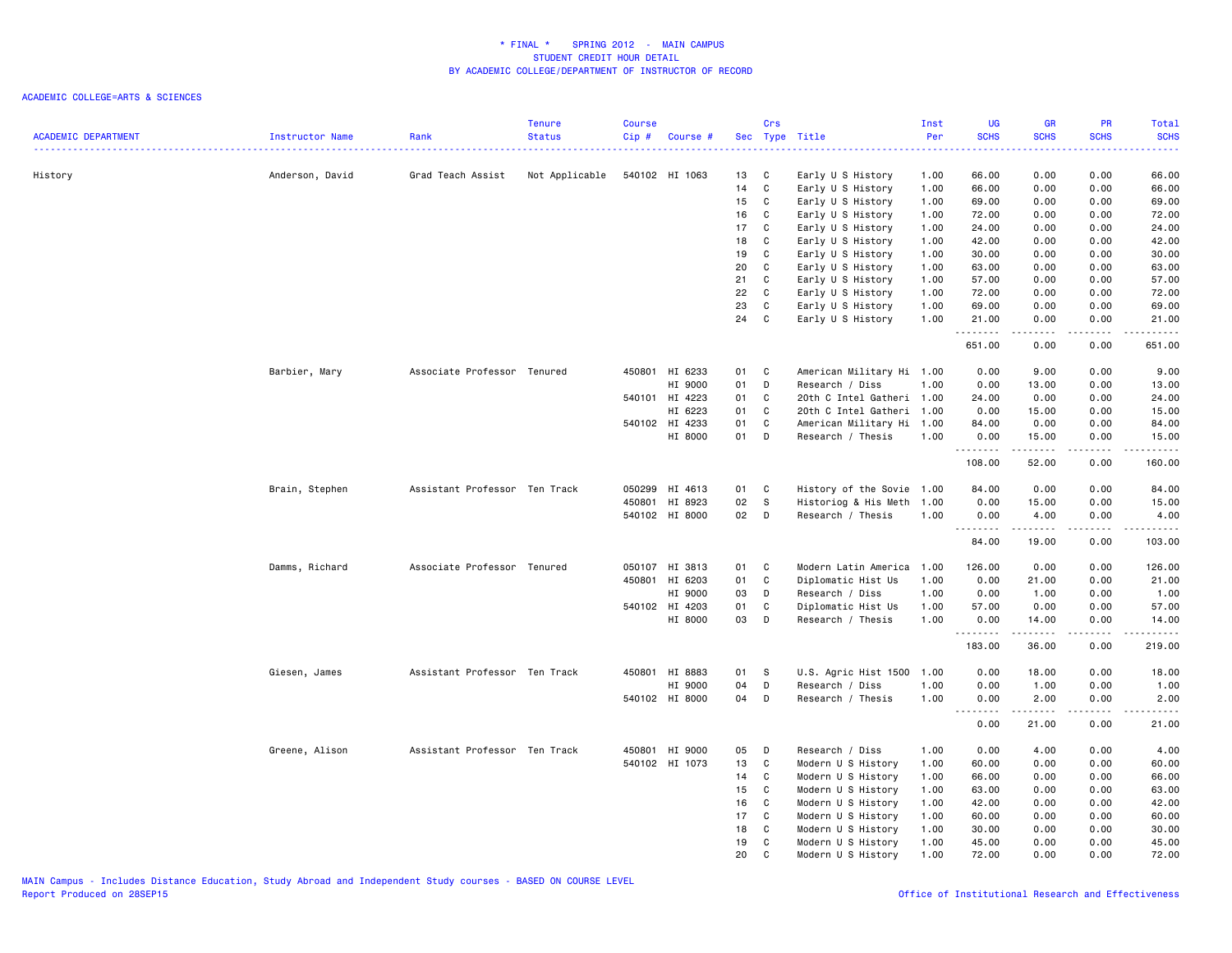| <b>ACADEMIC DEPARTMENT</b> | Instructor Name | Rank                          | <b>Tenure</b><br><b>Status</b> | <b>Course</b><br>Cip# | Course #       |       | Crs          | Sec Type Title            | Inst<br>Per | <b>UG</b><br><b>SCHS</b> | <b>GR</b><br><b>SCHS</b>                                                                                                                                      | PR<br><b>SCHS</b>                   | Total<br><b>SCHS</b><br>$\frac{1}{2} \left( \frac{1}{2} \right) \left( \frac{1}{2} \right) \left( \frac{1}{2} \right) \left( \frac{1}{2} \right)$                               |
|----------------------------|-----------------|-------------------------------|--------------------------------|-----------------------|----------------|-------|--------------|---------------------------|-------------|--------------------------|---------------------------------------------------------------------------------------------------------------------------------------------------------------|-------------------------------------|---------------------------------------------------------------------------------------------------------------------------------------------------------------------------------|
| History                    | Greene, Alison  | Assistant Professor Ten Track |                                |                       | 540102 HI 1073 | 21    | C            | Modern U S History        | 1.00        | 72.00                    | 0.00                                                                                                                                                          | 0.00                                | 72.00                                                                                                                                                                           |
|                            |                 |                               |                                |                       |                | 22    | C            | Modern U S History        | 1.00        | 69.00                    | 0.00                                                                                                                                                          | 0.00                                | 69.00                                                                                                                                                                           |
|                            |                 |                               |                                |                       |                | 23    | C            | Modern U S History        | 1.00        | 57.00                    | 0.00                                                                                                                                                          | 0.00                                | 57.00                                                                                                                                                                           |
|                            |                 |                               |                                |                       |                | 24    | C            | Modern U S History        | 1.00        | 42.00                    | 0.00                                                                                                                                                          | 0.00                                | 42.00                                                                                                                                                                           |
|                            |                 |                               |                                |                       | HI 4253        | 01    | C            | Religion In America       | 1.00        | 36.00<br>.               | 0.00<br><u>.</u>                                                                                                                                              | 0.00<br>.                           | 36.00<br>.                                                                                                                                                                      |
|                            |                 |                               |                                |                       |                |       |              |                           |             | 714.00                   | 4.00                                                                                                                                                          | 0.00                                | 718.00                                                                                                                                                                          |
|                            | Harrelson, Alan | Grad Teach Assist             | Not Applicable                 |                       | 540102 HI 1063 | 501 C |              | Early U S History         | 1.00        | 126.00                   | 0.00                                                                                                                                                          | 0.00                                | 126.00                                                                                                                                                                          |
|                            |                 |                               |                                |                       | HI 1073        | 501 C |              | Modern U S History        | 1.00        | 87.00                    | 0.00                                                                                                                                                          | 0.00                                | 87.00                                                                                                                                                                           |
|                            |                 |                               |                                |                       |                |       |              |                           |             | .                        | .                                                                                                                                                             | .                                   | $\frac{1}{2} \left( \frac{1}{2} \right) \left( \frac{1}{2} \right) \left( \frac{1}{2} \right) \left( \frac{1}{2} \right) \left( \frac{1}{2} \right) \left( \frac{1}{2} \right)$ |
|                            |                 |                               |                                |                       |                |       |              |                           |             | 213.00                   | 0.00                                                                                                                                                          | 0.00                                | 213.00                                                                                                                                                                          |
|                            | Hay, William    | Associate Professor Tenured   |                                |                       | 050299 HI 4713 | 01    | C            | Tudor&Stuart England      | 1.00        | 81.00                    | 0.00                                                                                                                                                          | 0.00                                | 81.00                                                                                                                                                                           |
|                            |                 |                               |                                |                       | 450801 HI 8803 | 01    | C            | Graduate Colloquium       | 1.00        | 0.00                     | 15.00                                                                                                                                                         | 0.00                                | 15.00                                                                                                                                                                           |
|                            |                 |                               |                                |                       | HI 9000        | 06    | D            | Research / Diss           | 1.00        | 0.00                     | 32.00                                                                                                                                                         | 0.00                                | 32.00                                                                                                                                                                           |
|                            |                 |                               |                                |                       |                |       |              |                           |             | .<br>81.00               | $\frac{1}{2} \left( \frac{1}{2} \right) \left( \frac{1}{2} \right) \left( \frac{1}{2} \right) \left( \frac{1}{2} \right) \left( \frac{1}{2} \right)$<br>47.00 | $\sim$ $\sim$ $\sim$ $\sim$<br>0.00 | .<br>128.00                                                                                                                                                                     |
|                            | Hersey, Mark    | Assistant Professor Ten Track |                                |                       | 450801 HI 3903 | 01    | $\mathbf{C}$ | Hist & Hist Meth          | 1.00        | 51.00                    | 0.00                                                                                                                                                          | 0.00                                | 51.00                                                                                                                                                                           |
|                            |                 |                               |                                |                       | HI 8833        | 01    | s            | Sem Southern History      | 1.00        | 0.00                     | 21.00                                                                                                                                                         | 0.00                                | 21.00                                                                                                                                                                           |
|                            |                 |                               |                                |                       | HI 9000        | 07    | D            | Research / Diss           | 1.00        | 0.00                     | 17.00                                                                                                                                                         | 0.00                                | 17.00                                                                                                                                                                           |
|                            |                 |                               |                                |                       | 540102 HI 8000 | 07    | D            | Research / Thesis         | 1.00        | 0.00                     | 6.00                                                                                                                                                          | 0.00                                | 6.00                                                                                                                                                                            |
|                            |                 |                               |                                |                       |                |       |              |                           |             | .<br>51.00               | <u>.</u><br>44.00                                                                                                                                             | $- - - -$<br>0.00                   | د د د د د<br>95.00                                                                                                                                                              |
|                            | Holt, Bret      | Grad Teach Assist             | Not Applicable                 |                       | 450801 HI 3893 | 01    | $\mathbf{C}$ | 20th Century World H 1.00 |             | 72.00<br>.               | 0.00<br>.                                                                                                                                                     | 0.00<br>$\sim$ $\sim$ $\sim$        | 72.00<br>.                                                                                                                                                                      |
|                            |                 |                               |                                |                       |                |       |              |                           |             | 72.00                    | 0.00                                                                                                                                                          | 0.00                                | 72.00                                                                                                                                                                           |
|                            | Hui, Alexandra  | Assistant Professor Ten Track |                                |                       | 050125 HI 4763 | 01    | C            | Hist Of Mod Ger           | 1.00        | 84.00                    | 0.00                                                                                                                                                          | 0.00                                | 84.00                                                                                                                                                                           |
|                            |                 |                               |                                |                       | 450801 HI 8923 | 01    | - S          | Historiog & His Meth      | 1.00        | 0.00                     | 6.00                                                                                                                                                          | 0.00                                | 6.00                                                                                                                                                                            |
|                            |                 |                               |                                |                       | HI 9000        | 08    | D            | Research / Diss           | 1.00        | 0.00                     | 13.00                                                                                                                                                         | 0.00                                | 13.00                                                                                                                                                                           |
|                            |                 |                               |                                |                       | 540102 HI 8000 | 08    | D            | Research / Thesis         | 1.00        | 0.00                     | 7.00                                                                                                                                                          | 0.00                                | 7.00                                                                                                                                                                            |
|                            |                 |                               |                                |                       |                |       |              |                           |             | .<br>84.00               | <b>.</b><br>26.00                                                                                                                                             | $- - - -$<br>0.00                   | .<br>110.00                                                                                                                                                                     |
|                            | Johnson, Kevin  | Grad Teach Assist             | Not Applicable                 |                       | 050114 HI 1213 | 501 C |              | Early Western World       | 1.00        | 30.00<br><u>.</u>        | 0.00<br>.                                                                                                                                                     | 0.00<br>.                           | 30.00<br>.                                                                                                                                                                      |
|                            |                 |                               |                                |                       |                |       |              |                           |             | 30.00                    | 0.00                                                                                                                                                          | 0.00                                | 30.00                                                                                                                                                                           |
|                            | Kinsey, James   | Grad Teach Assist             | Not Applicable                 |                       | 450801 HI 3333 | 01    | C            | Mississippi History       | 1.00        | 48.00                    | 0.00                                                                                                                                                          | 0.00                                | 48.00                                                                                                                                                                           |
|                            |                 |                               |                                |                       |                | 02    | C            | Mississippi History       | 1.00        | 75.00                    | 0.00                                                                                                                                                          | 0.00                                | 75.00                                                                                                                                                                           |
|                            |                 |                               |                                |                       |                | 03    | C            | Mississippi History       | 1.00        | 33.00                    | 0.00                                                                                                                                                          | 0.00                                | 33.00                                                                                                                                                                           |
|                            |                 |                               |                                |                       |                | 04    | C            | Mississippi History       | 1.00        | 39.00                    | 0.00                                                                                                                                                          | 0.00                                | 39.00                                                                                                                                                                           |
|                            |                 |                               |                                |                       |                | 05    | C            | Mississippi History       | 1.00        | 54.00                    | 0.00                                                                                                                                                          | 0.00                                | 54.00                                                                                                                                                                           |
|                            |                 |                               |                                |                       |                | 06    | C            | Mississippi History       | 1.00        | 15.00<br>.               | 0.00<br>.                                                                                                                                                     | 0.00<br>$\frac{1}{2}$               | 15.00<br>.                                                                                                                                                                      |
|                            |                 |                               |                                |                       |                |       |              |                           |             | 264.00                   | 0.00                                                                                                                                                          | 0.00                                | 264.00                                                                                                                                                                          |
|                            | Lavine, Matthew | Assistant Professor Ten Track |                                |                       | 450801 HI 8803 | 03    | C.           | Graduate Colloquium       | 1.00        | 0.00                     | 12.00                                                                                                                                                         | 0.00                                | 12.00                                                                                                                                                                           |
|                            |                 |                               |                                |                       | HI 9000        | 09    | D            | Research / Diss           | 1.00        | 0.00                     | 7.00                                                                                                                                                          | 0.00                                | 7.00                                                                                                                                                                            |
|                            |                 |                               |                                |                       | 540102 HI 1073 | 01    | C            | Modern U S History        | 1.00        | 66.00                    | 0.00                                                                                                                                                          | 0.00                                | 66.00                                                                                                                                                                           |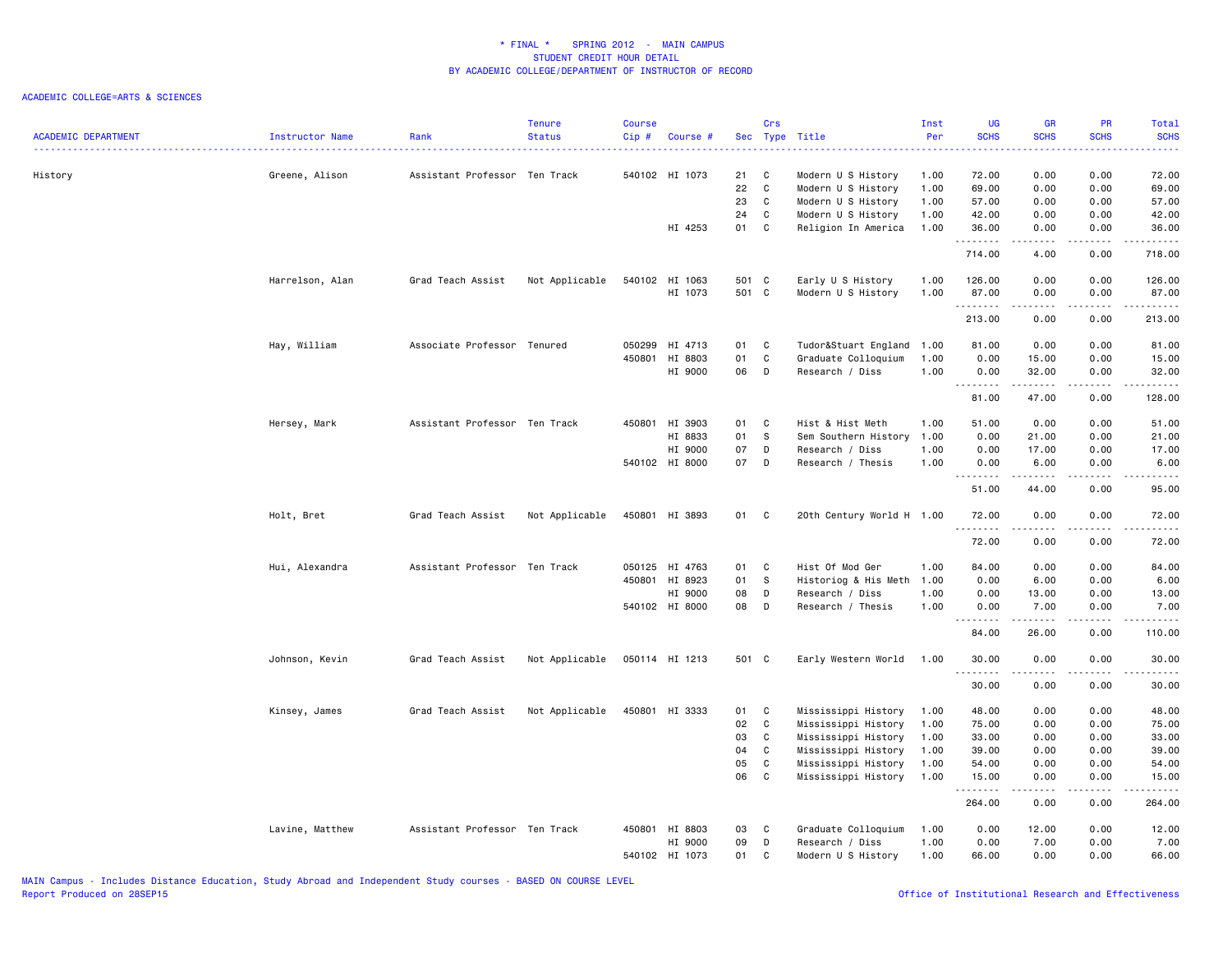|                            |                   |                               | <b>Tenure</b>  | <b>Course</b> |                |                 | Crs          |                                          | Inst         | UG                           | <b>GR</b>        | PR                                  | Total          |
|----------------------------|-------------------|-------------------------------|----------------|---------------|----------------|-----------------|--------------|------------------------------------------|--------------|------------------------------|------------------|-------------------------------------|----------------|
| <b>ACADEMIC DEPARTMENT</b> | Instructor Name   | Rank                          | <b>Status</b>  | Cip#          | Course #       |                 |              | Sec Type Title                           | Per          | <b>SCHS</b>                  | <b>SCHS</b>      | <b>SCHS</b>                         | <b>SCHS</b>    |
|                            |                   |                               |                |               | 540102 HI 1073 | 02              | C            |                                          |              | 63.00                        | 0.00             | 0.00                                | 63.00          |
| History                    | Lavine, Matthew   | Assistant Professor Ten Track |                |               |                | 03              | C            | Modern U S History<br>Modern U S History | 1.00<br>1.00 | 18.00                        | 0.00             | 0.00                                | 18.00          |
|                            |                   |                               |                |               |                | 04              | C            | Modern U S History                       | 1.00         | 39.00                        | 0.00             | 0.00                                | 39.00          |
|                            |                   |                               |                |               |                | 05              | $\mathbf c$  | Modern U S History                       | 1.00         | 45.00                        | 0.00             | 0.00                                | 45.00          |
|                            |                   |                               |                |               |                | 06              | C            | Modern U S History                       | 1.00         | 21.00                        | 0.00             | 0.00                                |                |
|                            |                   |                               |                |               |                | 07              |              |                                          |              | 39.00                        |                  |                                     | 21.00          |
|                            |                   |                               |                |               |                | 08              | C            | Modern U S History                       | 1.00         | 66.00                        | 0.00             | 0.00                                | 39.00          |
|                            |                   |                               |                |               |                | 09              | C<br>C       | Modern U S History                       | 1.00<br>1.00 | 21.00                        | 0.00<br>0.00     | 0.00<br>0.00                        | 66.00<br>21.00 |
|                            |                   |                               |                |               |                |                 |              | Modern U S History                       |              |                              |                  |                                     |                |
|                            |                   |                               |                |               |                | 10              | C            | Modern U S History                       | 1.00         | 21.00                        | 0.00             | 0.00                                | 21.00          |
|                            |                   |                               |                |               |                | 11              | C            | Modern U S History                       | 1.00         | 75.00                        | 0.00             | 0.00                                | 75.00          |
|                            |                   |                               |                |               |                | 12              | C            | Modern U S History                       | 1.00         | 30.00<br>.                   | 0.00<br><b>.</b> | 0.00<br>.                           | 30.00<br>.     |
|                            |                   |                               |                |               |                |                 |              |                                          |              | 504.00                       | 19.00            | 0.00                                | 523.00         |
|                            | Marcus, Alan      | Professor                     | Tenured        |               | 450801 HI 9000 | 10 <sub>1</sub> | D            | Research / Diss                          | 1.00         | 0.00                         | 43.00            | 0.00                                | 43.00          |
|                            |                   |                               |                |               | 540102 HI 8000 | 10 D            |              | Research / Thesis                        | 1.00         | 0.00<br>$\sim$ $\sim$ $\sim$ | 13.00            | 0.00<br>.                           | 13.00<br>.     |
|                            |                   |                               |                |               |                |                 |              |                                          |              | 0.00                         | 56.00            | 0.00                                | 56.00          |
|                            | Marshall, Anne    | Assistant Professor Ten Track |                |               | 540102 HI 4123 | 01              | C            | Jackson Am 1825-1850                     | 1.00         | 66.00                        | 0.00             | 0.00                                | 66.00          |
|                            |                   |                               |                |               | HI 8000        | $11$ D          |              | Research / Thesis                        | 1.00         | 0.00                         | 4.00             | 0.00                                | 4.00           |
|                            |                   |                               |                |               |                |                 |              |                                          |              | .<br>66.00                   | .<br>4.00        | .<br>0.00                           | .<br>70.00     |
|                            | Martucci, Jessica | Assistant Professor Ten Track |                |               | 050102 HI 4883 | 01              | C            | US History of Medici 1.00                |              | 21.00                        | 0.00             | 0.00                                | 21.00          |
|                            |                   |                               |                |               | 540102 HI 1063 | 01              | C            | Early U S History                        | 1.00         | 66.00                        | 0.00             | 0.00                                | 66.00          |
|                            |                   |                               |                |               |                | 02              | C            | Early U S History                        | 1.00         | 60.00                        | 0.00             | 0.00                                | 60.00          |
|                            |                   |                               |                |               |                | 03              | C            | Early U S History                        | 1.00         | 66.00                        | 0.00             | 0.00                                | 66.00          |
|                            |                   |                               |                |               |                | 04              | C            | Early U S History                        | 1.00         | 66.00                        | 0.00             | 0.00                                | 66.00          |
|                            |                   |                               |                |               |                | 05              | C            | Early U S History                        | 1.00         | 69.00                        | 0.00             | 0.00                                | 69.00          |
|                            |                   |                               |                |               |                | 06              | C            | Early U S History                        | 1.00         | 51.00                        | 0.00             | 0.00                                | 51.00          |
|                            |                   |                               |                |               |                | 07              | C            | Early U S History                        | 1.00         | 60.00                        | 0.00             | 0.00                                | 60.00          |
|                            |                   |                               |                |               |                | 08              | C            | Early U S History                        | 1.00         | 51.00                        | 0.00             | 0.00                                | 51.00          |
|                            |                   |                               |                |               |                | 09              | C            | Early U S History                        | 1.00         | 63.00                        | 0.00             | 0.00                                | 63.00          |
|                            |                   |                               |                |               |                | 10              | C            | Early U S History                        | 1.00         | 39.00                        | 0.00             | 0.00                                | 39.00          |
|                            |                   |                               |                |               |                | 11              | C            | Early U S History                        | 1.00         | 54.00                        | 0.00             | 0.00                                | 54.00          |
|                            |                   |                               |                |               |                | $12 \quad C$    |              | Early U S History                        | 1.00         | 57.00                        | 0.00             | 0.00                                | 57.00          |
|                            |                   |                               |                |               |                |                 |              |                                          |              | .<br>723.00                  | 0.00             | .<br>0.00                           | .<br>723.00    |
|                            | McDaniel, Cadra   | Grad Teach Assist             | Not Applicable |               | 050114 HI 1223 | 01              | C            | Modern Western World                     | 1.00         | 93.00                        | 0.00             | 0.00                                | 93.00          |
|                            |                   |                               |                |               |                | 02              | C            | Modern Western World                     | 1.00         | 78.00                        | 0.00             | 0.00                                | 78.00          |
|                            |                   |                               |                |               |                | 03              | C            | Modern Western World                     | 1.00         | 90.00                        | 0.00             | 0.00                                | 90.00          |
|                            |                   |                               |                |               |                | 04              | C            | Modern Western World                     | 1.00         | 12.00                        | 0.00             | 0.00                                | 12.00          |
|                            |                   |                               |                |               |                | 05              | C            | Modern Western World                     | 1.00         | 39.00                        | 0.00             | 0.00                                | 39.00          |
|                            |                   |                               |                |               |                | 06              | C            | Modern Western World 1.00                |              | 66.00                        | 0.00             | 0.00                                | 66.00          |
|                            |                   |                               |                |               |                |                 |              |                                          |              | .<br>378.00                  | .<br>0.00        | $\sim$ $\sim$ $\sim$ $\sim$<br>0.00 | .<br>378.00    |
|                            | Messer, Peter     | Associate Professor Tenured   |                |               | 450801 HI 3903 | 02              | $\mathbf{C}$ | Hist & Hist Meth                         | 1.00         | 45.00                        | 0.00             | 0.00                                | 45.00          |
|                            |                   |                               |                |               | HI 8803        | 05              | C.           | Graduate Colloquium                      | 1.00         | 0.00                         | 24.00            | 0.00                                | 24.00          |
|                            |                   |                               |                |               | HI 9000        | 13              | D            | Research / Diss                          | 1.00         | 0.00                         | 5.00             | 0.00                                | 5.00           |
|                            |                   |                               |                |               |                |                 |              |                                          |              |                              |                  |                                     |                |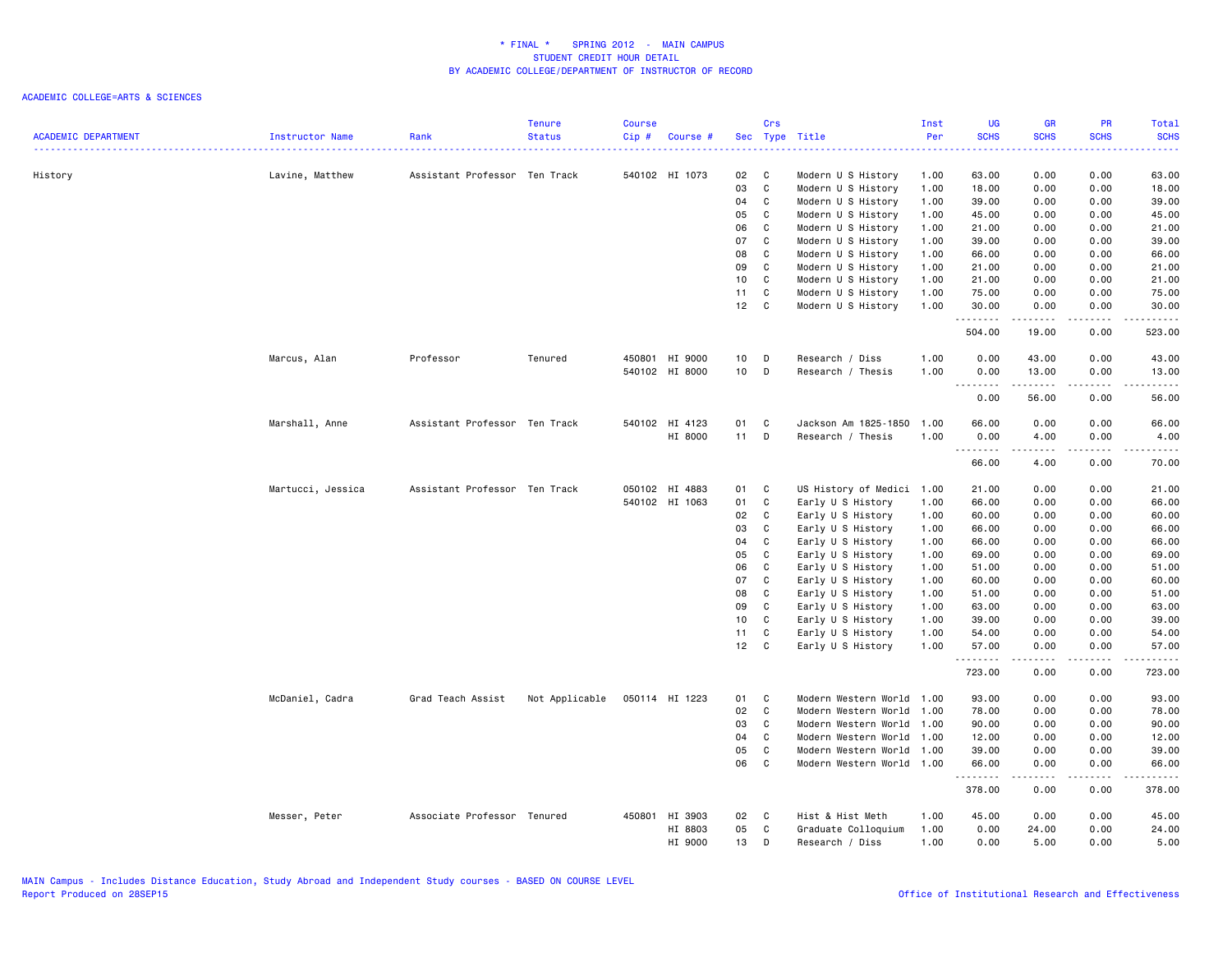| <b>ACADEMIC DEPARTMENT</b> | Instructor Name     | Rank                          | Tenure<br><b>Status</b> | Course<br>Cip# | Course #                         |                | Crs          | Sec Type Title                                   | Inst<br>Per  | <b>UG</b><br><b>SCHS</b> | <b>GR</b><br><b>SCHS</b> | PR<br><b>SCHS</b>            | Total<br><b>SCHS</b>   |
|----------------------------|---------------------|-------------------------------|-------------------------|----------------|----------------------------------|----------------|--------------|--------------------------------------------------|--------------|--------------------------|--------------------------|------------------------------|------------------------|
|                            |                     |                               |                         |                |                                  |                |              |                                                  |              | .<br>45.00               | 29.00                    | 0.00                         | 74.00                  |
|                            |                     |                               |                         |                |                                  |                |              |                                                  |              |                          |                          |                              |                        |
| History                    | Nordin, Dennis      | Non-Faculty                   | Not Applicable          |                | 450801 HI 3333                   | 555 M<br>901 M |              | Mississippi History<br>Mississippi History       | 1.00<br>1.00 | 3.00<br>3.00             | 0.00<br>0.00             | 0.00<br>0.00                 | 3.00<br>3.00           |
|                            |                     |                               |                         |                | 540102 HI 1063                   | 901 M          |              | Early U S History                                | 1.00         | 12.00                    | 0.00                     | 0.00                         | 12.00                  |
|                            |                     |                               |                         |                | HI 1073                          | 901 M          |              | Modern U S History                               | 1.00         | 3.00                     | 0.00                     | 0.00                         | 3.00                   |
|                            |                     |                               |                         |                |                                  |                |              |                                                  |              | 21.00                    | 0.00                     | 0.00                         | -----<br>21.00         |
|                            | Norris, Adele       | Lecturer                      | Non-Ten Track           |                | 059999 AAS 4990                  | 01             | $\mathbf{C}$ | Special Topic in Af. 1.00                        |              | 63.00                    | 0.00                     | 0.00                         | 63.00                  |
|                            |                     |                               |                         |                |                                  |                |              |                                                  |              | .<br>63.00               | 0.00                     | $\sim$ $\sim$ $\sim$<br>0.00 | $    -$<br>63.00       |
|                            | Osman, Julia        | Assistant Professor Ten Track |                         |                | 450801 HI 8853                   | 01             | S            | Sem Eur Before 1789                              | 1.00         | 0.00                     | 15.00                    | 0.00                         | 15.00                  |
|                            |                     |                               |                         |                | 450899 HI 4990                   | 02             | C            | Special Topic In HI                              | 1.00         | 9.00                     | 0.00                     | 0.00                         | 9.00                   |
|                            |                     |                               |                         |                |                                  |                |              |                                                  |              | .<br>9.00                | $- - - - -$<br>15.00     | $\frac{1}{2}$<br>0.00        | $\frac{1}{2}$<br>24.00 |
|                            | Phillips, Jason     | Associate Professor Tenured   |                         |                | 450801 HI 9000                   | 15 D           |              | Research / Diss                                  | 1.00         | 0.00                     | 14.00                    | 0.00                         | 14.00                  |
|                            |                     |                               |                         |                |                                  |                |              |                                                  |              | - - -<br>.<br>0.00       | 14.00                    | 0.00                         | .<br>14.00             |
|                            |                     |                               |                         |                |                                  |                | C            |                                                  |              |                          |                          |                              |                        |
|                            | Ridner, Judith      | Associate Professor Tenured   |                         |                | 450899 HI 4990<br>540101 HI 8933 | 01<br>01       | C            | Special Topic In HI<br>Grad. Coll: Col & Re 1.00 | 1.00         | 27.00<br>0.00            | 0.00<br>15.00            | 0.00<br>0.00                 | 27.00<br>15.00         |
|                            |                     |                               |                         |                |                                  |                |              |                                                  |              | .                        | .                        | .                            | .                      |
|                            |                     |                               |                         |                |                                  |                |              |                                                  |              | 27.00                    | 15.00                    | 0.00                         | 42.00                  |
|                            | Senaga, Karen       | Grad Teach Assist             | Not Applicable          |                | 540102 HI 1073                   | 25             | $\mathbf{C}$ | Modern U S History                               | 1.00         | 27.00                    | 0.00                     | 0.00                         | 27.00                  |
|                            |                     |                               |                         |                |                                  | 26             | C            | Modern U S History                               | 1.00         | 54.00                    | 0.00                     | 0.00                         | 54.00                  |
|                            |                     |                               |                         |                |                                  | 27             | C            | Modern U S History                               | 1.00         | 12.00                    | 0.00                     | 0.00                         | 12.00                  |
|                            |                     |                               |                         |                |                                  | 28             | $\mathsf{C}$ | Modern U S History                               | 1.00         | 33.00                    | 0.00                     | 0.00                         | 33.00                  |
|                            |                     |                               |                         |                |                                  | 29<br>30       | C<br>C       | Modern U S History<br>Modern U S History         | 1.00<br>1.00 | 24.00<br>51.00           | 0.00<br>0.00             | 0.00<br>0.00                 | 24.00<br>51.00         |
|                            |                     |                               |                         |                |                                  |                |              |                                                  |              | .                        | .                        | $\sim$ $\sim$ $\sim$         | .                      |
|                            |                     |                               |                         |                |                                  |                |              |                                                  |              | 201.00                   | 0.00                     | 0.00                         | 201.00                 |
|                            | Snyder, Christopher | Non-Faculty                   | Tenured                 | 240101         | HON 1081                         | 01             | S            | Honors Forum I                                   | 1.00         | 8.00                     | 0.00                     | 0.00                         | 8.00                   |
|                            |                     |                               |                         |                | <b>HON 1091</b>                  | 01             | S            | Honors Forum II                                  | 1.00         | 5.00                     | 0.00                     | 0.00                         | 5.00                   |
|                            |                     |                               |                         |                | <b>HON 3183</b>                  | 01             | <b>S</b>     | Interdisp Sem in Hum                             | 1.00         | 6.00<br>.                | 0.00<br><u>.</u>         | 0.00<br>.                    | 6.00<br>.              |
|                            |                     |                               |                         |                |                                  |                |              |                                                  |              | 19.00                    | 0.00                     | 0.00                         | 19.00                  |
|                            | Strawbridge, Wilm   | Lecturer                      | Non-Ten Track           | 050207         | HI 4273                          | 501 C          |              | Women In Am History                              | 1.00         | 39.00                    | 0.00                     | 0.00                         | 39.00                  |
|                            |                     |                               |                         |                | 540101 HI 8773                   | 501 C          |              | Issues in Women's Hi                             | 1.00         | 0.00                     | 3.00                     | 0.00                         | 3.00                   |
|                            |                     |                               |                         |                | 540102 HI 4193                   | 501 C          |              | US Environmental His 1.00                        |              | 24.00                    | 0.00                     | 0.00                         | 24.00                  |
|                            |                     |                               |                         |                | HI 4303                          | 501 C          |              | The Old South                                    | 1.00         | 39.00<br>.               | 0.00                     | 0.00                         | 39.00<br>.             |
|                            |                     |                               |                         |                |                                  |                |              |                                                  |              | 102.00                   | 3.00                     | 0.00                         | 105.00                 |
|                            | Uzoigwe, Godfrey    | Professor                     | Tenured                 |                | 050201 AAS 4793                  | 01             | C            | Modern Africa                                    | 1.00         | 18.00                    | 0.00                     | 0.00                         | 18.00                  |
|                            |                     |                               |                         |                | HI 4793                          | 01             | C            | Modern Africa                                    | 1.00         | 57.00                    | 0.00                     | 0.00                         | 57.00                  |
|                            |                     |                               |                         | 450801         | HI 6793                          | 01             | C            | Modern Africa                                    | 1.00         | 0.00                     | 6.00                     | 0.00                         | 6.00                   |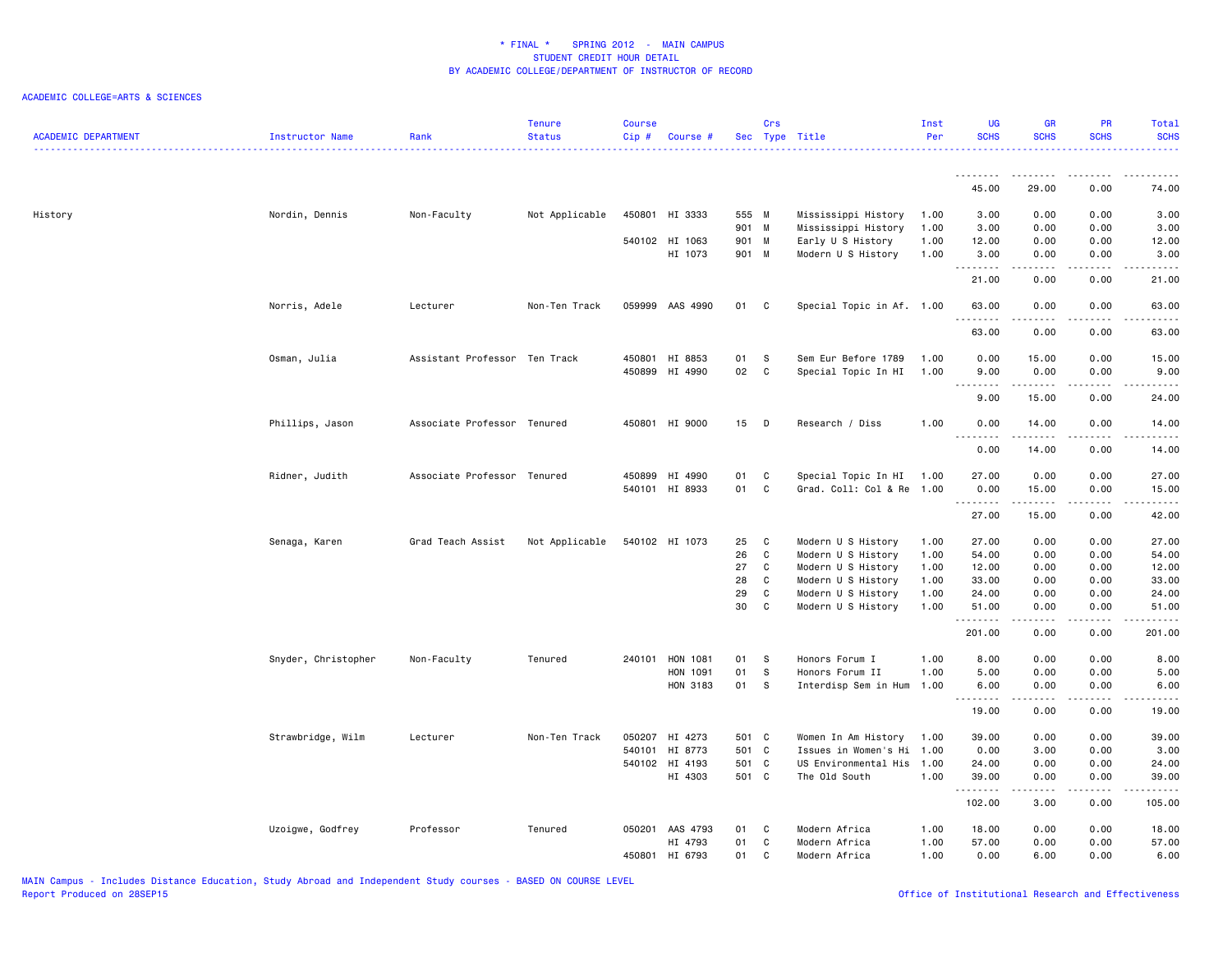| $Cip$ #<br>Type Title<br><b>SCHS</b><br><b>SCHS</b><br><b>SCHS</b><br><b>ACADEMIC DEPARTMENT</b><br>Rank<br><b>Instructor Name</b><br><b>Status</b><br>Sec<br>Per<br>Course # | <b>SCHS</b><br>$\frac{1}{2} \left( \frac{1}{2} \right) \left( \frac{1}{2} \right) \left( \frac{1}{2} \right) \left( \frac{1}{2} \right) \left( \frac{1}{2} \right)$<br>27.00 |
|-------------------------------------------------------------------------------------------------------------------------------------------------------------------------------|------------------------------------------------------------------------------------------------------------------------------------------------------------------------------|
|                                                                                                                                                                               |                                                                                                                                                                              |
| Graduate Colloquium<br>Uzoigwe, Godfrey<br>Professor<br>450801 HI 8803<br>04 C<br>1.00<br>27.00<br>0.00<br>History<br>Tenured<br>0.00<br>.<br>--------<br>.                   | .                                                                                                                                                                            |
| 75.00<br>33.00<br>0.00                                                                                                                                                        | 108.00                                                                                                                                                                       |
| Assistant Professor Ten Track<br>450801 HI 8823<br>Ward, Jason<br>01 S<br>Sem Us Hi Since 1877<br>0.00<br>18.00<br>0.00<br>1.00                                               | 18.00                                                                                                                                                                        |
| HI 9000<br>18 D<br>Research / Diss<br>1.00<br>0.00<br>8.00<br>0.00                                                                                                            | 8.00                                                                                                                                                                         |
| 450899 HI 4990<br>03 C<br>Special Topic In HI<br>1.00<br>36.00<br>0.00<br>0.00                                                                                                | 36.00                                                                                                                                                                        |
| 540102 HI 4493<br>01 C<br>Terrorism in America<br>1.00<br>39.00<br>0.00<br>0.00                                                                                               | 39.00                                                                                                                                                                        |
| HI 8000<br>18 D<br>Research / Thesis<br>1.00<br>0.00<br>10.00<br>0.00<br>.<br>.                                                                                               | 10.00<br>.                                                                                                                                                                   |
| --------<br>75.00<br>36.00<br>0.00                                                                                                                                            | 111.00                                                                                                                                                                       |
| Warrick, Alyssa<br>Grad Teach Assist<br>Not Applicable<br>050114 HI 1223<br>501 C<br>Modern Western World 1.00<br>60.00<br>0.00<br>0.00                                       | 60.00                                                                                                                                                                        |
| - - - - - - - - <b>-</b><br>. <b>.</b><br>0.00<br>60.00<br>0.00                                                                                                               | .<br>60.00                                                                                                                                                                   |
| Williams, Michael<br>Assistant Professor Ten Track<br>050201 AAS 3013<br>Afr Am History to 18 1.00<br>01 C<br>69.00<br>0.00<br>0.00                                           | 69.00                                                                                                                                                                        |
| HI 3013<br>01 C<br>Afr Am History to 18 1.00<br>51.00<br>0.00<br>0.00                                                                                                         | 51.00                                                                                                                                                                        |
| 450801 HI 8803<br>Graduate Colloquium<br>02 C<br>1.00<br>0.00<br>24.00<br>0.00                                                                                                | 24.00                                                                                                                                                                        |
| 19 D<br>1.00<br>0.00<br>7.00<br>0.00<br>540102 HI 8000<br>Research / Thesis                                                                                                   | 7.00                                                                                                                                                                         |
| ---<br>----<br>120.00<br>31.00<br>0.00                                                                                                                                        | -----<br>151.00                                                                                                                                                              |
| Associate Professor Tenured<br>East Asian Civ to 13<br>Wu, Shu-hui<br>050104 HI 1313<br>1.00<br>111.00<br>0.00<br>0.00<br>01 C                                                | 111.00                                                                                                                                                                       |
| 450801 HI 4593<br>Japan Since 1600<br>1.00<br>42.00<br>0.00<br>01 C<br>0.00                                                                                                   | 42.00                                                                                                                                                                        |
| <u>.</u><br>.<br>153.00<br>0.00<br>0.00                                                                                                                                       | .<br>153.00                                                                                                                                                                  |
| ========<br>========<br>========                                                                                                                                              | ==========                                                                                                                                                                   |
| 5176.00<br>0.00<br>504.00<br>History<br>economic concepts<br>========                                                                                                         | 5680.00<br>==========                                                                                                                                                        |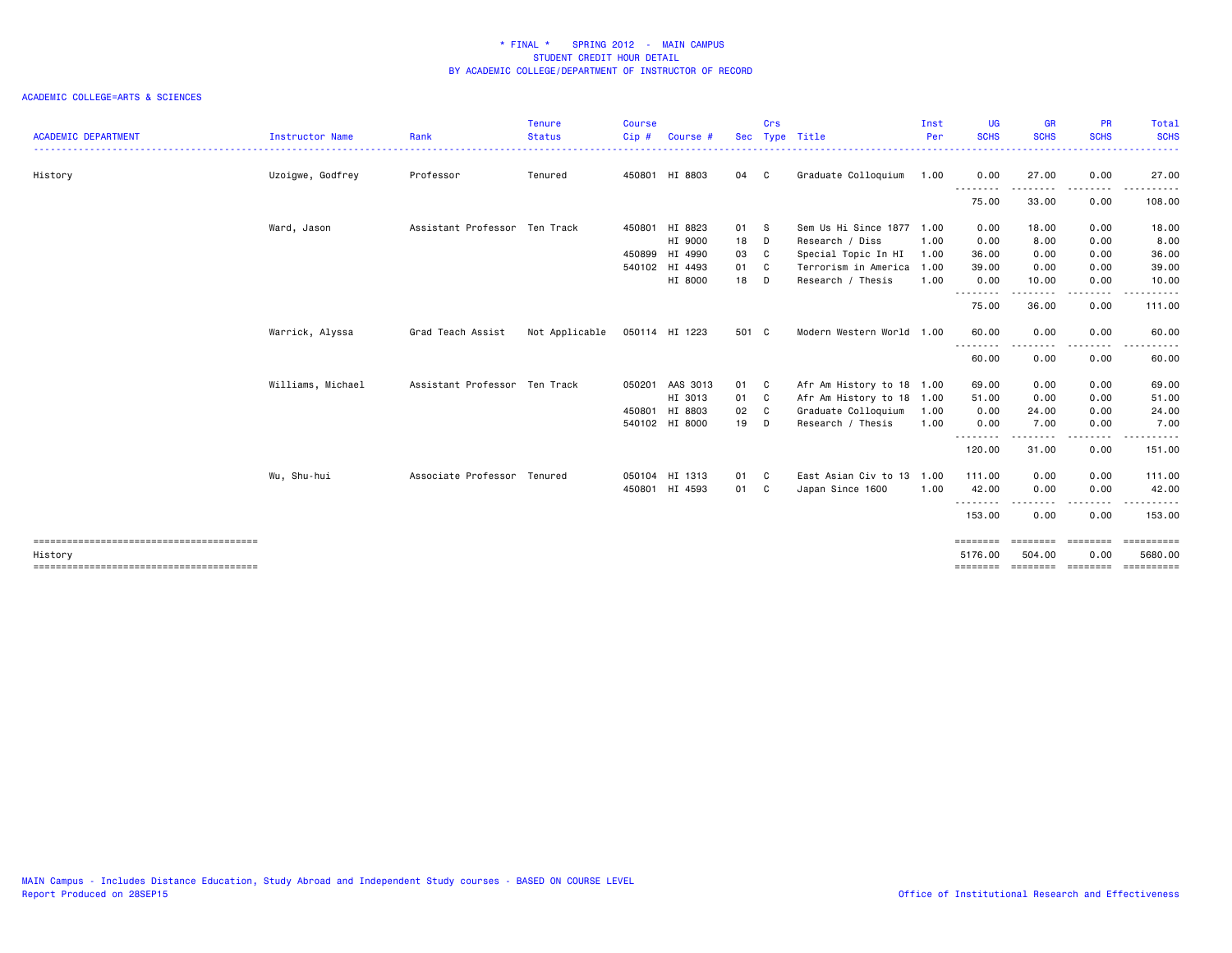| <b>ACADEMIC DEPARTMENT</b> | Instructor Name        | Rank              | <b>Tenure</b><br><b>Status</b> | Course<br>Cip# | Course #        |                   | Crs          | Sec Type Title            | Inst<br>Per | <b>UG</b><br><b>SCHS</b>                                           | <b>GR</b><br><b>SCHS</b> | PR<br><b>SCHS</b>                   | Total<br><b>SCHS</b><br>2222.                                                                                                                                 |
|----------------------------|------------------------|-------------------|--------------------------------|----------------|-----------------|-------------------|--------------|---------------------------|-------------|--------------------------------------------------------------------|--------------------------|-------------------------------------|---------------------------------------------------------------------------------------------------------------------------------------------------------------|
| Mathematics & Statistics   | Ballamoole, Snehalatha | Grad Teach Assist | Not Applicable                 |                | 270101 MA 1453  | 01 C              |              | Precal w/Graphing Ca 0.95 |             | 48.45                                                              | 0.00                     | 0.00                                | 48.45                                                                                                                                                         |
|                            |                        |                   |                                |                |                 |                   |              |                           |             | .<br>48.45                                                         | 0.00                     | .<br>0.00                           | $\frac{1}{2} \left( \frac{1}{2} \right) \left( \frac{1}{2} \right) \left( \frac{1}{2} \right) \left( \frac{1}{2} \right) \left( \frac{1}{2} \right)$<br>48.45 |
|                            | Banik, Robert          | Instructor        | Non-Ten Track                  |                | 270101 MA 1323  | 01                | $\mathbf{C}$ | Trigonometry              | 1.00        | 555.00                                                             | 0.00                     | 0.00                                | 555.00                                                                                                                                                        |
|                            |                        |                   |                                |                |                 | 02                | $\mathbf C$  | Trigonometry              | 1.00        | 441.00                                                             | 0.00                     | 0.00                                | 441.00                                                                                                                                                        |
|                            |                        |                   |                                |                |                 | 03                | C            | Trigonometry              | 0.05        | 5.40                                                               | 0.00                     | 0.00                                | 5.40                                                                                                                                                          |
|                            |                        |                   |                                |                |                 | 04                | $\mathtt{C}$ | Trigonometry              | 0.05        | 5.10                                                               | 0.00                     | 0.00                                | 5.10                                                                                                                                                          |
|                            |                        |                   |                                |                |                 | 05                | C            | Trigonometry              | 0.05        | 5.25                                                               | 0.00                     | 0.00                                | 5.25                                                                                                                                                          |
|                            |                        |                   |                                |                |                 | 06                | C            | Trigonometry              | 0.05        | 5.40                                                               | 0.00                     | 0.00                                | 5.40                                                                                                                                                          |
|                            |                        |                   |                                |                |                 | 07                | C            | Trigonometry              | 1.00        | 552.00                                                             | 0.00                     | 0.00                                | 552.00                                                                                                                                                        |
|                            |                        |                   |                                |                | MA 1613         | 07                | C            | Cal Bus & Life Sc I       | 0.95        | 441.75                                                             | 0.00                     | 0.00                                | 441.75<br>.                                                                                                                                                   |
|                            |                        |                   |                                |                |                 |                   |              |                           |             | .<br>2010.90                                                       | 0.00                     | $\sim$ $\sim$ $\sim$ $\sim$<br>0.00 | 2010.90                                                                                                                                                       |
|                            | Bhoumik, Soumya        | Grad Teach Assist | Not Applicable                 |                | 270101 MA 1613  | 01 C              |              | Cal Bus & Life Sc I       | 0.95        | 105.45<br>.                                                        | 0.00                     | 0.00<br>$- - -$                     | 105.45<br>$- - - - - -$                                                                                                                                       |
|                            |                        |                   |                                |                |                 |                   |              |                           |             | 105.45                                                             | 0.00                     | 0.00                                | 105.45                                                                                                                                                        |
|                            | Blackshear, Chad       | Grad Teach Assist | Not Applicable                 |                | 270501 MA 2113  | 10                | B            | Intro to Stats            | 0.05        | 0.45                                                               | 0.00                     | 0.00                                | 0.45                                                                                                                                                          |
|                            |                        |                   |                                |                |                 | 11 B              |              | Intro to Stats            | 0.05        | 0.30                                                               | 0.00                     | 0.00                                | 0.30                                                                                                                                                          |
|                            |                        |                   |                                |                | ST 2113         | 10                | B            | Intro to Stats            | 0.05        | 4.20                                                               | 0.00                     | 0.00                                | 4.20                                                                                                                                                          |
|                            |                        |                   |                                |                |                 | 11                | B            | Intro to Stats            | 0.05        | 3.90                                                               | 0.00                     | 0.00                                | 3.90                                                                                                                                                          |
|                            |                        |                   |                                |                |                 |                   |              |                           |             | $\sim$ $\sim$ $\sim$ $\sim$<br>$\sim$ $\sim$ $\sim$ $\sim$<br>8.85 | 0.00                     | .<br>0.00                           | 8.85                                                                                                                                                          |
|                            | Crittenden, Marjorie   | Instructor        | Non-Ten Track                  |                | 270101 MA 1713  | 02                | $\mathbf{C}$ | Calculus I                | 1.00        | 351.00                                                             | 0.00                     | 0.00                                | 351.00                                                                                                                                                        |
|                            |                        |                   |                                |                |                 | 03                | C            | Calculus I                | 1.00        | 354.00                                                             | 0.00                     | 0.00                                | 354.00                                                                                                                                                        |
|                            |                        |                   |                                |                | MA 1723         | 02                | $\mathbf C$  | Calculus II               | 1.00        | 375.00                                                             | 0.00                     | 0.00                                | 375.00                                                                                                                                                        |
|                            |                        |                   |                                |                |                 | 03                | C            | Calculus II               | 1.00        | 210.00                                                             | 0.00                     | 0.00                                | 210.00                                                                                                                                                        |
|                            |                        |                   |                                |                |                 |                   |              |                           |             | .<br>1290.00                                                       | .<br>0.00                | .<br>0.00                           | .<br>1290.00                                                                                                                                                  |
|                            | Dang, Hai              | Professor         | Tenured                        |                | 270101 MA 3253  | H <sub>01</sub> C |              | Honors Diff Equation 1.00 |             | 72.00                                                              | 0.00                     | 0.00                                | 72.00                                                                                                                                                         |
|                            |                        |                   |                                |                | MA 4943         | 01 C              |              | Math Analysis II          | 1.00        | 6.00                                                               | 0.00                     | 0.00                                | 6.00                                                                                                                                                          |
|                            |                        |                   |                                |                | MA 6943         | 01 C              |              | Math Analysis II          | 1.00        | 0.00                                                               | 12.00                    | 0.00                                | 12.00                                                                                                                                                         |
|                            |                        |                   |                                |                | MA 7000         | 01                | $\mathbf{I}$ | Directed Indiv Study      | 1.00        | 0.00                                                               | 3.00                     | 0.00                                | 3.00                                                                                                                                                          |
|                            |                        |                   |                                |                | MA 9000         | 02                | D            | Research / Diss           | 1.00        | 0.00                                                               | 9.00                     | 0.00                                | 9.00                                                                                                                                                          |
|                            |                        |                   |                                |                | 279999 MA 8990  | 03                | C            | Special Topic In MA       | 1.00        | 0.00<br>.                                                          | 3.00<br>-----            | 0.00<br>.                           | 3.00                                                                                                                                                          |
|                            |                        |                   |                                |                |                 |                   |              |                           |             | 78.00                                                              | 27.00                    | 0.00                                | 105.00                                                                                                                                                        |
|                            | Daniels, Diane         | Non-Faculty       | Not Applicable                 |                | 131099 LSK 0023 | 01 L              |              | Dev Studies Lab           | 1.00        | 30.00                                                              | 0.00                     | 0.00                                | 30.00                                                                                                                                                         |
|                            |                        |                   |                                |                |                 | 02                | $\mathsf{L}$ | Dev Studies Lab           | 1.00        | 9.00<br>.                                                          | 0.00                     | 0.00<br>.                           | 9.00<br>.                                                                                                                                                     |
|                            |                        |                   |                                |                |                 |                   |              |                           |             | 39.00                                                              | 0.00                     | 0.00                                | 39.00                                                                                                                                                         |
|                            | Dobson, Edward         | Professor         | Tenured                        |                | 270101 MA 3113  | 01                | $\mathbf{C}$ | Intro Linear Algebra      | 1.00        | 135.00                                                             | 0.00                     | 0.00                                | 135.00                                                                                                                                                        |
|                            |                        |                   |                                |                | MA 8123         | 01                | $\mathbf{C}$ | Mod High Algebra II       | 1.00        | 0.00                                                               | 12.00                    | 0.00                                | 12.00                                                                                                                                                         |
|                            |                        |                   |                                |                | MA 9000         | 03                | D            | Research / Diss           | 1.00        | 0.00                                                               | 6.00                     | 0.00                                | 6.00                                                                                                                                                          |
|                            |                        |                   |                                | 279999         | MA 8990         | 04                | C            | Special Topic In MA       | 1.00        | 0.00                                                               | 3.00                     | 0.00                                | 3.00                                                                                                                                                          |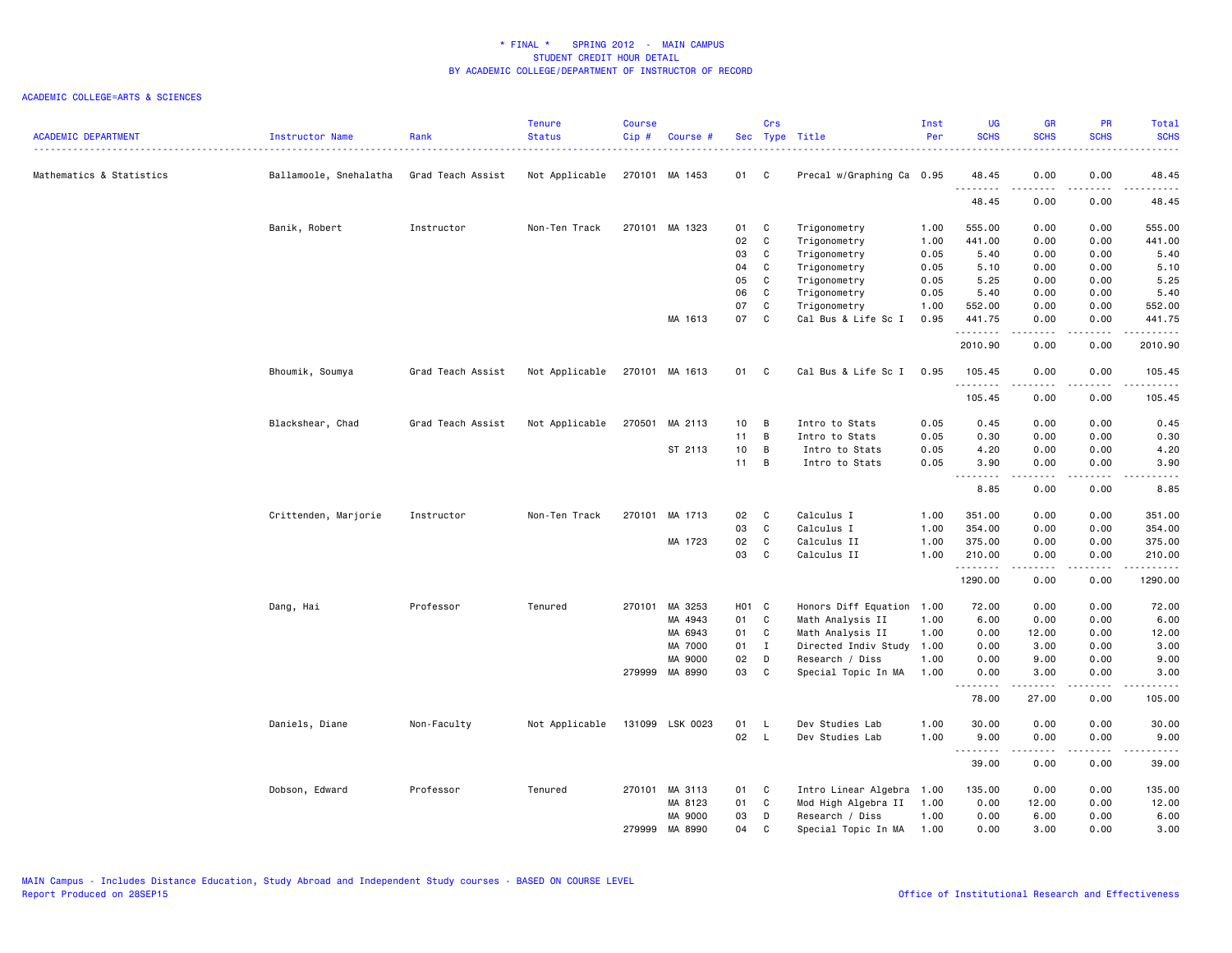| <b>ACADEMIC DEPARTMENT</b> | Instructor Name | Rank                        | <b>Tenure</b><br><b>Status</b> | <b>Course</b><br>Cip# | Course #       |          | Crs          | Sec Type Title                                         | Inst<br>Per  | <b>UG</b><br><b>SCHS</b> | <b>GR</b><br><b>SCHS</b> | PR<br><b>SCHS</b>                                                                                                                                    | <b>Total</b><br><b>SCHS</b> |
|----------------------------|-----------------|-----------------------------|--------------------------------|-----------------------|----------------|----------|--------------|--------------------------------------------------------|--------------|--------------------------|--------------------------|------------------------------------------------------------------------------------------------------------------------------------------------------|-----------------------------|
|                            |                 |                             |                                |                       |                |          |              |                                                        |              | .                        | .                        | $\frac{1}{2} \left( \frac{1}{2} \right) \left( \frac{1}{2} \right) \left( \frac{1}{2} \right) \left( \frac{1}{2} \right) \left( \frac{1}{2} \right)$ | . <u>.</u> .                |
|                            |                 |                             |                                |                       |                |          |              |                                                        |              | 135.00                   | 21.00                    | 0.00                                                                                                                                                 | 156.00                      |
| Mathematics & Statistics   | DuBien, Janice  | Associate Professor Tenured |                                | 270501                | ST 8114        | 02       | B            | Statistical Methods                                    | 1.00         | 0.00                     | 116.00                   | 0.00                                                                                                                                                 | 116.00                      |
|                            |                 |                             |                                |                       | ST 8214        | 01       | B            | Desn & Anal Of Exp                                     | 1.00         | 0.00                     | 140.00                   | 0.00                                                                                                                                                 | 140.00                      |
|                            |                 |                             |                                |                       | ST 8863        | 01       | C            | Adv Design Of Exp II 1.00                              |              | 0.00<br>$\sim$ $\sim$ .  | 18.00                    | 0.00<br>.                                                                                                                                            | 18.00                       |
|                            |                 |                             |                                |                       |                |          |              |                                                        |              | .<br>0.00                | .<br>274.00              | 0.00                                                                                                                                                 | ------<br>274.00            |
|                            | Eaton, Jonathan | Lecturer                    | Non-Ten Track                  |                       | 270101 MA 0103 | 01       | C            | Intermediate Algebra 1.00                              |              | 366.00                   | 0.00                     | 0.00                                                                                                                                                 | 366.00                      |
|                            |                 |                             |                                |                       |                | 02       | $\mathtt{C}$ | Intermediate Algebra 1.00                              |              | 225.00                   | 0.00                     | 0.00                                                                                                                                                 | 225.00                      |
|                            |                 |                             |                                |                       |                | 03       | К            | Intermediate Algebra 1.00                              |              | 0.00                     | 0.00                     | 0.00                                                                                                                                                 | 0.00                        |
|                            |                 |                             |                                |                       |                | 04       | к            | Intermediate Algebra 1.00                              |              | 0.00                     | 0.00                     | 0.00                                                                                                                                                 | 0.00                        |
|                            |                 |                             |                                |                       |                | 05       | к            | Intermediate Algebra 1.00                              |              | 0.00                     | 0.00                     | 0.00                                                                                                                                                 | 0.00                        |
|                            |                 |                             |                                |                       |                | 06       | к            | Intermediate Algebra 1.00                              |              | 0.00                     | 0.00                     | 0.00                                                                                                                                                 | 0.00                        |
|                            |                 |                             |                                |                       |                | 07       | К            | Intermediate Algebra 1.00                              |              | 0.00                     | 0.00                     | 0.00                                                                                                                                                 | 0.00                        |
|                            |                 |                             |                                |                       |                | 08<br>09 | К<br>К       | Intermediate Algebra 1.00<br>Intermediate Algebra 1.00 |              | 0.00<br>0.00             | 0.00<br>0.00             | 0.00<br>0.00                                                                                                                                         | 0.00<br>0.00                |
|                            |                 |                             |                                |                       |                | 10       | К            | Intermediate Algebra                                   | 1.00         | 0.00                     | 0.00                     | 0.00                                                                                                                                                 | 0.00                        |
|                            |                 |                             |                                |                       | 270501 MA 2113 | 01       | B            | Intro to Stats                                         | 0.95         | 17.10                    | 0.00                     | 0.00                                                                                                                                                 | 17.10                       |
|                            |                 |                             |                                |                       |                | 02       | B            | Intro to Stats                                         | 0.95         | 19.95                    | 0.00                     | 0.00                                                                                                                                                 | 19.95                       |
|                            |                 |                             |                                |                       |                | 03       | B            | Intro to Stats                                         | 0.95         | 34.20                    | 0.00                     | 0.00                                                                                                                                                 | 34.20                       |
|                            |                 |                             |                                |                       |                | 04       | B            | Intro to Stats                                         | 0.95         | 34.20                    | 0.00                     | 0.00                                                                                                                                                 | 34.20                       |
|                            |                 |                             |                                |                       |                | 05       | B            | Intro to Stats-credi                                   | 0.95         | 28.50                    | 0.00                     | 0.00                                                                                                                                                 | 28.50                       |
|                            |                 |                             |                                |                       |                | 06       | B            | Intro to Stats                                         | 0.95         | 14.25                    | 0.00                     | 0.00                                                                                                                                                 | 14.25                       |
|                            |                 |                             |                                |                       |                | 07       | B            | Intro to Stats                                         | 0.95         | 37.05                    | 0.00                     | 0.00                                                                                                                                                 | 37.05                       |
|                            |                 |                             |                                |                       |                | 08       | B            | Intro to Stats                                         | 0.95         | 22.80                    | 0.00                     | 0.00                                                                                                                                                 | 22.80                       |
|                            |                 |                             |                                |                       |                | 09       | B            | Intro to Stats                                         | 0.95         | 28.50                    | 0.00                     | 0.00                                                                                                                                                 | 28.50                       |
|                            |                 |                             |                                |                       |                | 10       | B            | Intro to Stats                                         | 0.95         | 8.55                     | 0.00                     | 0.00                                                                                                                                                 | 8.55                        |
|                            |                 |                             |                                |                       |                | 11       | B<br>B       | Intro to Stats                                         | 0.95         | 5.70                     | 0.00                     | 0.00                                                                                                                                                 | 5.70                        |
|                            |                 |                             |                                |                       |                | 12<br>13 | B            | Intro to Stats<br>Intro to Stats                       | 0.95<br>0.95 | 28.50<br>31.35           | 0.00<br>0.00             | 0.00<br>0.00                                                                                                                                         | 28.50<br>31.35              |
|                            |                 |                             |                                |                       |                | 14       | B            | Intro to Stats                                         | 0.95         | 25.65                    | 0.00                     | 0.00                                                                                                                                                 | 25.65                       |
|                            |                 |                             |                                |                       |                | 501      | C            | Intro to Stats                                         | 1.00         | 75.00                    | 0.00                     | 0.00                                                                                                                                                 | 75.00                       |
|                            |                 |                             |                                |                       | ST 2113        | 01       | B            | Intro to Stats                                         | 0.95         | 65.55                    | 0.00                     | 0.00                                                                                                                                                 | 65.55                       |
|                            |                 |                             |                                |                       |                | 02       | B            | Intro to Stats                                         | 0.95         | 62.70                    | 0.00                     | 0.00                                                                                                                                                 | 62.70                       |
|                            |                 |                             |                                |                       |                | 03       | B            | Intro to Stats                                         | 0.95         | 51.30                    | 0.00                     | 0.00                                                                                                                                                 | 51.30                       |
|                            |                 |                             |                                |                       |                | 04       | B            | Intro to Stats                                         | 0.95         | 51.30                    | 0.00                     | 0.00                                                                                                                                                 | 51.30                       |
|                            |                 |                             |                                |                       |                | 05       | B            | Intro to Stats cred                                    | 0.95         | 57.00                    | 0.00                     | 0.00                                                                                                                                                 | 57.00                       |
|                            |                 |                             |                                |                       |                | 06       | B            | Intro to Stats                                         | 0.95         | 68.40                    | 0.00                     | 0.00                                                                                                                                                 | 68.40                       |
|                            |                 |                             |                                |                       |                | 07       | B            | Intro to Stats                                         | 0.95         | 48.45                    | 0.00                     | 0.00                                                                                                                                                 | 48.45                       |
|                            |                 |                             |                                |                       |                | 08       | B            | Intro to Stats                                         | 0.95         | 65.55                    | 0.00                     | 0.00                                                                                                                                                 | 65.55                       |
|                            |                 |                             |                                |                       |                | 09       | B            | Intro to Stats                                         | 0.95         | 57.00                    | 0.00                     | 0.00                                                                                                                                                 | 57.00                       |
|                            |                 |                             |                                |                       |                | 10       | B            | Intro to Stats                                         | 0.95         | 79.80                    | 0.00                     | 0.00                                                                                                                                                 | 79.80                       |
|                            |                 |                             |                                |                       |                | 11       | B            | Intro to Stats                                         | 0.95         | 74.10                    | 0.00                     | 0.00                                                                                                                                                 | 74.10                       |
|                            |                 |                             |                                |                       |                | 12       | B            | Intro to Stats                                         | 0.95         | 54.15                    | 0.00                     | 0.00                                                                                                                                                 | 54.15                       |
|                            |                 |                             |                                |                       |                | 13       | B            | Intro to Stats                                         | 0.95         | 57.00                    | 0.00                     | 0.00                                                                                                                                                 | 57.00                       |
|                            |                 |                             |                                |                       |                | 14       | B            | Intro to Stats                                         | 0.95         | 59.85                    | 0.00                     | 0.00                                                                                                                                                 | 59.85                       |
|                            |                 |                             |                                |                       |                | 501 C    |              | Intro to Stats                                         | 1.00         | 81.00<br>.               | 0.00<br>-----            | 0.00<br>.                                                                                                                                            | 81.00<br>.                  |
|                            |                 |                             |                                |                       |                |          |              |                                                        |              | 1935.45                  | 0.00                     | 0.00                                                                                                                                                 | 1935.45                     |
|                            | Ebanks, Bruce   | Professor                   | Tenured                        |                       | 270101 MA 2733 | H01 C    |              | Honors Calculus III 1.00                               |              | 57.00                    | 0.00                     | 0.00                                                                                                                                                 | 57.00                       |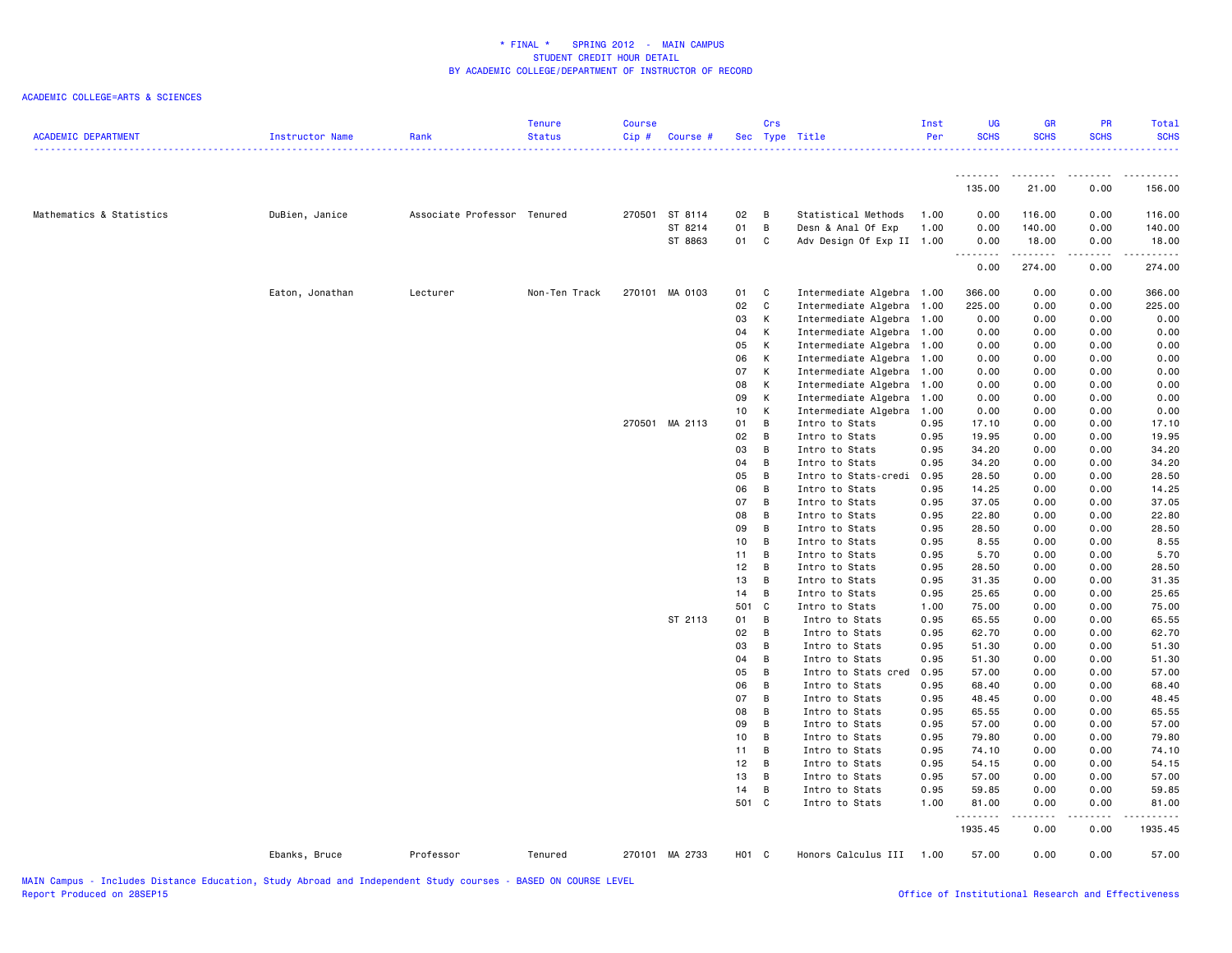| <b>ACADEMIC DEPARTMENT</b> | Instructor Name                           | Rank                        | <b>Tenure</b><br><b>Status</b> | Course<br>Cip# | Course #                  |                  | Crs                              | Sec Type Title                                                       | Inst<br>Per          | <b>UG</b><br><b>SCHS</b>                                           | <b>GR</b><br><b>SCHS</b> | PR<br><b>SCHS</b>            | Total<br><b>SCHS</b>                                                                                                                                          |
|----------------------------|-------------------------------------------|-----------------------------|--------------------------------|----------------|---------------------------|------------------|----------------------------------|----------------------------------------------------------------------|----------------------|--------------------------------------------------------------------|--------------------------|------------------------------|---------------------------------------------------------------------------------------------------------------------------------------------------------------|
| Mathematics & Statistics   | Ebanks, Bruce                             | Professor                   | Tenured                        |                | 270101 MA 3053            | 01 C             |                                  | Found Of Math I                                                      | 1.00                 | 66.00                                                              | 0.00                     | 0.00<br>.                    | 66.00<br>$\frac{1}{2} \left( \frac{1}{2} \right) \left( \frac{1}{2} \right) \left( \frac{1}{2} \right) \left( \frac{1}{2} \right) \left( \frac{1}{2} \right)$ |
|                            |                                           |                             |                                |                |                           |                  |                                  |                                                                      |                      | 123.00                                                             | 0.00                     | 0.00                         | 123.00                                                                                                                                                        |
|                            | Fabel, Andrew                             | Associate Professor Tenured |                                |                | 270101 MA 1723<br>MA 3513 | H01 C<br>01 C    |                                  | Honors Calculus II<br>History Of Math                                | 1.00<br>1.00         | 81.00<br>90.00                                                     | 0.00<br>0.00             | 0.00<br>0.00                 | 81.00<br>90.00                                                                                                                                                |
|                            |                                           |                             |                                |                |                           |                  |                                  |                                                                      |                      | .<br>171.00                                                        | 0.00                     | 0.00                         | .<br>171.00                                                                                                                                                   |
|                            | Ferguson, Joseph                          | Grad Teach Assist           | Not Applicable                 |                | 270101 MA 1613            | 03               | $\overline{\phantom{a}}$ C       | Cal Bus & Life Sc I                                                  | 0.95                 | 99.75                                                              | 0.00                     | 0.00                         | 99.75                                                                                                                                                         |
|                            |                                           |                             |                                |                |                           |                  |                                  |                                                                      |                      | .<br>99.75                                                         | 0.00                     | 0.00                         | $\frac{1}{2} \left( \frac{1}{2} \right) \left( \frac{1}{2} \right) \left( \frac{1}{2} \right) \left( \frac{1}{2} \right)$<br>99.75                            |
|                            | Fletcher, Jaclyn                          | Grad Teach Assist           | Not Applicable                 |                | 270101 MA 1313            | 02 C             |                                  | College Algebra                                                      | 0.95                 | 105.45<br>.                                                        | 0.00<br>.                | 0.00<br>-----                | 105.45<br>.                                                                                                                                                   |
|                            |                                           |                             |                                |                |                           |                  |                                  |                                                                      |                      | 105.45                                                             | 0.00                     | 0.00                         | 105.45                                                                                                                                                        |
|                            | Holt, LaBeausha                           | Grad Teach Assist           | Not Applicable                 |                | 270101 MA 1313            | 05 C             |                                  | College Algebra                                                      | 0.95                 | 114.00<br>.                                                        | 0.00                     | 0.00<br>.                    | 114.00<br>.                                                                                                                                                   |
|                            |                                           |                             |                                |                |                           |                  |                                  |                                                                      |                      | 114.00                                                             | 0.00                     | 0.00                         | 114.00                                                                                                                                                        |
|                            | Hughes, Lorraine                          | Instructor                  | Non-Ten Track                  |                | 270101 MA 1723            | 01<br>04<br>05 C | C<br>$\mathbf c$                 | Calculus II<br>Calculus II<br>Calculus II                            | 1.00<br>1.00<br>1.00 | 285.00<br>201.00<br>402.00                                         | 0.00<br>0.00<br>0.00     | 0.00<br>0.00<br>0.00         | 285.00<br>201.00<br>402.00                                                                                                                                    |
|                            |                                           |                             |                                |                |                           |                  |                                  |                                                                      |                      | .<br>888.00                                                        | 0.00                     | .<br>0.00                    | ------<br>888.00                                                                                                                                              |
|                            | Juraszek, Brittany                        | Grad Teach Assist           | Not Applicable                 |                | 270501 MA 2113            | 04               | B                                | Intro to Stats                                                       | 0.05                 | 1.80                                                               | 0.00                     | 0.00                         | 1.80                                                                                                                                                          |
|                            |                                           |                             |                                |                | ST 2113                   | 14<br>04         | $\overline{B}$<br>$\overline{B}$ | Intro to Stats<br>Intro to Stats                                     | 0.05<br>0.05         | 1.35<br>2.70                                                       | 0.00<br>0.00             | 0.00<br>0.00                 | 1.35<br>2.70                                                                                                                                                  |
|                            |                                           |                             |                                |                |                           | 14               | B                                | Intro to Stats                                                       | 0.05                 | 3.15<br>$\sim$ $\sim$ $\sim$ $\sim$<br>$\sim$ $\sim$ $\sim$ $\sim$ | 0.00<br>.                | 0.00<br>$\sim$ $\sim$ $\sim$ | 3.15<br>.                                                                                                                                                     |
|                            |                                           |                             |                                |                |                           |                  |                                  |                                                                      |                      | 9.00                                                               | 0.00                     | 0.00                         | 9.00                                                                                                                                                          |
|                            | Kalappattil, Lakshmi Sa Grad Teach Assist |                             | Not Applicable                 |                | 270101 MA 1613            | 02 C             |                                  | Cal Bus & Life Sc I                                                  | 0.95                 | 105.45<br><u>.</u>                                                 | 0.00<br>.                | 0.00<br>.                    | 105.45<br>-------                                                                                                                                             |
|                            |                                           |                             |                                |                |                           |                  |                                  |                                                                      |                      | 105.45                                                             | 0.00                     | 0.00                         | 105.45                                                                                                                                                        |
|                            | Kim, Seongjai                             | Associate Professor Tenured |                                |                | 270101 MA 2743<br>MA 3253 | 03<br>01         | $\mathbf{C}$<br>$\mathbf{C}$     | Calculus IV<br>Diff Equations                                        | 1.00<br>1.00         | 132.00<br>147.00                                                   | 0.00<br>0.00             | 0.00<br>0.00                 | 132.00<br>147.00                                                                                                                                              |
|                            |                                           |                             |                                |                |                           |                  |                                  |                                                                      |                      | .<br>279.00                                                        | .<br>0.00                | د د د د<br>0.00              | <u>.</u><br>279.00                                                                                                                                            |
|                            | King, Nancy                               | Instructor                  | Non-Ten Track                  | 270101         | MA 1413<br>MA 1433        | 01<br>01<br>02   | <b>C</b><br>C<br>C               | Structure Real Numbe<br>Informal Geom & Meas<br>Informal Geom & Meas | 1.00<br>1.00<br>1.00 | 132.00<br>63.00<br>87.00                                           | 0.00<br>0.00<br>0.00     | 0.00<br>0.00<br>0.00         | 132.00<br>63.00<br>87.00                                                                                                                                      |
|                            |                                           |                             |                                |                | MA 1613                   | 01               | C                                | Cal Bus & Life Sc I                                                  | 0.05                 | 5.55                                                               | 0.00                     | 0.00                         | 5.55                                                                                                                                                          |
|                            |                                           |                             |                                |                |                           | 02<br>03         | C<br>C                           | Cal Bus & Life Sc I<br>Cal Bus & Life Sc I                           | 0.05<br>0.05         | 5.55<br>5.25                                                       | 0.00<br>0.00             | 0.00<br>0.00                 | 5.55<br>5.25                                                                                                                                                  |
|                            |                                           |                             |                                |                |                           | 04               | C                                | Cal Bus & Life Sc I                                                  | 0.05                 | 5.25                                                               | 0.00                     | 0.00                         | 5.25                                                                                                                                                          |
|                            |                                           |                             |                                |                |                           | 05               | C                                | Cal Bus & Life Sc I                                                  | 1.00                 | 150.00                                                             | 0.00                     | 0.00                         | 150.00                                                                                                                                                        |
|                            |                                           |                             |                                |                |                           | 07               | C                                | Cal Bus & Life Sc I                                                  | 0.05                 | 23.25                                                              | 0.00                     | 0.00                         | 23.25                                                                                                                                                         |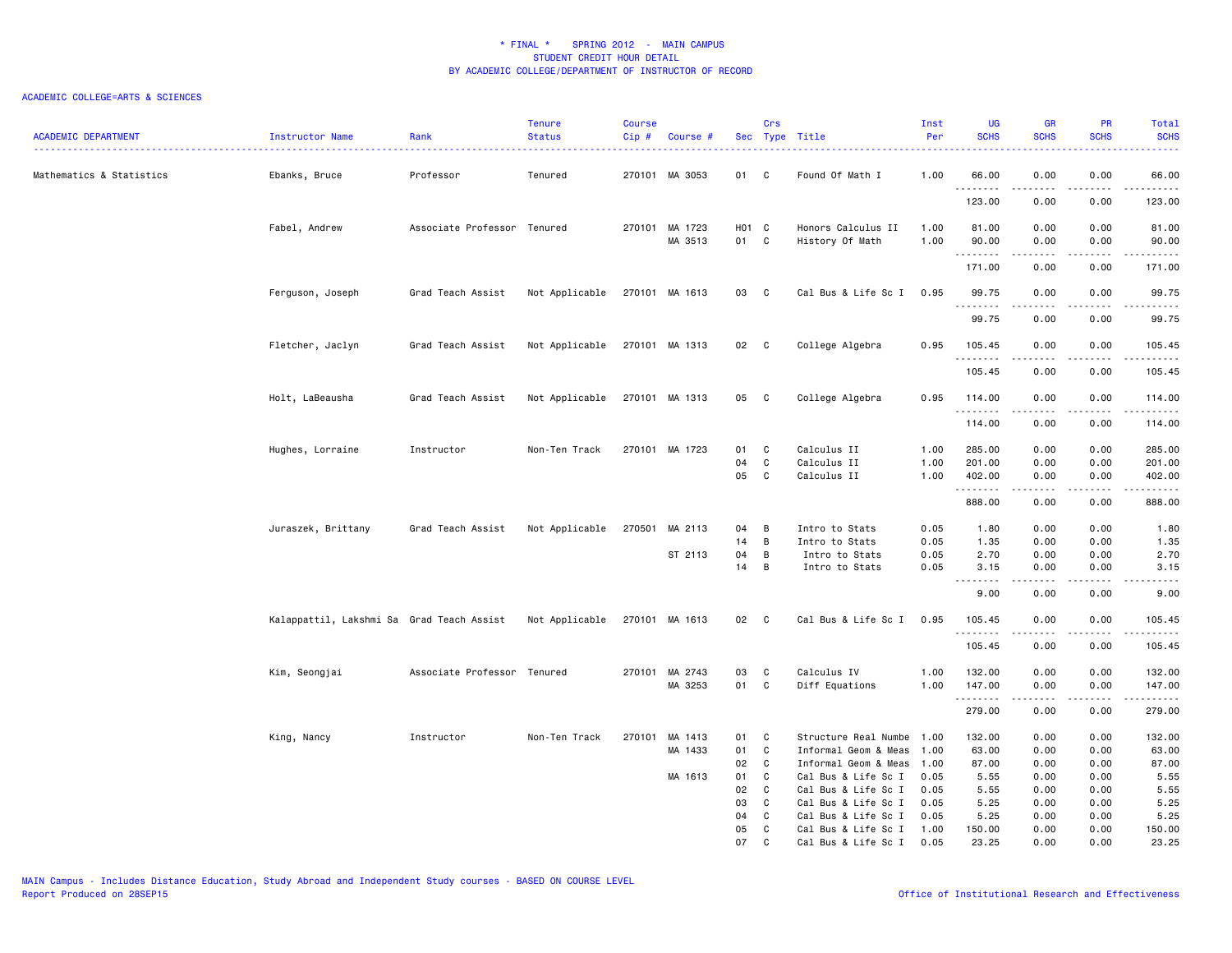| <b>ACADEMIC DEPARTMENT</b> | Instructor Name        | Rank                        | <b>Tenure</b><br><b>Status</b> | Course<br>Cip# | Course #                  |               | Crs                           | Sec Type Title                             | Inst<br>Per  | <b>UG</b><br><b>SCHS</b>                                                                                                                                                                                                                                                                                                                                                                                                                                                                       | <b>GR</b><br><b>SCHS</b>                                                                                                                                     | <b>PR</b><br><b>SCHS</b>            | Total<br><b>SCHS</b><br>.                                                                                   |
|----------------------------|------------------------|-----------------------------|--------------------------------|----------------|---------------------------|---------------|-------------------------------|--------------------------------------------|--------------|------------------------------------------------------------------------------------------------------------------------------------------------------------------------------------------------------------------------------------------------------------------------------------------------------------------------------------------------------------------------------------------------------------------------------------------------------------------------------------------------|--------------------------------------------------------------------------------------------------------------------------------------------------------------|-------------------------------------|-------------------------------------------------------------------------------------------------------------|
|                            |                        |                             |                                |                |                           |               |                               |                                            |              | .                                                                                                                                                                                                                                                                                                                                                                                                                                                                                              |                                                                                                                                                              |                                     |                                                                                                             |
|                            |                        |                             |                                |                |                           |               |                               |                                            |              | 476.85                                                                                                                                                                                                                                                                                                                                                                                                                                                                                         | 0.00                                                                                                                                                         | 0.00                                | 476.85                                                                                                      |
| Mathematics & Statistics   | Ko, Eunkyung           | Grad Teach Assist           | Not Applicable                 |                | 270101 MA 1323            | 03 C          |                               | Trigonometry                               | 0.95         | 102.60<br>.                                                                                                                                                                                                                                                                                                                                                                                                                                                                                    | 0.00                                                                                                                                                         | 0.00                                | 102.60                                                                                                      |
|                            |                        |                             |                                |                |                           |               |                               |                                            |              | 102.60                                                                                                                                                                                                                                                                                                                                                                                                                                                                                         | 0.00                                                                                                                                                         | 0.00                                | 102.60                                                                                                      |
|                            | Krishnasamysaraswathy, | Grad Teach Assist           | Not Applicable                 |                | 270101 MA 1613            | 04            | C                             | Cal Bus & Life Sc I                        | 0.95         | 99.75                                                                                                                                                                                                                                                                                                                                                                                                                                                                                          | 0.00                                                                                                                                                         | 0.00                                | 99.75                                                                                                       |
|                            |                        |                             |                                |                |                           | 06            | C                             | Cal Bus & Life Sc I                        | 0.05         | 5.55<br>$\begin{array}{cccccccccccccc} \multicolumn{2}{c}{} & \multicolumn{2}{c}{} & \multicolumn{2}{c}{} & \multicolumn{2}{c}{} & \multicolumn{2}{c}{} & \multicolumn{2}{c}{} & \multicolumn{2}{c}{} & \multicolumn{2}{c}{} & \multicolumn{2}{c}{} & \multicolumn{2}{c}{} & \multicolumn{2}{c}{} & \multicolumn{2}{c}{} & \multicolumn{2}{c}{} & \multicolumn{2}{c}{} & \multicolumn{2}{c}{} & \multicolumn{2}{c}{} & \multicolumn{2}{c}{} & \multicolumn{2}{c}{} & \multicolumn{2}{c}{} & \$ | 0.00<br>.                                                                                                                                                    | 0.00<br>.                           | 5.55<br>د د د د د د                                                                                         |
|                            |                        |                             |                                |                |                           |               |                               |                                            |              | 105.30                                                                                                                                                                                                                                                                                                                                                                                                                                                                                         | 0.00                                                                                                                                                         | 0.00                                | 105.30                                                                                                      |
|                            | LeVerne, Chelsea       | Grad Teach Assist           | Not Applicable                 |                | 270101 MA 1313            | 04 C          |                               | College Algebra                            | 0.95         | 105.45<br>.                                                                                                                                                                                                                                                                                                                                                                                                                                                                                    | 0.00                                                                                                                                                         | 0.00<br>$\sim$ $\sim$ $\sim$ $\sim$ | 105.45<br>.                                                                                                 |
|                            |                        |                             |                                |                |                           |               |                               |                                            |              | 105.45                                                                                                                                                                                                                                                                                                                                                                                                                                                                                         | 0.00                                                                                                                                                         | 0.00                                | 105.45                                                                                                      |
|                            | Lim, Hyeona            | Associate Professor Tenured |                                |                | 270101 MA 2743            | 01            | $\mathbf{C}$                  | Calculus IV                                | 1.00         | 42.00                                                                                                                                                                                                                                                                                                                                                                                                                                                                                          | 0.00                                                                                                                                                         | 0.00                                | 42.00                                                                                                       |
|                            |                        |                             |                                |                | MA 4323<br>MA 6323        | 01<br>01      | $\mathbf c$<br>C <sub>c</sub> | Numerical Anal II                          | 1.00<br>1.00 | 48.00                                                                                                                                                                                                                                                                                                                                                                                                                                                                                          | 0.00                                                                                                                                                         | 0.00<br>0.00                        | 48.00<br>24.00                                                                                              |
|                            |                        |                             |                                |                |                           |               |                               | Numerical Anal II                          |              | 0.00<br>.                                                                                                                                                                                                                                                                                                                                                                                                                                                                                      | 24.00<br>.                                                                                                                                                   | .                                   | $\begin{array}{cccccccccc} \bullet & \bullet & \bullet & \bullet & \bullet & \bullet & \bullet \end{array}$ |
|                            |                        |                             |                                |                |                           |               |                               |                                            |              | 90.00                                                                                                                                                                                                                                                                                                                                                                                                                                                                                          | 24.00                                                                                                                                                        | 0.00                                | 114.00                                                                                                      |
|                            | Lirette, Seth          | Grad Teach Assist           | Not Applicable                 | 270501         | MA 2113                   | 02            | B                             | Intro to Stats                             | 0.05         | 1.05                                                                                                                                                                                                                                                                                                                                                                                                                                                                                           | 0.00                                                                                                                                                         | 0.00                                | 1.05                                                                                                        |
|                            |                        |                             |                                |                |                           | 03            | B                             | Intro to Stats                             | 0.05         | 1.80                                                                                                                                                                                                                                                                                                                                                                                                                                                                                           | 0.00                                                                                                                                                         | 0.00                                | 1.80                                                                                                        |
|                            |                        |                             |                                |                | ST 2113                   | 02            | $\overline{B}$                | Intro to Stats                             | 0.05         | 3.30                                                                                                                                                                                                                                                                                                                                                                                                                                                                                           | 0.00                                                                                                                                                         | 0.00                                | 3.30                                                                                                        |
|                            |                        |                             |                                |                |                           | 03            | $\overline{B}$                | Intro to Stats                             | 0.05         | 2.70<br>.                                                                                                                                                                                                                                                                                                                                                                                                                                                                                      | 0.00<br>.                                                                                                                                                    | 0.00<br>.                           | 2.70<br>.                                                                                                   |
|                            |                        |                             |                                |                |                           |               |                               |                                            |              | 8.85                                                                                                                                                                                                                                                                                                                                                                                                                                                                                           | 0.00                                                                                                                                                         | 0.00                                | 8.85                                                                                                        |
|                            | Miller, Thomas         | Professor                   | Tenured                        |                | 270101 MA 2743            | 05            | $\mathbf{C}$                  | Calculus IV                                | 1.00         | 138.00                                                                                                                                                                                                                                                                                                                                                                                                                                                                                         | 0.00                                                                                                                                                         | 0.00                                | 138.00                                                                                                      |
|                            |                        |                             |                                |                | MA 4643                   | 01            | C                             | Adv Calculus II                            | 1.00         | 54.00                                                                                                                                                                                                                                                                                                                                                                                                                                                                                          | 0.00                                                                                                                                                         | 0.00                                | 54.00                                                                                                       |
|                            |                        |                             |                                |                | MA 6643                   | 01            | C                             | Adv Calculus II                            | 1.00         | 0.00                                                                                                                                                                                                                                                                                                                                                                                                                                                                                           | 9.00                                                                                                                                                         | 0.00                                | 9.00                                                                                                        |
|                            |                        |                             |                                |                | MA 9000                   | 04            | $\mathsf{D}$                  | Research / Diss                            | 1.00         | 0.00                                                                                                                                                                                                                                                                                                                                                                                                                                                                                           | 7.00                                                                                                                                                         | 0.00                                | 7.00                                                                                                        |
|                            |                        |                             |                                |                | 279999 MA 8990            | 01            | <b>C</b>                      | Special Topic In MA                        | 1.00         | 0.00<br>.                                                                                                                                                                                                                                                                                                                                                                                                                                                                                      | 3.00<br>.                                                                                                                                                    | 0.00<br>.                           | 3.00<br>$- - - - - - -$                                                                                     |
|                            |                        |                             |                                |                |                           |               |                               |                                            |              | 192.00                                                                                                                                                                                                                                                                                                                                                                                                                                                                                         | 19.00                                                                                                                                                        | 0.00                                | 211.00                                                                                                      |
|                            | Miller, Vivien         | Professor                   | Tenured                        |                | 270101 MA 2743            | 02            | C                             | Calculus IV                                | 1.00         | 135.00                                                                                                                                                                                                                                                                                                                                                                                                                                                                                         | 0.00                                                                                                                                                         | 0.00                                | 135.00                                                                                                      |
|                            |                        |                             |                                |                |                           | 06            | $\mathbf{C}$                  | Calculus IV                                | 1.00         | 135.00<br><u>.</u>                                                                                                                                                                                                                                                                                                                                                                                                                                                                             | 0.00<br>.                                                                                                                                                    | 0.00<br>.                           | 135.00<br>.                                                                                                 |
|                            |                        |                             |                                |                |                           |               |                               |                                            |              | 270.00                                                                                                                                                                                                                                                                                                                                                                                                                                                                                         | 0.00                                                                                                                                                         | 0.00                                | 270.00                                                                                                      |
|                            | Nation, Julie          | Instructor                  | Non-Ten Track                  |                | 270101 MA 1313            | 01            | $\mathbf{C}$                  | College Algebra                            | 0.95         | 544.35                                                                                                                                                                                                                                                                                                                                                                                                                                                                                         | 0.00                                                                                                                                                         | 0.00                                | 544.35                                                                                                      |
|                            |                        |                             |                                |                |                           | 06            | C                             | College Algebra                            | 0.95         | 438.90                                                                                                                                                                                                                                                                                                                                                                                                                                                                                         | 0.00                                                                                                                                                         | 0.00                                | 438.90                                                                                                      |
|                            |                        |                             |                                |                |                           | 08            | C                             | College Algebra                            | 0.95         | 413.25                                                                                                                                                                                                                                                                                                                                                                                                                                                                                         | 0.00                                                                                                                                                         | 0.00                                | 413.25                                                                                                      |
|                            |                        |                             |                                |                | MA 1413                   | 02            | $\mathbf{C}$                  | Structure Real Numbe                       | 1.00         | 114.00                                                                                                                                                                                                                                                                                                                                                                                                                                                                                         | 0.00                                                                                                                                                         | 0.00                                | 114.00                                                                                                      |
|                            |                        |                             |                                |                | MA 1423                   | 02            | C                             | Problem Solving Real                       | 1.00         | 111.00                                                                                                                                                                                                                                                                                                                                                                                                                                                                                         | 0.00                                                                                                                                                         | 0.00                                | 111.00                                                                                                      |
|                            |                        |                             |                                |                |                           | 501 C         |                               | Problem Solving Real 1.00                  |              | 48.00<br>.                                                                                                                                                                                                                                                                                                                                                                                                                                                                                     | 0.00<br>$\frac{1}{2} \left( \frac{1}{2} \right) \left( \frac{1}{2} \right) \left( \frac{1}{2} \right) \left( \frac{1}{2} \right) \left( \frac{1}{2} \right)$ | 0.00<br>.                           | 48.00<br>.                                                                                                  |
|                            |                        |                             |                                |                |                           |               |                               |                                            |              | 1669.50                                                                                                                                                                                                                                                                                                                                                                                                                                                                                        | 0.00                                                                                                                                                         | 0.00                                | 1669.50                                                                                                     |
|                            | Neumann, Michael       | Professor                   | Tenured                        |                | 270101 MA 2743<br>MA 4213 | H01 C<br>01 S |                               | Honors Calculus IV<br>Senior Seminar in Ma | 1.00<br>1.00 | 57.00<br>36.00                                                                                                                                                                                                                                                                                                                                                                                                                                                                                 | 0.00<br>0.00                                                                                                                                                 | 0.00<br>0.00                        | 57.00<br>36.00                                                                                              |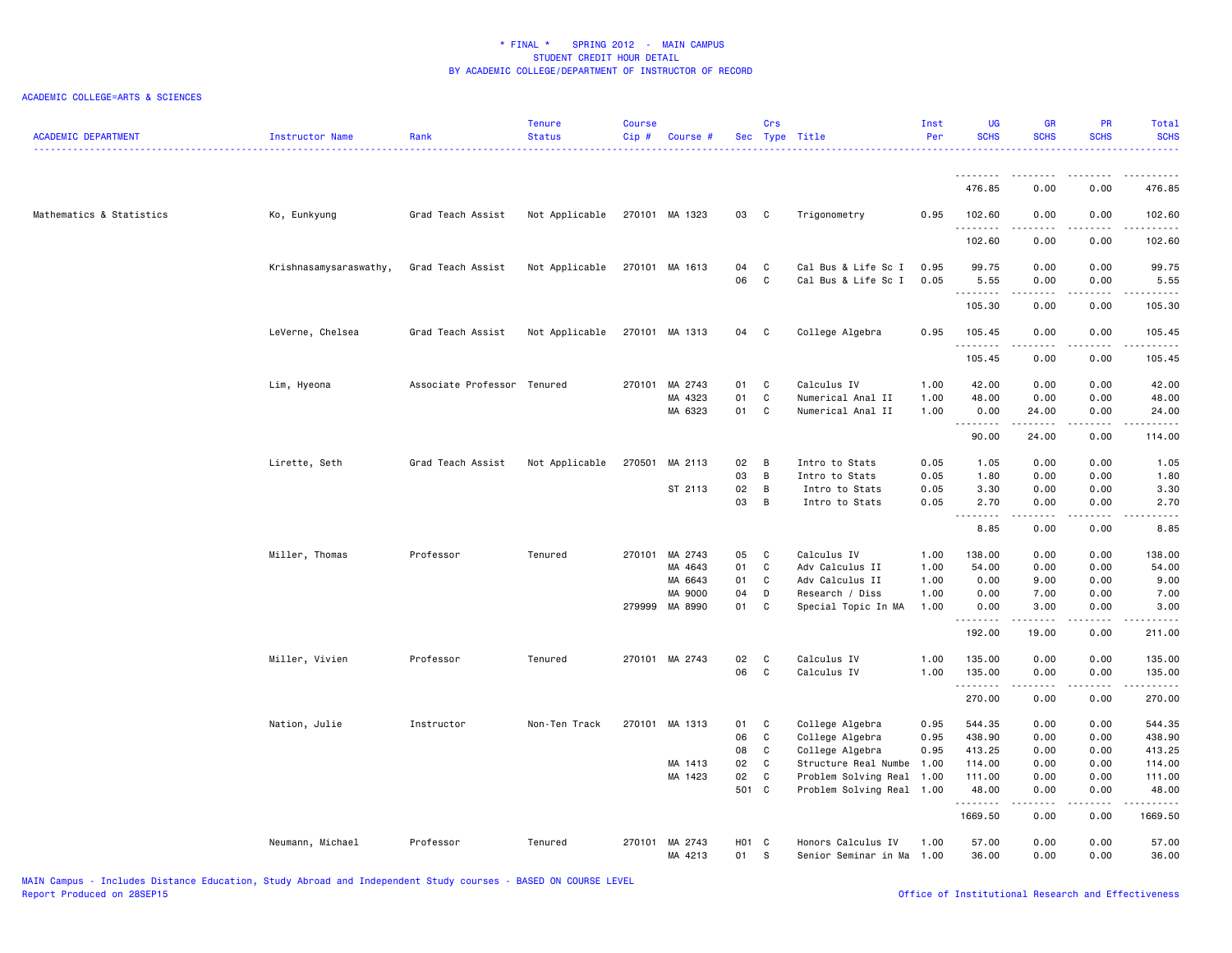| <b>ACADEMIC DEPARTMENT</b> |                      |                               | <b>Tenure</b>  | <b>Course</b> | Course #        |     | Crs            |                           | Inst<br>Per | <b>UG</b><br><b>SCHS</b> | <b>GR</b><br><b>SCHS</b> | PR<br><b>SCHS</b>                                                                                                                 | Total<br><b>SCHS</b>                                                                                                                                         |
|----------------------------|----------------------|-------------------------------|----------------|---------------|-----------------|-----|----------------|---------------------------|-------------|--------------------------|--------------------------|-----------------------------------------------------------------------------------------------------------------------------------|--------------------------------------------------------------------------------------------------------------------------------------------------------------|
|                            | Instructor Name      | Rank                          | <b>Status</b>  | Cip#          |                 |     |                | Sec Type Title            |             |                          |                          |                                                                                                                                   | .                                                                                                                                                            |
| Mathematics & Statistics   | Neumann, Michael     | Professor                     | Tenured        |               | 270101 MA 9000  | 05  | D              | Research / Diss           | 1.00        | 0.00                     | 37.00                    | 0.00                                                                                                                              | 37.00                                                                                                                                                        |
|                            |                      |                               |                |               | MA 9633         | 01  | C              | Topics In Analysis        | 1.00        | 0.00<br>.                | 3.00<br>$- - - - -$      | 0.00<br>.                                                                                                                         | 3.00<br><u>.</u>                                                                                                                                             |
|                            |                      |                               |                |               |                 |     |                |                           |             | 93.00                    | 40.00                    | 0.00                                                                                                                              | 133.00                                                                                                                                                       |
|                            | Oppenheimer, Seth    | Professor                     | Tenured        |               | 270101 MA 7000  | 02  | $\blacksquare$ | Directed Indiv Study 1.00 |             | 0.00                     | 3.00                     | 0.00                                                                                                                              | 3.00                                                                                                                                                         |
|                            |                      |                               |                |               | MA 8293         | 01  | C              | Integral Equations        | 1.00        | 0.00                     | 18.00                    | 0.00                                                                                                                              | 18.00                                                                                                                                                        |
|                            |                      |                               |                |               | 380201 REL 4000 | 03  | $\mathbf{I}$   | Directed Indiv Study 1.00 |             | 3.00<br>.                | 0.00<br><u>.</u>         | 0.00<br>.                                                                                                                         | 3.00<br>$\frac{1}{2} \left( \frac{1}{2} \right) \left( \frac{1}{2} \right) \left( \frac{1}{2} \right) \left( \frac{1}{2} \right) \left( \frac{1}{2} \right)$ |
|                            |                      |                               |                |               |                 |     |                |                           |             | 3.00                     | 21.00                    | 0.00                                                                                                                              | 24.00                                                                                                                                                        |
|                            | Parker, Robert       | Grad Teach Assist             | Not Applicable |               | 270101 MA 1323  | 06  | C              | Trigonometry              | 0.95        | 102.60<br>.              | 0.00<br>.                | 0.00<br>$\frac{1}{2} \left( \frac{1}{2} \right) \left( \frac{1}{2} \right) \left( \frac{1}{2} \right) \left( \frac{1}{2} \right)$ | 102.60                                                                                                                                                       |
|                            |                      |                               |                |               |                 |     |                |                           |             | 102.60                   | 0.00                     | 0.00                                                                                                                              | 102.60                                                                                                                                                       |
|                            | Qian, Chuanxi        | Professor                     | Tenured        |               | 270101 MA 3253  | 02  | C              | Diff Equations            | 1.00        | 120.00                   | 0.00                     | 0.00                                                                                                                              | 120.00                                                                                                                                                       |
|                            |                      |                               |                |               |                 | 03  | C              | Diff Equations            | 1.00        | 129.00                   | 0.00                     | 0.00                                                                                                                              | 129.00                                                                                                                                                       |
|                            |                      |                               |                |               | 279999 MA 8990  | 02  | C              | Special Topic In MA       | 1.00        | 0.00<br>.                | 3.00<br>22222            | 0.00<br>.                                                                                                                         | 3.00<br>.                                                                                                                                                    |
|                            |                      |                               |                |               |                 |     |                |                           |             | 249.00                   | 3.00                     | 0.00                                                                                                                              | 252.00                                                                                                                                                       |
|                            | Sasi, Sarath         | Grad Teach Assist             | Not Applicable |               | 270101 MA 1613  | 06  | $\mathbf{C}$   | Cal Bus & Life Sc I 0.95  |             | 105.45                   | 0.00                     | 0.00                                                                                                                              | 105.45                                                                                                                                                       |
|                            |                      |                               |                |               |                 |     |                |                           |             | .<br>105.45              | .<br>0.00                | .<br>0.00                                                                                                                         | 1.1.1.1.1<br>105.45                                                                                                                                          |
|                            | Scarborough, Betty   | Assistant Professor Tenured   |                |               | 270101 MA 1453  | 01  | C              | Precal w/Graphing Ca 0.05 |             | 2.55                     | 0.00                     | 0.00                                                                                                                              | 2.55                                                                                                                                                         |
|                            |                      |                               |                |               | MA 2743         | 04  | C              | Calculus IV               | 1.00        | 99.00                    | 0.00                     | 0.00                                                                                                                              | 99.00                                                                                                                                                        |
|                            |                      |                               |                |               | MA 3113         | 03  | C              | Intro Linear Algebra 1.00 |             | 54.00                    | 0.00                     | 0.00                                                                                                                              | 54.00                                                                                                                                                        |
|                            |                      |                               |                |               |                 | 05  | C              | Intro Linear Algebra      | 1.00        | 48.00                    | 0.00                     | 0.00                                                                                                                              | 48.00                                                                                                                                                        |
|                            |                      |                               |                |               | MA 3253         | 05  | $\mathbf c$    | Diff Equations            | 1.00        | 81.00<br><u>.</u>        | 0.00                     | 0.00                                                                                                                              | 81.00<br>د د د د د                                                                                                                                           |
|                            |                      |                               |                |               |                 |     |                |                           |             | 284.55                   | 0.00                     | 0.00                                                                                                                              | 284.55                                                                                                                                                       |
|                            | Sepehrifar, Mohammad | Assistant Professor Ten Track |                |               | 270501 ST 4213  | 01  | C              | Nonparametric Meth        | 1.00        | 6.00                     | 0.00                     | 0.00                                                                                                                              | 6.00                                                                                                                                                         |
|                            |                      |                               |                |               | ST 6213         | 01  | C              | Nonparametric Meth        | 1.00        | 0.00                     | 12.00                    | 0.00                                                                                                                              | 12.00                                                                                                                                                        |
|                            |                      |                               |                |               | ST 8114         | 03  | C              | Statistical Methods       | 1.00        | 0.00                     | 60.00                    | 0.00                                                                                                                              | 60.00                                                                                                                                                        |
|                            |                      |                               |                |               | ST 8951         | 01  | C              | Seminar In Stat           | 0.60        | 0.00<br>.                | 3.00<br>.                | 0.00<br>.                                                                                                                         | 3.00<br>.                                                                                                                                                    |
|                            |                      |                               |                |               |                 |     |                |                           |             | 6.00                     | 75.00                    | 0.00                                                                                                                              | 81.00                                                                                                                                                        |
|                            | Shaw, Patricia       | Instructor                    | Non-Ten Track  | 270101        | MA 1713         | 01  | C              | Calculus I                | 1.00        | 105.00                   | 0.00                     | 0.00                                                                                                                              | 105.00                                                                                                                                                       |
|                            |                      |                               |                |               | MA 2733         | 02  | C              | Calculus III              | 1.00        | 159.00                   | 0.00                     | 0.00                                                                                                                              | 159.00                                                                                                                                                       |
|                            |                      |                               |                |               |                 | 03  | C              | Calculus III              | 1.00        | 69.00                    | 0.00                     | 0.00                                                                                                                              | 69.00                                                                                                                                                        |
|                            |                      |                               |                |               |                 | 05  | C              | Calculus III              | 1.00        | 147.00<br>.              | 0.00                     | 0.00<br>.                                                                                                                         | 147.00<br>.                                                                                                                                                  |
|                            |                      |                               |                |               |                 |     |                |                           |             | 480.00                   | 0.00                     | 0.00                                                                                                                              | 480.00                                                                                                                                                       |
|                            | Shi, Yuchuan         | Grad Teach Assist             | Not Applicable |               | 270501 MA 2113  | 07  | B              | Intro to Stats            | 0.05        | 1.95                     | 0.00                     | 0.00                                                                                                                              | 1.95                                                                                                                                                         |
|                            |                      |                               |                |               |                 | 09  | B              | Intro to Stats            | 0.05        | 1.50                     | 0.00                     | 0.00                                                                                                                              | 1.50                                                                                                                                                         |
|                            |                      |                               |                |               | ST 2113         | 07  | B              | Intro to Stats            | 0.05        | 2.55                     | 0.00                     | 0.00                                                                                                                              | 2.55                                                                                                                                                         |
|                            |                      |                               |                |               |                 | 0.9 | <b>B</b>       | Intro to Stats            | 0.05        | 3.00                     | 0.00                     | 0.00                                                                                                                              | 3.00                                                                                                                                                         |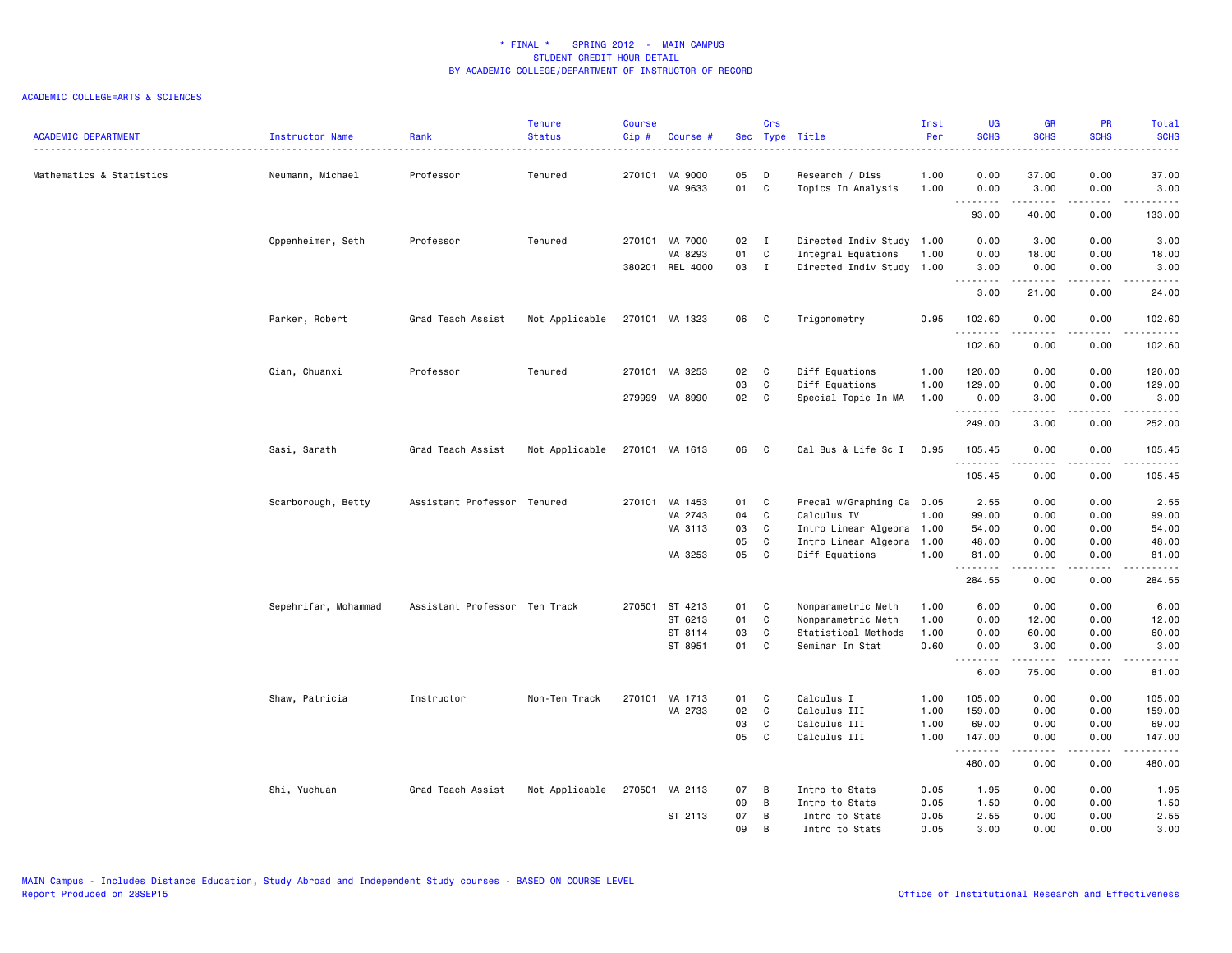| <b>ACADEMIC DEPARTMENT</b> | Instructor Name         | Rank                          | <b>Tenure</b><br><b>Status</b> | <b>Course</b><br>$Cip$ # | Course #       |      | Crs          | Sec Type Title       | Inst<br>Per | UG<br><b>SCHS</b> | <b>GR</b><br><b>SCHS</b> | PR<br><b>SCHS</b>                   | Total<br><b>SCHS</b><br>.                                                                                                                                     |
|----------------------------|-------------------------|-------------------------------|--------------------------------|--------------------------|----------------|------|--------------|----------------------|-------------|-------------------|--------------------------|-------------------------------------|---------------------------------------------------------------------------------------------------------------------------------------------------------------|
|                            |                         |                               |                                |                          |                |      |              |                      |             | .                 | <u>.</u>                 | .                                   | $\frac{1}{2}$                                                                                                                                                 |
|                            |                         |                               |                                |                          |                |      |              |                      |             | 9.00              | 0.00                     | 0.00                                | 9.00                                                                                                                                                          |
| Mathematics & Statistics   | Shows, Justin           | Assistant Professor Ten Track |                                |                          | 270501 MA 4253 | 01 C |              | Data Analysis II     | 1.00        | 3.00              | 0.00                     | 0.00                                | 3.00                                                                                                                                                          |
|                            |                         |                               |                                |                          | MA 6253        | 01   | $\mathbf c$  | Data Analysis        | 1.00        | 0.00              | 18.00                    | 0.00                                | 18.00                                                                                                                                                         |
|                            |                         |                               |                                |                          | ST 4253        | 01   | C            | Data Analysis II     | 1.00        | 3.00              | 0.00                     | 0.00                                | 3.00                                                                                                                                                          |
|                            |                         |                               |                                |                          | ST 6253        | 01   | C            | Data Analysis II     | 1.00        | 0.00              | 15.00                    | 0.00                                | 15.00                                                                                                                                                         |
|                            |                         |                               |                                |                          | ST 7000        | 11   | $\mathbf{I}$ | Directed Indiv Study | 1.00        | 0.00              | 2.00                     | 0.00                                | 2.00                                                                                                                                                          |
|                            |                         |                               |                                |                          |                | 12   | $\mathbf{I}$ | Directed Indiv Study | 1.00        | 0.00              | 3.00                     | 0.00                                | 3.00                                                                                                                                                          |
|                            |                         |                               |                                |                          | ST 8633        | 01   | $\mathbf{C}$ | Linear Models II     | 1.00        | 0.00<br>.         | 21.00<br><b>.</b>        | 0.00<br>$\sim$ $\sim$ $\sim$ $\sim$ | 21.00<br>$\frac{1}{2} \left( \frac{1}{2} \right) \left( \frac{1}{2} \right) \left( \frac{1}{2} \right) \left( \frac{1}{2} \right) \left( \frac{1}{2} \right)$ |
|                            |                         |                               |                                |                          |                |      |              |                      |             | 6.00              | 59.00                    | 0.00                                | 65.00                                                                                                                                                         |
|                            | Smith, Robert           | Associate Professor Tenured   |                                |                          | 270101 MA 3113 | 02   | $\mathbf{C}$ | Intro Linear Algebra | 1.00        | 138.00            | 0.00                     | 0.00                                | 138.00                                                                                                                                                        |
|                            |                         |                               |                                |                          | MA 8981        | 01 C |              | Teaching Seminar     | 1.00        | 0.00<br>.         | 10.00<br>.               | 0.00<br>.                           | 10.00                                                                                                                                                         |
|                            |                         |                               |                                |                          |                |      |              |                      |             | 138.00            | 10.00                    | 0.00                                | 148.00                                                                                                                                                        |
|                            | Tschume, William        | Grad Teach Assist             | Not Applicable                 |                          | 270101 MA 1323 | 04 C |              | Trigonometry         | 0.95        | 96.90<br>.        | 0.00                     | 0.00                                | 96.90                                                                                                                                                         |
|                            |                         |                               |                                |                          |                |      |              |                      |             | 96.90             | 0.00                     | 0.00                                | 96.90                                                                                                                                                         |
|                            | Vanlangenberg, Christop | Grad Teach Assist             | Not Applicable                 |                          | 270101 MA 1323 | 05   | $\mathbf{C}$ | Trigonometry         | 0.95        | 99.75<br>.        | 0.00<br>.                | 0.00<br>$- - -$                     | 99.75<br>.                                                                                                                                                    |
|                            |                         |                               |                                |                          |                |      |              |                      |             | 99.75             | 0.00                     | 0.00                                | 99.75                                                                                                                                                         |
|                            | Walters, Kimberly       | Instructor                    | Non-Ten Track                  |                          | 270101 MA 1313 | 01   | $\mathbf{C}$ | College Algebra      | 0.05        | 28.65             | 0.00                     | 0.00                                | 28.65                                                                                                                                                         |
|                            |                         |                               |                                |                          |                | 02   | $\mathbf c$  | College Algebra      | 0.05        | 5.55              | 0.00                     | 0.00                                | 5.55                                                                                                                                                          |
|                            |                         |                               |                                |                          |                | 03   | C            | College Algebra      | 0.05        | 5.40              | 0.00                     | 0.00                                | 5.40                                                                                                                                                          |
|                            |                         |                               |                                |                          |                | 04   | $\mathtt{C}$ | College Algebra      | 0.05        | 5.55              | 0.00                     | 0.00                                | 5.55                                                                                                                                                          |
|                            |                         |                               |                                |                          |                | 05   | C            | College Algebra      | 0.05        | 6.00              | 0.00                     | 0.00                                | 6.00                                                                                                                                                          |
|                            |                         |                               |                                |                          |                | 06   | $\mathtt{C}$ | College Algebra      | 0.05        | 23.10             | 0.00                     | 0.00                                | 23.10                                                                                                                                                         |
|                            |                         |                               |                                |                          |                | 07   | C            | College Algebra      | 1.00        | 102.00            | 0.00                     | 0.00                                | 102.00                                                                                                                                                        |
|                            |                         |                               |                                |                          |                | 08   | C            | College Algebra      | 0.05        | 21.75             | 0.00                     | 0.00                                | 21.75                                                                                                                                                         |
|                            |                         |                               |                                |                          |                | 10   | К            | College Algebra      | 1.00        | 0.00              | 0.00                     | 0.00                                | 0.00                                                                                                                                                          |
|                            |                         |                               |                                |                          |                | 11   | K            | College Algebra      | 1.00        | 0.00              | 0.00                     | 0.00                                | 0.00                                                                                                                                                          |
|                            |                         |                               |                                |                          |                | 12   | К            | College Algebra      | 1.00        | 0.00              | 0.00                     | 0.00                                | 0.00                                                                                                                                                          |
|                            |                         |                               |                                |                          |                | 13   | K            | College Algebra      | 1.00        | 0.00              | 0.00                     | 0.00                                | 0.00                                                                                                                                                          |
|                            |                         |                               |                                |                          |                | 14   | K            | College Algebra      | 1.00        | 0.00              | 0.00                     | 0.00                                | 0.00                                                                                                                                                          |
|                            |                         |                               |                                |                          |                | 15   | K            | College Algebra      | 1.00        | 0.00              | 0.00                     | 0.00                                | 0.00                                                                                                                                                          |
|                            |                         |                               |                                |                          |                | 16   | K            | College Algebra      | 1.00        | 0.00              | 0.00                     | 0.00                                | 0.00                                                                                                                                                          |
|                            |                         |                               |                                |                          |                | 17   | К            | College Algebra      | 1.00        | 0.00              | 0.00                     | 0.00                                | 0.00                                                                                                                                                          |
|                            |                         |                               |                                |                          |                | 18   | K            | College Algebra      | 1.00        | 0.00              | 0.00                     | 0.00                                | 0.00                                                                                                                                                          |
|                            |                         |                               |                                |                          |                | 19   | К            | College Algebra      | 1.00        | 0.00              | 0.00                     | 0.00                                | 0.00                                                                                                                                                          |
|                            |                         |                               |                                |                          |                | 20   | К            | College Algebra      | 1.00        | 0.00              | 0.00                     | 0.00                                | 0.00                                                                                                                                                          |
|                            |                         |                               |                                |                          |                | 21   | К            | College Algebra      | 1.00        | 0.00              | 0.00                     | 0.00                                | 0.00                                                                                                                                                          |
|                            |                         |                               |                                |                          |                | 22   | К            | College Algebra      | 1.00        | 0.00              | 0.00                     | 0.00                                | 0.00                                                                                                                                                          |
|                            |                         |                               |                                |                          |                | 23   | К            | College Algebra      | 1.00        | 0.00              | 0.00                     | 0.00                                | 0.00                                                                                                                                                          |
|                            |                         |                               |                                |                          |                | 24   | К            | College Algebra      | 1.00        | 0.00              | 0.00                     | 0.00                                | 0.00                                                                                                                                                          |
|                            |                         |                               |                                |                          |                | 25   | К            | College Algebra      | 1.00        | 0.00              | 0.00                     | 0.00                                | 0.00                                                                                                                                                          |
|                            |                         |                               |                                |                          | MA 1423        | 01   | C            | Problem Solving Real | 1.00        | 102.00            | 0.00                     | 0.00                                | 102.00                                                                                                                                                        |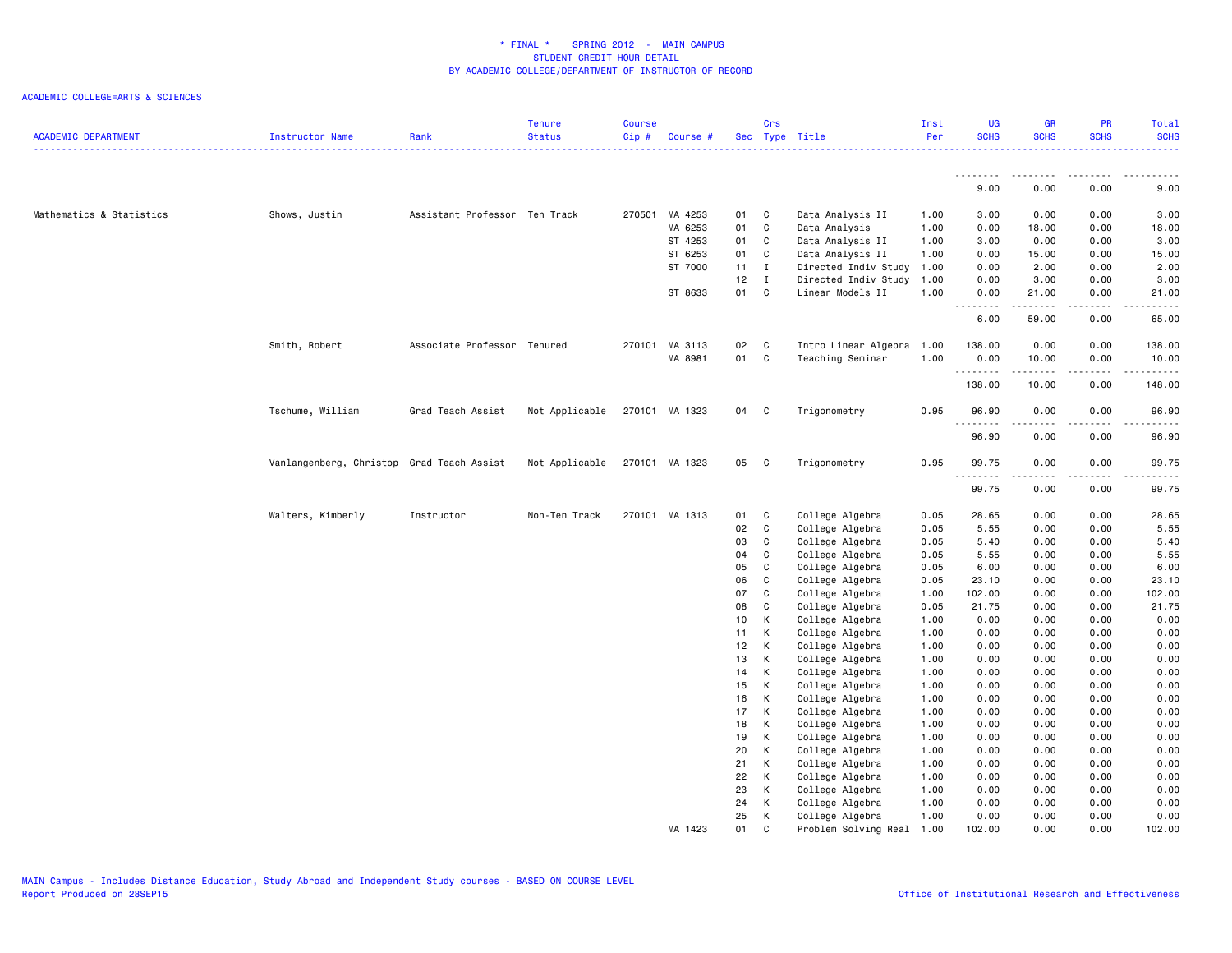| <b>ACADEMIC DEPARTMENT</b> | <b>Instructor Name</b> | Rank                          | <b>Tenure</b><br><b>Status</b> | Course<br>Cip# | Course #                  |          | Crs            | Sec Type Title                 | Inst<br>Per  | UG<br><b>SCHS</b> | <b>GR</b><br><b>SCHS</b>            | <b>PR</b><br><b>SCHS</b> | <b>Total</b><br><b>SCHS</b>                                                                                                                                  |
|----------------------------|------------------------|-------------------------------|--------------------------------|----------------|---------------------------|----------|----------------|--------------------------------|--------------|-------------------|-------------------------------------|--------------------------|--------------------------------------------------------------------------------------------------------------------------------------------------------------|
|                            |                        |                               |                                |                |                           |          |                |                                |              | .                 |                                     |                          |                                                                                                                                                              |
|                            |                        |                               |                                |                |                           |          |                |                                |              | 300.00            | 0.00                                | 0.00                     | 300.00                                                                                                                                                       |
| Mathematics & Statistics   | Wang, Jia              | Grad Teach Assist             | Not Applicable                 |                | 270501 MA 2113            | 01       | $\overline{B}$ | Intro to Stats                 | 0.05         | 0.90              | 0.00                                | 0.00                     | 0.90                                                                                                                                                         |
|                            |                        |                               |                                |                |                           | 06       | $\overline{B}$ | Intro to Stats                 | 0.05         | 0.75              | 0.00                                | 0.00                     | 0.75                                                                                                                                                         |
|                            |                        |                               |                                |                | ST 2113                   | 01       | $\overline{B}$ | Intro to Stats                 | 0.05         | 3.45              | 0.00                                | 0.00                     | 3.45                                                                                                                                                         |
|                            |                        |                               |                                |                |                           | 06       | $\overline{B}$ | Intro to Stats                 | 0.05         | 3.60<br>.         | 0.00                                | 0.00                     | 3.60                                                                                                                                                         |
|                            |                        |                               |                                |                |                           |          |                |                                |              | 8.70              | 0.00                                | 0.00                     | 8.70                                                                                                                                                         |
|                            | Wang, Wenshuang        | Grad Teach Assist             | Not Applicable                 |                | 270501 MA 2113            | 05       | $\overline{B}$ | Intro to Stats-credi 0.05      |              | 1.50              | 0.00                                | 0.00                     | 1.50                                                                                                                                                         |
|                            |                        |                               |                                |                |                           | 13       | $\overline{B}$ | Intro to Stats                 | 0.05         | 1.65              | 0.00                                | 0.00                     | 1.65                                                                                                                                                         |
|                            |                        |                               |                                |                | ST 2113                   | 05       | $\overline{B}$ | Intro to Stats cred            | 0.05         | 3.00              | 0.00                                | 0.00                     | 3.00                                                                                                                                                         |
|                            |                        |                               |                                |                |                           | 13       | $\overline{B}$ | Intro to Stats                 | 0.05         | 3.00<br>.         | 0.00<br>$\sim$ $\sim$ $\sim$ $\sim$ | 0.00<br>.                | 3.00<br>$\frac{1}{2} \left( \frac{1}{2} \right) \left( \frac{1}{2} \right) \left( \frac{1}{2} \right) \left( \frac{1}{2} \right) \left( \frac{1}{2} \right)$ |
|                            |                        |                               |                                |                |                           |          |                |                                |              | 9.15              | 0.00                                | 0.00                     | 9.15                                                                                                                                                         |
|                            | Williams, Jahmario     | Grad Teach Assist             | Not Applicable                 |                | 270101 MA 1713            | 04 C     |                | Calculus I                     | 1.00         | 120.00<br>.       | 0.00                                | 0.00                     | 120.00<br>.                                                                                                                                                  |
|                            |                        |                               |                                |                |                           |          |                |                                |              | 120.00            | 0.00                                | 0.00                     | 120.00                                                                                                                                                       |
|                            | Wood, Rebecca          | Lecturer                      | Non-Ten Track                  |                | 270501 MA 3123            | 01 B     |                | Intro to Stat. Inf             | 1.00         | 18.00             | 0.00                                | 0.00                     | 18.00                                                                                                                                                        |
|                            |                        |                               |                                |                |                           | 02       | B              | Intro to Stat. Inf             | 1.00         | 6.00              | 0.00                                | 0.00                     | 6.00                                                                                                                                                         |
|                            |                        |                               |                                |                |                           | 501 B    |                | Intro to Stat. Inf             | 1.00         | 12.00             | 0.00                                | 0.00                     | 12.00                                                                                                                                                        |
|                            |                        |                               |                                |                | ST 3123                   | 01 B     |                | Intro to Stat. Inf.            | 1.00         | 183.00            | 0.00                                | 0.00                     | 183.00                                                                                                                                                       |
|                            |                        |                               |                                |                |                           | 02       | $\overline{B}$ | Intro to Stat. Inf.            | 1.00         | 93.00             | 0.00                                | 0.00                     | 93.00                                                                                                                                                        |
|                            |                        |                               |                                |                |                           | 501 B    |                | Intro to Stat. Inf.            | 1.00         | 27.00<br>.        | 0.00                                | 0.00                     | 27.00<br>.                                                                                                                                                   |
|                            |                        |                               |                                |                |                           |          |                |                                |              | 339.00            | 0.00                                | 0.00                     | 339.00                                                                                                                                                       |
|                            | Woodard, Kelly         | Lecturer                      | Non-Ten Track                  | 270101         | MA 0103                   | 501 C    |                | Intermediate Algebra 1.00      |              | 51.00             | 0.00                                | 0.00                     | 51.00                                                                                                                                                        |
|                            |                        |                               |                                |                | MA 1313                   | 501 C    |                | College Algebra                | 1.00         | 78.00             | 0.00                                | 0.00                     | 78.00                                                                                                                                                        |
|                            |                        |                               |                                |                | MA 1323                   | 501 C    |                | Trigonometry                   | 1.00         | 60.00             | 0.00                                | 0.00                     | 60.00                                                                                                                                                        |
|                            |                        |                               |                                |                | MA 1413                   | 501 C    |                | Structure Real Numbe           | 1.00         | 39.00             | 0.00                                | 0.00                     | 39.00                                                                                                                                                        |
|                            |                        |                               |                                |                | MA 1433                   | 501 C    |                | Informal Geom & Meas           | 1.00         | 42.00             | 0.00                                | 0.00                     | 42.00                                                                                                                                                        |
|                            |                        |                               |                                |                | MA 1613                   | 501 C    |                | Cal Bus & Life Sc I            | 1.00         | 21.00<br>.        | 0.00                                | 0.00<br>.                | 21.00<br>$\sim$ $\sim$ $\sim$ $\sim$ $\sim$                                                                                                                  |
|                            |                        |                               |                                |                |                           |          |                |                                |              | 291.00            | 0.00                                | 0.00                     | 291.00                                                                                                                                                       |
|                            | Woody, Jonathan        | Assistant Professor Ten Track |                                |                | 270501 ST 7000            | 05 I     |                | Directed Indiv Study 1.00      |              | 0.00              | 3.00                                | 0.00                     | 3.00                                                                                                                                                         |
|                            |                        |                               |                                |                |                           | 09       | $\mathbf I$    | Directed Indiv Study           | 1.00         | 0.00              | 2.00                                | 0.00                     | 2.00                                                                                                                                                         |
|                            |                        |                               |                                |                | ST 8000                   | 01       | $\mathsf{D}$   | Research / Thesis              | 1.00         | 0.00              | 3.00                                | 0.00                     | 3.00                                                                                                                                                         |
|                            |                        |                               |                                |                | ST 8533                   | 01       | $\mathbf{C}$   | Applied Probability            | 1.00         | 0.00              | 18.00                               | 0.00                     | 18.00                                                                                                                                                        |
|                            |                        |                               |                                |                | ST 8951                   | 01       | C              | Seminar In Stat                | 0.40         | 0.00<br>.         | 2.00                                | 0.00<br>.                | 2.00<br>$\frac{1}{2}$                                                                                                                                        |
|                            |                        |                               |                                |                |                           |          |                |                                |              | 0.00              | .<br>28.00                          | 0.00                     | 28.00                                                                                                                                                        |
|                            | Wright, Jenna          | Grad Teach Assist             | Not Applicable                 |                | 270101 MA 1313            | 03 C     |                | College Algebra                | 0.95         | 102.60            | 0.00                                | 0.00                     | 102.60                                                                                                                                                       |
|                            |                        |                               |                                |                |                           |          |                |                                |              | .<br>102.60       | -----<br>0.00                       | د د د د<br>0.00          | 102.60                                                                                                                                                       |
|                            | Xu, Xiangsheng         | Professor                     | Tenured                        |                | 270101 MA 2733<br>MA 3253 | 01<br>04 | C<br>C         | Calculus III<br>Diff Equations | 1.00<br>1.00 | 48.00<br>123.00   | 0.00<br>0.00                        | 0.00<br>0.00             | 48.00<br>123.00                                                                                                                                              |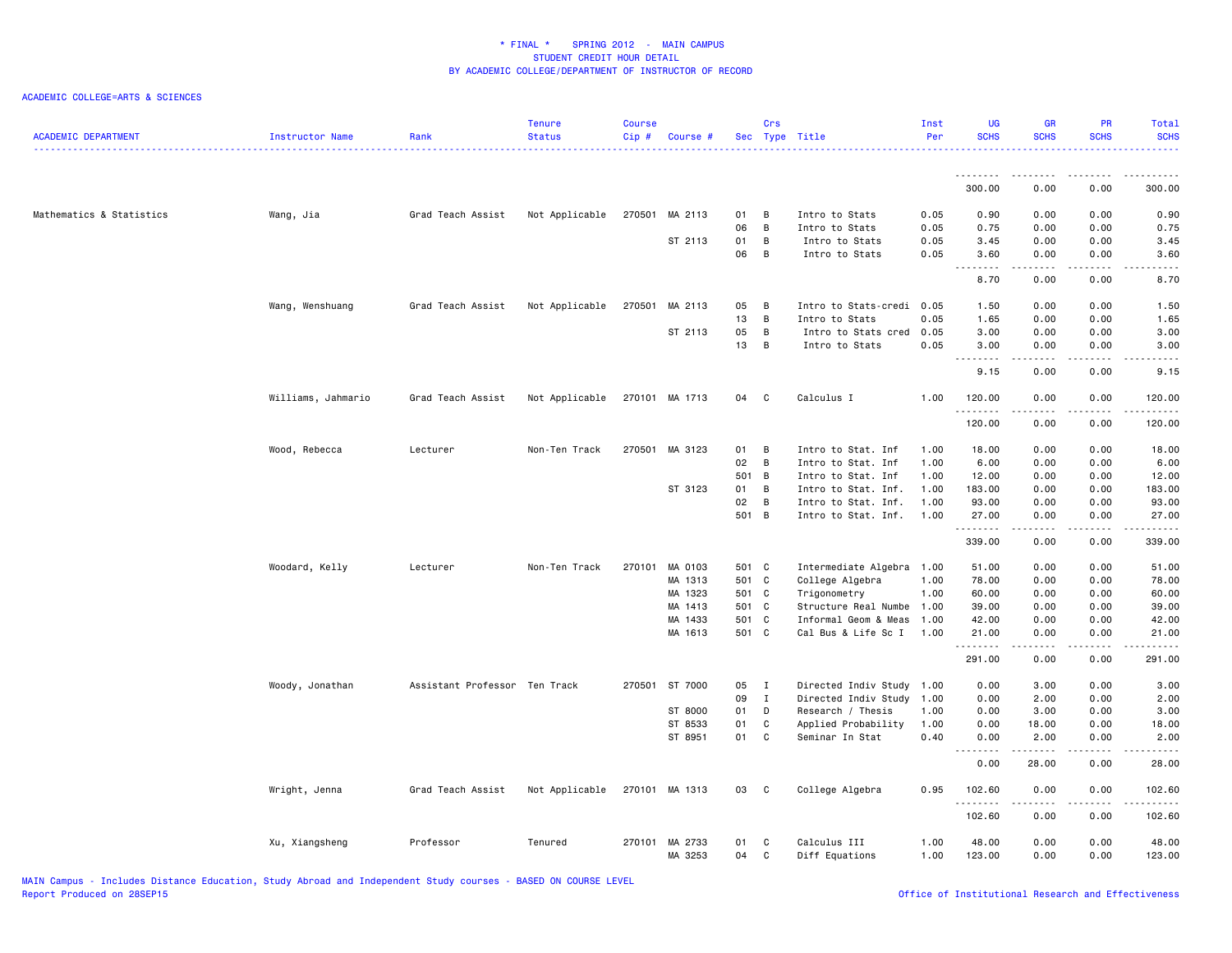| <b>ACADEMIC DEPARTMENT</b> | Instructor Name      | Rank                          | <b>Tenure</b><br><b>Status</b> | <b>Course</b><br>Cip# | Course         |        | Crs          | Sec Type Title            | Inst<br>Per | <b>UG</b><br><b>SCHS</b> | <b>GR</b><br><b>SCHS</b>     | <b>PR</b><br><b>SCHS</b> | Total<br><b>SCHS</b> |
|----------------------------|----------------------|-------------------------------|--------------------------------|-----------------------|----------------|--------|--------------|---------------------------|-------------|--------------------------|------------------------------|--------------------------|----------------------|
|                            |                      |                               |                                |                       |                |        |              |                           |             | --------                 | ---------                    | <u>.</u>                 | .                    |
|                            |                      |                               |                                |                       |                |        |              |                           |             | 171.00                   | 0.00                         | 0.00                     | 171.00               |
| Mathematics & Statistics   | Xu, Yang             | Grad Teach Assist             | Not Applicable                 | 270501                | MA 2113        | 08     | В            | Intro to Stats            | 0.05        | 1.20                     | 0.00                         | 0.00                     | 1.20                 |
|                            |                      |                               |                                |                       |                | 12     | B            | Intro to Stats            | 0.05        | 1.50                     | 0.00                         | 0.00                     | 1.50                 |
|                            |                      |                               |                                |                       | ST 2113        | 08     | B            | Intro to Stats            | 0.05        | 3.45                     | 0.00                         | 0.00                     | 3.45                 |
|                            |                      |                               |                                |                       |                | 12     | B            | Intro to Stats            | 0.05        | 2.85<br>.                | 0.00                         | 0.00                     | 2.85                 |
|                            |                      |                               |                                |                       |                |        |              |                           |             | 9.00                     | -----<br>0.00                | .<br>0.00                | .<br>9.00            |
|                            | Yang, Xingzhou       | Assistant Professor Ten Track |                                |                       | 270101 MA 3113 | 04     | C            | Intro Linear Algebra 1.00 |             | 90.00                    | 0.00                         | 0.00                     | 90.00                |
|                            |                      |                               |                                |                       |                | 06     | $\mathbf{C}$ | Intro Linear Algebra 1.00 |             | 120.00                   | 0.00                         | 0.00                     | 120.00               |
|                            |                      |                               |                                |                       |                |        |              |                           |             | .<br>210.00              | .<br>0.00                    | . <b>.</b><br>0.00       | <u>.</u><br>210.00   |
|                            | Yarahmadian, Shantia | Assistant Professor Ten Track |                                |                       | 270101 MA 8323 | 01     | C            | Ordinary Diff Eqn II 1.00 |             | 0.00                     | 15.00                        | 0.00                     | 15.00                |
|                            |                      |                               |                                |                       | 270301 MA 8213 | 01     | C            | Appl Math II              | 1.00        | 0.00                     | 18.00                        | 0.00                     | 18.00                |
|                            |                      |                               |                                |                       |                |        |              |                           |             | 0.00                     | .<br>33.00                   | .<br>0.00                | .<br>33.00           |
|                            | Zhang, Haimeng       | Associate Professor Tenured   |                                |                       | 270501 ST 6211 | 01     | E            | Stat Consulting           | 1.00        | 0.00                     | 9.00                         | 0.00                     | 9.00                 |
|                            |                      |                               |                                |                       | ST 6573        | 01     | C            | Intro Math Stat II        | 1.00        | 0.00                     | 24.00                        | 0.00                     | 24.00                |
|                            |                      |                               |                                |                       | ST 7000        | $01$ I |              | Directed Indiv Study 1.00 |             | 0.00                     | 3.00                         | 0.00                     | 3.00                 |
|                            |                      |                               |                                |                       |                | 02     | I            | Directed Indiv Study 1.00 |             | 0.00                     | 3.00                         | 0.00                     | 3.00                 |
|                            |                      |                               |                                |                       |                | 03     | $\mathbf{I}$ | Directed Indiv Study 1.00 |             | 0.00                     | 3.00                         | 0.00                     | 3.00                 |
|                            |                      |                               |                                |                       |                | 04     | $\mathbf{I}$ | Directed Indiv Study 1.00 |             | 0.00                     | 3.00                         | 0.00                     | 3.00                 |
|                            |                      |                               |                                |                       |                | 06 I   |              | Directed Indiv Study 1.00 |             | 0.00                     | 1.00                         | 0.00                     | 1.00                 |
|                            |                      |                               |                                |                       |                | 07 I   |              | Directed Indiv Study 1.00 |             | 0.00                     | 3.00                         | 0.00                     | 3.00                 |
|                            |                      |                               |                                |                       |                | $10$ I |              | Directed Indiv Study 1.00 |             | 0.00                     | 1.00                         | 0.00                     | 1.00                 |
|                            |                      |                               |                                |                       | ST 8990        | 01     | C            | Special Topic In ST 1.00  |             | 0.00<br>.                | 30.00<br>.                   | 0.00                     | 30.00                |
|                            |                      |                               |                                |                       |                |        |              |                           |             | 0.00                     | 80.00                        | 0.00                     | 80.00                |
|                            | Zhao, Meng           | Assistant Professor Ten Track |                                | 270501                | ST 7000        | 08     | - I          | Directed Indiv Study 1.00 |             | 0.00                     | 2.00                         | 0.00                     | 2.00                 |
|                            |                      |                               |                                |                       | ST 8114        | 01     | B            | Statistical Methods       | 1.00        | 0.00                     | 120.00                       | 0.00                     | 120.00               |
|                            |                      |                               |                                |                       | ST 8253        | 01     | C            | Regression Analysis       | 1.00        | 0.00                     | 48.00                        | 0.00                     | 48.00                |
|                            |                      |                               |                                |                       |                |        |              |                           |             | 0.00                     | 170.00                       | 0.00                     | 170.00               |
|                            |                      |                               |                                |                       |                |        |              |                           |             | ========                 | ========                     | ========                 | ==========           |
| Mathematics & Statistics   |                      |                               |                                |                       |                |        |              |                           |             | 13800.00<br>========     | 884.00<br>--------- -------- | 0.00                     | 14684.00             |
|                            |                      |                               |                                |                       |                |        |              |                           |             |                          |                              |                          |                      |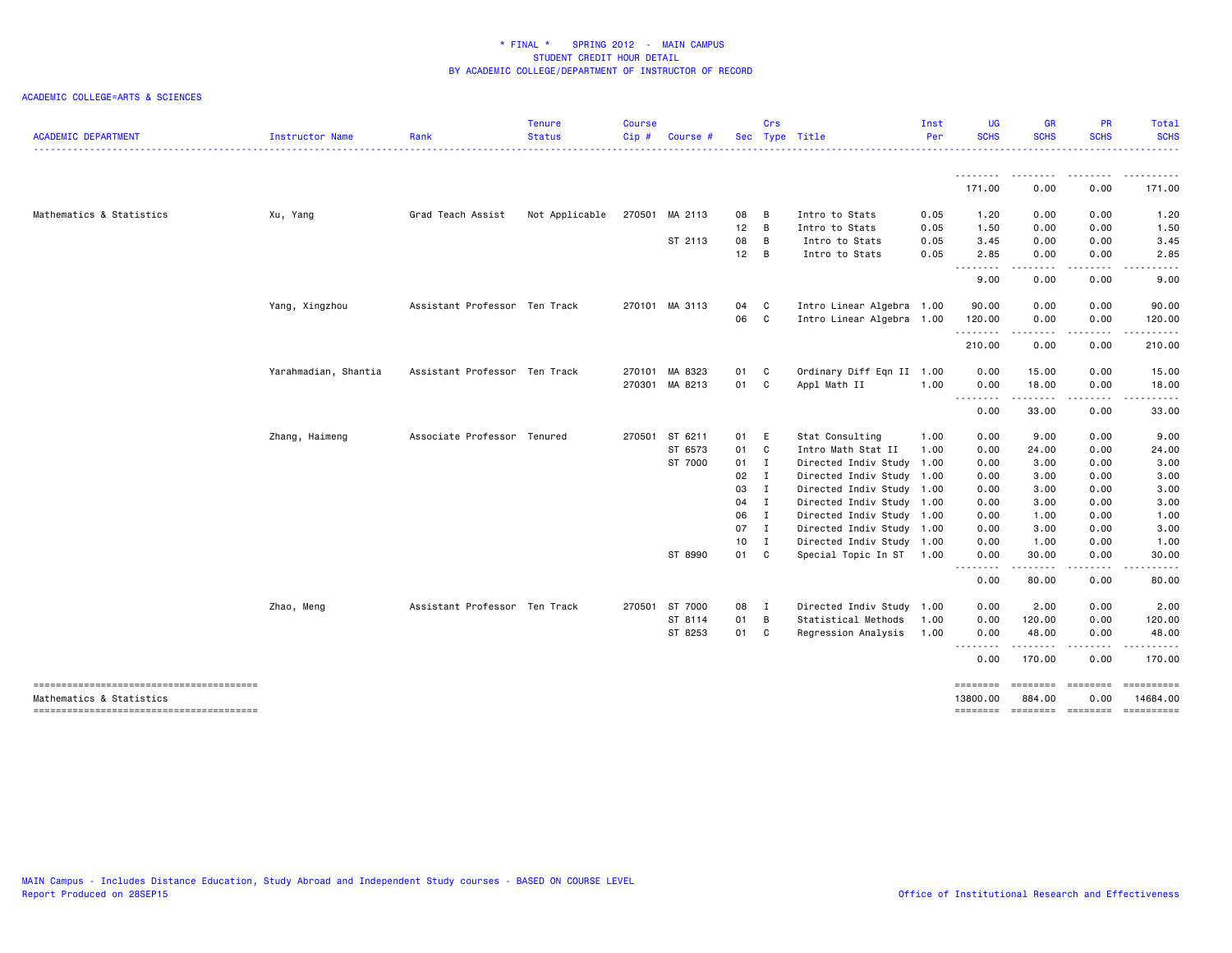|                                        |                  |              | <b>Tenure</b> | <b>Course</b> |                |      | Crs |                           | Inst | UG                | <b>GR</b>   | <b>PR</b>                                                                                                                         | Total                                                                                                                                    |
|----------------------------------------|------------------|--------------|---------------|---------------|----------------|------|-----|---------------------------|------|-------------------|-------------|-----------------------------------------------------------------------------------------------------------------------------------|------------------------------------------------------------------------------------------------------------------------------------------|
| <b>ACADEMIC DEPARTMENT</b>             | Instructor Name  | Rank         | <b>Status</b> | Cip#          | Course #       |      |     | Sec Type Title            | Per  | <b>SCHS</b>       | <b>SCHS</b> | <b>SCHS</b>                                                                                                                       | <b>SCHS</b><br>$\frac{1}{2} \left( \frac{1}{2} \right) \left( \frac{1}{2} \right) \left( \frac{1}{2} \right) \left( \frac{1}{2} \right)$ |
| Military Science                       | Cardone, Tommy   | Non-Employee | Non-Faculty   |               | 290101 MS 4124 | 01   | B   | Transition to Lieute 1.00 |      | 32.00             | 0.00        | 0.00                                                                                                                              | 32.00                                                                                                                                    |
|                                        |                  |              |               |               |                | 02   | B   | Transition to Lieute 1.00 |      | 48.00             | 0.00        | 0.00                                                                                                                              | 48.00                                                                                                                                    |
|                                        |                  |              |               |               |                |      |     |                           |      | .<br>80.00        | 0.00        | ----<br>0.00                                                                                                                      | 80.00                                                                                                                                    |
|                                        | Guadagno, Dustin | Non-Employee | Non-Faculty   |               | 290101 MS 3123 | 04   | C   | Adv Mil Skills II         | 1.00 | 21.00             | 0.00        | 0.00                                                                                                                              | 21.00                                                                                                                                    |
|                                        |                  |              |               |               |                | 05   | C   | Adv Mil Skills II         | 1.00 | 27.00             | 0.00        | 0.00                                                                                                                              | 27.00                                                                                                                                    |
|                                        |                  |              |               |               |                | 06   | К   | Adv Mil Skills II         | 1.00 | 0.00<br>.         | 0.00        | 0.00                                                                                                                              | 0.00                                                                                                                                     |
|                                        |                  |              |               |               |                |      |     |                           |      | 48.00             | 0.00        | $\frac{1}{2} \left( \frac{1}{2} \right) \left( \frac{1}{2} \right) \left( \frac{1}{2} \right) \left( \frac{1}{2} \right)$<br>0.00 | 48.00                                                                                                                                    |
|                                        | Hunter, Michael  | Non-Employee | Non-Faculty   |               | 131314 PE 3111 | 01 L |     | Adv Mil Phy Fit           | 1.00 | 39.00             | 0.00        | 0.00                                                                                                                              | 39.00                                                                                                                                    |
|                                        |                  |              |               |               | 290101 MS 1122 | 01 C |     | Leader Development 2 1.00 |      | 12.00             | 0.00        | 0.00                                                                                                                              | 12.00                                                                                                                                    |
|                                        |                  |              |               |               |                | 02   | C.  | Leader Development 2 1.00 |      | 22.00             | 0.00        | 0.00                                                                                                                              | 22.00                                                                                                                                    |
|                                        |                  |              |               |               |                | 03   | C.  | Leader Development 2 1.00 |      | 20.00             | 0.00        | 0.00                                                                                                                              | 20.00                                                                                                                                    |
|                                        |                  |              |               |               |                |      |     |                           |      | .<br>93.00        | 0.00        | 0.00                                                                                                                              | 93.00                                                                                                                                    |
|                                        | Minor, Kerrie    | Non-Employee | Non-Faculty   |               | 290101 MS 2123 | 01   | - C | Tactics & Officershi 1.00 |      | 30.00             | 0.00        | 0.00                                                                                                                              | 30.00                                                                                                                                    |
|                                        |                  |              |               |               |                | 03   | к   | Tactics & Officershi 1.00 |      | 0.00              | 0.00        | 0.00                                                                                                                              | 0.00                                                                                                                                     |
|                                        |                  |              |               |               |                | 04   | C.  | Tactics & Officershi 1.00 |      | 24.00             | 0.00        | 0.00                                                                                                                              | 24.00                                                                                                                                    |
|                                        |                  |              |               |               |                | 05   | к   | Tactics & Officershi 1.00 |      | 0.00              | 0.00        | 0.00                                                                                                                              | 0.00                                                                                                                                     |
|                                        |                  |              |               |               |                |      |     |                           |      | --------<br>54.00 | 0.00        | - - - -<br>0.00                                                                                                                   | 54.00                                                                                                                                    |
|                                        | Mutter, Sarah    | Non-Employee | Non-Faculty   |               | 131314 PE 3111 | 02 L |     | Adv Mil Phy Fit           | 1.00 | 17.00             | 0.00        | 0.00                                                                                                                              | 17.00                                                                                                                                    |
|                                        |                  |              |               |               |                |      |     |                           |      | $\cdots$<br>17.00 | 0.00        | 0.00                                                                                                                              | 17.00                                                                                                                                    |
|                                        |                  |              |               |               |                |      |     |                           |      | ========          | ========    | ========                                                                                                                          | ==========                                                                                                                               |
| Military Science                       |                  |              |               |               |                |      |     |                           |      | 292.00            | 0.00        | 0.00                                                                                                                              | 292.00                                                                                                                                   |
| -------------------------------------- |                  |              |               |               |                |      |     |                           |      |                   |             |                                                                                                                                   | -------- -------- -------- ----------                                                                                                    |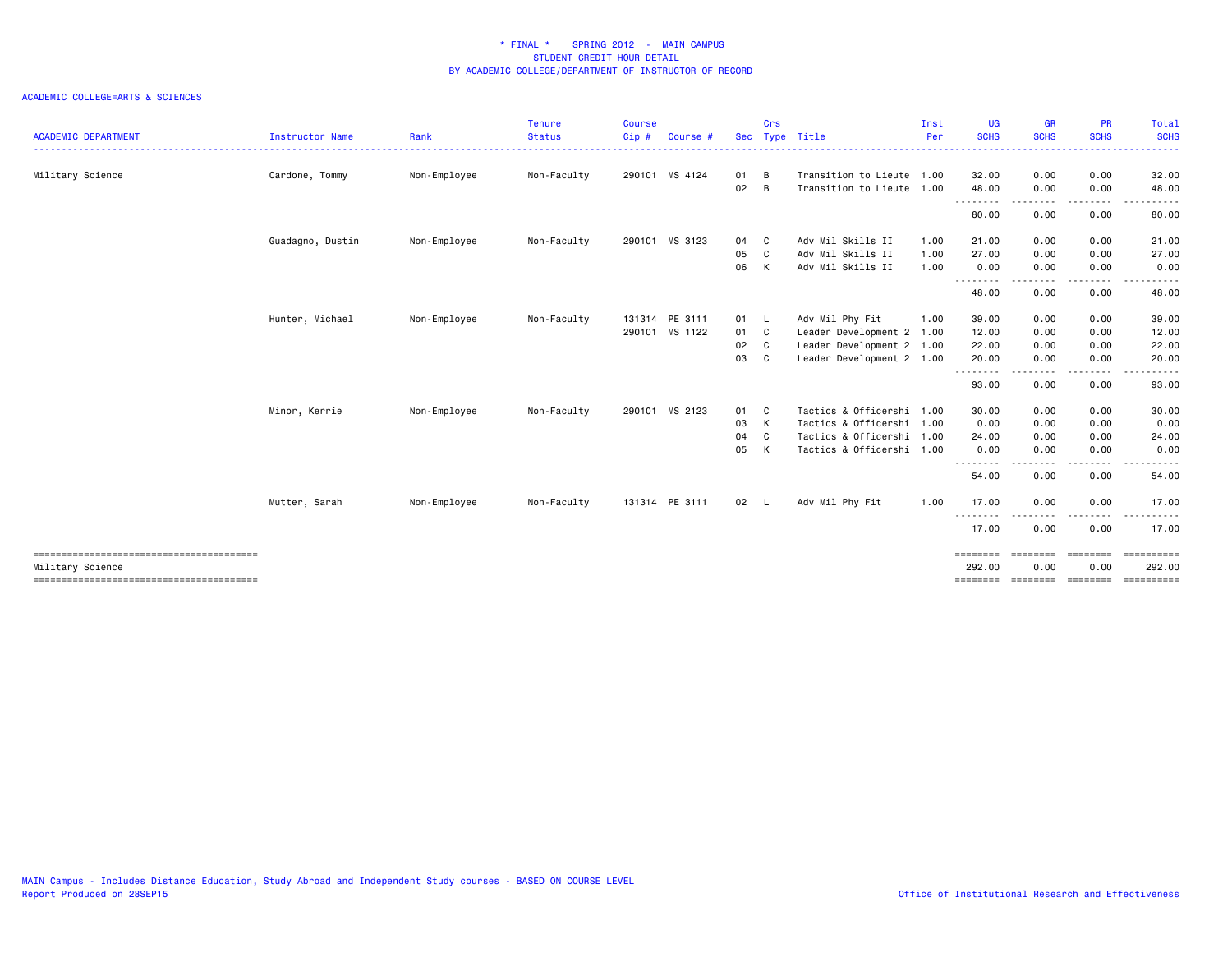| <b>ACADEMIC DEPARTMENT</b> | Instructor Name    | Rank                          | <b>Tenure</b><br><b>Status</b> | <b>Course</b><br>Cip# | Course #        |                   | Crs          | Sec Type Title            | Inst<br>Per | <b>UG</b><br><b>SCHS</b> | <b>GR</b><br><b>SCHS</b>                                                                                                                                     | PR<br><b>SCHS</b>     | Total<br><b>SCHS</b><br><u>.</u>                                                                                                    |
|----------------------------|--------------------|-------------------------------|--------------------------------|-----------------------|-----------------|-------------------|--------------|---------------------------|-------------|--------------------------|--------------------------------------------------------------------------------------------------------------------------------------------------------------|-----------------------|-------------------------------------------------------------------------------------------------------------------------------------|
| Philosophy & Religion      | Bickle, John       | Professor                     | Tenured                        |                       | 380101 PHI 1113 | H <sub>01</sub> C |              | Intro To Logic - Hon 1.00 |             | 102.00                   | 0.00                                                                                                                                                         | 0.00                  | 102.00                                                                                                                              |
|                            |                    |                               |                                |                       |                 |                   |              |                           |             | .<br>102.00              | 0.00                                                                                                                                                         | .<br>0.00             | .<br>102.00                                                                                                                         |
|                            | Bisson, Albert     | Instructor                    | Non-Ten Track                  |                       | 380201 REL 1103 | 555 M             |              | Intro To Religion         | 1.00        | 3.00                     | 0.00                                                                                                                                                         | 0.00                  | 3.00                                                                                                                                |
|                            |                    |                               |                                |                       |                 | H01 C             |              | Honors Intro To Reli 1.00 |             | 72.00                    | 0.00                                                                                                                                                         | 0.00                  | 72.00                                                                                                                               |
|                            |                    |                               |                                |                       | REL 1223        | 01 C              |              | Intr To New Test          | 1.00        | 123.00                   | 0.00                                                                                                                                                         | 0.00                  | 123.00                                                                                                                              |
|                            |                    |                               |                                |                       | REL 3223        | 01                | $\mathbf{C}$ | World Religions II        | 1.00        | 105.00                   | 0.00                                                                                                                                                         | 0.00                  | 105.00                                                                                                                              |
|                            |                    |                               |                                |                       | REL 3483        | 01                | C            | Judeo-Christian Ethi 1.00 |             | 111.00<br>.              | 0.00<br>$\frac{1}{2} \left( \frac{1}{2} \right) \left( \frac{1}{2} \right) \left( \frac{1}{2} \right) \left( \frac{1}{2} \right) \left( \frac{1}{2} \right)$ | 0.00<br>.             | 111.00<br>$\begin{array}{cccccccccc} \bullet & \bullet & \bullet & \bullet & \bullet & \bullet & \bullet & \bullet \end{array}$     |
|                            |                    |                               |                                |                       |                 |                   |              |                           |             | 414.00                   | 0.00                                                                                                                                                         | 0.00                  | 414.00                                                                                                                              |
|                            | Bruno, Michael     | Instructor                    | Non-Ten Track                  |                       | 380101 PHI 1103 | 04                | $\mathbf{C}$ | Intro To Philosophy       | 1.00        | 105.00                   | 0.00                                                                                                                                                         | 0.00                  | 105.00                                                                                                                              |
|                            |                    |                               |                                |                       |                 | 06                | C            | Intro To Philosophy       | 1.00        | 108.00                   | 0.00                                                                                                                                                         | 0.00                  | 108.00                                                                                                                              |
|                            |                    |                               |                                |                       | PHI 3013        | 02                | $\mathbf{C}$ | <b>Business Ethics</b>    | 1.00        | 117.00<br>.              | 0.00<br>.                                                                                                                                                    | 0.00<br>.             | 117.00<br>$\begin{array}{cccccccccccccc} \bullet & \bullet & \bullet & \bullet & \bullet & \bullet & \bullet & \bullet \end{array}$ |
|                            |                    |                               |                                |                       |                 |                   |              |                           |             | 330.00                   | 0.00                                                                                                                                                         | 0.00                  | 330.00                                                                                                                              |
|                            | Clifford, Michael  | Professor                     | Tenured                        |                       | 380101 PHI 3013 | 01                | $\mathbf{C}$ | <b>Business Ethics</b>    | 1.00        | 108.00                   | 0.00                                                                                                                                                         | 0.00                  | 108.00                                                                                                                              |
|                            |                    |                               |                                |                       |                 | 03                | $\mathbf{C}$ | <b>Business Ethics</b>    | 1.00        | 114.00                   | 0.00                                                                                                                                                         | 0.00                  | 114.00                                                                                                                              |
|                            |                    |                               |                                |                       |                 | 555 M             |              | <b>Business Ethics</b>    | 1.00        | 12.00                    | 0.00                                                                                                                                                         | 0.00                  | 12.00                                                                                                                               |
|                            |                    |                               |                                |                       |                 | 901 M             |              | <b>Business Ethics</b>    | 1.00        | 15.00                    | 0.00                                                                                                                                                         | 0.00                  | 15.00                                                                                                                               |
|                            |                    |                               |                                |                       | PHI 3113        | 01                | C            | Philosophy Of Law         | 1.00        | 102.00                   | 0.00                                                                                                                                                         | 0.00                  | 102.00                                                                                                                              |
|                            |                    |                               |                                |                       | PHI 7000        | 01                | $\mathbf{I}$ | Directed Indiv Study      | 1.00        | 0.00<br>.                | 3.00<br><b>.</b>                                                                                                                                             | 0.00<br>.             | 3.00<br>.                                                                                                                           |
|                            |                    |                               |                                |                       |                 |                   |              |                           |             | 351.00                   | 3.00                                                                                                                                                         | 0.00                  | 354.00                                                                                                                              |
|                            | Codling, James     | Lecturer                      | Non-Ten Track                  |                       | 131202 EDF 3423 | 01 C              |              | Exploring Diversity       | 1.00        | 69.00                    | 0.00                                                                                                                                                         | 0.00                  | 69.00                                                                                                                               |
|                            |                    |                               |                                |                       | 380201 REL 1103 | 02                | C            | Intro To Religion         | 1.00        | 117.00                   | 0.00                                                                                                                                                         | 0.00                  | 117.00                                                                                                                              |
|                            |                    |                               |                                |                       |                 | 05                | $\mathbf{C}$ | Intro To Religion         | 1.00        | 120.00                   | 0.00                                                                                                                                                         | 0.00                  | 120.00                                                                                                                              |
|                            |                    |                               |                                |                       | 450101 EDF 3333 | 04                | C            | Social Foundation Ed      | 1.00        | 84.00                    | 0.00                                                                                                                                                         | 0.00                  | 84.00                                                                                                                               |
|                            |                    |                               |                                |                       |                 | 06                | C            | Social Foundation Ed 1.00 |             | 63.00<br>.               | 0.00<br>$- - - - -$                                                                                                                                          | 0.00<br>.             | 63.00<br>.                                                                                                                          |
|                            |                    |                               |                                |                       |                 |                   |              |                           |             | 453.00                   | 0.00                                                                                                                                                         | 0.00                  | 453.00                                                                                                                              |
|                            | Edelmann, Jonathan | Assistant Professor Ten Track |                                |                       | 380201 REL 1103 | 04                | C            | Intro To Religion         | 1.00        | 114.00                   | 0.00                                                                                                                                                         | 0.00                  | 114.00                                                                                                                              |
|                            |                    |                               |                                |                       |                 | 06                | $\mathbf c$  | Intro To Religion         | 1.00        | 114.00                   | 0.00                                                                                                                                                         | 0.00                  | 114.00                                                                                                                              |
|                            |                    |                               |                                |                       | REL 4000        | $02 \qquad I$     |              | Directed Indiv Study      | 1.00        | 3.00<br>.                | 0.00<br>-----                                                                                                                                                | 0.00<br>.             | 3.00<br>.                                                                                                                           |
|                            |                    |                               |                                |                       |                 |                   |              |                           |             | 231.00                   | 0.00                                                                                                                                                         | 0.00                  | 231.00                                                                                                                              |
|                            | Estes, Yolanda     | Associate Professor Tenured   |                                |                       | 380101 PHI 1103 | 02                | $\mathbf{C}$ | Intro To Philosophy       | 1.00        | 135.00                   | 0.00                                                                                                                                                         | 0.00                  | 135.00                                                                                                                              |
|                            |                    |                               |                                |                       |                 | 03                | C            | Intro To Philosophy       | 1.00        | 150.00                   | 0.00                                                                                                                                                         | 0.00                  | 150.00                                                                                                                              |
|                            |                    |                               |                                |                       | PHI 3033        | 01                | $\mathbf{C}$ | Hi West Phil: Part I 1.00 |             | 81.00                    | 0.00                                                                                                                                                         | 0.00                  | 81.00                                                                                                                               |
|                            |                    |                               |                                |                       | PHI 4000        | 01                | $\mathbf{I}$ | Directed Indiv Study 1.00 |             | 4.00<br>.                | 0.00<br>.                                                                                                                                                    | 0.00<br>$\frac{1}{2}$ | 4.00<br><u>.</u>                                                                                                                    |
|                            |                    |                               |                                |                       |                 |                   |              |                           |             | 370.00                   | 0.00                                                                                                                                                         | 0.00                  | 370.00                                                                                                                              |
|                            | Holt, Dale         | Professor                     | Tenured                        |                       | 380101 PHI 1103 | 05                | C            | Intro To Philosophy       | 1.00        | 120.00                   | 0.00                                                                                                                                                         | 0.00                  | 120.00                                                                                                                              |
|                            |                    |                               |                                |                       |                 | 07                | C            | Intro To Philosophy       | 1.00        | 126.00                   | 0.00                                                                                                                                                         | 0.00                  | 126.00                                                                                                                              |
|                            |                    |                               |                                |                       | PHI 3023        | 01                | C            | Hi West Phil: Part I 1.00 |             | 102.00                   | 0.00                                                                                                                                                         | 0.00                  | 102.00                                                                                                                              |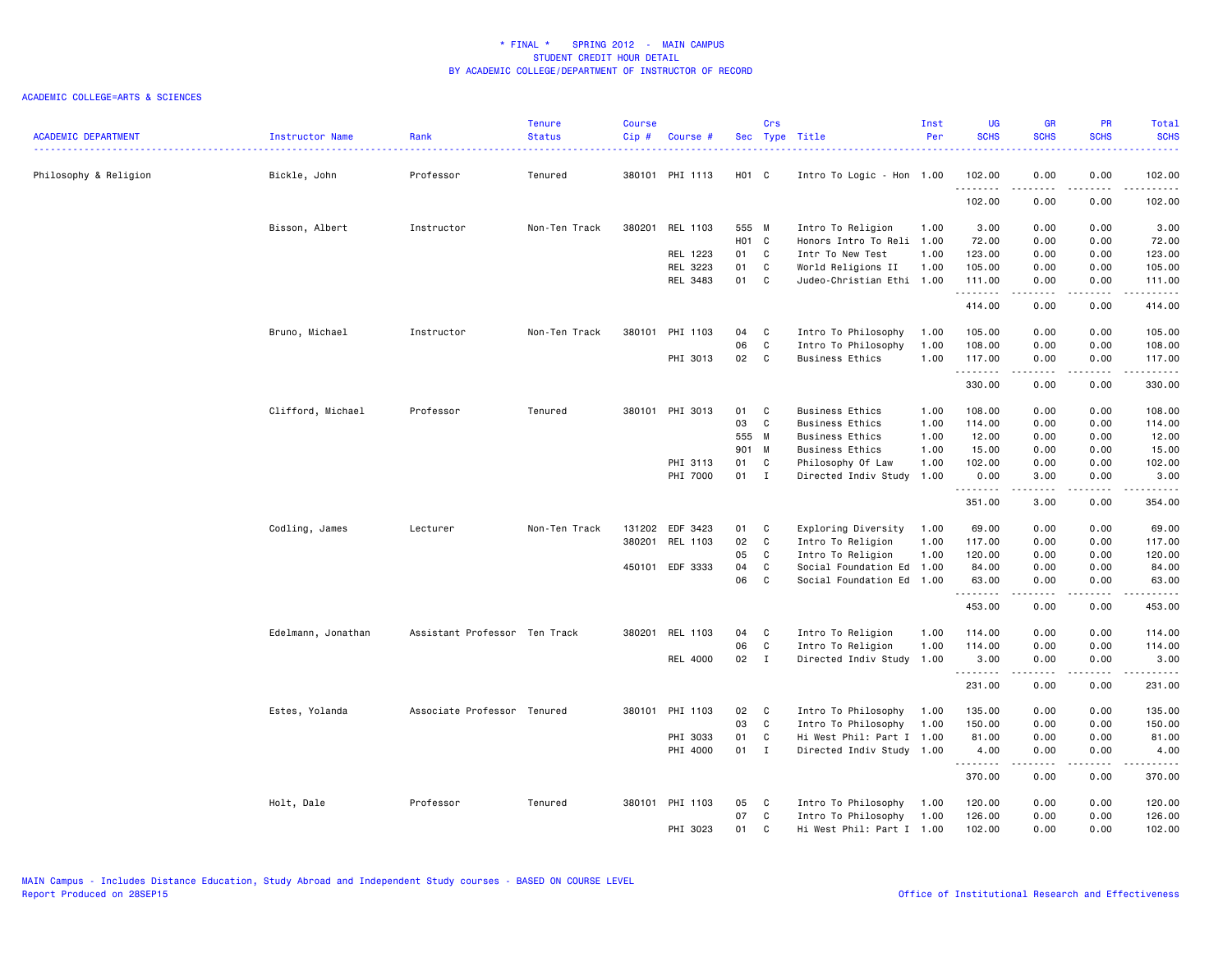| <b>ACADEMIC DEPARTMENT</b> | Instructor Name    | Rank                          | <b>Tenure</b><br><b>Status</b> | <b>Course</b><br>Cip# | Course #        |      | Crs          | Sec Type Title            | Inst<br>Per | <b>UG</b><br><b>SCHS</b> | <b>GR</b><br><b>SCHS</b>                                                                                                                                                        | <b>PR</b><br><b>SCHS</b>            | Total<br><b>SCHS</b>                                                                                                                                                                     |
|----------------------------|--------------------|-------------------------------|--------------------------------|-----------------------|-----------------|------|--------------|---------------------------|-------------|--------------------------|---------------------------------------------------------------------------------------------------------------------------------------------------------------------------------|-------------------------------------|------------------------------------------------------------------------------------------------------------------------------------------------------------------------------------------|
|                            |                    |                               |                                |                       |                 |      |              |                           |             |                          | $\frac{1}{2} \left( \frac{1}{2} \right) \left( \frac{1}{2} \right) \left( \frac{1}{2} \right) \left( \frac{1}{2} \right) \left( \frac{1}{2} \right) \left( \frac{1}{2} \right)$ |                                     |                                                                                                                                                                                          |
|                            |                    |                               |                                |                       |                 |      |              |                           |             | 348.00                   | 0.00                                                                                                                                                                            | 0.00                                | 348.00                                                                                                                                                                                   |
| Philosophy & Religion      | Kallfelz, William  | Lecturer                      | Non-Ten Track                  |                       | 270101 MA 2733  | 04 C |              | Calculus III              | 1.00        | 99.00                    | 0.00                                                                                                                                                                            | 0.00                                | 99.00                                                                                                                                                                                    |
|                            |                    |                               |                                |                       | MA 3163         | 01   | $\mathbf{C}$ | Intro To Mod Algebra      | 1.00        | 69.00                    | 0.00                                                                                                                                                                            | 0.00                                | 69.00                                                                                                                                                                                    |
|                            |                    |                               |                                |                       | MA 3463         | 01   | $\mathbf{C}$ | Found Of Geometry         | 1.00        | 75.00                    | 0.00                                                                                                                                                                            | 0.00                                | 75.00                                                                                                                                                                                    |
|                            |                    |                               |                                |                       | 380101 PHI 1113 | 03   | $\mathbf{C}$ | Intro To Logic            | 1.00        | 90.00<br>.               | 0.00<br>$\frac{1}{2} \left( \frac{1}{2} \right) \left( \frac{1}{2} \right) \left( \frac{1}{2} \right) \left( \frac{1}{2} \right) \left( \frac{1}{2} \right)$                    | 0.00<br>.                           | 90.00<br>.                                                                                                                                                                               |
|                            |                    |                               |                                |                       |                 |      |              |                           |             | 333.00                   | 0.00                                                                                                                                                                            | 0.00                                | 333.00                                                                                                                                                                                   |
|                            | Moffatt, Barton    | Assistant Professor Ten Track |                                |                       | 380101 PHI 1123 | 04   | C.           | Intro To Ethics           | 1.00        | 111.00                   | 0.00                                                                                                                                                                            | 0.00                                | 111.00                                                                                                                                                                                   |
|                            |                    |                               |                                |                       | PHI 2123        | 01   | C            | Medical Ethics            | 1.00        | 105.00                   | 0.00                                                                                                                                                                            | 0.00                                | 105.00                                                                                                                                                                                   |
|                            |                    |                               |                                |                       |                 | 02   | $\mathbf{C}$ | Medical Ethics            | 1.00        | 99.00<br>.               | 0.00<br>$- - - - -$                                                                                                                                                             | 0.00<br>.                           | 99.00<br><u>.</u>                                                                                                                                                                        |
|                            |                    |                               |                                |                       |                 |      |              |                           |             | 315.00                   | 0.00                                                                                                                                                                            | 0.00                                | 315.00                                                                                                                                                                                   |
|                            | Montgomery, Robert | Lecturer                      | Non-Ten Track                  |                       | 380201 REL 1103 | 01   | C.           | Intro To Religion         | 1.00        | 129.00                   | 0.00                                                                                                                                                                            | 0.00                                | 129.00                                                                                                                                                                                   |
|                            |                    |                               |                                |                       |                 | 03   | $\mathbf{C}$ | Intro To Religion         | 1.00        | 132.00                   | 0.00                                                                                                                                                                            | 0.00                                | 132.00                                                                                                                                                                                   |
|                            |                    |                               |                                |                       |                 |      |              |                           |             | .<br>261,00              | د د د د د<br>0.00                                                                                                                                                               | .<br>0.00                           | .<br>261.00                                                                                                                                                                              |
|                            | Phillips, Trisha   | Assistant Professor Ten Track |                                | 380101                | PHI 1123        | 02   | $\mathbf{C}$ | Intro To Ethics           | 1.00        | 117.00                   | 0.00                                                                                                                                                                            | 0.00                                | 117.00                                                                                                                                                                                   |
|                            |                    |                               |                                |                       |                 | 03   | $\mathbf{C}$ | Intro To Ethics           | 1.00        | 120.00                   | 0.00                                                                                                                                                                            | 0.00                                | 120.00                                                                                                                                                                                   |
|                            |                    |                               |                                |                       | 389999 PHI 4990 | 01   | $\mathbf{C}$ | Special Topic In PHI 1.00 |             | 27.00<br>.               | 0.00<br>.                                                                                                                                                                       | 0.00<br>د د د د                     | 27.00<br>$\begin{array}{cccccccccc} \bullet & \bullet & \bullet & \bullet & \bullet & \bullet & \bullet \end{array}$                                                                     |
|                            |                    |                               |                                |                       |                 |      |              |                           |             | 264.00                   | 0.00                                                                                                                                                                            | 0.00                                | 264.00                                                                                                                                                                                   |
|                            | Thompson, James    | Assistant Professor Ten Track |                                |                       | 380101 PHI 1113 | 01 C |              | Intro To Logic            | 1.00        | 108.00                   | 0.00                                                                                                                                                                            | 0.00                                | 108.00                                                                                                                                                                                   |
|                            |                    |                               |                                |                       |                 | 02   | $\mathbf{C}$ | Intro To Logic            | 1.00        | 114.00                   | 0.00                                                                                                                                                                            | 0.00                                | 114.00                                                                                                                                                                                   |
|                            |                    |                               |                                |                       | PHI 4223        | 01   | $\mathbf{C}$ | Phil of Cognitive Sc 1.00 |             | 63.00                    | 0.00                                                                                                                                                                            | 0.00                                | 63.00                                                                                                                                                                                    |
|                            |                    |                               |                                |                       | PHI 6223        | 01   | $\mathbf{C}$ | Phil of Cognitive Sc 1.00 |             | 0.00<br>.                | 9.00<br>-----                                                                                                                                                                   | 0.00<br>.                           | 9.00                                                                                                                                                                                     |
|                            |                    |                               |                                |                       |                 |      |              |                           |             | 285.00                   | 9.00                                                                                                                                                                            | 0.00                                | 294.00                                                                                                                                                                                   |
|                            | Trullinger, Joseph | Instructor                    | Non-Ten Track                  | 380101                | PHI 1103        | 01   | $\mathbf{C}$ | Intro To Philosophy       | 1.00        | 114.00                   | 0.00                                                                                                                                                                            | 0.00                                | 114.00                                                                                                                                                                                   |
|                            |                    |                               |                                |                       | PHI 1123        | 01   | $\mathbf{C}$ | Intro To Ethics           | 1.00        | 90.00                    | 0.00                                                                                                                                                                            | 0.00                                | 90.00                                                                                                                                                                                    |
|                            |                    |                               |                                |                       |                 | 05   | $\mathbf{C}$ | Intro To Ethics           | 1.00        | 108.00                   | 0.00                                                                                                                                                                            | 0.00                                | 108.00                                                                                                                                                                                   |
|                            |                    |                               |                                |                       |                 | 06   | $\mathbf{C}$ | Intro To Ethics           | 1.00        | 99.00<br>.               | 0.00<br>$\frac{1}{2} \left( \frac{1}{2} \right) \left( \frac{1}{2} \right) \left( \frac{1}{2} \right) \left( \frac{1}{2} \right) \left( \frac{1}{2} \right)$                    | 0.00<br>د د د د                     | 99.00<br>$\frac{1}{2} \left( \frac{1}{2} \right) \left( \frac{1}{2} \right) \left( \frac{1}{2} \right) \left( \frac{1}{2} \right) \left( \frac{1}{2} \right) \left( \frac{1}{2} \right)$ |
|                            |                    |                               |                                |                       |                 |      |              |                           |             | 411.00                   | 0.00                                                                                                                                                                            | 0.00                                | 411.00                                                                                                                                                                                   |
|                            | Witt, Joseph       | Assistant Professor Ten Track |                                | 380201                | REL 1103        | 07   | $\mathbf{C}$ | Intro To Religion         | 1.00        | 117.00                   | 0.00                                                                                                                                                                            | 0.00                                | 117.00                                                                                                                                                                                   |
|                            |                    |                               |                                |                       |                 | 08   | $\mathbf c$  | Intro To Religion         | 1.00        | 123.00                   | 0.00                                                                                                                                                                            | 0.00                                | 123.00                                                                                                                                                                                   |
|                            |                    |                               |                                |                       | <b>REL 4000</b> | 01 I |              | Directed Indiv Study 1.00 |             | 3.00                     | 0.00                                                                                                                                                                            | 0.00                                | 3.00                                                                                                                                                                                     |
|                            |                    |                               |                                |                       | 389999 REL 2990 | 01   | C.           | Special Topic In REL 1.00 |             | 81.00<br>.               | 0.00<br>.                                                                                                                                                                       | 0.00<br>$\sim$ $\sim$ $\sim$ $\sim$ | 81.00<br>.                                                                                                                                                                               |
|                            |                    |                               |                                |                       |                 |      |              |                           |             | 324.00                   | 0.00                                                                                                                                                                            | 0.00                                | 324.00                                                                                                                                                                                   |
| Philosophy & Religion      |                    |                               |                                |                       |                 |      |              |                           |             | ========<br>4792.00      | ========<br>12.00                                                                                                                                                               | 0.00                                | ==========<br>4804.00                                                                                                                                                                    |
|                            |                    |                               |                                |                       |                 |      |              |                           |             | ========                 | <b>EDEDEDED</b>                                                                                                                                                                 |                                     |                                                                                                                                                                                          |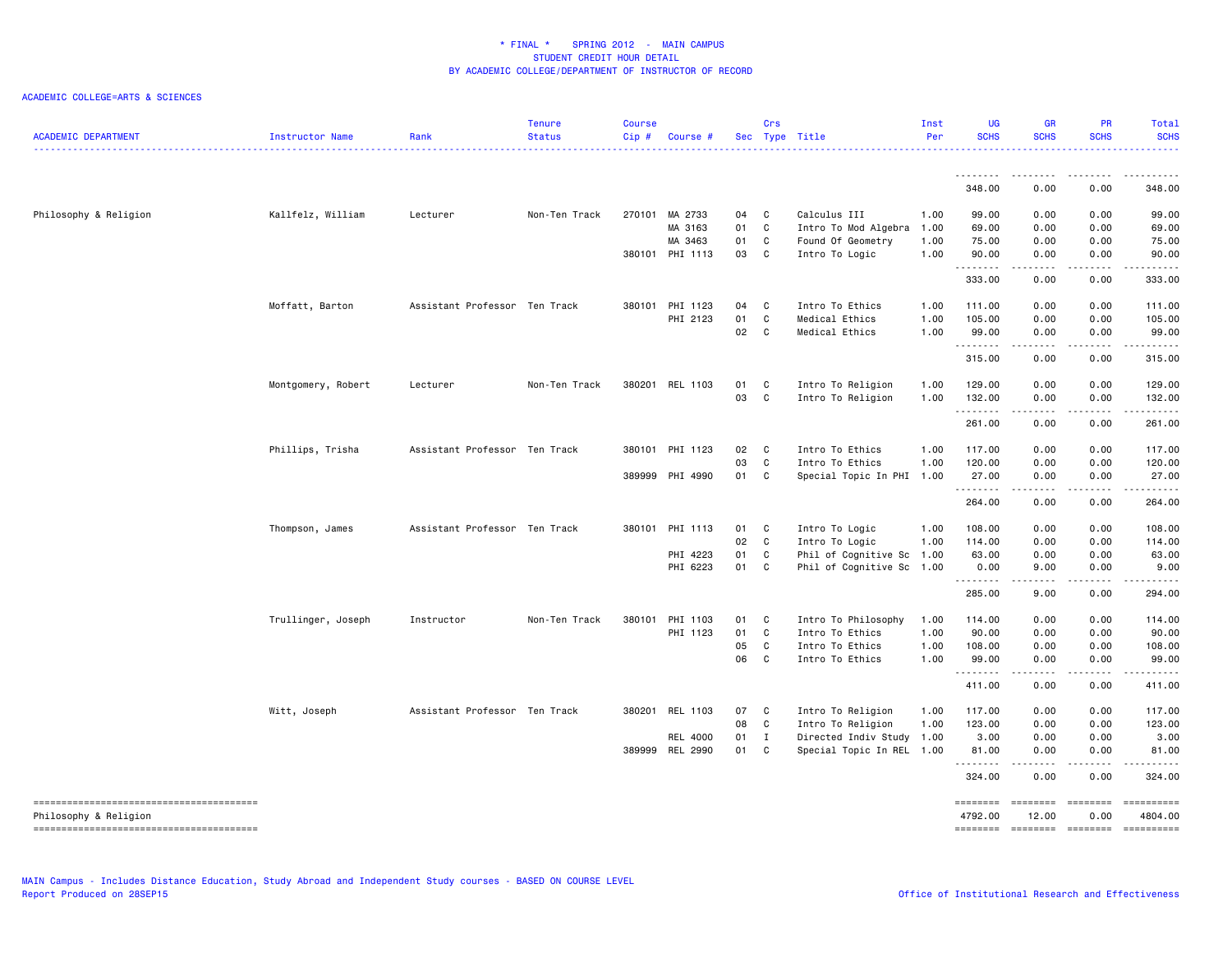| <b>ACADEMIC DEPARTMENT</b> | Instructor Name                     | Rank                              | <b>Tenure</b><br><b>Status</b> | <b>Course</b><br>Cip# | Course #                  |          | Crs               | Sec Type Title                            | Inst<br>Per  | <b>UG</b><br><b>SCHS</b> | <b>GR</b><br><b>SCHS</b>                                                                                                                                      | <b>PR</b><br><b>SCHS</b> | Total<br><b>SCHS</b><br>. |
|----------------------------|-------------------------------------|-----------------------------------|--------------------------------|-----------------------|---------------------------|----------|-------------------|-------------------------------------------|--------------|--------------------------|---------------------------------------------------------------------------------------------------------------------------------------------------------------|--------------------------|---------------------------|
| Physics                    | Arnoldus, Henk                      | Professor                         | Tenured                        |                       | 400801 PH 2213<br>PH 8000 | 04<br>01 | C<br>D            | Physics I<br>Research / Thesis            | 1.00<br>1.00 | 192.00<br>0.00           | 0.00<br>9.00                                                                                                                                                  | 0.00<br>0.00             | 192.00<br>9.00            |
|                            |                                     |                                   |                                |                       | PH 8243                   | 01       | C                 | Meth Theoret Ph II                        | 1.00         | 0.00<br>.                | 24.00<br>.                                                                                                                                                    | 0.00<br>.                | 24.00<br>.                |
|                            |                                     |                                   |                                |                       |                           |          |                   |                                           |              | 192.00                   | 33.00                                                                                                                                                         | 0.00                     | 225.00                    |
|                            | Berg, Matthew                       | Assistant Professor Ten Track     |                                |                       | 400801 PH 4333            | 01 C     |                   | Electromag Fields II 1.00                 |              | 12.00                    | 0.00                                                                                                                                                          | 0.00                     | 12.00                     |
|                            |                                     |                                   |                                |                       | PH 6333<br>PH 8000        | 01<br>02 | $\mathbf{C}$<br>D | Electromag Fields II<br>Research / Thesis | 1.00<br>1.00 | 0.00<br>0.00             | 15.00<br>7.00                                                                                                                                                 | 0.00<br>0.00             | 15.00<br>7.00             |
|                            |                                     |                                   |                                |                       | PH 9000                   | 01       | D                 | Research / Diss                           | 1.00         | 0.00                     | 3.00                                                                                                                                                          | 0.00                     | 3.00                      |
|                            |                                     |                                   |                                |                       |                           |          |                   |                                           |              | 12.00                    | .<br>25.00                                                                                                                                                    | .<br>0.00                | المستسب<br>37.00          |
|                            | Clay, Rudolf                        | Associate Professor Tenured       |                                |                       | 400801 PH 8000            | 08       | D                 | Research / Thesis                         | 1.00         | 0.00                     | 3.00                                                                                                                                                          | 0.00                     | 3.00                      |
|                            |                                     |                                   |                                |                       | PH 9000                   | 02       | D                 | Research / Diss                           | 1.00         | 0.00                     | 12.00                                                                                                                                                         | 0.00                     | 12.00                     |
|                            |                                     |                                   |                                |                       | 400899 PH 4433            | 01       | C                 | Computational Physic 1.00                 |              | 24.00                    | 0.00                                                                                                                                                          | 0.00                     | 24.00                     |
|                            |                                     |                                   |                                |                       | PH 6433                   | 01 C     |                   | Computational Physic 1.00                 |              | 0.00<br>.                | 33.00<br>-----                                                                                                                                                | 0.00<br>.                | 33.00<br>.                |
|                            |                                     |                                   |                                |                       |                           |          |                   |                                           |              | 24.00                    | 48.00                                                                                                                                                         | 0.00                     | 72.00                     |
|                            | Cuicchi, Paul                       | Lecturer                          | Non-Ten Track                  |                       | 400801 PH 1113            | 03       | C                 | Gen Physics I                             | 1.00         | 192.00                   | 0.00                                                                                                                                                          | 0.00                     | 192.00<br>.               |
|                            |                                     |                                   |                                |                       |                           |          |                   |                                           |              | <u>.</u><br>192.00       | <u>.</u><br>0.00                                                                                                                                              | .<br>0.00                | 192.00                    |
|                            | Dunne, James                        | Professor                         | Tenured                        | 400801                | PH 2213                   | H08 C    |                   | Honors Physics I                          | 1.00         | 117.00                   | 0.00                                                                                                                                                          | 0.00                     | 117.00                    |
|                            |                                     |                                   |                                |                       | PH 9000                   | 03       | $\mathsf{D}$      | Research / Diss                           | 1.00         | 0.00                     | 26.00<br>.                                                                                                                                                    | 0.00<br>.                | 26.00<br>.                |
|                            |                                     |                                   |                                |                       |                           |          |                   |                                           |              | 117.00                   | 26.00                                                                                                                                                         | 0.00                     | 143.00                    |
|                            | Dutta, Dipangkar                    | Assistant Professor Ten Track     |                                |                       | 400801 PH 4613            | 01 C     |                   | Nuc Particle Physics                      | 1.00         | 21.00                    | 0.00                                                                                                                                                          | 0.00                     | 21.00                     |
|                            |                                     |                                   |                                |                       | PH 6613                   | 01       | C.                | Nuc Particle Physics                      | 1.00         | 0.00                     | 6.00                                                                                                                                                          | 0.00                     | 6.00                      |
|                            |                                     |                                   |                                |                       | PH 9000                   | 04       | D                 | Research / Diss                           | 1.00         | 0.00<br>.                | 26.00<br>$\frac{1}{2} \left( \frac{1}{2} \right) \left( \frac{1}{2} \right) \left( \frac{1}{2} \right) \left( \frac{1}{2} \right) \left( \frac{1}{2} \right)$ | 0.00<br>$   -$           | 26.00<br>.                |
|                            |                                     |                                   |                                |                       |                           |          |                   |                                           |              | 21.00                    | 32.00                                                                                                                                                         | 0.00                     | 53.00                     |
|                            | Fox, Daniel                         | Lecturer                          | Non-Ten Track                  |                       | 400801 PH 2213            | 02       | C                 | Physics I                                 | 1.00         | 219.00                   | 0.00                                                                                                                                                          | 0.00                     | 219.00                    |
|                            |                                     |                                   |                                |                       |                           | 03       | C.                | Physics I                                 | 1.00         | 225.00<br>.              | 0.00<br>.                                                                                                                                                     | 0.00<br>.                | 225.00<br>.               |
|                            |                                     |                                   |                                |                       |                           |          |                   |                                           |              | 444.00                   | 0.00                                                                                                                                                          | 0.00                     | 444.00                    |
|                            | Hashemi Shabestari, Mit Non-Faculty |                                   | Not Applicable                 |                       | 400801 PH 2223            | 03       | C                 | Physics II                                | 1.00         | 90.00                    | 0.00                                                                                                                                                          | 0.00                     | 90.00                     |
|                            |                                     |                                   |                                |                       |                           | 04       | $\mathbf{C}$      | Physics II                                | 1.00         | 117.00<br>.              | 0.00<br>.                                                                                                                                                     | 0.00<br>.                | 117.00<br>.               |
|                            |                                     |                                   |                                |                       |                           |          |                   |                                           |              | 207.00                   | 0.00                                                                                                                                                          | 0.00                     | 207.00                    |
|                            | Kim, Seong-Gon                      | Associate Professor Tenured       |                                |                       | 400801 PH 8753            | 01       | C                 | Quantum Mechanics II                      | 1.00         | 0.00                     | 21.00                                                                                                                                                         | 0.00                     | 21.00                     |
|                            |                                     |                                   |                                |                       | PH 9000                   | 05       | D                 | Research / Diss                           | 1.00         | 0.00                     | 23.00                                                                                                                                                         | 0.00                     | 23.00                     |
|                            |                                     |                                   |                                |                       |                           |          |                   |                                           |              | <b></b><br>0.00          | .<br>44.00                                                                                                                                                    | .<br>0.00                | .<br>44.00                |
|                            | Kim, Sungho                         | Research Assist Pro Non-Ten Track |                                | 400801                | PH 2213                   | 01       | <b>C</b>          | Physics I                                 | 1.00         | 180.00                   | 0.00                                                                                                                                                          | 0.00                     | 180.00                    |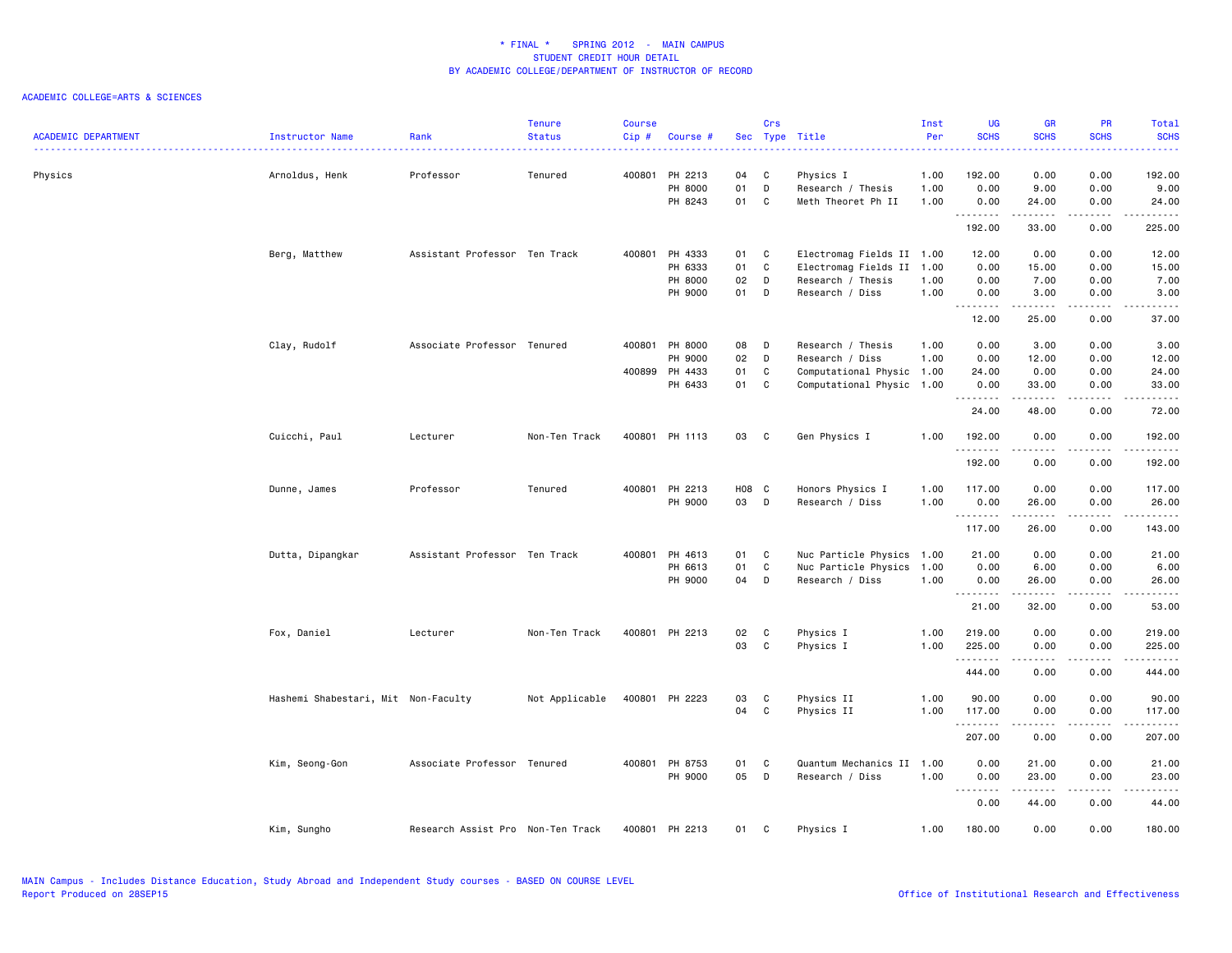| <b>ACADEMIC DEPARTMENT</b> | Instructor Name   | Rank                          | Tenure<br><b>Status</b> | <b>Course</b><br>Cip# | Course #       |                 | Crs          | Sec Type Title            | Inst<br>Per | UG<br><b>SCHS</b> | <b>GR</b><br><b>SCHS</b>                                                                                                                                      | PR<br><b>SCHS</b>                   | Total<br><b>SCHS</b>                                                                                                            |
|----------------------------|-------------------|-------------------------------|-------------------------|-----------------------|----------------|-----------------|--------------|---------------------------|-------------|-------------------|---------------------------------------------------------------------------------------------------------------------------------------------------------------|-------------------------------------|---------------------------------------------------------------------------------------------------------------------------------|
|                            |                   |                               |                         |                       |                |                 |              |                           |             | <u>.</u>          |                                                                                                                                                               |                                     |                                                                                                                                 |
|                            |                   |                               |                         |                       |                |                 |              |                           |             | 180.00            | 0.00                                                                                                                                                          | 0.00                                | 180.00                                                                                                                          |
| Physics                    | Ma, Wenchao       | Professor                     | Tenured                 |                       | 400801 PH 4223 | 01              | C            | Inter Mechanics           | 1.00        | 9.00              | 0.00                                                                                                                                                          | 0.00                                | 9.00                                                                                                                            |
|                            |                   |                               |                         |                       | PH 6223        | 01              | C            | Inter Mechanics           | 1.00        | 0.00              | 24.00                                                                                                                                                         | 0.00                                | 24.00                                                                                                                           |
|                            |                   |                               |                         |                       | PH 9000        | 07              | D            | Research / Diss           | 1.00        | 0.00<br>.         | 13.00<br>-----                                                                                                                                                | 0.00<br>.                           | 13.00<br>$\sim$ $\sim$ $\sim$ $\sim$ $\sim$                                                                                     |
|                            |                   |                               |                         |                       |                |                 |              |                           |             | 9.00              | 37.00                                                                                                                                                         | 0.00                                | 46.00                                                                                                                           |
|                            | Monts, David      | Professor                     | Tenured                 |                       | 400801 PH 1133 | 01              | C            | Gen Physics III           | 1.00        | 105.00            | 0.00                                                                                                                                                          | 0.00                                | 105.00                                                                                                                          |
|                            |                   |                               |                         |                       |                | 04              | K            | Gen Physics III           | 1.00        | 0.00              | 0.00                                                                                                                                                          | 0.00                                | 0.00                                                                                                                            |
|                            |                   |                               |                         |                       |                | 05              | K            | Gen Physics III           | 1.00        | 0.00              | 0.00                                                                                                                                                          | 0.00                                | 0.00                                                                                                                            |
|                            |                   |                               |                         |                       | PH 8000        | 03              | D            | Research / Thesis         | 1.00        | 0.00              | 3.00                                                                                                                                                          | 0.00                                | 3.00                                                                                                                            |
|                            |                   |                               |                         |                       | PH 8513        | 01              | C            | Statistical Mech          | 1.00        | 0.00              | 12.00                                                                                                                                                         | 0.00                                | 12.00                                                                                                                           |
|                            |                   |                               |                         |                       | PH 9000        | 08              | D            | Research / Diss           | 1.00        | 0.00              | 1.00                                                                                                                                                          | 0.00                                | 1.00                                                                                                                            |
|                            |                   |                               |                         |                       |                |                 |              |                           |             | .<br>105.00       | $\frac{1}{2} \left( \frac{1}{2} \right) \left( \frac{1}{2} \right) \left( \frac{1}{2} \right) \left( \frac{1}{2} \right) \left( \frac{1}{2} \right)$<br>16.00 | الدامات ب<br>0.00                   | .<br>121.00                                                                                                                     |
|                            | Moody, Judith     | Lecturer                      | Non-Ten Track           | 400801                | PH 1021        | 02              | - L          | Physical Science Lab 1.00 |             | 12.00             | 0.00                                                                                                                                                          | 0.00                                | 12.00                                                                                                                           |
|                            |                   |                               |                         |                       |                | 03              | $\mathsf{L}$ | Physical Science Lab 1.00 |             | 11.00             | 0.00                                                                                                                                                          | 0.00                                | 11.00                                                                                                                           |
|                            |                   |                               |                         |                       | PH 1023        | 01              | C            | Physical Sci Survey       | 1.00        | 114.00            | 0.00                                                                                                                                                          | 0.00                                | 114.00                                                                                                                          |
|                            |                   |                               |                         |                       |                |                 |              |                           |             | .<br>137.00       | -----<br>0.00                                                                                                                                                 | .<br>0.00                           | $\begin{array}{cccccccccc} \bullet & \bullet & \bullet & \bullet & \bullet & \bullet & \bullet & \bullet \end{array}$<br>137.00 |
|                            | Novotny, Mark     | Professor                     | Tenured                 |                       | 400801 PH 9000 | 09              | D            | Research / Diss           | 1.00        | 0.00              | 1.00                                                                                                                                                          | 0.00                                | 1.00                                                                                                                            |
|                            |                   |                               |                         |                       |                |                 |              |                           |             | .<br>0.00         | .<br>1.00                                                                                                                                                     | $\sim$ $\sim$ $\sim$<br>0.00        | .<br>1.00                                                                                                                       |
|                            | Pierce, Donna     | Assistant Professor Ten Track |                         | 400801                | PH 2213        | 05              | $\mathbf{C}$ | Physics I                 | 1.00        | 219.00            | 0.00                                                                                                                                                          | 0.00                                | 219.00                                                                                                                          |
|                            |                   |                               |                         |                       | PH 4513        | 01              | C            | Optics                    | 1.00        | 81.00             | 0.00                                                                                                                                                          | 0.00                                | 81.00                                                                                                                           |
|                            |                   |                               |                         |                       | PH 6513        | 01              | C            | Optics                    | 1.00        | 0.00              | 6.00                                                                                                                                                          | 0.00                                | 6.00                                                                                                                            |
|                            |                   |                               |                         |                       | PH 9000        | 10 <sub>1</sub> | D            | Research / Diss           | 1.00        | 0.00              | 9.00                                                                                                                                                          | 0.00                                | 9.00                                                                                                                            |
|                            |                   |                               |                         |                       |                |                 |              |                           |             | .<br>300.00       | 15.00                                                                                                                                                         | $\sim$ $\sim$ $\sim$ $\sim$<br>0.00 | د د د د د<br>315.00                                                                                                             |
|                            | Riehle, Robertsen | Non-Faculty                   | Not Applicable          | 400801                | PH 1113        | 11              | K            | Gen Physics I             | 1.00        | 0.00              | 0.00                                                                                                                                                          | 0.00                                | 0.00                                                                                                                            |
|                            |                   |                               |                         |                       |                | 12              | K            | Gen Physics I             | 1.00        | 0.00              | 0.00                                                                                                                                                          | 0.00                                | 0.00                                                                                                                            |
|                            |                   |                               |                         |                       |                | 13              | K            | Gen Physics I             | 1.00        | 0.00              | 0.00                                                                                                                                                          | 0.00                                | 0.00                                                                                                                            |
|                            |                   |                               |                         |                       |                | 16              | К            | Gen Physics I             | 1.00        | 0.00              | 0.00                                                                                                                                                          | 0.00                                | 0.00                                                                                                                            |
|                            |                   |                               |                         |                       |                | 17              | K            | Gen Physics I             | 1.00        | 0.00              | 0.00                                                                                                                                                          | 0.00                                | 0.00                                                                                                                            |
|                            |                   |                               |                         |                       |                | 18              | K            | Gen Physics I             | 1.00        | 0.00              | 0.00                                                                                                                                                          | 0.00                                | 0.00                                                                                                                            |
|                            |                   |                               |                         |                       |                | 19              | K            | Gen Physics I             | 1.00        | 0.00              | 0.00                                                                                                                                                          | 0.00                                | 0.00                                                                                                                            |
|                            |                   |                               |                         |                       |                | 20              | К            | Gen Physics I             | 1.00        | 0.00              | 0.00                                                                                                                                                          | 0.00                                | 0.00                                                                                                                            |
|                            |                   |                               |                         |                       |                | 21              | К            | Gen Physics I             | 1.00        | 0.00              | 0.00                                                                                                                                                          | 0.00                                | 0.00                                                                                                                            |
|                            |                   |                               |                         |                       |                | 22              | К            | Gen Physics I             | 1.00        | 0.00              | 0.00                                                                                                                                                          | 0.00                                | 0.00                                                                                                                            |
|                            |                   |                               |                         |                       |                | 25              | К            | Gen Physics I             | 1.00        | 0.00              | 0.00                                                                                                                                                          | 0.00                                | 0.00                                                                                                                            |
|                            |                   |                               |                         |                       |                | 26              | K            | Gen Physics I             | 1.00        | 0.00              | 0.00                                                                                                                                                          | 0.00                                | 0.00                                                                                                                            |
|                            |                   |                               |                         |                       | PH 2233        | 03              | К            | Physics III               | 1.00        | 0.00              | 0.00                                                                                                                                                          | 0.00                                | 0.00                                                                                                                            |
|                            |                   |                               |                         |                       |                | 04              | К            | Physics III               | 1.00        | 0.00              | 0.00                                                                                                                                                          | 0.00                                | 0.00                                                                                                                            |
|                            |                   |                               |                         |                       |                | 06              | K            | Physics III               | 1.00        | 0.00              | 0.00                                                                                                                                                          | 0.00                                | 0.00                                                                                                                            |
|                            |                   |                               |                         |                       |                | 07              | К            | Physics III               | 1.00        | 0.00              | 0.00                                                                                                                                                          | 0.00                                | 0.00                                                                                                                            |
|                            |                   |                               |                         |                       |                | 08              | К            | Physics III               | 1.00        | 0.00              | 0.00                                                                                                                                                          | 0.00                                | 0.00                                                                                                                            |
|                            |                   |                               |                         |                       | PH 4000        | 01              | $\mathbf I$  | Directed Indiv Study      | 1.00        | 2.00              | 0.00                                                                                                                                                          | 0.00                                | 2.00                                                                                                                            |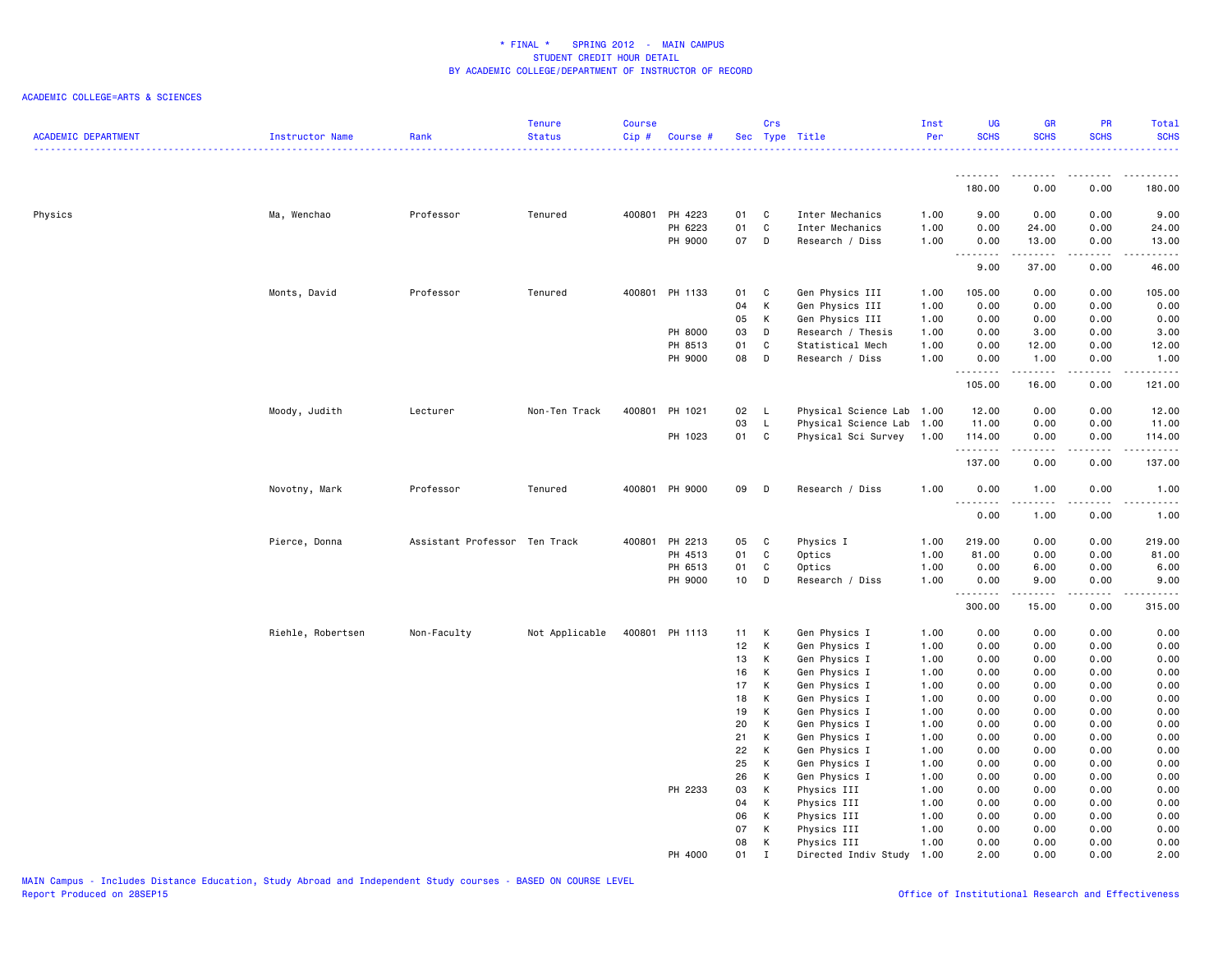| <b>ACADEMIC DEPARTMENT</b> | Instructor Name                                       | Rank                              | <b>Tenure</b><br><b>Status</b> | <b>Course</b><br>Cip# | Course #                  |              | Crs                          | Sec Type Title                                         | Inst<br>Per  | UG<br><b>SCHS</b><br>22222 | <b>GR</b><br><b>SCHS</b>                                                                                                                             | PR<br><b>SCHS</b><br>$\omega = \omega / \omega$ | <b>Total</b><br><b>SCHS</b><br>22222                                                                                      |
|----------------------------|-------------------------------------------------------|-----------------------------------|--------------------------------|-----------------------|---------------------------|--------------|------------------------------|--------------------------------------------------------|--------------|----------------------------|------------------------------------------------------------------------------------------------------------------------------------------------------|-------------------------------------------------|---------------------------------------------------------------------------------------------------------------------------|
| Physics                    | Riehle, Robertsen                                     | Non-Faculty                       | Not Applicable                 |                       | 400801 PH 4000            | 02<br>03     | $\mathbf{I}$<br>$\mathbf{I}$ | Directed Indiv Study 1.00<br>Directed Indiv Study 1.00 |              | 3.00<br>1.00               | 0.00<br>0.00                                                                                                                                         | 0.00<br>0.00                                    | 3.00<br>1.00                                                                                                              |
|                            |                                                       |                                   |                                |                       |                           |              |                              |                                                        |              | .<br>6.00                  | .<br>0.00                                                                                                                                            | $\sim$ $\sim$ $\sim$<br>0.00                    | .<br>6.00                                                                                                                 |
|                            |                                                       |                                   |                                |                       |                           |              |                              |                                                        |              | 255.00                     |                                                                                                                                                      |                                                 |                                                                                                                           |
|                            | Rupak Lan Tai Moong, Ga Assistant Professor Ten Track |                                   |                                |                       | 400801 PH 2233<br>PH 9000 | 01<br>$11$ D | C                            | Physics III<br>Research / Diss                         | 1.00<br>1.00 | 0.00                       | 0.00<br>13.00                                                                                                                                        | 0.00<br>0.00                                    | 255.00<br>13.00                                                                                                           |
|                            |                                                       |                                   |                                |                       |                           |              |                              |                                                        |              | .                          | $\frac{1}{2} \left( \frac{1}{2} \right) \left( \frac{1}{2} \right) \left( \frac{1}{2} \right) \left( \frac{1}{2} \right) \left( \frac{1}{2} \right)$ | د د د د                                         | $\begin{array}{cccccccccccccc} \bullet & \bullet & \bullet & \bullet & \bullet & \bullet & \bullet & \bullet \end{array}$ |
|                            |                                                       |                                   |                                |                       |                           |              |                              |                                                        |              | 255.00                     | 13.00                                                                                                                                                | 0.00                                            | 268.00                                                                                                                    |
|                            | Singh, Jagdish                                        | Research Professor                | Non-Ten Track                  | 400801                | PH 8000                   | 07           | D                            | Research / Thesis                                      | 1.00         | 0.00                       | 9.00                                                                                                                                                 | 0.00                                            | 9.00                                                                                                                      |
|                            |                                                       |                                   |                                |                       | PH 9000                   | $12$ D       |                              | Research / Diss                                        | 1.00         | 0.00<br>.                  | 6.00<br><b>.</b>                                                                                                                                     | 0.00<br>.                                       | 6.00<br>$\frac{1}{2}$                                                                                                     |
|                            |                                                       |                                   |                                |                       |                           |              |                              |                                                        |              | 0.00                       | 15.00                                                                                                                                                | 0.00                                            | 15.00                                                                                                                     |
|                            | Solomon, Lazarus                                      | Visiting Assist Pro Non-Ten Track |                                |                       | 400801 PH 2213            | 06           | $\mathbf{C}$                 | Physics I                                              | 1.00         | 219.00                     | 0.00                                                                                                                                                 | 0.00                                            | 219.00                                                                                                                    |
|                            |                                                       |                                   |                                |                       | PH 2223                   | 01           | C                            | Physics II                                             | 1.00         | 123.00                     | 0.00                                                                                                                                                 | 0.00                                            | 123.00                                                                                                                    |
|                            |                                                       |                                   |                                |                       |                           | 02           | $\mathbf c$                  | Physics II                                             | 1.00         | 132.00                     | 0.00                                                                                                                                                 | 0.00                                            | 132.00                                                                                                                    |
|                            |                                                       |                                   |                                |                       |                           | 07           | К                            | Physics II                                             | 1.00         | 0.00                       | 0.00                                                                                                                                                 | 0.00                                            | 0.00                                                                                                                      |
|                            |                                                       |                                   |                                |                       |                           | 08           | К                            | Physics II                                             | 1.00         | 0.00                       | 0.00                                                                                                                                                 | 0.00                                            | 0.00                                                                                                                      |
|                            |                                                       |                                   |                                |                       |                           | 09           | K                            | Physics II                                             | 1.00         | 0.00                       | 0.00                                                                                                                                                 | 0.00                                            | 0.00                                                                                                                      |
|                            |                                                       |                                   |                                |                       |                           | 11           | К                            | Physics II                                             | 1.00         | 0.00                       | 0.00                                                                                                                                                 | 0.00                                            | 0.00                                                                                                                      |
|                            |                                                       |                                   |                                |                       |                           | 12           | K                            | Physics II                                             | 1.00         | 0.00                       | 0.00                                                                                                                                                 | 0.00                                            | 0.00                                                                                                                      |
|                            |                                                       |                                   |                                |                       |                           | 13           | K                            | Physics II                                             | 1.00         | 0.00                       | 0.00                                                                                                                                                 | 0.00                                            | 0.00                                                                                                                      |
|                            |                                                       |                                   |                                |                       |                           | 14           | K                            | Physics II                                             | 1.00         | 0.00                       | 0.00                                                                                                                                                 | 0.00                                            | 0.00                                                                                                                      |
|                            |                                                       |                                   |                                |                       |                           | 16           | K                            | Physics II                                             | 1.00         | 0.00                       | 0.00                                                                                                                                                 | 0.00                                            | 0.00                                                                                                                      |
|                            |                                                       |                                   |                                |                       |                           | 17<br>18     | K<br>К                       | Physics II                                             | 1.00<br>1.00 | 0.00<br>0.00               | 0.00<br>0.00                                                                                                                                         | 0.00<br>0.00                                    | 0.00<br>0.00                                                                                                              |
|                            |                                                       |                                   |                                |                       |                           | 19           | К                            | Physics II<br>Physics II                               | 1.00         | 0.00                       | 0.00                                                                                                                                                 | 0.00                                            | 0.00                                                                                                                      |
|                            |                                                       |                                   |                                |                       |                           |              |                              |                                                        |              | .                          |                                                                                                                                                      | $\sim$ $\sim$ $\sim$ $\sim$                     |                                                                                                                           |
|                            |                                                       |                                   |                                |                       |                           |              |                              |                                                        |              | 474.00                     | 0.00                                                                                                                                                 | 0.00                                            | 474.00                                                                                                                    |
|                            | Tanner, Angelle                                       | Assistant Professor Ten Track     |                                |                       | 400801 PH 1063            | 01           | C                            | Descrip Astronomy                                      | 1.00         | 270.00                     | 0.00                                                                                                                                                 | 0.00                                            | 270.00                                                                                                                    |
|                            |                                                       |                                   |                                |                       | PH 9000                   | 13           | D                            | Research / Diss                                        | 1.00         | 0.00                       | 9.00                                                                                                                                                 | 0.00                                            | 9.00<br>.                                                                                                                 |
|                            |                                                       |                                   |                                |                       |                           |              |                              |                                                        |              | .<br>270.00                | 9.00                                                                                                                                                 | 0.00                                            | 279.00                                                                                                                    |
|                            | Wang, Chuji                                           | Associate Professor Ten Track     |                                |                       | 400801 PH 7000            | 01 I         |                              | Directed Indiv Study 1.00                              |              | 0.00                       | 3.00                                                                                                                                                 | 0.00                                            | 3.00                                                                                                                      |
|                            |                                                       |                                   |                                |                       |                           | 02           | $\mathbf{I}$                 | Directed Indiv Study                                   | 1.00         | 0.00                       | 3.00                                                                                                                                                 | 0.00                                            | 3.00                                                                                                                      |
|                            |                                                       |                                   |                                |                       | PH 8000                   | 06           | D                            | Research / Thesis                                      | 1.00         | 0.00                       | 15.00                                                                                                                                                | 0.00                                            | 15.00                                                                                                                     |
|                            |                                                       |                                   |                                |                       | PH 8213                   | 01           | C                            | Mechanics                                              | 1.00         | 0.00                       | 15.00                                                                                                                                                | 0.00                                            | 15.00                                                                                                                     |
|                            |                                                       |                                   |                                |                       | PH 9000                   | 14 D         |                              | Research / Diss                                        | 1.00         | 0.00<br>.                  | 9.00<br>.                                                                                                                                            | 0.00<br>.                                       | 9.00<br>.                                                                                                                 |
|                            |                                                       |                                   |                                |                       |                           |              |                              |                                                        |              | 0.00                       | 45.00                                                                                                                                                | 0.00                                            | 45.00                                                                                                                     |
|                            | Winger, Jeffry                                        | Professor                         | Tenured                        |                       | 400801 PH 4143            | 01           | - L                          | Inter Laboratory                                       | 1.00         | 30.00                      | 0.00                                                                                                                                                 | 0.00                                            | 30.00                                                                                                                     |
|                            |                                                       |                                   |                                |                       | PH 4152                   | 01           | $\mathsf{L}$                 | Mod Physics Lab                                        | 1.00         | 6.00                       | 0.00                                                                                                                                                 | 0.00                                            | 6.00                                                                                                                      |
|                            |                                                       |                                   |                                |                       |                           |              |                              |                                                        |              | .<br>36.00                 | .<br>0.00                                                                                                                                            | .<br>0.00                                       | .<br>36.00                                                                                                                |
|                            |                                                       |                                   |                                |                       |                           |              |                              |                                                        |              |                            |                                                                                                                                                      |                                                 |                                                                                                                           |
|                            | Winter, Joshua                                        | Instructor                        | Non-Ten Track                  |                       | 400801 PH 1011            | 03           | $\mathsf{L}$                 | Physical Science Lab 1.00                              |              | 17.00                      | 0.00                                                                                                                                                 | 0.00                                            | 17.00                                                                                                                     |
|                            |                                                       |                                   |                                |                       |                           | 06<br>07     | L.                           | Physical Science Lab 1.00                              |              | 15.00<br>16.00             | 0.00<br>0.00                                                                                                                                         | 0.00<br>0.00                                    | 15.00<br>16.00                                                                                                            |
|                            |                                                       |                                   |                                |                       |                           |              | $\mathsf{L}$                 | Physical Science Lab 1.00                              |              |                            |                                                                                                                                                      |                                                 |                                                                                                                           |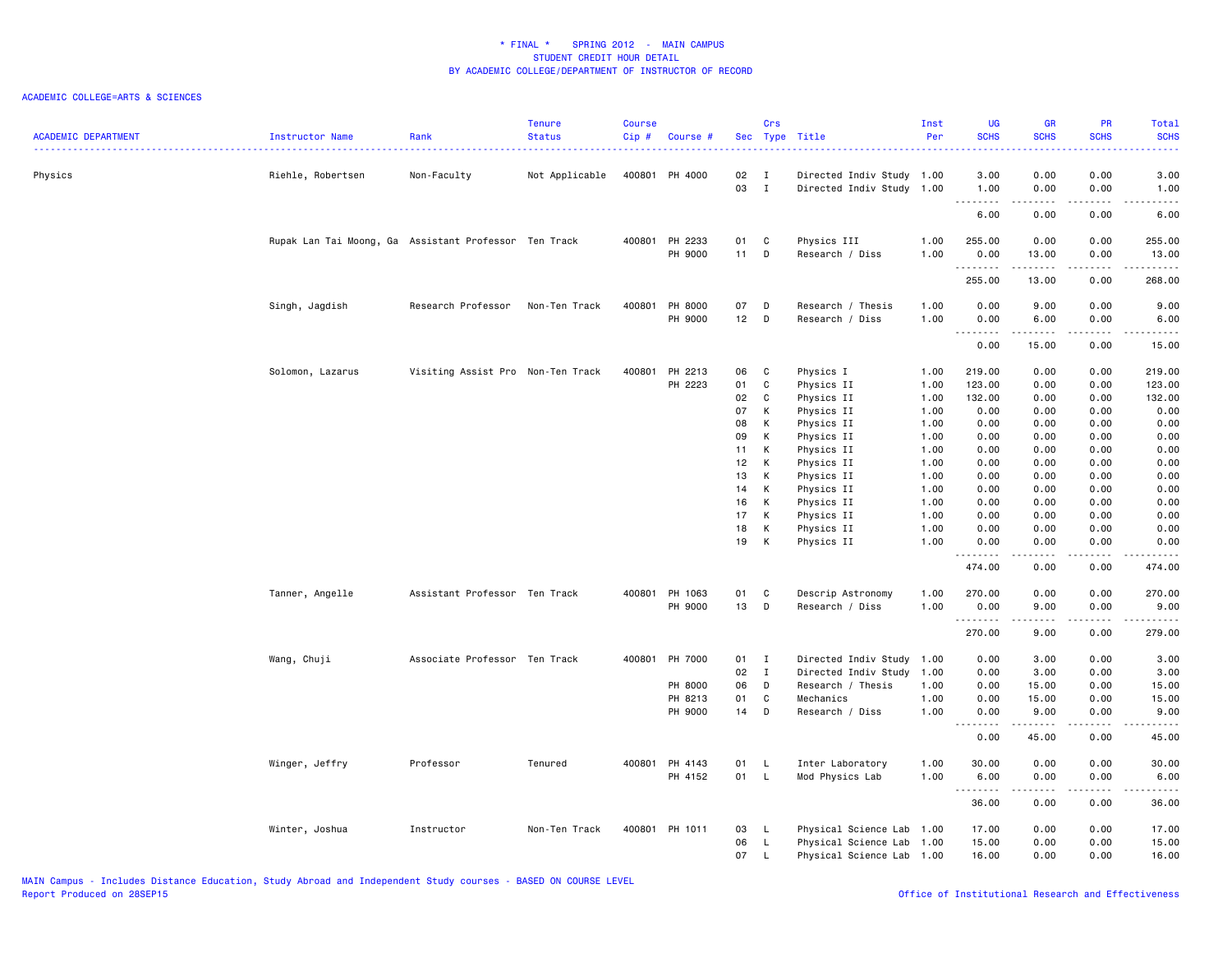|                                                   |                        |                               | <b>Tenure</b>                           | <b>Course</b> |                |      | Crs          |                                        | Inst | <b>UG</b>           | GR                 | <b>PR</b>                                                                                                                         | Total            |
|---------------------------------------------------|------------------------|-------------------------------|-----------------------------------------|---------------|----------------|------|--------------|----------------------------------------|------|---------------------|--------------------|-----------------------------------------------------------------------------------------------------------------------------------|------------------|
| <b>ACADEMIC DEPARTMENT</b>                        | <b>Instructor Name</b> | Rank<br>-----                 | <b>Status</b><br>---------------------- | Cip#          | Course $#$     |      |              | Sec Type Title<br>-------------------- | Per  | <b>SCHS</b><br>.    | <b>SCHS</b>        | <b>SCHS</b><br>.                                                                                                                  | <b>SCHS</b><br>. |
| Physics                                           | Winter, Joshua         | Instructor                    | Non-Ten Track                           |               | 400801 PH 1011 | 08 L |              | Physical Science Lab 1.00              |      | 16.00               | 0.00               | 0.00                                                                                                                              | 16.00            |
|                                                   |                        |                               |                                         |               |                | 09   | $\mathsf{L}$ | Physical Science Lab 1.00              |      | 13.00               | 0.00               | 0.00                                                                                                                              | 13.00            |
|                                                   |                        |                               |                                         |               |                | 11 L |              | Physical Science Lab 1.00              |      | 18.00               | 0.00               | 0.00                                                                                                                              | 18.00            |
|                                                   |                        |                               |                                         |               |                | 12   | $\mathsf{L}$ | Physical Science Lab 1.00              |      | 16.00               | 0.00               | 0.00                                                                                                                              | 16.00            |
|                                                   |                        |                               |                                         |               |                | 13   | - L          | Physical Science Lab 1.00              |      | 10.00               | 0.00               | 0.00                                                                                                                              | 10.00            |
|                                                   |                        |                               |                                         |               | PH 1013        | 03   | C            | Physical Sci Survey                    | 1.00 | 138.00              | 0.00               | 0.00                                                                                                                              | 138.00           |
|                                                   |                        |                               |                                         |               |                | 04   | C            | Physical Sci Survey                    | 1.00 | 135.00              | 0.00               | 0.00                                                                                                                              | 135.00           |
|                                                   |                        |                               |                                         |               | PH 1113        | 01   | C            | Gen Physics I                          | 1.00 | 219.00              | 0.00               | 0.00                                                                                                                              | 219.00           |
|                                                   |                        |                               |                                         |               |                | 02   |              | Gen Physics I                          | 1.00 | 216.00<br>.         | 0.00<br>-----      | 0.00<br>$   -$                                                                                                                    | 216.00<br>.      |
|                                                   |                        |                               |                                         |               |                |      |              |                                        |      | 829.00              | 0.00               | 0.00                                                                                                                              | 829.00           |
|                                                   | Worthy, Mark           | Instructor                    | Non-Ten Track                           | 400801        | PH 1013        | 01 C |              | Physical Sci Survey                    | 1.00 | 99.00               | 0.00               | 0.00                                                                                                                              | 99.00            |
|                                                   |                        |                               |                                         |               |                | 02   | $\mathbf{C}$ | Physical Sci Survey                    | 1.00 | 117.00              | 0.00               | 0.00                                                                                                                              | 117.00           |
|                                                   |                        |                               |                                         |               | PH 1123        | 01   | C            | Gen Physics II                         | 1.00 | 207.00              | 0.00               | 0.00                                                                                                                              | 207.00           |
|                                                   |                        |                               |                                         |               |                | 02   | C.           | Gen Physics II                         | 1.00 | 216.00              | 0.00               | 0.00                                                                                                                              | 216.00           |
|                                                   |                        |                               |                                         |               |                | 06   | К            | Gen Physics II                         | 1.00 | 0.00                | 0.00               | 0.00                                                                                                                              | 0.00             |
|                                                   |                        |                               |                                         |               |                | 07   | K            | Gen Physics II                         | 1.00 | 0.00                | 0.00               | 0.00                                                                                                                              | 0.00             |
|                                                   |                        |                               |                                         |               |                | 08   | K            | Gen Physics II                         | 1.00 | 0.00                | 0.00               | 0.00                                                                                                                              | 0.00             |
|                                                   |                        |                               |                                         |               |                | 09   | K            | Gen Physics II                         | 1.00 | 0.00                | 0.00               | 0.00                                                                                                                              | 0.00             |
|                                                   |                        |                               |                                         |               |                | 10   | K            | Gen Physics II                         | 1.00 | 0.00                | 0.00               | 0.00                                                                                                                              | 0.00             |
|                                                   |                        |                               |                                         |               |                | 11   | К            | Gen Physics II                         | 1.00 | 0.00                | 0.00               | 0.00                                                                                                                              | 0.00             |
|                                                   |                        |                               |                                         |               |                | 12   | К            | Gen Physics II                         | 1.00 | 0.00                | 0.00               | 0.00                                                                                                                              | 0.00             |
|                                                   |                        |                               |                                         |               |                | 15   | К            | Gen Physics II                         | 1.00 | 0.00                | 0.00               | 0.00                                                                                                                              | 0.00             |
|                                                   |                        |                               |                                         |               |                | 16   | К            | Gen Physics II                         | 1.00 | 0.00<br>.           | 0.00               | 0.00<br>$\frac{1}{2} \left( \frac{1}{2} \right) \left( \frac{1}{2} \right) \left( \frac{1}{2} \right) \left( \frac{1}{2} \right)$ | 0.00             |
|                                                   |                        |                               |                                         |               |                |      |              |                                        |      | 639.00              | 0.00               | 0.00                                                                                                                              | 639.00           |
|                                                   | Ye, Jinwu              | Associate Professor Ten Track |                                         | 400801        | PH 4723        | 01 C |              | App Of Quantum Mech                    | 1.00 | 9.00                | 0.00               | 0.00                                                                                                                              | 9.00             |
|                                                   |                        |                               |                                         |               | PH 6723        | 01 C |              | App Of Quantum Mech                    | 1.00 | 0.00                | 6.00               | 0.00                                                                                                                              | 6.00             |
|                                                   |                        |                               |                                         |               |                |      |              |                                        |      | <u>.</u><br>9.00    | .<br>6.00          | . <b>.</b><br>0.00                                                                                                                | 15.00            |
| --------------------------------------<br>Physics |                        |                               |                                         |               |                |      |              |                                        |      | ========<br>4458.00 | ========<br>365.00 | <b>ESSESSES</b><br>0.00                                                                                                           | 4823.00          |
| --------------------------------------            |                        |                               |                                         |               |                |      |              |                                        |      | ========            | --------- -------- |                                                                                                                                   | ==========       |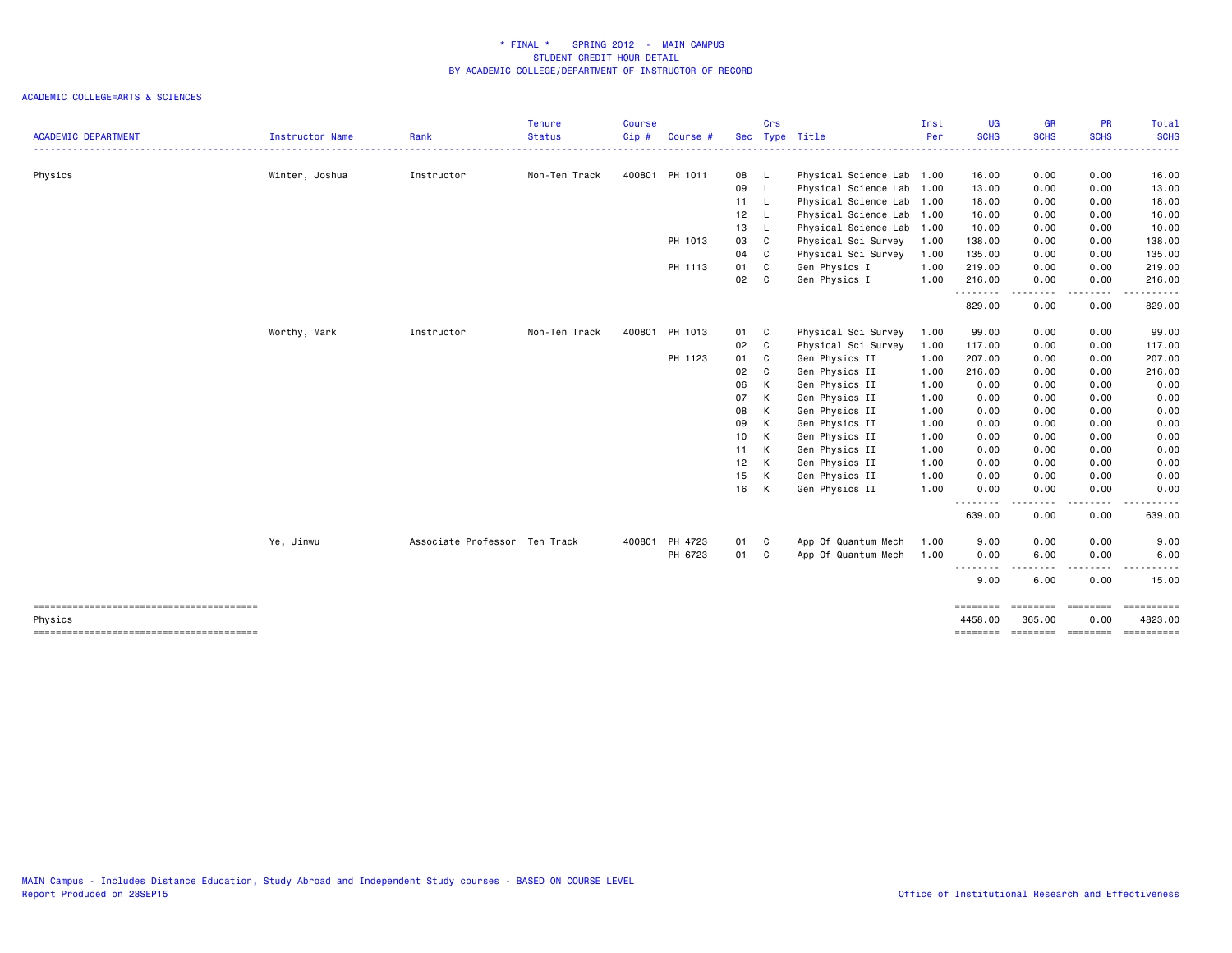| <b>ACADEMIC DEPARTMENT</b>                             | Instructor Name  | Rank                          | <b>Tenure</b><br><b>Status</b> | <b>Course</b><br>Cip# | Course #                             |                      | Crs                       | Sec Type Title                                                                 | Inst<br>Per                  | UG<br><b>SCHS</b>                  | <b>GR</b><br><b>SCHS</b>              | PR<br><b>SCHS</b>            | Total<br><b>SCHS</b>                                                                                                                                          |
|--------------------------------------------------------|------------------|-------------------------------|--------------------------------|-----------------------|--------------------------------------|----------------------|---------------------------|--------------------------------------------------------------------------------|------------------------------|------------------------------------|---------------------------------------|------------------------------|---------------------------------------------------------------------------------------------------------------------------------------------------------------|
| Political Science & Public Administratio Ammon, Wesley |                  | Non-Faculty                   | Not Applicable                 |                       | 451001 PS 1113                       | 03                   | - C                       | American Government                                                            | 1.00                         | 474.00<br>.                        | 0.00<br>22222                         | 0.00<br>.                    | 474.00<br>.                                                                                                                                                   |
|                                                        |                  |                               |                                |                       |                                      |                      |                           |                                                                                |                              | 474.00                             | 0.00                                  | 0.00                         | 474.00                                                                                                                                                        |
|                                                        | Buchanan, Robert | Professor                     | Tenured                        |                       | 440401 PPA 8990<br>PPA 9000          | 02<br>01             | C<br>D                    | Special Topic In PPA<br>Research / Diss                                        | 1.00<br>1.00                 | 0.00<br>0.00                       | 15.00<br>2.00                         | 0.00<br>0.00                 | 15.00<br>2.00                                                                                                                                                 |
|                                                        |                  |                               |                                |                       |                                      |                      |                           |                                                                                |                              | .<br>0.00                          | .<br>17.00                            | .<br>0.00                    | .<br>17.00                                                                                                                                                    |
|                                                        | Carr, Isla-Anne  | Grad Teach Assist             | Not Applicable                 |                       | 451001 PS 1113                       | 05                   | C <sub>c</sub>            | American Government                                                            | 1.00                         | 201.00<br>. <u>.</u>               | 0.00                                  | 0.00                         | 201.00<br>.                                                                                                                                                   |
|                                                        |                  |                               |                                |                       |                                      |                      |                           |                                                                                |                              | 201.00                             | 0.00                                  | 0.00                         | 201.00                                                                                                                                                        |
|                                                        | Emerson, Melissa | Grad Teach Assist             | Not Applicable                 |                       | 451001 PS 3183                       | 01                   | C                         | Law And Politics                                                               | 1.00                         | 75.00<br>.                         | 0.00<br>.                             | 0.00<br>.                    | 75.00<br>.                                                                                                                                                    |
|                                                        |                  |                               |                                |                       |                                      |                      |                           |                                                                                |                              | 75.00                              | 0.00                                  | 0.00                         | 75.00                                                                                                                                                         |
|                                                        | Emison, Gerald   | Associate Professor Tenured   |                                | 440401                | PPA 8733<br>PPA 9000<br>PPA 9703     | 01<br>02<br>01       | - S<br>D<br>- S           | Public Program Eval<br>Research / Diss<br>Org Behavior Pub Sec                 | 1.00<br>1.00<br>1.00         | 0.00<br>0.00<br>0.00<br><u>.</u>   | 42.00<br>36.00<br>24.00<br>. <u>.</u> | 0.00<br>0.00<br>0.00<br>.    | 42.00<br>36.00<br>24.00<br>.                                                                                                                                  |
|                                                        |                  |                               |                                |                       |                                      |                      |                           |                                                                                |                              | 0.00                               | 102.00                                | 0.00                         | 102.00                                                                                                                                                        |
|                                                        | Eskridge, Robert | Lecturer                      | Non-Ten Track                  |                       | 451001 PS 1113<br>PS 4113<br>PS 4703 | 04<br>06<br>01<br>01 | C<br>C<br>C<br>C          | American Government<br>American Government<br>State Government<br>Prin Pub Adm | 1.00<br>1.00<br>1.00<br>1.00 | 108.00<br>357.00<br>33.00<br>78.00 | 0.00<br>0.00<br>0.00<br>0.00          | 0.00<br>0.00<br>0.00<br>0.00 | 108.00<br>357.00<br>33.00<br>78.00                                                                                                                            |
|                                                        |                  |                               |                                |                       |                                      |                      |                           |                                                                                |                              | .                                  | .                                     | .                            | .                                                                                                                                                             |
|                                                        |                  |                               |                                |                       |                                      |                      |                           |                                                                                |                              | 576.00                             | 0.00                                  | 0.00                         | 576.00                                                                                                                                                        |
|                                                        | Fowler, Nicholas | Grad Teach Assist             | Not Applicable                 |                       | 440501 PS 2703                       | 01 C                 |                           | Intro Public Policy                                                            | 1.00                         | 126.00<br>.                        | 0.00                                  | 0.00<br>$- - - -$            | 126.00<br>.                                                                                                                                                   |
|                                                        |                  |                               |                                |                       |                                      |                      |                           |                                                                                |                              | 126.00                             | 0.00                                  | 0.00                         | 126.00                                                                                                                                                        |
|                                                        | French, Philip   | Associate Professor Tenured   |                                |                       | 440401 PPA 8400<br>PPA 8713          | 01<br>01             | E<br><b>S</b>             | Public Ad Intern<br>Pub Personnel Mgt                                          | 1.00<br>1.00                 | 0.00<br>0.00                       | 9.00<br>84.00                         | 0.00<br>0.00                 | 9.00<br>84.00                                                                                                                                                 |
|                                                        |                  |                               |                                |                       |                                      |                      |                           |                                                                                |                              | .<br>0.00                          | 93.00                                 | .<br>0.00                    | $\frac{1}{2} \left( \frac{1}{2} \right) \left( \frac{1}{2} \right) \left( \frac{1}{2} \right) \left( \frac{1}{2} \right) \left( \frac{1}{2} \right)$<br>93.00 |
|                                                        | McThomas, Mary   | Assistant Professor Ten Track |                                |                       | 440401 PPA 9000<br>451001 PS 8000    | 04<br>02             | D<br>D                    | Research / Diss<br>Research / Thesis                                           | 1.00<br>1.00                 | 0.00<br>0.00                       | 15.00<br>9.00                         | 0.00<br>0.00                 | 15.00<br>9.00                                                                                                                                                 |
|                                                        |                  |                               |                                |                       |                                      |                      |                           |                                                                                |                              | 0.00                               | 24.00                                 | $   -$<br>0.00               | 24.00                                                                                                                                                         |
|                                                        | Mellen, Robbin   | Assistant Professor Ten Track |                                |                       | 451001 PS 1113<br>PS 4163            | H01 C<br>01 C        |                           | Honors American Gove<br>Chief Executive                                        | 1.00<br>1.00                 | 60.00<br>93.00                     | 0.00<br>0.00                          | 0.00<br>0.00                 | 60.00<br>93.00                                                                                                                                                |
|                                                        |                  |                               |                                |                       |                                      |                      |                           |                                                                                |                              | .<br>153.00                        | 0.00                                  | 0.00                         | .<br>153.00                                                                                                                                                   |
|                                                        | Morrison, K.     | Professor                     | Tenured                        | 440401<br>451001      | PPA 7000<br>PS 1313<br>PS 4393       | 02<br>01<br>01       | $\blacksquare$<br>C<br>C. | Directed Indiv Study<br>Intro Intnl Relatns<br>The Global Context              | 1.00<br>0.50<br>0.50         | 0.00<br>99.00<br>36.00             | 3.00<br>0.00<br>0.00                  | 0.00<br>0.00<br>0.00         | 3.00<br>99.00<br>36.00                                                                                                                                        |
|                                                        |                  |                               |                                |                       | PS 4623                              | 01                   | C                         | Politic Of 3rd World                                                           | 1.00                         | 87.00                              | 0.00                                  | 0.00                         | 87.00                                                                                                                                                         |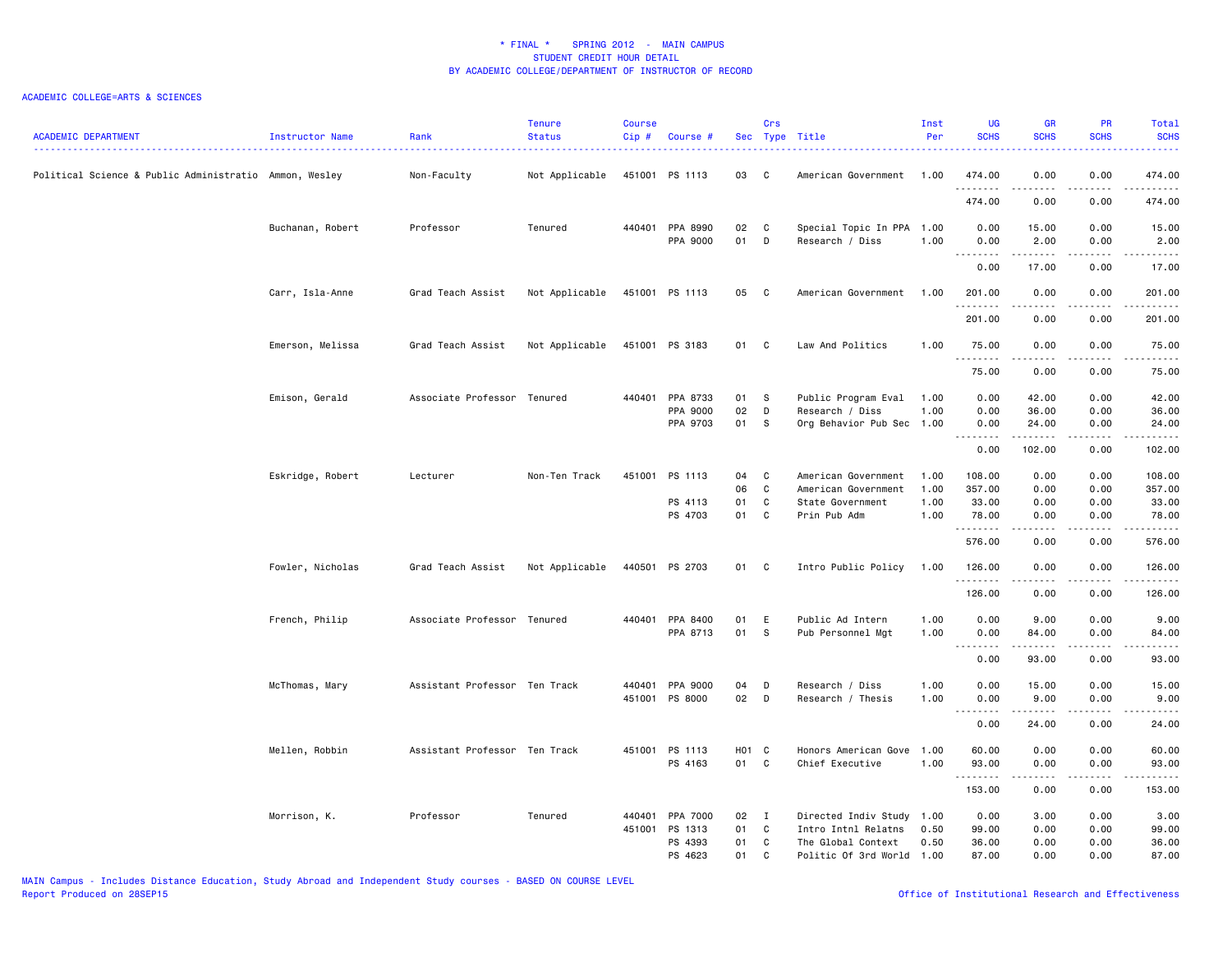| <b>ACADEMIC DEPARTMENT</b>                                | Instructor Name  | Rank                          | <b>Tenure</b><br><b>Status</b> | Course<br>Cip# | Course #        |      | Crs          | Sec Type Title            | Inst<br>Per  | <b>UG</b><br><b>SCHS</b> | <b>GR</b><br><b>SCHS</b>            | <b>PR</b><br><b>SCHS</b> | Total<br><b>SCHS</b>                                                                                                                                          |
|-----------------------------------------------------------|------------------|-------------------------------|--------------------------------|----------------|-----------------|------|--------------|---------------------------|--------------|--------------------------|-------------------------------------|--------------------------|---------------------------------------------------------------------------------------------------------------------------------------------------------------|
|                                                           |                  |                               |                                |                |                 |      |              |                           |              |                          |                                     |                          |                                                                                                                                                               |
|                                                           |                  |                               |                                |                |                 |      |              |                           |              | 222.00                   | 3.00                                | 0.00                     | 225.00                                                                                                                                                        |
| Political Science & Public Administratio Patrick, Barbara |                  | Assistant Professor Ten Track |                                |                | 050201 AAS 4273 | 01 C |              | African American Pol 1.00 |              | 21.00                    | 0.00                                | 0.00                     | 21.00                                                                                                                                                         |
|                                                           |                  |                               |                                |                | 440401 PPA 8703 | 01   | $\mathbf{s}$ | Gov Org&Adm Theory        | 1.00         | 0.00                     | 54.00                               | 0.00                     | 54.00                                                                                                                                                         |
|                                                           |                  |                               |                                |                | PPA 9000        | 05   | D            | Research / Diss           | 1.00         | 0.00                     | 21.00                               | 0.00                     | 21.00                                                                                                                                                         |
|                                                           |                  |                               |                                |                | 451001 PS 4273  | 01   | C            | African American Pol 1.00 |              | 63.00                    | 0.00                                | 0.00                     | 63.00                                                                                                                                                         |
|                                                           |                  |                               |                                |                | PS 6273         | 01 C |              | African American Pol 1.00 |              | 0.00<br>.                | 15.00<br>د د د د د                  | 0.00<br>.                | 15.00<br>.                                                                                                                                                    |
|                                                           |                  |                               |                                |                |                 |      |              |                           |              | 84.00                    | 90.00                               | 0.00                     | 174.00                                                                                                                                                        |
|                                                           | Radin, Dagmar    | Assistant Professor Ten Track |                                |                | 451001 PS 1513  | 01   | <b>C</b>     | Comparative Govt          | 1.00         | 204.00                   | 0.00                                | 0.00                     | 204.00                                                                                                                                                        |
|                                                           |                  |                               |                                |                | PS 4000         | 01   | $\mathbf{I}$ | Directed Indiv Study      | 1.00         | 3.00                     | 0.00                                | 0.00                     | 3.00                                                                                                                                                          |
|                                                           |                  |                               |                                |                | PS 4990         | 02   | $\mathbf{C}$ | Special Topic In PS       | 1.00         | 90.00                    | 0.00                                | 0.00                     | 90.00                                                                                                                                                         |
|                                                           |                  |                               |                                |                | PS 8000         | 03   | D            | Research / Thesis         | 1.00         | 0.00<br><u>.</u>         | 1.00<br>-----                       | 0.00<br>.                | 1.00<br>.                                                                                                                                                     |
|                                                           |                  |                               |                                |                |                 |      |              |                           |              | 297.00                   | 1.00                                | 0.00                     | 298.00                                                                                                                                                        |
|                                                           | Rauhaus, Beth    | Grad Teach Assist             | Not Applicable                 |                | 451001 PS 1113  | 02 C |              | American Government       | 1.00         | 195.00                   | 0.00                                | 0.00                     | 195.00                                                                                                                                                        |
|                                                           |                  |                               |                                |                |                 |      |              |                           |              | .<br>195.00              | -----<br>0.00                       | .<br>0.00                | <u>.</u><br>195.00                                                                                                                                            |
|                                                           | Rollins, Aaron   | Grad Teach Assist             | Not Applicable                 |                | 050201 AAS 1063 | 02   | $\mathbf{C}$ | Intro to African Ame 1.00 |              | 147.00                   | 0.00                                | 0.00                     | 147.00                                                                                                                                                        |
|                                                           |                  |                               |                                |                |                 | 03   | $\mathbf{C}$ | Intro to African Ame      | 1.00         | 147.00                   | 0.00                                | 0.00                     | 147.00                                                                                                                                                        |
|                                                           |                  |                               |                                |                | 059999 AAS 4000 | 01 I |              | Directed Indiv Study 1.00 |              | 3.00                     | 0.00                                | 0.00                     | 3.00                                                                                                                                                          |
|                                                           |                  |                               |                                |                |                 |      |              |                           |              | .<br>297.00              | $\sim$ $\sim$ $\sim$ $\sim$<br>0.00 | .<br>0.00                | د د د د د د<br>297.00                                                                                                                                         |
|                                                           | Roth, Hok        | Grad Teach Assist             | Not Applicable                 |                | 451001 PS 1113  | 01 C |              | American Government       | 1.00         | 78.00                    | 0.00                                | 0.00                     | 78.00                                                                                                                                                         |
|                                                           |                  |                               |                                |                |                 |      |              |                           |              | <u>.</u>                 | -----                               | .                        | $\frac{1}{2} \left( \frac{1}{2} \right) \left( \frac{1}{2} \right) \left( \frac{1}{2} \right) \left( \frac{1}{2} \right) \left( \frac{1}{2} \right)$          |
|                                                           |                  |                               |                                |                |                 |      |              |                           |              | 78.00                    | 0.00                                | 0.00                     | 78.00                                                                                                                                                         |
|                                                           | Salter, Sidney   | Non-Faculty                   | Not Applicable                 |                | 090701 CO 2423  | 01 C |              | News Edit-Typo-Mkup       | 1.00         | 48.00                    | 0.00                                | 0.00                     | 48.00                                                                                                                                                         |
|                                                           |                  |                               |                                |                |                 |      |              |                           |              | 48.00                    | 0.00                                | 0.00                     | $\frac{1}{2} \left( \frac{1}{2} \right) \left( \frac{1}{2} \right) \left( \frac{1}{2} \right) \left( \frac{1}{2} \right) \left( \frac{1}{2} \right)$<br>48.00 |
|                                                           |                  |                               |                                |                | 440401 PPA 8803 | 01   | <b>S</b>     | Rsch Meth Pub Affair      |              | 0.00                     |                                     | 0.00                     | 30.00                                                                                                                                                         |
|                                                           | Shaffer, Stephen | Professor                     | Tenured                        |                | 451001 PS 4464  | 01   | B            | Political Analysis        | 1.00<br>1.00 | 76.00                    | 30.00<br>0.00                       | 0.00                     | 76.00                                                                                                                                                         |
|                                                           |                  |                               |                                |                | PS 8803         | 01   | $\mathbf{s}$ | Rsch Meth Pub Affair 1.00 |              | 0.00                     | 6.00                                | 0.00                     | 6.00                                                                                                                                                          |
|                                                           |                  |                               |                                |                |                 |      |              |                           |              |                          | د د د د د                           | .                        | .                                                                                                                                                             |
|                                                           |                  |                               |                                |                |                 |      |              |                           |              | 76.00                    | 36.00                               | 0.00                     | 112.00                                                                                                                                                        |
|                                                           | Shoup, Brian     | Assistant Professor Ten Track |                                |                | 440401 PPA 8903 | 01 S |              | Public Policy             | 1.00         | 0.00                     | 48.00                               | 0.00                     | 48.00                                                                                                                                                         |
|                                                           |                  |                               |                                | 451001         | PS 1321         | 01   | E            | Mmsc International I      | 1.00         | 17.00                    | 0.00                                | 0.00                     | 17.00                                                                                                                                                         |
|                                                           |                  |                               |                                |                | PS 1341         | 01   | E            | Mmsc Internship II        | 1.00         | 5.00                     | 0.00                                | 0.00                     | 5.00                                                                                                                                                          |
|                                                           |                  |                               |                                |                | PS 1361         | 01   | E            | Mmsc Internship III       | 1.00         | 7.00                     | 0.00                                | 0.00                     | 7.00                                                                                                                                                          |
|                                                           |                  |                               |                                |                | PS 1381         | 01   | E            | Mmsc Internship IV        | 1.00         | 5.00                     | 0.00                                | 0.00                     | 5.00                                                                                                                                                          |
|                                                           |                  |                               |                                |                | PS 4990         | 01   | C            | Special Topic In PS       | 1.00         | 105.00                   | 0.00                                | 0.00                     | 105.00                                                                                                                                                        |
|                                                           |                  |                               |                                |                | PS 6990         | 01   | C            | Special Topic In PS       | 1.00         | 0.00                     | 6.00                                | 0.00                     | 6.00                                                                                                                                                          |
|                                                           |                  |                               |                                |                | PS 8000         | 05   | D            | Research / Thesis         | 1.00         | 0.00                     | 9.00                                | 0.00                     | 9.00                                                                                                                                                          |
|                                                           |                  |                               |                                |                | PS 8903         | 01   | S            | Public Policy             | 1.00         | 0.00                     | 6.00                                | 0.00                     | 6.00                                                                                                                                                          |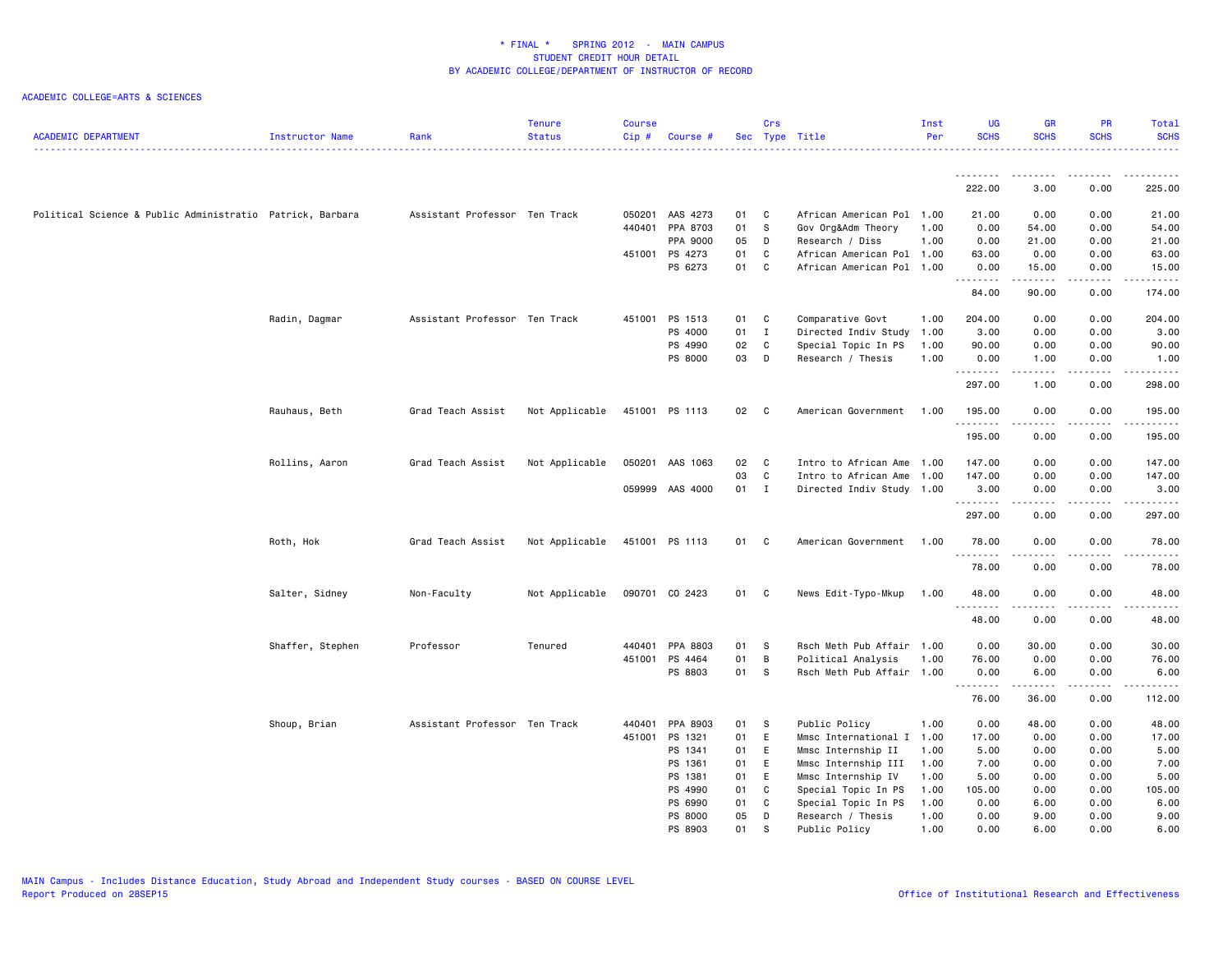| <b>ACADEMIC DEPARTMENT</b>                                                         | Instructor Name  | Rank                          | <b>Tenure</b><br><b>Status</b> | <b>Course</b><br>Cip# | Course         |       | Crs          | Sec Type Title            | Inst<br>Per | UG<br><b>SCHS</b>   | <b>GR</b><br><b>SCHS</b>   | PR<br><b>SCHS</b> | Total<br><b>SCHS</b> |
|------------------------------------------------------------------------------------|------------------|-------------------------------|--------------------------------|-----------------------|----------------|-------|--------------|---------------------------|-------------|---------------------|----------------------------|-------------------|----------------------|
|                                                                                    |                  |                               |                                |                       |                |       |              |                           |             | .<br>139.00         | 69.00                      | 0.00              | 208.00               |
| Political Science & Public Administratio Stanisevski, Dragan                       |                  | Assistant Professor Ten Track |                                | 440401                | PPA 8990       | 01    | C            | Special Topic In PPA 1.00 |             | 0.00                | 18.00                      | 0.00              | 18.00                |
|                                                                                    |                  |                               |                                |                       | PPA 9000       | 06    | D            | Research / Diss           | 1.00        | 0.00                | 14.00                      | 0.00              | 14.00                |
|                                                                                    |                  |                               |                                |                       | PPA 9723       | 01    | - S          | Pub Bud Proc & Imp        | 1.00        | 0.00                | 24.00                      | 0.00              | 24.00                |
|                                                                                    |                  |                               |                                |                       |                |       |              |                           |             | .<br>0.00           | ------<br>56.00            | .<br>0.00         | .<br>56.00           |
|                                                                                    | Stich, Bethany   | Assistant Professor Ten Track |                                | 440401                | PPA 8103       | 501 S |              | Seminar In Pub Admin 1.00 |             | 0.00                | 30.00                      | 0.00              | 30.00                |
|                                                                                    |                  |                               |                                |                       | PPA 9000       | 07    | D            | Research / Diss           | 1.00        | 0.00                | 11.00                      | 0.00              | 11.00                |
|                                                                                    |                  |                               |                                |                       |                |       |              |                           |             | 0.00                | <u>.</u><br>41.00          | .<br>0.00         | .<br>41.00           |
|                                                                                    | Travis, Rickey   | Associate Professor Tenured   |                                | 440401                | PPA 9803       | 01    | -S           | Mult Analysis For Pa 1.00 |             | 0.00                | 24.00                      | 0.00              | 24.00                |
|                                                                                    |                  |                               |                                | 451001                | PS 1313        | 01    | C            | Intro Intnl Relatns       | 0.50        | 99.00               | 0.00                       | 0.00              | 99.00                |
|                                                                                    |                  |                               |                                |                       | PS 4000        | 03    | $\mathbf{I}$ | Directed Indiv Study 1.00 |             | 6.00                | 0.00                       | 0.00              | 6.00                 |
|                                                                                    |                  |                               |                                |                       |                | 04    | $\mathbf{I}$ | Directed Indiv Study 1.00 |             | 3.00                | 0.00                       | 0.00              | 3.00                 |
|                                                                                    |                  |                               |                                |                       |                | 05    | I            | Directed Indiv Study 1.00 |             | 3.00                | 0.00                       | 0.00              | 3.00                 |
|                                                                                    |                  |                               |                                |                       | PS 4393        | 01    | C            | The Global Context        | 0.50        | 36.00<br>.          | 0.00<br>.                  | 0.00<br>.         | 36.00<br>.           |
|                                                                                    |                  |                               |                                |                       |                |       |              |                           |             | 147.00              | 24.00                      | 0.00              | 171.00               |
|                                                                                    | Waide, David     | Instructor                    | Non-Ten Track                  | 451001                | PPA 8743       | 01    | <b>S</b>     | Administrative Law        | 1.00        | 0.00                | 27.00                      | 0.00              | 27.00                |
|                                                                                    |                  |                               |                                |                       | PS 1113        | 07    | C            | American Government       | 1.00        | 519.00              | 0.00                       | 0.00              | 519.00               |
|                                                                                    |                  |                               |                                |                       | PS 3073        | 01    | C            | Civil Liberties           | 1.00        | 141.00              | 0.00                       | 0.00              | 141.00               |
|                                                                                    |                  |                               |                                |                       |                |       |              |                           |             | .<br>660.00         | .<br>27.00                 | .<br>0.00         | .<br>687.00          |
|                                                                                    | Wall, Diane      | Non-Faculty                   | Not Applicable                 |                       | 451001 PS 1113 | 555 M |              | American Government       | 1.00        | 3.00                | 0.00                       | 0.00              | 3.00                 |
|                                                                                    |                  |                               |                                |                       |                | 901 M |              | American Government       | 1.00        | 9.00                | 0.00                       | 0.00              | 9.00                 |
|                                                                                    |                  |                               |                                |                       |                |       |              |                           |             | 12.00               | 0.00                       | 0.00              | 12.00                |
|                                                                                    | Wiseman, William | Professor                     | Tenured                        | 440401                | PPA 7000       | 01 I  |              | Directed Indiv Study 1.00 |             | 0.00                | 3.00                       | 0.00              | 3.00                 |
|                                                                                    |                  |                               |                                |                       | PPA 8193       | 501 S |              | Sem In Intergovt Rel 1.00 |             | 0.00                | 42.00                      | 0.00              | 42.00                |
|                                                                                    |                  |                               |                                |                       | PPA 8983       | 01    | H            | Integrative Capstone 1.00 |             | 0.00                | 63.00                      | 0.00              | 63.00                |
|                                                                                    |                  |                               |                                |                       | PPA 9623       | 501 S |              | Rural Gov Admin II        | 1.00        | 0.00<br>.           | 48.00<br>.                 | 0.00<br>.         | 48.00<br>.           |
|                                                                                    |                  |                               |                                |                       |                |       |              |                           |             | 0.00                | 156.00                     | 0.00              | 156.00               |
| --------------------------------------<br>Political Science & Public Administratio |                  |                               |                                |                       |                |       |              |                           |             | ========<br>3860,00 | ======== =======<br>739.00 | 0.00              | 4599.00              |
| --------------------------------------                                             |                  |                               |                                |                       |                |       |              |                           |             | ========            | ======== =======           |                   |                      |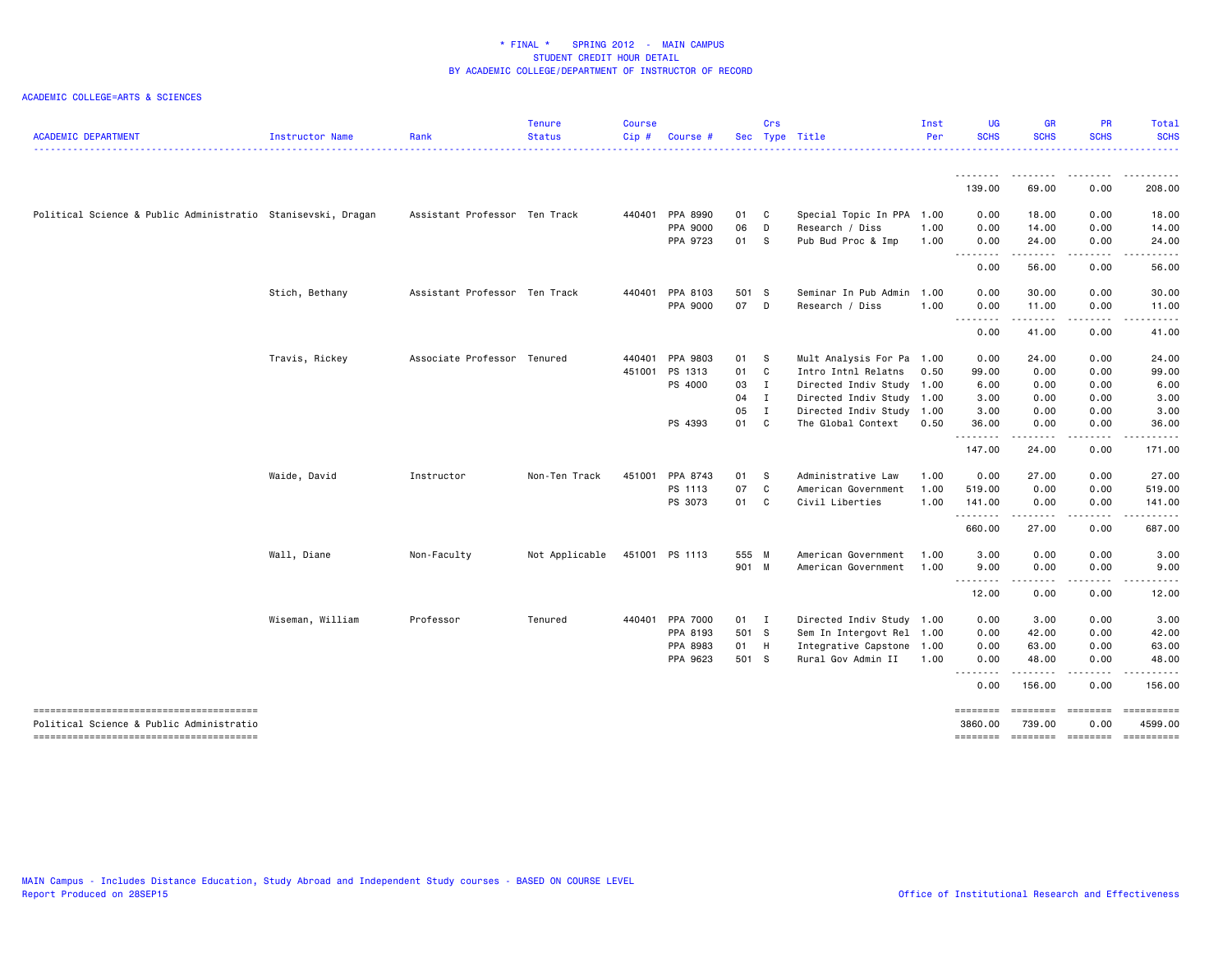| <b>ACADEMIC DEPARTMENT</b> | Instructor Name      | Rank                        | <b>Tenure</b><br><b>Status</b> | <b>Course</b><br>Cip# | Course #        |       | Crs          | Sec Type Title            | Inst<br>Per | <b>UG</b><br><b>SCHS</b> | <b>GR</b><br><b>SCHS</b> | <b>PR</b><br><b>SCHS</b>                                                                                                          | Total<br><b>SCHS</b> |
|----------------------------|----------------------|-----------------------------|--------------------------------|-----------------------|-----------------|-------|--------------|---------------------------|-------------|--------------------------|--------------------------|-----------------------------------------------------------------------------------------------------------------------------------|----------------------|
|                            |                      |                             |                                |                       |                 |       |              |                           |             |                          |                          | .                                                                                                                                 | د د د د د            |
| Psychology                 | Adams-Price, Carolyn | Associate Professor Tenured |                                |                       | 420101 PSY 3203 | 01    | <b>C</b>     | Gender Differences        | 1.00        | 117.00                   | 0.00                     | 0.00                                                                                                                              | 117.00               |
|                            |                      |                             |                                |                       | PSY 4000        | 37    | $\mathbf{I}$ | Directed Indiv Study 1.00 |             | 1.00                     | 0.00                     | 0.00                                                                                                                              | 1.00                 |
|                            |                      |                             |                                |                       |                 | 61    | $\mathbf{I}$ | Directed Indiv Study 1.00 |             | 1.00                     | 0.00                     | 0.00                                                                                                                              | 1.00                 |
|                            |                      |                             |                                |                       |                 | 72    | $\mathbf{I}$ | Directed Indiv Study 1.00 |             | 2.00                     | 0.00                     | 0.00                                                                                                                              | 2.00                 |
|                            |                      |                             |                                |                       | PSY 7000        | 08    | $\mathbf{I}$ | Directed Indiv Study 1.00 |             | 0.00<br>.                | 3.00<br>.                | 0.00<br>$\frac{1}{2} \left( \frac{1}{2} \right) \left( \frac{1}{2} \right) \left( \frac{1}{2} \right) \left( \frac{1}{2} \right)$ | 3.00<br>.            |
|                            |                      |                             |                                |                       |                 |       |              |                           |             | 121.00                   | 3.00                     | 0.00                                                                                                                              | 124.00               |
|                            | Armstrong, Kevin     | Associate Professor Tenured |                                |                       | 420101 PSY 3363 | 501 C |              | Behav Modification        | 1.00        | 84.00                    | 0.00                     | 0.00                                                                                                                              | 84.00                |
|                            |                      |                             |                                |                       | PSY 4000        | 02    | $\mathbf{I}$ | Directed Indiv Study      | 1.00        | 3.00                     | 0.00                     | 0.00                                                                                                                              | 3.00                 |
|                            |                      |                             |                                |                       |                 | 24    | $\mathbf{I}$ | Directed Indiv Study      | 1.00        | 3.00                     | 0.00                     | 0.00                                                                                                                              | 3.00                 |
|                            |                      |                             |                                |                       |                 | 29    | $\mathbf{I}$ | Directed Indiv Study 1.00 |             | 3.00                     | 0.00                     | 0.00                                                                                                                              | 3.00                 |
|                            |                      |                             |                                |                       |                 | 34    | $\mathbf{I}$ | Directed Indiv Study 1.00 |             | 1.00                     | 0.00                     | 0.00                                                                                                                              | 1.00                 |
|                            |                      |                             |                                |                       |                 | 36    | $\mathbf{I}$ | Directed Indiv Study 1.00 |             | 3.00                     | 0.00                     | 0.00                                                                                                                              | 3.00                 |
|                            |                      |                             |                                |                       |                 | 40    | $\mathbf{I}$ | Directed Indiv Study 1.00 |             | 2.00                     | 0.00                     | 0.00                                                                                                                              | 2.00                 |
|                            |                      |                             |                                |                       |                 | 67    | $\mathbf{I}$ | Directed Indiv Study 1.00 |             | 3.00                     | 0.00                     | 0.00                                                                                                                              | 3.00                 |
|                            |                      |                             |                                |                       | PSY 8000        | 02    | D            | Research / Thesis         | 1.00        | 0.00                     | 18.00                    | 0.00                                                                                                                              | 18.00                |
|                            |                      |                             |                                |                       | PSY 8464        | 01    | E            | Prof Practicum            | 1.00        | 0.00                     | 8.00                     | 0.00                                                                                                                              | 8.00                 |
|                            |                      |                             |                                |                       | PSY 8533        | 01 C  |              | Clinic Pract In Psy       | 1.00        | 0.00                     | 24.00                    | 0.00                                                                                                                              | 24.00                |
|                            |                      |                             |                                |                       |                 |       |              |                           |             | .<br>102.00              | $- - - - -$<br>50.00     | .<br>0.00                                                                                                                         | .<br>152.00          |
|                            |                      |                             |                                |                       |                 |       |              |                           |             |                          |                          |                                                                                                                                   |                      |
|                            | Armstrong, Rebecca   | Instructor                  | Non-Ten Track                  |                       | 420101 PSY 1013 | 04    | C.           | Gen Psychology            | 1.00        | 417.00                   | 0.00                     | 0.00                                                                                                                              | 417.00               |
|                            |                      |                             |                                |                       | PSY 1021        | 01    | $\mathbf c$  | Career in Psychology      | 1.00        | 220.00                   | 0.00                     | 0.00                                                                                                                              | 220.00               |
|                            |                      |                             |                                |                       | PSY 3803        | 01    | C.           | Int Dev Psychology        | 1.00        | 177.00                   | 0.00                     | 0.00                                                                                                                              | 177.00               |
|                            |                      |                             |                                |                       |                 | 02    | C            | Int Dev Psychology        | 1.00        | 177.00<br>.              | 0.00                     | 0.00<br>$\sim$ $\sim$ $\sim$                                                                                                      | 177.00<br>.          |
|                            |                      |                             |                                |                       |                 |       |              |                           |             | 991.00                   | 0.00                     | 0.00                                                                                                                              | 991.00               |
|                            | Bradshaw, Gary       | Professor                   | Tenured                        |                       | 420101 PSY 3314 | 01    | B            | Experimental Psych        | 1.00        | 60.00                    | 0.00                     | 0.00                                                                                                                              | 60.00                |
|                            |                      |                             |                                |                       |                 | 02    | B            | Experimental Psych        | 1.00        | 56.00                    | 0.00                     | 0.00                                                                                                                              | 56.00                |
|                            |                      |                             |                                |                       |                 | 03    | B            | Experimental Psych        | 1.00        | 60.00                    | 0.00                     | 0.00                                                                                                                              | 60.00                |
|                            |                      |                             |                                |                       |                 | 04    | B            | Experimental Psych        | 1.00        | 60.00                    | 0.00                     | 0.00                                                                                                                              | 60.00                |
|                            |                      |                             |                                |                       | PSY 3343        | 01    | C            | Psych Of Learning         | 1.00        | 153.00                   | 0.00                     | 0.00                                                                                                                              | 153.00               |
|                            |                      |                             |                                |                       | PSY 4000        | 01    | I            | Directed Indiv Study      | 1.00        | 3.00                     | 0.00                     | 0.00                                                                                                                              | 3.00                 |
|                            |                      |                             |                                |                       |                 | 33    | $\mathbf{I}$ | Directed Indiv Study      | 1.00        | 3.00                     | 0.00                     | 0.00                                                                                                                              | 3.00                 |
|                            |                      |                             |                                |                       |                 | 68    | I            | Directed Indiv Study      | 1.00        | 3.00                     | 0.00                     | 0.00                                                                                                                              | 3.00                 |
|                            |                      |                             |                                |                       | <b>PSY 8000</b> | 03    | D            | Research / Thesis         | 1.00        | 0.00                     | 8.00                     | 0.00                                                                                                                              | 8.00                 |
|                            |                      |                             |                                |                       | 420301 PSY 9000 | 01    | $\mathsf{D}$ | Research/Diss             | 1.00        | 0.00                     | 3.00                     | 0.00                                                                                                                              | 3.00                 |
|                            |                      |                             |                                |                       |                 |       |              |                           |             | .<br>398.00              | .<br>11.00               | .<br>0.00                                                                                                                         | د د د د د<br>409.00  |
|                            | Campbell, Kristen    | Instructor                  | Non-Ten Track                  |                       | 420101 PSY 4203 | 01    | $\mathbf{C}$ | Theories Of Pers          | 1.00        | 87.00                    | 0.00                     | 0.00                                                                                                                              | 87.00                |
|                            |                      |                             |                                |                       | PSY 4333        | 01    | $\mathbf{C}$ | Intro Clinical Psych      | 1.00        | 84.00                    | 0.00                     | 0.00                                                                                                                              | 84.00                |
|                            |                      |                             |                                | 429999                | PSY 4223        | 03    | C            | Drug Use And Abuse        | 1.00        | 87.00                    | 0.00                     | 0.00                                                                                                                              | 87.00                |
|                            |                      |                             |                                |                       |                 | 04    | C.           | Drug Use And Abuse        | 1.00        | 93.00                    | 0.00                     | 0.00                                                                                                                              | 93.00                |
|                            |                      |                             |                                |                       |                 |       |              |                           |             | .<br>351.00              | <b>.</b><br>0.00         | .<br>0.00                                                                                                                         | <u>.</u><br>351.00   |
|                            | Carskadon, Thomas    | Professor                   | Tenured                        | 420101                | PSY 3623        | 01    | C            | Social Psychology         | 1.00        | 237.00                   | 0.00                     | 0.00                                                                                                                              | 237.00               |
|                            |                      |                             |                                |                       | PSY 4203        | 02    | C            | Theories Of Pers          | 1.00        | 54.00                    | 0.00                     | 0.00                                                                                                                              | 54.00                |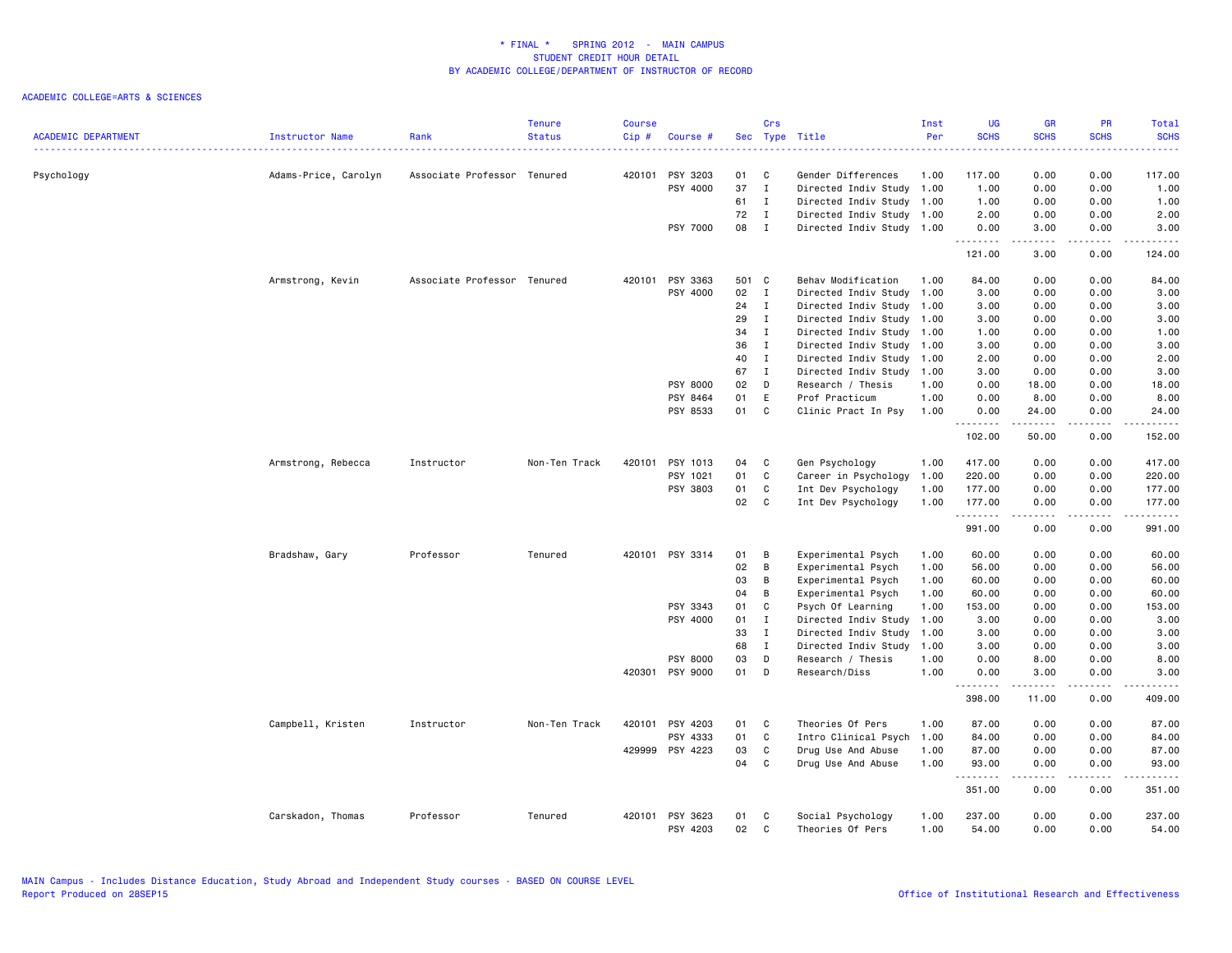| <b>ACADEMIC DEPARTMENT</b> | Instructor Name    | Rank                              | <b>Tenure</b><br><b>Status</b> | <b>Course</b><br>Cip# | Course #        |              | Crs          | Sec Type Title            | Inst<br>Per | UG<br><b>SCHS</b>  | <b>GR</b><br><b>SCHS</b> | PR<br><b>SCHS</b>                   | <b>Total</b><br><b>SCHS</b>                                                                                                                                  |
|----------------------------|--------------------|-----------------------------------|--------------------------------|-----------------------|-----------------|--------------|--------------|---------------------------|-------------|--------------------|--------------------------|-------------------------------------|--------------------------------------------------------------------------------------------------------------------------------------------------------------|
|                            |                    |                                   |                                |                       |                 |              |              |                           |             |                    |                          |                                     |                                                                                                                                                              |
|                            |                    |                                   |                                |                       |                 |              |              |                           |             | <u>.</u><br>291.00 | . <u>.</u><br>0.00       | .<br>0.00                           | 291.00                                                                                                                                                       |
| Psychology                 | Doane, Stephanie   | Professor                         | Tenured                        | 420101                | PSY 4000        | 26           | $\mathbf{I}$ | Directed Indiv Study 1.00 |             | 1.00               | 0.00                     | 0.00                                | 1.00                                                                                                                                                         |
|                            |                    |                                   |                                |                       | PSY 8000        | 04           | D            | Research / Thesis         | 1.00        | 0.00               | 2.00                     | 0.00                                | 2.00                                                                                                                                                         |
|                            |                    |                                   |                                |                       | 420301 PSY 6753 | 01           | C            | Applied Cognitive Ps      | 1.00        | 0.00               | 33.00                    | 0.00                                | 33.00                                                                                                                                                        |
|                            |                    |                                   |                                |                       | PSY 9000        | 02           | D            | Research/Diss             | 1.00        | 0.00               | 4.00                     | 0.00                                | 4.00                                                                                                                                                         |
|                            |                    |                                   |                                | 429999                | PSY 4990        | 02           | C            | Special Topic In PSY 1.00 |             | 2.00               | 0.00                     | 0.00                                | 2.00                                                                                                                                                         |
|                            |                    |                                   |                                |                       | PSY 6990        | 02           | C.           | Special Topic In PSY 1.00 |             | 0.00<br>.          | 2.00<br>-----            | 0.00<br>.                           | 2.00<br>.                                                                                                                                                    |
|                            |                    |                                   |                                |                       |                 |              |              |                           |             | 3.00               | 41.00                    | 0.00                                | 44.00                                                                                                                                                        |
|                            | Drumheller, Philip | Instructor                        | Non-Ten Track                  | 420101                | PSY 3073        | 01           | C            | Psy Interper Relat        | 1.00        | 105.00             | 0.00                     | 0.00                                | 105.00                                                                                                                                                       |
|                            |                    |                                   |                                |                       |                 | 02           | C            | Psy Interper Relat        | 1.00        | 87.00              | 0.00                     | 0.00                                | 87.00                                                                                                                                                        |
|                            |                    |                                   |                                |                       | 429999 PSY 4223 | 01           | C            | Drug Use And Abuse        | 1.00        | 81.00              | 0.00                     | 0.00                                | 81.00                                                                                                                                                        |
|                            |                    |                                   |                                |                       |                 | 02           | C.           | Drug Use And Abuse        | 1.00        | 90.00              | 0.00                     | 0.00                                | 90.00                                                                                                                                                        |
|                            |                    |                                   |                                |                       | PSY 6223        | 01           | C            | Drug Use And Abuse        | 1.00        | 0.00               | 3.00                     | 0.00                                | 3.00                                                                                                                                                         |
|                            |                    |                                   |                                |                       |                 | 02           | C.           | Drug Use And Abuse        | 1.00        | 0.00<br>.          | 3.00                     | 0.00<br>.                           | 3.00<br>$\frac{1}{2} \left( \frac{1}{2} \right) \left( \frac{1}{2} \right) \left( \frac{1}{2} \right) \left( \frac{1}{2} \right) \left( \frac{1}{2} \right)$ |
|                            |                    |                                   |                                |                       |                 |              |              |                           |             | 363.00             | 6.00                     | 0.00                                | 369.00                                                                                                                                                       |
|                            | Eakin, Deborah     | Associate Professor Tenured       |                                |                       | 420101 PSY 4000 | 03           | I            | Directed Indiv Study 1.00 |             | 2.00               | 0.00                     | 0.00                                | 2.00                                                                                                                                                         |
|                            |                    |                                   |                                |                       |                 | 05           | $\mathbf{I}$ | Directed Indiv Study 1.00 |             | 3.00               | 0.00                     | 0.00                                | 3.00                                                                                                                                                         |
|                            |                    |                                   |                                |                       |                 | 07           | $\mathbf{I}$ | Directed Indiv Study 1.00 |             | 3.00               | 0.00                     | 0.00                                | 3.00                                                                                                                                                         |
|                            |                    |                                   |                                |                       |                 | 08           | $\mathbf{I}$ | Directed Indiv Study 1.00 |             | 3.00               | 0.00                     | 0.00                                | 3.00                                                                                                                                                         |
|                            |                    |                                   |                                |                       |                 | 09           | $\mathbf{I}$ | Directed Indiv Study 1.00 |             | 3.00               | 0.00                     | 0.00                                | 3.00                                                                                                                                                         |
|                            |                    |                                   |                                |                       |                 | 10           | $\mathbf{I}$ | Directed Indiv Study 1.00 |             | 3.00               | 0.00                     | 0.00                                | 3.00                                                                                                                                                         |
|                            |                    |                                   |                                |                       |                 | $11 \quad I$ |              | Directed Indiv Study 1.00 |             | 4.00               | 0.00                     | 0.00                                | 4.00                                                                                                                                                         |
|                            |                    |                                   |                                |                       |                 | 12           | $\mathbf{I}$ | Directed Indiv Study 1.00 |             | 3.00               | 0.00                     | 0.00                                | 3.00                                                                                                                                                         |
|                            |                    |                                   |                                |                       |                 | 13           | $\mathbf{I}$ | Directed Indiv Study 1.00 |             | 3.00               | 0.00                     | 0.00                                | 3.00                                                                                                                                                         |
|                            |                    |                                   |                                |                       |                 | 15           | $\mathbf{I}$ | Directed Indiv Study 1.00 |             | 3.00               | 0.00                     | 0.00                                | 3.00                                                                                                                                                         |
|                            |                    |                                   |                                |                       |                 | 16           | $\mathbf{I}$ | Directed Indiv Study 1.00 |             | 3.00               | 0.00                     | 0.00                                | 3.00                                                                                                                                                         |
|                            |                    |                                   |                                |                       |                 | 17           | $\mathbf{I}$ | Directed Indiv Study 1.00 |             | 3.00               | 0.00                     | 0.00                                | 3.00                                                                                                                                                         |
|                            |                    |                                   |                                |                       |                 | 23           | $\mathbf{I}$ | Directed Indiv Study      | 1.00        | 3.00               | 0.00                     | 0.00                                | 3.00                                                                                                                                                         |
|                            |                    |                                   |                                |                       |                 | 38           | $\mathbf{I}$ | Directed Indiv Study 1.00 |             | 3.00               | 0.00                     | 0.00                                | 3.00                                                                                                                                                         |
|                            |                    |                                   |                                |                       | PSY 8000        | 05           | D            | Research / Thesis         | 1.00        | 0.00               | 27.00                    | 0.00                                | 27.00                                                                                                                                                        |
|                            |                    |                                   |                                |                       | PSY 8513        | 01           | C            | Psychological Res         | 1.00        | 0.00               | 60.00                    | 0.00                                | 60.00                                                                                                                                                        |
|                            |                    |                                   |                                |                       | 429999 PSY 8990 | 03           | C            | Special Topic In PSY 1.00 |             | 0.00<br>.          | 21.00<br>-----           | 0.00<br>$\sim$ $\sim$ $\sim$ $\sim$ | 21.00<br>.                                                                                                                                                   |
|                            |                    |                                   |                                |                       |                 |              |              |                           |             | 42.00              | 108.00                   | 0.00                                | 150.00                                                                                                                                                       |
|                            | Garrison, Teena    | Research Assist Pro Non-Ten Track |                                | 420101                | PSY 4523        | 01           | C            | Industrial Psy            | 1.00        | 51.00              | 0.00                     | 0.00                                | 51.00                                                                                                                                                        |
|                            |                    |                                   |                                |                       | PSY 6523        | 01           | C            | Industrial Psy            | 1.00        | 0.00               | 15.00                    | 0.00                                | 15.00                                                                                                                                                        |
|                            |                    |                                   |                                |                       |                 |              |              |                           |             | 51.00              | .<br>15.00               | .<br>0.00                           | .<br>66.00                                                                                                                                                   |
|                            | Giesen, James      | Professor                         | Tenured                        |                       | 410101 PSY 3104 | 01           | C            | Introductory Psychol 1.00 |             | 344.00             | 0.00                     | 0.00                                | 344.00                                                                                                                                                       |
|                            |                    |                                   |                                |                       |                 | 02           | K            | Introductory Psychol 1.00 |             | 0.00               | 0.00                     | 0.00                                | 0.00                                                                                                                                                         |
|                            |                    |                                   |                                |                       |                 | 03           | K            | Introductory Psychol 1.00 |             | 0.00               | 0.00                     | 0.00                                | 0.00                                                                                                                                                         |
|                            |                    |                                   |                                |                       |                 | 04           | K            | Introductory Psychol 1.00 |             | 0.00               | 0.00                     | 0.00                                | 0.00                                                                                                                                                         |
|                            |                    |                                   |                                |                       |                 | 05           | К            | Introductory Psychol 1.00 |             | 0.00               | 0.00                     | 0.00                                | 0.00                                                                                                                                                         |
|                            |                    |                                   |                                |                       | 429999 PSY 4990 | 01           | C            | Special Topic In PSY 1.00 |             | 9.00               | 0.00                     | 0.00                                | 9.00                                                                                                                                                         |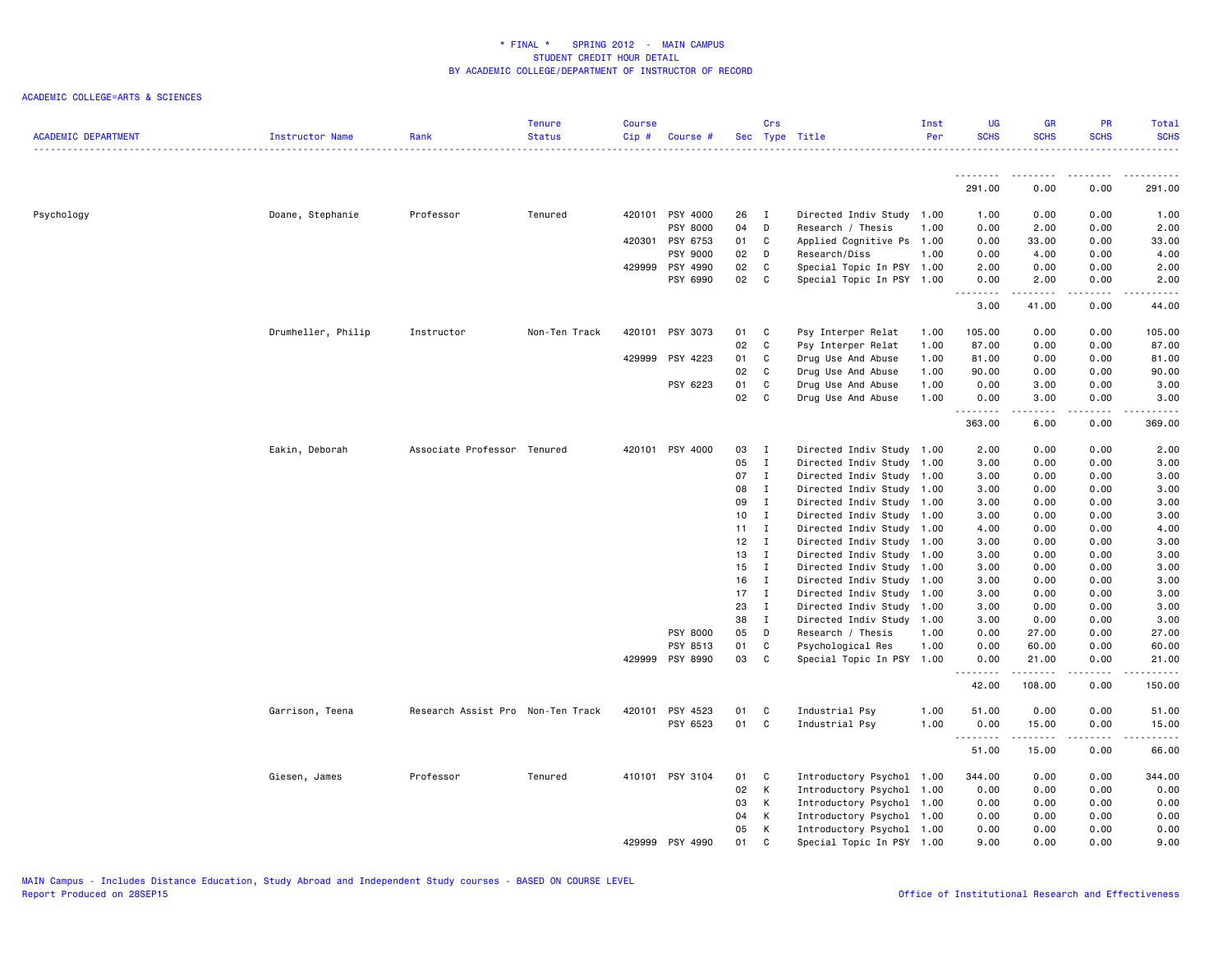| <b>ACADEMIC DEPARTMENT</b> | Instructor Name    | Rank                          | <b>Tenure</b><br><b>Status</b> | <b>Course</b><br>Cip# | Course #             |                | Crs            | Sec Type Title                                 | Inst<br>Per | UG<br><b>SCHS</b> | <b>GR</b><br><b>SCHS</b>                                                                                                                                                                | PR<br><b>SCHS</b>                   | <b>Total</b><br><b>SCHS</b>                                                                                                     |
|----------------------------|--------------------|-------------------------------|--------------------------------|-----------------------|----------------------|----------------|----------------|------------------------------------------------|-------------|-------------------|-----------------------------------------------------------------------------------------------------------------------------------------------------------------------------------------|-------------------------------------|---------------------------------------------------------------------------------------------------------------------------------|
|                            |                    |                               |                                |                       |                      |                |                |                                                |             | .                 |                                                                                                                                                                                         |                                     |                                                                                                                                 |
|                            |                    |                               |                                |                       |                      |                |                |                                                |             | 353.00            | 0.00                                                                                                                                                                                    | 0.00                                | 353.00                                                                                                                          |
| Psychology                 | Gresham, Courtney  | Non-Faculty                   | Not Applicable                 | 420101                | PSY 3213<br>PSY 3343 | 501 C<br>501 C |                | Psych Of Ab Behavior 1.00<br>Psych Of Learning | 1.00        | 105.00<br>75.00   | 0.00<br>0.00                                                                                                                                                                            | 0.00<br>0.00                        | 105.00<br>75.00                                                                                                                 |
|                            |                    |                               |                                |                       |                      |                |                |                                                |             | .<br>180.00       | $\frac{1}{2} \left( \frac{1}{2} \right) \left( \frac{1}{2} \right) \left( \frac{1}{2} \right) \left( \frac{1}{2} \right) \left( \frac{1}{2} \right) \left( \frac{1}{2} \right)$<br>0.00 | .<br>0.00                           | $\begin{array}{cccccccccc} \bullet & \bullet & \bullet & \bullet & \bullet & \bullet & \bullet & \bullet \end{array}$<br>180.00 |
|                            | Keeley, Jared      | Assistant Professor Ten Track |                                | 420101                | PSY 3213             | 01 C           |                | Psych Of Ab Behavior 1.00                      |             | 279.00            | 0.00                                                                                                                                                                                    | 0.00                                | 279.00                                                                                                                          |
|                            |                    |                               |                                |                       | PSY 4000             | 14             | $\mathbf{I}$   | Directed Indiv Study 1.00                      |             | 2.00              | 0.00                                                                                                                                                                                    | 0.00                                | 2.00                                                                                                                            |
|                            |                    |                               |                                |                       |                      | 27             | $\mathbf I$    | Directed Indiv Study 1.00                      |             | 3.00              | 0.00                                                                                                                                                                                    | 0.00                                | 3.00                                                                                                                            |
|                            |                    |                               |                                |                       |                      | 30             | $\mathbf{I}$   | Directed Indiv Study 1.00                      |             | 4.00              | 0.00                                                                                                                                                                                    | 0.00                                | 4.00                                                                                                                            |
|                            |                    |                               |                                |                       |                      | 31             | $\mathbf{I}$   | Directed Indiv Study 1.00                      |             | 3.00              | 0.00                                                                                                                                                                                    | 0.00                                | 3.00                                                                                                                            |
|                            |                    |                               |                                |                       |                      | 41             | $\mathbf{I}$   | Directed Indiv Study 1.00                      |             | 3.00              | 0.00                                                                                                                                                                                    | 0.00                                | 3.00                                                                                                                            |
|                            |                    |                               |                                |                       |                      | 66             | $\mathbf{I}$   | Directed Indiv Study 1.00                      |             | 1.00              | 0.00                                                                                                                                                                                    | 0.00                                | 1.00                                                                                                                            |
|                            |                    |                               |                                |                       |                      | 70             | $\mathbf{I}$   | Directed Indiv Study                           | 1.00        | 2.00              | 0.00                                                                                                                                                                                    | 0.00                                | 2.00                                                                                                                            |
|                            |                    |                               |                                |                       | PSY 8000             | 07             | D              | Research / Thesis                              | 1.00        | 0.00              | 12.00                                                                                                                                                                                   | 0.00                                | 12.00                                                                                                                           |
|                            |                    |                               |                                |                       | PSY 8364             | 01             | C              | Personality Appr                               | 1.00        | 0.00              | 32.00                                                                                                                                                                                   | 0.00                                | 32.00                                                                                                                           |
|                            |                    |                               |                                |                       |                      | 02             | $\mathsf{K}$   | Personality Appr                               | 1.00        | 0.00<br>.         | 0.00<br>.                                                                                                                                                                               | 0.00<br>$\sim$ $\sim$ $\sim$ $\sim$ | 0.00<br>.                                                                                                                       |
|                            |                    |                               |                                |                       |                      |                |                |                                                |             | 297.00            | 44.00                                                                                                                                                                                   | 0.00                                | 341.00                                                                                                                          |
|                            | Klein, Stephen     | Professor                     | Tenured                        | 420101                | PSY 4000             | 32             | $\blacksquare$ | Directed Indiv Study 1.00                      |             | 3.00              | 0.00                                                                                                                                                                                    | 0.00                                | 3.00                                                                                                                            |
|                            |                    |                               |                                |                       | PSY 4403             | 01             | C              | Biological Psycholog 1.00                      |             | 84.00             | 0.00                                                                                                                                                                                    | 0.00                                | 84.00                                                                                                                           |
|                            |                    |                               |                                |                       |                      | 02             | $\mathbf{C}$   | Biological Psycholog 1.00                      |             | 81.00             | 0.00                                                                                                                                                                                    | 0.00                                | 81.00                                                                                                                           |
|                            |                    |                               |                                |                       | PSY 6403             | 01             | C              | Biological Psycholog 1.00                      |             | 0.00              | 6.00                                                                                                                                                                                    | 0.00                                | 6.00                                                                                                                            |
|                            |                    |                               |                                |                       |                      | 02             | C              | Biological Psycholog 1.00                      |             | 0.00              | 3.00                                                                                                                                                                                    | 0.00                                | 3.00                                                                                                                            |
|                            |                    |                               |                                | 420201                | PSY 8573             | 01             | C              | Psychopharmacology                             | 1.00        | 0.00<br>.         | 33.00<br>.                                                                                                                                                                              | 0.00<br>.                           | 33.00<br>.                                                                                                                      |
|                            |                    |                               |                                |                       |                      |                |                |                                                |             | 168.00            | 42.00                                                                                                                                                                                   | 0.00                                | 210.00                                                                                                                          |
|                            | McKinney, Clifford | Assistant Professor Ten Track |                                | 420101                | PSY 4343             | 01             | $\mathbf{C}$   | Clinical Child Psych 1.00                      |             | 63.00             | 0.00                                                                                                                                                                                    | 0.00                                | 63.00                                                                                                                           |
|                            |                    |                               |                                |                       | PSY 8000             | 08             | D              | Research / Thesis                              | 1.00        | 0.00              | 12.00                                                                                                                                                                                   | 0.00                                | 12.00                                                                                                                           |
|                            |                    |                               |                                |                       |                      |                |                |                                                |             | .<br>63.00        | -----<br>12.00                                                                                                                                                                          | $- - -$<br>0.00                     | $\frac{1}{2}$<br>75.00                                                                                                          |
|                            | McMillen, David    | Research Professor            | Non-Ten Track                  |                       | 420101 PSY 4000      | 42             | $\mathbf{I}$   | Directed Indiv Study 1.00                      |             | 1.00              | 0.00                                                                                                                                                                                    | 0.00                                | 1.00                                                                                                                            |
|                            |                    |                               |                                |                       |                      | 43             | $\mathbf{I}$   | Directed Indiv Study 1.00                      |             | 1.00              | 0.00                                                                                                                                                                                    | 0.00                                | 1.00                                                                                                                            |
|                            |                    |                               |                                |                       |                      | 45             | $\mathbf{I}$   | Directed Indiv Study 1.00                      |             | 2.00              | 0.00                                                                                                                                                                                    | 0.00                                | 2.00                                                                                                                            |
|                            |                    |                               |                                |                       |                      | 46             | $\mathbf{I}$   | Directed Indiv Study 1.00                      |             | 2.00              | 0.00                                                                                                                                                                                    | 0.00                                | 2.00                                                                                                                            |
|                            |                    |                               |                                |                       |                      | 47             | $\mathbf{I}$   | Directed Indiv Study 1.00                      |             | 2.00              | 0.00                                                                                                                                                                                    | 0.00                                | 2.00                                                                                                                            |
|                            |                    |                               |                                |                       |                      | 48             | $\mathbf{I}$   | Directed Indiv Study 1.00                      |             | 1.00              | 0.00                                                                                                                                                                                    | 0.00                                | 1.00                                                                                                                            |
|                            |                    |                               |                                |                       |                      | 49             | $\mathbf{I}$   | Directed Indiv Study 1.00                      |             | 1.00              | 0.00                                                                                                                                                                                    | 0.00                                | 1.00                                                                                                                            |
|                            |                    |                               |                                |                       |                      | 50             | $\mathbf{I}$   | Directed Indiv Study 1.00                      |             | 2.00              | 0.00                                                                                                                                                                                    | 0.00                                | 2.00                                                                                                                            |
|                            |                    |                               |                                |                       |                      | 51             | $\mathbf{I}$   | Directed Indiv Study 1.00                      |             | 2.00              | 0.00                                                                                                                                                                                    | 0.00                                | 2.00                                                                                                                            |
|                            |                    |                               |                                |                       |                      | 52             | $\mathbf{I}$   | Directed Indiv Study 1.00                      |             | 2.00              | 0.00                                                                                                                                                                                    | 0.00                                | 2.00                                                                                                                            |
|                            |                    |                               |                                |                       |                      | 53             | $\mathbf{I}$   | Directed Indiv Study 1.00                      |             | 1.00              | 0.00                                                                                                                                                                                    | 0.00                                | 1.00                                                                                                                            |
|                            |                    |                               |                                |                       |                      | 54             | $\mathbf{I}$   | Directed Indiv Study 1.00                      |             | 1.00              | 0.00                                                                                                                                                                                    | 0.00                                | 1.00                                                                                                                            |
|                            |                    |                               |                                |                       |                      | 55             | $\mathbf{I}$   | Directed Indiv Study 1.00                      |             | 2.00              | 0.00                                                                                                                                                                                    | 0.00                                | 2.00                                                                                                                            |
|                            |                    |                               |                                |                       |                      | 56             | Ι.             | Directed Indiv Study 1.00                      |             | 2.00              | 0.00                                                                                                                                                                                    | 0.00                                | 2.00                                                                                                                            |
|                            |                    |                               |                                |                       |                      | 57             | $\mathbf I$    | Directed Indiv Study 1.00                      |             | 2.00              | 0.00                                                                                                                                                                                    | 0.00                                | 2.00                                                                                                                            |
|                            |                    |                               |                                |                       |                      | 58             | $\mathbf{I}$   | Directed Indiv Study 1.00                      |             | 2.00              | 0.00                                                                                                                                                                                    | 0.00                                | 2.00                                                                                                                            |
|                            |                    |                               |                                |                       |                      | 64             | $\mathbf{I}$   | Directed Indiv Study 1.00                      |             | 2.00              | 0.00                                                                                                                                                                                    | 0.00                                | 2.00                                                                                                                            |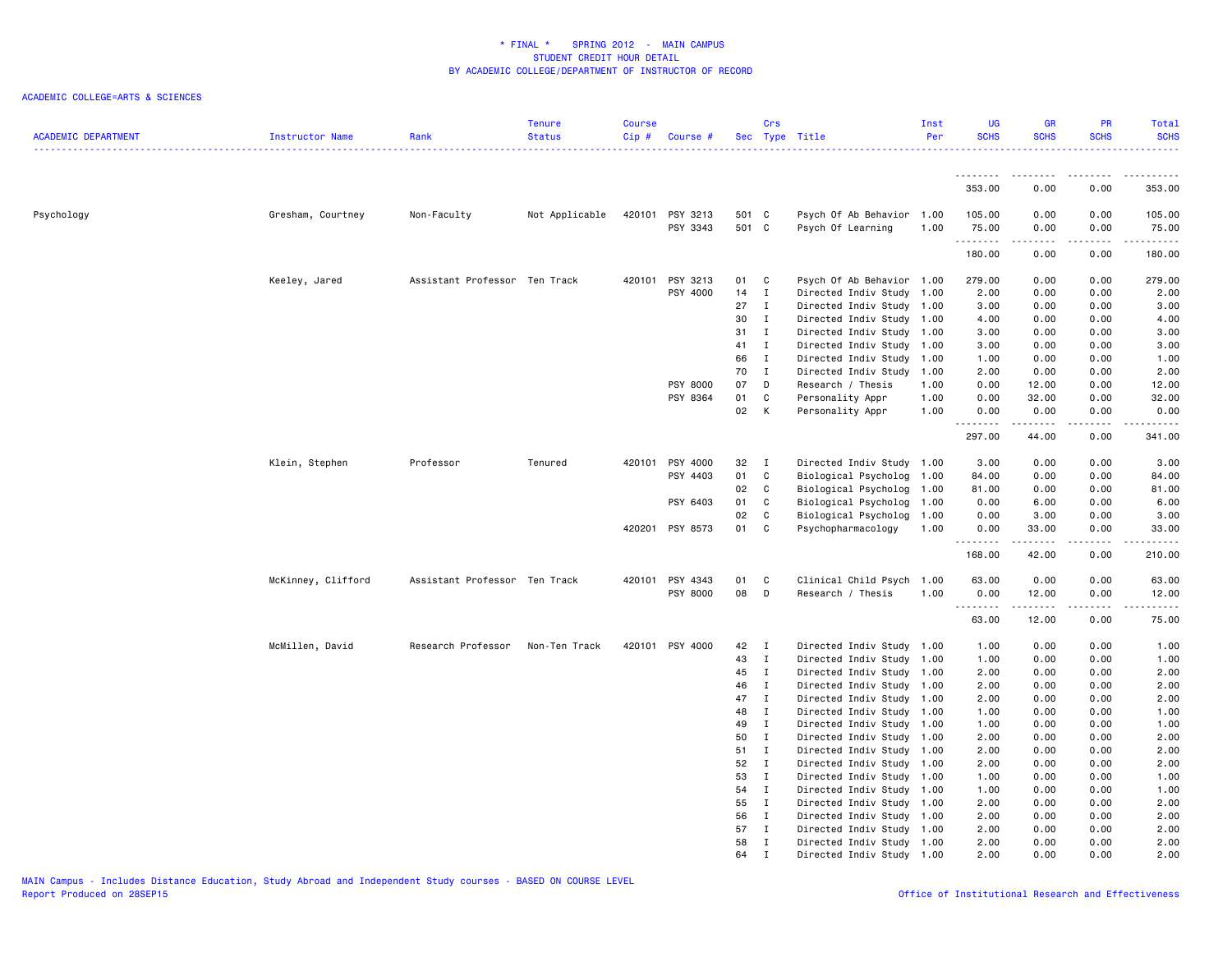| <b>ACADEMIC DEPARTMENT</b> | Instructor Name    | Rank                          | <b>Tenure</b><br><b>Status</b> | <b>Course</b><br>Cip# | Course #        |       | Crs            | Sec Type Title            | Inst<br>Per | <b>UG</b><br><b>SCHS</b> | <b>GR</b><br><b>SCHS</b> | PR<br><b>SCHS</b>     | Total<br><b>SCHS</b>                                                                                        |
|----------------------------|--------------------|-------------------------------|--------------------------------|-----------------------|-----------------|-------|----------------|---------------------------|-------------|--------------------------|--------------------------|-----------------------|-------------------------------------------------------------------------------------------------------------|
| Psychology                 | McMillen, David    | Research Professor            | Non-Ten Track                  |                       | 420101 PSY 4000 | 69    | $\blacksquare$ | Directed Indiv Study 1.00 |             | 3.00<br><u>.</u>         | 0.00<br>.                | 0.00<br>$\frac{1}{2}$ | 3.00<br>-----                                                                                               |
|                            |                    |                               |                                |                       |                 |       |                |                           |             | 31.00                    | 0.00                     | 0.00                  | 31.00                                                                                                       |
|                            | McMillen, Robert   | Associate Professor Tenured   |                                |                       | 420101 PSY 3503 | 01    | C              | Health Psychology         | 1.00        | 186.00                   | 0.00                     | 0.00                  | 186.00                                                                                                      |
|                            |                    |                               |                                |                       |                 |       |                |                           |             | 186.00                   | 0.00                     | 0.00                  | 186.00                                                                                                      |
|                            | Moss, Robert       | Assistant Professor Ten Track |                                |                       | 420101 PSY 4000 | 06    | $\mathbf{I}$   | Directed Indiv Study 1.00 |             | 2.00                     | 0.00                     | 0.00                  | 2.00                                                                                                        |
|                            |                    |                               |                                |                       |                 | 19    | $\mathbf{I}$   | Directed Indiv Study 1.00 |             | 3.00                     | 0.00                     | 0.00                  | 3.00                                                                                                        |
|                            |                    |                               |                                |                       |                 | 20    | $\mathbf{I}$   | Directed Indiv Study 1.00 |             | 2.00                     | 0.00                     | 0.00                  | 2.00                                                                                                        |
|                            |                    |                               |                                |                       |                 | 21    | $\mathbf{I}$   | Directed Indiv Study 1.00 |             | 3.00                     | 0.00                     | 0.00                  | 3.00                                                                                                        |
|                            |                    |                               |                                |                       |                 | 22    | $\mathbf{I}$   | Directed Indiv Study 1.00 |             | 3.00                     | 0.00                     | 0.00                  | 3.00                                                                                                        |
|                            |                    |                               |                                |                       |                 | 65    | $\mathbf{I}$   | Directed Indiv Study 1.00 |             | 2.00                     | 0.00                     | 0.00                  | 2.00                                                                                                        |
|                            |                    |                               |                                |                       | PSY 7000        | 02    | $\mathbf{I}$   | Directed Indiv Study 1.00 |             | 0.00                     | 2.00                     | 0.00                  | 2.00                                                                                                        |
|                            |                    |                               |                                |                       |                 | 03    | $\mathbf{I}$   | Directed Indiv Study 1.00 |             | 0.00                     | 3.00                     | 0.00                  | 3.00                                                                                                        |
|                            |                    |                               |                                |                       | PSY 8000        | 10    | D              | Research / Thesis         | 1.00        | 0.00                     | 8.00                     | 0.00                  | 8.00                                                                                                        |
|                            |                    |                               |                                | 420301                | PSY 3713        | 01    | C              | Cognitive Psychology 1.00 |             | 162.00                   | 0.00                     | 0.00                  | 162.00                                                                                                      |
|                            |                    |                               |                                |                       | PSY 3723        | 01    | C              | Cognitive Neuroscien 1.00 |             | 42.00<br>.               | 0.00<br>.                | 0.00                  | 42.00<br>.                                                                                                  |
|                            |                    |                               |                                |                       |                 |       |                |                           |             | 219.00                   | 13.00                    | 0.00                  | 232.00                                                                                                      |
|                            | Power, Leah        | Lecturer                      | Non-Ten Track                  | 420101                | PSY 1013        | 01    | C              | Gen Psychology            | 1.00        | 435.00                   | 0.00                     | 0.00                  | 435.00                                                                                                      |
|                            |                    |                               |                                |                       |                 | 03    | C              | Gen Psychology            | 1.00        | 309.00                   | 0.00                     | 0.00                  | 309.00                                                                                                      |
|                            |                    |                               |                                |                       | PSY 3363        | 01    | C              | Behav Modification        | 1.00        | 117.00                   | 0.00                     | 0.00                  | 117.00                                                                                                      |
|                            |                    |                               |                                |                       |                 | 02    | C              | Behav Modification        | 1.00        | 99.00<br>.               | 0.00<br>.                | 0.00<br>.             | 99.00                                                                                                       |
|                            |                    |                               |                                |                       |                 |       |                |                           |             | 960.00                   | 0.00                     | 0.00                  | 960.00                                                                                                      |
|                            | Sinclair, Hillary  | Assistant Professor Ten Track |                                | 420101                | PSY 4000        | 18    | $\mathbf{I}$   | Directed Indiv Study 1.00 |             | 3.00                     | 0.00                     | 0.00                  | 3.00                                                                                                        |
|                            |                    |                               |                                |                       | PSY 7000        | 01    | $\mathbf{I}$   | Directed Indiv Study 1.00 |             | 0.00                     | 3.00                     | 0.00                  | 3.00                                                                                                        |
|                            |                    |                               |                                |                       |                 | 04    | $\mathbf{I}$   | Directed Indiv Study 1.00 |             | 0.00                     | 3.00                     | 0.00                  | 3.00                                                                                                        |
|                            |                    |                               |                                |                       |                 | 06    | $\mathbf{I}$   | Directed Indiv Study      | 1.00        | 0.00                     | 3.00                     | 0.00                  | 3.00                                                                                                        |
|                            |                    |                               |                                |                       |                 | 07    | $\mathbf{I}$   | Directed Indiv Study 1.00 |             | 0.00                     | 3.00                     | 0.00                  | 3.00                                                                                                        |
|                            |                    |                               |                                |                       | PSY 8000        | 11    | D              | Research / Thesis         | 1.00        | 0.00                     | 11.00                    | 0.00                  | 11.00                                                                                                       |
|                            |                    |                               |                                | 421601                | PSY 4624        | 01    | - L            | Adv Soc Psych Lab         | 1.00        | 56.00                    | 0.00                     | 0.00                  | 56.00                                                                                                       |
|                            |                    |                               |                                | 429999                | PSY 8990        | 02    | $\mathbf c$    | Special Topic In PSY 1.00 |             | 0.00                     | 21.00                    | 0.00                  | 21.00<br>د د د د د                                                                                          |
|                            |                    |                               |                                |                       |                 |       |                |                           |             | 59.00                    | 44.00                    | 0.00                  | 103.00                                                                                                      |
|                            | Thornton, Amanda   | Lecturer                      | Non-Ten Track                  | 420101                | PSY 1013        | 02    | C              | Gen Psychology            | 1.00        | 432.00                   | 0.00                     | 0.00                  | 432.00                                                                                                      |
|                            |                    |                               |                                |                       |                 | 05    | C              | Gen Psychology            | 1.00        | 291.00                   | 0.00                     | 0.00                  | 291.00                                                                                                      |
|                            |                    |                               |                                |                       |                 |       |                |                           |             | .                        | .                        | .                     | $\begin{array}{cccccccccc} \bullet & \bullet & \bullet & \bullet & \bullet & \bullet & \bullet \end{array}$ |
|                            |                    |                               |                                |                       |                 |       |                |                           |             | 723.00                   | 0.00                     | 0.00                  | 723.00                                                                                                      |
|                            | Valentine, Michael | Instructor                    | Non-Ten Track                  | 420101                | PSY 3353        | 01    | C              | Motivation                | 1.00        | 207.00                   | 0.00                     | 0.00                  | 207.00                                                                                                      |
|                            |                    |                               |                                |                       |                 | 501 C |                | Motivation                | 1.00        | 105.00                   | 0.00                     | 0.00                  | 105.00                                                                                                      |
|                            |                    |                               |                                |                       | PSY 3413        | 01    | C              | Human Sexual Behavio      | 1.00        | 174.00                   | 0.00                     | 0.00                  | 174.00                                                                                                      |
|                            |                    |                               |                                |                       |                 | 02    | C              | Human Sexual Behavio      | 1.00        | 177.00                   | 0.00                     | 0.00                  | 177.00                                                                                                      |
|                            |                    |                               |                                |                       | PSY 3623        | 02    | C              | Social Psychology         | 1.00        | 201.00                   | 0.00                     | 0.00                  | 201.00                                                                                                      |
|                            |                    |                               |                                |                       | PSY 4000        | 62    | $\mathsf{T}$   | Directed Indiv Study 1.00 |             | 3.00                     | 0.00                     | 0.00                  | 3.00                                                                                                        |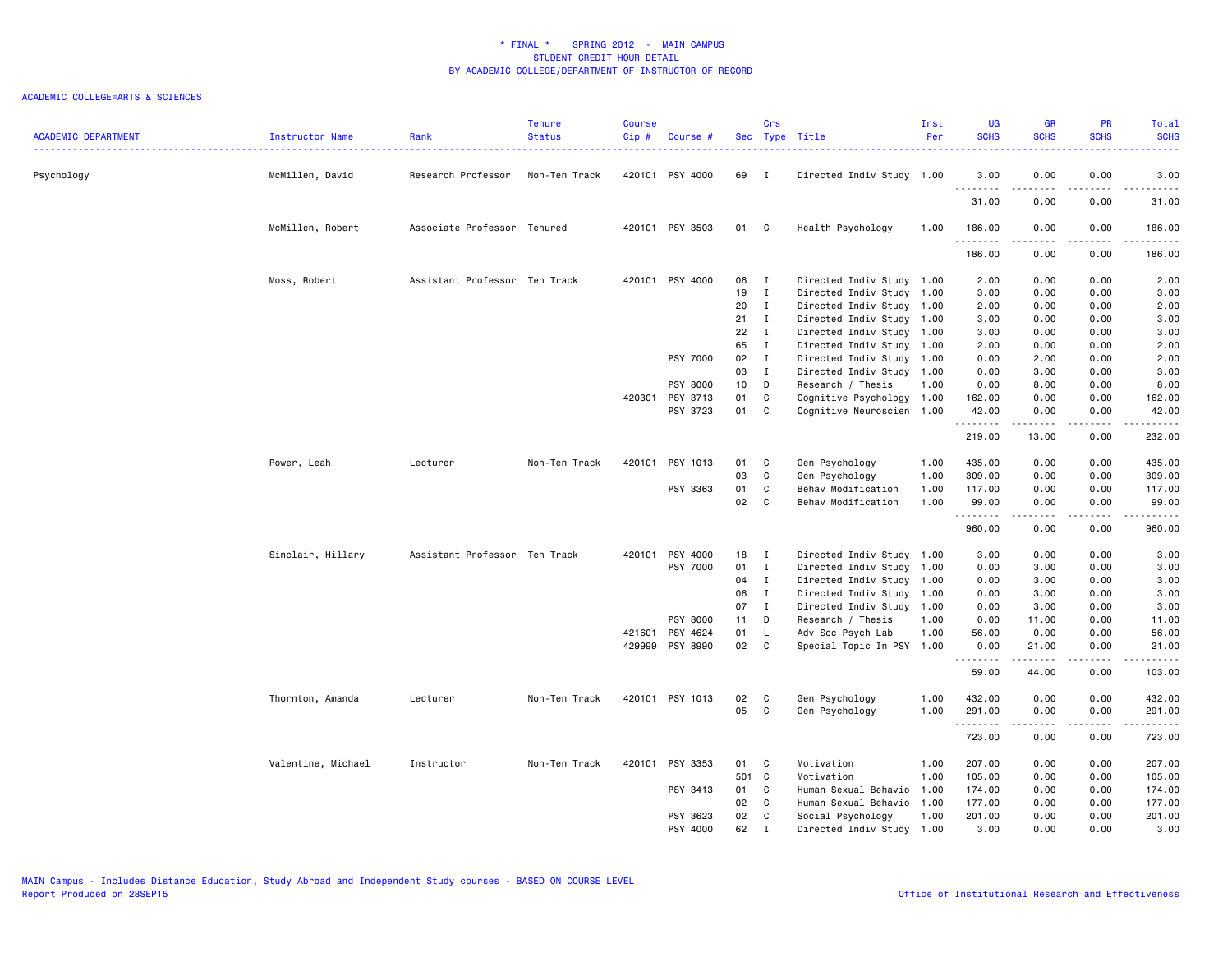| <b>ACADEMIC DEPARTMENT</b> | Instructor Name   | Rank                        | Tenure<br><b>Status</b> | Course<br>Cip# | Course #        |      | Crs | Sec Type Title            | Inst<br>Per | <b>UG</b><br><b>SCHS</b> | <b>GR</b><br><b>SCHS</b> | <b>PR</b><br><b>SCHS</b> | Total<br><b>SCHS</b> |
|----------------------------|-------------------|-----------------------------|-------------------------|----------------|-----------------|------|-----|---------------------------|-------------|--------------------------|--------------------------|--------------------------|----------------------|
|                            |                   |                             |                         |                |                 |      |     |                           |             |                          |                          | .                        |                      |
|                            |                   |                             |                         |                |                 |      |     |                           |             | 867.00                   | 0.00                     | 0.00                     | 867.00               |
| Psychology                 | Williams, Carrick | Associate Professor Tenured |                         | 420101         | PSY 4000        | 04   |     | Directed Indiv Study 1.00 |             | 2.00                     | 0.00                     | 0.00                     | 2.00                 |
|                            |                   |                             |                         |                |                 | 35 I |     | Directed Indiv Study 1.00 |             | 2.00                     | 0.00                     | 0.00                     | 2.00                 |
|                            |                   |                             |                         |                |                 | 39   |     | Directed Indiv Study 1.00 |             | 3.00                     | 0.00                     | 0.00                     | 3.00                 |
|                            |                   |                             |                         |                |                 | 63   |     | Directed Indiv Study 1.00 |             | 1.00                     | 0.00                     | 0.00                     | 1.00                 |
|                            |                   |                             |                         |                | <b>PSY 7000</b> | 05 I |     | Directed Indiv Study 1.00 |             | 0.00                     | 2.00                     | 0.00                     | 2.00                 |
|                            |                   |                             |                         | 420301         | PSY 8731        | 01 C |     | Appl Cognitive Resea      | 1.00        | 0.00                     | 12.00                    | 0.00                     | 12.00                |
|                            |                   |                             |                         |                | <b>PSY 9000</b> | 05 D |     | Research/Diss             | 1.00        | 0.00                     | 13.00                    | 0.00                     | 13.00                |
|                            |                   |                             |                         |                | 429999 PSY 8990 | 01 C |     | Special Topic In PSY 1.00 |             | 0.00                     | 33.00                    | 0.00                     | 33.00                |
|                            |                   |                             |                         |                |                 |      |     |                           |             | --------<br>8.00         | 60.00                    | --------<br>0.00         | .<br>68.00           |
|                            |                   |                             |                         |                |                 |      |     |                           |             | ========                 | ========                 | ========                 | <b>Expressed</b>     |
| Psychology                 |                   |                             |                         |                |                 |      |     |                           |             | 6827.00                  | 449.00                   | 0.00                     | 7276.00              |
|                            |                   |                             |                         |                |                 |      |     |                           |             | ========                 | ========                 | ========                 | ==========           |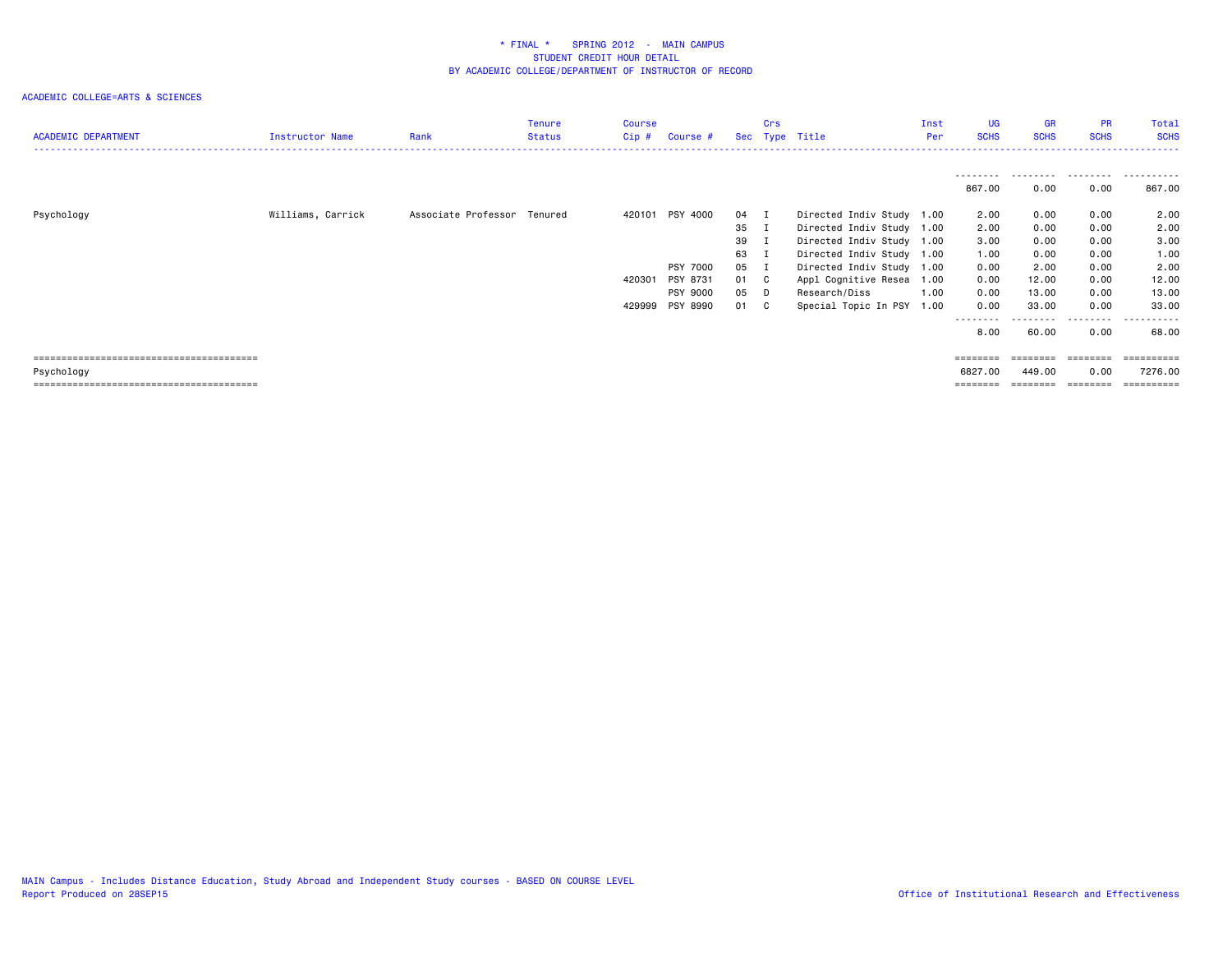| <b>ACADEMIC DEPARTMENT</b> | <b>Instructor Name</b> | Rank                          | <b>Tenure</b><br><b>Status</b> | <b>Course</b><br>Cip# | Course #       |       | Crs          | Sec Type Title            | Inst<br>Per | UG<br><b>SCHS</b>    | <b>GR</b><br><b>SCHS</b> | PR<br><b>SCHS</b>                   | <b>Total</b><br><b>SCHS</b>                   |
|----------------------------|------------------------|-------------------------------|--------------------------------|-----------------------|----------------|-------|--------------|---------------------------|-------------|----------------------|--------------------------|-------------------------------------|-----------------------------------------------|
| Sociology                  | Argeros, Grigoris      | Assistant Professor Ten Track |                                |                       | 451101 SO 4803 | 01    | C.           | Social Research Prac 1.00 |             | 60.00<br>.           | 0.00<br>.                | 0.00<br>$\sim$ $\sim$ $\sim$ $\sim$ | 60.00<br>د د د د د                            |
|                            |                        |                               |                                |                       |                |       |              |                           |             | 60.00                | 0.00                     | 0.00                                | 60.00                                         |
|                            | Bohm, Maggie           | Grad Teach Assist             | Not Applicable                 |                       | 451101 SO 1203 | 04    | C            | Marriage & Family         | 1.00        | 228.00               | 0.00                     | 0.00                                | 228.00                                        |
|                            |                        |                               |                                |                       |                | 06    | $\mathbf{C}$ | Marriage & Family         | 1.00        | 228.00<br>. <b>.</b> | 0.00                     | 0.00                                | 228.00<br>.                                   |
|                            |                        |                               |                                |                       |                |       |              |                           |             | 456.00               | 0.00                     | 0.00                                | 456.00                                        |
|                            | Boyd, Robert           | Associate Professor Tenured   |                                | 050201                | AAS 2203       | 02    | C            | Racial Minorities         | 1.00        | 33.00                | 0.00                     | 0.00                                | 33.00                                         |
|                            |                        |                               |                                | 450201                | AN 2203        | 02    | C            | Racial Minorities         | 1.00        | 18.00                | 0.00                     | 0.00                                | 18.00                                         |
|                            |                        |                               |                                |                       | SO 2203        | 02    | C            | Racial Minorities         | 1.00        | 81.00                | 0.00                     | 0.00                                | 81.00                                         |
|                            |                        |                               |                                |                       | 451101 SO 4303 | 01    | C            | Urban Sociology           | 1.00        | 48.00                | 0.00                     | 0.00                                | 48.00                                         |
|                            |                        |                               |                                |                       | SO 6303        | 01    | $\mathtt{C}$ | Urban Sociology           | 1.00        | 0.00                 | 9.00                     | 0.00                                | 9.00                                          |
|                            |                        |                               |                                |                       | SO 9000        | 04    | D            | Research / Diss           | 1.00        | 0.00<br>.            | 23.00<br>$- - - - -$     | 0.00<br>.                           | 23.00<br>.                                    |
|                            |                        |                               |                                |                       |                |       |              |                           |             | 180.00               | 32.00                    | 0.00                                | 212.00                                        |
|                            | Brauner-Otto, Sarah    | Assistant Professor Ten Track |                                |                       | 451101 S0 1203 | 05    | C            | Marriage & Family         | 1.00        | 219.00               | 0.00                     | 0.00                                | 219.00                                        |
|                            |                        |                               |                                |                       | SO 3213        | 01    | C            | Intr To Social Res        | 1.00        | 72.00                | 0.00                     | 0.00                                | 72.00                                         |
|                            |                        |                               |                                |                       | SO 8000        | 02 D  |              | Research / Thesis         | 1.00        | 0.00<br>.            | 21.00                    | 0.00                                | 21.00<br>.                                    |
|                            |                        |                               |                                |                       |                |       |              |                           |             | 291.00               | .<br>21.00               | .<br>0.00                           | 312.00                                        |
|                            | Chavez, Jacqueline     | Lecturer                      | Non-Ten Track                  | 450401                | CRM 3103       | 501 C |              | Contemp Issues in CJ 1.00 |             | 87.00                | 0.00                     | 0.00                                | 87.00                                         |
|                            |                        |                               |                                |                       | CRM 3363       | 01    | C            | Globalization and Cr 1.00 |             | 135.00<br>.          | 0.00<br>.                | 0.00<br>$\sim$ - - -                | 135.00<br>$\omega$ is $\omega$ in $\omega$ in |
|                            |                        |                               |                                |                       |                |       |              |                           |             | 222.00               | 0.00                     | 0.00                                | 222.00                                        |
|                            | Chi, Guangqing         | Assistant Professor Ten Track |                                | 451101                | SO 4990        | 01    | C.           | Special Topic In SO       | 1.00        | 9.00                 | 0.00                     | 0.00                                | 9.00                                          |
|                            |                        |                               |                                |                       | SO 6990        | 01    | C            | Special Topic In SO       | 1.00        | 0.00                 | 30.00                    | 0.00                                | 30.00                                         |
|                            |                        |                               |                                |                       | SO 9000        | 03    | D            | Research / Diss           | 1.00        | 0.00                 | 13.00                    | 0.00                                | 13.00                                         |
|                            |                        |                               |                                |                       |                |       |              |                           |             | .<br>9.00            | .<br>43.00               | .<br>0.00                           | .<br>52.00                                    |
|                            | Cook, Amanda           | Lecturer                      | Non-Ten Track                  | 451101                | SO 1003        | 01    | C            | Intro To Sociology        | 1.00        | 201.00               | 0.00                     | 0.00                                | 201.00                                        |
|                            |                        |                               |                                |                       | SO 4333        | 501 C |              | Sociology Of Sports       | 1.00        | 54.00                | 0.00                     | 0.00                                | 54.00                                         |
|                            |                        |                               |                                |                       |                |       |              |                           |             | .<br>255.00          | .<br>0.00                | .<br>0.00                           | .<br>255.00                                   |
|                            | Cosgrove, Lindsey      | Lecturer                      | Non-Ten Track                  |                       | 440701 SW 2313 | 01    | C            | Int Soc Work/Soc Wel 1.00 |             | 60.00                | 0.00                     | 0.00                                | 60.00                                         |
|                            |                        |                               |                                |                       |                |       |              |                           |             | .<br>60.00           | .<br>0.00                | د د د د<br>0.00                     | .<br>60.00                                    |
|                            | Cossman, Jeralynn      | Professor                     | Tenured                        | 451101                | SO 7000        | 01    | $\mathbf{I}$ | Directed Indiv Study      | 1.00        | 0.00                 | 6.00                     | 0.00                                | 6.00                                          |
|                            |                        |                               |                                |                       | SO 8000        | 01    | D            | Research / Thesis         | 1.00        | 0.00                 | 16.00                    | 0.00                                | 16.00                                         |
|                            |                        |                               |                                |                       | SO 9000        | 02 D  |              | Research / Diss           | 1.00        | 0.00                 | 33.00                    | 0.00                                | 33.00                                         |
|                            |                        |                               |                                |                       |                |       |              |                           |             | .<br>0.00            | .<br>55.00               | .<br>0.00                           | .<br>55.00                                    |
|                            | Crudden, Adele         | Professor                     | Tenured                        | 440701                | SW 3213        | 01    | C            | Research Meth in SW       | 1.00        | 36.00                | 0.00                     | 0.00                                | 36.00                                         |
|                            |                        |                               |                                |                       | SW 4000        | 02    | $\mathbf I$  | Directed Indiv Study 1.00 |             | 2.00                 | 0.00                     | 0.00                                | 2.00                                          |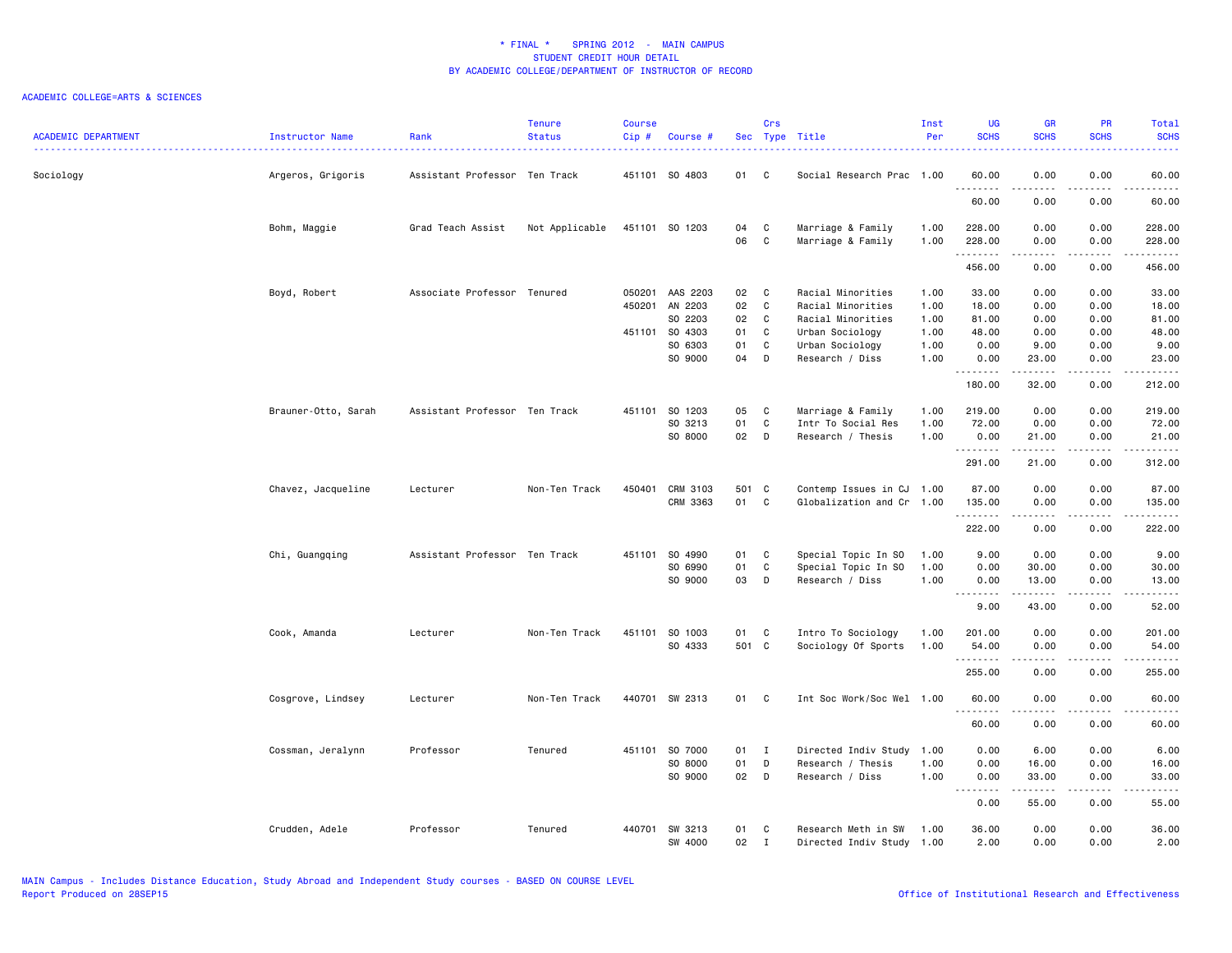| <b>ACADEMIC DEPARTMENT</b> | Instructor Name     | Rank                          | <b>Tenure</b><br><b>Status</b> | <b>Course</b><br>$Cip \#$ | Course #                          |          | Crs               | Sec Type Title                               | Inst<br>Per | UG<br><b>SCHS</b> | <b>GR</b><br><b>SCHS</b>                                                                                                                                     | PR<br><b>SCHS</b> | Total<br><b>SCHS</b>                                                                                                                                           |
|----------------------------|---------------------|-------------------------------|--------------------------------|---------------------------|-----------------------------------|----------|-------------------|----------------------------------------------|-------------|-------------------|--------------------------------------------------------------------------------------------------------------------------------------------------------------|-------------------|----------------------------------------------------------------------------------------------------------------------------------------------------------------|
|                            |                     |                               |                                |                           |                                   |          |                   |                                              |             | .<br>38.00        | 0.00                                                                                                                                                         | 0.00              | 38.00                                                                                                                                                          |
|                            |                     |                               |                                |                           |                                   |          |                   |                                              |             |                   |                                                                                                                                                              |                   |                                                                                                                                                                |
| Sociology                  | Dunaway, R. Gregory | Non-Faculty                   | Tenured                        |                           | 450401 CRM 1003<br>451101 SO 9000 | 01<br>06 | C<br>$\mathsf{D}$ | Crime & Justice in A 1.00<br>Research / Diss | 1.00        | 192.00<br>0.00    | 0.00<br>17.00                                                                                                                                                | 0.00<br>0.00      | 192.00<br>17.00                                                                                                                                                |
|                            |                     |                               |                                |                           |                                   |          |                   |                                              |             | .<br>192.00       | .<br>17.00                                                                                                                                                   | ----<br>0.00      | المستبدة<br>209.00                                                                                                                                             |
|                            | Fageir, Siddig      | Lecturer                      | Non-Ten Track                  | 050201                    | AAS 1063                          | 01       | C                 | Intro to African Ame                         | 1.00        | 129.00            | 0.00                                                                                                                                                         | 0.00              | 129.00                                                                                                                                                         |
|                            |                     |                               |                                | 451101                    | SO 1203                           | 07       | C                 | Marriage & Family                            | 1.00        | 246.00<br>.       | 0.00<br>.                                                                                                                                                    | 0.00<br>.         | 246.00<br><u>.</u>                                                                                                                                             |
|                            |                     |                               |                                |                           |                                   |          |                   |                                              |             | 375.00            | 0.00                                                                                                                                                         | 0.00              | 375.00                                                                                                                                                         |
|                            | Gochanour, Amanda   | Grad Teach Assist             | Not Applicable                 | 050207                    | AN 1173                           | 01       | C                 | Intro Gender Studies                         | 1.00        | 21.00             | 0.00                                                                                                                                                         | 0.00              | 21.00                                                                                                                                                          |
|                            |                     |                               |                                |                           | GS 1173                           | 01       | C                 | Introduction to Gend                         | 1.00        | 63.00             | 0.00                                                                                                                                                         | 0.00              | 63.00                                                                                                                                                          |
|                            |                     |                               |                                |                           | SO 1173                           | 01       | C                 | Intro Gender Studies 1.00                    |             | 30.00             | 0.00                                                                                                                                                         | 0.00              | 30.00                                                                                                                                                          |
|                            |                     |                               |                                |                           |                                   |          |                   |                                              |             | .<br>114.00       | $\frac{1}{2} \left( \frac{1}{2} \right) \left( \frac{1}{2} \right) \left( \frac{1}{2} \right) \left( \frac{1}{2} \right) \left( \frac{1}{2} \right)$<br>0.00 | .<br>0.00         | $\frac{1}{2} \left( \frac{1}{2} \right) \left( \frac{1}{2} \right) \left( \frac{1}{2} \right) \left( \frac{1}{2} \right) \left( \frac{1}{2} \right)$<br>114.00 |
|                            | Haynes, Stacy       | Assistant Professor Ten Track |                                |                           | 451101 SO 8000                    | 05       | D                 | Research / Thesis                            | 1.00        | 0.00              | 3.00                                                                                                                                                         | 0.00              | 3.00                                                                                                                                                           |
|                            |                     |                               |                                |                           | SO 9000                           | 08       | $\mathsf{D}$      | Research / Diss                              | 1.00        | 0.00              | 5.00                                                                                                                                                         | 0.00              | 5.00                                                                                                                                                           |
|                            |                     |                               |                                |                           |                                   |          |                   |                                              |             | د د د د<br>0.00   | 8.00                                                                                                                                                         | 0.00              | 8.00                                                                                                                                                           |
|                            |                     |                               |                                |                           |                                   |          |                   |                                              |             |                   |                                                                                                                                                              |                   |                                                                                                                                                                |
|                            | Hughey, Matthew     | Assistant Professor Ten Track |                                | 050201                    | AAS 2203                          | 01       | C                 | Racial Minorities                            | 1.00        | 24.00             | 0.00                                                                                                                                                         | 0.00              | 24.00                                                                                                                                                          |
|                            |                     |                               |                                | 450201                    | AN 2203                           | 01       | C                 | Racial Minorities                            | 1.00        | 15.00             | 0.00                                                                                                                                                         | 0.00              | 15.00                                                                                                                                                          |
|                            |                     |                               |                                |                           | SO 2203                           | 01       | C                 | Racial Minorities                            | 1.00        | 66.00             | 0.00                                                                                                                                                         | 0.00              | 66.00                                                                                                                                                          |
|                            |                     |                               |                                | 451101                    | SO 8233                           | 01       | C                 | Qualitative Analysis                         | 1.00        | 0.00              | 33.00                                                                                                                                                        | 0.00              | 33.00                                                                                                                                                          |
|                            |                     |                               |                                |                           | SO 9000                           | 07       | $\mathsf{D}$      | Research / Diss                              | 1.00        | 0.00<br>.         | 5.00<br>.                                                                                                                                                    | 0.00<br>.         | 5.00<br>.                                                                                                                                                      |
|                            |                     |                               |                                |                           |                                   |          |                   |                                              |             | 105.00            | 38.00                                                                                                                                                        | 0.00              | 143.00                                                                                                                                                         |
|                            | Husain, Jonelle     | Lecturer                      | Non-Ten Track                  |                           | 451101 SO 1103                    | 01       | C                 | Contemp Social Prob                          | 1.00        | 192.00            | 0.00                                                                                                                                                         | 0.00              | 192.00                                                                                                                                                         |
|                            |                     |                               |                                |                           |                                   | 04       | C                 | Contemp Social Prob                          | 1.00        | 225.00            | 0.00                                                                                                                                                         | 0.00              | 225.00                                                                                                                                                         |
|                            |                     |                               |                                |                           | SO 1203                           | 501 C    |                   | Marriage & Family                            | 1.00        | 81.00             | 0.00                                                                                                                                                         | 0.00              | 81.00                                                                                                                                                          |
|                            |                     |                               |                                |                           |                                   |          |                   |                                              |             | .                 |                                                                                                                                                              |                   | $\frac{1}{2} \left( \frac{1}{2} \right) \left( \frac{1}{2} \right) \left( \frac{1}{2} \right) \left( \frac{1}{2} \right)$                                      |
|                            |                     |                               |                                |                           |                                   |          |                   |                                              |             | 498.00            | 0.00                                                                                                                                                         | 0.00              | 498.00                                                                                                                                                         |
|                            | Irizarry, Yasmiyn   | Assistant Professor Ten Track |                                |                           | 451101 SO 8274                    | 01       | B                 | Grad Soc Stat I                              | 1.00        | 0.00<br>.         | 64.00                                                                                                                                                        | 0.00              | 64.00                                                                                                                                                          |
|                            |                     |                               |                                |                           |                                   |          |                   |                                              |             | 0.00              | 64.00                                                                                                                                                        | 0.00              | 64.00                                                                                                                                                          |
|                            | Johnson, Jada       | Lecturer                      | Non-Ten Track                  | 440701                    | SW 3523                           | 01       | C                 | Social Work Pract II 1.00                    |             | 63.00             | 0.00                                                                                                                                                         | 0.00              | 63.00                                                                                                                                                          |
|                            |                     |                               |                                |                           | SW 4633                           | 01       | C                 | Sw Health Care                               | 1.00        | 63.00             | 0.00                                                                                                                                                         | 0.00              | 63.00                                                                                                                                                          |
|                            |                     |                               |                                |                           |                                   |          |                   |                                              |             | .                 | -----                                                                                                                                                        | .                 | .                                                                                                                                                              |
|                            |                     |                               |                                |                           |                                   |          |                   |                                              |             | 126.00            | 0.00                                                                                                                                                         | 0.00              | 126.00                                                                                                                                                         |
|                            | Jones, James        | Lecturer                      | Non-Ten Track                  |                           | 451101 SO 1003                    | 08       | C                 | Intro To Sociology                           | 1.00        | 453.00            | 0.00                                                                                                                                                         | 0.00              | 453.00                                                                                                                                                         |
|                            |                     |                               |                                |                           | SO 9000                           | 09       | $\mathsf{D}$      | Research / Diss                              | 1.00        | 0.00              | 9.00                                                                                                                                                         | 0.00              | 9.00                                                                                                                                                           |
|                            |                     |                               |                                |                           |                                   |          |                   |                                              |             | .                 |                                                                                                                                                              |                   |                                                                                                                                                                |
|                            |                     |                               |                                |                           |                                   |          |                   |                                              |             | 453.00            | 9.00                                                                                                                                                         | 0.00              | 462.00                                                                                                                                                         |
|                            | Kasu, Bishal        | Grad Teach Assist             | Not Applicable                 |                           | 451101 SO 1203                    | 09       | $\mathbf{C}$      | Marriage & Family                            | 1.00        | 108.00            | 0.00                                                                                                                                                         | 0.00              | 108.00                                                                                                                                                         |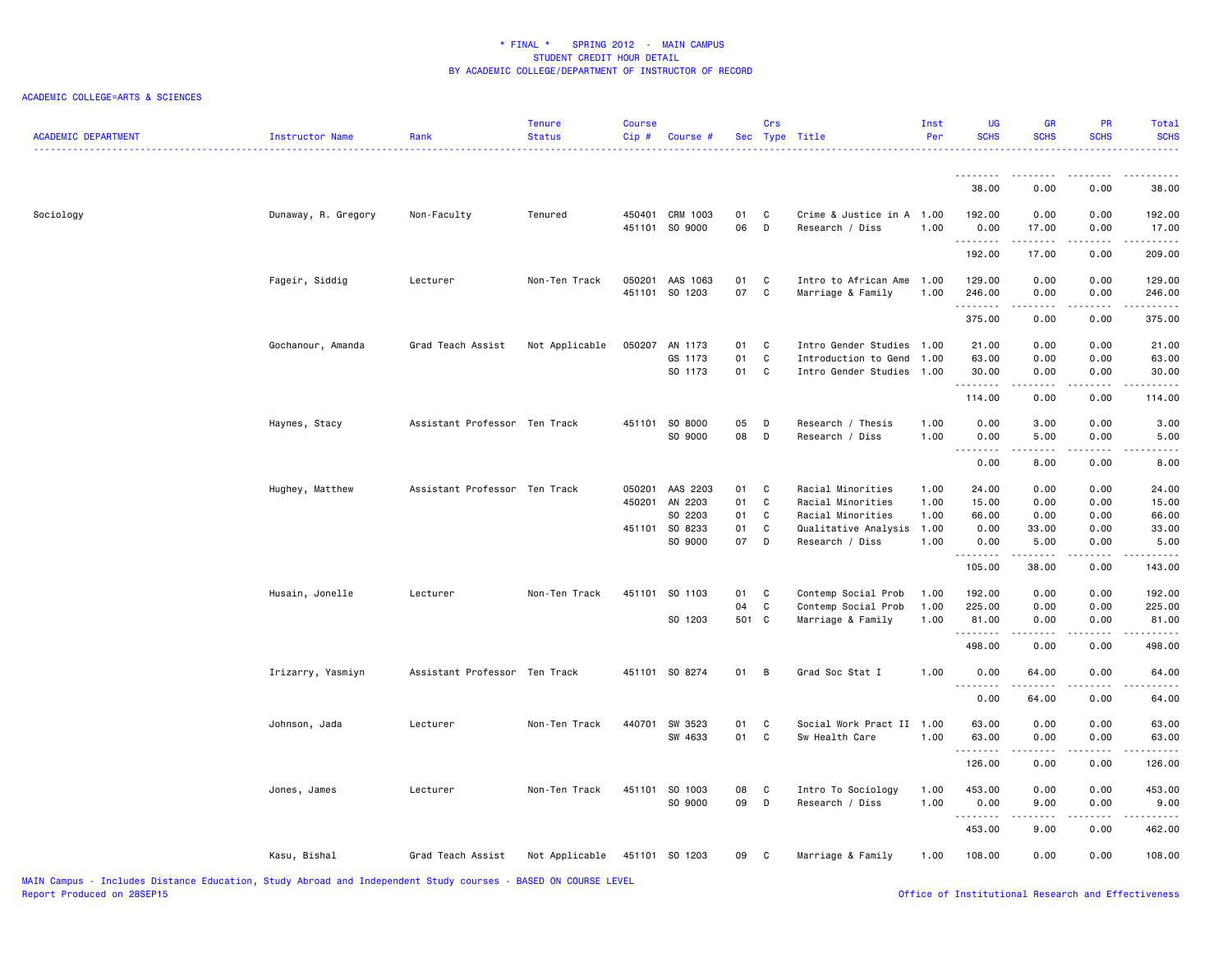| <b>ACADEMIC DEPARTMENT</b> | Instructor Name   | Rank                               | <b>Tenure</b><br><b>Status</b> | <b>Course</b><br>Cip# | Course #        |       | Crs          | Sec Type Title             | Inst<br>Per | UG<br><b>SCHS</b>                      | <b>GR</b><br><b>SCHS</b> | PR<br><b>SCHS</b>                   | Total<br><b>SCHS</b>      |
|----------------------------|-------------------|------------------------------------|--------------------------------|-----------------------|-----------------|-------|--------------|----------------------------|-------------|----------------------------------------|--------------------------|-------------------------------------|---------------------------|
|                            |                   |                                    |                                |                       |                 |       |              |                            |             | .<br>108.00                            | 0.00                     | 0.00                                | .<br>108.00               |
|                            |                   |                                    |                                |                       |                 |       |              |                            |             |                                        |                          |                                     |                           |
| Sociology                  | Keith, William    | Grad Teach Assist                  | Not Applicable                 |                       | 451101 SO 1003  | 02 C  |              | Intro To Sociology         | 1.00        | 225.00<br>.                            | 0.00                     | 0.00<br>.                           | 225.00<br>.               |
|                            |                   |                                    |                                |                       |                 |       |              |                            |             | 225.00                                 | 0.00                     | 0.00                                | 225.00                    |
|                            | Kelly, Kimberly   | Assistant Professor Ten Track      |                                | 380201                | SO 3333         | 01 C  |              | Society And Religion       | 1.00        | 81.00                                  | 0.00                     | 0.00                                | 81.00                     |
|                            |                   |                                    |                                | 451101                | SO 4403         | 01    | C            | Sociology of Gender        | 1.00        | 51.00                                  | 0.00                     | 0.00                                | 51.00                     |
|                            |                   |                                    |                                |                       | SO 6403         | 01    | C            | Sociology of Gender        | 1.00        | 0.00                                   | 6.00                     | 0.00                                | 6.00                      |
|                            |                   |                                    |                                |                       | SO 9000         | 01    | D            | Research / Diss            | 1.00        | 0.00<br>.                              | 11.00<br>.               | 0.00<br>.                           | 11.00<br>.                |
|                            |                   |                                    |                                |                       |                 |       |              |                            |             | 132.00                                 | 17.00                    | 0.00                                | 149.00                    |
|                            | Lane, Shannon     | Lecturer                           | Non-Ten Track                  | 451101                | SO 1003         | 04    | C            | Intro To Sociology         | 1.00        | 240.00                                 | 0.00                     | 0.00                                | 240.00                    |
|                            |                   |                                    |                                |                       |                 | 06    | C            | Intro To Sociology         | 1.00        | 282.00                                 | 0.00                     | 0.00                                | 282.00                    |
|                            |                   |                                    |                                |                       | SO 1203         | 03    | C            | Marriage & Family          | 1.00        | 291.00<br>.                            | 0.00<br>.                | 0.00<br>.                           | 291.00<br>.               |
|                            |                   |                                    |                                |                       |                 |       |              |                            |             | 813.00                                 | 0.00                     | 0.00                                | 813.00                    |
|                            | Lay, David        | Grad Research Assis Not Applicable |                                |                       | 451101 SO 1103  | 03    | $\mathbf{C}$ | Contemp Social Prob        | 1.00        | 219.00                                 | 0.00                     | 0.00                                | 219.00                    |
|                            |                   |                                    |                                |                       |                 |       |              |                            |             | . <u>.</u><br>219.00                   | 0.00                     | 0.00                                | $- - - - - - -$<br>219.00 |
|                            | Mason, Philip     | Lecturer                           | Non-Ten Track                  |                       | 451101 SO 1203  | 01    | C            | Marriage & Family          | 1.00        | 141.00                                 | 0.00                     | 0.00                                | 141.00                    |
|                            |                   |                                    |                                |                       |                 | 02    | $\mathbf c$  | Marriage & Family          | 1.00        | 198.00                                 | 0.00                     | 0.00                                | 198.00                    |
|                            |                   |                                    |                                |                       |                 |       |              |                            |             | .<br>339.00                            | المتمام<br>0.00          | $\sim$ $\sim$ $\sim$ $\sim$<br>0.00 | .<br>339.00               |
|                            | Mathers, Scott    | Lecturer                           | Non-Ten Track                  | 451101                | SO 1003         | 03    | C            | Intro To Sociology         | 1.00        | 255.00                                 | 0.00                     | 0.00                                | 255.00                    |
|                            |                   |                                    |                                |                       | SO 1103         | 02    | $\mathbf{C}$ | Contemp Social Prob        | 1.00        | 189.00<br>.                            | 0.00<br>.                | 0.00<br>$- - - -$                   | 189.00<br>$- - - - - - -$ |
|                            |                   |                                    |                                |                       |                 |       |              |                            |             | 444.00                                 | 0.00                     | 0.00                                | 444.00                    |
|                            | Matthews, Shelley | Assistant Professor Ten Track      |                                |                       | 450401 CRM 2003 | 01 C  |              | Crime Justice Inequa 1.00  |             | 111.00                                 | 0.00                     | 0.00                                | 111.00                    |
|                            |                   |                                    |                                |                       | CRM 3343        | 01    | C            | Gender, Crime & Justi 1.00 |             | 69.00                                  | 0.00                     | 0.00                                | 69.00                     |
|                            |                   |                                    |                                |                       | 451101 SO 3343  | 01    | C            | Gender, Crime & Just 1.00  |             | 54.00<br><b></b>                       | 0.00<br>.                | 0.00<br>.                           | 54.00<br>.                |
|                            |                   |                                    |                                |                       |                 |       |              |                            |             | 234.00                                 | 0.00                     | 0.00                                | 234.00                    |
|                            | McClure, Timothy  | Lecturer                           | Non-Ten Track                  |                       | 450401 CRM 1003 | 02    | $\mathbf{C}$ | Crime & Justice in A 1.00  |             | 201.00                                 | 0.00                     | 0.00                                | 201.00                    |
|                            |                   |                                    |                                |                       | CRM 4513        | 01    | C            | Correctional Systems       | 1.00        | 81.00                                  | 0.00                     | 0.00                                | 81.00                     |
|                            |                   |                                    |                                |                       | 451101 SO 4513  | 01    | C            | Correctional Systems 1.00  |             | 18.00<br><b><i><u><u>.</u></u></i></b> | 0.00<br>.                | 0.00<br>.                           | 18.00<br>.                |
|                            |                   |                                    |                                |                       |                 |       |              |                            |             | 300.00                                 | 0.00                     | 0.00                                | 300.00                    |
|                            | McKee, Colleen    | Non-Faculty                        | Not Applicable                 |                       | 451101 S0 4233  | 501 C |              | Juvenile Delinquency 1.00  |             | 87.00                                  | 0.00                     | 0.00                                | 87.00<br>.                |
|                            |                   |                                    |                                |                       |                 |       |              |                            |             | <u>.</u><br>87.00                      | .<br>0.00                | $- - - -$<br>0.00                   | 87.00                     |
|                            | McKinley, Kenya   | Instructor                         | Non-Ten Track                  | 440701                | SW 3513         | 01    | C            | Social Work Pract I        | 1.00        | 30.00                                  | 0.00                     | 0.00                                | 30.00                     |
|                            |                   |                                    |                                |                       | SW 4613         | 01    | C            | Child Welf Services        | 1.00        | 96.00                                  | 0.00                     | 0.00                                | 96.00                     |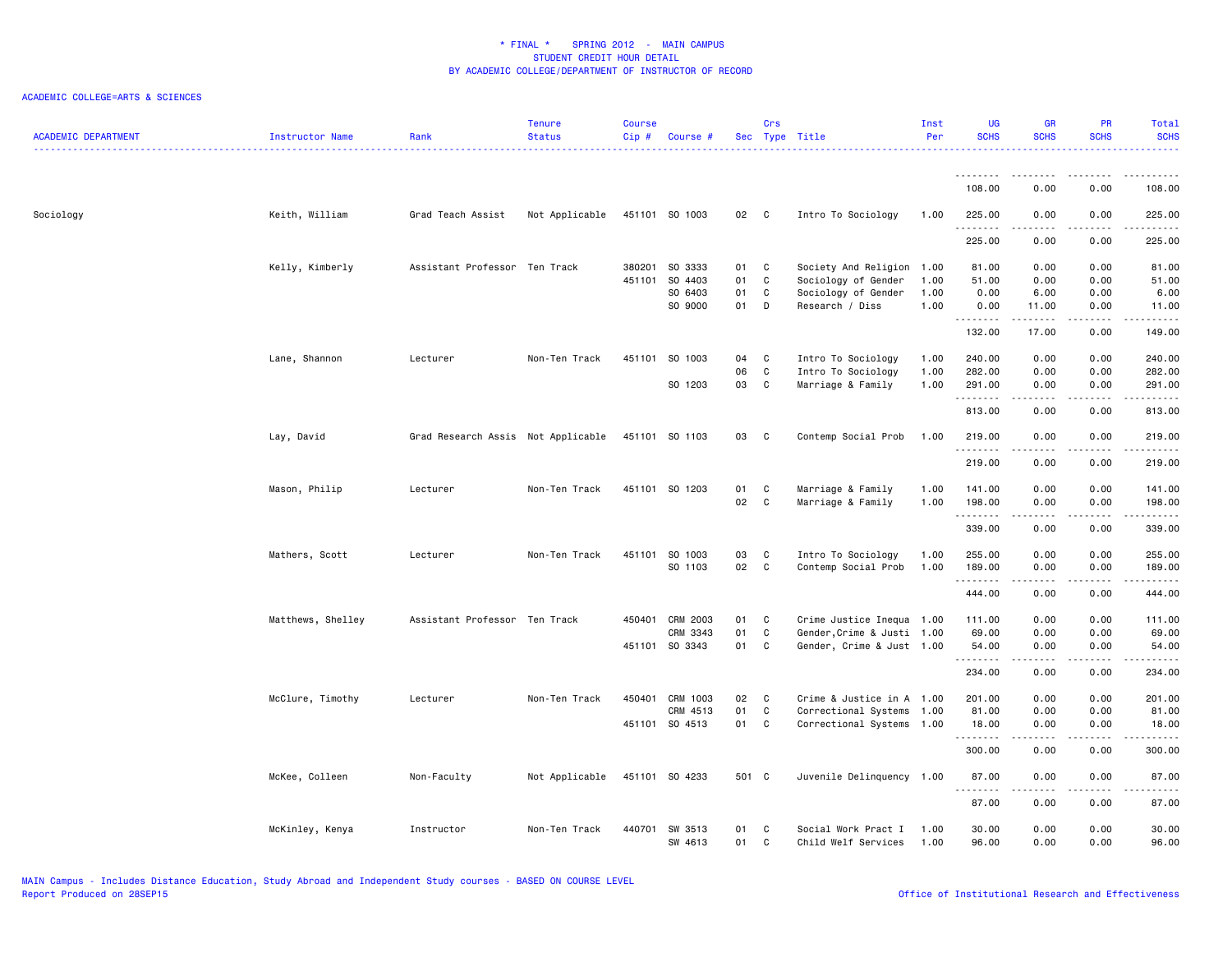| <b>ACADEMIC DEPARTMENT</b> | Instructor Name    | Rank                          | <b>Tenure</b><br><b>Status</b> | <b>Course</b><br>Cip# | Course #                                        |                      | Crs                   | Sec Type Title                                                                           | Inst<br>Per                  | <b>UG</b><br><b>SCHS</b>           | GR<br><b>SCHS</b>            | <b>PR</b><br><b>SCHS</b>     | Total<br><b>SCHS</b>           |
|----------------------------|--------------------|-------------------------------|--------------------------------|-----------------------|-------------------------------------------------|----------------------|-----------------------|------------------------------------------------------------------------------------------|------------------------------|------------------------------------|------------------------------|------------------------------|--------------------------------|
|                            |                    |                               |                                |                       |                                                 |                      |                       |                                                                                          |                              | <u>.</u><br>126.00                 | 0.00                         | 0.00                         | 126.00                         |
| Sociology                  | Netadj, Mehrzad    | Non-Faculty                   | Not Applicable                 |                       | 451101 SO 1003                                  | 501 C                |                       | Intro To Sociology                                                                       | 1.00                         | 72.00                              | 0.00                         | 0.00                         | 72.00                          |
|                            |                    |                               |                                |                       |                                                 |                      |                       |                                                                                          |                              | 72.00                              | 0.00                         | 0.00                         | 72.00                          |
|                            | Parisi, Domenico   | Non-Faculty                   | Tenured                        |                       | 451101 SO 8000                                  | 04                   | D                     | Research / Thesis                                                                        | 1.00                         | 0.00                               | 3.00                         | 0.00                         | 3.00                           |
|                            |                    |                               |                                |                       |                                                 |                      |                       |                                                                                          |                              | 0.00                               | 3.00                         | 0.00                         | 3.00                           |
|                            | Peterson, Lindsey  | Assistant Professor Ten Track |                                |                       | 451101 SO 8113<br>SO 8990                       | 01<br>02             | S<br>$\mathbf{C}$     | Gr Social Theory II<br>Special Topic In SO                                               | 1.00<br>1.00                 | 0.00<br>0.00                       | 30.00<br>7.00                | 0.00<br>0.00                 | 30.00<br>7.00                  |
|                            |                    |                               |                                |                       |                                                 |                      |                       |                                                                                          |                              | .<br>$  -$<br>0.00                 | .<br>37.00                   | .<br>0.00                    | 37.00                          |
|                            | Pilkinton, Melinda | Assistant Professor Ten Track |                                |                       | 440701 SW 4713<br>SW 4916<br>SW 4926            | 01<br>01<br>01       | -S<br>E<br>E          | Sen Sem Social Work<br>Sw Fld Prac/Sem I<br>Sw Fld Prac/Sem II                           | 1.00<br>1.00<br>1.00         | 51.00<br>72.00<br>72.00<br>.       | 0.00<br>0.00<br>0.00         | 0.00<br>0.00<br>0.00         | 51.00<br>72.00<br>72.00        |
|                            |                    |                               |                                |                       |                                                 |                      |                       |                                                                                          |                              | 195.00                             | 0.00                         | 0.00                         | 195.00                         |
|                            | Rader, Nicole      | Associate Professor Tenured   |                                | 450401                | CRM 4803<br>451101 SO 8000<br>SO 9000           | 01<br>03<br>05       | C<br>D<br>$\mathsf D$ | Senior Sem in Crimin<br>Research / Thesis<br>Research / Diss                             | 1.00<br>1.00<br>1.00         | 99.00<br>0.00<br>0.00              | 0.00<br>3.00<br>31.00        | 0.00<br>0.00<br>0.00         | 99.00<br>3.00<br>31.00         |
|                            |                    |                               |                                |                       |                                                 |                      |                       |                                                                                          |                              | $\sim$ $\sim$ $\sim$<br>.<br>99.00 | 34.00                        | 0.00                         | 133.00                         |
|                            | Reed, Michael      | Grad Teach Assist             | Not Applicable                 |                       | 451101 SO 1003                                  | 07<br>09             | C<br>$\mathbf c$      | Intro To Sociology<br>Intro To Sociology                                                 | 1.00<br>1.00                 | 219.00<br>231.00<br>.              | 0.00<br>0.00<br>.            | 0.00<br>0.00<br>.            | 219.00<br>231.00<br>.          |
|                            |                    |                               |                                |                       |                                                 |                      |                       |                                                                                          |                              | 450.00                             | 0.00                         | 0.00                         | 450.00                         |
|                            | Schewe, Rebecca    | Assistant Professor Ten Track |                                |                       | 450201 AN 4173<br>AN 6173<br>SO 4173<br>SO 6173 | 01<br>01<br>01<br>01 | C<br>C<br>C<br>C      | Environment-Society<br>Environment-Society<br>Environment-Society<br>Environment-Society | 1.00<br>1.00<br>1.00<br>1.00 | 15.00<br>0.00<br>33.00<br>0.00     | 0.00<br>6.00<br>0.00<br>9.00 | 0.00<br>0.00<br>0.00<br>0.00 | 15.00<br>6.00<br>33.00<br>9.00 |
|                            |                    |                               |                                |                       |                                                 |                      |                       |                                                                                          |                              | 48.00                              | 15.00                        | 0.00                         | 63.00                          |
|                            | Smith, Heidi       | Grad Teach Assist             | Not Applicable                 |                       | 451101 S0 1003                                  | 05                   | $\mathbf{C}$          | Intro To Sociology                                                                       | 1.00                         | 174.00<br>.                        | 0.00                         | 0.00                         | 174.00                         |
|                            |                    |                               |                                |                       |                                                 |                      |                       |                                                                                          |                              | 174.00                             | 0.00                         | 0.00                         | 174.00                         |
|                            | Sparks, Jessica    | Lecturer                      | Non-Ten Track                  |                       | 451101 SO 3013                                  | 01 C                 |                       | Soc & The Indiv                                                                          | 1.00                         | 96.00<br>.                         | 0.00                         | 0.00                         | 96.00                          |
|                            |                    |                               |                                |                       |                                                 |                      |                       |                                                                                          |                              | 96.00                              | 0.00                         | 0.00                         | 96.00                          |
|                            | Swan, Courtney     | Lecturer                      | Non-Ten Track                  |                       | 440701 SW 2323                                  | 01 C                 |                       | Social Welfare Polic 1.00                                                                |                              | 90.00<br>.                         | 0.00                         | 0.00<br>.                    | 90.00                          |
|                            |                    |                               |                                |                       |                                                 |                      |                       |                                                                                          |                              | 90.00                              | 0.00                         | 0.00                         | 90.00                          |
|                            | Vasquez, Lauren    | Grad Teach Assist             | Not Applicable                 |                       | 450401 CRM 1003                                 | 501 C                |                       | Crime & Justice in A 1.00                                                                |                              | 81.00                              | 0.00                         | 0.00                         | 81.00                          |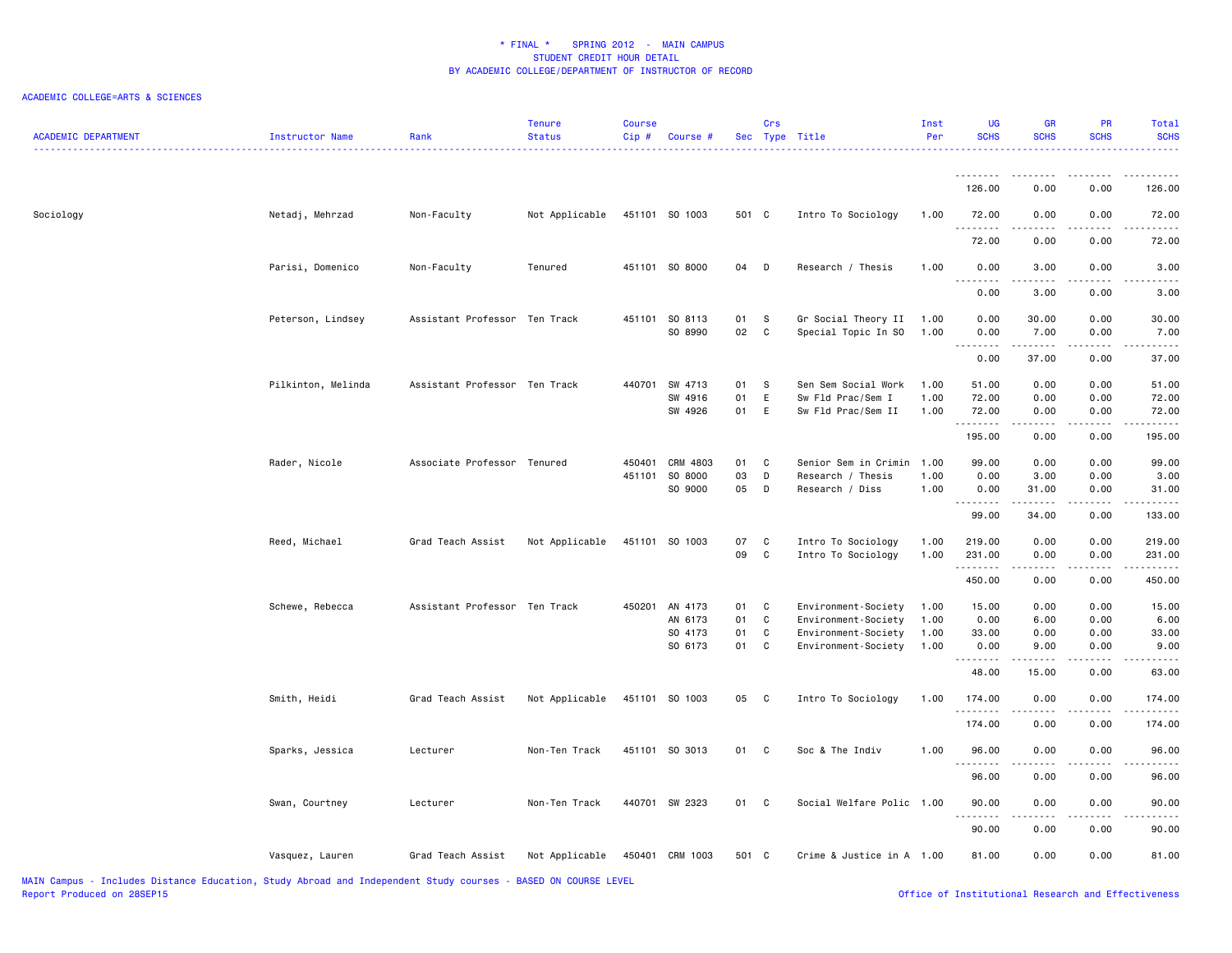| <b>ACADEMIC DEPARTMENT</b> | Instructor Name   | Rank                          | <b>Tenure</b><br><b>Status</b> | <b>Course</b><br>Cip # | Course #           |            | Crs            | Sec Type Title                           | Inst<br>Per  | <b>UG</b><br><b>SCHS</b> | <b>GR</b><br><b>SCHS</b> | <b>PR</b><br><b>SCHS</b> | Total<br><b>SCHS</b>  |
|----------------------------|-------------------|-------------------------------|--------------------------------|------------------------|--------------------|------------|----------------|------------------------------------------|--------------|--------------------------|--------------------------|--------------------------|-----------------------|
|                            |                   |                               |                                |                        |                    |            |                |                                          |              | - - - - - - - -<br>81.00 | .<br>0.00                | 0.00                     | 81.00                 |
|                            |                   |                               |                                |                        |                    |            |                |                                          |              |                          |                          |                          |                       |
| Sociology                  | Weiss, Harald     | Assistant Professor Ten Track |                                | 450401                 | CRM 4233           | 01 C       |                | Juvenile Delinquency 1.00                |              | 60.00                    | 0.00                     | 0.00                     | 60.00                 |
|                            |                   |                               |                                |                        | CRM 4253           | 01 C       |                | White Collar Crime<br>White Collar Crime | 1.00         | 135.00                   | 0.00                     | 0.00                     | 135.00                |
|                            |                   |                               |                                |                        | SO 4253<br>SO 6253 | 01<br>01 C | $\mathbf{C}$   | White Collar Crime                       | 1.00<br>1.00 | 33.00<br>0.00            | 0.00<br>18.00            | 0.00<br>0.00             | 33.00<br>18.00        |
|                            |                   |                               |                                | 451101                 | SO 3313            | 01         | C <sub>c</sub> | Deviant Behavior                         | 1.00         | 141.00                   | 0.00                     | 0.00                     | 141.00                |
|                            |                   |                               |                                |                        | SO 4000            | 01         |                | Directed Indiv Study 1.00                |              | 1.00                     | 0.00                     | 0.00                     | 1.00                  |
|                            |                   |                               |                                |                        | SO 4233            | 01         | C.             | Juvenile Delinquency 1.00                |              | 78.00                    | 0.00                     | 0.00                     | 78.00                 |
|                            |                   |                               |                                |                        | SO 6233            | 01 C       |                | Juvenile Delinquency 1.00                |              | 0.00                     | 9.00                     | 0.00                     | 9.00                  |
|                            |                   |                               |                                |                        |                    |            |                |                                          |              | --------                 | .                        | -----                    |                       |
|                            |                   |                               |                                |                        |                    |            |                |                                          |              | 448.00                   | 27.00                    | 0.00                     | 475.00                |
|                            | Whetstone, Tamara | Lecturer                      | Non-Ten Track                  |                        | 440701 SW 3013     | 501 C      |                | Hum Beh Soc Envir I 1.00                 |              | 87.00                    | 0.00                     | 0.00                     | 87.00                 |
|                            |                   |                               |                                |                        |                    |            |                |                                          |              | - - -<br>87.00           | 0.00                     | --------<br>0.00         | .<br>87.00            |
|                            | Young, Sarah      | Lecturer                      | Non-Ten Track                  | 440701                 | SW 3003            | 01 C       |                | Populations at-risk 1.00                 |              | 87.00                    | 0.00                     | 0.00                     | 87.00                 |
|                            |                   |                               |                                |                        | SW 3023            | 01         | - C            | Hum Beh Soc Envir II 1.00                |              | 78.00                    | 0.00                     | 0.00                     | 78.00                 |
|                            |                   |                               |                                |                        | SW 3533            | 01         |                | Soc Work w/Commun &                      | 1.00         | 60.00<br>--------        | 0.00                     | 0.00<br>--------         | 60.00<br>.            |
|                            |                   |                               |                                |                        |                    |            |                |                                          |              | 225.00                   | 0.00                     | 0.00                     | 225.00                |
|                            |                   |                               |                                |                        |                    |            |                |                                          |              | ========                 | <b>EBBEEBBE</b>          | ========                 | ==========            |
| Sociology                  |                   |                               |                                |                        |                    |            |                |                                          |              | 8526,00                  | 420,00                   | 0.00                     | 8946.00               |
|                            |                   |                               |                                |                        |                    |            |                |                                          |              |                          |                          | ========                 | $=$ = = = = = = = = = |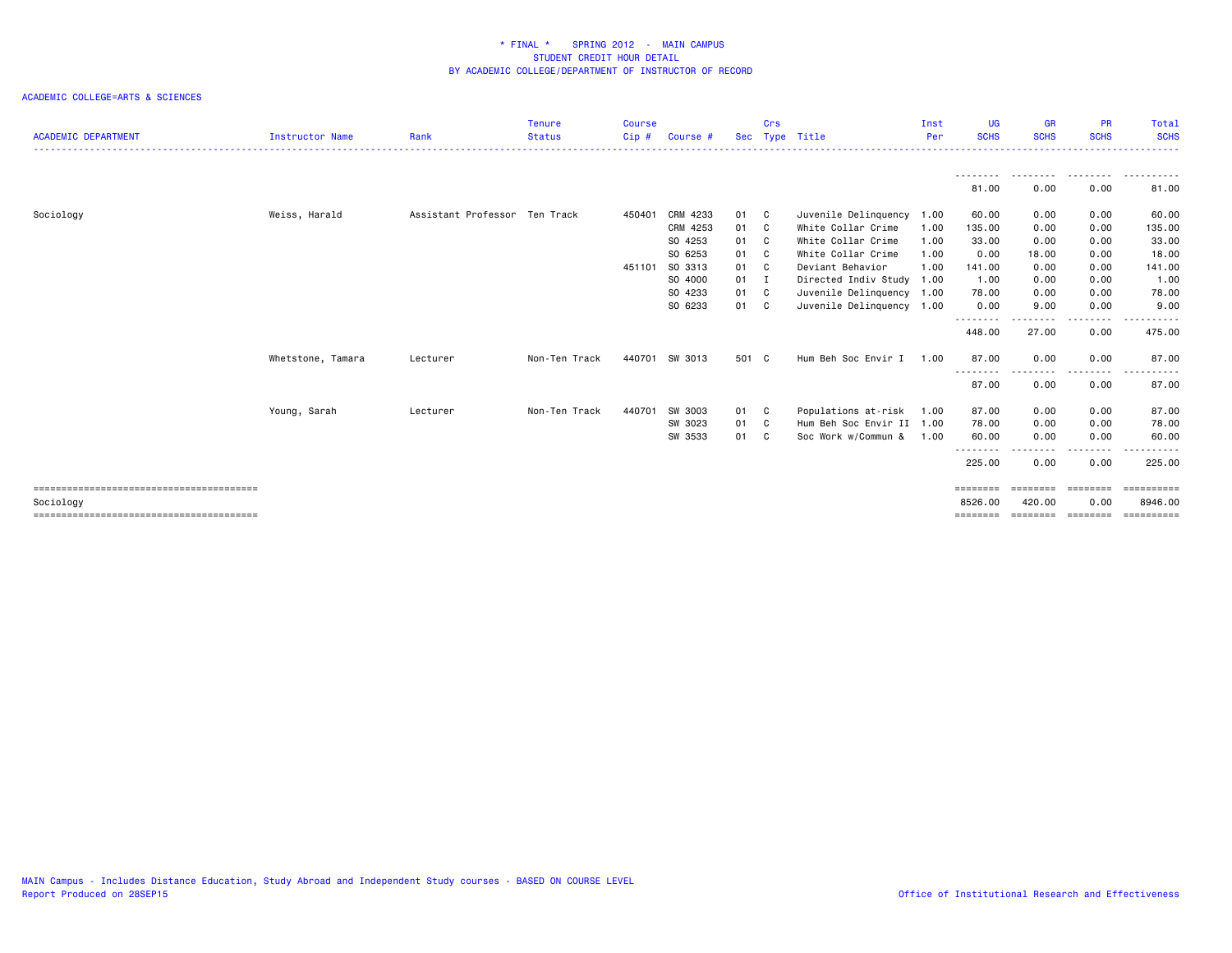| <b>ACADEMIC DEPARTMENT</b> | Instructor Name    | Rank                          | <b>Tenure</b><br><b>Status</b> | <b>Course</b><br>Cip# | Course #        |                | Crs               | Sec Type Title                             | Inst<br>Per  | UG<br><b>SCHS</b> | <b>GR</b><br><b>SCHS</b>                                                                                                                                     | PR<br><b>SCHS</b>                   | Total<br><b>SCHS</b>                                                                                                                                          |
|----------------------------|--------------------|-------------------------------|--------------------------------|-----------------------|-----------------|----------------|-------------------|--------------------------------------------|--------------|-------------------|--------------------------------------------------------------------------------------------------------------------------------------------------------------|-------------------------------------|---------------------------------------------------------------------------------------------------------------------------------------------------------------|
| Accounting                 | Addy, Noel         | Associate Professor Tenured   |                                |                       | 520301 ACC 3033 | 01<br>02       | $\mathbf{C}$<br>C | Intermediate Acc II<br>Intermediate Acc II | 1.00<br>1.00 | 117.00<br>165.00  | 0.00<br>0.00                                                                                                                                                 | 0.00<br>0.00                        | 117.00<br>165.00                                                                                                                                              |
|                            |                    |                               |                                |                       | ACC 8053        | 01             | C                 | Fin Acc Policy                             | 1.00         | 0.00              | 96.00                                                                                                                                                        | 0.00                                | 96.00                                                                                                                                                         |
|                            |                    |                               |                                |                       | 520399 ACC 8112 | 511 C          |                   | Fin & Acc Rpt Anal                         | 1.00         | 0.00              | 16.00                                                                                                                                                        | 0.00                                | 16.00                                                                                                                                                         |
|                            |                    |                               |                                |                       |                 | 513 C<br>515 C |                   | Fin & Acc Rpt Anal                         | 1.00         | 0.00              | 50.00                                                                                                                                                        | 0.00                                | 50.00                                                                                                                                                         |
|                            |                    |                               |                                |                       |                 |                |                   | Fin & Acc Rpt Anal                         | 1.00         | 0.00<br>.         | 10.00<br>.                                                                                                                                                   | 0.00<br>المتماما                    | 10.00<br>.                                                                                                                                                    |
|                            |                    |                               |                                |                       |                 |                |                   |                                            |              | 282.00            | 172.00                                                                                                                                                       | 0.00                                | 454.00                                                                                                                                                        |
|                            | Carraway, Janet    | Non-Faculty                   | Not Applicable                 |                       | 520301 ACC 2013 | 01 C           |                   | Prin Financial Acct                        | 1.00         | 210.00<br>.       | 0.00<br>.                                                                                                                                                    | 0.00<br>.                           | 210.00                                                                                                                                                        |
|                            |                    |                               |                                |                       |                 |                |                   |                                            |              | 210.00            | 0.00                                                                                                                                                         | 0.00                                | 210.00                                                                                                                                                        |
|                            | Carver, Brian      | Assistant Professor Ten Track |                                |                       | 520301 ACC 2023 | 06             | <b>C</b>          | Prin Managerial Acct 1.00                  |              | 171.00            | 0.00                                                                                                                                                         | 0.00                                | 171.00                                                                                                                                                        |
|                            |                    |                               |                                |                       | ACC 4023        | 01             | C                 | Advanced ACC                               | 1.00         | 69.00             | 0.00                                                                                                                                                         | 0.00                                | 69.00                                                                                                                                                         |
|                            |                    |                               |                                |                       | ACC 6023        | 01             | $\mathbf{C}$      | Advanced ACC                               | 1.00         | 0.00<br>.         | 45.00<br>.                                                                                                                                                   | 0.00<br>$\frac{1}{2}$               | 45.00<br>.                                                                                                                                                    |
|                            |                    |                               |                                |                       |                 |                |                   |                                            |              | 240.00            | 45.00                                                                                                                                                        | 0.00                                | 285.00                                                                                                                                                        |
|                            | Dawkins, Louis     | Lecturer                      | Non-Ten Track                  |                       | 520399 ACC 8112 | 01 C           |                   | Fin & Acc Rpt Anal                         | 1.00         | 0.00              | 52.00                                                                                                                                                        | 0.00                                | 52.00<br>$\frac{1}{2} \left( \frac{1}{2} \right) \left( \frac{1}{2} \right) \left( \frac{1}{2} \right) \left( \frac{1}{2} \right) \left( \frac{1}{2} \right)$ |
|                            |                    |                               |                                |                       |                 |                |                   |                                            |              | 0.00              | 52.00                                                                                                                                                        | 0.00                                | 52.00                                                                                                                                                         |
|                            | Gardner, Virginia  | Non-Faculty                   | Not Applicable                 |                       | 520301 ACC 2203 | 01 C           |                   | Survey of Accounting 1.00                  |              | 126.00<br>.       | 0.00<br>$\frac{1}{2} \left( \frac{1}{2} \right) \left( \frac{1}{2} \right) \left( \frac{1}{2} \right) \left( \frac{1}{2} \right) \left( \frac{1}{2} \right)$ | 0.00<br>.                           | 126.00<br>.                                                                                                                                                   |
|                            |                    |                               |                                |                       |                 |                |                   |                                            |              | 126.00            | 0.00                                                                                                                                                         | 0.00                                | 126.00                                                                                                                                                        |
|                            | Henderson, Belinda | Assistant Professor Ten Track |                                |                       | 520301 ACC 2013 | 02             | $\mathbf{C}$      | Prin Financial Acct                        | 1.00         | 216.00            | 0.00                                                                                                                                                         | 0.00                                | 216.00                                                                                                                                                        |
|                            |                    |                               |                                |                       |                 | 03             | $\mathbf{C}$      | Prin Financial Acct                        | 1.00         | 198.00            | 0.00                                                                                                                                                         | 0.00                                | 198.00                                                                                                                                                        |
|                            |                    |                               |                                |                       |                 |                |                   |                                            |              | .<br>414.00       | $\frac{1}{2} \left( \frac{1}{2} \right) \left( \frac{1}{2} \right) \left( \frac{1}{2} \right) \left( \frac{1}{2} \right) \left( \frac{1}{2} \right)$<br>0.00 | .<br>0.00                           | .<br>414.00                                                                                                                                                   |
|                            |                    |                               | Non-Ten Track                  |                       | 520301 ACC 3053 | 01             | C                 |                                            |              |                   |                                                                                                                                                              | 0.00                                |                                                                                                                                                               |
|                            | Lehman, Mark       | Lecturer                      |                                |                       |                 | 02             | $\overline{c}$    | Acct Systems II<br>Acct Systems II         | 1.00<br>1.00 | 177.00<br>126.00  | 0.00<br>0.00                                                                                                                                                 | 0.00                                | 177.00<br>126.00                                                                                                                                              |
|                            |                    |                               |                                |                       |                 |                |                   |                                            |              | .                 | <u>.</u>                                                                                                                                                     | .                                   |                                                                                                                                                               |
|                            |                    |                               |                                |                       |                 |                |                   |                                            |              | 303.00            | 0.00                                                                                                                                                         | 0.00                                | 303.00                                                                                                                                                        |
|                            | McNair, Frances    | Professor                     | Tenured                        |                       | 520301 ACC 6063 | 01             | $\mathbf{C}$      | Income Tax II                              | 1.00         | 0.00              | 60.00                                                                                                                                                        | 0.00                                | 60.00                                                                                                                                                         |
|                            |                    |                               |                                |                       | ACC 8093        | 01             | $\mathbf{C}$      | Taxation of Part                           | 1.00         | 0.00              | 63.00                                                                                                                                                        | 0.00                                | 63.00                                                                                                                                                         |
|                            |                    |                               |                                |                       | ACC 9000        | 01             | D                 | Research / Diss                            | 1.00         | 0.00              | 1.00                                                                                                                                                         | 0.00                                | 1.00                                                                                                                                                          |
|                            |                    |                               |                                |                       | 521601 ACC 4063 | 01             | C                 | Income Tax II                              | 1.00         | 48.00<br>.        | 0.00                                                                                                                                                         | 0.00<br>$\sim$ $\sim$ $\sim$ $\sim$ | 48.00<br>.                                                                                                                                                    |
|                            |                    |                               |                                |                       |                 |                |                   |                                            |              | 48.00             | 124.00                                                                                                                                                       | 0.00                                | 172.00                                                                                                                                                        |
|                            | Pannell, Angela    | Instructor                    | Non-Ten Track                  |                       | 520301 ACC 2013 | 555 M          |                   | Prin Financial Acct                        | 1.00         | 6.00              | 0.00                                                                                                                                                         | 0.00                                | 6.00                                                                                                                                                          |
|                            |                    |                               |                                |                       |                 | 901 M          |                   | Prin Financial Acct                        | 1.00         | 6.00              | 0.00                                                                                                                                                         | 0.00                                | 6.00                                                                                                                                                          |
|                            |                    |                               |                                |                       | ACC 2023        | 01             | C.                | Prin Managerial Acct 1.00                  |              | 162.00            | 0.00                                                                                                                                                         | 0.00                                | 162.00                                                                                                                                                        |
|                            |                    |                               |                                |                       |                 | 02             | C.                | Prin Managerial Acct 1.00                  |              | 96.00             | 0.00                                                                                                                                                         | 0.00                                | 96.00                                                                                                                                                         |
|                            |                    |                               |                                |                       |                 | 03             | C                 | Prin Managerial Acct 1.00                  |              | 168.00            | 0.00                                                                                                                                                         | 0.00                                | 168.00                                                                                                                                                        |
|                            |                    |                               |                                |                       |                 | 04             | $\mathbf c$       | Prin Managerial Acct 1.00                  |              | 180.00            | 0.00                                                                                                                                                         | 0.00                                | 180.00                                                                                                                                                        |
|                            |                    |                               |                                |                       |                 | 07             | C                 | Prin Managerial Acct 1.00                  |              | 183.00            | 0.00                                                                                                                                                         | 0.00                                | 183.00                                                                                                                                                        |
|                            |                    |                               |                                |                       |                 | 555 M          |                   | Prin Managerial Acct 1.00                  |              | 9.00              | 0.00                                                                                                                                                         | 0.00                                | 9.00                                                                                                                                                          |
|                            |                    |                               |                                |                       |                 | 901 M          |                   | Prin Managerial Acct 1.00                  |              | 12.00             | 0.00                                                                                                                                                         | 0.00                                | 12.00                                                                                                                                                         |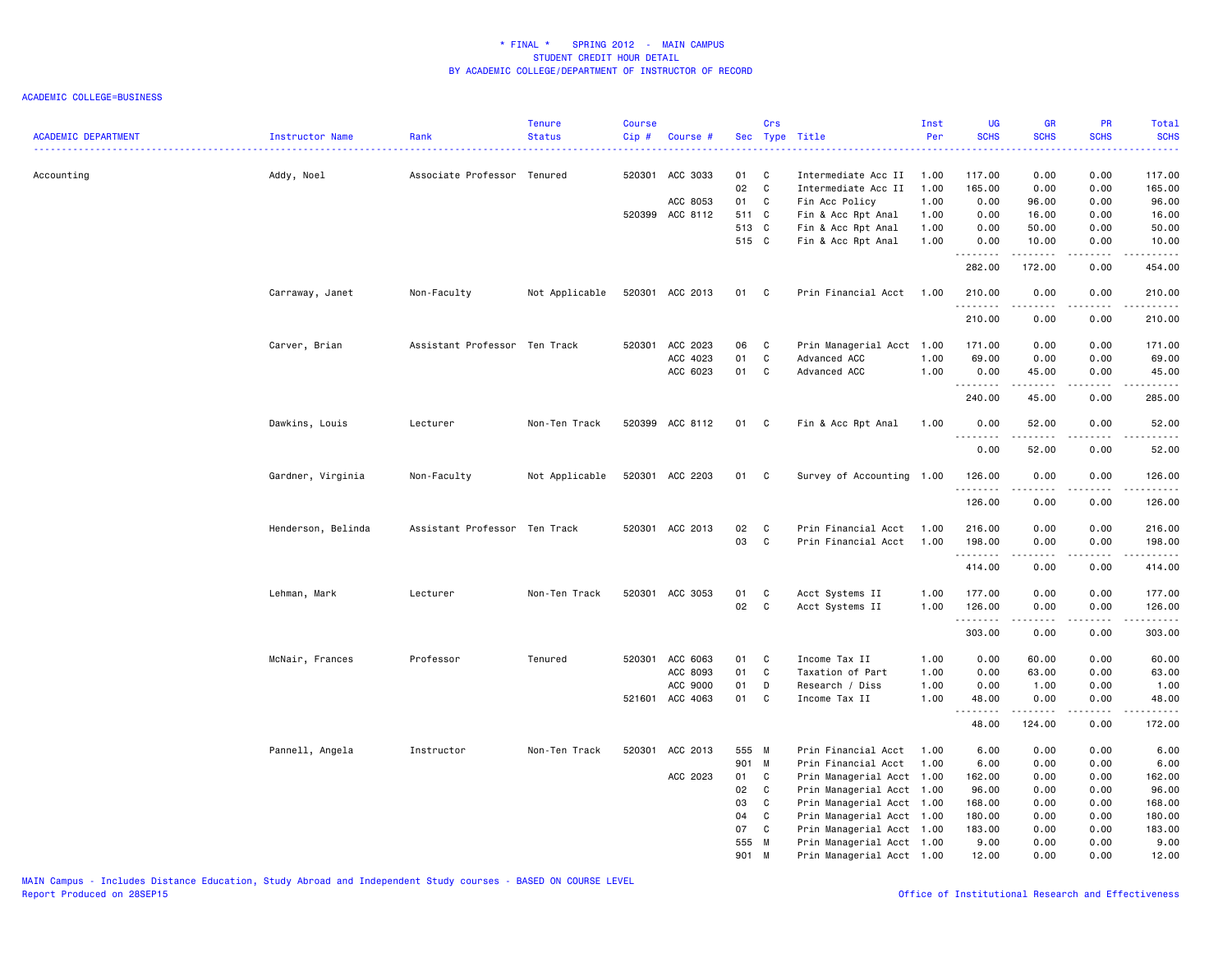| <b>ACADEMIC DEPARTMENT</b> | Instructor Name  | Rank                          | Tenure<br><b>Status</b><br>. | <b>Course</b><br>Cip#<br><b><i><u>AAAAAA</u></i></b> | Course #        |                   | Crs | Sec Type Title            | Inst<br>Per | UG<br><b>SCHS</b> | <b>GR</b><br><b>SCHS</b><br>. <u>.</u>                                                                                                                        | PR<br><b>SCHS</b><br>.                                                                                                            | Total<br><b>SCHS</b><br>. |
|----------------------------|------------------|-------------------------------|------------------------------|------------------------------------------------------|-----------------|-------------------|-----|---------------------------|-------------|-------------------|---------------------------------------------------------------------------------------------------------------------------------------------------------------|-----------------------------------------------------------------------------------------------------------------------------------|---------------------------|
| Accounting                 | Pannell, Angela  | Instructor                    | Non-Ten Track                |                                                      | 520301 ACC 2023 | H <sub>01</sub> C |     | Honors Prin Manageri 1.00 |             | 21.00<br>.        | 0.00                                                                                                                                                          | 0.00                                                                                                                              | 21.00                     |
|                            |                  |                               |                              |                                                      |                 |                   |     |                           |             | 843.00            | 0.00                                                                                                                                                          | 0.00                                                                                                                              | 843.00                    |
|                            | Rigsby, John     | Associate Professor Tenured   |                              | 520301                                               | ACC 4043        | 01 C              |     | Municipal & Govt Acc 1.00 |             | 108.00            | 0.00                                                                                                                                                          | 0.00                                                                                                                              | 108.00                    |
|                            |                  |                               |                              |                                                      | ACC 6043        | 01                | C   | Municipal & Govt Acc      | 1.00        | 0.00              | 6.00                                                                                                                                                          | 0.00                                                                                                                              | 6.00                      |
|                            |                  |                               |                              |                                                      | ACC 8033        | 01                | -S  | <b>Business Assurance</b> | 1.00        | 0.00<br>.         | 36.00<br>$\frac{1}{2} \left( \frac{1}{2} \right) \left( \frac{1}{2} \right) \left( \frac{1}{2} \right) \left( \frac{1}{2} \right) \left( \frac{1}{2} \right)$ | 0.00<br>$- - - -$                                                                                                                 | 36.00                     |
|                            |                  |                               |                              |                                                      |                 |                   |     |                           |             | 108.00            | 42.00                                                                                                                                                         | 0.00                                                                                                                              | 150.00                    |
|                            | Sanders, Steve   | Lecturer                      | Non-Ten Track                | 520301                                               | ACC 2013        | 04                | - C | Prin Financial Acct       | 1.00        | 234.00            | 0.00                                                                                                                                                          | 0.00                                                                                                                              | 234.00                    |
|                            |                  |                               |                              |                                                      | ACC 4033        | 01 C              |     | Auditing                  | 1.00        | 66.00             | 0.00                                                                                                                                                          | 0.00                                                                                                                              | 66.00                     |
|                            |                  |                               |                              |                                                      |                 |                   |     |                           |             | .<br>300.00       | 0.00                                                                                                                                                          | $\frac{1}{2}$<br>0.00                                                                                                             | .<br>300.00               |
|                            | Scheiner, James  | Professor                     | Tenured                      | 520301                                               | ACC 3003        | 01                | C C | Acct Systems I            | 1.00        | 96.00             | 0.00                                                                                                                                                          | 0.00                                                                                                                              | 96.00                     |
|                            |                  |                               |                              |                                                      | ACC 4200        | 01                | E   | Accounting Internshi 1.00 |             | 132.00            | 0.00                                                                                                                                                          | 0.00                                                                                                                              | 132.00                    |
|                            |                  |                               |                              |                                                      | ACC 6200        | 01 E              |     | Accounting Internshi 1.00 |             | 0.00              | 9.00                                                                                                                                                          | 0.00                                                                                                                              | 9.00                      |
|                            |                  |                               |                              |                                                      |                 |                   |     |                           |             | .<br>228.00       | -----<br>9.00                                                                                                                                                 | $\frac{1}{2} \left( \frac{1}{2} \right) \left( \frac{1}{2} \right) \left( \frac{1}{2} \right) \left( \frac{1}{2} \right)$<br>0.00 | -----<br>237.00           |
|                            | Trinkle, Bradley | Assistant Professor Ten Track |                              |                                                      | 520301 ACC 3013 | 01 C              |     | Cost Accounting           | 1.00        | 75.00             | 0.00                                                                                                                                                          | 0.00                                                                                                                              | 75.00                     |
|                            |                  |                               |                              |                                                      |                 | 02                | C   | Cost Accounting           | 1.00        | 156.00            | 0.00                                                                                                                                                          | 0.00                                                                                                                              | 156.00                    |
|                            |                  |                               |                              |                                                      |                 |                   |     |                           |             | .<br>231.00       | .<br>0.00                                                                                                                                                     | .<br>0.00                                                                                                                         | .<br>231.00               |
|                            | Usrey, Spencer   | Assistant Professor Ten Track |                              |                                                      | 520301 ACC 8113 | 01                | - C | Advanced Individual       | 1.00        | 0.00              | 99.00                                                                                                                                                         | 0.00                                                                                                                              | 99.00                     |
|                            |                  |                               |                              |                                                      |                 |                   |     |                           |             | .<br>0.00         | -----<br>99.00                                                                                                                                                | $\frac{1}{2}$<br>0.00                                                                                                             | 99.00                     |
|                            | Webb, Thomas     | Assistant Professor Ten Track |                              |                                                      | 520301 ACC 3023 | 01                | - C | Intermediate Acc I        | 1.00        | 123.00            | 0.00                                                                                                                                                          | 0.00                                                                                                                              | 123.00                    |
|                            |                  |                               |                              |                                                      |                 |                   |     |                           |             | .<br>123.00       | .<br>0.00                                                                                                                                                     | $\frac{1}{2} \left( \frac{1}{2} \right) \left( \frac{1}{2} \right) \left( \frac{1}{2} \right) \left( \frac{1}{2} \right)$<br>0.00 | .<br>123.00               |
|                            |                  |                               |                              |                                                      |                 |                   |     |                           |             | ========          |                                                                                                                                                               | ========                                                                                                                          | ESSESSESS                 |
| Accounting                 |                  |                               |                              |                                                      |                 |                   |     |                           |             | 3456.00           | 543.00                                                                                                                                                        | 0.00                                                                                                                              | 3999.00                   |
|                            |                  |                               |                              |                                                      |                 |                   |     |                           |             | ========          | ======== ========                                                                                                                                             |                                                                                                                                   | ==========                |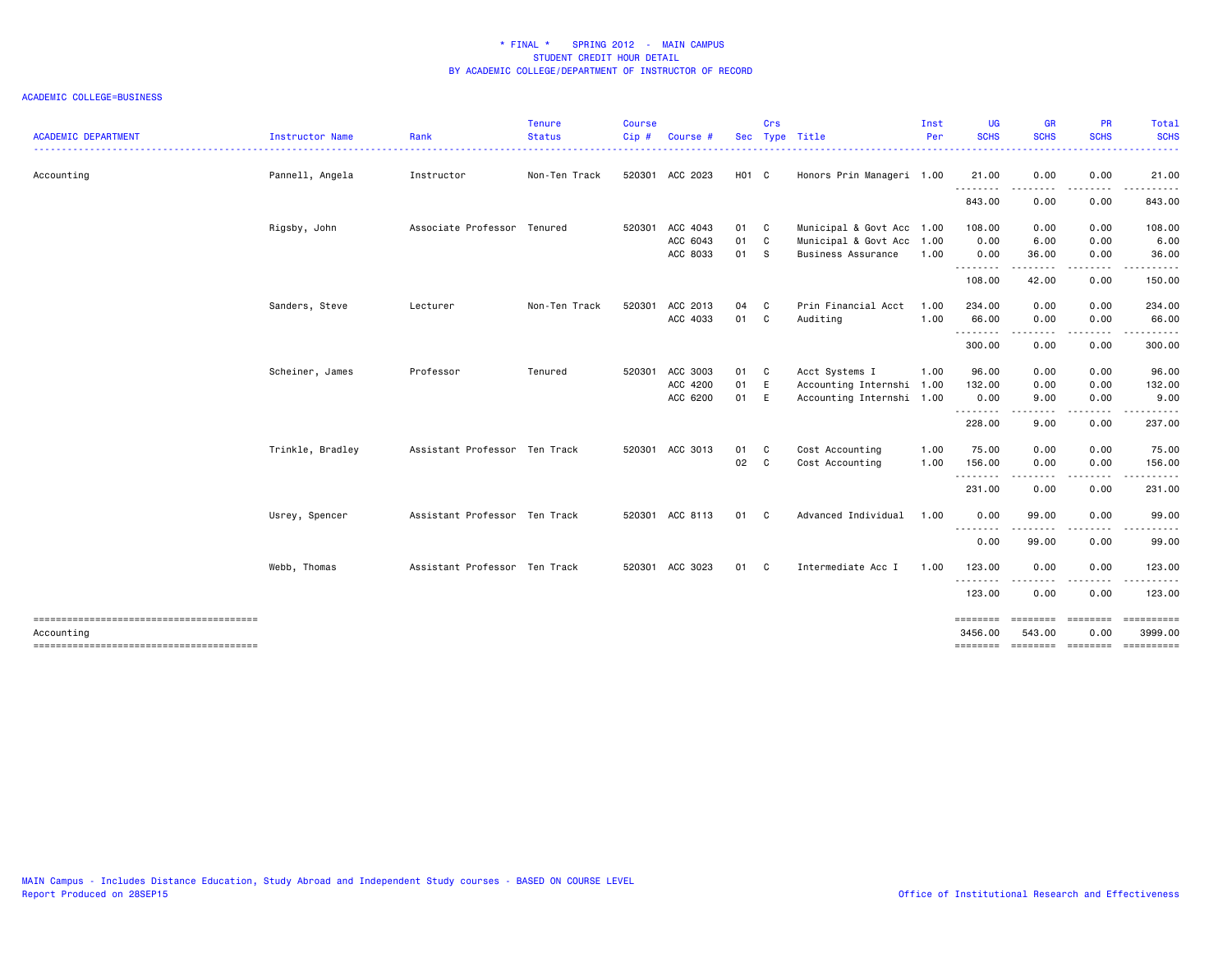| <b>ACADEMIC DEPARTMENT</b> | Instructor Name    | Rank                          | <b>Tenure</b><br><b>Status</b> | <b>Course</b><br>Cip# | Course #                    |                | Crs                            | Sec Type Title                                         | Inst<br>Per  | <b>UG</b><br><b>SCHS</b> | <b>GR</b><br><b>SCHS</b>                                                                                                                                     | <b>PR</b><br><b>SCHS</b>                                                                                                          | Total<br><b>SCHS</b>                                                                                                                                                  |
|----------------------------|--------------------|-------------------------------|--------------------------------|-----------------------|-----------------------------|----------------|--------------------------------|--------------------------------------------------------|--------------|--------------------------|--------------------------------------------------------------------------------------------------------------------------------------------------------------|-----------------------------------------------------------------------------------------------------------------------------------|-----------------------------------------------------------------------------------------------------------------------------------------------------------------------|
| Finance & Economics        | Byrd, Charles      | Lecturer                      | Non-Ten Track                  |                       | 521501 REF 3333<br>REF 3433 | 901 C<br>01 C  |                                | Principles of Real E 1.00<br>Real Property Evalua 1.00 |              | 3.00<br>42.00            | 0.00<br>0.00                                                                                                                                                 | 0.00<br>0.00                                                                                                                      | 3.00<br>42.00                                                                                                                                                         |
|                            |                    |                               |                                |                       |                             |                |                                |                                                        |              | <u>.</u><br>45.00        | .<br>0.00                                                                                                                                                    | .<br>0.00                                                                                                                         | $\frac{1}{2} \left( \frac{1}{2} \right) \left( \frac{1}{2} \right) \left( \frac{1}{2} \right) \left( \frac{1}{2} \right) \left( \frac{1}{2} \right)$<br>45.00         |
|                            | Campbell, Charles  | Lecturer                      | Non-Ten Track                  |                       | 520601 EC 6313<br>EC 6333   | 501 C<br>501 C |                                | Intro Regional Econ 1.00<br>Appl Regional Econ D 1.00  |              | 0.00<br>0.00<br>.        | 45.00<br>6.00<br>.                                                                                                                                           | 0.00<br>0.00<br>.                                                                                                                 | 45.00<br>6.00<br>$\frac{1}{2} \left( \frac{1}{2} \right) \left( \frac{1}{2} \right) \left( \frac{1}{2} \right) \left( \frac{1}{2} \right) \left( \frac{1}{2} \right)$ |
|                            |                    |                               |                                |                       |                             |                |                                |                                                        |              | 0.00                     | 51.00                                                                                                                                                        | 0.00                                                                                                                              | 51.00                                                                                                                                                                 |
|                            | Campbell, Randall  | Associate Professor Tenured   |                                |                       | 450601 EC 8643<br>EC 9000   | 01<br>01       | C <sub>1</sub><br>$\mathsf{D}$ | Adv. Estimation Ec.<br>Research / Diss                 | 1.00<br>1.00 | 0.00<br>0.00             | 6.00<br>11.00                                                                                                                                                | 0.00<br>0.00                                                                                                                      | 6.00<br>11.00                                                                                                                                                         |
|                            |                    |                               |                                |                       | 520601 EC 4643              | 01             |                                |                                                        |              |                          |                                                                                                                                                              | 0.00                                                                                                                              |                                                                                                                                                                       |
|                            |                    |                               |                                |                       | EC 6643                     | 01 C           | C                              | Econ Forecasting & A 1.00<br>Econ Forecasting & A 1.00 |              | 24.00<br>0.00            | 0.00<br>3.00                                                                                                                                                 | 0.00                                                                                                                              | 24.00<br>3.00                                                                                                                                                         |
|                            |                    |                               |                                |                       |                             |                |                                |                                                        |              | <u>.</u><br>24.00        | $- - - - -$<br>20.00                                                                                                                                         | .<br>0.00                                                                                                                         | $\frac{1}{2} \left( \frac{1}{2} \right) \left( \frac{1}{2} \right) \left( \frac{1}{2} \right) \left( \frac{1}{2} \right) \left( \frac{1}{2} \right)$<br>44.00         |
|                            | Cheng, Jun         | Grad Teach Assist             | Not Applicable                 |                       | 450601 EC 2123              | 04 C           |                                | Prin Of Microecon                                      | 1.00         | 42.00                    | 0.00                                                                                                                                                         | 0.00                                                                                                                              | 42.00                                                                                                                                                                 |
|                            |                    |                               |                                |                       |                             |                |                                |                                                        |              | .<br>42.00               | 0.00                                                                                                                                                         | $\sim$ $\sim$ $\sim$<br>0.00                                                                                                      | $\frac{1}{2} \left( \frac{1}{2} \right) \left( \frac{1}{2} \right) \left( \frac{1}{2} \right) \left( \frac{1}{2} \right) \left( \frac{1}{2} \right)$<br>42.00         |
|                            | Cline, Brandon     | Assistant Professor Ten Track |                                |                       | 520201 FIN 7000             | $01$ I         |                                | Directed Indiv Study 1.00                              |              | 0.00                     | 3.00                                                                                                                                                         | 0.00                                                                                                                              | 3.00                                                                                                                                                                  |
|                            |                    |                               |                                |                       | 520801 FIN 3123             | 02             | C                              | Financial Management 1.00                              |              | 201.00                   | 0.00                                                                                                                                                         | 0.00                                                                                                                              | 201.00                                                                                                                                                                |
|                            |                    |                               |                                |                       | FIN 8113                    | 01 C           |                                | Corporate Finance                                      | 1.00         | 0.00<br><u>.</u>         | 84.00<br>.                                                                                                                                                   | 0.00<br>.                                                                                                                         | 84.00<br>$- - - - - - -$                                                                                                                                              |
|                            |                    |                               |                                |                       |                             |                |                                |                                                        |              | 201.00                   | 87.00                                                                                                                                                        | 0.00                                                                                                                              | 288.00                                                                                                                                                                |
|                            | Evans, Brent       | Grad Teach Assist             | Not Applicable                 |                       | 450601 EC 2123              | 01 C           |                                | Prin Of Microecon                                      | 1.00         | 603.00                   | 0.00                                                                                                                                                         | 0.00                                                                                                                              | 603.00                                                                                                                                                                |
|                            |                    |                               |                                |                       |                             |                |                                |                                                        |              | .<br>603.00              | 0.00                                                                                                                                                         | $\frac{1}{2} \left( \frac{1}{2} \right) \left( \frac{1}{2} \right) \left( \frac{1}{2} \right) \left( \frac{1}{2} \right)$<br>0.00 | .<br>603.00                                                                                                                                                           |
|                            | Gokkaya, Sinan     | Grad Teach Assist             | Not Applicable                 |                       | 520801 FIN 3123             | 01 C           |                                | Financial Management 1.00                              |              | 78.00                    | 0.00                                                                                                                                                         | 0.00                                                                                                                              | 78.00                                                                                                                                                                 |
|                            |                    |                               |                                |                       |                             |                |                                |                                                        |              | .<br>78.00               | <u>.</u><br>0.00                                                                                                                                             | $\frac{1}{2}$<br>0.00                                                                                                             | .<br>78.00                                                                                                                                                            |
|                            | He, Wei            | Instructor                    | Non-Ten Track                  |                       | 520801 FIN 3113             | 01 C           |                                | Financial Systems                                      | 1.00         | 660.00                   | 0.00                                                                                                                                                         | 0.00                                                                                                                              | 660.00                                                                                                                                                                |
|                            |                    |                               |                                |                       |                             | 504 C          |                                | Financial Systems                                      | 1.00         | 69.00                    | 0.00                                                                                                                                                         | 0.00                                                                                                                              | 69.00                                                                                                                                                                 |
|                            |                    |                               |                                |                       | 520806 FIN 4923             | 01             | $\mathbf{C}$                   | International Fin Mg                                   | 1.00         | 114.00                   | 0.00                                                                                                                                                         | 0.00                                                                                                                              | 114.00                                                                                                                                                                |
|                            |                    |                               |                                |                       | FIN 6923                    | 01 C           |                                | International FIn Mg                                   | 1.00         | 0.00<br>.                | 12.00<br>.                                                                                                                                                   | 0.00<br>.                                                                                                                         | 12.00<br>.                                                                                                                                                            |
|                            |                    |                               |                                |                       |                             |                |                                |                                                        |              | 843.00                   | 12.00                                                                                                                                                        | 0.00                                                                                                                              | 855.00                                                                                                                                                                |
|                            | Henry, Thomas      | Instructor                    | Non-Ten Track                  |                       | 450601 EC 2113              | 02 C           |                                | Prin Of Macroecon                                      | 1.00         | 636.00                   | 0.00                                                                                                                                                         | 0.00                                                                                                                              | 636.00                                                                                                                                                                |
|                            |                    |                               |                                |                       |                             | 03             | $\mathbf{C}$                   | Prin Of Macroecon                                      | 1.00         | 213.00                   | 0.00                                                                                                                                                         | 0.00                                                                                                                              | 213.00                                                                                                                                                                |
|                            |                    |                               |                                |                       | EC 2123                     | 503 C          |                                | Prin Of Microecon                                      | 1.00         | 18.00                    | 0.00                                                                                                                                                         | 0.00                                                                                                                              | 18.00                                                                                                                                                                 |
|                            |                    |                               |                                |                       |                             | 504 C          |                                | Prin Of Microecon                                      | 1.00         | 21.00                    | 0.00                                                                                                                                                         | 0.00                                                                                                                              | 21.00                                                                                                                                                                 |
|                            |                    |                               |                                |                       |                             | 505 C          |                                | Prin Of Microecon                                      | 1.00         | 9.00                     | 0.00<br>$\frac{1}{2} \left( \frac{1}{2} \right) \left( \frac{1}{2} \right) \left( \frac{1}{2} \right) \left( \frac{1}{2} \right) \left( \frac{1}{2} \right)$ | 0.00<br>.                                                                                                                         | 9.00<br>$\begin{array}{cccccccccccccc} \bullet & \bullet & \bullet & \bullet & \bullet & \bullet & \bullet & \bullet \end{array}$                                     |
|                            |                    |                               |                                |                       |                             |                |                                |                                                        |              | 897.00                   | 0.00                                                                                                                                                         | 0.00                                                                                                                              | 897.00                                                                                                                                                                |
|                            | Highfield, Michael | Associate Professor Tenured   |                                |                       | 520801 FIN 4990             | 01             | C                              | Special Topic In FIN 1.00                              |              | 5.00                     | 0.00                                                                                                                                                         | 0.00                                                                                                                              | 5.00                                                                                                                                                                  |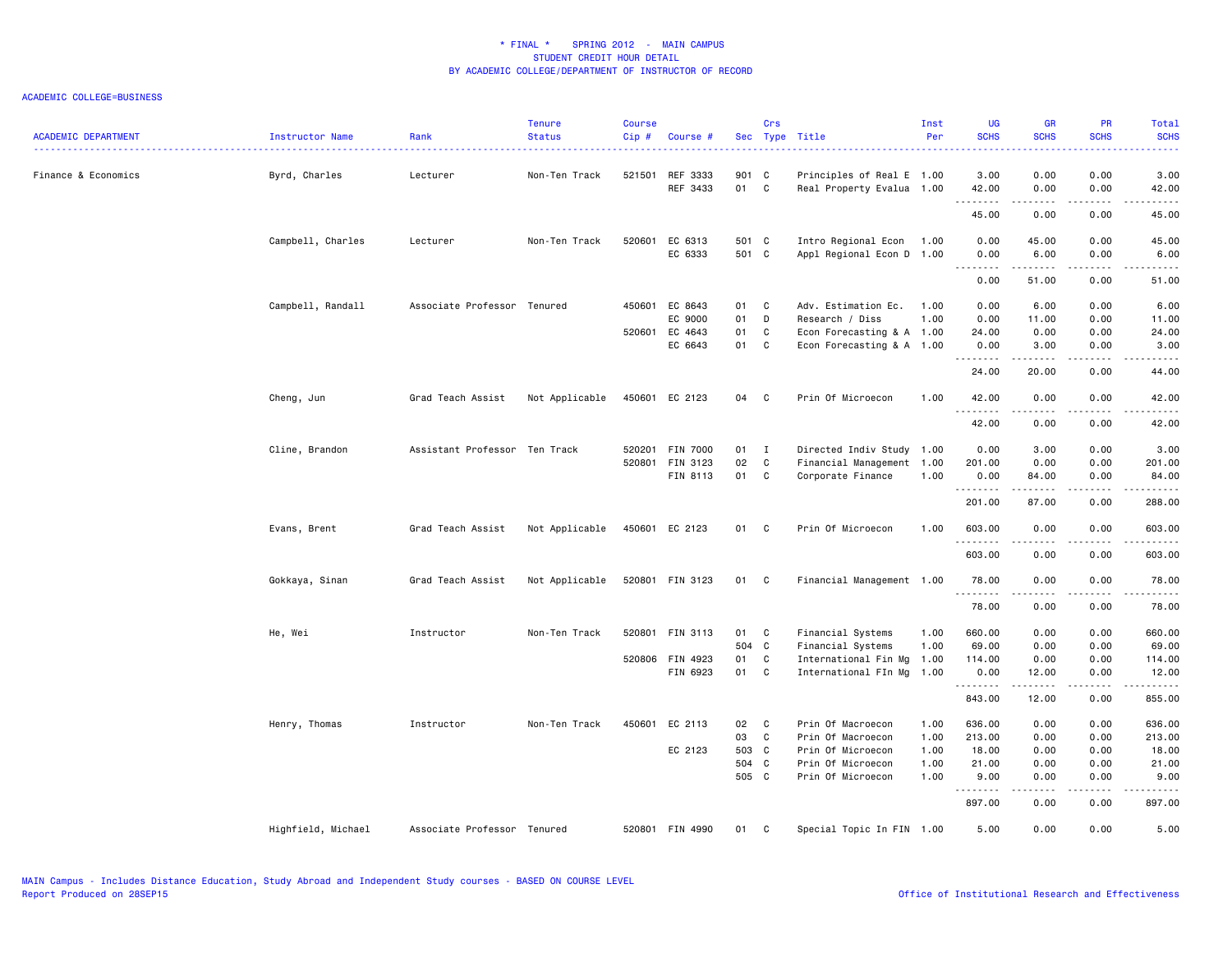| <b>ACADEMIC DEPARTMENT</b> | Instructor Name                           | Rank                          | <b>Tenure</b><br><b>Status</b> | <b>Course</b><br>Cip# | Course #                    |          | Crs          | Sec Type Title                                 | Inst<br>Per | <b>UG</b><br><b>SCHS</b> | <b>GR</b><br><b>SCHS</b> | PR<br><b>SCHS</b> | Total<br><b>SCHS</b>                                                                                                  |
|----------------------------|-------------------------------------------|-------------------------------|--------------------------------|-----------------------|-----------------------------|----------|--------------|------------------------------------------------|-------------|--------------------------|--------------------------|-------------------|-----------------------------------------------------------------------------------------------------------------------|
|                            |                                           |                               |                                |                       |                             |          |              |                                                |             | <u>.</u>                 | .                        | .                 |                                                                                                                       |
|                            |                                           |                               |                                |                       |                             |          |              |                                                |             | 5.00                     | 0.00                     | 0.00              | 5.00                                                                                                                  |
| Finance & Economics        | King, Priscilla                           | Lecturer                      | Non-Ten Track                  |                       | 520804 INS 3203             | 01 C     |              | Prop And Cas Ins                               | 1.00        | 129.00<br>.              | 0.00<br>.                | 0.00<br>.         | 129.00<br>. <b>.</b>                                                                                                  |
|                            |                                           |                               |                                |                       |                             |          |              |                                                |             | 129.00                   | 0.00                     | 0.00              | 129.00                                                                                                                |
|                            | Liano, Kartono                            | Professor                     | Tenured                        |                       | 520801 FIN 4423             | 01       | C            | Investments                                    | 1.00        | 108.00                   | 0.00                     | 0.00              | 108.00                                                                                                                |
|                            |                                           |                               |                                |                       | FIN 4433                    | 01       | C            | Sec Anal And Port Mg                           | 1.00        | 69.00                    | 0.00                     | 0.00              | 69.00                                                                                                                 |
|                            |                                           |                               |                                |                       | FIN 6990                    | 01       | C            | Special Topic In FIN 1.00                      |             | 0.00<br>.                | 9.00<br>.                | 0.00<br>.         | 9.00                                                                                                                  |
|                            |                                           |                               |                                |                       |                             |          |              |                                                |             | 177.00                   | 9.00                     | 0.00              | 186.00                                                                                                                |
|                            | Lubiani, Gregory                          | Lecturer                      | Non-Ten Track                  |                       | 450601 EC 2123              | 02       | C            | Prin Of Microecon                              | 1.00        | 345.00                   | 0.00                     | 0.00              | 345.00                                                                                                                |
|                            |                                           |                               |                                | 520601                | EC 3123                     | 01       | C            | Interm Micro                                   | 1.00        | 90.00<br>.               | 0.00<br>.                | 0.00<br>.         | 90.00                                                                                                                 |
|                            |                                           |                               |                                |                       |                             |          |              |                                                |             | 435.00                   | 0.00                     | 0.00              | 435.00                                                                                                                |
|                            | Lukongo, Onyumbe Enumbe Grad Teach Assist |                               | Not Applicable                 |                       | 450601 EC 2123              | 03       | $\mathbf{C}$ | Prin Of Microecon                              | 1.00        | 216.00                   | 0.00                     | 0.00              | 216.00                                                                                                                |
|                            |                                           |                               |                                |                       |                             |          |              |                                                |             | .<br>216.00              | .<br>0.00                | .<br>0.00         | .<br>216.00                                                                                                           |
|                            | Mallory, Lewis                            | Lecturer                      | Non-Ten Track                  |                       | 520801 FIN 4723             | 01 C     |              | Bank Management                                | 1.00        | 120.00                   | 0.00                     | 0.00              | 120.00                                                                                                                |
|                            |                                           |                               |                                |                       |                             |          |              |                                                |             | .                        | $- - - - -$              | .                 | .                                                                                                                     |
|                            |                                           |                               |                                |                       |                             |          |              |                                                |             | 120.00                   | 0.00                     | 0.00              | 120.00                                                                                                                |
|                            | Metz, Tammi                               | Instructor                    | Non-Ten Track                  | 520801                | FIN 2003                    | 01       | C            | Personal Money Mgt                             | 1.00        | 201.00                   | 0.00                     | 0.00              | 201.00                                                                                                                |
|                            |                                           |                               |                                |                       | 520804 INS 2003             | 01       | C            | Personal Money Manag                           | 1.00        | 21.00                    | 0.00                     | 0.00              | 21.00                                                                                                                 |
|                            |                                           |                               |                                |                       | INS 3103                    | 01       | C            | Prin Of Insurance                              | 1.00        | 108.00                   | 0.00                     | 0.00              | 108.00                                                                                                                |
|                            |                                           |                               |                                |                       |                             | 504 C    |              | Prin Of Insurance                              | 1.00        | 144.00                   | 0.00                     | 0.00              | 144.00                                                                                                                |
|                            |                                           |                               |                                |                       | INS 3503                    | 504 C    |              | Employee Benefits                              | 1.00        | 141.00<br>.              | 0.00                     | 0.00              | 141.00<br>$\begin{array}{cccccccccc} \bullet & \bullet & \bullet & \bullet & \bullet & \bullet & \bullet \end{array}$ |
|                            |                                           |                               |                                |                       |                             |          |              |                                                |             | 615.00                   | 0.00                     | 0.00              | 615.00                                                                                                                |
|                            | Millea, Meghan                            | Professor                     | Tenured                        |                       | 450601 EC 2113              | 01 C     |              | Prin Of Macroecon                              | 1.00        | 588.00                   | 0.00                     | 0.00              | 588.00                                                                                                                |
|                            |                                           |                               |                                |                       |                             |          |              |                                                |             | <u>.</u><br>588.00       | .<br>0.00                | .<br>0.00         | <u>.</u><br>588.00                                                                                                    |
|                            |                                           |                               |                                |                       |                             |          |              |                                                |             |                          |                          |                   |                                                                                                                       |
|                            | Miller, Thomas                            | Professor                     | Tenured                        |                       | 520801 FIN 3123<br>FIN 3723 | 04<br>01 | C<br>C       | Financial Management 1.00<br>Financial Markets | 1.00        | 213.00                   | 0.00                     | 0.00              | 213.00                                                                                                                |
|                            |                                           |                               |                                |                       |                             |          |              |                                                |             | 126.00<br>.              | 0.00<br>.                | 0.00<br>.         | 126.00<br>المتمالين                                                                                                   |
|                            |                                           |                               |                                |                       |                             |          |              |                                                |             | 339.00                   | 0.00                     | 0.00              | 339.00                                                                                                                |
|                            | Morgan, Melissa                           | Non-Faculty                   | Not Applicable                 |                       | 520801 FIN 2003             | 504 C    |              | Personal Money Mgt                             | 1.00        | 108.00                   | 0.00                     | 0.00              | 108.00                                                                                                                |
|                            |                                           |                               |                                |                       | 520804 INS 2003             | 504 C    |              | Personal Money Manag                           | 1.00        | 30.00<br>.               | 0.00<br><b>.</b> .       | 0.00<br>.         | 30.00<br>.                                                                                                            |
|                            |                                           |                               |                                |                       |                             |          |              |                                                |             | 138.00                   | 0.00                     | 0.00              | 138.00                                                                                                                |
|                            | Orozco Aleman, Sandra                     | Assistant Professor Ten Track |                                |                       | 520601 EC 8103              | 01       | $\mathbf{C}$ | Econ for Managers                              | 1.00        | 0.00                     | 111.00                   | 0.00              | 111.00                                                                                                                |
|                            |                                           |                               |                                |                       | EC 8113                     | 01 C     |              | Labor Theory                                   | 1.00        | 0.00                     | 6.00                     | 0.00              | 6.00                                                                                                                  |
|                            |                                           |                               |                                |                       |                             |          |              |                                                |             | .<br>0.00                | .<br>117.00              | د د د د<br>0.00   | .<br>117.00                                                                                                           |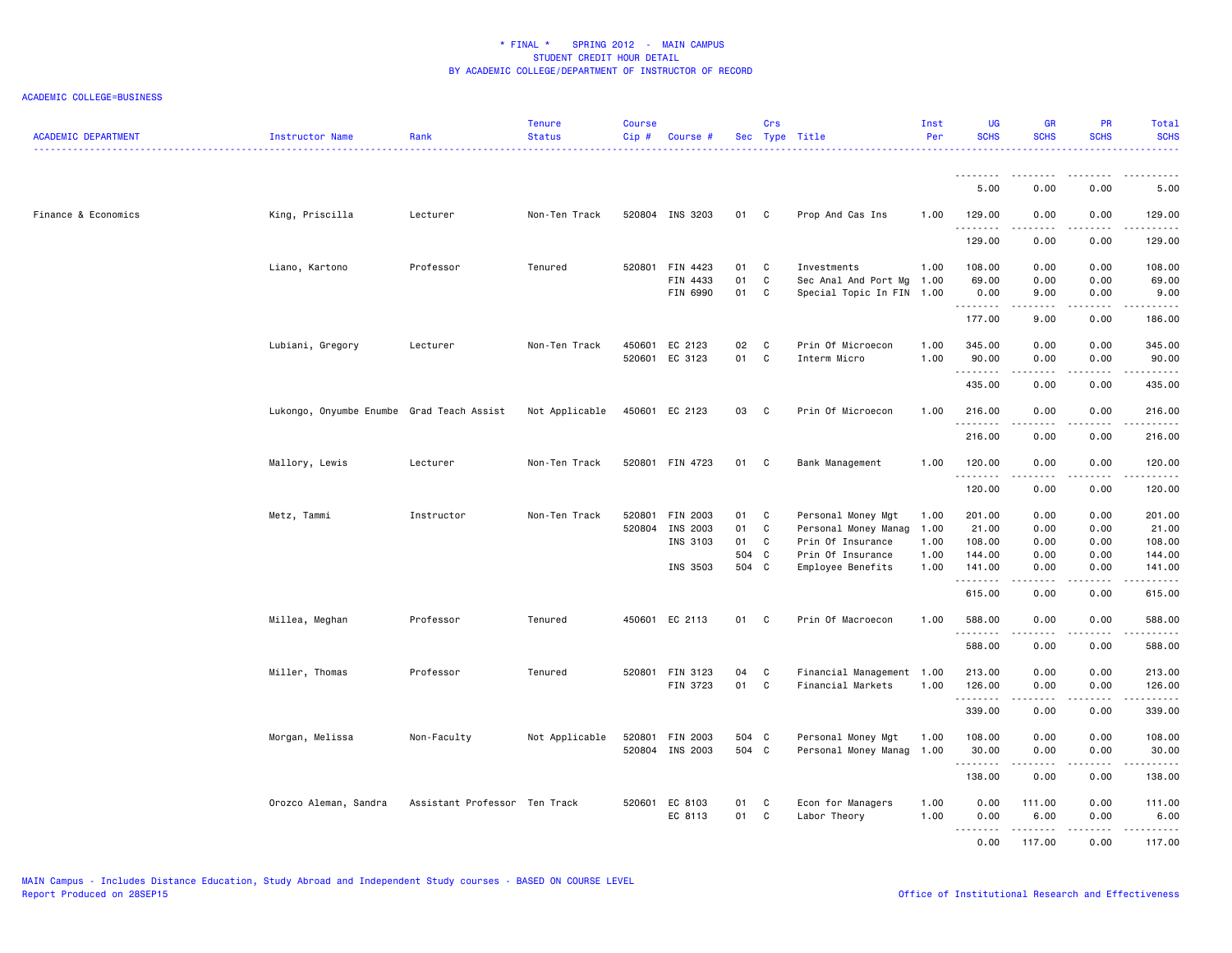|                            |                    |                               | <b>Tenure</b> | <b>Course</b> |                           |          | Crs          |                                         | Inst         | UG             | <b>GR</b>         | PR           | <b>Total</b>                                                                                                                                                  |
|----------------------------|--------------------|-------------------------------|---------------|---------------|---------------------------|----------|--------------|-----------------------------------------|--------------|----------------|-------------------|--------------|---------------------------------------------------------------------------------------------------------------------------------------------------------------|
| <b>ACADEMIC DEPARTMENT</b> | Instructor Name    | Rank                          | <b>Status</b> | Cip#          | Course #                  |          |              | Sec Type Title                          | Per          | <b>SCHS</b>    | <b>SCHS</b>       | <b>SCHS</b>  | <b>SCHS</b>                                                                                                                                                   |
| Finance & Economics        |                    |                               |               | 450601        | EC 4323                   | 01       | C            |                                         | 1.00         | 78.00          | 0.00              | 0.00         | 78.00                                                                                                                                                         |
|                            | Rezek, Jon         | Associate Professor Tenured   |               |               | EC 6323                   | 01       | C            | International Econom<br>Internat Ec Rel | 1.00         | 0.00           | 3.00              | 0.00         | 3.00                                                                                                                                                          |
|                            |                    |                               |               |               | EC 9000                   | 02       | $\mathsf{D}$ | Research / Diss                         | 1.00         | 0.00           | 3.00              | 0.00         | 3.00                                                                                                                                                          |
|                            |                    |                               |               |               | 520601 EC 8103            | 501 C    |              |                                         | 1.00         | 0.00           |                   | 0.00         |                                                                                                                                                               |
|                            |                    |                               |               |               |                           | 503 C    |              | Econ for Managers                       | 1.00         | 0.00           | 18.00<br>75.00    | 0.00         | 18.00<br>75.00                                                                                                                                                |
|                            |                    |                               |               |               |                           | 505 C    |              | Econ for Managers                       |              |                |                   |              |                                                                                                                                                               |
|                            |                    |                               |               |               |                           |          |              | Econ for Managers                       | 1.00         | 0.00           | 18.00             | 0.00         | 18.00                                                                                                                                                         |
|                            |                    |                               |               |               | 521101 IB 3900<br>IB 4903 | 01<br>01 | E<br>E       | IB Intern Work<br>IB Intern Academics   | 1.00<br>1.00 | 19.00<br>30.00 | 0.00<br>0.00      | 0.00<br>0.00 | 19.00<br>30.00                                                                                                                                                |
|                            |                    |                               |               |               |                           |          |              |                                         |              | .<br>127.00    | .<br>117.00       | .<br>0.00    | .<br>244.00                                                                                                                                                   |
|                            | Rogers, Kevin      | Non-Faculty                   | Tenured       | 450601        | EC 8000                   | 02       | $\Box$       | Research / Thesis                       | 1.00         | 0.00           | 3.00              | 0.00         | 3.00                                                                                                                                                          |
|                            |                    |                               |               | 520101        | <b>BUS 4203</b>           | 01       | E            | Business Internship                     | 1.00         | 3.00<br>.      | 0.00              | 0.00<br>.    | 3.00                                                                                                                                                          |
|                            |                    |                               |               |               |                           |          |              |                                         |              | 3.00           | 3.00              | 0.00         | 6.00                                                                                                                                                          |
|                            | Roskelley, Kenneth | Associate Professor Tenured   |               | 520201        | <b>FIN 9000</b>           | 01       | D            | Research / Diss                         | 1.00         | 0.00           | 27.00             | 0.00         | 27.00                                                                                                                                                         |
|                            |                    |                               |               | 520801        | FIN 3123                  | 503 C    |              | Financial Management                    | 1.00         | 51.00          | 0.00              | 0.00         | 51.00                                                                                                                                                         |
|                            |                    |                               |               |               |                           | 504 C    |              | Financial Management                    | 1.00         | 48.00          | 0.00              | 0.00         | 48.00                                                                                                                                                         |
|                            |                    |                               |               |               |                           | 505 C    |              | Financial Management                    | 1.00         | 12.00          | 0.00              | 0.00         | 12.00                                                                                                                                                         |
|                            |                    |                               |               |               | FIN 8113                  | 501 C    |              | Corporate Finance                       | 1.00         | 0.00           | 12.00             | 0.00         | 12.00                                                                                                                                                         |
|                            |                    |                               |               |               |                           | 503 C    |              | Corporate Finance                       | 1.00         | 0.00           | 96.00             | 0.00         | 96.00                                                                                                                                                         |
|                            |                    |                               |               |               |                           | 505 C    |              | Corporate Finance                       | 1.00         | 0.00           | 12.00             | 0.00         | 12.00                                                                                                                                                         |
|                            |                    |                               |               |               |                           |          |              |                                         |              | .<br>111.00    | .<br>147.00       | .<br>0.00    | .<br>258.00                                                                                                                                                   |
|                            | Seagraves, Philip  | Lecturer                      | Non-Ten Track | 521501        | REF 3333                  | 01       | C            | Principles of Real E 1.00               |              | 96.00          | 0.00              | 0.00         | 96.00                                                                                                                                                         |
|                            |                    |                               |               |               | REF 4253                  | 01       | C            | Mortgage Financing                      | 1.00         | 54.00<br>.     | 0.00              | 0.00<br>.    | 54.00<br>$\frac{1}{2} \left( \frac{1}{2} \right) \left( \frac{1}{2} \right) \left( \frac{1}{2} \right) \left( \frac{1}{2} \right) \left( \frac{1}{2} \right)$ |
|                            |                    |                               |               |               |                           |          |              |                                         |              | 150.00         | 0.00              | 0.00         | 150.00                                                                                                                                                        |
|                            | Smith, Rebecca     | Lecturer                      | Non-Ten Track |               | 520601 EC 3113            | 01       | C            | Interm Macroeconomic 1.00               |              | 69.00<br>.     | 0.00<br>-----     | 0.00<br>.    | 69.00<br>.                                                                                                                                                    |
|                            |                    |                               |               |               |                           |          |              |                                         |              | 69.00          | 0.00              | 0.00         | 69.00                                                                                                                                                         |
|                            | Spurlin, William   | Assistant Professor Ten Track |               |               | 520801 FIN 8113           | 561 C    |              | Corporate Finance                       | 1.00         | 0.00           | 18.00             | 0.00         | 18.00                                                                                                                                                         |
|                            |                    |                               |               |               |                           | 563 C    |              | Corporate Finance                       | 1.00         | 0.00           | 45.00             | 0.00         | 45.00                                                                                                                                                         |
|                            |                    |                               |               |               |                           | 565 C    |              | Corporate Finance                       | 1.00         | 0.00<br>.      | 9.00<br>المتمامين | 0.00<br>.    | 9.00<br>المتمالين                                                                                                                                             |
|                            |                    |                               |               |               |                           |          |              |                                         |              | 0.00           | 72.00             | 0.00         | 72.00                                                                                                                                                         |
|                            | Thomas, Mary       | Associate Professor Tenured   |               |               | 450601 EC 2123            | H05 C    |              | Prin Of Microecon -                     | 1.00         | 18.00          | 0.00              | 0.00         | 18.00                                                                                                                                                         |
|                            |                    |                               |               |               | EC 9000                   | 03       | D            | Research / Diss                         | 1.00         | 0.00           | 9.00              | 0.00         | 9.00                                                                                                                                                          |
|                            |                    |                               |               | 520601        | EC 4423                   | 01       | C            | Public Finance                          | 1.00         | 42.00<br>.     | 0.00<br>.         | 0.00<br>.    | 42.00<br>.                                                                                                                                                    |
|                            |                    |                               |               |               |                           |          |              |                                         |              | 60.00          | 9.00              | 0.00         | 69.00                                                                                                                                                         |
|                            | Wade, Lloyd        | Assistant Professor Ten Track |               |               | 520804 INS 3303           | 01       | $\mathbf{C}$ | Life Insurance                          | 1.00         | 153.00         | 0.00              | 0.00         | 153.00                                                                                                                                                        |
|                            |                    |                               |               |               | INS 4000                  | 01       | $\mathbf I$  | Directed Indiv Study                    | 1.00         | 3.00           | 0.00              | 0.00         | 3.00                                                                                                                                                          |
|                            |                    |                               |               |               | INS 4503                  | 01       | C            | Enterprise Risk Mgmt 1.00               |              | 63.00          | 0.00              | 0.00         | 63.00                                                                                                                                                         |
|                            |                    |                               |               |               | INS 7000                  | 01       | I            | Directed Indiv Study 1.00               |              | 0.00           | 3.00              | 0.00         | 3.00                                                                                                                                                          |
|                            |                    |                               |               |               |                           | 04       | $\mathbf I$  | Directed Indiv Study 1.00               |              | 0.00           | 3.00              | 0.00         | 3.00                                                                                                                                                          |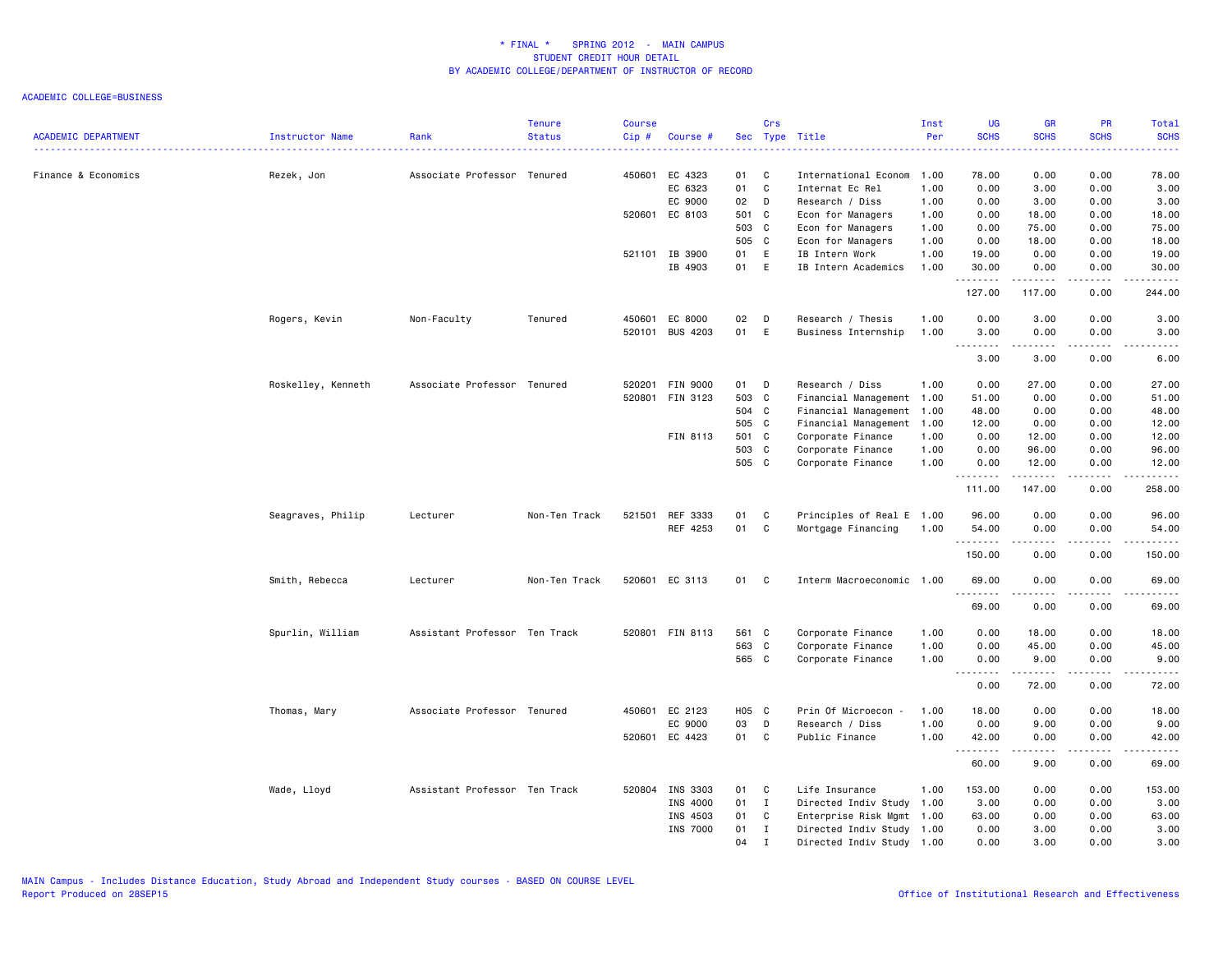| <b>ACADEMIC DEPARTMENT</b> | Instructor Name | Rank                          | <b>Tenure</b><br>Status | Course<br>$Cip$ # | Course #        |      | Crs          | Sec Type Title            | Inst<br>Per | UG<br><b>SCHS</b> | <b>GR</b><br><b>SCHS</b> | <b>PR</b><br><b>SCHS</b> | Total<br><b>SCHS</b> |
|----------------------------|-----------------|-------------------------------|-------------------------|-------------------|-----------------|------|--------------|---------------------------|-------------|-------------------|--------------------------|--------------------------|----------------------|
|                            |                 |                               |                         |                   |                 |      |              |                           |             |                   | 6.00                     | 0.00                     |                      |
| Finance & Economics        | Yao, Haibo      | Grad Teach Assist             | Not Applicable          |                   | 520801 FIN 4223 | 01 C |              | Intermediate Financi 1.00 |             | 219.00<br>75.00   | 0.00                     | 0.00                     | 225.00<br>75.00      |
|                            |                 |                               |                         |                   |                 |      |              |                           |             | --------<br>75.00 | .<br>0.00                | .<br>0.00                | .<br>75.00           |
|                            | Young, Brian    | Assistant Professor Ten Track |                         |                   | 520801 FIN 3123 | 03 C |              | Financial Management 1.00 |             | 225.00            | 0.00                     | 0.00                     | 225.00               |
|                            |                 |                               |                         |                   | FIN 4243        | 01   | $\mathbf{C}$ | Senior Seminar in Fi 1.00 |             | 132.00            | 0.00                     | 0.00                     | 132.00               |
|                            |                 |                               |                         |                   |                 |      |              |                           |             | .<br>357.00       | 0.00                     | 0.00                     | 357.00               |
|                            |                 |                               |                         |                   |                 |      |              |                           |             | ========          | ========                 | ========                 | =========            |
| Finance & Economics        |                 |                               |                         |                   |                 |      |              |                           |             | 6666.00           | 650.00                   | 0.00                     | 7316.00              |
|                            |                 |                               |                         |                   |                 |      |              |                           |             | ========          | ========                 | ========                 | ==========           |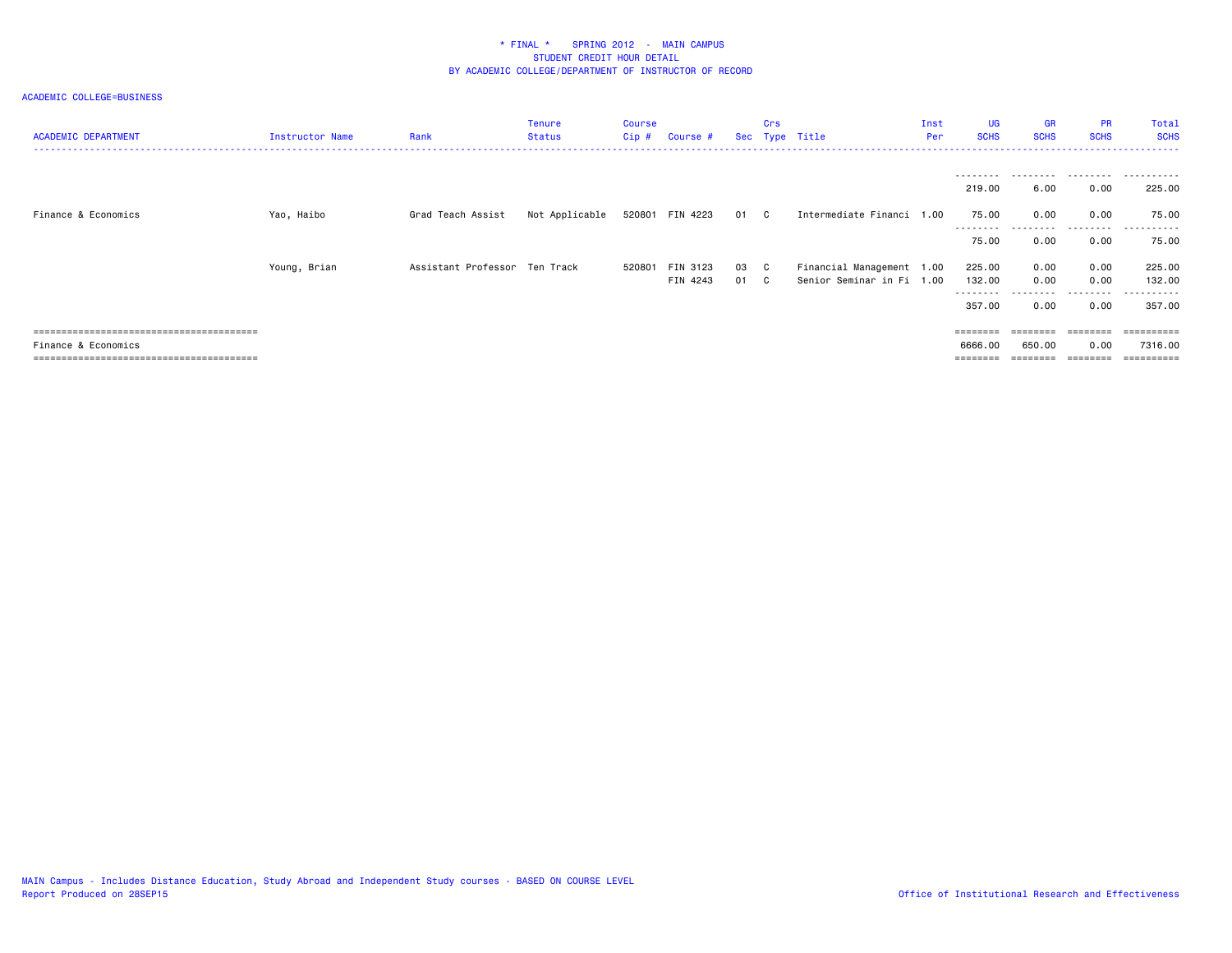| <b>ACADEMIC DEPARTMENT</b>       | Instructor Name    | Rank                          | <b>Tenure</b><br><b>Status</b> | <b>Course</b><br>Cip# | Course #                           |          | Crs          | Sec Type Title                          | Inst<br>Per  | <b>UG</b><br><b>SCHS</b> | <b>GR</b><br><b>SCHS</b> | <b>PR</b><br><b>SCHS</b>                                                                                                                                     | Total<br><b>SCHS</b>                                                                                                                                                                     |
|----------------------------------|--------------------|-------------------------------|--------------------------------|-----------------------|------------------------------------|----------|--------------|-----------------------------------------|--------------|--------------------------|--------------------------|--------------------------------------------------------------------------------------------------------------------------------------------------------------|------------------------------------------------------------------------------------------------------------------------------------------------------------------------------------------|
| Management & Information Systems | Barnett, Timothy   | Professor                     | Tenured                        |                       | 520201 MGT 3823<br>521302 MGT 9000 | 01<br>03 | C<br>D       | Responsible Leadersh<br>Research / Diss | 1.00<br>1.00 | 153.00<br>0.00           | 0.00<br>1.00             | 0.00<br>0.00                                                                                                                                                 | 153.00<br>1.00                                                                                                                                                                           |
|                                  |                    |                               |                                |                       |                                    |          |              |                                         |              | .<br>153.00              | .<br>1.00                | $\sim$ $\sim$ $\sim$<br>0.00                                                                                                                                 | .<br>154.00                                                                                                                                                                              |
|                                  | Canfield, Stephen  | Instructor                    | Non-Ten Track                  |                       | 521201 BIS 1733                    | 01       | C            | Visual Basic Program 1.00               |              | 156.00                   | 0.00                     | 0.00                                                                                                                                                         | 156.00                                                                                                                                                                                   |
|                                  |                    |                               |                                |                       |                                    | 02       | $\mathbf c$  | Visual Basic Program                    | 1.00         | 123.00                   | 0.00                     | 0.00                                                                                                                                                         | 123.00                                                                                                                                                                                   |
|                                  |                    |                               |                                |                       | BIS 1753                           | 01       | $\mathbf{C}$ | Intro to Business CO 1.00               |              | 99.00                    | 0.00                     | 0.00                                                                                                                                                         | 99.00                                                                                                                                                                                    |
|                                  |                    |                               |                                |                       | BIS 3753                           | 01       | $\mathbf{C}$ | Business Database Sy 1.00               |              | 78.00<br>.               | 0.00<br>.                | 0.00<br>$\frac{1}{2} \left( \frac{1}{2} \right) \left( \frac{1}{2} \right) \left( \frac{1}{2} \right) \left( \frac{1}{2} \right) \left( \frac{1}{2} \right)$ | 78.00<br>$\frac{1}{2} \left( \frac{1}{2} \right) \left( \frac{1}{2} \right) \left( \frac{1}{2} \right) \left( \frac{1}{2} \right) \left( \frac{1}{2} \right) \left( \frac{1}{2} \right)$ |
|                                  |                    |                               |                                |                       |                                    |          |              |                                         |              | 456.00                   | 0.00                     | 0.00                                                                                                                                                         | 456.00                                                                                                                                                                                   |
|                                  | Chrisman, James    | Professor                     | Tenured                        | 080301                | MGT 3323                           | 02       | $\mathbf{C}$ | Entrepreneurship                        | 1.00         | 57.00                    | 0.00                     | 0.00                                                                                                                                                         | 57.00                                                                                                                                                                                    |
|                                  |                    |                               |                                |                       | 521302 MGT 7000                    | 02       | $\mathbf{I}$ | Directed Indiv Study                    | 1.00         | 0.00<br>.                | 3.00<br>.                | 0.00<br>.                                                                                                                                                    | 3.00<br>$\omega$ is a set of                                                                                                                                                             |
|                                  |                    |                               |                                |                       |                                    |          |              |                                         |              | 57.00                    | 3.00                     | 0.00                                                                                                                                                         | 60.00                                                                                                                                                                                    |
|                                  | Cosper, Denise     | Lecturer                      | Non-Ten Track                  |                       | 110301 TKT 1273                    | 501 C    |              | Computer Application 1.00               |              | 84.00                    | 0.00                     | 0.00                                                                                                                                                         | 84.00                                                                                                                                                                                    |
|                                  |                    |                               |                                | 131309                | TKT 4683                           | 01       | s.           | Senior Seminar                          | 1.00         | 54.00                    | 0.00                     | 0.00                                                                                                                                                         | 54.00                                                                                                                                                                                    |
|                                  |                    |                               |                                | 131319                | TKT 4000                           | 01       | $\mathbf{I}$ | Directed Indiv Study                    | 1.00         | 3.00                     | 0.00                     | 0.00                                                                                                                                                         | 3.00                                                                                                                                                                                     |
|                                  |                    |                               |                                |                       | 520201 MGT 3213                    | 06       | C            | Org Communications                      | 1.00         | 75.00                    | 0.00                     | 0.00                                                                                                                                                         | 75.00                                                                                                                                                                                    |
|                                  |                    |                               |                                |                       |                                    | 08       | C.           | Org Communications                      | 1.00         | 108.00<br>.              | 0.00<br>.                | 0.00<br>.                                                                                                                                                    | 108.00<br>.                                                                                                                                                                              |
|                                  |                    |                               |                                |                       |                                    |          |              |                                         |              | 324.00                   | 0.00                     | 0.00                                                                                                                                                         | 324.00                                                                                                                                                                                   |
|                                  | Crossler, Robert   | Assistant Professor Ten Track |                                |                       | 521201 BIS 8112                    | 01       | C            | Mgt Info Tech & Sys                     | 1.00         | 0.00                     | 38.00                    | 0.00                                                                                                                                                         | 38.00                                                                                                                                                                                    |
|                                  |                    |                               |                                |                       | BIS 8313                           | 01       | C            | Adv Database Des Adm                    | 1.00         | 0.00                     | 42.00                    | 0.00                                                                                                                                                         | 42.00                                                                                                                                                                                    |
|                                  |                    |                               |                                |                       |                                    | 501 C    |              | Adv Database Des Adm                    | 1.00         | 0.00                     | 3.00                     | 0.00                                                                                                                                                         | 3.00                                                                                                                                                                                     |
|                                  |                    |                               |                                |                       |                                    | 503 C    |              | Adv Database Des Adm                    | 1.00         | 0.00<br>. <b>.</b>       | 9.00<br>.                | 0.00<br>.                                                                                                                                                    | 9.00<br>$\frac{1}{2} \left( \frac{1}{2} \right) \left( \frac{1}{2} \right) \left( \frac{1}{2} \right) \left( \frac{1}{2} \right) \left( \frac{1}{2} \right)$                             |
|                                  |                    |                               |                                |                       |                                    |          |              |                                         |              | 0.00                     | 92.00                    | 0.00                                                                                                                                                         | 92.00                                                                                                                                                                                    |
|                                  | Holt, Daniel       | Assistant Professor Ten Track |                                |                       | 080301 MGT 3323                    | 01       | $\mathbf{C}$ | Entrepreneurship                        | 1.00         | 72.00<br>.               | 0.00<br>.                | 0.00<br>.                                                                                                                                                    | 72.00<br>.                                                                                                                                                                               |
|                                  |                    |                               |                                |                       |                                    |          |              |                                         |              | 72.00                    | 0.00                     | 0.00                                                                                                                                                         | 72.00                                                                                                                                                                                    |
|                                  | Lack, Susan        | Instructor                    | Non-Ten Track                  |                       | 520201 MGT 3213                    | 01       | C            | Org Communications                      | 1.00         | 18.00                    | 0.00                     | 0.00                                                                                                                                                         | 18.00                                                                                                                                                                                    |
|                                  |                    |                               |                                |                       |                                    | 02       | $\mathbf c$  | Org Communications                      | 1.00         | 90.00                    | 0.00                     | 0.00                                                                                                                                                         | 90.00                                                                                                                                                                                    |
|                                  |                    |                               |                                |                       |                                    | 03       | C            | Org Communications                      | 1.00         | 120.00                   | 0.00                     | 0.00                                                                                                                                                         | 120.00                                                                                                                                                                                   |
|                                  |                    |                               |                                |                       |                                    | 04       | C            | Org Communications                      | 1.00         | 63.00<br>.               | 0.00<br>.                | 0.00<br>.                                                                                                                                                    | 63.00<br>.                                                                                                                                                                               |
|                                  |                    |                               |                                |                       |                                    |          |              |                                         |              | 291.00                   | 0.00                     | 0.00                                                                                                                                                         | 291.00                                                                                                                                                                                   |
|                                  | Litchfield, Shanan | Grad Teach Assist             | Not Applicable                 |                       | 521301 MGT 3114                    | 01 C     |              | Prin of Mgt & Prod                      | 1.00         | 804.00                   | 0.00                     | 0.00                                                                                                                                                         | 804.00                                                                                                                                                                                   |
|                                  |                    |                               |                                |                       |                                    |          |              |                                         |              | .<br>804.00              | 0.00                     | 0.00                                                                                                                                                         | .<br>804.00                                                                                                                                                                              |
|                                  | Long, Rebecca      | Associate Professor Tenured   |                                |                       | 520201 MGT 4153                    | 01       | C            | Management Seminar                      | 1.00         | 96.00                    | 0.00                     | 0.00                                                                                                                                                         | 96.00                                                                                                                                                                                    |
|                                  |                    |                               |                                |                       | MGT 9143                           | 01       | C            | Dev Of Mgt Theory                       | 1.00         | 0.00                     | 6.00                     | 0.00                                                                                                                                                         | 6.00                                                                                                                                                                                     |
|                                  |                    |                               |                                |                       | 521101 MGT 4613                    | 01       | C            | Cross-Cultural Mgt                      | 1.00         | 66.00                    | 0.00                     | 0.00                                                                                                                                                         | 66.00                                                                                                                                                                                    |
|                                  |                    |                               |                                | 521302                | MGT 7000                           | 01       | I            | Directed Indiv Study 1.00               |              | 0.00                     | 3.00                     | 0.00                                                                                                                                                         | 3.00                                                                                                                                                                                     |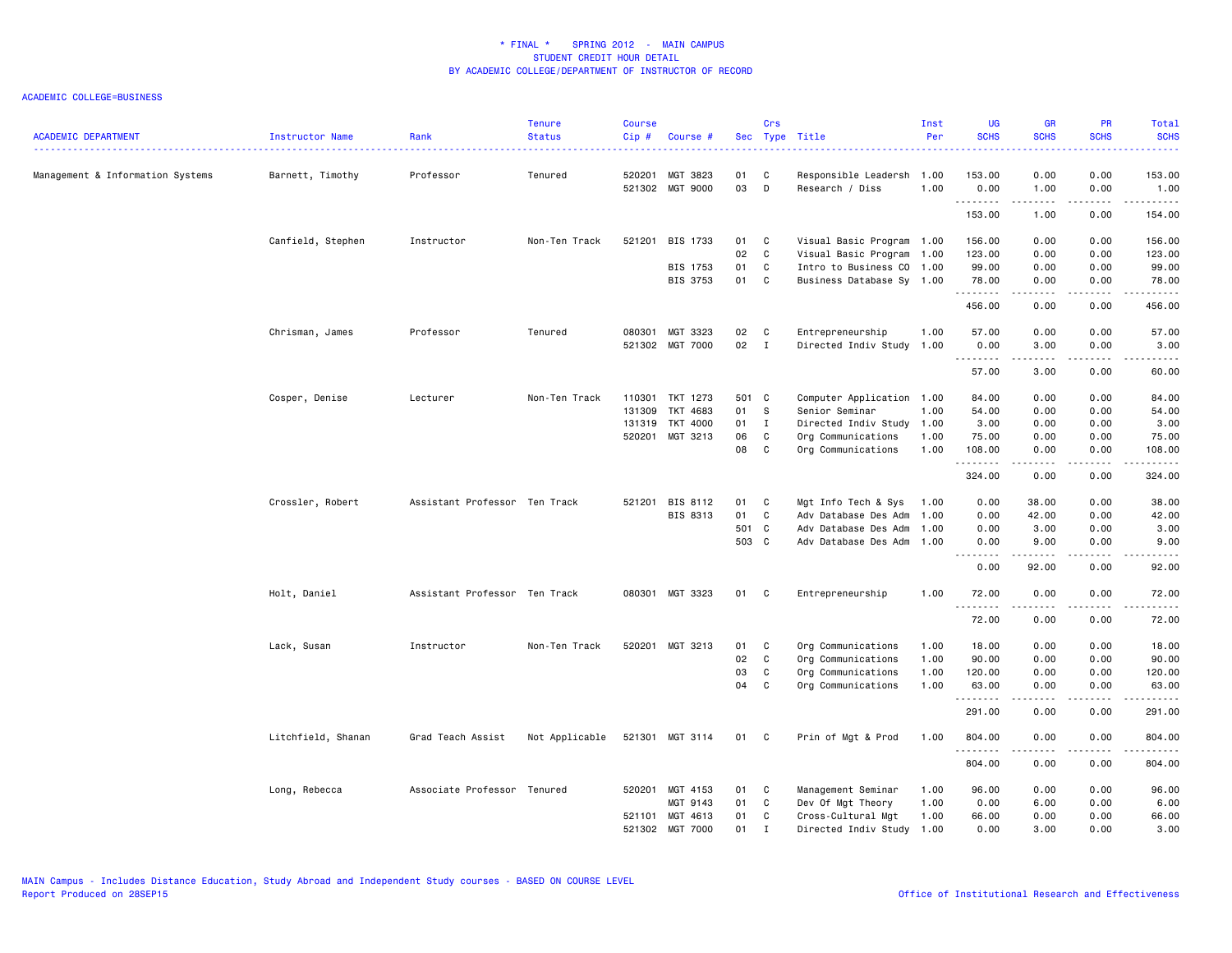| <u>.</u><br>162.00<br>9.00<br>0.00<br>171.00<br>Management & Information Systems<br>Malimage, Kalana<br>Grad Teach Assist<br>Not Applicable<br>521201 BIS 4753<br>01 C<br>Struc Sys Analysis<br>1.00<br>51.00<br>0.00<br>0.00<br>51.00<br>.<br>$\sim$ $\sim$ $\sim$<br>$\frac{1}{2} \left( \frac{1}{2} \right) \left( \frac{1}{2} \right) \left( \frac{1}{2} \right) \left( \frac{1}{2} \right) \left( \frac{1}{2} \right)$<br>.<br>51.00<br>0.00<br>0.00<br>51.00<br>Marett, Emily<br>Instructor<br>Non-Ten Track<br>520201<br>MGT 3213<br>05<br>$\mathbf{C}$<br>Org Communications<br>1.00<br>471.00<br>0.00<br>0.00<br>471.00<br>504 C<br>Org Communications<br>1.00<br>90.00<br>0.00<br>0.00<br>90.00<br>MGT 4533<br>01<br>C<br>Advanced Hrm<br>1.00<br>159.00<br>0.00<br>0.00<br>159.00<br>521 C<br>10.00<br>521003 MGT 8111<br>Human Resource Issue<br>1.00<br>0.00<br>10.00<br>0.00<br>523 C<br>Human Resource Issue<br>1.00<br>0.00<br>28.00<br>0.00<br>28.00<br>525 C<br>Human Resource Issue<br>1.00<br>0.00<br>2.00<br>0.00<br>2.00<br>511 C<br>MGT 8112<br>Leadership Skills<br>1.00<br>0.00<br>16.00<br>0.00<br>16.00<br>513 C<br>Leadership Skills<br>1.00<br>0.00<br>48.00<br>0.00<br>48.00<br>515 C<br>1.00<br>Leadership Skills<br>0.00<br>10.00<br>0.00<br>10.00<br>$\sim$ $\sim$ $\sim$ $\sim$<br>$\frac{1}{2} \left( \frac{1}{2} \right) \left( \frac{1}{2} \right) \left( \frac{1}{2} \right) \left( \frac{1}{2} \right) \left( \frac{1}{2} \right)$<br>720.00<br>114.00<br>834.00<br>0.00<br><b>BIS 4113</b><br>Marett, Lawrence<br>Assistant Professor Ten Track<br>521201<br>BIS Security Managem 1.00<br>84.00<br>0.00<br>0.00<br>84.00<br>01<br>C<br>BIS 6113<br>01<br>C<br>BIS Security Managem<br>18.00<br>1.00<br>0.00<br>18.00<br>0.00<br>503 C<br>BIS Security Managem<br>0.00<br>0.00<br>33.00<br>1.00<br>33.00<br>505 C<br>0.00<br>BIS Security Managem 1.00<br>0.00<br>3.00<br>3.00<br>BIS 9613<br>01 C<br>Info Security Resear<br>0.25<br>0.00<br>5.25<br>0.00<br>5.25<br>521299 BIS 4763<br>01 C<br>BIS Senior Seminar<br>1.00<br>66.00<br>0.00<br>0.00<br>66.00<br>.<br>.<br>$\sim$ $\sim$ $\sim$ $\sim$<br>$\frac{1}{2} \left( \frac{1}{2} \right) \left( \frac{1}{2} \right) \left( \frac{1}{2} \right) \left( \frac{1}{2} \right)$<br>150.00<br>59.25<br>0.00<br>209.25<br>Marler, Laura<br>Assistant Professor Ten Track<br>521001 MGT 3513<br>01<br>Intro Human Res Mgt<br>243.00<br>0.00<br>0.00<br>243.00<br>C<br>1.00<br>02<br>$\mathbf{C}$<br>Intro Human Res Mgt<br>1.00<br>240.00<br>0.00<br>0.00<br>240.00<br>.<br>.<br>.<br>483.00<br>483.00<br>0.00<br>0.00<br>McKee, D'Lisa<br>Non-Ten Track<br>520201<br>MGT 4563<br>01<br>C<br>Staffing in Org<br>1.00<br>144.00<br>0.00<br>0.00<br>144.00<br>Lecturer<br>03<br>C<br>521001<br>MGT 3513<br>Intro Human Res Mgt<br>1.00<br>138.00<br>0.00<br>0.00<br>138.00<br>.<br>-----<br>.<br>.<br>282.00<br>282.00<br>0.00<br>0.00 |
|------------------------------------------------------------------------------------------------------------------------------------------------------------------------------------------------------------------------------------------------------------------------------------------------------------------------------------------------------------------------------------------------------------------------------------------------------------------------------------------------------------------------------------------------------------------------------------------------------------------------------------------------------------------------------------------------------------------------------------------------------------------------------------------------------------------------------------------------------------------------------------------------------------------------------------------------------------------------------------------------------------------------------------------------------------------------------------------------------------------------------------------------------------------------------------------------------------------------------------------------------------------------------------------------------------------------------------------------------------------------------------------------------------------------------------------------------------------------------------------------------------------------------------------------------------------------------------------------------------------------------------------------------------------------------------------------------------------------------------------------------------------------------------------------------------------------------------------------------------------------------------------------------------------------------------------------------------------------------------------------------------------------------------------------------------------------------------------------------------------------------------------------------------------------------------------------------------------------------------------------------------------------------------------------------------------------------------------------------------------------------------------------------------------------------------------------------------------------------------------------------------------------------------------------------------------------------------------------------------------------------------------------------------------------------------------------------------------------------------------------------------------------------------------------------------------------------------------------------------------------------------------------------------------------------|
|                                                                                                                                                                                                                                                                                                                                                                                                                                                                                                                                                                                                                                                                                                                                                                                                                                                                                                                                                                                                                                                                                                                                                                                                                                                                                                                                                                                                                                                                                                                                                                                                                                                                                                                                                                                                                                                                                                                                                                                                                                                                                                                                                                                                                                                                                                                                                                                                                                                                                                                                                                                                                                                                                                                                                                                                                                                                                                                              |
|                                                                                                                                                                                                                                                                                                                                                                                                                                                                                                                                                                                                                                                                                                                                                                                                                                                                                                                                                                                                                                                                                                                                                                                                                                                                                                                                                                                                                                                                                                                                                                                                                                                                                                                                                                                                                                                                                                                                                                                                                                                                                                                                                                                                                                                                                                                                                                                                                                                                                                                                                                                                                                                                                                                                                                                                                                                                                                                              |
|                                                                                                                                                                                                                                                                                                                                                                                                                                                                                                                                                                                                                                                                                                                                                                                                                                                                                                                                                                                                                                                                                                                                                                                                                                                                                                                                                                                                                                                                                                                                                                                                                                                                                                                                                                                                                                                                                                                                                                                                                                                                                                                                                                                                                                                                                                                                                                                                                                                                                                                                                                                                                                                                                                                                                                                                                                                                                                                              |
|                                                                                                                                                                                                                                                                                                                                                                                                                                                                                                                                                                                                                                                                                                                                                                                                                                                                                                                                                                                                                                                                                                                                                                                                                                                                                                                                                                                                                                                                                                                                                                                                                                                                                                                                                                                                                                                                                                                                                                                                                                                                                                                                                                                                                                                                                                                                                                                                                                                                                                                                                                                                                                                                                                                                                                                                                                                                                                                              |
|                                                                                                                                                                                                                                                                                                                                                                                                                                                                                                                                                                                                                                                                                                                                                                                                                                                                                                                                                                                                                                                                                                                                                                                                                                                                                                                                                                                                                                                                                                                                                                                                                                                                                                                                                                                                                                                                                                                                                                                                                                                                                                                                                                                                                                                                                                                                                                                                                                                                                                                                                                                                                                                                                                                                                                                                                                                                                                                              |
|                                                                                                                                                                                                                                                                                                                                                                                                                                                                                                                                                                                                                                                                                                                                                                                                                                                                                                                                                                                                                                                                                                                                                                                                                                                                                                                                                                                                                                                                                                                                                                                                                                                                                                                                                                                                                                                                                                                                                                                                                                                                                                                                                                                                                                                                                                                                                                                                                                                                                                                                                                                                                                                                                                                                                                                                                                                                                                                              |
|                                                                                                                                                                                                                                                                                                                                                                                                                                                                                                                                                                                                                                                                                                                                                                                                                                                                                                                                                                                                                                                                                                                                                                                                                                                                                                                                                                                                                                                                                                                                                                                                                                                                                                                                                                                                                                                                                                                                                                                                                                                                                                                                                                                                                                                                                                                                                                                                                                                                                                                                                                                                                                                                                                                                                                                                                                                                                                                              |
|                                                                                                                                                                                                                                                                                                                                                                                                                                                                                                                                                                                                                                                                                                                                                                                                                                                                                                                                                                                                                                                                                                                                                                                                                                                                                                                                                                                                                                                                                                                                                                                                                                                                                                                                                                                                                                                                                                                                                                                                                                                                                                                                                                                                                                                                                                                                                                                                                                                                                                                                                                                                                                                                                                                                                                                                                                                                                                                              |
|                                                                                                                                                                                                                                                                                                                                                                                                                                                                                                                                                                                                                                                                                                                                                                                                                                                                                                                                                                                                                                                                                                                                                                                                                                                                                                                                                                                                                                                                                                                                                                                                                                                                                                                                                                                                                                                                                                                                                                                                                                                                                                                                                                                                                                                                                                                                                                                                                                                                                                                                                                                                                                                                                                                                                                                                                                                                                                                              |
|                                                                                                                                                                                                                                                                                                                                                                                                                                                                                                                                                                                                                                                                                                                                                                                                                                                                                                                                                                                                                                                                                                                                                                                                                                                                                                                                                                                                                                                                                                                                                                                                                                                                                                                                                                                                                                                                                                                                                                                                                                                                                                                                                                                                                                                                                                                                                                                                                                                                                                                                                                                                                                                                                                                                                                                                                                                                                                                              |
|                                                                                                                                                                                                                                                                                                                                                                                                                                                                                                                                                                                                                                                                                                                                                                                                                                                                                                                                                                                                                                                                                                                                                                                                                                                                                                                                                                                                                                                                                                                                                                                                                                                                                                                                                                                                                                                                                                                                                                                                                                                                                                                                                                                                                                                                                                                                                                                                                                                                                                                                                                                                                                                                                                                                                                                                                                                                                                                              |
|                                                                                                                                                                                                                                                                                                                                                                                                                                                                                                                                                                                                                                                                                                                                                                                                                                                                                                                                                                                                                                                                                                                                                                                                                                                                                                                                                                                                                                                                                                                                                                                                                                                                                                                                                                                                                                                                                                                                                                                                                                                                                                                                                                                                                                                                                                                                                                                                                                                                                                                                                                                                                                                                                                                                                                                                                                                                                                                              |
|                                                                                                                                                                                                                                                                                                                                                                                                                                                                                                                                                                                                                                                                                                                                                                                                                                                                                                                                                                                                                                                                                                                                                                                                                                                                                                                                                                                                                                                                                                                                                                                                                                                                                                                                                                                                                                                                                                                                                                                                                                                                                                                                                                                                                                                                                                                                                                                                                                                                                                                                                                                                                                                                                                                                                                                                                                                                                                                              |
|                                                                                                                                                                                                                                                                                                                                                                                                                                                                                                                                                                                                                                                                                                                                                                                                                                                                                                                                                                                                                                                                                                                                                                                                                                                                                                                                                                                                                                                                                                                                                                                                                                                                                                                                                                                                                                                                                                                                                                                                                                                                                                                                                                                                                                                                                                                                                                                                                                                                                                                                                                                                                                                                                                                                                                                                                                                                                                                              |
|                                                                                                                                                                                                                                                                                                                                                                                                                                                                                                                                                                                                                                                                                                                                                                                                                                                                                                                                                                                                                                                                                                                                                                                                                                                                                                                                                                                                                                                                                                                                                                                                                                                                                                                                                                                                                                                                                                                                                                                                                                                                                                                                                                                                                                                                                                                                                                                                                                                                                                                                                                                                                                                                                                                                                                                                                                                                                                                              |
|                                                                                                                                                                                                                                                                                                                                                                                                                                                                                                                                                                                                                                                                                                                                                                                                                                                                                                                                                                                                                                                                                                                                                                                                                                                                                                                                                                                                                                                                                                                                                                                                                                                                                                                                                                                                                                                                                                                                                                                                                                                                                                                                                                                                                                                                                                                                                                                                                                                                                                                                                                                                                                                                                                                                                                                                                                                                                                                              |
|                                                                                                                                                                                                                                                                                                                                                                                                                                                                                                                                                                                                                                                                                                                                                                                                                                                                                                                                                                                                                                                                                                                                                                                                                                                                                                                                                                                                                                                                                                                                                                                                                                                                                                                                                                                                                                                                                                                                                                                                                                                                                                                                                                                                                                                                                                                                                                                                                                                                                                                                                                                                                                                                                                                                                                                                                                                                                                                              |
|                                                                                                                                                                                                                                                                                                                                                                                                                                                                                                                                                                                                                                                                                                                                                                                                                                                                                                                                                                                                                                                                                                                                                                                                                                                                                                                                                                                                                                                                                                                                                                                                                                                                                                                                                                                                                                                                                                                                                                                                                                                                                                                                                                                                                                                                                                                                                                                                                                                                                                                                                                                                                                                                                                                                                                                                                                                                                                                              |
|                                                                                                                                                                                                                                                                                                                                                                                                                                                                                                                                                                                                                                                                                                                                                                                                                                                                                                                                                                                                                                                                                                                                                                                                                                                                                                                                                                                                                                                                                                                                                                                                                                                                                                                                                                                                                                                                                                                                                                                                                                                                                                                                                                                                                                                                                                                                                                                                                                                                                                                                                                                                                                                                                                                                                                                                                                                                                                                              |
|                                                                                                                                                                                                                                                                                                                                                                                                                                                                                                                                                                                                                                                                                                                                                                                                                                                                                                                                                                                                                                                                                                                                                                                                                                                                                                                                                                                                                                                                                                                                                                                                                                                                                                                                                                                                                                                                                                                                                                                                                                                                                                                                                                                                                                                                                                                                                                                                                                                                                                                                                                                                                                                                                                                                                                                                                                                                                                                              |
|                                                                                                                                                                                                                                                                                                                                                                                                                                                                                                                                                                                                                                                                                                                                                                                                                                                                                                                                                                                                                                                                                                                                                                                                                                                                                                                                                                                                                                                                                                                                                                                                                                                                                                                                                                                                                                                                                                                                                                                                                                                                                                                                                                                                                                                                                                                                                                                                                                                                                                                                                                                                                                                                                                                                                                                                                                                                                                                              |
|                                                                                                                                                                                                                                                                                                                                                                                                                                                                                                                                                                                                                                                                                                                                                                                                                                                                                                                                                                                                                                                                                                                                                                                                                                                                                                                                                                                                                                                                                                                                                                                                                                                                                                                                                                                                                                                                                                                                                                                                                                                                                                                                                                                                                                                                                                                                                                                                                                                                                                                                                                                                                                                                                                                                                                                                                                                                                                                              |
|                                                                                                                                                                                                                                                                                                                                                                                                                                                                                                                                                                                                                                                                                                                                                                                                                                                                                                                                                                                                                                                                                                                                                                                                                                                                                                                                                                                                                                                                                                                                                                                                                                                                                                                                                                                                                                                                                                                                                                                                                                                                                                                                                                                                                                                                                                                                                                                                                                                                                                                                                                                                                                                                                                                                                                                                                                                                                                                              |
|                                                                                                                                                                                                                                                                                                                                                                                                                                                                                                                                                                                                                                                                                                                                                                                                                                                                                                                                                                                                                                                                                                                                                                                                                                                                                                                                                                                                                                                                                                                                                                                                                                                                                                                                                                                                                                                                                                                                                                                                                                                                                                                                                                                                                                                                                                                                                                                                                                                                                                                                                                                                                                                                                                                                                                                                                                                                                                                              |
|                                                                                                                                                                                                                                                                                                                                                                                                                                                                                                                                                                                                                                                                                                                                                                                                                                                                                                                                                                                                                                                                                                                                                                                                                                                                                                                                                                                                                                                                                                                                                                                                                                                                                                                                                                                                                                                                                                                                                                                                                                                                                                                                                                                                                                                                                                                                                                                                                                                                                                                                                                                                                                                                                                                                                                                                                                                                                                                              |
|                                                                                                                                                                                                                                                                                                                                                                                                                                                                                                                                                                                                                                                                                                                                                                                                                                                                                                                                                                                                                                                                                                                                                                                                                                                                                                                                                                                                                                                                                                                                                                                                                                                                                                                                                                                                                                                                                                                                                                                                                                                                                                                                                                                                                                                                                                                                                                                                                                                                                                                                                                                                                                                                                                                                                                                                                                                                                                                              |
|                                                                                                                                                                                                                                                                                                                                                                                                                                                                                                                                                                                                                                                                                                                                                                                                                                                                                                                                                                                                                                                                                                                                                                                                                                                                                                                                                                                                                                                                                                                                                                                                                                                                                                                                                                                                                                                                                                                                                                                                                                                                                                                                                                                                                                                                                                                                                                                                                                                                                                                                                                                                                                                                                                                                                                                                                                                                                                                              |
|                                                                                                                                                                                                                                                                                                                                                                                                                                                                                                                                                                                                                                                                                                                                                                                                                                                                                                                                                                                                                                                                                                                                                                                                                                                                                                                                                                                                                                                                                                                                                                                                                                                                                                                                                                                                                                                                                                                                                                                                                                                                                                                                                                                                                                                                                                                                                                                                                                                                                                                                                                                                                                                                                                                                                                                                                                                                                                                              |
| $\mathbf{C}$                                                                                                                                                                                                                                                                                                                                                                                                                                                                                                                                                                                                                                                                                                                                                                                                                                                                                                                                                                                                                                                                                                                                                                                                                                                                                                                                                                                                                                                                                                                                                                                                                                                                                                                                                                                                                                                                                                                                                                                                                                                                                                                                                                                                                                                                                                                                                                                                                                                                                                                                                                                                                                                                                                                                                                                                                                                                                                                 |
| Grad Teach Assist<br>521201<br>02<br>Intro to Bus Info Sy 1.00<br>0.00<br>0.00<br>Mutchler, Leigh<br>Not Applicable<br>BIS 1012<br>148.00<br>148.00<br>02<br>BIS 3233<br>$\mathbf{C}$<br>Management Informati 1.00<br>261.00<br>0.00<br>0.00<br>261.00                                                                                                                                                                                                                                                                                                                                                                                                                                                                                                                                                                                                                                                                                                                                                                                                                                                                                                                                                                                                                                                                                                                                                                                                                                                                                                                                                                                                                                                                                                                                                                                                                                                                                                                                                                                                                                                                                                                                                                                                                                                                                                                                                                                                                                                                                                                                                                                                                                                                                                                                                                                                                                                                       |
| .<br>.<br>.<br>409.00<br>0.00<br>0.00<br>409.00                                                                                                                                                                                                                                                                                                                                                                                                                                                                                                                                                                                                                                                                                                                                                                                                                                                                                                                                                                                                                                                                                                                                                                                                                                                                                                                                                                                                                                                                                                                                                                                                                                                                                                                                                                                                                                                                                                                                                                                                                                                                                                                                                                                                                                                                                                                                                                                                                                                                                                                                                                                                                                                                                                                                                                                                                                                                              |
| Oswald, Sharon<br>0.00<br>0.00<br>Non-Faculty<br>Tenured<br>521302 MGT 4000<br>01<br>$\mathbf I$<br>Directed Indiv Study 1.00<br>1.00<br>1.00                                                                                                                                                                                                                                                                                                                                                                                                                                                                                                                                                                                                                                                                                                                                                                                                                                                                                                                                                                                                                                                                                                                                                                                                                                                                                                                                                                                                                                                                                                                                                                                                                                                                                                                                                                                                                                                                                                                                                                                                                                                                                                                                                                                                                                                                                                                                                                                                                                                                                                                                                                                                                                                                                                                                                                                |
| .<br>.<br>.<br>.                                                                                                                                                                                                                                                                                                                                                                                                                                                                                                                                                                                                                                                                                                                                                                                                                                                                                                                                                                                                                                                                                                                                                                                                                                                                                                                                                                                                                                                                                                                                                                                                                                                                                                                                                                                                                                                                                                                                                                                                                                                                                                                                                                                                                                                                                                                                                                                                                                                                                                                                                                                                                                                                                                                                                                                                                                                                                                             |
| 1.00<br>0.00<br>0.00<br>1.00                                                                                                                                                                                                                                                                                                                                                                                                                                                                                                                                                                                                                                                                                                                                                                                                                                                                                                                                                                                                                                                                                                                                                                                                                                                                                                                                                                                                                                                                                                                                                                                                                                                                                                                                                                                                                                                                                                                                                                                                                                                                                                                                                                                                                                                                                                                                                                                                                                                                                                                                                                                                                                                                                                                                                                                                                                                                                                 |
| Otondo, Robert<br>Associate Professor Tenured<br>521201<br>BIS 8513<br>01<br>C.<br>Bus Telecommunicatio<br>1.00<br>0.00<br>33.00<br>0.00<br>33.00                                                                                                                                                                                                                                                                                                                                                                                                                                                                                                                                                                                                                                                                                                                                                                                                                                                                                                                                                                                                                                                                                                                                                                                                                                                                                                                                                                                                                                                                                                                                                                                                                                                                                                                                                                                                                                                                                                                                                                                                                                                                                                                                                                                                                                                                                                                                                                                                                                                                                                                                                                                                                                                                                                                                                                            |
| 503 C<br>0.00<br>0.00<br>Bus Telecommunicatio 1.00<br>18.00<br>18.00                                                                                                                                                                                                                                                                                                                                                                                                                                                                                                                                                                                                                                                                                                                                                                                                                                                                                                                                                                                                                                                                                                                                                                                                                                                                                                                                                                                                                                                                                                                                                                                                                                                                                                                                                                                                                                                                                                                                                                                                                                                                                                                                                                                                                                                                                                                                                                                                                                                                                                                                                                                                                                                                                                                                                                                                                                                         |
| <b>BIS 8753</b><br>01<br>$\mathbf{C}$<br>Inf Sys Collabrtve P 1.00<br>0.00<br>15.00<br>0.00<br>15.00                                                                                                                                                                                                                                                                                                                                                                                                                                                                                                                                                                                                                                                                                                                                                                                                                                                                                                                                                                                                                                                                                                                                                                                                                                                                                                                                                                                                                                                                                                                                                                                                                                                                                                                                                                                                                                                                                                                                                                                                                                                                                                                                                                                                                                                                                                                                                                                                                                                                                                                                                                                                                                                                                                                                                                                                                         |
| .<br>.<br>-----<br>.<br>0.00<br>66.00<br>0.00<br>66.00                                                                                                                                                                                                                                                                                                                                                                                                                                                                                                                                                                                                                                                                                                                                                                                                                                                                                                                                                                                                                                                                                                                                                                                                                                                                                                                                                                                                                                                                                                                                                                                                                                                                                                                                                                                                                                                                                                                                                                                                                                                                                                                                                                                                                                                                                                                                                                                                                                                                                                                                                                                                                                                                                                                                                                                                                                                                       |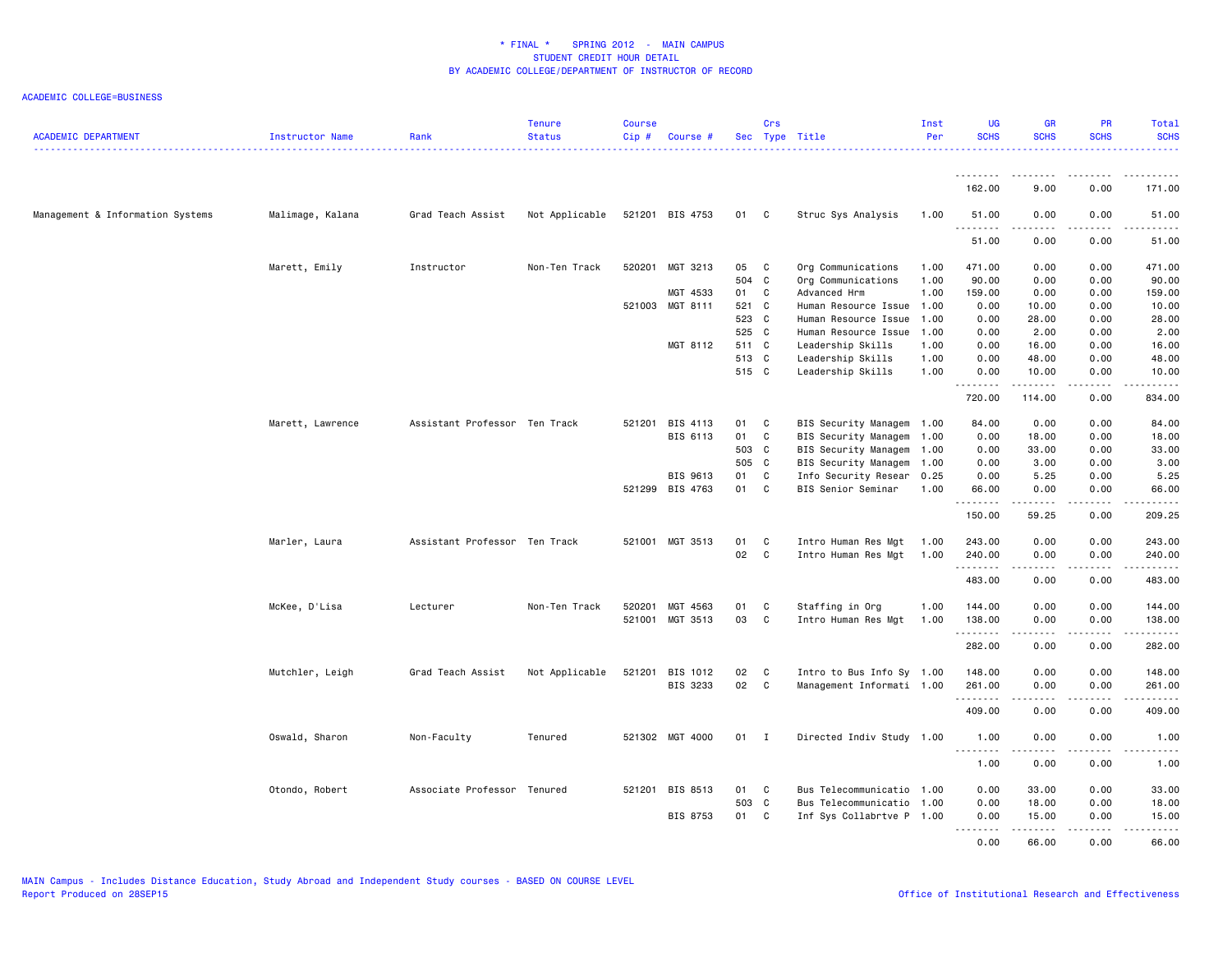| <b>ACADEMIC DEPARTMENT</b>       | Instructor Name     | Rank                          | <b>Tenure</b><br><b>Status</b> | <b>Course</b><br>Cip# | Course #                           |             | Crs          | Sec Type Title                                  | Inst<br>Per | <b>UG</b><br><b>SCHS</b> | <b>GR</b><br><b>SCHS</b>                                                                                                                                      | PR<br><b>SCHS</b>                   | Total<br><b>SCHS</b><br>.                                                                                                                                     |
|----------------------------------|---------------------|-------------------------------|--------------------------------|-----------------------|------------------------------------|-------------|--------------|-------------------------------------------------|-------------|--------------------------|---------------------------------------------------------------------------------------------------------------------------------------------------------------|-------------------------------------|---------------------------------------------------------------------------------------------------------------------------------------------------------------|
| Management & Information Systems | Pearson, Allison    | Professor                     | Tenured                        |                       | 521302 MGT 9000                    | 01          | D            | Research / Diss                                 | 1.00        | 0.00<br>.                | 9.00<br>.                                                                                                                                                     | 0.00                                | 9.00<br>.                                                                                                                                                     |
|                                  |                     |                               |                                |                       |                                    |             |              |                                                 |             | 0.00                     | 9.00                                                                                                                                                          | 0.00                                | 9.00                                                                                                                                                          |
|                                  | Pearson, Rodney     | Professor                     | Tenured                        |                       | 521201 BIS 3523                    | 01          | $\mathbf{C}$ | Advanced Languages                              | 1.00        | 81.00                    | 0.00                                                                                                                                                          | 0.00                                | 81.00                                                                                                                                                         |
|                                  |                     |                               |                                |                       | BIS 4000                           | 01          | $\mathbf{I}$ | Directed Indiv Study                            | 1.00        | 3.00                     | 0.00                                                                                                                                                          | 0.00                                | 3.00                                                                                                                                                          |
|                                  |                     |                               |                                |                       | 521202 BIS 4523                    | 01          | C            | Adv Languages II                                | 1.00        | 51.00                    | 0.00                                                                                                                                                          | 0.00                                | 51.00                                                                                                                                                         |
|                                  |                     |                               |                                |                       | BIS 6523                           | 01 C        |              | Adv Languages II                                | 1.00        | 0.00<br>.                | 9.00<br>.                                                                                                                                                     | 0.00<br>$\omega$ is a $\omega$      | 9.00<br>.                                                                                                                                                     |
|                                  |                     |                               |                                |                       |                                    |             |              |                                                 |             | 135.00                   | 9.00                                                                                                                                                          | 0.00                                | 144.00                                                                                                                                                        |
|                                  | Penney, Christopher | Assistant Professor Ten Track |                                |                       | 520101 BUS 4853                    | 03          | C            | <b>Business Policy</b>                          | 1.00        | 135.00                   | 0.00                                                                                                                                                          | 0.00                                | 135.00                                                                                                                                                        |
|                                  |                     |                               |                                |                       |                                    | 06          | C            | <b>Business Policy</b>                          | 1.00        | 135.00                   | 0.00                                                                                                                                                          | 0.00                                | 135.00                                                                                                                                                        |
|                                  |                     |                               |                                |                       |                                    |             |              |                                                 |             | .<br>270.00              | د د د د<br>0.00                                                                                                                                               | $\sim$ $\sim$ $\sim$ $\sim$<br>0.00 | .<br>270.00                                                                                                                                                   |
|                                  | Randle, Vikki       | Assistant Professor Ten Track |                                |                       | 521003 MGT 8111                    | 561 C       |              | Human Resource Issue 1.00                       |             | 0.00                     | 7.00                                                                                                                                                          | 0.00                                | 7.00                                                                                                                                                          |
|                                  |                     |                               |                                |                       |                                    | 563 C       |              | Human Resource Issue                            | 1.00        | 0.00                     | 16.00                                                                                                                                                         | 0.00                                | 16.00                                                                                                                                                         |
|                                  |                     |                               |                                |                       |                                    | 565 C       |              | Human Resource Issue                            | 1.00        | 0.00                     | 4.00                                                                                                                                                          | 0.00                                | 4.00                                                                                                                                                          |
|                                  |                     |                               |                                |                       | MGT 8112                           | 561 C       |              | Leadership Skills                               | 1.00        | 0.00                     | 16.00                                                                                                                                                         | 0.00                                | 16.00                                                                                                                                                         |
|                                  |                     |                               |                                |                       |                                    | 563 C       |              | Leadership Skills                               | 1.00        | 0.00                     | 36.00                                                                                                                                                         | 0.00                                | 36.00                                                                                                                                                         |
|                                  |                     |                               |                                |                       |                                    | 565 C       |              | Leadership Skills                               | 1.00        | 0.00                     | 8.00                                                                                                                                                          | 0.00                                | 8.00                                                                                                                                                          |
|                                  |                     |                               |                                |                       |                                    |             |              |                                                 |             | .<br>0.00                | $\frac{1}{2} \left( \frac{1}{2} \right) \left( \frac{1}{2} \right) \left( \frac{1}{2} \right) \left( \frac{1}{2} \right) \left( \frac{1}{2} \right)$<br>87.00 | .<br>0.00                           | $\frac{1}{2} \left( \frac{1}{2} \right) \left( \frac{1}{2} \right) \left( \frac{1}{2} \right) \left( \frac{1}{2} \right) \left( \frac{1}{2} \right)$<br>87.00 |
|                                  | Randolph, Robert    | Grad Teach Assist             | Not Applicable                 |                       | 521301 MGT 3114                    | 02 C        |              | Prin of Mgt & Prod                              | 1.00        | 496.00<br>.              | 0.00<br>.                                                                                                                                                     | 0.00<br>$\frac{1}{2}$               | 496.00<br>.                                                                                                                                                   |
|                                  |                     |                               |                                |                       |                                    |             |              |                                                 |             | 496.00                   | 0.00                                                                                                                                                          | 0.00                                | 496.00                                                                                                                                                        |
|                                  | Remotigue, Robyn    | Non-Faculty                   | Not Applicable                 |                       | 520201 MGT 3213                    | 07 C        |              | Org Communications                              | 1.00        | 75.00<br>.               | 0.00                                                                                                                                                          | 0.00                                | 75.00<br>.                                                                                                                                                    |
|                                  |                     |                               |                                |                       |                                    |             |              |                                                 |             | 75.00                    | 0.00                                                                                                                                                          | 0.00                                | 75.00                                                                                                                                                         |
|                                  | Richardson, Woodrow | Instructor                    | Non-Ten Track                  |                       | 520101 BUS 4853                    | 01          | $\mathbf{C}$ | <b>Business Policy</b>                          | 1.00        | 72.00                    | 0.00                                                                                                                                                          | 0.00                                | 72.00                                                                                                                                                         |
|                                  |                     |                               |                                |                       |                                    | 02          | C            | <b>Business Policy</b>                          | 1.00        | 132.00                   | 0.00                                                                                                                                                          | 0.00                                | 132.00                                                                                                                                                        |
|                                  |                     |                               |                                |                       |                                    | 04          | $\mathbf c$  | <b>Business Policy</b>                          | 1.00        | 126.00                   | 0.00                                                                                                                                                          | 0.00                                | 126.00                                                                                                                                                        |
|                                  |                     |                               |                                |                       |                                    | 05          | C            | <b>Business Policy</b>                          | 1.00        | 132.00                   | 0.00                                                                                                                                                          | 0.00                                | 132.00                                                                                                                                                        |
|                                  |                     |                               |                                |                       |                                    |             |              |                                                 |             | .<br>462.00              | .<br>0.00                                                                                                                                                     | .<br>0.00                           | $\begin{array}{cccccccccc} \bullet & \bullet & \bullet & \bullet & \bullet & \bullet & \bullet \end{array}$<br>462.00                                         |
|                                  | Spencer, Barbara    | Professor                     | Tenured                        |                       | 520201 MGT 8123                    | 01          | $\mathbf{C}$ | Strategic Bus Consul 1.00                       |             | 0.00                     | 54.00                                                                                                                                                         | 0.00                                | 54.00                                                                                                                                                         |
|                                  |                     |                               |                                |                       |                                    | 501 C       |              | Strategic Bus Consul                            | 1.00        | 0.00                     | 18.00                                                                                                                                                         | 0.00                                | 18.00                                                                                                                                                         |
|                                  |                     |                               |                                |                       |                                    | 503 C       |              | Strategic Bus Consul 1.00                       |             | 0.00                     | 66.00                                                                                                                                                         | 0.00                                | 66.00                                                                                                                                                         |
|                                  |                     |                               |                                |                       |                                    | 505 C       |              | Strategic Bus Consul 1.00                       |             | 0.00                     | 3.00                                                                                                                                                          | 0.00                                | 3.00                                                                                                                                                          |
|                                  |                     |                               |                                |                       | 520299 MGT 4990                    | 802 A       |              | Special Topic In MGT 1.00                       |             | 0.00                     | 0.00                                                                                                                                                          | 0.00                                | 0.00                                                                                                                                                          |
|                                  |                     |                               |                                |                       | MGT 6990                           | 801 A       |              | Special Topic In MGT 1.00                       |             | 0.00                     | 6.00                                                                                                                                                          | 0.00                                | 6.00                                                                                                                                                          |
|                                  |                     |                               |                                |                       |                                    | 802 A       |              | Special Topic In MGT 1.00                       |             | 0.00                     | 0.00                                                                                                                                                          | 0.00                                | 0.00                                                                                                                                                          |
|                                  |                     |                               |                                |                       | 521302 MGT 9000                    | $02$ D      |              | Research / Diss                                 | 1.00        | 0.00                     | 1.00                                                                                                                                                          | 0.00                                | 1.00                                                                                                                                                          |
|                                  |                     |                               |                                |                       |                                    |             |              |                                                 |             | .<br>0.00                | .<br>148.00                                                                                                                                                   | .<br>0.00                           | .<br>148.00                                                                                                                                                   |
|                                  | Taylor, G.          | Professor                     | Tenured                        |                       | 521001 MGT 9533<br>521201 MGT 8063 | 01<br>561 C | C            | Seminar In Hrm Lit<br>Survey Of Management 1.00 | 1.00        | 0.00<br>0.00             | 9.00<br>12.00                                                                                                                                                 | 0.00<br>0.00                        | 9.00<br>12.00                                                                                                                                                 |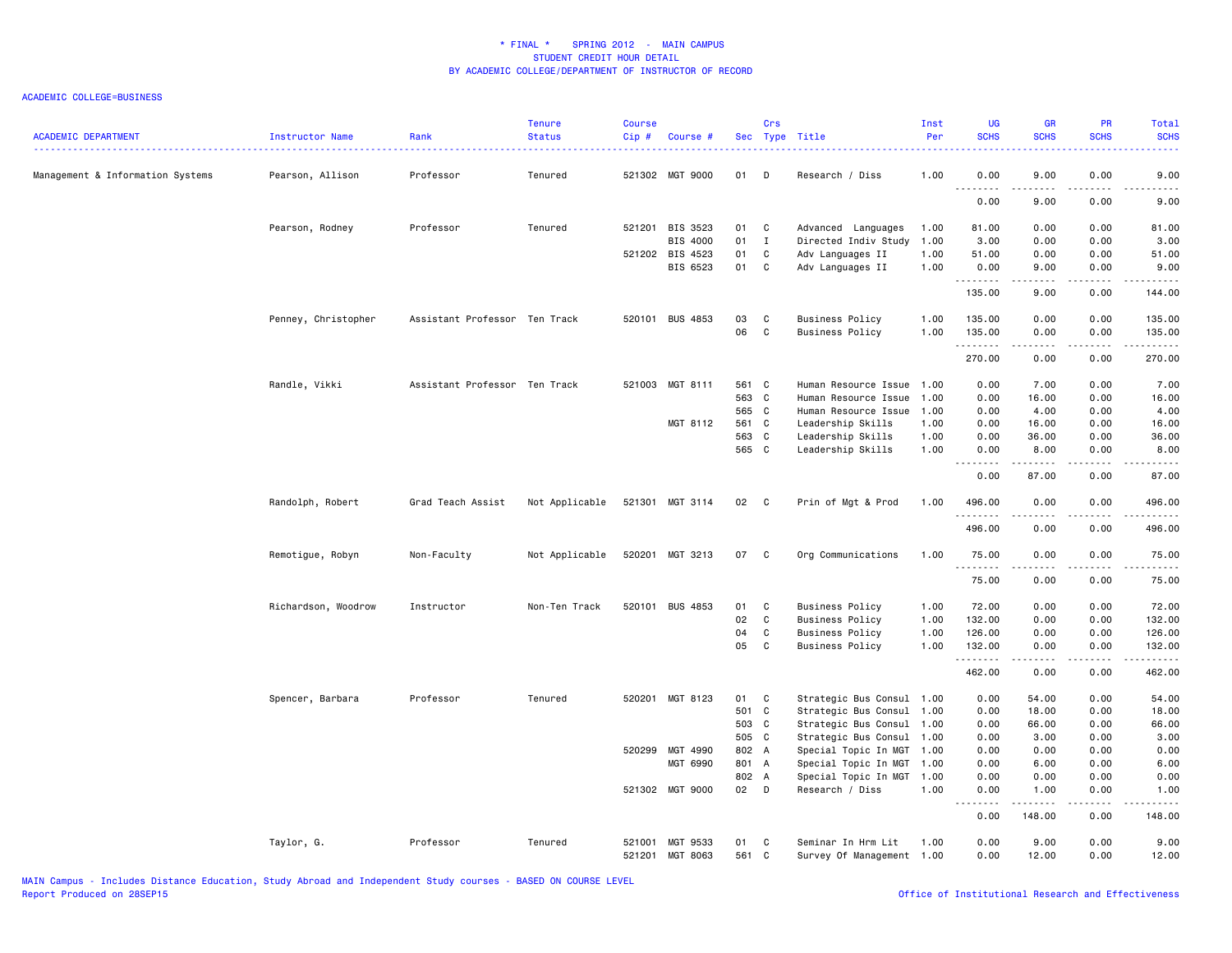| <b>ACADEMIC DEPARTMENT</b>       | Instructor Name    | Rank                          | <b>Tenure</b><br><b>Status</b> | <b>Course</b><br>$Cip$ # | Course #        | <b>Sec</b> | Crs | Type Title                | Inst<br>Per | <b>UG</b><br><b>SCHS</b> | <b>GR</b><br><b>SCHS</b>             | <b>PR</b><br><b>SCHS</b>                                                                                                | Total<br><b>SCHS</b>  |
|----------------------------------|--------------------|-------------------------------|--------------------------------|--------------------------|-----------------|------------|-----|---------------------------|-------------|--------------------------|--------------------------------------|-------------------------------------------------------------------------------------------------------------------------|-----------------------|
| Management & Information Systems | Taylor, G.         | Professor                     | Tenured                        |                          | 521201 MGT 8063 | 563 C      |     | Survey Of Management 1.00 |             | 0.00                     | 102.00                               | 0.00                                                                                                                    | 102.00                |
|                                  |                    |                               |                                |                          |                 | 565 C      |     | Survey Of Management 1.00 |             | 0.00                     | 6.00                                 | 0.00                                                                                                                    | 6.00                  |
|                                  |                    |                               |                                |                          |                 |            |     |                           |             | .<br>0.00                | .<br>129.00                          | --------<br>0.00                                                                                                        | .<br>129.00           |
|                                  | Templeton, Gary    | Associate Professor Tenured   |                                | 521201                   | BIS 3233        | 01 C       |     | Management Informati 1.00 |             | 615.00                   | 0.00                                 | 0.00                                                                                                                    | 615.00                |
|                                  |                    |                               |                                |                          | BIS 8112        | 521 C      |     | Mgt Info Tech & Sys       | 1.00        | 0.00                     | 22.00                                | 0.00                                                                                                                    | 22.00                 |
|                                  |                    |                               |                                |                          |                 | 523 C      |     | Mgt Info Tech & Sys       | 1.00        | 0.00                     | 46.00                                | 0.00                                                                                                                    | 46.00                 |
|                                  |                    |                               |                                |                          |                 | 525 C      |     | Mgt Info Tech & Sys       | 1.00        | 0.00                     | 8.00                                 | 0.00                                                                                                                    | 8.00                  |
|                                  |                    |                               |                                |                          |                 |            |     |                           |             | 615.00                   | 76.00                                | .<br>0.00                                                                                                               | 691.00                |
|                                  | Vardaman, James    | Assistant Professor Ten Track |                                |                          | 521003 MGT 3813 | 01         | C.  | Organizational Behav 1.00 |             | 153.00                   | 0.00                                 | 0.00                                                                                                                    | 153.00                |
|                                  |                    |                               |                                |                          | MGT 8111        | 01         | C.  | Human Resource Issue      | 1.00        | 0.00                     | 31.00                                | 0.00                                                                                                                    | 31.00                 |
|                                  |                    |                               |                                |                          | MGT 8112        | 01         | C.  | Leadership Skills         | 1.00        | 0.00                     | 68.00                                | 0.00                                                                                                                    | 68.00                 |
|                                  |                    |                               |                                |                          |                 |            |     |                           |             | 153.00                   | 99.00                                | ----<br>0.00                                                                                                            | 252.00                |
|                                  | Warkentin, Merrill | Professor                     | Tenured                        | 521201                   | BIS 1012        | 01 C       |     | Intro to Bus Info Sy 1.00 |             | 522.00                   | 0.00                                 | 0.00                                                                                                                    | 522.00                |
|                                  |                    |                               |                                |                          | <b>BIS 7000</b> | 01         | - 1 | Directed Indiv Study      | 1.00        | 0.00                     | 3.00                                 | 0.00                                                                                                                    | 3.00                  |
|                                  |                    |                               |                                |                          | <b>BIS 9000</b> | 01         | D.  | Research / Diss           | 1.00        | 0.00                     | 13.00                                | 0.00                                                                                                                    | 13.00                 |
|                                  |                    |                               |                                |                          | BIS 9613        | 01         | - C | Info Security Resear      | 0.75        | 0.00                     | 15.75                                | 0.00                                                                                                                    | 15.75                 |
|                                  |                    |                               |                                |                          |                 |            |     |                           |             | --------<br>522.00       | - - - - - - -<br>31.75               | $\begin{array}{cccccccccccccc} \bullet & \bullet & \bullet & \bullet & \bullet & \bullet & \bullet \end{array}$<br>0.00 | .<br>553.75           |
|                                  |                    |                               |                                |                          |                 |            |     |                           |             | ========                 | --------                             |                                                                                                                         | ==========            |
| Management & Information Systems |                    |                               |                                |                          |                 |            |     |                           |             | 7143.00                  | 933.00<br>======== ======== ======== | 0.00                                                                                                                    | 8076.00<br>========== |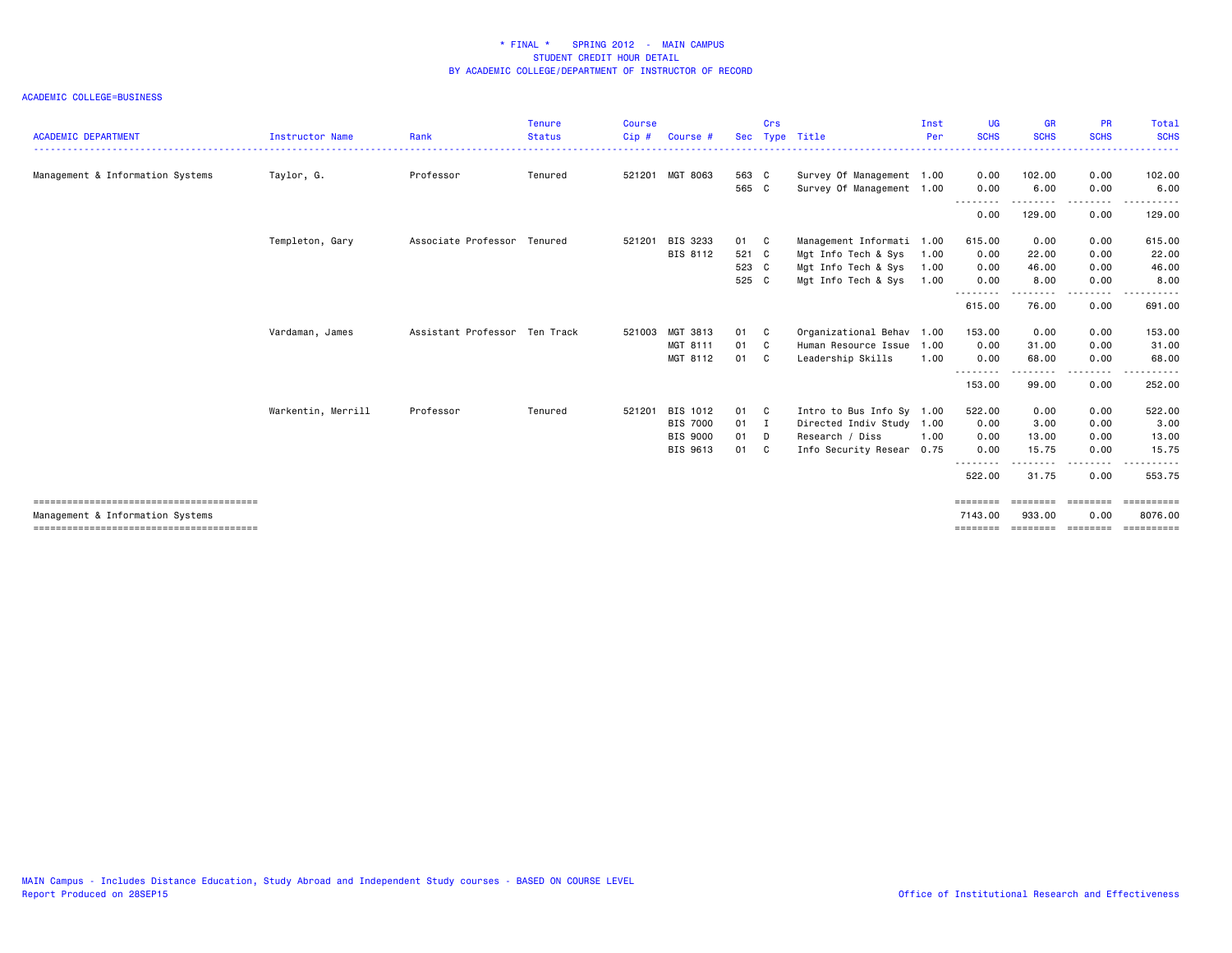| <b>ACADEMIC DEPARTMENT</b>                                 | Instructor Name     | Rank                          | <b>Tenure</b><br><b>Status</b> | <b>Course</b><br>$Cip \#$ | Course #        |          | Crs          | Sec Type Title            | Inst<br>Per  | <b>UG</b><br><b>SCHS</b> | <b>GR</b><br><b>SCHS</b>                                                                                                                                      | PR<br><b>SCHS</b>                   | Total<br><b>SCHS</b><br>والمستحدث                                                                                                                                                         |
|------------------------------------------------------------|---------------------|-------------------------------|--------------------------------|---------------------------|-----------------|----------|--------------|---------------------------|--------------|--------------------------|---------------------------------------------------------------------------------------------------------------------------------------------------------------|-------------------------------------|-------------------------------------------------------------------------------------------------------------------------------------------------------------------------------------------|
| Marketing, Quantitative Analysis & Busin Adkerson, Jeffrey |                     | Non-Faculty                   | Not Applicable                 | 521401                    | MKT 2221        | 01       | - L          | Golf Professional De 1.00 |              | 40.00                    | 0.00                                                                                                                                                          | 0.00                                | 40.00                                                                                                                                                                                     |
|                                                            |                     |                               |                                |                           | MKT 2241        | 01       | $\mathsf{L}$ | Golf Professional De      | 1.00         | 21.00                    | 0.00                                                                                                                                                          | 0.00                                | 21.00                                                                                                                                                                                     |
|                                                            |                     |                               |                                |                           | MKT 2311        | 01       | $\mathsf{L}$ | Golf Professional De 1.00 |              | 24.00<br>. <b>.</b>      | 0.00<br>.                                                                                                                                                     | 0.00<br>.                           | 24.00<br>.                                                                                                                                                                                |
|                                                            |                     |                               |                                |                           |                 |          |              |                           |              | 85.00                    | 0.00                                                                                                                                                          | 0.00                                | 85.00                                                                                                                                                                                     |
|                                                            | Blakeney, Alisha    | Grad Teach Assist             | Not Applicable                 |                           | 521401 MKT 4533 | 01 C     |              | Marketing Research        | 1.00         | 90.00<br>.               | 0.00<br>.                                                                                                                                                     | 0.00<br>$\sim$ $\sim$ $\sim$ $\sim$ | 90.00<br>د د د د د                                                                                                                                                                        |
|                                                            |                     |                               |                                |                           |                 |          |              |                           |              | 90.00                    | 0.00                                                                                                                                                          | 0.00                                | 90.00                                                                                                                                                                                     |
|                                                            | Bryant, James       | Lecturer                      | Non-Ten Track                  |                           | 220199 BL 8112  | 521 C    |              | Law Ethics Disp Res       | 1.00         | 0.00                     | 16.00                                                                                                                                                         | 0.00                                | 16.00                                                                                                                                                                                     |
|                                                            |                     |                               |                                |                           |                 | 523 C    |              | Law Ethics Disp Res       | 1.00         | 0.00                     | 48.00                                                                                                                                                         | 0.00                                | 48.00                                                                                                                                                                                     |
|                                                            |                     |                               |                                |                           |                 | 525 C    |              | Law Ethics Disp Res       | 1.00         | 0.00<br>.                | 10.00<br>$\frac{1}{2} \left( \frac{1}{2} \right) \left( \frac{1}{2} \right) \left( \frac{1}{2} \right) \left( \frac{1}{2} \right) \left( \frac{1}{2} \right)$ | 0.00<br>$\sim$ $\sim$ $\sim$ $\sim$ | 10.00<br>د د د د د                                                                                                                                                                        |
|                                                            |                     |                               |                                |                           |                 |          |              |                           |              | 0.00                     | 74.00                                                                                                                                                         | 0.00                                | 74.00                                                                                                                                                                                     |
|                                                            | Chakrabarty, Subhra | Associate Professor Tenured   |                                |                           | 521401 MKT 4113 | 01       | C            | Personal Selling          | 1.00         | 159.00                   | 0.00                                                                                                                                                          | 0.00                                | 159.00                                                                                                                                                                                    |
|                                                            |                     |                               |                                |                           |                 | 02       | $\mathbf{C}$ | Personal Selling          | 1.00         | 168.00<br>.              | 0.00<br>-----                                                                                                                                                 | 0.00<br>.                           | 168.00<br>بالمتمامي                                                                                                                                                                       |
|                                                            |                     |                               |                                |                           |                 |          |              |                           |              | 327.00                   | 0.00                                                                                                                                                          | 0.00                                | 327.00                                                                                                                                                                                    |
|                                                            | Collier, Joel       | Assistant Professor Ten Track |                                |                           | 521401 MKT 8153 | 01 C     |              | Strategic Marketing       | 1.00         | 0.00                     | 78.00                                                                                                                                                         | 0.00                                | 78.00                                                                                                                                                                                     |
|                                                            |                     |                               |                                |                           |                 | 511 C    |              | Strategic Marketing       | 1.00         | 0.00                     | 15.00                                                                                                                                                         | 0.00                                | 15.00                                                                                                                                                                                     |
|                                                            |                     |                               |                                |                           |                 | 513 C    |              | Strategic Marketing       | 1.00         | 0.00                     | 72.00                                                                                                                                                         | 0.00                                | 72.00                                                                                                                                                                                     |
|                                                            |                     |                               |                                |                           |                 | 515 C    |              | Strategic Marketing       | 1.00         | 0.00<br><u>.</u>         | 12.00                                                                                                                                                         | 0.00<br>$- - - -$                   | 12.00<br>.                                                                                                                                                                                |
|                                                            |                     |                               |                                |                           |                 |          |              |                           |              | 0.00                     | 177.00                                                                                                                                                        | 0.00                                | 177.00                                                                                                                                                                                    |
|                                                            | Cook, Cecelia       | Instructor                    | Non-Ten Track                  |                           | 220199 BL 2413  | 01       | C            | Legal Envt Bus            | 1.00         | 525.00                   | 0.00                                                                                                                                                          | 0.00                                | 525.00                                                                                                                                                                                    |
|                                                            |                     |                               |                                |                           |                 | 02       | $\mathbf{C}$ | Legal Envt Bus            | 1.00         | 567.00                   | 0.00                                                                                                                                                          | 0.00                                | 567.00                                                                                                                                                                                    |
|                                                            |                     |                               |                                |                           | BL 3223         | 01       | C            | Law Of Comm Trans         | 1.00         | 159.00                   | 0.00                                                                                                                                                          | 0.00                                | 159.00                                                                                                                                                                                    |
|                                                            |                     |                               |                                |                           |                 | 02       | C            | Law Of Comm Trans         | 1.00         | 111.00<br>.              | 0.00<br>-----                                                                                                                                                 | 0.00<br>.                           | 111.00<br>.                                                                                                                                                                               |
|                                                            |                     |                               |                                |                           |                 |          |              |                           |              | 1362.00                  | 0.00                                                                                                                                                          | 0.00                                | 1362.00                                                                                                                                                                                   |
|                                                            | Ford, Toni-Rochelle | Grad Teach Assist             | Not Applicable                 |                           | 521401 MKT 4123 | 02 C     |              | Advertising               | 1.00         | 108.00<br>.              | 0.00                                                                                                                                                          | 0.00                                | 108.00                                                                                                                                                                                    |
|                                                            |                     |                               |                                |                           |                 |          |              |                           |              | 108.00                   | 0.00                                                                                                                                                          | 0.00                                | 108.00                                                                                                                                                                                    |
|                                                            | Goree, Michael      | Instructor                    | Non-Ten Track                  | 521401                    | MKT 3013        | 555 M    |              | Principles Of Mkt         | 1.00         | 9.00                     | 0.00                                                                                                                                                          | 0.00                                | 9.00                                                                                                                                                                                      |
|                                                            |                     |                               |                                |                           |                 | 901 M    |              | Principles Of Mkt         | 1.00         | 36.00                    | 0.00                                                                                                                                                          | 0.00                                | 36.00                                                                                                                                                                                     |
|                                                            |                     |                               |                                |                           | MKT 3213        | 01<br>02 | C<br>C       | Retailing<br>Retailing    | 1.00<br>1.00 | 177.00<br>177.00         | 0.00<br>0.00                                                                                                                                                  | 0.00<br>0.00                        | 177.00<br>177.00                                                                                                                                                                          |
|                                                            |                     |                               |                                |                           | 521499 MKT 4613 | 01       | C            | Services Marketing        | 1.00         | 216.00                   | 0.00                                                                                                                                                          | 0.00                                | 216.00                                                                                                                                                                                    |
|                                                            |                     |                               |                                |                           |                 | 02       | C            | Services Marketing        | 1.00         | 177.00                   | 0.00                                                                                                                                                          | 0.00                                | 177.00                                                                                                                                                                                    |
|                                                            |                     |                               |                                |                           |                 |          |              |                           |              | .<br>792.00              | 0.00                                                                                                                                                          | 0.00                                | $\frac{1}{2} \left( \frac{1}{2} \right) \left( \frac{1}{2} \right) \left( \frac{1}{2} \right) \left( \frac{1}{2} \right) \left( \frac{1}{2} \right) \left( \frac{1}{2} \right)$<br>792.00 |
|                                                            | Hill, William       | Assistant Professor Ten Track |                                |                           | 521401 MKT 6143 | 561 C    |              | Sales Management          | 1.00         | 0.00                     | 27.00                                                                                                                                                         | 0.00                                | 27.00                                                                                                                                                                                     |
|                                                            |                     |                               |                                |                           |                 | 563 C    |              | Sales Management          | 1.00         | 0.00                     | 78.00                                                                                                                                                         | 0.00                                | 78.00                                                                                                                                                                                     |
|                                                            |                     |                               |                                |                           |                 | 565 C    |              | Sales Management          | 1.00         | 0.00                     | 9.00                                                                                                                                                          | 0.00                                | 9.00                                                                                                                                                                                      |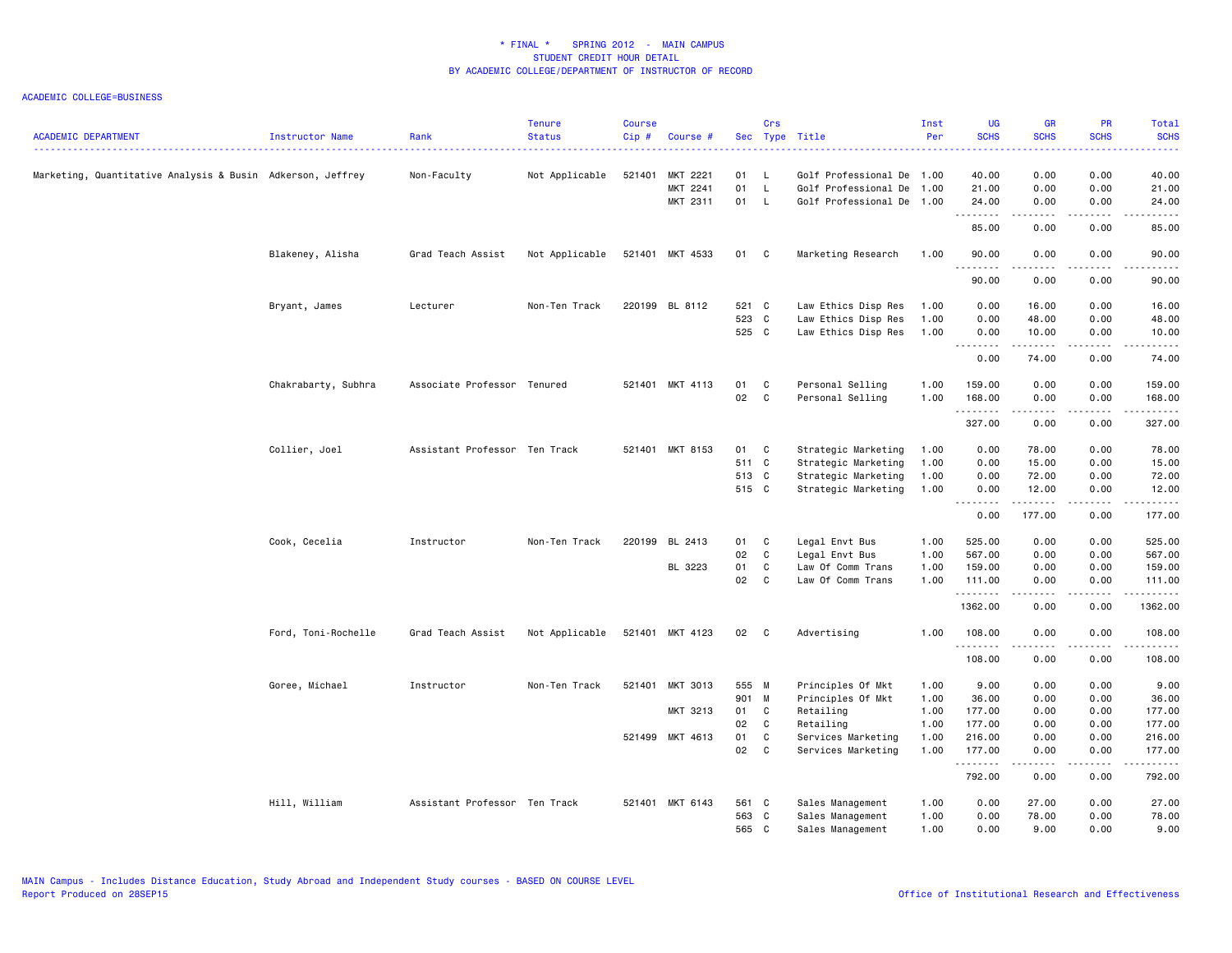| <b>ACADEMIC DEPARTMENT</b>                              | Instructor Name  | Rank                          | <b>Tenure</b><br><b>Status</b> | <b>Course</b><br>Cip# | Course #        |                | Crs          | Sec Type Title             | Inst<br>Per  | <b>UG</b><br><b>SCHS</b> | <b>GR</b><br><b>SCHS</b>                                                                                                                                     | <b>PR</b><br><b>SCHS</b> | Total<br><b>SCHS</b> |
|---------------------------------------------------------|------------------|-------------------------------|--------------------------------|-----------------------|-----------------|----------------|--------------|----------------------------|--------------|--------------------------|--------------------------------------------------------------------------------------------------------------------------------------------------------------|--------------------------|----------------------|
|                                                         |                  |                               |                                |                       |                 |                |              |                            |              | .<br>0.00                | 114.00                                                                                                                                                       | 0.00                     | 114.00               |
|                                                         |                  |                               |                                |                       |                 |                |              |                            |              |                          |                                                                                                                                                              |                          |                      |
| Marketing, Quantitative Analysis & Busin Johnson, Emily |                  | Non-Faculty                   | Not Applicable                 |                       | 521401 MKT 3213 | 555 M          |              | Retailing                  | 1.00         | 12.00                    | 0.00                                                                                                                                                         | 0.00                     | 12.00                |
|                                                         |                  |                               |                                |                       |                 | 901 M          |              | Retailing                  | 1.00         | 27.00                    | 0.00                                                                                                                                                         | 0.00                     | 27.00                |
|                                                         |                  |                               |                                |                       | MKT 4123        | 555 M<br>901 M |              | Advertising<br>Advertising | 1.00<br>1.00 | 3.00<br>12.00            | 0.00<br>0.00                                                                                                                                                 | 0.00<br>0.00             | 3.00<br>12.00        |
|                                                         |                  |                               |                                |                       |                 |                |              |                            |              | <u>.</u>                 |                                                                                                                                                              |                          |                      |
|                                                         |                  |                               |                                |                       |                 |                |              |                            |              | 54.00                    | 0.00                                                                                                                                                         | 0.00                     | 54.00                |
|                                                         | Lam, Wai-Cheong  | Instructor                    | Non-Ten Track                  |                       | 521302 BQA 2113 | 01             | C            | Bus Stat Methods I         | 1.00         | 174.00                   | 0.00                                                                                                                                                         | 0.00                     | 174.00               |
|                                                         |                  |                               |                                |                       |                 | 02             | C            | Bus Stat Methods I         | 1.00         | 72.00                    | 0.00                                                                                                                                                         | 0.00                     | 72.00                |
|                                                         |                  |                               |                                |                       | BQA 3123        | 01             | C            | Bus Stat Methods II        | 1.00         | 162.00                   | 0.00                                                                                                                                                         | 0.00                     | 162.00               |
|                                                         |                  |                               |                                |                       |                 | 02             | C            | Bus Stat Methods II        | 1.00         | 27.00<br>.               | 0.00                                                                                                                                                         | 0.00                     | 27.00<br>.           |
|                                                         |                  |                               |                                |                       |                 |                |              |                            |              | 435.00                   | 0.00                                                                                                                                                         | 0.00                     | 435.00               |
|                                                         | Liddell, Gloria  | Assistant Professor Ten Track |                                |                       | 220199 BL 8112  | 01             | C            | Law Ethics Disp Res        | 1.00         | 0.00                     | 52.00                                                                                                                                                        | 0.00                     | 52.00                |
|                                                         |                  |                               |                                |                       |                 | 511 C          |              | Law Ethics Disp Res        | 1.00         | 0.00                     | 10.00                                                                                                                                                        | 0.00                     | 10.00                |
|                                                         |                  |                               |                                |                       |                 | 513 C          |              | Law Ethics Disp Res        | 1.00         | 0.00                     | 56.00                                                                                                                                                        | 0.00                     | 56.00                |
|                                                         |                  |                               |                                |                       |                 | 515 C          |              | Law Ethics Disp Res        | 1.00         | 0.00                     | 8.00                                                                                                                                                         | 0.00                     | 8.00                 |
|                                                         |                  |                               |                                |                       | 521501 BL 4333  | 01             | C            | Real Estate Law            | 1.00         | 45.00                    | 0.00                                                                                                                                                         | 0.00                     | 45.00                |
|                                                         |                  |                               |                                |                       | BL 6333         | 01             | C            | Real Estate Law            | 1.00         | 0.00                     | 54.00                                                                                                                                                        | 0.00                     | 54.00                |
|                                                         |                  |                               |                                |                       | REF 4333        | 01             | C            | Real Estate Law            | 1.00         | 60.00                    | 0.00                                                                                                                                                         | 0.00                     | 60.00                |
|                                                         |                  |                               |                                |                       | REF 6333        | 01             | C            | Real Estate Law            | 1.00         | 0.00<br><u>.</u>         | 3.00<br><u>.</u>                                                                                                                                             | 0.00<br>.                | 3.00<br>. <u>.</u> . |
|                                                         |                  |                               |                                |                       |                 |                |              |                            |              | 105.00                   | 183.00                                                                                                                                                       | 0.00                     | 288.00               |
|                                                         | Liddell, Pearson | Professor                     | Tenured                        |                       | 220199 BL 2413  | 03             | C            | Legal Envt Bus             | 1.00         | 165.00                   | 0.00                                                                                                                                                         | 0.00                     | 165.00               |
|                                                         |                  |                               |                                |                       | BL 4000         | 01 I           |              | Directed Indiv Study       | 1.00         | 3.00                     | 0.00                                                                                                                                                         | 0.00                     | 3.00                 |
|                                                         |                  |                               |                                |                       | BL 4273         | 01             | C            | Int Bus Law                | 1.00         | 63.00                    | 0.00                                                                                                                                                         | 0.00                     | 63.00                |
|                                                         |                  |                               |                                |                       | BL 6273         | 01             | C            | Int Bus Law                | 1.00         | 0.00                     | 30.00                                                                                                                                                        | 0.00                     | 30.00                |
|                                                         |                  |                               |                                |                       | BL 7000         | 01             | $\mathbf{I}$ | Directed Indiv Study 1.00  |              | 0.00                     | 2.00                                                                                                                                                         | 0.00                     | 2.00                 |
|                                                         |                  |                               |                                |                       |                 | 02             | $\mathbf{I}$ | Directed Indiv Study 1.00  |              | 0.00<br>.                | 1.00<br>$- - - - -$                                                                                                                                          | 0.00<br>د د د د          | 1.00<br>.            |
|                                                         |                  |                               |                                |                       |                 |                |              |                            |              | 231.00                   | 33.00                                                                                                                                                        | 0.00                     | 264.00               |
|                                                         | Lueg, Jason      | Associate Professor Tenured   |                                |                       | 521401 MKT 4000 | $01$ I         |              | Directed Indiv Study 1.00  |              | 3.00                     | 0.00                                                                                                                                                         | 0.00                     | 3.00                 |
|                                                         |                  |                               |                                |                       |                 | 02             | $\mathbf{I}$ | Directed Indiv Study 1.00  |              | 3.00                     | 0.00                                                                                                                                                         | 0.00                     | 3.00                 |
|                                                         |                  |                               |                                |                       |                 | 03             | $\mathbf{I}$ | Directed Indiv Study 1.00  |              | 3.00                     | 0.00                                                                                                                                                         | 0.00                     | 3.00                 |
|                                                         |                  |                               |                                |                       | MKT 4813        | 01             | C            | Marketing-Mgt              | 1.00         | 39.00                    | 0.00                                                                                                                                                         | 0.00                     | 39.00                |
|                                                         |                  |                               |                                |                       | <b>MKT 7000</b> | 01             | $\mathbf{I}$ | Directed Indiv Study 1.00  |              | 0.00<br>.                | 3.00<br>$\frac{1}{2} \left( \frac{1}{2} \right) \left( \frac{1}{2} \right) \left( \frac{1}{2} \right) \left( \frac{1}{2} \right) \left( \frac{1}{2} \right)$ | 0.00<br>.                | 3.00<br>.            |
|                                                         |                  |                               |                                |                       |                 |                |              |                            |              | 48.00                    | 3.00                                                                                                                                                         | 0.00                     | 51.00                |
|                                                         | Lueg, Nicole     | Associate Professor Tenured   |                                | 521401                | MKT 4413        | 01             | C            | Consumer Behavior          | 1.00         | 183.00                   | 0.00                                                                                                                                                         | 0.00                     | 183.00               |
|                                                         |                  |                               |                                |                       |                 | 02             | $\mathbf c$  | Consumer Behavior          | 1.00         | 168.00                   | 0.00                                                                                                                                                         | 0.00                     | 168.00               |
|                                                         |                  |                               |                                |                       | <b>MKT 9000</b> | 01             | D            | Research / Diss            | 1.00         | 0.00                     | 18.00                                                                                                                                                        | 0.00                     | 18.00                |
|                                                         |                  |                               |                                |                       |                 |                |              |                            |              | .<br>351.00              | 18.00                                                                                                                                                        | د د د د<br>0.00          | 369.00               |
|                                                         | McCormick, James | Instructor                    | Non-Ten Track                  |                       | 521302 BQA 2113 | 03             | C            | Bus Stat Methods I         | 1.00         | 207.00                   | 0.00                                                                                                                                                         | 0.00                     | 207.00               |
|                                                         |                  |                               |                                |                       |                 | 04             | C            | Bus Stat Methods I         | 1.00         | 216.00                   | 0.00                                                                                                                                                         | 0.00                     | 216.00               |
|                                                         |                  |                               |                                |                       |                 |                |              |                            |              |                          |                                                                                                                                                              |                          |                      |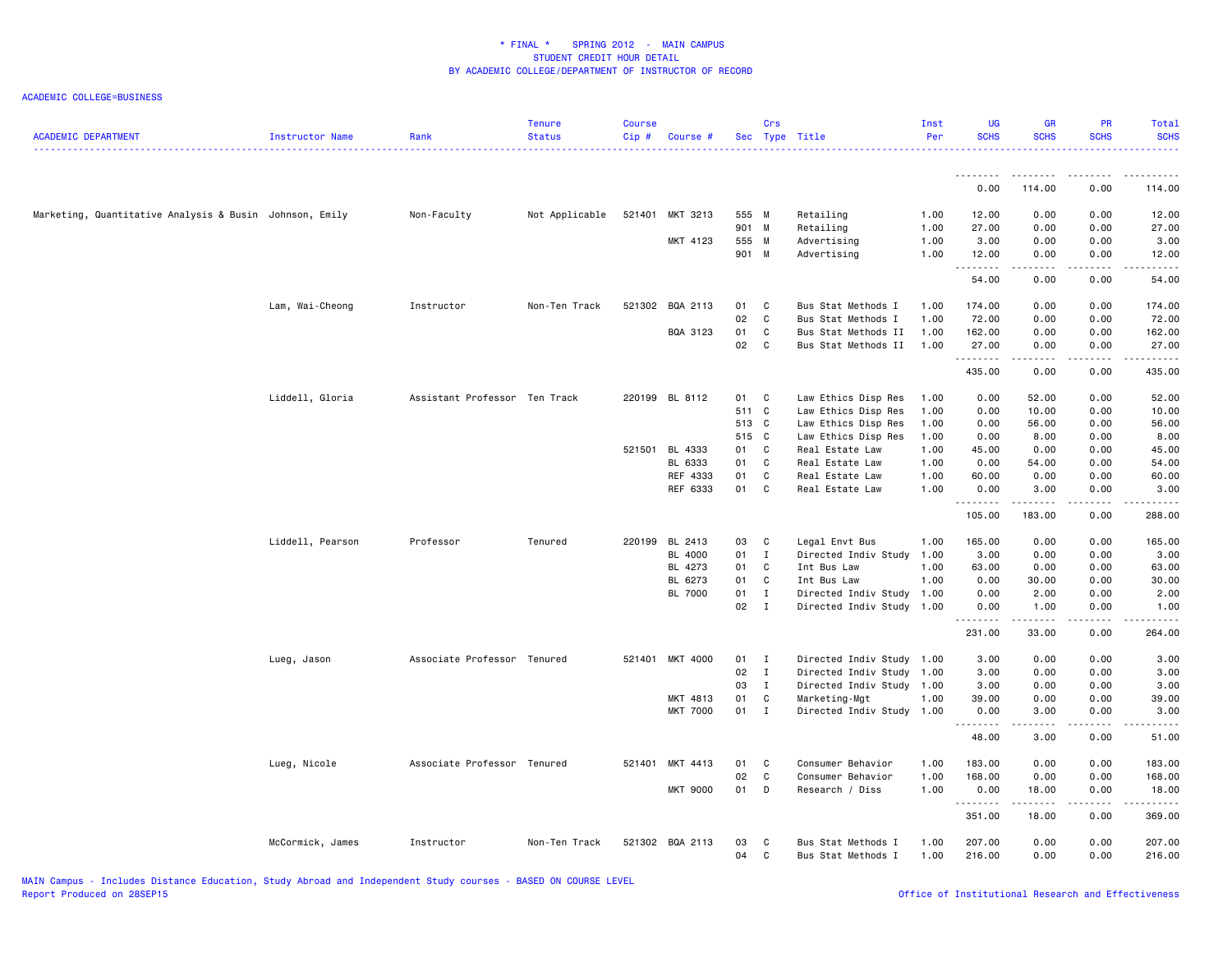| <b>ACADEMIC DEPARTMENT</b>                                | Instructor Name | Rank                        | <b>Tenure</b><br><b>Status</b> | <b>Course</b><br>Cip# | Course #                          |                                 | Crs                            | Sec Type Title                                                                                         | Inst<br>Per                  | UG<br><b>SCHS</b>              | <b>GR</b><br><b>SCHS</b>         | <b>PR</b><br><b>SCHS</b>     | Total<br><b>SCHS</b><br>وعاعاها                                                                                                          |
|-----------------------------------------------------------|-----------------|-----------------------------|--------------------------------|-----------------------|-----------------------------------|---------------------------------|--------------------------------|--------------------------------------------------------------------------------------------------------|------------------------------|--------------------------------|----------------------------------|------------------------------|------------------------------------------------------------------------------------------------------------------------------------------|
| Marketing, Quantitative Analysis & Busin McCormick, James |                 | Instructor                  | Non-Ten Track                  |                       | 521302 BQA 2113<br>BQA 3123       | 05<br>05                        | C<br>C.                        | Bus Stat Methods I<br>Bus Stat Methods II                                                              | 1.00<br>1.00                 | 186.00<br>219.00               | 0.00<br>0.00                     | 0.00<br>0.00                 | 186.00<br>219.00                                                                                                                         |
|                                                           |                 |                             |                                |                       |                                   |                                 |                                |                                                                                                        |                              | .<br>828.00                    | <u>.</u><br>0.00                 | -----<br>0.00                | .<br>828.00                                                                                                                              |
|                                                           | Moore, Melissa  | Professor                   | Tenured                        |                       | 521401 MKT 3013                   | 01<br>02                        | $\mathbf{C}$<br>$\overline{C}$ | Principles Of Mkt<br>Principles Of Mkt                                                                 | 1.00<br>1.00                 | 537.00<br>444.00<br>.          | 0.00<br>0.00<br>.                | 0.00<br>0.00<br>$- - - -$    | 537.00<br>444.00<br>.                                                                                                                    |
|                                                           |                 |                             |                                |                       |                                   |                                 |                                |                                                                                                        |                              | 981.00                         | 0.00                             | 0.00                         | 981.00                                                                                                                                   |
|                                                           | Moore, Robert   | Professor                   | Tenured                        |                       | 521401 MKT 4213                   | 01<br>02                        | $\mathbf{C}$<br>C              | Internet Marketing<br>Internet Marketing                                                               | 1.00<br>1.00                 | 33.00<br>78.00                 | 0.00<br>0.00                     | 0.00<br>0.00                 | 33.00<br>78.00                                                                                                                           |
|                                                           |                 |                             |                                |                       | MKT 6213                          | 01<br>02                        | C<br>C                         | Internet Marketing<br>Internet Marketing                                                               | 1.00<br>1.00                 | 0.00<br>0.00                   | 24.00<br>15.00                   | 0.00<br>0.00                 | 24.00<br>15.00                                                                                                                           |
|                                                           |                 |                             |                                |                       |                                   |                                 |                                |                                                                                                        |                              | 111.00                         | .<br>39.00                       | .<br>0.00                    | .<br>150.00                                                                                                                              |
|                                                           | Shanahan, Kevin | Associate Professor Tenured |                                | 089999                | MKT 4990<br><b>MKT 6990</b>       | 801 A<br>802 A<br>802 A         |                                | Special Topic In MKT 1.00<br>Special Topic In MKT 1.00<br>Special Topic In MKT 1.00                    |                              | 24.00<br>0.00<br>0.00          | 0.00<br>0.00<br>0.00             | 0.00<br>0.00<br>0.00         | 24.00<br>0.00<br>0.00                                                                                                                    |
|                                                           |                 |                             |                                |                       | 521401 MKT 4123<br>MKT 8333       | 01<br>01 S                      | $\mathbf{C}$                   | Advertising<br>Sem Mkt Promotion & 1.00                                                                | 1.00                         | 189.00<br>0.00<br><b></b>      | 0.00<br>9.00<br>.                | 0.00<br>0.00<br>.            | 189.00<br>9.00<br>.                                                                                                                      |
|                                                           |                 |                             |                                |                       |                                   |                                 |                                |                                                                                                        |                              | 213.00                         | 9.00                             | 0.00                         | 222.00                                                                                                                                   |
|                                                           | Sullivan, J.    | Professor                   | Tenured                        |                       | 521302 BQA 3123<br>BQA 8443       | 06 C<br>501 C<br>503 C<br>505 C |                                | Bus Stat Methods II<br>Stat Analy Bus Dec<br>Stat Analy Bus Dec<br>Stat Analy Bus Dec                  | 1.00<br>1.00<br>1.00<br>1.00 | 114.00<br>0.00<br>0.00<br>0.00 | 0.00<br>12.00<br>63.00<br>15.00  | 0.00<br>0.00<br>0.00<br>0.00 | 114.00<br>12.00<br>63.00<br>15.00                                                                                                        |
|                                                           |                 |                             |                                |                       |                                   |                                 |                                |                                                                                                        |                              | .<br>114.00                    | .<br>90.00                       | .<br>0.00                    | 204.00                                                                                                                                   |
|                                                           | Tahai, Alireza  | Professor                   | Tenured                        |                       | 521302 BQA 3123                   | 03<br>04                        | C<br>C <sub>c</sub>            | Bus Stat Methods II<br>Bus Stat Methods II                                                             | 1.00<br>1.00                 | 207.00<br>93.00                | 0.00<br>0.00<br>.                | 0.00<br>0.00<br>.            | 207.00<br>93.00<br>$\begin{array}{cccccccccc} \bullet & \bullet & \bullet & \bullet & \bullet & \bullet & \bullet & \bullet \end{array}$ |
|                                                           |                 |                             |                                |                       |                                   |                                 |                                |                                                                                                        |                              | 300.00                         | 0.00                             | 0.00                         | 300.00                                                                                                                                   |
|                                                           | Taylor, Ronald  | Professor                   | Tenured                        |                       | 521302 BQA 8233                   | 01 C<br>501 C<br>503 C<br>505 C |                                | Quant Analysis & Bus 1.00<br>Quant Analysis & Bus<br>Quant Analysis & Bus 1.00<br>Quant Analysis & Bus | 1.00<br>1.00                 | 0.00<br>0.00<br>0.00<br>0.00   | 60.00<br>21.00<br>72.00<br>21.00 | 0.00<br>0.00<br>0.00<br>0.00 | 60.00<br>21.00<br>72.00<br>21.00                                                                                                         |
|                                                           |                 |                             |                                |                       | BQA 9533<br>521401 MKT 3013       | 01<br>501 C<br>503 C<br>505 C   | $\mathbf{C}$                   | Adv Stat Bus Dec<br>Principles Of Mkt<br>Principles Of Mkt<br>Principles Of Mkt                        | 1.00<br>1.00<br>1.00<br>1.00 | 0.00<br>18.00<br>36.00<br>9.00 | 21.00<br>0.00<br>0.00<br>0.00    | 0.00<br>0.00<br>0.00<br>0.00 | 21.00<br>18.00<br>36.00<br>9.00                                                                                                          |
|                                                           |                 |                             |                                |                       |                                   |                                 |                                |                                                                                                        |                              | .<br>63.00                     | .<br>195.00                      | .<br>0.00                    | .<br>258.00                                                                                                                              |
|                                                           | Verdell, Angela | Lecturer                    | Non-Ten Track                  |                       | 140101 GE 2990<br>521401 MKT 3323 | 01<br>01 C                      | $\mathbf{C}$                   | Special Topic In GE<br>International Logist 1.00                                                       | 1.00                         | 39.00<br>159.00                | 0.00<br>0.00                     | 0.00<br>0.00                 | 39.00<br>159.00                                                                                                                          |
|                                                           |                 |                             |                                |                       |                                   |                                 |                                |                                                                                                        |                              | .<br>198.00                    | $- - - - -$<br>0.00              | .<br>0.00                    | .<br>198.00                                                                                                                              |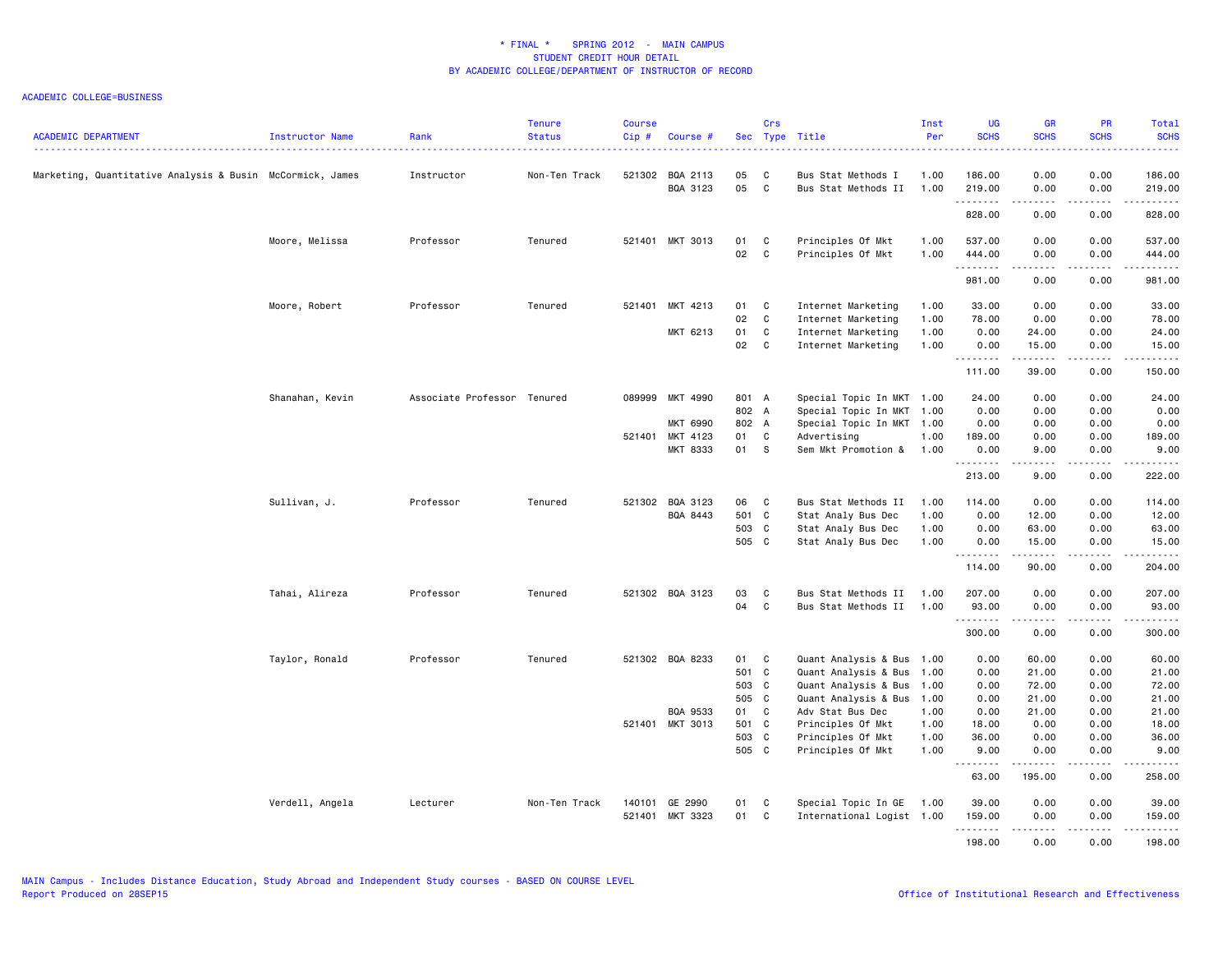| <b>ACADEMIC DEPARTMENT</b>                                | Instructor Name | Rank              | Tenure<br>Status | Course<br>Cip# | Course #             |              | Crs | Sec Type Title                           | Inst<br><b>Per</b> | <b>UG</b><br><b>SCHS</b>                 | <b>GR</b><br><b>SCHS</b> | <b>PR</b><br><b>SCHS</b> | Total<br><b>SCHS</b>                |
|-----------------------------------------------------------|-----------------|-------------------|------------------|----------------|----------------------|--------------|-----|------------------------------------------|--------------------|------------------------------------------|--------------------------|--------------------------|-------------------------------------|
| Marketing, Quantitative Analysis & Busin Webster, Cynthia |                 | Professor         | Tenured          | 521401         | MKT 4533<br>MKT 8413 | 02 C<br>01 S |     | Marketing Research<br>Sem Consumer Behav | 1.00<br>1.00       | 63.00<br>0.00                            | 0.00<br>12.00            | 0.00<br>0.00             | 63.00<br>12.00                      |
|                                                           |                 |                   |                  |                |                      |              |     |                                          |                    | ------<br>63.00                          | - - - - - -<br>12.00     | .<br>0.00                | ------<br>$ -$<br>75.00             |
|                                                           | Wilder, Kelly   | Grad Teach Assist | Not Applicable   |                | 521401 MKT 4813      | 02 C<br>03 C |     | Marketing-Mgt<br>Marketing-Mgt           | 1.00<br>1.00       | 99.00<br>66.00<br>--------               | 0.00<br>0.00<br>.        | 0.00<br>0.00<br>.        | 99.00<br>66.00<br>.                 |
|                                                           |                 |                   |                  |                |                      |              |     |                                          |                    | 165,00                                   | 0.00                     | 0.00                     | 165,00                              |
| Marketing, Quantitative Analysis & Busin                  |                 |                   |                  |                |                      |              |     |                                          |                    | ========<br>7024.00<br>$=$ = = = = = = = | 947.00                   | ========<br>0.00         | ==========<br>7971.00<br>========== |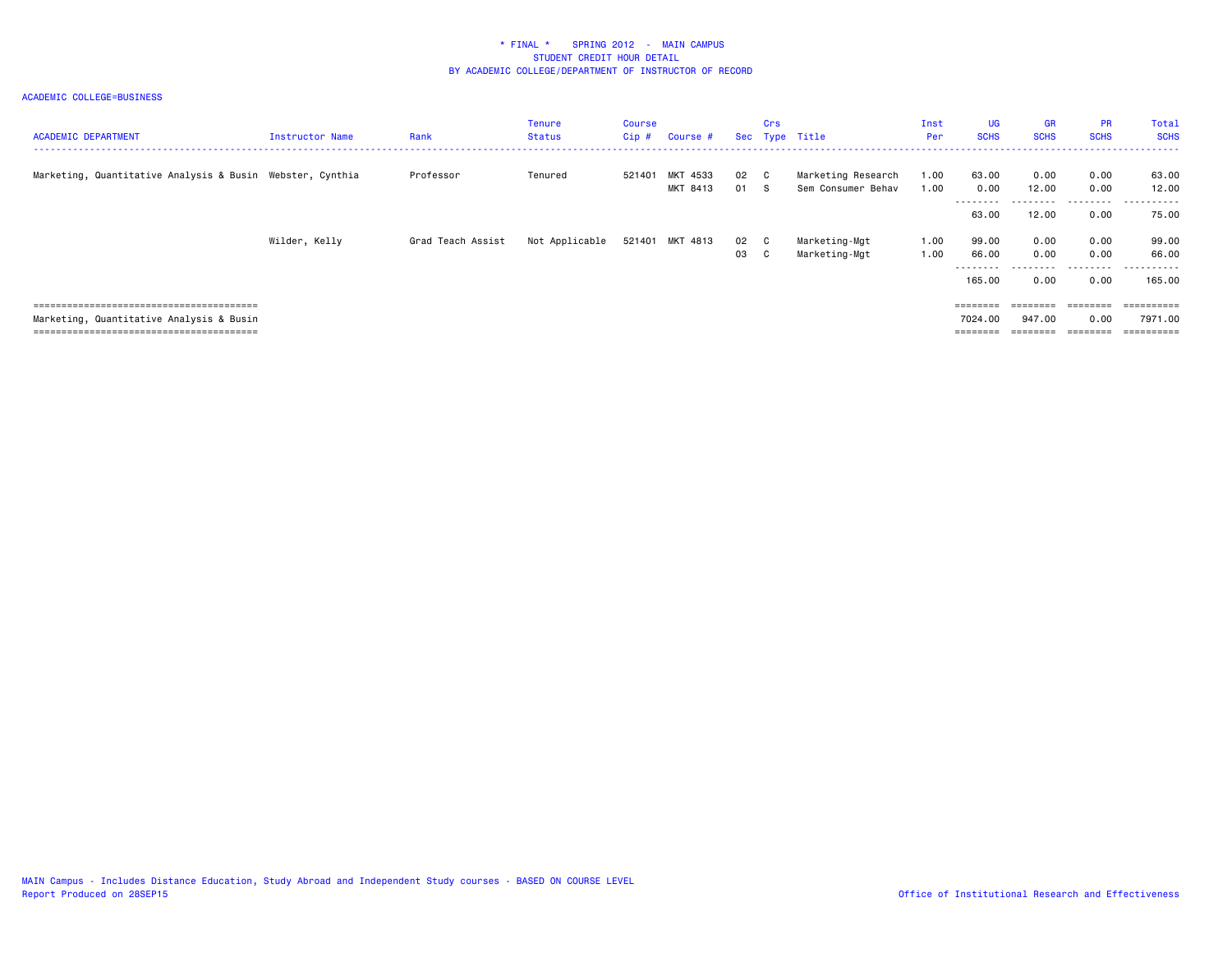| <b>ACADEMIC DEPARTMENT</b>          | Instructor Name   | Rank                              | <b>Tenure</b><br><b>Status</b> | <b>Course</b><br>Cip# | Course #                    |          | Crs            | Sec Type Title                                    | Inst<br>Per  | <b>UG</b><br><b>SCHS</b>      | <b>GR</b><br><b>SCHS</b> | PR<br><b>SCHS</b>                   | Total<br><b>SCHS</b>                                                                                                                                           |
|-------------------------------------|-------------------|-----------------------------------|--------------------------------|-----------------------|-----------------------------|----------|----------------|---------------------------------------------------|--------------|-------------------------------|--------------------------|-------------------------------------|----------------------------------------------------------------------------------------------------------------------------------------------------------------|
| Counseling & Educational Psychology | Abernathy, Larry  | Research Assist Pro Non-Ten Track |                                | 130408                | EPY 2513<br>130499 EPY 4313 | 01<br>01 | C<br>C         | Human Growth & Devel 1.00<br>Measure & Eval       | 1.00         | 363.00<br>102.00              | 0.00<br>0.00             | 0.00<br>0.00                        | 363.00<br>102.00                                                                                                                                               |
|                                     |                   |                                   |                                |                       |                             |          |                |                                                   |              | <u>.</u><br>465.00            | $- - - - -$<br>0.00      | .<br>0.00                           | المتمالي لماليا المالي<br>465.00                                                                                                                               |
|                                     | Bailey, Elizabeth | Non-Faculty                       | Not Applicable                 | 131101                | COE 4000                    | 06       | $\blacksquare$ | Directed Indiv Study 1.00                         |              | 3.00                          | 0.00                     | 0.00                                | 3.00                                                                                                                                                           |
|                                     |                   |                                   |                                |                       |                             | 11       | $\mathbf{I}$   | Directed Indiv Study 1.00                         |              | 3.00                          | 0.00                     | 0.00                                | 3.00                                                                                                                                                           |
|                                     |                   |                                   |                                |                       | COE 4513                    | 01 C     |                | Paro Prof Stud Dev                                | 1.00         | 57.00<br>$\sim$ $\sim$ $\sim$ | 0.00                     | 0.00<br>$\sim$ $\sim$ $\sim$ $\sim$ | 57.00<br>.                                                                                                                                                     |
|                                     |                   |                                   |                                |                       |                             |          |                |                                                   |              | 63.00                         | 0.00                     | 0.00                                | 63.00                                                                                                                                                          |
|                                     | Bourgeois, Thomas | Non-Faculty                       | Not Applicable                 |                       | 131101 COE 8543             | 01 C     |                | Legal Issues                                      | 1.00         | 0.00                          | 57.00                    | 0.00                                | 57.00                                                                                                                                                          |
|                                     |                   |                                   |                                |                       |                             |          |                |                                                   |              | <u>.</u><br>0.00              | .<br>57.00               | .<br>0.00                           | $\frac{1}{2} \left( \frac{1}{2} \right) \left( \frac{1}{2} \right) \left( \frac{1}{2} \right) \left( \frac{1}{2} \right) \left( \frac{1}{2} \right)$<br>57.00  |
|                                     | Dooley, Kathy     | Professor                         | Tenured                        |                       | 131101 COE 8730             | 02       | E              | Internship-Mental He 1.00                         |              | 0.00                          | 60.00                    | 0.00                                | 60.00                                                                                                                                                          |
|                                     |                   |                                   |                                | 420201                | COE 8633                    | 01       | C              | Psychosocial Rehab                                | 1.00         | 0.00                          | 63.00                    | 0.00                                | 63.00                                                                                                                                                          |
|                                     |                   |                                   |                                | 420601                | COE 7000                    | 02       | $\mathbf{I}$   | Directed Indiv Study                              | 1.00         | 0.00                          | 3.00                     | 0.00                                | 3.00                                                                                                                                                           |
|                                     |                   |                                   |                                |                       |                             | 18       | $\mathbf{I}$   | Directed Indiv Study                              | 1.00         | 0.00                          | 3.00                     | 0.00                                | 3.00                                                                                                                                                           |
|                                     |                   |                                   |                                |                       | COE 8053                    | 01       | E              | Practicum                                         | 1.00         | 0.00                          | 9.00                     | 0.00                                | 9.00                                                                                                                                                           |
|                                     |                   |                                   |                                |                       | COE 9000                    | 03       | D              | Research / Diss                                   | 1.00         | 0.00                          | 2.00                     | 0.00                                | 2.00                                                                                                                                                           |
|                                     |                   |                                   |                                |                       | COE 9750                    | 01       | E              | Internship                                        | 1.00         | 0.00<br>.                     | 15.00<br>.               | 0.00<br>.                           | 15.00<br>.                                                                                                                                                     |
|                                     |                   |                                   |                                |                       |                             |          |                |                                                   |              | 0.00                          | 155.00                   | 0.00                                | 155.00                                                                                                                                                         |
|                                     | Elder, Anastasia  | Associate Professor Tenured       |                                | 130499                | EPY 3503                    | 01       | <b>C</b>       | Prin Of Ed Psych                                  | 1.00         | 81.00                         | 0.00                     | 0.00                                | 81.00                                                                                                                                                          |
|                                     |                   |                                   |                                |                       | EPY 7000                    | 02       | $\mathbf{I}$   | Directed Indiv Study                              | 1.00         | 0.00                          | 3.00                     | 0.00                                | 3.00                                                                                                                                                           |
|                                     |                   |                                   |                                |                       |                             | 03       | $\mathbf I$    | Directed Indiv Study                              | 1.00         | 0.00                          | 3.00                     | 0.00                                | 3.00                                                                                                                                                           |
|                                     |                   |                                   |                                |                       | 130699 EPY 8533             | 01       | E.             | Practicum Tch Ed Psy                              | 1.00         | 0.00                          | 24.00                    | 0.00                                | 24.00                                                                                                                                                          |
|                                     |                   |                                   |                                | 420601                | COE 7000                    | 14       | $\mathbf{I}$   | Directed Indiv Study                              | 1.00         | 0.00                          | 3.00                     | 0.00                                | 3.00                                                                                                                                                           |
|                                     |                   |                                   |                                |                       | 429999 EPY 9000             | 01       | D              | Research / Diss                                   | 1.00         | 0.00                          | 9.00<br>.                | 0.00<br>$- - - -$                   | 9.00<br>$\frac{1}{2}$                                                                                                                                          |
|                                     |                   |                                   |                                |                       |                             |          |                |                                                   |              | 81.00                         | 42.00                    | 0.00                                | 123.00                                                                                                                                                         |
|                                     | Gainer, Donna     | Instructor                        | Non-Ten Track                  |                       | 130101 EPY 3143             | 01       | <b>C</b>       | Human Develop And Le 1.00                         |              | 84.00                         | 0.00                     | 0.00                                | 84.00                                                                                                                                                          |
|                                     |                   |                                   |                                |                       |                             | 02       | C              | Human Develop And Le                              | 1.00         | 84.00                         | 0.00                     | 0.00                                | 84.00                                                                                                                                                          |
|                                     |                   |                                   |                                |                       | EPY 3253                    | 01       | C              | Evaluating Learning                               | 1.00         | 72.00                         | 0.00                     | 0.00                                | 72.00                                                                                                                                                          |
|                                     |                   |                                   |                                |                       | 130604 EPY 6313             | 02<br>01 | C<br>C         | Evaluating Learning<br>Measure & Eval             | 1.00<br>1.00 | 30.00<br>0.00                 | 0.00<br>75.00            | 0.00<br>0.00                        | 30.00<br>75.00                                                                                                                                                 |
|                                     |                   |                                   |                                |                       |                             |          |                |                                                   |              | .<br>270.00                   | .<br>75.00               | .<br>0.00                           | <u>.</u><br>345.00                                                                                                                                             |
|                                     |                   |                                   |                                |                       |                             |          |                |                                                   |              |                               |                          |                                     |                                                                                                                                                                |
|                                     | Goldberg, Rebecca | Assistant Professor Ten Track     |                                |                       | 131101 COE 8013             | 02       | $\mathbf{C}$   | Couns Skills                                      | 1.00         | 0.00                          | 36.00                    | 0.00                                | 36.00                                                                                                                                                          |
|                                     |                   |                                   |                                |                       | COE 8203                    | 01<br>02 | C<br>C         | Place & Career Dev<br>Place & Career Dev          | 1.00<br>1.00 | 0.00<br>0.00                  | 45.00<br>90.00           | 0.00<br>0.00                        | 45.00<br>90.00                                                                                                                                                 |
|                                     |                   |                                   |                                |                       | 420601 COE 7000             | 03 I     |                | Directed Indiv Study                              | 1.00         | 0.00                          | 3.00                     | 0.00                                | 3.00                                                                                                                                                           |
|                                     |                   |                                   |                                |                       |                             |          |                |                                                   |              | 0.00                          | 174.00                   | 0.00                                | $\frac{1}{2} \left( \frac{1}{2} \right) \left( \frac{1}{2} \right) \left( \frac{1}{2} \right) \left( \frac{1}{2} \right) \left( \frac{1}{2} \right)$<br>174.00 |
|                                     |                   |                                   | Non-Ten Track                  |                       | 420101 PSY 3213             | 02       | $\mathbf{C}$   |                                                   |              | 228.00                        | 0.00                     | 0.00                                | 228.00                                                                                                                                                         |
|                                     | Golson, Angela    | Lecturer                          |                                |                       |                             | 03       | C              | Psych Of Ab Behavior 1.00<br>Psych Of Ab Behavior | 1.00         | 261.00                        | 0.00                     | 0.00                                | 261.00                                                                                                                                                         |
|                                     |                   |                                   |                                |                       | PSY 3803                    | 03       | C.             | Int Dev Psychology                                | 1.00         | 180.00                        | 0.00                     | 0.00                                | 180.00                                                                                                                                                         |
|                                     |                   |                                   |                                |                       | PSY 4203                    | 03       | C              | Theories Of Pers                                  | 1.00         | 96.00                         | 0.00                     | 0.00                                | 96.00                                                                                                                                                          |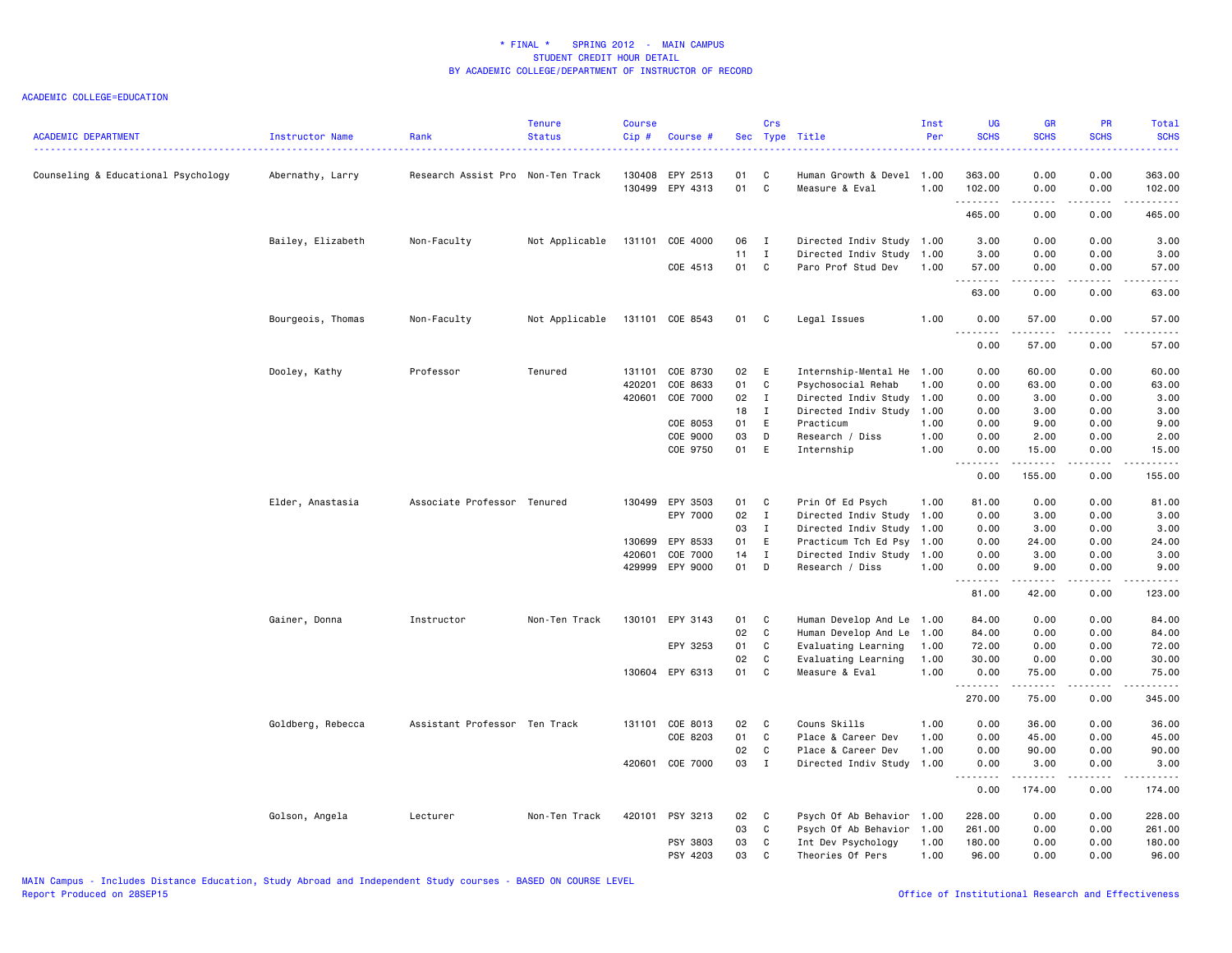| <b>ACADEMIC DEPARTMENT</b>          | Instructor Name    | Rank                          | <b>Tenure</b><br><b>Status</b> | <b>Course</b><br>Cip# | Course #        |                 | Crs               | Sec Type Title                             | Inst<br>Per  | UG<br><b>SCHS</b> | <b>GR</b><br><b>SCHS</b>                                                                                                                                     | PR<br><b>SCHS</b> | Total<br><b>SCHS</b> |
|-------------------------------------|--------------------|-------------------------------|--------------------------------|-----------------------|-----------------|-----------------|-------------------|--------------------------------------------|--------------|-------------------|--------------------------------------------------------------------------------------------------------------------------------------------------------------|-------------------|----------------------|
|                                     |                    |                               |                                |                       |                 |                 |                   |                                            |              |                   |                                                                                                                                                              |                   |                      |
|                                     |                    |                               |                                |                       |                 |                 |                   |                                            |              | 765.00            | 0.00                                                                                                                                                         | 0.00              | 765.00               |
| Counseling & Educational Psychology | Hall, Kimberly     | Associate Professor Tenured   |                                |                       | 131101 COE 8730 | 03              | E                 | Internship-School                          | 1.00         | 0.00              | 36.00                                                                                                                                                        | 0.00              | 36.00                |
|                                     |                    |                               |                                |                       | COE 8923        | 01              | $\mathbf{C}$      | Seminar School Couns                       | 1.00         | 0.00              | 54.00                                                                                                                                                        | 0.00              | 54.00                |
|                                     |                    |                               |                                |                       | COE 9043        | 01              | C                 | Adv Group Wk & Sys                         | 1.00         | 0.00              | 15.00                                                                                                                                                        | 0.00              | 15.00                |
|                                     |                    |                               |                                | 420601                | COE 7000        | 01              | Ι.                | Directed Indiv Study                       | 1.00         | 0.00              | 6.00                                                                                                                                                         | 0.00              | 6.00                 |
|                                     |                    |                               |                                |                       |                 | 07              | $\mathbf{I}$      | Directed Indiv Study                       | 1.00         | 0.00              | 3.00                                                                                                                                                         | 0.00              | 3.00                 |
|                                     |                    |                               |                                |                       |                 | $12$ I          |                   | Directed Indiv Study 1.00                  |              | 0.00              | 3.00                                                                                                                                                         | 0.00              | 3.00                 |
|                                     |                    |                               |                                |                       | COE 9000        | 01              | D                 | Research / Diss                            | 1.00         | 0.00<br>.         | 24.00<br>.                                                                                                                                                   | 0.00<br>.         | 24.00<br>.           |
|                                     |                    |                               |                                |                       |                 |                 |                   |                                            |              | 0.00              | 141.00                                                                                                                                                       | 0.00              | 141.00               |
|                                     | Harris, Chaiqua    | Grad Teach Assist             | Not Applicable                 | 131101                | COE 1323        | 02              | $\mathbf{C}$      | Career Planning                            | 0.50         | 30.00             | 0.00                                                                                                                                                         | 0.00              | 30.00                |
|                                     |                    |                               |                                |                       | 420601 COE 4013 | 01              | $\mathbf{C}$      | Fac Skills Dev                             | 1.00         | 45.00             | 0.00                                                                                                                                                         | 0.00              | 45.00                |
|                                     |                    |                               |                                |                       |                 |                 |                   |                                            |              | .<br>75.00        | $\frac{1}{2} \left( \frac{1}{2} \right) \left( \frac{1}{2} \right) \left( \frac{1}{2} \right) \left( \frac{1}{2} \right) \left( \frac{1}{2} \right)$<br>0.00 | .<br>0.00         | .<br>75.00           |
|                                     | Heiselt, April     | Assistant Professor Ten Track |                                | 130406                | HED 8113        | 01              | B                 | Admin Of Stud Serv                         | 1.00         | 0.00              | 33.00                                                                                                                                                        | 0.00              | 33.00                |
|                                     |                    |                               |                                |                       | 131101 COE 8730 | 01              | E                 | Internship-Student A 1.00                  |              | 0.00              | 48.00                                                                                                                                                        | 0.00              | 48.00                |
|                                     |                    |                               |                                |                       |                 |                 |                   |                                            |              | .<br>0.00         | .<br>81.00                                                                                                                                                   | .<br>0.00         | .<br>81.00           |
|                                     |                    |                               |                                |                       |                 |                 |                   |                                            |              |                   |                                                                                                                                                              |                   |                      |
|                                     | Henington, Carlen  | Associate Professor Tenured   |                                | 130499                | EPY 7000        | 01 I            |                   | Directed Indiv Study 1.00                  |              | 0.00              | 3.00                                                                                                                                                         | 0.00              | 3.00                 |
|                                     |                    |                               |                                | 130699                | EPY 8773        | 01              | $\mathbf c$       | Acad Assess & Interv 1.00                  |              | 0.00              | 33.00                                                                                                                                                        | 0.00              | 33.00                |
|                                     |                    |                               |                                |                       | EPY 8780        | 01<br>02        | $\mathbf{C}$<br>E | Internship Sch Psy                         | 1.00         | 0.00              | 12.00                                                                                                                                                        | 0.00<br>0.00      | 12.00                |
|                                     |                    |                               |                                | 421701                | EPY 4133        | 01              | C                 | Internship Sch Psy<br>Data-Based Decisions | 1.00<br>1.00 | 0.00<br>3.00      | 6.00<br>0.00                                                                                                                                                 | 0.00              | 6.00<br>3.00         |
|                                     |                    |                               |                                |                       | EPY 6133        | 01              | $\mathbf{C}$      | Data-Based Decisions                       | 1.00         | 0.00              | 21.00                                                                                                                                                        | 0.00              | 21.00                |
|                                     |                    |                               |                                |                       | 429999 EPY 9000 | 02              | D                 | Research / Diss                            | 1.00         | 0.00              | 41.00                                                                                                                                                        | 0.00              | 41.00                |
|                                     |                    |                               |                                |                       |                 |                 |                   |                                            |              | .<br>3.00         | .<br>116.00                                                                                                                                                  | .<br>0.00         | .<br>119.00          |
|                                     |                    |                               |                                |                       |                 |                 |                   |                                            |              |                   |                                                                                                                                                              |                   |                      |
|                                     | Jackson, Deborah   | Assistant Professor Ten Track |                                | 131101                | COE 8013        | 01              | C                 | Couns Skills                               | 1.00         | 0.00              | 33.00                                                                                                                                                        | 0.00              | 33.00                |
|                                     |                    |                               |                                | 420601                | COE 8990        | 01              | C                 | Special Topic In COE                       | 1.00         | 0.00<br>.         | 60.00<br>.                                                                                                                                                   | 0.00<br>.         | 60.00<br>.           |
|                                     |                    |                               |                                |                       |                 |                 |                   |                                            |              | 0.00              | 93.00                                                                                                                                                        | 0.00              | 93.00                |
|                                     | Justice, Cheryl    | Assistant Professor Ten Track |                                |                       | 131101 COE 8740 | 02 E            |                   | Acad Yr Field ExpII- 1.00                  |              | 0.00              | 42.00                                                                                                                                                        | 0.00              | 42.00                |
|                                     |                    |                               |                                | 420601                | COE 7000        | 08              | $\mathbf{I}$      | Directed Indiv Study 1.00                  |              | 0.00              | 3.00                                                                                                                                                         | 0.00              | 3.00                 |
|                                     |                    |                               |                                |                       |                 | 10 <sup>1</sup> | $\mathbf{I}$      | Directed Indiv Study 1.00                  |              | 0.00              | 1.00                                                                                                                                                         | 0.00              | 1.00                 |
|                                     |                    |                               |                                |                       | COE 8043        | 01 C            |                   | Group Tech & Proced                        | 1.00         | 0.00              | 24.00                                                                                                                                                        | 0.00              | 24.00                |
|                                     |                    |                               |                                |                       |                 |                 |                   |                                            |              | .<br>0.00         | $\frac{1}{2}$<br>70.00                                                                                                                                       | .<br>0.00         | .<br>70.00           |
|                                     | Latimer, Cassandra | Non-Faculty                   | Not Applicable                 |                       | 131101 COE 1323 | 01              | $\mathbf{C}$      | Career Planning                            | 1.00         | 51.00             | 0.00                                                                                                                                                         | 0.00              | 51.00                |
|                                     |                    |                               |                                |                       |                 | 02              | $\mathbf{C}$      | Career Planning                            | 0.50         | 30.00             | 0.00                                                                                                                                                         | 0.00              | 30.00                |
|                                     |                    |                               |                                |                       |                 | 03              | C                 | Career Planning                            | 1.00         | 60.00             | 0.00                                                                                                                                                         | 0.00              | 60.00                |
|                                     |                    |                               |                                |                       |                 | 04              | C                 | Career Planning                            | 1.00         | 54.00             | 0.00                                                                                                                                                         | 0.00              | 54.00                |
|                                     |                    |                               |                                |                       |                 | 05              | $\mathsf{C}$      | Career Planning                            | 0.50         | 24.00             | 0.00                                                                                                                                                         | 0.00              | 24.00                |
|                                     |                    |                               |                                |                       |                 |                 |                   |                                            |              | .<br>219.00       | $\frac{1}{2} \left( \frac{1}{2} \right) \left( \frac{1}{2} \right) \left( \frac{1}{2} \right) \left( \frac{1}{2} \right) \left( \frac{1}{2} \right)$<br>0.00 | .<br>0.00         | .<br>219.00          |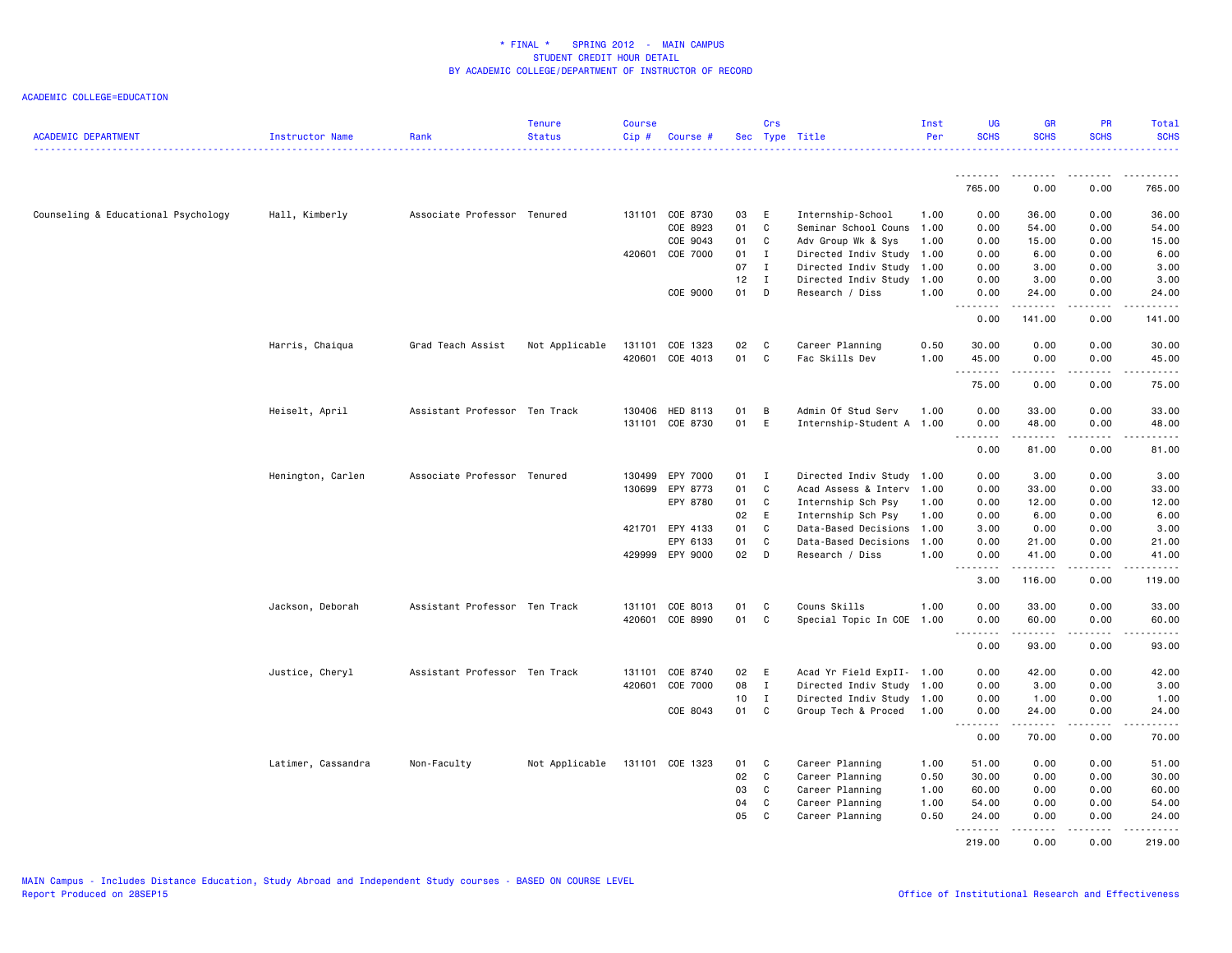| <b>ACADEMIC DEPARTMENT</b>          | Instructor Name | Rank                               | <b>Tenure</b><br><b>Status</b> | <b>Course</b><br>Cip# | Course #             |                | Crs    | Sec Type Title                               | Inst<br>Per  | <b>UG</b><br><b>SCHS</b> | <b>GR</b><br><b>SCHS</b> | PR<br><b>SCHS</b> | Total<br><b>SCHS</b> |
|-------------------------------------|-----------------|------------------------------------|--------------------------------|-----------------------|----------------------|----------------|--------|----------------------------------------------|--------------|--------------------------|--------------------------|-------------------|----------------------|
| Counseling & Educational Psychology | LeJeune, Bonnie | Non-Faculty                        | Not Applicable                 | 131009<br>131101      | COE 6323<br>COE 6303 | 501 C<br>501 C |        | Sensory Aid Technlgy 0.50                    |              | 0.00<br>0.00             | 13.50<br>27.00           | 0.00<br>0.00      | 13.50<br>27.00       |
|                                     |                 |                                    |                                |                       |                      |                |        | Re Hab Visual Impair 1.00                    |              | .                        | . <b>.</b>               | .                 | .                    |
|                                     |                 |                                    |                                |                       |                      |                |        |                                              |              | 0.00                     | 40.50                    | 0.00              | 40.50                |
|                                     | Looby, Eugenie  | Professor                          | Tenured                        | 420401                | COE 8703             | 01             | C      | Community Counseling 1.00                    |              | 0.00                     | 45.00                    | 0.00              | 45.00                |
|                                     |                 |                                    |                                | 420601                | COE 9000             | 05             | D      | Research / Diss                              | 1.00         | 0.00                     | 13.00                    | 0.00              | 13.00                |
|                                     |                 |                                    |                                | 421601                | COE 8073             | 01             | C      | Cultural Found/Couns 1.00                    |              | 0.00<br>.                | 78.00                    | 0.00<br>د د د د   | 78.00<br>.           |
|                                     |                 |                                    |                                |                       |                      |                |        |                                              |              | 0.00                     | 136.00                   | 0.00              | 136.00               |
|                                     | Maynard, Scott  | Non-Faculty                        | Not Applicable                 |                       | 521001 CP 2103       | 01             | E      | First Work Sem                               | 1.00         | 183.00                   | 0.00                     | 0.00              | 183.00               |
|                                     |                 |                                    |                                |                       |                      | H01 E          |        | Honors First Work Se                         | 1.00         | 33.00                    | 0.00                     | 0.00              | 33.00                |
|                                     |                 |                                    |                                |                       | CP 2203              | 01             | E      | Second Work Sem                              | 1.00         | 72.00                    | 0.00                     | 0.00              | 72.00                |
|                                     |                 |                                    |                                |                       |                      | H01 E          |        | Honors Second Work S 1.00                    |              | 21.00                    | 0.00                     | 0.00              | 21.00                |
|                                     |                 |                                    |                                |                       | CP 3303              | 01             | E      | Third Work Sem                               | 1.00         | 66.00                    | 0.00                     | 0.00              | 66.00                |
|                                     |                 |                                    |                                |                       |                      | H01 E          |        | Honors Third Work Se                         | 1.00         | 15.00                    | 0.00                     | 0.00              | 15.00                |
|                                     |                 |                                    |                                |                       | CP 3403              | 01             | E      | Fourth Work Sem                              | 1.00         | 39.00                    | 0.00                     | 0.00              | 39.00                |
|                                     |                 |                                    |                                |                       |                      | HO1 E          |        | Honors Fourth Work S                         | 1.00         | 3.00                     | 0.00                     | 0.00              | 3.00                 |
|                                     |                 |                                    |                                |                       | CP 4503              | 01             | E      | Fifth Work Sem                               | 1.00         | 12.00                    | 0.00                     | 0.00              | 12.00                |
|                                     |                 |                                    |                                |                       | CP 8013              | 01             | E      | First Work Sem                               | 1.00         | 0.00                     | 9.00                     | 0.00              | 9.00                 |
|                                     |                 |                                    |                                |                       | CP 8023<br>CP 8033   | 01<br>01       | E<br>E | Second Work Sem<br>Third Work Sem            | 1.00<br>1.00 | 0.00<br>0.00             | 6.00<br>3.00             | 0.00<br>0.00      | 6.00<br>3.00         |
|                                     |                 |                                    |                                |                       | EXL 0190             | 01             | E      |                                              | 1.00         | 24.00                    | 0.00                     | 0.00              | 24.00                |
|                                     |                 |                                    |                                |                       |                      | H01 E          |        | Experiential Learnin<br>Experiential Learnin | 1.00         | 3.00                     | 0.00                     | 0.00              | 3.00                 |
|                                     |                 |                                    |                                |                       | EXL 3100             | 01             | E      | CCPP Internship I                            | 1.00         | 18.00                    | 0.00                     | 0.00              | 18.00                |
|                                     |                 |                                    |                                |                       | EXL 3200             | 01             | E      | CCPP Internship I                            | 1.00         | 3.00                     | 0.00                     | 0.00              | 3.00                 |
|                                     |                 |                                    |                                |                       |                      |                |        |                                              |              | .<br>492.00              | <u>.</u><br>18.00        | .<br>0.00         | .<br>510.00          |
|                                     |                 |                                    |                                |                       |                      |                |        |                                              |              |                          |                          |                   |                      |
|                                     | McCleon, Tawny  | Assistant Professor Ten Track      |                                | 420201                | EPY 8890             | 01             | E      | Clinic Practicum                             | 1.00         | 0.00                     | 21.00                    | 0.00              | 21.00                |
|                                     |                 |                                    |                                | 421701                | EPY 8133             | 01             | C      | School Crisis Prev &                         | 1.00         | 0.00                     | 45.00                    | 0.00              | 45.00                |
|                                     |                 |                                    |                                | 429999                | EPY 8723             | 01             | B      | Assessmt Ed Rel Set                          | 1.00         | 0.00<br>.                | 18.00<br>.               | 0.00<br>.         | 18.00<br>.           |
|                                     |                 |                                    |                                |                       |                      |                |        |                                              |              | 0.00                     | 84.00                    | 0.00              | 84.00                |
|                                     | Morse, David    | Professor                          | Tenured                        | 130603                | EPY 6214             | 02             | K      | Ed & Psy Statistics                          | 0.50         | 0.00                     | 0.00                     | 0.00              | 0.00                 |
|                                     |                 |                                    |                                |                       | EPY 8214             | 01             | B      | Adv Ed & Psy Stat                            | 0.50         | 0.00                     | 22.00                    | 0.00              | 22.00                |
|                                     |                 |                                    |                                | 429999                | EPY 9000             | 03             | D      | Research / Diss                              | 1.00         | 0.00                     | 12.00                    | 0.00              | 12.00                |
|                                     |                 |                                    |                                |                       | EPY 9213             | 01             | C      | Adv Analysis Ed Rsch                         | 1.00         | 0.00<br>.                | 36.00<br>.               | 0.00<br>.         | 36.00<br>المتمامين   |
|                                     |                 |                                    |                                |                       |                      |                |        |                                              |              | 0.00                     | 70.00                    | 0.00              | 70.00                |
|                                     | Morse, Linda    | Professor                          | Tenured                        | 130499                | EPY 4033             | 01             | C      | Lear Theo Ed Rel Set 1.00                    |              | 87.00                    | 0.00                     | 0.00              | 87.00                |
|                                     |                 |                                    |                                | 130802                | EPY 6033             | 01             | C      | Lear Theo Ed Rel Set                         | 1.00         | 0.00                     | 9.00                     | 0.00              | 9.00                 |
|                                     |                 |                                    |                                | 429999                | EPY 9000             | 04             | D      | Research / Diss                              | 1.00         | 0.00                     | 6.00                     | 0.00              | 6.00                 |
|                                     |                 |                                    |                                |                       |                      |                |        |                                              |              | .<br>87.00               | .<br>15.00               | .<br>0.00         | .<br>102.00          |
|                                     | Mu, Ruiyuan     | Grad Service Assist Not Applicable |                                |                       | 130603 EPY 4214      | 02             | К      | Ed & Psy Statistics                          | 1.00         | 0.00                     | 0.00                     | 0.00              | 0.00                 |
|                                     |                 |                                    |                                |                       |                      | 03             | К      | Ed & Psy Statistics                          | 1.00         | 0.00                     | 0.00                     | 0.00              | 0.00                 |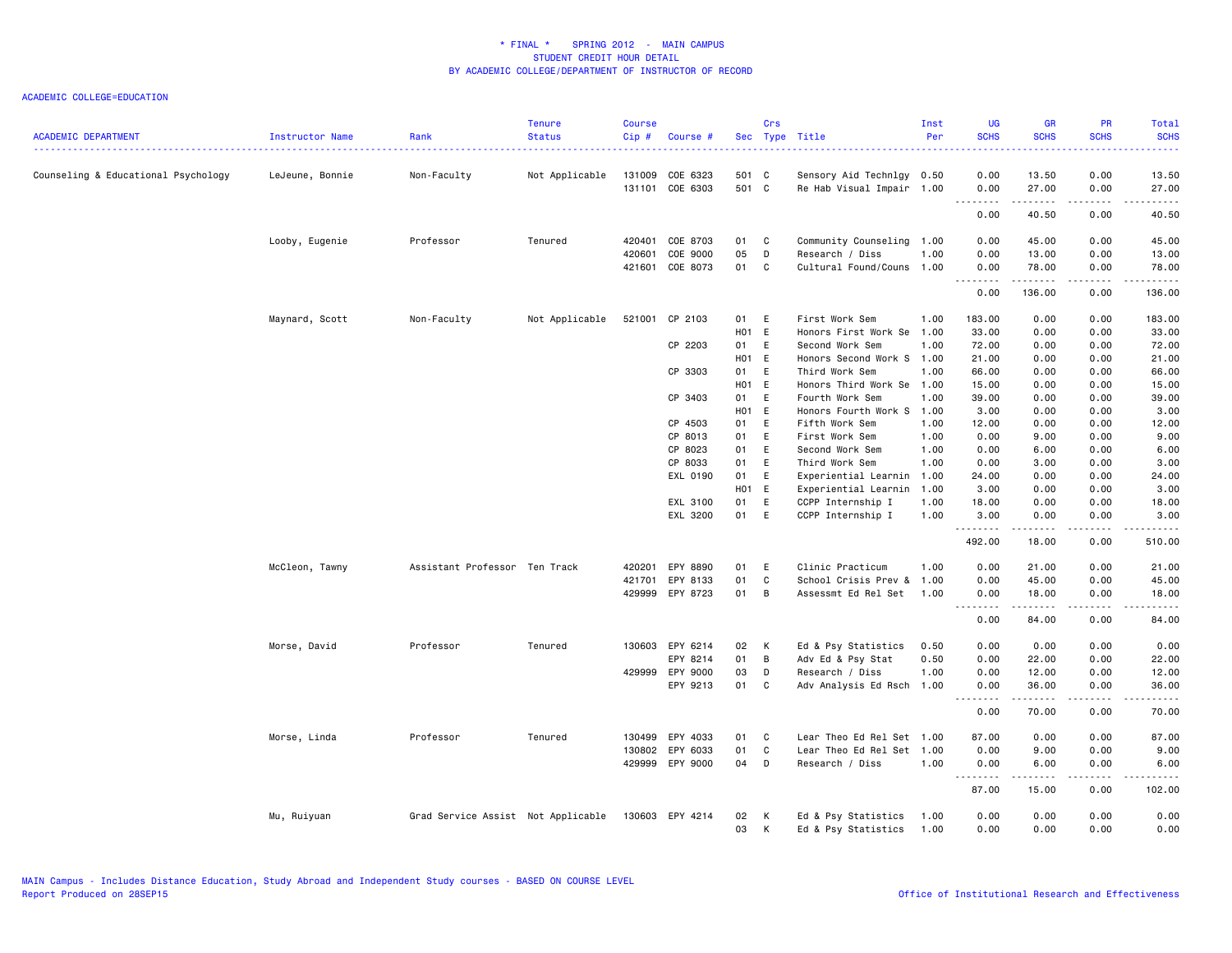| <b>ACADEMIC DEPARTMENT</b>          | Instructor Name   | Rank                               | <b>Tenure</b><br><b>Status</b> | <b>Course</b><br>Cip# | Course #        |       | Crs          | Sec Type Title            | Inst<br>Per | UG<br><b>SCHS</b>     | <b>GR</b><br><b>SCHS</b> | PR<br><b>SCHS</b>                   | Total<br><b>SCHS</b>   |
|-------------------------------------|-------------------|------------------------------------|--------------------------------|-----------------------|-----------------|-------|--------------|---------------------------|-------------|-----------------------|--------------------------|-------------------------------------|------------------------|
|                                     |                   |                                    |                                |                       |                 |       |              |                           |             |                       |                          |                                     |                        |
|                                     |                   |                                    |                                |                       |                 |       |              |                           |             | 0.00                  | 0.00                     | 0.00                                | 0.00                   |
| Counseling & Educational Psychology | Mylroie, Robika   | Grad Service Assist Not Applicable |                                |                       | 130301 LSK 1033 | 03 C  |              | Fund of Achievement       | 0.75        | 101.25<br>.           | 0.00                     | 0.00<br>$\sim$ $\sim$ $\sim$ $\sim$ | 101.25<br>.            |
|                                     |                   |                                    |                                |                       |                 |       |              |                           |             | 101.25                | 0.00                     | 0.00                                | 101.25                 |
|                                     | Owens, Hannah     | Non-Faculty                        | Not Applicable                 |                       | 130603 EPY 4214 | 01    | $\mathbf{C}$ | Ed & Psy Statistics       | 1.00        | 108.00<br>.           | 0.00<br>.                | 0.00<br>$\sim$ $\sim$ $\sim$ $\sim$ | 108.00<br>.            |
|                                     |                   |                                    |                                |                       |                 |       |              |                           |             | 108.00                | 0.00                     | 0.00                                | 108.00                 |
|                                     | Palmer, Charles   | Associate Professor Tenured        |                                | 131101                | COE 8730        | 04 E  |              | Internship - Rehab        | 1.00        | 0.00                  | 54.00                    | 0.00                                | 54.00                  |
|                                     |                   |                                    |                                | 420601                | COE 7000        | 04    | $\mathbf{I}$ | Directed Indiv Study      | 1.00        | 0.00                  | 3.00                     | 0.00                                | 3.00                   |
|                                     |                   |                                    |                                |                       |                 | 06    | $\mathbf I$  | Directed Indiv Study      | 1.00        | 0.00                  | 1.00                     | 0.00                                | 1.00                   |
|                                     |                   |                                    |                                |                       |                 | 09    | $\mathbf{I}$ | Directed Indiv Study      | 1.00        | 0.00                  | 1.00                     | 0.00                                | 1.00                   |
|                                     |                   |                                    |                                |                       | COE 9000        | 06    | D            | Research / Diss           | 1.00        | 0.00                  | 13.00                    | 0.00                                | 13.00                  |
|                                     |                   |                                    |                                |                       | COE 9033        | 01    | -S           | Adv Seminar               | 1.00        | 0.00                  | 18.00                    | 0.00                                | 18.00                  |
|                                     |                   |                                    |                                |                       | 512310 COE 8363 | 01    | C            | Psyc Aspects/Disabil      | 1.00        | 0.00                  | 27.00                    | 0.00                                | 27.00                  |
|                                     |                   |                                    |                                |                       | COE 8383        | 01    | C            | Job Plcmnt In Rehab       | 0.50        | 0.00<br>.             | 19.50<br>.               | 0.00<br>د د د د                     | 19.50<br>.             |
|                                     |                   |                                    |                                |                       |                 |       |              |                           |             | 0.00                  | 136.50                   | 0.00                                | 136.50                 |
|                                     | Porter, Julia     | Associate Professor Tenured        |                                |                       | 130407 CCL 9000 | 507 D |              | Diss./Dissertation R 1.00 |             | 0.00<br>$\frac{1}{2}$ | 2.00<br>-----            | 0.00<br>$- - - -$                   | 2.00<br>.              |
|                                     |                   |                                    |                                |                       |                 |       |              |                           |             | 0.00                  | 2.00                     | 0.00                                | 2.00                   |
|                                     | Reisener, Carmen  | Assistant Professor Ten Track      |                                | 130603                | EDF 9443        | 01    | $\mathbf{C}$ | Sngl-Sbjt Res Des Ed 1.00 |             | 0.00                  | 12.00                    | 0.00                                | 12.00                  |
|                                     |                   |                                    |                                | 420201                | EPY 8890        | 02    | E            | Clinic Practicum          | 1.00        | 0.00                  | 18.00                    | 0.00                                | 18.00                  |
|                                     |                   |                                    |                                | 421701                | EPY 9443        | 01    | C            |                           |             |                       |                          |                                     |                        |
|                                     |                   |                                    |                                |                       |                 |       |              | Single Subject Desig 1.00 |             | 0.00                  | 30.00                    | 0.00                                | 30.00                  |
|                                     |                   |                                    |                                | 429999                | EPY 8763        | 01    | $\mathbf{C}$ | Adv Behav Interventi 1.00 |             | 0.00<br>.             | 30.00<br>.               | 0.00<br>$   -$                      | 30.00<br>$\frac{1}{2}$ |
|                                     |                   |                                    |                                |                       |                 |       |              |                           |             | 0.00                  | 90.00                    | 0.00                                | 90.00                  |
|                                     | Roberts, Nikole   | Non-Faculty                        | Not Applicable                 | 130499                | EPY 3503        | 02    | $\mathbf{C}$ | Prin Of Ed Psych          | 1.00        | 84.00                 | 0.00                     | 0.00                                | 84.00                  |
|                                     |                   |                                    |                                |                       | EPY 3553        | 01    | $\mathbf{C}$ | Gifted/Creativity         | 1.00        | 96.00<br>.            | 0.00<br>.                | 0.00<br>.                           | 96.00<br>.             |
|                                     |                   |                                    |                                |                       |                 |       |              |                           |             | 180.00                | 0.00                     | 0.00                                | 180.00                 |
|                                     |                   |                                    |                                |                       |                 |       |              |                           |             |                       |                          |                                     |                        |
|                                     | Robertson, Sondra | Lecturer                           | Non-Ten Track                  | 420601                | COE 4013        | 02    | $\mathbf{C}$ | Fac Skills Dev            | 1.00        | 48.00                 | 0.00                     | 0.00                                | 48.00                  |
|                                     |                   |                                    |                                |                       |                 | 03    | $\mathbf{C}$ | Fac Skills Dev            | 1.00        | 45.00                 | 0.00                     | 0.00                                | 45.00                  |
|                                     |                   |                                    |                                |                       |                 |       |              |                           |             | .<br>93.00            | .<br>0.00                | $- - - -$<br>0.00                   | .<br>93.00             |
|                                     |                   |                                    |                                |                       |                 |       |              |                           |             |                       |                          |                                     |                        |
|                                     | Sanders, Willie   | Lecturer                           | Non-Ten Track                  |                       | 420601 COE 4023 | 01 C  |              | Intro To Counseling       | 1.00        | 156.00<br>.           | 0.00                     | 0.00<br>.                           | 156.00<br>.            |
|                                     |                   |                                    |                                |                       |                 |       |              |                           |             | 156.00                | 0.00                     | 0.00                                | 156.00                 |
|                                     | Seymour, Dana     | Non-Faculty                        | Not Applicable                 |                       | 130499 EPY 3543 | 01 C  |              | Psych Of Adoles           | 1.00        | 108.00<br>.           | 0.00<br>.                | 0.00<br>د د د د                     | 108.00<br>.            |
|                                     |                   |                                    |                                |                       |                 |       |              |                           |             | 108.00                | 0.00                     | 0.00                                | 108.00                 |
|                                     | Starkson, Robert  | Non-Employee                       | Non-Faculty                    |                       | 131009 COE 6323 | 501 C |              | Sensory Aid Technlgy 0.50 |             | 0.00                  | 13.50                    | 0.00                                | 13.50                  |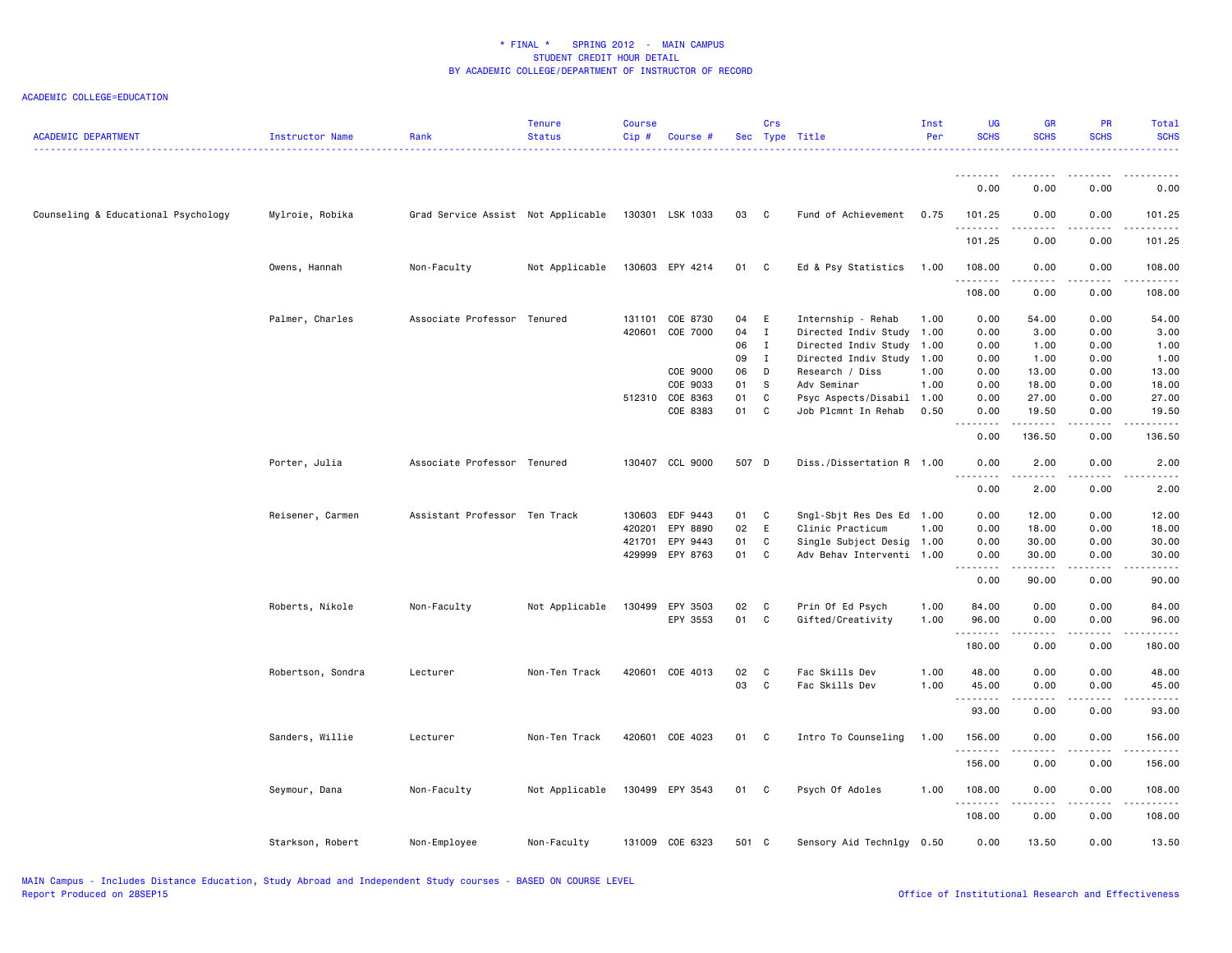| <b>ACADEMIC DEPARTMENT</b>          | Instructor Name   | Rank                               | <b>Tenure</b><br><b>Status</b> | <b>Course</b><br>Cip# | Course #        |        | Crs          | Sec Type Title            | Inst<br>Per | <b>UG</b><br><b>SCHS</b>                             | <b>GR</b><br><b>SCHS</b> | <b>PR</b><br><b>SCHS</b>            | Total<br><b>SCHS</b>                 |
|-------------------------------------|-------------------|------------------------------------|--------------------------------|-----------------------|-----------------|--------|--------------|---------------------------|-------------|------------------------------------------------------|--------------------------|-------------------------------------|--------------------------------------|
|                                     |                   |                                    |                                |                       |                 |        |              |                           |             | .<br>0.00                                            | .<br>13.50               | $\frac{1}{2}$<br>0.00               | 13.50                                |
| Counseling & Educational Psychology | Storey, Lindsey   | Non-Faculty                        | Not Applicable                 |                       | 131101 COE 4000 | $01$ I |              | Directed Indiv Study 1.00 |             | 3.00                                                 | 0.00                     | 0.00                                | 3.00                                 |
|                                     |                   |                                    |                                |                       |                 | 02     | $\mathbf{I}$ | Directed Indiv Study 1.00 |             | 3.00                                                 | 0.00                     | 0.00                                | 3.00                                 |
|                                     |                   |                                    |                                |                       |                 | 03     | $\mathbf{I}$ | Directed Indiv Study 1.00 |             | 3.00                                                 | 0.00                     | 0.00                                | 3.00                                 |
|                                     |                   |                                    |                                |                       |                 | 04     | $\mathbf I$  | Directed Indiv Study 1.00 |             | 3.00                                                 | 0.00                     | 0.00                                | 3.00                                 |
|                                     |                   |                                    |                                |                       |                 | 05     | $\mathbf{I}$ | Directed Indiv Study 1.00 |             | 3.00                                                 | 0.00                     | 0.00                                | 3.00                                 |
|                                     |                   |                                    |                                |                       | COE 4513        | 02     | C            | Paro Prof Stud Dev        | 1.00        | 42.00<br>.                                           | 0.00<br>-----            | 0.00<br>$\sim$ $\sim$ $\sim$        | 42.00<br>المتماما                    |
|                                     |                   |                                    |                                |                       |                 |        |              |                           |             | 57.00                                                | 0.00                     | 0.00                                | 57.00                                |
|                                     | Tyson, Gwendolyn  | Grad Teach Assist                  | Not Applicable                 |                       | 130301 LSK 1033 | 04     | C            | Fund of Achievement       | 0.75        | 105.75                                               | 0.00                     | 0.00                                | 105.75                               |
|                                     |                   |                                    |                                |                       | 131101 COE 1323 | 05     | C            | Career Planning           | 0.50        | 24.00<br>.                                           | 0.00<br>.                | 0.00<br>$\frac{1}{2}$               | 24.00<br>.                           |
|                                     |                   |                                    |                                |                       |                 |        |              |                           |             | 129.75                                               | 0.00                     | 0.00                                | 129.75                               |
|                                     | Wang, Chih-Hsuan  | Assistant Professor Ten Track      |                                |                       | 130499 EPY 4513 | 01     | C            | Ed Research               | 1.00        | 54.00                                                | 0.00                     | 0.00                                | 54.00                                |
|                                     |                   |                                    |                                |                       | 130603 EPY 6214 | 01     | C            | Ed & Psy Statistics       | 1.00        | 0.00                                                 | 72.00                    | 0.00                                | 72.00                                |
|                                     |                   |                                    |                                |                       |                 |        |              |                           |             | .                                                    | -----                    | $\sim$ $\sim$ $\sim$ $\sim$         | $\sim$ $\sim$ $\sim$ $\sim$          |
|                                     |                   |                                    |                                |                       |                 |        |              |                           |             | 54.00                                                | 72.00                    | 0.00                                | 126.00                               |
|                                     | Watson, Joshua    | Associate Professor Tenured        |                                |                       | 130603 EPY 8214 | 501 B  |              | Adv Ed & Psy Stat         | 1.00        | 0.00                                                 | 92.00                    | 0.00                                | 92.00                                |
|                                     |                   |                                    |                                | 420601                | COE 9000        | 07     | D            | Research / Diss           | 1.00        | 0.00                                                 | 2.00                     | 0.00                                | 2.00                                 |
|                                     |                   |                                    |                                |                       | 421601 COE 6990 | 501 C  |              | Special Topic In COE 1.00 |             | 0.00<br>$\sim$ $\sim$ $\sim$<br>$\sim$ $\sim$ $\sim$ | 52.00                    | 0.00<br>$\sim$ $\sim$ $\sim$ $\sim$ | 52.00<br>$\sim$ $\sim$ $\sim$ $\sim$ |
|                                     |                   |                                    |                                |                       |                 |        |              |                           |             | 0.00                                                 | 146.00                   | 0.00                                | 146.00                               |
|                                     | Wells, Debbie     | Lecturer                           | Non-Ten Track                  |                       | 131101 COE 8013 | 03     | C            | Couns Skills              | 1.00        | 0.00                                                 | 45.00                    | 0.00                                | 45.00                                |
|                                     |                   |                                    |                                |                       |                 | 04     | $\mathsf{C}$ | Couns Skills              | 1.00        | 0.00                                                 | 33.00                    | 0.00                                | 33.00                                |
|                                     |                   |                                    |                                |                       | COE 8573        | 01     | C            | College Counseling S 1.00 |             | 0.00                                                 | 15.00                    | 0.00                                | 15.00                                |
|                                     |                   |                                    |                                |                       | COE 8730        | 05     | E            | Internship                | 1.00        | 0.00                                                 | 18.00                    | 0.00                                | 18.00                                |
|                                     |                   |                                    |                                | 420601                | COE 7000        | 05     | Ι.           | Directed Indiv Study      | 1.00        | 0.00                                                 | 3.00                     | 0.00                                | 3.00                                 |
|                                     |                   |                                    |                                |                       |                 | 11     | $\mathbf{I}$ | Directed Indiv Study 1.00 |             | 0.00                                                 | 3.00                     | 0.00                                | 3.00                                 |
|                                     |                   |                                    |                                |                       |                 | 17     | $\mathbf{I}$ | Directed Indiv Study 1.00 |             | 0.00                                                 | 3.00                     | 0.00                                | 3.00                                 |
|                                     |                   |                                    |                                |                       | COE 8053        | 02 E   |              | Practicum                 | 1.00        | 0.00<br>.                                            | 6.00                     | 0.00<br>$- - - -$                   | 6.00<br>.                            |
|                                     |                   |                                    |                                |                       |                 |        |              |                           |             | 0.00                                                 | 126.00                   | 0.00                                | 126.00                               |
|                                     | Wheeler, Charles  | Grad Service Assist Not Applicable |                                |                       | 512399 COE 3313 | 01 C   |              | Rehabilitation Servs 1.00 |             | 108.00                                               | 0.00                     | 0.00                                | 108.00                               |
|                                     |                   |                                    |                                |                       |                 |        |              |                           |             | <u>.</u><br>108.00                                   | 0.00                     | ----<br>0.00                        | .<br>108.00                          |
|                                     | Whetstone, Andrew | Lecturer                           | Non-Ten Track                  |                       | 512308 COE 4353 | 01     | C            | Adapt Tech & Disabil 1.00 |             | 30.00                                                | 0.00                     | 0.00                                | 30.00                                |
|                                     |                   |                                    |                                |                       |                 |        |              |                           |             | .<br>30.00                                           | .<br>0.00                | .<br>0.00                           | .<br>30.00                           |
|                                     | Wong, Daniel      | Professor                          | Tenured                        | 131101                | COE 4000        | 08     | $\mathbf{I}$ | Directed Indiv Study 1.00 |             | 3.00                                                 | 0.00                     | 0.00                                | 3.00                                 |
|                                     |                   |                                    |                                | 190705                | COE 6713        | 01     | C            | Issues In Aging           | 1.00        | 0.00                                                 | 15.00                    | 0.00                                | 15.00                                |
|                                     |                   |                                    |                                | 420601                | COE 7000        | 13 I   |              | Directed Indiv Study 1.00 |             | 0.00                                                 | 3.00                     | 0.00                                | 3.00                                 |
|                                     |                   |                                    |                                |                       | COE 9000        | 02     | D            | Research / Diss           | 1.00        | 0.00                                                 | 10.00                    | 0.00                                | 10.00                                |
|                                     |                   |                                    |                                |                       | 512310 COE 8383 | 01     | C.           | Job Plcmnt In Rehab       | 0.50        | 0.00                                                 | 19.50                    | 0.00                                | 19.50                                |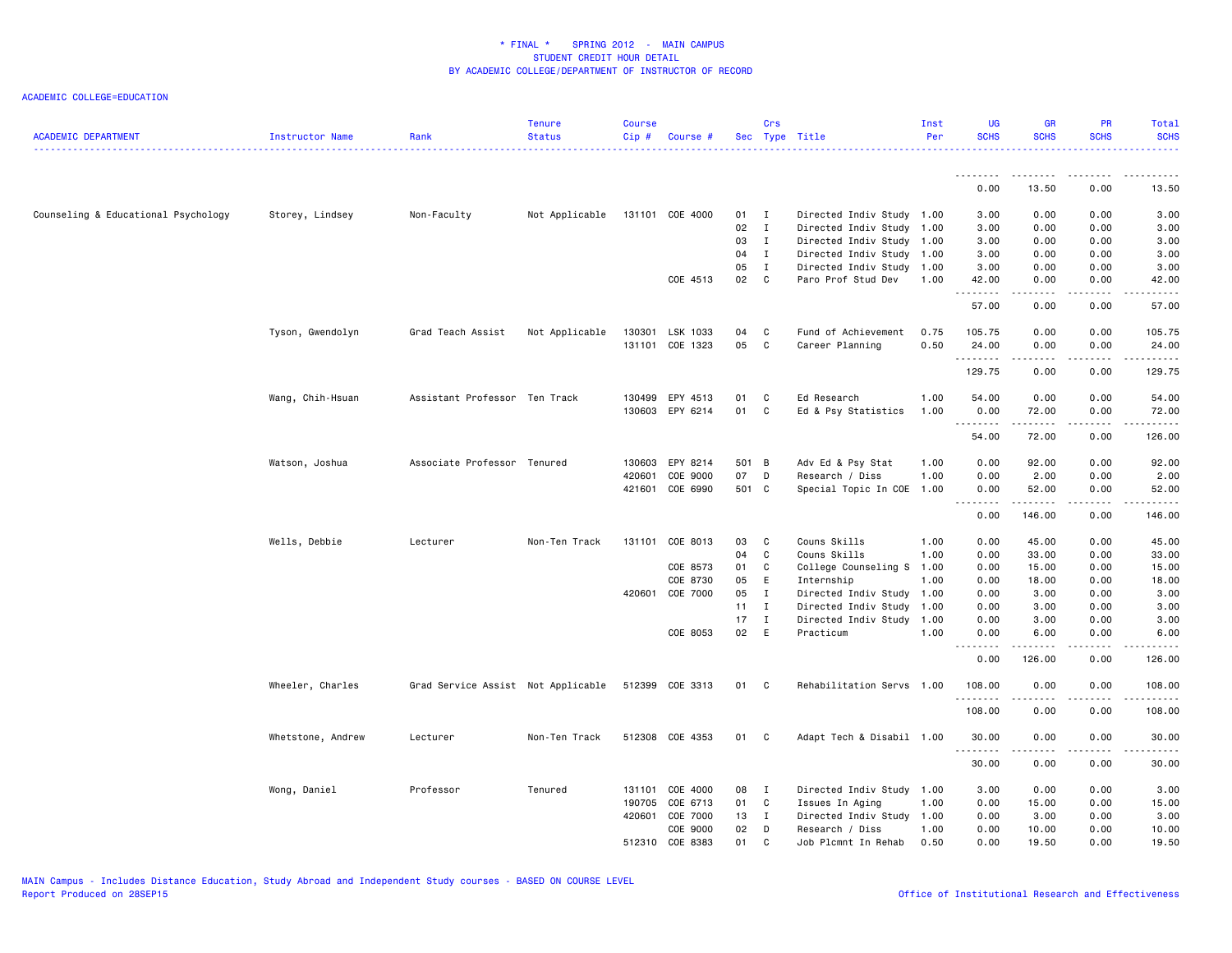| <b>ACADEMIC DEPARTMENT</b>          | <b>Instructor Name</b> | Rank       | Tenure<br>Status | Course<br>Cip# | Course #        |      | Crs | Sec Type Title  | Inst<br>Per | <b>UG</b><br><b>SCHS</b> | <b>GR</b><br><b>SCHS</b> | <b>PR</b><br><b>SCHS</b> | Total<br><b>SCHS</b> |
|-------------------------------------|------------------------|------------|------------------|----------------|-----------------|------|-----|-----------------|-------------|--------------------------|--------------------------|--------------------------|----------------------|
|                                     |                        |            |                  |                |                 |      |     |                 |             | .<br>3,00                | 47.50                    | 0.00                     | 50.50                |
| Counseling & Educational Psychology | Wong, Lucy             | Instructor | Non-Ten Track    |                | 190705 COE 4713 | 01 C |     | Issues In Aging | 1.00        | 93.00<br>.               | 0.00<br>.                | 0.00<br>.                | 93.00<br>.           |
|                                     |                        |            |                  |                |                 |      |     |                 |             | 93.00                    | 0.00                     | 0.00                     | 93.00                |
|                                     |                        |            |                  |                |                 |      |     |                 |             | ========                 | ---------<br>--------    | ========                 | ==========           |
| Counseling & Educational Psychology |                        |            |                  |                |                 |      |     |                 |             | .00.<br>3741             | 2001.00                  | 0.00                     | 5742.00              |
|                                     |                        |            |                  |                |                 |      |     |                 |             | ========                 |                          | ========                 | ==========           |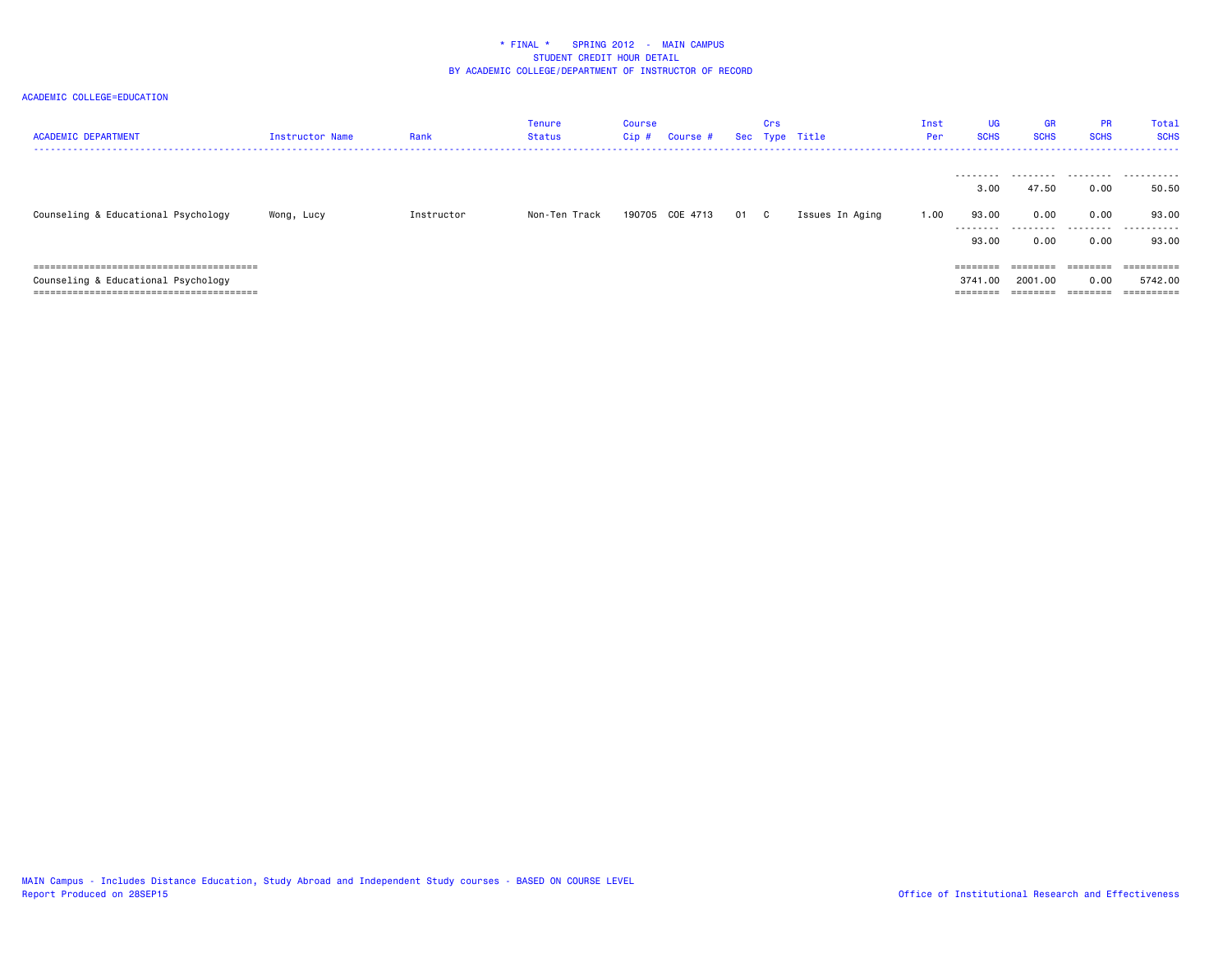| <b>ACADEMIC DEPARTMENT</b>           | Instructor Name      | Rank        | <b>Tenure</b><br><b>Status</b> | Course<br>Cip# | Course #        |        | Crs            | Sec Type Title             | Inst<br>Per | UG<br><b>SCHS</b> | <b>GR</b><br><b>SCHS</b>                                                                                                                                     | PR<br><b>SCHS</b>     | Total<br><b>SCHS</b> |
|--------------------------------------|----------------------|-------------|--------------------------------|----------------|-----------------|--------|----------------|----------------------------|-------------|-------------------|--------------------------------------------------------------------------------------------------------------------------------------------------------------|-----------------------|----------------------|
| Curriculum, Instruction & Special Ed | Alred, Matthew       | Non-Faculty | Not Applicable                 |                | 131315 RDG 3513 | 01 C   |                | Rdg Strag Second Sch 1.00  |             | 81.00<br>.        | 0.00                                                                                                                                                         | 0.00                  | 81.00<br>د د د د د   |
|                                      |                      |             |                                |                |                 |        |                |                            |             | 81.00             | .<br>0.00                                                                                                                                                    | $\frac{1}{2}$<br>0.00 | 81.00                |
|                                      | Blue, Donna          | Lecturer    | Non-Ten Track                  |                | 429999 EDX 8183 | 01     | s s            | Sem In Learn Disab         | 1.00        | 0.00<br>.         | 18.00<br>$- - - - - - -$                                                                                                                                     | 0.00<br>.             | 18.00<br>د د د د د   |
|                                      |                      |             |                                |                |                 |        |                |                            |             | 0.00              | 18.00                                                                                                                                                        | 0.00                  | 18.00                |
|                                      | Brenner, Devon       | Professor   | Tenured                        |                | 130301 EDE 9413 | 01 E   |                | Prac College Teach         | 1.00        | 0.00              | 3.00                                                                                                                                                         | 0.00                  | 3.00                 |
|                                      |                      |             |                                | 131001         | <b>EDS 8886</b> | 501 H  |                | Dimensions of Learni 1.00  |             | 0.00              | 96.00                                                                                                                                                        | 0.00                  | 96.00                |
|                                      |                      |             |                                |                | EDS 8896        | 501 H  |                | Dimensions of Learni 1.00  |             | 0.00              | 102.00                                                                                                                                                       | 0.00                  | 102.00               |
|                                      |                      |             |                                |                | EDX 4886        | 01     | $-F$           | Teach Internship in        | 1.00        | 60.00             | 0.00                                                                                                                                                         | 0.00                  | 60.00                |
|                                      |                      |             |                                |                | EDX 4896        | 01 F   |                | Teach Internship in        | 1.00        | 60.00             | 0.00                                                                                                                                                         | 0.00                  | 60.00                |
|                                      |                      |             |                                |                | 131202 EDE 4886 | 01     | E              | Elem.Mid Lvl Interns 1.00  |             | 348.00            | 0.00                                                                                                                                                         | 0.00                  | 348.00               |
|                                      |                      |             |                                |                |                 | 501 E  |                | Elem.Mid Lvl Interns 1.00  |             | 186.00            | 0.00                                                                                                                                                         | 0.00                  | 186.00               |
|                                      |                      |             |                                |                | EDE 4896        | 01     | E              | Elem/Mid Levl Intern       | 1.00        | 348.00            | 0.00                                                                                                                                                         | 0.00                  | 348.00               |
|                                      |                      |             |                                |                |                 | 501 E  |                | Elem/Mid Levl Intern 1.00  |             | 186.00            | 0.00                                                                                                                                                         | 0.00                  | 186.00               |
|                                      |                      |             |                                |                | EDE 7000        | 03     | $\mathbf{I}$   | Directed Indiv Study 1.00  |             | 0.00              | 3.00                                                                                                                                                         | 0.00                  | 3.00                 |
|                                      |                      |             |                                |                | EDE 9000        | 01     | D              | Research / Diss            | 1.00        | 0.00              | 19.00                                                                                                                                                        | 0.00                  | 19.00                |
|                                      |                      |             |                                |                | 131205 EDS 4886 | 01     | F              | Teach Intern in Sec        | 1.00        | 210.00            | 0.00                                                                                                                                                         | 0.00                  | 210.00               |
|                                      |                      |             |                                |                |                 | 501 F  |                | Teach Intern in Sec        | 1.00        | 36.00             | 0.00                                                                                                                                                         | 0.00                  | 36.00                |
|                                      |                      |             |                                |                | EDS 4896        | 01     | $-F$           | Teach Intern in Sec        | 1.00        | 210.00            | 0.00                                                                                                                                                         | 0.00                  | 210.00               |
|                                      |                      |             |                                |                |                 | 501 F  |                | Teach Intern in Sec        | 1.00        | 36.00             | 0.00                                                                                                                                                         | 0.00                  | 36.00                |
|                                      |                      |             |                                |                | EDS 9000        | $11$ D |                | Research / Diss            | 1.00        | 0.00              | 2.00                                                                                                                                                         | 0.00                  | 2.00                 |
|                                      |                      |             |                                |                | 131206 EDE 9553 | 01     | s              | Teaching/Teacher EDU 1.00  |             | 0.00              | 12.00                                                                                                                                                        | 0.00                  | 12.00                |
|                                      |                      |             |                                |                | EDS 9553        | 01     | S.             | Teaching/Teacher EDU 1.00  |             | 0.00              | 6.00                                                                                                                                                         | 0.00                  | 6.00                 |
|                                      |                      |             |                                |                | EDX 9553        | 01 S   |                | Teaching/Teacher EDU 1.00  |             | 0.00<br><u>.</u>  | 6.00                                                                                                                                                         | 0.00<br>$- - - -$     | 6.00<br>$    -$      |
|                                      |                      |             |                                |                |                 |        |                |                            |             | 1680.00           | 249.00                                                                                                                                                       | 0.00                  | 1929.00              |
|                                      | Brown, Karen         | Instructor  | Non-Ten Track                  |                | 131202 EDE 3443 | 01     | <b>C</b>       | Creat Arts Elem / Mid 1.00 |             | 39.00             | 0.00                                                                                                                                                         | 0.00                  | 39.00                |
|                                      |                      |             |                                |                |                 | 02     | $\mathbf c$    | Creat Arts Elem /Mid       | 1.00        | 72.00             | 0.00                                                                                                                                                         | 0.00                  | 72.00                |
|                                      |                      |             |                                |                | 131203 RDG 3413 | 01     | C              | Middle Lvl Lit I           | 1.00        | 75.00             | 0.00                                                                                                                                                         | 0.00                  | 75.00                |
|                                      |                      |             |                                |                | RDG 3423        | 01     | C <sub>c</sub> | Middle Lvl Lit II          | 1.00        | 75.00<br>.        | 0.00<br>-----                                                                                                                                                | 0.00<br>.             | 75.00<br>.           |
|                                      |                      |             |                                |                |                 |        |                |                            |             | 261.00            | 0.00                                                                                                                                                         | 0.00                  | 261.00               |
|                                      | Burroughs, Charlotte | Professor   | Tenured                        |                | 131203 EDS 8243 | 501 C  |                | Adv. Plan Manage Lea 1.00  |             | 0.00              | 48.00                                                                                                                                                        | 0.00                  | 48.00                |
|                                      |                      |             |                                |                |                 | 502 C  |                | Adv. Plan Manage Lea 1.00  |             | 0.00              | 36.00                                                                                                                                                        | 0.00                  | 36.00                |
|                                      |                      |             |                                |                | 131205 EDS 3643 | 01     | $\mathbf{C}$   | Secondary Soc Studie 1.00  |             | 87.00             | 0.00                                                                                                                                                         | 0.00                  | 87.00                |
|                                      |                      |             |                                |                | EDS 4000        | 01     | $\mathbf{I}$   | Directed Indiv Study 1.00  |             | 3.00              | 0.00                                                                                                                                                         | 0.00                  | 3.00                 |
|                                      |                      |             |                                |                | EDS 7000        | 01     | $\blacksquare$ | Directed Indiv Study 1.00  |             | 0.00              | 1.00                                                                                                                                                         | 0.00                  | 1.00                 |
|                                      |                      |             |                                |                |                 | 02     | $\mathbf{I}$   | Directed Indiv Study 1.00  |             | 0.00              | 1.00                                                                                                                                                         | 0.00                  | 1.00                 |
|                                      |                      |             |                                |                | EDS 9000        | 01     | D              | Research / Diss            | 1.00        | 0.00<br>.         | 3.00<br>$\frac{1}{2} \left( \frac{1}{2} \right) \left( \frac{1}{2} \right) \left( \frac{1}{2} \right) \left( \frac{1}{2} \right) \left( \frac{1}{2} \right)$ | 0.00<br>.             | 3.00<br>$\sim$       |
|                                      |                      |             |                                |                |                 |        |                |                            |             | 90.00             | 89.00                                                                                                                                                        | 0.00                  | 179.00               |
|                                      | Capella, Julie       | Non-Faculty | Not Applicable                 |                | 131315 LSK 2990 | 11     | C              | Special Topic In LSK 1.00  |             | 3.00              | 0.00                                                                                                                                                         | 0.00                  | 3.00                 |
|                                      |                      |             |                                |                |                 | 12     | C              | Special Topic In LSK 1.00  |             | 3.00              | 0.00                                                                                                                                                         | 0.00                  | 3.00                 |
|                                      |                      |             |                                |                |                 | 13     | C              | Special Topic In LSK 1.00  |             | 3.00              | 0.00                                                                                                                                                         | 0.00                  | 3.00                 |
|                                      |                      |             |                                |                |                 | 14     | C              | Special Topic In LSK 1.00  |             | 3.00              | 0.00                                                                                                                                                         | 0.00                  | 3.00                 |
|                                      |                      |             |                                |                |                 | 15     | C              | Special Topic In LSK 1.00  |             | 3.00              | 0.00                                                                                                                                                         | 0.00                  | 3.00                 |
|                                      |                      |             |                                |                |                 | 16     | C              | Special Topic In LSK 1.00  |             | 3.00              | 0.00                                                                                                                                                         | 0.00                  | 3.00                 |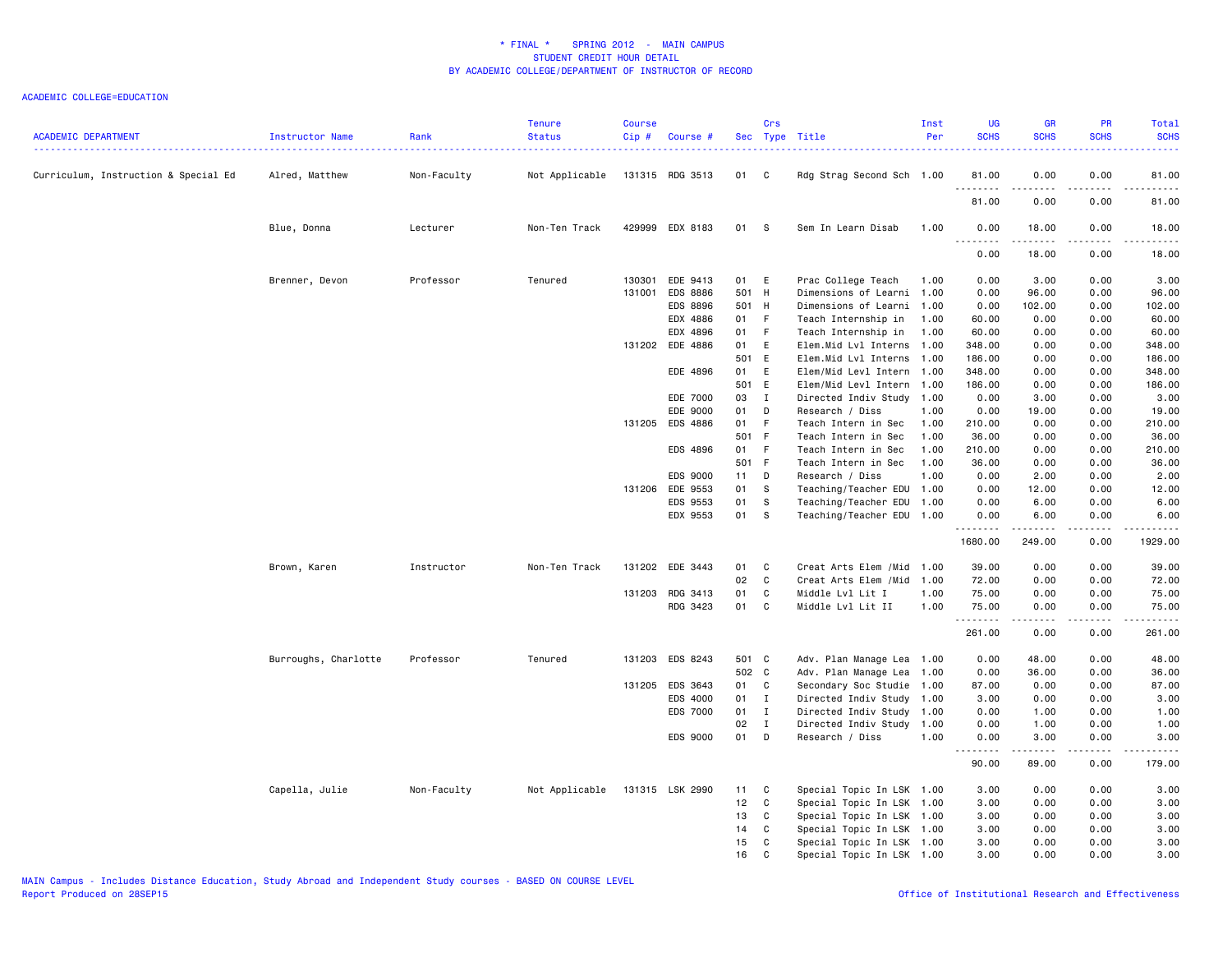| <b>ACADEMIC DEPARTMENT</b>           | Instructor Name   | Rank                        | <b>Tenure</b><br><b>Status</b> | <b>Course</b><br>Cip# | Course #        |       | Crs          | Sec Type Title            | Inst<br>Per | <b>UG</b><br><b>SCHS</b> | <b>GR</b><br><b>SCHS</b> | PR<br><b>SCHS</b> | Total<br><b>SCHS</b>                                                                                                                                          |
|--------------------------------------|-------------------|-----------------------------|--------------------------------|-----------------------|-----------------|-------|--------------|---------------------------|-------------|--------------------------|--------------------------|-------------------|---------------------------------------------------------------------------------------------------------------------------------------------------------------|
| Curriculum, Instruction & Special Ed | Capella, Julie    | Non-Faculty                 | Not Applicable                 |                       | 131315 LSK 2990 | 17    | <b>C</b>     | Special Topic In LSK 1.00 |             | 3.00                     | 0.00                     | 0.00              | 3.00                                                                                                                                                          |
|                                      |                   |                             |                                |                       |                 | 18    | $\mathbf c$  | Special Topic In LSK 1.00 |             | 3.00                     | 0.00                     | 0.00              | 3.00                                                                                                                                                          |
|                                      |                   |                             |                                |                       |                 | 23    | C            | Special Topic In LSK 1.00 |             | 3.00                     | 0.00                     | 0.00              | 3.00                                                                                                                                                          |
|                                      |                   |                             |                                |                       |                 | 24    | C            | Special Topic In LSK 1.00 |             | 3.00                     | 0.00                     | 0.00              | 3.00                                                                                                                                                          |
|                                      |                   |                             |                                |                       |                 | 25    | C            | Special Topic In LSK 1.00 |             | 3.00                     | 0.00                     | 0.00              | 3.00                                                                                                                                                          |
|                                      |                   |                             |                                |                       |                 | 26    | C            | Special Topic In LSK 1.00 |             | 3.00<br>.                | 0.00                     | 0.00<br>.         | 3.00<br>-----                                                                                                                                                 |
|                                      |                   |                             |                                |                       |                 |       |              |                           |             | 36.00                    | 0.00                     | 0.00              | 36.00                                                                                                                                                         |
|                                      | Cash, Jon         | Grad Teach Assist           | Not Applicable                 |                       | 130101 EPY 3253 | 03    | C            | Evaluating Learning       | 1.00        | 78.00                    | 0.00                     | 0.00              | 78.00                                                                                                                                                         |
|                                      |                   |                             |                                |                       | 131001 EDX 4133 | 01    | B            | Methods Sec/Disabled 1.00 |             | 78.00<br>.               | 0.00<br>.                | 0.00<br>.         | 78.00<br>.                                                                                                                                                    |
|                                      |                   |                             |                                |                       |                 |       |              |                           |             | 156.00                   | 0.00                     | 0.00              | 156.00                                                                                                                                                        |
|                                      | Chappell, Manya   | Lecturer                    | Non-Ten Track                  |                       | 131202 EDE 4883 | 01 C  |              | Manag Elem/Mid Lvl C 1.00 |             | 177.00                   | 0.00                     | 0.00              | 177.00                                                                                                                                                        |
|                                      |                   |                             |                                |                       | 131203 RDG 3413 | 04    | $\mathbf c$  | Middle Lvl Lit I          | 1.00        | 36.00                    | 0.00                     | 0.00              | 36.00                                                                                                                                                         |
|                                      |                   |                             |                                |                       | RDG 3423        | 04    | C            | Middle Lvl Lit II         | 1.00        | 36.00                    | 0.00                     | 0.00              | 36.00                                                                                                                                                         |
|                                      |                   |                             |                                |                       | 230101 EDE 3343 | 01 C  |              | Teach Adoles Lit          | 1.00        | 81.00<br>. <b>.</b>      | 0.00<br>.                | 0.00<br>.         | 81.00<br>.                                                                                                                                                    |
|                                      |                   |                             |                                |                       |                 |       |              |                           |             | 330.00                   | 0.00                     | 0.00              | 330.00                                                                                                                                                        |
|                                      | Cirlot-New, Laura | Non-Faculty                 | Not Applicable                 |                       | 130101 EDX 4353 | 01 C  |              | Assistive Tech in Sp 1.00 |             | 93.00<br>.               | 0.00<br>.                | 0.00<br>.         | 93.00<br>$\frac{1}{2} \left( \frac{1}{2} \right) \left( \frac{1}{2} \right) \left( \frac{1}{2} \right) \left( \frac{1}{2} \right) \left( \frac{1}{2} \right)$ |
|                                      |                   |                             |                                |                       |                 |       |              |                           |             | 93.00                    | 0.00                     | 0.00              | 93.00                                                                                                                                                         |
|                                      | Coffey, Kenneth   | Professor                   | Tenured                        |                       | 130101 EDF 4243 | 03    | $\mathbf{C}$ | Plan for Diverse Lea 1.00 |             | 78.00                    | 0.00                     | 0.00              | 78.00                                                                                                                                                         |
|                                      |                   |                             |                                |                       | 131001 EDX 4123 | 01    | C            | Methods El/Disabled       | 1.00        | 78.00                    | 0.00                     | 0.00              | 78.00                                                                                                                                                         |
|                                      |                   |                             |                                |                       | EDX 4413        | 901 M |              | Wk W/Parents Ex Chil 1.00 |             | 9.00                     | 0.00                     | 0.00              | 9.00                                                                                                                                                          |
|                                      |                   |                             |                                |                       | 131006 EDX 4503 | 01    | C            | Tch Sev Impair Chld       | 1.00        | 15.00<br>.               | 0.00<br>.                | 0.00<br>.         | 15.00<br>.                                                                                                                                                    |
|                                      |                   |                             |                                |                       |                 |       |              |                           |             | 180.00                   | 0.00                     | 0.00              | 180.00                                                                                                                                                        |
|                                      | Devlin, Sandy     | Professor                   | Tenured                        |                       | 131005 EDX 8403 | 01 C  |              | Teaching Em/Bd            | 1.00        | 0.00                     | 33.00                    | 0.00              | 33.00                                                                                                                                                         |
|                                      |                   |                             |                                |                       |                 |       |              |                           |             | <u>.</u><br>0.00         | 33.00                    | .<br>0.00         | .<br>33.00                                                                                                                                                    |
|                                      | Dill, Anna        | Non-Faculty                 | Not Applicable                 |                       | 131315 LSK 1023 | 01    | C            | Col Read/Study Skill 0.75 |             | 87.75                    | 0.00                     | 0.00              | 87.75                                                                                                                                                         |
|                                      |                   |                             |                                |                       |                 | 02    | C            | Col Read/Study Skill 0.75 |             | 72.00                    | 0.00<br>.                | 0.00              | 72.00                                                                                                                                                         |
|                                      |                   |                             |                                |                       |                 |       |              |                           |             | .<br>159.75              | 0.00                     | .<br>0.00         | .<br>159.75                                                                                                                                                   |
|                                      | Dycus, Brooke     | Lecturer                    | Non-Ten Track                  |                       | 131315 RDG 3113 | 501 C |              | Early Literacy Instr 1.00 |             | 30.00                    | 0.00                     | 0.00              | 30.00                                                                                                                                                         |
|                                      |                   |                             |                                |                       | RDG 3123        | 501 C |              | Early Lit Instruct I 1.00 |             | 30.00                    | 0.00                     | 0.00              | 30.00                                                                                                                                                         |
|                                      |                   |                             |                                |                       |                 |       |              |                           |             | . <b>.</b>               |                          | .                 | -----                                                                                                                                                         |
|                                      |                   |                             |                                |                       |                 |       |              |                           |             | 60.00                    | 0.00                     | 0.00              | 60.00                                                                                                                                                         |
|                                      | Franz, Dana       | Associate Professor Tenured |                                |                       | 131203 EDS 8243 | 503 C |              | Adv. Plan Manage Lea 1.00 |             | 0.00                     | 51.00                    | 0.00              | 51.00                                                                                                                                                         |
|                                      |                   |                             |                                |                       | 131205 EDS 7000 | 03    | $\mathbf{I}$ | Directed Indiv Study 1.00 |             | 0.00                     | 1.00                     | 0.00              | 1.00                                                                                                                                                          |
|                                      |                   |                             |                                |                       |                 | 04    | $\mathbf{I}$ | Directed Indiv Study 1.00 |             | 0.00                     | 3.00                     | 0.00              | 3.00                                                                                                                                                          |
|                                      |                   |                             |                                |                       |                 | 06    | $\mathbf{I}$ | Directed Indiv Study 1.00 |             | 0.00                     | 3.00                     | 0.00              | 3.00                                                                                                                                                          |
|                                      |                   |                             |                                |                       | EDS 8653        | 01    | $\mathbf{C}$ | Issues of Accountabi 1.00 |             | 0.00                     | 27.00                    | 0.00              | 27.00                                                                                                                                                         |
|                                      |                   |                             |                                |                       | EDS 9000        | 02    | D            | Research / Diss           | 1.00        | 0.00                     | 9.00                     | 0.00              | 9.00                                                                                                                                                          |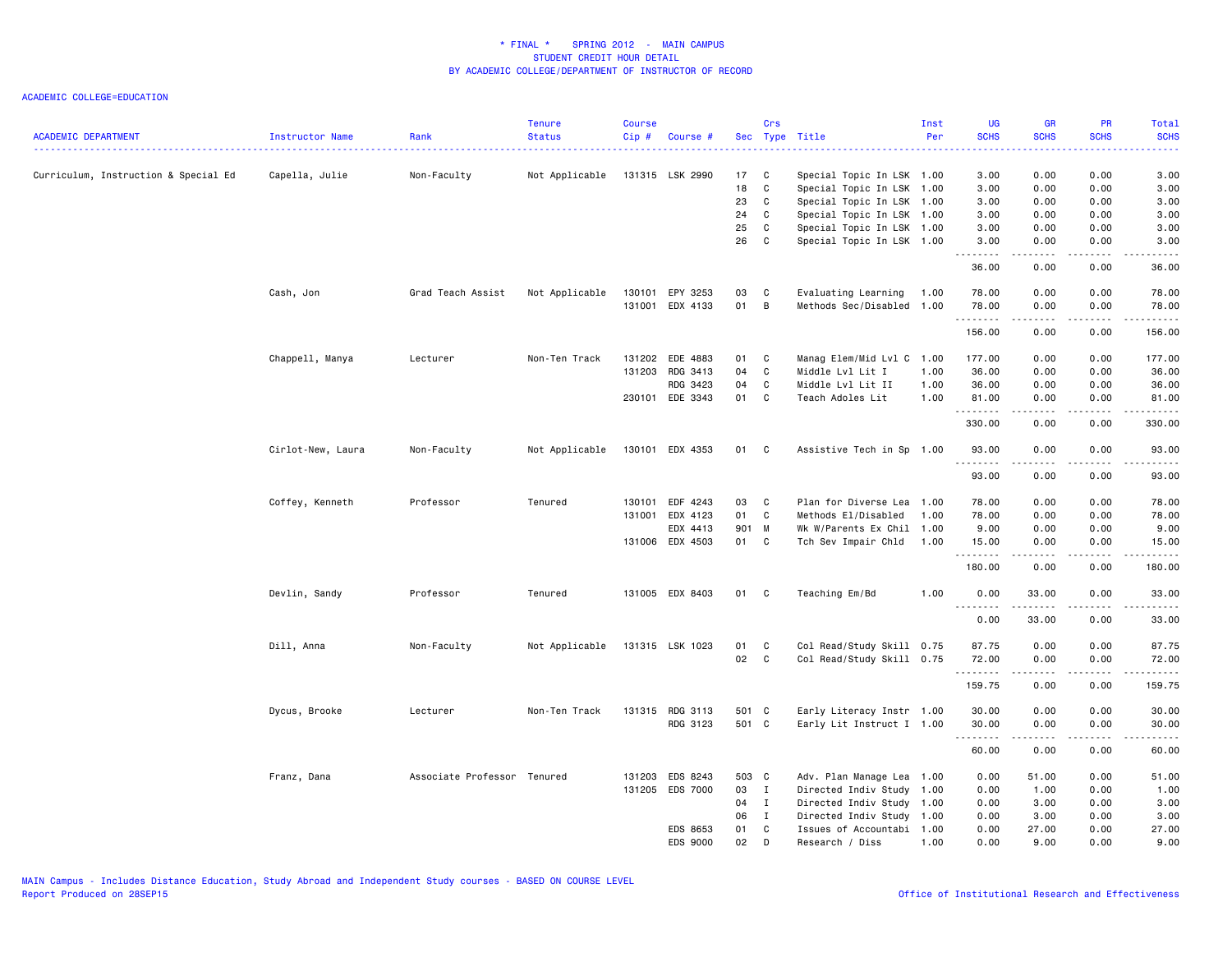| <b>ACADEMIC DEPARTMENT</b>           | Instructor Name   | Rank                        | <b>Tenure</b><br><b>Status</b> | <b>Course</b><br>Cip# | Course #        |        | Crs          | Sec Type Title            | Inst<br>Per | <b>UG</b><br><b>SCHS</b> | <b>GR</b><br><b>SCHS</b> | <b>PR</b><br><b>SCHS</b>                                                                                                          | Total<br><b>SCHS</b> |
|--------------------------------------|-------------------|-----------------------------|--------------------------------|-----------------------|-----------------|--------|--------------|---------------------------|-------------|--------------------------|--------------------------|-----------------------------------------------------------------------------------------------------------------------------------|----------------------|
|                                      |                   |                             |                                |                       |                 |        |              |                           |             | 0.00                     | 94.00                    | 0.00                                                                                                                              | 94.00                |
| Curriculum, Instruction & Special Ed | Friend, Martha    | Lecturer                    | Non-Ten Track                  |                       | 131315 LSK 1001 | 01     | C            | Freshman Seminar          | 1.00        | 9.00                     | 0.00                     | 0.00                                                                                                                              | 9.00                 |
|                                      |                   |                             |                                |                       |                 | 02     | C            | Freshman Seminar          | 1.00        | 1.00                     | 0.00                     | 0.00                                                                                                                              | 1.00                 |
|                                      |                   |                             |                                |                       | LSK 2990        | 01     | $\mathbf{C}$ | Special Topic In LSK 1.00 |             | 75.00                    | 0.00                     | 0.00                                                                                                                              | 75.00                |
|                                      |                   |                             |                                |                       |                 | 02     | $\mathbf c$  | Special Topic In LSK 1.00 |             | 66.00                    | 0.00                     | 0.00                                                                                                                              | 66.00                |
|                                      |                   |                             |                                |                       |                 | 05     | $\mathbb C$  | Special Topic In LSK 1.00 |             | 11.00<br>.               | 0.00                     | 0.00                                                                                                                              | 11.00                |
|                                      |                   |                             |                                |                       |                 |        |              |                           |             | 162.00                   | 0.00                     | 0.00                                                                                                                              | 162.00               |
|                                      | Furman, Susan     | Instructor                  | Non-Ten Track                  |                       | 131099 LSK 0103 | 01     | C            | Intermediate Reading 1.00 |             | 63.00                    | 0.00                     | 0.00                                                                                                                              | 63.00                |
|                                      |                   |                             |                                |                       | 131315 LSK 1013 | 01     | $\mathbf{C}$ | Effective Reading         | 1.00        | 120.00<br>.              | 0.00<br>$\frac{1}{2}$    | 0.00<br>$\sim$ $\sim$ $\sim$ $\sim$                                                                                               | 120.00<br>.          |
|                                      |                   |                             |                                |                       |                 |        |              |                           |             | 183.00                   | 0.00                     | 0.00                                                                                                                              | 183.00               |
|                                      | Gardner, Robert   | Grad Teach Assist           | Not Applicable                 |                       | 131315 LSK 1023 | 01     | C            | Col Read/Study Skill 0.25 |             | 29.25                    | 0.00                     | 0.00                                                                                                                              | 29.25                |
|                                      |                   |                             |                                |                       |                 | 02     | C            | Col Read/Study Skill 0.25 |             | 24.00<br>.               | 0.00<br>.                | 0.00<br>$\frac{1}{2} \left( \frac{1}{2} \right) \left( \frac{1}{2} \right) \left( \frac{1}{2} \right) \left( \frac{1}{2} \right)$ | 24.00<br>.           |
|                                      |                   |                             |                                |                       |                 |        |              |                           |             | 53.25                    | 0.00                     | 0.00                                                                                                                              | 53.25                |
|                                      | Hailey, Leigh     | Non-Faculty                 | Not Applicable                 |                       | 131205 EDS 3653 | 01     | C            | Secondary Science Ed 1.00 |             | 36.00                    | 0.00                     | 0.00                                                                                                                              | 36.00                |
|                                      |                   |                             |                                |                       | 131316 EDE 4113 | 02 B   |              | Teach Elem/Mid Level 1.00 |             | 63.00<br>.               | 0.00<br>.                | 0.00<br>.                                                                                                                         | 63.00<br>.           |
|                                      |                   |                             |                                |                       |                 |        |              |                           |             | 99.00                    | 0.00                     | 0.00                                                                                                                              | 99.00                |
|                                      | Hamil, Burnette   | Professor                   | Tenured                        |                       | 131205 EDS 9000 | 03     | $\mathsf{D}$ | Research / Diss           | 1.00        | 0.00<br>.                | 7.00<br>.                | 0.00<br>.                                                                                                                         | 7.00<br>.            |
|                                      |                   |                             |                                |                       |                 |        |              |                           |             | 0.00                     | 7.00                     | 0.00                                                                                                                              | 7.00                 |
|                                      | Hobart, Angela    | Lecturer                    | Non-Ten Track                  |                       | 131203 EDE 3223 | 04     | $\mathbf{C}$ | Middle Level Educati 1.00 |             | 75.00<br>.               | 0.00                     | 0.00                                                                                                                              | 75.00                |
|                                      |                   |                             |                                |                       |                 |        |              |                           |             | 75.00                    | 0.00                     | 0.00                                                                                                                              | 75.00                |
|                                      | Holifield, Lauren | Non-Faculty                 | Not Applicable                 |                       | 130301 LSK 2010 | 01 C   |              | Praxis: Acad Core En 1.00 |             | 55.00                    | 0.00                     | 0.00                                                                                                                              | 55.00                |
|                                      |                   |                             |                                |                       |                 |        |              |                           |             | .<br>55.00               | 0.00                     | 0.00                                                                                                                              | 55.00                |
|                                      | Hopper, Peggy     | Associate Professor Tenured |                                | 130301                | EDS 9413        | 01     | E            | Prac College Teach        | 1.00        | 0.00                     | 6.00                     | 0.00                                                                                                                              | 6.00                 |
|                                      |                   |                             |                                | 131205                | EDS 3673        | 01     | C            | Second Language Arts 1.00 |             | 48.00                    | 0.00                     | 0.00                                                                                                                              | 48.00                |
|                                      |                   |                             |                                |                       | EDS 7000        | 05     | $\mathbf{I}$ | Directed Indiv Study 1.00 |             | 0.00                     | 3.00                     | 0.00                                                                                                                              | 3.00                 |
|                                      |                   |                             |                                |                       | EDS 8613        | 501 C  |              | Mdle & Sec Sch Curr       | 1.00        | 0.00                     | 57.00                    | 0.00                                                                                                                              | 57.00                |
|                                      |                   |                             |                                |                       | 131315 RDG 8653 | 501 C  |              | Teach Read Sec Sch        | 1.00        | 0.00<br>.                | 57.00<br>-----           | 0.00<br>$\cdots$                                                                                                                  | 57.00<br>.           |
|                                      |                   |                             |                                |                       |                 |        |              |                           |             | 48.00                    | 123.00                   | 0.00                                                                                                                              | 171.00               |
|                                      | Huffman, Suzanne  | Lecturer                    | Non-Ten Track                  | 131001                | EDX 4000        | $01$ I |              | Directed Indiv Study 1.00 |             | 1.00                     | 0.00                     | 0.00                                                                                                                              | 1.00                 |
|                                      |                   |                             |                                | 131099                | EDX 4873        | 01     | - S          | Prof Sem In Sp Ed         | 1.00        | 30.00                    | 0.00                     | 0.00                                                                                                                              | 30.00                |
|                                      |                   |                             |                                | 429999                | EDX 3213        | 501 C  |              | Psy of Excep Chld &       | 1.00        | 48.00<br>.               | 0.00                     | 0.00                                                                                                                              | 48.00                |
|                                      |                   |                             |                                |                       |                 |        |              |                           |             | 79.00                    | 0.00                     | 0.00                                                                                                                              | 79.00                |
|                                      | Ivy, Jessica      | Lecturer                    | Non-Ten Track                  |                       | 131205 EDS 3633 | 01     | $\mathbf{C}$ | Secondary Math Ed         | 1.00        | 45.00                    | 0.00                     | 0.00                                                                                                                              | 45.00                |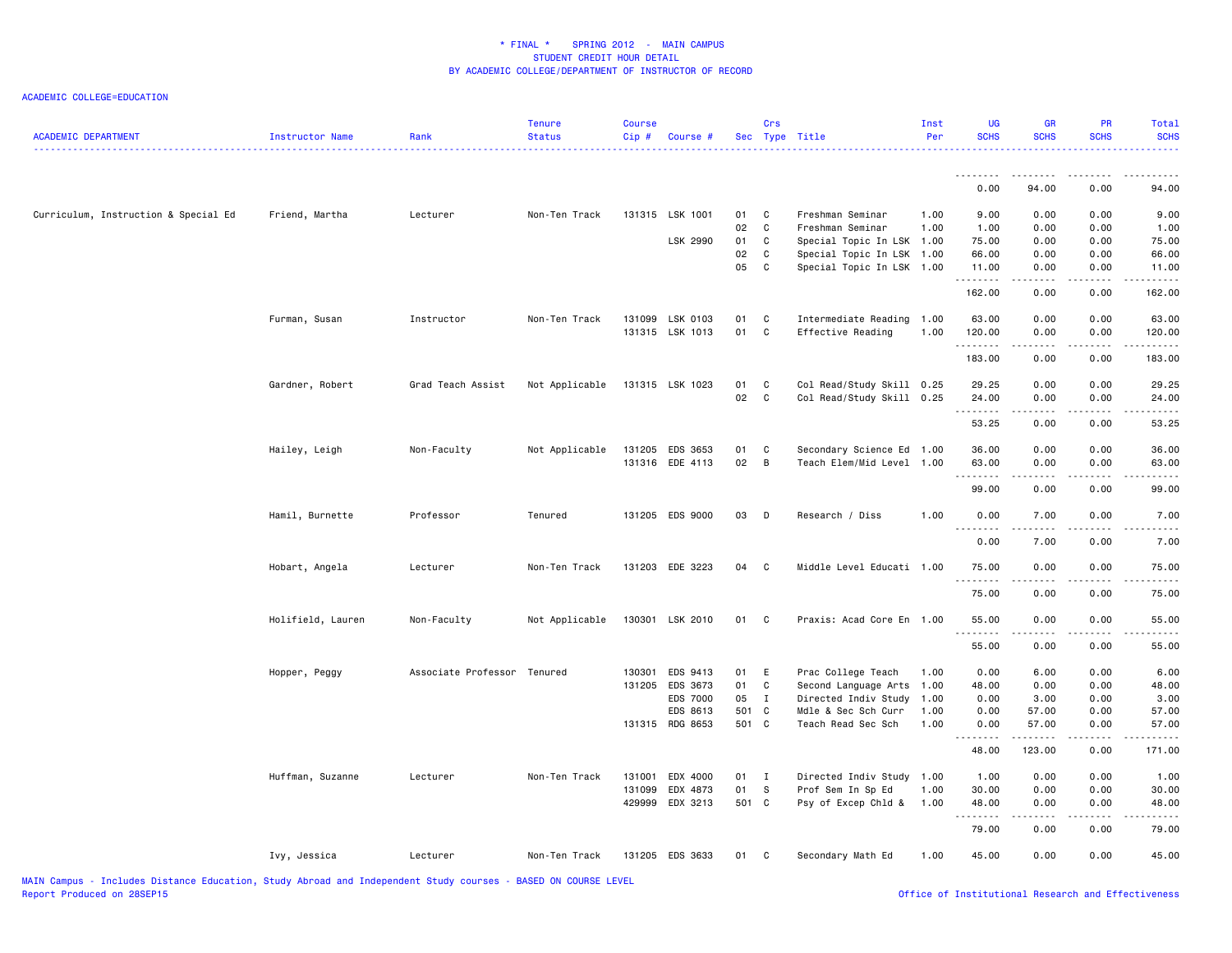| <b>ACADEMIC DEPARTMENT</b>           | Instructor Name    | Rank                        | Tenure<br><b>Status</b> | <b>Course</b><br>Cip# | Course #                           |          | Crs                          | Sec Type Title                                         | Inst<br>Per  | <b>UG</b><br><b>SCHS</b>                                                                                                                                                                                                                                                                                                                                                                                                                                                                        | <b>GR</b><br><b>SCHS</b> | PR<br><b>SCHS</b>                   | Total<br><b>SCHS</b>                                                                                                  |
|--------------------------------------|--------------------|-----------------------------|-------------------------|-----------------------|------------------------------------|----------|------------------------------|--------------------------------------------------------|--------------|-------------------------------------------------------------------------------------------------------------------------------------------------------------------------------------------------------------------------------------------------------------------------------------------------------------------------------------------------------------------------------------------------------------------------------------------------------------------------------------------------|--------------------------|-------------------------------------|-----------------------------------------------------------------------------------------------------------------------|
| Curriculum, Instruction & Special Ed | Ivy, Jessica       | Lecturer                    | Non-Ten Track           |                       | 131311 EDE 3523                    | 03       | C                            | Found EL/ML Math Edu 1.00                              |              | 81.00<br>.                                                                                                                                                                                                                                                                                                                                                                                                                                                                                      | 0.00<br>.                | 0.00<br>$\sim$ $\sim$ $\sim$        | 81.00<br>.                                                                                                            |
|                                      |                    |                             |                         |                       |                                    |          |                              |                                                        |              | 126.00                                                                                                                                                                                                                                                                                                                                                                                                                                                                                          | 0.00                     | 0.00                                | 126.00                                                                                                                |
|                                      | Jayroe, Teresa     | Non-Faculty                 | Tenured                 |                       | 130301 EDS 9413<br>131202 EDE 9000 | 02<br>07 | E<br>$\mathsf{D}$            | Prac College Teach<br>Research / Diss                  | 1.00<br>1.00 | 0.00<br>0.00                                                                                                                                                                                                                                                                                                                                                                                                                                                                                    | 3.00<br>1.00             | 0.00<br>0.00                        | 3.00<br>1.00                                                                                                          |
|                                      |                    |                             |                         |                       |                                    |          |                              |                                                        |              | --------<br>0.00                                                                                                                                                                                                                                                                                                                                                                                                                                                                                | .<br>4.00                | $\sim$ $\sim$ $\sim$ $\sim$<br>0.00 | د د د د د<br>$- - -$<br>4.00                                                                                          |
|                                      | Jennings, Melanie  | Lecturer                    | Non-Ten Track           |                       | 131315 LSK 1023                    | 501 C    |                              | Col Read/Study Skill 1.00                              |              | 120.00<br>.                                                                                                                                                                                                                                                                                                                                                                                                                                                                                     | 0.00                     | 0.00<br>.                           | 120.00<br>.                                                                                                           |
|                                      |                    |                             |                         |                       |                                    |          |                              |                                                        |              | 120.00                                                                                                                                                                                                                                                                                                                                                                                                                                                                                          | 0.00                     | 0.00                                | 120.00                                                                                                                |
|                                      | Keeton, Glenda     | Lecturer                    | Non-Ten Track           |                       | 429999 EDX 3213                    | 04       | $\mathbf{C}$                 | Psy of Excep Chld & 1.00                               |              | 102.00<br>.                                                                                                                                                                                                                                                                                                                                                                                                                                                                                     | 0.00<br>.                | 0.00<br>$\frac{1}{2}$               | 102.00<br>.                                                                                                           |
|                                      |                    |                             |                         |                       |                                    |          |                              |                                                        |              | 102.00                                                                                                                                                                                                                                                                                                                                                                                                                                                                                          | 0.00                     | 0.00                                | 102.00                                                                                                                |
|                                      | Lang, Maureen      | Lecturer                    | Non-Ten Track           |                       | 131318 EDE 4143                    | 01<br>02 | B<br>B                       | Teach Elem/Mid Lvl S 1.00<br>Teach Elem/Mid Lvl S 1.00 |              | 60.00<br>63.00<br><b></b>                                                                                                                                                                                                                                                                                                                                                                                                                                                                       | 0.00<br>0.00             | 0.00<br>0.00<br>.                   | 60.00<br>63.00<br>.                                                                                                   |
|                                      |                    |                             |                         |                       |                                    |          |                              |                                                        |              | 123.00                                                                                                                                                                                                                                                                                                                                                                                                                                                                                          | .<br>0.00                | 0.00                                | 123.00                                                                                                                |
|                                      | Mattox, Kimberly   | Instructor                  | Non-Ten Track           | 420101                | EDX 3233                           | 01       | $\mathbf{C}$                 | Contin Mgt W/Ex Chld 1.00                              |              | 87.00                                                                                                                                                                                                                                                                                                                                                                                                                                                                                           | 0.00                     | 0.00                                | 87.00                                                                                                                 |
|                                      |                    |                             |                         | 429999                | EDX 3213                           | 01       | C                            | Psy of Excep Chld &                                    | 1.00         | 111.00                                                                                                                                                                                                                                                                                                                                                                                                                                                                                          | 0.00                     | 0.00                                | 111.00                                                                                                                |
|                                      |                    |                             |                         |                       |                                    | 02       | C                            | Psy of Excep Chld &                                    | 1.00         | 108.00                                                                                                                                                                                                                                                                                                                                                                                                                                                                                          | 0.00                     | 0.00                                | 108.00                                                                                                                |
|                                      |                    |                             |                         |                       |                                    | 03       | C                            | Psy of Excep Chld &                                    | 1.00         | 108.00                                                                                                                                                                                                                                                                                                                                                                                                                                                                                          | 0.00                     | 0.00                                | 108.00                                                                                                                |
|                                      |                    |                             |                         |                       |                                    | 05       | C                            | Psy of Excep Chld &                                    | 1.00         | 105.00                                                                                                                                                                                                                                                                                                                                                                                                                                                                                          | 0.00                     | 0.00                                | 105.00                                                                                                                |
|                                      |                    |                             |                         |                       |                                    |          |                              |                                                        |              | .<br>519.00                                                                                                                                                                                                                                                                                                                                                                                                                                                                                     | د د د د<br>0.00          | .<br>0.00                           | $\begin{array}{cccccccccc} \bullet & \bullet & \bullet & \bullet & \bullet & \bullet & \bullet \end{array}$<br>519.00 |
|                                      | McDowell, Teresa   | Lecturer                    | Non-Ten Track           |                       | 131315 LSK 2990                    | 03       | C                            | Special Topic In LSK 1.00                              |              | 96.00                                                                                                                                                                                                                                                                                                                                                                                                                                                                                           | 0.00                     | 0.00                                | 96.00                                                                                                                 |
|                                      |                    |                             |                         |                       |                                    | 04       | C                            | Special Topic In LSK 1.00                              |              | 3.00                                                                                                                                                                                                                                                                                                                                                                                                                                                                                            | 0.00                     | 0.00                                | 3.00                                                                                                                  |
|                                      |                    |                             |                         |                       |                                    |          |                              |                                                        |              | $\begin{array}{cccccccccccccc} \multicolumn{2}{c}{} & \multicolumn{2}{c}{} & \multicolumn{2}{c}{} & \multicolumn{2}{c}{} & \multicolumn{2}{c}{} & \multicolumn{2}{c}{} & \multicolumn{2}{c}{} & \multicolumn{2}{c}{} & \multicolumn{2}{c}{} & \multicolumn{2}{c}{} & \multicolumn{2}{c}{} & \multicolumn{2}{c}{} & \multicolumn{2}{c}{} & \multicolumn{2}{c}{} & \multicolumn{2}{c}{} & \multicolumn{2}{c}{} & \multicolumn{2}{c}{} & \multicolumn{2}{c}{} & \multicolumn{2}{c}{} & \$<br>99.00 | -----<br>0.00            | .<br>0.00                           | .<br>99.00                                                                                                            |
|                                      | Miller, Nicole     | Lecturer                    | Non-Ten Track           |                       | 131203 EDE 3223                    | 01       | C                            | Middle Level Educati 1.00                              |              | 45.00                                                                                                                                                                                                                                                                                                                                                                                                                                                                                           | 0.00                     | 0.00                                | 45.00                                                                                                                 |
|                                      |                    |                             |                         |                       |                                    | 02       | C.                           | Middle Level Educati 1.00                              |              | 72.00                                                                                                                                                                                                                                                                                                                                                                                                                                                                                           | 0.00                     | 0.00                                | 72.00                                                                                                                 |
|                                      |                    |                             |                         |                       |                                    |          |                              |                                                        |              | .<br>117.00                                                                                                                                                                                                                                                                                                                                                                                                                                                                                     | .<br>0.00                | .<br>0.00                           | .<br>117.00                                                                                                           |
|                                      | Miller, Roslyn     | Grad Teach Assist           | Not Applicable          |                       | 131205 EDS 3411                    | 01 E     |                              | Prac In Secondary Ed 1.00                              |              | 28.00                                                                                                                                                                                                                                                                                                                                                                                                                                                                                           | 0.00                     | 0.00                                | 28.00                                                                                                                 |
|                                      |                    |                             |                         |                       |                                    |          |                              |                                                        |              | .<br>28.00                                                                                                                                                                                                                                                                                                                                                                                                                                                                                      | .<br>0.00                | $\sim$ $\sim$ $\sim$<br>0.00        | .<br>28.00                                                                                                            |
|                                      | Moran, Laura       | Instructor                  | Non-Ten Track           |                       | 130301 LSK 1033                    | 01       | C                            | Fund of Achievement                                    | 1.00         | 111.00                                                                                                                                                                                                                                                                                                                                                                                                                                                                                          | 0.00                     | 0.00                                | 111.00                                                                                                                |
|                                      |                    |                             |                         |                       |                                    | 02       | C                            | Fund of Achievement                                    | 1.00         | 108.00                                                                                                                                                                                                                                                                                                                                                                                                                                                                                          | 0.00                     | 0.00                                | 108.00                                                                                                                |
|                                      |                    |                             |                         |                       |                                    | 03       | C                            | Fund of Achievement                                    | 0.25         | 33.75                                                                                                                                                                                                                                                                                                                                                                                                                                                                                           | 0.00                     | 0.00                                | 33.75                                                                                                                 |
|                                      |                    |                             |                         |                       |                                    | 04       | $\mathbf c$                  | Fund of Achievement                                    | 0.25         | 35.25                                                                                                                                                                                                                                                                                                                                                                                                                                                                                           | 0.00                     | 0.00                                | 35.25                                                                                                                 |
|                                      |                    |                             |                         |                       |                                    |          |                              |                                                        |              | .<br>288.00                                                                                                                                                                                                                                                                                                                                                                                                                                                                                     | -----<br>0.00            | .<br>0.00                           | .<br>288.00                                                                                                           |
|                                      | Morrison, Johnetta | Associate Professor Tenured |                         |                       | 131202 EDE 7000<br>EDE 8313        | 01<br>01 | $\mathbf{I}$<br>$\mathbf{C}$ | Directed Indiv Study 1.00<br>Thry & Dev Child Ed       | 1.00         | 0.00<br>0.00                                                                                                                                                                                                                                                                                                                                                                                                                                                                                    | 3.00<br>33.00            | 0.00<br>0.00                        | 3.00<br>33.00                                                                                                         |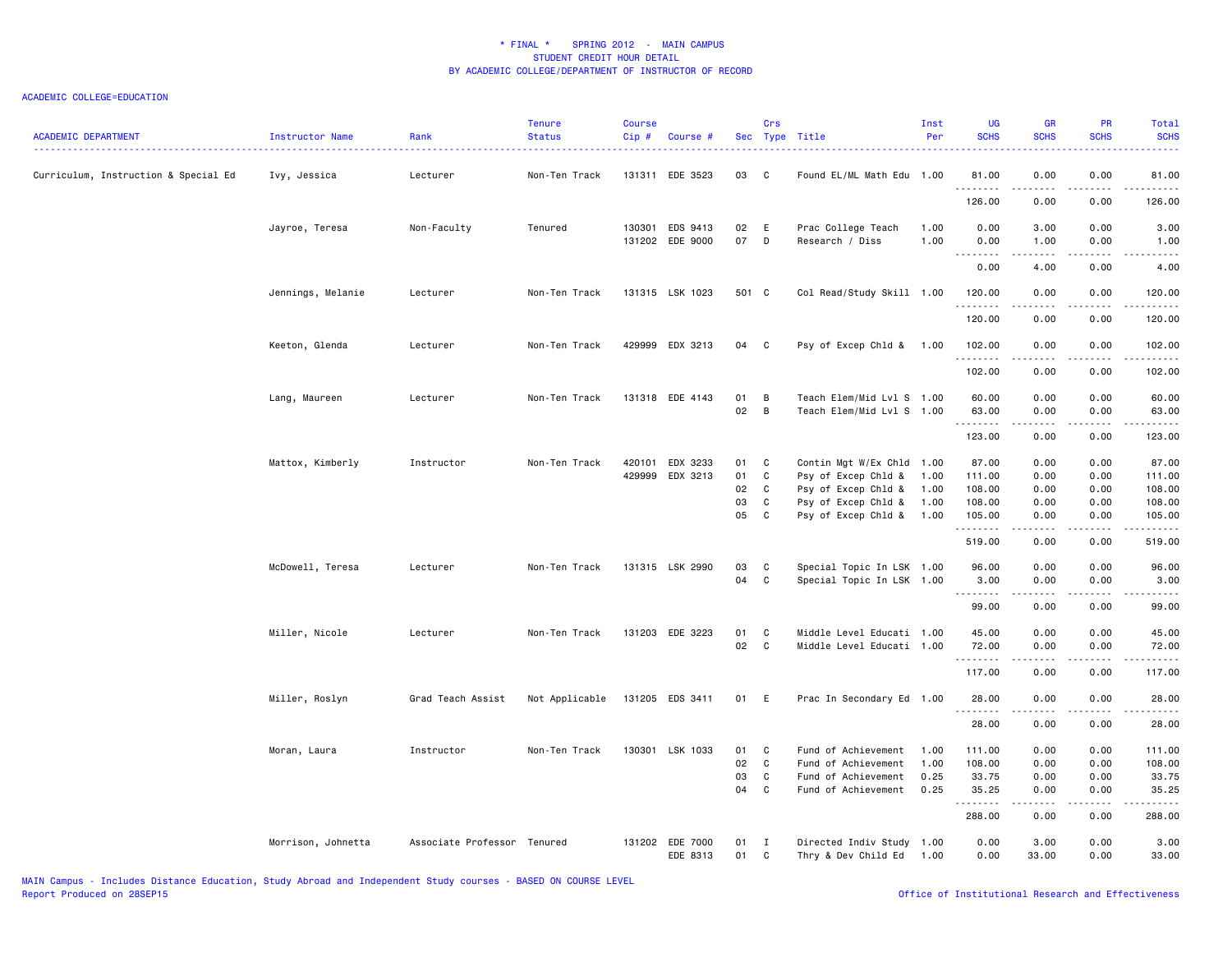| <b>ACADEMIC DEPARTMENT</b>           | Instructor Name     | Rank                          | <b>Tenure</b><br><b>Status</b> | <b>Course</b><br>$Cip$ # | Course #        |               | Crs          | Sec Type Title            | Inst<br>Per | <b>UG</b><br><b>SCHS</b> | <b>GR</b><br><b>SCHS</b> | PR<br><b>SCHS</b> | Total<br><b>SCHS</b> |
|--------------------------------------|---------------------|-------------------------------|--------------------------------|--------------------------|-----------------|---------------|--------------|---------------------------|-------------|--------------------------|--------------------------|-------------------|----------------------|
| Curriculum, Instruction & Special Ed | Morrison, Johnetta  | Associate Professor Tenured   |                                |                          | 131202 EDE 9000 | 02            | D            | Research / Diss           | 1.00        | 0.00<br>.                | 3.00<br>.                | 0.00<br>.         | 3.00<br>د د د د د    |
|                                      |                     |                               |                                |                          |                 |               |              |                           |             | 0.00                     | 39.00                    | 0.00              | 39.00                |
|                                      | Mulkana, Angela     | Instructor                    | Non-Ten Track                  | 131203                   | RDG 3413        | 02            | C            | Middle Lvl Lit I          | 1.00        | 87.00                    | 0.00                     | 0.00              | 87.00                |
|                                      |                     |                               |                                |                          |                 | 501 C         |              | Middle Lvl Lit I          | 1.00        | 72.00                    | 0.00                     | 0.00              | 72.00                |
|                                      |                     |                               |                                |                          | RDG 3423        | 02            | $\mathbf c$  | Middle Lvl Lit II         | 1.00        | 87.00                    | 0.00                     | 0.00              | 87.00                |
|                                      |                     |                               |                                |                          |                 | 501 C         |              | Middle Lvl Lit II         | 1.00        | 72.00<br>.               | 0.00<br>.                | 0.00<br>.         | 72.00<br>------      |
|                                      |                     |                               |                                |                          |                 |               |              |                           |             | 318.00                   | 0.00                     | 0.00              | 318.00               |
|                                      | Patterson, Kimberly | Non-Faculty                   | Not Applicable                 |                          | 131202 EDE 8633 | 01 B          |              | The Teaching of Writ 1.00 |             | 0.00                     | 15.00<br><u>.</u>        | 0.00<br>$- - - -$ | 15.00<br>$- - - -$   |
|                                      |                     |                               |                                |                          |                 |               |              |                           |             | 0.00                     | 15.00                    | 0.00              | 15.00                |
|                                      | Platt, Jennifer     | Lecturer                      | Non-Ten Track                  | 131202                   | EDE 3123        | 501 C         |              | Early Childhood Ed        | 1.00        | 27.00                    | 0.00                     | 0.00              | 27.00                |
|                                      |                     |                               |                                |                          | EDE 4883        | 501 C         |              | Manag Elem/Mid Lvl C 1.00 |             | 87.00<br>.               | 0.00<br>.                | 0.00<br>.         | 87.00<br>.           |
|                                      |                     |                               |                                |                          |                 |               |              |                           |             | 114.00                   | 0.00                     | 0.00              | 114.00               |
|                                      | Pope, Margaret      | Associate Professor Tenured   |                                |                          | 131202 EDE 7000 | $02 \qquad I$ |              | Directed Indiv Study 1.00 |             | 0.00                     | 1.00                     | 0.00              | 1.00                 |
|                                      |                     |                               |                                |                          | EDE 9000        | 03            | D            | Research / Diss           | 1.00        | 0.00                     | 5.00                     | 0.00              | 5.00                 |
|                                      |                     |                               |                                |                          | 131316 EDE 4113 | 01            | B            | Teach Elem/Mid Level 1.00 |             | 60.00                    | 0.00                     | 0.00              | 60.00                |
|                                      |                     |                               |                                |                          | EDE 8733        | 01            | C            | Tchg Science in Emem 1.00 |             | 0.00<br>.                | 15.00<br>.               | 0.00<br>.         | 15.00<br>.           |
|                                      |                     |                               |                                |                          |                 |               |              |                           |             | 60.00                    | 21.00                    | 0.00              | 81.00                |
|                                      | Robichaux, Rebecca  | Associate Professor Tenured   |                                |                          | 131202 EDE 9000 | 04            | D            | Research / Diss           | 1.00        | 0.00                     | 2.00                     | 0.00              | 2.00                 |
|                                      |                     |                               |                                | 131311                   | EDE 3523        | 501 C         |              | Found EL/ML Math Edu      | 1.00        | 69.00                    | 0.00                     | 0.00              | 69.00                |
|                                      |                     |                               |                                |                          | EDE 4123        | 01            | B            | Teach Elem/Mid Level      | 1.00        | 69.00                    | 0.00                     | 0.00              | 69.00                |
|                                      |                     |                               |                                |                          |                 | 02            | B            | Teach Elem/Mid Level 1.00 |             | 66.00<br>.               | 0.00<br>.                | 0.00<br>.         | 66.00<br>.           |
|                                      |                     |                               |                                |                          |                 |               |              |                           |             | 204.00                   | 2.00                     | 0.00              | 206.00               |
|                                      | Scholtes, Tina      | Assistant Professor Ten Track |                                |                          | 131311 EDE 3523 | 01            | C            | Found EL/ML Math Edu 1.00 |             | 96.00                    | 0.00                     | 0.00              | 96.00                |
|                                      |                     |                               |                                |                          |                 | 02            | $\mathbf{C}$ | Found EL/ML Math Edu 1.00 |             | 96.00<br><u>.</u>        | 0.00<br>.                | 0.00<br>.         | 96.00<br>.           |
|                                      |                     |                               |                                |                          |                 |               |              |                           |             | 192.00                   | 0.00                     | 0.00              | 192.00               |
|                                      | Sistrunk, Nancy     | Lecturer                      | Non-Ten Track                  |                          | 131203 EDE 3223 | 03            | C            | Middle Level Educati 1.00 |             | 81.00                    | 0.00                     | 0.00              | 81.00                |
|                                      |                     |                               |                                |                          |                 | 501 C         |              | Middle Level Educati 1.00 |             | 72.00<br>.               | 0.00<br>.                | 0.00<br>.         | 72.00<br>.           |
|                                      |                     |                               |                                |                          |                 |               |              |                           |             | 153.00                   | 0.00                     | 0.00              | 153.00               |
|                                      | Sullivan, Sammy     | Lecturer                      | Non-Ten Track                  |                          | 131205 EDS 4873 | 01            | C            | Managing Secondary C 1.00 |             | 108.00                   | 0.00                     | 0.00              | 108.00               |
|                                      |                     |                               |                                |                          |                 | 501 C         |              | Managing Secondary C 1.00 |             | 30.00                    | 0.00<br>.                | 0.00<br>.         | 30.00<br>.           |
|                                      |                     |                               |                                |                          |                 |               |              |                           |             | .<br>138.00              | 0.00                     | 0.00              | 138.00               |
|                                      | Vines, Courtney     | Instructor                    | Non-Ten Track                  |                          | 131202 EDE 3123 | 01            | B            | Early Childhood Ed        | 1.00        | 66.00                    | 0.00                     | 0.00              | 66.00                |
|                                      |                     |                               |                                |                          |                 | 02            | B            | Early Childhood Ed        | 1.00        | 75.00                    | 0.00                     | 0.00              | 75.00                |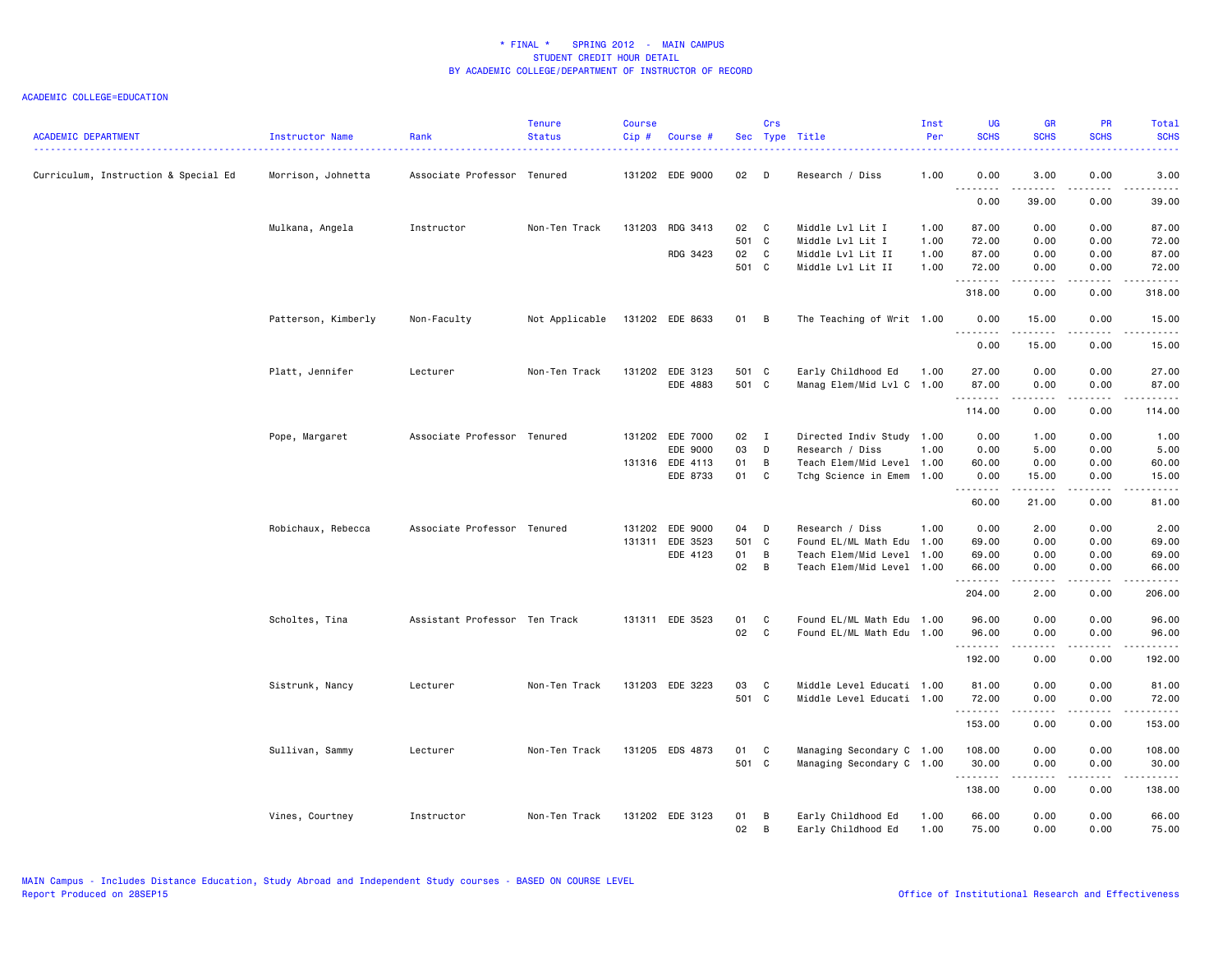| <b>ACADEMIC DEPARTMENT</b>                                                     | <b>Instructor Name</b> | Rank        | <b>Tenure</b><br><b>Status</b> | <b>Course</b><br>Cip# | Course #        |      | Crs            | Sec Type Title            | Inst<br>Per | <b>UG</b><br><b>SCHS</b> | <b>GR</b><br><b>SCHS</b>                                                                                                | PR<br><b>SCHS</b>                                                                                                                 | Total<br><b>SCHS</b>  |
|--------------------------------------------------------------------------------|------------------------|-------------|--------------------------------|-----------------------|-----------------|------|----------------|---------------------------|-------------|--------------------------|-------------------------------------------------------------------------------------------------------------------------|-----------------------------------------------------------------------------------------------------------------------------------|-----------------------|
|                                                                                |                        |             |                                |                       |                 |      |                |                           |             | .                        |                                                                                                                         |                                                                                                                                   |                       |
|                                                                                |                        |             |                                |                       |                 |      |                |                           |             | 141.00                   | 0.00                                                                                                                    | 0.00                                                                                                                              | 141.00                |
| Curriculum, Instruction & Special Ed                                           | Weed, Candace          | Non-Faculty | Not Applicable                 |                       | 131315 LSK 1011 | 01 C |                | Study Skills              | 1.00        | 31.00                    | 0.00                                                                                                                    | 0.00                                                                                                                              | 31.00                 |
|                                                                                |                        |             |                                |                       |                 | 02   | C              | Study Skills              | 1.00        | 28.00<br><u>.</u>        | 0.00<br>.                                                                                                               | 0.00<br>$\cdots$                                                                                                                  | 28.00<br>. <b>.</b> . |
|                                                                                |                        |             |                                |                       |                 |      |                |                           |             | 59.00                    | 0.00                                                                                                                    | 0.00                                                                                                                              | 59.00                 |
|                                                                                | Weir, Jennifer         | Non-Faculty | Not Applicable                 |                       | 131315 RDG 3513 | 02 C |                | Rdg Strag Second Sch 1.00 |             | 33.00<br>.               | 0.00<br>.                                                                                                               | 0.00<br>.                                                                                                                         | 33.00<br>.            |
|                                                                                |                        |             |                                |                       |                 |      |                |                           |             | 33.00                    | 0.00                                                                                                                    | 0.00                                                                                                                              | 33.00                 |
|                                                                                | Wiley, Holly           | Instructor  | Non-Ten Track                  |                       | 131307 PE 6883  | 01 C |                | School Health Educ        | 1.00        | 0.00                     | 51.00                                                                                                                   | 0.00                                                                                                                              | 51.00                 |
|                                                                                |                        |             |                                |                       | 260908 EP 4183  | 01   | B              | Exercise & Weight Co      | 1.00        | 258.00                   | 0.00                                                                                                                    | 0.00                                                                                                                              | 258.00                |
|                                                                                |                        |             |                                |                       | 310501 PE 3153  | 01   | C.             | Methods of Elem PE        | 1.00        | 63.00                    | 0.00                                                                                                                    | 0.00                                                                                                                              | 63.00                 |
|                                                                                |                        |             |                                |                       | PE 4883         | 01   | $\mathbf{C}$   | School Health Ed          | 1.00        | 72.00                    | 0.00                                                                                                                    | 0.00                                                                                                                              | 72.00                 |
|                                                                                |                        |             |                                |                       | 310505 KI 2603  | 01   | C              | Medical Terminology       | 1.00        | 714.00                   | 0.00                                                                                                                    | 0.00                                                                                                                              | 714.00                |
|                                                                                |                        |             |                                |                       | KI 4000         | 49   | I              | Directed Indiv Study 1.00 |             | 1.00<br>.                | 0.00<br>$\begin{array}{cccccccccccccc} \bullet & \bullet & \bullet & \bullet & \bullet & \bullet & \bullet \end{array}$ | 0.00<br>.                                                                                                                         | 1.00<br>.             |
|                                                                                |                        |             |                                |                       |                 |      |                |                           |             | 1108.00                  | 51.00                                                                                                                   | 0.00                                                                                                                              | 1159.00               |
|                                                                                | Wofford, Jennifer      | Lecturer    | Non-Ten Track                  |                       | 131203 RDG 3413 | 03   | C <sub>1</sub> | Middle Lvl Lit I          | 1.00        | 75.00                    | 0.00                                                                                                                    | 0.00                                                                                                                              | 75.00                 |
|                                                                                |                        |             |                                |                       | RDG 3423        | 03   | $\mathbf{C}$   | Middle Lvl Lit II         | 1.00        | 75.00                    | 0.00                                                                                                                    | 0.00                                                                                                                              | 75.00                 |
|                                                                                |                        |             |                                |                       | 131305 RDG 4133 | 01   | В              | Integrat Lang Art In 1.00 |             | 60.00                    | 0.00                                                                                                                    | 0.00                                                                                                                              | 60.00                 |
|                                                                                |                        |             |                                |                       |                 | 02   | B              | Integrat Lang Art In 1.00 |             | 63.00<br>.               | 0.00                                                                                                                    | 0.00<br>----                                                                                                                      | 63.00                 |
|                                                                                |                        |             |                                |                       |                 |      |                |                           |             | 273.00                   | 0.00                                                                                                                    | 0.00                                                                                                                              | 273.00                |
|                                                                                | Yuan, Ruiping          | Instructor  | Non-Ten Track                  |                       | 131315 RDG 3113 | 01 C |                | Early Literacy Instr 1.00 |             | 81.00                    | 0.00                                                                                                                    | 0.00                                                                                                                              | 81.00                 |
|                                                                                |                        |             |                                |                       |                 | 02   | $\mathbf{C}$   | Early Literacy Instr 1.00 |             | 60.00                    | 0.00                                                                                                                    | 0.00                                                                                                                              | 60.00                 |
|                                                                                |                        |             |                                |                       | RDG 3123        | 01   | C.             | Early Lit Instruct I 1.00 |             | 81.00                    | 0.00                                                                                                                    | 0.00                                                                                                                              | 81.00                 |
|                                                                                |                        |             |                                |                       |                 | 02   | C              | Early Lit Instruct I 1.00 |             | 60.00<br>- - - - - - - - | 0.00<br>.                                                                                                               | 0.00<br>$\frac{1}{2} \left( \frac{1}{2} \right) \left( \frac{1}{2} \right) \left( \frac{1}{2} \right) \left( \frac{1}{2} \right)$ | 60.00<br>.            |
|                                                                                |                        |             |                                |                       |                 |      |                |                           |             | 282.00                   | 0.00                                                                                                                    | 0.00                                                                                                                              | 282.00                |
|                                                                                |                        |             |                                |                       |                 |      |                |                           |             | ========<br>8478.00      | $= = = = = = = =$<br>745.00                                                                                             | ========<br>0.00                                                                                                                  | 9223.00               |
| Curriculum, Instruction & Special Ed<br>-------------------------------------- |                        |             |                                |                       |                 |      |                |                           |             | ========                 | ======== ========                                                                                                       |                                                                                                                                   | ==========            |
|                                                                                |                        |             |                                |                       |                 |      |                |                           |             |                          |                                                                                                                         |                                                                                                                                   |                       |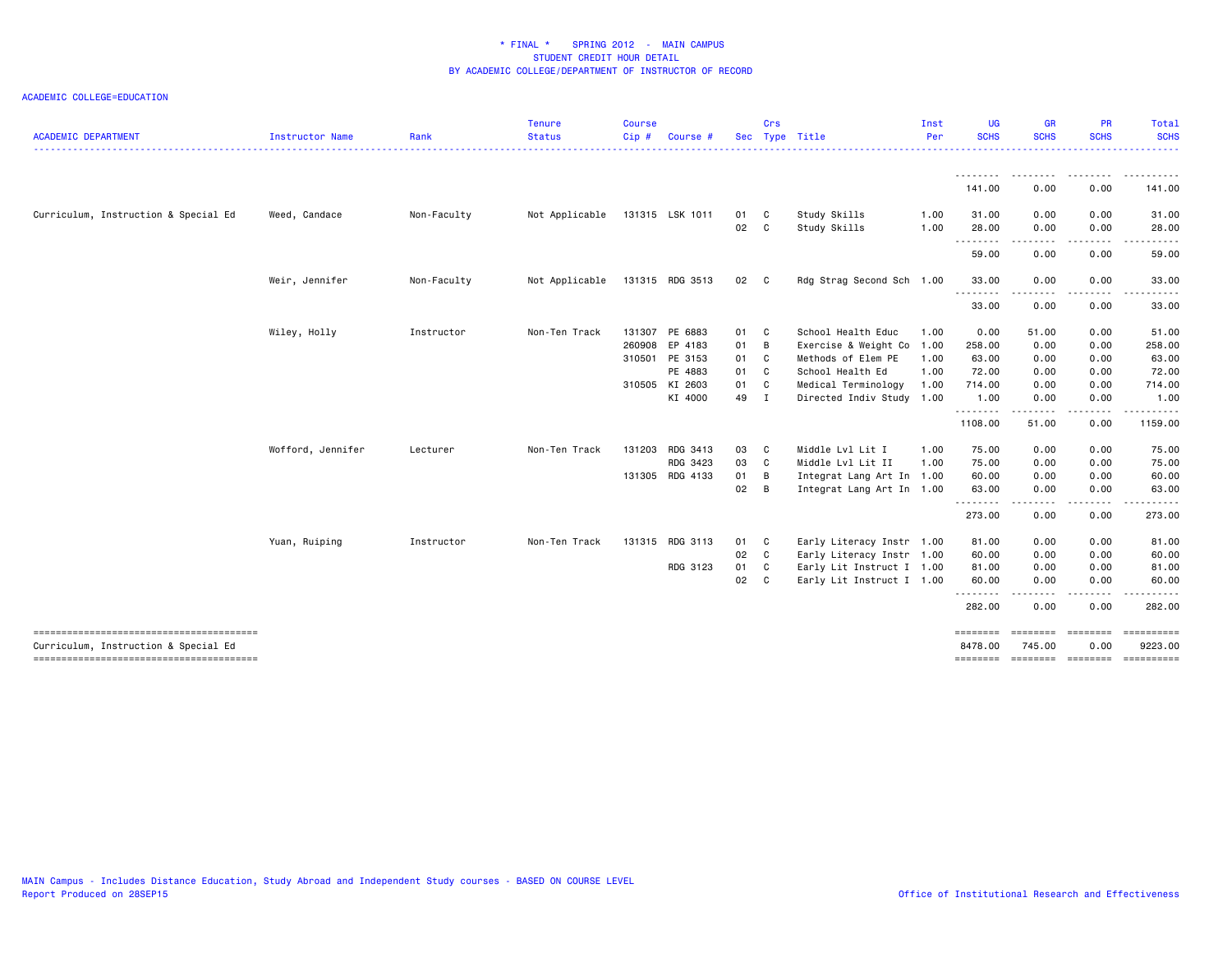| <b>ACADEMIC DEPARTMENT</b>                                 | Instructor Name   | Rank                               | <b>Tenure</b><br><b>Status</b> | <b>Course</b><br>Cip# | Course #             |          | Crs               | Sec Type Title                         | Inst<br>Per  | UG<br><b>SCHS</b>  | GR<br><b>SCHS</b> | PR<br><b>SCHS</b> | <b>Total</b><br><b>SCHS</b> |
|------------------------------------------------------------|-------------------|------------------------------------|--------------------------------|-----------------------|----------------------|----------|-------------------|----------------------------------------|--------------|--------------------|-------------------|-------------------|-----------------------------|
| Instructional Systems & Workforce Develo Abraham, Patricia |                   | Lecturer                           | Non-Ten Track                  | 131303                | TKT 4213<br>TKT 6213 | 01<br>01 | C<br>$\mathbf{C}$ | Teach Bas Bus Sub<br>Teach Bas Bus Sub | 1.00<br>1.00 | 6.00<br>0.00       | 0.00<br>9.00      | 0.00<br>0.00      | 6.00<br>9.00                |
|                                                            |                   |                                    |                                |                       |                      |          |                   |                                        |              | .<br>---<br>6.00   | -----<br>9.00     | .<br>0.00         | د د د د د<br>15.00          |
|                                                            | Adams, James      | Associate Professor Tenured        |                                |                       | 131309 TKT 4886      | 01 F     |                   | Teaching Intern Tech 1.00              |              | 12.00              | 0.00              | 0.00              | 12.00                       |
|                                                            |                   |                                    |                                |                       |                      | 501 F    |                   | Teaching Intern Tech 1.00              |              | 6.00               | 0.00              | 0.00              | 6.00                        |
|                                                            |                   |                                    |                                |                       | <b>TKT 4896</b>      | 01 F     |                   | Teaching Intern Tech 1.00              |              | 12.00              | 0.00              | 0.00              | 12.00                       |
|                                                            |                   |                                    |                                |                       |                      | 501 F    |                   | Teaching Intern Tech 1.00              |              | 6.00               | 0.00              | 0.00              | 6.00                        |
|                                                            |                   |                                    |                                |                       | 131319 TKT 7000      | 05 I     |                   | Directed Indiv Study 1.00              |              | 0.00               | 3.00              | 0.00              | 3.00                        |
|                                                            |                   |                                    |                                |                       | <b>TKT 9000</b>      | 01 D     |                   | Research / Diss                        | 1.00         | 0.00               | 36.00             | 0.00              | 36.00                       |
|                                                            |                   |                                    |                                |                       |                      |          |                   |                                        |              | .<br>36.00         | .<br>39.00        | 0.00              | .<br>75.00                  |
|                                                            |                   |                                    |                                |                       |                      |          |                   |                                        |              |                    |                   |                   |                             |
|                                                            | Allison, Justin   | Grad Teach Assist                  | Not Applicable                 |                       | 110301 TKT 1273      | 02       | $\mathbf{C}$      | Computer Application 1.00              |              | 93.00              | 0.00              | 0.00              | 93.00                       |
|                                                            |                   |                                    |                                |                       |                      | 04       | $\mathbf{C}$      | Computer Application 1.00              |              | 96.00              | 0.00              | 0.00              | 96.00                       |
|                                                            |                   |                                    |                                |                       |                      |          |                   |                                        |              | <u>.</u><br>189.00 | -----<br>0.00     | .<br>0.00         | .<br>189.00                 |
|                                                            |                   |                                    |                                |                       |                      |          |                   |                                        |              |                    |                   |                   |                             |
|                                                            | Ballard, Iva      | Non-Faculty                        | Not Applicable                 | 130603                | EPY 6214             | 02       | K                 | Ed & Psy Statistics                    | 0.50         | 0.00               | 0.00              | 0.00              | 0.00                        |
|                                                            |                   |                                    |                                |                       | EPY 8214             | 01       | $\overline{B}$    | Adv Ed & Psy Stat                      | 0.50         | 0.00               | 22.00             | 0.00              | 22.00                       |
|                                                            |                   |                                    |                                |                       |                      |          |                   |                                        |              | .<br>0.00          | 22.00             | .<br>0.00         | .<br>22.00                  |
|                                                            |                   |                                    |                                |                       |                      |          |                   |                                        |              |                    |                   |                   |                             |
|                                                            | Beriswill, Joanne | Assistant Professor Ten Track      |                                |                       | 131309 TKT 3623      | 01       | $\mathbf{C}$      | Dsgn Technology Trai 1.00              |              | 75.00              | 0.00              | 0.00              | 75.00                       |
|                                                            |                   |                                    |                                |                       | TKT 4623             | 01 C     |                   | Del/Eval Tech Traini 1.00              |              | 33.00              | 0.00              | 0.00              | 33.00                       |
|                                                            |                   |                                    |                                |                       |                      |          |                   |                                        |              | .<br>108.00        | 0.00              | .<br>0.00         | $\frac{1}{2}$<br>108.00     |
|                                                            |                   |                                    |                                |                       |                      |          |                   |                                        |              |                    |                   |                   |                             |
|                                                            | Berryhill, Amy    | Non-Faculty                        | Not Applicable                 |                       | 110301 TKT 4713      | 01       | $\mathbf{C}$      | Authoring for Instr 1.00               |              | 12.00              | 0.00              | 0.00              | 12.00                       |
|                                                            |                   |                                    |                                |                       | TKT 6713             | 01       | $\mathbf{C}$      | Authoring for Instr                    | 1.00         | 0.00               | 18.00             | 0.00              | 18.00                       |
|                                                            |                   |                                    |                                |                       |                      |          |                   |                                        |              | .                  | .                 | .                 | ه د د د د .                 |
|                                                            |                   |                                    |                                |                       |                      |          |                   |                                        |              | 12.00              | 18.00             | 0.00              | 30.00                       |
|                                                            | Coleman, Courtney | Grad Service Assist Not Applicable |                                |                       | 110301 TKT 1273      | 503 C    |                   | Computer Application 1.00              |              | 81.00              | 0.00              | 0.00              | 81.00                       |
|                                                            |                   |                                    |                                |                       |                      |          |                   |                                        |              | .                  | -----             | .                 | .                           |
|                                                            |                   |                                    |                                |                       |                      |          |                   |                                        |              | 81.00              | 0.00              | 0.00              | 81.00                       |
|                                                            | Cornelious, Linda | Professor                          | Tenured                        |                       | 131309 TKT 8200      | 501 E    |                   | Intern Career & Tech 1.00              |              | 0.00               | 21.00             | 0.00              | 21.00                       |
|                                                            |                   |                                    |                                |                       | TKT 8213             | 01       | $\mathbf{C}$      | Cont/Meth Career & T 1.00              |              | 0.00               | 36.00             | 0.00              | 36.00                       |
|                                                            |                   |                                    |                                |                       | 131319 TKT 9000      | 02 D     |                   | Research / Diss                        | 1.00         | 0.00               | 15.00             | 0.00              | 15.00                       |
|                                                            |                   |                                    |                                |                       | 131321 TKT 4803      | 502 C    |                   | Integ Tech for Learn 1.00              |              | 24.00              | 0.00              | 0.00              | 24.00                       |
|                                                            |                   |                                    |                                |                       | <b>TKT 6803</b>      | 502 C    |                   | Integ Tech for Learn 1.00              |              | 0.00               | 36.00             | 0.00              | 36.00                       |
|                                                            |                   |                                    |                                |                       |                      |          |                   |                                        |              | .<br>24.00         | <b></b><br>108.00 | .<br>0.00         | .<br>132.00                 |
|                                                            | Du, Jianxia       | Associate Professor Tenured        |                                |                       | 110301 TKT 8763      | 501 C    |                   | Sem Plan Instr Tech                    | 1.00         | 0.00               | 42.00             | 0.00              | 42.00                       |
|                                                            |                   |                                    |                                |                       | <b>TKT 8803</b>      | 01       | $\overline{B}$    | Des Eval Inst Softwa                   | 1.00         | 0.00               | 6.00              | 0.00              | 6.00                        |
|                                                            |                   |                                    |                                |                       | 131319 TKT 9000      | 03 D     |                   | Research / Diss                        | 1.00         | 0.00               | 18.00             | 0.00              | 18.00                       |
|                                                            |                   |                                    |                                |                       |                      |          |                   |                                        |              | .                  |                   | .                 | .                           |
|                                                            |                   |                                    |                                |                       |                      |          |                   |                                        |              | 0.00               | 66.00             | 0.00              | 66.00                       |
|                                                            | Earle, Marie      | Assistant Professor Ten Track      |                                |                       | 110301 TKT 1273      | 05       | $\mathbf{C}$      | Computer Application 1.00              |              | 96.00              | 0.00              | 0.00              | 96.00                       |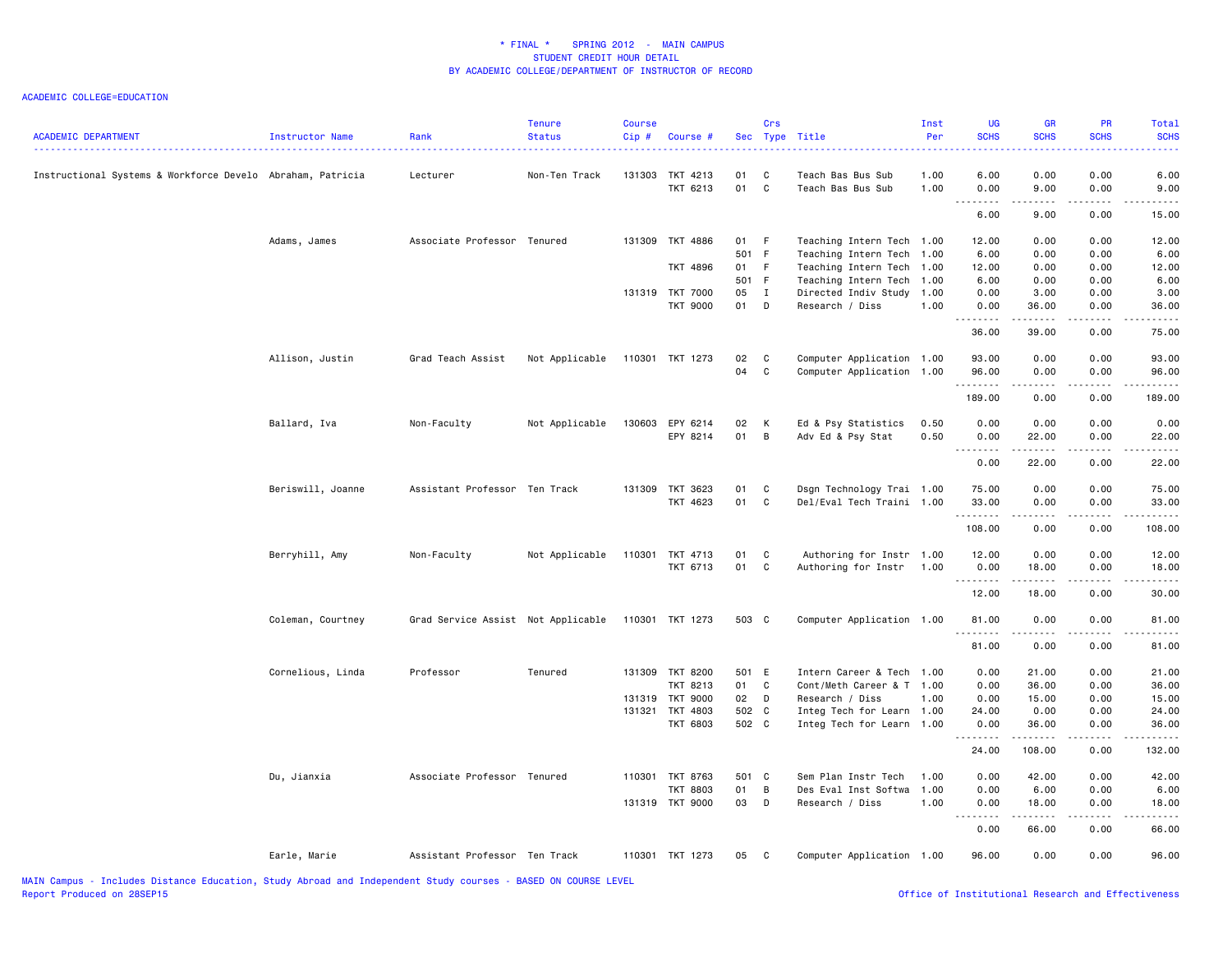| <b>ACADEMIC DEPARTMENT</b>                            | Instructor Name     | Rank                               | <b>Tenure</b><br><b>Status</b> | <b>Course</b><br>Cip# | Course #                           |       | Crs            | Sec Type Title                                  | Inst<br>Per | <b>UG</b><br><b>SCHS</b> | <b>GR</b><br><b>SCHS</b> | <b>PR</b><br><b>SCHS</b> | Total<br><b>SCHS</b>                                                                                                  |
|-------------------------------------------------------|---------------------|------------------------------------|--------------------------------|-----------------------|------------------------------------|-------|----------------|-------------------------------------------------|-------------|--------------------------|--------------------------|--------------------------|-----------------------------------------------------------------------------------------------------------------------|
| Instructional Systems & Workforce Develo Earle, Marie |                     | Assistant Professor Ten Track      |                                |                       | 110301 TKT 1273                    | 502 C |                | Computer Application 1.00                       |             | 75.00                    | 0.00                     | 0.00                     | 75.00                                                                                                                 |
|                                                       |                     |                                    |                                |                       |                                    |       |                |                                                 |             | <u>.</u><br>171.00       | $- - - - -$<br>0.00      | .<br>0.00                | .<br>171.00                                                                                                           |
|                                                       | Forde, Connie       | Professor                          | Tenured                        |                       | 131319 TKT 9000                    | 04    | D              | Research / Diss                                 | 1.00        | 0.00<br><u>.</u>         | 28.00                    | 0.00                     | 28.00<br>.                                                                                                            |
|                                                       |                     |                                    |                                |                       |                                    |       |                |                                                 |             | 0.00                     | 28.00                    | 0.00                     | 28.00                                                                                                                 |
|                                                       | Giordano, Mickey    | Instructor                         | Non-Ten Track                  |                       | 131319 TKI 4000                    | 02    | $\blacksquare$ | Directed Indiv Study 1.00                       |             | 3.00                     | 0.00                     | 0.00                     | 3.00                                                                                                                  |
|                                                       |                     |                                    |                                | 150505                | TKI 4213                           | 01    | $\mathbf{C}$   | Energy Source&Power                             | 1.00        | 102.00                   | 0.00                     | 0.00                     | 102.00                                                                                                                |
|                                                       |                     |                                    |                                |                       | 150603 TKI 3104                    | 01    | B              | Adv Ind Ele, Electro 1.00                       |             | 104.00                   | 0.00                     | 0.00                     | 104.00                                                                                                                |
|                                                       |                     |                                    |                                |                       | TKI 4203                           | 01    | B              | Automated Systems                               | 1.00        | 69.00                    | 0.00                     | 0.00                     | 69.00                                                                                                                 |
|                                                       |                     |                                    |                                |                       | 150612 TKI 2113                    | 01 C  |                | Intro to PLC Program 1.00                       |             | 120.00<br>.              | 0.00<br>-----            | 0.00<br>المتمالين        | 120.00<br>.                                                                                                           |
|                                                       |                     |                                    |                                |                       |                                    |       |                |                                                 |             | 398.00                   | 0.00                     | 0.00                     | 398.00                                                                                                                |
|                                                       | He, Minyan          | Grad Service Assist Not Applicable |                                |                       | 110301 TKT 1273                    | 01    | <b>C</b>       | Computer Application 1.00                       |             | 99.00                    | 0.00                     | 0.00                     | 99.00                                                                                                                 |
|                                                       |                     |                                    |                                |                       |                                    | 03    | C              | Computer Application 1.00                       |             | 96.00<br>.               | 0.00<br>2.2.2.2.2        | 0.00<br>.                | 96.00<br>.                                                                                                            |
|                                                       |                     |                                    |                                |                       |                                    |       |                |                                                 |             | 195.00                   | 0.00                     | 0.00                     | 195.00                                                                                                                |
|                                                       | Irvin, Lemond       | Research Assist Pro Non-Ten Track  |                                |                       | 090101 CO 1013                     | 18    | $\mathbf{C}$   | Intro to Communicati 1.00                       |             | 99.00                    | 0.00                     | 0.00                     | 99.00                                                                                                                 |
|                                                       |                     |                                    |                                |                       |                                    |       |                |                                                 |             | .<br>99.00               | 0.00                     | .<br>0.00                | .<br>99.00                                                                                                            |
|                                                       |                     |                                    |                                |                       |                                    | 01 B  |                |                                                 |             |                          |                          |                          |                                                                                                                       |
|                                                       | Keel, Vicki         | Instructor                         | Non-Ten Track                  |                       | 110301 TKB 4543<br>131303 TKB 2122 | 501 B |                | Advanced Info Proces 1.00<br>Intro Database Mgt | 1.00        | 69.00<br>38.00           | 0.00<br>0.00             | 0.00<br>0.00             | 69.00<br>38.00                                                                                                        |
|                                                       |                     |                                    |                                |                       | <b>TKB 3133</b>                    | 01    | C              | Admin Management & P 1.00                       |             | 72.00                    | 0.00                     | 0.00                     | 72.00                                                                                                                 |
|                                                       |                     |                                    |                                |                       | 131309 TKT 3213                    | 01    | C              | Call Center Manageme 1.00                       |             | 102.00                   | 0.00                     | 0.00                     | 102.00                                                                                                                |
|                                                       |                     |                                    |                                |                       |                                    |       |                |                                                 |             | .                        | <b>.</b>                 | .                        | $\begin{array}{cccccccccc} \bullet & \bullet & \bullet & \bullet & \bullet & \bullet & \bullet & \bullet \end{array}$ |
|                                                       |                     |                                    |                                |                       |                                    |       |                |                                                 |             | 281.00                   | 0.00                     | 0.00                     | 281.00                                                                                                                |
|                                                       | Melby-Codling, Mary | Instructor                         | Non-Ten Track                  |                       | 500799 TKI 2413                    | 01 C  |                | Hi & Appr Artcrafts                             | 1.00        | 72.00                    | 0.00                     | 0.00                     | 72.00                                                                                                                 |
|                                                       |                     |                                    |                                |                       |                                    | 02    | $\mathbf{C}$   | Hi & Appr Artcrafts                             | 1.00        | 72.00                    | 0.00                     | 0.00                     | 72.00                                                                                                                 |
|                                                       |                     |                                    |                                |                       |                                    | 03    | $\mathbf{C}$   | Hi & Appr Artcrafts                             | 1.00        | 66.00                    | 0.00                     | 0.00                     | 66.00                                                                                                                 |
|                                                       |                     |                                    |                                |                       |                                    | H04 C |                | Honors Hi & Appr Art 1.00                       |             | 66.00<br>.               | 0.00<br>.                | 0.00<br>.                | 66.00<br>.                                                                                                            |
|                                                       |                     |                                    |                                |                       |                                    |       |                |                                                 |             | 276.00                   | 0.00                     | 0.00                     | 276.00                                                                                                                |
|                                                       | Mize, Mervin        | Instructor                         | Non-Ten Track                  |                       | 131319 TKI 4000                    | 01 I  |                | Directed Indiv Study                            | 1.00        | 3.00                     | 0.00                     | 0.00                     | 3.00                                                                                                                  |
|                                                       |                     |                                    |                                | 141701                | TKI 3363                           | 01    | $\overline{B}$ | Motion & Time Study                             | 1.00        | 102.00                   | 0.00                     | 0.00                     | 102.00                                                                                                                |
|                                                       |                     |                                    |                                |                       | 150603 TKI 3224                    | 01    | B              | Ind Materials Tech                              | 1.00        | 144.00                   | 0.00                     | 0.00                     | 144.00                                                                                                                |
|                                                       |                     |                                    |                                |                       | TKI 4113                           | 01    | B              | Indust Fluid Power                              | 1.00        | 87.00                    | 0.00                     | 0.00                     | 87.00                                                                                                                 |
|                                                       |                     |                                    |                                |                       | 150612 TKI 4233                    | 01 C  |                | Maintenance Mgt                                 | 1.00        | 90.00<br>.               | 0.00<br>.                | 0.00<br>.                | 90.00<br>.                                                                                                            |
|                                                       |                     |                                    |                                |                       |                                    |       |                |                                                 |             | 426.00                   | 0.00                     | 0.00                     | 426.00                                                                                                                |
|                                                       | Okojie, Mabel       | Associate Professor Tenured        |                                |                       | 131309 TKT 8233                    | 01 C  |                | Anal & Survey Resear 1.00                       |             | 0.00                     | 18.00                    | 0.00                     | 18.00                                                                                                                 |
|                                                       |                     |                                    |                                |                       | TKT 8243                           | 501 C |                | Resch Probl in ISWD                             | 1.00        | 0.00                     | 30.00                    | 0.00                     | 30.00                                                                                                                 |
|                                                       |                     |                                    |                                |                       | 131319 TKT 7000                    | 04    | $\mathbf{I}$   | Directed Indiv Study 1.00                       |             | 0.00                     | 3.00                     | 0.00                     | 3.00                                                                                                                  |
|                                                       |                     |                                    |                                |                       | <b>TKT 9000</b>                    | 05    | D              | Research / Diss                                 | 1.00        | 0.00                     | 18.00                    | 0.00                     | 18.00                                                                                                                 |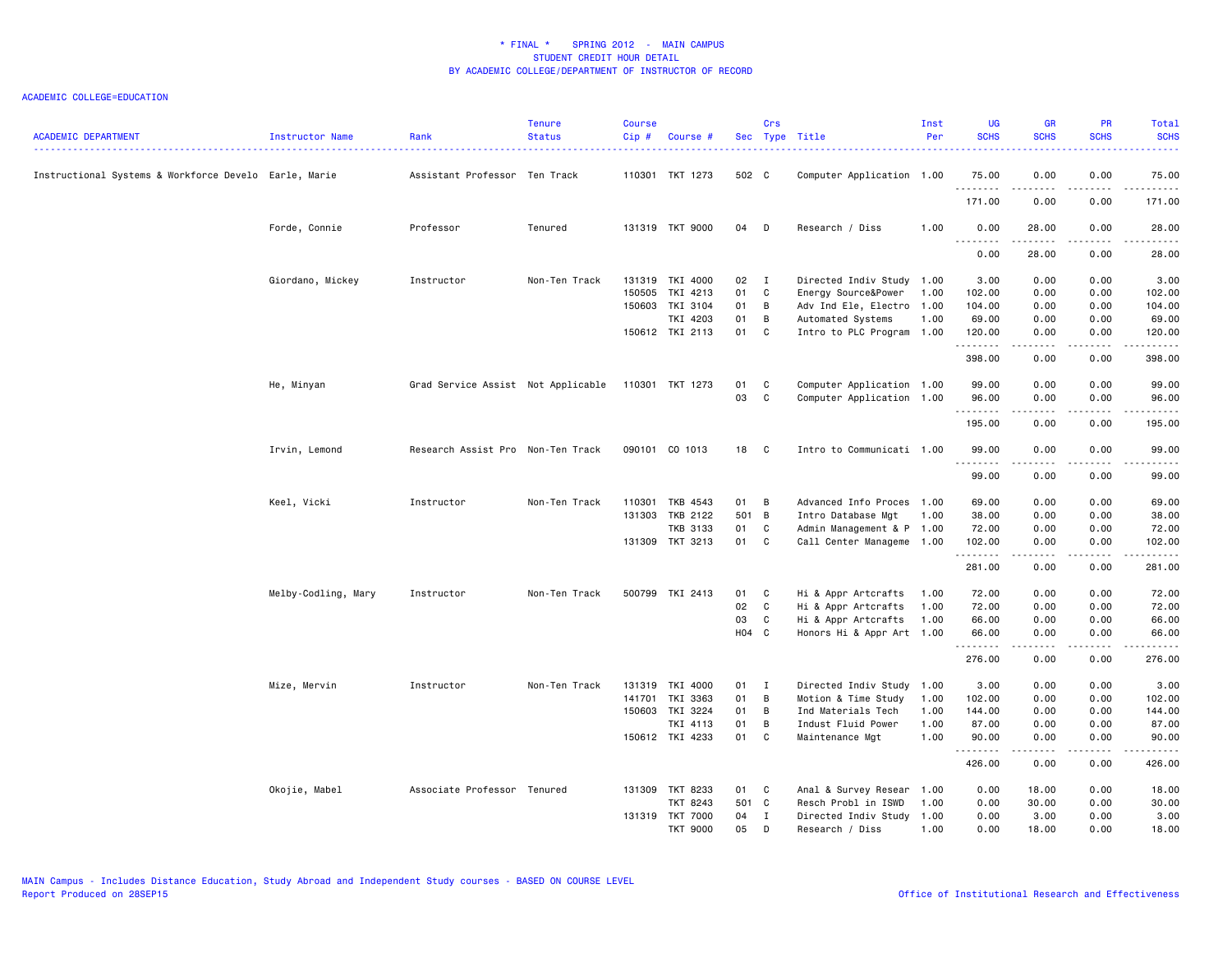| <b>ACADEMIC DEPARTMENT</b>                                 | Instructor Name | Rank                          | <b>Tenure</b><br><b>Status</b> | <b>Course</b><br>Cip# | <b>Course</b>   |       | Crs | Sec Type Title            | Inst<br>Per | <b>UG</b><br><b>SCHS</b>             | <b>GR</b><br><b>SCHS</b> | <b>PR</b><br><b>SCHS</b>            | Total<br><b>SCHS</b> |
|------------------------------------------------------------|-----------------|-------------------------------|--------------------------------|-----------------------|-----------------|-------|-----|---------------------------|-------------|--------------------------------------|--------------------------|-------------------------------------|----------------------|
|                                                            |                 |                               |                                |                       |                 |       |     |                           |             | <u>.</u><br>0.00                     | .<br>69.00               | $\cdots$<br>0.00                    | .<br>69.00           |
|                                                            |                 |                               |                                |                       |                 |       |     |                           |             |                                      |                          |                                     |                      |
| Instructional Systems & Workforce Develo Olinzock, Anthony |                 | Professor                     | Tenured                        |                       | 110301 TKT 4753 | 01    | C   | Presenting with Medi 1.00 |             | 51.00                                | 0.00                     | 0.00                                | 51.00                |
|                                                            |                 |                               |                                |                       | TKT 6753        | 01    | C   | Presenting with Medi 1.00 |             | 0.00                                 | 30.00                    | 0.00                                | 30.00                |
|                                                            |                 |                               |                                |                       | 131319 TKT 9000 | 06    | D   | Research / Diss           | 1.00        | 0.00                                 | 21.00                    | 0.00                                | 21.00                |
|                                                            |                 |                               |                                |                       | 150603 TKT 8713 | 01    | B   | Sem Ind Res & Devel 1.00  |             | 0.00                                 | 33.00<br>المتمام المتعاد | 0.00<br>$\sim$ $\sim$ $\sim$ $\sim$ | 33.00<br>.           |
|                                                            |                 |                               |                                |                       |                 |       |     |                           |             | .<br>51.00                           | 84.00                    | 0.00                                | 135.00               |
|                                                            | Roberts, Frank  | Non-Faculty                   | Not Applicable                 |                       | 131309 TKT 3463 | 01    | B   | Computer Repair/Main 1.00 |             | 45.00                                | 0.00                     | 0.00                                | 45.00                |
|                                                            |                 |                               |                                |                       |                 |       |     |                           |             | $\sim$ $\sim$ $\sim$ $\sim$<br>45.00 | 0.00                     | $\sim$ $\sim$ $\sim$ $\sim$<br>0.00 | 45.00                |
|                                                            |                 |                               |                                |                       |                 |       |     |                           |             |                                      |                          |                                     |                      |
|                                                            | Wampler, Lynn   | Lecturer                      | Non-Ten Track                  | 110301                | TKB 4283        | 01    | B   | Advanced Office Syst 1.00 |             | 66.00                                | 0.00                     | 0.00                                | 66.00                |
|                                                            |                 |                               |                                |                       | TKB 6283        | 01    | B   | Advanced Office Syst 1.00 |             | 0.00                                 | 6.00                     | 0.00                                | 6.00                 |
|                                                            |                 |                               |                                |                       | 131303 TKB 1312 | 01    | C   | Info Resource Manage 1.00 |             | 44.00<br>.                           | 0.00                     | 0.00                                | 44.00                |
|                                                            |                 |                               |                                |                       |                 |       |     |                           |             | 110.00                               | 6.00                     | 0.00                                | 116,00               |
|                                                            | Wyatt, John     | Associate Professor Tenured   |                                |                       | 131319 TKI 4000 | 03 I  |     | Directed Indiv Study 1.00 |             | 3.00                                 | 0.00                     | 0.00                                | 3.00                 |
|                                                            |                 |                               |                                |                       | <b>TKT 9000</b> | 07    | D   | Research / Diss           | 1.00        | 0.00                                 | 4.00                     | 0.00                                | 4.00                 |
|                                                            |                 |                               |                                |                       | 150603 TKI 3183 | 01    | L.  | Machine Metal Proc        | 1.00        | 39.00                                | 0.00                     | 0.00                                | 39.00                |
|                                                            |                 |                               |                                |                       | 150612 TKI 3243 | 01    | B   | Industrial Metrology 1.00 |             | 84.00                                | 0.00                     | 0.00                                | 84.00                |
|                                                            |                 |                               |                                |                       |                 |       |     |                           |             | .<br>126.00                          | 4.00                     | 0.00                                | 130,00               |
|                                                            | Xie, Kui        | Assistant Professor Ten Track |                                |                       | 131303 TKB 4583 | 01    | B   | Graphics and Web Des 1.00 |             | 75.00                                | 0.00                     | 0.00                                | 75.00                |
|                                                            |                 |                               |                                |                       | TKB 6583        | 01    | B   | Graphics and Web Des 1.00 |             | 0.00                                 | 15.00                    | 0.00                                | 15.00                |
|                                                            |                 |                               |                                |                       | 131319 TKT 7000 | 02    | Ι.  | Directed Indiv Study 1.00 |             | 0.00                                 | 1.00                     | 0.00                                | 1.00                 |
|                                                            |                 |                               |                                |                       | <b>TKT 9000</b> | 08    | D   | Research / Diss           | 1.00        | 0.00                                 | 18.00                    | 0.00                                | 18.00                |
|                                                            |                 |                               |                                |                       | 131321 TKT 4803 | 01    | C   | Integ Tech for Learn 1.00 |             | 21.00                                | 0.00                     | 0.00                                | 21.00                |
|                                                            |                 |                               |                                |                       |                 | 501 C |     | Integ Tech for Learn 1.00 |             | 42.00                                | 0.00                     | 0.00                                | 42.00                |
|                                                            |                 |                               |                                |                       | <b>TKT 6803</b> | 01    | C   | Integ Tech for Learn 1.00 |             | 0.00                                 | 36.00                    | 0.00                                | 36.00                |
|                                                            |                 |                               |                                |                       |                 | 501 C |     | Integ Tech for Learn 1.00 |             | 0.00                                 | 30.00                    | 0.00                                | 30.00                |
|                                                            |                 |                               |                                |                       |                 |       |     |                           |             | .<br>138.00                          | .<br>100.00              | .<br>0.00                           | .<br>238.00          |
|                                                            | Yu, Chien       | Associate Professor Tenured   |                                |                       | 110301 TKT 4743 | 01    | B   | Desktop Publishing        | 1.00        | 63.00                                | 0.00                     | 0.00                                | 63.00                |
|                                                            |                 |                               |                                |                       | TKT 6743        | 01    | B   | Desktop Publishing        | 1.00        | 0.00                                 | 18.00                    | 0.00                                | 18.00                |
|                                                            |                 |                               |                                | 130401                | <b>TKT 8753</b> | 501 C |     | Tech Issues School A      | 1.00        | 0.00                                 | 84.00                    | 0.00                                | 84.00                |
|                                                            |                 |                               |                                |                       | 131319 TKT 9000 | 09    | D   | Research / Diss           | 1.00        | 0.00                                 | 15.00                    | 0.00                                | 15.00                |
|                                                            |                 |                               |                                |                       |                 |       |     |                           |             | .<br>63.00                           | ------<br>117.00         | .<br>0.00                           | .<br>180.00          |
| --------------------------------------                     |                 |                               |                                |                       |                 |       |     |                           |             | ========                             | ========                 | $=$ ========                        |                      |
| Instructional Systems & Workforce Develo                   |                 |                               |                                |                       |                 |       |     |                           |             | 2835.00                              | 670.00                   | 0.00                                | 3505.00              |
|                                                            |                 |                               |                                |                       |                 |       |     |                           |             | ========                             | $=$ ========             | $=$ ========                        |                      |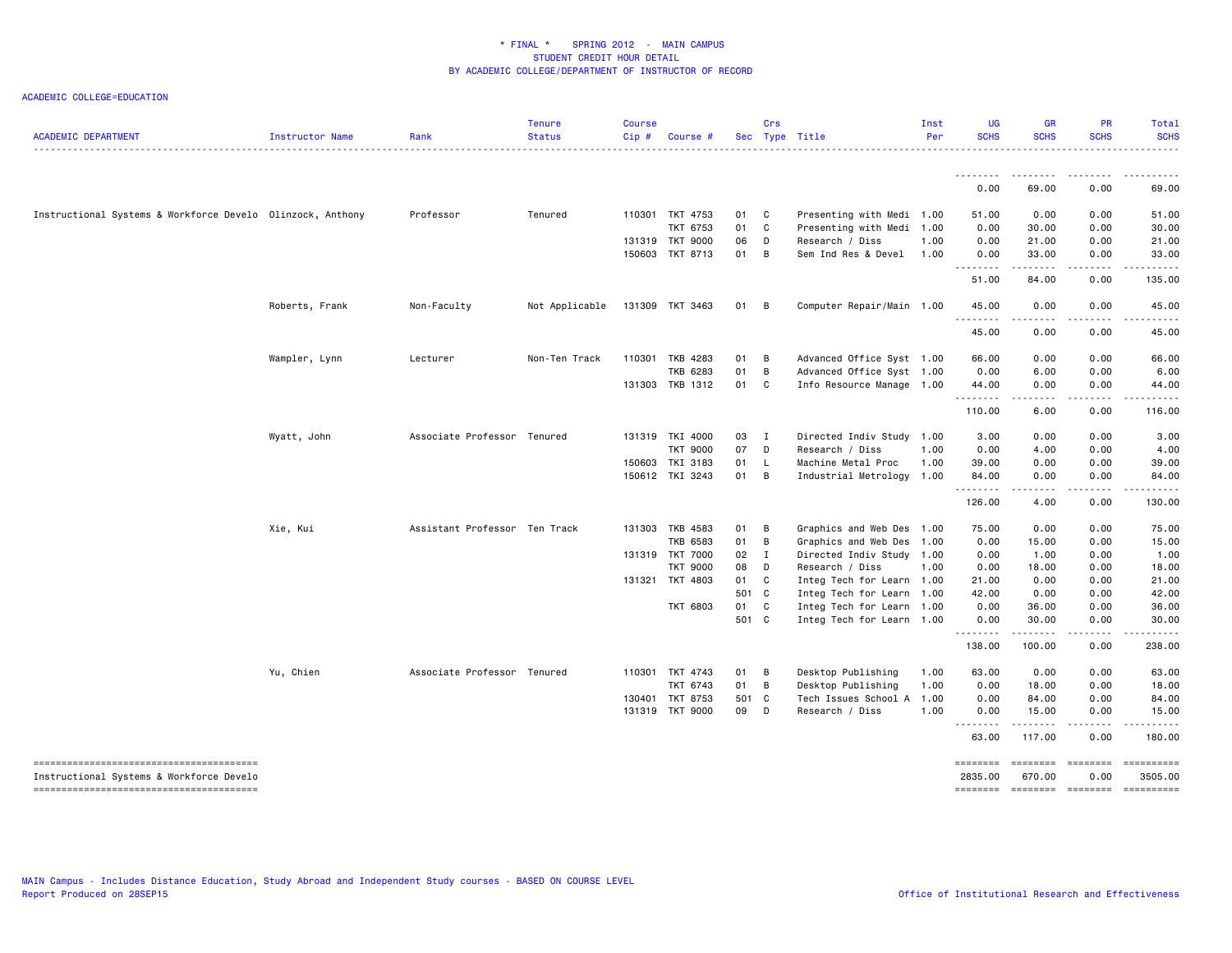| <b>ACADEMIC DEPARTMENT</b> | <b>Instructor Name</b> | Rank                          | <b>Tenure</b><br><b>Status</b> | <b>Course</b><br>$Cip$ # | Course #                  |          | Crs          | Sec Type Title                                   | Inst<br>Per | <b>UG</b><br><b>SCHS</b> | <b>GR</b><br><b>SCHS</b> | PR<br><b>SCHS</b>                                                                                                                                            | Total<br><b>SCHS</b>                                                                                                                                                                                                                                                                                                                                                                                                                                                                            |
|----------------------------|------------------------|-------------------------------|--------------------------------|--------------------------|---------------------------|----------|--------------|--------------------------------------------------|-------------|--------------------------|--------------------------|--------------------------------------------------------------------------------------------------------------------------------------------------------------|-------------------------------------------------------------------------------------------------------------------------------------------------------------------------------------------------------------------------------------------------------------------------------------------------------------------------------------------------------------------------------------------------------------------------------------------------------------------------------------------------|
|                            |                        |                               |                                |                          |                           |          |              |                                                  |             |                          |                          |                                                                                                                                                              |                                                                                                                                                                                                                                                                                                                                                                                                                                                                                                 |
| Kinesiology                | Abadie, Ben            | Professor                     | Tenured                        | 260908                   | EP 4113<br>310504 EP 8423 | 03<br>01 | B<br>B       | Fitness Prog & Testi 1.00<br>Gr Exercise Testing | 1.00        | 93.00<br>0.00            | 0.00<br>9.00             | 0.00<br>0.00                                                                                                                                                 | 93.00<br>9.00                                                                                                                                                                                                                                                                                                                                                                                                                                                                                   |
|                            |                        |                               |                                |                          |                           |          |              |                                                  |             | .<br>93.00               | .<br>9.00                | $\frac{1}{2} \left( \frac{1}{2} \right) \left( \frac{1}{2} \right) \left( \frac{1}{2} \right) \left( \frac{1}{2} \right) \left( \frac{1}{2} \right)$<br>0.00 | المتمالين<br>102.00                                                                                                                                                                                                                                                                                                                                                                                                                                                                             |
|                            | Agiovlasitis, Stamatis | Assistant Professor Ten Track |                                | 260908                   | EP 4133                   | 01       | $\mathbf{C}$ | Ex Prog Clinical Pop 1.00                        |             | 246.00                   | 0.00                     | 0.00                                                                                                                                                         | 246.00                                                                                                                                                                                                                                                                                                                                                                                                                                                                                          |
|                            |                        |                               |                                |                          | 310504 EP 4143            | 01       | C            | Aging and Disability 1.00                        |             | 84.00                    | 0.00                     | 0.00                                                                                                                                                         | 84.00                                                                                                                                                                                                                                                                                                                                                                                                                                                                                           |
|                            |                        |                               |                                |                          | 310505 KI 4000            | 10       | $\mathbf{I}$ | Directed Indiv Study 1.00                        |             | 5.00                     | 0.00                     | 0.00                                                                                                                                                         | 5.00                                                                                                                                                                                                                                                                                                                                                                                                                                                                                            |
|                            |                        |                               |                                |                          |                           | 11       | $\mathbf{I}$ | Directed Indiv Study 1.00                        |             | 3.00                     | 0.00                     | 0.00                                                                                                                                                         | 3.00                                                                                                                                                                                                                                                                                                                                                                                                                                                                                            |
|                            |                        |                               |                                |                          |                           | 18       | $\mathbf{I}$ | Directed Indiv Study 1.00                        |             | 3.00                     | 0.00                     | 0.00                                                                                                                                                         | 3.00                                                                                                                                                                                                                                                                                                                                                                                                                                                                                            |
|                            |                        |                               |                                |                          |                           | 24       | $\mathbf{I}$ | Directed Indiv Study 1.00                        |             | 3.00                     | 0.00                     | 0.00                                                                                                                                                         | 3.00                                                                                                                                                                                                                                                                                                                                                                                                                                                                                            |
|                            |                        |                               |                                |                          |                           | 25       | $\mathbf{I}$ | Directed Indiv Study 1.00                        |             | 2.00                     | 0.00                     | 0.00                                                                                                                                                         | 2.00                                                                                                                                                                                                                                                                                                                                                                                                                                                                                            |
|                            |                        |                               |                                |                          |                           | 26       | $\mathbf I$  | Directed Indiv Study 1.00                        |             | 3.00                     | 0.00                     | 0.00                                                                                                                                                         | 3.00                                                                                                                                                                                                                                                                                                                                                                                                                                                                                            |
|                            |                        |                               |                                |                          |                           | 42       | $\mathbf{I}$ | Directed Indiv Study 1.00                        |             | 1.00<br>.                | 0.00<br>.                | 0.00<br>2.2.2.2.2                                                                                                                                            | 1.00<br>$\begin{array}{cccccccccc} \bullet & \bullet & \bullet & \bullet & \bullet & \bullet & \bullet \end{array}$                                                                                                                                                                                                                                                                                                                                                                             |
|                            |                        |                               |                                |                          |                           |          |              |                                                  |             | 350.00                   | 0.00                     | 0.00                                                                                                                                                         | 350.00                                                                                                                                                                                                                                                                                                                                                                                                                                                                                          |
|                            | Berryhill, B. Ray      | Non-Faculty                   | Not Applicable                 |                          | 131314 PE 1111            | 01 L     |              | Physical Development 0.50                        |             | 160.00<br>.              | 0.00<br>.                | 0.00<br>.                                                                                                                                                    | 160.00                                                                                                                                                                                                                                                                                                                                                                                                                                                                                          |
|                            |                        |                               |                                |                          |                           |          |              |                                                  |             | 160.00                   | 0.00                     | 0.00                                                                                                                                                         | 160.00                                                                                                                                                                                                                                                                                                                                                                                                                                                                                          |
|                            | Brown, Stanley         | Professor                     | Tenured                        |                          | 131314 PE 4886            | 02       | - F          | Teach Intern in PE                               | 1.00        | 18.00                    | 0.00                     | 0.00                                                                                                                                                         | 18.00                                                                                                                                                                                                                                                                                                                                                                                                                                                                                           |
|                            |                        |                               |                                |                          |                           | 04       | - F          | Teach Intern in PE                               | 1.00        | 30.00                    | 0.00                     | 0.00                                                                                                                                                         | 30.00                                                                                                                                                                                                                                                                                                                                                                                                                                                                                           |
|                            |                        |                               |                                |                          |                           | 05       | - F          | Teach Intern in PE                               | 1.00        | 12.00                    | 0.00                     | 0.00                                                                                                                                                         | 12.00                                                                                                                                                                                                                                                                                                                                                                                                                                                                                           |
|                            |                        |                               |                                |                          |                           | 501 F    |              | Teach Intern in PE                               | 1.00        | 48.00                    | 0.00                     | 0.00                                                                                                                                                         | 48.00                                                                                                                                                                                                                                                                                                                                                                                                                                                                                           |
|                            |                        |                               |                                |                          | PE 4896                   | 02       | F            | Teach Intern in PE                               | 1.00        | 18.00                    | 0.00                     | 0.00                                                                                                                                                         | 18.00                                                                                                                                                                                                                                                                                                                                                                                                                                                                                           |
|                            |                        |                               |                                |                          |                           | 04       | -F           | Teach Intern in PE                               | 1.00        | 30.00                    | 0.00                     | 0.00                                                                                                                                                         | 30.00                                                                                                                                                                                                                                                                                                                                                                                                                                                                                           |
|                            |                        |                               |                                |                          |                           | 05       | - F          | Teach Intern in PE                               | 1.00        | 12.00                    | 0.00                     | 0.00                                                                                                                                                         | 12.00                                                                                                                                                                                                                                                                                                                                                                                                                                                                                           |
|                            |                        |                               |                                |                          |                           | 501 F    |              | Teach Intern in PE                               | 1.00        | 48.00                    | 0.00                     | 0.00                                                                                                                                                         | 48.00                                                                                                                                                                                                                                                                                                                                                                                                                                                                                           |
|                            |                        |                               |                                |                          | 310505 EP 2013            | 01       | C.           | Intro to Exerc Scien 1.00                        |             | 414.00<br>.              | 0.00<br>.                | 0.00<br>. <b>.</b>                                                                                                                                           | 414.00<br>.                                                                                                                                                                                                                                                                                                                                                                                                                                                                                     |
|                            |                        |                               |                                |                          |                           |          |              |                                                  |             | 630.00                   | 0.00                     | 0.00                                                                                                                                                         | 630.00                                                                                                                                                                                                                                                                                                                                                                                                                                                                                          |
|                            | Crossley, Anna         | Grad Teach Assist             | Not Applicable                 |                          | 260908 EP 3304            | 05       | K            | Exercise Physiology                              | 0.80        | 0.00                     | 0.00                     | 0.00                                                                                                                                                         | 0.00                                                                                                                                                                                                                                                                                                                                                                                                                                                                                            |
|                            |                        |                               |                                |                          |                           | 08       | К            | Exercise Physiology                              | 0.80        | 0.00                     | 0.00                     | 0.00                                                                                                                                                         | 0.00                                                                                                                                                                                                                                                                                                                                                                                                                                                                                            |
|                            |                        |                               |                                |                          |                           | 11       | К            | Exercise Physiology                              | 0.80        | 0.00                     | 0.00                     | 0.00                                                                                                                                                         | 0.00                                                                                                                                                                                                                                                                                                                                                                                                                                                                                            |
|                            |                        |                               |                                |                          |                           | 13       | К            | Exercise Physiology                              | 0.80        | 0.00<br>.                | 0.00<br>.                | 0.00<br>-----                                                                                                                                                | 0.00<br>.                                                                                                                                                                                                                                                                                                                                                                                                                                                                                       |
|                            |                        |                               |                                |                          |                           |          |              |                                                  |             | 0.00                     | 0.00                     | 0.00                                                                                                                                                         | 0.00                                                                                                                                                                                                                                                                                                                                                                                                                                                                                            |
|                            | Drye, Gregory          | Instructor                    | Non-Ten Track                  |                          | 131314 PE 4886            | 01       | - F          | Teach Intern in PE                               | 1.00        | 60.00                    | 0.00                     | 0.00                                                                                                                                                         | 60.00                                                                                                                                                                                                                                                                                                                                                                                                                                                                                           |
|                            |                        |                               |                                |                          | PE 4896                   | 01       | - F          | Teach Intern in PE                               | 1.00        | 60.00                    | 0.00                     | 0.00                                                                                                                                                         | 60.00                                                                                                                                                                                                                                                                                                                                                                                                                                                                                           |
|                            |                        |                               |                                |                          | 310501 PE 1202            | 01       | $\mathbf{C}$ | Teaching Team Sports 1.00                        |             | 42.00                    | 0.00                     | 0.00                                                                                                                                                         | 42.00                                                                                                                                                                                                                                                                                                                                                                                                                                                                                           |
|                            |                        |                               |                                |                          | 310504 PE 1212            | 01       | C            | Teaching Ind/Dual Sp                             | 1.00        | 42.00                    | 0.00                     | 0.00                                                                                                                                                         | 42.00                                                                                                                                                                                                                                                                                                                                                                                                                                                                                           |
|                            |                        |                               |                                |                          |                           | 02       | $\mathbf{C}$ | Teaching Ind/Dual Sp 1.00                        |             | 42.00                    | 0.00                     | 0.00                                                                                                                                                         | 42.00                                                                                                                                                                                                                                                                                                                                                                                                                                                                                           |
|                            |                        |                               |                                |                          | 310505 KI 1803            | 555 M    |              | Health Trends & Topi 1.00                        |             | 3.00                     | 0.00                     | 0.00                                                                                                                                                         | 3.00                                                                                                                                                                                                                                                                                                                                                                                                                                                                                            |
|                            |                        |                               |                                |                          |                           | 901 M    |              | Health Trends & Topi                             | 1.00        | 30.00                    | 0.00                     | 0.00                                                                                                                                                         | 30.00                                                                                                                                                                                                                                                                                                                                                                                                                                                                                           |
|                            |                        |                               |                                |                          | KI 4000                   | 01       | $\mathbf{I}$ | Directed Indiv Study 1.00                        |             | 3.00                     | 0.00                     | 0.00                                                                                                                                                         | 3.00                                                                                                                                                                                                                                                                                                                                                                                                                                                                                            |
|                            |                        |                               |                                |                          |                           | 21       | $\mathbf{I}$ | Directed Indiv Study 1.00                        |             | 3.00                     | 0.00                     | 0.00                                                                                                                                                         | 3.00                                                                                                                                                                                                                                                                                                                                                                                                                                                                                            |
|                            |                        |                               |                                |                          | 310506 PE 3452            | 01       | $\mathbf{C}$ | Coach Soft/Baseball                              | 1.00        | 70.00<br>.               | 0.00<br>. <b>.</b>       | 0.00<br>. <b>.</b>                                                                                                                                           | 70.00<br>$\begin{array}{cccccccccccccc} \multicolumn{2}{c}{} & \multicolumn{2}{c}{} & \multicolumn{2}{c}{} & \multicolumn{2}{c}{} & \multicolumn{2}{c}{} & \multicolumn{2}{c}{} & \multicolumn{2}{c}{} & \multicolumn{2}{c}{} & \multicolumn{2}{c}{} & \multicolumn{2}{c}{} & \multicolumn{2}{c}{} & \multicolumn{2}{c}{} & \multicolumn{2}{c}{} & \multicolumn{2}{c}{} & \multicolumn{2}{c}{} & \multicolumn{2}{c}{} & \multicolumn{2}{c}{} & \multicolumn{2}{c}{} & \multicolumn{2}{c}{} & \$ |
|                            |                        |                               |                                |                          |                           |          |              |                                                  |             | 355.00                   | 0.00                     | 0.00                                                                                                                                                         | 355.00                                                                                                                                                                                                                                                                                                                                                                                                                                                                                          |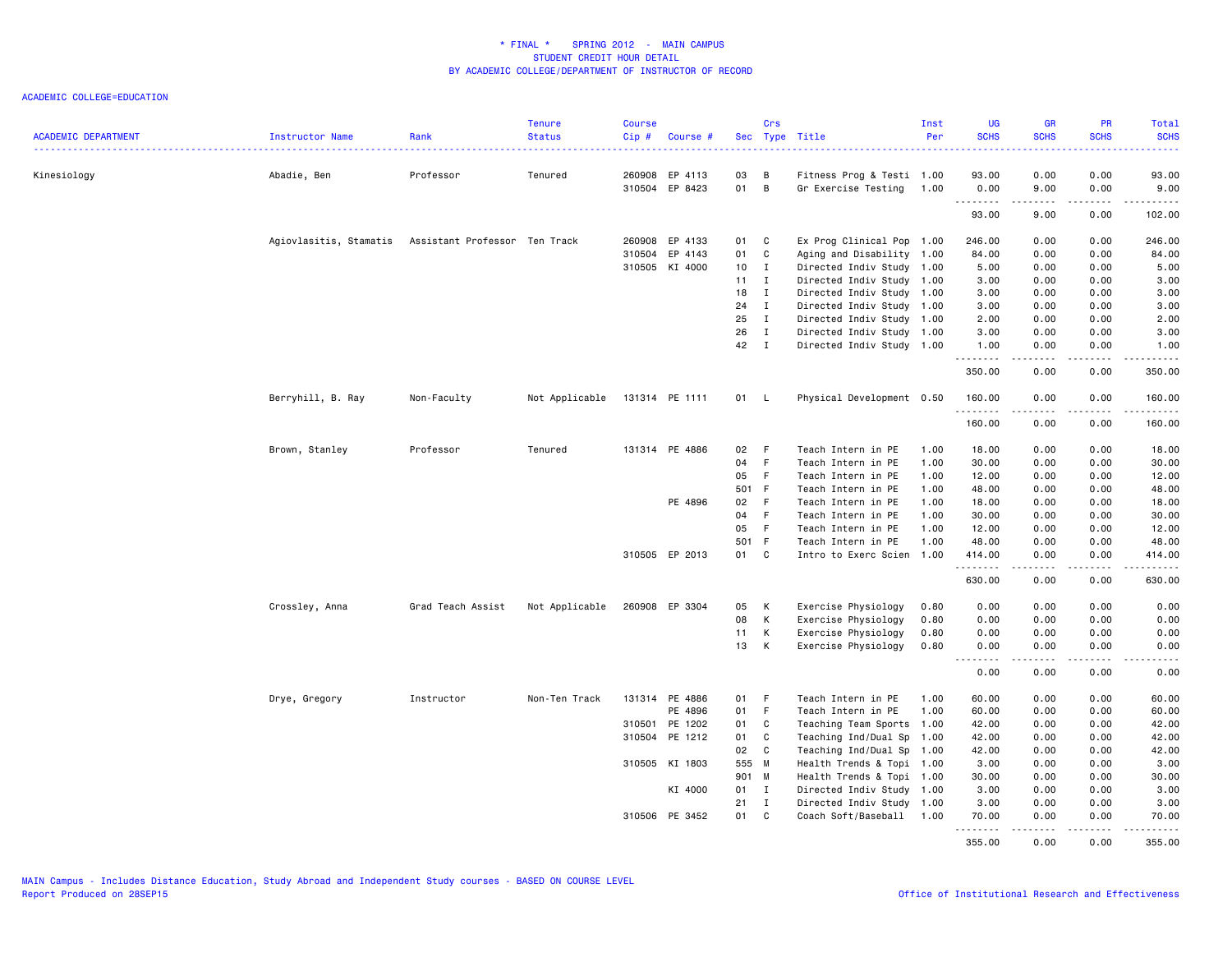| <b>ACADEMIC DEPARTMENT</b> | Instructor Name      | Rank                          | <b>Tenure</b><br><b>Status</b> | <b>Course</b><br>Cip# | Course #       |       | Crs                        | Sec Type Title            | Inst<br>Per | UG<br><b>SCHS</b> | <b>GR</b><br><b>SCHS</b>            | PR<br><b>SCHS</b>                   | Total<br><b>SCHS</b>                                                                                                                                          |
|----------------------------|----------------------|-------------------------------|--------------------------------|-----------------------|----------------|-------|----------------------------|---------------------------|-------------|-------------------|-------------------------------------|-------------------------------------|---------------------------------------------------------------------------------------------------------------------------------------------------------------|
| Kinesiology                | Essex, Adriene       | Grad Teach Assist             | Not Applicable                 | 310501                | PE 1031        | 01    | - L                        | Tennis                    | 1.00        | 19.00             | 0.00                                | 0.00                                | 19.00                                                                                                                                                         |
|                            |                      |                               |                                |                       | PE 1061        | 01    | $\mathsf{L}$               | Fitness Walking/ Jog 1.00 |             | 20.00             | 0.00                                | 0.00                                | 20.00                                                                                                                                                         |
|                            |                      |                               |                                |                       | PE 1222        | 01    | $\overline{B}$             | Teaching Lifetime Ac 1.00 |             | 40.00             | 0.00                                | 0.00                                | 40.00                                                                                                                                                         |
|                            |                      |                               |                                |                       |                | 02    | B                          | Teaching Lifetime Ac 1.00 |             | 26.00<br>.        | 0.00<br>.                           | 0.00<br>$\sim$ $\sim$ $\sim$ $\sim$ | 26.00<br>د د د د د                                                                                                                                            |
|                            |                      |                               |                                |                       |                |       |                            |                           |             | 105.00            | 0.00                                | 0.00                                | 105.00                                                                                                                                                        |
|                            | Foxworth, Kerry      | Non-Faculty                   | Not Applicable                 |                       | 310501 PE 3133 | 555 M |                            | Adapted Physical Ed       | 1.00        | 9.00              | 0.00                                | 0.00                                | 9.00                                                                                                                                                          |
|                            |                      |                               |                                |                       |                | 901 M |                            | Adapted Physical Ed       | 1.00        | 6.00              | 0.00                                | 0.00                                | 6.00                                                                                                                                                          |
|                            |                      |                               |                                |                       |                |       |                            |                           |             | .<br>15.00        | .<br>0.00                           | د د د د<br>0.00                     | $\frac{1}{2} \left( \frac{1}{2} \right) \left( \frac{1}{2} \right) \left( \frac{1}{2} \right) \left( \frac{1}{2} \right) \left( \frac{1}{2} \right)$<br>15.00 |
|                            | Funderburk, Deborah  | Instructor                    | Non-Ten Track                  |                       | 310501 PE 1232 | 01    | B                          | Teaching Rhythms          | 1.00        | 60.00             | 0.00                                | 0.00                                | 60.00                                                                                                                                                         |
|                            |                      |                               |                                |                       |                | 02    | $\overline{B}$             | Teaching Rhythms          | 1.00        | 54.00             | 0.00                                | 0.00                                | 54.00                                                                                                                                                         |
|                            |                      |                               |                                |                       | 310505 KI 4000 | 31    | $\mathbf{I}$               | Directed Indiv Study      | 1.00        | 3.00              | 0.00                                | 0.00                                | 3.00                                                                                                                                                          |
|                            |                      |                               |                                |                       |                | 34    | $\mathbf{I}$               | Directed Indiv Study      | 1.00        | 3.00              | 0.00                                | 0.00                                | 3.00                                                                                                                                                          |
|                            |                      |                               |                                |                       |                | 35    | $\mathbf{I}$               | Directed Indiv Study 1.00 |             | 3.00              | 0.00                                | 0.00                                | 3.00                                                                                                                                                          |
|                            |                      |                               |                                |                       |                | 36    | $\mathbf{I}$               | Directed Indiv Study 1.00 |             | 3.00              | 0.00                                | 0.00                                | 3.00                                                                                                                                                          |
|                            |                      |                               |                                |                       |                | 37    | $\mathbf{I}$               | Directed Indiv Study 1.00 |             | 3.00              | 0.00                                | 0.00                                | 3.00                                                                                                                                                          |
|                            |                      |                               |                                |                       |                | 38    | $\mathbf{I}$               | Directed Indiv Study 1.00 |             | 3.00              | 0.00                                | 0.00                                | 3.00                                                                                                                                                          |
|                            |                      |                               |                                |                       |                | 40    | $\mathbf{I}$               | Directed Indiv Study 1.00 |             | 1.00              | 0.00                                | 0.00                                | 1.00                                                                                                                                                          |
|                            |                      |                               |                                |                       |                | 41    | $\mathbf{I}$               | Directed Indiv Study 1.00 |             | 1.00              | 0.00                                | 0.00                                | 1.00                                                                                                                                                          |
|                            |                      |                               |                                |                       |                | 43    | $\mathbf{I}$               | Directed Indiv Study 1.00 |             | 2.00              | 0.00                                | 0.00                                | 2.00                                                                                                                                                          |
|                            |                      |                               |                                |                       | 500301 PE 1161 | 01    | - L                        | Modern Dance              | 1.00        | 38.00             | 0.00                                | 0.00                                | 38.00                                                                                                                                                         |
|                            |                      |                               |                                |                       | PE 1323        | 01    | C                          | Hist & Apprec of Dan 1.00 |             | 147.00            | 0.00                                | 0.00                                | 147.00                                                                                                                                                        |
|                            |                      |                               |                                |                       |                | 02    | C                          | Hist & Apprec of Dan 1.00 |             | 171.00            | 0.00                                | 0.00                                | 171.00                                                                                                                                                        |
|                            |                      |                               |                                |                       |                |       |                            |                           |             | .<br>492.00       | .<br>0.00                           | .<br>0.00                           | <u>.</u><br>492.00                                                                                                                                            |
|                            | Gilliland, Katherine | Associate Professor Ten Track |                                |                       | 131314 PE 4873 | 01 C  |                            | Prof Sem In Physica 1.00  |             | 78.00             | 0.00                                | 0.00                                | 78.00                                                                                                                                                         |
|                            |                      |                               |                                |                       | 310501 PE 3133 | 01    | C                          | Adapted Physical Ed 1.00  |             | 87.00             | 0.00                                | 0.00                                | 87.00                                                                                                                                                         |
|                            |                      |                               |                                |                       | 310505 KI 4000 | 13    | $\mathbf{I}$               | Directed Indiv Study 1.00 |             | 3.00              | 0.00                                | 0.00                                | 3.00                                                                                                                                                          |
|                            |                      |                               |                                |                       | KI 7000        | 05    | $\mathbf{I}$               | Directed Indiv Study 1.00 |             | 0.00<br>.         | 3.00<br>.                           | 0.00<br>.                           | 3.00<br>.                                                                                                                                                     |
|                            |                      |                               |                                |                       |                |       |                            |                           |             | 168.00            | 3.00                                | 0.00                                | 171.00                                                                                                                                                        |
|                            | Gonzalez, Robert     | Grad Teach Assist             | Not Applicable                 |                       | 260908 EP 3304 | 10 K  |                            | Exercise Physiology       | 0.80        | 0.00              | 0.00                                | 0.00                                | 0.00                                                                                                                                                          |
|                            |                      |                               |                                |                       |                | 12 K  |                            | Exercise Physiology       | 0.80        | 0.00              | 0.00                                | 0.00                                | 0.00                                                                                                                                                          |
|                            |                      |                               |                                |                       | 310505 KI 1803 | 01 C  |                            | Health Trends & Topi 1.00 |             | 456.00<br>.       | 0.00<br>$\sim$ $\sim$ $\sim$ $\sim$ | 0.00<br>.                           | 456.00<br>.                                                                                                                                                   |
|                            |                      |                               |                                |                       |                |       |                            |                           |             | 456.00            | 0.00                                | 0.00                                | 456.00                                                                                                                                                        |
|                            | Grant, Erin          | Instructor                    | Non-Ten Track                  |                       | 260908 EP 4603 | 01    | $\overline{\phantom{a}}$ C | Physical Activity Ep 1.00 |             | 279.00            | 0.00                                | 0.00                                | 279.00                                                                                                                                                        |
|                            |                      |                               |                                |                       | 310505 KI 2023 | 01    | C.                         | Found of Health Educ 1.00 |             | 138.00            | 0.00                                | 0.00                                | 138.00                                                                                                                                                        |
|                            |                      |                               |                                |                       |                | 02    | $\mathbf{C}$               | Found of Health Educ 1.00 |             | 132.00            | 0.00                                | 0.00                                | 132.00                                                                                                                                                        |
|                            |                      |                               |                                |                       | KI 2213        | 01    | C                          | Emergency Health Car 0.20 |             | 15.60             | 0.00                                | 0.00                                | 15.60                                                                                                                                                         |
|                            |                      |                               |                                |                       |                | 02    | C                          | Emergency Health Car 1.00 |             | 78.00             | 0.00                                | 0.00                                | 78.00                                                                                                                                                         |
|                            |                      |                               |                                |                       |                | 03    | C                          | Emergency Health Car 0.20 |             | 14.40             | 0.00                                | 0.00                                | 14.40                                                                                                                                                         |
|                            |                      |                               |                                |                       |                |       |                            |                           |             | .<br>657.00       | $- - - - -$<br>0.00                 | .<br>0.00                           | .<br>657.00                                                                                                                                                   |
|                            | Gremillion, Justin   | Non-Faculty                   | Not Applicable                 |                       | 310505 KI 3273 | 02    | K                          | Athletic Training         | 1.00        | 0.00              | 0.00                                | 0.00                                | 0.00                                                                                                                                                          |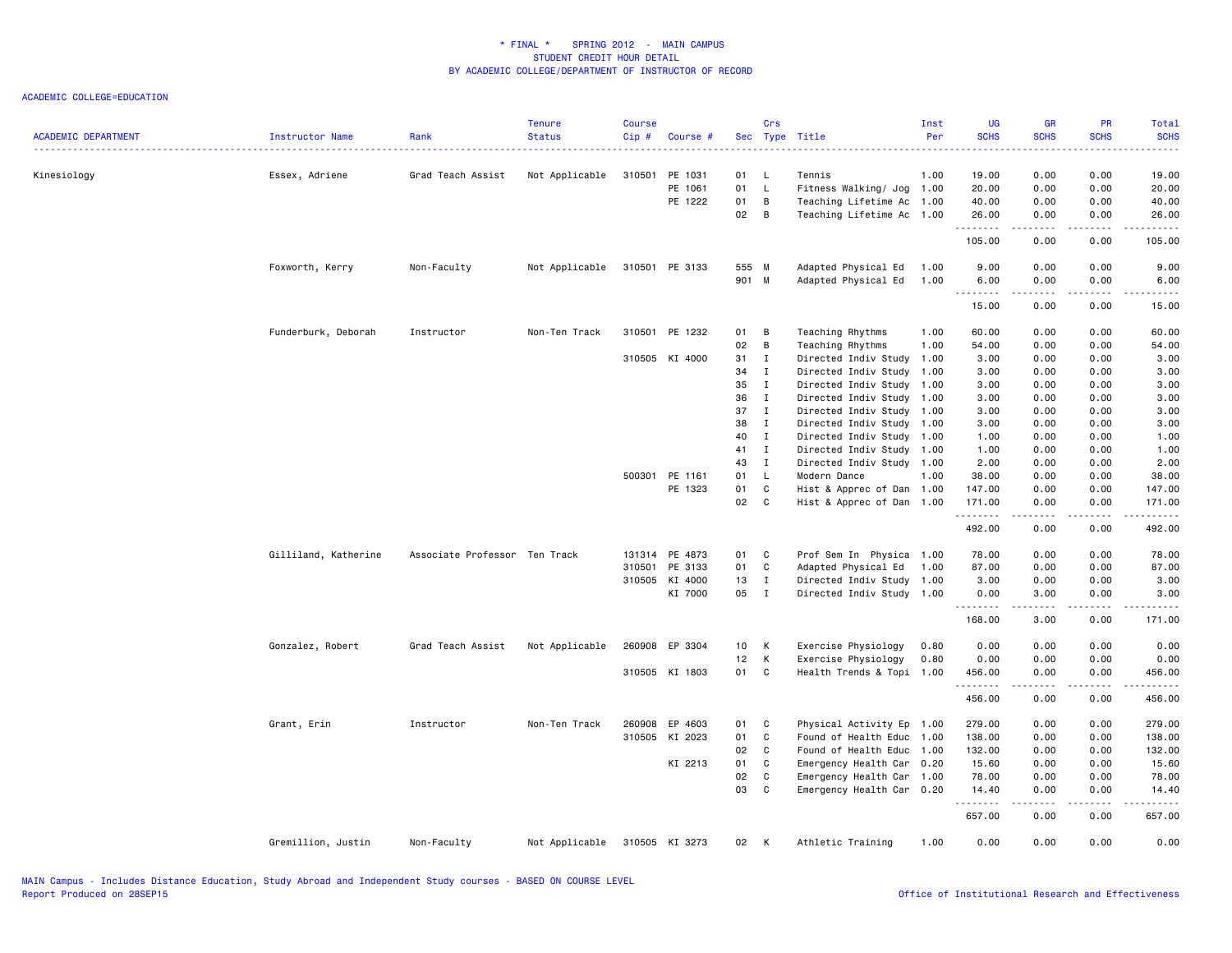| <b>ACADEMIC DEPARTMENT</b> | Instructor Name      | Rank                          | <b>Tenure</b><br><b>Status</b> | <b>Course</b><br>Cip # | Course #       |       | Crs            | Sec Type Title            | Inst<br>Per | <b>UG</b><br><b>SCHS</b> | GR<br><b>SCHS</b>                                                                                                                                            | PR<br><b>SCHS</b>     | <b>Total</b><br><b>SCHS</b>                                                                                          |
|----------------------------|----------------------|-------------------------------|--------------------------------|------------------------|----------------|-------|----------------|---------------------------|-------------|--------------------------|--------------------------------------------------------------------------------------------------------------------------------------------------------------|-----------------------|----------------------------------------------------------------------------------------------------------------------|
|                            |                      |                               |                                |                        |                |       |                |                           |             | 0.00                     | 0.00                                                                                                                                                         | 0.00                  | 0.00                                                                                                                 |
|                            |                      |                               |                                |                        |                |       |                |                           |             |                          |                                                                                                                                                              |                       |                                                                                                                      |
| Kinesiology                | Hale, Brendon        | Assistant Professor Ten Track |                                |                        | 131314 EP 8443 | 01    | C              | Neuro Mech in Exerci 1.00 |             | 0.00                     | 27.00                                                                                                                                                        | 0.00                  | 27.00                                                                                                                |
|                            |                      |                               |                                |                        | 260908 EP 3183 | 01    | $\mathbf c$    | Exercise Psychology       | 1.00        | 417.00                   | 0.00                                                                                                                                                         | 0.00                  | 417.00                                                                                                               |
|                            |                      |                               |                                |                        | 310505 KI 7000 | 18    | $\mathbf{I}$   | Directed Indiv Study 1.00 |             | 0.00<br>.                | 3.00<br>الداعات عامات                                                                                                                                        | 0.00<br>.             | 3.00<br>.                                                                                                            |
|                            |                      |                               |                                |                        |                |       |                |                           |             | 417.00                   | 30.00                                                                                                                                                        | 0.00                  | 447.00                                                                                                               |
|                            | Hilton, Laura        | Grad Teach Assist             | Not Applicable                 |                        | 260908 EP 3304 | 09    | K              | Exercise Physiology       | 0.80        | 0.00                     | 0.00                                                                                                                                                         | 0.00                  | 0.00                                                                                                                 |
|                            |                      |                               |                                |                        | 310505 KI 2213 | 03    | C              | Emergency Health Car 0.80 |             | 57.60<br>.               | 0.00<br>.                                                                                                                                                    | 0.00<br>.             | 57.60<br>.                                                                                                           |
|                            |                      |                               |                                |                        |                |       |                |                           |             | 57.60                    | 0.00                                                                                                                                                         | 0.00                  | 57.60                                                                                                                |
|                            | Holmes, Megan        | Instructor                    | Ten Track                      |                        | 260908 EP 4113 | 01    | B              | Fitness Prog & Testi 1.00 |             | 72.00                    | 0.00                                                                                                                                                         | 0.00                  | 72.00                                                                                                                |
|                            |                      |                               |                                |                        |                | 02    | $\overline{B}$ | Fitness Prog & Testi 1.00 |             | 75.00                    | 0.00                                                                                                                                                         | 0.00                  | 75.00                                                                                                                |
|                            |                      |                               |                                |                        | EP 6113        | 01    | B              | Fitnes Prog & Testin 1.00 |             | 0.00                     | 3.00                                                                                                                                                         | 0.00                  | 3.00                                                                                                                 |
|                            |                      |                               |                                |                        | 310505 KI 7000 | 06    | $\mathbf{I}$   | Directed Indiv Study 1.00 |             | 0.00                     | 3.00                                                                                                                                                         | 0.00                  | 3.00                                                                                                                 |
|                            |                      |                               |                                |                        |                | 07    | $\mathbf I$    | Directed Indiv Study 1.00 |             | 0.00                     | 6.00                                                                                                                                                         | 0.00                  | 6.00                                                                                                                 |
|                            |                      |                               |                                |                        |                | 29    | $\mathbf{I}$   | Directed Indiv Study 1.00 |             | 0.00<br>.                | 3.00<br>$\frac{1}{2} \left( \frac{1}{2} \right) \left( \frac{1}{2} \right) \left( \frac{1}{2} \right) \left( \frac{1}{2} \right) \left( \frac{1}{2} \right)$ | 0.00<br>.             | 3.00<br>.                                                                                                            |
|                            |                      |                               |                                |                        |                |       |                |                           |             | 147.00                   | 15.00                                                                                                                                                        | 0.00                  | 162.00                                                                                                               |
|                            | Joe, Lee             | Instructor                    | Non-Ten Track                  |                        | 260908 EP 3304 | 01    | C              | Exercise Physiology       | 1.00        | 244.00                   | 0.00                                                                                                                                                         | 0.00                  | 244.00                                                                                                               |
|                            |                      |                               |                                |                        | EP 4210        | 01    | E              | Hlth Fitness Stdies       | 1.00        | 24.00                    | 0.00                                                                                                                                                         | 0.00                  | 24.00                                                                                                                |
|                            |                      |                               |                                |                        | EP 4802        | 01    | C              | Prof Sem in Exercise 1.00 |             | 132.00                   | 0.00                                                                                                                                                         | 0.00                  | 132.00                                                                                                               |
|                            |                      |                               |                                |                        | EP 4810        | 01    | H              | Clin Exercise Phys I 1.00 |             | 174.00                   | 0.00                                                                                                                                                         | 0.00                  | 174.00                                                                                                               |
|                            |                      |                               |                                |                        |                | 02    | H              | Clin Exercise Phys I 1.00 |             | 138.00                   | 0.00                                                                                                                                                         | 0.00                  | 138.00                                                                                                               |
|                            |                      |                               |                                |                        | 310505 KI 4000 | 06    | $\mathbf{I}$   | Directed Indiv Study 1.00 |             | 3.00<br>.                | 0.00<br>.                                                                                                                                                    | 0.00<br>.             | 3.00<br>.                                                                                                            |
|                            |                      |                               |                                |                        |                |       |                |                           |             | 715.00                   | 0.00                                                                                                                                                         | 0.00                  | 715.00                                                                                                               |
|                            | Johnson, Christopher | Non-Faculty                   | Not Applicable                 |                        | 310505 KI 3273 | 01 C  |                | Athletic Training         | 1.00        | 204.00                   | 0.00                                                                                                                                                         | 0.00                  | 204.00                                                                                                               |
|                            |                      |                               |                                |                        |                |       |                |                           |             | .<br>204.00              | 0.00                                                                                                                                                         | $\frac{1}{2}$<br>0.00 | <u>.</u><br>204.00                                                                                                   |
|                            | Kavazis, Andreas     | Assistant Professor Ten Track |                                |                        | 260908 EP 3304 | 02    | $\mathbf{C}$   | Exercise Physiology       | 1.00        | 168.00                   | 0.00                                                                                                                                                         | 0.00                  | 168.00                                                                                                               |
|                            |                      |                               |                                |                        | EP 8243        | 01    | C              | Cardioresp Exer Phys      | 1.00        | 0.00                     | 27.00                                                                                                                                                        | 0.00                  | 27.00                                                                                                                |
|                            |                      |                               |                                |                        | 310505 KI 4000 | 02    | $\mathbf{I}$   | Directed Indiv Study 1.00 |             | 3.00                     | 0.00                                                                                                                                                         | 0.00                  | 3.00                                                                                                                 |
|                            |                      |                               |                                |                        |                | 22    | $\mathbf{I}$   | Directed Indiv Study 1.00 |             | 1.00                     | 0.00                                                                                                                                                         | 0.00                  | 1.00                                                                                                                 |
|                            |                      |                               |                                |                        | KI 7000        | 20    | $\mathbf{I}$   | Directed Indiv Study 1.00 |             | 0.00                     | 6.00                                                                                                                                                         | 0.00                  | 6.00                                                                                                                 |
|                            |                      |                               |                                |                        | KI 8313        | 01    | C              | Interpret Data Kines      | 1.00        | 0.00<br>.                | 72.00<br>.                                                                                                                                                   | 0.00<br>.             | 72.00<br>$\begin{array}{cccccccccc} \bullet & \bullet & \bullet & \bullet & \bullet & \bullet & \bullet \end{array}$ |
|                            |                      |                               |                                |                        |                |       |                |                           |             | 172.00                   | 105.00                                                                                                                                                       | 0.00                  | 277.00                                                                                                               |
|                            | Kirk, Pamela         | Non-Faculty                   | Not Applicable                 |                        | 131314 PE 3123 | 555 M |                | Prin Mth Ele Hlth&Pe      | 1.00        | 6.00                     | 0.00                                                                                                                                                         | 0.00                  | 6.00                                                                                                                 |
|                            |                      |                               |                                |                        | 512201 PE 3433 | 901 M |                | Genl Safety Methods       | 1.00        | 39.00<br>.               | 0.00<br>.                                                                                                                                                    | 0.00<br>.             | 39.00<br>.                                                                                                           |
|                            |                      |                               |                                |                        |                |       |                |                           |             | 45.00                    | 0.00                                                                                                                                                         | 0.00                  | 45.00                                                                                                                |
|                            | Knight, Adam         | Assistant Professor Ten Track |                                |                        | 131314 PE 4283 | 01    | C.             | Sport Biomechanics        | 1.00        | 150.00                   | 0.00                                                                                                                                                         | 0.00                  | 150.00                                                                                                               |
|                            |                      |                               |                                | 260908                 | EP 3233        | 01    | C              | Anatomical Kinesiolo 1.00 |             | 300.00                   | 0.00                                                                                                                                                         | 0.00                  | 300.00                                                                                                               |
|                            |                      |                               |                                |                        | 310505 PE 4853 | 01    | C              | Motor Lrng and Skill 1.00 |             | 78.00                    | 0.00                                                                                                                                                         | 0.00                  | 78.00                                                                                                                |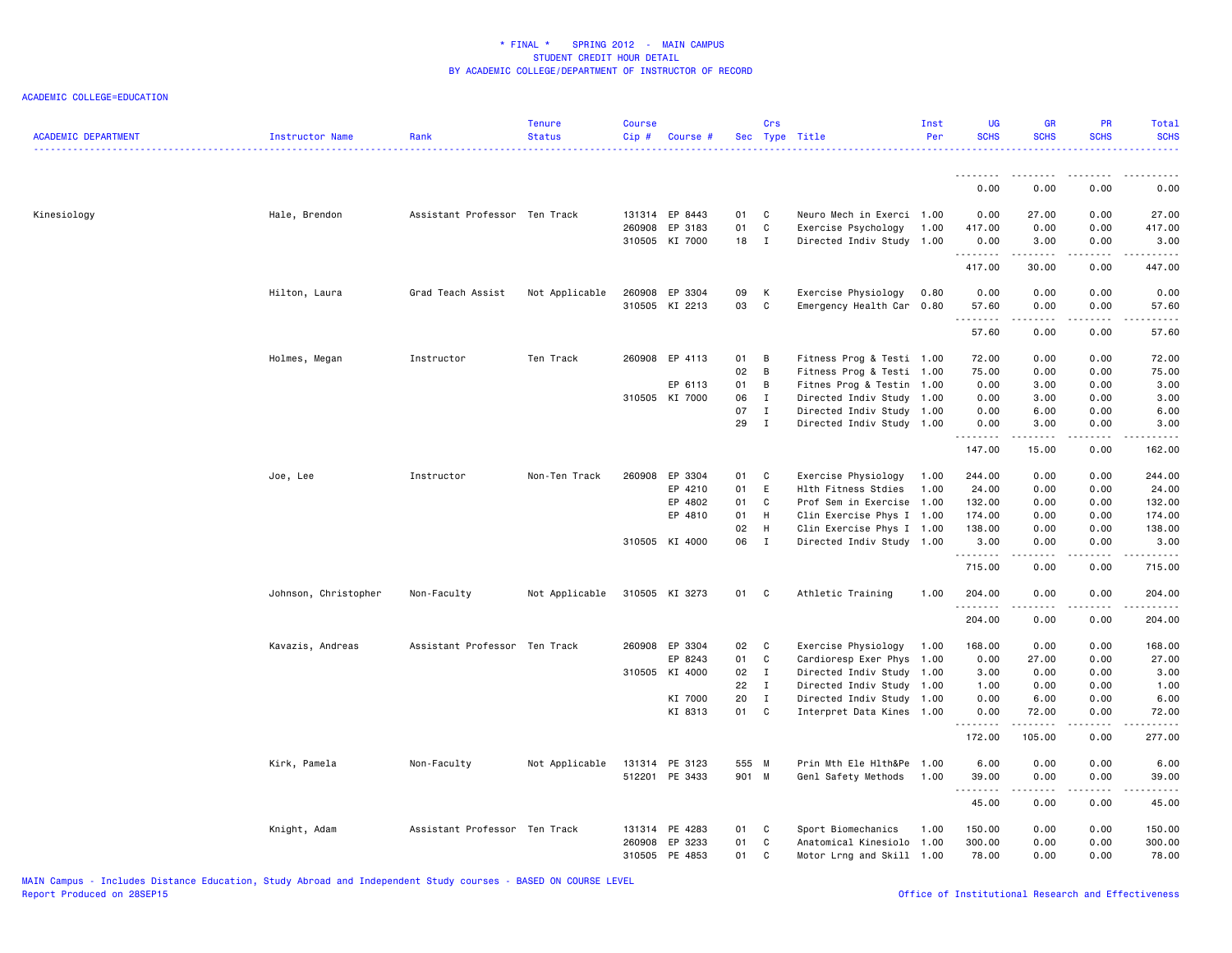| <b>ACADEMIC DEPARTMENT</b> | Instructor Name   | Rank                          | <b>Tenure</b><br><b>Status</b> | <b>Course</b><br>Cip# | Course #       |      | Crs          | Sec Type Title            | Inst<br>Per | <b>UG</b><br><b>SCHS</b>                                                                                                                                     | <b>GR</b><br><b>SCHS</b> | PR<br><b>SCHS</b>            | <b>Total</b><br><b>SCHS</b> |
|----------------------------|-------------------|-------------------------------|--------------------------------|-----------------------|----------------|------|--------------|---------------------------|-------------|--------------------------------------------------------------------------------------------------------------------------------------------------------------|--------------------------|------------------------------|-----------------------------|
|                            |                   |                               |                                |                       |                |      |              |                           |             |                                                                                                                                                              |                          |                              |                             |
|                            |                   |                               |                                |                       |                |      |              |                           |             | 528.00                                                                                                                                                       | 0.00                     | 0.00                         | 528.00                      |
| Kinesiology                | Lamberth, John    | Associate Professor Tenured   |                                |                       | 260908 EP 3233 | 02   | C            | Anatomical Kinesiolo 1.00 |             | 237.00                                                                                                                                                       | 0.00                     | 0.00                         | 237.00                      |
|                            |                   |                               |                                |                       | EP 3643        | 01   | C            | Applied Anat & Patho      | 1.00        | 300.00                                                                                                                                                       | 0.00                     | 0.00                         | 300.00                      |
|                            |                   |                               |                                |                       | 310505 KI 4000 | 03   | I            | Directed Indiv Study 1.00 |             | 3.00                                                                                                                                                         | 0.00                     | 0.00                         | 3.00                        |
|                            |                   |                               |                                |                       |                | 27   | I            | Directed Indiv Study 1.00 |             | 3.00                                                                                                                                                         | 0.00                     | 0.00                         | 3.00                        |
|                            |                   |                               |                                |                       |                | 30   | $\mathbf{I}$ | Directed Indiv Study 1.00 |             | 3.00                                                                                                                                                         | 0.00                     | 0.00                         | 3.00                        |
|                            |                   |                               |                                |                       |                | 46   | $\mathbf{I}$ | Directed Indiv Study 1.00 |             | 3.00                                                                                                                                                         | 0.00                     | 0.00                         | 3.00                        |
|                            |                   |                               |                                |                       |                | 47   | $\mathbf{I}$ | Directed Indiv Study 1.00 |             | 3.00<br>.                                                                                                                                                    | 0.00<br>$\cdots$         | 0.00<br>$\sim$ $\sim$ $\sim$ | 3.00                        |
|                            |                   |                               |                                |                       |                |      |              |                           |             | 552.00                                                                                                                                                       | 0.00                     | 0.00                         | 552.00                      |
|                            | Love, Adam        | Assistant Professor Ten Track |                                |                       | 310504 SS 4303 | 01   | C            | Globalization & Spor 1.00 |             | 111.00                                                                                                                                                       | 0.00                     | 0.00                         | 111.00                      |
|                            |                   |                               |                                |                       | SS 8883        | 01   | C            | Ethical Issues in Sp      | 1.00        | 0.00                                                                                                                                                         | 66.00                    | 0.00                         | 66.00                       |
|                            |                   |                               |                                |                       | 310505 KI 4000 | 12   | $\mathbf I$  | Directed Indiv Study 1.00 |             | 3.00                                                                                                                                                         | 0.00                     | 0.00                         | 3.00                        |
|                            |                   |                               |                                |                       | KI 7000        | 09   | $\mathbf I$  | Directed Indiv Study      | 1.00        | 0.00                                                                                                                                                         | 3.00                     | 0.00                         | 3.00                        |
|                            |                   |                               |                                |                       | KI 8000        | 02   | D            | Research/Thesis           | 1.00        | 0.00<br>.                                                                                                                                                    | 6.00                     | 0.00                         | 6.00                        |
|                            |                   |                               |                                |                       |                |      |              |                           |             | 114.00                                                                                                                                                       | 75.00                    | 0.00                         | 189.00                      |
|                            | McLendon, Mary    | Non-Faculty                   | Not Applicable                 |                       | 131314 PE 1111 | 01 L |              | Physical Development 0.50 |             | 160.00<br>.                                                                                                                                                  | 0.00                     | 0.00                         | 160.00<br>.                 |
|                            |                   |                               |                                |                       |                |      |              |                           |             | 160.00                                                                                                                                                       | 0.00                     | 0.00                         | 160.00                      |
|                            | Morse, Alan       | Assistant Professor Ten Track |                                |                       | 310504 SS 4203 | 01   | C            | Funding of Sport          | 1.00        | 153.00                                                                                                                                                       | 0.00                     | 0.00                         | 153.00                      |
|                            |                   |                               |                                |                       | SS 4396        | 01   | E            | Sports Studies Inter      | 1.00        | 60.00                                                                                                                                                        | 0.00                     | 0.00                         | 60.00                       |
|                            |                   |                               |                                |                       | SS 8803        | 01   | C            | Sport Law                 | 1.00        | 0.00                                                                                                                                                         | 69.00                    | 0.00                         | 69.00                       |
|                            |                   |                               |                                |                       | 310505 KI 4000 | 04   | $\mathbf I$  | Directed Indiv Study 1.00 |             | 3.00                                                                                                                                                         | 0.00                     | 0.00                         | 3.00                        |
|                            |                   |                               |                                |                       |                | 05   | $\mathbf I$  | Directed Indiv Study      | 1.00        | 3.00                                                                                                                                                         | 0.00                     | 0.00                         | 3.00                        |
|                            |                   |                               |                                |                       |                | 07   | $\mathbf{I}$ | Directed Indiv Study 1.00 |             | 3.00                                                                                                                                                         | 0.00                     | 0.00                         | 3.00                        |
|                            |                   |                               |                                |                       |                | 08   | $\mathbf{I}$ | Directed Indiv Study 1.00 |             | 3.00                                                                                                                                                         | 0.00                     | 0.00                         | 3.00                        |
|                            |                   |                               |                                |                       |                | 09   | $\mathbf{I}$ | Directed Indiv Study      | 1.00        | 3.00                                                                                                                                                         | 0.00                     | 0.00                         | 3.00                        |
|                            |                   |                               |                                |                       |                | 14   | $\mathbf{I}$ | Directed Indiv Study 1.00 |             | 3.00                                                                                                                                                         | 0.00                     | 0.00                         | 3.00                        |
|                            |                   |                               |                                |                       | KI 7000        | 03   | $\mathbf I$  | Directed Indiv Study 1.00 |             | 0.00                                                                                                                                                         | 3.00                     | 0.00                         | 3.00                        |
|                            |                   |                               |                                |                       |                | 04   | $\mathbf I$  | Directed Indiv Study      | 1.00        | 0.00                                                                                                                                                         | 3.00                     | 0.00                         | 3.00                        |
|                            |                   |                               |                                |                       |                | 10   | I            | Directed Indiv Study 1.00 |             | 0.00                                                                                                                                                         | 1.00                     | 0.00                         | 1.00                        |
|                            |                   |                               |                                |                       |                | 13   | $\mathbf{I}$ | Directed Indiv Study 1.00 |             | 0.00                                                                                                                                                         | 3.00                     | 0.00                         | 3.00                        |
|                            |                   |                               |                                |                       |                | 26   | I            | Directed Indiv Study      | 1.00        | 0.00                                                                                                                                                         | 3.00                     | 0.00                         | 3.00                        |
|                            |                   |                               |                                |                       | KI 8000        | 03   | D            | Research/Thesis           | 1.00        | 0.00                                                                                                                                                         | 1.00                     | 0.00                         | 1.00                        |
|                            |                   |                               |                                |                       | KI 8710        | 01   | E            | Internship                | 1.00        | 0.00<br>$\frac{1}{2} \left( \frac{1}{2} \right) \left( \frac{1}{2} \right) \left( \frac{1}{2} \right) \left( \frac{1}{2} \right) \left( \frac{1}{2} \right)$ | 18.00<br>$- - - - -$     | 0.00<br>.                    | 18.00<br>.                  |
|                            |                   |                               |                                |                       |                |      |              |                           |             | 231.00                                                                                                                                                       | 101.00                   | 0.00                         | 332.00                      |
|                            | O'Neal, E.        | Non-Faculty                   | Not Applicable                 | 131314                | PE 4886        | 03   | -F           | Teach Intern in PE        | 1.00        | 36.00                                                                                                                                                        | 0.00                     | 0.00                         | 36.00                       |
|                            |                   |                               |                                |                       | PE 4896        | 03   | F            | Teach Intern in PE        | 1.00        | 36.00<br><u>.</u>                                                                                                                                            | 0.00                     | 0.00                         | 36.00<br>.                  |
|                            |                   |                               |                                |                       |                |      |              |                           |             | 72.00                                                                                                                                                        | 0.00                     | 0.00                         | 72.00                       |
|                            | Rovtar, Katherine | Non-Faculty                   | Not Applicable                 |                       | 310505 KI 3273 | 03 K |              | Athletic Training         | 1.00        | 0.00<br>.                                                                                                                                                    | 0.00                     | 0.00<br>.                    | 0.00<br>$\frac{1}{2}$       |
|                            |                   |                               |                                |                       |                |      |              |                           |             | 0.00                                                                                                                                                         | 0.00                     | 0.00                         | 0.00                        |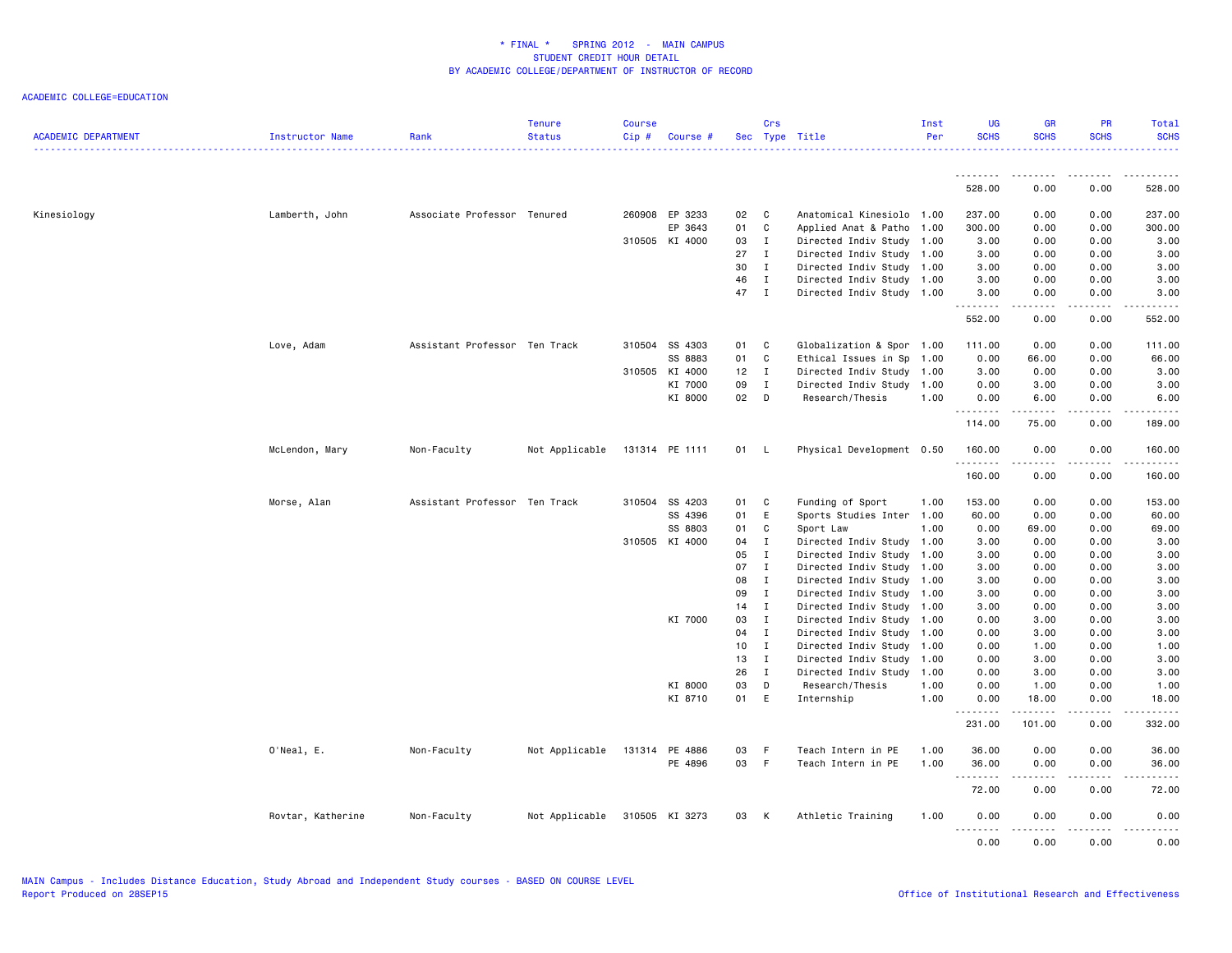| <b>ACADEMIC DEPARTMENT</b> | Instructor Name | Rank                          | Tenure<br><b>Status</b> | Course<br>Cip# | Course #       |            | Crs          | Sec Type Title                                         | Inst<br>Per | UG<br><b>SCHS</b>   | <b>GR</b><br><b>SCHS</b>                                                                                                                                     | PR<br><b>SCHS</b> | Total<br><b>SCHS</b> |
|----------------------------|-----------------|-------------------------------|-------------------------|----------------|----------------|------------|--------------|--------------------------------------------------------|-------------|---------------------|--------------------------------------------------------------------------------------------------------------------------------------------------------------|-------------------|----------------------|
| Kinesiology                | Treloar, Justin | Lecturer                      | Non-Ten Track           |                | 131314 PE 4873 | 501 C      |              | Prof Sem In Physica 1.00                               |             | 24.00               | 0.00                                                                                                                                                         | 0.00              | 24.00                |
|                            |                 |                               |                         |                |                |            |              |                                                        |             | . <b>.</b><br>24.00 | -----<br>0.00                                                                                                                                                | 0.00              | 24.00                |
|                            | Vickers, J.     | Assistant Professor Ten Track |                         |                | 131307 PE 4163 | 01         | C            | Prin Meth of Sec Hth 1.00                              |             | 54.00               | 0.00                                                                                                                                                         | 0.00              | 54.00                |
|                            |                 |                               |                         |                | PE 6163        | 01         | C            | Prin Meth of Sec Hth 1.00                              |             | 0.00                | 15.00                                                                                                                                                        | 0.00              | 15.00                |
|                            |                 |                               |                         |                | 131314 PE 3163 | 01         | C            | Sport Psychology                                       | 1.00        | 213.00              | 0.00                                                                                                                                                         | 0.00              | 213.00               |
|                            |                 |                               |                         |                | PE 7000        | 01         | $\mathbf I$  | Directed Indiv Study 1.00                              |             | 0.00                | 3.00                                                                                                                                                         | 0.00              | 3.00                 |
|                            |                 |                               |                         |                | PE 8103        | 01         | $\mathbf C$  | Developing Coaching                                    | 1.00        | 0.00                | 33.00                                                                                                                                                        | 0.00              | 33.00                |
|                            |                 |                               |                         | 310505         | KI 4000        | 55         | $\mathbf{I}$ | Directed Indiv Study 1.00                              |             | 3.00                | 0.00                                                                                                                                                         | 0.00              | 3.00                 |
|                            |                 |                               |                         |                | KI 7000        | $12$ I     |              | Directed Indiv Study 1.00                              |             | 0.00                | 3.00                                                                                                                                                         | 0.00              | 3.00                 |
|                            |                 |                               |                         |                |                | $17$ I     |              | Directed Indiv Study 1.00                              |             | 0.00                | 3.00                                                                                                                                                         | 0.00              | 3.00                 |
|                            |                 |                               |                         |                |                | 19         | $\mathbf{I}$ | Directed Indiv Study 1.00                              |             | 0.00                | 3.00                                                                                                                                                         | 0.00              | 3.00                 |
|                            |                 |                               |                         |                |                | 21         | $\mathbf{I}$ | Directed Indiv Study 1.00                              |             | 0.00                | 3.00                                                                                                                                                         | 0.00              | 3.00                 |
|                            |                 |                               |                         |                |                | 28         | $\mathbf{I}$ | Directed Indiv Study 1.00                              |             | 0.00<br>.           | 3.00<br>$\frac{1}{2} \left( \frac{1}{2} \right) \left( \frac{1}{2} \right) \left( \frac{1}{2} \right) \left( \frac{1}{2} \right) \left( \frac{1}{2} \right)$ | 0.00<br>.         | 3.00<br>.            |
|                            |                 |                               |                         |                |                |            |              |                                                        |             | 270.00              | 66.00                                                                                                                                                        | 0.00              | 336.00               |
|                            | Wax, Benjamin   | Assistant Professor Ten Track |                         |                | 260908 EP 3663 | 01         | в            | Personal Fitness Tra 1.00                              |             | 96.00               | 0.00                                                                                                                                                         | 0.00              | 96.00                |
|                            |                 |                               |                         | 310501         | PE 3153        | 02         | C            | Methods of Elem PE                                     | 1.00        | 54.00               | 0.00                                                                                                                                                         | 0.00              | 54.00                |
|                            |                 |                               |                         |                | 310505 KI 7000 | 11         | $\mathbf{I}$ | Directed Indiv Study 1.00                              |             | 0.00                | 3.00                                                                                                                                                         | 0.00              | 3.00                 |
|                            |                 |                               |                         |                |                | 24         | $\mathbf I$  | Directed Indiv Study 1.00                              |             | 0.00                | 6.00                                                                                                                                                         | 0.00              | 6.00                 |
|                            |                 |                               |                         |                |                | 25         | $\mathbf{I}$ | Directed Indiv Study 1.00                              |             | 0.00                | 3.00                                                                                                                                                         | 0.00              | 3.00                 |
|                            |                 |                               |                         |                | KI 8000        | 01         | D            | Research/Thesis                                        | 1.00        | 0.00                | 15.00                                                                                                                                                        | 0.00              | 15.00                |
|                            |                 |                               |                         |                | PE 3223        | 01         | B            | Motor Dev & Movement 1.00                              |             | 57.00               | 0.00                                                                                                                                                         | 0.00<br>.         | 57.00<br>.           |
|                            |                 |                               |                         |                |                |            |              |                                                        |             | .<br>207.00         | .<br>27.00                                                                                                                                                   | 0.00              | 234.00               |
|                            | Webb, Heather   | Assistant Professor Ten Track |                         |                | 260908 EP 3304 | 03         | к            | Exercise Physiology                                    | 0.20        | 0.00                | 0.00                                                                                                                                                         | 0.00              | 0.00                 |
|                            |                 |                               |                         |                |                | 05         | К            | Exercise Physiology                                    | 0.20        | 0.00                | 0.00                                                                                                                                                         | 0.00              | 0.00                 |
|                            |                 |                               |                         |                |                | 07         | К            | Exercise Physiology                                    | 0.20        | 0.00                | 0.00                                                                                                                                                         | 0.00              | 0.00                 |
|                            |                 |                               |                         |                |                | 08         | К            | Exercise Physiology                                    | 0.20        | 0.00                | 0.00                                                                                                                                                         | 0.00              | 0.00                 |
|                            |                 |                               |                         |                |                | 09         | K            | Exercise Physiology                                    | 0.20        | 0.00                | 0.00                                                                                                                                                         | 0.00              | 0.00                 |
|                            |                 |                               |                         |                |                | 10         | K            | Exercise Physiology                                    | 0.20        | 0.00                | 0.00                                                                                                                                                         | 0.00              | 0.00                 |
|                            |                 |                               |                         |                |                | 11         | K            | Exercise Physiology                                    | 0.20        | 0.00                | 0.00                                                                                                                                                         | 0.00              | 0.00                 |
|                            |                 |                               |                         |                |                | 12         | K            | Exercise Physiology                                    | 0.20        | 0.00                | 0.00                                                                                                                                                         | 0.00              | 0.00                 |
|                            |                 |                               |                         |                |                | 13         | К            | Exercise Physiology                                    | 0.20        | 0.00                | 0.00                                                                                                                                                         | 0.00              | 0.00                 |
|                            |                 |                               |                         |                | 310505 EP 3613 | 01         | C            | Exercise Electrocard                                   | 1.00        | 198.00              | 0.00                                                                                                                                                         | 0.00              | 198.00               |
|                            |                 |                               |                         |                |                | 02         | C            | Exercise Electrocard 1.00                              |             | 183.00              | 0.00                                                                                                                                                         | 0.00              | 183.00               |
|                            |                 |                               |                         |                | KI 4000        | 23         | $\mathbf I$  | Directed Indiv Study 1.00                              |             | 3.00                | 0.00                                                                                                                                                         | 0.00              | 3.00                 |
|                            |                 |                               |                         |                | KI 7000        | 01         | $\mathbf I$  | Directed Indiv Study 1.00                              |             | 0.00                | 6.00                                                                                                                                                         | 0.00              | 6.00                 |
|                            |                 |                               |                         |                |                | 15         | $\mathbf{I}$ | Directed Indiv Study 1.00                              |             | 0.00                | 6.00                                                                                                                                                         | 0.00              | 6.00                 |
|                            |                 |                               |                         |                |                | 16         | $\mathbf{I}$ | Directed Indiv Study 1.00                              |             | 0.00                | 6.00                                                                                                                                                         | 0.00              | 6.00                 |
|                            |                 |                               |                         |                |                | 22         | $\mathbf{I}$ | Directed Indiv Study 1.00                              |             | 0.00                | 1.00                                                                                                                                                         | 0.00              | 1.00                 |
|                            |                 |                               |                         |                |                | 23         | $\mathbf{I}$ | Directed Indiv Study 1.00                              |             | 0.00                | 1.00                                                                                                                                                         | 0.00              | 1.00                 |
|                            |                 |                               |                         |                |                | 30<br>32 I | $\mathbf{I}$ | Directed Indiv Study 1.00<br>Directed Indiv Study 1.00 |             | 0.00<br>0.00        | 3.00<br>6.00                                                                                                                                                 | 0.00<br>0.00      | 3.00<br>6.00         |
|                            |                 |                               |                         |                |                |            |              |                                                        |             | .<br>384.00         | $- - - - -$<br>29.00                                                                                                                                         | $- - - -$<br>0.00 | .<br>413.00          |
|                            |                 |                               |                         |                |                |            |              |                                                        |             |                     |                                                                                                                                                              |                   |                      |
|                            | Wilbert, Gary   | Grad Teach Assist             | Not Applicable          |                | 260908 EP 3304 | 03         | К            | Exercise Physiology                                    | 0.80        | 0.00                | 0.00                                                                                                                                                         | 0.00              | 0.00                 |
|                            |                 |                               |                         |                |                | 07         | К            | Exercise Physiology                                    | 0.80        | 0.00                | 0.00                                                                                                                                                         | 0.00              | 0.00                 |
|                            |                 |                               |                         |                | 310505 KI 2213 | 01         | C            | Emergency Health Car 0.80                              |             | 62.40               | 0.00                                                                                                                                                         | 0.00              | 62.40                |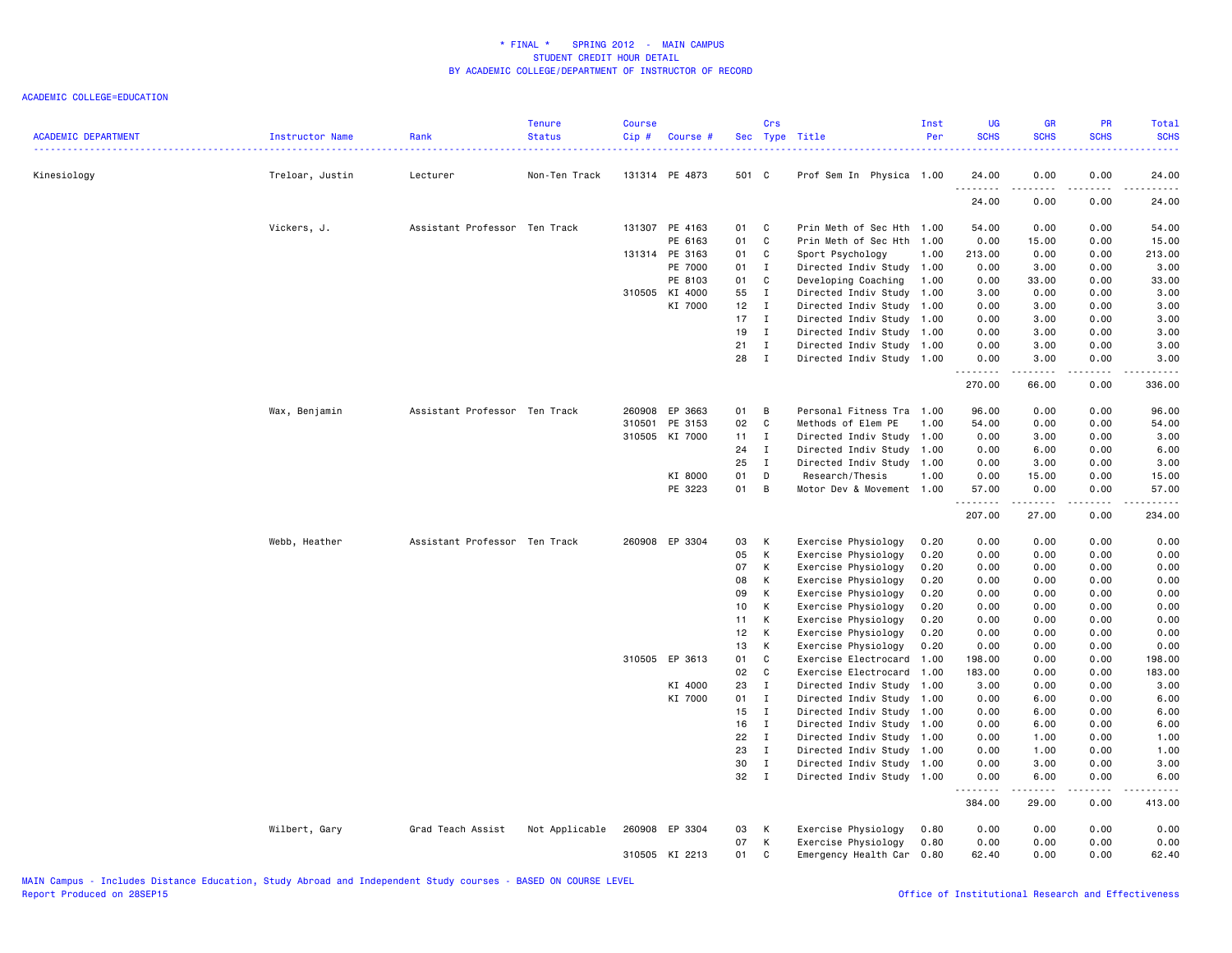| <b>ACADEMIC DEPARTMENT</b> | Instructor Name | Rank        | <b>Tenure</b><br><b>Status</b> | Course<br>$Cip$ # | Course #       |      | <b>Crs</b> | Sec Type Title            | Inst<br>Per | <b>UG</b><br><b>SCHS</b> | <b>GR</b><br><b>SCHS</b> | <b>PR</b><br><b>SCHS</b> | Total<br><b>SCHS</b> |
|----------------------------|-----------------|-------------|--------------------------------|-------------------|----------------|------|------------|---------------------------|-------------|--------------------------|--------------------------|--------------------------|----------------------|
|                            |                 |             |                                |                   |                |      |            |                           |             |                          |                          |                          |                      |
|                            |                 |             |                                |                   |                |      |            |                           |             |                          | ---------                | .                        |                      |
|                            |                 |             |                                |                   |                |      |            |                           |             | 62.40                    | 0.00                     | 0.00                     | 62.40                |
| Kinesiology                | Young, Glen     | Instructor  | Non-Ten Track                  | 120204            | PE 3033        | 01 C |            | Basket/Football Offi 1.00 |             | 132.00                   | 0.00                     | 0.00                     | 132.00               |
|                            |                 |             |                                |                   | 310501 PE 1202 | 02 C |            | Teaching Team Sports 1.00 |             | 42.00                    | 0.00                     | 0.00                     | 42.00                |
|                            |                 |             |                                |                   | 310504 PE 2043 | 01 C |            | Intro to Sports Stud 1.00 |             | 231.00                   | 0.00                     | 0.00                     | 231.00               |
|                            |                 |             |                                |                   | 310505 KI 4000 | 48 I |            | Directed Indiv Study 1.00 |             | 3.00                     | 0.00                     | 0.00                     | 3.00                 |
|                            |                 |             |                                |                   | 310506 PE 3422 | 01 C |            | Coach Football            | 1.00        | 136.00                   | 0.00                     | 0.00                     | 136.00               |
|                            |                 |             |                                |                   | PE 3432        | 01 C |            | Coach Basketball          | 1.00        | 114.00                   | 0.00                     | 0.00                     | 114.00               |
|                            |                 |             |                                |                   |                |      |            |                           |             | 658.00                   | 0.00                     | .<br>0.00                | .<br>658.00          |
|                            | Zukin, Kathrine | Non-Faculty | Not Applicable                 |                   | 310505 KI 3273 | 04 K |            | Athletic Training         | 1.00        | 0.00                     | 0.00                     | 0.00                     | 0.00                 |
|                            |                 |             |                                |                   |                |      |            |                           |             | 0.00                     | 0.00                     | - - - -<br>0.00          | 0.00                 |
|                            |                 |             |                                |                   |                |      |            |                           |             |                          |                          |                          |                      |
| Kinesiology                |                 |             |                                |                   |                |      |            |                           |             | 8501.00                  | 460.00                   | 0.00                     | 8961.00              |
|                            |                 |             |                                |                   |                |      |            |                           |             | ========                 | ========                 |                          | ==========           |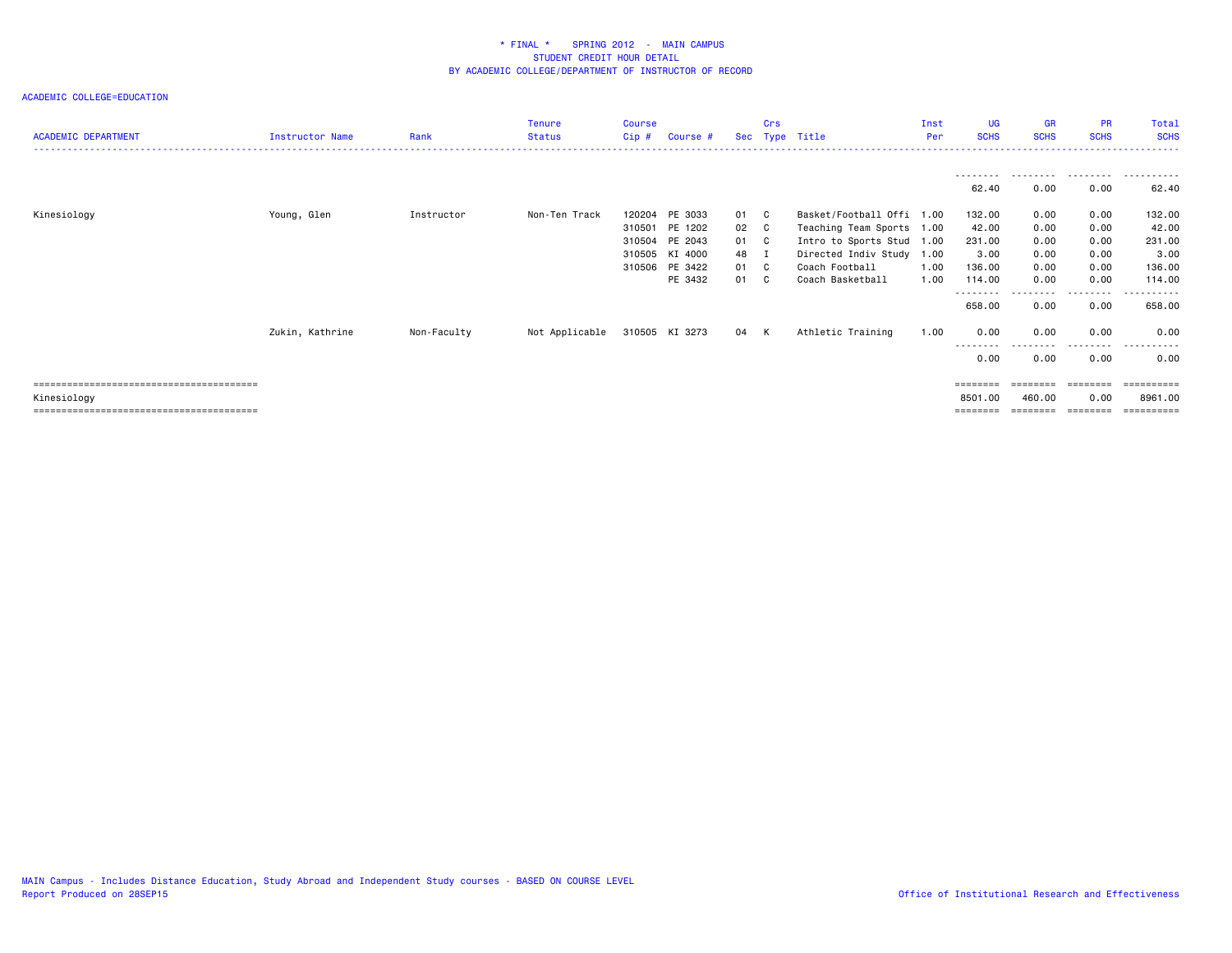| <b>ACADEMIC DEPARTMENT</b> | Instructor Name     | Rank                              | <b>Tenure</b><br><b>Status</b> | Course<br>Cip# | Course #        |        | Crs          | Sec Type Title            | Inst<br>Per | <b>UG</b><br><b>SCHS</b> | <b>GR</b><br><b>SCHS</b> | <b>PR</b><br><b>SCHS</b> | Total<br><b>SCHS</b>   |
|----------------------------|---------------------|-----------------------------------|--------------------------------|----------------|-----------------|--------|--------------|---------------------------|-------------|--------------------------|--------------------------|--------------------------|------------------------|
| Leadership & Foundations   | Blackbourn, Richard | Non-Faculty                       | Tenured                        |                | 131299 EDF 4990 | 01 C   |              | Special Topic In EDF 1.00 |             | 12.00                    | 0.00                     | 0.00                     | 12.00                  |
|                            |                     |                                   |                                |                |                 |        |              |                           |             | .<br>12.00               | 0.00                     | .<br>0.00                | 12.00                  |
|                            | Blendinger, Jack    | Professor                         | Tenured                        |                | 130401 EDL 7000 | $01$ I |              | Directed Indiv Study 1.00 |             | 0.00                     | 3.00                     | 0.00                     | 3.00                   |
|                            |                     |                                   |                                |                |                 | 02     | $\mathbf{I}$ | Directed Indiv Study 1.00 |             | 0.00                     | 3.00                     | 0.00                     | 3.00                   |
|                            |                     |                                   |                                |                |                 | 03     | $\mathbf{I}$ | Directed Indiv Study 1.00 |             | 0.00                     | 3.00                     | 0.00                     | 3.00                   |
|                            |                     |                                   |                                |                |                 | 04     | $\mathbf{I}$ | Directed Indiv Study 1.00 |             | 0.00                     | 3.00                     | 0.00                     | 3.00                   |
|                            |                     |                                   |                                |                |                 | 07 I   |              | Directed Indiv Study 1.00 |             | 0.00                     | 3.00                     | 0.00                     | 3.00                   |
|                            |                     |                                   |                                |                | EDL 8173        | 01     | $\mathbf{C}$ | Lgl & Ethcl Persptvs 1.00 |             | 0.00                     | 36.00                    | 0.00                     | 36.00                  |
|                            |                     |                                   |                                |                | 231101 EDF 3413 | 03     | B            | Writing For Thinking 1.00 |             | 54.00                    | 0.00                     | 0.00                     | 54.00                  |
|                            |                     |                                   |                                |                |                 | 04     | B            | Writing For Thinking 1.00 |             | 66.00<br>.               | 0.00<br>.                | 0.00<br>$- - - -$        | 66.00<br>$\frac{1}{2}$ |
|                            |                     |                                   |                                |                |                 |        |              |                           |             | 120.00                   | 51.00                    | 0.00                     | 171.00                 |
|                            | Bowen, Marilyn      | Research Assoc Prof Non-Ten Track |                                |                | 450101 EDF 3333 | 501 C  |              | Social Foundation Ed 1.00 |             | 60.00<br>. <b>.</b>      | 0.00<br>.                | 0.00<br>$- - - -$        | 60.00<br>.             |
|                            |                     |                                   |                                |                |                 |        |              |                           |             | 60.00                    | 0.00                     | 0.00                     | 60.00                  |
|                            | Brocato, Donna      | Associate Professor Tenured       |                                | 130101         | EDF 4243        | 04     | $\mathbf{C}$ | Plan for Diverse Lea 1.00 |             | 30.00                    | 0.00                     | 0.00                     | 30.00                  |
|                            |                     |                                   |                                | 130401         | EDA 9000        | 01 D   |              | Research / Diss           | 1.00        | 0.00                     | 12.00                    | 0.00                     | 12.00                  |
|                            |                     |                                   |                                |                | 130407 CCL 9000 | 508 D  |              | Diss./Dissertation R 1.00 |             | 0.00                     | 1.00                     | 0.00                     | 1.00                   |
|                            |                     |                                   |                                |                |                 |        |              |                           |             | .                        | .                        | .                        | ه د د د د .            |
|                            |                     |                                   |                                |                |                 |        |              |                           |             | 30.00                    | 13.00                    | 0.00                     | 43.00                  |
|                            | Coats, Linda        | Associate Professor Tenured       |                                | 130101         | EDF 8353        | 01     | $\mathbf{C}$ | Prin Of Cur Devel         | 1.00        | 0.00                     | 30.00                    | 0.00                     | 30.00                  |
|                            |                     |                                   |                                |                |                 | 02 C   |              | Prin Of Cur Devel         | 1.00        | 0.00                     | 30.00                    | 0.00                     | 30.00                  |
|                            |                     |                                   |                                |                | 130401 EDA 9000 | 02 D   |              | Research / Diss           | 1.00        | 0.00                     | 3.00                     | 0.00                     | 3.00                   |
|                            |                     |                                   |                                |                | 130407 CCL 9000 | 504 D  |              | Diss./Dissertation R      | 1.00        | 0.00<br>.                | 12.00<br>.               | 0.00<br>د د د د          | 12.00<br>$\frac{1}{2}$ |
|                            |                     |                                   |                                |                |                 |        |              |                           |             | 0.00                     | 75.00                    | 0.00                     | 75.00                  |
|                            | Cottrell, William   | Non-Faculty                       | Not Applicable                 | 450701         | GR 4233         | 01     | C            | Geog Of Asia              | 1.00        | 57.00                    | 0.00                     | 0.00                     | 57.00                  |
|                            |                     |                                   |                                |                | GR 6233         | 01     | $\mathbf{C}$ | Geog Of Asia              | 1.00        | 0.00                     | 9.00                     | 0.00                     | 9.00                   |
|                            |                     |                                   |                                |                |                 |        |              |                           |             | .<br>57.00               | .<br>9.00                | .<br>0.00                | .<br>66.00             |
|                            | Davis, James        | Associate Professor Tenured       |                                | 130401         | EDA 8190        | 501 S  |              | Wkshp Ed Adm & Super 1.00 |             | 0.00                     | 9.00                     | 0.00                     | 9.00                   |
|                            |                     |                                   |                                |                | 130407 CCL 8223 | 501 E  |              | Intern Work Ed Leade 1.00 |             | 0.00                     | 6.00                     | 0.00                     | 6.00                   |
|                            |                     |                                   |                                |                | CCL 8243        | 501 E  |              | Intern Comm College       | 1.00        | 0.00                     | 21.00                    | 0.00                     | 21.00                  |
|                            |                     |                                   |                                |                | CCL 9000        | 501 D  |              | Diss./Dissertation R 1.00 |             | 0.00                     | 58.00                    | 0.00                     | 58.00                  |
|                            |                     |                                   |                                |                | EDA 8323        | 501 C  |              | Ed Facilities Design 1.00 |             | 0.00<br>.                | 27.00                    | 0.00<br>.                | 27.00<br>.             |
|                            |                     |                                   |                                |                |                 |        |              |                           |             | 0.00                     | 121.00                   | 0.00                     | 121.00                 |
|                            | Davis, Kathleen     | Lecturer                          | Non-Ten Track                  |                | 130407 CCL 8113 | 501 C  |              | Comm Col Hist/Philos 1.00 |             | 0.00                     | 33.00                    | 0.00                     | 33.00                  |
|                            |                     |                                   |                                |                |                 |        |              |                           |             | .<br>0.00                | .<br>33.00               | د د د د<br>0.00          | .<br>33.00             |
|                            | Derby, Christy      | Lecturer                          | Non-Ten Track                  |                | 450101 EDF 3333 | 02     | $\mathbf{C}$ | Social Foundation Ed 1.00 |             | 87.00                    | 0.00                     | 0.00                     | 87.00                  |
|                            |                     |                                   |                                |                |                 | 03     | C            | Social Foundation Ed 1.00 |             | 87.00                    | 0.00                     | 0.00                     | 87.00                  |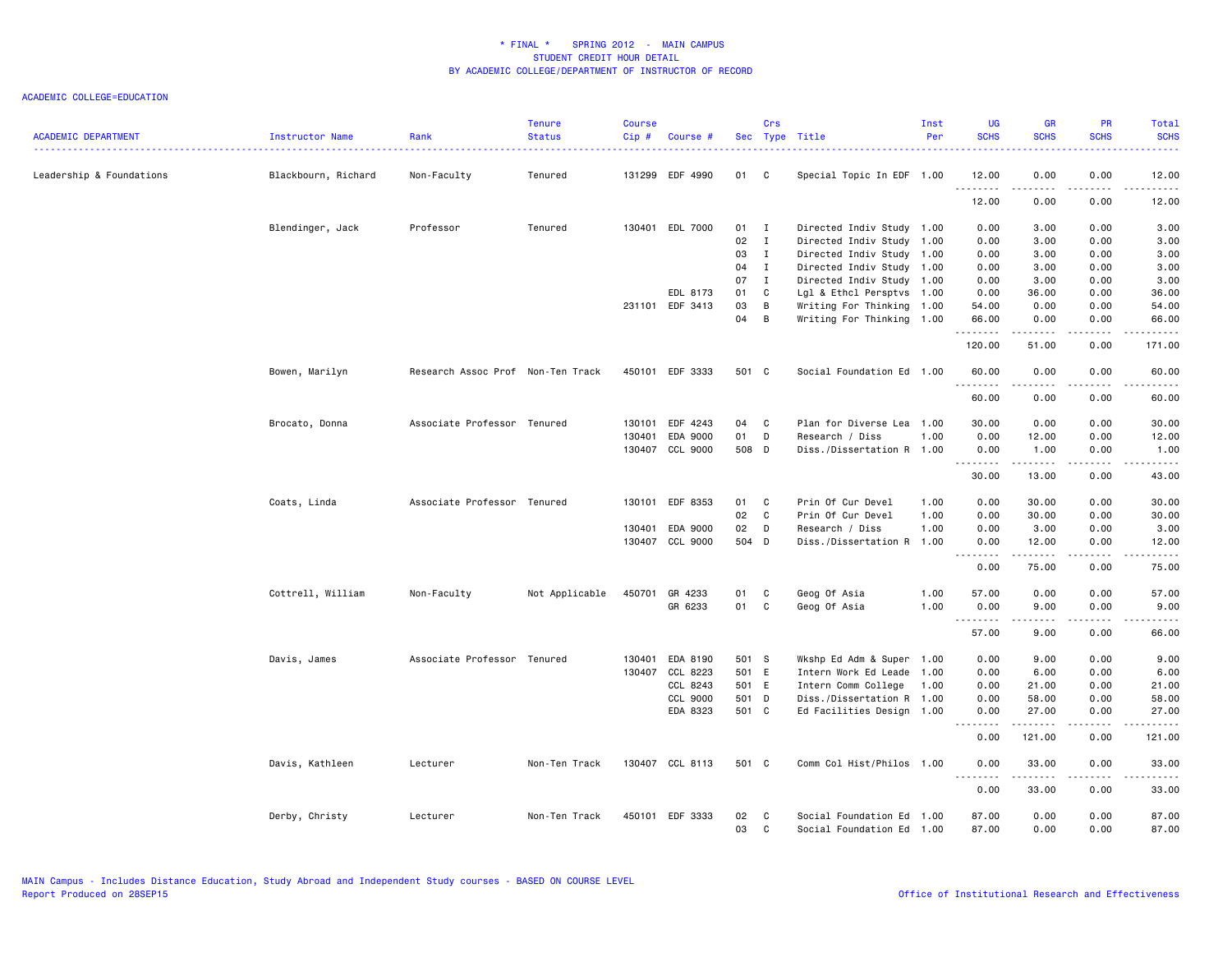| <b>ACADEMIC DEPARTMENT</b> | Instructor Name       | Rank                              | <b>Tenure</b><br><b>Status</b> | <b>Course</b><br>Cip# | Course #        |       | Crs            | Sec Type Title            | Inst<br>Per | UG<br><b>SCHS</b> | <b>GR</b><br><b>SCHS</b>                                                                                                                                     | PR<br><b>SCHS</b> | Total<br><b>SCHS</b>                                                                                                                                                                      |
|----------------------------|-----------------------|-----------------------------------|--------------------------------|-----------------------|-----------------|-------|----------------|---------------------------|-------------|-------------------|--------------------------------------------------------------------------------------------------------------------------------------------------------------|-------------------|-------------------------------------------------------------------------------------------------------------------------------------------------------------------------------------------|
|                            |                       |                                   |                                |                       |                 |       |                |                           |             |                   |                                                                                                                                                              |                   |                                                                                                                                                                                           |
|                            |                       |                                   |                                |                       |                 |       |                |                           |             | 174.00            | 0.00                                                                                                                                                         | 0.00              | 174.00                                                                                                                                                                                    |
| Leadership & Foundations   | Hare, Rufus           | Professor                         | Tenured                        | 130101                | EDF 7000        | 02    | $\blacksquare$ | Directed Indiv Study      | 1.00        | 0.00              | 3.00                                                                                                                                                         | 0.00              | 3.00                                                                                                                                                                                      |
|                            |                       |                                   |                                | 130401                | <b>EDA 9000</b> | 03    | D              | Research / Diss           | 1.00        | 0.00              | 42.00                                                                                                                                                        | 0.00              | 42.00                                                                                                                                                                                     |
|                            |                       |                                   |                                | 131202                | EDE 9000        | 06    | D              | Research / Diss           | 1.00        | 0.00              | 6.00                                                                                                                                                         | 0.00              | 6.00                                                                                                                                                                                      |
|                            |                       |                                   |                                | 131205                | EDS 9000        | 04    | D              | Research / Diss           | 1.00        | 0.00              | 9.00                                                                                                                                                         | 0.00              | 9.00                                                                                                                                                                                      |
|                            |                       |                                   |                                | 131319                | <b>TKT 9000</b> | 10    | D              | Research / Diss           | 1.00        | 0.00              | 1.00                                                                                                                                                         | 0.00              | 1.00                                                                                                                                                                                      |
|                            |                       |                                   |                                | 450801                | EDF 8393        | 01 C  |                | Hist Of Ed In Us          | 1.00        | 0.00<br>.         | 24.00<br>.                                                                                                                                                   | 0.00<br>.         | 24.00<br>.                                                                                                                                                                                |
|                            |                       |                                   |                                |                       |                 |       |                |                           |             | 0.00              | 85.00                                                                                                                                                        | 0.00              | 85.00                                                                                                                                                                                     |
|                            | King, Stephanie       | Assistant Professor Ten Track     |                                |                       | 130407 CCL 8143 | 501 C |                | Program Planning and 1.00 |             | 0.00              | 48.00                                                                                                                                                        | 0.00              | 48.00                                                                                                                                                                                     |
|                            |                       |                                   |                                |                       | CCL 8313        | 501 C |                | Comm Coll Instrl Ass 1.00 |             | 0.00              | 48.00                                                                                                                                                        | 0.00              | 48.00                                                                                                                                                                                     |
|                            |                       |                                   |                                |                       | CCL 9000        | 503 D |                | Diss./Dissertation R 1.00 |             | 0.00<br>.         | 4.00<br>.                                                                                                                                                    | 0.00<br>.         | 4.00<br>.                                                                                                                                                                                 |
|                            |                       |                                   |                                |                       |                 |       |                |                           |             | 0.00              | 100.00                                                                                                                                                       | 0.00              | 100.00                                                                                                                                                                                    |
|                            | Long, Cheryl          | Research Assist Pro Non-Ten Track |                                |                       | 131202 EDF 3423 | 02 C  |                | Exploring Diversity 1.00  |             | 84.00             | 0.00                                                                                                                                                         | 0.00              | 84.00                                                                                                                                                                                     |
|                            |                       |                                   |                                |                       |                 |       |                |                           |             | .<br>84.00        | .<br>0.00                                                                                                                                                    | .<br>0.00         | .<br>84.00                                                                                                                                                                                |
|                            | McReynolds, Ritalaine | Instructor                        | Non-Ten Track                  |                       | 131315 LSK 1023 | 03    | $\mathbf{C}$   | Col Read/Study Skill 1.00 |             | 81.00             | 0.00                                                                                                                                                         | 0.00              | 81.00                                                                                                                                                                                     |
|                            |                       |                                   |                                |                       |                 | 04    | C.             | Col Read/Study Skill 1.00 |             | 81.00             | 0.00                                                                                                                                                         | 0.00              | 81.00                                                                                                                                                                                     |
|                            |                       |                                   |                                |                       | LSK 2013        | 01    | C              | Speed Reading             | 1.00        | 96.00             | 0.00                                                                                                                                                         | 0.00              | 96.00                                                                                                                                                                                     |
|                            |                       |                                   |                                |                       |                 | 02    | C              | Speed Reading             | 1.00        | 99.00<br>.        | 0.00<br>$\frac{1}{2} \left( \frac{1}{2} \right) \left( \frac{1}{2} \right) \left( \frac{1}{2} \right) \left( \frac{1}{2} \right) \left( \frac{1}{2} \right)$ | 0.00<br>.         | 99.00<br>.                                                                                                                                                                                |
|                            |                       |                                   |                                |                       |                 |       |                |                           |             | 357.00            | 0.00                                                                                                                                                         | 0.00              | 357.00                                                                                                                                                                                    |
|                            | Miller, Marylyn       | Lecturer                          | Non-Ten Track                  |                       | 231101 EDF 3413 | 01    | $\overline{B}$ | Writing For Thinking 1.00 |             | 90.00             | 0.00                                                                                                                                                         | 0.00              | 90.00                                                                                                                                                                                     |
|                            |                       |                                   |                                |                       |                 | 02    | $\overline{B}$ | Writing For Thinking 1.00 |             | 102.00<br>.       | 0.00<br>$- - - - -$                                                                                                                                          | 0.00<br>د د د د   | 102.00<br>$\frac{1}{2} \left( \frac{1}{2} \right) \left( \frac{1}{2} \right) \left( \frac{1}{2} \right) \left( \frac{1}{2} \right) \left( \frac{1}{2} \right) \left( \frac{1}{2} \right)$ |
|                            |                       |                                   |                                |                       |                 |       |                |                           |             | 192.00            | 0.00                                                                                                                                                         | 0.00              | 192.00                                                                                                                                                                                    |
|                            | Prince, Debra         | Associate Professor Tenured       |                                | 130401                | EDA 9000        | 04 D  |                | Research / Diss           | 1.00        | 0.00              | 31.00                                                                                                                                                        | 0.00              | 31.00                                                                                                                                                                                     |
|                            |                       |                                   |                                | 130407                | CCL 9000        | 505 D |                | Diss./Dissertation R 1.00 |             | 0.00              | 15.00                                                                                                                                                        | 0.00              | 15.00                                                                                                                                                                                     |
|                            |                       |                                   |                                | 130601                | EDF 8363        | 02 C  |                | Func & Met Res In Ed 1.00 |             | 0.00              | 33.00                                                                                                                                                        | 0.00              | 33.00                                                                                                                                                                                     |
|                            |                       |                                   |                                | 130603                | EDF 9373        | 503 C |                | Ed Res Design             | 1.00        | 0.00              | 30.00                                                                                                                                                        | 0.00              | 30.00                                                                                                                                                                                     |
|                            |                       |                                   |                                | 450101                | EDF 3333        | 01    | $\mathbf{C}$   | Social Foundation Ed 1.00 |             | 87.00             | 0.00                                                                                                                                                         | 0.00              | 87.00                                                                                                                                                                                     |
|                            |                       |                                   |                                |                       |                 | 05    | $\mathbf{C}$   | Social Foundation Ed 1.00 |             | 84.00<br>.        | 0.00<br>د د د د د                                                                                                                                            | 0.00<br>د د د د   | 84.00<br>.                                                                                                                                                                                |
|                            |                       |                                   |                                |                       |                 |       |                |                           |             | 171.00            | 109.00                                                                                                                                                       | 0.00              | 280.00                                                                                                                                                                                    |
|                            | Sewell, Beth          | Lecturer                          | Non-Ten Track                  |                       | 450101 EDF 3333 | 08    | $\mathbf{C}$   | Social Foundation Ed 1.00 |             | 48.00             | 0.00                                                                                                                                                         | 0.00              | 48.00                                                                                                                                                                                     |
|                            |                       |                                   |                                |                       |                 |       |                |                           |             | 48.00             | 0.00                                                                                                                                                         | 0.00              | 48.00                                                                                                                                                                                     |
|                            | Stumpf, Arthur        | Associate Professor Tenured       |                                |                       | 130401 EDA 8353 | 501 C |                | Apli Theory Educ Adm 1.00 |             | 0.00              | 36.00                                                                                                                                                        | 0.00              | 36.00                                                                                                                                                                                     |
|                            |                       |                                   |                                |                       | EDA 8383        | 501 C |                | Ethical Dec In Ed         | 1.00        | 0.00              | 30.00                                                                                                                                                        | 0.00              | 30.00                                                                                                                                                                                     |
|                            |                       |                                   |                                |                       | 130407 CCL 9000 | 502 D |                | Diss./Dissertation R 1.00 |             | 0.00<br>.         | 25.00                                                                                                                                                        | 0.00<br>$- - - -$ | 25.00                                                                                                                                                                                     |
|                            |                       |                                   |                                |                       |                 |       |                |                           |             | 0.00              | 91.00                                                                                                                                                        | 0.00              | 91.00                                                                                                                                                                                     |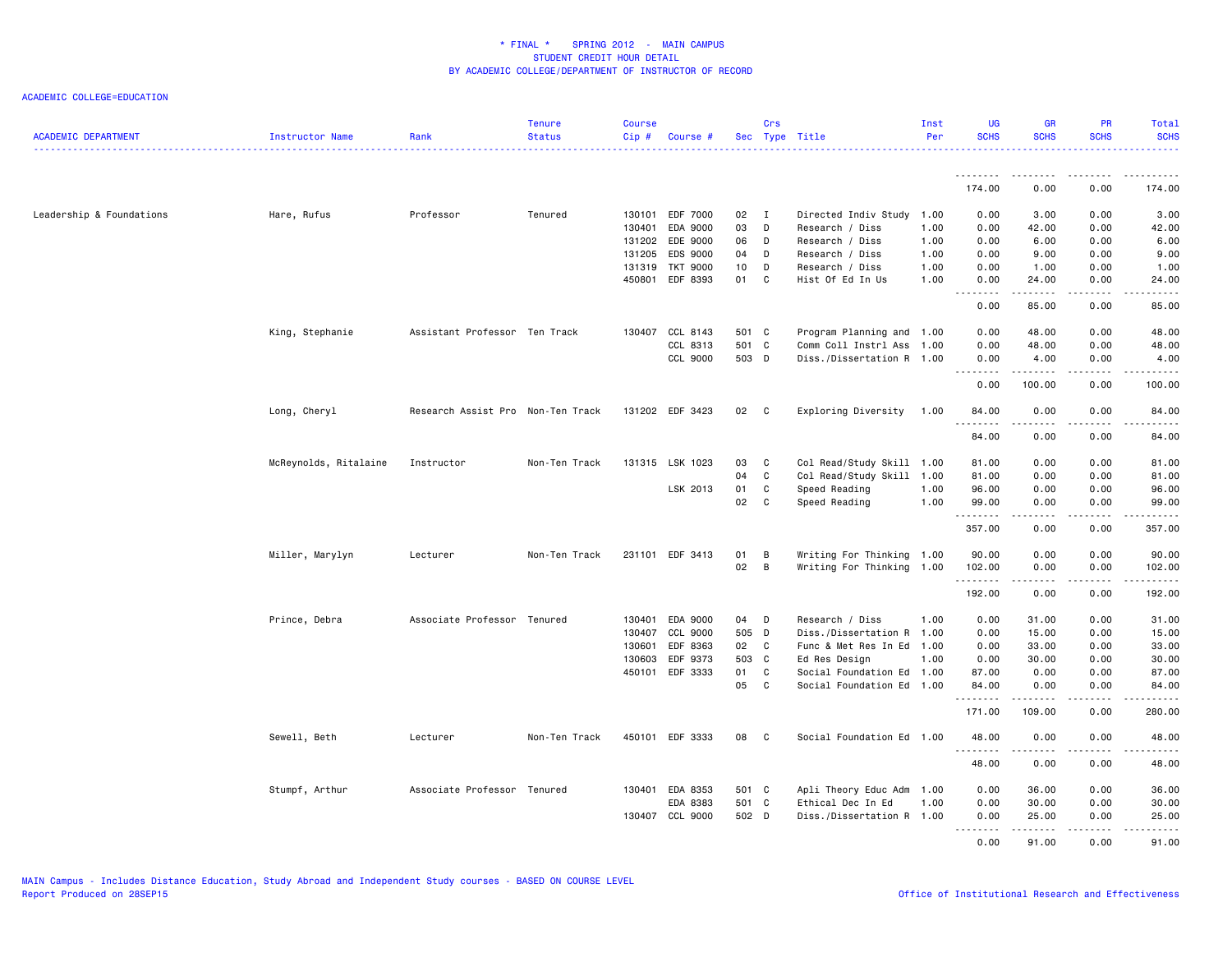| <b>ACADEMIC DEPARTMENT</b> | <b>Instructor Name</b> | Rank                          | <b>Tenure</b><br><b>Status</b> | <b>Course</b><br>Cip# | Course # |       | Crs          | Sec Type Title            | Inst<br>Per<br>. | <b>UG</b><br><b>SCHS</b> | <b>GR</b><br><b>SCHS</b> | <b>PR</b><br><b>SCHS</b> | Total<br><b>SCHS</b><br>. |
|----------------------------|------------------------|-------------------------------|--------------------------------|-----------------------|----------|-------|--------------|---------------------------|------------------|--------------------------|--------------------------|--------------------------|---------------------------|
| Leadership & Foundations   | Taggart, Amanda        | Assistant Professor Ten Track |                                | 130401                | EDA 8223 | 01 S  |              | Seminar In Adm            | 1.00             | 0.00                     | 9.00                     | 0.00                     | 9.00                      |
|                            |                        |                               |                                |                       | EDL 8233 | 02 H  |              | Intern III: Inst App      | 1.00             | 0.00                     | 36.00                    | 0.00<br>------           | 36.00                     |
|                            |                        |                               |                                |                       |          |       |              |                           |                  | 0.00                     | 45.00                    | 0.00                     | 45.00                     |
|                            | Williams, Frankie      | Associate Professor Tenured   |                                | 130401                | EDA 8210 | 01 E  |              | Intern In Sup & Adm       | 1.00             | 0.00                     | 3.00                     | 0.00                     | 3.00                      |
|                            |                        |                               |                                |                       | EDA 9000 | 05 D  |              | Research / Diss           | 1.00             | 0.00                     | 12.00                    | 0.00                     | 12.00                     |
|                            |                        |                               |                                | 130407                | CCL 9000 | 506 D |              | Diss./Dissertation R 1.00 |                  | 0.00                     | 8.00                     | 0.00                     | 8.00<br>-----             |
|                            |                        |                               |                                |                       |          |       |              |                           |                  | --------<br>0.00         | -----<br>23.00           | .<br>0.00                | 23.00                     |
|                            | Willis, Chris          | Assistant Professor Ten Track |                                | 130401                | EDA 8283 | 01    | $\mathbf{C}$ | Educ Leadership           | 1.00             | 0.00                     | 24.00                    | 0.00                     | 24.00                     |
|                            |                        |                               |                                |                       |          |       |              |                           |                  | --------<br>0.00         | --------<br>24.00        | ---------<br>0.00        | .<br>24.00                |
|                            | Xu, Jianzhong          | Professor                     | Tenured                        | 130401                | EDA 9000 | 06    | D            | Research / Diss           | 1.00             | 0.00                     | 18.00                    | 0.00                     | 18.00                     |
|                            |                        |                               |                                | 130601                | EDF 9473 | 01 C  |              | Qual Data Anlys Prs       | 1.00             | 0.00                     | 15.00                    | 0.00                     | 15.00                     |
|                            |                        |                               |                                | 130699                | EDF 9453 | 01 C  |              | Intro Qual Research       | 1.00             | 0.00                     | 30.00                    | 0.00                     | 30.00                     |
|                            |                        |                               |                                | 131205                | EDS 9000 | 07    | - D          | Research / Diss           | 1.00             | 0.00                     | 8.00                     | 0.00                     | 8.00                      |
|                            |                        |                               |                                |                       |          |       |              |                           |                  | - - - - - - - -<br>0.00  | .<br>71.00               | - - - - - -<br>0.00      | 71.00                     |
|                            |                        |                               |                                |                       |          |       |              |                           |                  | ========                 | ========                 | ========                 | $=$ = = = = = = = = =     |
| Leadership & Foundations   |                        |                               |                                |                       |          |       |              |                           |                  | 1305,00                  | 850,00                   | 0.00                     | 2155.00                   |
|                            |                        |                               |                                |                       |          |       |              |                           |                  | =======                  |                          | ========                 | ==========                |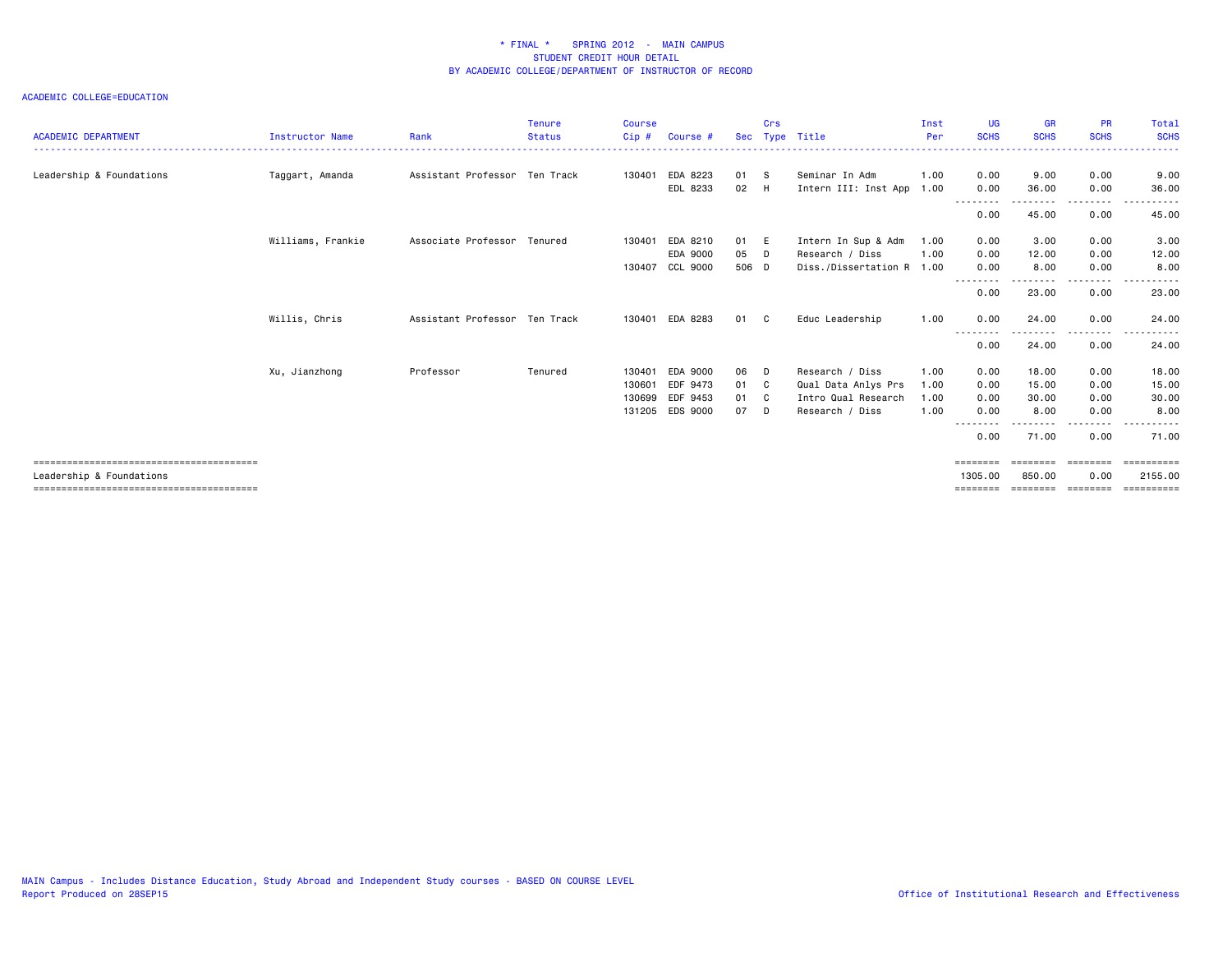| 50.00<br>0.00<br>0.00<br>50.00<br>Music<br>Assistant Professor Ten Track<br>500903 MU 2531<br>01<br>E<br>1.00<br>Aarhus, Craig<br>Concert Band<br>02<br>E<br>Concert Band<br>1.00<br>37.00<br>0.00<br>0.00<br>37.00<br>.<br>.<br>.<br>-----<br>87.00<br>87.00<br>0.00<br>0.00<br>Baker, Jason<br>Assistant Professor Ten Track<br>131312 MU 2551<br>01 E<br>Percussion Ensemble<br>1.00<br>11.00<br>0.00<br>0.00<br>11.00<br>MUE 3242<br>01<br>C<br>Percussion Class<br>1.00<br>18.00<br>0.00<br>0.00<br>18.00<br>500901 MU 2990<br>03<br>$\mathsf{L}$<br>Special Topic In MU<br>1.00<br>23.00<br>0.00<br>0.00<br>23.00<br>500903 MUA 1610<br>01<br>E<br>Percussion - Non Maj<br>1.00<br>2.00<br>0.00<br>0.00<br>2.00<br>02<br>9.00<br>E<br>Percussion -Majors<br>1.00<br>9.00<br>0.00<br>0.00<br>E<br>02<br>MUA 2610<br>Percussion - Majors<br>1.00<br>5.00<br>0.00<br>0.00<br>5.00<br>02<br>E<br>MUA 3610<br>Percussion - Majors<br>1.00<br>6.00<br>0.00<br>0.00<br>6.00<br>.<br>.<br>.<br>0.00<br>74.00<br>0.00<br>74.00<br>Beverly, Oscar<br>Lecturer<br>Non-Ten Track<br>500903 MUA 1010<br>03<br>E<br>Piano-Non Majors<br>1.00<br>7.00<br>0.00<br>0.00<br>7.00<br>.<br>.<br>$\frac{1}{2}$<br><b>.</b><br>7.00<br>0.00<br>0.00<br>7.00<br>Brown, Michael<br>Professor<br>500901 MU 1113<br>His & Apprec Of Musi 1.00<br>Tenured<br>06<br>$\mathbf{C}$<br>960.00<br>0.00<br>0.00<br>960.00<br>02<br>MU 4000<br>$\mathbf{I}$<br>Directed Indiv Study 1.00<br>0.00<br>1.00<br>1.00<br>0.00<br>04<br>$\mathbf{I}$<br>Directed Indiv Study 1.00<br>0.00<br>0.00<br>1.00<br>1.00<br>05<br>$\mathbf{I}$<br>Directed Indiv Study 1.00<br>0.00<br>1.00<br>1.00<br>0.00<br>.<br>.<br>$\sim$ - - -<br>------<br>963.00<br>0.00<br>963.00<br>0.00<br>Professor<br>050201<br>AAS 1103<br>01<br>C<br>African American Mus<br>42.00<br>42.00<br>Damm, Robert<br>Tenured<br>1.00<br>0.00<br>0.00<br>01<br>131312 MUE 4873<br>-S<br>Prof Sem Mus Ed<br>1.00<br>21.00<br>0.00<br>0.00<br>21.00<br>MUE 4886<br>01<br>- F<br>Stu Teach Music Ed<br>1.00<br>42.00<br>0.00<br>42.00<br>0.00<br>01<br>MUE 4896<br>- F<br>Stu Teach Music Ed<br>42.00<br>1.00<br>42.00<br>0.00<br>0.00<br>500901 MU 1103<br>01 C<br>1.00<br>0.00<br>0.00<br>33.00<br>African-Amer Music<br>33.00<br>.<br>.<br>.<br>.<br>180.00<br>0.00<br>0.00<br>180.00<br>Dixon, Natalie<br>500903 MUA 1050<br>03<br>Voice - Non-majors<br>Non-Faculty<br>Not Applicable<br>E<br>1.00<br>17.00<br>0.00<br>0.00<br>17.00<br>.<br>.<br>.<br>.<br>17.00<br>0.00<br>0.00<br>17.00<br>Funct Skills Piano I<br>MU 3122<br>Edwards-Henry, Jacqueli Professor<br>Tenured<br>500901<br>01<br>1.00<br>12.00<br>0.00<br>0.00<br>12.00<br>L,<br>04<br>E<br>8.00<br>500903 MUA 1010<br>Piano - Majors<br>1.00<br>8.00<br>0.00<br>0.00<br>04<br>E<br>MUA 2010<br>Piano - Majors<br>1.00<br>9.00<br>0.00<br>0.00<br>9.00<br>02<br>500907 MU 3121<br>$\mathsf{L}$<br>Piano Class<br>1.00<br>3.00<br>3.00<br>0.00<br>0.00<br>.<br>.<br>د د د د<br>.<br>32.00<br>0.00<br>0.00<br>32.00<br>Elliot, Linda<br>Lecturer<br>Non-Ten Track<br>500903 MUA 1350<br>01<br>E<br>Trumpet - Non Majors<br>1.00<br>2.00<br>0.00<br>0.00<br>2.00<br>02 E<br>MUA 2410<br>Horn - Majors<br>1.00<br>0.00<br>0.00<br>2.00<br>2.00<br>.<br><b>.</b><br>.<br>.<br>4.00<br>0.00<br>0.00<br>4.00<br>Ensor, Carol<br>Lecturer<br>Non-Ten Track<br>500901<br>MU 1113<br>501 C<br>His & Apprec Of Musi 1.00<br>66.00<br>0.00<br>0.00<br>66.00<br>500903 MUA 1010<br>01<br>E<br>Piano-Non Majors<br>1.00<br>33.00<br>0.00<br>0.00<br>33.00 | <b>ACADEMIC DEPARTMENT</b> | Instructor Name<br>. | Rank | <b>Tenure</b><br><b>Status</b> | <b>Course</b><br>Cip# | Course # | Crs | Sec Type Title | Inst<br>Per | <b>UG</b><br><b>SCHS</b> | <b>GR</b><br><b>SCHS</b> | PR<br><b>SCHS</b> | Total<br><b>SCHS</b> |
|-----------------------------------------------------------------------------------------------------------------------------------------------------------------------------------------------------------------------------------------------------------------------------------------------------------------------------------------------------------------------------------------------------------------------------------------------------------------------------------------------------------------------------------------------------------------------------------------------------------------------------------------------------------------------------------------------------------------------------------------------------------------------------------------------------------------------------------------------------------------------------------------------------------------------------------------------------------------------------------------------------------------------------------------------------------------------------------------------------------------------------------------------------------------------------------------------------------------------------------------------------------------------------------------------------------------------------------------------------------------------------------------------------------------------------------------------------------------------------------------------------------------------------------------------------------------------------------------------------------------------------------------------------------------------------------------------------------------------------------------------------------------------------------------------------------------------------------------------------------------------------------------------------------------------------------------------------------------------------------------------------------------------------------------------------------------------------------------------------------------------------------------------------------------------------------------------------------------------------------------------------------------------------------------------------------------------------------------------------------------------------------------------------------------------------------------------------------------------------------------------------------------------------------------------------------------------------------------------------------------------------------------------------------------------------------------------------------------------------------------------------------------------------------------------------------------------------------------------------------------------------------------------------------------------------------------------------------------------------------------------------------------------------------------------------------------------------------------------------------------------------------------------------------------------------------------------------------------------------------------------------------------------------------------------------------------------------------------------------------------------------------------------------------------------------------------------------------------------------------------------------------------------------------------------|----------------------------|----------------------|------|--------------------------------|-----------------------|----------|-----|----------------|-------------|--------------------------|--------------------------|-------------------|----------------------|
|                                                                                                                                                                                                                                                                                                                                                                                                                                                                                                                                                                                                                                                                                                                                                                                                                                                                                                                                                                                                                                                                                                                                                                                                                                                                                                                                                                                                                                                                                                                                                                                                                                                                                                                                                                                                                                                                                                                                                                                                                                                                                                                                                                                                                                                                                                                                                                                                                                                                                                                                                                                                                                                                                                                                                                                                                                                                                                                                                                                                                                                                                                                                                                                                                                                                                                                                                                                                                                                                                                                                               |                            |                      |      |                                |                       |          |     |                |             |                          |                          |                   |                      |
|                                                                                                                                                                                                                                                                                                                                                                                                                                                                                                                                                                                                                                                                                                                                                                                                                                                                                                                                                                                                                                                                                                                                                                                                                                                                                                                                                                                                                                                                                                                                                                                                                                                                                                                                                                                                                                                                                                                                                                                                                                                                                                                                                                                                                                                                                                                                                                                                                                                                                                                                                                                                                                                                                                                                                                                                                                                                                                                                                                                                                                                                                                                                                                                                                                                                                                                                                                                                                                                                                                                                               |                            |                      |      |                                |                       |          |     |                |             |                          |                          |                   |                      |
|                                                                                                                                                                                                                                                                                                                                                                                                                                                                                                                                                                                                                                                                                                                                                                                                                                                                                                                                                                                                                                                                                                                                                                                                                                                                                                                                                                                                                                                                                                                                                                                                                                                                                                                                                                                                                                                                                                                                                                                                                                                                                                                                                                                                                                                                                                                                                                                                                                                                                                                                                                                                                                                                                                                                                                                                                                                                                                                                                                                                                                                                                                                                                                                                                                                                                                                                                                                                                                                                                                                                               |                            |                      |      |                                |                       |          |     |                |             |                          |                          |                   |                      |
|                                                                                                                                                                                                                                                                                                                                                                                                                                                                                                                                                                                                                                                                                                                                                                                                                                                                                                                                                                                                                                                                                                                                                                                                                                                                                                                                                                                                                                                                                                                                                                                                                                                                                                                                                                                                                                                                                                                                                                                                                                                                                                                                                                                                                                                                                                                                                                                                                                                                                                                                                                                                                                                                                                                                                                                                                                                                                                                                                                                                                                                                                                                                                                                                                                                                                                                                                                                                                                                                                                                                               |                            |                      |      |                                |                       |          |     |                |             |                          |                          |                   |                      |
|                                                                                                                                                                                                                                                                                                                                                                                                                                                                                                                                                                                                                                                                                                                                                                                                                                                                                                                                                                                                                                                                                                                                                                                                                                                                                                                                                                                                                                                                                                                                                                                                                                                                                                                                                                                                                                                                                                                                                                                                                                                                                                                                                                                                                                                                                                                                                                                                                                                                                                                                                                                                                                                                                                                                                                                                                                                                                                                                                                                                                                                                                                                                                                                                                                                                                                                                                                                                                                                                                                                                               |                            |                      |      |                                |                       |          |     |                |             |                          |                          |                   |                      |
|                                                                                                                                                                                                                                                                                                                                                                                                                                                                                                                                                                                                                                                                                                                                                                                                                                                                                                                                                                                                                                                                                                                                                                                                                                                                                                                                                                                                                                                                                                                                                                                                                                                                                                                                                                                                                                                                                                                                                                                                                                                                                                                                                                                                                                                                                                                                                                                                                                                                                                                                                                                                                                                                                                                                                                                                                                                                                                                                                                                                                                                                                                                                                                                                                                                                                                                                                                                                                                                                                                                                               |                            |                      |      |                                |                       |          |     |                |             |                          |                          |                   |                      |
|                                                                                                                                                                                                                                                                                                                                                                                                                                                                                                                                                                                                                                                                                                                                                                                                                                                                                                                                                                                                                                                                                                                                                                                                                                                                                                                                                                                                                                                                                                                                                                                                                                                                                                                                                                                                                                                                                                                                                                                                                                                                                                                                                                                                                                                                                                                                                                                                                                                                                                                                                                                                                                                                                                                                                                                                                                                                                                                                                                                                                                                                                                                                                                                                                                                                                                                                                                                                                                                                                                                                               |                            |                      |      |                                |                       |          |     |                |             |                          |                          |                   |                      |
|                                                                                                                                                                                                                                                                                                                                                                                                                                                                                                                                                                                                                                                                                                                                                                                                                                                                                                                                                                                                                                                                                                                                                                                                                                                                                                                                                                                                                                                                                                                                                                                                                                                                                                                                                                                                                                                                                                                                                                                                                                                                                                                                                                                                                                                                                                                                                                                                                                                                                                                                                                                                                                                                                                                                                                                                                                                                                                                                                                                                                                                                                                                                                                                                                                                                                                                                                                                                                                                                                                                                               |                            |                      |      |                                |                       |          |     |                |             |                          |                          |                   |                      |
|                                                                                                                                                                                                                                                                                                                                                                                                                                                                                                                                                                                                                                                                                                                                                                                                                                                                                                                                                                                                                                                                                                                                                                                                                                                                                                                                                                                                                                                                                                                                                                                                                                                                                                                                                                                                                                                                                                                                                                                                                                                                                                                                                                                                                                                                                                                                                                                                                                                                                                                                                                                                                                                                                                                                                                                                                                                                                                                                                                                                                                                                                                                                                                                                                                                                                                                                                                                                                                                                                                                                               |                            |                      |      |                                |                       |          |     |                |             |                          |                          |                   |                      |
|                                                                                                                                                                                                                                                                                                                                                                                                                                                                                                                                                                                                                                                                                                                                                                                                                                                                                                                                                                                                                                                                                                                                                                                                                                                                                                                                                                                                                                                                                                                                                                                                                                                                                                                                                                                                                                                                                                                                                                                                                                                                                                                                                                                                                                                                                                                                                                                                                                                                                                                                                                                                                                                                                                                                                                                                                                                                                                                                                                                                                                                                                                                                                                                                                                                                                                                                                                                                                                                                                                                                               |                            |                      |      |                                |                       |          |     |                |             |                          |                          |                   |                      |
|                                                                                                                                                                                                                                                                                                                                                                                                                                                                                                                                                                                                                                                                                                                                                                                                                                                                                                                                                                                                                                                                                                                                                                                                                                                                                                                                                                                                                                                                                                                                                                                                                                                                                                                                                                                                                                                                                                                                                                                                                                                                                                                                                                                                                                                                                                                                                                                                                                                                                                                                                                                                                                                                                                                                                                                                                                                                                                                                                                                                                                                                                                                                                                                                                                                                                                                                                                                                                                                                                                                                               |                            |                      |      |                                |                       |          |     |                |             |                          |                          |                   |                      |
|                                                                                                                                                                                                                                                                                                                                                                                                                                                                                                                                                                                                                                                                                                                                                                                                                                                                                                                                                                                                                                                                                                                                                                                                                                                                                                                                                                                                                                                                                                                                                                                                                                                                                                                                                                                                                                                                                                                                                                                                                                                                                                                                                                                                                                                                                                                                                                                                                                                                                                                                                                                                                                                                                                                                                                                                                                                                                                                                                                                                                                                                                                                                                                                                                                                                                                                                                                                                                                                                                                                                               |                            |                      |      |                                |                       |          |     |                |             |                          |                          |                   |                      |
|                                                                                                                                                                                                                                                                                                                                                                                                                                                                                                                                                                                                                                                                                                                                                                                                                                                                                                                                                                                                                                                                                                                                                                                                                                                                                                                                                                                                                                                                                                                                                                                                                                                                                                                                                                                                                                                                                                                                                                                                                                                                                                                                                                                                                                                                                                                                                                                                                                                                                                                                                                                                                                                                                                                                                                                                                                                                                                                                                                                                                                                                                                                                                                                                                                                                                                                                                                                                                                                                                                                                               |                            |                      |      |                                |                       |          |     |                |             |                          |                          |                   |                      |
|                                                                                                                                                                                                                                                                                                                                                                                                                                                                                                                                                                                                                                                                                                                                                                                                                                                                                                                                                                                                                                                                                                                                                                                                                                                                                                                                                                                                                                                                                                                                                                                                                                                                                                                                                                                                                                                                                                                                                                                                                                                                                                                                                                                                                                                                                                                                                                                                                                                                                                                                                                                                                                                                                                                                                                                                                                                                                                                                                                                                                                                                                                                                                                                                                                                                                                                                                                                                                                                                                                                                               |                            |                      |      |                                |                       |          |     |                |             |                          |                          |                   |                      |
|                                                                                                                                                                                                                                                                                                                                                                                                                                                                                                                                                                                                                                                                                                                                                                                                                                                                                                                                                                                                                                                                                                                                                                                                                                                                                                                                                                                                                                                                                                                                                                                                                                                                                                                                                                                                                                                                                                                                                                                                                                                                                                                                                                                                                                                                                                                                                                                                                                                                                                                                                                                                                                                                                                                                                                                                                                                                                                                                                                                                                                                                                                                                                                                                                                                                                                                                                                                                                                                                                                                                               |                            |                      |      |                                |                       |          |     |                |             |                          |                          |                   |                      |
|                                                                                                                                                                                                                                                                                                                                                                                                                                                                                                                                                                                                                                                                                                                                                                                                                                                                                                                                                                                                                                                                                                                                                                                                                                                                                                                                                                                                                                                                                                                                                                                                                                                                                                                                                                                                                                                                                                                                                                                                                                                                                                                                                                                                                                                                                                                                                                                                                                                                                                                                                                                                                                                                                                                                                                                                                                                                                                                                                                                                                                                                                                                                                                                                                                                                                                                                                                                                                                                                                                                                               |                            |                      |      |                                |                       |          |     |                |             |                          |                          |                   |                      |
|                                                                                                                                                                                                                                                                                                                                                                                                                                                                                                                                                                                                                                                                                                                                                                                                                                                                                                                                                                                                                                                                                                                                                                                                                                                                                                                                                                                                                                                                                                                                                                                                                                                                                                                                                                                                                                                                                                                                                                                                                                                                                                                                                                                                                                                                                                                                                                                                                                                                                                                                                                                                                                                                                                                                                                                                                                                                                                                                                                                                                                                                                                                                                                                                                                                                                                                                                                                                                                                                                                                                               |                            |                      |      |                                |                       |          |     |                |             |                          |                          |                   |                      |
|                                                                                                                                                                                                                                                                                                                                                                                                                                                                                                                                                                                                                                                                                                                                                                                                                                                                                                                                                                                                                                                                                                                                                                                                                                                                                                                                                                                                                                                                                                                                                                                                                                                                                                                                                                                                                                                                                                                                                                                                                                                                                                                                                                                                                                                                                                                                                                                                                                                                                                                                                                                                                                                                                                                                                                                                                                                                                                                                                                                                                                                                                                                                                                                                                                                                                                                                                                                                                                                                                                                                               |                            |                      |      |                                |                       |          |     |                |             |                          |                          |                   |                      |
|                                                                                                                                                                                                                                                                                                                                                                                                                                                                                                                                                                                                                                                                                                                                                                                                                                                                                                                                                                                                                                                                                                                                                                                                                                                                                                                                                                                                                                                                                                                                                                                                                                                                                                                                                                                                                                                                                                                                                                                                                                                                                                                                                                                                                                                                                                                                                                                                                                                                                                                                                                                                                                                                                                                                                                                                                                                                                                                                                                                                                                                                                                                                                                                                                                                                                                                                                                                                                                                                                                                                               |                            |                      |      |                                |                       |          |     |                |             |                          |                          |                   |                      |
|                                                                                                                                                                                                                                                                                                                                                                                                                                                                                                                                                                                                                                                                                                                                                                                                                                                                                                                                                                                                                                                                                                                                                                                                                                                                                                                                                                                                                                                                                                                                                                                                                                                                                                                                                                                                                                                                                                                                                                                                                                                                                                                                                                                                                                                                                                                                                                                                                                                                                                                                                                                                                                                                                                                                                                                                                                                                                                                                                                                                                                                                                                                                                                                                                                                                                                                                                                                                                                                                                                                                               |                            |                      |      |                                |                       |          |     |                |             |                          |                          |                   |                      |
|                                                                                                                                                                                                                                                                                                                                                                                                                                                                                                                                                                                                                                                                                                                                                                                                                                                                                                                                                                                                                                                                                                                                                                                                                                                                                                                                                                                                                                                                                                                                                                                                                                                                                                                                                                                                                                                                                                                                                                                                                                                                                                                                                                                                                                                                                                                                                                                                                                                                                                                                                                                                                                                                                                                                                                                                                                                                                                                                                                                                                                                                                                                                                                                                                                                                                                                                                                                                                                                                                                                                               |                            |                      |      |                                |                       |          |     |                |             |                          |                          |                   |                      |
|                                                                                                                                                                                                                                                                                                                                                                                                                                                                                                                                                                                                                                                                                                                                                                                                                                                                                                                                                                                                                                                                                                                                                                                                                                                                                                                                                                                                                                                                                                                                                                                                                                                                                                                                                                                                                                                                                                                                                                                                                                                                                                                                                                                                                                                                                                                                                                                                                                                                                                                                                                                                                                                                                                                                                                                                                                                                                                                                                                                                                                                                                                                                                                                                                                                                                                                                                                                                                                                                                                                                               |                            |                      |      |                                |                       |          |     |                |             |                          |                          |                   |                      |
|                                                                                                                                                                                                                                                                                                                                                                                                                                                                                                                                                                                                                                                                                                                                                                                                                                                                                                                                                                                                                                                                                                                                                                                                                                                                                                                                                                                                                                                                                                                                                                                                                                                                                                                                                                                                                                                                                                                                                                                                                                                                                                                                                                                                                                                                                                                                                                                                                                                                                                                                                                                                                                                                                                                                                                                                                                                                                                                                                                                                                                                                                                                                                                                                                                                                                                                                                                                                                                                                                                                                               |                            |                      |      |                                |                       |          |     |                |             |                          |                          |                   |                      |
|                                                                                                                                                                                                                                                                                                                                                                                                                                                                                                                                                                                                                                                                                                                                                                                                                                                                                                                                                                                                                                                                                                                                                                                                                                                                                                                                                                                                                                                                                                                                                                                                                                                                                                                                                                                                                                                                                                                                                                                                                                                                                                                                                                                                                                                                                                                                                                                                                                                                                                                                                                                                                                                                                                                                                                                                                                                                                                                                                                                                                                                                                                                                                                                                                                                                                                                                                                                                                                                                                                                                               |                            |                      |      |                                |                       |          |     |                |             |                          |                          |                   |                      |
|                                                                                                                                                                                                                                                                                                                                                                                                                                                                                                                                                                                                                                                                                                                                                                                                                                                                                                                                                                                                                                                                                                                                                                                                                                                                                                                                                                                                                                                                                                                                                                                                                                                                                                                                                                                                                                                                                                                                                                                                                                                                                                                                                                                                                                                                                                                                                                                                                                                                                                                                                                                                                                                                                                                                                                                                                                                                                                                                                                                                                                                                                                                                                                                                                                                                                                                                                                                                                                                                                                                                               |                            |                      |      |                                |                       |          |     |                |             |                          |                          |                   |                      |
|                                                                                                                                                                                                                                                                                                                                                                                                                                                                                                                                                                                                                                                                                                                                                                                                                                                                                                                                                                                                                                                                                                                                                                                                                                                                                                                                                                                                                                                                                                                                                                                                                                                                                                                                                                                                                                                                                                                                                                                                                                                                                                                                                                                                                                                                                                                                                                                                                                                                                                                                                                                                                                                                                                                                                                                                                                                                                                                                                                                                                                                                                                                                                                                                                                                                                                                                                                                                                                                                                                                                               |                            |                      |      |                                |                       |          |     |                |             |                          |                          |                   |                      |
|                                                                                                                                                                                                                                                                                                                                                                                                                                                                                                                                                                                                                                                                                                                                                                                                                                                                                                                                                                                                                                                                                                                                                                                                                                                                                                                                                                                                                                                                                                                                                                                                                                                                                                                                                                                                                                                                                                                                                                                                                                                                                                                                                                                                                                                                                                                                                                                                                                                                                                                                                                                                                                                                                                                                                                                                                                                                                                                                                                                                                                                                                                                                                                                                                                                                                                                                                                                                                                                                                                                                               |                            |                      |      |                                |                       |          |     |                |             |                          |                          |                   |                      |
|                                                                                                                                                                                                                                                                                                                                                                                                                                                                                                                                                                                                                                                                                                                                                                                                                                                                                                                                                                                                                                                                                                                                                                                                                                                                                                                                                                                                                                                                                                                                                                                                                                                                                                                                                                                                                                                                                                                                                                                                                                                                                                                                                                                                                                                                                                                                                                                                                                                                                                                                                                                                                                                                                                                                                                                                                                                                                                                                                                                                                                                                                                                                                                                                                                                                                                                                                                                                                                                                                                                                               |                            |                      |      |                                |                       |          |     |                |             |                          |                          |                   |                      |
|                                                                                                                                                                                                                                                                                                                                                                                                                                                                                                                                                                                                                                                                                                                                                                                                                                                                                                                                                                                                                                                                                                                                                                                                                                                                                                                                                                                                                                                                                                                                                                                                                                                                                                                                                                                                                                                                                                                                                                                                                                                                                                                                                                                                                                                                                                                                                                                                                                                                                                                                                                                                                                                                                                                                                                                                                                                                                                                                                                                                                                                                                                                                                                                                                                                                                                                                                                                                                                                                                                                                               |                            |                      |      |                                |                       |          |     |                |             |                          |                          |                   |                      |
|                                                                                                                                                                                                                                                                                                                                                                                                                                                                                                                                                                                                                                                                                                                                                                                                                                                                                                                                                                                                                                                                                                                                                                                                                                                                                                                                                                                                                                                                                                                                                                                                                                                                                                                                                                                                                                                                                                                                                                                                                                                                                                                                                                                                                                                                                                                                                                                                                                                                                                                                                                                                                                                                                                                                                                                                                                                                                                                                                                                                                                                                                                                                                                                                                                                                                                                                                                                                                                                                                                                                               |                            |                      |      |                                |                       |          |     |                |             |                          |                          |                   |                      |
|                                                                                                                                                                                                                                                                                                                                                                                                                                                                                                                                                                                                                                                                                                                                                                                                                                                                                                                                                                                                                                                                                                                                                                                                                                                                                                                                                                                                                                                                                                                                                                                                                                                                                                                                                                                                                                                                                                                                                                                                                                                                                                                                                                                                                                                                                                                                                                                                                                                                                                                                                                                                                                                                                                                                                                                                                                                                                                                                                                                                                                                                                                                                                                                                                                                                                                                                                                                                                                                                                                                                               |                            |                      |      |                                |                       |          |     |                |             |                          |                          |                   |                      |
|                                                                                                                                                                                                                                                                                                                                                                                                                                                                                                                                                                                                                                                                                                                                                                                                                                                                                                                                                                                                                                                                                                                                                                                                                                                                                                                                                                                                                                                                                                                                                                                                                                                                                                                                                                                                                                                                                                                                                                                                                                                                                                                                                                                                                                                                                                                                                                                                                                                                                                                                                                                                                                                                                                                                                                                                                                                                                                                                                                                                                                                                                                                                                                                                                                                                                                                                                                                                                                                                                                                                               |                            |                      |      |                                |                       |          |     |                |             |                          |                          |                   |                      |
|                                                                                                                                                                                                                                                                                                                                                                                                                                                                                                                                                                                                                                                                                                                                                                                                                                                                                                                                                                                                                                                                                                                                                                                                                                                                                                                                                                                                                                                                                                                                                                                                                                                                                                                                                                                                                                                                                                                                                                                                                                                                                                                                                                                                                                                                                                                                                                                                                                                                                                                                                                                                                                                                                                                                                                                                                                                                                                                                                                                                                                                                                                                                                                                                                                                                                                                                                                                                                                                                                                                                               |                            |                      |      |                                |                       |          |     |                |             |                          |                          |                   |                      |
|                                                                                                                                                                                                                                                                                                                                                                                                                                                                                                                                                                                                                                                                                                                                                                                                                                                                                                                                                                                                                                                                                                                                                                                                                                                                                                                                                                                                                                                                                                                                                                                                                                                                                                                                                                                                                                                                                                                                                                                                                                                                                                                                                                                                                                                                                                                                                                                                                                                                                                                                                                                                                                                                                                                                                                                                                                                                                                                                                                                                                                                                                                                                                                                                                                                                                                                                                                                                                                                                                                                                               |                            |                      |      |                                |                       |          |     |                |             |                          |                          |                   |                      |
|                                                                                                                                                                                                                                                                                                                                                                                                                                                                                                                                                                                                                                                                                                                                                                                                                                                                                                                                                                                                                                                                                                                                                                                                                                                                                                                                                                                                                                                                                                                                                                                                                                                                                                                                                                                                                                                                                                                                                                                                                                                                                                                                                                                                                                                                                                                                                                                                                                                                                                                                                                                                                                                                                                                                                                                                                                                                                                                                                                                                                                                                                                                                                                                                                                                                                                                                                                                                                                                                                                                                               |                            |                      |      |                                |                       |          |     |                |             |                          |                          |                   |                      |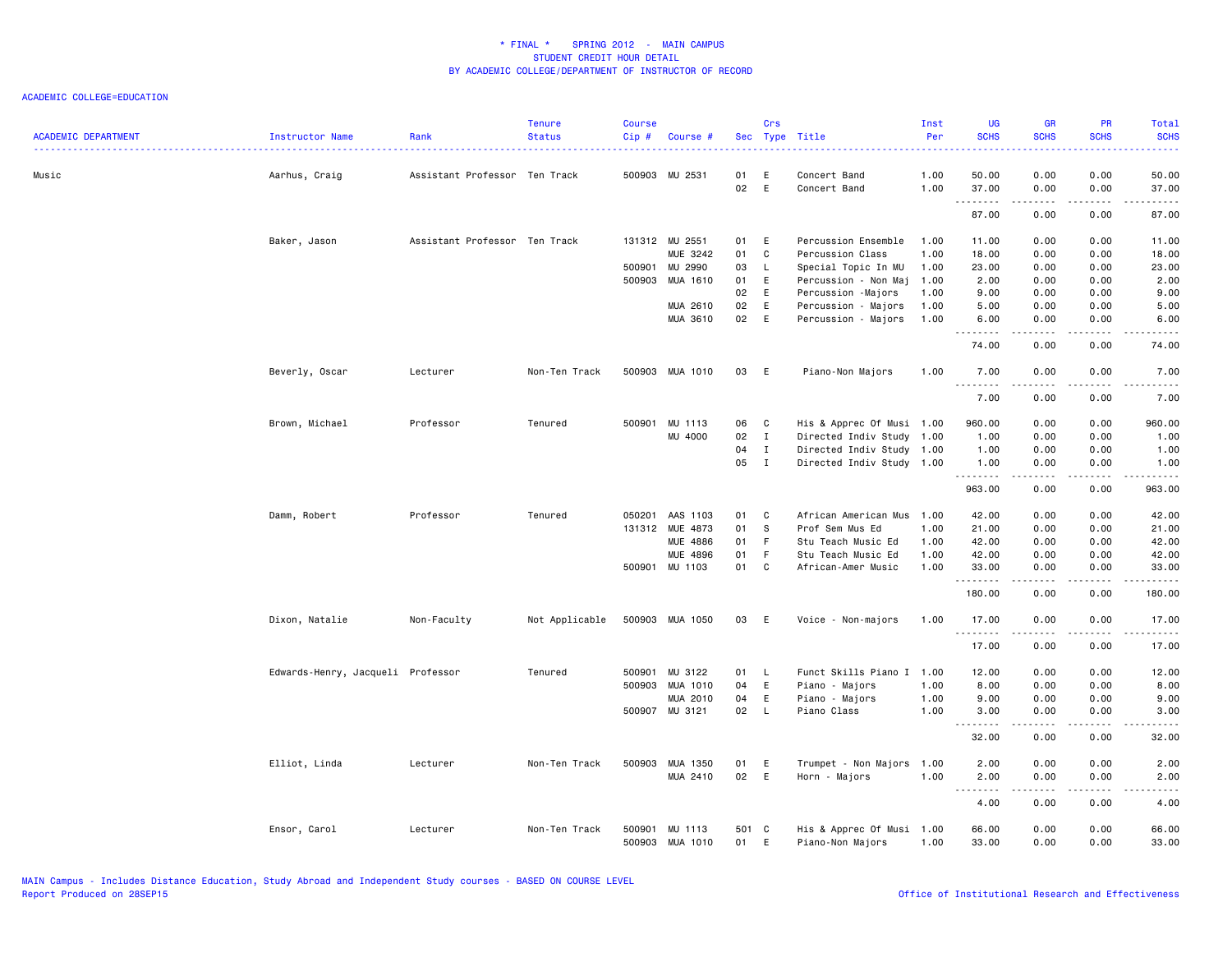| <b>ACADEMIC DEPARTMENT</b> | Instructor Name   | Rank                        | <b>Tenure</b><br><b>Status</b> | <b>Course</b><br>$Cip \#$ | Course #        |                   | Crs    | Sec Type Title                         | Inst<br>Per  | <b>UG</b><br><b>SCHS</b> | <b>GR</b><br><b>SCHS</b> | PR<br><b>SCHS</b>              | Total<br><b>SCHS</b><br>.                                                                                                                                     |
|----------------------------|-------------------|-----------------------------|--------------------------------|---------------------------|-----------------|-------------------|--------|----------------------------------------|--------------|--------------------------|--------------------------|--------------------------------|---------------------------------------------------------------------------------------------------------------------------------------------------------------|
|                            |                   |                             |                                |                           |                 |                   |        |                                        |              | <u>.</u><br>99.00        | .<br>0.00                | . <b>.</b><br>0.00             | 99.00                                                                                                                                                         |
|                            |                   |                             |                                |                           |                 |                   |        |                                        |              |                          |                          |                                |                                                                                                                                                               |
| Music                      | Falcone, Sheri    | Instructor                  | Non-Ten Track                  |                           | 131312 MUE 3262 | 01                | B      | Instrumental Class                     | 1.00         | 16.00                    | 0.00                     | 0.00                           | 16.00                                                                                                                                                         |
|                            |                   |                             |                                | 500903                    | MU 2011         | 02                | E      | Woodwind Ensembles                     | 1.00         | 4.00                     | 0.00                     | 0.00                           | 4.00                                                                                                                                                          |
|                            |                   |                             |                                |                           |                 | 04<br>01          | Ε<br>E | Woodwind Ensembles                     | 1.00         | 6.00                     | 0.00<br>0.00             | 0.00<br>0.00                   | 6.00                                                                                                                                                          |
|                            |                   |                             |                                |                           | MUA 1150        | 02                | E      | Clarinet-Non Majors<br>Clarinet-Majors | 1.00<br>1.00 | 1.00<br>4.00             | 0.00                     | 0.00                           | 1.00<br>4.00                                                                                                                                                  |
|                            |                   |                             |                                |                           | MUA 1210        | 02                | E      | Saxophone-Majors                       | 1.00         | 4.00                     | 0.00                     | 0.00                           | 4.00                                                                                                                                                          |
|                            |                   |                             |                                |                           | MUA 2150        | 02                | E      | Clarinet - Majors                      | 1.00         | 4.00                     | 0.00                     | 0.00                           | 4.00                                                                                                                                                          |
|                            |                   |                             |                                |                           | MUA 2310        | 02                | E      | Bassoon - Majors                       | 1.00         | 2.00                     | 0.00                     | 0.00                           | 2.00                                                                                                                                                          |
|                            |                   |                             |                                |                           | MUA 3150        | 02                | E      | Clarinet -Majors                       | 1.00         | 4.00                     | 0.00                     | 0.00                           | 4.00                                                                                                                                                          |
|                            |                   |                             |                                |                           | MUA 3210        | 02                | E      | Saxophone - Majors                     | 1.00         | 6.00                     | 0.00                     | 0.00                           | 6.00                                                                                                                                                          |
|                            |                   |                             |                                |                           |                 |                   |        |                                        |              | .<br>51.00               | .<br>0.00                | $\omega$ is a $\omega$<br>0.00 | $\frac{1}{2} \left( \frac{1}{2} \right) \left( \frac{1}{2} \right) \left( \frac{1}{2} \right) \left( \frac{1}{2} \right) \left( \frac{1}{2} \right)$<br>51.00 |
|                            |                   |                             |                                |                           |                 |                   |        |                                        |              |                          |                          |                                |                                                                                                                                                               |
|                            | Human, Richard    | Associate Professor Tenured |                                |                           | 131312 MU 2851  | 04                | E      | Brass Ensemble                         | 1.00         | 4.00                     | 0.00                     | 0.00                           | 4.00                                                                                                                                                          |
|                            |                   |                             |                                |                           |                 | 05                | E      | Brass Ensemble                         | 1.00         | 2.00                     | 0.00                     | 0.00                           | 2.00                                                                                                                                                          |
|                            |                   |                             |                                | 500901                    | MU 2990         | 01                | L.     | Special Topic In MU                    | 1.00         | 15.00                    | 0.00                     | 0.00                           | 15.00                                                                                                                                                         |
|                            |                   |                             |                                | 500903                    | MU 1010         | 01                | E      | Recital Hour                           | 1.00         | 0.00                     | 0.00                     | 0.00                           | 0.00                                                                                                                                                          |
|                            |                   |                             |                                |                           | MUA 1450        | 01                | E      | Trombone - Non Major                   | 1.00         | 2.00                     | 0.00                     | 0.00                           | 2.00                                                                                                                                                          |
|                            |                   |                             |                                |                           |                 | 02                | E      | Trombone - Majors                      | 1.00         | 2.00                     | 0.00                     | 0.00                           | 2.00                                                                                                                                                          |
|                            |                   |                             |                                |                           | MUA 1550        | 02                | E      | Tuba - Majors                          | 1.00         | 6.00                     | 0.00                     | 0.00                           | 6.00                                                                                                                                                          |
|                            |                   |                             |                                |                           | MUA 2550        | 02                | E      | Tuba - Majors                          | 1.00         | 2.00                     | 0.00                     | 0.00                           | 2.00                                                                                                                                                          |
|                            |                   |                             |                                |                           | MUA 3550        | 02                | E      | Tuba - Majors                          | 1.00         | 2.00<br>.                | 0.00                     | 0.00<br>$\sim$ $\sim$ $\sim$   | 2.00<br>-----                                                                                                                                                 |
|                            |                   |                             |                                |                           |                 |                   |        |                                        |              | 35.00                    | 0.00                     | 0.00                           | 35.00                                                                                                                                                         |
|                            | Jenkins, Thomas   | Lecturer                    | Non-Ten Track                  |                           | 500903 MUA 1010 | 02                | E      | Piano- Majors                          | 1.00         | 5.00<br><u>.</u>         | 0.00<br>.                | 0.00<br>$\frac{1}{2}$          | 5.00<br>.                                                                                                                                                     |
|                            |                   |                             |                                |                           |                 |                   |        |                                        |              | 5.00                     | 0.00                     | 0.00                           | 5.00                                                                                                                                                          |
|                            | Johns, Lana       | Professor                   | Tenured                        |                           | 500901 MU 1113  | H <sub>01</sub> C |        | Honors His & Apprec                    | 1.00         | 96.00                    | 0.00                     | 0.00                           | 96.00                                                                                                                                                         |
|                            |                   |                             |                                |                           | MU 1162         | 01                | C      | Music History I                        | 1.00         | 50.00                    | 0.00                     | 0.00                           | 50.00                                                                                                                                                         |
|                            |                   |                             |                                |                           | 500903 MU 2011  | 01                | E      | Woodwind Ensembles                     | 1.00         | 10.00                    | 0.00                     | 0.00                           | 10.00                                                                                                                                                         |
|                            |                   |                             |                                |                           | MUA 2110        | 01                | E      | Flute-Majors                           | 1.00         | 2.00                     | 0.00                     | 0.00                           | 2.00                                                                                                                                                          |
|                            |                   |                             |                                |                           |                 | 02                | E      | Flute - Non Majors                     | 1.00         | 2.00<br><u>.</u>         | 0.00<br>.                | 0.00<br>.                      | 2.00<br>.                                                                                                                                                     |
|                            |                   |                             |                                |                           |                 |                   |        |                                        |              | 160.00                   | 0.00                     | 0.00                           | 160.00                                                                                                                                                        |
|                            | Kirkland, Anthony | Lecturer                    | Non-Ten Track                  |                           | 131312 MU 2851  | 01                | E      | Brass Ensemble                         | 1.00         | 3.00                     | 0.00                     | 0.00                           | 3.00                                                                                                                                                          |
|                            |                   |                             |                                |                           |                 | 03                | E      | Brass Ensemble                         | 1.00         | 2.00                     | 0.00                     | 0.00                           | 2.00                                                                                                                                                          |
|                            |                   |                             |                                |                           | MUE 3212        | 01                | L.     | Brass Techniques                       | 1.00         | 20.00                    | 0.00                     | 0.00                           | 20.00                                                                                                                                                         |
|                            |                   |                             |                                | 500903                    | MUA 1350        | 02                | E      | Trumpet - Majors                       | 1.00         | 4.00                     | 0.00                     | 0.00                           | 4.00                                                                                                                                                          |
|                            |                   |                             |                                |                           | MUA 2350        | 01                | E      | Trumpet - Non Majors                   | 1.00         | 1.00                     | 0.00                     | 0.00                           | 1.00                                                                                                                                                          |
|                            |                   |                             |                                |                           |                 | 02                | E      | Trumpet - Majors                       | 1.00         | 4.00                     | 0.00                     | 0.00                           | 4.00                                                                                                                                                          |
|                            |                   |                             |                                |                           | MUA 3350        | 02                | E      | Trumpet - Majors                       | 1.00         | 4.00<br><u>.</u>         | 0.00<br>.                | 0.00<br>.                      | 4.00<br>.                                                                                                                                                     |
|                            |                   |                             |                                |                           |                 |                   |        |                                        |              | 38.00                    | 0.00                     | 0.00                           | 38.00                                                                                                                                                         |
|                            | Lance, Elva       | Instructor                  | Non-Ten Track                  |                           | 131312 MU 2571  | 01                | E      | Wind Ensemble                          | 1.00         | 65.00                    | 0.00                     | 0.00                           | 65.00                                                                                                                                                         |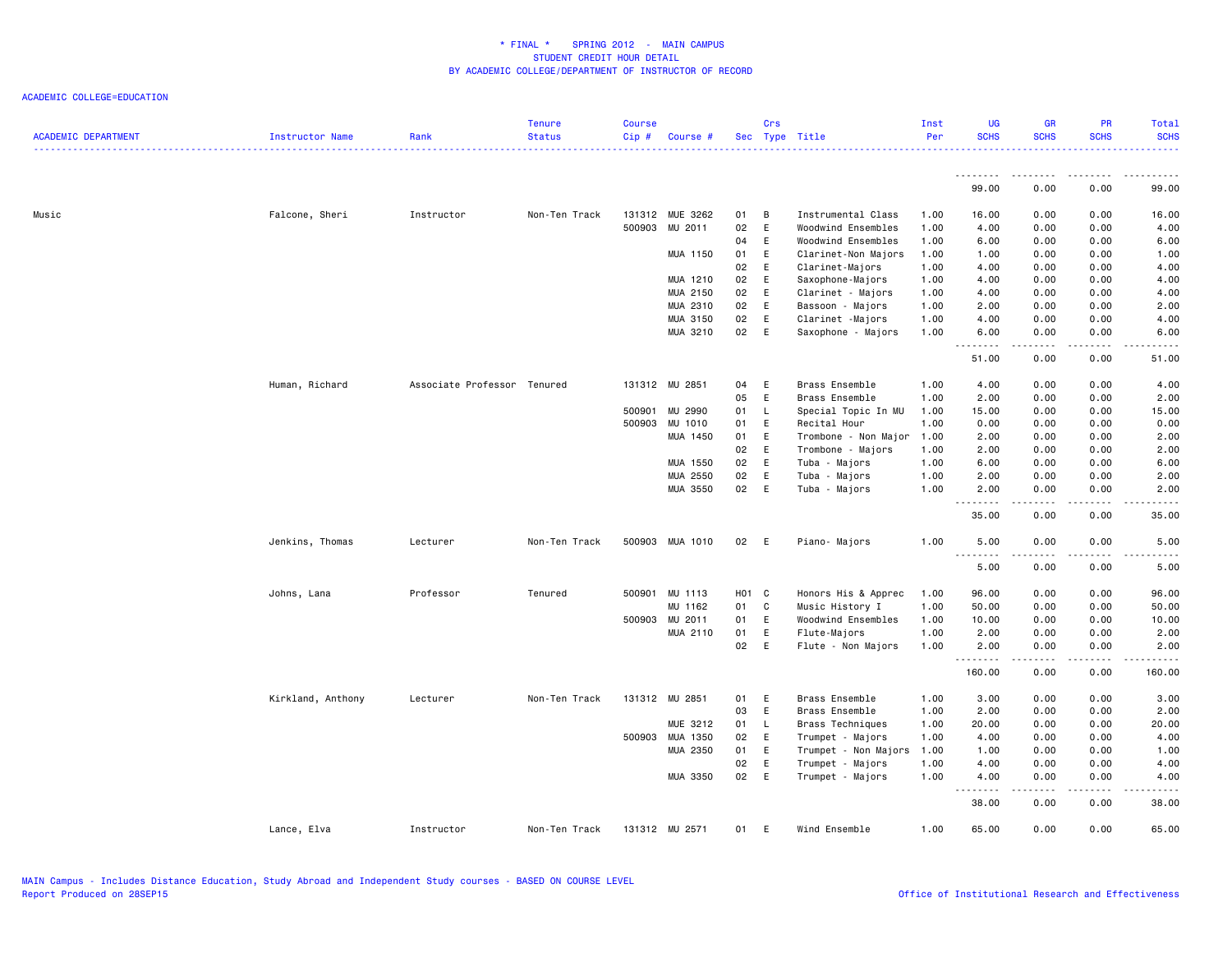| <b>ACADEMIC DEPARTMENT</b> | Instructor Name  | Rank                          | <b>Tenure</b><br><b>Status</b> | <b>Course</b><br>Cip# | Course #                   |          | Crs          | Sec Type Title                         | Inst<br>Per  | <b>UG</b><br><b>SCHS</b> | <b>GR</b><br><b>SCHS</b> | <b>PR</b><br><b>SCHS</b> | <b>Total</b><br><b>SCHS</b> |
|----------------------------|------------------|-------------------------------|--------------------------------|-----------------------|----------------------------|----------|--------------|----------------------------------------|--------------|--------------------------|--------------------------|--------------------------|-----------------------------|
|                            |                  |                               |                                |                       |                            |          |              |                                        |              | ---------                | <u> - - - - - - - -</u>  | .                        | .                           |
|                            |                  |                               |                                |                       |                            |          |              |                                        |              | 65.00                    | 0.00                     | 0.00                     | 65.00                       |
| Music                      | Melby, Cynthia   | Lecturer                      | Non-Ten Track                  |                       | 500901 MU 2121             | 01       | <b>L</b>     | Music Majors Piano I 1.00              |              | 11.00                    | 0.00                     | 0.00                     | 11.00                       |
|                            |                  |                               |                                |                       |                            | 02 L     |              | Music Majors Piano I 1.00              |              | 3.00<br><u>.</u>         | 0.00<br>$- - - - -$      | 0.00<br>.                | 3.00<br>.                   |
|                            |                  |                               |                                |                       |                            |          |              |                                        |              | 14.00                    | 0.00                     | 0.00                     | 14.00                       |
|                            | Murphy, Karen    | Instructor                    | Non-Ten Track                  |                       | 500907 MU 3121             | 01       | - L          | Piano Class                            | 1.00         | 5.00                     | 0.00                     | 0.00                     | 5.00                        |
|                            |                  |                               |                                |                       | MU 3201                    | 01       | C            | Collabor Piano Ensem                   | 1.00         | 2.00<br><u>.</u>         | 0.00                     | 0.00                     | 2.00<br>-----               |
|                            |                  |                               |                                |                       |                            |          |              |                                        |              | 7.00                     | 0.00                     | 0.00                     | 7.00                        |
|                            | Packwood, Gary   | Assistant Professor Ten Track |                                |                       | 131312 MU 2611             | 01       | E            | Concert Choir                          | 1.00         | 108.00                   | 0.00                     | 0.00                     | 108.00                      |
|                            |                  |                               |                                |                       | 500903 MU 2731             | 01       | E            | Chamber Singers                        | 1.00         | 68.00                    | 0.00                     | 0.00                     | 68.00                       |
|                            |                  |                               |                                | 500906                | MU 3442                    | 01       | C            | Advanced Conducting                    | 0.50         | 11.00<br>.               | 0.00<br>.                | 0.00<br>د د د د          | 11.00<br>------             |
|                            |                  |                               |                                |                       |                            |          |              |                                        |              | 187.00                   | 0.00                     | 0.00                     | 187.00                      |
|                            | Patilla, Michael | Associate Professor Tenured   |                                |                       | 500903 MU 2411             | 01       | Q            | Guitar Ensemble                        | 1.00         | 8.00                     | 0.00                     | 0.00                     | 8.00                        |
|                            |                  |                               |                                |                       | MUA 1710                   | 02       | Q            | Guitar- Majors                         | 1.00         | 9.00                     | 0.00                     | 0.00                     | 9.00                        |
|                            |                  |                               |                                |                       | MUA 2710                   | 02       | Q            | Guitar - Major                         | 1.00         | 10.00                    | 0.00                     | 0.00                     | 10.00                       |
|                            |                  |                               |                                |                       | MUA 3710                   | 02       | Q            | Guitar- Majors                         | 1.00         | 2.00<br><u>.</u>         | 0.00<br>.                | 0.00<br>.                | 2.00<br>.                   |
|                            |                  |                               |                                |                       |                            |          |              |                                        |              | 29.00                    | 0.00                     | 0.00                     | 29.00                       |
|                            | Peterson, Elaine | Assistant Professor Ten Track |                                |                       | 500901 MU 1113             | 04       | C            | His & Apprec Of Musi                   | 1.00         | 213.00                   | 0.00                     | 0.00                     | 213.00                      |
|                            |                  |                               |                                |                       | MU 4000                    | 03       | $\mathbf{I}$ | Directed Indiv Study                   | 1.00         | 1.00                     | 0.00                     | 0.00                     | 1.00                        |
|                            |                  |                               |                                |                       | 500902 MU 2323             | 01       | C            | Music History III                      | 1.00         | 27.00                    | 0.00                     | 0.00                     | 27.00                       |
|                            |                  |                               |                                |                       | 500903 MUA 3250            | 02       | E            | Oboe - Majors                          | 1.00         | 2.00<br>.                | 0.00<br>.                | 0.00<br>.                | 2.00<br><u>.</u>            |
|                            |                  |                               |                                |                       |                            |          |              |                                        |              | 243.00                   | 0.00                     | 0.00                     | 243.00                      |
|                            | Phillips, Shandy | Lecturer                      | Non-Ten Track                  | 500901                | MU 2990                    | 02       | - L          | Special Topic In MU                    | 1.00         | 2.00                     | 0.00                     | 0.00                     | 2.00                        |
|                            |                  |                               |                                |                       | 500903 MUA 1650            | 01       | E            | Strings Majors                         | 1.00         | 2.00                     | 0.00                     | 0.00                     | 2.00                        |
|                            |                  |                               |                                |                       |                            | 02 E     |              | Strings Non Majors                     | 1.00         | 9.00<br>.                | 0.00                     | 0.00                     | 9.00<br>$\frac{1}{2}$       |
|                            |                  |                               |                                |                       |                            |          |              |                                        |              | 13.00                    | 0.00                     | 0.00                     | 13.00                       |
|                            | Price, Kathy     | Assistant Professor Ten Track |                                |                       | 500903 MUA 1050            | 02       | E            | Voice - Non-majors                     | 1.00         | 4.00                     | 0.00                     | 0.00                     | 4.00                        |
|                            |                  |                               |                                |                       |                            | 05       | E            | Voice - Majors                         | 1.00         | 8.00                     | 0.00                     | 0.00                     | 8.00                        |
|                            |                  |                               |                                |                       |                            | 06       | E            | Voice - Majors                         | 1.00         | 8.00                     | 0.00                     | 0.00                     | 8.00                        |
|                            |                  |                               |                                |                       | MUA 2050                   | 02       | E            | Voice - Non-majors                     | 1.00         | 1.00                     | 0.00                     | 0.00                     | 1.00                        |
|                            |                  |                               |                                |                       |                            | 05       | E            | Voice - Majors                         | 1.00         | 6.00                     | 0.00                     | 0.00                     | 6.00                        |
|                            |                  |                               |                                |                       | MUA 3050<br>500908 MU 1141 | 05<br>01 | E<br>s.      | Voice - Majors<br>Seminar for Voice Ma | 1.00<br>1.00 | 8.00<br>15.00            | 0.00<br>0.00             | 0.00<br>0.00             | 8.00<br>15.00               |
|                            |                  |                               |                                |                       |                            |          |              |                                        |              | .                        | <b>.</b>                 | .                        | .                           |
|                            |                  |                               |                                |                       |                            |          |              |                                        |              | 50.00                    | 0.00                     | 0.00                     | 50.00                       |
|                            | Sebba, Rosangela | Associate Professor Tenured   |                                | 500901                | MU 1413                    | 01       | C            | Music Theory II                        | 1.00         | 57.00                    | 0.00                     | 0.00                     | 57.00                       |
|                            |                  |                               |                                |                       | MU 1521                    | 01       | $\mathsf{L}$ | Ear Training II                        | 1.00         | 21.00                    | 0.00                     | 0.00                     | 21.00                       |
|                            |                  |                               |                                |                       | MU 2990                    | 04       | L.           | Special Topic In MU                    | 1.00         | 18.00                    | 0.00                     | 0.00                     | 18.00                       |
|                            |                  |                               |                                |                       | 500903 MUA 1010            | 05       | E            | Piano - Majors                         | 1.00         | 9.00                     | 0.00                     | 0.00                     | 9.00                        |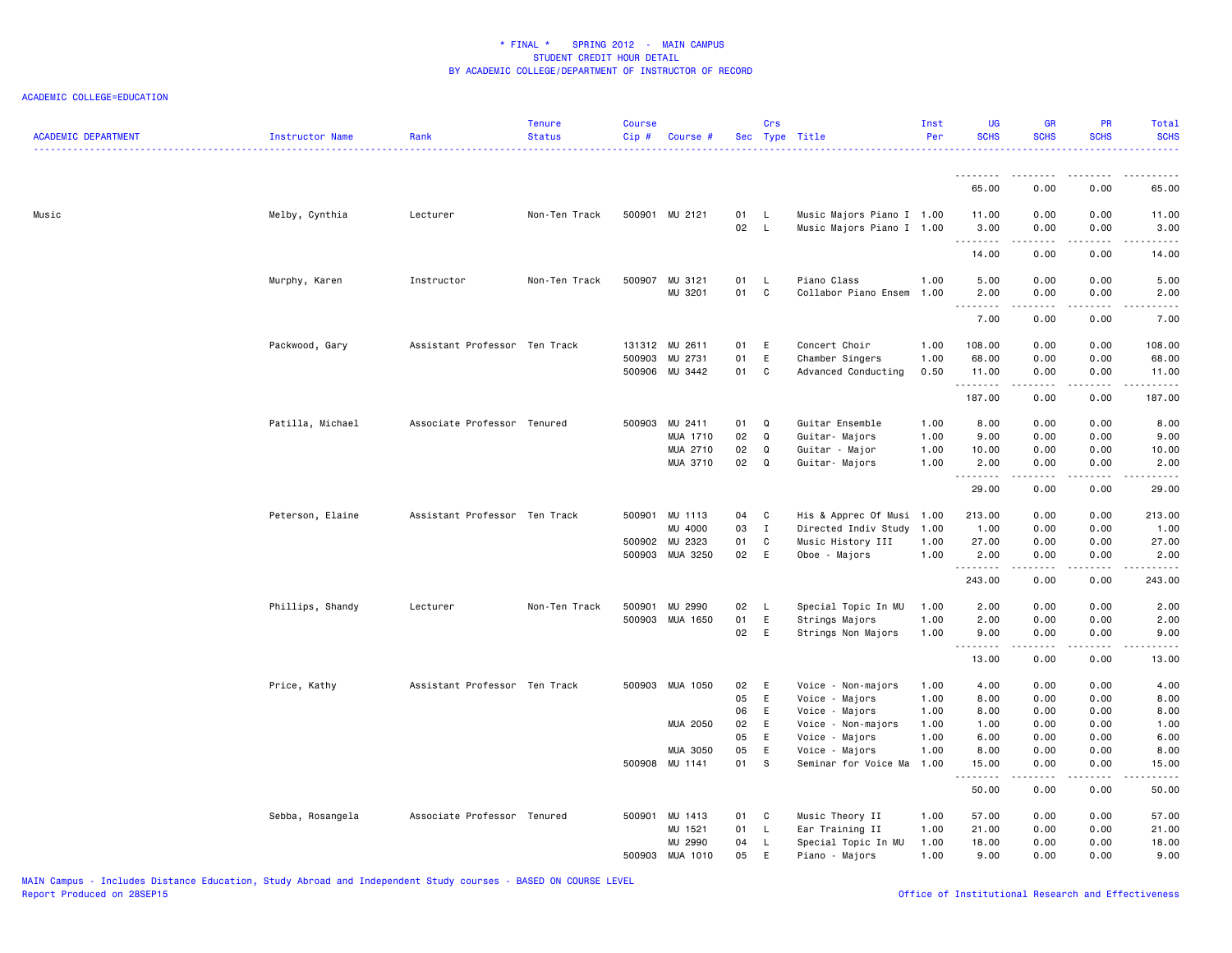| <b>ACADEMIC DEPARTMENT</b> | Instructor Name  | Rank                          | <b>Tenure</b><br><b>Status</b> | Course<br>Cip# | Course #        | Sec  | Crs         | Type Title                | Inst<br>Per | <b>UG</b><br><b>SCHS</b><br>. | <b>GR</b><br><b>SCHS</b>  | <b>PR</b><br><b>SCHS</b><br>. <u>.</u> . | Total<br><b>SCHS</b><br>.                                                                                                                                                                                                                                                                                                                                                                                                                                                                         |
|----------------------------|------------------|-------------------------------|--------------------------------|----------------|-----------------|------|-------------|---------------------------|-------------|-------------------------------|---------------------------|------------------------------------------|---------------------------------------------------------------------------------------------------------------------------------------------------------------------------------------------------------------------------------------------------------------------------------------------------------------------------------------------------------------------------------------------------------------------------------------------------------------------------------------------------|
| Music                      | Sebba, Rosangela | Associate Professor Tenured   |                                |                | 500903 MUA 3010 | 03 E |             | Piano - Majors            | 1.00        | 6.00                          | 0.00                      | 0.00                                     | 6.00                                                                                                                                                                                                                                                                                                                                                                                                                                                                                              |
|                            |                  |                               |                                |                |                 |      |             |                           |             | 111.00                        | 0.00                      | 0.00                                     | .<br>111.00                                                                                                                                                                                                                                                                                                                                                                                                                                                                                       |
|                            | Sobaskie, James  | Assistant Professor Ten Track |                                | 500901         | MU 2813         | 01 C |             | Music Theory IV           | 1.00        | 30.00                         | 0.00                      | 0.00                                     | 30.00                                                                                                                                                                                                                                                                                                                                                                                                                                                                                             |
|                            |                  |                               |                                |                | MU 2921         | 01   | - L         | Ear Training IV           | 1.00        | 10.00                         | 0.00                      | 0.00                                     | 10.00                                                                                                                                                                                                                                                                                                                                                                                                                                                                                             |
|                            |                  |                               |                                |                | MU 4000         | 01 I |             | Directed Indiv Study      | 1.00        | 1.00                          | 0.00                      | 0.00                                     | 1.00                                                                                                                                                                                                                                                                                                                                                                                                                                                                                              |
|                            |                  |                               |                                |                | 500904 MU 4313  | 01 C |             | Form And Analysis         | 1.00        | 39.00                         | 0.00                      | 0.00                                     | 39.00                                                                                                                                                                                                                                                                                                                                                                                                                                                                                             |
|                            |                  |                               |                                |                |                 |      |             |                           |             | .<br>80.00                    | .<br>0.00                 | -----<br>0.00                            | .<br>80.00                                                                                                                                                                                                                                                                                                                                                                                                                                                                                        |
|                            | Stevens, Justin  | Lecturer                      | Non-Ten Track                  |                | 500903 MUA 1710 | 01   | Q           | Guitar - Non Majors       | 1.00        | 27.00                         | 0.00                      | 0.00                                     | 27.00                                                                                                                                                                                                                                                                                                                                                                                                                                                                                             |
|                            |                  |                               |                                |                |                 | 03   | Q           | Guitar - Non Majors       | 1.00        | 8.00                          | 0.00                      | 0.00                                     | 8.00                                                                                                                                                                                                                                                                                                                                                                                                                                                                                              |
|                            |                  |                               |                                |                | MUA 2710        | 01   | $\mathbf Q$ | Guitar - Non Majors       | 1.00        | 9.00                          | 0.00                      | 0.00                                     | 9.00                                                                                                                                                                                                                                                                                                                                                                                                                                                                                              |
|                            |                  |                               |                                |                |                 |      |             |                           |             | .<br>44.00                    | .<br>0.00                 | .<br>0.00                                | 44.00                                                                                                                                                                                                                                                                                                                                                                                                                                                                                             |
|                            | Taylor, Clifton  | Assistant Professor Ten Track |                                |                | 131312 MU 2561  | 01   | E           | Symphonic Band            | 1.00        | 70.00                         | 0.00                      | 0.00                                     | 70.00                                                                                                                                                                                                                                                                                                                                                                                                                                                                                             |
|                            |                  |                               |                                |                | MU 2911         | 01   | E           | Jazz Ensemble             | 1.00        | 21.00                         | 0.00                      | 0.00                                     | 21.00                                                                                                                                                                                                                                                                                                                                                                                                                                                                                             |
|                            |                  |                               |                                |                | 500906 MU 3442  | 01   | C           | Advanced Conducting       | 0.50        | 11.00                         | 0.00                      | 0.00                                     | 11.00                                                                                                                                                                                                                                                                                                                                                                                                                                                                                             |
|                            |                  |                               |                                |                |                 |      |             |                           |             | .<br>102.00                   | .<br>0.00                 | .<br>0.00                                | 102.00                                                                                                                                                                                                                                                                                                                                                                                                                                                                                            |
|                            | Warfield, Tara   | Lecturer                      | Non-Ten Track                  | 500903         | MUA 1050        | 01   | E           | Voice - Non-majors        | 1.00        | 14.00                         | 0.00                      | 0.00                                     | 14.00                                                                                                                                                                                                                                                                                                                                                                                                                                                                                             |
|                            |                  |                               |                                |                |                 | 04   | E           | Voice - Majors            | 1.00        | 5.00                          | 0.00                      | 0.00                                     | 5.00                                                                                                                                                                                                                                                                                                                                                                                                                                                                                              |
|                            |                  |                               |                                |                | MUA 2050        | 01   | E           | Voice - Non-majors        | 1.00        | 4.00                          | 0.00                      | 0.00                                     | 4.00                                                                                                                                                                                                                                                                                                                                                                                                                                                                                              |
|                            |                  |                               |                                |                |                 | 06   | E           | Voice<br>Majors<br>$\sim$ | 1.00        | 2.00                          | 0.00                      | 0.00                                     | 2.00                                                                                                                                                                                                                                                                                                                                                                                                                                                                                              |
|                            |                  |                               |                                |                | MUA 3050        | 04   | E           | Voice - Majors            | 1.00        | 16.00                         | 0.00                      | 0.00                                     | 16.00                                                                                                                                                                                                                                                                                                                                                                                                                                                                                             |
|                            |                  |                               |                                |                |                 | 06   | E           | Voice - Majors            | 1.00        | 2.00                          | 0.00                      | 0.00                                     | 2.00                                                                                                                                                                                                                                                                                                                                                                                                                                                                                              |
|                            |                  |                               |                                |                |                 |      |             |                           |             | .<br>43.00                    | 0.00                      | $\frac{1}{2}$<br>0.00                    | 43.00                                                                                                                                                                                                                                                                                                                                                                                                                                                                                             |
|                            |                  |                               |                                |                |                 |      |             |                           |             | ========                      | ---------                 | ---------                                | <b>ESSESSESS</b>                                                                                                                                                                                                                                                                                                                                                                                                                                                                                  |
| Music                      |                  |                               |                                |                |                 |      |             |                           |             | 2740.00<br>========           | 0.00<br>======== ======== | 0.00                                     | 2740.00<br>$\begin{array}{cccccccccc} \multicolumn{2}{c}{} & \multicolumn{2}{c}{} & \multicolumn{2}{c}{} & \multicolumn{2}{c}{} & \multicolumn{2}{c}{} & \multicolumn{2}{c}{} & \multicolumn{2}{c}{} & \multicolumn{2}{c}{} & \multicolumn{2}{c}{} & \multicolumn{2}{c}{} & \multicolumn{2}{c}{} & \multicolumn{2}{c}{} & \multicolumn{2}{c}{} & \multicolumn{2}{c}{} & \multicolumn{2}{c}{} & \multicolumn{2}{c}{} & \multicolumn{2}{c}{} & \multicolumn{2}{c}{} & \multicolumn{2}{c}{} & \mult$ |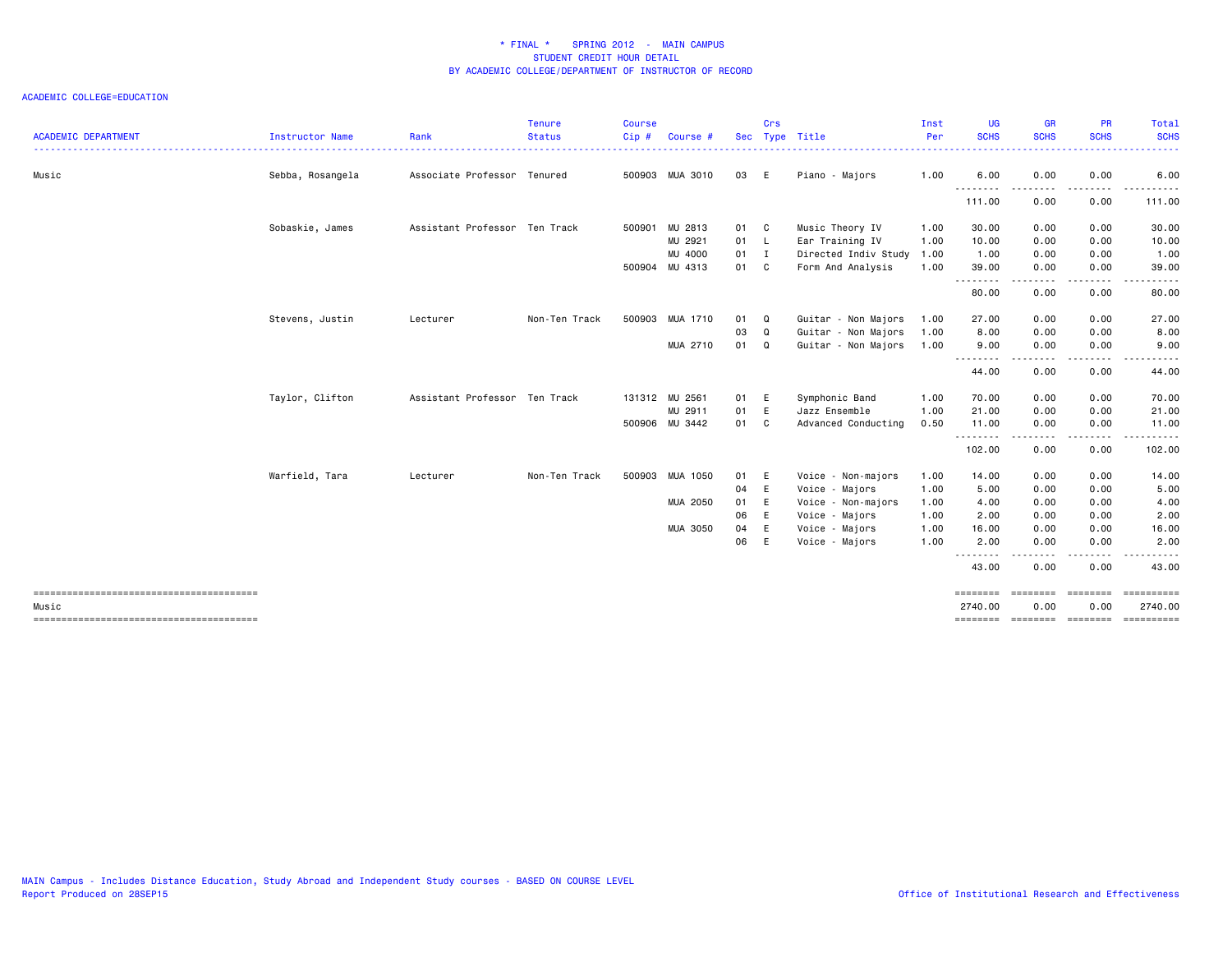| <b>ACADEMIC DEPARTMENT</b> | Instructor Name    | Rank                              | <b>Tenure</b><br><b>Status</b> | <b>Course</b><br>Cip# | Course #        |             | Crs            | Sec Type Title                   | Inst<br>Per  | <b>UG</b><br><b>SCHS</b> | <b>GR</b><br><b>SCHS</b> | <b>PR</b><br><b>SCHS</b> | Total<br><b>SCHS</b>                                                                                                                                          |
|----------------------------|--------------------|-----------------------------------|--------------------------------|-----------------------|-----------------|-------------|----------------|----------------------------------|--------------|--------------------------|--------------------------|--------------------------|---------------------------------------------------------------------------------------------------------------------------------------------------------------|
| Aerospace Engineering      | Bhushan, Shanti    | Research Assist Pro Non-Ten Track |                                |                       | 140201 ASE 4000 | 01          | $\blacksquare$ | Directed Indiv Study 1.00        |              | 3.00                     | 0.00                     | 0.00                     | 3.00<br>22222                                                                                                                                                 |
|                            |                    |                                   |                                |                       |                 |             |                |                                  |              | 3.00                     | .<br>0.00                | .<br>0.00                | 3.00                                                                                                                                                          |
|                            | Bridges, David     | Associate Professor Tenured       |                                |                       | 140201 ASE 4413 | 01          | C              | Aircraft Propulsion              | 1.00         | 69.00                    | 0.00                     | 0.00                     | 69.00                                                                                                                                                         |
|                            |                    |                                   |                                |                       | ASE 8353        | 01<br>501 C | C              | Turbulent Flow<br>Turbulent Flow | 1.00<br>1.00 | 0.00<br>0.00             | 9.00<br>6.00             | 0.00<br>0.00             | 9.00<br>6.00                                                                                                                                                  |
|                            |                    |                                   |                                |                       |                 |             |                |                                  |              | <u>.</u><br>69.00        | .<br>15.00               | .<br>0.00                | <b>.</b><br>84.00                                                                                                                                             |
|                            | Cheng, Yang        | Assistant Professor Ten Track     |                                |                       | 140201 ASE 4813 | 01          | <b>C</b>       | Adv Orbital Mechanic 1.00        |              | 63.00                    | 0.00                     | 0.00                     | 63.00                                                                                                                                                         |
|                            |                    |                                   |                                |                       | ASE 6813        | 01          | $\mathbf c$    | Adv Orbital Mechanic             | 1.00         | 0.00                     | 6.00                     | 0.00                     | 6.00                                                                                                                                                          |
|                            |                    |                                   |                                |                       | ASE 8000        | 02          | D              | Research / Thesis                | 1.00         | 0.00                     | 7.00                     | 0.00                     | 7.00                                                                                                                                                          |
|                            |                    |                                   |                                |                       | ASE 9000        | 02          | D              | Research/Diss                    | 1.00         | 0.00                     | 7.00<br>.                | 0.00<br>.                | 7.00<br>$\omega$ is $\omega$ in $\omega$                                                                                                                      |
|                            |                    |                                   |                                |                       |                 |             |                |                                  |              | 63.00                    | 20.00                    | 0.00                     | 83.00                                                                                                                                                         |
|                            | Cinnella, Pasquale | Professor                         | Tenured                        |                       | 140201 ASE 9000 | 03          | $\mathsf{D}$   | Research/Diss                    | 1.00         | 0.00<br>1.1.1.1.1.1.1    | 13.00<br>.               | 0.00<br>.                | 13.00<br>$\frac{1}{2} \left( \frac{1}{2} \right) \left( \frac{1}{2} \right) \left( \frac{1}{2} \right) \left( \frac{1}{2} \right) \left( \frac{1}{2} \right)$ |
|                            |                    |                                   |                                |                       |                 |             |                |                                  |              | 0.00                     | 13.00                    | 0.00                     | 13.00                                                                                                                                                         |
|                            | Coley, Lorenzo     | Instructor                        | Non-Ten Track                  |                       | 141101 EM 3313  | 01          | C              | Fluid Mechanics                  | 1.00         | 66.00                    | 0.00                     | 0.00                     | 66.00                                                                                                                                                         |
|                            |                    |                                   |                                |                       |                 | 02          | C              | Fluid Mechanics                  | 1.00         | 54.00<br>.               | 0.00<br>.                | 0.00<br>.                | 54.00<br>.                                                                                                                                                    |
|                            |                    |                                   |                                |                       |                 |             |                |                                  |              | 120.00                   | 0.00                     | 0.00                     | 120.00                                                                                                                                                        |
|                            | Hannigan, Thomas   | Instructor                        | Non-Ten Track                  |                       | 140201 ASE 3123 | 01          | C              | Aircraft Attitude Dy             | 1.00         | 75.00                    | 0.00                     | 0.00                     | 75.00                                                                                                                                                         |
|                            |                    |                                   |                                |                       | 141101 EM 3313  | 03          | C              | Fluid Mechanics                  | 1.00         | 138.00                   | 0.00                     | 0.00                     | 138.00                                                                                                                                                        |
|                            |                    |                                   |                                |                       |                 | 04          | $\mathbf{C}$   | Fluid Mechanics                  | 1.00         | 120.00<br><u>.</u>       | 0.00<br>$- - - - -$      | 0.00<br>.                | 120.00<br>.                                                                                                                                                   |
|                            |                    |                                   |                                |                       |                 |             |                |                                  |              | 333.00                   | 0.00                     | 0.00                     | 333.00                                                                                                                                                        |
|                            | Janus, Jonathan    | Associate Professor Tenured       |                                |                       | 140201 ASE 3313 | 01          | C.             | Incompress Aerodynam             | 1.00         | 90.00                    | 0.00                     | 0.00                     | 90.00                                                                                                                                                         |
|                            |                    |                                   |                                |                       | ASE 8000        | 04          | D              | Research / Thesis                | 1.00         | 0.00                     | 15.00                    | 0.00                     | 15.00                                                                                                                                                         |
|                            |                    |                                   |                                |                       | ASE 8423        | 01          | C              | Comput Fluid Dyn II              | 1.00         | 0.00                     | 15.00                    | 0.00                     | 15.00                                                                                                                                                         |
|                            |                    |                                   |                                |                       |                 | 501 C       |                | Comput Fluid Dyn II              | 1.00         | 0.00                     | 3.00                     | 0.00                     | 3.00                                                                                                                                                          |
|                            |                    |                                   |                                |                       | 309999 CME 8000 | 02          | D              | Research/Thesis                  | 1.00         | 0.00                     | 7.00                     | 0.00                     | 7.00                                                                                                                                                          |
|                            |                    |                                   |                                |                       | <b>CME 9000</b> | 01          | D              | Research/Dis                     | 1.00         | 0.00<br><b></b>          | 9.00<br>. <u>.</u>       | 0.00<br>.                | 9.00<br>.                                                                                                                                                     |
|                            |                    |                                   |                                |                       |                 |             |                |                                  |              | 90.00                    | 49.00                    | 0.00                     | 139.00                                                                                                                                                        |
|                            | Koenig, Keith      | Professor                         | Tenured                        |                       | 140201 ASE 1501 | 03          | E              | Design Competition               | 1.00         | 13.00                    | 0.00                     | 0.00                     | 13.00                                                                                                                                                         |
|                            |                    |                                   |                                |                       | ASE 2013        | 01          | C              | Astro, Propul, Struc             | 1.00         | 150.00                   | 0.00                     | 0.00                     | 150.00                                                                                                                                                        |
|                            |                    |                                   |                                |                       | ASE 4443        | 01          | C              | Spacecraft Propulsio             | 1.00         | 78.00                    | 0.00                     | 0.00                     | 78.00                                                                                                                                                         |
|                            |                    |                                   |                                |                       | ASE 4543        | 01          | C              | Spacecraft Design II             | 1.00         | 54.00                    | 0.00                     | 0.00                     | 54.00                                                                                                                                                         |
|                            |                    |                                   |                                |                       | ASE 8000        | 05          | D              | Research / Thesis                | 1.00         | 0.00                     | 21.00                    | 0.00                     | 21.00                                                                                                                                                         |
|                            |                    |                                   |                                |                       | ASE 9000        | 05          | D              | Research/Diss                    | 1.00         | 0.00                     | 6.00<br><b></b>          | 0.00<br>.                | 6.00<br>.                                                                                                                                                     |
|                            |                    |                                   |                                |                       |                 |             |                |                                  |              | 295.00                   | 27.00                    | 0.00                     | 322.00                                                                                                                                                        |
|                            | Lacy, Thomas       | Associate Professor Tenured       |                                |                       | 140201 ASE 9000 | 06          | D              | Research/Diss                    | 1.00         | 0.00                     | 28.00                    | 0.00                     | 28.00                                                                                                                                                         |
|                            |                    |                                   |                                |                       | 141101 EM 4133  | 01          | C              | Composite Materials              | 0.50         | 18.00                    | 0.00                     | 0.00                     | 18.00                                                                                                                                                         |
|                            |                    |                                   |                                |                       | EM 6133         | 01          | C              | Composite Materials              | 0.50         | 0.00                     | 7.50                     | 0.00                     | 7.50                                                                                                                                                          |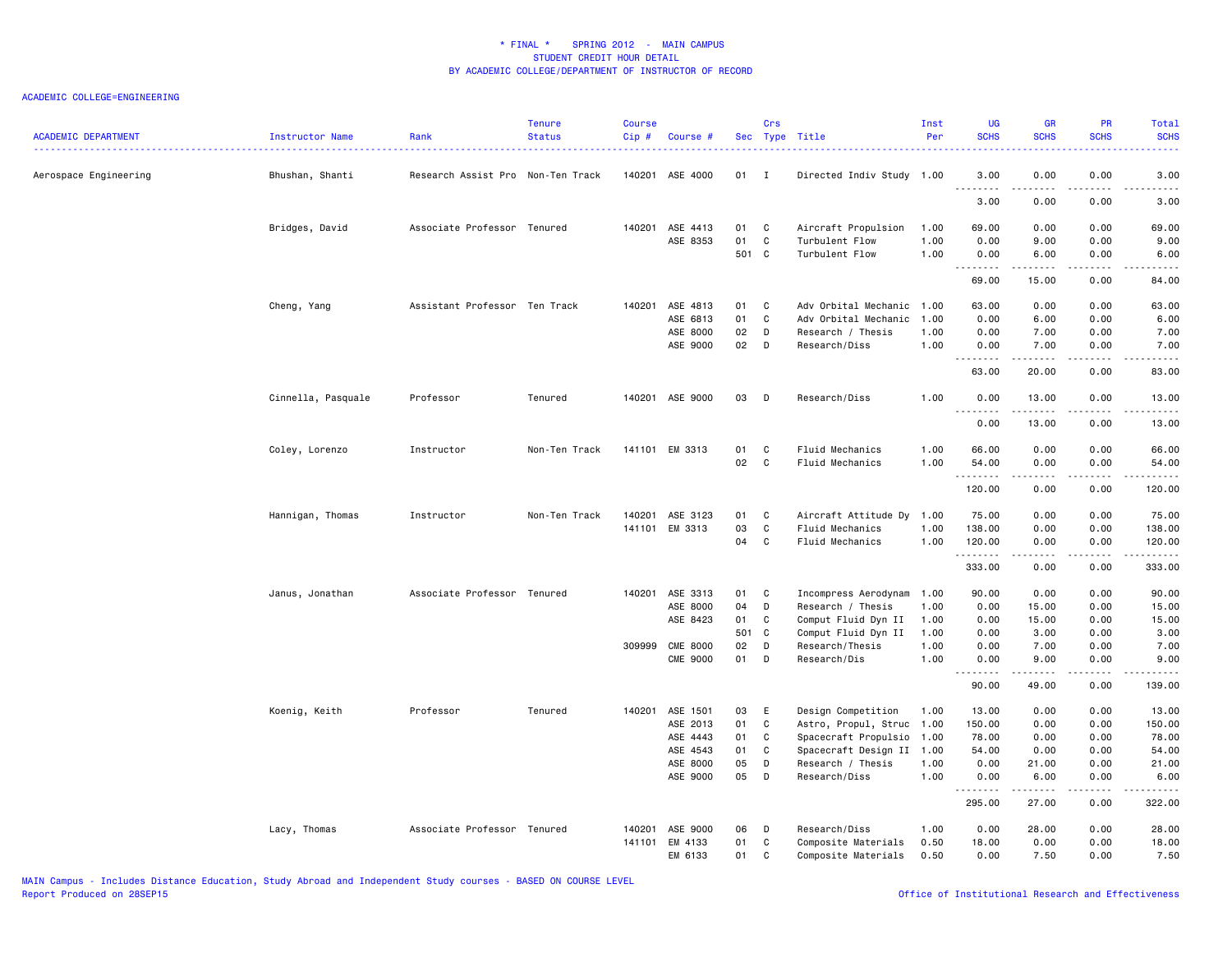| <b>ACADEMIC DEPARTMENT</b> | Instructor Name     | Rank                              | <b>Tenure</b><br><b>Status</b> | <b>Course</b><br>Cip# | Course #                    |                | Crs                    | Sec Type Title                                                    | Inst<br>Per          | UG<br><b>SCHS</b>         | <b>GR</b><br><b>SCHS</b> | PR<br><b>SCHS</b>                        | Total<br><b>SCHS</b>                                                                                                                                         |
|----------------------------|---------------------|-----------------------------------|--------------------------------|-----------------------|-----------------------------|----------------|------------------------|-------------------------------------------------------------------|----------------------|---------------------------|--------------------------|------------------------------------------|--------------------------------------------------------------------------------------------------------------------------------------------------------------|
| Aerospace Engineering      | Lacy, Thomas        | Associate Professor Tenured       |                                |                       | 141101 EM 6133              | 501 C          |                        | Composite Materials                                               | 1.00                 | 0.00                      | 12.00<br>.               | 0.00<br>$\omega$ is $\omega$ in $\omega$ | 12.00<br>$\begin{array}{cccccccccc} \bullet & \bullet & \bullet & \bullet & \bullet & \bullet & \bullet \end{array}$                                         |
|                            |                     |                                   |                                |                       |                             |                |                        |                                                                   |                      | 18.00                     | 47.50                    | 0.00                                     | 65.50                                                                                                                                                        |
|                            | McLaurin, David     | Research Assist Pro Non-Ten Track |                                |                       | 141901 ME 3513              | 01<br>02       | C<br>$\mathbf{C}$      | Thermodynamics I<br>Thermodynamics I                              | 0.50<br>1.00         | 72.00<br>117.00           | 0.00<br>0.00             | 0.00<br>0.00                             | 72.00<br>117.00                                                                                                                                              |
|                            |                     |                                   |                                |                       |                             |                |                        |                                                                   |                      | .<br>189.00               | .<br>0.00                | .<br>0.00                                | .<br>189.00                                                                                                                                                  |
|                            | Motoyama, Keiichi   | Research Professor                | Non-Ten Track                  |                       | 309999 CME 8000             | 01             | D                      | Research/Thesis                                                   | 1.00                 | 0.00<br>.                 | 8.00                     | 0.00                                     | 8.00<br>$\frac{1}{2}$                                                                                                                                        |
|                            |                     |                                   |                                |                       |                             |                |                        |                                                                   |                      | 0.00                      | 8.00                     | 0.00                                     | 8.00                                                                                                                                                         |
|                            | Newman, James       | Professor                         | Tenured                        |                       | 140201 ASE 8000<br>ASE 9000 | 07<br>07       | D<br>D                 | Research / Thesis<br>Research/Diss                                | 1.00<br>1.00         | 0.00<br>0.00              | 10.00<br>10.00           | 0.00<br>0.00                             | 10.00<br>10.00                                                                                                                                               |
|                            |                     |                                   |                                |                       | 141101 EM 8213              | 01<br>501 C    | C                      | Fracture Mechanics<br>Fracture Mechanics                          | 1.00<br>1.00         | 0.00<br>0.00<br><u>.</u>  | 39.00<br>6.00<br>-----   | 0.00<br>0.00<br>.                        | 39.00<br>6.00<br>.                                                                                                                                           |
|                            |                     |                                   |                                |                       |                             |                |                        |                                                                   |                      | 0.00                      | 65.00                    | 0.00                                     | 65.00                                                                                                                                                        |
|                            | Parker, Trevor      | Lecturer                          | Non-Ten Track                  |                       | 141101 EM 2433              | 02<br>03<br>04 | $\mathbf{C}$<br>C<br>C | Engineering Mech II<br>Engineering Mech II<br>Engineering Mech II | 1.00<br>1.00<br>1.00 | 114.00<br>111.00<br>99.00 | 0.00<br>0.00<br>0.00     | 0.00<br>0.00<br>0.00                     | 114.00<br>111.00<br>99.00                                                                                                                                    |
|                            |                     |                                   |                                |                       |                             |                |                        |                                                                   |                      | .<br>324.00               | .<br>0.00                | .<br>0.00                                | .<br>324.00                                                                                                                                                  |
|                            | Rais-Rohani, Masoud | Professor                         | Tenured                        |                       | 140201 ASE 4553             | 01             | C                      | Eng Design Optimizat 1.00                                         |                      | 9.00                      | 0.00                     | 0.00                                     | 9.00                                                                                                                                                         |
|                            |                     |                                   |                                |                       | ASE 6553                    | 01             | C                      | Eng Design Optimizat 1.00                                         |                      | 0.00                      | 12.00                    | 0.00                                     | 12.00                                                                                                                                                        |
|                            |                     |                                   |                                |                       |                             | 501 C          |                        | Eng Design Optimizat                                              | 1.00                 | 0.00                      | 3.00                     | 0.00                                     | 3.00                                                                                                                                                         |
|                            |                     |                                   |                                |                       | ASE 8000                    | 08             | D                      | Research / Thesis                                                 | 1.00                 | 0.00                      | 3.00                     | 0.00                                     | 3.00                                                                                                                                                         |
|                            |                     |                                   |                                |                       | EM 6143                     | 01             | C                      | Eng Design Optimizat 0.50                                         |                      | 0.00                      | 7.50                     | 0.00                                     | 7.50                                                                                                                                                         |
|                            |                     |                                   |                                |                       | 309999 CME 9000             | 04             | D                      | Research/Dis                                                      | 1.00                 | 0.00<br>.                 | 22.00<br>.               | 0.00<br>.                                | 22.00<br>.                                                                                                                                                   |
|                            |                     |                                   |                                |                       |                             |                |                        |                                                                   |                      | 9.00                      | 47.50                    | 0.00                                     | 56.50                                                                                                                                                        |
|                            | Remotigue, Michael  | Research Assoc Prof Non-Ten Track |                                |                       | 141901 ME 7000              | 13             | $\blacksquare$         | Directed Indiv Study 1.00                                         |                      | 0.00                      | 3.00                     | 0.00                                     | 3.00                                                                                                                                                         |
|                            |                     |                                   |                                |                       | <b>ME 8000</b>              | 18             | D                      | Research / Thesis                                                 | 1.00                 | 0.00<br><u>.</u>          | 6.00<br>.                | 0.00<br>.                                | 6.00<br>د د د د د                                                                                                                                            |
|                            |                     |                                   |                                |                       |                             |                |                        |                                                                   |                      | 0.00                      | 9.00                     | 0.00                                     | 9.00                                                                                                                                                         |
|                            | Rouhi, Mohammad     | Student Worker                    | Not Applicable                 | 140201                | EM 6143                     | 01 C           |                        | Eng Design Optimizat 0.50                                         |                      | 0.00                      | 7.50                     | 0.00                                     | 7.50                                                                                                                                                         |
|                            |                     |                                   |                                | 141101                | EM 4133                     | 01             | C                      | Composite Materials                                               | 0.50                 | 18.00                     | 0.00                     | 0.00                                     | 18.00                                                                                                                                                        |
|                            |                     |                                   |                                |                       | EM 6133                     | 01 C           |                        | Composite Materials                                               | 0.50                 | 0.00<br>.                 | 7.50<br>.                | 0.00<br>$\sim$ $\sim$ $\sim$ $\sim$      | 7.50<br>$\frac{1}{2} \left( \frac{1}{2} \right) \left( \frac{1}{2} \right) \left( \frac{1}{2} \right) \left( \frac{1}{2} \right) \left( \frac{1}{2} \right)$ |
|                            |                     |                                   |                                |                       |                             |                |                        |                                                                   |                      | 18.00                     | 15.00                    | 0.00                                     | 33.00                                                                                                                                                        |
|                            | Simsiriwong, Jutima | Grad Teach Assist                 | Not Applicable                 |                       | 141101 EM 3213              | 03<br>04       | C<br>$\mathbf{C}$      | Mech Of Materials                                                 | 1.00                 | 126.00                    | 0.00                     | 0.00                                     | 126.00                                                                                                                                                       |
|                            |                     |                                   |                                |                       |                             |                |                        | Mech Of Materials                                                 | 1.00                 | 108.00<br>.               | 0.00<br>.                | 0.00<br>.                                | 108.00<br>.                                                                                                                                                  |
|                            |                     |                                   |                                |                       |                             |                |                        |                                                                   |                      | 234.00                    | 0.00                     | 0.00                                     | 234.00                                                                                                                                                       |
|                            | Sullivan, Rani      | Associate Professor Tenured       |                                |                       | 140201 ASE 3223<br>ASE 8000 | 01<br>09       | C<br>D                 | Aerospace Structural 1.00<br>Research / Thesis                    | 1.00                 | 105.00<br>0.00            | 0.00<br>10.00            | 0.00<br>0.00                             | 105.00<br>10.00                                                                                                                                              |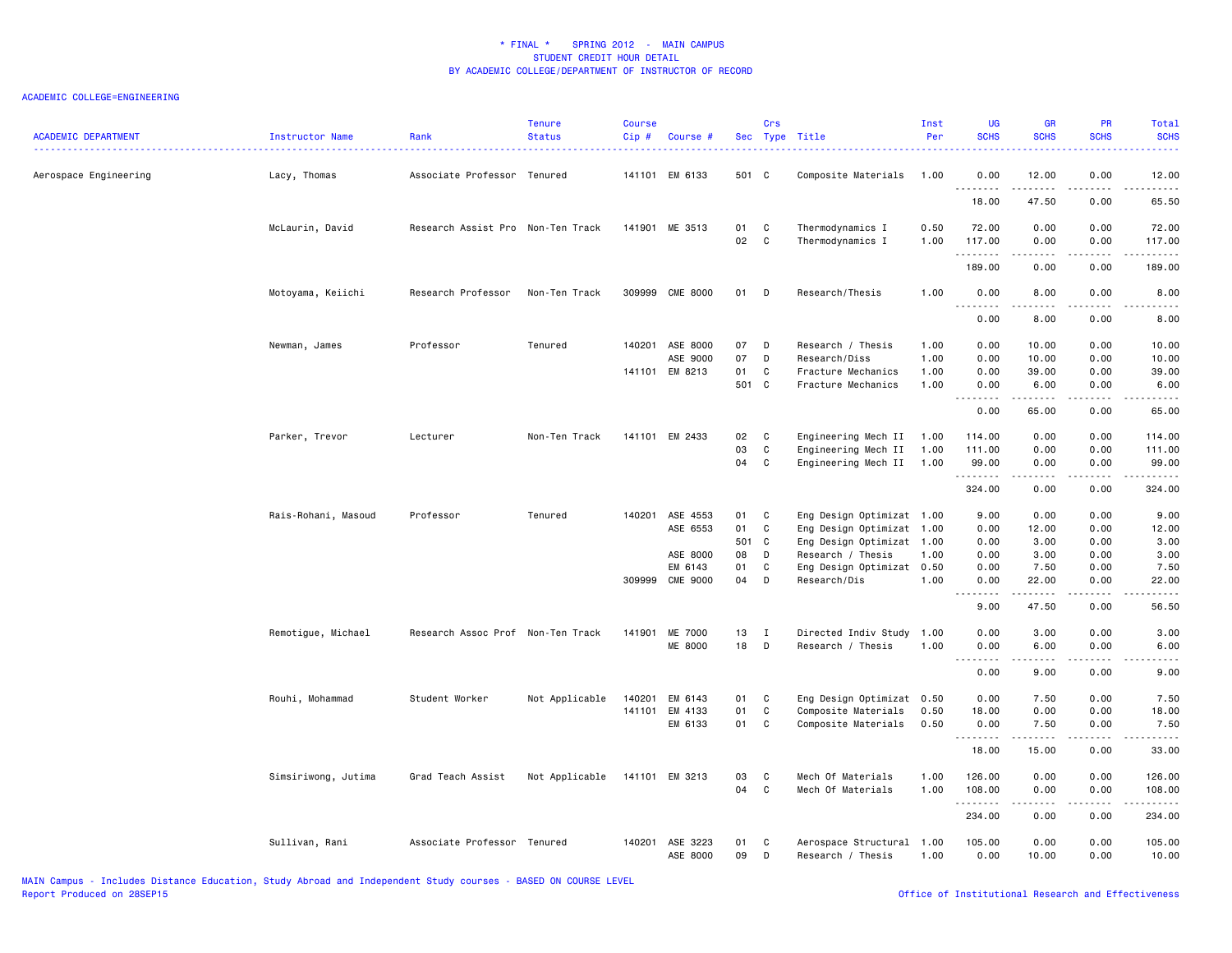| <b>ACADEMIC DEPARTMENT</b> | Instructor Name | Rank                          | <b>Tenure</b><br><b>Status</b> | Course<br>Cip# | Course          | Sec    | Crs          | Type Title                | Inst<br>Per | <b>UG</b><br><b>SCHS</b> | <b>GR</b><br><b>SCHS</b> | <b>PR</b><br><b>SCHS</b>            | Total<br><b>SCHS</b>                             |
|----------------------------|-----------------|-------------------------------|--------------------------------|----------------|-----------------|--------|--------------|---------------------------|-------------|--------------------------|--------------------------|-------------------------------------|--------------------------------------------------|
| Aerospace Engineering      | Sullivan, Rani  | Associate Professor Tenured   |                                |                | 140201 ASE 9000 | 09     | D            | Research/Diss             | 1.00        | 0.00                     | 19.00                    | 0.00                                | 19.00                                            |
|                            |                 |                               |                                |                |                 |        |              |                           |             | .                        |                          | $\sim$ $\sim$ $\sim$ $\sim$         | .                                                |
|                            |                 |                               |                                |                |                 |        |              |                           |             | 105.00                   | 29.00                    | 0.00                                | 134.00                                           |
|                            | Thompson, David | Associate Professor Tenured   |                                |                | 140201 ASE 4423 | 01 C   |              | Int Comput Fluid Dyn 1.00 |             | 42.00                    | 0.00                     | 0.00                                | 42.00                                            |
|                            |                 |                               |                                |                | ASE 6423        | 01 C   |              | Int Comput Fluid Dyn 1.00 |             | 0.00                     | 12.00                    | 0.00                                | 12.00                                            |
|                            |                 |                               |                                |                |                 | 501 C  |              | Int Comput Fluid Dyn 1.00 |             | 0.00                     | 9.00                     | 0.00                                | 9.00                                             |
|                            |                 |                               |                                |                | ASE 8000        | 10 D   |              | Research / Thesis         | 1.00        | 0.00                     | 13.00                    | 0.00                                | 13.00                                            |
|                            |                 |                               |                                |                | ASE 9000        | 10 D   |              | Research/Diss             | 1.00        | 0.00                     | 27.00                    | 0.00                                | 27.00                                            |
|                            |                 |                               |                                |                |                 |        |              |                           |             | .<br>42.00               | .<br>61.00               | .<br>0.00                           | .<br>103.00                                      |
|                            | Walker, Calvin  | Non-Faculty                   | Not Applicable                 | 140201         | ASE 1501        | 02 E   |              | Design Competition        | 0.50        | 10.00                    | 0.00                     | 0.00                                | 10.00                                            |
|                            |                 |                               |                                |                | ASE 4523        | 01     | B            | Aircraft Design II        | 1.00        | 51.00                    | 0.00                     | 0.00                                | 51.00                                            |
|                            |                 |                               |                                |                | 141101 EM 2433  | 01 C   |              | Engineering Mech II       | 1.00        | 135.00                   | 0.00                     | 0.00                                | 135.00                                           |
|                            |                 |                               |                                |                |                 |        |              |                           |             | .<br>196.00              | 0.00                     | $\sim$ $\sim$ $\sim$ $\sim$<br>0.00 | .<br>196.00                                      |
|                            | Walters, Andrew | Instructor                    | Non-Ten Track                  |                | 141101 EM 2413  | 02 C   |              | Engineering Mech I        | 1.00        | 117.00                   | 0.00                     | 0.00                                | 117.00                                           |
|                            |                 |                               |                                |                |                 | 03     | $\mathbf{C}$ | Engineering Mech I        | 1.00        | 96.00                    | 0.00                     | 0.00                                | 96.00                                            |
|                            |                 |                               |                                |                |                 | 04     | $\mathbf{C}$ | Engineering Mech I        | 1.00        | 60.00                    | 0.00                     | 0.00                                | 60.00                                            |
|                            |                 |                               |                                |                |                 | 05     | C            | Engineering Mech I        | 1.00        | 96.00                    | 0.00                     | 0.00                                | 96.00                                            |
|                            |                 |                               |                                |                |                 | 06     | $\mathbf{C}$ | Engineering Mech I        | 1.00        | 90.00                    | 0.00                     | 0.00                                | 90.00                                            |
|                            |                 |                               |                                |                |                 |        |              |                           |             | .<br>459.00              | $- - - - -$<br>0.00      | -----<br>0.00                       | .<br>459.00                                      |
|                            | Warren, Justin  | Lecturer                      | Non-Ten Track                  |                | 141101 EM 3213  | 01     | $\mathbf{C}$ | Mech Of Materials         | 1.00        | 126.00                   | 0.00                     | 0.00                                | 126.00                                           |
|                            |                 |                               |                                |                |                 | 02 C   |              | Mech Of Materials         | 1.00        | 120.00                   | 0.00                     | 0.00                                | 120.00                                           |
|                            |                 |                               |                                |                |                 |        |              |                           |             | .<br>246.00              | .<br>0.00                | .<br>0.00                           | .<br>246.00                                      |
|                            | Xin, Ming       | Assistant Professor Ten Track |                                |                | 140201 ASE 3823 | 01 C   |              | Space Attitude Dynam      | 1.00        | 42.00                    | 0.00                     | 0.00                                | 42.00                                            |
|                            |                 |                               |                                |                | ASE 8000        | $11$ D |              | Research / Thesis         | 1.00        | 0.00                     | 3.00                     | 0.00                                | 3.00                                             |
|                            |                 |                               |                                |                | ASE 9000        | $11$ D |              | Research/Diss             | 1.00        | 0.00                     | 6.00                     | 0.00                                | 6.00                                             |
|                            |                 |                               |                                | 141001         | ASE 8863        | 01     | $\mathbf{C}$ | Optimal Control Dyna 1.00 |             | 0.00                     | 12.00                    | 0.00                                | 12.00                                            |
|                            |                 |                               |                                |                | ECE 8943        | 01 C   |              | Optimal Control Dyna 1.00 |             | 0.00                     | 6.00                     | 0.00                                | 6.00                                             |
|                            |                 |                               |                                |                |                 |        |              |                           |             | .                        |                          |                                     |                                                  |
|                            |                 |                               |                                |                |                 |        |              |                           |             | 42.00                    | 27.00                    | 0.00                                | 69.00                                            |
|                            |                 |                               |                                |                |                 |        |              |                           |             | ========                 | ========                 | eessesse                            | ==========                                       |
| Aerospace Engineering      |                 |                               |                                |                |                 |        |              |                           |             | 2855.00                  | 433.00                   | 0.00                                | 3288.00<br>======== ======== ======== ========== |
|                            |                 |                               |                                |                |                 |        |              |                           |             |                          |                          |                                     |                                                  |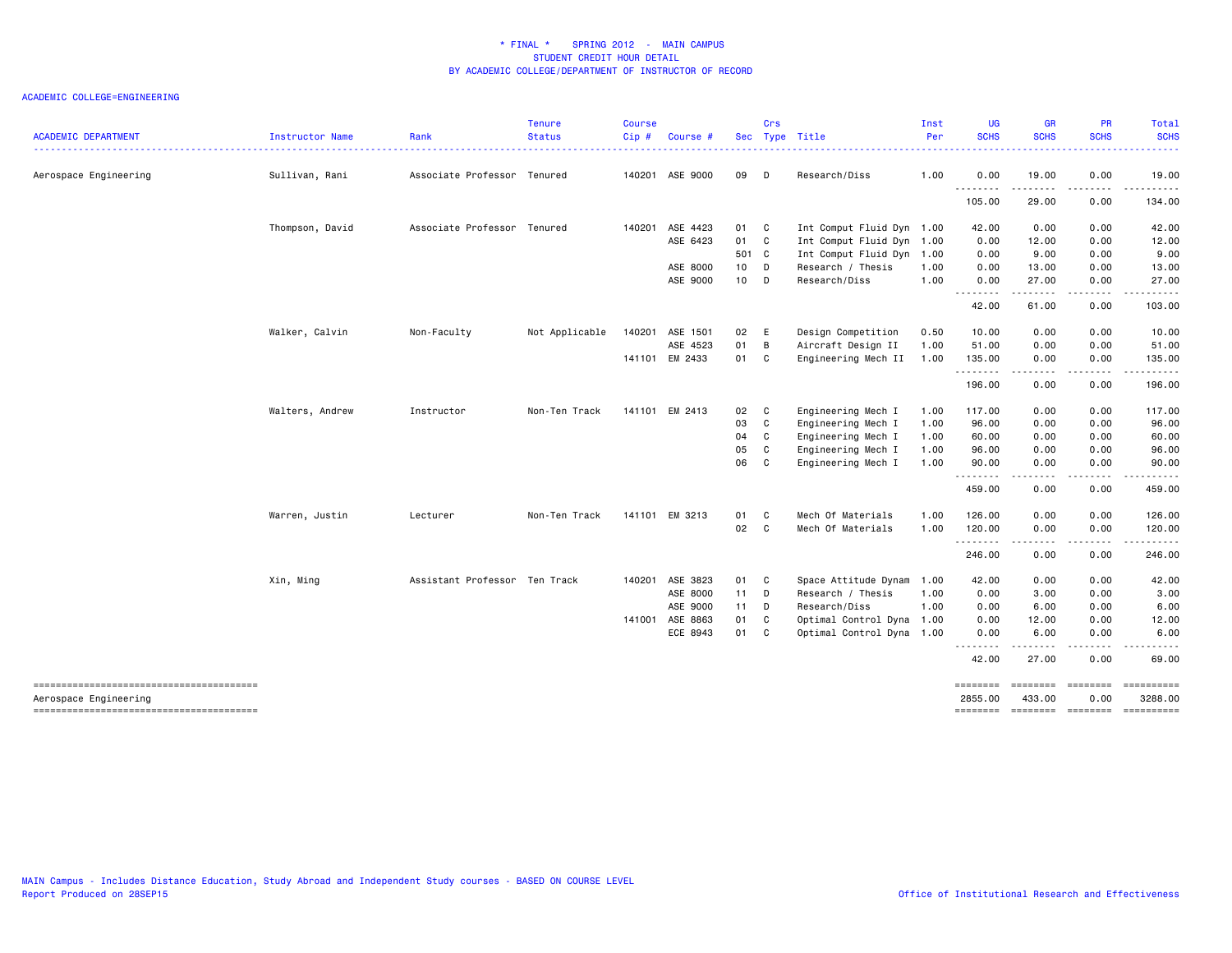| <b>ACADEMIC DEPARTMENT</b> | Instructor Name                                           | Rank                              | <b>Tenure</b><br><b>Status</b> | <b>Course</b><br>$Cip \#$ | Course #        |        | Crs          | Sec Type Title            | Inst<br>Per | UG<br><b>SCHS</b>                   | <b>GR</b><br><b>SCHS</b> | PR<br><b>SCHS</b>                   | Total<br><b>SCHS</b>                                                                                                                                          |
|----------------------------|-----------------------------------------------------------|-----------------------------------|--------------------------------|---------------------------|-----------------|--------|--------------|---------------------------|-------------|-------------------------------------|--------------------------|-------------------------------------|---------------------------------------------------------------------------------------------------------------------------------------------------------------|
| Ag & Bio Engineering       | Cathcart, Thomas                                          | Professor                         | Tenured                        | 140301                    | ABE 9000        | 09     | D            | Research / Diss           | 1.00        | 0.00                                | 1.00                     | 0.00                                | 1.00                                                                                                                                                          |
|                            |                                                           |                                   |                                | 140501                    | ABE 3303        | 01     | C            | Transport in Bio Eng      | 1.00        | 132.00                              | 0.00                     | 0.00                                | 132.00                                                                                                                                                        |
|                            |                                                           |                                   |                                |                           | ABE 4803        | 01     | $\mathbf{C}$ | Biosyst Simulation        | 1.00        | 132.00                              | 0.00                     | 0.00                                | 132.00                                                                                                                                                        |
|                            |                                                           |                                   |                                |                           |                 | 02     | C            | Biosyst Simulation        | 1.00        | 78.00<br>.                          | 0.00<br>.                | 0.00<br>$\sim$ $\sim$ $\sim$        | 78.00<br>.                                                                                                                                                    |
|                            |                                                           |                                   |                                |                           |                 |        |              |                           |             | 342.00                              | 1.00                     | 0.00                                | 343.00                                                                                                                                                        |
|                            | Elder, Steven                                             | Professor                         | Tenured                        |                           | 140301 ABE 4000 | 02 I   |              | Directed Indiv Study      | 1.00        | 3.00                                | 0.00                     | 0.00                                | 3.00                                                                                                                                                          |
|                            |                                                           |                                   |                                |                           | ABE 8000        | 02     | $\mathsf{D}$ | Research / Thesis         | 1.00        | 0.00                                | 15.00                    | 0.00                                | 15.00                                                                                                                                                         |
|                            |                                                           |                                   |                                |                           | ABE 9000        | 03     | D            | Research / Diss           | 1.00        | 0.00                                | 6.00                     | 0.00                                | 6.00                                                                                                                                                          |
|                            |                                                           |                                   |                                |                           |                 |        |              |                           |             | .<br>3.00                           | 21.00                    | $\sim$ $\sim$ $\sim$ $\sim$<br>0.00 | $\frac{1}{2} \left( \frac{1}{2} \right) \left( \frac{1}{2} \right) \left( \frac{1}{2} \right) \left( \frac{1}{2} \right) \left( \frac{1}{2} \right)$<br>24.00 |
|                            | Gilbert, Jerome                                           | Non-Faculty                       | Tenured                        |                           | 309999 NSE 4200 | 01     | A            | Natl Student Exchang 1.00 |             | 48.00                               | 0.00                     | 0.00                                | 48.00                                                                                                                                                         |
|                            |                                                           |                                   |                                |                           |                 |        |              |                           |             | .<br>48.00                          | .<br>0.00                | د د د د<br>0.00                     | $\frac{1}{2} \left( \frac{1}{2} \right) \left( \frac{1}{2} \right) \left( \frac{1}{2} \right) \left( \frac{1}{2} \right) \left( \frac{1}{2} \right)$<br>48.00 |
|                            | Liao, Jun                                                 | Assistant Professor Ten Track     |                                |                           | 140301 ABE 4000 | 05     | $\mathbf{I}$ | Directed Indiv Study 1.00 |             | 3.00                                | 0.00                     | 0.00                                | 3.00                                                                                                                                                          |
|                            |                                                           |                                   |                                |                           | ABE 8000        | 03     | D            | Research / Thesis         | 1.00        | 0.00                                | 6.00                     | 0.00                                | 6.00                                                                                                                                                          |
|                            |                                                           |                                   |                                |                           | ABE 8911        | 01     | - S          | Agr/Bio Engr Seminar 1.00 |             | 0.00                                | 6.00                     | 0.00                                | 6.00                                                                                                                                                          |
|                            |                                                           |                                   |                                |                           | ABE 8921        | 01     | -S           | Agr/Bio Engr Seminar      | 1.00        | 0.00                                | 4.00                     | 0.00                                | 4.00                                                                                                                                                          |
|                            |                                                           |                                   |                                |                           | ABE 9000        | 04     | D            | Research / Diss           | 1.00        | 0.00                                | 32.00                    | 0.00                                | 32.00                                                                                                                                                         |
|                            |                                                           |                                   |                                |                           | 140501 ABE 8723 | 01     | C            | Cell & Tissue Biomec      | 1.00        | 0.00                                | 18.00                    | 0.00                                | 18.00                                                                                                                                                         |
|                            |                                                           |                                   |                                |                           |                 |        |              |                           |             | .<br>3.00                           | الداعات عامات<br>66.00   | .<br>0.00                           | المتمامين<br>69.00                                                                                                                                            |
|                            | Martin, Holly                                             | Research Assist Pro Non-Ten Track |                                |                           | 140301 ABE 1921 | 02 L   |              | Intro to Engineer De 1.00 |             | 49.00                               | 0.00                     | 0.00                                | 49.00                                                                                                                                                         |
|                            |                                                           |                                   |                                |                           |                 |        |              |                           |             | .<br>49.00                          | 0.00                     | 0.00                                | -----<br>49.00                                                                                                                                                |
|                            | Parajuli, Prem                                            | Assistant Professor Ten Track     |                                |                           | 140301 ABE 3513 | 01     | <b>C</b>     | GPS/GIS - AG. & ENG       | 1.00        | 66.00                               | 0.00                     | 0.00                                | 66.00                                                                                                                                                         |
|                            |                                                           |                                   |                                |                           | ABE 7000        | 02     | $\mathbf{I}$ | Directed Indiv Study      | 1.00        | 0.00                                | 3.00                     | 0.00                                | 3.00                                                                                                                                                          |
|                            |                                                           |                                   |                                |                           |                 | 06     | $\mathbf{I}$ | Directed Indiv Study      | 1.00        | 0.00                                | 3.00                     | 0.00                                | 3.00                                                                                                                                                          |
|                            |                                                           |                                   |                                |                           | ABE 8000        | 04     | D            | Research / Thesis         | 1.00        | 0.00                                | 19.00                    | 0.00                                | 19.00                                                                                                                                                         |
|                            |                                                           |                                   |                                |                           | ABE 9000        | 05     | D            | Research / Diss           | 1.00        | 0.00                                | 5.00                     | 0.00                                | 5.00                                                                                                                                                          |
|                            |                                                           |                                   |                                |                           |                 |        |              |                           |             | .<br>66.00                          | .<br>30.00               | الدامات ب<br>0.00                   | $- - - - -$<br>96.00                                                                                                                                          |
|                            | Prabhu, Rajkumar                                          | Research Assist Pro Non-Ten Track |                                |                           | 140301 ABE 1921 | 01 L   |              | Intro to Engineer De 1.00 |             | 50.00                               | 0.00                     | 0.00                                | 50.00                                                                                                                                                         |
|                            |                                                           |                                   |                                |                           |                 |        |              |                           |             | 50.00                               | 0.00                     | 0.00                                | $- - - - -$<br>50.00                                                                                                                                          |
|                            | Srinivasan, Radhakrishn Research Assist Pro Non-Ten Track |                                   |                                |                           | 140301 ABE 9000 | $11$ D |              | Research / Diss           | 1.00        | 0.00<br>$\sim$ $\sim$ $\sim$ $\sim$ | 18.00                    | 0.00<br>$\sim$ $\sim$ $\sim$ $\sim$ | 18.00<br>.                                                                                                                                                    |
|                            |                                                           |                                   |                                |                           |                 |        |              |                           |             | 0.00                                | 18.00                    | 0.00                                | 18.00                                                                                                                                                         |
|                            | To, Suminto                                               | Associate Professor Tenured       |                                |                           | 140301 ABE 8000 | 08     | D            | Research / Thesis         | 1.00        | 0.00                                | 10.00                    | 0.00                                | 10.00                                                                                                                                                         |
|                            |                                                           |                                   |                                |                           | 140501 ABE 4423 | 01     | C            | Bioinstrum II             | 1.00        | 150.00                              | 0.00                     | 0.00                                | 150.00                                                                                                                                                        |
|                            |                                                           |                                   |                                |                           |                 | 02     | K            | Bioinstrum II             | 1.00        | 0.00                                | 0.00                     | 0.00                                | 0.00                                                                                                                                                          |
|                            |                                                           |                                   |                                |                           |                 | 03     | K            | Bioinstrum II             | 1.00        | 0.00                                | 0.00                     | 0.00                                | 0.00                                                                                                                                                          |
|                            |                                                           |                                   |                                |                           | ABE 6423        | 01     | C            | Bioinstrum II             | 1.00        | 0.00                                | 6.00                     | 0.00                                | 6.00                                                                                                                                                          |
|                            |                                                           |                                   |                                |                           |                 | 03     | К            | Bioinstrum II             | 1.00        | 0.00                                | 0.00                     | 0.00                                | 0.00                                                                                                                                                          |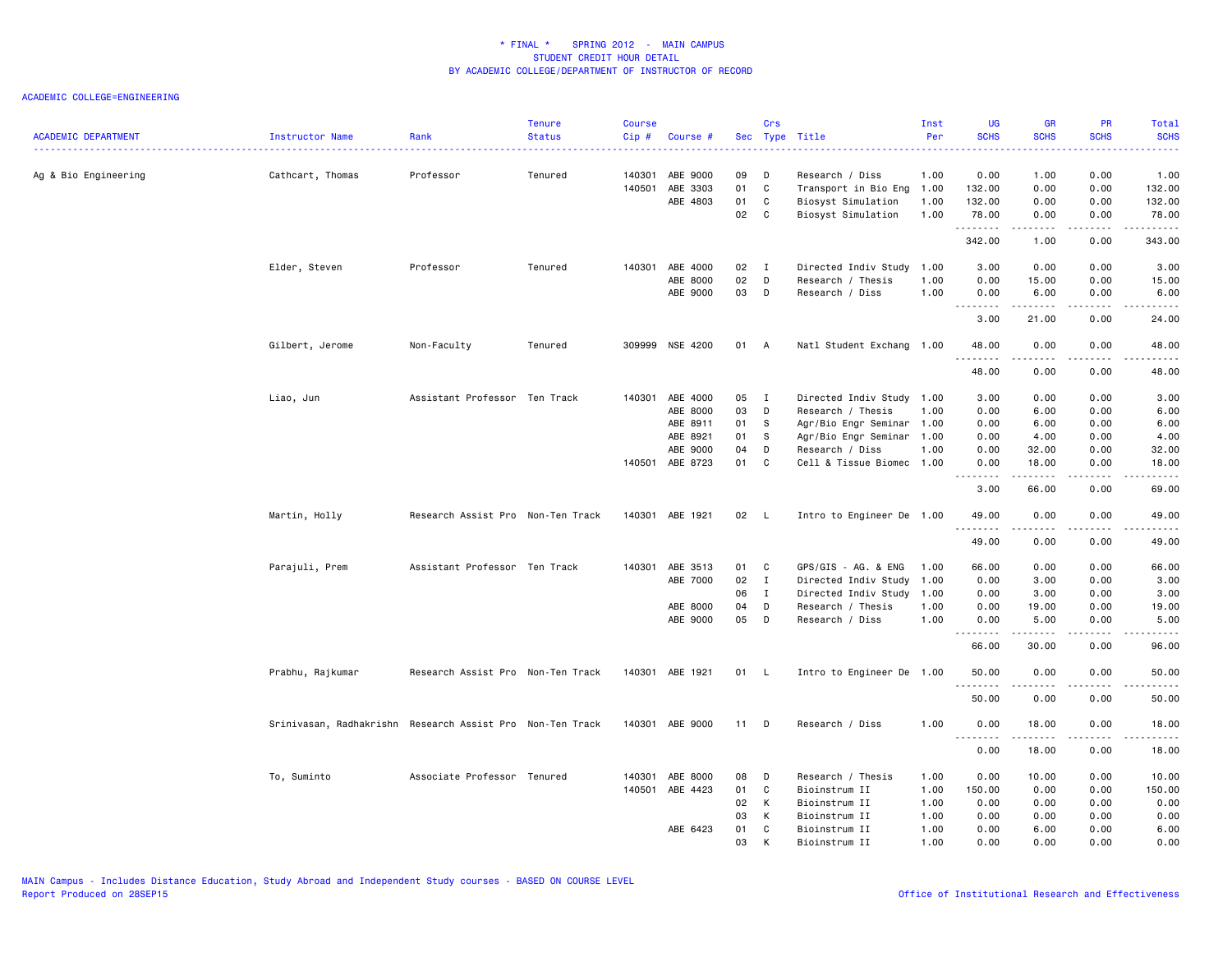|                            |                    |                               | <b>Tenure</b> | <b>Course</b> |          |     | Crs            |                           | Inst | <b>UG</b>          | <b>GR</b>   | <b>PR</b>   | Total                |
|----------------------------|--------------------|-------------------------------|---------------|---------------|----------|-----|----------------|---------------------------|------|--------------------|-------------|-------------|----------------------|
| <b>ACADEMIC DEPARTMENT</b> | Instructor Name    | Rank                          | <b>Status</b> | Cip#          | Course # | Sec |                | Type Title                | Per  | <b>SCHS</b>        | <b>SCHS</b> | <b>SCHS</b> | <b>SCHS</b>          |
|                            |                    |                               |               |               |          |     |                |                           |      |                    |             |             |                      |
|                            |                    |                               |               |               |          |     |                |                           |      |                    |             |             |                      |
|                            |                    |                               |               |               |          |     |                |                           |      | 150.00             | 16.00       | 0.00        | 166,00               |
| Ag & Bio Engineering       | Warnock, James     | Associate Professor Tenured   |               | 140301        | ABE 4000 | 03  |                | Directed Indiv Study      | 1.00 | 3.00               | 0.00        | 0.00        | 3.00                 |
|                            |                    |                               |               |               | ABE 8000 | 06  | D              | Research / Thesis         | 1.00 | 0.00               | 12.00       | 0.00        | 12.00                |
|                            |                    |                               |               | 140501        | ABE 3813 | 01  | $\mathbf{C}$   | Bio Prop Of Mat           | 1.00 | 147.00             | 0.00        | 0.00        | 147.00               |
|                            |                    |                               |               |               |          | 02  | K              | Bio Prop Of Mat           | 1.00 | 0.00               | 0.00        | 0.00        | 0.00                 |
|                            |                    |                               |               |               |          | 03  | K              | Bio Prop Of Mat           | 1.00 | 0.00               | 0.00        | 0.00        | 0.00                 |
|                            |                    |                               |               |               |          |     |                |                           |      | --------<br>150.00 | 12.00       | .<br>0.00   | .<br>$  -$<br>162.00 |
|                            | Williams, Lakiesha | Assistant Professor Ten Track |               | 140301        | ABE 4000 | 04  |                | Directed Indiv Study 1.00 |      | 1.00               | 0.00        | 0.00        | 1.00                 |
|                            |                    |                               |               |               | ABE 4833 | 01  | $\overline{B}$ | Practice of Engr Des 1.00 |      | 129.00             | 0.00        | 0.00        | 129.00               |
|                            |                    |                               |               |               | ABE 7000 | 04  | $\mathbf I$    | Directed Indiv Study 1.00 |      | 0.00               | 3.00        | 0.00        | 3.00                 |
|                            |                    |                               |               |               | ABE 8000 | 09  | D.             | Research / Thesis         | 1.00 | 0.00               | 6.00        | 0.00        | 6.00                 |
|                            |                    |                               |               |               | ABE 9000 | 02  | D.             | Research / Diss           | 1.00 | 0.00               | 18.00       | 0.00        | 18.00                |
|                            |                    |                               |               |               |          |     |                |                           |      | --------           |             | $\cdots$    |                      |
|                            |                    |                               |               |               |          |     |                |                           |      | 130.00             | 27.00       | 0.00        | 157.00               |
|                            |                    |                               |               |               |          |     |                |                           |      | ========           |             | ========    | ==========           |
| Ag & Bio Engineering       |                    |                               |               |               |          |     |                |                           |      | 991.00             | 191.00      | 0.00        | 1182.00              |
|                            |                    |                               |               |               |          |     |                |                           |      | ========           | ========    | ---------   | ==========           |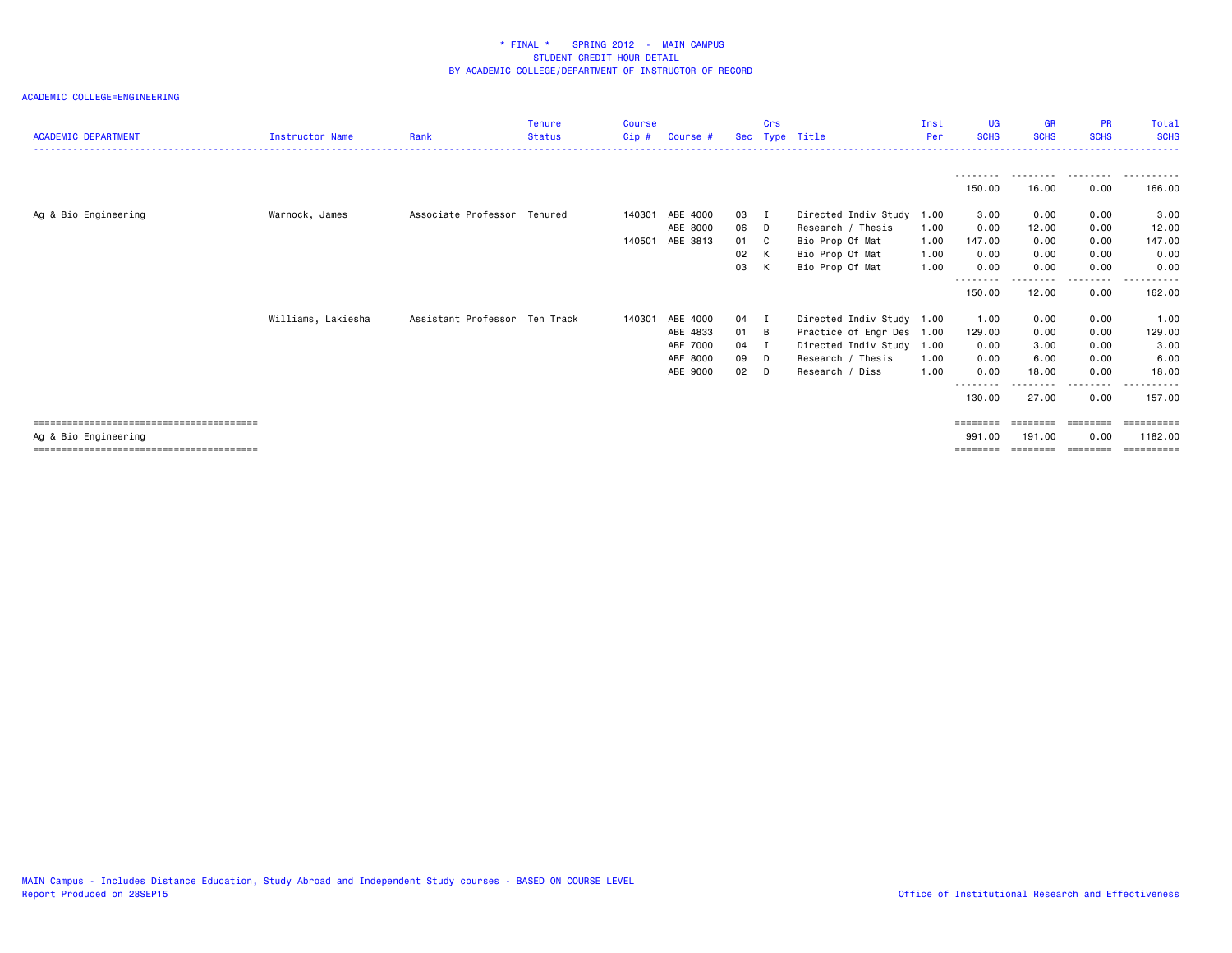| <b>ACADEMIC DEPARTMENT</b> | Instructor Name   | Rank                          | <b>Tenure</b><br><b>Status</b> | <b>Course</b><br>Cip# | Course #        |      | Crs          | Sec Type Title            | Inst<br>Per | <b>UG</b><br><b>SCHS</b> | <b>GR</b><br><b>SCHS</b> | PR<br><b>SCHS</b>     | Total<br><b>SCHS</b>                                                                                                                                           |
|----------------------------|-------------------|-------------------------------|--------------------------------|-----------------------|-----------------|------|--------------|---------------------------|-------------|--------------------------|--------------------------|-----------------------|----------------------------------------------------------------------------------------------------------------------------------------------------------------|
| Chemical Engineering       | Bricka, Ray       | Associate Professor Tenured   |                                | 140701                | CHE 4233        | 01   | C            | Chemical Plant Desig      | 1.00        | 162.00                   | 0.00                     | 0.00                  | 162.00                                                                                                                                                         |
|                            |                   |                               |                                |                       | CHE 4613        | 01   | C            | Air Pol Con Design        | 1.00        | 36.00                    | 0.00                     | 0.00                  | 36.00                                                                                                                                                          |
|                            |                   |                               |                                |                       | CHE 8000        | 01   | D            | Research / Thesis         | 1.00        | 0.00                     | 8.00                     | 0.00                  | 8.00                                                                                                                                                           |
|                            |                   |                               |                                |                       | CHE 9000        | 01   | D            | Research/Diss             | 1.00        | 0.00                     | 1.00                     | 0.00                  | 1.00                                                                                                                                                           |
|                            |                   |                               |                                |                       |                 |      |              |                           |             | .<br>198.00              | .<br>9.00                | د د د د<br>0.00       | ------<br>207.00                                                                                                                                               |
|                            | Elmore, Billy     | Associate Professor Tenured   |                                |                       | 140701 CHE 2213 | 01   | C            | Chemical Eng Analysi 1.00 |             | 198.00                   | 0.00                     | 0.00                  | 198.00                                                                                                                                                         |
|                            |                   |                               |                                |                       | CHE 3232        | 01   | L.           | Chem Eng Lab II           | 1.00        | 94.00                    | 0.00                     | 0.00                  | 94.00                                                                                                                                                          |
|                            |                   |                               |                                |                       | CHE 4000        | 08   | $\mathbf{I}$ | Directed Indiv Study 1.00 |             | 3.00                     | 0.00                     | 0.00                  | 3.00                                                                                                                                                           |
|                            |                   |                               |                                |                       |                 | 15   | $\mathbf{I}$ | Directed Indiv Study 1.00 |             | 3.00                     | 0.00                     | 0.00                  | 3.00                                                                                                                                                           |
|                            |                   |                               |                                |                       |                 | 16   | $\mathbf{I}$ | Directed Indiv Study 1.00 |             | 1.00                     | 0.00                     | 0.00                  | 1.00                                                                                                                                                           |
|                            |                   |                               |                                |                       | CHE 4441        | 01   | C            | Fund of Engr Seminar 1.00 |             | 34.00                    | 0.00                     | 0.00                  | 34.00                                                                                                                                                          |
|                            |                   |                               |                                |                       | CHE 4990        | 04   | C            | Special Topic in CHE      | 1.00        | 18.00                    | 0.00                     | 0.00                  | 18.00                                                                                                                                                          |
|                            |                   |                               |                                |                       |                 | 05   | C            | Special Topic in CHE 1.00 |             | 9.00<br>.                | 0.00<br>.                | 0.00<br>$\frac{1}{2}$ | 9.00<br>د د د د د                                                                                                                                              |
|                            |                   |                               |                                |                       |                 |      |              |                           |             | 360.00                   | 0.00                     | 0.00                  | 360.00                                                                                                                                                         |
|                            | French, William   | Associate Professor Tenured   |                                |                       | 140701 CHE 3113 | 01   | C            | Chem En Thermo I          | 1.00        | 99.00                    | 0.00                     | 0.00                  | 99.00                                                                                                                                                          |
|                            |                   |                               |                                |                       | CHE 8000        | 03   | D            | Research / Thesis         | 1.00        | 0.00                     | 1.00                     | 0.00                  | 1.00                                                                                                                                                           |
|                            |                   |                               |                                |                       | CHE 9000        | 03   | D            | Research/Diss             | 1.00        | 0.00                     | 4.00                     | 0.00                  | 4.00                                                                                                                                                           |
|                            |                   |                               |                                |                       |                 |      |              |                           |             | -----<br>99.00           | د د د د<br>5.00          | $- - - -$<br>0.00     | $\frac{1}{2} \left( \frac{1}{2} \right) \left( \frac{1}{2} \right) \left( \frac{1}{2} \right) \left( \frac{1}{2} \right) \left( \frac{1}{2} \right)$<br>104.00 |
|                            | Hernandez, Rafael | Associate Professor Tenured   |                                |                       | 140701 CHE 4000 | 10   | $\mathbf{I}$ | Directed Indiv Study 1.00 |             | 4.00                     | 0.00                     | 0.00                  | 4.00                                                                                                                                                           |
|                            |                   |                               |                                |                       |                 | 11   | $\mathbf{I}$ | Directed Indiv Study 1.00 |             | 4.00                     | 0.00                     | 0.00                  | 4.00                                                                                                                                                           |
|                            |                   |                               |                                |                       |                 | 12   | $\mathbf{I}$ | Directed Indiv Study 1.00 |             | 4.00                     | 0.00                     | 0.00                  | 4.00                                                                                                                                                           |
|                            |                   |                               |                                |                       |                 | 13   | $\mathbf{I}$ | Directed Indiv Study 1.00 |             | 4.00                     | 0.00                     | 0.00                  | 4.00                                                                                                                                                           |
|                            |                   |                               |                                |                       |                 | 14   | $\mathbf{I}$ | Directed Indiv Study 1.00 |             | 4.00                     | 0.00                     | 0.00                  | 4.00                                                                                                                                                           |
|                            |                   |                               |                                |                       | CHE 8000        | 04   | D            | Research / Thesis         | 1.00        | 0.00                     | 3.00                     | 0.00                  | 3.00                                                                                                                                                           |
|                            |                   |                               |                                |                       | CHE 8123        | 01   | C            | Chem Kinetics Dyn         | 1.00        | 0.00                     | 24.00                    | 0.00                  | 24.00                                                                                                                                                          |
|                            |                   |                               |                                |                       | CHE 9000        | 04   | D            | Research/Diss             | 1.00        | 0.00                     | 12.00                    | 0.00<br>.             | 12.00<br>المتمالي                                                                                                                                              |
|                            |                   |                               |                                |                       |                 |      |              |                           |             | .<br>20.00               | المتمامين<br>39.00       | 0.00                  | 59.00                                                                                                                                                          |
|                            | Hill, Priscilla   | Associate Professor Tenured   |                                |                       | 140701 CHE 4990 | 02   | C            | Special Topic in CHE 1.00 |             | 57.00                    | 0.00                     | 0.00                  | 57.00                                                                                                                                                          |
|                            |                   |                               |                                |                       | CHE 6990        | 02   | C            | Special Topic In CHE 1.00 |             | 0.00                     | 6.00                     | 0.00                  | 6.00                                                                                                                                                           |
|                            |                   |                               |                                |                       |                 |      |              |                           |             | .<br>57.00               | .<br>6.00                | -----<br>0.00         | .<br>63.00                                                                                                                                                     |
|                            | Keith, Jason      | Professor                     | Tenured                        | 140701                | CHE 3331        | 01   | - S          | Prof Develop Seminar      | 1.00        | 31.00                    | 0.00                     | 0.00                  | 31.00                                                                                                                                                          |
|                            |                   |                               |                                |                       | CHE 4990        | 03   | $\mathbf c$  | Special Topic in CHE      | 1.00        | 30.00                    | 0.00                     | 0.00                  | 30.00                                                                                                                                                          |
|                            |                   |                               |                                |                       | CHE 8011        | 01   | $\mathbf{s}$ | Chem En Seminar           | 1.00        | 0.00                     | 9.00                     | 0.00                  | 9.00                                                                                                                                                           |
|                            |                   |                               |                                |                       |                 |      |              |                           |             | .                        | .                        | .                     | .                                                                                                                                                              |
|                            |                   |                               |                                |                       |                 |      |              |                           |             | 61.00                    | 9.00                     | 0.00                  | 70.00                                                                                                                                                          |
|                            | Kundu, Santanu    | Assistant Professor Ten Track |                                |                       | 140701 CHE 8523 | 01 C |              | Adv Tran Pheno            | 1.00        | 0.00<br><u>.</u>         | 15.00<br>.               | 0.00<br>.             | 15.00<br>.                                                                                                                                                     |
|                            |                   |                               |                                |                       |                 |      |              |                           |             | 0.00                     | 15.00                    | 0.00                  | 15.00                                                                                                                                                          |
|                            | Mondala, Andro    | Non-Faculty                   | Not Applicable                 |                       | 140701 CHE 3213 | 01   | C            | Heat Transfer Op          | 1.00        | 156.00                   | 0.00                     | 0.00                  | 156.00                                                                                                                                                         |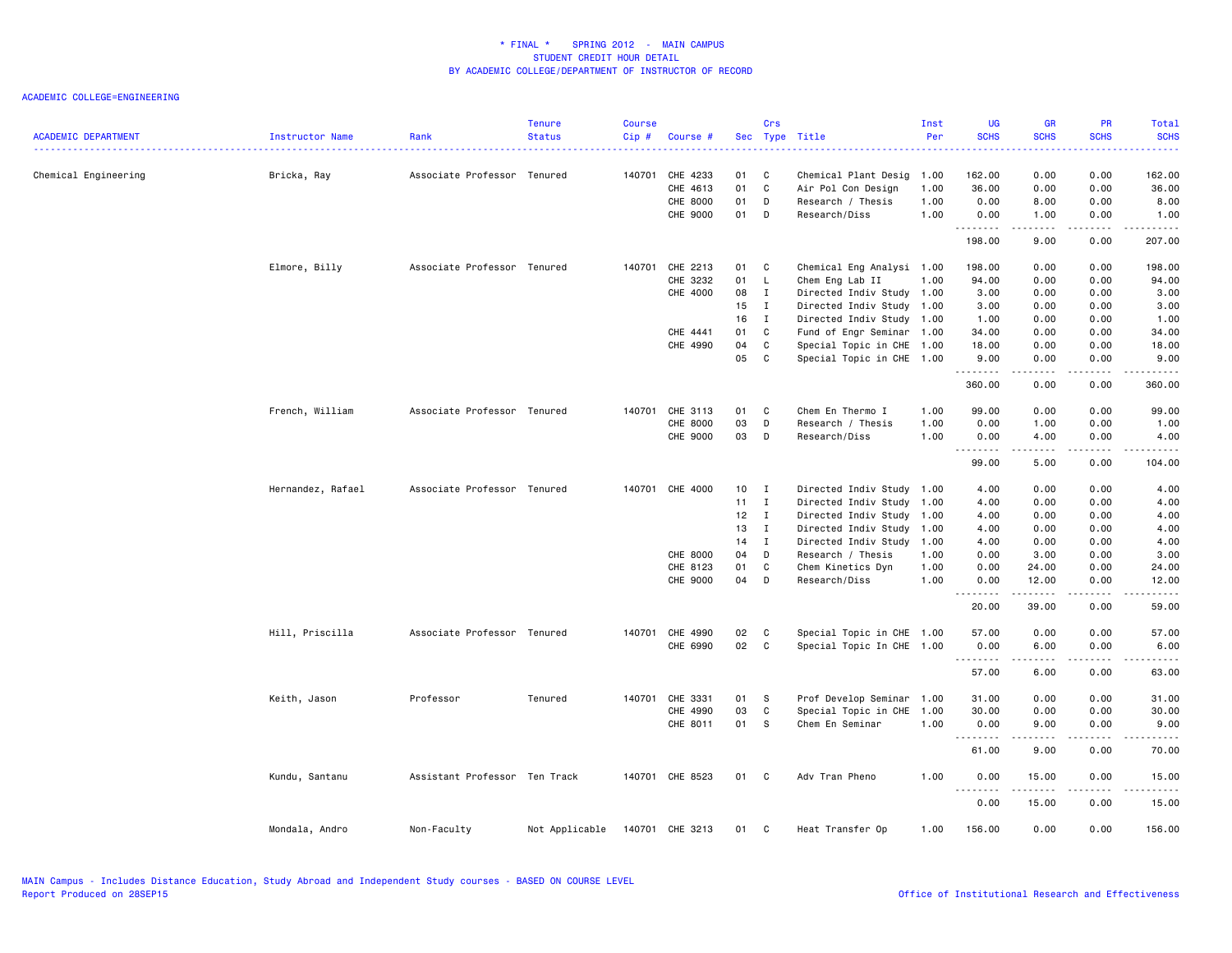| <b>ACADEMIC DEPARTMENT</b> | <b>Instructor Name</b>                                     | Rank                               | <b>Tenure</b><br><b>Status</b> | <b>Course</b><br>Cip# | Course #        |      | Crs | Sec Type Title            | Inst<br>Per | <b>UG</b><br><b>SCHS</b>           | <b>GR</b><br><b>SCHS</b> | <b>PR</b><br><b>SCHS</b>                                                                                                          | Total<br><b>SCHS</b>  |
|----------------------------|------------------------------------------------------------|------------------------------------|--------------------------------|-----------------------|-----------------|------|-----|---------------------------|-------------|------------------------------------|--------------------------|-----------------------------------------------------------------------------------------------------------------------------------|-----------------------|
|                            |                                                            |                                    |                                |                       |                 |      |     |                           |             | --------                           |                          | ---------                                                                                                                         | .                     |
|                            |                                                            |                                    |                                |                       |                 |      |     |                           |             | 156.00                             | 0.00                     | 0.00                                                                                                                              | 156.00                |
| Chemical Engineering       | Revellame, Emmanuel                                        | Grad Research Assis Not Applicable |                                |                       | 140701 CHE 3123 | 01 C |     | Chem En Thermo II         | 1.00        | 54,00<br>- - - - - - - -           | 0.00                     | 0.00                                                                                                                              | 54.00                 |
|                            |                                                            |                                    |                                |                       |                 |      |     |                           |             | 54.00                              | 0.00                     | 0.00                                                                                                                              | 54.00                 |
|                            | Toghiani, Hossein                                          | Associate Professor Tenured        |                                |                       | 140701 CHE 4223 | 01 C |     | Pro Instr & Con           | 1.00        | 162.00                             | 0.00                     | 0.00                                                                                                                              | 162.00                |
|                            |                                                            |                                    |                                |                       |                 |      |     |                           |             | .<br>162.00                        | 0.00                     | $\frac{1}{2} \left( \frac{1}{2} \right) \left( \frac{1}{2} \right) \left( \frac{1}{2} \right) \left( \frac{1}{2} \right)$<br>0.00 | - - - - - -<br>162.00 |
|                            | Toghiani, Rebecca                                          | Associate Professor Tenured        |                                |                       | 140701 CHE 3223 | 01 C |     | Mass Transfer Op          | 1.00        | 171.00                             | 0.00                     | 0.00                                                                                                                              | 171.00                |
|                            |                                                            |                                    |                                |                       |                 |      |     |                           |             | - - - - - - - - <b>-</b><br>171.00 | 0.00                     | 0.00                                                                                                                              | 171.00                |
|                            | Vasquez Guardado, Erick Grad Research Assis Not Applicable |                                    |                                |                       | 140701 CHE 4313 | 01 C |     | Transport Phenomena       | 0.80        | 19.20                              | 0.00                     | 0.00                                                                                                                              | 19.20                 |
|                            |                                                            |                                    |                                |                       |                 |      |     |                           |             | $- - -$<br>19.20                   | 0.00                     | 0.00                                                                                                                              | 19.20                 |
|                            | Walters, Keisha                                            | Associate Professor Tenured        |                                |                       | 140701 CHE 4313 | 01 C |     | Transport Phenomena       | 0.20        | 4.80                               | 0.00                     | 0.00                                                                                                                              | 4.80                  |
|                            |                                                            |                                    |                                |                       | CHE 4990        | 01 C |     | Special Topic in CHE 1.00 |             | 18.00                              | 0.00                     | 0.00                                                                                                                              | 18.00                 |
|                            |                                                            |                                    |                                |                       | CHE 6313        | 01 C |     | Transport Phenomena       | 1.00        | 0.00                               | 3.00                     | 0.00                                                                                                                              | 3.00                  |
|                            |                                                            |                                    |                                |                       | CHE 6990        | 01 C |     | Special Topic In CHE 1.00 |             | 0.00                               | 6.00                     | 0.00                                                                                                                              | 6.00                  |
|                            |                                                            |                                    |                                |                       | CHE 8000        | 09   | D   | Research / Thesis         | 1.00        | 0.00                               | 21.00                    | 0.00                                                                                                                              | 21.00                 |
|                            |                                                            |                                    |                                |                       | CHE 9000        | 09   | D   | Research/Diss             | 1.00        | 0.00                               | 14.00                    | 0.00                                                                                                                              | 14.00                 |
|                            |                                                            |                                    |                                |                       |                 |      |     |                           |             | --------<br>22.80                  | 44.00                    | 0.00                                                                                                                              | 66.80                 |
|                            |                                                            |                                    |                                |                       |                 |      |     |                           |             | ========                           | ========                 | ========                                                                                                                          | ==========            |
| Chemical Engineering       |                                                            |                                    |                                |                       |                 |      |     |                           |             | 1380.00<br>========                | 127,00<br>========       | 0.00<br>========                                                                                                                  | 1507.00<br>========== |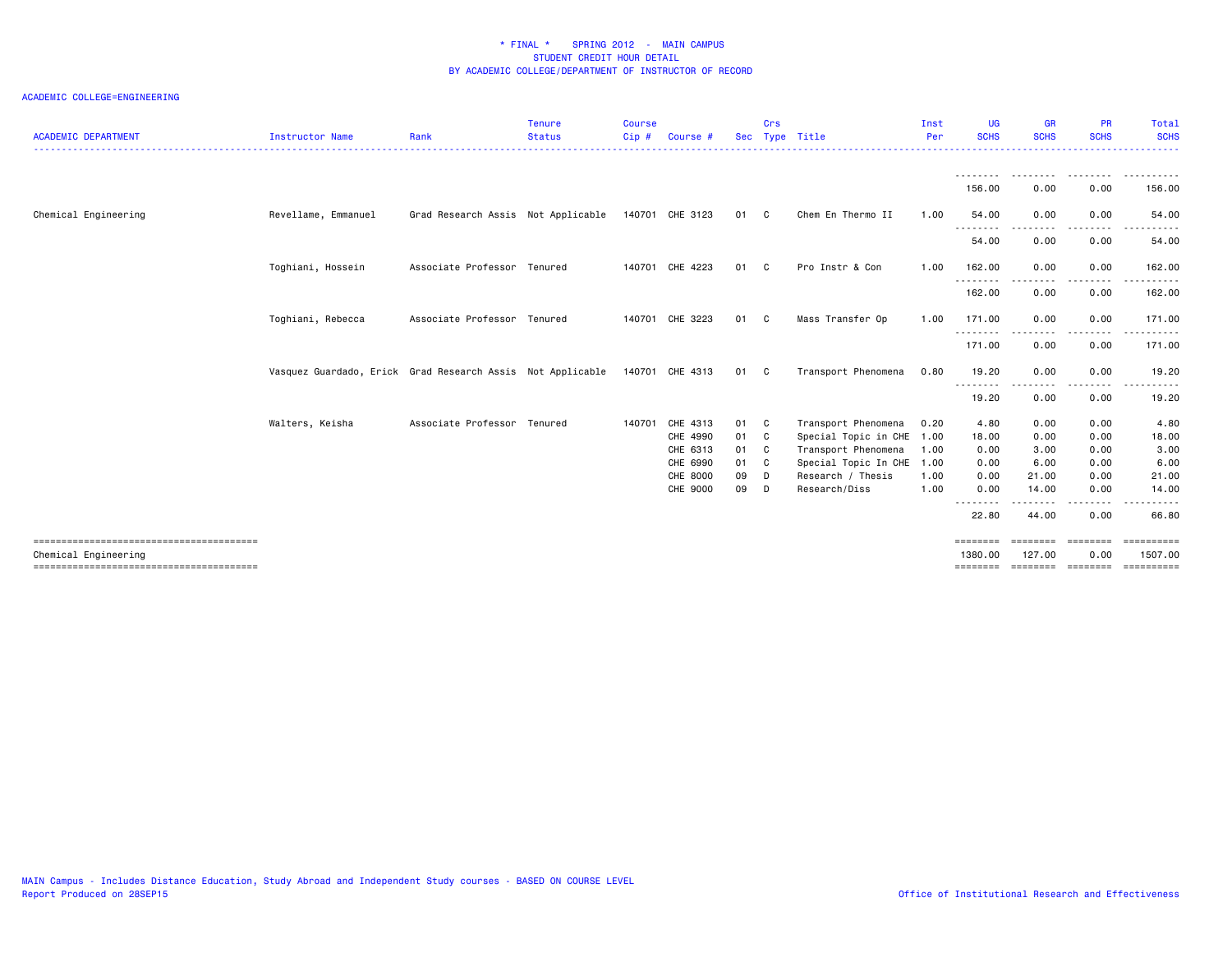| <b>ACADEMIC DEPARTMENT</b>        | Instructor Name                                           | Rank                          | <b>Tenure</b><br><b>Status</b> | <b>Course</b><br>Cip# | Course #       |       | Crs            | Sec Type Title            | Inst<br>Per | UG<br><b>SCHS</b>  | <b>GR</b><br><b>SCHS</b>                                                                                                                                      | PR<br><b>SCHS</b>                                                                                                                 | Total<br><b>SCHS</b>                                                                                                           |
|-----------------------------------|-----------------------------------------------------------|-------------------------------|--------------------------------|-----------------------|----------------|-------|----------------|---------------------------|-------------|--------------------|---------------------------------------------------------------------------------------------------------------------------------------------------------------|-----------------------------------------------------------------------------------------------------------------------------------|--------------------------------------------------------------------------------------------------------------------------------|
|                                   |                                                           |                               |                                |                       |                |       |                |                           |             |                    |                                                                                                                                                               |                                                                                                                                   |                                                                                                                                |
| Civil & Environmental Engineering | Diaz-Ramirez, Jairo Nel Research Assist Pro Non-Ten Track |                               |                                |                       | 140801 CE 3811 | 01    | - L            | Env./Wtr.Res.Engr.II 1.00 |             | 19.00              | 0.00                                                                                                                                                          | 0.00                                                                                                                              | 19.00                                                                                                                          |
|                                   |                                                           |                               |                                |                       |                | 02    | $\mathsf{L}$   | Env./Wtr.Res.Engr.II 1.00 |             | 2.00               | 0.00                                                                                                                                                          | 0.00                                                                                                                              | 2.00                                                                                                                           |
|                                   |                                                           |                               |                                |                       |                | 03    | $\mathsf{L}$   | Env./Wtr.Res.Engr.II 1.00 |             | 20.00              | 0.00                                                                                                                                                          | 0.00                                                                                                                              | 20.00                                                                                                                          |
|                                   |                                                           |                               |                                |                       |                | 04    | $\mathsf{L}$   | Env./Wtr.Res.Engr.II 1.00 |             | 22.00              | 0.00                                                                                                                                                          | 0.00                                                                                                                              | 22.00                                                                                                                          |
|                                   |                                                           |                               |                                |                       | CE 3813        | 01    | C              | Enviro./Wtr.Res.Engr 1.00 |             | 198.00             | 0.00                                                                                                                                                          | 0.00                                                                                                                              | 198.00                                                                                                                         |
|                                   |                                                           |                               |                                |                       | CE 7000        | 01    | $\mathbf{I}$   | Directed Indiv Study 1.00 |             | 0.00               | 2.00                                                                                                                                                          | 0.00                                                                                                                              | 2.00                                                                                                                           |
|                                   |                                                           |                               |                                |                       | CE 8000        | 05    | D              | Research / Thesis         | 1.00        | 0.00               | 1.00                                                                                                                                                          | 0.00                                                                                                                              | 1.00                                                                                                                           |
|                                   |                                                           |                               |                                |                       | 140805 CE 8593 | 01    | C              | Environmental Hydrol 1.00 |             | 0.00               | 15.00                                                                                                                                                         | 0.00                                                                                                                              | 15.00                                                                                                                          |
|                                   |                                                           |                               |                                |                       |                | 501 C |                | Environmental Hydrol 1.00 |             | 0.00<br>.          | 15.00<br>.                                                                                                                                                    | 0.00<br><u>.</u>                                                                                                                  | 15.00<br>.                                                                                                                     |
|                                   |                                                           |                               |                                |                       |                |       |                |                           |             | 261.00             | 33.00                                                                                                                                                         | 0.00                                                                                                                              | 294.00                                                                                                                         |
|                                   | Freyne, Seamus                                            | Assistant Professor Ten Track |                                |                       | 140801 CE 4633 | 01    | C              | Concrete Structures       | 1.00        | 186.00             | 0.00                                                                                                                                                          | 0.00                                                                                                                              | 186.00                                                                                                                         |
|                                   |                                                           |                               |                                |                       | 140803 CE 4601 | 01 L  |                | Fund of Struct Desig      | 1.00        | 43.00<br>.         | 0.00<br>.                                                                                                                                                     | 0.00<br>.                                                                                                                         | 43.00<br>$\begin{array}{cccccccccc} \bullet & \bullet & \bullet & \bullet & \bullet & \bullet & \bullet & \bullet \end{array}$ |
|                                   |                                                           |                               |                                |                       |                |       |                |                           |             | 229.00             | 0.00                                                                                                                                                          | 0.00                                                                                                                              | 229.00                                                                                                                         |
|                                   | Gude, Veera                                               | Assistant Professor Ten Track |                                |                       | 140801 CE 4873 | 01    | $\overline{B}$ | Water & Wastewater E 1.00 |             | 84.00<br>.         | 0.00                                                                                                                                                          | 0.00<br>.                                                                                                                         | 84.00<br>.                                                                                                                     |
|                                   |                                                           |                               |                                |                       |                |       |                |                           |             | 84.00              | 0.00                                                                                                                                                          | 0.00                                                                                                                              | 84.00                                                                                                                          |
|                                   | Gullett, Philip                                           | Associate Professor Tenured   |                                | 140801                | CE 4663        | 01    | C              | Matr Met Struc Anal       | 1.00        | 9.00               | 0.00                                                                                                                                                          | 0.00                                                                                                                              | 9.00                                                                                                                           |
|                                   |                                                           |                               |                                |                       | CE 6663        | 01    | C              | Matr Met Struc Anal       | 1.00        | 0.00               | 21.00                                                                                                                                                         | 0.00                                                                                                                              | 21.00                                                                                                                          |
|                                   |                                                           |                               |                                |                       | CE 8000        | 501 D |                | Research / Thesis         | 1.00        | 0.00               | 4.00                                                                                                                                                          | 0.00                                                                                                                              | 4.00                                                                                                                           |
|                                   |                                                           |                               |                                |                       | CE 9000        | 07    | D              | Research / Diss           | 1.00        | 0.00               | 9.00                                                                                                                                                          | 0.00                                                                                                                              | 9.00                                                                                                                           |
|                                   |                                                           |                               |                                |                       | 141101 EM 6213 | 01    | C              | Adv Mec Of Mat            | 1.00        | 0.00               | 27.00                                                                                                                                                         | 0.00                                                                                                                              | 27.00                                                                                                                          |
|                                   |                                                           |                               |                                |                       |                | 501 C |                | Adv Mec Of Mat            | 1.00        | 0.00<br><u>.</u>   | 15.00<br>.                                                                                                                                                    | 0.00<br>.                                                                                                                         | 15.00<br>.                                                                                                                     |
|                                   |                                                           |                               |                                |                       |                |       |                |                           |             | 9.00               | 76.00                                                                                                                                                         | 0.00                                                                                                                              | 85.00                                                                                                                          |
|                                   | Howard, Isaac                                             | Assistant Professor Ten Track |                                |                       | 140801 CE 3313 | 01    | C              | Construction Materia      | 1.00        | 198.00             | 0.00                                                                                                                                                          | 0.00                                                                                                                              | 198.00                                                                                                                         |
|                                   |                                                           |                               |                                |                       |                | 02    | K              | Construction Materia      | 1.00        | 0.00               | 0.00                                                                                                                                                          | 0.00                                                                                                                              | 0.00                                                                                                                           |
|                                   |                                                           |                               |                                |                       |                | 03    | K              | Construction Materia      | 1.00        | 0.00               | 0.00                                                                                                                                                          | 0.00                                                                                                                              | 0.00                                                                                                                           |
|                                   |                                                           |                               |                                |                       |                | 04    | K              | Construction Materia      | 1.00        | 0.00               | 0.00                                                                                                                                                          | 0.00                                                                                                                              | 0.00                                                                                                                           |
|                                   |                                                           |                               |                                |                       | CE 8000        | 02    | D              | Research / Thesis         | 1.00        | 0.00               | 21.00                                                                                                                                                         | 0.00                                                                                                                              | 21.00                                                                                                                          |
|                                   |                                                           |                               |                                |                       |                | 502 D |                | Research / Thesis         | 1.00        | 0.00               | 2.00                                                                                                                                                          | 0.00                                                                                                                              | 2.00                                                                                                                           |
|                                   |                                                           |                               |                                |                       | 140899 CE 8990 | 03    | C              | Special Topic In CE       | 1.00        | 0.00<br>. <b>.</b> | 15.00<br>$\frac{1}{2} \left( \frac{1}{2} \right) \left( \frac{1}{2} \right) \left( \frac{1}{2} \right) \left( \frac{1}{2} \right) \left( \frac{1}{2} \right)$ | 0.00<br>.                                                                                                                         | 15.00<br>ه د د د د                                                                                                             |
|                                   |                                                           |                               |                                |                       |                |       |                |                           |             | 198.00             | 38.00                                                                                                                                                         | 0.00                                                                                                                              | 236.00                                                                                                                         |
|                                   | King, Herbert                                             | Instructor                    | Non-Ten Track                  |                       | 140801 CE 2213 | 01    | C              | Surveying                 | 1.00        | 225.00             | 0.00                                                                                                                                                          | 0.00                                                                                                                              | 225.00                                                                                                                         |
|                                   |                                                           |                               |                                |                       |                | 02    | K              | Surveying                 | 1.00        | 0.00               | 0.00                                                                                                                                                          | 0.00                                                                                                                              | 0.00                                                                                                                           |
|                                   |                                                           |                               |                                |                       |                | 03    | К              | Surveying                 | 1.00        | 0.00               | 0.00                                                                                                                                                          | 0.00                                                                                                                              | 0.00                                                                                                                           |
|                                   |                                                           |                               |                                |                       |                | 04    | K              | Surveying                 | 1.00        | 0.00               | 0.00                                                                                                                                                          | 0.00                                                                                                                              | 0.00                                                                                                                           |
|                                   |                                                           |                               |                                |                       |                | 05    | K              | Surveying                 | 1.00        | 0.00               | 0.00                                                                                                                                                          | 0.00                                                                                                                              | 0.00                                                                                                                           |
|                                   |                                                           |                               |                                |                       | 151102 CE 4243 | 01    | C              | Land Surveys              | 1.00        | 66.00<br>.         | 0.00                                                                                                                                                          | 0.00<br>$\frac{1}{2} \left( \frac{1}{2} \right) \left( \frac{1}{2} \right) \left( \frac{1}{2} \right) \left( \frac{1}{2} \right)$ | 66.00                                                                                                                          |
|                                   |                                                           |                               |                                |                       |                |       |                |                           |             | 291.00             | 0.00                                                                                                                                                          | 0.00                                                                                                                              | 291.00                                                                                                                         |
|                                   | Li, Xiaopeng                                              | Assistant Professor Ten Track |                                |                       | 140801 CE 3113 | 01    | C.             | Transportation Engr       | 1.00        | 333.00<br>.        | 0.00<br>-----                                                                                                                                                 | 0.00<br>.                                                                                                                         | 333,00<br>.                                                                                                                    |
|                                   |                                                           |                               |                                |                       |                |       |                |                           |             | 333.00             | 0.00                                                                                                                                                          | 0.00                                                                                                                              | 333.00                                                                                                                         |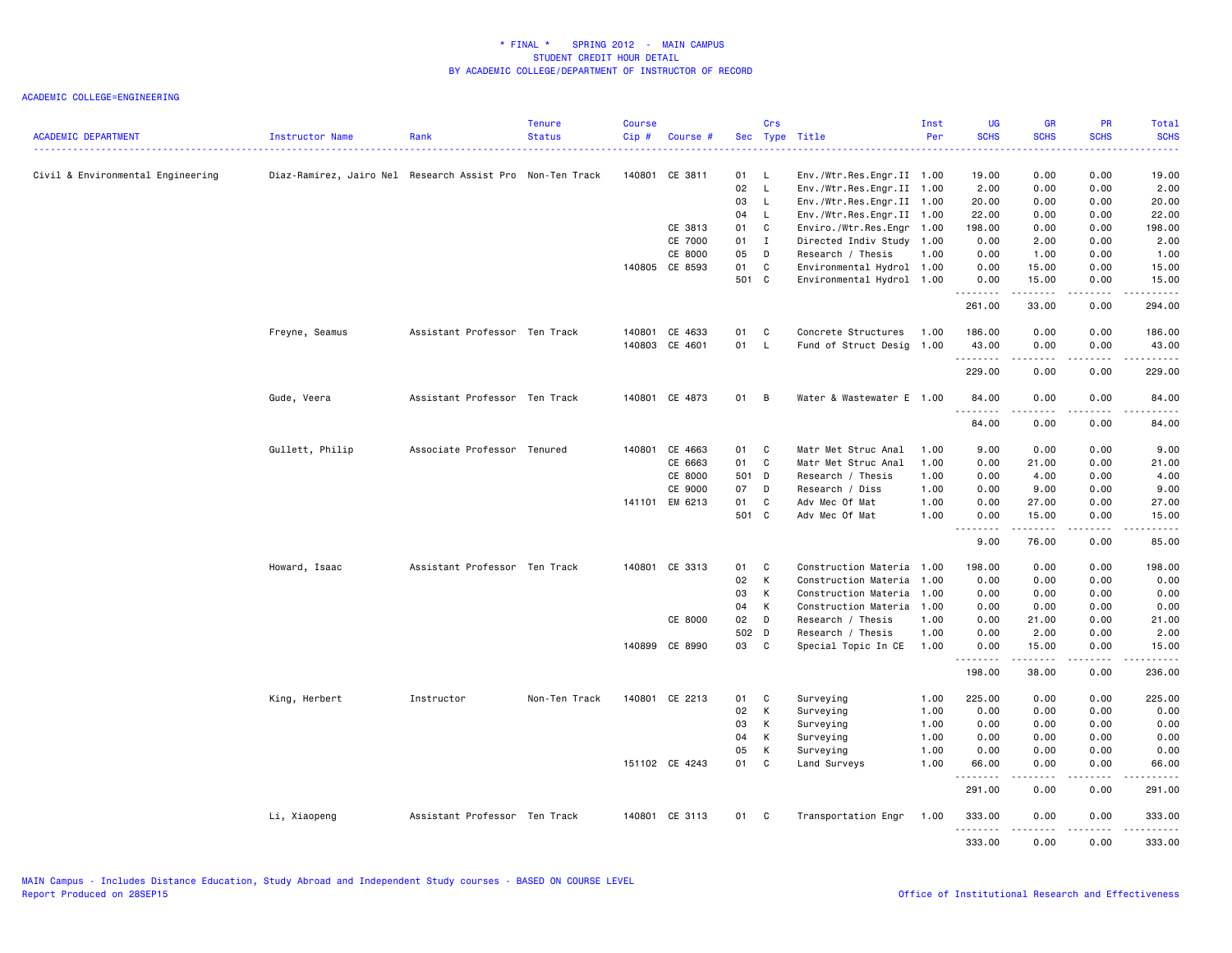| <b>ACADEMIC DEPARTMENT</b>        | Instructor Name    | Rank                              | <b>Tenure</b><br><b>Status</b> | <b>Course</b><br>Cip# | Course #                  |               | Crs              | Sec Type Title                                        | Inst<br>Per  | <b>UG</b><br><b>SCHS</b> | <b>GR</b><br><b>SCHS</b>                                                                                                                                     | PR<br><b>SCHS</b> | Total<br><b>SCHS</b><br>المتما                                                                                                                               |
|-----------------------------------|--------------------|-----------------------------------|--------------------------------|-----------------------|---------------------------|---------------|------------------|-------------------------------------------------------|--------------|--------------------------|--------------------------------------------------------------------------------------------------------------------------------------------------------------|-------------------|--------------------------------------------------------------------------------------------------------------------------------------------------------------|
| Civil & Environmental Engineering | Magbanua, Benjamin | Associate Professor Tenured       |                                |                       | 140801 CE 2803<br>CE 8823 | 01<br>01 C    | C                | Environ Engr Issues 1.00<br>Un Pro-Op Env Eng II 1.00 |              | 84.00<br>0.00            | 0.00<br>6.00                                                                                                                                                 | 0.00<br>0.00      | 84.00<br>6.00                                                                                                                                                |
|                                   |                    |                                   |                                |                       |                           |               |                  |                                                       |              | .                        | .                                                                                                                                                            | .                 | $\sim$ $\sim$ $\sim$ $\sim$                                                                                                                                  |
|                                   |                    |                                   |                                |                       |                           |               |                  |                                                       |              | 84.00                    | 6.00                                                                                                                                                         | 0.00              | 90.00                                                                                                                                                        |
|                                   | Martin, James      | Professor                         | Tenured                        |                       | 140801 CE 8000            | 08            | $\overline{D}$   | Research / Thesis                                     | 1.00         | 0.00                     | 2.00                                                                                                                                                         | 0.00              | 2.00                                                                                                                                                         |
|                                   |                    |                                   |                                |                       |                           | 508 D         |                  | Research / Thesis                                     | 1.00         | 0.00                     | 2.00                                                                                                                                                         | 0.00              | 2.00                                                                                                                                                         |
|                                   |                    |                                   |                                |                       | CE 8923                   | 01 C          |                  | Surf Wat Qual Mod                                     | 1.00         | 0.00                     | 18.00                                                                                                                                                        | 0.00              | 18.00                                                                                                                                                        |
|                                   |                    |                                   |                                |                       |                           | 501 C         |                  | Surf Wat Qual Mod                                     | 1.00         | 0.00                     | 12.00                                                                                                                                                        | 0.00              | 12.00                                                                                                                                                        |
|                                   |                    |                                   |                                |                       | CE 9000                   | 08            | D                | Research / Diss                                       | 1.00         | 0.00                     | 9.00                                                                                                                                                         | 0.00              | 9.00                                                                                                                                                         |
|                                   |                    |                                   |                                |                       | 140899 CE 4990            | 02            | $\mathbf{C}$     | Special Topic In CE                                   | 1.00         | 27.00                    | 0.00                                                                                                                                                         | 0.00              | 27.00                                                                                                                                                        |
|                                   |                    |                                   |                                |                       | CE 6990                   | 02            | $\mathbf{C}$     | Special Topic In CE                                   | 1.00         | 0.00                     | 6.00                                                                                                                                                         | 0.00              | 6.00                                                                                                                                                         |
|                                   |                    |                                   |                                |                       |                           | 502 C         |                  | Special Topic In CE                                   | 1.00         | 0.00<br>.                | 6.00<br>المتمامين                                                                                                                                            | 0.00<br>.         | 6.00<br>.                                                                                                                                                    |
|                                   |                    |                                   |                                |                       |                           |               |                  |                                                       |              | 27.00                    | 55.00                                                                                                                                                        | 0.00              | 82.00                                                                                                                                                        |
|                                   | McAnally, William  | Research Professor                | Non-Ten Track                  |                       | 140801 CE 7000            | $02 \qquad I$ |                  | Directed Indiv Study 1.00                             |              | 0.00                     | 3.00                                                                                                                                                         | 0.00              | 3.00                                                                                                                                                         |
|                                   |                    |                                   |                                |                       |                           | 03            | $\mathbf{I}$     | Directed Indiv Study                                  | 1.00         | 0.00                     | 6.00                                                                                                                                                         | 0.00              | 6.00                                                                                                                                                         |
|                                   |                    |                                   |                                |                       | CE 8000                   | 03            | D                | Research / Thesis                                     | 1.00         | 0.00                     | 1.00                                                                                                                                                         | 0.00              | 1.00                                                                                                                                                         |
|                                   |                    |                                   |                                |                       |                           | 503 D         |                  | Research / Thesis                                     | 1.00         | 0.00                     | 2.00                                                                                                                                                         | 0.00              | 2.00                                                                                                                                                         |
|                                   |                    |                                   |                                |                       | CE 8953                   | 01 C          |                  | Fine Sediment Proces 1.00                             |              | 0.00                     | 12.00                                                                                                                                                        | 0.00              | 12.00                                                                                                                                                        |
|                                   |                    |                                   |                                |                       |                           | 501 C         |                  | Fine Sediment Proces                                  | 1.00         | 0.00                     | 27.00                                                                                                                                                        | 0.00              | 27.00                                                                                                                                                        |
|                                   |                    |                                   |                                |                       | CE 9000                   | 02            | D                | Research / Diss                                       | 1.00         | 0.00                     | 1.00                                                                                                                                                         | 0.00              | 1.00                                                                                                                                                         |
|                                   |                    |                                   |                                |                       |                           | 503 D         |                  | Research / Diss                                       | 1.00         | 0.00<br>.                | 1.00<br>$\frac{1}{2} \left( \frac{1}{2} \right) \left( \frac{1}{2} \right) \left( \frac{1}{2} \right) \left( \frac{1}{2} \right) \left( \frac{1}{2} \right)$ | 0.00<br>.         | 1.00<br>$\frac{1}{2} \left( \frac{1}{2} \right) \left( \frac{1}{2} \right) \left( \frac{1}{2} \right) \left( \frac{1}{2} \right) \left( \frac{1}{2} \right)$ |
|                                   |                    |                                   |                                |                       |                           |               |                  |                                                       |              | 0.00                     | 53.00                                                                                                                                                        | 0.00              | 53.00                                                                                                                                                        |
|                                   | Nobrega, Rodrigo   | Research Assist Pro Non-Ten Track |                                |                       | 450701 GR 3313            | 01 C          |                  | Intro to Geodatabase 0.50                             |              | 33.00<br><u>.</u>        | 0.00<br>.                                                                                                                                                    | 0.00<br>.         | 33.00<br>.                                                                                                                                                   |
|                                   |                    |                                   |                                |                       |                           |               |                  |                                                       |              | 33.00                    | 0.00                                                                                                                                                         | 0.00              | 33.00                                                                                                                                                        |
|                                   | Olsen, Richard     | Lecturer                          | Non-Ten Track                  |                       | 140899 CE 8990            | 02            | $\mathbf{C}$     | Special Topic In CE                                   | 1.00         | 0.00                     | 12.00                                                                                                                                                        | 0.00              | 12.00                                                                                                                                                        |
|                                   |                    |                                   |                                |                       |                           | 502 C         |                  | Special Topic In CE                                   | 1.00         | 0.00<br>.                | 42.00                                                                                                                                                        | 0.00<br>.         | 42.00<br>.                                                                                                                                                   |
|                                   |                    |                                   |                                |                       |                           |               |                  |                                                       |              | 0.00                     | 54.00                                                                                                                                                        | 0.00              | 54.00                                                                                                                                                        |
|                                   | Truax, Dennis      | Professor                         | Tenured                        |                       | 140801 CE 8000            | 504 D         |                  | Research / Thesis                                     | 1.00         | 0.00                     | 1.00                                                                                                                                                         | 0.00              | 1.00                                                                                                                                                         |
|                                   |                    |                                   |                                |                       | CE 9000                   | 504 D         |                  | Research / Diss                                       | 1.00         | 0.00                     | 6.00                                                                                                                                                         | 0.00              | 6.00                                                                                                                                                         |
|                                   |                    |                                   |                                |                       |                           |               |                  |                                                       |              | .<br>0.00                | .<br>7.00                                                                                                                                                    | المتمالين<br>0.00 | .<br>7.00                                                                                                                                                    |
|                                   | White, Thomas      | Professor                         | Tenured                        |                       | 140801 CE 4433            | 01            | C                | Foundations                                           | 1.00         | 141.00                   | 0.00                                                                                                                                                         | 0.00              | 141.00                                                                                                                                                       |
|                                   |                    |                                   |                                |                       | CE 4903                   | 01            | C                | Civil Engr Comp                                       | 1.00         | 90.00                    | 0.00                                                                                                                                                         | 0.00              | 90.00                                                                                                                                                        |
|                                   |                    |                                   |                                |                       | CE 9000                   | $10$ D        |                  | Research / Diss                                       | 1.00         | 0.00                     | 6.00                                                                                                                                                         | 0.00              | 6.00                                                                                                                                                         |
|                                   |                    |                                   |                                |                       |                           |               |                  |                                                       |              | .<br>231.00              | 6.00                                                                                                                                                         | $- - - -$<br>0.00 | .<br>237.00                                                                                                                                                  |
|                                   |                    |                                   |                                |                       |                           |               |                  |                                                       |              |                          |                                                                                                                                                              |                   |                                                                                                                                                              |
|                                   | Zhang, Li          | Associate Professor Tenured       |                                |                       | 140801 CE 4143            | 01            | C<br>$\mathbf c$ | Traffic Engineering                                   | 1.00         | 33.00                    | 0.00                                                                                                                                                         | 0.00              | 33.00                                                                                                                                                        |
|                                   |                    |                                   |                                |                       | CE 6143<br>CE 9000        | 01<br>09      | D                | Traffic Engineering<br>Research / Diss                | 1.00<br>1.00 | 0.00<br>0.00             | 3.00<br>24.00                                                                                                                                                | 0.00<br>0.00      | 3.00<br>24.00                                                                                                                                                |
|                                   |                    |                                   |                                |                       |                           |               |                  |                                                       |              | .<br>33.00               | 27.00                                                                                                                                                        | .<br>0.00         | .<br>60.00                                                                                                                                                   |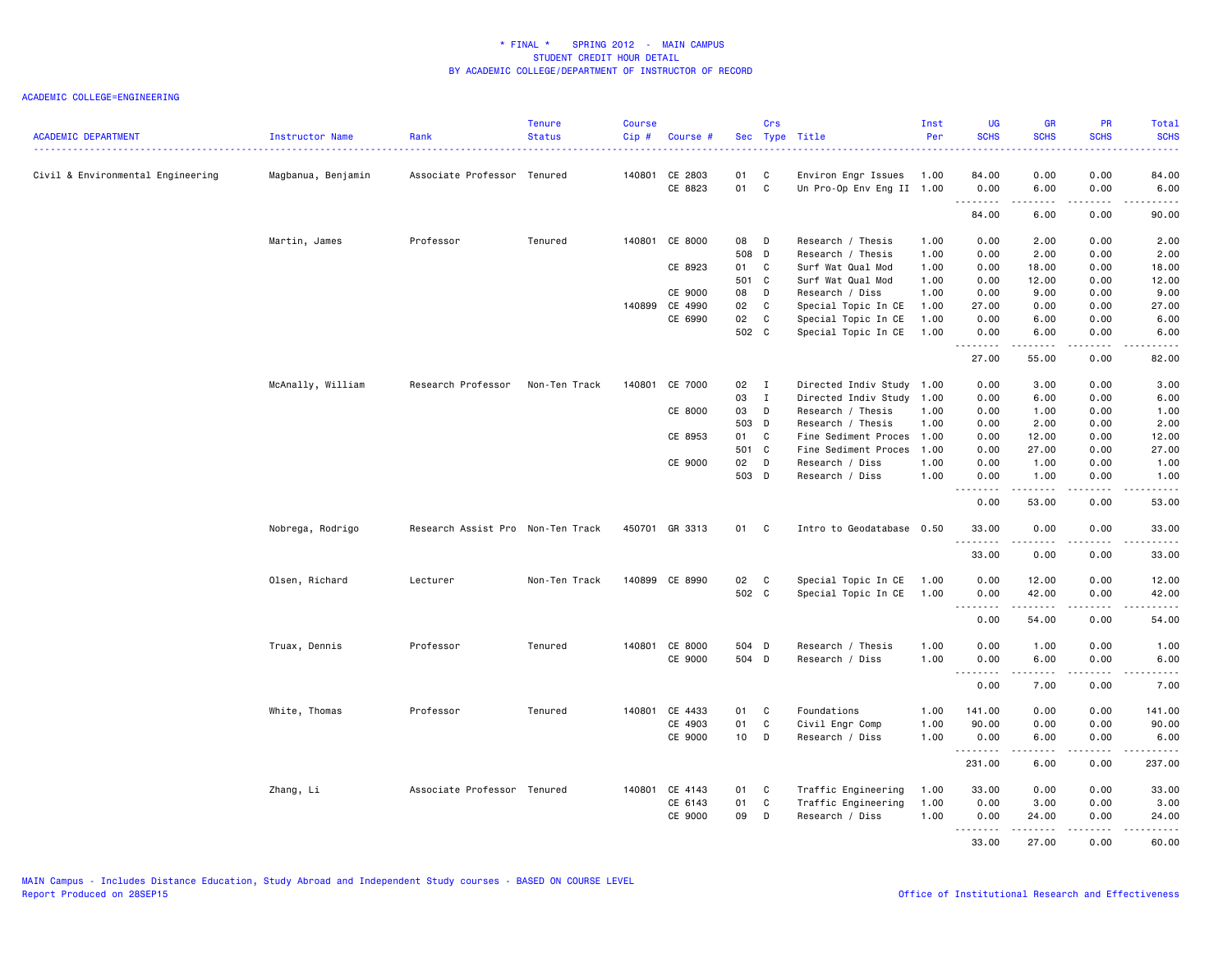| <b>ACADEMIC DEPARTMENT</b>        | Instructor Name | Rank        | Tenure<br>Status | Course<br>Cip# | Course #        |      | Crs | Sec Type Title      | Inst<br>Per | <b>UG</b><br><b>SCHS</b>        | <b>GR</b><br><b>SCHS</b>       | <b>PR</b><br><b>SCHS</b>     | Total<br><b>SCHS</b>                           |
|-----------------------------------|-----------------|-------------|------------------|----------------|-----------------|------|-----|---------------------|-------------|---------------------------------|--------------------------------|------------------------------|------------------------------------------------|
| Civil & Environmental Engineering | Zhou, Li        | Non-Faculty | Not Applicable   |                | 429999 EDX 3213 | 06 C |     | Psy of Excep Chld & | 1.00        | 81.00<br>.<br>81,00             | 0.00<br>.<br>0.00              | 0.00<br>.<br>0.00            | 81.00<br>.<br>81.00                            |
| Civil & Environmental Engineering |                 |             |                  |                |                 |      |     |                     |             | ========<br>1894.00<br>-------- | --------<br>355,00<br>-------- | ========<br>0.00<br>======== | ==========<br>2249.00<br>$=$ = = = = = = = = = |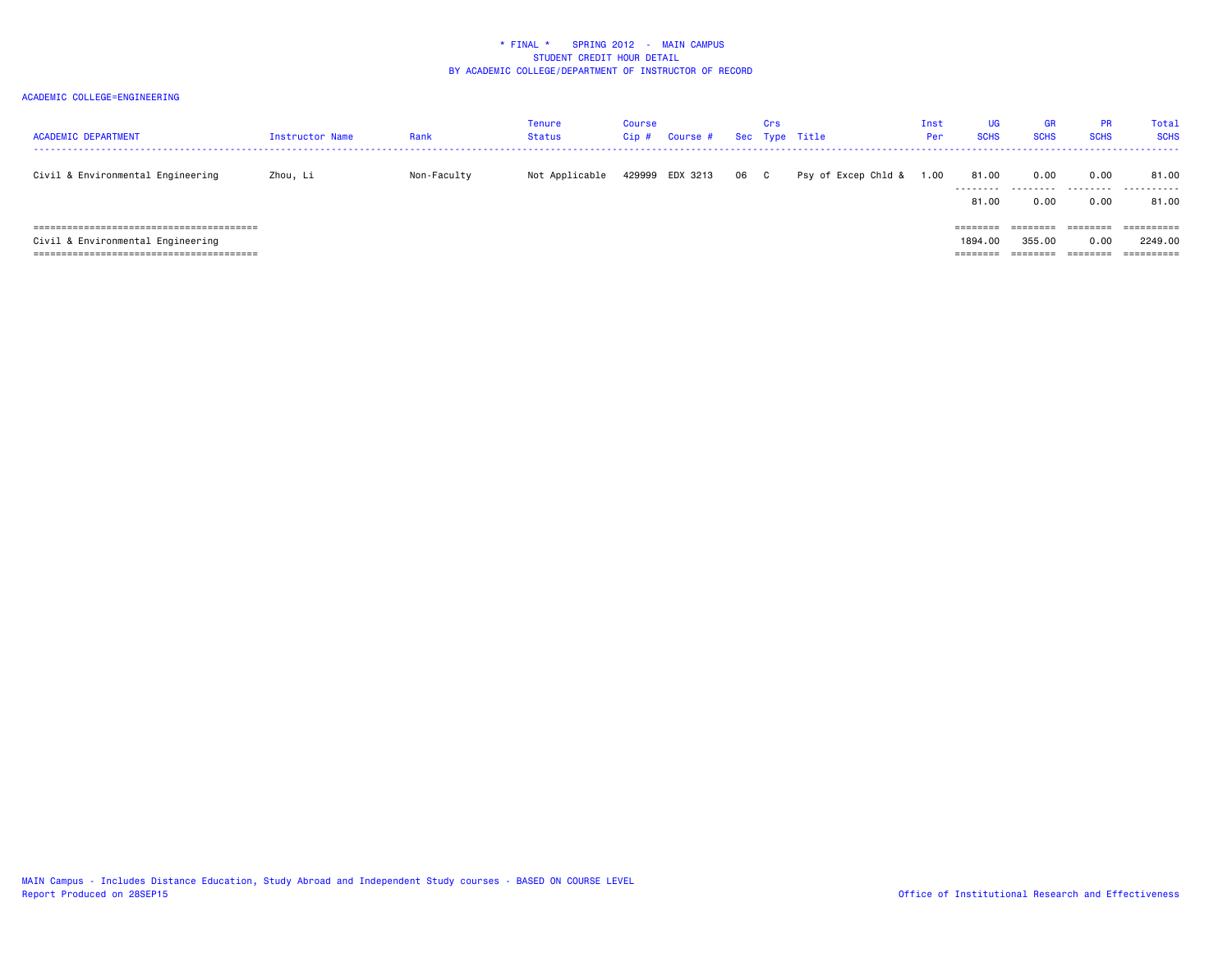| <b>ACADEMIC DEPARTMENT</b>     | Instructor Name   | Rank                              | <b>Tenure</b><br><b>Status</b> | <b>Course</b><br>Cip# | Course #             |                   | Crs               | Sec Type Title                       | Inst<br>Per  | <b>UG</b><br><b>SCHS</b> | <b>GR</b><br><b>SCHS</b>                                                                                                                                      | PR<br><b>SCHS</b> | <b>Total</b><br><b>SCHS</b>                                                                                                                                  |
|--------------------------------|-------------------|-----------------------------------|--------------------------------|-----------------------|----------------------|-------------------|-------------------|--------------------------------------|--------------|--------------------------|---------------------------------------------------------------------------------------------------------------------------------------------------------------|-------------------|--------------------------------------------------------------------------------------------------------------------------------------------------------------|
| Computer Science & Engineering | Allen, Edward     | Associate Professor Tenured       |                                | 110101                | CSE 4000             | 01                | $\blacksquare$    | Directed Indiv Study 1.00            |              | 3.00                     | 0.00                                                                                                                                                          | 0.00              | 3.00                                                                                                                                                         |
|                                |                   |                                   |                                |                       | CSE 8000             | 01                | D                 | Research / Thesis                    | 1.00         | 0.00                     | 7.00                                                                                                                                                          | 0.00              | 7.00                                                                                                                                                         |
|                                |                   |                                   |                                |                       | CSE 8243             | 01                | C                 | Software Specificati                 | 1.00         | 0.00                     | 27.00                                                                                                                                                         | 0.00              | 27.00                                                                                                                                                        |
|                                |                   |                                   |                                |                       | CSE 9000             | 01                | D                 | Research/Diss                        | 1.00         | 0.00                     | 27.00<br>.                                                                                                                                                    | 0.00<br>.         | 27.00<br>.                                                                                                                                                   |
|                                |                   |                                   |                                |                       |                      |                   |                   |                                      |              | 3.00                     | 61.00                                                                                                                                                         | 0.00              | 64.00                                                                                                                                                        |
|                                | Amburn, Elton     | Research Assoc Prof Non-Ten Track |                                |                       | 110101 CSE 4713      | 01                | C.                | Prog Languages                       | 1.00         | 63.00                    | 0.00                                                                                                                                                          | 0.00              | 63.00                                                                                                                                                        |
|                                |                   |                                   |                                |                       | CSE 6713             | 01                | C                 | Prog Languages                       | 1.00         | 0.00                     | 9.00                                                                                                                                                          | 0.00              | 9.00                                                                                                                                                         |
|                                |                   |                                   |                                |                       | 141001 ECE 8990      | 04                | C.                | Special Topic in ECE                 | 0.50         | 0.00<br>.                | 19.50<br>$\frac{1}{2} \left( \frac{1}{2} \right) \left( \frac{1}{2} \right) \left( \frac{1}{2} \right) \left( \frac{1}{2} \right) \left( \frac{1}{2} \right)$ | 0.00<br>.         | 19.50<br>.                                                                                                                                                   |
|                                |                   |                                   |                                |                       |                      |                   |                   |                                      |              | 63.00                    | 28.50                                                                                                                                                         | 0.00              | 91.50                                                                                                                                                        |
|                                | Banicescu, Ioana  | Professor                         | Tenured                        | 110101                | CSE 8813             | 01                | C                 | Theory of Computatio 1.00            |              | 0.00                     | 30.00                                                                                                                                                         | 0.00              | 30.00                                                                                                                                                        |
|                                |                   |                                   |                                |                       | CSE 9000             | 02                | D                 | Research/Diss                        | 1.00         | 0.00<br>.                | 14.00<br>المتمامين                                                                                                                                            | 0.00<br>الأعامات  | 14.00<br>المتمالين                                                                                                                                           |
|                                |                   |                                   |                                |                       |                      |                   |                   |                                      |              | 0.00                     | 44.00                                                                                                                                                         | 0.00              | 44.00                                                                                                                                                        |
|                                | Bethel, Cindy     | Assistant Professor Ten Track     |                                | 110101                | CSE 4663             | 01                | C                 | Human-Computer Inter 1.00            |              | 48.00                    | 0.00                                                                                                                                                          | 0.00              | 48.00                                                                                                                                                        |
|                                |                   |                                   |                                |                       | CSE 6663             | 01                | C                 | Human-Computer Inter 1.00            |              | 0.00                     | 18.00                                                                                                                                                         | 0.00              | 18.00                                                                                                                                                        |
|                                |                   |                                   |                                |                       |                      | 501               | C                 | Human-Computer Inter 1.00            |              | 0.00                     | 27.00                                                                                                                                                         | 0.00              | 27.00                                                                                                                                                        |
|                                |                   |                                   |                                |                       | CSE 7000             | 01                | $\mathbf{I}$      | Directed Indiv Study 1.00            |              | 0.00<br>.                | 3.00<br>$\frac{1}{2} \left( \frac{1}{2} \right) \left( \frac{1}{2} \right) \left( \frac{1}{2} \right) \left( \frac{1}{2} \right) \left( \frac{1}{2} \right)$  | 0.00<br>الدامات ب | 3.00<br>$\frac{1}{2} \left( \frac{1}{2} \right) \left( \frac{1}{2} \right) \left( \frac{1}{2} \right) \left( \frac{1}{2} \right) \left( \frac{1}{2} \right)$ |
|                                |                   |                                   |                                |                       |                      |                   |                   |                                      |              | 48.00                    | 48.00                                                                                                                                                         | 0.00              | 96.00                                                                                                                                                        |
|                                | Bridges, Susan    | Research Professor                | Non-Ten Track                  |                       | 110101 CSE 9000      | 18                | $\Box$            | Research/Diss                        | 1.00         | 0.00<br>- - - -          | 9.00                                                                                                                                                          | 0.00              | 9.00                                                                                                                                                         |
|                                |                   |                                   |                                |                       |                      |                   |                   |                                      |              | 0.00                     | 9.00                                                                                                                                                          | 0.00              | 9.00                                                                                                                                                         |
|                                | Crumpton, Joseph  | Instructor                        | Non-Ten Track                  | 110201                | CSE 1384             | H <sub>01</sub> B |                   | Honors Intermed Comp 1.00            |              | 68.00                    | 0.00                                                                                                                                                          | 0.00              | 68.00                                                                                                                                                        |
|                                |                   |                                   |                                |                       | CSE 2383             | 01                | C                 | Data Struc & Anal of 1.00            |              | 105.00                   | 0.00                                                                                                                                                          | 0.00              | 105.00                                                                                                                                                       |
|                                |                   |                                   |                                | 110701                | CSE 3324             | 01                | C                 | Dist Client/Server P 0.75            |              | 120.00                   | 0.00                                                                                                                                                          | 0.00              | 120.00                                                                                                                                                       |
|                                |                   |                                   |                                |                       |                      | 02                | К                 | Dist Client/Server P 1.00            |              | 0.00                     | 0.00                                                                                                                                                          | 0.00              | 0.00                                                                                                                                                         |
|                                |                   |                                   |                                |                       |                      | 03                | K                 | Dist Client/Server P 1.00            |              | 0.00                     | 0.00                                                                                                                                                          | 0.00              | 0.00                                                                                                                                                         |
|                                |                   |                                   |                                |                       |                      | 04                | K                 | Dist Client/Server P 1.00            |              | 0.00<br>.                | 0.00<br><u>.</u>                                                                                                                                              | 0.00<br>.         | 0.00<br><u>.</u>                                                                                                                                             |
|                                |                   |                                   |                                |                       |                      |                   |                   |                                      |              | 293.00                   | 0.00                                                                                                                                                          | 0.00              | 293.00                                                                                                                                                       |
|                                | Dampier, David    | Associate Professor Tenured       |                                | 110101                | CSE 4000             | 04                | I                 | Directed Indiv Study 1.00            |              | 3.00                     | 0.00                                                                                                                                                          | 0.00              | 3.00                                                                                                                                                         |
|                                |                   |                                   |                                |                       | CSE 4273             | 01                | C                 | Intro to Computer Fo                 | 1.00         | 90.00                    | 0.00                                                                                                                                                          | 0.00              | 90.00                                                                                                                                                        |
|                                |                   |                                   |                                |                       |                      | H <sub>01</sub> C |                   | Intro to Computer Fo                 | 1.00         | 3.00                     | 0.00                                                                                                                                                          | 0.00              | 3.00                                                                                                                                                         |
|                                |                   |                                   |                                |                       | CSE 6273             | 01                | C                 | Intro to Computer Fo                 | 1.00         | 0.00                     | 30.00                                                                                                                                                         | 0.00              | 30.00                                                                                                                                                        |
|                                |                   |                                   |                                |                       | CSE 7000             | 05                | $\mathbf{I}$      | Directed Indiv Study 1.00            |              | 0.00                     | 3.00                                                                                                                                                          | 0.00              | 3.00                                                                                                                                                         |
|                                |                   |                                   |                                |                       |                      | 06                | $\mathbf I$       | Directed Indiv Study 1.00            |              | 0.00                     | 3.00                                                                                                                                                          | 0.00              | 3.00                                                                                                                                                         |
|                                |                   |                                   |                                |                       | CSE 8000             | 04                | D                 | Research / Thesis                    | 1.00         | 0.00                     | 27.00                                                                                                                                                         | 0.00              | 27.00                                                                                                                                                        |
|                                |                   |                                   |                                |                       | CSE 8080<br>CSE 9000 | 06<br>04          | $\mathbf{I}$<br>D | Directed Project Cs<br>Research/Diss | 1.00<br>1.00 | 0.00<br>0.00             | 3.00<br>23.00                                                                                                                                                 | 0.00<br>0.00      | 3.00<br>23.00                                                                                                                                                |
|                                |                   |                                   |                                |                       |                      |                   |                   |                                      |              | .<br>96.00               | $\frac{1}{2} \left( \frac{1}{2} \right) \left( \frac{1}{2} \right) \left( \frac{1}{2} \right) \left( \frac{1}{2} \right) \left( \frac{1}{2} \right)$<br>89.00 | د د د د<br>0.00   | $\frac{1}{2} \left( \frac{1}{2} \right) \left( \frac{1}{2} \right) \left( \frac{1}{2} \right) \left( \frac{1}{2} \right)$<br>185.00                          |
|                                | Dandass, Yoginder | Associate Professor Tenured       |                                | 110101                | CSE 4153             | 01                | C.                | Data Comm Networks                   | 1.00         | 75.00                    | 0.00                                                                                                                                                          | 0.00              | 75.00                                                                                                                                                        |
|                                |                   |                                   |                                |                       | CSE 6153             | 01                | C                 | Data Comm Networks                   | 1.00         | 0.00                     | 6.00                                                                                                                                                          | 0.00              | 6.00                                                                                                                                                         |
|                                |                   |                                   |                                |                       | CSE 7000             | 02                | $\mathbf{I}$      | Directed Indiv Study 1.00            |              | 0.00                     | 3.00                                                                                                                                                          | 0.00              | 3.00                                                                                                                                                         |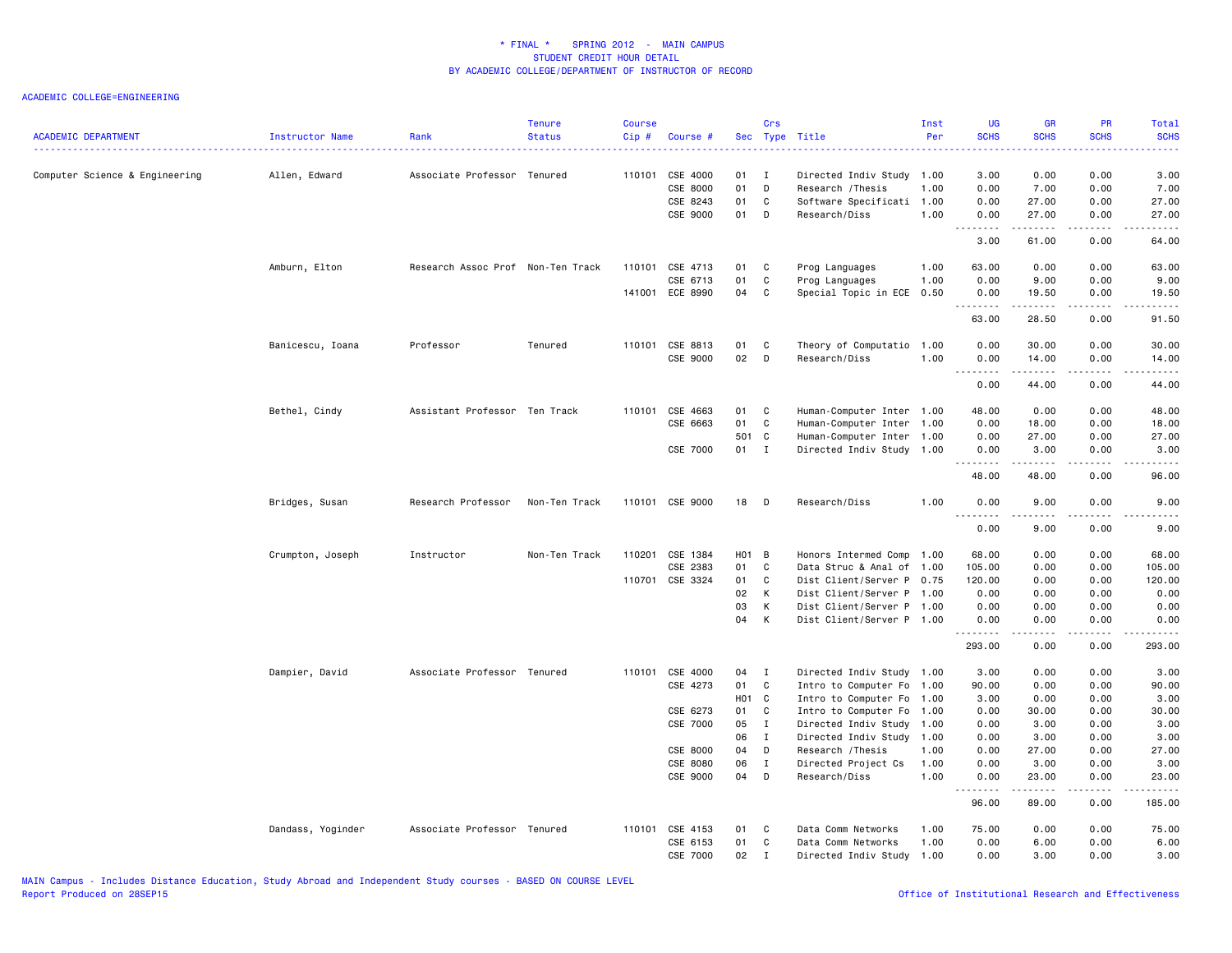| <b>ACADEMIC DEPARTMENT</b>     | Instructor Name   | Rank                              | <b>Tenure</b><br><b>Status</b> | <b>Course</b><br>Cip# | Course #        |                 | Crs               | Sec Type Title                           | Inst<br>Per  | UG<br><b>SCHS</b> | GR<br><b>SCHS</b> | PR<br><b>SCHS</b>     | Total<br><b>SCHS</b>                                                                                                                                                                     |
|--------------------------------|-------------------|-----------------------------------|--------------------------------|-----------------------|-----------------|-----------------|-------------------|------------------------------------------|--------------|-------------------|-------------------|-----------------------|------------------------------------------------------------------------------------------------------------------------------------------------------------------------------------------|
| Computer Science & Engineering | Dandass, Yoginder | Associate Professor Tenured       |                                | 110101                | CSE 7000        | 03              | $\mathbf{I}$      | Directed Indiv Study                     | 1.00         | 0.00              | 3.00              | 0.00                  | 3.00                                                                                                                                                                                     |
|                                |                   |                                   |                                |                       | CSE 8080        | 07              | $\mathbf{I}$      | Directed Project Cs                      | 1.00         | 0.00              | 3.00              | 0.00                  | 3.00                                                                                                                                                                                     |
|                                |                   |                                   |                                |                       | CSE 9000        | 05              | D                 | Research/Diss                            | 1.00         | 0.00              | 19.00             | 0.00                  | 19.00                                                                                                                                                                                    |
|                                |                   |                                   |                                |                       | 141001 ECE 4833 | 01              | C                 | Data Comm Networks                       | 1.00         | 51.00<br>.        | 0.00<br>د د د د د | 0.00<br>.             | 51.00<br>$\frac{1}{2} \left( \frac{1}{2} \right) \left( \frac{1}{2} \right) \left( \frac{1}{2} \right) \left( \frac{1}{2} \right) \left( \frac{1}{2} \right) \left( \frac{1}{2} \right)$ |
|                                |                   |                                   |                                |                       |                 |                 |                   |                                          |              | 126.00            | 34.00             | 0.00                  | 160.00                                                                                                                                                                                   |
|                                | Griffin, Walter   | Non-Faculty                       | Not Applicable                 |                       | 110201 CSE 1233 | 01              | $\mathbf{C}$      | Cmptr Prog-C                             | 1.00         | 144.00<br>.       | 0.00<br>.         | 0.00<br>$\frac{1}{2}$ | 144.00<br>.                                                                                                                                                                              |
|                                |                   |                                   |                                |                       |                 |                 |                   |                                          |              | 144.00            | 0.00              | 0.00                  | 144.00                                                                                                                                                                                   |
|                                | Hansen, Eric      | Associate Professor Tenured       |                                | 110101                | CSE 4833        | 01              | C                 | Intro to Algorithms                      | 1.00         | 60.00             | 0.00              | 0.00                  | 60.00                                                                                                                                                                                    |
|                                |                   |                                   |                                |                       | CSE 6833        | 01              | $\mathbf{C}$      | Intro to Algorithms                      | 1.00         | 0.00              | 15.00             | 0.00                  | 15.00                                                                                                                                                                                    |
|                                |                   |                                   |                                |                       | CSE 8000        | 06              | D                 | Research / Thesis                        | 1.00         | 0.00              | 12.00             | 0.00                  | 12.00                                                                                                                                                                                    |
|                                |                   |                                   |                                |                       | CSE 9000        | 06              | D                 | Research/Diss                            | 1.00         | 0.00              | 1.00              | 0.00                  | 1.00                                                                                                                                                                                     |
|                                |                   |                                   |                                |                       | CSE 9633        | 02              | C                 | Topics Artif Intell                      | 1.00         | 0.00<br>.         | 30.00<br>.        | 0.00<br>.             | 30.00<br>.                                                                                                                                                                               |
|                                |                   |                                   |                                |                       |                 |                 |                   |                                          |              | 60.00             | 58.00             | 0.00                  | 118.00                                                                                                                                                                                   |
|                                | Haupt, Tomasz     | Research Assoc Prof Non-Ten Track |                                |                       | 110101 CSE 8000 | 07 D            |                   | Research / Thesis                        | 1.00         | 0.00<br>.         | 3.00<br><b>.</b>  | 0.00<br>.             | 3.00<br>$\frac{1}{2}$                                                                                                                                                                    |
|                                |                   |                                   |                                |                       |                 |                 |                   |                                          |              | 0.00              | 3.00              | 0.00                  | 3.00                                                                                                                                                                                     |
|                                | Henderson, Lisa   | Instructor                        | Non-Ten Track                  |                       | 110201 CSE 1284 | 01              | C.                | Intro Comp Prog                          | 1.00         | 184.00            | 0.00              | 0.00                  | 184.00                                                                                                                                                                                   |
|                                |                   |                                   |                                |                       |                 | 02              | C.                | Intro Comp Prog                          | 1.00         | 144.00            | 0.00              | 0.00                  | 144.00                                                                                                                                                                                   |
|                                |                   |                                   |                                |                       |                 | 03              | K                 | Intro Comp Prog                          | 1.00         | 0.00              | 0.00              | 0.00                  | 0.00                                                                                                                                                                                     |
|                                |                   |                                   |                                |                       |                 | 04              | K                 | Intro Comp Prog                          | 1.00         | 0.00              | 0.00              | 0.00                  | 0.00                                                                                                                                                                                     |
|                                |                   |                                   |                                |                       |                 | 05              | K                 | Intro Comp Prog                          | 1.00         | 0.00              | 0.00              | 0.00                  | 0.00                                                                                                                                                                                     |
|                                |                   |                                   |                                |                       |                 | 06              | K                 | Intro Comp Prog                          | 1.00         | 0.00              | 0.00              | 0.00                  | 0.00                                                                                                                                                                                     |
|                                |                   |                                   |                                |                       |                 | H01 C           |                   | Honors Intro Comp Pr                     | 1.00         | 8.00              | 0.00              | 0.00                  | 8.00                                                                                                                                                                                     |
|                                |                   |                                   |                                |                       |                 | H02 C           |                   | Honors Intro Comp Pr                     | 1.00         | 4.00              | 0.00              | 0.00                  | 4.00                                                                                                                                                                                     |
|                                |                   |                                   |                                |                       | CSE 1384        | 01              | C.                | Intermed Comp Prog                       | 1.00         | 144.00            | 0.00              | 0.00                  | 144.00                                                                                                                                                                                   |
|                                |                   |                                   |                                |                       |                 | 02              | $\mathbf{C}$<br>K | Intermed Comp Prog                       | 1.00         | 168.00            | 0.00              | 0.00                  | 168.00                                                                                                                                                                                   |
|                                |                   |                                   |                                |                       |                 | 04<br>05        | K                 | Intermed Comp Prog<br>Intermed Comp Prog | 1.00<br>1.00 | 0.00<br>0.00      | 0.00<br>0.00      | 0.00<br>0.00          | 0.00<br>0.00                                                                                                                                                                             |
|                                |                   |                                   |                                |                       |                 | 06              | K                 | Intermed Comp Prog                       | 1.00         | 0.00              | 0.00              | 0.00                  | 0.00                                                                                                                                                                                     |
|                                |                   |                                   |                                |                       |                 | 07              | K                 | Intermed Comp Prog                       | 1.00         | 0.00              | 0.00              | 0.00                  | 0.00                                                                                                                                                                                     |
|                                |                   |                                   |                                |                       |                 | 08              | к                 | Intermed Comp Prog                       | 1.00         | 0.00              | 0.00              | 0.00                  | 0.00                                                                                                                                                                                     |
|                                |                   |                                   |                                |                       |                 | 09              | K                 | Intermed Comp Prog                       | 1.00         | 0.00              | 0.00              | 0.00                  | 0.00                                                                                                                                                                                     |
|                                |                   |                                   |                                |                       |                 | 10 <sup>1</sup> | K                 | Intermed Comp Prog                       | 1.00         | 0.00              | 0.00              | 0.00                  | 0.00                                                                                                                                                                                     |
|                                |                   |                                   |                                |                       |                 |                 |                   |                                          |              | .<br>652.00       | -----<br>0.00     | .<br>0.00             | .<br>652.00                                                                                                                                                                              |
|                                | Jankun-Kelly, T.  | Associate Professor Tenured       |                                | 110101                | CSE 3813        | 01              | $\mathbf{C}$      | Intro to Formal Lang 1.00                |              | 72.00             | 0.00              | 0.00                  | 72.00                                                                                                                                                                                    |
|                                |                   |                                   |                                |                       | CSE 6990        | 04              | C                 | Special Topic in CSE 1.00                |              | 0.00              | 15.00             | 0.00                  | 15.00                                                                                                                                                                                    |
|                                |                   |                                   |                                |                       | CSE 8000        | 08              | D                 | Research / Thesis                        | 1.00         | 0.00              | 20.00             | 0.00                  | 20.00                                                                                                                                                                                    |
|                                |                   |                                   |                                |                       | CSE 8080        | 10              | $\mathbf{I}$      | Directed Project Cs                      | 1.00         | 0.00              | 3.00              | 0.00                  | 3.00                                                                                                                                                                                     |
|                                |                   |                                   |                                |                       | CSE 9000        | 07              | D                 | Research/Diss                            | 1.00         | 0.00              | 6.00              | 0.00                  | 6.00                                                                                                                                                                                     |
|                                |                   |                                   |                                |                       | 119999 CSE 4990 | 04              | C.                | Special Topic in CS 1.00                 |              | 51.00<br>.        | 0.00<br>-----     | 0.00<br>.             | 51.00<br>.                                                                                                                                                                               |
|                                |                   |                                   |                                |                       |                 |                 |                   |                                          |              | 123.00            | 44.00             | 0.00                  | 167.00                                                                                                                                                                                   |
|                                | Lee, Sarah        | Instructor                        | Non-Ten Track                  |                       | 110101 CSE 3981 | 01              | $\mathbf{C}$      | Computer Ethics                          | 1.00         | 14.00             | 0.00              | 0.00                  | 14.00                                                                                                                                                                                    |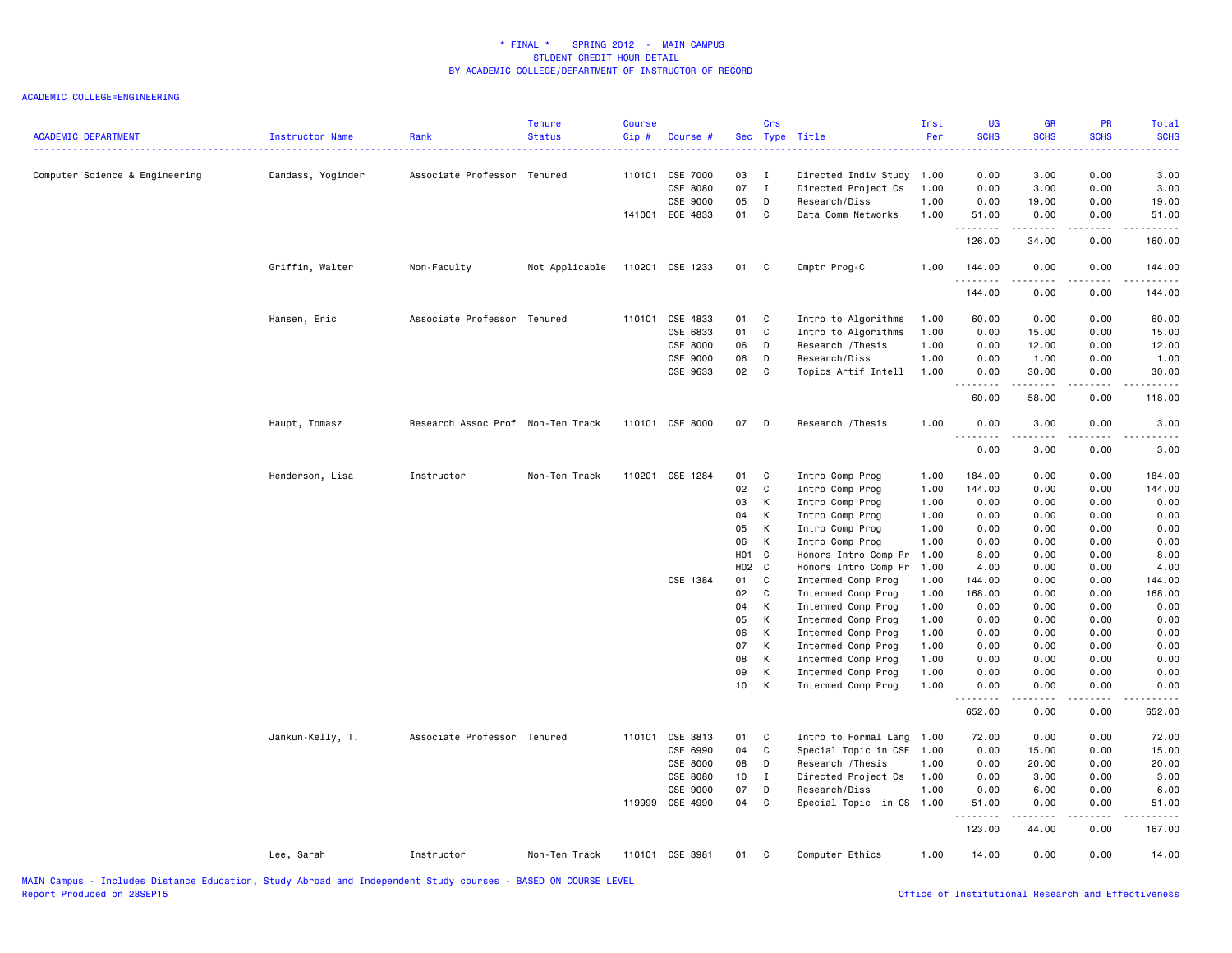| <b>ACADEMIC DEPARTMENT</b>     | Instructor Name      | Rank                          | <b>Tenure</b><br><b>Status</b> | <b>Course</b><br>Cip# | Course #        |              | Crs            | Sec Type Title            | Inst<br>Per | <b>UG</b><br><b>SCHS</b>                                       | <b>GR</b><br><b>SCHS</b>                                                                                                                                      | PR<br><b>SCHS</b><br>.       | Total<br><b>SCHS</b><br>22222                                                                                                                                 |
|--------------------------------|----------------------|-------------------------------|--------------------------------|-----------------------|-----------------|--------------|----------------|---------------------------|-------------|----------------------------------------------------------------|---------------------------------------------------------------------------------------------------------------------------------------------------------------|------------------------------|---------------------------------------------------------------------------------------------------------------------------------------------------------------|
| Computer Science & Engineering | Lee, Sarah           | Instructor                    | Non-Ten Track                  |                       | 110101 CSE 3981 | 02           | $\mathbf{C}$   | Computer Ethics           | 1.00        | 13.00                                                          | 0.00                                                                                                                                                          | 0.00                         | 13.00                                                                                                                                                         |
|                                |                      |                               |                                |                       | CSE 4000        | 06           | $\mathbf{I}$   | Directed Indiv Study 1.00 |             | 4.00                                                           | 0.00                                                                                                                                                          | 0.00                         | 4.00                                                                                                                                                          |
|                                |                      |                               |                                | 110701                | CSE 3324        | 01           | C              | Dist Client/Server P 0.25 |             | 40.00                                                          | 0.00                                                                                                                                                          | 0.00                         | 40.00                                                                                                                                                         |
|                                |                      |                               |                                |                       | CSE 4214        | 01           | C              | Intro to Software En 1.00 |             | 80.00                                                          | 0.00                                                                                                                                                          | 0.00                         | 80.00                                                                                                                                                         |
|                                |                      |                               |                                |                       |                 | 02           | Κ              | Intro to Software En 1.00 |             | 0.00                                                           | 0.00                                                                                                                                                          | 0.00                         | 0.00                                                                                                                                                          |
|                                |                      |                               |                                |                       |                 | 03           | K              | Intro to Software En 1.00 |             | 0.00                                                           | 0.00                                                                                                                                                          | 0.00                         | 0.00                                                                                                                                                          |
|                                |                      |                               |                                |                       | CSE 6214        | 01           | C              | Intro to Software E 1.00  |             | 0.00                                                           | 20.00                                                                                                                                                         | 0.00                         | 20.00                                                                                                                                                         |
|                                |                      |                               |                                |                       |                 | 02           | Κ              | Intro to Software E 1.00  |             | 0.00                                                           | 0.00                                                                                                                                                          | 0.00                         | 0.00                                                                                                                                                          |
|                                |                      |                               |                                |                       |                 | 03           | к              | Intro to Software E 1.00  |             | 0.00<br>.                                                      | 0.00<br>$\frac{1}{2} \left( \frac{1}{2} \right) \left( \frac{1}{2} \right) \left( \frac{1}{2} \right) \left( \frac{1}{2} \right) \left( \frac{1}{2} \right)$  | 0.00<br>.                    | 0.00<br>.                                                                                                                                                     |
|                                |                      |                               |                                |                       |                 |              |                |                           |             | 151.00                                                         | 20.00                                                                                                                                                         | 0.00                         | 171.00                                                                                                                                                        |
|                                | Lewis, Christopher   | Grad Teach Assist             | Not Applicable                 |                       | 110201 CSE 1384 | 03           | $\mathbf{C}$   | Intermed Comp Prog        | 1.00        | 172.00<br>.                                                    | 0.00                                                                                                                                                          | 0.00                         | 172.00<br>.                                                                                                                                                   |
|                                |                      |                               |                                |                       |                 |              |                |                           |             | 172.00                                                         | 0.00                                                                                                                                                          | 0.00                         | 172.00                                                                                                                                                        |
|                                | Luke, Edward         | Associate Professor Tenured   |                                |                       | 110101 CSE 4000 | 07           | $\blacksquare$ | Directed Indiv Study      | 1.00        | 3.00                                                           | 0.00                                                                                                                                                          | 0.00                         | 3.00                                                                                                                                                          |
|                                |                      |                               |                                |                       | CSE 8000        | 10           | D              | Research / Thesis         | 1.00        | 0.00                                                           | 1.00                                                                                                                                                          | 0.00                         | 1.00                                                                                                                                                          |
|                                |                      |                               |                                |                       | CSE 8163        | 01           | C              | Par & Dist Sci Comp       | 1.00        | 0.00                                                           | 15.00                                                                                                                                                         | 0.00                         | 15.00                                                                                                                                                         |
|                                |                      |                               |                                |                       | CSE 9000        | 08           | D              | Research/Diss             | 1.00        | 0.00                                                           | 9.00                                                                                                                                                          | 0.00                         | 9.00                                                                                                                                                          |
|                                |                      |                               |                                |                       |                 |              |                |                           |             | <u>.</u><br>3.00                                               | -----<br>25.00                                                                                                                                                | .<br>0.00                    | .<br>28.00                                                                                                                                                    |
|                                |                      |                               |                                |                       |                 |              |                |                           |             |                                                                |                                                                                                                                                               |                              |                                                                                                                                                               |
|                                | Niu, Nan             | Assistant Professor Ten Track |                                |                       | 110101 CSE 3223 | 01           | $\mathsf{L}$   | Software Eng Sr Proj 1.00 |             | 33.00                                                          | 0.00                                                                                                                                                          | 0.00                         | 33.00                                                                                                                                                         |
|                                |                      |                               |                                |                       | CSE 4283        | 01           | C              | Software Testing and      | 1.00        | 36.00                                                          | 0.00                                                                                                                                                          | 0.00                         | 36.00                                                                                                                                                         |
|                                |                      |                               |                                |                       | CSE 6283        | 01           | C              | Software Testing and      | 1.00        | 0.00                                                           | 18.00                                                                                                                                                         | 0.00                         | 18.00                                                                                                                                                         |
|                                |                      |                               |                                |                       | CSE 8080        | 21           | I              | Directed Project Cs       | 1.00        | 0.00                                                           | 3.00                                                                                                                                                          | 0.00                         | 3.00                                                                                                                                                          |
|                                |                      |                               |                                |                       | CSE 9000        | 09           | D              | Research/Diss             | 1.00        | 0.00<br><u>.</u>                                               | 37.00<br>.                                                                                                                                                    | 0.00<br>.                    | 37.00<br>.                                                                                                                                                    |
|                                |                      |                               |                                |                       |                 |              |                |                           |             | 69.00                                                          | 58.00                                                                                                                                                         | 0.00                         | 127.00                                                                                                                                                        |
|                                | Perkins, Andy        | Assistant Professor Ten Track |                                | 110101                | CSE 6990        | 03           | $\mathbf{C}$   | Special Topic in CSE 1.00 |             | 0.00                                                           | 9.00                                                                                                                                                          | 0.00                         | 9.00                                                                                                                                                          |
|                                |                      |                               |                                |                       | CSE 9000        | 10           | D              | Research/Diss             | 1.00        | 0.00                                                           | 18.00                                                                                                                                                         | 0.00                         | 18.00                                                                                                                                                         |
|                                |                      |                               |                                | 119999                | CSE 4990        | 03           | C              | Special Topic in CS 1.00  |             | 12.00                                                          | 0.00                                                                                                                                                          | 0.00                         | 12.00                                                                                                                                                         |
|                                |                      |                               |                                | 260101                | CSE 4623        | 01           | C              | Computational Biolog 1.00 |             | 9.00                                                           | 0.00                                                                                                                                                          | 0.00                         | 9.00                                                                                                                                                          |
|                                |                      |                               |                                |                       | CSE 6623        | 01           | C              | Computational Biolog 1.00 |             | 0.00<br>.                                                      | 18.00<br><u>.</u>                                                                                                                                             | 0.00<br>$- - -$              | 18.00<br>$\frac{1}{2} \left( \frac{1}{2} \right) \left( \frac{1}{2} \right) \left( \frac{1}{2} \right) \left( \frac{1}{2} \right) \left( \frac{1}{2} \right)$ |
|                                |                      |                               |                                |                       |                 |              |                |                           |             | 21.00                                                          | 45.00                                                                                                                                                         | 0.00                         | 66.00                                                                                                                                                         |
|                                | Ramkumar, Mahalingam | Associate Professor Tenured   |                                |                       | 110101 CSE 4000 | $02 \quad I$ |                | Directed Indiv Study 1.00 |             | 3.00                                                           | 0.00                                                                                                                                                          | 0.00                         | 3.00                                                                                                                                                          |
|                                |                      |                               |                                |                       | CSE 8000        | 13           | D              | Research / Thesis         | 1.00        | 0.00                                                           | 9.00                                                                                                                                                          | 0.00                         | 9.00                                                                                                                                                          |
|                                |                      |                               |                                |                       | CSE 8080        | 13           | $\mathbf{I}$   | Directed Project Cs       | 1.00        | 0.00                                                           | 3.00                                                                                                                                                          | 0.00                         | 3.00                                                                                                                                                          |
|                                |                      |                               |                                |                       | CSE 8990        | 01           | $\mathsf{C}$   | Special Topic in CS       | 1.00        | 0.00                                                           | 48.00                                                                                                                                                         | 0.00                         | 48.00                                                                                                                                                         |
|                                |                      |                               |                                |                       | CSE 9000        | 11           | D              | Research/Diss             | 1.00        | 0.00                                                           | 12.00                                                                                                                                                         | 0.00                         | 12.00                                                                                                                                                         |
|                                |                      |                               |                                |                       |                 |              |                |                           |             | $\omega_{\rm{eff}}$ and $\omega_{\rm{eff}}$<br>د د د د<br>3.00 | $\frac{1}{2} \left( \frac{1}{2} \right) \left( \frac{1}{2} \right) \left( \frac{1}{2} \right) \left( \frac{1}{2} \right) \left( \frac{1}{2} \right)$<br>72.00 | $\sim$ $\sim$ $\sim$<br>0.00 | $\sim$ $\sim$ $\sim$ $\sim$ $\sim$<br>75.00                                                                                                                   |
|                                | Swan, John           | Professor                     | Tenured                        |                       | 110101 CSE 6990 | 02 C         |                | Special Topic in CSE      | 1.00        | 0.00                                                           | 12.00                                                                                                                                                         | 0.00                         | 12.00                                                                                                                                                         |
|                                |                      |                               |                                |                       | CSE 8000        | 15           | D              | Research / Thesis         | 1.00        | 0.00                                                           | 1.00                                                                                                                                                          | 0.00                         | 1.00                                                                                                                                                          |
|                                |                      |                               |                                |                       | CSE 8080        | 15           | $\mathbf{I}$   | Directed Project Cs       | 1.00        | 0.00                                                           | 3.00                                                                                                                                                          | 0.00                         | 3.00                                                                                                                                                          |
|                                |                      |                               |                                |                       | CSE 9000        | 13           | D              | Research/Diss             | 1.00        | 0.00                                                           | 27.00                                                                                                                                                         | 0.00                         | 27.00                                                                                                                                                         |
|                                |                      |                               |                                | 119999                | CSE 2813        | 02           | C              | Discrete Structures       | 1.00        | 78.00                                                          | 0.00                                                                                                                                                          | 0.00                         | 78.00                                                                                                                                                         |
|                                |                      |                               |                                |                       |                 | H02 C        |                | Honors Discrete Stru      | 1.00        | 9.00                                                           | 0.00                                                                                                                                                          | 0.00                         | 9.00                                                                                                                                                          |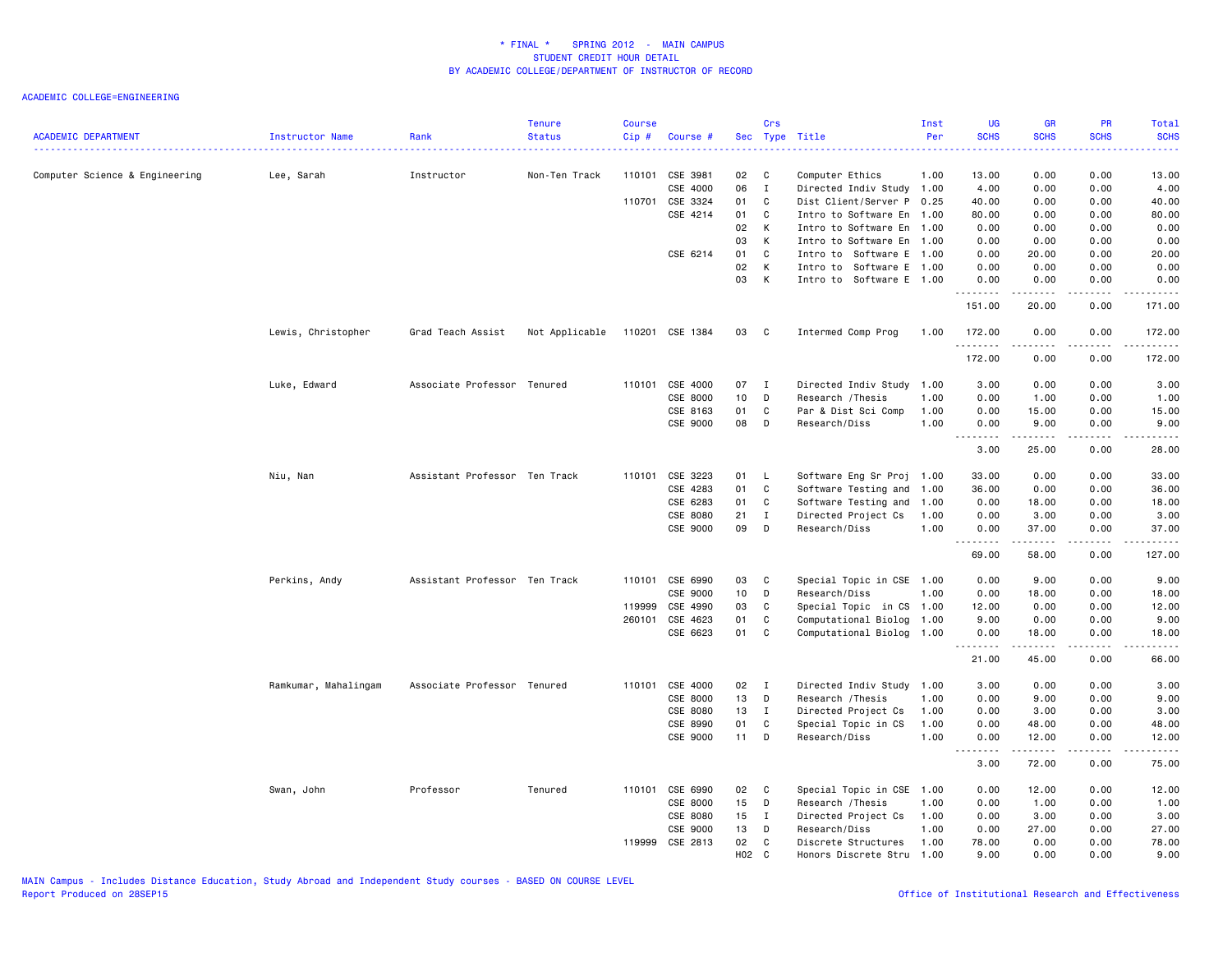| <b>ACADEMIC DEPARTMENT</b>                                               | Instructor Name | Rank                              | <b>Tenure</b><br><b>Status</b> | <b>Course</b><br>Cip# | Course #        |       | Crs          | Sec Type Title            | Inst<br>Per | <b>UG</b><br><b>SCHS</b> | <b>GR</b><br><b>SCHS</b> | <b>PR</b><br><b>SCHS</b> | Total<br><b>SCHS</b>  |
|--------------------------------------------------------------------------|-----------------|-----------------------------------|--------------------------------|-----------------------|-----------------|-------|--------------|---------------------------|-------------|--------------------------|--------------------------|--------------------------|-----------------------|
| Computer Science & Engineering                                           | Swan, John      | Professor                         | Tenured                        |                       | 119999 CSE 4990 | 02 C  |              | Special Topic in CS 1.00  |             | 42.00                    | 0.00                     | 0.00                     | 42.00                 |
|                                                                          |                 |                                   |                                |                       |                 |       |              |                           |             | .<br>129.00              | .<br>43.00               | $\cdots$<br>0.00         | .<br>172.00           |
|                                                                          | Vaughn, Rayford | Non-Faculty                       | Tenured                        |                       | 110101 CSE 9000 | 14 D  |              | Research/Diss             | 1.00        | 0.00<br>$\frac{1}{2}$    | 6.00                     | 0.00                     | 6.00                  |
|                                                                          |                 |                                   |                                |                       |                 |       |              |                           |             | 0.00                     | 6.00                     | 0.00                     | 6.00                  |
|                                                                          | Williams, Byron | Assistant Professor Ten Track     |                                | 110101                | CSE 7000        | 04    | <b>I</b>     | Directed Indiv Study 1.00 |             | 0.00                     | 3.00                     | 0.00                     | 3.00                  |
|                                                                          |                 |                                   |                                |                       | CSE 8283        | 01 C  |              | Empirical Software E 1.00 |             | 0.00                     | 36.00                    | 0.00                     | 36.00                 |
|                                                                          |                 |                                   |                                |                       | CSE 9000        | 15    | $\Box$       | Research/Diss             | 1.00        | 0.00<br>.                | 3.00<br>.                | 0.00<br>.                | 3.00<br>.             |
|                                                                          |                 |                                   |                                |                       |                 |       |              |                           |             | 0.00                     | 42.00                    | 0.00                     | 42.00                 |
|                                                                          | Yuan, Changhe   | Assistant Professor Ten Track     |                                | 110101                | CSE 4000        | 03    | I            | Directed Indiv Study 1.00 |             | 3.00                     | 0.00                     | 0.00                     | 3.00                  |
|                                                                          |                 |                                   |                                |                       | CSE 4833        | 02 C  |              | Intro to Algorithms       | 1.00        | 57.00                    | 0.00                     | 0.00                     | 57.00                 |
|                                                                          |                 |                                   |                                |                       | CSE 6833        | 02    | $\mathbf{C}$ | Intro to Algorithms       | 1.00        | 0.00                     | 6.00                     | 0.00                     | 6.00                  |
|                                                                          |                 |                                   |                                |                       | CSE 8000        | 18    | D            | Research / Thesis         | 1.00        | 0.00                     | 9.00                     | 0.00                     | 9.00                  |
|                                                                          |                 |                                   |                                |                       | CSE 8080        | 18    | I            | Directed Project Cs       | 1.00        | 0.00                     | 3.00                     | 0.00                     | 3.00                  |
|                                                                          |                 |                                   |                                |                       | CSE 9000        | 16    | D            | Research/Diss             | 1.00        | 0.00                     | 24.00                    | 0.00                     | 24.00                 |
|                                                                          |                 |                                   |                                |                       | CSE 9633        | 01    | C            | Topics Artif Intell       | 1.00        | 0.00                     | 27.00                    | 0.00                     | 27.00                 |
|                                                                          |                 |                                   |                                |                       |                 | 501 C |              | Topics Artif Intell       | 1.00        | 0.00<br>.                | 9.00<br>.                | 0.00<br>.                | 9.00<br>.             |
|                                                                          |                 |                                   |                                |                       |                 |       |              |                           |             | 60.00                    | 78.00                    | 0.00                     | 138.00                |
|                                                                          | Zhang, Song     | Assistant Professor Ten Track     |                                |                       | 110101 CSE 4000 | 05 I  |              | Directed Indiv Study 1.00 |             | 3.00                     | 0.00                     | 0.00                     | 3.00                  |
|                                                                          |                 |                                   |                                |                       | CSE 6990        | 01 C  |              | Special Topic in CSE 1.00 |             | 0.00                     | 12.00                    | 0.00                     | 12.00                 |
|                                                                          |                 |                                   |                                |                       | CSE 9000        | 17 D  |              | Research/Diss             | 1.00        | 0.00                     | 7.00                     | 0.00                     | 7.00                  |
|                                                                          |                 |                                   |                                | 119999                | CSE 2813        | 01    | C            | Discrete Structures       | 1.00        | 93.00                    | 0.00                     | 0.00                     | 93.00                 |
|                                                                          |                 |                                   |                                |                       | CSE 4990        | 01    | C            | Special Topic in CS 1.00  |             | 3.00<br>. <b>.</b>       | 0.00                     | 0.00                     | 3.00                  |
|                                                                          |                 |                                   |                                |                       |                 |       |              |                           |             | 99.00                    | 19.00                    | 0.00                     | 118.00                |
|                                                                          | Zhang, Yang     | Research Assist Pro Non-Ten Track |                                |                       | 110101 CSE 4733 | 01    | <b>C</b>     | Operating Systems I       | 1.00        | 72.00                    | 0.00                     | 0.00                     | 72.00                 |
|                                                                          |                 |                                   |                                |                       | CSE 6733        | 01 C  |              | Operating Systems I 1.00  |             | 0.00<br>.                | 6.00<br>. <b>.</b>       | 0.00<br>$\frac{1}{2}$    | 6.00                  |
|                                                                          |                 |                                   |                                |                       |                 |       |              |                           |             | 72.00                    | 6.00                     | 0.00                     | 78.00                 |
| --------------------------------------<br>Computer Science & Engineering |                 |                                   |                                |                       |                 |       |              |                           |             | ========<br>2387.00      | ========<br>832.50       | ========<br>0.00         | ==========<br>3219.50 |
|                                                                          |                 |                                   |                                |                       |                 |       |              |                           |             | ========                 | ======== ========        |                          | ==========            |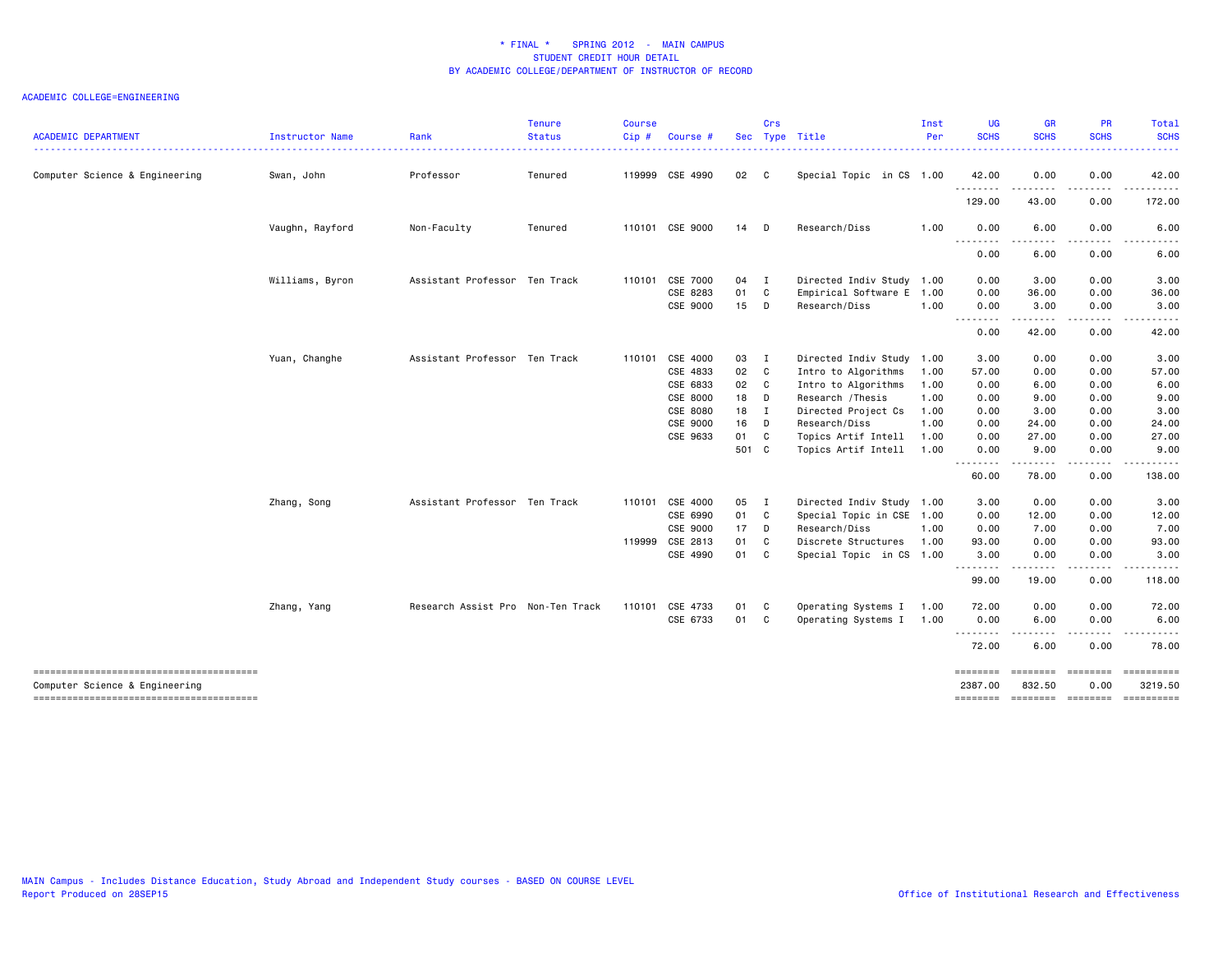| <b>ACADEMIC DEPARTMENT</b>        | Instructor Name    | Rank                              | <b>Tenure</b><br><b>Status</b> | <b>Course</b><br>Cip# | Course #        |       | Crs          | Sec Type Title            | Inst<br>Per | UG<br><b>SCHS</b> | <b>GR</b><br><b>SCHS</b>                                                                                                                                      | PR<br><b>SCHS</b>     | Total<br><b>SCHS</b>                                                                                                                                          |
|-----------------------------------|--------------------|-----------------------------------|--------------------------------|-----------------------|-----------------|-------|--------------|---------------------------|-------------|-------------------|---------------------------------------------------------------------------------------------------------------------------------------------------------------|-----------------------|---------------------------------------------------------------------------------------------------------------------------------------------------------------|
| Electrical & Computer Engineering | Aanstoos, James    | Research Assoc Prof Non-Ten Track |                                |                       | 141001 ECE 9000 | 24    | D            | Research/Diss             | 1.00        | 0.00<br>$- - -$   | 3.00                                                                                                                                                          | 0.00                  | 3.00                                                                                                                                                          |
|                                   |                    |                                   |                                |                       |                 |       |              |                           |             | 0.00              | 3.00                                                                                                                                                          | 0.00                  | 3.00                                                                                                                                                          |
|                                   | Abdelwahed, Sherif | Associate Professor Tenured       |                                |                       | 140901 ECE 4713 | 01    | C            | Computer Architectur 1.00 |             | 105.00            | 0.00                                                                                                                                                          | 0.00                  | 105.00                                                                                                                                                        |
|                                   |                    |                                   |                                |                       | ECE 6713        | 01    | C            | Computer Architectur      | 1.00        | 0.00              | 3.00                                                                                                                                                          | 0.00                  | 3.00                                                                                                                                                          |
|                                   |                    |                                   |                                |                       | 141001 ECE 7000 | 06    | $\mathbf{I}$ | Directed Indiv Study 1.00 |             | 0.00              | 3.00                                                                                                                                                          | 0.00                  | 3.00                                                                                                                                                          |
|                                   |                    |                                   |                                |                       |                 | 07    | $\mathbf I$  | Directed Indiv Study 1.00 |             | 0.00              | 3.00                                                                                                                                                          | 0.00                  | 3.00                                                                                                                                                          |
|                                   |                    |                                   |                                |                       |                 | 08    | $\mathbf{I}$ | Directed Indiv Study 1.00 |             | 0.00              | 3.00                                                                                                                                                          | 0.00                  | 3.00                                                                                                                                                          |
|                                   |                    |                                   |                                |                       |                 | 09    | $\mathbf{I}$ | Directed Indiv Study 1.00 |             | 0.00              | 3.00                                                                                                                                                          | 0.00                  | 3.00                                                                                                                                                          |
|                                   |                    |                                   |                                |                       | ECE 8000        | 01    | D            | Research/Thesis           | 1.00        | 0.00              | 3.00                                                                                                                                                          | 0.00                  | 3.00                                                                                                                                                          |
|                                   |                    |                                   |                                |                       | ECE 9000        | 01    | D            | Research/Diss             | 1.00        | 0.00<br>.         | 47.00<br>.                                                                                                                                                    | 0.00<br>.             | 47.00<br>.                                                                                                                                                    |
|                                   |                    |                                   |                                |                       |                 |       |              |                           |             | 105.00            | 65.00                                                                                                                                                         | 0.00                  | 170.00                                                                                                                                                        |
|                                   | Anderson, Derek    | Assistant Professor Ten Track     |                                |                       | 141001 ECE 8000 | 02    | D            | Research/Thesis           | 1.00        | 0.00              | 7.00                                                                                                                                                          | 0.00                  | 7.00                                                                                                                                                          |
|                                   |                    |                                   |                                |                       | ECE 8443        | 01    | C            | Pattern Recognition       | 1.00        | 0.00              | 39.00                                                                                                                                                         | 0.00                  | 39.00                                                                                                                                                         |
|                                   |                    |                                   |                                |                       |                 | 501 C |              | Pattern Recognition       | 1.00        | 0.00              | 12.00                                                                                                                                                         | 0.00                  | 12.00                                                                                                                                                         |
|                                   |                    |                                   |                                |                       | ECE 9000        | 02    | D            | Research/Diss             | 1.00        | 0.00              | 7.00                                                                                                                                                          | 0.00                  | 7.00                                                                                                                                                          |
|                                   |                    |                                   |                                |                       |                 |       |              |                           |             | .<br>0.00         | $\frac{1}{2} \left( \frac{1}{2} \right) \left( \frac{1}{2} \right) \left( \frac{1}{2} \right) \left( \frac{1}{2} \right) \left( \frac{1}{2} \right)$<br>65.00 | د د د د<br>0.00       | .<br>65.00                                                                                                                                                    |
|                                   | Bruce, Jerry       | Associate Professor Tenured       |                                |                       | 141001 ECE 1002 | 01    | B            | Intro to ECE              | 1.00        | 124.00            | 0.00                                                                                                                                                          | 0.00                  | 124.00                                                                                                                                                        |
|                                   |                    |                                   |                                |                       | ECE 3413        | 01    | C            | Intro to Electronic       | 1.00        | 126,00            | 0.00                                                                                                                                                          | 0.00                  | 126.00                                                                                                                                                        |
|                                   |                    |                                   |                                |                       | <b>ECE 7000</b> | 03    | $\mathbf{I}$ | Directed Indiv Study      | 1.00        | 0.00              | 3.00                                                                                                                                                          | 0.00                  | 3.00                                                                                                                                                          |
|                                   |                    |                                   |                                |                       | ECE 9000        | 03    | D            | Research/Diss             | 1.00        | 0.00              | 3.00                                                                                                                                                          | 0.00                  | 3.00                                                                                                                                                          |
|                                   |                    |                                   |                                |                       |                 |       |              |                           |             | .<br>250.00       | .<br>6.00                                                                                                                                                     | د د د د<br>0.00       | ------<br>256.00                                                                                                                                              |
|                                   | Bruce, Lori        | Non-Faculty                       | Tenured                        |                       | 141001 ECE 9000 | 04    | D            | Research/Diss             | 1.00        | 0.00<br>.         | 25.00                                                                                                                                                         | 0.00<br>.             | 25.00<br>.                                                                                                                                                    |
|                                   |                    |                                   |                                |                       |                 |       |              |                           |             | 0.00              | 25.00                                                                                                                                                         | 0.00                  | 25.00                                                                                                                                                         |
|                                   | Donohoe, John      | Professor                         | Tenured                        | 110701                | ECE 6323        | 01    | C            | Electromagnetic Comp      | 1.00        | 0.00              | 18.00                                                                                                                                                         | 0.00                  | 18.00                                                                                                                                                         |
|                                   |                    |                                   |                                |                       |                 | 501 C |              | Electromagnetic Comp      | 1.00        | 0.00              | 3.00                                                                                                                                                          | 0.00                  | 3.00                                                                                                                                                          |
|                                   |                    |                                   |                                |                       | 141001 ECE 9000 | 05 D  |              | Research/Diss             | 1.00        | 0.00              | 4.00                                                                                                                                                          | 0.00                  | 4.00                                                                                                                                                          |
|                                   |                    |                                   |                                |                       |                 |       |              |                           |             | .<br>0.00         | .<br>25.00                                                                                                                                                    | .<br>0.00             | $\frac{1}{2} \left( \frac{1}{2} \right) \left( \frac{1}{2} \right) \left( \frac{1}{2} \right) \left( \frac{1}{2} \right) \left( \frac{1}{2} \right)$<br>25.00 |
|                                   | Du, Qian           | Associate Professor Tenured       |                                |                       | 141001 ECE 9000 | 06    | D            | Research/Diss             | 1.00        | 0.00<br><u>.</u>  | 14.00                                                                                                                                                         | 0.00                  | 14.00                                                                                                                                                         |
|                                   |                    |                                   |                                |                       |                 |       |              |                           |             | 0.00              | $- - - - -$<br>14.00                                                                                                                                          | $\frac{1}{2}$<br>0.00 | .<br>14.00                                                                                                                                                    |
|                                   | Follett, Randolph  | Assistant Professor Tenured       |                                | 140201                | ASE 1501        | 02    | E            | Design Competition        | 0.50        | 10.00             | 0.00                                                                                                                                                          | 0.00                  | 10.00                                                                                                                                                         |
|                                   |                    |                                   |                                | 141001                | ECE 4990        | 01    | C            | Special Topic in ECE      | 1.00        | 45.00             | 0.00                                                                                                                                                          | 0.00                  | 45.00                                                                                                                                                         |
|                                   |                    |                                   |                                |                       | ECE 6990        | 01    | C            | Special Topic in ECE 1.00 |             | 0.00              | 3.00                                                                                                                                                          | 0.00                  | 3.00                                                                                                                                                          |
|                                   |                    |                                   |                                |                       |                 |       |              |                           |             | .<br>55.00        | .<br>3.00                                                                                                                                                     | .<br>0.00             | .<br>58.00                                                                                                                                                    |
|                                   | Fowler, James      | Professor                         | Tenured                        |                       | 141001 ECE 3443 | 01    | C            | Signals and Systems       | 1.00        | 72.00             | 0.00                                                                                                                                                          | 0.00                  | 72.00                                                                                                                                                         |
|                                   |                    |                                   |                                |                       | ECE 8000        | 08    | D            | Research/Thesis           | 1.00        | 0.00              | 10.00                                                                                                                                                         | 0.00                  | 10.00                                                                                                                                                         |
|                                   |                    |                                   |                                |                       | ECE 9000        | 08    | D            | Research/Diss             | 1.00        | 0.00              | 43.00                                                                                                                                                         | 0.00                  | 43.00                                                                                                                                                         |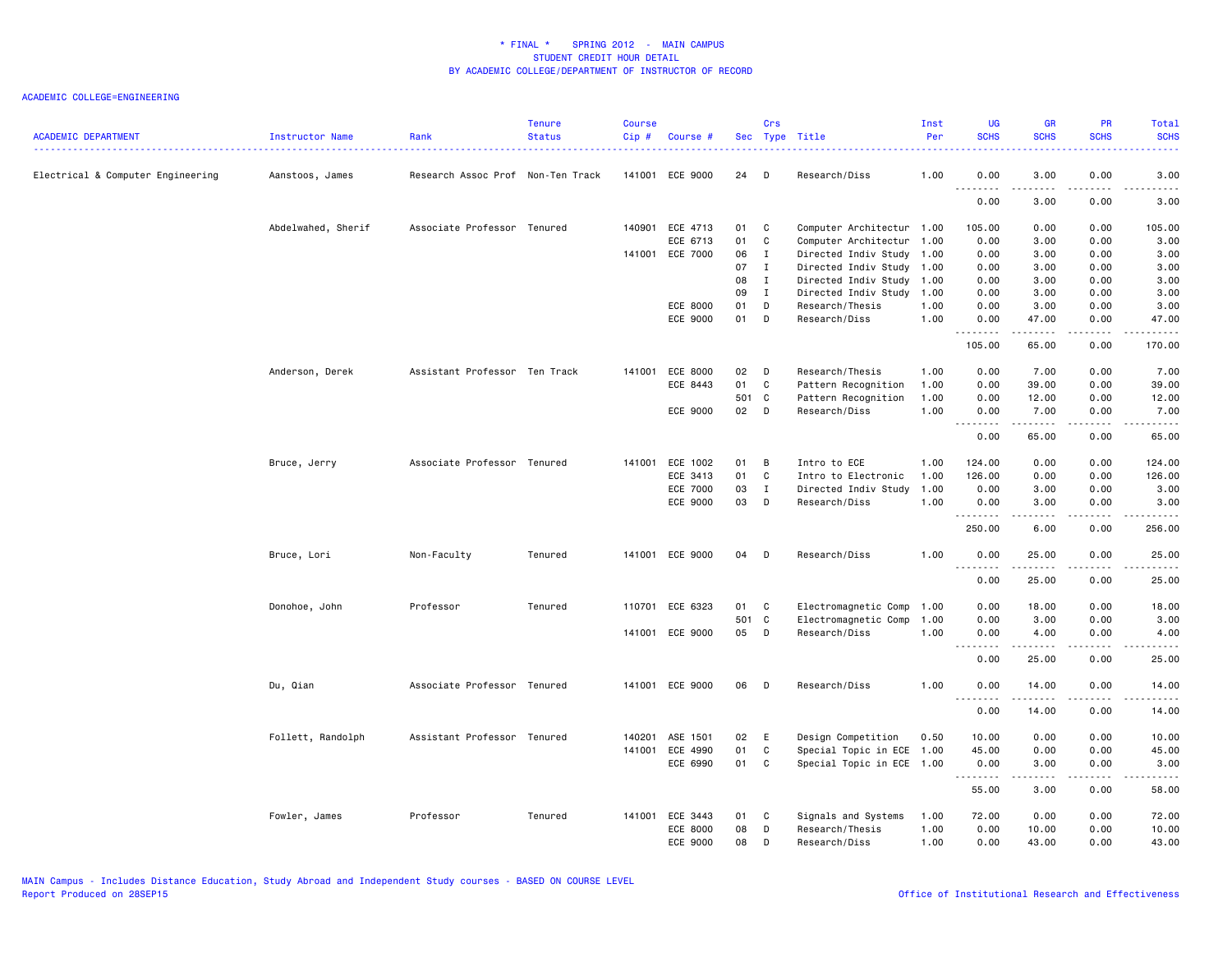| <u>.</u><br>.<br>.<br>$\frac{1}{2} \left( \frac{1}{2} \right) \left( \frac{1}{2} \right) \left( \frac{1}{2} \right) \left( \frac{1}{2} \right) \left( \frac{1}{2} \right) \left( \frac{1}{2} \right)$<br>72.00<br>53.00<br>0.00<br>125.00<br>3.00<br>Electrical & Computer Engineering<br>Assistant Professor Ten Track<br>141001 ECE 4000<br>01<br>Directed Indiv Study 1.00<br>3.00<br>0.00<br>0.00<br>Fu, Yong<br>$\blacksquare$<br>02<br>ECE 8990<br>C<br>Special Topic in ECE 1.00<br>75.00<br>0.00<br>75.00<br>0.00<br>501 C<br>Special Topic in ECE 1.00<br>0.00<br>0.00<br>21.00<br>21.00<br>09<br>ECE 9000<br>D<br>Research/Diss<br>1.00<br>0.00<br>41.00<br>0.00<br>41.00<br>.<br>.<br>.<br>.<br>3.00<br>137.00<br>0.00<br>140.00<br>141001 ECE 4673<br>Fund of HV Engin<br>21.00<br>Grzybowski, Stanislaw<br>Professor<br>Tenured<br>01<br>C<br>1.00<br>0.00<br>0.00<br>21.00<br>01<br>ECE 6673<br>C<br>Fund of HV Engin<br>1.00<br>0.00<br>12.00<br>0.00<br>12.00<br>ECE 7000<br>04<br>Directed Indiv Study<br>1.00<br>0.00<br>3.00<br>0.00<br>3.00<br>Ι.<br>10<br>7.00<br>ECE 8000<br>D<br>Research/Thesis<br>1.00<br>0.00<br>7.00<br>0.00<br>03<br>C<br>ECE 8990<br>Special Topic in ECE<br>1.00<br>0.00<br>18.00<br>0.00<br>18.00<br><b>ECE 9000</b><br>10<br>1.00<br>D<br>Research/Diss<br>0.00<br>27.00<br>0.00<br>27.00<br>.<br>المتمالين<br>الدامات ب<br>. د د د د<br>21.00<br>67.00<br>0.00<br>88.00<br>Jones, Bryan<br>Associate Professor Tenured<br>141001 ECE 3724<br>01<br>C<br>Microprocessors<br>1.00<br>172.00<br>0.00<br>0.00<br>172.00<br>02<br>C<br>Microprocessors<br>1.00<br>164.00<br>0.00<br>0.00<br>164.00<br>03<br>К<br>Microprocessors<br>1.00<br>0.00<br>0.00<br>0.00<br>0.00<br>04<br>К<br>Microprocessors<br>1.00<br>0.00<br>0.00<br>0.00<br>0.00<br>05<br>К<br>Microprocessors<br>1.00<br>0.00<br>0.00<br>0.00<br>0.00<br>06<br>К<br>Microprocessors<br>1.00<br>0.00<br>0.00<br>0.00<br>0.00<br>07<br>К<br>Microprocessors<br>1.00<br>0.00<br>0.00<br>0.00<br>0.00<br>08<br>К<br>Microprocessors<br>1.00<br>0.00<br>0.00<br>0.00<br>0.00<br>09<br>К<br>Microprocessors<br>1.00<br>0.00<br>0.00<br>0.00<br>0.00<br>10<br>К<br>Microprocessors<br>1.00<br>0.00<br>0.00<br>0.00<br>0.00<br>11<br>K<br>Microprocessors<br>1.00<br>0.00<br>0.00<br>0.00<br>0.00<br>ECE 8000<br>11<br>D<br>Research/Thesis<br>1.00<br>0.00<br>19.00<br>0.00<br>19.00<br>.<br><u>.</u><br>.<br>$- - - - - -$<br>336.00<br>19.00<br>0.00<br>355.00<br>Karimi-Ghartemani, Maso Associate Professor Ten Track<br>141001 ECE 3614<br>01<br>Fundamentals of Ener 1.00<br>16.00<br>0.00<br>0.00<br>16.00<br>B<br>02<br>B<br>Fudamentals of Energ<br>1.00<br>16.00<br>0.00<br>0.00<br>16.00<br>03<br>B<br>0.00<br>20.00<br>Fundamentals of Ener 1.00<br>20.00<br>0.00<br>04<br>B<br>0.00<br>20.00<br>Fundamentals of Ener 1.00<br>20.00<br>0.00<br>05<br>В<br>Fundamentals of Ener 1.00<br>8.00<br>0.00<br>0.00<br>8.00<br>06<br>B<br>Fundamentals of Ener 1.00<br>12.00<br>0.00<br>0.00<br>12.00<br>.<br>.<br>-----<br>.<br>0.00<br>92.00<br>0.00<br>92.00<br>King, Roger<br>Professor<br>Tenured<br>141001 ECE 7000<br>01<br>I<br>Directed Indiv Study<br>1.00<br>0.00<br>3.00<br>0.00<br>3.00<br>ECE 9000<br>12<br>D<br>Research/Diss<br>1.00<br>0.00<br>19.00<br>0.00<br>19.00<br>502 D<br>Research/Diss<br>1.00<br>0.00<br>1.00<br>0.00<br>1.00<br>02<br>1.00<br>309999 CME 9000<br>D<br>Research/Dis<br>0.00<br>11.00<br>0.00<br>11.00<br>.<br>د د د د د<br>.<br>.<br>0.00<br>34.00<br>0.00<br>34.00<br>141001 ECE 3213<br>01<br>Solid State Electron 1.00<br>30.00<br>0.00<br>0.00<br>30.00<br>Koshka, Yaroslav<br>Associate Professor Tenured<br>C<br>ECE 3434<br>01<br>B<br>0.00<br>0.00<br>Adv Electronic Circu 1.00<br>44.00<br>44.00<br>02<br>В<br>Adv Electronic Circu 1.00<br>40.00<br>0.00<br>0.00<br>40.00 | <b>ACADEMIC DEPARTMENT</b> | Instructor Name | Rank | <b>Tenure</b><br><b>Status</b> | <b>Course</b><br>Cip# | Course # | Crs | Sec Type Title | Inst<br>Per | <b>UG</b><br><b>SCHS</b> | <b>GR</b><br><b>SCHS</b> | PR<br><b>SCHS</b> | Total<br><b>SCHS</b> |
|----------------------------------------------------------------------------------------------------------------------------------------------------------------------------------------------------------------------------------------------------------------------------------------------------------------------------------------------------------------------------------------------------------------------------------------------------------------------------------------------------------------------------------------------------------------------------------------------------------------------------------------------------------------------------------------------------------------------------------------------------------------------------------------------------------------------------------------------------------------------------------------------------------------------------------------------------------------------------------------------------------------------------------------------------------------------------------------------------------------------------------------------------------------------------------------------------------------------------------------------------------------------------------------------------------------------------------------------------------------------------------------------------------------------------------------------------------------------------------------------------------------------------------------------------------------------------------------------------------------------------------------------------------------------------------------------------------------------------------------------------------------------------------------------------------------------------------------------------------------------------------------------------------------------------------------------------------------------------------------------------------------------------------------------------------------------------------------------------------------------------------------------------------------------------------------------------------------------------------------------------------------------------------------------------------------------------------------------------------------------------------------------------------------------------------------------------------------------------------------------------------------------------------------------------------------------------------------------------------------------------------------------------------------------------------------------------------------------------------------------------------------------------------------------------------------------------------------------------------------------------------------------------------------------------------------------------------------------------------------------------------------------------------------------------------------------------------------------------------------------------------------------------------------------------------------------------------------------------------------------------------------------------------------------------------------------------------------------------------------------------------------------------------------------------------------------------------------------------------------------------------------------------------------------------------------------------------------------------------------------------------------------------------------------------------------------------------------------------------------------------------------------------------------------------------------------------------------|----------------------------|-----------------|------|--------------------------------|-----------------------|----------|-----|----------------|-------------|--------------------------|--------------------------|-------------------|----------------------|
|                                                                                                                                                                                                                                                                                                                                                                                                                                                                                                                                                                                                                                                                                                                                                                                                                                                                                                                                                                                                                                                                                                                                                                                                                                                                                                                                                                                                                                                                                                                                                                                                                                                                                                                                                                                                                                                                                                                                                                                                                                                                                                                                                                                                                                                                                                                                                                                                                                                                                                                                                                                                                                                                                                                                                                                                                                                                                                                                                                                                                                                                                                                                                                                                                                                                                                                                                                                                                                                                                                                                                                                                                                                                                                                                                                                                                                        |                            |                 |      |                                |                       |          |     |                |             |                          |                          |                   |                      |
|                                                                                                                                                                                                                                                                                                                                                                                                                                                                                                                                                                                                                                                                                                                                                                                                                                                                                                                                                                                                                                                                                                                                                                                                                                                                                                                                                                                                                                                                                                                                                                                                                                                                                                                                                                                                                                                                                                                                                                                                                                                                                                                                                                                                                                                                                                                                                                                                                                                                                                                                                                                                                                                                                                                                                                                                                                                                                                                                                                                                                                                                                                                                                                                                                                                                                                                                                                                                                                                                                                                                                                                                                                                                                                                                                                                                                                        |                            |                 |      |                                |                       |          |     |                |             |                          |                          |                   |                      |
|                                                                                                                                                                                                                                                                                                                                                                                                                                                                                                                                                                                                                                                                                                                                                                                                                                                                                                                                                                                                                                                                                                                                                                                                                                                                                                                                                                                                                                                                                                                                                                                                                                                                                                                                                                                                                                                                                                                                                                                                                                                                                                                                                                                                                                                                                                                                                                                                                                                                                                                                                                                                                                                                                                                                                                                                                                                                                                                                                                                                                                                                                                                                                                                                                                                                                                                                                                                                                                                                                                                                                                                                                                                                                                                                                                                                                                        |                            |                 |      |                                |                       |          |     |                |             |                          |                          |                   |                      |
|                                                                                                                                                                                                                                                                                                                                                                                                                                                                                                                                                                                                                                                                                                                                                                                                                                                                                                                                                                                                                                                                                                                                                                                                                                                                                                                                                                                                                                                                                                                                                                                                                                                                                                                                                                                                                                                                                                                                                                                                                                                                                                                                                                                                                                                                                                                                                                                                                                                                                                                                                                                                                                                                                                                                                                                                                                                                                                                                                                                                                                                                                                                                                                                                                                                                                                                                                                                                                                                                                                                                                                                                                                                                                                                                                                                                                                        |                            |                 |      |                                |                       |          |     |                |             |                          |                          |                   |                      |
|                                                                                                                                                                                                                                                                                                                                                                                                                                                                                                                                                                                                                                                                                                                                                                                                                                                                                                                                                                                                                                                                                                                                                                                                                                                                                                                                                                                                                                                                                                                                                                                                                                                                                                                                                                                                                                                                                                                                                                                                                                                                                                                                                                                                                                                                                                                                                                                                                                                                                                                                                                                                                                                                                                                                                                                                                                                                                                                                                                                                                                                                                                                                                                                                                                                                                                                                                                                                                                                                                                                                                                                                                                                                                                                                                                                                                                        |                            |                 |      |                                |                       |          |     |                |             |                          |                          |                   |                      |
|                                                                                                                                                                                                                                                                                                                                                                                                                                                                                                                                                                                                                                                                                                                                                                                                                                                                                                                                                                                                                                                                                                                                                                                                                                                                                                                                                                                                                                                                                                                                                                                                                                                                                                                                                                                                                                                                                                                                                                                                                                                                                                                                                                                                                                                                                                                                                                                                                                                                                                                                                                                                                                                                                                                                                                                                                                                                                                                                                                                                                                                                                                                                                                                                                                                                                                                                                                                                                                                                                                                                                                                                                                                                                                                                                                                                                                        |                            |                 |      |                                |                       |          |     |                |             |                          |                          |                   |                      |
|                                                                                                                                                                                                                                                                                                                                                                                                                                                                                                                                                                                                                                                                                                                                                                                                                                                                                                                                                                                                                                                                                                                                                                                                                                                                                                                                                                                                                                                                                                                                                                                                                                                                                                                                                                                                                                                                                                                                                                                                                                                                                                                                                                                                                                                                                                                                                                                                                                                                                                                                                                                                                                                                                                                                                                                                                                                                                                                                                                                                                                                                                                                                                                                                                                                                                                                                                                                                                                                                                                                                                                                                                                                                                                                                                                                                                                        |                            |                 |      |                                |                       |          |     |                |             |                          |                          |                   |                      |
|                                                                                                                                                                                                                                                                                                                                                                                                                                                                                                                                                                                                                                                                                                                                                                                                                                                                                                                                                                                                                                                                                                                                                                                                                                                                                                                                                                                                                                                                                                                                                                                                                                                                                                                                                                                                                                                                                                                                                                                                                                                                                                                                                                                                                                                                                                                                                                                                                                                                                                                                                                                                                                                                                                                                                                                                                                                                                                                                                                                                                                                                                                                                                                                                                                                                                                                                                                                                                                                                                                                                                                                                                                                                                                                                                                                                                                        |                            |                 |      |                                |                       |          |     |                |             |                          |                          |                   |                      |
|                                                                                                                                                                                                                                                                                                                                                                                                                                                                                                                                                                                                                                                                                                                                                                                                                                                                                                                                                                                                                                                                                                                                                                                                                                                                                                                                                                                                                                                                                                                                                                                                                                                                                                                                                                                                                                                                                                                                                                                                                                                                                                                                                                                                                                                                                                                                                                                                                                                                                                                                                                                                                                                                                                                                                                                                                                                                                                                                                                                                                                                                                                                                                                                                                                                                                                                                                                                                                                                                                                                                                                                                                                                                                                                                                                                                                                        |                            |                 |      |                                |                       |          |     |                |             |                          |                          |                   |                      |
|                                                                                                                                                                                                                                                                                                                                                                                                                                                                                                                                                                                                                                                                                                                                                                                                                                                                                                                                                                                                                                                                                                                                                                                                                                                                                                                                                                                                                                                                                                                                                                                                                                                                                                                                                                                                                                                                                                                                                                                                                                                                                                                                                                                                                                                                                                                                                                                                                                                                                                                                                                                                                                                                                                                                                                                                                                                                                                                                                                                                                                                                                                                                                                                                                                                                                                                                                                                                                                                                                                                                                                                                                                                                                                                                                                                                                                        |                            |                 |      |                                |                       |          |     |                |             |                          |                          |                   |                      |
|                                                                                                                                                                                                                                                                                                                                                                                                                                                                                                                                                                                                                                                                                                                                                                                                                                                                                                                                                                                                                                                                                                                                                                                                                                                                                                                                                                                                                                                                                                                                                                                                                                                                                                                                                                                                                                                                                                                                                                                                                                                                                                                                                                                                                                                                                                                                                                                                                                                                                                                                                                                                                                                                                                                                                                                                                                                                                                                                                                                                                                                                                                                                                                                                                                                                                                                                                                                                                                                                                                                                                                                                                                                                                                                                                                                                                                        |                            |                 |      |                                |                       |          |     |                |             |                          |                          |                   |                      |
|                                                                                                                                                                                                                                                                                                                                                                                                                                                                                                                                                                                                                                                                                                                                                                                                                                                                                                                                                                                                                                                                                                                                                                                                                                                                                                                                                                                                                                                                                                                                                                                                                                                                                                                                                                                                                                                                                                                                                                                                                                                                                                                                                                                                                                                                                                                                                                                                                                                                                                                                                                                                                                                                                                                                                                                                                                                                                                                                                                                                                                                                                                                                                                                                                                                                                                                                                                                                                                                                                                                                                                                                                                                                                                                                                                                                                                        |                            |                 |      |                                |                       |          |     |                |             |                          |                          |                   |                      |
|                                                                                                                                                                                                                                                                                                                                                                                                                                                                                                                                                                                                                                                                                                                                                                                                                                                                                                                                                                                                                                                                                                                                                                                                                                                                                                                                                                                                                                                                                                                                                                                                                                                                                                                                                                                                                                                                                                                                                                                                                                                                                                                                                                                                                                                                                                                                                                                                                                                                                                                                                                                                                                                                                                                                                                                                                                                                                                                                                                                                                                                                                                                                                                                                                                                                                                                                                                                                                                                                                                                                                                                                                                                                                                                                                                                                                                        |                            |                 |      |                                |                       |          |     |                |             |                          |                          |                   |                      |
|                                                                                                                                                                                                                                                                                                                                                                                                                                                                                                                                                                                                                                                                                                                                                                                                                                                                                                                                                                                                                                                                                                                                                                                                                                                                                                                                                                                                                                                                                                                                                                                                                                                                                                                                                                                                                                                                                                                                                                                                                                                                                                                                                                                                                                                                                                                                                                                                                                                                                                                                                                                                                                                                                                                                                                                                                                                                                                                                                                                                                                                                                                                                                                                                                                                                                                                                                                                                                                                                                                                                                                                                                                                                                                                                                                                                                                        |                            |                 |      |                                |                       |          |     |                |             |                          |                          |                   |                      |
|                                                                                                                                                                                                                                                                                                                                                                                                                                                                                                                                                                                                                                                                                                                                                                                                                                                                                                                                                                                                                                                                                                                                                                                                                                                                                                                                                                                                                                                                                                                                                                                                                                                                                                                                                                                                                                                                                                                                                                                                                                                                                                                                                                                                                                                                                                                                                                                                                                                                                                                                                                                                                                                                                                                                                                                                                                                                                                                                                                                                                                                                                                                                                                                                                                                                                                                                                                                                                                                                                                                                                                                                                                                                                                                                                                                                                                        |                            |                 |      |                                |                       |          |     |                |             |                          |                          |                   |                      |
|                                                                                                                                                                                                                                                                                                                                                                                                                                                                                                                                                                                                                                                                                                                                                                                                                                                                                                                                                                                                                                                                                                                                                                                                                                                                                                                                                                                                                                                                                                                                                                                                                                                                                                                                                                                                                                                                                                                                                                                                                                                                                                                                                                                                                                                                                                                                                                                                                                                                                                                                                                                                                                                                                                                                                                                                                                                                                                                                                                                                                                                                                                                                                                                                                                                                                                                                                                                                                                                                                                                                                                                                                                                                                                                                                                                                                                        |                            |                 |      |                                |                       |          |     |                |             |                          |                          |                   |                      |
|                                                                                                                                                                                                                                                                                                                                                                                                                                                                                                                                                                                                                                                                                                                                                                                                                                                                                                                                                                                                                                                                                                                                                                                                                                                                                                                                                                                                                                                                                                                                                                                                                                                                                                                                                                                                                                                                                                                                                                                                                                                                                                                                                                                                                                                                                                                                                                                                                                                                                                                                                                                                                                                                                                                                                                                                                                                                                                                                                                                                                                                                                                                                                                                                                                                                                                                                                                                                                                                                                                                                                                                                                                                                                                                                                                                                                                        |                            |                 |      |                                |                       |          |     |                |             |                          |                          |                   |                      |
|                                                                                                                                                                                                                                                                                                                                                                                                                                                                                                                                                                                                                                                                                                                                                                                                                                                                                                                                                                                                                                                                                                                                                                                                                                                                                                                                                                                                                                                                                                                                                                                                                                                                                                                                                                                                                                                                                                                                                                                                                                                                                                                                                                                                                                                                                                                                                                                                                                                                                                                                                                                                                                                                                                                                                                                                                                                                                                                                                                                                                                                                                                                                                                                                                                                                                                                                                                                                                                                                                                                                                                                                                                                                                                                                                                                                                                        |                            |                 |      |                                |                       |          |     |                |             |                          |                          |                   |                      |
|                                                                                                                                                                                                                                                                                                                                                                                                                                                                                                                                                                                                                                                                                                                                                                                                                                                                                                                                                                                                                                                                                                                                                                                                                                                                                                                                                                                                                                                                                                                                                                                                                                                                                                                                                                                                                                                                                                                                                                                                                                                                                                                                                                                                                                                                                                                                                                                                                                                                                                                                                                                                                                                                                                                                                                                                                                                                                                                                                                                                                                                                                                                                                                                                                                                                                                                                                                                                                                                                                                                                                                                                                                                                                                                                                                                                                                        |                            |                 |      |                                |                       |          |     |                |             |                          |                          |                   |                      |
|                                                                                                                                                                                                                                                                                                                                                                                                                                                                                                                                                                                                                                                                                                                                                                                                                                                                                                                                                                                                                                                                                                                                                                                                                                                                                                                                                                                                                                                                                                                                                                                                                                                                                                                                                                                                                                                                                                                                                                                                                                                                                                                                                                                                                                                                                                                                                                                                                                                                                                                                                                                                                                                                                                                                                                                                                                                                                                                                                                                                                                                                                                                                                                                                                                                                                                                                                                                                                                                                                                                                                                                                                                                                                                                                                                                                                                        |                            |                 |      |                                |                       |          |     |                |             |                          |                          |                   |                      |
|                                                                                                                                                                                                                                                                                                                                                                                                                                                                                                                                                                                                                                                                                                                                                                                                                                                                                                                                                                                                                                                                                                                                                                                                                                                                                                                                                                                                                                                                                                                                                                                                                                                                                                                                                                                                                                                                                                                                                                                                                                                                                                                                                                                                                                                                                                                                                                                                                                                                                                                                                                                                                                                                                                                                                                                                                                                                                                                                                                                                                                                                                                                                                                                                                                                                                                                                                                                                                                                                                                                                                                                                                                                                                                                                                                                                                                        |                            |                 |      |                                |                       |          |     |                |             |                          |                          |                   |                      |
|                                                                                                                                                                                                                                                                                                                                                                                                                                                                                                                                                                                                                                                                                                                                                                                                                                                                                                                                                                                                                                                                                                                                                                                                                                                                                                                                                                                                                                                                                                                                                                                                                                                                                                                                                                                                                                                                                                                                                                                                                                                                                                                                                                                                                                                                                                                                                                                                                                                                                                                                                                                                                                                                                                                                                                                                                                                                                                                                                                                                                                                                                                                                                                                                                                                                                                                                                                                                                                                                                                                                                                                                                                                                                                                                                                                                                                        |                            |                 |      |                                |                       |          |     |                |             |                          |                          |                   |                      |
|                                                                                                                                                                                                                                                                                                                                                                                                                                                                                                                                                                                                                                                                                                                                                                                                                                                                                                                                                                                                                                                                                                                                                                                                                                                                                                                                                                                                                                                                                                                                                                                                                                                                                                                                                                                                                                                                                                                                                                                                                                                                                                                                                                                                                                                                                                                                                                                                                                                                                                                                                                                                                                                                                                                                                                                                                                                                                                                                                                                                                                                                                                                                                                                                                                                                                                                                                                                                                                                                                                                                                                                                                                                                                                                                                                                                                                        |                            |                 |      |                                |                       |          |     |                |             |                          |                          |                   |                      |
|                                                                                                                                                                                                                                                                                                                                                                                                                                                                                                                                                                                                                                                                                                                                                                                                                                                                                                                                                                                                                                                                                                                                                                                                                                                                                                                                                                                                                                                                                                                                                                                                                                                                                                                                                                                                                                                                                                                                                                                                                                                                                                                                                                                                                                                                                                                                                                                                                                                                                                                                                                                                                                                                                                                                                                                                                                                                                                                                                                                                                                                                                                                                                                                                                                                                                                                                                                                                                                                                                                                                                                                                                                                                                                                                                                                                                                        |                            |                 |      |                                |                       |          |     |                |             |                          |                          |                   |                      |
|                                                                                                                                                                                                                                                                                                                                                                                                                                                                                                                                                                                                                                                                                                                                                                                                                                                                                                                                                                                                                                                                                                                                                                                                                                                                                                                                                                                                                                                                                                                                                                                                                                                                                                                                                                                                                                                                                                                                                                                                                                                                                                                                                                                                                                                                                                                                                                                                                                                                                                                                                                                                                                                                                                                                                                                                                                                                                                                                                                                                                                                                                                                                                                                                                                                                                                                                                                                                                                                                                                                                                                                                                                                                                                                                                                                                                                        |                            |                 |      |                                |                       |          |     |                |             |                          |                          |                   |                      |
|                                                                                                                                                                                                                                                                                                                                                                                                                                                                                                                                                                                                                                                                                                                                                                                                                                                                                                                                                                                                                                                                                                                                                                                                                                                                                                                                                                                                                                                                                                                                                                                                                                                                                                                                                                                                                                                                                                                                                                                                                                                                                                                                                                                                                                                                                                                                                                                                                                                                                                                                                                                                                                                                                                                                                                                                                                                                                                                                                                                                                                                                                                                                                                                                                                                                                                                                                                                                                                                                                                                                                                                                                                                                                                                                                                                                                                        |                            |                 |      |                                |                       |          |     |                |             |                          |                          |                   |                      |
|                                                                                                                                                                                                                                                                                                                                                                                                                                                                                                                                                                                                                                                                                                                                                                                                                                                                                                                                                                                                                                                                                                                                                                                                                                                                                                                                                                                                                                                                                                                                                                                                                                                                                                                                                                                                                                                                                                                                                                                                                                                                                                                                                                                                                                                                                                                                                                                                                                                                                                                                                                                                                                                                                                                                                                                                                                                                                                                                                                                                                                                                                                                                                                                                                                                                                                                                                                                                                                                                                                                                                                                                                                                                                                                                                                                                                                        |                            |                 |      |                                |                       |          |     |                |             |                          |                          |                   |                      |
|                                                                                                                                                                                                                                                                                                                                                                                                                                                                                                                                                                                                                                                                                                                                                                                                                                                                                                                                                                                                                                                                                                                                                                                                                                                                                                                                                                                                                                                                                                                                                                                                                                                                                                                                                                                                                                                                                                                                                                                                                                                                                                                                                                                                                                                                                                                                                                                                                                                                                                                                                                                                                                                                                                                                                                                                                                                                                                                                                                                                                                                                                                                                                                                                                                                                                                                                                                                                                                                                                                                                                                                                                                                                                                                                                                                                                                        |                            |                 |      |                                |                       |          |     |                |             |                          |                          |                   |                      |
|                                                                                                                                                                                                                                                                                                                                                                                                                                                                                                                                                                                                                                                                                                                                                                                                                                                                                                                                                                                                                                                                                                                                                                                                                                                                                                                                                                                                                                                                                                                                                                                                                                                                                                                                                                                                                                                                                                                                                                                                                                                                                                                                                                                                                                                                                                                                                                                                                                                                                                                                                                                                                                                                                                                                                                                                                                                                                                                                                                                                                                                                                                                                                                                                                                                                                                                                                                                                                                                                                                                                                                                                                                                                                                                                                                                                                                        |                            |                 |      |                                |                       |          |     |                |             |                          |                          |                   |                      |
|                                                                                                                                                                                                                                                                                                                                                                                                                                                                                                                                                                                                                                                                                                                                                                                                                                                                                                                                                                                                                                                                                                                                                                                                                                                                                                                                                                                                                                                                                                                                                                                                                                                                                                                                                                                                                                                                                                                                                                                                                                                                                                                                                                                                                                                                                                                                                                                                                                                                                                                                                                                                                                                                                                                                                                                                                                                                                                                                                                                                                                                                                                                                                                                                                                                                                                                                                                                                                                                                                                                                                                                                                                                                                                                                                                                                                                        |                            |                 |      |                                |                       |          |     |                |             |                          |                          |                   |                      |
|                                                                                                                                                                                                                                                                                                                                                                                                                                                                                                                                                                                                                                                                                                                                                                                                                                                                                                                                                                                                                                                                                                                                                                                                                                                                                                                                                                                                                                                                                                                                                                                                                                                                                                                                                                                                                                                                                                                                                                                                                                                                                                                                                                                                                                                                                                                                                                                                                                                                                                                                                                                                                                                                                                                                                                                                                                                                                                                                                                                                                                                                                                                                                                                                                                                                                                                                                                                                                                                                                                                                                                                                                                                                                                                                                                                                                                        |                            |                 |      |                                |                       |          |     |                |             |                          |                          |                   |                      |
|                                                                                                                                                                                                                                                                                                                                                                                                                                                                                                                                                                                                                                                                                                                                                                                                                                                                                                                                                                                                                                                                                                                                                                                                                                                                                                                                                                                                                                                                                                                                                                                                                                                                                                                                                                                                                                                                                                                                                                                                                                                                                                                                                                                                                                                                                                                                                                                                                                                                                                                                                                                                                                                                                                                                                                                                                                                                                                                                                                                                                                                                                                                                                                                                                                                                                                                                                                                                                                                                                                                                                                                                                                                                                                                                                                                                                                        |                            |                 |      |                                |                       |          |     |                |             |                          |                          |                   |                      |
|                                                                                                                                                                                                                                                                                                                                                                                                                                                                                                                                                                                                                                                                                                                                                                                                                                                                                                                                                                                                                                                                                                                                                                                                                                                                                                                                                                                                                                                                                                                                                                                                                                                                                                                                                                                                                                                                                                                                                                                                                                                                                                                                                                                                                                                                                                                                                                                                                                                                                                                                                                                                                                                                                                                                                                                                                                                                                                                                                                                                                                                                                                                                                                                                                                                                                                                                                                                                                                                                                                                                                                                                                                                                                                                                                                                                                                        |                            |                 |      |                                |                       |          |     |                |             |                          |                          |                   |                      |
|                                                                                                                                                                                                                                                                                                                                                                                                                                                                                                                                                                                                                                                                                                                                                                                                                                                                                                                                                                                                                                                                                                                                                                                                                                                                                                                                                                                                                                                                                                                                                                                                                                                                                                                                                                                                                                                                                                                                                                                                                                                                                                                                                                                                                                                                                                                                                                                                                                                                                                                                                                                                                                                                                                                                                                                                                                                                                                                                                                                                                                                                                                                                                                                                                                                                                                                                                                                                                                                                                                                                                                                                                                                                                                                                                                                                                                        |                            |                 |      |                                |                       |          |     |                |             |                          |                          |                   |                      |
|                                                                                                                                                                                                                                                                                                                                                                                                                                                                                                                                                                                                                                                                                                                                                                                                                                                                                                                                                                                                                                                                                                                                                                                                                                                                                                                                                                                                                                                                                                                                                                                                                                                                                                                                                                                                                                                                                                                                                                                                                                                                                                                                                                                                                                                                                                                                                                                                                                                                                                                                                                                                                                                                                                                                                                                                                                                                                                                                                                                                                                                                                                                                                                                                                                                                                                                                                                                                                                                                                                                                                                                                                                                                                                                                                                                                                                        |                            |                 |      |                                |                       |          |     |                |             |                          |                          |                   |                      |
|                                                                                                                                                                                                                                                                                                                                                                                                                                                                                                                                                                                                                                                                                                                                                                                                                                                                                                                                                                                                                                                                                                                                                                                                                                                                                                                                                                                                                                                                                                                                                                                                                                                                                                                                                                                                                                                                                                                                                                                                                                                                                                                                                                                                                                                                                                                                                                                                                                                                                                                                                                                                                                                                                                                                                                                                                                                                                                                                                                                                                                                                                                                                                                                                                                                                                                                                                                                                                                                                                                                                                                                                                                                                                                                                                                                                                                        |                            |                 |      |                                |                       |          |     |                |             |                          |                          |                   |                      |
|                                                                                                                                                                                                                                                                                                                                                                                                                                                                                                                                                                                                                                                                                                                                                                                                                                                                                                                                                                                                                                                                                                                                                                                                                                                                                                                                                                                                                                                                                                                                                                                                                                                                                                                                                                                                                                                                                                                                                                                                                                                                                                                                                                                                                                                                                                                                                                                                                                                                                                                                                                                                                                                                                                                                                                                                                                                                                                                                                                                                                                                                                                                                                                                                                                                                                                                                                                                                                                                                                                                                                                                                                                                                                                                                                                                                                                        |                            |                 |      |                                |                       |          |     |                |             |                          |                          |                   |                      |
|                                                                                                                                                                                                                                                                                                                                                                                                                                                                                                                                                                                                                                                                                                                                                                                                                                                                                                                                                                                                                                                                                                                                                                                                                                                                                                                                                                                                                                                                                                                                                                                                                                                                                                                                                                                                                                                                                                                                                                                                                                                                                                                                                                                                                                                                                                                                                                                                                                                                                                                                                                                                                                                                                                                                                                                                                                                                                                                                                                                                                                                                                                                                                                                                                                                                                                                                                                                                                                                                                                                                                                                                                                                                                                                                                                                                                                        |                            |                 |      |                                |                       |          |     |                |             |                          |                          |                   |                      |
|                                                                                                                                                                                                                                                                                                                                                                                                                                                                                                                                                                                                                                                                                                                                                                                                                                                                                                                                                                                                                                                                                                                                                                                                                                                                                                                                                                                                                                                                                                                                                                                                                                                                                                                                                                                                                                                                                                                                                                                                                                                                                                                                                                                                                                                                                                                                                                                                                                                                                                                                                                                                                                                                                                                                                                                                                                                                                                                                                                                                                                                                                                                                                                                                                                                                                                                                                                                                                                                                                                                                                                                                                                                                                                                                                                                                                                        |                            |                 |      |                                |                       |          |     |                |             |                          |                          |                   |                      |
|                                                                                                                                                                                                                                                                                                                                                                                                                                                                                                                                                                                                                                                                                                                                                                                                                                                                                                                                                                                                                                                                                                                                                                                                                                                                                                                                                                                                                                                                                                                                                                                                                                                                                                                                                                                                                                                                                                                                                                                                                                                                                                                                                                                                                                                                                                                                                                                                                                                                                                                                                                                                                                                                                                                                                                                                                                                                                                                                                                                                                                                                                                                                                                                                                                                                                                                                                                                                                                                                                                                                                                                                                                                                                                                                                                                                                                        |                            |                 |      |                                |                       |          |     |                |             |                          |                          |                   |                      |
|                                                                                                                                                                                                                                                                                                                                                                                                                                                                                                                                                                                                                                                                                                                                                                                                                                                                                                                                                                                                                                                                                                                                                                                                                                                                                                                                                                                                                                                                                                                                                                                                                                                                                                                                                                                                                                                                                                                                                                                                                                                                                                                                                                                                                                                                                                                                                                                                                                                                                                                                                                                                                                                                                                                                                                                                                                                                                                                                                                                                                                                                                                                                                                                                                                                                                                                                                                                                                                                                                                                                                                                                                                                                                                                                                                                                                                        |                            |                 |      |                                |                       |          |     |                |             |                          |                          |                   |                      |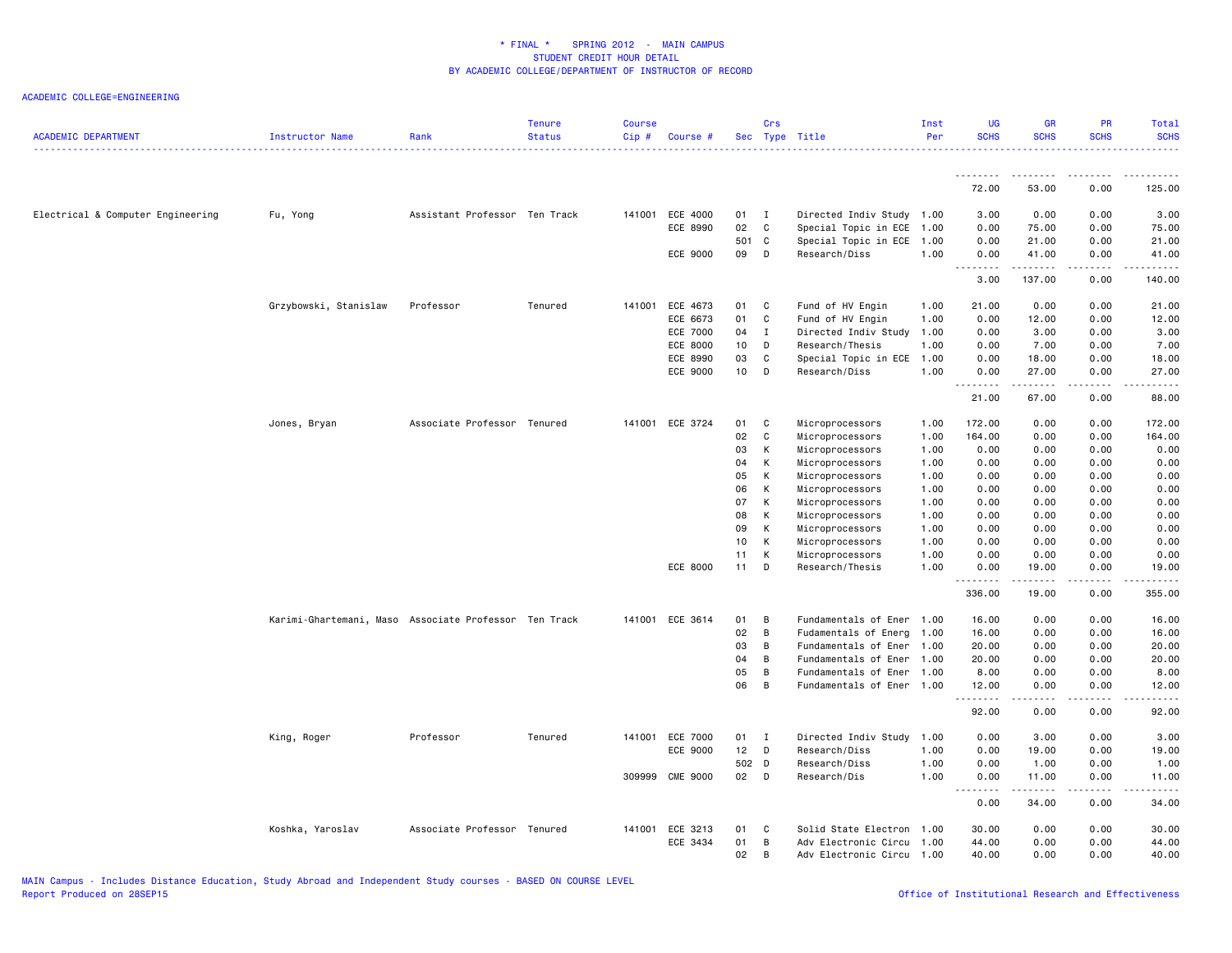| <b>ACADEMIC DEPARTMENT</b>        | Instructor Name    | Rank                          | <b>Tenure</b><br><b>Status</b> | <b>Course</b><br>Cip# | Course #        |        | Crs          | Sec Type Title            | Inst<br>Per | <b>UG</b><br><b>SCHS</b>                                                                                                                                                                                                                                                                                                                                                                                                                                                                       | <b>GR</b><br><b>SCHS</b>                                                                                                                                      | PR<br><b>SCHS</b>                   | <b>Total</b><br><b>SCHS</b>                 |
|-----------------------------------|--------------------|-------------------------------|--------------------------------|-----------------------|-----------------|--------|--------------|---------------------------|-------------|------------------------------------------------------------------------------------------------------------------------------------------------------------------------------------------------------------------------------------------------------------------------------------------------------------------------------------------------------------------------------------------------------------------------------------------------------------------------------------------------|---------------------------------------------------------------------------------------------------------------------------------------------------------------|-------------------------------------|---------------------------------------------|
|                                   |                    |                               |                                |                       |                 |        |              |                           |             |                                                                                                                                                                                                                                                                                                                                                                                                                                                                                                |                                                                                                                                                               |                                     |                                             |
| Electrical & Computer Engineering | Koshka, Yaroslav   | Associate Professor Tenured   |                                | 141001                | ECE 3434        | 03     | B            | Adv Electronic Circu      | 1.00        | 36.00                                                                                                                                                                                                                                                                                                                                                                                                                                                                                          | 0.00                                                                                                                                                          | 0.00                                | 36.00                                       |
|                                   |                    |                               |                                |                       | ECE 8000        | 13     | D            | Research/Thesis           | 1.00        | 0.00                                                                                                                                                                                                                                                                                                                                                                                                                                                                                           | 9.00                                                                                                                                                          | 0.00                                | 9.00                                        |
|                                   |                    |                               |                                |                       | ECE 9000        | 13     | D            | Research/Diss             | 1.00        | 0.00<br>.                                                                                                                                                                                                                                                                                                                                                                                                                                                                                      | 10.00                                                                                                                                                         | 0.00<br>$\sim$ $\sim$ $\sim$ $\sim$ | 10.00<br>.                                  |
|                                   |                    |                               |                                |                       |                 |        |              |                           |             | 150.00                                                                                                                                                                                                                                                                                                                                                                                                                                                                                         | 19.00                                                                                                                                                         | 0.00                                | 169.00                                      |
|                                   | Li, Pan            | Assistant Professor Ten Track |                                |                       | 141001 ECE 8990 | 05     | C            | Special Topic in ECE      | 1.00        | 0.00                                                                                                                                                                                                                                                                                                                                                                                                                                                                                           | 24.00                                                                                                                                                         | 0.00                                | 24.00                                       |
|                                   |                    |                               |                                |                       | ECE 9000        | 14     | D            | Research/Diss             | 1.00        | 0.00<br>$\omega$ is a $\omega$                                                                                                                                                                                                                                                                                                                                                                                                                                                                 | 24.00<br>.                                                                                                                                                    | 0.00<br>د د د د                     | 24.00<br>.                                  |
|                                   |                    |                               |                                |                       |                 |        |              |                           |             | 0.00                                                                                                                                                                                                                                                                                                                                                                                                                                                                                           | 48.00                                                                                                                                                         | 0.00                                | 48.00                                       |
|                                   | Mazzola, Michael   | Professor                     | Tenured                        | 141001                | ECE 4653        | 01     | C            | Intro to Power Elect 1.00 |             | 12.00                                                                                                                                                                                                                                                                                                                                                                                                                                                                                          | 0.00                                                                                                                                                          | 0.00                                | 12.00                                       |
|                                   |                    |                               |                                |                       | ECE 6653        | 01     | C            | Intro to Power Elect      | 1.00        | 0.00                                                                                                                                                                                                                                                                                                                                                                                                                                                                                           | 12.00                                                                                                                                                         | 0.00                                | 12.00                                       |
|                                   |                    |                               |                                |                       |                 | 501 C  |              | Intro to Power Elect 1.00 |             | 0.00                                                                                                                                                                                                                                                                                                                                                                                                                                                                                           | 15.00                                                                                                                                                         | 0.00                                | 15.00                                       |
|                                   |                    |                               |                                |                       | ECE 9000        | $15$ D |              | Research/Diss             | 1.00        | 0.00<br>.                                                                                                                                                                                                                                                                                                                                                                                                                                                                                      | 30.00<br>.                                                                                                                                                    | 0.00<br>.                           | 30.00<br>.                                  |
|                                   |                    |                               |                                |                       |                 |        |              |                           |             | 12.00                                                                                                                                                                                                                                                                                                                                                                                                                                                                                          | 57.00                                                                                                                                                         | 0.00                                | 69.00                                       |
|                                   | Molen, G. Marshall | Professor                     | Tenured                        | 140101                | CHE 4193        | 01     | C            | Automotive Engineeri 1.00 |             | 3.00                                                                                                                                                                                                                                                                                                                                                                                                                                                                                           | 0.00                                                                                                                                                          | 0.00                                | 3.00                                        |
|                                   |                    |                               |                                |                       | ECE 4193        | 01     | C            | Automotive Engineeri 1.00 |             | 36.00                                                                                                                                                                                                                                                                                                                                                                                                                                                                                          | 0.00                                                                                                                                                          | 0.00                                | 36.00                                       |
|                                   |                    |                               |                                |                       | ME 4193         | 01     | $\mathbf c$  | Automotive Engineeri 1.00 |             | 39.00                                                                                                                                                                                                                                                                                                                                                                                                                                                                                          | 0.00                                                                                                                                                          | 0.00                                | 39.00                                       |
|                                   |                    |                               |                                |                       | ME 6193         | 01     | C            | Automotive Engineeri      | 1.00        | 0.00                                                                                                                                                                                                                                                                                                                                                                                                                                                                                           | 6.00                                                                                                                                                          | 0.00                                | 6.00                                        |
|                                   |                    |                               |                                | 141001                | <b>ECE 7000</b> | 02     | $\mathbf{I}$ | Directed Indiv Study      | 1.00        | 0.00                                                                                                                                                                                                                                                                                                                                                                                                                                                                                           | 3.00                                                                                                                                                          | 0.00                                | 3.00                                        |
|                                   |                    |                               |                                |                       | ECE 8000        | 16     | D            | Research/Thesis           | 1.00        | 0.00                                                                                                                                                                                                                                                                                                                                                                                                                                                                                           | 6.00                                                                                                                                                          | 0.00                                | 6.00                                        |
|                                   |                    |                               |                                |                       | ECE 9000        | 16     | $\mathsf D$  | Research/Diss             | 1.00        | 0.00                                                                                                                                                                                                                                                                                                                                                                                                                                                                                           | 3.00                                                                                                                                                          | 0.00                                | 3.00                                        |
|                                   |                    |                               |                                |                       |                 |        |              |                           |             | .<br>78.00                                                                                                                                                                                                                                                                                                                                                                                                                                                                                     | .<br>18.00                                                                                                                                                    | $\sim$ - - -<br>0.00                | $\sim$ $\sim$ $\sim$ $\sim$ $\sim$<br>96.00 |
|                                   | Moorhead, Jane     | Instructor                    | Non-Ten Track                  | 141001                | ECE 3183        | 01     | C            | Electric Eng Systems      | 1.00        | 321.00                                                                                                                                                                                                                                                                                                                                                                                                                                                                                         | 0.00                                                                                                                                                          | 0.00                                | 321.00                                      |
|                                   |                    |                               |                                |                       | ECE 3714        | 01     | B            | Digital Devices           | 1.00        | 272.00                                                                                                                                                                                                                                                                                                                                                                                                                                                                                         | 0.00                                                                                                                                                          | 0.00                                | 272.00                                      |
|                                   |                    |                               |                                |                       |                 |        |              |                           |             | .<br>593.00                                                                                                                                                                                                                                                                                                                                                                                                                                                                                    | .<br>0.00                                                                                                                                                     | .<br>0.00                           | $\alpha$ is a single<br>593.00              |
|                                   | Moorhead, Robert   | Professor                     | Tenured                        |                       | 141001 ECE 8990 | 04     | C            | Special Topic in ECE      | 0.50        | 0.00                                                                                                                                                                                                                                                                                                                                                                                                                                                                                           | 19.50                                                                                                                                                         | 0.00                                | 19.50                                       |
|                                   |                    |                               |                                |                       | ECE 9000        | 17     | D            | Research/Diss             | 1.00        | 0.00<br>$\begin{array}{cccccccccccccc} \multicolumn{2}{c}{} & \multicolumn{2}{c}{} & \multicolumn{2}{c}{} & \multicolumn{2}{c}{} & \multicolumn{2}{c}{} & \multicolumn{2}{c}{} & \multicolumn{2}{c}{} & \multicolumn{2}{c}{} & \multicolumn{2}{c}{} & \multicolumn{2}{c}{} & \multicolumn{2}{c}{} & \multicolumn{2}{c}{} & \multicolumn{2}{c}{} & \multicolumn{2}{c}{} & \multicolumn{2}{c}{} & \multicolumn{2}{c}{} & \multicolumn{2}{c}{} & \multicolumn{2}{c}{} & \multicolumn{2}{c}{} & \$ | 1.00<br>. <b>.</b>                                                                                                                                            | 0.00<br>.                           | 1.00<br>.                                   |
|                                   |                    |                               |                                |                       |                 |        |              |                           |             | 0.00                                                                                                                                                                                                                                                                                                                                                                                                                                                                                           | 20.50                                                                                                                                                         | 0.00                                | 20.50                                       |
|                                   | Morris, Thomas     | Assistant Professor Ten Track |                                | 140901                | ECE 4743        | 01     | B            | Digital Sys Design        | 1.00        | 24.00                                                                                                                                                                                                                                                                                                                                                                                                                                                                                          | 0.00                                                                                                                                                          | 0.00                                | 24.00                                       |
|                                   |                    |                               |                                |                       |                 | 02     | В            | Digital Sys Design        | 1.00        | 21.00                                                                                                                                                                                                                                                                                                                                                                                                                                                                                          | 0.00                                                                                                                                                          | 0.00                                | 21.00                                       |
|                                   |                    |                               |                                |                       | ECE 6743        | 01     | B            | Digital Sys Design        | 1.00        | 0.00                                                                                                                                                                                                                                                                                                                                                                                                                                                                                           | 6.00                                                                                                                                                          | 0.00                                | 6.00                                        |
|                                   |                    |                               |                                |                       |                 | 02     | B            | Digital Sys Design        | 1.00        | 0.00                                                                                                                                                                                                                                                                                                                                                                                                                                                                                           | 3.00                                                                                                                                                          | 0.00                                | 3.00                                        |
|                                   |                    |                               |                                |                       |                 | 501 B  |              | Digital Sys Design        | 1.00        | 0.00                                                                                                                                                                                                                                                                                                                                                                                                                                                                                           | 12.00                                                                                                                                                         | 0.00                                | 12.00                                       |
|                                   |                    |                               |                                |                       | 141001 ECE 8000 | 18     | D            | Research/Thesis           | 1.00        | 0.00                                                                                                                                                                                                                                                                                                                                                                                                                                                                                           | 27.00                                                                                                                                                         | 0.00                                | 27.00                                       |
|                                   |                    |                               |                                |                       |                 | 502 D  |              | Research/Thesis           | 1.00        | 0.00                                                                                                                                                                                                                                                                                                                                                                                                                                                                                           | 2.00                                                                                                                                                          | 0.00                                | 2.00                                        |
|                                   |                    |                               |                                |                       | ECE 9000        | 18 D   |              | Research/Diss             | 1.00        | 0.00<br>.                                                                                                                                                                                                                                                                                                                                                                                                                                                                                      | 34.00<br>$\frac{1}{2} \left( \frac{1}{2} \right) \left( \frac{1}{2} \right) \left( \frac{1}{2} \right) \left( \frac{1}{2} \right) \left( \frac{1}{2} \right)$ | 0.00<br>.                           | 34.00<br>.                                  |
|                                   |                    |                               |                                |                       |                 |        |              |                           |             | 45.00                                                                                                                                                                                                                                                                                                                                                                                                                                                                                          | 84.00                                                                                                                                                         | 0.00                                | 129.00                                      |
|                                   | Reese, Robert      | Associate Professor Tenured   |                                |                       | 141001 ECE 4263 | 01     | B            | Prin of VLSI Design       | 1.00        | 27.00                                                                                                                                                                                                                                                                                                                                                                                                                                                                                          | 0.00                                                                                                                                                          | 0.00                                | 27.00                                       |
|                                   |                    |                               |                                |                       |                 | 02     | B            | Prin of VLSI Design       | 1.00        | 15.00                                                                                                                                                                                                                                                                                                                                                                                                                                                                                          | 0.00                                                                                                                                                          | 0.00                                | 15.00                                       |
|                                   |                    |                               |                                |                       | ECE 4512        | 01     | B            | EE Design I               | 1.00        | 24.00                                                                                                                                                                                                                                                                                                                                                                                                                                                                                          | 0.00                                                                                                                                                          | 0.00                                | 24.00                                       |
|                                   |                    |                               |                                |                       | ECE 4522        | 01     | B            | EE Design II              | 1.00        | 38.00                                                                                                                                                                                                                                                                                                                                                                                                                                                                                          | 0.00                                                                                                                                                          | 0.00                                | 38.00                                       |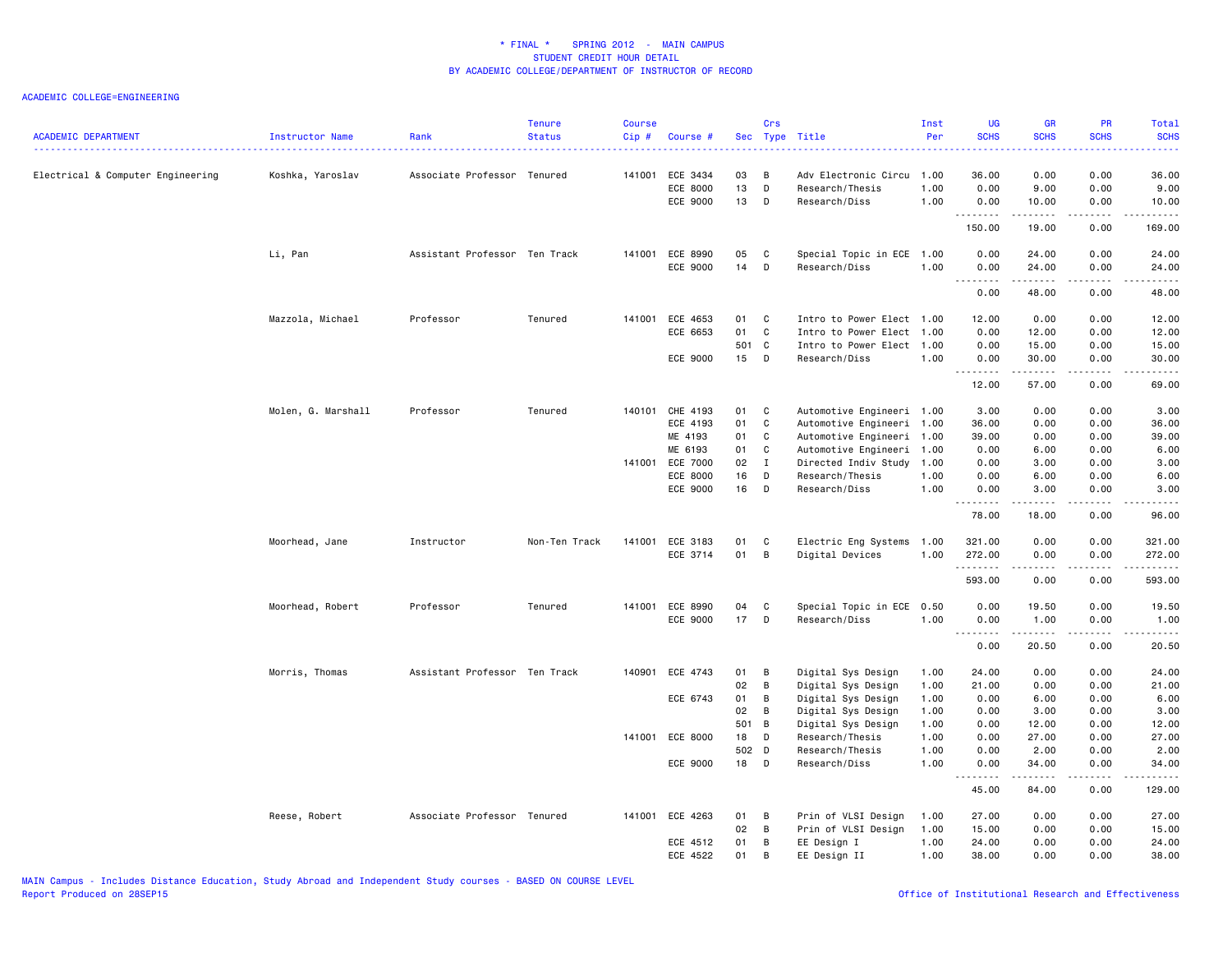| <b>ACADEMIC DEPARTMENT</b>        | Instructor Name        | Rank                        | Tenure<br><b>Status</b> | <b>Course</b><br>Cip# | Course #        |       | Crs            | Sec Type Title            | Inst<br>Per | <b>UG</b><br><b>SCHS</b><br>. <u>.</u>                                                                                                                        | <b>GR</b><br><b>SCHS</b>             | PR<br><b>SCHS</b>                                                                                                                                                                                                                                                                                                                                                                                                                                                                                                                                                                                                                                                                                                                                                                                                                                                                                                                                                                                                                                              | <b>Total</b><br><b>SCHS</b><br>.                                                           |
|-----------------------------------|------------------------|-----------------------------|-------------------------|-----------------------|-----------------|-------|----------------|---------------------------|-------------|---------------------------------------------------------------------------------------------------------------------------------------------------------------|--------------------------------------|----------------------------------------------------------------------------------------------------------------------------------------------------------------------------------------------------------------------------------------------------------------------------------------------------------------------------------------------------------------------------------------------------------------------------------------------------------------------------------------------------------------------------------------------------------------------------------------------------------------------------------------------------------------------------------------------------------------------------------------------------------------------------------------------------------------------------------------------------------------------------------------------------------------------------------------------------------------------------------------------------------------------------------------------------------------|--------------------------------------------------------------------------------------------|
| Electrical & Computer Engineering | Reese, Robert          | Associate Professor Tenured |                         | 141001                | ECE 4532        | 01    | B              | CPE Design I              | 1.00        | 20.00                                                                                                                                                         | 0.00                                 | 0.00                                                                                                                                                                                                                                                                                                                                                                                                                                                                                                                                                                                                                                                                                                                                                                                                                                                                                                                                                                                                                                                           | 20.00                                                                                      |
|                                   |                        |                             |                         |                       | ECE 4542        | 01    | B              | CPE Design II             | 1.00        | 22.00                                                                                                                                                         | 0.00                                 | 0.00                                                                                                                                                                                                                                                                                                                                                                                                                                                                                                                                                                                                                                                                                                                                                                                                                                                                                                                                                                                                                                                           | 22.00                                                                                      |
|                                   |                        |                             |                         |                       | ECE 6263        | 02    | B              | Prin of VLSI Design       | 1.00        | 0.00                                                                                                                                                          | 6.00                                 | 0.00                                                                                                                                                                                                                                                                                                                                                                                                                                                                                                                                                                                                                                                                                                                                                                                                                                                                                                                                                                                                                                                           | 6.00                                                                                       |
|                                   |                        |                             |                         |                       | ECE 8000        | 20    | D              | Research/Thesis           | 1.00        | 0.00                                                                                                                                                          | 1.00                                 | 0.00                                                                                                                                                                                                                                                                                                                                                                                                                                                                                                                                                                                                                                                                                                                                                                                                                                                                                                                                                                                                                                                           | 1.00                                                                                       |
|                                   |                        |                             |                         |                       | ECE 9000        | 20    | D              | Research/Diss             | 1.00        | 0.00<br>.                                                                                                                                                     | 7.00<br>$- - - - -$                  | 0.00<br>.                                                                                                                                                                                                                                                                                                                                                                                                                                                                                                                                                                                                                                                                                                                                                                                                                                                                                                                                                                                                                                                      | 7.00<br>.                                                                                  |
|                                   |                        |                             |                         |                       |                 |       |                |                           |             | 146.00                                                                                                                                                        | 14.00                                | 0.00                                                                                                                                                                                                                                                                                                                                                                                                                                                                                                                                                                                                                                                                                                                                                                                                                                                                                                                                                                                                                                                           | 160.00                                                                                     |
|                                   | Seran, Santosh         | Non-Faculty                 | Not Applicable          |                       | 141001 ECE 3323 | 01    | B              | Electromagnetics II       | 1.00        | 24.00                                                                                                                                                         | 0.00                                 | 0.00                                                                                                                                                                                                                                                                                                                                                                                                                                                                                                                                                                                                                                                                                                                                                                                                                                                                                                                                                                                                                                                           | 24.00                                                                                      |
|                                   |                        |                             |                         |                       |                 | 02    | B              | Electromagnetics II       | 1.00        | 24.00                                                                                                                                                         | 0.00                                 | 0.00                                                                                                                                                                                                                                                                                                                                                                                                                                                                                                                                                                                                                                                                                                                                                                                                                                                                                                                                                                                                                                                           | 24.00                                                                                      |
|                                   |                        |                             |                         |                       |                 | 03    | B              | Electromagnetics II       | 1.00        | 24.00<br>$\frac{1}{2} \left( \frac{1}{2} \right) \left( \frac{1}{2} \right) \left( \frac{1}{2} \right) \left( \frac{1}{2} \right) \left( \frac{1}{2} \right)$ | 0.00                                 | 0.00                                                                                                                                                                                                                                                                                                                                                                                                                                                                                                                                                                                                                                                                                                                                                                                                                                                                                                                                                                                                                                                           | 24.00                                                                                      |
|                                   |                        |                             |                         |                       |                 |       |                |                           |             | 72.00                                                                                                                                                         | 0.00                                 | 0.00                                                                                                                                                                                                                                                                                                                                                                                                                                                                                                                                                                                                                                                                                                                                                                                                                                                                                                                                                                                                                                                           | 72.00                                                                                      |
|                                   | Shivakumaraiah, Lokesh | Non-Faculty                 | Not Applicable          |                       | 110201 CSE 1233 | 02 C  |                | Cmptr Prog-C              | 1.00        | 135.00                                                                                                                                                        | 0.00                                 | 0.00                                                                                                                                                                                                                                                                                                                                                                                                                                                                                                                                                                                                                                                                                                                                                                                                                                                                                                                                                                                                                                                           | 135.00                                                                                     |
|                                   |                        |                             |                         |                       |                 |       |                |                           |             | .<br>135.00                                                                                                                                                   | 0.00                                 | .<br>0.00                                                                                                                                                                                                                                                                                                                                                                                                                                                                                                                                                                                                                                                                                                                                                                                                                                                                                                                                                                                                                                                      | $\mathbf{1} \cdot \mathbf{1} \cdot \mathbf{1} \cdot \mathbf{1} \cdot \mathbf{1}$<br>135.00 |
|                                   | Topsakal, Erdem        | Associate Professor Tenured |                         | 141001                | ECE 3313        | 01    | B              | Electromagnetics I        | 1.00        | 21.00                                                                                                                                                         | 0.00                                 | 0.00                                                                                                                                                                                                                                                                                                                                                                                                                                                                                                                                                                                                                                                                                                                                                                                                                                                                                                                                                                                                                                                           | 21.00                                                                                      |
|                                   |                        |                             |                         |                       |                 | 02    | B              | Electromagnetics I        | 1.00        | 24.00                                                                                                                                                         | 0.00                                 | 0.00                                                                                                                                                                                                                                                                                                                                                                                                                                                                                                                                                                                                                                                                                                                                                                                                                                                                                                                                                                                                                                                           | 24.00                                                                                      |
|                                   |                        |                             |                         |                       |                 | 03    | $\overline{B}$ | Electromagnetics I        | 1.00        | 18.00                                                                                                                                                         | 0.00                                 | 0.00                                                                                                                                                                                                                                                                                                                                                                                                                                                                                                                                                                                                                                                                                                                                                                                                                                                                                                                                                                                                                                                           | 18.00                                                                                      |
|                                   |                        |                             |                         |                       | ECE 4990        | 02    | C              | Special Topic in ECE      | 1.00        | 27.00                                                                                                                                                         | 0.00                                 | 0.00                                                                                                                                                                                                                                                                                                                                                                                                                                                                                                                                                                                                                                                                                                                                                                                                                                                                                                                                                                                                                                                           | 27.00                                                                                      |
|                                   |                        |                             |                         |                       | ECE 6990        | 02    | C              | Special Topic in ECE 1.00 |             | 0.00                                                                                                                                                          | 9.00                                 | 0.00                                                                                                                                                                                                                                                                                                                                                                                                                                                                                                                                                                                                                                                                                                                                                                                                                                                                                                                                                                                                                                                           | 9.00                                                                                       |
|                                   |                        |                             |                         |                       | <b>ECE 7000</b> | 05    | $\mathbf I$    | Directed Indiv Study      | 1.00        | 0.00                                                                                                                                                          | 3.00                                 | 0.00                                                                                                                                                                                                                                                                                                                                                                                                                                                                                                                                                                                                                                                                                                                                                                                                                                                                                                                                                                                                                                                           | 3.00                                                                                       |
|                                   |                        |                             |                         |                       | ECE 8000        | 21    | D              | Research/Thesis           | 1.00        | 0.00                                                                                                                                                          | 7.00                                 | 0.00                                                                                                                                                                                                                                                                                                                                                                                                                                                                                                                                                                                                                                                                                                                                                                                                                                                                                                                                                                                                                                                           | 7.00                                                                                       |
|                                   |                        |                             |                         |                       | ECE 9000        | 21    | D              | Research/Diss             | 1.00        | 0.00<br>-----                                                                                                                                                 | 8.00                                 | 0.00                                                                                                                                                                                                                                                                                                                                                                                                                                                                                                                                                                                                                                                                                                                                                                                                                                                                                                                                                                                                                                                           | 8.00                                                                                       |
|                                   |                        |                             |                         |                       |                 |       |                |                           |             | 90.00                                                                                                                                                         | 27.00                                | 0.00                                                                                                                                                                                                                                                                                                                                                                                                                                                                                                                                                                                                                                                                                                                                                                                                                                                                                                                                                                                                                                                           | 117.00                                                                                     |
|                                   | Winton, Raymond        | Professor                   | Tenured                 |                       | 141001 ECE 3424 | 01    | C              | Intm Electronic Circ 1.00 |             | 108.00                                                                                                                                                        | 0.00                                 | 0.00                                                                                                                                                                                                                                                                                                                                                                                                                                                                                                                                                                                                                                                                                                                                                                                                                                                                                                                                                                                                                                                           | 108.00                                                                                     |
|                                   |                        |                             |                         |                       |                 | 02    | C              | Intm Electronic Circ 1.00 |             | 52.00                                                                                                                                                         | 0.00                                 | 0.00                                                                                                                                                                                                                                                                                                                                                                                                                                                                                                                                                                                                                                                                                                                                                                                                                                                                                                                                                                                                                                                           | 52.00                                                                                      |
|                                   |                        |                             |                         |                       |                 | 03    | К              | Intm Electronic Circ 1.00 |             | 0.00                                                                                                                                                          | 0.00                                 | 0.00                                                                                                                                                                                                                                                                                                                                                                                                                                                                                                                                                                                                                                                                                                                                                                                                                                                                                                                                                                                                                                                           | 0.00                                                                                       |
|                                   |                        |                             |                         |                       |                 | 04    | К              | Intm Electronic Circ 1.00 |             | 0.00                                                                                                                                                          | 0.00                                 | 0.00                                                                                                                                                                                                                                                                                                                                                                                                                                                                                                                                                                                                                                                                                                                                                                                                                                                                                                                                                                                                                                                           | 0.00                                                                                       |
|                                   |                        |                             |                         |                       |                 | 05    | К              | Intm Electronic Circ 1.00 |             | 0.00                                                                                                                                                          | 0.00                                 | 0.00                                                                                                                                                                                                                                                                                                                                                                                                                                                                                                                                                                                                                                                                                                                                                                                                                                                                                                                                                                                                                                                           | 0.00                                                                                       |
|                                   |                        |                             |                         |                       |                 | 06    | K              | Intm Electronic Circ 1.00 |             | 0.00                                                                                                                                                          | 0.00                                 | 0.00                                                                                                                                                                                                                                                                                                                                                                                                                                                                                                                                                                                                                                                                                                                                                                                                                                                                                                                                                                                                                                                           | 0.00                                                                                       |
|                                   |                        |                             |                         |                       | ECE 4853        | 01 C  |                | Electro-Optics            | 1.00        | 21.00<br>.                                                                                                                                                    | 0.00<br>.                            | 0.00<br>.                                                                                                                                                                                                                                                                                                                                                                                                                                                                                                                                                                                                                                                                                                                                                                                                                                                                                                                                                                                                                                                      | 21.00<br>.                                                                                 |
|                                   |                        |                             |                         |                       |                 |       |                |                           |             | 181.00                                                                                                                                                        | 0.00                                 | 0.00                                                                                                                                                                                                                                                                                                                                                                                                                                                                                                                                                                                                                                                                                                                                                                                                                                                                                                                                                                                                                                                           | 181.00                                                                                     |
|                                   | Younan, Nicolas        | Professor                   | Tenured                 | 141001                | ECE 8000        | 23    | D              | Research/Thesis           | 1.00        | 0.00                                                                                                                                                          | 2.00                                 | 0.00                                                                                                                                                                                                                                                                                                                                                                                                                                                                                                                                                                                                                                                                                                                                                                                                                                                                                                                                                                                                                                                           | 2.00                                                                                       |
|                                   |                        |                             |                         |                       | ECE 9000        | 23    | D              | Research/Diss             | 1.00        | 0.00                                                                                                                                                          | 27.00                                | 0.00                                                                                                                                                                                                                                                                                                                                                                                                                                                                                                                                                                                                                                                                                                                                                                                                                                                                                                                                                                                                                                                           | 27.00                                                                                      |
|                                   |                        |                             |                         |                       |                 | 501 D |                | Research/Diss             | 1.00        | 0.00<br>.<br>$\sim$ $\sim$ $\sim$                                                                                                                             | 5.00                                 | 0.00                                                                                                                                                                                                                                                                                                                                                                                                                                                                                                                                                                                                                                                                                                                                                                                                                                                                                                                                                                                                                                                           | 5.00                                                                                       |
|                                   |                        |                             |                         |                       |                 |       |                |                           |             | 0.00                                                                                                                                                          | 34.00                                | 0.00                                                                                                                                                                                                                                                                                                                                                                                                                                                                                                                                                                                                                                                                                                                                                                                                                                                                                                                                                                                                                                                           | 34.00                                                                                      |
| Electrical & Computer Engineering |                        |                             |                         |                       |                 |       |                |                           |             | ========<br>2436.00<br><b>EDESSEDE</b>                                                                                                                        | ========<br>837.50<br>$= 1000000000$ | $\begin{array}{c} \multicolumn{3}{c} {\small \texttt{m}} = \multicolumn{3}{c} {\small \texttt{m}} = \multicolumn{3}{c} {\small \texttt{m}} = \multicolumn{3}{c} {\small \texttt{m}} = \multicolumn{3}{c} {\small \texttt{m}} = \multicolumn{3}{c} {\small \texttt{m}} = \multicolumn{3}{c} {\small \texttt{m}} = \multicolumn{3}{c} {\small \texttt{m}} = \multicolumn{3}{c} {\small \texttt{m}} = \multicolumn{3}{c} {\small \texttt{m}} = \multicolumn{3}{c} {\small \texttt{m}} = \multicolumn{3}{c} {\small \texttt{$<br>0.00<br>$\begin{array}{c} \multicolumn{3}{c} {\small \texttt{m}} = \multicolumn{3}{c} {\small \texttt{m}} = \multicolumn{3}{c} {\small \texttt{m}} = \multicolumn{3}{c} {\small \texttt{m}} = \multicolumn{3}{c} {\small \texttt{m}} = \multicolumn{3}{c} {\small \texttt{m}} = \multicolumn{3}{c} {\small \texttt{m}} = \multicolumn{3}{c} {\small \texttt{m}} = \multicolumn{3}{c} {\small \texttt{m}} = \multicolumn{3}{c} {\small \texttt{m}} = \multicolumn{3}{c} {\small \texttt{m}} = \multicolumn{3}{c} {\small \texttt{$ | ==========<br>3273.50<br>==========                                                        |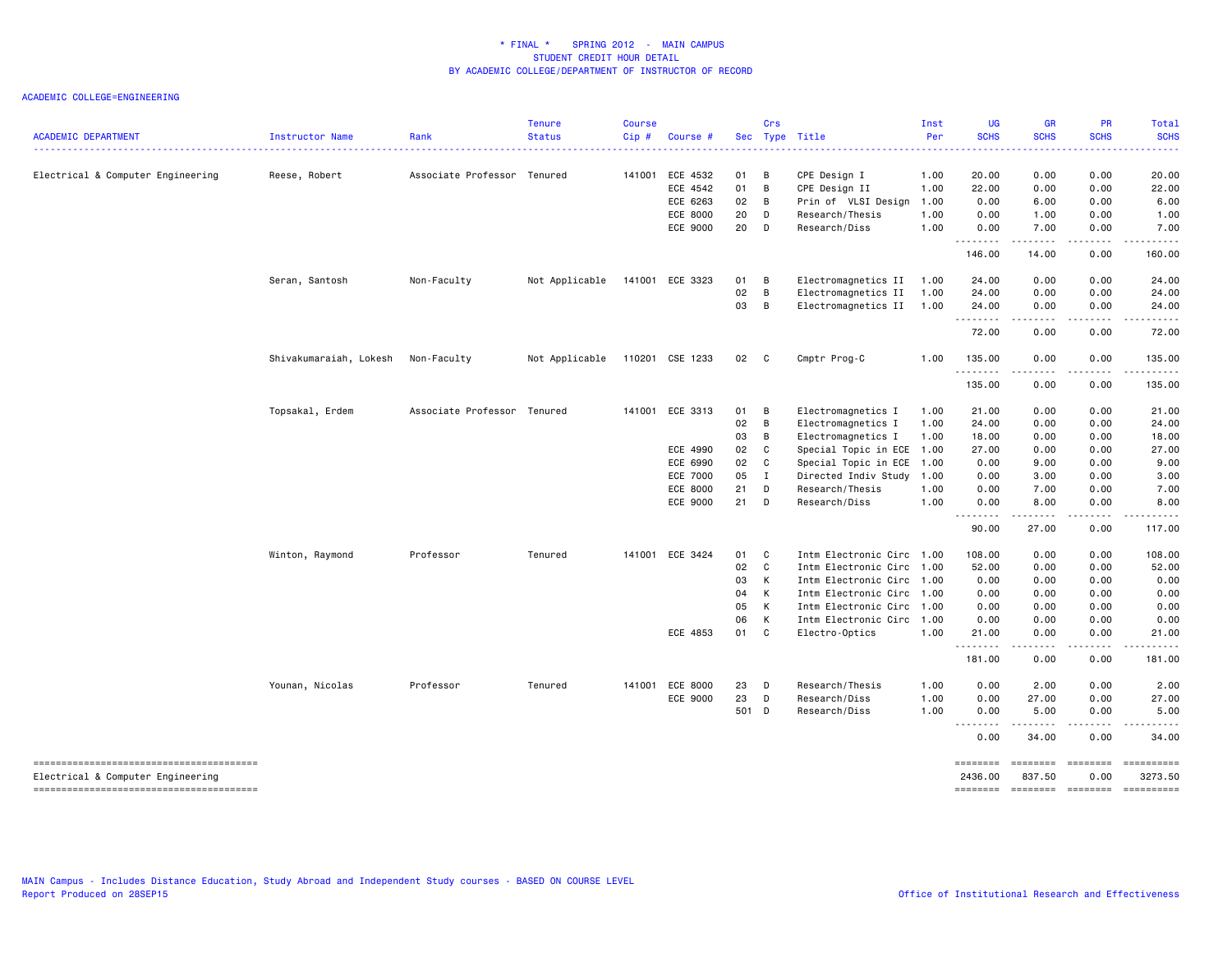| 489999<br>0.00<br>0.00<br>66.00<br>Industrial & Systems Engineering<br>EG 1142<br>01<br>C<br>Engineering Graphics 1.00<br>66.00<br>Bostick, Lisa<br>Lecturer<br>Non-Ten Track<br>03<br>B<br>EG 1143<br>Graphic Com<br>1.00<br>126.00<br>0.00<br>0.00<br>126.00<br>.<br>.<br>$\begin{array}{cccccccccc} \bullet & \bullet & \bullet & \bullet & \bullet & \bullet & \bullet & \bullet \end{array}$<br>.<br>192.00<br>0.00<br>0.00<br>192.00<br>Brown, Larry<br>Lecturer<br>Non-Ten Track<br>270101<br>IE 4733<br>01<br>C<br>Linear Programming I 1.00<br>78.00<br>0.00<br>0.00<br>78.00<br>IE 6733<br>01<br>$\mathbf c$<br>6.00<br>Linear Programming I 1.00<br>0.00<br>0.00<br>6.00<br>MA 4733<br>01<br>C<br>Linear Programming<br>1.00<br>81.00<br>0.00<br>0.00<br>81.00<br>.<br>.<br>$\begin{array}{cccccccccc} \bullet & \bullet & \bullet & \bullet & \bullet & \bullet & \bullet \end{array}$<br>.<br>159.00<br>6.00<br>0.00<br>165.00<br>IE 4915<br>Design Of Ind Sys<br>Bullington, Stanley<br>Professor<br>Tenured<br>141701<br>01<br>C<br>1.00<br>110.00<br>0.00<br>0.00<br>110.00<br>02<br>К<br>Design Of Ind Sys<br>1.00<br>0.00<br>0.00<br>0.00<br>0.00<br>IE 6573<br>01<br>C<br>Process Imprvmnt Eng<br>1.00<br>0.00<br>15.00<br>0.00<br>15.00<br>501 C<br>Process Imprvmnt Eng<br>48.00<br>48.00<br>1.00<br>0.00<br>0.00<br>01<br>D<br>1.00<br>IE 8000<br>Research / Thesis<br>1.00<br>0.00<br>1.00<br>0.00<br>IE 9000<br>01<br>D<br>Research/DIss<br>1.00<br>0.00<br>0.00<br>11.00<br>11.00<br>503 D<br>Research/DIss<br>1.00<br>0.00<br>3.00<br>0.00<br>3.00<br>149999 IE 4573<br>01<br>C <sub>c</sub><br>1.00<br>0.00<br>36.00<br>Process Imprvmnt Eng<br>36.00<br>0.00<br>.<br>.<br>.<br>.<br>146.00<br>78.00<br>0.00<br>224.00<br>Dalton, Larry<br>Non-Faculty<br>Not Applicable<br>141701 IE 6513<br>01<br>C<br>Engineering Admin<br>1.00<br>0.00<br>18.00<br>0.00<br>18.00<br>01<br>C<br>IE 6623<br>Eng Statistics II<br>1.00<br>0.00<br>3.00<br>0.00<br>3.00<br>501 C<br>Eng Statistics II<br>1.00<br>0.00<br>21.00<br>0.00<br>21.00<br>149999 IE 3323<br>01<br>C<br>Mfg Processes<br>1.00<br>0.00<br>48.00<br>48.00<br>0.00<br>02<br>K<br>Mfg Processes<br>1.00<br>0.00<br>0.00<br>0.00<br>0.00<br>01<br>3.00<br>IE 4000<br>$\mathbf{I}$<br>Directed Indiv Study<br>1.00<br>3.00<br>0.00<br>0.00<br>IE 4513<br>01<br>C<br>Engineering Admin<br>1.00<br>87.00<br>0.00<br>0.00<br>87.00<br>IE 4623<br>01<br>C<br>1.00<br>111.00<br>Eng Statistics II<br>111.00<br>0.00<br>0.00<br>.<br>.<br>.<br>$\frac{1}{2} \left( \frac{1}{2} \right) \left( \frac{1}{2} \right) \left( \frac{1}{2} \right) \left( \frac{1}{2} \right) \left( \frac{1}{2} \right)$<br>249.00<br>42.00<br>0.00<br>291.00<br>Logistics Engineerin 1.00<br>Eksioglu, Burak<br>Associate Professor Tenured<br>141701 IE 6543<br>01<br>C<br>0.00<br>6.00<br>0.00<br>6.00<br>501 C<br>Logistics Engineerin<br>1.00<br>0.00<br>24.00<br>0.00<br>24.00<br>01<br>C<br>Special Topic In IE<br>15.00<br>IE 8990<br>1.00<br>0.00<br>15.00<br>0.00<br>501 C<br>Special Topic In IE<br>21.00<br>1.00<br>0.00<br>21.00<br>0.00<br>IE 9000<br>02<br>D<br>Research/DIss<br>1.00<br>0.00<br>25.00<br>0.00<br>25.00<br>501 D<br>Research/DIss<br>1.00<br>0.00<br>1.00<br>0.00<br>1.00<br>149999 IE 4543<br>01<br>C<br>Logistics Engineerin<br>1.00<br>99.00<br>0.00<br>0.00<br>99.00<br>.<br>.<br>.<br>.<br>99.00<br>92.00<br>0.00<br>191.00<br>Eksioglu, Sandra<br>Assistant Professor Ten Track<br>141701 IE 4934<br>Info Systems for IE<br>0.00<br>84.00<br>01<br>B<br>1.00<br>84.00<br>0.00<br>IE 6934<br>01<br>B<br>Info Systems for IE<br>1.00<br>0.00<br>4.00<br>0.00<br>4.00<br>04<br>IE 8000<br>D<br>Research / Thesis<br>1.00<br>0.00<br>12.00<br>0.00<br>12.00<br>06<br>IE 9000<br>D<br>Research/DIss<br>1.00<br>0.00<br>28.00<br>0.00<br>28.00<br>.<br>.<br>.<br>.<br>128.00<br>84.00<br>44.00<br>0.00<br>141901 ME 4000<br>03<br>0.00<br>Emplaincourt, Mary<br>Instructor<br>Non-Ten Track<br>Directed Indiv Study 1.00<br>3.00<br>0.00<br>3.00<br>I<br>04<br>$\mathbf I$<br>Directed Indiv Study 1.00<br>3.00<br>0.00<br>0.00<br>3.00 | <b>ACADEMIC DEPARTMENT</b> | Instructor Name | Rank | <b>Tenure</b><br><b>Status</b> | <b>Course</b><br>Cip# | Course # | Crs | Sec Type Title | Inst<br>Per | <b>UG</b><br><b>SCHS</b> | <b>GR</b><br><b>SCHS</b> | PR<br><b>SCHS</b> | Total<br><b>SCHS</b><br>. |
|--------------------------------------------------------------------------------------------------------------------------------------------------------------------------------------------------------------------------------------------------------------------------------------------------------------------------------------------------------------------------------------------------------------------------------------------------------------------------------------------------------------------------------------------------------------------------------------------------------------------------------------------------------------------------------------------------------------------------------------------------------------------------------------------------------------------------------------------------------------------------------------------------------------------------------------------------------------------------------------------------------------------------------------------------------------------------------------------------------------------------------------------------------------------------------------------------------------------------------------------------------------------------------------------------------------------------------------------------------------------------------------------------------------------------------------------------------------------------------------------------------------------------------------------------------------------------------------------------------------------------------------------------------------------------------------------------------------------------------------------------------------------------------------------------------------------------------------------------------------------------------------------------------------------------------------------------------------------------------------------------------------------------------------------------------------------------------------------------------------------------------------------------------------------------------------------------------------------------------------------------------------------------------------------------------------------------------------------------------------------------------------------------------------------------------------------------------------------------------------------------------------------------------------------------------------------------------------------------------------------------------------------------------------------------------------------------------------------------------------------------------------------------------------------------------------------------------------------------------------------------------------------------------------------------------------------------------------------------------------------------------------------------------------------------------------------------------------------------------------------------------------------------------------------------------------------------------------------------------------------------------------------------------------------------------------------------------------------------------------------------------------------------------------------------------------------------------------------------------------------------------------------------------------------------------------------------------------------------------------------------------------------------------------------------------------------------------------------------------------------------------------------------------------------------------------------------------------------------------------------------------------------------------------------------------------------------------------------------------------------------------------------------------------------------------------------------------------------------------------------------|----------------------------|-----------------|------|--------------------------------|-----------------------|----------|-----|----------------|-------------|--------------------------|--------------------------|-------------------|---------------------------|
|                                                                                                                                                                                                                                                                                                                                                                                                                                                                                                                                                                                                                                                                                                                                                                                                                                                                                                                                                                                                                                                                                                                                                                                                                                                                                                                                                                                                                                                                                                                                                                                                                                                                                                                                                                                                                                                                                                                                                                                                                                                                                                                                                                                                                                                                                                                                                                                                                                                                                                                                                                                                                                                                                                                                                                                                                                                                                                                                                                                                                                                                                                                                                                                                                                                                                                                                                                                                                                                                                                                                                                                                                                                                                                                                                                                                                                                                                                                                                                                                                                                                                                                          |                            |                 |      |                                |                       |          |     |                |             |                          |                          |                   |                           |
|                                                                                                                                                                                                                                                                                                                                                                                                                                                                                                                                                                                                                                                                                                                                                                                                                                                                                                                                                                                                                                                                                                                                                                                                                                                                                                                                                                                                                                                                                                                                                                                                                                                                                                                                                                                                                                                                                                                                                                                                                                                                                                                                                                                                                                                                                                                                                                                                                                                                                                                                                                                                                                                                                                                                                                                                                                                                                                                                                                                                                                                                                                                                                                                                                                                                                                                                                                                                                                                                                                                                                                                                                                                                                                                                                                                                                                                                                                                                                                                                                                                                                                                          |                            |                 |      |                                |                       |          |     |                |             |                          |                          |                   |                           |
|                                                                                                                                                                                                                                                                                                                                                                                                                                                                                                                                                                                                                                                                                                                                                                                                                                                                                                                                                                                                                                                                                                                                                                                                                                                                                                                                                                                                                                                                                                                                                                                                                                                                                                                                                                                                                                                                                                                                                                                                                                                                                                                                                                                                                                                                                                                                                                                                                                                                                                                                                                                                                                                                                                                                                                                                                                                                                                                                                                                                                                                                                                                                                                                                                                                                                                                                                                                                                                                                                                                                                                                                                                                                                                                                                                                                                                                                                                                                                                                                                                                                                                                          |                            |                 |      |                                |                       |          |     |                |             |                          |                          |                   |                           |
|                                                                                                                                                                                                                                                                                                                                                                                                                                                                                                                                                                                                                                                                                                                                                                                                                                                                                                                                                                                                                                                                                                                                                                                                                                                                                                                                                                                                                                                                                                                                                                                                                                                                                                                                                                                                                                                                                                                                                                                                                                                                                                                                                                                                                                                                                                                                                                                                                                                                                                                                                                                                                                                                                                                                                                                                                                                                                                                                                                                                                                                                                                                                                                                                                                                                                                                                                                                                                                                                                                                                                                                                                                                                                                                                                                                                                                                                                                                                                                                                                                                                                                                          |                            |                 |      |                                |                       |          |     |                |             |                          |                          |                   |                           |
|                                                                                                                                                                                                                                                                                                                                                                                                                                                                                                                                                                                                                                                                                                                                                                                                                                                                                                                                                                                                                                                                                                                                                                                                                                                                                                                                                                                                                                                                                                                                                                                                                                                                                                                                                                                                                                                                                                                                                                                                                                                                                                                                                                                                                                                                                                                                                                                                                                                                                                                                                                                                                                                                                                                                                                                                                                                                                                                                                                                                                                                                                                                                                                                                                                                                                                                                                                                                                                                                                                                                                                                                                                                                                                                                                                                                                                                                                                                                                                                                                                                                                                                          |                            |                 |      |                                |                       |          |     |                |             |                          |                          |                   |                           |
|                                                                                                                                                                                                                                                                                                                                                                                                                                                                                                                                                                                                                                                                                                                                                                                                                                                                                                                                                                                                                                                                                                                                                                                                                                                                                                                                                                                                                                                                                                                                                                                                                                                                                                                                                                                                                                                                                                                                                                                                                                                                                                                                                                                                                                                                                                                                                                                                                                                                                                                                                                                                                                                                                                                                                                                                                                                                                                                                                                                                                                                                                                                                                                                                                                                                                                                                                                                                                                                                                                                                                                                                                                                                                                                                                                                                                                                                                                                                                                                                                                                                                                                          |                            |                 |      |                                |                       |          |     |                |             |                          |                          |                   |                           |
|                                                                                                                                                                                                                                                                                                                                                                                                                                                                                                                                                                                                                                                                                                                                                                                                                                                                                                                                                                                                                                                                                                                                                                                                                                                                                                                                                                                                                                                                                                                                                                                                                                                                                                                                                                                                                                                                                                                                                                                                                                                                                                                                                                                                                                                                                                                                                                                                                                                                                                                                                                                                                                                                                                                                                                                                                                                                                                                                                                                                                                                                                                                                                                                                                                                                                                                                                                                                                                                                                                                                                                                                                                                                                                                                                                                                                                                                                                                                                                                                                                                                                                                          |                            |                 |      |                                |                       |          |     |                |             |                          |                          |                   |                           |
|                                                                                                                                                                                                                                                                                                                                                                                                                                                                                                                                                                                                                                                                                                                                                                                                                                                                                                                                                                                                                                                                                                                                                                                                                                                                                                                                                                                                                                                                                                                                                                                                                                                                                                                                                                                                                                                                                                                                                                                                                                                                                                                                                                                                                                                                                                                                                                                                                                                                                                                                                                                                                                                                                                                                                                                                                                                                                                                                                                                                                                                                                                                                                                                                                                                                                                                                                                                                                                                                                                                                                                                                                                                                                                                                                                                                                                                                                                                                                                                                                                                                                                                          |                            |                 |      |                                |                       |          |     |                |             |                          |                          |                   |                           |
|                                                                                                                                                                                                                                                                                                                                                                                                                                                                                                                                                                                                                                                                                                                                                                                                                                                                                                                                                                                                                                                                                                                                                                                                                                                                                                                                                                                                                                                                                                                                                                                                                                                                                                                                                                                                                                                                                                                                                                                                                                                                                                                                                                                                                                                                                                                                                                                                                                                                                                                                                                                                                                                                                                                                                                                                                                                                                                                                                                                                                                                                                                                                                                                                                                                                                                                                                                                                                                                                                                                                                                                                                                                                                                                                                                                                                                                                                                                                                                                                                                                                                                                          |                            |                 |      |                                |                       |          |     |                |             |                          |                          |                   |                           |
|                                                                                                                                                                                                                                                                                                                                                                                                                                                                                                                                                                                                                                                                                                                                                                                                                                                                                                                                                                                                                                                                                                                                                                                                                                                                                                                                                                                                                                                                                                                                                                                                                                                                                                                                                                                                                                                                                                                                                                                                                                                                                                                                                                                                                                                                                                                                                                                                                                                                                                                                                                                                                                                                                                                                                                                                                                                                                                                                                                                                                                                                                                                                                                                                                                                                                                                                                                                                                                                                                                                                                                                                                                                                                                                                                                                                                                                                                                                                                                                                                                                                                                                          |                            |                 |      |                                |                       |          |     |                |             |                          |                          |                   |                           |
|                                                                                                                                                                                                                                                                                                                                                                                                                                                                                                                                                                                                                                                                                                                                                                                                                                                                                                                                                                                                                                                                                                                                                                                                                                                                                                                                                                                                                                                                                                                                                                                                                                                                                                                                                                                                                                                                                                                                                                                                                                                                                                                                                                                                                                                                                                                                                                                                                                                                                                                                                                                                                                                                                                                                                                                                                                                                                                                                                                                                                                                                                                                                                                                                                                                                                                                                                                                                                                                                                                                                                                                                                                                                                                                                                                                                                                                                                                                                                                                                                                                                                                                          |                            |                 |      |                                |                       |          |     |                |             |                          |                          |                   |                           |
|                                                                                                                                                                                                                                                                                                                                                                                                                                                                                                                                                                                                                                                                                                                                                                                                                                                                                                                                                                                                                                                                                                                                                                                                                                                                                                                                                                                                                                                                                                                                                                                                                                                                                                                                                                                                                                                                                                                                                                                                                                                                                                                                                                                                                                                                                                                                                                                                                                                                                                                                                                                                                                                                                                                                                                                                                                                                                                                                                                                                                                                                                                                                                                                                                                                                                                                                                                                                                                                                                                                                                                                                                                                                                                                                                                                                                                                                                                                                                                                                                                                                                                                          |                            |                 |      |                                |                       |          |     |                |             |                          |                          |                   |                           |
|                                                                                                                                                                                                                                                                                                                                                                                                                                                                                                                                                                                                                                                                                                                                                                                                                                                                                                                                                                                                                                                                                                                                                                                                                                                                                                                                                                                                                                                                                                                                                                                                                                                                                                                                                                                                                                                                                                                                                                                                                                                                                                                                                                                                                                                                                                                                                                                                                                                                                                                                                                                                                                                                                                                                                                                                                                                                                                                                                                                                                                                                                                                                                                                                                                                                                                                                                                                                                                                                                                                                                                                                                                                                                                                                                                                                                                                                                                                                                                                                                                                                                                                          |                            |                 |      |                                |                       |          |     |                |             |                          |                          |                   |                           |
|                                                                                                                                                                                                                                                                                                                                                                                                                                                                                                                                                                                                                                                                                                                                                                                                                                                                                                                                                                                                                                                                                                                                                                                                                                                                                                                                                                                                                                                                                                                                                                                                                                                                                                                                                                                                                                                                                                                                                                                                                                                                                                                                                                                                                                                                                                                                                                                                                                                                                                                                                                                                                                                                                                                                                                                                                                                                                                                                                                                                                                                                                                                                                                                                                                                                                                                                                                                                                                                                                                                                                                                                                                                                                                                                                                                                                                                                                                                                                                                                                                                                                                                          |                            |                 |      |                                |                       |          |     |                |             |                          |                          |                   |                           |
|                                                                                                                                                                                                                                                                                                                                                                                                                                                                                                                                                                                                                                                                                                                                                                                                                                                                                                                                                                                                                                                                                                                                                                                                                                                                                                                                                                                                                                                                                                                                                                                                                                                                                                                                                                                                                                                                                                                                                                                                                                                                                                                                                                                                                                                                                                                                                                                                                                                                                                                                                                                                                                                                                                                                                                                                                                                                                                                                                                                                                                                                                                                                                                                                                                                                                                                                                                                                                                                                                                                                                                                                                                                                                                                                                                                                                                                                                                                                                                                                                                                                                                                          |                            |                 |      |                                |                       |          |     |                |             |                          |                          |                   |                           |
|                                                                                                                                                                                                                                                                                                                                                                                                                                                                                                                                                                                                                                                                                                                                                                                                                                                                                                                                                                                                                                                                                                                                                                                                                                                                                                                                                                                                                                                                                                                                                                                                                                                                                                                                                                                                                                                                                                                                                                                                                                                                                                                                                                                                                                                                                                                                                                                                                                                                                                                                                                                                                                                                                                                                                                                                                                                                                                                                                                                                                                                                                                                                                                                                                                                                                                                                                                                                                                                                                                                                                                                                                                                                                                                                                                                                                                                                                                                                                                                                                                                                                                                          |                            |                 |      |                                |                       |          |     |                |             |                          |                          |                   |                           |
|                                                                                                                                                                                                                                                                                                                                                                                                                                                                                                                                                                                                                                                                                                                                                                                                                                                                                                                                                                                                                                                                                                                                                                                                                                                                                                                                                                                                                                                                                                                                                                                                                                                                                                                                                                                                                                                                                                                                                                                                                                                                                                                                                                                                                                                                                                                                                                                                                                                                                                                                                                                                                                                                                                                                                                                                                                                                                                                                                                                                                                                                                                                                                                                                                                                                                                                                                                                                                                                                                                                                                                                                                                                                                                                                                                                                                                                                                                                                                                                                                                                                                                                          |                            |                 |      |                                |                       |          |     |                |             |                          |                          |                   |                           |
|                                                                                                                                                                                                                                                                                                                                                                                                                                                                                                                                                                                                                                                                                                                                                                                                                                                                                                                                                                                                                                                                                                                                                                                                                                                                                                                                                                                                                                                                                                                                                                                                                                                                                                                                                                                                                                                                                                                                                                                                                                                                                                                                                                                                                                                                                                                                                                                                                                                                                                                                                                                                                                                                                                                                                                                                                                                                                                                                                                                                                                                                                                                                                                                                                                                                                                                                                                                                                                                                                                                                                                                                                                                                                                                                                                                                                                                                                                                                                                                                                                                                                                                          |                            |                 |      |                                |                       |          |     |                |             |                          |                          |                   |                           |
|                                                                                                                                                                                                                                                                                                                                                                                                                                                                                                                                                                                                                                                                                                                                                                                                                                                                                                                                                                                                                                                                                                                                                                                                                                                                                                                                                                                                                                                                                                                                                                                                                                                                                                                                                                                                                                                                                                                                                                                                                                                                                                                                                                                                                                                                                                                                                                                                                                                                                                                                                                                                                                                                                                                                                                                                                                                                                                                                                                                                                                                                                                                                                                                                                                                                                                                                                                                                                                                                                                                                                                                                                                                                                                                                                                                                                                                                                                                                                                                                                                                                                                                          |                            |                 |      |                                |                       |          |     |                |             |                          |                          |                   |                           |
|                                                                                                                                                                                                                                                                                                                                                                                                                                                                                                                                                                                                                                                                                                                                                                                                                                                                                                                                                                                                                                                                                                                                                                                                                                                                                                                                                                                                                                                                                                                                                                                                                                                                                                                                                                                                                                                                                                                                                                                                                                                                                                                                                                                                                                                                                                                                                                                                                                                                                                                                                                                                                                                                                                                                                                                                                                                                                                                                                                                                                                                                                                                                                                                                                                                                                                                                                                                                                                                                                                                                                                                                                                                                                                                                                                                                                                                                                                                                                                                                                                                                                                                          |                            |                 |      |                                |                       |          |     |                |             |                          |                          |                   |                           |
|                                                                                                                                                                                                                                                                                                                                                                                                                                                                                                                                                                                                                                                                                                                                                                                                                                                                                                                                                                                                                                                                                                                                                                                                                                                                                                                                                                                                                                                                                                                                                                                                                                                                                                                                                                                                                                                                                                                                                                                                                                                                                                                                                                                                                                                                                                                                                                                                                                                                                                                                                                                                                                                                                                                                                                                                                                                                                                                                                                                                                                                                                                                                                                                                                                                                                                                                                                                                                                                                                                                                                                                                                                                                                                                                                                                                                                                                                                                                                                                                                                                                                                                          |                            |                 |      |                                |                       |          |     |                |             |                          |                          |                   |                           |
|                                                                                                                                                                                                                                                                                                                                                                                                                                                                                                                                                                                                                                                                                                                                                                                                                                                                                                                                                                                                                                                                                                                                                                                                                                                                                                                                                                                                                                                                                                                                                                                                                                                                                                                                                                                                                                                                                                                                                                                                                                                                                                                                                                                                                                                                                                                                                                                                                                                                                                                                                                                                                                                                                                                                                                                                                                                                                                                                                                                                                                                                                                                                                                                                                                                                                                                                                                                                                                                                                                                                                                                                                                                                                                                                                                                                                                                                                                                                                                                                                                                                                                                          |                            |                 |      |                                |                       |          |     |                |             |                          |                          |                   |                           |
|                                                                                                                                                                                                                                                                                                                                                                                                                                                                                                                                                                                                                                                                                                                                                                                                                                                                                                                                                                                                                                                                                                                                                                                                                                                                                                                                                                                                                                                                                                                                                                                                                                                                                                                                                                                                                                                                                                                                                                                                                                                                                                                                                                                                                                                                                                                                                                                                                                                                                                                                                                                                                                                                                                                                                                                                                                                                                                                                                                                                                                                                                                                                                                                                                                                                                                                                                                                                                                                                                                                                                                                                                                                                                                                                                                                                                                                                                                                                                                                                                                                                                                                          |                            |                 |      |                                |                       |          |     |                |             |                          |                          |                   |                           |
|                                                                                                                                                                                                                                                                                                                                                                                                                                                                                                                                                                                                                                                                                                                                                                                                                                                                                                                                                                                                                                                                                                                                                                                                                                                                                                                                                                                                                                                                                                                                                                                                                                                                                                                                                                                                                                                                                                                                                                                                                                                                                                                                                                                                                                                                                                                                                                                                                                                                                                                                                                                                                                                                                                                                                                                                                                                                                                                                                                                                                                                                                                                                                                                                                                                                                                                                                                                                                                                                                                                                                                                                                                                                                                                                                                                                                                                                                                                                                                                                                                                                                                                          |                            |                 |      |                                |                       |          |     |                |             |                          |                          |                   |                           |
|                                                                                                                                                                                                                                                                                                                                                                                                                                                                                                                                                                                                                                                                                                                                                                                                                                                                                                                                                                                                                                                                                                                                                                                                                                                                                                                                                                                                                                                                                                                                                                                                                                                                                                                                                                                                                                                                                                                                                                                                                                                                                                                                                                                                                                                                                                                                                                                                                                                                                                                                                                                                                                                                                                                                                                                                                                                                                                                                                                                                                                                                                                                                                                                                                                                                                                                                                                                                                                                                                                                                                                                                                                                                                                                                                                                                                                                                                                                                                                                                                                                                                                                          |                            |                 |      |                                |                       |          |     |                |             |                          |                          |                   |                           |
|                                                                                                                                                                                                                                                                                                                                                                                                                                                                                                                                                                                                                                                                                                                                                                                                                                                                                                                                                                                                                                                                                                                                                                                                                                                                                                                                                                                                                                                                                                                                                                                                                                                                                                                                                                                                                                                                                                                                                                                                                                                                                                                                                                                                                                                                                                                                                                                                                                                                                                                                                                                                                                                                                                                                                                                                                                                                                                                                                                                                                                                                                                                                                                                                                                                                                                                                                                                                                                                                                                                                                                                                                                                                                                                                                                                                                                                                                                                                                                                                                                                                                                                          |                            |                 |      |                                |                       |          |     |                |             |                          |                          |                   |                           |
|                                                                                                                                                                                                                                                                                                                                                                                                                                                                                                                                                                                                                                                                                                                                                                                                                                                                                                                                                                                                                                                                                                                                                                                                                                                                                                                                                                                                                                                                                                                                                                                                                                                                                                                                                                                                                                                                                                                                                                                                                                                                                                                                                                                                                                                                                                                                                                                                                                                                                                                                                                                                                                                                                                                                                                                                                                                                                                                                                                                                                                                                                                                                                                                                                                                                                                                                                                                                                                                                                                                                                                                                                                                                                                                                                                                                                                                                                                                                                                                                                                                                                                                          |                            |                 |      |                                |                       |          |     |                |             |                          |                          |                   |                           |
|                                                                                                                                                                                                                                                                                                                                                                                                                                                                                                                                                                                                                                                                                                                                                                                                                                                                                                                                                                                                                                                                                                                                                                                                                                                                                                                                                                                                                                                                                                                                                                                                                                                                                                                                                                                                                                                                                                                                                                                                                                                                                                                                                                                                                                                                                                                                                                                                                                                                                                                                                                                                                                                                                                                                                                                                                                                                                                                                                                                                                                                                                                                                                                                                                                                                                                                                                                                                                                                                                                                                                                                                                                                                                                                                                                                                                                                                                                                                                                                                                                                                                                                          |                            |                 |      |                                |                       |          |     |                |             |                          |                          |                   |                           |
|                                                                                                                                                                                                                                                                                                                                                                                                                                                                                                                                                                                                                                                                                                                                                                                                                                                                                                                                                                                                                                                                                                                                                                                                                                                                                                                                                                                                                                                                                                                                                                                                                                                                                                                                                                                                                                                                                                                                                                                                                                                                                                                                                                                                                                                                                                                                                                                                                                                                                                                                                                                                                                                                                                                                                                                                                                                                                                                                                                                                                                                                                                                                                                                                                                                                                                                                                                                                                                                                                                                                                                                                                                                                                                                                                                                                                                                                                                                                                                                                                                                                                                                          |                            |                 |      |                                |                       |          |     |                |             |                          |                          |                   |                           |
|                                                                                                                                                                                                                                                                                                                                                                                                                                                                                                                                                                                                                                                                                                                                                                                                                                                                                                                                                                                                                                                                                                                                                                                                                                                                                                                                                                                                                                                                                                                                                                                                                                                                                                                                                                                                                                                                                                                                                                                                                                                                                                                                                                                                                                                                                                                                                                                                                                                                                                                                                                                                                                                                                                                                                                                                                                                                                                                                                                                                                                                                                                                                                                                                                                                                                                                                                                                                                                                                                                                                                                                                                                                                                                                                                                                                                                                                                                                                                                                                                                                                                                                          |                            |                 |      |                                |                       |          |     |                |             |                          |                          |                   |                           |
|                                                                                                                                                                                                                                                                                                                                                                                                                                                                                                                                                                                                                                                                                                                                                                                                                                                                                                                                                                                                                                                                                                                                                                                                                                                                                                                                                                                                                                                                                                                                                                                                                                                                                                                                                                                                                                                                                                                                                                                                                                                                                                                                                                                                                                                                                                                                                                                                                                                                                                                                                                                                                                                                                                                                                                                                                                                                                                                                                                                                                                                                                                                                                                                                                                                                                                                                                                                                                                                                                                                                                                                                                                                                                                                                                                                                                                                                                                                                                                                                                                                                                                                          |                            |                 |      |                                |                       |          |     |                |             |                          |                          |                   |                           |
|                                                                                                                                                                                                                                                                                                                                                                                                                                                                                                                                                                                                                                                                                                                                                                                                                                                                                                                                                                                                                                                                                                                                                                                                                                                                                                                                                                                                                                                                                                                                                                                                                                                                                                                                                                                                                                                                                                                                                                                                                                                                                                                                                                                                                                                                                                                                                                                                                                                                                                                                                                                                                                                                                                                                                                                                                                                                                                                                                                                                                                                                                                                                                                                                                                                                                                                                                                                                                                                                                                                                                                                                                                                                                                                                                                                                                                                                                                                                                                                                                                                                                                                          |                            |                 |      |                                |                       |          |     |                |             |                          |                          |                   |                           |
|                                                                                                                                                                                                                                                                                                                                                                                                                                                                                                                                                                                                                                                                                                                                                                                                                                                                                                                                                                                                                                                                                                                                                                                                                                                                                                                                                                                                                                                                                                                                                                                                                                                                                                                                                                                                                                                                                                                                                                                                                                                                                                                                                                                                                                                                                                                                                                                                                                                                                                                                                                                                                                                                                                                                                                                                                                                                                                                                                                                                                                                                                                                                                                                                                                                                                                                                                                                                                                                                                                                                                                                                                                                                                                                                                                                                                                                                                                                                                                                                                                                                                                                          |                            |                 |      |                                |                       |          |     |                |             |                          |                          |                   |                           |
|                                                                                                                                                                                                                                                                                                                                                                                                                                                                                                                                                                                                                                                                                                                                                                                                                                                                                                                                                                                                                                                                                                                                                                                                                                                                                                                                                                                                                                                                                                                                                                                                                                                                                                                                                                                                                                                                                                                                                                                                                                                                                                                                                                                                                                                                                                                                                                                                                                                                                                                                                                                                                                                                                                                                                                                                                                                                                                                                                                                                                                                                                                                                                                                                                                                                                                                                                                                                                                                                                                                                                                                                                                                                                                                                                                                                                                                                                                                                                                                                                                                                                                                          |                            |                 |      |                                |                       |          |     |                |             |                          |                          |                   |                           |
|                                                                                                                                                                                                                                                                                                                                                                                                                                                                                                                                                                                                                                                                                                                                                                                                                                                                                                                                                                                                                                                                                                                                                                                                                                                                                                                                                                                                                                                                                                                                                                                                                                                                                                                                                                                                                                                                                                                                                                                                                                                                                                                                                                                                                                                                                                                                                                                                                                                                                                                                                                                                                                                                                                                                                                                                                                                                                                                                                                                                                                                                                                                                                                                                                                                                                                                                                                                                                                                                                                                                                                                                                                                                                                                                                                                                                                                                                                                                                                                                                                                                                                                          |                            |                 |      |                                |                       |          |     |                |             |                          |                          |                   |                           |
|                                                                                                                                                                                                                                                                                                                                                                                                                                                                                                                                                                                                                                                                                                                                                                                                                                                                                                                                                                                                                                                                                                                                                                                                                                                                                                                                                                                                                                                                                                                                                                                                                                                                                                                                                                                                                                                                                                                                                                                                                                                                                                                                                                                                                                                                                                                                                                                                                                                                                                                                                                                                                                                                                                                                                                                                                                                                                                                                                                                                                                                                                                                                                                                                                                                                                                                                                                                                                                                                                                                                                                                                                                                                                                                                                                                                                                                                                                                                                                                                                                                                                                                          |                            |                 |      |                                |                       |          |     |                |             |                          |                          |                   |                           |
|                                                                                                                                                                                                                                                                                                                                                                                                                                                                                                                                                                                                                                                                                                                                                                                                                                                                                                                                                                                                                                                                                                                                                                                                                                                                                                                                                                                                                                                                                                                                                                                                                                                                                                                                                                                                                                                                                                                                                                                                                                                                                                                                                                                                                                                                                                                                                                                                                                                                                                                                                                                                                                                                                                                                                                                                                                                                                                                                                                                                                                                                                                                                                                                                                                                                                                                                                                                                                                                                                                                                                                                                                                                                                                                                                                                                                                                                                                                                                                                                                                                                                                                          |                            |                 |      |                                |                       |          |     |                |             |                          |                          |                   |                           |
|                                                                                                                                                                                                                                                                                                                                                                                                                                                                                                                                                                                                                                                                                                                                                                                                                                                                                                                                                                                                                                                                                                                                                                                                                                                                                                                                                                                                                                                                                                                                                                                                                                                                                                                                                                                                                                                                                                                                                                                                                                                                                                                                                                                                                                                                                                                                                                                                                                                                                                                                                                                                                                                                                                                                                                                                                                                                                                                                                                                                                                                                                                                                                                                                                                                                                                                                                                                                                                                                                                                                                                                                                                                                                                                                                                                                                                                                                                                                                                                                                                                                                                                          |                            |                 |      |                                |                       |          |     |                |             |                          |                          |                   |                           |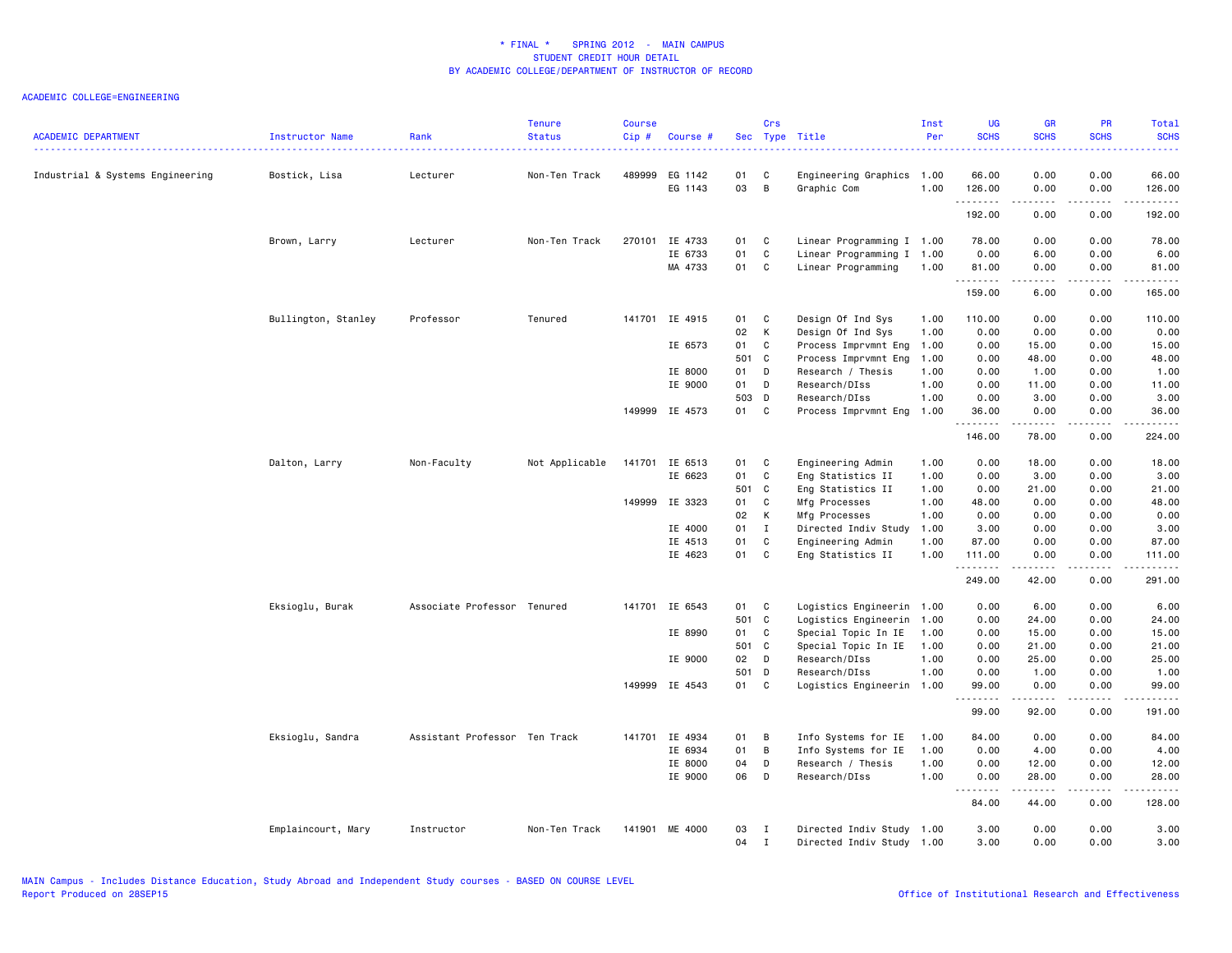| <b>ACADEMIC DEPARTMENT</b>       | Instructor Name     | Rank                               | <b>Tenure</b><br><b>Status</b> | <b>Course</b><br>Cip# | Course #        |          | Crs          | Sec Type Title                                         | Inst<br>Per | <b>UG</b><br><b>SCHS</b>                                                                                                                                                                                        | <b>GR</b><br><b>SCHS</b>                                                                                                                                     | <b>PR</b><br><b>SCHS</b> | Total<br><b>SCHS</b>                                                                                                                                         |
|----------------------------------|---------------------|------------------------------------|--------------------------------|-----------------------|-----------------|----------|--------------|--------------------------------------------------------|-------------|-----------------------------------------------------------------------------------------------------------------------------------------------------------------------------------------------------------------|--------------------------------------------------------------------------------------------------------------------------------------------------------------|--------------------------|--------------------------------------------------------------------------------------------------------------------------------------------------------------|
|                                  |                     |                                    |                                |                       |                 |          |              |                                                        |             |                                                                                                                                                                                                                 |                                                                                                                                                              |                          |                                                                                                                                                              |
|                                  |                     |                                    |                                |                       |                 |          |              |                                                        |             | 6.00                                                                                                                                                                                                            | 0.00                                                                                                                                                         | 0.00                     | 6.00                                                                                                                                                         |
| Industrial & Systems Engineering | Green, Robert       | Non-Faculty                        | Not Applicable                 |                       | 521003 EXL 1191 | 01<br>02 | E<br>E       | Leadership Internshi 1.00<br>Leadership Internshi 1.00 |             | 1.00<br>2.00                                                                                                                                                                                                    | 0.00<br>0.00                                                                                                                                                 | 0.00<br>0.00             | 1.00<br>2.00                                                                                                                                                 |
|                                  |                     |                                    |                                |                       |                 |          |              |                                                        |             | $\frac{1}{2} \left( \frac{1}{2} \right) \left( \frac{1}{2} \right) \left( \frac{1}{2} \right) \left( \frac{1}{2} \right) \left( \frac{1}{2} \right) \left( \frac{1}{2} \right)$<br>$\sim$ $\sim$ $\sim$<br>3.00 | -----<br>0.00                                                                                                                                                | .<br>0.00                | $\frac{1}{2} \left( \frac{1}{2} \right) \left( \frac{1}{2} \right) \left( \frac{1}{2} \right) \left( \frac{1}{2} \right) \left( \frac{1}{2} \right)$<br>3.00 |
|                                  | Greenwood, Allen    | Professor                          | Tenured                        | 110101                | IE 8773         | 01       | C            | Sys Sim II                                             | 1.00        | 0.00                                                                                                                                                                                                            | 15.00                                                                                                                                                        | 0.00                     | 15.00                                                                                                                                                        |
|                                  |                     |                                    |                                |                       |                 | 501      | C            | Sys Sim II                                             | 1.00        | 0.00                                                                                                                                                                                                            | 27.00                                                                                                                                                        | 0.00                     | 27.00                                                                                                                                                        |
|                                  |                     |                                    |                                |                       | 141701 IE 4773  | 01       | C            | Sys Simulation I                                       | 1.00        | 48.00                                                                                                                                                                                                           | 0.00                                                                                                                                                         | 0.00                     | 48.00                                                                                                                                                        |
|                                  |                     |                                    |                                |                       | IE 6773         | 01       | C            | Sys Simulation I                                       | 1.00        | 0.00                                                                                                                                                                                                            | 12.00                                                                                                                                                        | 0.00                     | 12.00                                                                                                                                                        |
|                                  |                     |                                    |                                |                       | IE 8000         | 03       | D            | Research / Thesis                                      | 1.00        | 0.00                                                                                                                                                                                                            | 6.00                                                                                                                                                         | 0.00                     | 6.00                                                                                                                                                         |
|                                  |                     |                                    |                                |                       |                 | 501      | D            | Research / Thesis                                      | 1.00        | 0.00                                                                                                                                                                                                            | 3.00                                                                                                                                                         | 0.00                     | 3.00                                                                                                                                                         |
|                                  |                     |                                    |                                |                       | IE 9000         | 506 D    |              | Research/DIss                                          | 1.00        | 0.00<br>.                                                                                                                                                                                                       | 4.00<br>$\frac{1}{2} \left( \frac{1}{2} \right) \left( \frac{1}{2} \right) \left( \frac{1}{2} \right) \left( \frac{1}{2} \right) \left( \frac{1}{2} \right)$ | 0.00<br>.                | 4.00<br>.                                                                                                                                                    |
|                                  |                     |                                    |                                |                       |                 |          |              |                                                        |             | 48.00                                                                                                                                                                                                           | 67.00                                                                                                                                                        | 0.00                     | 115.00                                                                                                                                                       |
|                                  | Huang, Yunchen      | Grad Research Assis Not Applicable |                                |                       | 149999 IE 4613  | 02       | C            | Eng Statistics I                                       | 1.00        | 105.00<br>.                                                                                                                                                                                                     | 0.00<br>$\frac{1}{2}$                                                                                                                                        | 0.00<br>.                | 105.00<br>.                                                                                                                                                  |
|                                  |                     |                                    |                                |                       |                 |          |              |                                                        |             | 105.00                                                                                                                                                                                                          | 0.00                                                                                                                                                         | 0.00                     | 105.00                                                                                                                                                       |
|                                  | Jordan, Joe         | Non-Faculty                        | Not Applicable                 |                       | 149999 IE 3913  | 01       | C            | Engr Economy I                                         | 1.00        | 207.00                                                                                                                                                                                                          | 0.00                                                                                                                                                         | 0.00                     | 207.00                                                                                                                                                       |
|                                  |                     |                                    |                                |                       |                 | 02       | C            | Engr Economy I                                         | 1.00        | 201.00                                                                                                                                                                                                          | 0.00                                                                                                                                                         | 0.00                     | 201.00                                                                                                                                                       |
|                                  |                     |                                    |                                |                       | 489999 EG 1143  | 01       | B            | Graphic Com                                            | 1.00        | 54.00<br>.                                                                                                                                                                                                      | 0.00<br>$\sim$ $\sim$ $\sim$ $\sim$                                                                                                                          | 0.00<br>$\sim$ - - -     | 54.00<br>.                                                                                                                                                   |
|                                  |                     |                                    |                                |                       |                 |          |              |                                                        |             | 462.00                                                                                                                                                                                                          | 0.00                                                                                                                                                         | 0.00                     | 462.00                                                                                                                                                       |
|                                  | Nelson, Gerald      | Non-Faculty                        | Not Applicable                 |                       | 140101 GE 3011  | 01 S     |              | Engr Entrepreneur Se 1.00                              |             | 110.00<br>.                                                                                                                                                                                                     | 0.00                                                                                                                                                         | 0.00                     | 110.00                                                                                                                                                       |
|                                  |                     |                                    |                                |                       |                 |          |              |                                                        |             | 110.00                                                                                                                                                                                                          | 0.00                                                                                                                                                         | 0.00                     | 110.00                                                                                                                                                       |
|                                  | Palak, Gokce        | Grad Teach Assist                  | Not Applicable                 |                       | 149999 IE 3913  | 03       | C            | Engr Economy I                                         | 1.00        | 180.00                                                                                                                                                                                                          | 0.00                                                                                                                                                         | 0.00                     | 180.00                                                                                                                                                       |
|                                  |                     |                                    |                                |                       |                 |          |              |                                                        |             | 180.00                                                                                                                                                                                                          | 0.00                                                                                                                                                         | 0.00                     | 180.00                                                                                                                                                       |
|                                  | Reeves, Kari        | Associate Professor Tenured        |                                |                       | 141701 IE 6173  | 01       | C            | Occup Safety Eng                                       | 1.00        | 0.00                                                                                                                                                                                                            | 6.00                                                                                                                                                         | 0.00                     | 6.00                                                                                                                                                         |
|                                  |                     |                                    |                                |                       |                 | 501      | $\mathbf{C}$ | Occup Safety Eng                                       | 1.00        | 0.00                                                                                                                                                                                                            | 42.00                                                                                                                                                        | 0.00                     | 42.00                                                                                                                                                        |
|                                  |                     |                                    |                                |                       | IE 7000         | 01       | $\mathbf{I}$ | Directed Indiv Study                                   | 1.00        | 0.00                                                                                                                                                                                                            | 3.00                                                                                                                                                         | 0.00                     | 3.00                                                                                                                                                         |
|                                  |                     |                                    |                                |                       |                 | 04       | $\mathbf{I}$ | Directed Indiv Study                                   | 1.00        | 0.00                                                                                                                                                                                                            | 3.00                                                                                                                                                         | 0.00                     | 3.00                                                                                                                                                         |
|                                  |                     |                                    |                                |                       | IE 9000         | 03       | D            | Research/DIss                                          | 1.00        | 0.00                                                                                                                                                                                                            | 28.00                                                                                                                                                        | 0.00                     | 28.00                                                                                                                                                        |
|                                  |                     |                                    |                                |                       |                 | 504 D    |              | Research/DIss                                          | 1.00        | 0.00                                                                                                                                                                                                            | 10.00                                                                                                                                                        | 0.00                     | 10.00                                                                                                                                                        |
|                                  |                     |                                    |                                |                       | 149999 IE 4173  | 01 C     |              | Occup Safety Eng                                       | 1.00        | 12.00<br>.                                                                                                                                                                                                      | 0.00<br>$\frac{1}{2} \left( \frac{1}{2} \right) \left( \frac{1}{2} \right) \left( \frac{1}{2} \right) \left( \frac{1}{2} \right) \left( \frac{1}{2} \right)$ | 0.00                     | 12.00<br>.                                                                                                                                                   |
|                                  |                     |                                    |                                |                       |                 |          |              |                                                        |             | 12.00                                                                                                                                                                                                           | 92.00                                                                                                                                                        | 0.00                     | 104.00                                                                                                                                                       |
|                                  | Strawderman, Lesley | Assistant Professor Ten Track      |                                |                       | 141701 IE 6533  | 01       | C            | Project Mgt                                            | 1.00        | 0.00                                                                                                                                                                                                            | 36.00                                                                                                                                                        | 0.00                     | 36.00                                                                                                                                                        |
|                                  |                     |                                    |                                |                       |                 | 501 C    |              | Project Mgt                                            | 1.00        | 0.00                                                                                                                                                                                                            | 48.00                                                                                                                                                        | 0.00                     | 48.00                                                                                                                                                        |
|                                  |                     |                                    |                                |                       | IE 6613         | 01       | C            | Eng Statistics I                                       | 1.00        | 0.00                                                                                                                                                                                                            | 3.00                                                                                                                                                         | 0.00                     | 3.00                                                                                                                                                         |
|                                  |                     |                                    |                                |                       | IE 7000         | 02       | $\mathbf{I}$ | Directed Indiv Study                                   | 1.00        | 0.00                                                                                                                                                                                                            | 3.00                                                                                                                                                         | 0.00                     | 3.00                                                                                                                                                         |
|                                  |                     |                                    |                                |                       |                 | 03       | $\mathbf{I}$ | Directed Indiv Study                                   | 1.00        | 0.00                                                                                                                                                                                                            | 3.00                                                                                                                                                         | 0.00                     | 3.00                                                                                                                                                         |
|                                  |                     |                                    |                                |                       | IE 8000         | 02       | D            | Research / Thesis                                      | 1.00        | 0.00                                                                                                                                                                                                            | 1.00                                                                                                                                                         | 0.00                     | 1.00                                                                                                                                                         |
|                                  |                     |                                    |                                |                       | IE 9000         | 04       | D            | Research/DIss                                          | 1.00        | 0.00                                                                                                                                                                                                            | 14.00                                                                                                                                                        | 0.00                     | 14.00                                                                                                                                                        |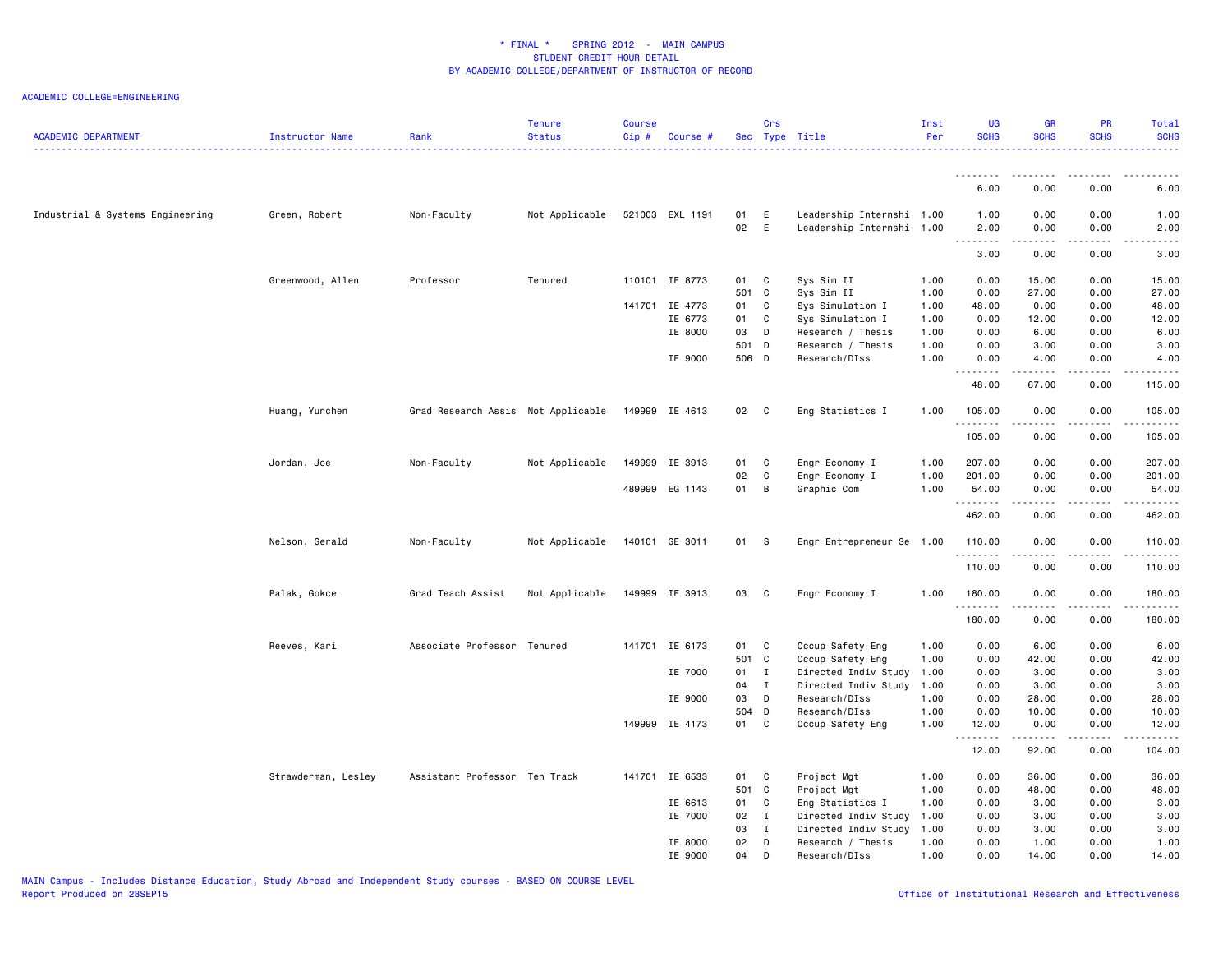| <b>ACADEMIC DEPARTMENT</b>       | Instructor Name     | Rank                          | Tenure<br>Status | Course<br>Cip# | Course #                             |                       | Crs | Sec Type Title                                   | Inst<br>Per          | <b>UG</b><br><b>SCHS</b>                       | <b>GR</b><br><b>SCHS</b>                    | <b>PR</b><br><b>SCHS</b>          | Total<br><b>SCHS</b>                   |
|----------------------------------|---------------------|-------------------------------|------------------|----------------|--------------------------------------|-----------------------|-----|--------------------------------------------------|----------------------|------------------------------------------------|---------------------------------------------|-----------------------------------|----------------------------------------|
| Industrial & Systems Engineering | Strawderman, Lesley | Assistant Professor Ten Track |                  | 141701         | IE 9000<br>149999 IE 4533<br>IE 4613 | 502 D<br>01 C<br>01 C |     | Research/DIss<br>Project Mgt<br>Eng Statistics I | 1.00<br>1.00<br>1.00 | 0.00<br>27.00<br>207.00<br>---------<br>234,00 | 3.00<br>0.00<br>0.00<br>---------<br>111.00 | 0.00<br>0.00<br>0.00<br>.<br>0.00 | 3.00<br>27.00<br>207.00<br>.<br>345,00 |
|                                  | Usher, John         | Professor                     | Tenured          | 141701         | IE 9000                              | 505 D                 |     | Research/DIss                                    | 1.00                 | 0.00<br>--------<br>0.00                       | 4.00<br>4.00                                | 0.00<br>.<br>0.00                 | 4.00<br>.<br>4.00                      |
| Industrial & Systems Engineering |                     |                               |                  |                |                                      |                       |     |                                                  |                      | $=$ = = = = = = =<br>2089.00<br>========       | ========<br>536.00<br>========              | ========<br>0.00                  | ==========<br>2625.00<br>==========    |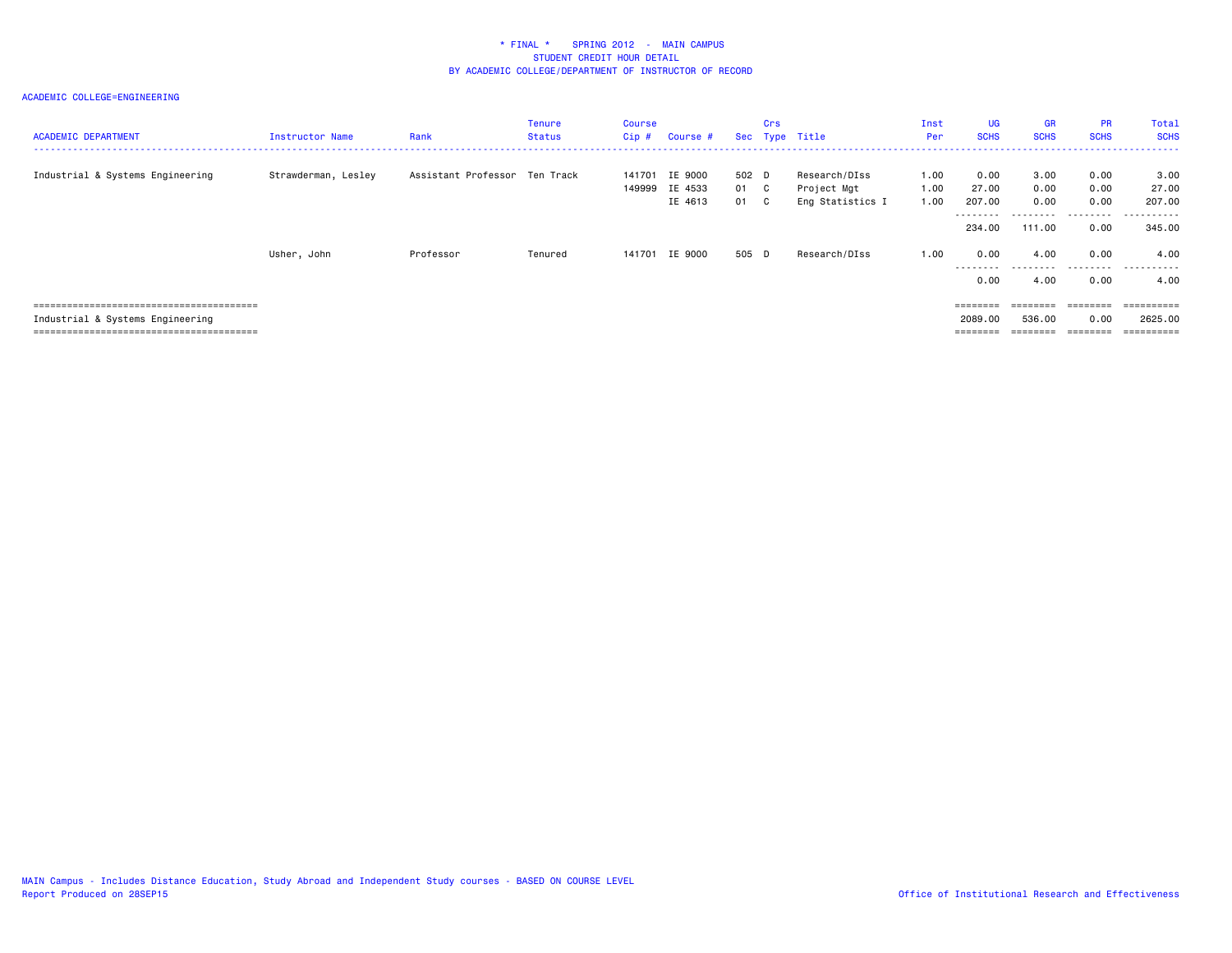| <b>ACADEMIC DEPARTMENT</b> | Instructor Name    | Rank                               | <b>Tenure</b><br><b>Status</b> | <b>Course</b><br>Cip# | Course #                  |               | Crs            | Sec Type Title                                         | Inst<br>Per | <b>UG</b><br><b>SCHS</b> | GR<br><b>SCHS</b>                         | PR<br><b>SCHS</b>                   | Total<br><b>SCHS</b>                        |
|----------------------------|--------------------|------------------------------------|--------------------------------|-----------------------|---------------------------|---------------|----------------|--------------------------------------------------------|-------------|--------------------------|-------------------------------------------|-------------------------------------|---------------------------------------------|
| Mechanical Engineering     | Asle Zaeem, Mohsen | Research Assist Pro Non-Ten Track  |                                |                       | 141101 EM 4123<br>EM 6123 | 01<br>01      | C<br>C         | Intro Finite Element 1.00<br>Intro Finite Element 1.00 |             | 18.00<br>0.00            | 0.00<br>42.00                             | 0.00<br>0.00                        | 18.00<br>42.00                              |
|                            |                    |                                    |                                |                       | 141901 ME 7000            | 501 C<br>20 I |                | Intro Finite Element 1.00<br>Directed Indiv Study 1.00 |             | 0.00<br>0.00             | 15.00<br>3.00                             | 0.00<br>0.00                        | 15.00<br>3.00                               |
|                            |                    |                                    |                                |                       |                           |               |                |                                                        |             | .<br>18.00               | $\sim$ $\sim$ $\sim$ $\sim$<br>60.00      | .<br>0.00                           | .<br>78.00                                  |
|                            | Bammann, Douglas   | Professor                          | Tenured                        |                       | 141901 ME 8223            | 01            | C <sub>1</sub> | Inelasticity                                           | 1.00        | 0.00                     | 18.00                                     | 0.00                                | 18.00                                       |
|                            |                    |                                    |                                |                       |                           | 501 C         |                | Inelasticity                                           | 1.00        | 0.00                     | 3.00                                      | 0.00                                | 3.00                                        |
|                            |                    |                                    |                                |                       | ME 9000                   | 01            | D              | Research / Diss                                        | 1.00        | 0.00<br>.                | 43.00                                     | 0.00<br>$  -$                       | 43.00<br>$\frac{1}{2}$                      |
|                            |                    |                                    |                                |                       |                           |               |                |                                                        |             | 0.00                     | 64.00                                     | 0.00                                | 64.00                                       |
|                            | Brown, Hayley      | Grad Research Assis Not Applicable |                                |                       | 141901 ME 4401            | 01 L          |                | Solid Mechanics Lab                                    | 1.00        | 50.00<br>.               | 0.00<br>.                                 | 0.00<br>$\frac{1}{2}$               | 50.00<br>$\sim$ $\sim$ $\sim$ $\sim$ $\sim$ |
|                            |                    |                                    |                                |                       |                           |               |                |                                                        |             | 50.00                    | 0.00                                      | 0.00                                | 50.00                                       |
|                            | Daniewicz, Steven  | Professor                          | Tenured                        |                       | 141901 ME 8000            | 02 D          |                | Research / Thesis                                      | 1.00        | 0.00<br>.                | 6.00<br>.                                 | 0.00<br>.                           | 6.00<br>-----                               |
|                            |                    |                                    |                                |                       |                           |               |                |                                                        |             | 0.00                     | 6.00                                      | 0.00                                | 6.00                                        |
|                            | El Kadiri, Haitham | Assistant Professor Ten Track      |                                |                       | 141901 ME 4000            | 06 I          |                | Directed Indiv Study                                   | 1.00        | 3.00                     | 0.00                                      | 0.00                                | 3.00                                        |
|                            |                    |                                    |                                |                       | ME 4403                   | 01            | C              | Machine Design                                         | 0.50        | 69.00                    | 0.00                                      | 0.00                                | 69.00                                       |
|                            |                    |                                    |                                |                       | ME 8000                   | 03            | D              | Research / Thesis                                      | 1.00        | 0.00                     | 7.00                                      | 0.00                                | 7.00                                        |
|                            |                    |                                    |                                |                       | ME 9000                   | 03            | D              | Research / Diss                                        | 1.00        | 0.00<br>.                | 32.00<br>.                                | 0.00<br>.                           | 32.00<br>.                                  |
|                            |                    |                                    |                                |                       |                           |               |                |                                                        |             | 72.00                    | 39.00                                     | 0.00                                | 111.00                                      |
|                            | Felicelli, Sergio  | Professor                          | Tenured                        | 141901                | ME 7000                   | 23            | $\mathbf{I}$   | Directed Indiv Study                                   | 1.00        | 0.00                     | 3.00                                      | 0.00                                | 3.00                                        |
|                            |                    |                                    |                                |                       | ME 8000                   | 04            | D              | Research / Thesis                                      | 1.00        | 0.00                     | 24.00                                     | 0.00                                | 24.00                                       |
|                            |                    |                                    |                                |                       | ME 8313                   | 01            | C              | Cond Heat Transfer                                     | 1.00        | 0.00                     | 9.00                                      | 0.00                                | 9.00                                        |
|                            |                    |                                    |                                |                       | ME 9000                   | 04            | D              | Research / Diss                                        | 1.00        | 0.00<br>.                | 30.00<br>$\omega$ is $\omega$ in $\omega$ | 0.00<br>$\sim$ $\sim$ $\sim$ $\sim$ | 30.00<br>د د د د د                          |
|                            |                    |                                    |                                |                       |                           |               |                |                                                        |             | 0.00                     | 66.00                                     | 0.00                                | 66.00                                       |
|                            | Forbes, Richard    | Research Professor                 | Non-Ten Track                  |                       | 141901 ME 4301            | 01            | - L            | Thermo-Fluids Labora                                   | 1.00        | 57.00<br>.               | 0.00                                      | 0.00                                | 57.00<br>$\frac{1}{2}$                      |
|                            |                    |                                    |                                |                       |                           |               |                |                                                        |             | 57.00                    | 0.00                                      | 0.00                                | 57.00                                       |
|                            | Hammi, Youssef     | Research Assist Pro Non-Ten Track  |                                |                       | 141901 ME 9000            | 05            | $\mathsf{D}$   | Research / Diss                                        | 1.00        | 0.00<br>.                | 16.00                                     | 0.00                                | 16.00                                       |
|                            |                    |                                    |                                |                       |                           |               |                |                                                        |             | 0.00                     | 16.00                                     | 0.00                                | 16.00                                       |
|                            | Hodge, B. Keith    | Lecturer                           | Non-Ten Track                  | 141901                | ME 4000                   | 07 I          |                | Directed Indiv Study                                   | 1.00        | 3.00                     | 0.00                                      | 0.00                                | 3.00                                        |
|                            |                    |                                    |                                |                       | ME 4333                   | 01            | C              | Energy Sys Design                                      | 1.00        | 144.00                   | 0.00                                      | 0.00                                | 144.00                                      |
|                            |                    |                                    |                                |                       | ME 4353                   | 01            | C              | Alt Energy Sources                                     | 1.00        | 102.00                   | 0.00                                      | 0.00                                | 102.00                                      |
|                            |                    |                                    |                                |                       | ME 6333                   | 01            | C              | Energy Sys Design                                      | 1.00        | 0.00                     | 3.00                                      | 0.00                                | 3.00                                        |
|                            |                    |                                    |                                |                       | ME 6353                   | 01            | C              | Alt Energy Sources                                     | 1.00        | 0.00<br>.                | 12.00<br>.                                | 0.00<br>.                           | 12.00<br><u>.</u>                           |
|                            |                    |                                    |                                |                       |                           |               |                |                                                        |             | 249.00                   | 15.00                                     | 0.00                                | 264.00                                      |
|                            | Horstemeyer, Mark  | Professor                          | Tenured                        |                       | 141901 ME 4000<br>ME 7000 | 05<br>01 I    | I              | Directed Indiv Study 1.00<br>Directed Indiv Study 1.00 |             | 3.00<br>0.00             | 0.00<br>3.00                              | 0.00<br>0.00                        | 3.00<br>3.00                                |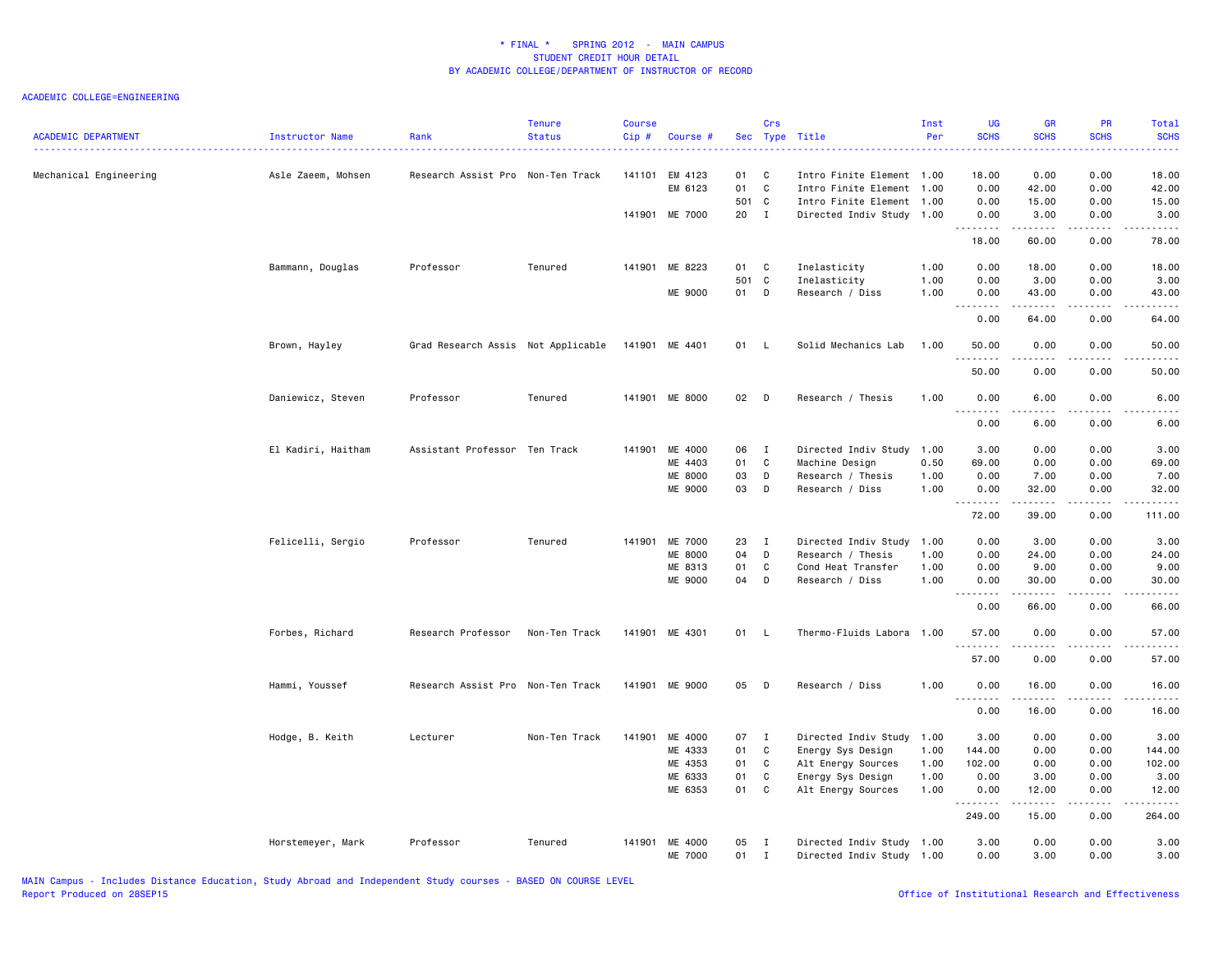| <b>ACADEMIC DEPARTMENT</b> | Instructor Name   | Rank                              | <b>Tenure</b><br><b>Status</b> | <b>Course</b><br>Cip# | Course #       |                 | Crs          | Sec Type Title            | Inst<br>Per | <b>UG</b><br><b>SCHS</b><br>$\frac{1}{2} \left( \frac{1}{2} \right) \left( \frac{1}{2} \right) \left( \frac{1}{2} \right)$ | <b>GR</b><br><b>SCHS</b>                                                                                                                             | <b>PR</b><br><b>SCHS</b>     | Total<br><b>SCHS</b><br>. |
|----------------------------|-------------------|-----------------------------------|--------------------------------|-----------------------|----------------|-----------------|--------------|---------------------------|-------------|----------------------------------------------------------------------------------------------------------------------------|------------------------------------------------------------------------------------------------------------------------------------------------------|------------------------------|---------------------------|
| Mechanical Engineering     | Horstemeyer, Mark | Professor                         | Tenured                        |                       | 141901 ME 7000 | 02 I            |              | Directed Indiv Study 1.00 |             | 0.00                                                                                                                       | 3.00                                                                                                                                                 | 0.00                         | 3.00                      |
|                            |                   |                                   |                                |                       |                | 03              | $\mathbf I$  | Directed Indiv Study 1.00 |             | 0.00                                                                                                                       | 3.00                                                                                                                                                 | 0.00                         | 3.00                      |
|                            |                   |                                   |                                |                       |                | 04              | $\mathbf{I}$ | Directed Indiv Study 1.00 |             | 0.00                                                                                                                       | 3.00                                                                                                                                                 | 0.00                         | 3.00                      |
|                            |                   |                                   |                                |                       |                | 05              | $\mathbf{I}$ | Directed Indiv Study 1.00 |             | 0.00                                                                                                                       | 3.00                                                                                                                                                 | 0.00                         | 3.00                      |
|                            |                   |                                   |                                |                       |                | 06              | $\mathbf{I}$ | Directed Indiv Study 1.00 |             | 0.00                                                                                                                       | 3.00                                                                                                                                                 | 0.00                         | 3.00                      |
|                            |                   |                                   |                                |                       |                | 07              | $\mathbf{I}$ | Directed Indiv Study 1.00 |             | 0.00                                                                                                                       | 3.00                                                                                                                                                 | 0.00                         | 3.00                      |
|                            |                   |                                   |                                |                       |                | 08              | $\mathbf{I}$ | Directed Indiv Study 1.00 |             | 0.00                                                                                                                       | 3.00                                                                                                                                                 | 0.00                         | 3.00                      |
|                            |                   |                                   |                                |                       |                | 10 <sub>1</sub> | $\mathbf{I}$ | Directed Indiv Study 1.00 |             | 0.00                                                                                                                       | 3.00                                                                                                                                                 | 0.00                         | 3.00                      |
|                            |                   |                                   |                                |                       |                | 11              | $\mathbf{I}$ | Directed Indiv Study 1.00 |             | 0.00                                                                                                                       | 3.00                                                                                                                                                 | 0.00                         | 3.00                      |
|                            |                   |                                   |                                |                       |                | $14$ I          |              | Directed Indiv Study 1.00 |             | 0.00                                                                                                                       | 3.00                                                                                                                                                 | 0.00                         | 3.00                      |
|                            |                   |                                   |                                |                       |                | $15$ I          |              | Directed Indiv Study 1.00 |             | 0.00                                                                                                                       | 3.00                                                                                                                                                 | 0.00                         | 3.00                      |
|                            |                   |                                   |                                |                       |                | 16 I            |              | Directed Indiv Study 1.00 |             | 0.00                                                                                                                       | 3.00                                                                                                                                                 | 0.00                         | 3.00                      |
|                            |                   |                                   |                                |                       |                | $18$ I          |              | Directed Indiv Study 1.00 |             | 0.00                                                                                                                       | 3.00                                                                                                                                                 | 0.00                         | 3.00                      |
|                            |                   |                                   |                                |                       | ME 8000        | 06              | D            | Research / Thesis         | 1.00        | 0.00                                                                                                                       | 19.00                                                                                                                                                | 0.00                         | 19.00                     |
|                            |                   |                                   |                                |                       | ME 8243        | 01              | C            | Finite Element In Me      | 1.00        | 0.00                                                                                                                       | 84.00                                                                                                                                                | 0.00                         | 84.00                     |
|                            |                   |                                   |                                |                       |                | 501 C           |              | Finite Element In Me      | 1.00        | 0.00                                                                                                                       | 27.00                                                                                                                                                | 0.00                         | 27.00                     |
|                            |                   |                                   |                                |                       | ME 9000        | 06 D            |              | Research / Diss           | 1.00        | 0.00<br>.                                                                                                                  | 67.00<br>.                                                                                                                                           | 0.00<br>.                    | 67.00<br>------           |
|                            |                   |                                   |                                |                       |                |                 |              |                           |             | 3.00                                                                                                                       | 239.00                                                                                                                                               | 0.00                         | 242.00                    |
|                            | Jones, Elborn     | Lecturer                          | Non-Ten Track                  |                       | 141901 ME 3423 | 01 C            |              | Mech Of Machinery         | 1.00        | 111.00<br>.                                                                                                                | 0.00<br>.                                                                                                                                            | 0.00<br>$   -$               | 111.00                    |
|                            |                   |                                   |                                |                       |                |                 |              |                           |             | 111.00                                                                                                                     | 0.00                                                                                                                                                 | 0.00                         | 111.00                    |
|                            | Knizley, Alta     | Grad Teach Assist                 | Not Applicable                 |                       | 141901 ME 3313 | 01 C            |              | Heat Transfer             | 1.00        | 117.00<br>.                                                                                                                | 0.00<br>.                                                                                                                                            | 0.00<br>.                    | 117.00<br>$\frac{1}{2}$   |
|                            |                   |                                   |                                |                       |                |                 |              |                           |             | 117.00                                                                                                                     | 0.00                                                                                                                                                 | 0.00                         | 117.00                    |
|                            | Krishnan, Sundar  | Assistant Professor Ten Track     |                                |                       | 141901 ME 4743 | 01              | B            | Labview                   | 1.00        | 12.00                                                                                                                      | 0.00                                                                                                                                                 | 0.00                         | 12.00                     |
|                            |                   |                                   |                                |                       | ME 6743        | 01              | B            | Labview                   | 1.00        | 0.00                                                                                                                       | 33.00                                                                                                                                                | 0.00                         | 33.00                     |
|                            |                   |                                   |                                |                       | <b>ME 8000</b> | 07              | D            | Research / Thesis         | 1.00        | 0.00                                                                                                                       | 21.00                                                                                                                                                | 0.00                         | 21.00                     |
|                            |                   |                                   |                                |                       | ME 9000        | 07              | D            | Research / Diss           | 1.00        | 0.00                                                                                                                       | 7.00                                                                                                                                                 | 0.00                         | 7.00                      |
|                            |                   |                                   |                                |                       | 400801 PH 9000 | 06              | D            | Research / Diss           | 1.00        | 0.00<br>.                                                                                                                  | 1.00<br>.                                                                                                                                            | 0.00<br>.                    | 1.00<br>.                 |
|                            |                   |                                   |                                |                       |                |                 |              |                           |             | 12.00                                                                                                                      | 62.00                                                                                                                                                | 0.00                         | 74.00                     |
|                            | Li, Bin           | Research Assist Pro Non-Ten Track |                                |                       | 141901 ME 7000 | 19 I            |              | Directed Indiv Study 1.00 |             | 0.00<br>.                                                                                                                  | 3.00                                                                                                                                                 | 0.00<br>$\sim$ $\sim$ $\sim$ | 3.00                      |
|                            |                   |                                   |                                |                       |                |                 |              |                           |             | 0.00                                                                                                                       | 3.00                                                                                                                                                 | 0.00                         | 3.00                      |
|                            | Luck, Rogelio     | Professor                         | Tenured                        |                       | 141901 ME 7000 | 22 I            |              | Directed Indiv Study 1.00 |             | 0.00                                                                                                                       | 3.00                                                                                                                                                 | 0.00                         | 3.00                      |
|                            |                   |                                   |                                |                       | ME 8213        | 01              | $\mathbf{C}$ | Engineering Anal I        | 1.00        | 0.00                                                                                                                       | 42.00                                                                                                                                                | 0.00                         | 42.00                     |
|                            |                   |                                   |                                |                       | ME 9000        | 08              | $\mathsf{D}$ | Research / Diss           | 1.00        | 0.00                                                                                                                       | 24.00                                                                                                                                                | 0.00                         | 24.00                     |
|                            |                   |                                   |                                |                       |                |                 |              |                           |             | .                                                                                                                          | $\frac{1}{2} \left( \frac{1}{2} \right) \left( \frac{1}{2} \right) \left( \frac{1}{2} \right) \left( \frac{1}{2} \right) \left( \frac{1}{2} \right)$ | .                            | ه د د د د .               |
|                            |                   |                                   |                                |                       |                |                 |              |                           |             | 0.00                                                                                                                       | 69.00                                                                                                                                                | 0.00                         | 69.00                     |
|                            | Mago, Pedro       | Associate Professor Tenured       |                                |                       | 141901 ME 7000 | $17$ I          |              | Directed Indiv Study      | 1.00        | 0.00                                                                                                                       | 3.00                                                                                                                                                 | 0.00                         | 3.00                      |
|                            |                   |                                   |                                |                       | <b>ME 8000</b> | 09              | D            | Research / Thesis         | 1.00        | 0.00                                                                                                                       | 6.00                                                                                                                                                 | 0.00                         | 6.00                      |
|                            |                   |                                   |                                |                       | ME 9000        | 09              | D            | Research / Diss           | 1.00        | 0.00<br>.                                                                                                                  | 25.00<br><u>.</u>                                                                                                                                    | 0.00<br>.                    | 25.00<br>.                |
|                            |                   |                                   |                                |                       |                |                 |              |                           |             | 0.00                                                                                                                       | 34.00                                                                                                                                                | 0.00                         | 34.00                     |
|                            | Marcum, David     | Professor                         | Tenured                        |                       | 141901 ME 3113 | 01 C            |              | Engineering Analysis 1.00 |             | 135.00                                                                                                                     | 0.00                                                                                                                                                 | 0.00                         | 135.00                    |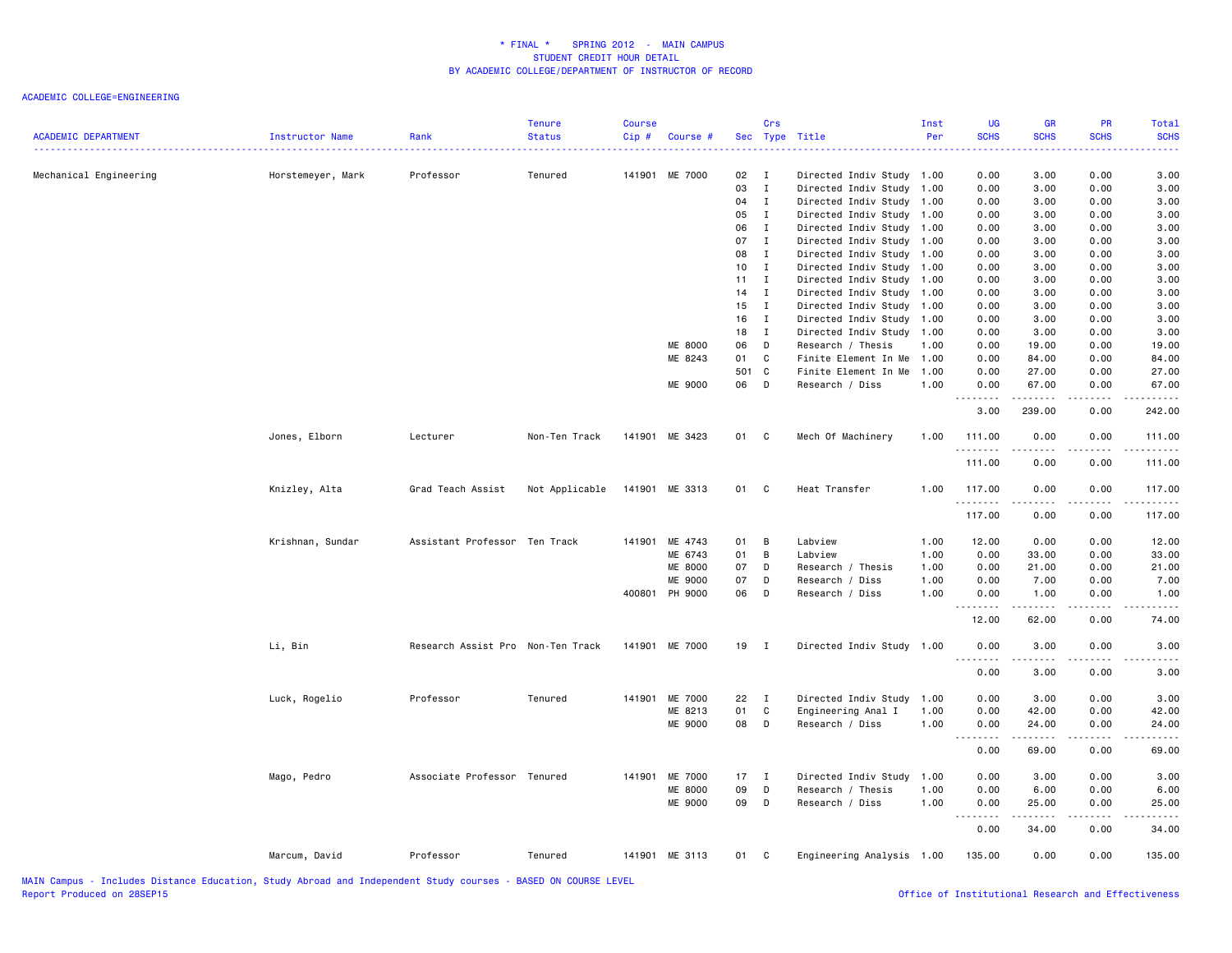| <b>ACADEMIC DEPARTMENT</b> | Instructor Name                                       | Rank                               | <b>Tenure</b><br><b>Status</b> | <b>Course</b><br>Cip# | Course #       |        | Crs          | Sec Type Title            | Inst<br>Per | <b>UG</b><br><b>SCHS</b> | <b>GR</b><br><b>SCHS</b> | PR<br><b>SCHS</b>     | <b>Total</b><br><b>SCHS</b> |
|----------------------------|-------------------------------------------------------|------------------------------------|--------------------------------|-----------------------|----------------|--------|--------------|---------------------------|-------------|--------------------------|--------------------------|-----------------------|-----------------------------|
| Mechanical Engineering     | Marcum, David                                         | Professor                          | Tenured                        |                       | 141901 ME 9000 | 10     | D D          | Research / Diss           | 1.00        | 0.00                     | 6.00                     | 0.00                  | 6.00                        |
|                            |                                                       |                                    |                                |                       |                |        |              |                           |             | .<br>135.00              | .<br>6.00                | د د د د<br>0.00       | .<br>141.00                 |
|                            | Myers, Oliver                                         | Assistant Professor Ten Track      |                                |                       | 141901 ME 4443 | 01     | C            | Mech Systems Design       | 1.00        | 114.00                   | 0.00                     | 0.00                  | 114.00                      |
|                            |                                                       |                                    |                                |                       | ME 7000        | 21     | $\mathbf{I}$ | Directed Indiv Study      | 1.00        | 0.00                     | 3.00                     | 0.00                  | 3.00                        |
|                            |                                                       |                                    |                                |                       | <b>ME 8000</b> | 11     | D            | Research / Thesis         | 1.00        | 0.00                     | 8.00                     | 0.00                  | 8.00                        |
|                            |                                                       |                                    |                                |                       | ME 8011        | 01     | C            | Graduate Seminar          | 1.00        | 0.00                     | 38.00                    | 0.00                  | 38.00                       |
|                            |                                                       |                                    |                                |                       | ME 9000        | 11 D   |              | Research / Diss           | 1.00        | 0.00<br>.                | 31.00<br>الداعات عامات   | 0.00<br>.             | 31.00<br>.                  |
|                            |                                                       |                                    |                                |                       |                |        |              |                           |             | 114.00                   | 80.00                    | 0.00                  | 194.00                      |
|                            | Patton, Richard                                       | Assistant Professor Tenured        |                                | 141901                | ME 2133        | 01     | B            | Modeling and Manuf        | 1.00        | 78.00                    | 0.00                     | 0.00                  | 78.00                       |
|                            |                                                       |                                    |                                |                       | ME 4000        | 01     | $\mathbf{I}$ | Directed Indiv Study      | 1.00        | 3.00                     | 0.00                     | 0.00                  | 3.00                        |
|                            |                                                       |                                    |                                |                       |                | 02     | $\mathbf{I}$ | Directed Indiv Study 1.00 |             | 3.00                     | 0.00                     | 0.00                  | 3.00                        |
|                            |                                                       |                                    |                                |                       | ME 4643        | 01     | C            | Intro Vibration/Cont      | 1.00        | 120.00                   | 0.00                     | 0.00                  | 120.00                      |
|                            |                                                       |                                    |                                |                       | ME 8000        | $12$ D |              | Research / Thesis         | 1.00        | 0.00                     | 6.00                     | 0.00                  | 6.00                        |
|                            |                                                       |                                    |                                |                       |                |        |              |                           |             | .<br>204.00              | 6.00                     | 0.00                  | .<br>210.00                 |
|                            |                                                       | Professor                          | Tenured                        | 141901                | ME 3403        | 01     | C            | Materials for ME Des      | 1.00        | 144.00                   | 0.00                     | 0.00                  | 144.00                      |
|                            | Schneider, Judith                                     |                                    |                                |                       | ME 8000        | 13     | D            |                           | 1.00        | 0.00                     | 27.00                    | 0.00                  |                             |
|                            |                                                       |                                    |                                |                       |                |        |              | Research / Thesis         |             |                          |                          |                       | 27.00                       |
|                            |                                                       |                                    |                                |                       | ME 9000        | 13     | D            | Research / Diss           | 1.00        | 0.00                     | 23.00                    | 0.00                  | 23.00                       |
|                            |                                                       |                                    |                                | 260101                | EPP 8144       | 01     | C            | Transmission E M          | 0.40        | 0.00                     | 9.60                     | 0.00                  | 9.60                        |
|                            |                                                       |                                    |                                |                       | ME 8144        | 01     | C            | Transmission E M          | 0.40        | 0.00<br>.                | 8.00<br>$- - - - -$      | 0.00<br>.             | 8.00<br><u>.</u>            |
|                            |                                                       |                                    |                                |                       |                |        |              |                           |             | 144.00                   | 67.60                    | 0.00                  | 211.60                      |
|                            | Smith, Amanda                                         | Grad Research Assis Not Applicable |                                |                       | 141901 ME 3513 | 03     | $\mathbf{C}$ | Thermodynamics I          | 1.00        | 168.00<br>.              | 0.00<br><b>.</b>         | 0.00<br>.             | 168.00<br>.                 |
|                            |                                                       |                                    |                                |                       |                |        |              |                           |             | 168.00                   | 0.00                     | 0.00                  | 168.00                      |
|                            | Smith, Joshua                                         | Grad Research Assis Not Applicable |                                |                       | 141901 ME 3613 | 01 C   |              | System Dynamics           | 1.00        | 132.00<br>.              | 0.00                     | 0.00<br>$\frac{1}{2}$ | 132.00<br>.                 |
|                            |                                                       |                                    |                                |                       |                |        |              |                           |             | 132.00                   | 0.00                     | 0.00                  | 132.00                      |
|                            | Spayde, Dustin                                        | Grad Research Assis Not Applicable |                                |                       | 141901 ME 2133 | 02 B   |              | Modeling and Manuf        | 1.00        | 90.00<br>.               | 0.00                     | 0.00                  | 90.00<br>.                  |
|                            |                                                       |                                    |                                |                       |                |        |              |                           |             | 90.00                    | 0.00                     | 0.00                  | 90.00                       |
|                            | Srinivasan, Kalyan Kuma Assistant Professor Ten Track |                                    |                                |                       | 141901 ME 3513 | 01     | C            | Thermodynamics I          | 0.50        | 72.00                    | 0.00                     | 0.00                  | 72.00                       |
|                            |                                                       |                                    |                                |                       | <b>ME 8000</b> | 14     | D            | Research / Thesis         | 1.00        | 0.00                     | 9.00                     | 0.00                  | 9.00                        |
|                            |                                                       |                                    |                                |                       | ME 9000        | $17$ D |              | Research / Diss           | 1.00        | 0.00                     | 14.00                    | 0.00                  | 14.00                       |
|                            |                                                       |                                    |                                |                       |                |        |              |                           |             | .<br>72.00               | .<br>23.00               | .<br>0.00             | .<br>95.00                  |
|                            | Steele, Wilbur                                        | Professor                          | Tenured                        |                       | 141901 ME 4111 | 01 C   |              | Professional Develop 1.00 |             | 53.00                    | 0.00                     | 0.00                  | 53.00<br>د د د د د          |
|                            |                                                       |                                    |                                |                       |                |        |              |                           |             | 53.00                    | 0.00                     | 0.00                  | 53.00                       |
|                            | Stone, Tonya                                          | Assistant Professor Ten Track      |                                |                       | 141101 EM 8203 | 01 C   |              | Appl Elasticity           | 1.00        | 0.00                     | 39.00                    | 0.00                  | 39.00                       |
|                            |                                                       |                                    |                                |                       |                | 501 C  |              | Appl Elasticity           | 1.00        | 0.00                     | 18.00                    | 0.00                  | 18.00                       |
|                            |                                                       |                                    |                                |                       | 141901 ME 9000 | 15 D   |              | Research / Diss           | 1.00        | 0.00                     | 13.00                    | 0.00                  | 13.00                       |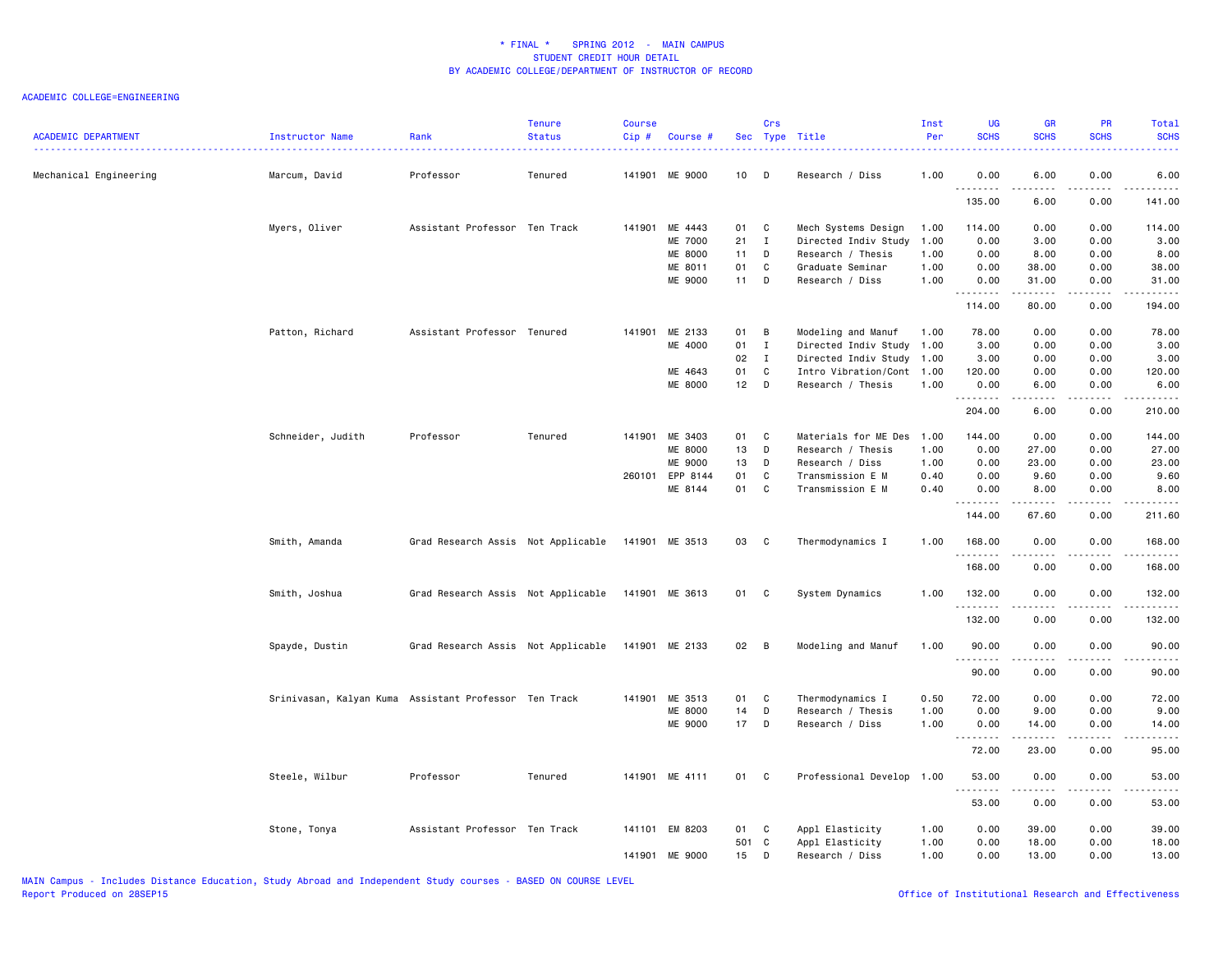| Mechanical Engineering<br>Assistant Professor Ten Track<br>309999 CME 9000<br>Stone, Tonya<br>Waggoner, Charles<br>Research Professor<br>Non-Ten Track<br>400801 PH 8000 | 05<br>$\Box$<br>05 |     | Research/Dis              | 1.00 | 0.00                |                            |                                              |                        |
|--------------------------------------------------------------------------------------------------------------------------------------------------------------------------|--------------------|-----|---------------------------|------|---------------------|----------------------------|----------------------------------------------|------------------------|
|                                                                                                                                                                          |                    |     |                           |      |                     | 10.00                      | 0.00                                         | 10.00                  |
|                                                                                                                                                                          |                    |     |                           |      | --------<br>0.00    | 80.00                      | 0.00                                         | 80.00                  |
|                                                                                                                                                                          |                    | D D | Research / Thesis         | 1.00 | 0.00                | 9.00                       | 0.00                                         | 9.00                   |
|                                                                                                                                                                          |                    |     |                           |      | .<br>0.00           | 9.00                       | 0.00                                         | 9.00                   |
| Walters, Dibbon<br>Associate Professor Tenured<br>140201<br>ASE 8000                                                                                                     | $12$ D             |     | Research / Thesis         | 1.00 | 0.00                | 10.00                      | 0.00                                         | 10.00                  |
| ME 4343<br>141901                                                                                                                                                        | 01<br>$\mathbf{C}$ |     | Intermed Heat Trans       | 1.00 | 15.00               | 0.00                       | 0.00                                         | 15.00                  |
| ME 6343                                                                                                                                                                  | 01                 | - C | Intermed Heat Trans       | 1.00 | 0.00                | 24.00                      | 0.00                                         | 24.00                  |
| ME 7000                                                                                                                                                                  | 12                 | - 1 | Directed Indiv Study      | 1.00 | 0.00                | 3.00                       | 0.00                                         | 3.00                   |
| ME 8823                                                                                                                                                                  | 01                 | C   | Viscous Flow II           | 1.00 | 0.00                | 18.00                      | 0.00                                         | 18.00                  |
| ME 9000                                                                                                                                                                  | 16                 | D   | Research / Diss           | 1.00 | 0.00                | 32.00                      | 0.00                                         | 32.00                  |
| 309999 CME 9000                                                                                                                                                          | 06                 | D   | Research/Dis              | 1.00 | 0.00<br>.           | 22.00                      | 0.00<br>.                                    | 22.00<br>.             |
|                                                                                                                                                                          |                    |     |                           |      | 15.00               | -----<br>109.00            | 0.00                                         | 124.00                 |
| Grad Research Assis Not Applicable 141901 ME 4403<br>Wang, Wenchao                                                                                                       | 01 C               |     | Machine Design            | 0.50 | 69.00               | 0.00                       | 0.00                                         | 69.00                  |
|                                                                                                                                                                          |                    |     |                           |      | .<br>69.00          | 0.00                       | ----<br>0.00                                 | 69.00                  |
| Wheeley, Chad<br>Non-Faculty<br>141901 ME 3523<br>Not Applicable                                                                                                         | 01 C               |     | Thermodynamics II         | 1.00 | 153.00              | 0.00                       | 0.00                                         | 153.00                 |
|                                                                                                                                                                          |                    |     |                           |      | .<br>153.00         | -----<br>0.00              | .<br>0.00                                    | . <b>.</b> .<br>153.00 |
| Non-Faculty<br>Not Applicable 141901 ME 3103<br>Yu, Jaesang                                                                                                              | 01 C               |     | Exp Meas and Technig 1.00 |      | 132.00              | 0.00                       | 0.00                                         | 132.00                 |
|                                                                                                                                                                          |                    |     |                           |      | .<br>132.00         | 0.00                       | ----<br>0.00                                 | 132.00                 |
| Mechanical Engineering                                                                                                                                                   |                    |     |                           |      | --------<br>2170.00 | <b>EBBEEBBE</b><br>1053.60 | <b>EEEEEEE</b><br>0.00<br>================== | 3223.60                |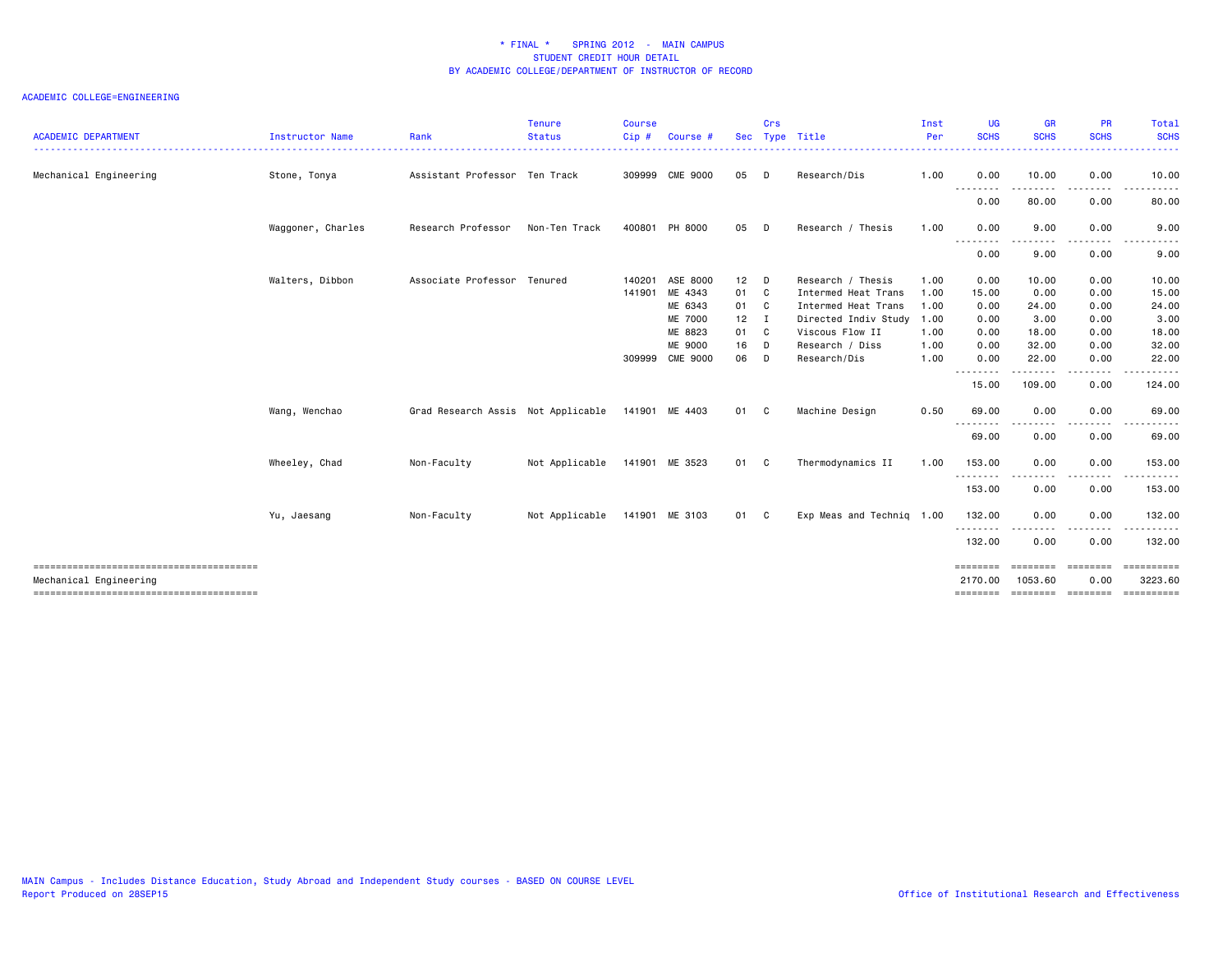| <b>ACADEMIC DEPARTMENT</b> | Instructor Name       | Rank                              | <b>Tenure</b><br><b>Status</b> | Course<br>Cip# | Course             |          | Crs            | Sec Type Title                       | Inst<br>Per  | <b>UG</b><br><b>SCHS</b> | <b>GR</b><br><b>SCHS</b>                                                                                                                                      | PR<br><b>SCHS</b>                   | Total<br><b>SCHS</b><br>.                                                                                                                                    |
|----------------------------|-----------------------|-----------------------------------|--------------------------------|----------------|--------------------|----------|----------------|--------------------------------------|--------------|--------------------------|---------------------------------------------------------------------------------------------------------------------------------------------------------------|-------------------------------------|--------------------------------------------------------------------------------------------------------------------------------------------------------------|
| Forest Products            | Barnes, H. Michael    | Professor                         | Tenured                        |                | 030501 FP 8000     | 01 D     |                | Research / Thesis                    | 1.00         | 0.00<br>.                | 15.00<br>.                                                                                                                                                    | 0.00<br>.                           | 15.00<br>.                                                                                                                                                   |
|                            |                       |                                   |                                |                |                    |          |                |                                      |              | 0.00                     | 15.00                                                                                                                                                         | 0.00                                | 15.00                                                                                                                                                        |
|                            | Borazjani, Abdolhamid | Professor                         | Tenured                        |                | 030501 FP 7000     | 02 I     |                | Directed Indiv Study                 | 1.00         | 0.00                     | 3.00                                                                                                                                                          | 0.00                                | 3.00                                                                                                                                                         |
|                            |                       |                                   |                                |                | FP 8000<br>FP 9000 | 02<br>01 | D<br>D         | Research / Thesis<br>Research / Diss | 1.00<br>1.00 | 0.00<br>0.00             | 6.00<br>15.00                                                                                                                                                 | 0.00<br>0.00                        | 6.00<br>15.00                                                                                                                                                |
|                            |                       |                                   |                                |                |                    |          |                |                                      |              | .<br>0.00                | $\frac{1}{2} \left( \frac{1}{2} \right) \left( \frac{1}{2} \right) \left( \frac{1}{2} \right) \left( \frac{1}{2} \right) \left( \frac{1}{2} \right)$          | .<br>0.00                           | د د د د د                                                                                                                                                    |
|                            |                       |                                   |                                |                |                    |          |                |                                      |              |                          | 24.00                                                                                                                                                         |                                     | 24.00                                                                                                                                                        |
|                            | Diehl, Susan          | Professor                         | Tenured                        |                | 030499 FP 4990     | 01 C     |                | Special Topic In FP                  | 1.00         | 12.00                    | 0.00                                                                                                                                                          | 0.00                                | 12.00                                                                                                                                                        |
|                            |                       |                                   |                                |                | FP 6990            | 01       | C              | Special Topic In FP                  | 1.00         | 0.00                     | 3.00                                                                                                                                                          | 0.00                                | 3.00                                                                                                                                                         |
|                            |                       |                                   |                                |                | 030501 FP 7000     | 01       | $\mathbf{I}$   | Directed Indiv Study                 | 1.00         | 0.00                     | 3.00                                                                                                                                                          | 0.00                                | 3.00                                                                                                                                                         |
|                            |                       |                                   |                                |                | FP 8000            | 03       | $\Box$         | Research / Thesis                    | 1.00         | 0.00<br>.                | 15.00<br>.                                                                                                                                                    | 0.00<br>.                           | 15.00<br>د د د د د                                                                                                                                           |
|                            |                       |                                   |                                |                |                    |          |                |                                      |              | 12.00                    | 21.00                                                                                                                                                         | 0.00                                | 33.00                                                                                                                                                        |
|                            | Hassan, El Barbary    | Assistant Professor Ten Track     |                                |                | 030501 FP 7000     | 03       | $\mathbf{I}$   | Directed Indiv Study                 | 1.00         | 0.00                     | 1.00                                                                                                                                                          | 0.00                                | 1.00                                                                                                                                                         |
|                            |                       |                                   |                                |                |                    | 04       | $\mathbf{I}$   | Directed Indiv Study                 | 1.00         | 0.00                     | 1.00                                                                                                                                                          | 0.00                                | 1.00                                                                                                                                                         |
|                            |                       |                                   |                                |                | FP 8000            | 04       | D              | Research / Thesis                    | 1.00         | 0.00                     | 4.00                                                                                                                                                          | 0.00                                | 4.00                                                                                                                                                         |
|                            |                       |                                   |                                |                | FP 9000            | 03       | $\mathsf{D}$   | Research / Diss                      | 1.00         | 0.00<br>.                | 14.00<br>. <u>.</u>                                                                                                                                           | 0.00<br>. <b>.</b>                  | 14.00<br>المتمام المتعاد                                                                                                                                     |
|                            |                       |                                   |                                |                |                    |          |                |                                      |              | 0.00                     | 20.00                                                                                                                                                         | 0.00                                | 20.00                                                                                                                                                        |
|                            | Jones, Paul           | Extension Assist Pr Non-Ten Track |                                |                | 030501 FP 7000     | 08       | $\blacksquare$ | Directed Indiv Study                 | 1.00         | 0.00                     | 6.00                                                                                                                                                          | 0.00                                | 6.00                                                                                                                                                         |
|                            |                       |                                   |                                |                | FP 8000            | 05       | $\mathsf{D}$   | Research / Thesis                    | 1.00         | 0.00                     | 7.00                                                                                                                                                          | 0.00                                | 7.00                                                                                                                                                         |
|                            |                       |                                   |                                |                |                    |          |                |                                      |              | .<br>0.00                | $\frac{1}{2} \left( \frac{1}{2} \right) \left( \frac{1}{2} \right) \left( \frac{1}{2} \right) \left( \frac{1}{2} \right) \left( \frac{1}{2} \right)$<br>13.00 | د د د د<br>0.00                     | .<br>13.00                                                                                                                                                   |
|                            | Kim, Moon             | Professor                         | Tenured                        |                | 030509 FP 6143     | 01       | C              | Composite Wood Produ 1.00            |              | 0.00                     | 9.00                                                                                                                                                          | 0.00                                | 9.00                                                                                                                                                         |
|                            |                       |                                   |                                |                |                    | 04       | K              | Composite Wood Produ 1.00            |              | 0.00                     | 0.00                                                                                                                                                          | 0.00                                | 0.00                                                                                                                                                         |
|                            |                       |                                   |                                |                |                    |          |                |                                      |              | 0.00                     | 9.00                                                                                                                                                          | 0.00                                | .<br>9.00                                                                                                                                                    |
|                            | Kitchens, Shane       | Assistant Professor Ten Track     |                                |                | 030501 FP 7000     | 06       | $\blacksquare$ | Directed Indiv Study 1.00            |              | 0.00                     | 3.00                                                                                                                                                          | 0.00                                | 3.00                                                                                                                                                         |
|                            |                       |                                   |                                |                | FP 8000            | 06       | D              | Research / Thesis                    | 1.00         | 0.00                     | 9.00                                                                                                                                                          | 0.00                                | 9.00                                                                                                                                                         |
|                            |                       |                                   |                                |                | FP 9000            | 06       | D              | Research / Diss                      | 1.00         | 0.00                     | 6.00                                                                                                                                                          | 0.00                                | 6.00                                                                                                                                                         |
|                            |                       |                                   |                                |                | 030509 FP 8121     | 01       | <b>S</b>       | Research Seminar II                  | 1.00         | 0.00                     | 7.00                                                                                                                                                          | 0.00                                | 7.00                                                                                                                                                         |
|                            |                       |                                   |                                |                |                    |          |                |                                      |              | .<br>0.00                | .<br>25.00                                                                                                                                                    | $\sim$ $\sim$ $\sim$ $\sim$<br>0.00 | -----<br>25.00                                                                                                                                               |
|                            | Prewitt, Myrtle       | Research Assist Pro Non-Ten Track |                                |                | 030501 FP 8000     | 07 D     |                | Research / Thesis                    | 1.00         | 0.00                     | 18.00<br><u>.</u>                                                                                                                                             | 0.00<br>.                           | 18.00<br>.                                                                                                                                                   |
|                            |                       |                                   |                                |                |                    |          |                |                                      |              | 0.00                     | 18.00                                                                                                                                                         | 0.00                                | 18.00                                                                                                                                                        |
|                            | Shmulsky, Rubin       | Professor                         | Tenured                        |                | 030501 FP 4000     | 01       | $\blacksquare$ | Directed Indiv Study                 | 1.00         | 3.00                     | 0.00                                                                                                                                                          | 0.00                                | 3.00                                                                                                                                                         |
|                            |                       |                                   |                                |                |                    | 02       | $\mathbf{I}$   | Directed Indiv Study 1.00            |              | 3.00                     | 0.00                                                                                                                                                          | 0.00                                | 3.00                                                                                                                                                         |
|                            |                       |                                   |                                |                | FP 8000            | 09 D     |                | Research / Thesis                    | 1.00         | 0.00                     | 1.00                                                                                                                                                          | 0.00                                | 1.00                                                                                                                                                         |
|                            |                       |                                   |                                |                |                    |          |                |                                      |              | <u>.</u><br>6.00         | .<br>1.00                                                                                                                                                     | .<br>0.00                           | $\frac{1}{2} \left( \frac{1}{2} \right) \left( \frac{1}{2} \right) \left( \frac{1}{2} \right) \left( \frac{1}{2} \right) \left( \frac{1}{2} \right)$<br>7.00 |
|                            | Steele, Philip        | Professor                         | Tenured                        |                | 030501 FP 9000     | 04       | D              | Research / Diss                      | 1.00         | 0.00                     | 37.00                                                                                                                                                         | 0.00                                | 37.00                                                                                                                                                        |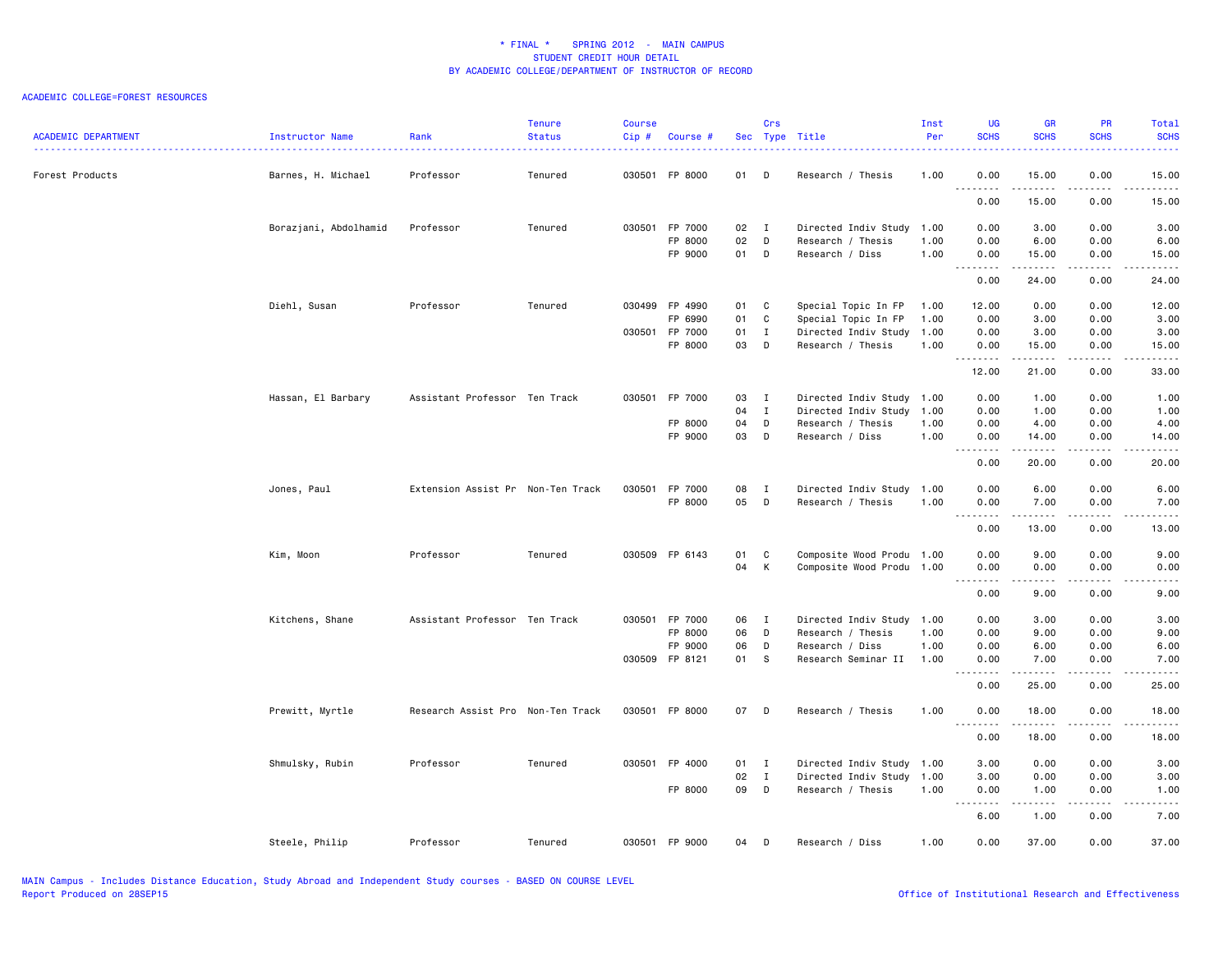| <b>ACADEMIC DEPARTMENT</b> | Instructor Name | Rank      | Tenure<br>Status | Course<br>Cip # | Course #       |              | Crs | Sec Type Title                               | Inst<br>Per | UG<br><b>SCHS</b> | <b>GR</b><br><b>SCHS</b> | <b>PR</b><br><b>SCHS</b> | Total<br><b>SCHS</b> |
|----------------------------|-----------------|-----------|------------------|-----------------|----------------|--------------|-----|----------------------------------------------|-------------|-------------------|--------------------------|--------------------------|----------------------|
| Forest Products            | Zhang, Jilei    | Professor | Tenured          |                 | 030501 FP 7000 | 05 I         |     | Directed Indiv Study 1.00                    |             | .<br>0.00<br>0.00 | 37.00<br>3.00            | 0.00<br>0.00             | <br>37.00<br>3.00    |
|                            |                 |           |                  |                 | FP 9000        | 07 I<br>05 D |     | Directed Indiv Study 1.00<br>Research / Diss | 1.00        | 0.00<br>0.00      | 3.00<br>12.00            | 0.00<br>0.00             | 3.00<br>12.00        |
|                            |                 |           |                  |                 |                |              |     |                                              |             | ---------<br>0.00 | .<br>18,00               | .<br>0.00                | .<br>18.00           |
|                            |                 |           |                  |                 |                |              |     |                                              |             | $=$ = = = = = = = | ========                 | ========                 | ==========           |
| Forest Products            |                 |           |                  |                 |                |              |     |                                              |             | 18.00             | 201.00                   | 0.00                     | 219.00               |
|                            |                 |           |                  |                 |                |              |     |                                              |             |                   |                          |                          | ==========           |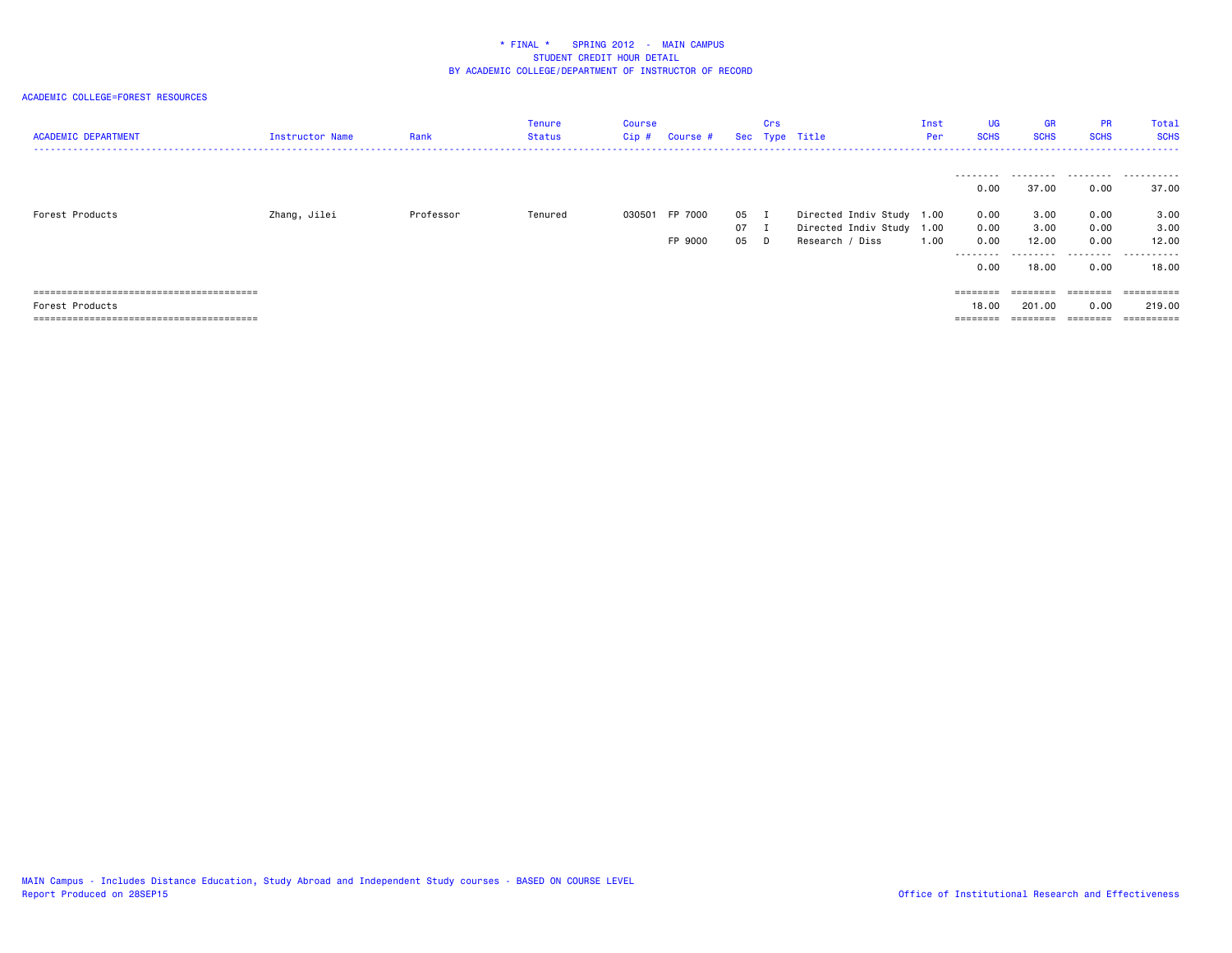| $\frac{1}{2} \left( \frac{1}{2} \right) \left( \frac{1}{2} \right) \left( \frac{1}{2} \right) \left( \frac{1}{2} \right)$<br>Forestry<br>Evans, David<br>Professor<br>Tenured<br>030501 F0 4451<br>01 L<br>Remote Sensing Lab<br>1.00<br>17.00<br>0.00<br>0.00<br>17.00<br>01<br>C<br>F0 4452<br>Remote Sensing Appl<br>1.00<br>34.00<br>0.00<br>0.00<br>34.00<br>F0 6451<br>01<br>0.00<br>0.00<br>L.<br>Remote Sensing Lab<br>1.00<br>1.00<br>1.00<br>01<br>2.00<br>F0 6452<br>C<br>Remote Sensing Appl<br>1.00<br>0.00<br>2.00<br>0.00<br>02<br>3.00<br>F0 7000<br>Ι.<br>Directed Indiv Study<br>1.00<br>0.00<br>3.00<br>0.00<br>F0 8000<br>01<br>0.00<br>0.00<br>D<br>Research / Thesis<br>1.00<br>4.00<br>4.00<br>01<br>F0 9000<br>D<br>Research / Diss<br>1.00<br>0.00<br>14.00<br>0.00<br>14.00<br>.<br>.<br>.<br>.<br>51.00<br>24.00<br>0.00<br>75.00<br>030501 F0 4990<br>Ezell, Andrew<br>Professor<br>Tenured<br>02<br>C<br>Special Topic In FO<br>1.00<br>10.00<br>0.00<br>0.00<br>10.00<br>F0 8000<br>02<br>D<br>Research / Thesis<br>1.00<br>0.00<br>4.00<br>0.00<br>4.00<br>030502 F0 8213<br>01<br>Advanced Silvicul<br>1.00<br>30.00<br>0.00<br>C<br>0.00<br>30.00<br>.<br>$- - -$<br>$    -$<br>10.00<br>34.00<br>0.00<br>44.00<br>Assistant Professor Ten Track<br>030201 F0 4471<br>01 L<br>11.00<br>0.00<br>0.00<br>11.00<br>Fan, Zhaofei<br>Gis Nat Res Mgt Lab<br>1.00<br>01<br>1.00<br>22.00<br>22.00<br>F0 4472<br>C<br>Gis Nat Res Mgt<br>0.00<br>0.00<br>01<br>F0 6471<br>L.<br>Gis Nat Res Mgt Lab<br>1.00<br>0.00<br>7.00<br>0.00<br>7.00<br>F0 6472<br>01<br>C<br>Gis Nat Res Mgt<br>1.00<br>0.00<br>14.00<br>0.00<br>14.00<br>03<br>030501 F0 8000<br>D<br>Research / Thesis<br>1.00<br>0.00<br>6.00<br>0.00<br>6.00<br>F0 9000<br>03<br>D<br>Research / Diss<br>1.00<br>0.00<br>10.00<br>0.00<br>10.00<br>.<br>.<br>.<br>.<br>33.00<br>37.00<br>0.00<br>70.00<br>Prac Silv Lab<br>Frey, Brent<br>Instructor<br>Non-Ten Track<br>030501 F0 4221<br>01 L<br>1.00<br>25.00<br>0.00<br>0.00<br>25.00<br>02<br>L<br>Prac Silv Lab<br>1.00<br>15.00<br>0.00<br>15.00<br>0.00<br>F0 4223<br>01<br>C<br>Prac Of Silviculture<br>1.00<br>129.00<br>0.00<br>0.00<br>129.00<br>01<br>Prac Silv Lab<br>1.00<br>F0 6221<br>L<br>0.00<br>1.00<br>0.00<br>1.00<br>01<br>F0 6223<br>C<br>Prac Of Silviculture<br>1.00<br>0.00<br>3.00<br>0.00<br>3.00<br>F0 8000<br>04<br>D<br>Research / Thesis<br>1.00<br>0.00<br>4.00<br>0.00<br>4.00<br><u>.</u><br>.<br>$- - - -$<br>.<br>169.00<br>8.00<br>0.00<br>177.00<br>Grace, Laura<br>Professor<br>Tenured<br>030501 F0 9000<br>04<br>$\mathsf{D}$<br>Research / Diss<br>1.00<br>0.00<br>2.00<br>0.00<br>2.00<br>.<br>.<br>$- - - - -$<br>$\frac{1}{2} \left( \frac{1}{2} \right) \left( \frac{1}{2} \right) \left( \frac{1}{2} \right) \left( \frac{1}{2} \right)$<br>0.00<br>2.00<br>2.00<br>0.00<br>Grado, Stephen<br>Professor<br>Tenured<br>030501 FO 3113<br>501 C<br>For Recreation Mgt<br>1.00<br>3.00<br>0.00<br>0.00<br>3.00<br>F0 7000<br>501 I<br>Directed Indiv Study<br>1.00<br>0.00<br>3.00<br>0.00<br>3.00<br>F0 8000<br>06<br>$\mathsf{D}$<br>Research / Thesis<br>1.00<br>0.00<br>7.00<br>0.00<br>7.00<br>.<br>$- - - - -$<br>$- - - -$<br>.<br>3.00<br>10.00<br>0.00<br>13.00<br>Grala, Robert<br>Associate Professor Tenured<br>030501 F0 4113<br>01<br>Forest Resource Econ 1.00<br>123.00<br>0.00<br>0.00<br>123.00<br>C<br>F0 6113<br>01<br>C<br>Forest Resource Econ 1.00<br>0.00<br>12.00<br>0.00<br>12.00<br>501 C<br>Forest Resource Econ 1.00<br>0.00<br>33.00<br>0.00<br>33.00<br>.<br>$\frac{1}{2} \left( \begin{array}{ccc} 1 & 0 & 0 & 0 & 0 \\ 0 & 0 & 0 & 0 & 0 \\ 0 & 0 & 0 & 0 & 0 \\ 0 & 0 & 0 & 0 & 0 \\ 0 & 0 & 0 & 0 & 0 \\ 0 & 0 & 0 & 0 & 0 \\ 0 & 0 & 0 & 0 & 0 \\ 0 & 0 & 0 & 0 & 0 \\ 0 & 0 & 0 & 0 & 0 \\ 0 & 0 & 0 & 0 & 0 \\ 0 & 0 & 0 & 0 & 0 \\ 0 & 0 & 0 & 0 & 0 \\ 0 & 0 & 0 & 0 & 0 \\ 0 & 0 & 0$<br>$\frac{1}{2}$<br>123.00<br>45.00<br>168.00<br>0.00<br>030501 F0 7000<br>0.00<br>0.00<br>Grebner, Donald<br>Professor<br>Tenured<br>01 I<br>Directed Indiv Study 1.00<br>2.00<br>2.00<br>08<br>0.00<br>0.00<br>F0 8000<br>D<br>Research / Thesis<br>1.00<br>3.00<br>3.00<br>F0 9000<br>07<br>D<br>1.00<br>0.00<br>17.00<br>0.00<br>17.00<br>Research / Diss | <b>ACADEMIC DEPARTMENT</b> | Instructor Name | Rank | <b>Tenure</b><br><b>Status</b> | <b>Course</b><br>Cip# | Course # | Crs | Sec Type Title | Inst<br>Per | UG<br><b>SCHS</b> | <b>GR</b><br><b>SCHS</b> | <b>PR</b><br><b>SCHS</b> | Total<br><b>SCHS</b> |
|----------------------------------------------------------------------------------------------------------------------------------------------------------------------------------------------------------------------------------------------------------------------------------------------------------------------------------------------------------------------------------------------------------------------------------------------------------------------------------------------------------------------------------------------------------------------------------------------------------------------------------------------------------------------------------------------------------------------------------------------------------------------------------------------------------------------------------------------------------------------------------------------------------------------------------------------------------------------------------------------------------------------------------------------------------------------------------------------------------------------------------------------------------------------------------------------------------------------------------------------------------------------------------------------------------------------------------------------------------------------------------------------------------------------------------------------------------------------------------------------------------------------------------------------------------------------------------------------------------------------------------------------------------------------------------------------------------------------------------------------------------------------------------------------------------------------------------------------------------------------------------------------------------------------------------------------------------------------------------------------------------------------------------------------------------------------------------------------------------------------------------------------------------------------------------------------------------------------------------------------------------------------------------------------------------------------------------------------------------------------------------------------------------------------------------------------------------------------------------------------------------------------------------------------------------------------------------------------------------------------------------------------------------------------------------------------------------------------------------------------------------------------------------------------------------------------------------------------------------------------------------------------------------------------------------------------------------------------------------------------------------------------------------------------------------------------------------------------------------------------------------------------------------------------------------------------------------------------------------------------------------------------------------------------------------------------------------------------------------------------------------------------------------------------------------------------------------------------------------------------------------------------------------------------------------------------------------------------------------------------------------------------------------------------------------------------------------------------------------------------------------------------------------------------------------------------------------------------------------------------------------------------------------------------------------------------------------------------------------------------------------------------------------------------------------------------------------------------------------------------------------------------------------------------------------------------------------------------------------------------------------------------------------|----------------------------|-----------------|------|--------------------------------|-----------------------|----------|-----|----------------|-------------|-------------------|--------------------------|--------------------------|----------------------|
|                                                                                                                                                                                                                                                                                                                                                                                                                                                                                                                                                                                                                                                                                                                                                                                                                                                                                                                                                                                                                                                                                                                                                                                                                                                                                                                                                                                                                                                                                                                                                                                                                                                                                                                                                                                                                                                                                                                                                                                                                                                                                                                                                                                                                                                                                                                                                                                                                                                                                                                                                                                                                                                                                                                                                                                                                                                                                                                                                                                                                                                                                                                                                                                                                                                                                                                                                                                                                                                                                                                                                                                                                                                                                                                                                                                                                                                                                                                                                                                                                                                                                                                                                                                                                                                                                  |                            |                 |      |                                |                       |          |     |                |             |                   |                          |                          |                      |
|                                                                                                                                                                                                                                                                                                                                                                                                                                                                                                                                                                                                                                                                                                                                                                                                                                                                                                                                                                                                                                                                                                                                                                                                                                                                                                                                                                                                                                                                                                                                                                                                                                                                                                                                                                                                                                                                                                                                                                                                                                                                                                                                                                                                                                                                                                                                                                                                                                                                                                                                                                                                                                                                                                                                                                                                                                                                                                                                                                                                                                                                                                                                                                                                                                                                                                                                                                                                                                                                                                                                                                                                                                                                                                                                                                                                                                                                                                                                                                                                                                                                                                                                                                                                                                                                                  |                            |                 |      |                                |                       |          |     |                |             |                   |                          |                          |                      |
|                                                                                                                                                                                                                                                                                                                                                                                                                                                                                                                                                                                                                                                                                                                                                                                                                                                                                                                                                                                                                                                                                                                                                                                                                                                                                                                                                                                                                                                                                                                                                                                                                                                                                                                                                                                                                                                                                                                                                                                                                                                                                                                                                                                                                                                                                                                                                                                                                                                                                                                                                                                                                                                                                                                                                                                                                                                                                                                                                                                                                                                                                                                                                                                                                                                                                                                                                                                                                                                                                                                                                                                                                                                                                                                                                                                                                                                                                                                                                                                                                                                                                                                                                                                                                                                                                  |                            |                 |      |                                |                       |          |     |                |             |                   |                          |                          |                      |
|                                                                                                                                                                                                                                                                                                                                                                                                                                                                                                                                                                                                                                                                                                                                                                                                                                                                                                                                                                                                                                                                                                                                                                                                                                                                                                                                                                                                                                                                                                                                                                                                                                                                                                                                                                                                                                                                                                                                                                                                                                                                                                                                                                                                                                                                                                                                                                                                                                                                                                                                                                                                                                                                                                                                                                                                                                                                                                                                                                                                                                                                                                                                                                                                                                                                                                                                                                                                                                                                                                                                                                                                                                                                                                                                                                                                                                                                                                                                                                                                                                                                                                                                                                                                                                                                                  |                            |                 |      |                                |                       |          |     |                |             |                   |                          |                          |                      |
|                                                                                                                                                                                                                                                                                                                                                                                                                                                                                                                                                                                                                                                                                                                                                                                                                                                                                                                                                                                                                                                                                                                                                                                                                                                                                                                                                                                                                                                                                                                                                                                                                                                                                                                                                                                                                                                                                                                                                                                                                                                                                                                                                                                                                                                                                                                                                                                                                                                                                                                                                                                                                                                                                                                                                                                                                                                                                                                                                                                                                                                                                                                                                                                                                                                                                                                                                                                                                                                                                                                                                                                                                                                                                                                                                                                                                                                                                                                                                                                                                                                                                                                                                                                                                                                                                  |                            |                 |      |                                |                       |          |     |                |             |                   |                          |                          |                      |
|                                                                                                                                                                                                                                                                                                                                                                                                                                                                                                                                                                                                                                                                                                                                                                                                                                                                                                                                                                                                                                                                                                                                                                                                                                                                                                                                                                                                                                                                                                                                                                                                                                                                                                                                                                                                                                                                                                                                                                                                                                                                                                                                                                                                                                                                                                                                                                                                                                                                                                                                                                                                                                                                                                                                                                                                                                                                                                                                                                                                                                                                                                                                                                                                                                                                                                                                                                                                                                                                                                                                                                                                                                                                                                                                                                                                                                                                                                                                                                                                                                                                                                                                                                                                                                                                                  |                            |                 |      |                                |                       |          |     |                |             |                   |                          |                          |                      |
|                                                                                                                                                                                                                                                                                                                                                                                                                                                                                                                                                                                                                                                                                                                                                                                                                                                                                                                                                                                                                                                                                                                                                                                                                                                                                                                                                                                                                                                                                                                                                                                                                                                                                                                                                                                                                                                                                                                                                                                                                                                                                                                                                                                                                                                                                                                                                                                                                                                                                                                                                                                                                                                                                                                                                                                                                                                                                                                                                                                                                                                                                                                                                                                                                                                                                                                                                                                                                                                                                                                                                                                                                                                                                                                                                                                                                                                                                                                                                                                                                                                                                                                                                                                                                                                                                  |                            |                 |      |                                |                       |          |     |                |             |                   |                          |                          |                      |
|                                                                                                                                                                                                                                                                                                                                                                                                                                                                                                                                                                                                                                                                                                                                                                                                                                                                                                                                                                                                                                                                                                                                                                                                                                                                                                                                                                                                                                                                                                                                                                                                                                                                                                                                                                                                                                                                                                                                                                                                                                                                                                                                                                                                                                                                                                                                                                                                                                                                                                                                                                                                                                                                                                                                                                                                                                                                                                                                                                                                                                                                                                                                                                                                                                                                                                                                                                                                                                                                                                                                                                                                                                                                                                                                                                                                                                                                                                                                                                                                                                                                                                                                                                                                                                                                                  |                            |                 |      |                                |                       |          |     |                |             |                   |                          |                          |                      |
|                                                                                                                                                                                                                                                                                                                                                                                                                                                                                                                                                                                                                                                                                                                                                                                                                                                                                                                                                                                                                                                                                                                                                                                                                                                                                                                                                                                                                                                                                                                                                                                                                                                                                                                                                                                                                                                                                                                                                                                                                                                                                                                                                                                                                                                                                                                                                                                                                                                                                                                                                                                                                                                                                                                                                                                                                                                                                                                                                                                                                                                                                                                                                                                                                                                                                                                                                                                                                                                                                                                                                                                                                                                                                                                                                                                                                                                                                                                                                                                                                                                                                                                                                                                                                                                                                  |                            |                 |      |                                |                       |          |     |                |             |                   |                          |                          |                      |
|                                                                                                                                                                                                                                                                                                                                                                                                                                                                                                                                                                                                                                                                                                                                                                                                                                                                                                                                                                                                                                                                                                                                                                                                                                                                                                                                                                                                                                                                                                                                                                                                                                                                                                                                                                                                                                                                                                                                                                                                                                                                                                                                                                                                                                                                                                                                                                                                                                                                                                                                                                                                                                                                                                                                                                                                                                                                                                                                                                                                                                                                                                                                                                                                                                                                                                                                                                                                                                                                                                                                                                                                                                                                                                                                                                                                                                                                                                                                                                                                                                                                                                                                                                                                                                                                                  |                            |                 |      |                                |                       |          |     |                |             |                   |                          |                          |                      |
|                                                                                                                                                                                                                                                                                                                                                                                                                                                                                                                                                                                                                                                                                                                                                                                                                                                                                                                                                                                                                                                                                                                                                                                                                                                                                                                                                                                                                                                                                                                                                                                                                                                                                                                                                                                                                                                                                                                                                                                                                                                                                                                                                                                                                                                                                                                                                                                                                                                                                                                                                                                                                                                                                                                                                                                                                                                                                                                                                                                                                                                                                                                                                                                                                                                                                                                                                                                                                                                                                                                                                                                                                                                                                                                                                                                                                                                                                                                                                                                                                                                                                                                                                                                                                                                                                  |                            |                 |      |                                |                       |          |     |                |             |                   |                          |                          |                      |
|                                                                                                                                                                                                                                                                                                                                                                                                                                                                                                                                                                                                                                                                                                                                                                                                                                                                                                                                                                                                                                                                                                                                                                                                                                                                                                                                                                                                                                                                                                                                                                                                                                                                                                                                                                                                                                                                                                                                                                                                                                                                                                                                                                                                                                                                                                                                                                                                                                                                                                                                                                                                                                                                                                                                                                                                                                                                                                                                                                                                                                                                                                                                                                                                                                                                                                                                                                                                                                                                                                                                                                                                                                                                                                                                                                                                                                                                                                                                                                                                                                                                                                                                                                                                                                                                                  |                            |                 |      |                                |                       |          |     |                |             |                   |                          |                          |                      |
|                                                                                                                                                                                                                                                                                                                                                                                                                                                                                                                                                                                                                                                                                                                                                                                                                                                                                                                                                                                                                                                                                                                                                                                                                                                                                                                                                                                                                                                                                                                                                                                                                                                                                                                                                                                                                                                                                                                                                                                                                                                                                                                                                                                                                                                                                                                                                                                                                                                                                                                                                                                                                                                                                                                                                                                                                                                                                                                                                                                                                                                                                                                                                                                                                                                                                                                                                                                                                                                                                                                                                                                                                                                                                                                                                                                                                                                                                                                                                                                                                                                                                                                                                                                                                                                                                  |                            |                 |      |                                |                       |          |     |                |             |                   |                          |                          |                      |
|                                                                                                                                                                                                                                                                                                                                                                                                                                                                                                                                                                                                                                                                                                                                                                                                                                                                                                                                                                                                                                                                                                                                                                                                                                                                                                                                                                                                                                                                                                                                                                                                                                                                                                                                                                                                                                                                                                                                                                                                                                                                                                                                                                                                                                                                                                                                                                                                                                                                                                                                                                                                                                                                                                                                                                                                                                                                                                                                                                                                                                                                                                                                                                                                                                                                                                                                                                                                                                                                                                                                                                                                                                                                                                                                                                                                                                                                                                                                                                                                                                                                                                                                                                                                                                                                                  |                            |                 |      |                                |                       |          |     |                |             |                   |                          |                          |                      |
|                                                                                                                                                                                                                                                                                                                                                                                                                                                                                                                                                                                                                                                                                                                                                                                                                                                                                                                                                                                                                                                                                                                                                                                                                                                                                                                                                                                                                                                                                                                                                                                                                                                                                                                                                                                                                                                                                                                                                                                                                                                                                                                                                                                                                                                                                                                                                                                                                                                                                                                                                                                                                                                                                                                                                                                                                                                                                                                                                                                                                                                                                                                                                                                                                                                                                                                                                                                                                                                                                                                                                                                                                                                                                                                                                                                                                                                                                                                                                                                                                                                                                                                                                                                                                                                                                  |                            |                 |      |                                |                       |          |     |                |             |                   |                          |                          |                      |
|                                                                                                                                                                                                                                                                                                                                                                                                                                                                                                                                                                                                                                                                                                                                                                                                                                                                                                                                                                                                                                                                                                                                                                                                                                                                                                                                                                                                                                                                                                                                                                                                                                                                                                                                                                                                                                                                                                                                                                                                                                                                                                                                                                                                                                                                                                                                                                                                                                                                                                                                                                                                                                                                                                                                                                                                                                                                                                                                                                                                                                                                                                                                                                                                                                                                                                                                                                                                                                                                                                                                                                                                                                                                                                                                                                                                                                                                                                                                                                                                                                                                                                                                                                                                                                                                                  |                            |                 |      |                                |                       |          |     |                |             |                   |                          |                          |                      |
|                                                                                                                                                                                                                                                                                                                                                                                                                                                                                                                                                                                                                                                                                                                                                                                                                                                                                                                                                                                                                                                                                                                                                                                                                                                                                                                                                                                                                                                                                                                                                                                                                                                                                                                                                                                                                                                                                                                                                                                                                                                                                                                                                                                                                                                                                                                                                                                                                                                                                                                                                                                                                                                                                                                                                                                                                                                                                                                                                                                                                                                                                                                                                                                                                                                                                                                                                                                                                                                                                                                                                                                                                                                                                                                                                                                                                                                                                                                                                                                                                                                                                                                                                                                                                                                                                  |                            |                 |      |                                |                       |          |     |                |             |                   |                          |                          |                      |
|                                                                                                                                                                                                                                                                                                                                                                                                                                                                                                                                                                                                                                                                                                                                                                                                                                                                                                                                                                                                                                                                                                                                                                                                                                                                                                                                                                                                                                                                                                                                                                                                                                                                                                                                                                                                                                                                                                                                                                                                                                                                                                                                                                                                                                                                                                                                                                                                                                                                                                                                                                                                                                                                                                                                                                                                                                                                                                                                                                                                                                                                                                                                                                                                                                                                                                                                                                                                                                                                                                                                                                                                                                                                                                                                                                                                                                                                                                                                                                                                                                                                                                                                                                                                                                                                                  |                            |                 |      |                                |                       |          |     |                |             |                   |                          |                          |                      |
|                                                                                                                                                                                                                                                                                                                                                                                                                                                                                                                                                                                                                                                                                                                                                                                                                                                                                                                                                                                                                                                                                                                                                                                                                                                                                                                                                                                                                                                                                                                                                                                                                                                                                                                                                                                                                                                                                                                                                                                                                                                                                                                                                                                                                                                                                                                                                                                                                                                                                                                                                                                                                                                                                                                                                                                                                                                                                                                                                                                                                                                                                                                                                                                                                                                                                                                                                                                                                                                                                                                                                                                                                                                                                                                                                                                                                                                                                                                                                                                                                                                                                                                                                                                                                                                                                  |                            |                 |      |                                |                       |          |     |                |             |                   |                          |                          |                      |
|                                                                                                                                                                                                                                                                                                                                                                                                                                                                                                                                                                                                                                                                                                                                                                                                                                                                                                                                                                                                                                                                                                                                                                                                                                                                                                                                                                                                                                                                                                                                                                                                                                                                                                                                                                                                                                                                                                                                                                                                                                                                                                                                                                                                                                                                                                                                                                                                                                                                                                                                                                                                                                                                                                                                                                                                                                                                                                                                                                                                                                                                                                                                                                                                                                                                                                                                                                                                                                                                                                                                                                                                                                                                                                                                                                                                                                                                                                                                                                                                                                                                                                                                                                                                                                                                                  |                            |                 |      |                                |                       |          |     |                |             |                   |                          |                          |                      |
|                                                                                                                                                                                                                                                                                                                                                                                                                                                                                                                                                                                                                                                                                                                                                                                                                                                                                                                                                                                                                                                                                                                                                                                                                                                                                                                                                                                                                                                                                                                                                                                                                                                                                                                                                                                                                                                                                                                                                                                                                                                                                                                                                                                                                                                                                                                                                                                                                                                                                                                                                                                                                                                                                                                                                                                                                                                                                                                                                                                                                                                                                                                                                                                                                                                                                                                                                                                                                                                                                                                                                                                                                                                                                                                                                                                                                                                                                                                                                                                                                                                                                                                                                                                                                                                                                  |                            |                 |      |                                |                       |          |     |                |             |                   |                          |                          |                      |
|                                                                                                                                                                                                                                                                                                                                                                                                                                                                                                                                                                                                                                                                                                                                                                                                                                                                                                                                                                                                                                                                                                                                                                                                                                                                                                                                                                                                                                                                                                                                                                                                                                                                                                                                                                                                                                                                                                                                                                                                                                                                                                                                                                                                                                                                                                                                                                                                                                                                                                                                                                                                                                                                                                                                                                                                                                                                                                                                                                                                                                                                                                                                                                                                                                                                                                                                                                                                                                                                                                                                                                                                                                                                                                                                                                                                                                                                                                                                                                                                                                                                                                                                                                                                                                                                                  |                            |                 |      |                                |                       |          |     |                |             |                   |                          |                          |                      |
|                                                                                                                                                                                                                                                                                                                                                                                                                                                                                                                                                                                                                                                                                                                                                                                                                                                                                                                                                                                                                                                                                                                                                                                                                                                                                                                                                                                                                                                                                                                                                                                                                                                                                                                                                                                                                                                                                                                                                                                                                                                                                                                                                                                                                                                                                                                                                                                                                                                                                                                                                                                                                                                                                                                                                                                                                                                                                                                                                                                                                                                                                                                                                                                                                                                                                                                                                                                                                                                                                                                                                                                                                                                                                                                                                                                                                                                                                                                                                                                                                                                                                                                                                                                                                                                                                  |                            |                 |      |                                |                       |          |     |                |             |                   |                          |                          |                      |
|                                                                                                                                                                                                                                                                                                                                                                                                                                                                                                                                                                                                                                                                                                                                                                                                                                                                                                                                                                                                                                                                                                                                                                                                                                                                                                                                                                                                                                                                                                                                                                                                                                                                                                                                                                                                                                                                                                                                                                                                                                                                                                                                                                                                                                                                                                                                                                                                                                                                                                                                                                                                                                                                                                                                                                                                                                                                                                                                                                                                                                                                                                                                                                                                                                                                                                                                                                                                                                                                                                                                                                                                                                                                                                                                                                                                                                                                                                                                                                                                                                                                                                                                                                                                                                                                                  |                            |                 |      |                                |                       |          |     |                |             |                   |                          |                          |                      |
|                                                                                                                                                                                                                                                                                                                                                                                                                                                                                                                                                                                                                                                                                                                                                                                                                                                                                                                                                                                                                                                                                                                                                                                                                                                                                                                                                                                                                                                                                                                                                                                                                                                                                                                                                                                                                                                                                                                                                                                                                                                                                                                                                                                                                                                                                                                                                                                                                                                                                                                                                                                                                                                                                                                                                                                                                                                                                                                                                                                                                                                                                                                                                                                                                                                                                                                                                                                                                                                                                                                                                                                                                                                                                                                                                                                                                                                                                                                                                                                                                                                                                                                                                                                                                                                                                  |                            |                 |      |                                |                       |          |     |                |             |                   |                          |                          |                      |
|                                                                                                                                                                                                                                                                                                                                                                                                                                                                                                                                                                                                                                                                                                                                                                                                                                                                                                                                                                                                                                                                                                                                                                                                                                                                                                                                                                                                                                                                                                                                                                                                                                                                                                                                                                                                                                                                                                                                                                                                                                                                                                                                                                                                                                                                                                                                                                                                                                                                                                                                                                                                                                                                                                                                                                                                                                                                                                                                                                                                                                                                                                                                                                                                                                                                                                                                                                                                                                                                                                                                                                                                                                                                                                                                                                                                                                                                                                                                                                                                                                                                                                                                                                                                                                                                                  |                            |                 |      |                                |                       |          |     |                |             |                   |                          |                          |                      |
|                                                                                                                                                                                                                                                                                                                                                                                                                                                                                                                                                                                                                                                                                                                                                                                                                                                                                                                                                                                                                                                                                                                                                                                                                                                                                                                                                                                                                                                                                                                                                                                                                                                                                                                                                                                                                                                                                                                                                                                                                                                                                                                                                                                                                                                                                                                                                                                                                                                                                                                                                                                                                                                                                                                                                                                                                                                                                                                                                                                                                                                                                                                                                                                                                                                                                                                                                                                                                                                                                                                                                                                                                                                                                                                                                                                                                                                                                                                                                                                                                                                                                                                                                                                                                                                                                  |                            |                 |      |                                |                       |          |     |                |             |                   |                          |                          |                      |
|                                                                                                                                                                                                                                                                                                                                                                                                                                                                                                                                                                                                                                                                                                                                                                                                                                                                                                                                                                                                                                                                                                                                                                                                                                                                                                                                                                                                                                                                                                                                                                                                                                                                                                                                                                                                                                                                                                                                                                                                                                                                                                                                                                                                                                                                                                                                                                                                                                                                                                                                                                                                                                                                                                                                                                                                                                                                                                                                                                                                                                                                                                                                                                                                                                                                                                                                                                                                                                                                                                                                                                                                                                                                                                                                                                                                                                                                                                                                                                                                                                                                                                                                                                                                                                                                                  |                            |                 |      |                                |                       |          |     |                |             |                   |                          |                          |                      |
|                                                                                                                                                                                                                                                                                                                                                                                                                                                                                                                                                                                                                                                                                                                                                                                                                                                                                                                                                                                                                                                                                                                                                                                                                                                                                                                                                                                                                                                                                                                                                                                                                                                                                                                                                                                                                                                                                                                                                                                                                                                                                                                                                                                                                                                                                                                                                                                                                                                                                                                                                                                                                                                                                                                                                                                                                                                                                                                                                                                                                                                                                                                                                                                                                                                                                                                                                                                                                                                                                                                                                                                                                                                                                                                                                                                                                                                                                                                                                                                                                                                                                                                                                                                                                                                                                  |                            |                 |      |                                |                       |          |     |                |             |                   |                          |                          |                      |
|                                                                                                                                                                                                                                                                                                                                                                                                                                                                                                                                                                                                                                                                                                                                                                                                                                                                                                                                                                                                                                                                                                                                                                                                                                                                                                                                                                                                                                                                                                                                                                                                                                                                                                                                                                                                                                                                                                                                                                                                                                                                                                                                                                                                                                                                                                                                                                                                                                                                                                                                                                                                                                                                                                                                                                                                                                                                                                                                                                                                                                                                                                                                                                                                                                                                                                                                                                                                                                                                                                                                                                                                                                                                                                                                                                                                                                                                                                                                                                                                                                                                                                                                                                                                                                                                                  |                            |                 |      |                                |                       |          |     |                |             |                   |                          |                          |                      |
|                                                                                                                                                                                                                                                                                                                                                                                                                                                                                                                                                                                                                                                                                                                                                                                                                                                                                                                                                                                                                                                                                                                                                                                                                                                                                                                                                                                                                                                                                                                                                                                                                                                                                                                                                                                                                                                                                                                                                                                                                                                                                                                                                                                                                                                                                                                                                                                                                                                                                                                                                                                                                                                                                                                                                                                                                                                                                                                                                                                                                                                                                                                                                                                                                                                                                                                                                                                                                                                                                                                                                                                                                                                                                                                                                                                                                                                                                                                                                                                                                                                                                                                                                                                                                                                                                  |                            |                 |      |                                |                       |          |     |                |             |                   |                          |                          |                      |
|                                                                                                                                                                                                                                                                                                                                                                                                                                                                                                                                                                                                                                                                                                                                                                                                                                                                                                                                                                                                                                                                                                                                                                                                                                                                                                                                                                                                                                                                                                                                                                                                                                                                                                                                                                                                                                                                                                                                                                                                                                                                                                                                                                                                                                                                                                                                                                                                                                                                                                                                                                                                                                                                                                                                                                                                                                                                                                                                                                                                                                                                                                                                                                                                                                                                                                                                                                                                                                                                                                                                                                                                                                                                                                                                                                                                                                                                                                                                                                                                                                                                                                                                                                                                                                                                                  |                            |                 |      |                                |                       |          |     |                |             |                   |                          |                          |                      |
|                                                                                                                                                                                                                                                                                                                                                                                                                                                                                                                                                                                                                                                                                                                                                                                                                                                                                                                                                                                                                                                                                                                                                                                                                                                                                                                                                                                                                                                                                                                                                                                                                                                                                                                                                                                                                                                                                                                                                                                                                                                                                                                                                                                                                                                                                                                                                                                                                                                                                                                                                                                                                                                                                                                                                                                                                                                                                                                                                                                                                                                                                                                                                                                                                                                                                                                                                                                                                                                                                                                                                                                                                                                                                                                                                                                                                                                                                                                                                                                                                                                                                                                                                                                                                                                                                  |                            |                 |      |                                |                       |          |     |                |             |                   |                          |                          |                      |
|                                                                                                                                                                                                                                                                                                                                                                                                                                                                                                                                                                                                                                                                                                                                                                                                                                                                                                                                                                                                                                                                                                                                                                                                                                                                                                                                                                                                                                                                                                                                                                                                                                                                                                                                                                                                                                                                                                                                                                                                                                                                                                                                                                                                                                                                                                                                                                                                                                                                                                                                                                                                                                                                                                                                                                                                                                                                                                                                                                                                                                                                                                                                                                                                                                                                                                                                                                                                                                                                                                                                                                                                                                                                                                                                                                                                                                                                                                                                                                                                                                                                                                                                                                                                                                                                                  |                            |                 |      |                                |                       |          |     |                |             |                   |                          |                          |                      |
|                                                                                                                                                                                                                                                                                                                                                                                                                                                                                                                                                                                                                                                                                                                                                                                                                                                                                                                                                                                                                                                                                                                                                                                                                                                                                                                                                                                                                                                                                                                                                                                                                                                                                                                                                                                                                                                                                                                                                                                                                                                                                                                                                                                                                                                                                                                                                                                                                                                                                                                                                                                                                                                                                                                                                                                                                                                                                                                                                                                                                                                                                                                                                                                                                                                                                                                                                                                                                                                                                                                                                                                                                                                                                                                                                                                                                                                                                                                                                                                                                                                                                                                                                                                                                                                                                  |                            |                 |      |                                |                       |          |     |                |             |                   |                          |                          |                      |
|                                                                                                                                                                                                                                                                                                                                                                                                                                                                                                                                                                                                                                                                                                                                                                                                                                                                                                                                                                                                                                                                                                                                                                                                                                                                                                                                                                                                                                                                                                                                                                                                                                                                                                                                                                                                                                                                                                                                                                                                                                                                                                                                                                                                                                                                                                                                                                                                                                                                                                                                                                                                                                                                                                                                                                                                                                                                                                                                                                                                                                                                                                                                                                                                                                                                                                                                                                                                                                                                                                                                                                                                                                                                                                                                                                                                                                                                                                                                                                                                                                                                                                                                                                                                                                                                                  |                            |                 |      |                                |                       |          |     |                |             |                   |                          |                          |                      |
|                                                                                                                                                                                                                                                                                                                                                                                                                                                                                                                                                                                                                                                                                                                                                                                                                                                                                                                                                                                                                                                                                                                                                                                                                                                                                                                                                                                                                                                                                                                                                                                                                                                                                                                                                                                                                                                                                                                                                                                                                                                                                                                                                                                                                                                                                                                                                                                                                                                                                                                                                                                                                                                                                                                                                                                                                                                                                                                                                                                                                                                                                                                                                                                                                                                                                                                                                                                                                                                                                                                                                                                                                                                                                                                                                                                                                                                                                                                                                                                                                                                                                                                                                                                                                                                                                  |                            |                 |      |                                |                       |          |     |                |             |                   |                          |                          |                      |
|                                                                                                                                                                                                                                                                                                                                                                                                                                                                                                                                                                                                                                                                                                                                                                                                                                                                                                                                                                                                                                                                                                                                                                                                                                                                                                                                                                                                                                                                                                                                                                                                                                                                                                                                                                                                                                                                                                                                                                                                                                                                                                                                                                                                                                                                                                                                                                                                                                                                                                                                                                                                                                                                                                                                                                                                                                                                                                                                                                                                                                                                                                                                                                                                                                                                                                                                                                                                                                                                                                                                                                                                                                                                                                                                                                                                                                                                                                                                                                                                                                                                                                                                                                                                                                                                                  |                            |                 |      |                                |                       |          |     |                |             |                   |                          |                          |                      |
|                                                                                                                                                                                                                                                                                                                                                                                                                                                                                                                                                                                                                                                                                                                                                                                                                                                                                                                                                                                                                                                                                                                                                                                                                                                                                                                                                                                                                                                                                                                                                                                                                                                                                                                                                                                                                                                                                                                                                                                                                                                                                                                                                                                                                                                                                                                                                                                                                                                                                                                                                                                                                                                                                                                                                                                                                                                                                                                                                                                                                                                                                                                                                                                                                                                                                                                                                                                                                                                                                                                                                                                                                                                                                                                                                                                                                                                                                                                                                                                                                                                                                                                                                                                                                                                                                  |                            |                 |      |                                |                       |          |     |                |             |                   |                          |                          |                      |
|                                                                                                                                                                                                                                                                                                                                                                                                                                                                                                                                                                                                                                                                                                                                                                                                                                                                                                                                                                                                                                                                                                                                                                                                                                                                                                                                                                                                                                                                                                                                                                                                                                                                                                                                                                                                                                                                                                                                                                                                                                                                                                                                                                                                                                                                                                                                                                                                                                                                                                                                                                                                                                                                                                                                                                                                                                                                                                                                                                                                                                                                                                                                                                                                                                                                                                                                                                                                                                                                                                                                                                                                                                                                                                                                                                                                                                                                                                                                                                                                                                                                                                                                                                                                                                                                                  |                            |                 |      |                                |                       |          |     |                |             |                   |                          |                          |                      |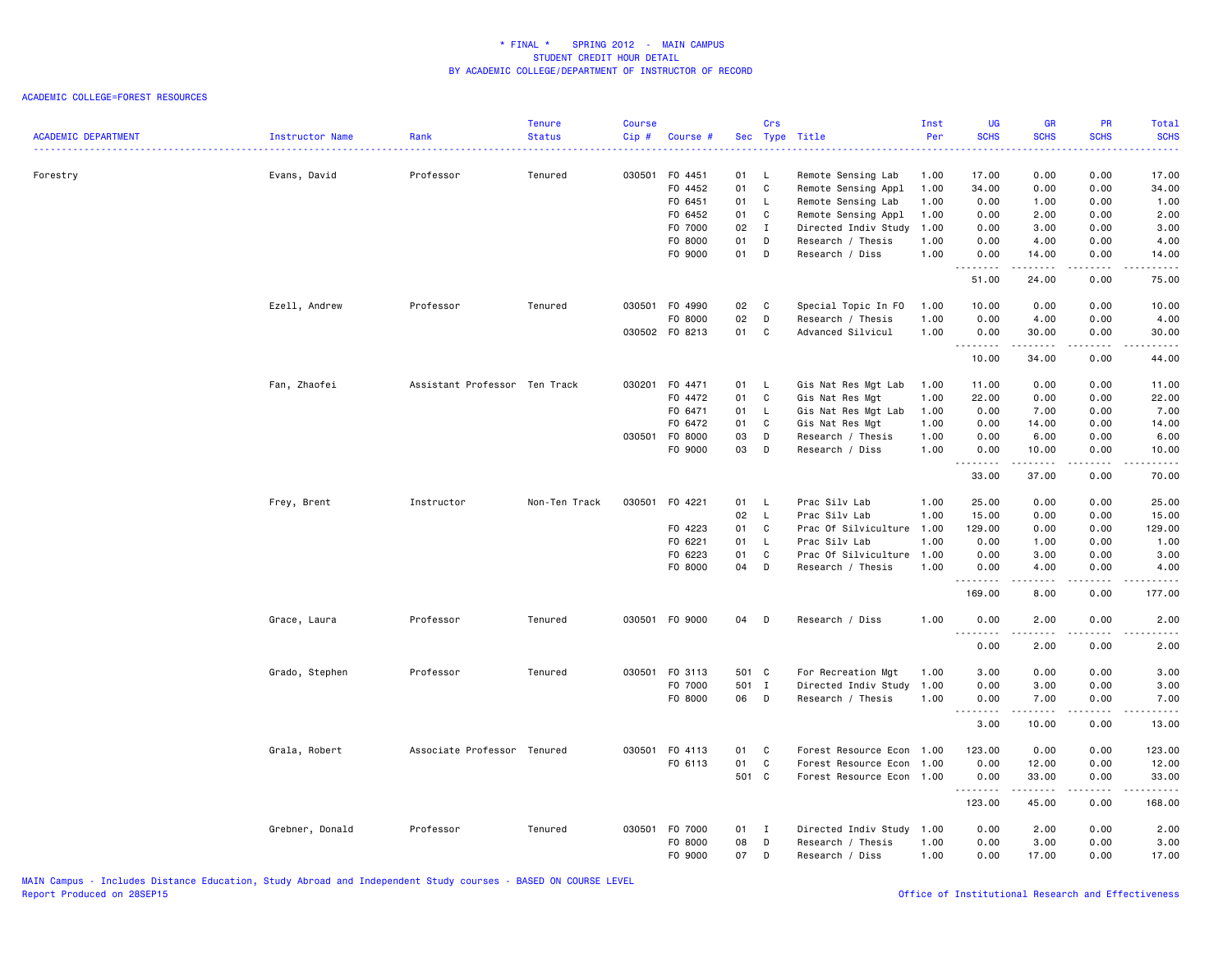| <b>ACADEMIC DEPARTMENT</b> | Instructor Name   | Rank                              | <b>Tenure</b><br><b>Status</b> | <b>Course</b><br>Cip# | Course #       |        | Crs            | Sec Type Title            | Inst<br>Per | UG<br><b>SCHS</b>                                                                                                                                                                                                                                                                                                                                                                                                                                                                               | <b>GR</b><br><b>SCHS</b> | <b>PR</b><br><b>SCHS</b>     | Total<br><b>SCHS</b>                                                                                                                                          |
|----------------------------|-------------------|-----------------------------------|--------------------------------|-----------------------|----------------|--------|----------------|---------------------------|-------------|-------------------------------------------------------------------------------------------------------------------------------------------------------------------------------------------------------------------------------------------------------------------------------------------------------------------------------------------------------------------------------------------------------------------------------------------------------------------------------------------------|--------------------------|------------------------------|---------------------------------------------------------------------------------------------------------------------------------------------------------------|
|                            |                   |                                   |                                |                       |                |        |                |                           |             |                                                                                                                                                                                                                                                                                                                                                                                                                                                                                                 |                          |                              | .                                                                                                                                                             |
|                            |                   |                                   |                                |                       |                |        |                |                           |             | <u>.</u><br>0.00                                                                                                                                                                                                                                                                                                                                                                                                                                                                                | <u>.</u><br>22.00        | <u>.</u><br>0.00             | .<br>22.00                                                                                                                                                    |
| Forestry                   | Hatten, Jeffery   | Assistant Professor Ten Track     |                                |                       | 030501 F0 4483 | 01     | $\mathbf{C}$   | Forest Soils              | 1.00        | 3.00                                                                                                                                                                                                                                                                                                                                                                                                                                                                                            | 0.00                     | 0.00                         | 3.00                                                                                                                                                          |
|                            |                   |                                   |                                |                       | F0 6483        | 01     | $\mathbf{C}$   | Forest Soils              | 1.00        | 0.00                                                                                                                                                                                                                                                                                                                                                                                                                                                                                            | 12.00                    | 0.00                         | 12.00                                                                                                                                                         |
|                            |                   |                                   |                                |                       | F0 8000        | 09     | D              | Research / Thesis         | 1.00        | 0.00                                                                                                                                                                                                                                                                                                                                                                                                                                                                                            | 22.00                    | 0.00                         | 22.00                                                                                                                                                         |
|                            |                   |                                   |                                |                       | 030502 F0 4463 | 01     | C              | Forest Hydro & Water      | 1.00        | 24.00                                                                                                                                                                                                                                                                                                                                                                                                                                                                                           | 0.00                     | 0.00                         | 24.00                                                                                                                                                         |
|                            |                   |                                   |                                |                       | F0 6463        | 01 C   |                | Forest Hydro & Water 1.00 |             | 0.00<br>.                                                                                                                                                                                                                                                                                                                                                                                                                                                                                       | 15.00                    | 0.00<br>د د د د              | 15.00<br>$\frac{1}{2} \left( \frac{1}{2} \right) \left( \frac{1}{2} \right) \left( \frac{1}{2} \right) \left( \frac{1}{2} \right) \left( \frac{1}{2} \right)$ |
|                            |                   |                                   |                                |                       |                |        |                |                           |             | 27.00                                                                                                                                                                                                                                                                                                                                                                                                                                                                                           | 49.00                    | 0.00                         | 76.00                                                                                                                                                         |
|                            | Londo, Andrew     | Extension Professor Non-Ten Track |                                |                       | 030501 F0 8000 | $12$ D |                | Research / Thesis         | 1.00        | 0.00<br>$- - -$<br>----                                                                                                                                                                                                                                                                                                                                                                                                                                                                         | 4.00                     | 0.00<br>.                    | 4.00<br>.                                                                                                                                                     |
|                            |                   |                                   |                                |                       |                |        |                |                           |             | 0.00                                                                                                                                                                                                                                                                                                                                                                                                                                                                                            | 4.00                     | 0.00                         | 4.00                                                                                                                                                          |
|                            | Londo, Hilary     | Non-Faculty                       | Not Applicable                 |                       | 030501 F0 2213 | 01 C   |                | Forest Measurements       | 1.00        | 90.00<br>--------                                                                                                                                                                                                                                                                                                                                                                                                                                                                               | 0.00<br>.                | 0.00<br>.                    | 90.00<br>.                                                                                                                                                    |
|                            |                   |                                   |                                |                       |                |        |                |                           |             | 90.00                                                                                                                                                                                                                                                                                                                                                                                                                                                                                           | 0.00                     | 0.00                         | 90.00                                                                                                                                                         |
|                            | Matney, Thomas    | Professor                         | Tenured                        |                       | 030501 F0 4213 | 01     | <b>C</b>       | Forest Biometrics         | 1.00        | 99.00                                                                                                                                                                                                                                                                                                                                                                                                                                                                                           | 0.00                     | 0.00                         | 99.00                                                                                                                                                         |
|                            |                   |                                   |                                |                       | F0 8233        | 01 C   |                | Adv Fo Inventory          | 1.00        | 0.00                                                                                                                                                                                                                                                                                                                                                                                                                                                                                            | 12.00                    | 0.00                         | 12.00                                                                                                                                                         |
|                            |                   |                                   |                                |                       |                |        |                |                           |             | .                                                                                                                                                                                                                                                                                                                                                                                                                                                                                               | .                        | .                            | .                                                                                                                                                             |
|                            |                   |                                   |                                |                       |                |        |                |                           |             | 99.00                                                                                                                                                                                                                                                                                                                                                                                                                                                                                           | 12.00                    | 0.00                         | 111.00                                                                                                                                                        |
|                            | Munn, Ian         | Professor                         | Tenured                        |                       | 030501 F0 8000 | 14     | D              | Research / Thesis         | 1.00        | 0.00                                                                                                                                                                                                                                                                                                                                                                                                                                                                                            | 10.00                    | 0.00                         | 10.00                                                                                                                                                         |
|                            |                   |                                   |                                |                       | 030506 F0 4423 | 01     | $\overline{B}$ | Professional Practic      | 1.00        | 33.00                                                                                                                                                                                                                                                                                                                                                                                                                                                                                           | 0.00                     | 0.00                         | 33.00                                                                                                                                                         |
|                            |                   |                                   |                                |                       |                |        |                |                           |             | .<br>33.00                                                                                                                                                                                                                                                                                                                                                                                                                                                                                      | .<br>10.00               | $\sim$ $\sim$ $\sim$<br>0.00 | .<br>43.00                                                                                                                                                    |
|                            | Roberts, Scott    | Professor                         | Tenured                        |                       | 030501 F0 3203 | 01     | B              | Forest Fire               | 1.00        | 51.00                                                                                                                                                                                                                                                                                                                                                                                                                                                                                           | 0.00                     | 0.00                         | 51.00                                                                                                                                                         |
|                            |                   |                                   |                                |                       | F0 8000        | 16     | D              | Research / Thesis         | 1.00        | 0.00                                                                                                                                                                                                                                                                                                                                                                                                                                                                                            | 9.00                     | 0.00                         | 9.00                                                                                                                                                          |
|                            |                   |                                   |                                |                       |                | 501 D  |                | Research / Thesis         | 1.00        | 0.00                                                                                                                                                                                                                                                                                                                                                                                                                                                                                            | 1.00                     | 0.00                         | 1.00                                                                                                                                                          |
|                            |                   |                                   |                                |                       | FO 8111        | 501 S  |                | Graduate Seminar          | 1.00        | 0.00                                                                                                                                                                                                                                                                                                                                                                                                                                                                                            | 2.00                     | 0.00                         | 2.00                                                                                                                                                          |
|                            |                   |                                   |                                |                       |                |        |                |                           |             | $\begin{array}{cccccccccccccc} \multicolumn{2}{c}{} & \multicolumn{2}{c}{} & \multicolumn{2}{c}{} & \multicolumn{2}{c}{} & \multicolumn{2}{c}{} & \multicolumn{2}{c}{} & \multicolumn{2}{c}{} & \multicolumn{2}{c}{} & \multicolumn{2}{c}{} & \multicolumn{2}{c}{} & \multicolumn{2}{c}{} & \multicolumn{2}{c}{} & \multicolumn{2}{c}{} & \multicolumn{2}{c}{} & \multicolumn{2}{c}{} & \multicolumn{2}{c}{} & \multicolumn{2}{c}{} & \multicolumn{2}{c}{} & \multicolumn{2}{c}{} & \$<br>51.00 | -----<br>12.00           | .<br>0.00                    | .<br>63.00                                                                                                                                                    |
|                            | Rousseau, Randall | Extension Assoc Pro Non-Ten Track |                                |                       | 030501 F0 8000 | 17 D   |                | Research / Thesis         | 1.00        | 0.00                                                                                                                                                                                                                                                                                                                                                                                                                                                                                            | 22.00                    | 0.00                         | 22.00                                                                                                                                                         |
|                            |                   |                                   |                                |                       |                |        |                |                           |             | 0.00                                                                                                                                                                                                                                                                                                                                                                                                                                                                                            | 22.00                    | .<br>0.00                    | .<br>22.00                                                                                                                                                    |
|                            | Schultz, Emily    | Professor                         | Tenured                        |                       | 030501 F0 8000 | 18     | $\Box$         | Research / Thesis         | 1.00        | 0.00                                                                                                                                                                                                                                                                                                                                                                                                                                                                                            | 4.00                     | 0.00                         | 4.00                                                                                                                                                          |
|                            |                   |                                   |                                |                       | F0 8211        | 01     | S.             | Graduate Seminar          | 1.00        | 0.00                                                                                                                                                                                                                                                                                                                                                                                                                                                                                            | 6.00                     | 0.00                         | 6.00                                                                                                                                                          |
|                            |                   |                                   |                                |                       | F0 9000        | 16     | D              | Research / Diss           | 1.00        | 0.00                                                                                                                                                                                                                                                                                                                                                                                                                                                                                            | 7.00                     | 0.00                         | 7.00                                                                                                                                                          |
|                            |                   |                                   |                                |                       | 030599 F0 3101 | 01     | L.             | Comp Appl Fo Res Lab 1.00 |             | 17.00                                                                                                                                                                                                                                                                                                                                                                                                                                                                                           | 0.00                     | 0.00                         | 17.00                                                                                                                                                         |
|                            |                   |                                   |                                |                       |                | 02     | L.             | Comp Appl Fo Res Lab      | 1.00        | 21.00                                                                                                                                                                                                                                                                                                                                                                                                                                                                                           | 0.00                     | 0.00                         | 21.00                                                                                                                                                         |
|                            |                   |                                   |                                |                       | F0 3102        | 01     | C              | Comp Appl Forest Res 1.00 |             | 80.00                                                                                                                                                                                                                                                                                                                                                                                                                                                                                           | 0.00<br>$-$ - - - - $-$  | 0.00<br>.                    | 80.00<br>.                                                                                                                                                    |
|                            |                   |                                   |                                |                       |                |        |                |                           |             | 118.00                                                                                                                                                                                                                                                                                                                                                                                                                                                                                          | 17.00                    | 0.00                         | 135.00                                                                                                                                                        |
|                            | Stuart, William   | Professor                         | Tenured                        |                       | 030501 F0 7000 | 502 I  |                | Directed Indiv Study 1.00 |             | 0.00                                                                                                                                                                                                                                                                                                                                                                                                                                                                                            | 3.00                     | 0.00                         | 3.00                                                                                                                                                          |
|                            |                   |                                   |                                |                       | F0 8000        | 20     | D              | Research / Thesis         | 1.00        | 0.00                                                                                                                                                                                                                                                                                                                                                                                                                                                                                            | 14.00                    | 0.00                         | 14.00                                                                                                                                                         |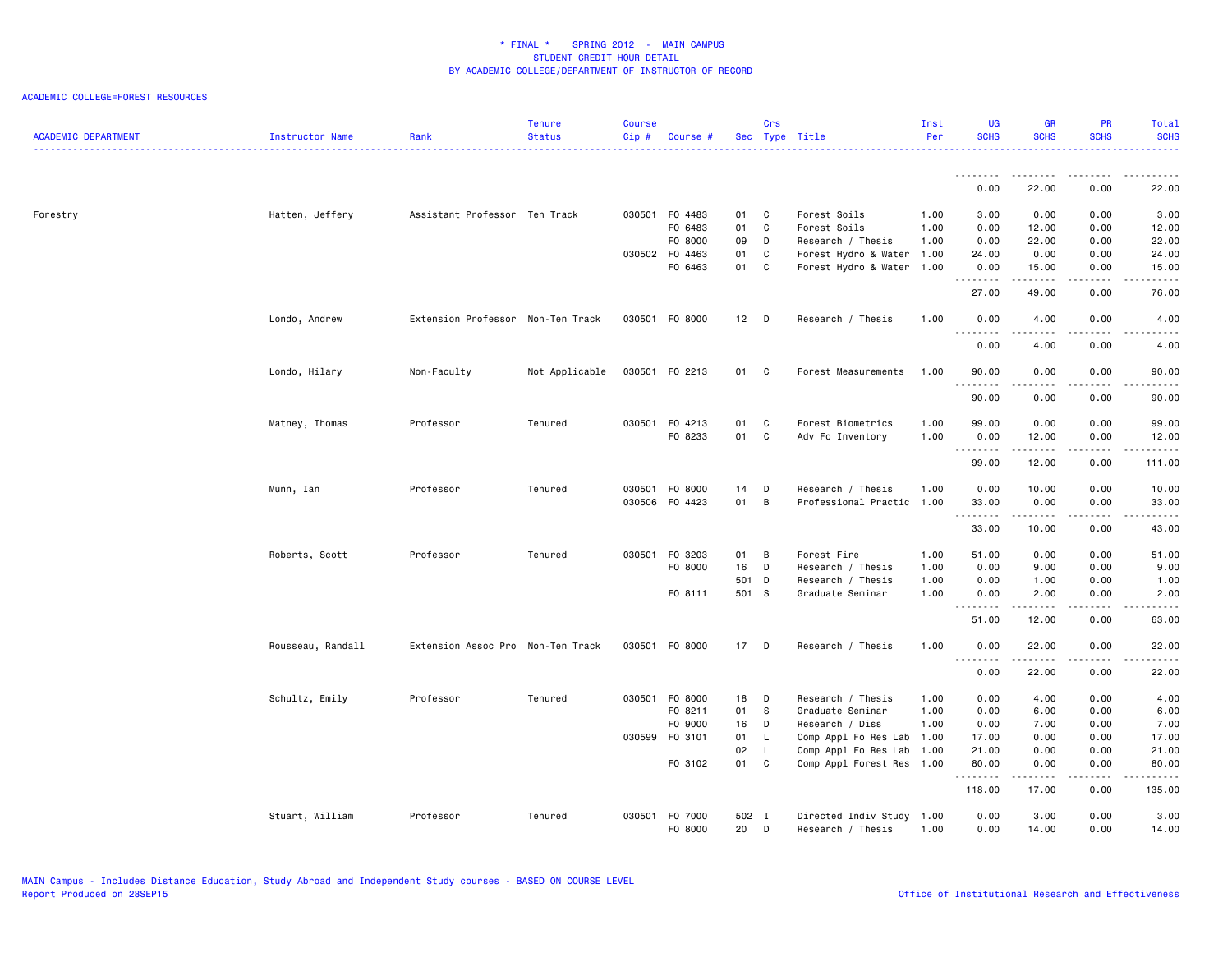| <b>ACADEMIC DEPARTMENT</b> | <b>Instructor Name</b> | Rank                          | <b>Tenure</b><br><b>Status</b> | Course<br>$Cip$ # | Course #       |       | Crs | Sec Type Title       | Inst<br><b>Per</b> | <b>UG</b><br><b>SCHS</b> | <b>GR</b><br><b>SCHS</b> | <b>PR</b><br><b>SCHS</b> | Total<br><b>SCHS</b> |
|----------------------------|------------------------|-------------------------------|--------------------------------|-------------------|----------------|-------|-----|----------------------|--------------------|--------------------------|--------------------------|--------------------------|----------------------|
|                            |                        |                               |                                |                   |                |       |     |                      |                    | 0.00                     | --------<br>17.00        | .<br>0.00                | 17.00                |
| Forestry                   | Sun, Changyou          | Associate Professor Tenured   |                                |                   | 030501 F0 4353 | 01 C  |     | Natural Resource Law | 1.00               | 48.00                    | 0.00                     | 0.00                     | 48.00                |
|                            |                        |                               |                                |                   | F0 4413        | 01 C  |     | Natural Res Policy   | 1.00               | 54.00                    | 0.00                     | 0.00                     | 54.00                |
|                            |                        |                               |                                |                   | F0 6353        | 501 C |     | Natural Resource Law | 1.00               | 0.00                     | 12.00                    | 0.00                     | 12.00                |
|                            |                        |                               |                                |                   | F0 6413        | 01 C  |     | Natural Res Policy   | 1.00               | 0.00                     | 3.00                     | 0.00                     | 3.00                 |
|                            |                        |                               |                                |                   |                | 501 C |     | Natural Res Policy   | 1.00               | 0.00                     | 9.00                     | 0.00                     | 9.00                 |
|                            |                        |                               |                                |                   | F0 8000        | 21    | D.  | Research / Thesis    | 1.00               | 0.00                     | 9.00                     | 0.00                     | 9.00                 |
|                            |                        |                               |                                |                   |                |       |     |                      |                    | --------<br>102.00       | --------<br>33.00        | .<br>0.00                | ----------<br>135.00 |
|                            | Yuceer, Mehmet         | Assistant Professor Ten Track |                                |                   | 010000 F0 8973 | 01 C  |     | Scientific Writing   | 1.00               | 0.00                     | 30.00                    | 0.00                     | 30.00                |
|                            |                        |                               |                                |                   | 030501 F0 8000 | 22 D  |     | Research / Thesis    | 1.00               | 0.00                     | 3.00                     | 0.00                     | 3.00                 |
|                            |                        |                               |                                |                   |                |       |     |                      |                    |                          |                          | - - - -                  |                      |
|                            |                        |                               |                                |                   |                |       |     |                      |                    | 0.00                     | 33.00                    | 0.00                     | 33.00                |
|                            |                        |                               |                                |                   |                |       |     |                      |                    | ========                 | ========                 | ========                 | -----------          |
| Forestry                   |                        |                               |                                |                   |                |       |     |                      |                    | 909.00                   | 391,00                   | 0.00                     | 1300.00              |
|                            |                        |                               |                                |                   |                |       |     |                      |                    | ========                 | ========                 | ========                 | ==========           |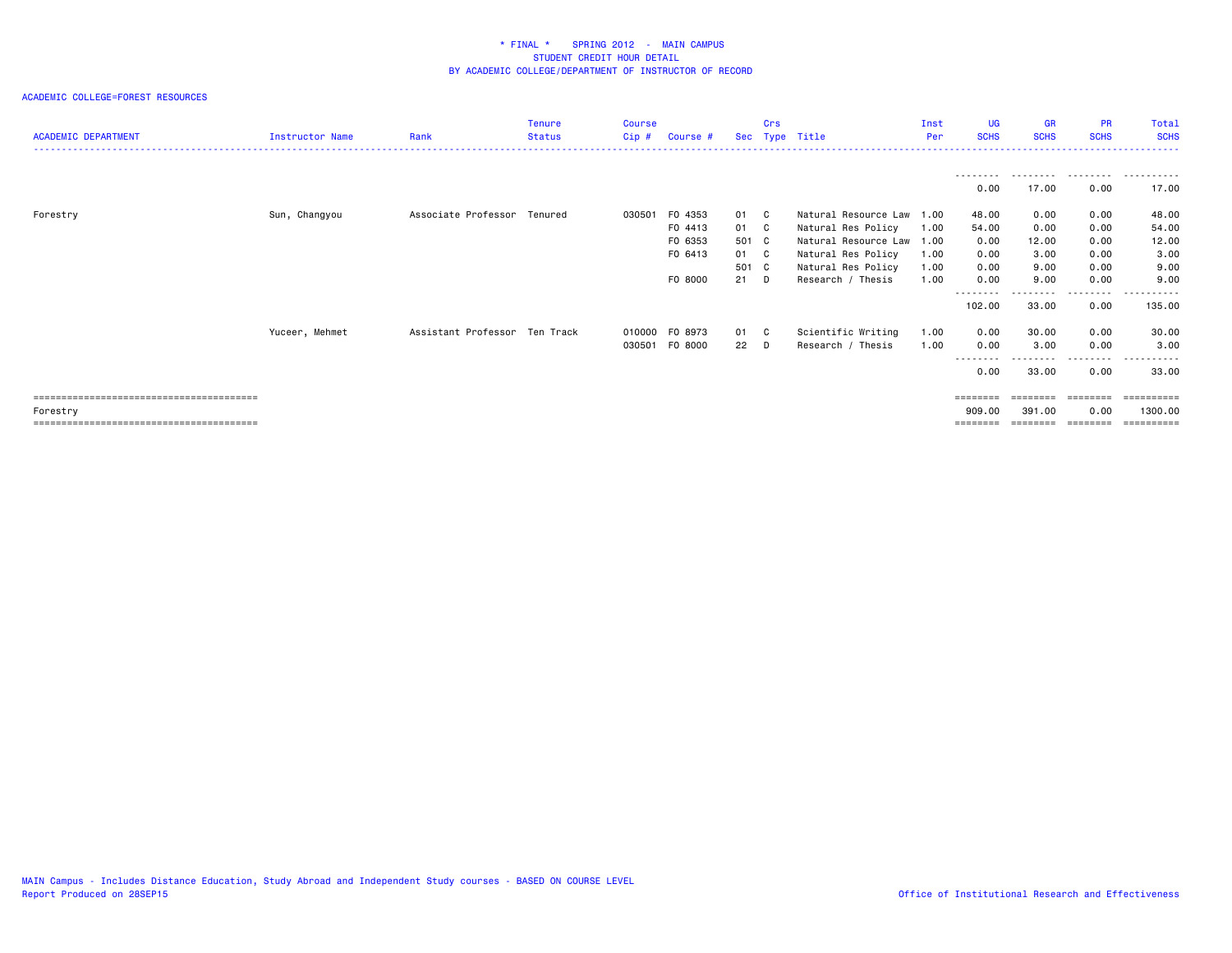| <b>ACADEMIC DEPARTMENT</b>         | Instructor Name   | Rank                              | <b>Tenure</b><br><b>Status</b> | Course<br>Cip# | Course #                           |          | Crs               | Sec Type Title                              | Inst<br>Per  | UG<br><b>SCHS</b>     | <b>GR</b><br><b>SCHS</b> | PR<br><b>SCHS</b>                   | Total<br><b>SCHS</b>                                                                                                                                         |
|------------------------------------|-------------------|-----------------------------------|--------------------------------|----------------|------------------------------------|----------|-------------------|---------------------------------------------|--------------|-----------------------|--------------------------|-------------------------------------|--------------------------------------------------------------------------------------------------------------------------------------------------------------|
| Wildlife, Fisheries & Aquacultures | Allen, Peter      | Assistant Professor Ten Track     |                                |                | 030201 WFA 4183                    | 01       | B                 | Prin & Pract of Aqua                        | 1.00         | 12.00                 | 0.00                     | 0.00                                | 12.00                                                                                                                                                        |
|                                    |                   |                                   |                                |                | WFA 8212                           | 01       | C                 | W & F Communications                        | 0.50         | 0.00                  | 10.00                    | 0.00                                | 10.00                                                                                                                                                        |
|                                    |                   |                                   |                                |                | 030301 WFA 6183                    | 01       | B                 | Prin & Pract of Aqua                        | 1.00         | 0.00                  | 6.00                     | 0.00                                | 6.00                                                                                                                                                         |
|                                    |                   |                                   |                                |                | 030601 WFA 8000                    | 01       | D                 | Research / Thesis                           | 1.00         | 0.00<br>.             | 12.00<br>.               | 0.00<br>.                           | 12.00<br>.                                                                                                                                                   |
|                                    |                   |                                   |                                |                |                                    |          |                   |                                             |              | 12.00                 | 28.00                    | 0.00                                | 40.00                                                                                                                                                        |
|                                    | Belant, Jerrold   | Associate Professor Ten Track     |                                | 030601         | <b>WFA 8000</b><br><b>WFA 9000</b> | 02<br>02 | $\mathsf{D}$<br>D | Research / Thesis<br>Research / Diss        | 1.00<br>1.00 | 0.00<br>0.00          | 40.00                    | 0.00<br>0.00                        | 40.00                                                                                                                                                        |
|                                    |                   |                                   |                                |                |                                    |          |                   |                                             |              |                       | 45.00                    |                                     | 45.00                                                                                                                                                        |
|                                    |                   |                                   |                                |                | 261301 WFA 3013<br>WFA 4521        | 01<br>01 | E<br>C            | HWC Internship<br>Adv Topics in HWC II 1.00 | 1.00         | 3.00<br>2.00          | 0.00<br>0.00             | 0.00<br>0.00                        | 3.00<br>2.00                                                                                                                                                 |
|                                    |                   |                                   |                                |                |                                    |          |                   |                                             |              | .                     |                          | $  -$                               | .                                                                                                                                                            |
|                                    |                   |                                   |                                |                |                                    |          |                   |                                             |              | 5.00                  | 85.00                    | 0.00                                | 90.00                                                                                                                                                        |
|                                    | Boyd, Christopher | Extension Assist Pr Non-Ten Track |                                |                | 030601 WFA 8000                    | 03       | D                 | Research / Thesis                           | 1.00         | 0.00                  | 8.00                     | 0.00                                | 8.00<br>د د د د                                                                                                                                              |
|                                    |                   |                                   |                                |                |                                    |          |                   |                                             |              | 0.00                  | 8.00                     | 0.00                                | 8.00                                                                                                                                                         |
|                                    | Burger, Loren     | Non-Faculty                       | Tenured                        |                | 030601 WFA 9000                    | 04       | D                 | Research / Diss                             | 1.00         | 0.00<br>$\frac{1}{2}$ | 6.00                     | 0.00<br>.                           | 6.00                                                                                                                                                         |
|                                    |                   |                                   |                                |                |                                    |          |                   |                                             |              | 0.00                  | . <u>.</u> .<br>6.00     | 0.00                                | . <u>.</u> .<br>6.00                                                                                                                                         |
|                                    | Davis, John       | Assistant Professor Ten Track     |                                | 030601         | <b>WFA 7000</b>                    | 01       | I                 | Directed Indiv Study                        | 1.00         | 0.00                  | 1.00                     | 0.00                                | 1.00                                                                                                                                                         |
|                                    |                   |                                   |                                |                | <b>WFA 8000</b>                    | 06       | D                 | Research / Thesis                           | 1.00         | 0.00<br>.             | 43.00<br>.               | 0.00<br>.                           | 43.00<br>المتمالين                                                                                                                                           |
|                                    |                   |                                   |                                |                |                                    |          |                   |                                             |              | 0.00                  | 44.00                    | 0.00                                | 44.00                                                                                                                                                        |
|                                    | Demarais, Stephen | Professor                         | Tenured                        | 030601         | WFA 4263                           | 01       | B                 | Wildlife Diseases                           | 1.00         | 51.00                 | 0.00                     | 0.00                                | 51.00                                                                                                                                                        |
|                                    |                   |                                   |                                |                | <b>WFA 6263</b>                    | 01       | B                 | Wildlife Diseases                           | 1.00         | 0.00                  | 3.00                     | 0.00                                | 3.00                                                                                                                                                         |
|                                    |                   |                                   |                                |                | <b>WFA 8000</b>                    | 07       | D                 | Research / Thesis                           | 1.00         | 0.00                  | 25.00                    | 0.00                                | 25.00                                                                                                                                                        |
|                                    |                   |                                   |                                |                | <b>WFA 9000</b>                    | 07       | D                 | Research / Diss                             | 1.00         | 0.00<br>.             | 11.00<br>.               | 0.00<br>.                           | 11.00<br>المتمالين                                                                                                                                           |
|                                    |                   |                                   |                                |                |                                    |          |                   |                                             |              | 51.00                 | 39.00                    | 0.00                                | 90.00                                                                                                                                                        |
|                                    | Dibble, Eric      | Professor                         | Tenured                        | 030101         | <b>WFA 8343</b>                    | 01       | C                 | Con Eco & Res Man                           | 1.00         | 0.00                  | 45.00                    | 0.00                                | 45.00                                                                                                                                                        |
|                                    |                   |                                   |                                | 030201         | <b>WFA 4453</b>                    | 01       | C                 | Icthyology                                  | 1.00         | 30.00                 | 0.00                     | 0.00                                | 30.00                                                                                                                                                        |
|                                    |                   |                                   |                                |                |                                    | 02       | к                 | Icthyology                                  | 1.00         | 0.00                  | 0.00                     | 0.00                                | 0.00                                                                                                                                                         |
|                                    |                   |                                   |                                | 030601         | <b>WFA 8000</b>                    | 08       | D                 | Research / Thesis                           | 1.00         | 0.00                  | 4.00                     | 0.00                                | 4.00                                                                                                                                                         |
|                                    |                   |                                   |                                |                | <b>WFA 9000</b>                    | 08       | D                 | Research / Diss                             | 1.00         | 0.00<br>.             | 7.00<br>.                | 0.00<br>.                           | 7.00<br>$\frac{1}{2} \left( \frac{1}{2} \right) \left( \frac{1}{2} \right) \left( \frac{1}{2} \right) \left( \frac{1}{2} \right) \left( \frac{1}{2} \right)$ |
|                                    |                   |                                   |                                |                |                                    |          |                   |                                             |              | 30.00                 | 56.00                    | 0.00                                | 86.00                                                                                                                                                        |
|                                    | Fleming, Jonathan | Non-Faculty                       | Not Applicable                 | 030601         | WFA 4253                           | 01       | C                 | Application of GIS i 1.00                   |              | 24.00                 | 0.00                     | 0.00                                | 24.00                                                                                                                                                        |
|                                    |                   |                                   |                                |                |                                    | 02       | K                 | Application of GIS i 1.00                   |              | 0.00<br>.             | 0.00<br>.                | 0.00<br>$\sim$ $\sim$ $\sim$ $\sim$ | 0.00<br>$\frac{1}{2} \left( \frac{1}{2} \right) \left( \frac{1}{2} \right) \left( \frac{1}{2} \right) \left( \frac{1}{2} \right) \left( \frac{1}{2} \right)$ |
|                                    |                   |                                   |                                |                |                                    |          |                   |                                             |              | 24.00                 | 0.00                     | 0.00                                | 24.00                                                                                                                                                        |
|                                    | Griffin, Robert   | Non-Faculty                       | Not Applicable                 |                | 030201 WFA 4363                    | 01       | В                 | W & F Admin and Comm                        | 1.00         | 87.00                 | 0.00                     | 0.00                                | 87.00                                                                                                                                                        |
|                                    |                   |                                   |                                |                | WFA 6363                           | 01       | B                 | W & F Admin and Comm                        | 1.00         | 0.00<br>.             | 9.00<br>.                | 0.00<br>$- - - -$                   | 9.00<br>.                                                                                                                                                    |
|                                    |                   |                                   |                                |                |                                    |          |                   |                                             |              | 87.00                 | 9.00                     | 0.00                                | 96.00                                                                                                                                                        |
|                                    | Guyton, John      | Extension Assoc Pro Non-Ten Track |                                |                | 030601 WFA 8000                    | 09       | D                 | Research / Thesis                           | 1.00         | 0.00                  | 13.00                    | 0.00                                | 13.00                                                                                                                                                        |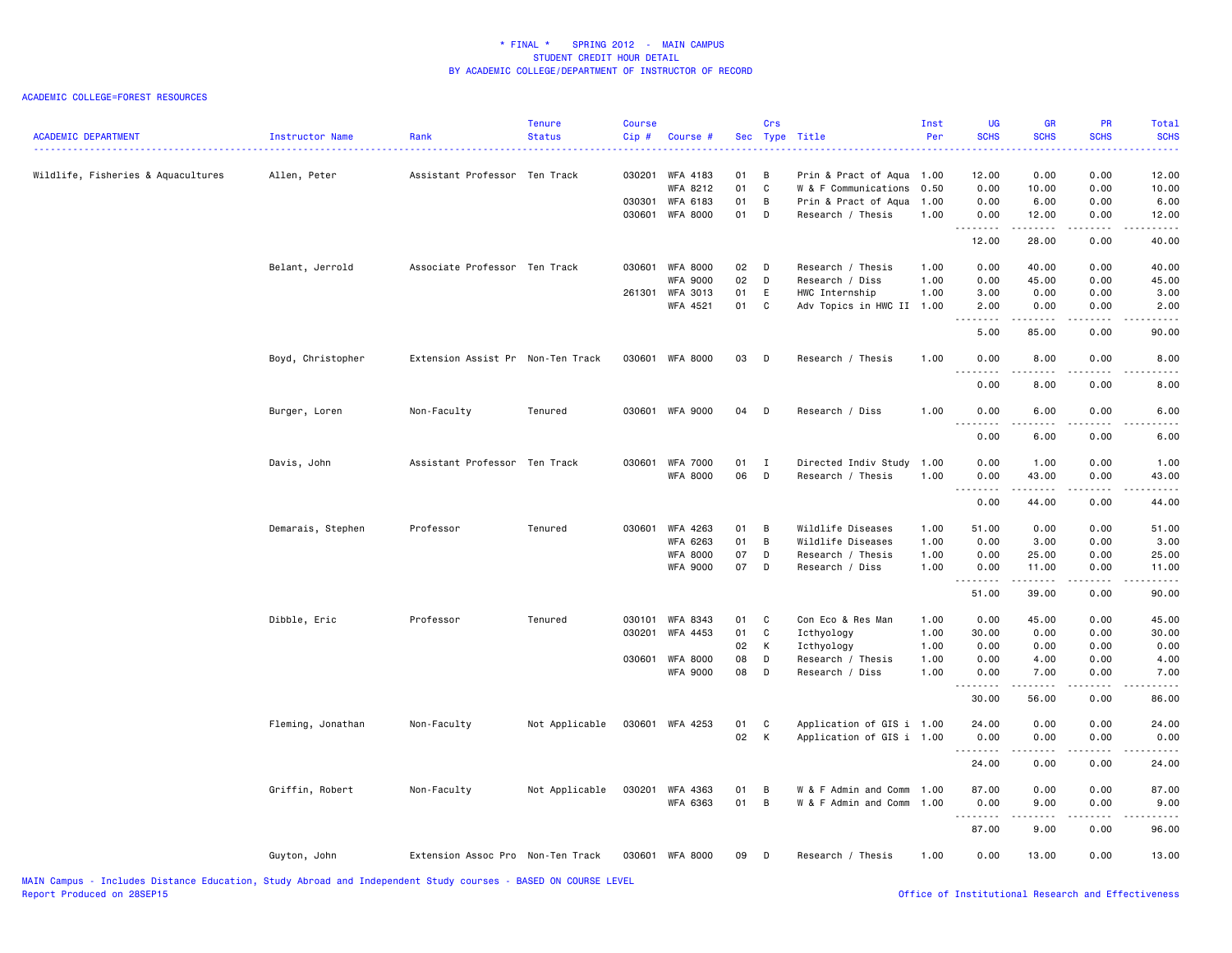| <b>ACADEMIC DEPARTMENT</b>         | Instructor Name   | Rank                               | <b>Tenure</b><br><b>Status</b> | <b>Course</b><br>$Cip$ # | Course #                    |          | Crs              | Sec Type Title                            | Inst<br>Per  | <b>UG</b><br><b>SCHS</b> | <b>GR</b><br><b>SCHS</b> | PR<br><b>SCHS</b>                   | Total<br><b>SCHS</b>                                                                                                                                          |
|------------------------------------|-------------------|------------------------------------|--------------------------------|--------------------------|-----------------------------|----------|------------------|-------------------------------------------|--------------|--------------------------|--------------------------|-------------------------------------|---------------------------------------------------------------------------------------------------------------------------------------------------------------|
|                                    |                   |                                    |                                |                          |                             |          |                  |                                           |              | <u>.</u><br>0.00         | 13.00                    | .<br>0.00                           | 13.00                                                                                                                                                         |
|                                    |                   |                                    |                                |                          |                             |          |                  |                                           |              |                          |                          |                                     |                                                                                                                                                               |
| Wildlife, Fisheries & Aquacultures | Hunt, Kevin       | Associate Professor Tenured        |                                | 030201<br>030601         | WFA 4463<br><b>WFA 8000</b> | 01<br>10 | C<br>D           | Hum Dim Wf Mgt<br>Research / Thesis       | 1.00<br>1.00 | 120.00<br>0.00           | 0.00<br>12.00            | 0.00<br>0.00                        | 120.00<br>12.00                                                                                                                                               |
|                                    |                   |                                    |                                |                          | WFA 9000                    | 10       | D                | Research / Diss                           | 1.00         | 0.00                     | 12.00                    | 0.00                                | 12.00                                                                                                                                                         |
|                                    |                   |                                    |                                |                          |                             |          |                  |                                           |              | .<br>120.00              | .<br>24.00               | .<br>0.00                           | .<br>144.00                                                                                                                                                   |
|                                    |                   |                                    |                                |                          |                             |          |                  |                                           |              |                          |                          |                                     |                                                                                                                                                               |
|                                    | Hutt, Clifford    | Grad Research Assis Not Applicable |                                |                          | 030601 WFA 4243             | 01       | C                | Wildlife Tech                             | 1.00         | 102.00                   | 0.00                     | 0.00                                | 102.00                                                                                                                                                        |
|                                    |                   |                                    |                                |                          |                             | 02<br>03 | K<br>K           | Wildlife Tech<br>Wildlife Tech            | 1.00<br>1.00 | 0.00<br>0.00             | 0.00<br>0.00             | 0.00<br>0.00                        | 0.00<br>0.00                                                                                                                                                  |
|                                    |                   |                                    |                                |                          |                             |          |                  |                                           |              | <u>.</u>                 |                          | .                                   | .                                                                                                                                                             |
|                                    |                   |                                    |                                |                          |                             |          |                  |                                           |              | 102.00                   | 0.00                     | 0.00                                | 102.00                                                                                                                                                        |
|                                    | Jackson, Donald   | Professor                          | Tenured                        | 030201                   | WFA 4133                    | 01       | В                | Fisheries Science                         | 1.00         | 33.00                    | 0.00                     | 0.00                                | 33.00                                                                                                                                                         |
|                                    |                   |                                    |                                | 030601                   | WFA 9000                    | 11       | D                | Research / Diss                           | 1.00         | 0.00                     | 22.00                    | 0.00                                | 22.00                                                                                                                                                         |
|                                    |                   |                                    |                                |                          |                             |          |                  |                                           |              | .<br>33.00               | المتمالين<br>22.00       | $- - - -$<br>0.00                   | $\sim$ $\sim$ $\sim$ $\sim$<br>55.00                                                                                                                          |
|                                    |                   | Professor                          | Tenured                        | 030601                   | WFA 4000                    | 01       | $\mathbf{I}$     |                                           | 1.00         | 3.00                     | 0.00                     | 0.00                                | 3.00                                                                                                                                                          |
|                                    | Jones, Jeanne     |                                    |                                |                          | WFA 8000                    | 12       | D                | Directed Indiv Study<br>Research / Thesis | 1.00         | 0.00                     | 2.00                     | 0.00                                | 2.00                                                                                                                                                          |
|                                    |                   |                                    |                                |                          | <b>WFA 9000</b>             | 12       | D                | Research / Diss                           | 1.00         | 0.00                     | 5.00                     | 0.00                                | 5.00                                                                                                                                                          |
|                                    |                   |                                    |                                |                          |                             |          |                  |                                           |              | .<br>3.00                | .<br>7.00                | الأعامات<br>0.00                    | .<br>10.00                                                                                                                                                    |
|                                    |                   |                                    |                                |                          |                             |          |                  |                                           |              |                          |                          |                                     |                                                                                                                                                               |
|                                    | Jones, Walter     | Extension Assoc Pro Non-Ten Track  |                                | 030601                   | WFA 9000                    | 13       | D                | Research / Diss                           | 1.00         | 0.00<br>.                | 3.00<br>د د د د          | 0.00                                | 3.00<br>.                                                                                                                                                     |
|                                    |                   |                                    |                                |                          |                             |          |                  |                                           |              | 0.00                     | 3.00                     | 0.00                                | 3.00                                                                                                                                                          |
|                                    | Kaminski, Richard | Non-Faculty                        | Tenured                        |                          | 030601 WFA 8000             | 14       | D                | Research / Thesis                         | 1.00         | 0.00                     | 5.00                     | 0.00                                | 5.00                                                                                                                                                          |
|                                    |                   |                                    |                                |                          | <b>WFA 9000</b>             | 14       | D                | Research / Diss                           | 1.00         | 0.00                     | 34.00                    | 0.00                                | 34.00                                                                                                                                                         |
|                                    |                   |                                    |                                |                          |                             |          |                  |                                           |              | .<br>0.00                | .<br>39.00               | .<br>0.00                           | .<br>39.00                                                                                                                                                    |
|                                    |                   |                                    |                                |                          |                             |          |                  |                                           |              |                          |                          |                                     |                                                                                                                                                               |
|                                    | Kroger, Robert    | Assistant Professor Ten Track      |                                | 030601                   | <b>WFA 8000</b>             | 15       | D                | Research / Thesis                         | 1.00<br>1.00 | 0.00                     | 22.00                    | 0.00                                | 22.00                                                                                                                                                         |
|                                    |                   |                                    |                                |                          | <b>WFA 9000</b>             | 15       | D                | Research / Diss                           |              | 0.00<br>.                | 6.00<br>. <b>.</b>       | 0.00<br>.                           | 6.00<br>$\frac{1}{2} \left( \frac{1}{2} \right) \left( \frac{1}{2} \right) \left( \frac{1}{2} \right) \left( \frac{1}{2} \right) \left( \frac{1}{2} \right)$  |
|                                    |                   |                                    |                                |                          |                             |          |                  |                                           |              | 0.00                     | 28.00                    | 0.00                                | 28.00                                                                                                                                                         |
|                                    | Leopold, Bruce    | Professor                          | Tenured                        |                          | 030201 WFA 3000             | 01       | E                | Internship                                | 0.40         | 1.20                     | 0.00                     | 0.00                                | 1.20                                                                                                                                                          |
|                                    |                   |                                    |                                | 030601                   | WFA 9000                    | 16       | D                | Research / Diss                           | 1.00         | 0.00                     | 10.00                    | 0.00                                | 10.00                                                                                                                                                         |
|                                    |                   |                                    |                                |                          |                             |          |                  |                                           |              | .<br>1.20                | .<br>10.00               | $\sim$ $\sim$ $\sim$ $\sim$<br>0.00 | $\frac{1}{2} \left( \frac{1}{2} \right) \left( \frac{1}{2} \right) \left( \frac{1}{2} \right) \left( \frac{1}{2} \right) \left( \frac{1}{2} \right)$<br>11.20 |
|                                    |                   |                                    |                                |                          |                             |          |                  |                                           |              |                          |                          |                                     |                                                                                                                                                               |
|                                    | Martin, James     | Assistant Professor Ten Track      |                                | 030601                   | <b>WFA 8000</b>             | 17       | D                | Research / Thesis                         | 1.00         | 0.00                     | 15.00                    | 0.00                                | 15.00                                                                                                                                                         |
|                                    |                   |                                    |                                |                          | <b>WFA 9000</b>             | 17       | D                | Research / Diss                           | 1.00         | 0.00<br><u>.</u>         | 13.00<br>.               | 0.00<br>.                           | 13.00<br>.                                                                                                                                                    |
|                                    |                   |                                    |                                |                          |                             |          |                  |                                           |              | 0.00                     | 28.00                    | 0.00                                | 28.00                                                                                                                                                         |
|                                    |                   |                                    |                                |                          |                             |          |                  |                                           |              |                          |                          |                                     |                                                                                                                                                               |
|                                    | Miranda, Leandro  | Non-Employee                       | Non-Faculty                    | 030601                   | WFA 8000<br>WFA 8223        | 24<br>01 | D<br>$\mathbf C$ | Research / Thesis<br>Mgt of Impounded Riv | 1.00<br>1.00 | 0.00<br>0.00             | 22.00<br>30.00           | 0.00<br>0.00                        | 22.00<br>30.00                                                                                                                                                |
|                                    |                   |                                    |                                |                          |                             |          |                  |                                           |              |                          |                          |                                     |                                                                                                                                                               |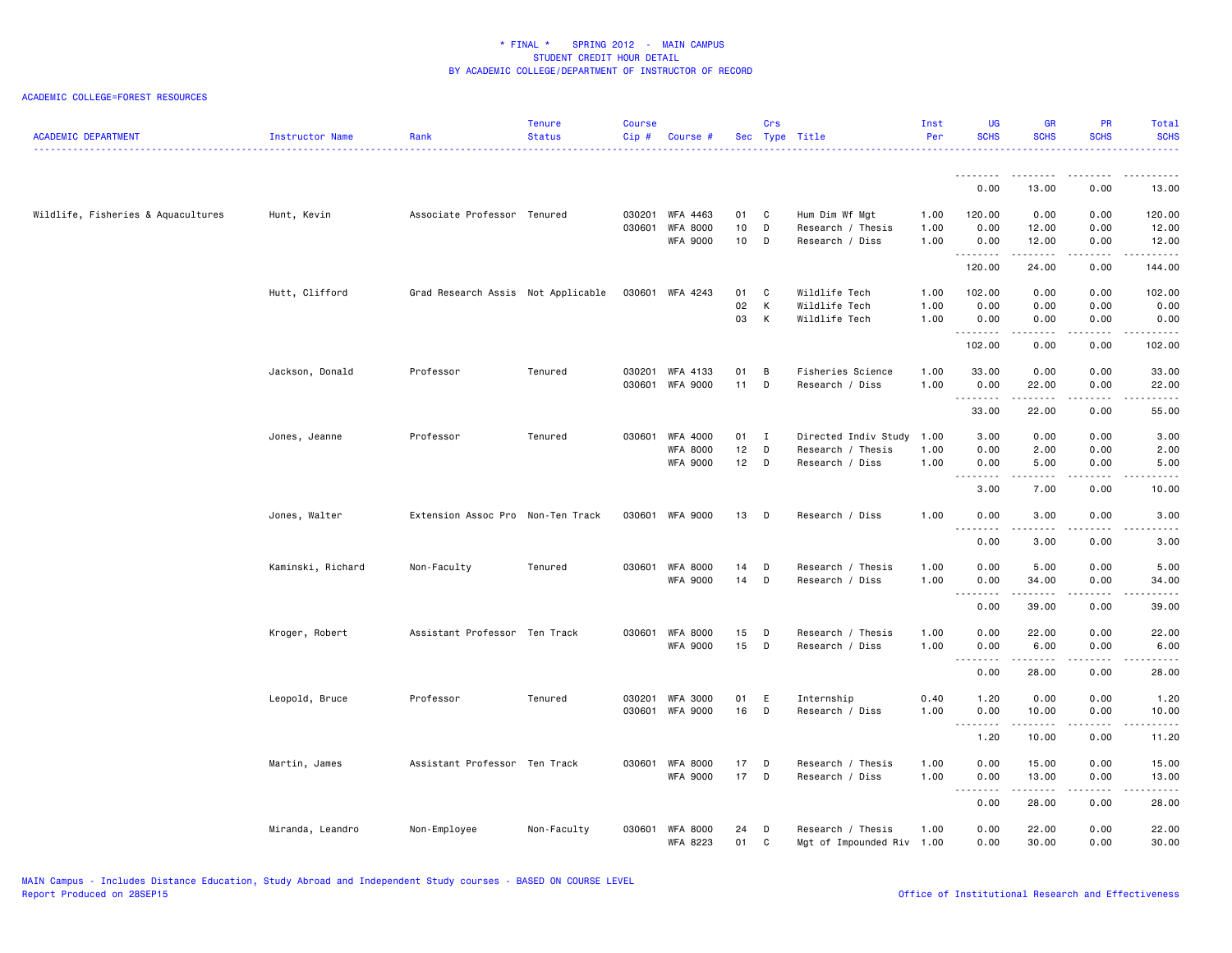| <b>ACADEMIC DEPARTMENT</b>         | Instructor Name     | Rank                              | <b>Tenure</b><br><b>Status</b> | <b>Course</b><br>Cip# | Course #                           |          | Crs          | Sec Type Title                       | Inst<br>Per  | <b>UG</b><br><b>SCHS</b> | <b>GR</b><br><b>SCHS</b>                                                                                                                                      | <b>PR</b><br><b>SCHS</b>            | Total<br><b>SCHS</b>                                                                                                                                          |
|------------------------------------|---------------------|-----------------------------------|--------------------------------|-----------------------|------------------------------------|----------|--------------|--------------------------------------|--------------|--------------------------|---------------------------------------------------------------------------------------------------------------------------------------------------------------|-------------------------------------|---------------------------------------------------------------------------------------------------------------------------------------------------------------|
|                                    |                     |                                   |                                |                       |                                    |          |              |                                      |              |                          | .                                                                                                                                                             | <u>.</u>                            |                                                                                                                                                               |
|                                    |                     |                                   |                                |                       |                                    |          |              |                                      |              | 0.00                     | 52.00                                                                                                                                                         | 0.00                                | 52.00                                                                                                                                                         |
| Wildlife, Fisheries & Aquacultures | Neal, Jason         | Extension Assist Pr Non-Ten Track |                                | 030601                | <b>WFA 7000</b>                    | 02       | $\mathbf{I}$ | Directed Indiv Study 1.00            |              | 0.00                     | 4.00                                                                                                                                                          | 0.00                                | 4.00                                                                                                                                                          |
|                                    |                     |                                   |                                |                       | <b>WFA 8000</b><br><b>WFA 9000</b> | 18<br>19 | D<br>D       | Research / Thesis<br>Research / Diss | 1.00<br>1.00 | 0.00<br>0.00             | 24.00<br>13.00                                                                                                                                                | 0.00<br>0.00                        | 24.00<br>13.00                                                                                                                                                |
|                                    |                     |                                   |                                |                       |                                    |          |              |                                      |              | 0.00                     | $\frac{1}{2} \left( \frac{1}{2} \right) \left( \frac{1}{2} \right) \left( \frac{1}{2} \right) \left( \frac{1}{2} \right) \left( \frac{1}{2} \right)$<br>41.00 | $\sim$ $\sim$ $\sim$ $\sim$<br>0.00 | $\frac{1}{2} \left( \frac{1}{2} \right) \left( \frac{1}{2} \right) \left( \frac{1}{2} \right) \left( \frac{1}{2} \right) \left( \frac{1}{2} \right)$<br>41.00 |
|                                    |                     |                                   |                                |                       |                                    |          |              |                                      |              |                          |                                                                                                                                                               |                                     |                                                                                                                                                               |
|                                    | Riffell, Samuel     | Associate Professor Tenured       |                                |                       | 030201 WFA 3000<br>WFA 4443        | 01<br>01 | E<br>C       | Internship<br>Ornithology            | 0.60<br>1.00 | 1.80<br>96.00            | 0.00<br>0.00                                                                                                                                                  | 0.00<br>0.00                        | 1.80<br>96.00                                                                                                                                                 |
|                                    |                     |                                   |                                |                       |                                    | 02       | K            | Ornithology                          | 1.00         | 0.00                     | 0.00                                                                                                                                                          | 0.00                                | 0.00                                                                                                                                                          |
|                                    |                     |                                   |                                |                       |                                    | 03       | K            | Ornithology                          | 1.00         | 0.00                     | 0.00                                                                                                                                                          | 0.00                                | 0.00                                                                                                                                                          |
|                                    |                     |                                   |                                |                       | 030601 WFA 8000                    | 19       | D            | Research / Thesis                    | 1.00         | 0.00                     | 8.00                                                                                                                                                          | 0.00                                | 8.00                                                                                                                                                          |
|                                    |                     |                                   |                                |                       | <b>WFA 9000</b>                    | 21       | D            | Research / Diss                      | 1.00         | 0.00<br>.                | 20.00<br>المستمالات                                                                                                                                           | 0.00<br>.                           | 20.00<br>.                                                                                                                                                    |
|                                    |                     |                                   |                                |                       |                                    |          |              |                                      |              | 97.80                    | 28.00                                                                                                                                                         | 0.00                                | 125.80                                                                                                                                                        |
|                                    | Schramm, Harold     | Non-Employee                      | Non-Faculty                    |                       | 030601 WFA 8000                    | 20       | D            | Research / Thesis                    | 1.00         | 0.00                     | 22.00                                                                                                                                                         | 0.00                                | 22.00                                                                                                                                                         |
|                                    |                     |                                   |                                |                       | <b>WFA 9000</b>                    | 22       | D            | Research / Diss                      | 1.00         | 0.00<br><b></b>          | 10.00<br>.                                                                                                                                                    | 0.00<br><u>.</u>                    | 10.00<br>. <u>.</u> .                                                                                                                                         |
|                                    |                     |                                   |                                |                       |                                    |          |              |                                      |              | 0.00                     | 32.00                                                                                                                                                         | 0.00                                | 32.00                                                                                                                                                         |
|                                    | Strickland, Bronson | Extension Assoc Pro Non-Ten Track |                                | 030201                | <b>WFA 4473</b>                    | 01       | C            | Wild And Fish Prac                   | 1.00         | 75.00                    | 0.00                                                                                                                                                          | 0.00                                | 75.00                                                                                                                                                         |
|                                    |                     |                                   |                                |                       |                                    | 02       | $\mathsf{K}$ | Wild And Fish Prac                   | 1.00         | 0.00                     | 0.00                                                                                                                                                          | 0.00                                | 0.00                                                                                                                                                          |
|                                    |                     |                                   |                                | 030601                | <b>WFA 8000</b>                    | 21       | D            | Research / Thesis                    | 1.00         | 0.00<br>.                | 1.00<br>-----                                                                                                                                                 | 0.00<br>.                           | 1.00<br>$\frac{1}{2}$                                                                                                                                         |
|                                    |                     |                                   |                                |                       |                                    |          |              |                                      |              | 75.00                    | 1.00                                                                                                                                                          | 0.00                                | 76.00                                                                                                                                                         |
|                                    | Tegt, Jessica       | Extension Assist Pr Non-Ten Track |                                |                       | 030201 WFA 8212                    | 01 C     |              | W & F Communications 0.50            |              | 0.00                     | 10.00                                                                                                                                                         | 0.00                                | 10.00                                                                                                                                                         |
|                                    |                     |                                   |                                |                       | <b>WFA 8990</b>                    | 01       | C.           | Special Topics in WF 1.00            |              | 0.00                     | 3.00                                                                                                                                                          | 0.00                                | 3.00                                                                                                                                                          |
|                                    |                     |                                   |                                |                       | 030601 WFA 4990                    | 01       | C.           | Special Topic In WFA 1.00            |              | 9.00                     | 0.00<br>$\frac{1}{2} \left( \frac{1}{2} \right) \left( \frac{1}{2} \right) \left( \frac{1}{2} \right) \left( \frac{1}{2} \right) \left( \frac{1}{2} \right)$  | 0.00<br>المتمالين                   | 9.00<br>$\frac{1}{2} \left( \frac{1}{2} \right) \left( \frac{1}{2} \right) \left( \frac{1}{2} \right) \left( \frac{1}{2} \right) \left( \frac{1}{2} \right)$  |
|                                    |                     |                                   |                                |                       |                                    |          |              |                                      |              | 9.00                     | 13.00                                                                                                                                                         | 0.00                                | 22.00                                                                                                                                                         |
|                                    | Vilella, Francisco  | Non-Employee                      | Non-Faculty                    | 030601                | <b>WFA 8000</b>                    | 25       | D            | Research / Thesis                    | 1.00         | 0.00                     | 8.00                                                                                                                                                          | 0.00                                | 8.00                                                                                                                                                          |
|                                    |                     |                                   |                                |                       | <b>WFA 9000</b>                    | 25       | D            | Research / Diss                      | 1.00         | 0.00<br>.                | 16.00                                                                                                                                                         | 0.00<br>. <b>.</b> .                | 16.00<br>.                                                                                                                                                    |
|                                    |                     |                                   |                                |                       |                                    |          |              |                                      |              | 0.00                     | 24.00                                                                                                                                                         | 0.00                                | 24.00                                                                                                                                                         |
|                                    | Wang, Guiming       | Assistant Professor Ten Track     |                                |                       | 030601 WFA 8000                    | 23       | D            | Research / Thesis                    | 1.00         | 0.00                     | 15.00                                                                                                                                                         | 0.00                                | 15.00                                                                                                                                                         |
|                                    |                     |                                   |                                |                       |                                    |          |              |                                      |              | .<br>0.00                | 15.00                                                                                                                                                         | .<br>0.00                           | .<br>15.00                                                                                                                                                    |
| Wildlife, Fisheries & Aquacultures |                     |                                   |                                |                       |                                    |          |              |                                      |              | ========<br>650.00       | ========<br>655.00                                                                                                                                            | essesses<br>0.00                    | ==========<br>1305.00                                                                                                                                         |
|                                    |                     |                                   |                                |                       |                                    |          |              |                                      |              |                          |                                                                                                                                                               |                                     | -------- ------- -------- ---------                                                                                                                           |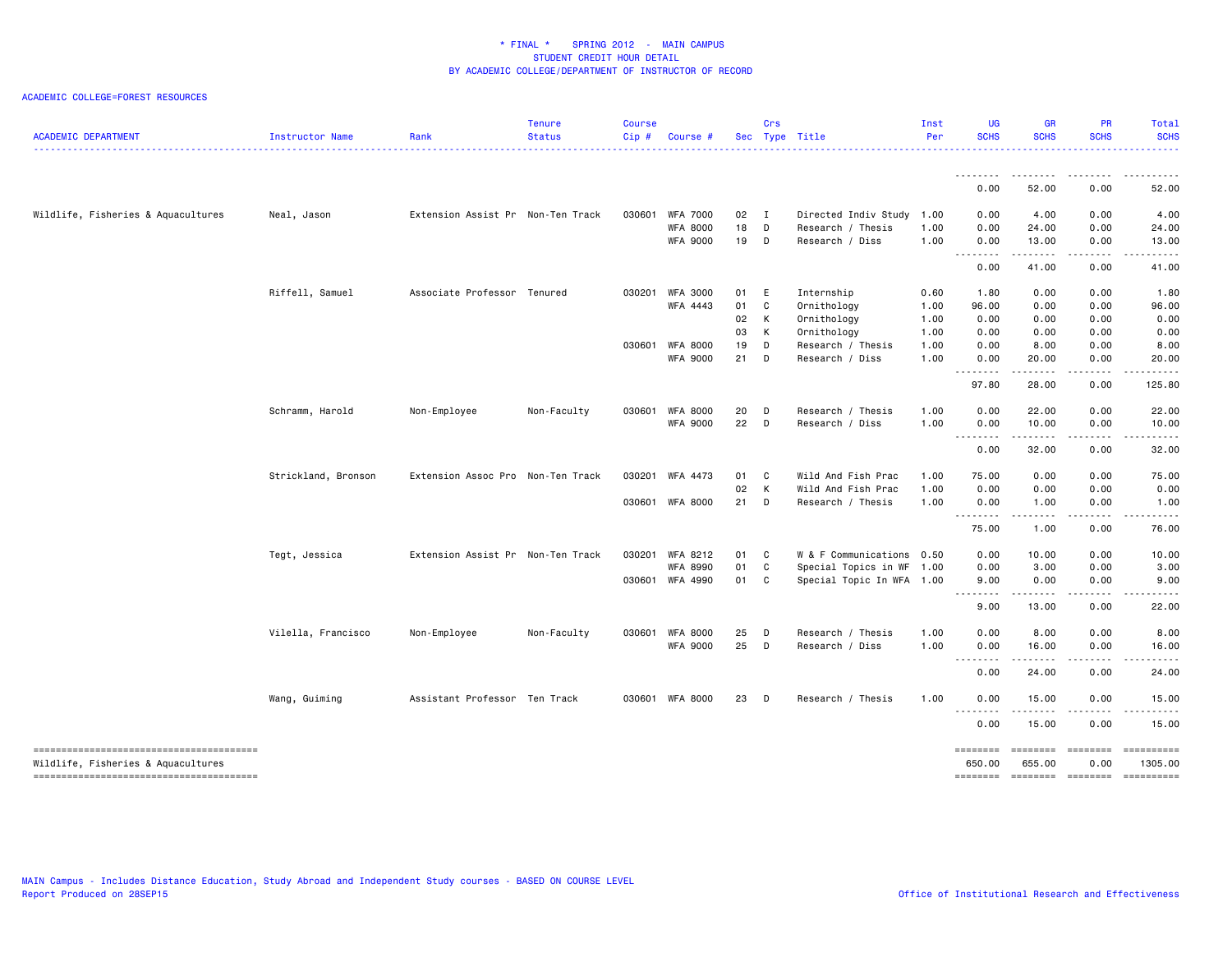| <b>ACADEMIC DEPARTMENT</b> | Instructor Name | Rank        | <b>Tenure</b><br><b>Status</b> | Course<br>$Cip$ # | Course #        |      | Crs  | Sec Type Title             | Inst<br>Per | <b>UG</b><br><b>SCHS</b> | <b>GR</b><br><b>SCHS</b> | <b>PR</b><br><b>SCHS</b> | Total<br><b>SCHS</b>  |
|----------------------------|-----------------|-------------|--------------------------------|-------------------|-----------------|------|------|----------------------------|-------------|--------------------------|--------------------------|--------------------------|-----------------------|
|                            |                 |             |                                |                   |                 |      |      |                            |             |                          |                          |                          |                       |
| Veterinary Medical Tech    | Cooper, Dana    | Non-Faculty | Not Applicable                 | 510808            | CVM 4003        | 01 E |      | Internship Experienc 0.50  |             | 10.50                    | 0.00                     | 0.00                     | 10.50                 |
|                            |                 |             |                                |                   | CVM 4103        | 01 H |      | Large Animal Exp I         | 0.50        | 9.00                     | 0.00                     | 0.00                     | 9.00                  |
|                            |                 |             |                                |                   | CVM 4206        | 01   |      | Small Animal Clinica 0.50  |             | 9.00                     | 0.00                     | 0.00                     | 9.00                  |
|                            |                 |             |                                |                   | CVM 4213        | 01   |      | Sm Anim Surg & Anes        | 0.50        | 9.00                     | 0.00                     | 0.00                     | 9.00                  |
|                            |                 |             |                                |                   | CVM 4223        | 01   |      | Small Animal Pri Car 0.50  |             | 9.00                     | 0.00                     | 0.00                     | 9.00                  |
|                            |                 |             |                                |                   | CVM 4333        | 01   |      | Emergency/ICU Clinic 0.50  |             | 6.00                     | 0.00                     | 0.00                     | 6.00                  |
|                            |                 |             |                                |                   | CVM 4501        | 01   | - H  | Diagnostic Lab Exp         | 0.50        | 1.50                     | 0.00                     | 0.00                     | 1.50                  |
|                            |                 |             |                                |                   | CVM 4511        | 01   |      | Biomed Research Exp        | 0.50        | 0.50                     | 0.00                     | 0.00                     | 0.50                  |
|                            |                 |             |                                |                   | 512501 CVM 4113 | 01 L |      | Large Animal Clin Ex 0.50  |             | 4.50                     | 0.00                     | 0.00                     | 4.50                  |
|                            |                 |             |                                |                   |                 |      |      |                            |             | 59.00                    | 0.00                     | .<br>0.00                | . <u>.</u> .<br>59.00 |
|                            | Jordy, Julia    | Non-Faculty | Not Applicable                 |                   | 510808 CVM 3111 |      | 01 C | Parasitology: Vet Tec 0.50 |             | 11.00                    | 0.00                     | 0.00                     | 11.00                 |
|                            |                 |             |                                |                   |                 |      |      |                            |             | 11.00                    | 0.00                     | 0.00                     | 11.00                 |
|                            |                 |             |                                |                   |                 |      |      |                            |             | ========                 | ========                 | ========                 | -----------           |
| Veterinary Medical Tech    |                 |             |                                |                   |                 |      |      |                            |             | 70.00                    | 0.00                     | 0.00                     | 70.00                 |
|                            |                 |             |                                |                   |                 |      |      |                            |             | ========                 | ========                 | ========                 | ==========            |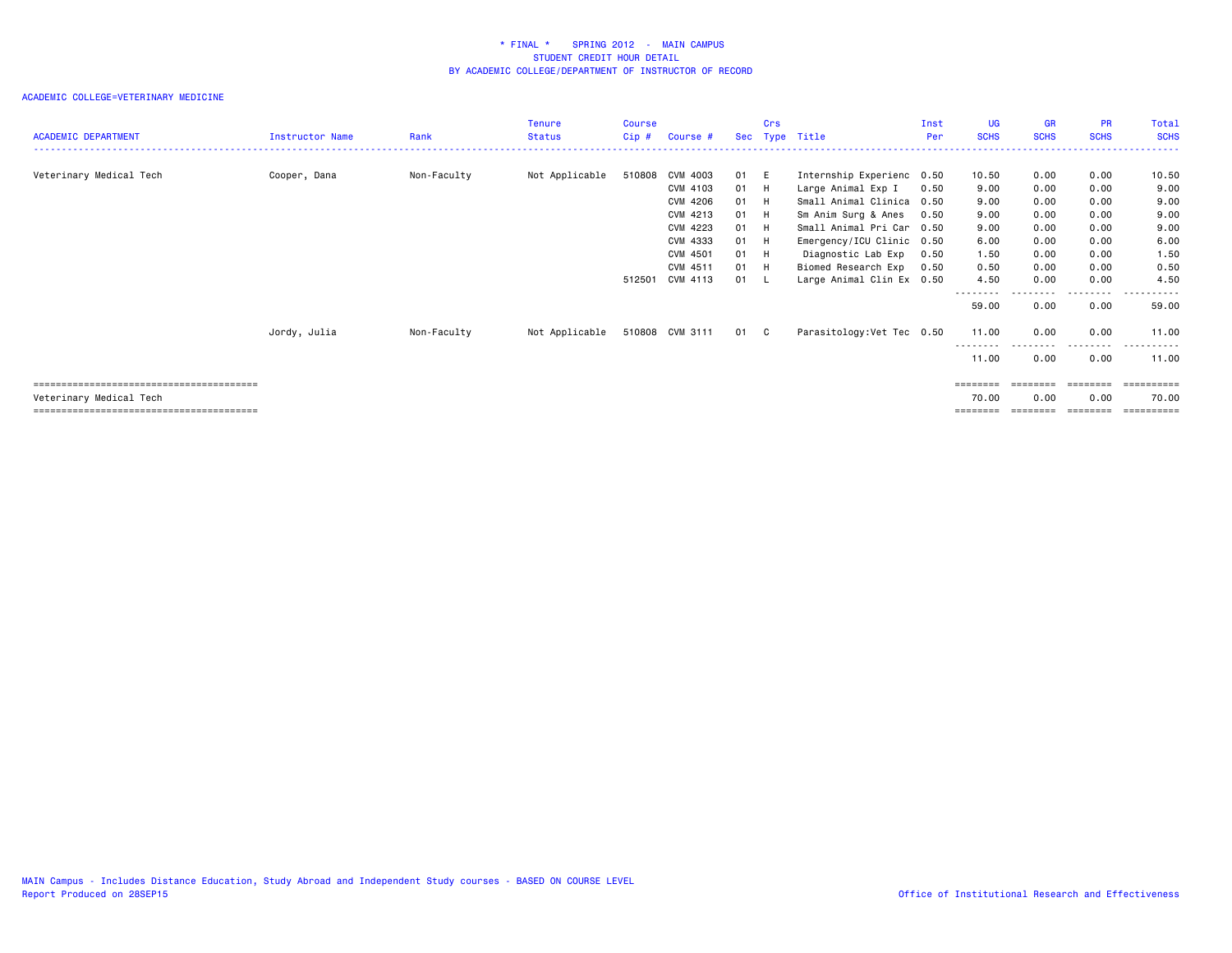| <b>ACADEMIC DEPARTMENT</b> | Instructor Name    | Rank                              | <b>Tenure</b><br><b>Status</b> | <b>Course</b><br>Cip# | Course #                    |            | Crs            | Sec Type Title                              | Inst<br>Per | UG<br><b>SCHS</b>            | <b>GR</b><br><b>SCHS</b> | PR<br><b>SCHS</b>                                                                                                                                            | Total<br><b>SCHS</b> |
|----------------------------|--------------------|-----------------------------------|--------------------------------|-----------------------|-----------------------------|------------|----------------|---------------------------------------------|-------------|------------------------------|--------------------------|--------------------------------------------------------------------------------------------------------------------------------------------------------------|----------------------|
| Veterinary Medicine        | Archer, Todd       | Assistant Professor Ten Track     |                                |                       | 512501 CVM 9000             | 25         | D              | Research / Diss                             | 1.00        | 0.00<br>$\sim$ $\sim$ $\sim$ | 5.00                     | 0.00<br>.                                                                                                                                                    | 5.00                 |
|                            |                    |                                   |                                |                       |                             |            |                |                                             |             | 0.00                         | 5.00                     | 0.00                                                                                                                                                         | 5.00                 |
|                            | Austin, Frank      | Associate Professor Tenured       |                                |                       | 512401 CVM 5183<br>CVM 5193 | 01<br>01 C | C              | Special Species<br>Infectious Agents I 1.00 | 1.00        | 0.00<br>0.00                 | 0.00<br>0.00             | 249.00<br>255.00                                                                                                                                             | 249.00<br>255.00     |
|                            |                    |                                   |                                |                       |                             |            |                |                                             |             | <u>.</u><br>0.00             | 0.00                     | .<br>504.00                                                                                                                                                  | 504.00               |
|                            |                    |                                   |                                |                       |                             |            |                |                                             |             |                              |                          |                                                                                                                                                              |                      |
|                            | Bailey, R. Hart    | Professor                         | Tenured                        |                       | 512501 CVM 8000             | 01         | D              | Research / Thesis                           | 1.00        | 0.00                         | 4.00                     | 0.00                                                                                                                                                         | 4.00                 |
|                            |                    |                                   |                                |                       | CVM 8091                    | 01         | s              | Top Prod Animal Med                         | 1.00        | 0.00                         | 2.00                     | 0.00                                                                                                                                                         | 2.00                 |
|                            |                    |                                   |                                |                       | <b>CVM 9000</b>             | 15         | $\mathsf{D}$   | Research / Diss                             | 1.00        | 0.00                         | 13.00<br>.               | 0.00<br>$\frac{1}{2} \left( \frac{1}{2} \right) \left( \frac{1}{2} \right) \left( \frac{1}{2} \right) \left( \frac{1}{2} \right) \left( \frac{1}{2} \right)$ | 13.00<br>.           |
|                            |                    |                                   |                                |                       |                             |            |                |                                             |             | 0.00                         | 19.00                    | 0.00                                                                                                                                                         | 19.00                |
|                            | Baumgartner, Wes   | Associate Professor Ten Track     |                                |                       | 512401 CVM 8990             | 03         | $\mathbf{C}$   | Special Topic In CVM 1.00                   |             | 0.00<br>. <i>.</i>           | 1.00<br>.                | 0.00<br>.                                                                                                                                                    | 1.00<br>$- - - - -$  |
|                            |                    |                                   |                                |                       |                             |            |                |                                             |             | 0.00                         | 1.00                     | 0.00                                                                                                                                                         | 1.00                 |
|                            | Brashier, Michael  | Associate Professor Tenured       |                                |                       | 512401 CVM 5173             | 01         | $\overline{B}$ | Equine Med & Surgery 1.00                   |             | 0.00                         | 0.00                     | 249.00                                                                                                                                                       | 249.00               |
|                            |                    |                                   |                                |                       | CVM 5266                    | 01         | C              | Equine Med & Surg                           | 1.00        | 0.00                         | 0.00                     | 216.00                                                                                                                                                       | 216.00               |
|                            |                    |                                   |                                |                       | CVM 5560                    | 04         | E              | Adv Clin Rot 1                              | 1.00        | 0.00                         | 0.00                     | 8.00                                                                                                                                                         | 8.00                 |
|                            |                    |                                   |                                |                       |                             |            |                |                                             |             | <u>.</u><br>0.00             | .<br>0.00                | .<br>473.00                                                                                                                                                  | .<br>473.00          |
|                            | Brinkman, Erin     | Assistant Professor Ten Track     |                                |                       | 512401 CVM 5162             | 01         | $\mathbf{C}$   | Diagnostic Imaging                          | 0.50        | 0.00                         | 0.00                     | 83.00                                                                                                                                                        | 83.00                |
|                            |                    |                                   |                                |                       | CVM 5224                    | 01         | E              | Radiology                                   | 1.00        | 0.00                         | 0.00                     | 80.00                                                                                                                                                        | 80.00                |
|                            |                    |                                   |                                |                       | CVM 5420                    | 01         | E              | Adv Rot in Radiology                        | 1.00        | 0.00                         | 0.00                     | 22.00                                                                                                                                                        | 22.00                |
|                            |                    |                                   |                                |                       | 512501 CVM 8041             | 01         | H              | Adv Clin Rad Seminar 1.00                   |             | 0.00<br>.                    | 6.00<br>.                | 0.00<br>.                                                                                                                                                    | 6.00<br>.            |
|                            |                    |                                   |                                |                       |                             |            |                |                                             |             | 0.00                         | 6.00                     | 185.00                                                                                                                                                       | 191.00               |
|                            | Brotherton, Regina | Clinical Assist Pro Non-Ten Track |                                |                       | 510808 CVM 3111             | 01         | C              | Parasitology: Vet Tec 0.50                  |             | 11.00                        | 0.00                     | 0.00                                                                                                                                                         | 11.00                |
|                            |                    |                                   |                                |                       | CVM 4003                    | 01         | E              | Internship Experienc                        | 0.50        | 10.50                        | 0.00                     | 0.00                                                                                                                                                         | 10.50                |
|                            |                    |                                   |                                |                       | CVM 4101                    | 01         | H              | Vet Tech Academic Ex                        | 1.00        | 2.00                         | 0.00                     | 0.00                                                                                                                                                         | 2.00                 |
|                            |                    |                                   |                                |                       | CVM 4103                    | 01         | H              | Large Animal Exp I                          | 0.50        | 9.00                         | 0.00                     | 0.00                                                                                                                                                         | 9.00                 |
|                            |                    |                                   |                                |                       | <b>CVM 4206</b>             | 01         | H              | Small Animal Clinica                        | 0.50        | 9.00                         | 0.00                     | 0.00                                                                                                                                                         | 9.00                 |
|                            |                    |                                   |                                |                       | CVM 4213                    | 01         | H              | Sm Anim Surg & Anes                         | 0.50        | 9.00                         | 0.00                     | 0.00                                                                                                                                                         | 9.00                 |
|                            |                    |                                   |                                |                       | CVM 4223                    | 01         | H              | Small Animal Pri Car                        | 0.50        | 9.00                         | 0.00                     | 0.00                                                                                                                                                         | 9.00                 |
|                            |                    |                                   |                                |                       | CVM 4333                    | 01         | H              | Emergency/ICU Clinic                        | 0.50        | 6.00                         | 0.00                     | 0.00                                                                                                                                                         | 6.00                 |
|                            |                    |                                   |                                |                       | CVM 4501                    | 01         | H              | Diagnostic Lab Exp                          | 0.50        | 1.50                         | 0.00                     | 0.00                                                                                                                                                         | 1.50                 |
|                            |                    |                                   |                                |                       | CVM 4511                    | 01         | H              | Biomed Research Exp                         | 0.50        | 0.50                         | 0.00                     | 0.00                                                                                                                                                         | 0.50                 |
|                            |                    |                                   |                                |                       | CVM 4601                    | 01         | H              | Anl Emerg & Refer Ct 1.00                   |             | 5.00                         | 0.00                     | 0.00                                                                                                                                                         | 5.00                 |
|                            |                    |                                   |                                |                       | 512501 CVM 4113             | 01         | $\mathsf{L}$   | Large Animal Clin Ex 0.50                   |             | 4.50<br><u>.</u>             | 0.00                     | 0.00<br>$\frac{1}{2}$                                                                                                                                        | 4.50<br>.            |
|                            |                    |                                   |                                |                       |                             |            |                |                                             |             | 77.00                        | 0.00                     | 0.00                                                                                                                                                         | 77.00                |
|                            | Bulla, Camillo     | Assistant Professor Ten Track     |                                |                       | 512401 CVM 8990             | 06         | C              | Special Topic In CVM 1.00                   |             | 0.00                         | 3.00                     | 0.00                                                                                                                                                         | 3.00                 |
|                            |                    |                                   |                                |                       | 512501 CVM 8011             | 01         | s              | Seminar                                     | 1.00        | 0.00                         | 16.00                    | 0.00                                                                                                                                                         | 16.00                |
|                            |                    |                                   |                                |                       | <b>CVM 9000</b>             | 02         | D              | Research / Diss                             | 1.00        | 0.00<br>.                    | 14.00                    | 0.00<br>.                                                                                                                                                    | 14.00<br>.           |
|                            |                    |                                   |                                |                       |                             |            |                |                                             |             | 0.00                         | 33.00                    | 0.00                                                                                                                                                         | 33.00                |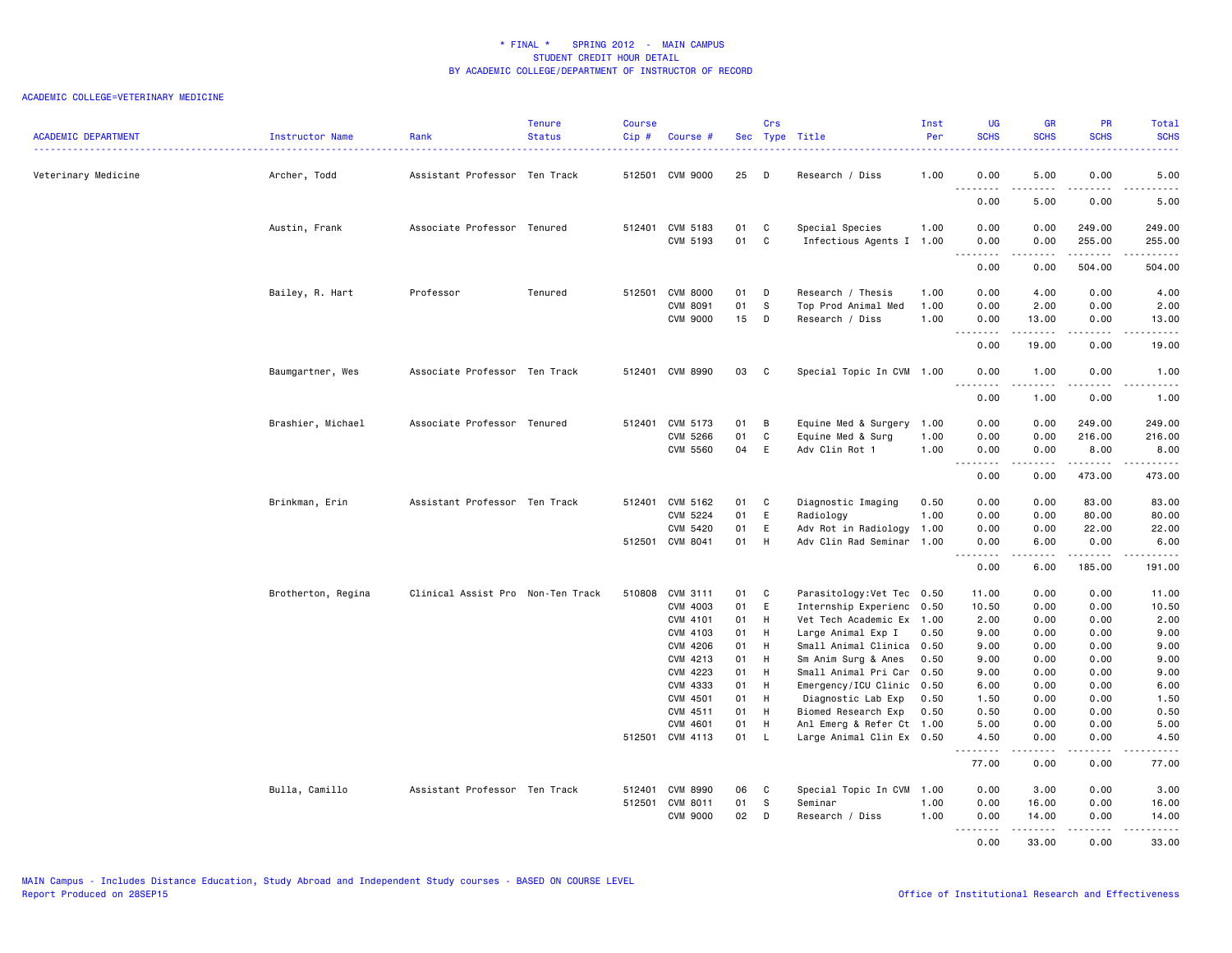| <b>ACADEMIC DEPARTMENT</b> | Instructor Name<br>. | Rank                              | <b>Tenure</b><br><b>Status</b> | <b>Course</b><br>Cip# | Course #                                              |                  | Crs               | Sec Type Title                                               | Inst<br>Per          | <b>UG</b><br><b>SCHS</b>    | <b>GR</b><br><b>SCHS</b> | PR<br><b>SCHS</b>             | Total<br><b>SCHS</b>                                                                                                                                          |
|----------------------------|----------------------|-----------------------------------|--------------------------------|-----------------------|-------------------------------------------------------|------------------|-------------------|--------------------------------------------------------------|----------------------|-----------------------------|--------------------------|-------------------------------|---------------------------------------------------------------------------------------------------------------------------------------------------------------|
| Veterinary Medicine        | Burt, Gary           | Clinical Assist Pro Non-Ten Track |                                |                       | 512401 CVM 5246<br>CVM 5692                           | 01<br>01         | E<br>$\mathbf c$  | Community Veterinary 0.50<br>Vet Art & Business M 0.50       |                      | 0.00<br>0.00                | 0.00<br>0.00             | 87.00<br>26.00                | 87.00<br>26.00                                                                                                                                                |
|                            |                      |                                   |                                |                       |                                                       |                  |                   |                                                              |                      | .<br>0.00                   | -----<br>0.00            | .<br>113.00                   | .<br>113.00                                                                                                                                                   |
|                            | Bushby, Philip       | Professor                         | Tenured                        |                       | 512401 CVM 5640<br>512501 CVM 8000                    | 01<br>06         | H<br>$\mathsf{D}$ | Shelter Medicine<br>Research / Thesis                        | 1.00<br>1.00         | 0.00<br>0.00                | 0.00<br>3.00             | 28,00<br>0.00                 | 28.00<br>3.00                                                                                                                                                 |
|                            |                      |                                   |                                |                       |                                                       |                  |                   |                                                              |                      | . <i>.</i><br>0.00          | .<br>3.00                | .<br>28.00                    | $\frac{1}{2} \left( \frac{1}{2} \right) \left( \frac{1}{2} \right) \left( \frac{1}{2} \right) \left( \frac{1}{2} \right) \left( \frac{1}{2} \right)$<br>31.00 |
|                            | Carr, Russell        | Associate Professor Tenured       |                                |                       | 512501 CVM 7000                                       | 12               | $\blacksquare$    | Directed Indiv Study 1.00                                    |                      | 0.00                        | 3.00                     | 0.00                          | 3.00                                                                                                                                                          |
|                            |                      |                                   |                                |                       |                                                       |                  |                   |                                                              |                      | .<br>0.00                   | -----<br>3.00            | .<br>0.00                     | 22222<br>3.00                                                                                                                                                 |
|                            | Chambers, Janice     | Professor                         | Tenured                        |                       | 512401 CVM 8990<br>512501 CVM 8000<br><b>CVM 9000</b> | 01 C<br>02<br>04 | D<br>D            | Special Topic In CVM<br>Research / Thesis<br>Research / Diss | 1.00<br>1.00<br>1.00 | 0.00<br>0.00<br>0.00        | 12.00<br>11.00<br>45.00  | 0.00<br>0.00<br>0.00          | 12.00<br>11.00<br>45.00                                                                                                                                       |
|                            |                      |                                   |                                |                       |                                                       |                  |                   |                                                              |                      | .<br>0.00                   | .<br>68.00               | .<br>0.00                     | د د د د د<br>68.00                                                                                                                                            |
|                            | Christiansen, David  | Clinical Assist Pro Non-Ten Track |                                |                       | 512401 CVM 5580<br>CVM 5764<br>512501 CVM 5282        | 05<br>01<br>01   | C<br>C<br>E       | Adv Clin Rot 3<br>Adv Equine Repro<br>Lg Animal/Ambulatory   | 1.00<br>1.00<br>1.00 | 0.00<br>0.00<br>0.00        | 0.00<br>0.00<br>0.00     | 4.00<br>16.00<br>68.00        | 4.00<br>16.00<br>68.00                                                                                                                                        |
|                            |                      |                                   |                                |                       |                                                       |                  |                   |                                                              |                      | .<br>0.00                   | .<br>0.00                | .<br>88.00                    | $\frac{1}{2} \left( \frac{1}{2} \right) \left( \frac{1}{2} \right) \left( \frac{1}{2} \right) \left( \frac{1}{2} \right) \left( \frac{1}{2} \right)$<br>88.00 |
|                            | Clarke, Kathy-Anne   | Assistant Professor Ten Track     |                                |                       | 510808 CVM 3141<br>CVM 4201                           | 01<br>01         | B<br>H            | Anatomical Path Lab<br>Clinical Experience                   | 1.00<br>1.00         | 23.00<br>4.00<br>. <i>.</i> | 0.00<br>0.00             | 0.00<br>0.00<br>$\frac{1}{2}$ | 23.00<br>4.00<br>-----                                                                                                                                        |
|                            |                      |                                   |                                |                       |                                                       |                  |                   |                                                              |                      | 27.00                       | 0.00                     | 0.00                          | 27.00                                                                                                                                                         |
|                            | Claude, Andrew       | Assistant Professor Ten Track     |                                |                       | 512401 CVM 5430                                       | 01               | E                 | Adv Rot in Anesth                                            | 1.00                 | 0.00<br>.                   | 0.00<br>-----            | 10.00<br>.                    | 10.00<br>.                                                                                                                                                    |
|                            |                      |                                   |                                |                       |                                                       |                  |                   |                                                              |                      | 0.00                        | 0.00                     | 10.00                         | 10.00                                                                                                                                                         |
|                            | Cooley, Avery        | Professor                         | Tenured                        |                       | 512401 CVM 5044<br>512501 CVM 8721                    | 01<br>01 S       | C                 | Intro Vet Pathology<br>Gross Vet Path                        | 0.50<br>1.00         | 0.00<br>0.00<br><b></b>     | 0.00<br>1.00<br>.        | 170.00<br>0.00<br>$- - - - -$ | 170.00<br>1.00<br>.                                                                                                                                           |
|                            |                      |                                   |                                |                       |                                                       |                  |                   |                                                              |                      | 0.00                        | 1.00                     | 170.00                        | 171.00                                                                                                                                                        |
|                            | Coyne, Cody          | Professor                         | Tenured                        |                       | 512401 CVM 5223                                       | 01               | $\mathbf{C}$      | Pharmacology I                                               | 1.00                 | 0.00<br>.                   | 0.00                     | 252.00                        | 252.00<br>المتمالي لماليا المالي                                                                                                                              |
|                            |                      |                                   |                                |                       |                                                       |                  |                   |                                                              |                      | 0.00                        | 0.00                     | 252.00                        | 252.00                                                                                                                                                        |
|                            | Cummings, Timothy    | Clinical Professor                | Non-Ten Track                  |                       | 512501 VS 2033                                        | 01<br>02 K       | $\mathbf{C}$      | Diseases Of Poultry<br>Diseases Of Poultry                   | 1.00<br>1.00         | 45.00<br>0.00<br><u>.</u>   | 0.00<br>0.00<br>.        | 0.00<br>0.00<br>$\frac{1}{2}$ | 45.00<br>0.00<br>$\frac{1}{2}$                                                                                                                                |
|                            |                      |                                   |                                |                       |                                                       |                  |                   |                                                              |                      | 45.00                       | 0.00                     | 0.00                          | 45.00                                                                                                                                                         |
|                            | Eddy, Alison         | Clinical Assist Pro Non-Ten Track |                                |                       | 510808 CVM 3042                                       | 01 C             |                   | Equine Disease & Mgt 0.50                                    |                      | 23.00                       | 0.00                     | 0.00<br>$\sim$ $\sim$ $\sim$  | 23.00<br>$\frac{1}{2} \left( \frac{1}{2} \right) \left( \frac{1}{2} \right) \left( \frac{1}{2} \right) \left( \frac{1}{2} \right) \left( \frac{1}{2} \right)$ |
|                            |                      |                                   |                                |                       |                                                       |                  |                   |                                                              |                      | 23.00                       | 0.00                     | 0.00                          | 23.00                                                                                                                                                         |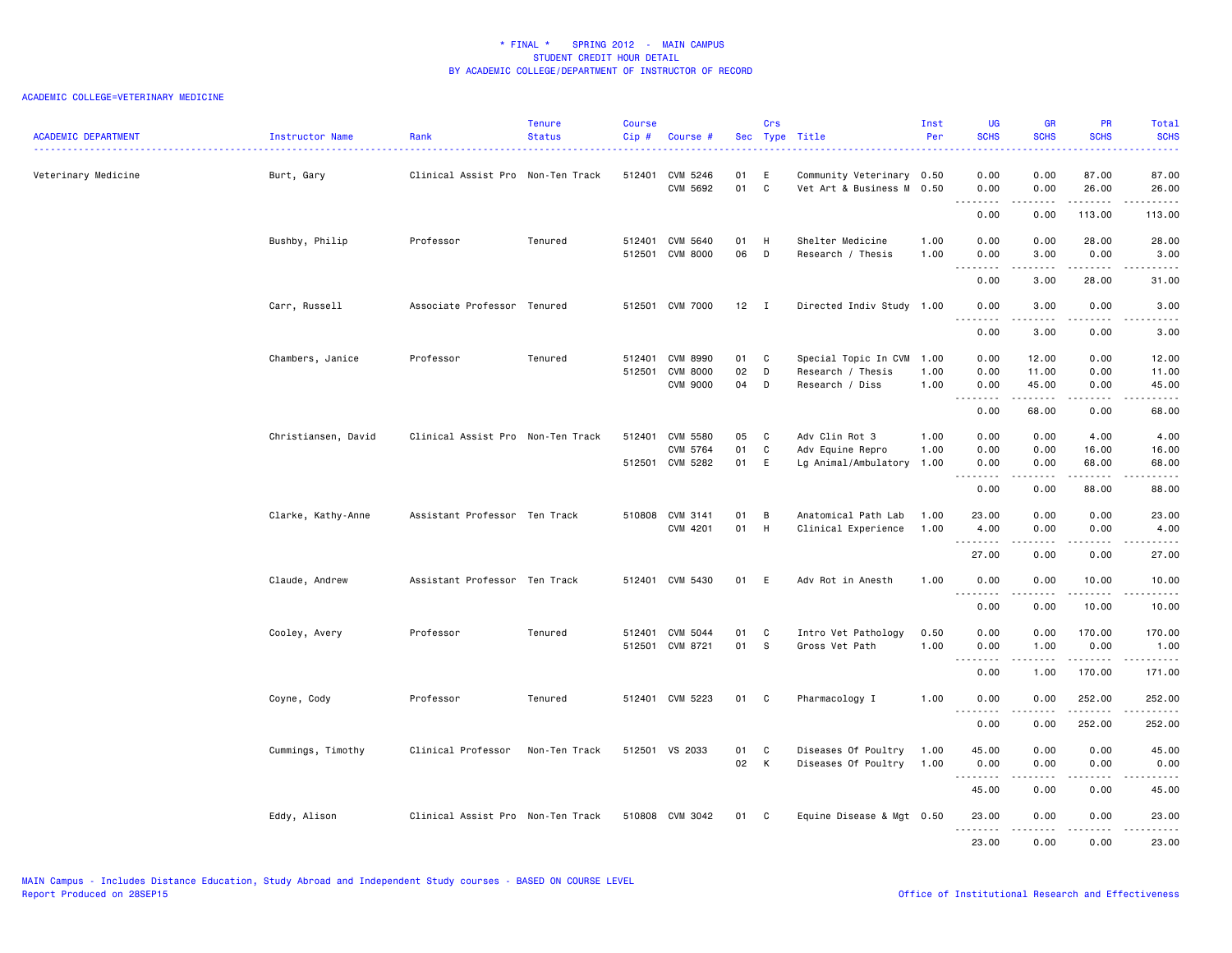| <b>ACADEMIC DEPARTMENT</b> | Instructor Name   | Rank                              | <b>Tenure</b><br><b>Status</b> | Course<br>Cip# | Course #        |                 | Crs            | Sec Type Title            | Inst<br>Per | UG<br><b>SCHS</b>  | <b>GR</b><br><b>SCHS</b> | <b>PR</b><br><b>SCHS</b> | Total<br><b>SCHS</b>    |
|----------------------------|-------------------|-----------------------------------|--------------------------------|----------------|-----------------|-----------------|----------------|---------------------------|-------------|--------------------|--------------------------|--------------------------|-------------------------|
| Veterinary Medicine        | Edwards, Kristine | Non-Faculty                       | Not Applicable                 |                | 512401 CVM 5163 | 01 B            |                | Vet Parasitology          | 0.50        | 0.00<br>$  -$<br>. | 0.00                     | 126.00<br>.              | 126.00<br>.             |
|                            |                   |                                   |                                |                |                 |                 |                |                           |             | 0.00               | 0.00                     | 126.00                   | 126.00                  |
|                            | Eells, Jeffrey    | Associate Professor Tenured       |                                |                | 512501 CVM 7000 | 09              | $\mathbf{I}$   | Directed Indiv Study      | 1.00        | 0.00               | 2.00                     | 0.00                     | 2.00                    |
|                            |                   |                                   |                                |                | <b>CVM 9000</b> | 18              | $\Box$         | Research / Diss           | 1.00        | 0.00<br>.          | 20.00                    | 0.00<br>.                | 20.00<br>.              |
|                            |                   |                                   |                                |                |                 |                 |                |                           |             | 0.00               | 22.00                    | 0.00                     | 22.00                   |
|                            | Epperson, William | Professor                         | Tenured                        |                | 512401 CVM 5121 | 01 C            |                | Prof Develop IV           | 1.00        | 0.00<br><u>.</u>   | 0.00<br>.                | 83.00<br>.               | 83.00<br>.              |
|                            |                   |                                   |                                |                |                 |                 |                |                           |             | 0.00               | 0.00                     | 83.00                    | 83.00                   |
|                            | Eubanks, Diana    | Clinical Assoc Prof Non-Ten Track |                                |                | 510808 CVM 3201 | 01 L            |                | Dental Principles fo 1.00 |             | 11.00              | 0.00                     | 0.00                     | 11.00                   |
|                            |                   |                                   |                                | 512401         | <b>CVM 5000</b> | 02              | $\mathbf{I}$   | Directed Indiv Study 1.00 |             | 0.00               | 0.00                     | 2.00                     | 2.00                    |
|                            |                   |                                   |                                |                | CVM 5672        | 01 E            |                | Veterinary Dentistry 1.00 |             | 0.00<br>.          | 0.00<br>.                | 26.00<br>.               | 26.00<br>.              |
|                            |                   |                                   |                                |                |                 |                 |                |                           |             | 11.00              | 0.00                     | 28.00                    | 39.00                   |
|                            | Fleming, Sherrill | Associate Professor Tenured       |                                |                | 512401 CVM 5021 | 01 S            |                | Professional Develop 0.50 |             | 0.00               | 0.00                     | 42.50                    | 42.50                   |
|                            |                   |                                   |                                |                | CVM 5175        | 01              | C.             | Food Animal Med & Su      | 0.75        | 0.00               | 0.00                     | 311.25                   | 311.25                  |
|                            |                   |                                   |                                |                | CVM 5276        | 01              | C              | Food Animal Practice 1.00 |             | 0.00               | 0.00                     | 216.00                   | 216.00                  |
|                            |                   |                                   |                                |                | CVM 5570        | 03              | E              | Adv Clin Rot 2            | 1.00        | 0.00               | 0.00                     | 2.00                     | 2.00                    |
|                            |                   |                                   |                                |                | CVM 5722        | 01              | E              | Small Ruminant Prod       | 1.00        | 0.00<br>.          | 0.00                     | 16.00<br>.               | 16.00<br>.              |
|                            |                   |                                   |                                |                |                 |                 |                |                           |             | 0.00               | 0.00                     | 587.75                   | 587.75                  |
|                            | Gardner, Allison  | Clinical Instructor Non-Ten Track |                                | 510808         | CVM 3041        | 01              | B              | Equine Tech Slks & N 1.00 |             | 15.00              | 0.00                     | 0.00                     | 15.00                   |
|                            |                   |                                   |                                |                |                 | 02              | $\overline{B}$ | Equine Tech Slks & N 1.00 |             | 8.00               | 0.00                     | 0.00                     | 8.00                    |
|                            |                   |                                   |                                |                | CVM 3042        | 01              | $\mathbf{C}$   | Equine Disease & Mgt 0.50 |             | 23.00              | 0.00                     | 0.00                     | 23.00                   |
|                            |                   |                                   |                                |                | CVM 3101        | 01              | C              | Vet Tech Med Termino 1.00 |             | 21.00              | 0.00                     | 0.00                     | 21.00                   |
|                            |                   |                                   |                                |                | CVM 3121        | 01              | C              | Hematology: Vet Tech 1.00 |             | 22.00              | 0.00                     | 0.00                     | 22.00                   |
|                            |                   |                                   |                                |                | CVM 3132        | 01              | C              | Clinical Path Lab Te 1.00 |             | 28.00              | 0.00                     | 0.00                     | 28.00                   |
|                            |                   |                                   |                                |                |                 | 02              | C              | Clinical Path Lab Te 1.00 |             | 18.00<br>.         | 0.00<br>.                | 0.00<br>.                | 18.00<br>.              |
|                            |                   |                                   |                                |                |                 |                 |                |                           |             | 135.00             | 0.00                     | 0.00                     | 135.00                  |
|                            | Gaunt, Patricia   | Associate Professor Tenured       |                                |                | 512501 CVM 9000 | 21              | $\Box$         | Research / Diss           | 1.00        | 0.00               | 5.00                     | 0.00                     | 5.00                    |
|                            |                   |                                   |                                |                |                 |                 |                |                           |             | .<br>0.00          | .<br>5.00                | .<br>0.00                | -----<br>5.00           |
|                            | Grace, Sharon     | Clinical Professor                | Non-Ten Track                  | 510808         | CVM 4102        | 01 C            |                | Prof Develop for Vet 1.00 |             | 18.00              | 0.00                     | 0.00                     | 18.00                   |
|                            |                   |                                   |                                | 512401         | CVM 5000        | 04              | $\mathbf{I}$   | Directed Indiv Study 1.00 |             | 0.00               | 0.00                     | 4.00                     | 4.00                    |
|                            |                   |                                   |                                |                |                 | 10 <sup>1</sup> | $\mathbf I$    | Directed Indiv Study 1.00 |             | 0.00               | 0.00                     | 2.00                     | 2.00                    |
|                            |                   |                                   |                                |                | CVM 5021        | 01 S            |                | Professional Develop 0.50 |             | 0.00               | 0.00                     | 42.50                    | 42.50                   |
|                            |                   |                                   |                                |                | CVM 5195        | 01              | B              | Small Anim Med & Sur 1.00 |             | 0.00               | 0.00                     | 415.00                   | 415.00                  |
|                            |                   |                                   |                                |                | 512501 VS 3014  | 01              | C              | Anatomy & Physiology 1.00 |             | 304.00             | 0.00                     | 0.00                     | 304.00                  |
|                            |                   |                                   |                                |                |                 | 02 K            |                | Anatomy & Physiology 1.00 |             | 0.00<br>.          | 0.00<br>$- - - - -$      | 0.00<br>$- - - - - - -$  | 0.00<br>$- - - - - - -$ |
|                            |                   |                                   |                                |                |                 |                 |                |                           |             | 322.00             | 0.00                     | 463.50                   | 785.50                  |
|                            | Gunter, Miriam    | Clinical Assist Pro Non-Ten Track |                                |                | 512401 CVM 5560 | 03              | E              | Adv Clin Rot 1            | 1.00        | 0.00               | 0.00                     | 20,00                    | 20.00                   |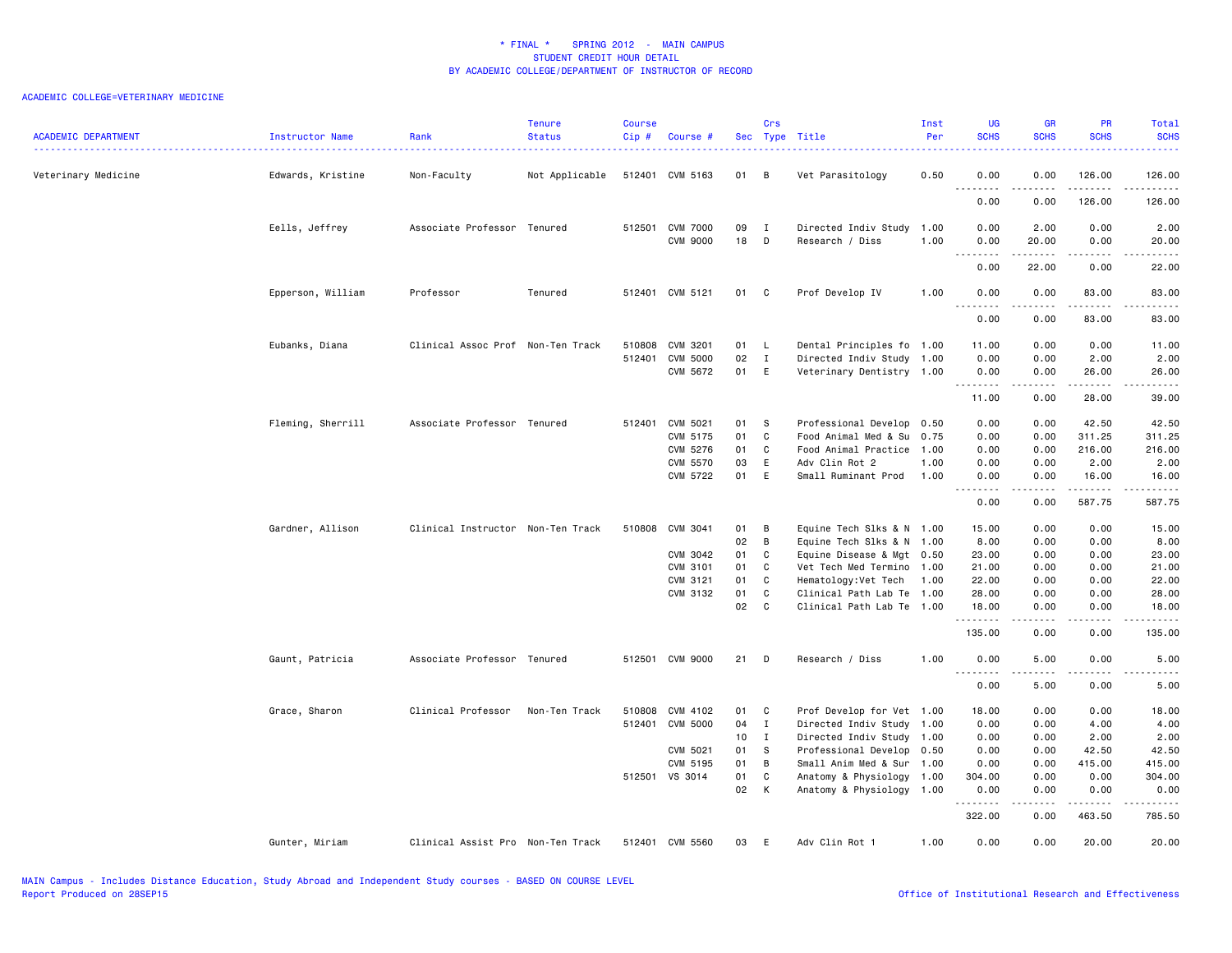| <b>ACADEMIC DEPARTMENT</b> | Instructor Name  | Rank                              | <b>Tenure</b><br><b>Status</b> | <b>Course</b><br>Cip# | Course #        |              | Crs            | Sec Type Title            | Inst<br>Per | <b>UG</b><br><b>SCHS</b> | <b>GR</b><br><b>SCHS</b> | <b>PR</b><br><b>SCHS</b>                                                                                                                                     | Total<br><b>SCHS</b>                                                                                                                                         |
|----------------------------|------------------|-----------------------------------|--------------------------------|-----------------------|-----------------|--------------|----------------|---------------------------|-------------|--------------------------|--------------------------|--------------------------------------------------------------------------------------------------------------------------------------------------------------|--------------------------------------------------------------------------------------------------------------------------------------------------------------|
|                            |                  |                                   |                                |                       |                 |              |                |                           |             |                          |                          |                                                                                                                                                              |                                                                                                                                                              |
|                            |                  |                                   |                                |                       |                 |              |                |                           |             | 0.00                     | 0.00                     | 20.00                                                                                                                                                        | 20.00                                                                                                                                                        |
| Veterinary Medicine        | Hanson, Larry    | Professor                         | Tenured                        |                       | 512501 CVM 8000 | 08           | D              | Research / Thesis         | 1.00        | 0.00                     | 10.00                    | 0.00                                                                                                                                                         | 10.00                                                                                                                                                        |
|                            |                  |                                   |                                |                       | CVM 8031        | 01           | C              | Curntop Mol Mech Dz       | 1.00        | 0.00                     | 7.00                     | 0.00                                                                                                                                                         | 7.00                                                                                                                                                         |
|                            |                  |                                   |                                |                       | CVM 9000        | 22 D         |                | Research / Diss           | 1.00        | 0.00<br>.                | 7.00<br>د د د د د        | 0.00<br>.                                                                                                                                                    | 7.00<br>$\sim$                                                                                                                                               |
|                            |                  |                                   |                                |                       |                 |              |                |                           |             | 0.00                     | 24.00                    | 0.00                                                                                                                                                         | 24.00                                                                                                                                                        |
|                            | Hopper, Richard  | Professor                         | Tenured                        |                       | 010507 ADS 4112 | 01           | $\overline{B}$ | Equine Reproduction       | 0.50        | 16.00                    | 0.00                     | 0.00                                                                                                                                                         | 16.00                                                                                                                                                        |
|                            |                  |                                   |                                |                       | ADS 6112        | 01           | $\overline{B}$ | Equine Reproduction       | 0.50        | 0.00                     | 1.00                     | 0.00                                                                                                                                                         | 1.00                                                                                                                                                         |
|                            |                  |                                   |                                |                       | 512401 CVM 8802 | 01           | E              | Canine Theriogenolog      | 1.00        | 0.00<br>. <b>.</b>       | 2.00<br>.                | 0.00<br>-----                                                                                                                                                | 2.00<br>$\sim$ $\sim$ $\sim$ $\sim$ $\sim$                                                                                                                   |
|                            |                  |                                   |                                |                       |                 |              |                |                           |             | 16.00                    | 3.00                     | 0.00                                                                                                                                                         | 19.00                                                                                                                                                        |
|                            | Huston, Carla    | Associate Professor Tenured       |                                |                       | 512401 CVM 5133 | 01           | C.             | Vet Preventive Med        | 0.75        | 0.00                     | 0.00                     | 186.75                                                                                                                                                       | 186.75                                                                                                                                                       |
|                            |                  |                                   |                                |                       | 512501 CVM 8000 | $11$ D       |                | Research / Thesis         | 1.00        | 0.00                     | 3.00                     | 0.00                                                                                                                                                         | 3.00                                                                                                                                                         |
|                            |                  |                                   |                                |                       |                 |              |                |                           |             | .                        | .                        |                                                                                                                                                              | ------                                                                                                                                                       |
|                            |                  |                                   |                                |                       |                 |              |                |                           |             | 0.00                     | 3.00                     | 186.75                                                                                                                                                       | 189.75                                                                                                                                                       |
|                            | Jack, Sherman    | Professor                         | Tenured                        |                       | 512401 CVM 5854 | 01           | <b>C</b>       | Aquarium Health           | 1.00        | 0.00                     | 0.00                     | 16.00                                                                                                                                                        | 16.00                                                                                                                                                        |
|                            |                  |                                   |                                |                       | 512501 CVM 7000 | 05           | $\mathbf{I}$   | Directed Indiv Study      | 1.00        | 0.00                     | 2.00                     | 0.00                                                                                                                                                         | 2.00                                                                                                                                                         |
|                            |                  |                                   |                                |                       | <b>CVM 8000</b> | 09           | D              | Research / Thesis         | 1.00        | 0.00                     | 9.00                     | 0.00                                                                                                                                                         | 9.00                                                                                                                                                         |
|                            |                  |                                   |                                |                       | <b>CVM 9000</b> | 26           | D              | Research / Diss           | 1.00        | 0.00<br>.                | 3.00<br>د د د د د        | 0.00<br>$\frac{1}{2} \left( \frac{1}{2} \right) \left( \frac{1}{2} \right) \left( \frac{1}{2} \right) \left( \frac{1}{2} \right) \left( \frac{1}{2} \right)$ | 3.00<br>$\frac{1}{2} \left( \frac{1}{2} \right) \left( \frac{1}{2} \right) \left( \frac{1}{2} \right) \left( \frac{1}{2} \right) \left( \frac{1}{2} \right)$ |
|                            |                  |                                   |                                |                       |                 |              |                |                           |             | 0.00                     | 14.00                    | 16.00                                                                                                                                                        | 30.00                                                                                                                                                        |
|                            | Johnson, Melanie | Clinical Assist Pro Non-Ten Track |                                |                       | 512401 CVM 5214 | 01           | E              | Lab Services              | 1.00        | 0.00                     | 0.00                     | 80.00                                                                                                                                                        | 80.00                                                                                                                                                        |
|                            |                  |                                   |                                |                       | <b>CVM 5560</b> | 02           | E              | Adv Clin Rot 1            | 1.00        | 0.00                     | 0.00                     | 52.00                                                                                                                                                        | 52.00                                                                                                                                                        |
|                            |                  |                                   |                                |                       | 512501 CVM 7000 | 01           | $\mathbf{I}$   | Directed Indiv Study      | 1.00        | 0.00                     | 3.00                     | 0.00                                                                                                                                                         | 3.00                                                                                                                                                         |
|                            |                  |                                   |                                |                       |                 | $11 \quad I$ |                | Directed Indiv Study 1.00 |             | 0.00<br><b></b>          | 1.00<br>$- - - - -$      | 0.00<br>.                                                                                                                                                    | 1.00<br>.                                                                                                                                                    |
|                            |                  |                                   |                                |                       |                 |              |                |                           |             | 0.00                     | 4.00                     | 132.00                                                                                                                                                       | 136.00                                                                                                                                                       |
|                            | Jordan, Dinah    | Clinical Professor                | Non-Ten Track                  |                       | 510808 CVM 3232 | 01           | C              | Pharm/Toxi:Vet Tech       | 0.50        | 23.00                    | 0.00                     | 0.00                                                                                                                                                         | 23.00                                                                                                                                                        |
|                            |                  |                                   |                                |                       | 512401 CVM 5392 | 01           | E              | Pharmacy                  | 1.00        | 0.00                     | 0.00                     | 4.00                                                                                                                                                         | 4.00                                                                                                                                                         |
|                            |                  |                                   |                                |                       |                 |              |                |                           |             | .                        | <b>.</b>                 | $\frac{1}{2} \left( \frac{1}{2} \right) \left( \frac{1}{2} \right) \left( \frac{1}{2} \right) \left( \frac{1}{2} \right) \left( \frac{1}{2} \right)$         | .                                                                                                                                                            |
|                            |                  |                                   |                                |                       |                 |              |                |                           |             | 23.00                    | 0.00                     | 4.00                                                                                                                                                         | 27.00                                                                                                                                                        |
|                            | Karsi, Attila    | Research Assoc Prof Non-Ten Track |                                |                       | 512501 CVM 9000 | 05 D         |                | Research / Diss           | 1.00        | 0.00<br>.                | 10.00<br><u>.</u>        | 0.00<br>.                                                                                                                                                    | 10.00<br>.                                                                                                                                                   |
|                            |                  |                                   |                                |                       |                 |              |                |                           |             | 0.00                     | 10.00                    | 0.00                                                                                                                                                         | 10.00                                                                                                                                                        |
|                            | King, Elmer      | Clinical Instructor Non-Ten Track |                                |                       | 512401 CVM 5874 | 01           | <b>E</b>       | Bovine Theriogenolog      | 1.00        | 0.00                     | 0.00                     | 32.00                                                                                                                                                        | 32.00                                                                                                                                                        |
|                            |                  |                                   |                                |                       |                 |              |                |                           |             | 0.00                     | 0.00                     | 32.00                                                                                                                                                        | -----<br>32.00                                                                                                                                               |
|                            |                  |                                   |                                |                       |                 |              |                |                           |             |                          |                          |                                                                                                                                                              |                                                                                                                                                              |
|                            | Langston, Vernon | Professor                         | Tenured                        |                       | 510808 CVM 3232 | 01           | C.             | Pharm/Toxi:Vet Tech       | 0.50        | 23.00                    | 0.00                     | 0.00                                                                                                                                                         | 23.00                                                                                                                                                        |
|                            |                  |                                   |                                |                       | 512401 CVM 5310 | 01           | E              | SM Critical Care Med      | 1.00        | 0.00                     | 0.00                     | 138.00                                                                                                                                                       | 138.00                                                                                                                                                       |
|                            |                  |                                   |                                |                       | CVM 5580        | 04           | E              | Adv Clin Rot 3            | 1.00        | 0.00<br>.                | 0.00                     | 6.00<br><u>.</u>                                                                                                                                             | 6.00<br>$- - - - -$                                                                                                                                          |
|                            |                  |                                   |                                |                       |                 |              |                |                           |             | 23.00                    | 0.00                     | 144.00                                                                                                                                                       | 167.00                                                                                                                                                       |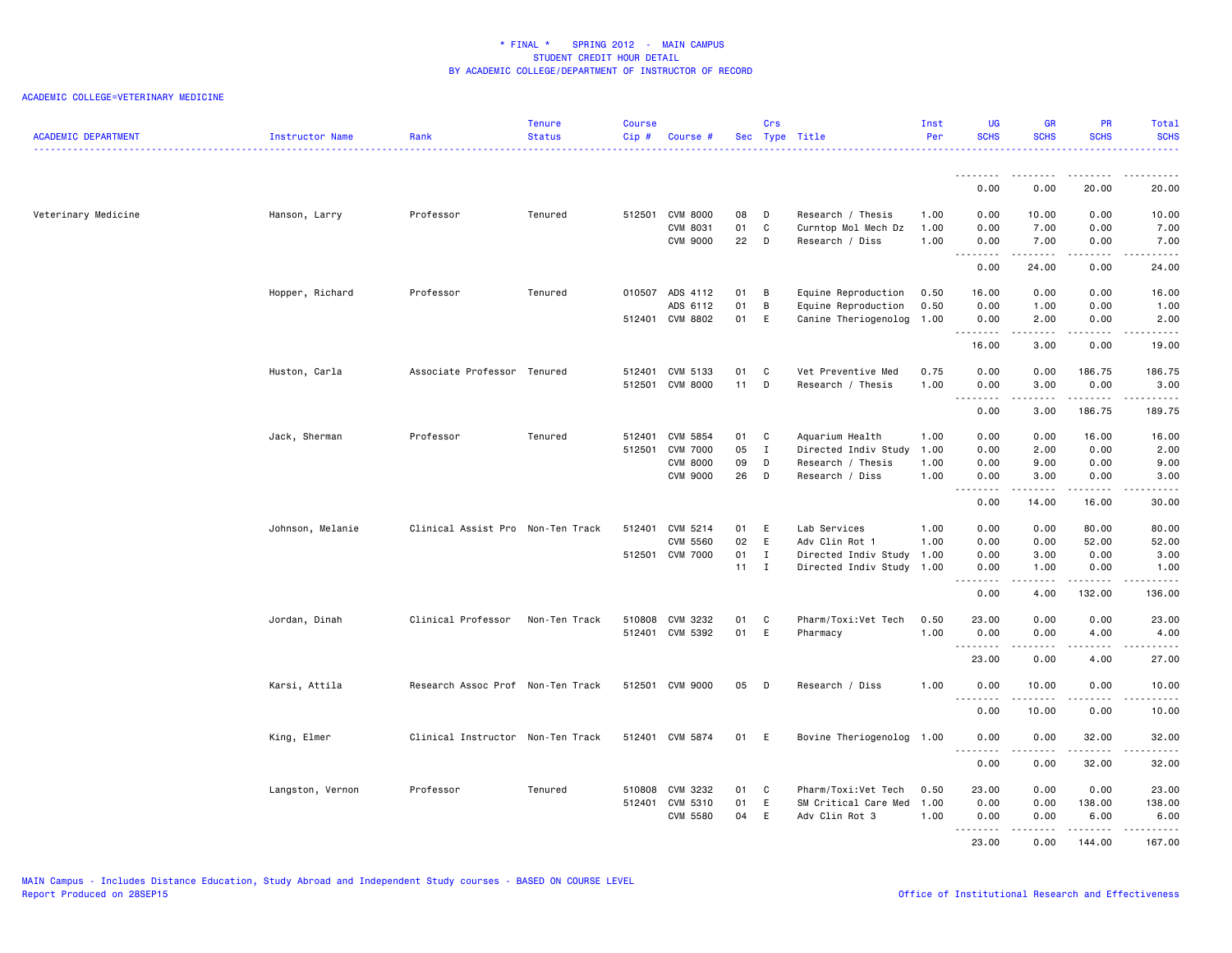| <b>ACADEMIC DEPARTMENT</b> | Instructor Name    | Rank                          | <b>Tenure</b><br><b>Status</b> | <b>Course</b><br>Cip# | Course #                           |              | Crs    | Sec Type Title                                   | Inst<br>Per                                                                                                                                                                                                                                                                                                                                                                                                                                                                                                                                                                                                                                                                                                                                                                                                                                                                                                                                                   | <b>UG</b><br><b>SCHS</b>            | <b>GR</b><br><b>SCHS</b> | PR<br><b>SCHS</b> | Total<br><b>SCHS</b>                                                                                                                                          |
|----------------------------|--------------------|-------------------------------|--------------------------------|-----------------------|------------------------------------|--------------|--------|--------------------------------------------------|---------------------------------------------------------------------------------------------------------------------------------------------------------------------------------------------------------------------------------------------------------------------------------------------------------------------------------------------------------------------------------------------------------------------------------------------------------------------------------------------------------------------------------------------------------------------------------------------------------------------------------------------------------------------------------------------------------------------------------------------------------------------------------------------------------------------------------------------------------------------------------------------------------------------------------------------------------------|-------------------------------------|--------------------------|-------------------|---------------------------------------------------------------------------------------------------------------------------------------------------------------|
| Veterinary Medicine        | Lathan, Patricia   | Assistant Professor Ten Track |                                |                       | 512401 CVM 8990                    | 07           | C      | Special Topic In CVM 1.00                        | 5.00<br>0.00<br>0.00<br>.<br><u>.</u><br>0.00<br>5.00<br>0.00<br>5.00<br>0.00<br>0.00<br>1.00<br>0.00<br>13.00<br>0.00<br>.<br>.<br>5.00<br>13.00<br>0.00<br>0.00<br>0.00<br>170.00<br>0.00<br>2.00<br>0.00<br>1.00<br>1.00<br>0.00<br>2.00<br>0.00<br>.<br>$- - - - -$<br>0.00<br>4.00<br>170.00<br>1.00<br>0.00<br>0.00<br>26.00<br>.<br>.<br>.<br>0.00<br>0.00<br>26.00<br>1.00<br>0.00<br>0.00<br>200.00<br>1.00<br>0.00<br>0.00<br>2.00<br>1.00<br>0.00<br>4.00<br>0.00<br>1.00<br>0.00<br>7.00<br>0.00<br>.<br>د د د د د<br>.<br>0.00<br>11.00<br>202.00<br>1.00<br>0.00<br>5.00<br>0.00<br>0.00<br>5.00<br>0.00<br>1.00<br>0.00<br>10.00<br>0.00<br>.<br>.<br>-----<br>0.00<br>10.00<br>0.00<br>1.00<br>0.00<br>0.00<br>2.00<br>1.00<br>0.00<br>0.00<br>72.00<br>0.00<br>0.00<br>174.00<br>.<br><u>.</u><br>.<br>0.00<br>0.00<br>248.00<br>0.25<br>0.00<br>0.00<br>62.25<br>.<br>.<br>.<br>0.00<br>62.25<br>0.00<br>1.00<br>0.00<br>0.00<br>80.00<br>. | 5.00<br>$\sim$ $\sim$ $\sim$ $\sim$ |                          |                   |                                                                                                                                                               |
|                            |                    |                               |                                |                       |                                    |              |        |                                                  |                                                                                                                                                                                                                                                                                                                                                                                                                                                                                                                                                                                                                                                                                                                                                                                                                                                                                                                                                               |                                     |                          |                   | 5.00                                                                                                                                                          |
|                            | Lawrence, Mark     | Non-Faculty                   | Tenured                        |                       | 512401 CVM 4000<br>512501 CVM 9000 | $01$ I<br>06 | D      | Directed Indiv Study 1.00<br>Research / Diss     |                                                                                                                                                                                                                                                                                                                                                                                                                                                                                                                                                                                                                                                                                                                                                                                                                                                                                                                                                               |                                     |                          |                   | 5.00<br>13.00                                                                                                                                                 |
|                            |                    |                               |                                |                       |                                    |              |        |                                                  |                                                                                                                                                                                                                                                                                                                                                                                                                                                                                                                                                                                                                                                                                                                                                                                                                                                                                                                                                               |                                     |                          |                   | د د د د د<br>18.00                                                                                                                                            |
|                            | Linford, Robert    | Professor                     | Tenured                        |                       | 512401 CVM 5072                    | 01           | B      | Veterinary Anatomy I 1.00                        |                                                                                                                                                                                                                                                                                                                                                                                                                                                                                                                                                                                                                                                                                                                                                                                                                                                                                                                                                               |                                     |                          |                   | 170.00                                                                                                                                                        |
|                            |                    |                               |                                |                       | <b>CVM 8990</b><br>512501 CVM 9000 | 02<br>20     | C<br>D | Special Topic In CVM<br>Research / Diss          |                                                                                                                                                                                                                                                                                                                                                                                                                                                                                                                                                                                                                                                                                                                                                                                                                                                                                                                                                               |                                     |                          |                   | 2.00<br>2.00<br>.                                                                                                                                             |
|                            |                    |                               |                                |                       |                                    |              |        |                                                  |                                                                                                                                                                                                                                                                                                                                                                                                                                                                                                                                                                                                                                                                                                                                                                                                                                                                                                                                                               |                                     |                          |                   | 174.00                                                                                                                                                        |
|                            | Lunsford, Kari     | Assistant Professor Ten Track |                                |                       | 512401 CVM 5802                    | 01 C         |        | Pract. Clin. Onc.                                |                                                                                                                                                                                                                                                                                                                                                                                                                                                                                                                                                                                                                                                                                                                                                                                                                                                                                                                                                               |                                     |                          |                   | 26.00<br>.                                                                                                                                                    |
|                            |                    |                               |                                |                       |                                    |              |        |                                                  |                                                                                                                                                                                                                                                                                                                                                                                                                                                                                                                                                                                                                                                                                                                                                                                                                                                                                                                                                               |                                     |                          |                   | 26.00                                                                                                                                                         |
|                            | Mackin, Andrew     | Professor                     | Tenured                        |                       | 512401 CVM 5380<br><b>CVM 5580</b> | 01 E<br>03   | E      | Small Anim Int Med<br>Adv Clin Rot 3             |                                                                                                                                                                                                                                                                                                                                                                                                                                                                                                                                                                                                                                                                                                                                                                                                                                                                                                                                                               |                                     |                          |                   | 200.00<br>2.00                                                                                                                                                |
|                            |                    |                               |                                |                       | 512501 CVM 8000                    | 10           | D      | Research / Thesis                                |                                                                                                                                                                                                                                                                                                                                                                                                                                                                                                                                                                                                                                                                                                                                                                                                                                                                                                                                                               |                                     |                          |                   | 4.00                                                                                                                                                          |
|                            |                    |                               |                                |                       | <b>CVM 9000</b>                    | 16           | D      | Research / Diss                                  |                                                                                                                                                                                                                                                                                                                                                                                                                                                                                                                                                                                                                                                                                                                                                                                                                                                                                                                                                               |                                     |                          |                   | 7.00<br>.                                                                                                                                                     |
|                            |                    |                               |                                |                       |                                    |              |        |                                                  |                                                                                                                                                                                                                                                                                                                                                                                                                                                                                                                                                                                                                                                                                                                                                                                                                                                                                                                                                               |                                     |                          |                   | 213.00                                                                                                                                                        |
|                            | Mauel, Michael     | Associate Professor Tenured   |                                |                       | 512501 CVM 9000                    | 24           | D      | Research / Diss                                  |                                                                                                                                                                                                                                                                                                                                                                                                                                                                                                                                                                                                                                                                                                                                                                                                                                                                                                                                                               |                                     |                          |                   | 5.00<br>.                                                                                                                                                     |
|                            |                    |                               |                                |                       |                                    |              |        |                                                  |                                                                                                                                                                                                                                                                                                                                                                                                                                                                                                                                                                                                                                                                                                                                                                                                                                                                                                                                                               |                                     |                          |                   | 5.00                                                                                                                                                          |
|                            | McCarthy, Fiona    | Assistant Professor Ten Track |                                |                       | 512501 CVM 9000                    | 07           | D      | Research / Diss                                  |                                                                                                                                                                                                                                                                                                                                                                                                                                                                                                                                                                                                                                                                                                                                                                                                                                                                                                                                                               |                                     |                          |                   | 10.00<br>.                                                                                                                                                    |
|                            |                    |                               |                                |                       |                                    |              |        |                                                  |                                                                                                                                                                                                                                                                                                                                                                                                                                                                                                                                                                                                                                                                                                                                                                                                                                                                                                                                                               |                                     |                          |                   | 10.00                                                                                                                                                         |
|                            | McLaughlin, Ronald | Professor                     | Tenured                        |                       | 512401 CVM 5570                    | 04           | E      | Adv Clin Rot 2                                   |                                                                                                                                                                                                                                                                                                                                                                                                                                                                                                                                                                                                                                                                                                                                                                                                                                                                                                                                                               |                                     |                          |                   | 2.00                                                                                                                                                          |
|                            |                    |                               |                                |                       | CVM 5754                           | 01           | B      | Adv Sm Anim Surgery                              |                                                                                                                                                                                                                                                                                                                                                                                                                                                                                                                                                                                                                                                                                                                                                                                                                                                                                                                                                               |                                     |                          |                   | 72.00                                                                                                                                                         |
|                            |                    |                               |                                |                       | 512501 CVM 5256                    | 01           | E      | Small Animal Surgery 1.00                        |                                                                                                                                                                                                                                                                                                                                                                                                                                                                                                                                                                                                                                                                                                                                                                                                                                                                                                                                                               |                                     |                          |                   | 174.00                                                                                                                                                        |
|                            |                    |                               |                                |                       |                                    |              |        |                                                  |                                                                                                                                                                                                                                                                                                                                                                                                                                                                                                                                                                                                                                                                                                                                                                                                                                                                                                                                                               |                                     |                          |                   | 248.00                                                                                                                                                        |
|                            | Meiring, Richard   | Non-Faculty                   | Non-Ten Track                  |                       | 512401 CVM 5133                    | 01           | C      | Vet Preventive Med                               |                                                                                                                                                                                                                                                                                                                                                                                                                                                                                                                                                                                                                                                                                                                                                                                                                                                                                                                                                               |                                     |                          |                   | 62.25<br>.                                                                                                                                                    |
|                            |                    |                               |                                |                       |                                    |              |        |                                                  |                                                                                                                                                                                                                                                                                                                                                                                                                                                                                                                                                                                                                                                                                                                                                                                                                                                                                                                                                               |                                     |                          |                   | 62.25                                                                                                                                                         |
|                            | Meyer, Robert      | Professor                     | Tenured                        |                       | 512401 CVM 5234                    | 01 E         |        | Anesthesiolgy                                    |                                                                                                                                                                                                                                                                                                                                                                                                                                                                                                                                                                                                                                                                                                                                                                                                                                                                                                                                                               |                                     |                          |                   | 80.00<br>$\frac{1}{2} \left( \frac{1}{2} \right) \left( \frac{1}{2} \right) \left( \frac{1}{2} \right) \left( \frac{1}{2} \right) \left( \frac{1}{2} \right)$ |
|                            |                    |                               |                                |                       |                                    |              |        |                                                  |                                                                                                                                                                                                                                                                                                                                                                                                                                                                                                                                                                                                                                                                                                                                                                                                                                                                                                                                                               | 0.00                                | 0.00                     | 80.00             | 80.00                                                                                                                                                         |
|                            | Morgan, Timothy    | Associate Professor Ten Track |                                |                       | 512401 CVM 5044<br>512501 CVM 8701 | 01<br>02 C   | C      | Intro Vet Pathology<br>Vet Histopathology S 1.00 | 0.50                                                                                                                                                                                                                                                                                                                                                                                                                                                                                                                                                                                                                                                                                                                                                                                                                                                                                                                                                          | 0.00<br>0.00                        | 0.00<br>2.00             | 170.00<br>0.00    | 170.00<br>2.00                                                                                                                                                |
|                            |                    |                               |                                |                       |                                    |              |        |                                                  |                                                                                                                                                                                                                                                                                                                                                                                                                                                                                                                                                                                                                                                                                                                                                                                                                                                                                                                                                               | <u>.</u><br>0.00                    | .<br>2.00                | .<br>170.00       | .<br>172.00                                                                                                                                                   |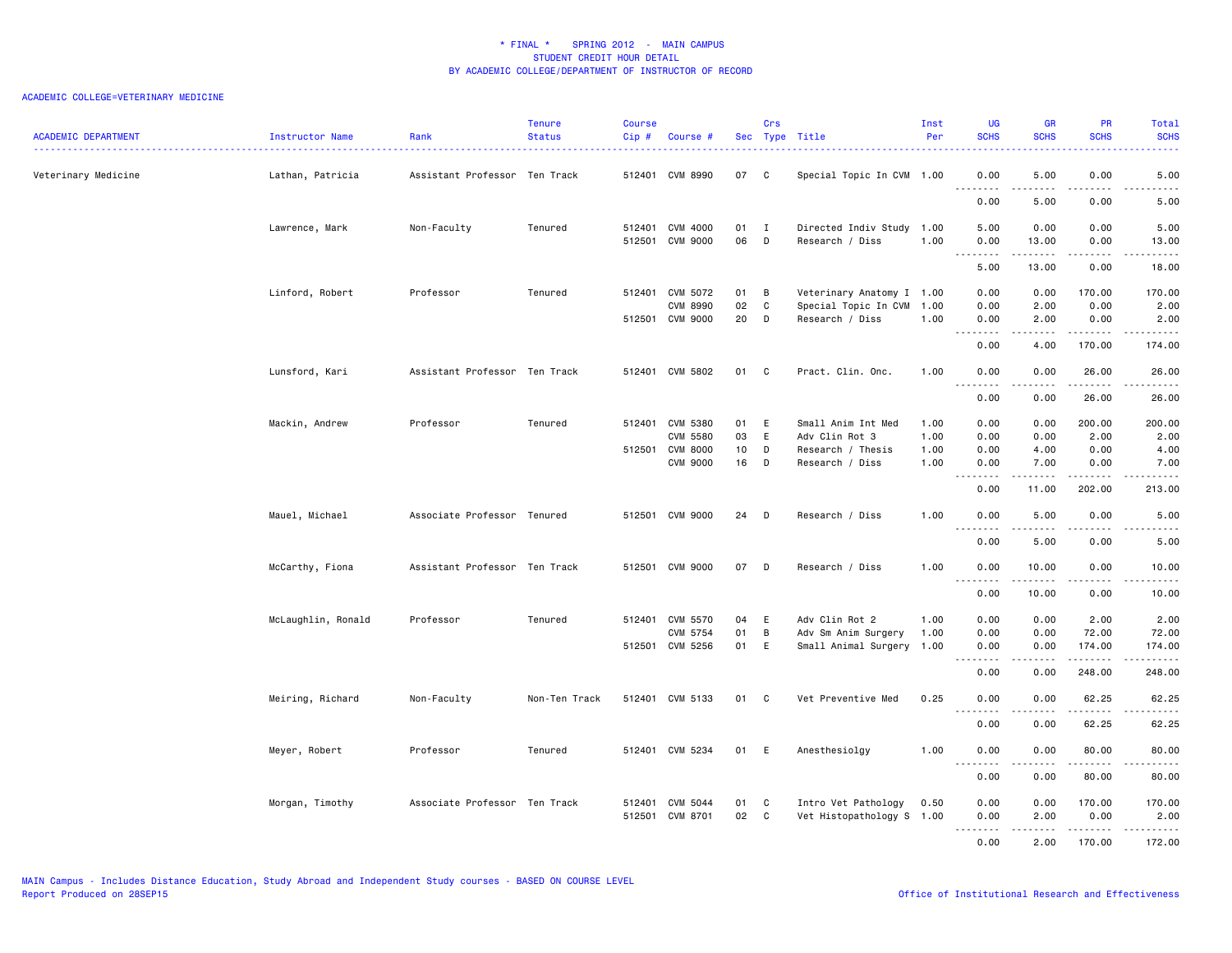| <b>ACADEMIC DEPARTMENT</b> | Instructor Name<br>.  | Rank                              | <b>Tenure</b><br><b>Status</b> | <b>Course</b><br>Cip# | Course #                    |               | Crs            | Sec Type Title                  | Inst<br>Per  | <b>UG</b><br><b>SCHS</b> | <b>GR</b><br><b>SCHS</b> | PR<br><b>SCHS</b>                                                                                                                                            | Total<br><b>SCHS</b>  |
|----------------------------|-----------------------|-----------------------------------|--------------------------------|-----------------------|-----------------------------|---------------|----------------|---------------------------------|--------------|--------------------------|--------------------------|--------------------------------------------------------------------------------------------------------------------------------------------------------------|-----------------------|
| Veterinary Medicine        | Mullen, Walter        | Clinical Assist Pro Non-Ten Track |                                |                       | 512401 CVM 5302             | 01 B          |                | Clinicopathologic Co 1.00       |              | 0.00<br>.                | 0.00                     | 152.00                                                                                                                                                       | 152.00<br>.           |
|                            |                       |                                   |                                |                       |                             |               |                |                                 |              | 0.00                     | 0.00                     | 152.00                                                                                                                                                       | 152.00                |
|                            | Nabors, Ben           | Clinical Instructor Non-Ten Track |                                |                       | 512401 CVM 5000             | $15$ I        |                | Directed Indiv Study 1.00       |              | 0.00<br>.                | 0.00                     | 2.00                                                                                                                                                         | 2.00                  |
|                            |                       |                                   |                                |                       |                             |               |                |                                 |              | 0.00                     | 0.00                     | 2.00                                                                                                                                                         | 2.00                  |
|                            | Nanduri, Bindumadhavi | Assistant Professor Ten Track     |                                |                       | 512501 CVM 9000             | 08 D          |                | Research / Diss                 | 1.00         | 0.00<br>.                | 21.00                    | 0.00                                                                                                                                                         | 21.00                 |
|                            |                       |                                   |                                |                       |                             |               |                |                                 |              | 0.00                     | 21.00                    | 0.00                                                                                                                                                         | 21.00                 |
|                            | Petrie-Hanson, Lora   | Associate Professor Tenured       |                                |                       | 512501 CVM 9000             | 09            | D              | Research / Diss                 | 1.00         | 0.00<br>.                | 13.00<br>.               | 0.00<br>.                                                                                                                                                    | 13.00<br>.            |
|                            |                       |                                   |                                |                       |                             |               |                |                                 |              | 0.00                     | 13.00                    | 0.00                                                                                                                                                         | 13.00                 |
|                            | Pharr, Gregory        | Associate Professor Tenured       |                                |                       | 512401 CVM 4000             | $02 \qquad I$ |                | Directed Indiv Study            | 1.00         | 3.00                     | 0.00                     | 0.00                                                                                                                                                         | 3.00                  |
|                            |                       |                                   |                                |                       | 512501 CVM 8303             | 01            | C              | Advanced Immunology             | 1.00         | 0.00<br>.                | 42.00                    | 0.00                                                                                                                                                         | 42.00                 |
|                            |                       |                                   |                                |                       |                             |               |                |                                 |              | 3.00                     | 42.00                    | 0.00                                                                                                                                                         | 45.00                 |
|                            | Pinchuk, Lesya        | Associate Professor Tenured       |                                |                       | 512501 CVM 9000             | 10            | D              | Research / Diss                 | 1.00         | 0.00<br>$\sim$ $\sim$ .  | 9.00                     | 0.00                                                                                                                                                         | 9.00                  |
|                            |                       |                                   |                                |                       |                             |               |                |                                 |              | 0.00                     | 9.00                     | 0.00                                                                                                                                                         | 9.00                  |
|                            | Pote, Linda           | Professor                         | Tenured                        |                       | 512501 CVM 8624<br>CVM 9000 | 01<br>17      | C<br>D         | Protozoology<br>Research / Diss | 1.00<br>1.00 | 0.00<br>0.00             | 24.00<br>6.00            | 0.00<br>0.00                                                                                                                                                 | 24.00<br>6.00         |
|                            |                       |                                   |                                |                       |                             |               |                |                                 |              | .                        |                          |                                                                                                                                                              |                       |
|                            |                       |                                   |                                |                       |                             |               |                |                                 |              | 0.00                     | 30.00                    | 0.00                                                                                                                                                         | 30.00                 |
|                            | Pruett, Stephen       | Professor                         | Tenured                        |                       | 512501 CVM 7000             | 10            | $\mathbf{I}$   | Directed Indiv Study 1.00       |              | 0.00                     | 3.00                     | 0.00                                                                                                                                                         | 3.00                  |
|                            |                       |                                   |                                |                       | <b>CVM 8000</b>             | 03            | D              | Research / Thesis               | 1.00         | 0.00<br>.                | 14.00<br>.               | 0.00<br>.                                                                                                                                                    | 14.00<br>.            |
|                            |                       |                                   |                                |                       |                             |               |                |                                 |              | 0.00                     | 17.00                    | 0.00                                                                                                                                                         | 17.00                 |
|                            | Ray, Joel             | Clinical Assist Pro Non-Ten Track |                                | 510808                | CVM 3013                    | 01            | C              | Sm Anim Diseases & M 1.00       |              | 69.00                    | 0.00                     | 0.00                                                                                                                                                         | 69.00                 |
|                            |                       |                                   |                                | 512401                | CVM 5246                    | 01            | E              | Community Veterinary 0.50       |              | 0.00                     | 0.00                     | 87.00                                                                                                                                                        | 87.00                 |
|                            |                       |                                   |                                |                       | CVM 5570                    | 02            | E              | Adv Clin Rot 2                  | 1.00         | 0.00                     | 0.00                     | 10.00                                                                                                                                                        | 10.00                 |
|                            |                       |                                   |                                |                       | VS 1012                     | 01            | C              | Intro Vet Med Career 0.95       |              | 81.70<br>.               | 0.00<br>.                | 0.00<br>$\frac{1}{2} \left( \frac{1}{2} \right) \left( \frac{1}{2} \right) \left( \frac{1}{2} \right) \left( \frac{1}{2} \right) \left( \frac{1}{2} \right)$ | 81.70<br>.            |
|                            |                       |                                   |                                |                       |                             |               |                |                                 |              | 150.70                   | 0.00                     | 97.00                                                                                                                                                        | 247.70                |
|                            | Ross, Matthew         | Associate Professor Tenured       |                                |                       | 512501 CVM 7000             | 08            | $\mathbf{I}$   | Directed Indiv Study 1.00       |              | 0.00<br><u>.</u>         | 2.00                     | 0.00                                                                                                                                                         | 2.00                  |
|                            |                       |                                   |                                |                       |                             |               |                |                                 |              | 0.00                     | 2.00                     | 0.00                                                                                                                                                         | 2.00                  |
|                            | Sampson, Sarah        | Assistant Professor Ten Track     |                                |                       | 512401 CVM 5000             | 08            | $\blacksquare$ | Directed Indiv Study 1.00       |              | 0.00                     | 0.00                     | 3.00                                                                                                                                                         | 3.00                  |
|                            |                       |                                   |                                |                       | <b>CVM 8990</b>             | 04            | C              | Special Topic In CVM 1.00       |              | 0.00                     | 2.00                     | 0.00                                                                                                                                                         | 2.00                  |
|                            |                       |                                   |                                |                       |                             | 05            | $\mathbf C$    | Special Topic In CVM 1.00       |              | 0.00<br>.                | 2.00<br>$- - - - -$      | 0.00<br>.                                                                                                                                                    | 2.00<br>$\frac{1}{2}$ |
|                            |                       |                                   |                                |                       |                             |               |                |                                 |              | 0.00                     | 4.00                     | 3.00                                                                                                                                                         | 7.00                  |
|                            | Seo, Keun Seok        | Research Assist Pro Non-Ten Track |                                |                       | 512501 CVM 7000             | 03 I          |                | Directed Indiv Study 1.00       |              | 0.00                     | 3.00                     | 0.00                                                                                                                                                         | 3.00                  |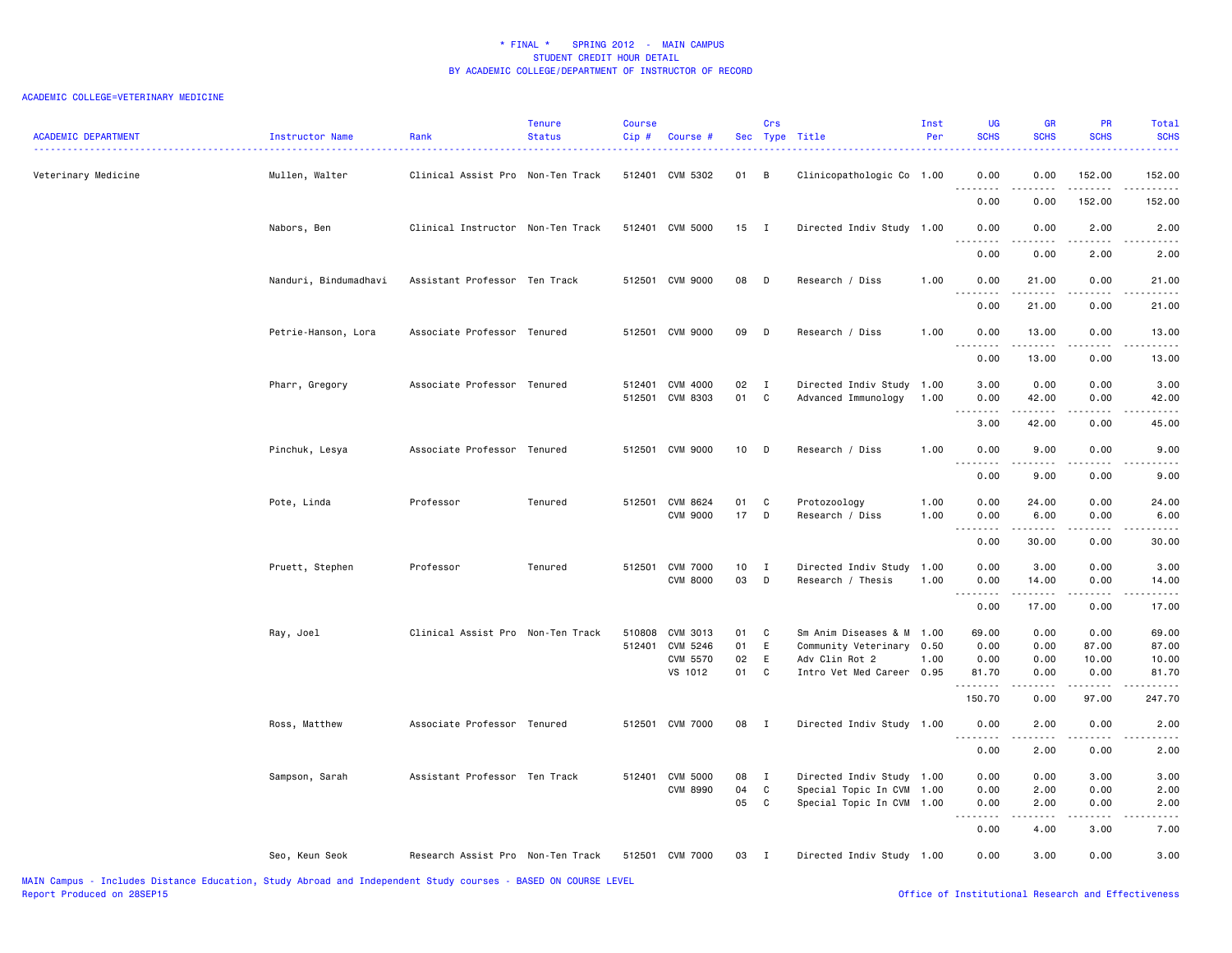| <b>ACADEMIC DEPARTMENT</b> | Instructor Name       | Rank                              | <b>Tenure</b><br><b>Status</b> | Course<br>Cip# | Course #        |        | Crs          | Sec Type Title            | Inst<br>Per | UG<br><b>SCHS</b>  | <b>GR</b><br><b>SCHS</b> | PR<br><b>SCHS</b> | Total<br><b>SCHS</b>                                                                                                                                         |
|----------------------------|-----------------------|-----------------------------------|--------------------------------|----------------|-----------------|--------|--------------|---------------------------|-------------|--------------------|--------------------------|-------------------|--------------------------------------------------------------------------------------------------------------------------------------------------------------|
|                            |                       |                                   |                                |                |                 |        |              |                           |             | <u>.</u><br>0.00   | 3.00                     | 0.00              | 3.00                                                                                                                                                         |
| Veterinary Medicine        | Shores, James         | Clinical Professor                | Non-Ten Track                  |                | 512401 CVM 5662 | 01     | C            | Clinical Neurology        | 1.00        | 0.00               | 0.00                     | 16.00             | 16.00                                                                                                                                                        |
|                            |                       |                                   |                                |                | 512501 CVM 7000 | 07 I   |              | Directed Indiv Study 1.00 |             | 0.00<br>---<br>.   | 2.00<br>-----            | 0.00<br>.         | 2.00<br>.                                                                                                                                                    |
|                            |                       |                                   |                                |                |                 |        |              |                           |             | 0.00               | 2.00                     | 16.00             | 18.00                                                                                                                                                        |
|                            | Smith, Jack           | Associate Professor Tenured       |                                |                | 512401 CVM 5000 | 03     | $\mathbf{I}$ | Directed Indiv Study 1.00 |             | 0.00               | 0.00                     | 2.00              | 2.00                                                                                                                                                         |
|                            |                       |                                   |                                |                |                 | 05     | $\mathbf I$  | Directed Indiv Study      | 1.00        | 0.00               | 0.00                     | 2.00              | 2.00                                                                                                                                                         |
|                            |                       |                                   |                                |                |                 | 06     | $\mathbf{I}$ | Directed Indiv Study 1.00 |             | 0.00               | 0.00                     | 2.00              | 2.00                                                                                                                                                         |
|                            |                       |                                   |                                |                |                 | 07     | $\mathbf{I}$ | Directed Indiv Study 1.00 |             | 0.00               | 0.00                     | 2.00              | 2.00                                                                                                                                                         |
|                            |                       |                                   |                                |                |                 | 11     | $\mathbf{I}$ | Directed Indiv Study 1.00 |             | 0.00               | 0.00                     | 2.00              | 2.00                                                                                                                                                         |
|                            |                       |                                   |                                |                |                 | 12     | $\mathbf{I}$ | Directed Indiv Study 1.00 |             | 0.00               | 0.00                     | 2.00              | 2.00                                                                                                                                                         |
|                            |                       |                                   |                                |                |                 | 13     | $\mathbf{I}$ | Directed Indiv Study 1.00 |             | 0.00               | 0.00                     | 2.00              | 2.00                                                                                                                                                         |
|                            |                       |                                   |                                |                |                 | 14     | $\mathbf{I}$ | Directed Indiv Study 1.00 |             | 0.00               | 0.00                     | 2.00              | 2.00                                                                                                                                                         |
|                            |                       |                                   |                                |                | CVM 5292        | 01     | E            | Flowood/MVRDL Extern      | 1.00        | 0.00               | 0.00                     | 56.00             | 56.00                                                                                                                                                        |
|                            |                       |                                   |                                |                | CVM 5510        | 01     | E            | Vm An Externship 1        | 1.00        | 0.00               | 0.00                     | 181.00            | 181.00                                                                                                                                                       |
|                            |                       |                                   |                                |                | CVM 5520        | 01     | E            | Vm An Externship 2        | 1.00        | 0.00               | 0.00                     | 85.00             | 85.00                                                                                                                                                        |
|                            |                       |                                   |                                |                | CVM 5530        | 01     | E            | Vm An Externship 3        | 1.00        | 0.00               | 0.00                     | 26.00             | 26.00                                                                                                                                                        |
|                            |                       |                                   |                                |                | CVM 5540        | 01     | E            | Vm An Externship 4        | 1.00        | 0.00               | 0.00                     | 6.00              | 6.00                                                                                                                                                         |
|                            |                       |                                   |                                |                | <b>CVM 5550</b> | 01     | E            | Vm An Externship 5        | 1.00        | 0.00               | 0.00                     | 4.00              | 4.00                                                                                                                                                         |
|                            |                       |                                   |                                |                | <b>CVM 5560</b> | 01     | E            | Adv Clin Rot 1            | 1.00        | 0.00               | 0.00                     | 5.00              | 5.00                                                                                                                                                         |
|                            |                       |                                   |                                |                | <b>CVM 5570</b> | 01     | E            | Adv Clin Rot 2            | 1.00        | 0.00               | 0.00                     | 4.00              | 4.00                                                                                                                                                         |
|                            |                       |                                   |                                |                | CVM 5692        | 01     | C            | Vet Art & Business M      | 0.50        | 0.00               | 0.00                     | 26.00             | 26.00                                                                                                                                                        |
|                            |                       |                                   |                                |                | CVM 5772        | 01     | C            | Canine Theriogenolog      | 1.00        | 0.00<br>.          | 0.00<br>.                | 16.00<br><u>.</u> | 16.00<br>.                                                                                                                                                   |
|                            |                       |                                   |                                |                |                 |        |              |                           |             | 0.00               | 0.00                     | 425.00            | 425.00                                                                                                                                                       |
|                            | Stockler, Ricardo     | Clinical Assist Pro Non-Ten Track |                                |                | 512401 CVM 5175 | 01     | $\mathbf{C}$ | Food Animal Med & Su 0.25 |             | 0.00<br>- - -<br>. | 0.00                     | 103.75            | 103.75<br>.                                                                                                                                                  |
|                            |                       |                                   |                                |                |                 |        |              |                           |             | 0.00               | 0.00                     | 103.75            | 103.75                                                                                                                                                       |
|                            | Swiderski, Cyprianna  | Associate Professor Tenured       |                                |                | 512501 CVM 8000 | 04     | $\mathsf{D}$ | Research / Thesis         | 1.00        | 0.00               | 10.00                    | 0.00              | 10.00                                                                                                                                                        |
|                            |                       |                                   |                                |                | <b>CVM 9000</b> | 01     | D            | Research / Diss           | 1.00        | 0.00               | 13.00                    | 0.00              | 13.00                                                                                                                                                        |
|                            |                       |                                   |                                |                |                 |        |              |                           |             |                    |                          |                   | .                                                                                                                                                            |
|                            |                       |                                   |                                |                |                 |        |              |                           |             | 0.00               | 23.00                    | 0.00              | 23.00                                                                                                                                                        |
|                            | Syrcle, Jason         | Clinical Assist Pro Non-Ten Track |                                |                | 512401 CVM 8061 | 01 S   |              | Small Anim Surg Lit       | 1.00        | 0.00<br>.          | 3.00<br>-----            | 0.00<br>.         | 3.00<br>$\frac{1}{2} \left( \frac{1}{2} \right) \left( \frac{1}{2} \right) \left( \frac{1}{2} \right) \left( \frac{1}{2} \right) \left( \frac{1}{2} \right)$ |
|                            |                       |                                   |                                |                |                 |        |              |                           |             | 0.00               | 3.00                     | 0.00              | 3.00                                                                                                                                                         |
|                            | Thomas, Michael       | Clinical Professor                | Non-Ten Track                  |                | 512401 CVM 5162 | 01 C   |              | Diagnostic Imaging        | 0.50        | 0.00<br>.          | 0.00<br>-----            | 83.00<br><u>.</u> | 83.00<br>.                                                                                                                                                   |
|                            |                       |                                   |                                |                |                 |        |              |                           |             | 0.00               | 0.00                     | 83.00             | 83.00                                                                                                                                                        |
|                            | Varela-Stokes, Andrea | Assistant Professor Ten Track     |                                | 512401         | CVM 5163        | 01     | B            | Vet Parasitology          | 0.50        | 0.00               | 0.00                     | 126.00            | 126.00                                                                                                                                                       |
|                            |                       |                                   |                                | 512501         | <b>CVM 7000</b> | 06     | $\mathbf{I}$ | Directed Indiv Study      | 1.00        | 0.00               | 3.00                     | 0.00              | 3.00                                                                                                                                                         |
|                            |                       |                                   |                                |                | <b>CVM 9000</b> | $11$ D |              | Research / Diss           | 1.00        | 0.00               | 17.00                    | 0.00              | 17.00                                                                                                                                                        |
|                            |                       |                                   |                                |                |                 |        |              |                           |             | $- - -$<br>.       | .                        | <u>.</u>          | .                                                                                                                                                            |
|                            |                       |                                   |                                |                |                 |        |              |                           |             | 0.00               | 20.00                    | 126.00            | 146.00                                                                                                                                                       |
|                            | Wan, Xiufeng          | Assistant Professor Ten Track     |                                |                | 512501 CVM 9000 | 14     | $\mathsf{D}$ | Research / Diss           | 1.00        | 0.00               | 11.00                    | 0.00              | 11.00                                                                                                                                                        |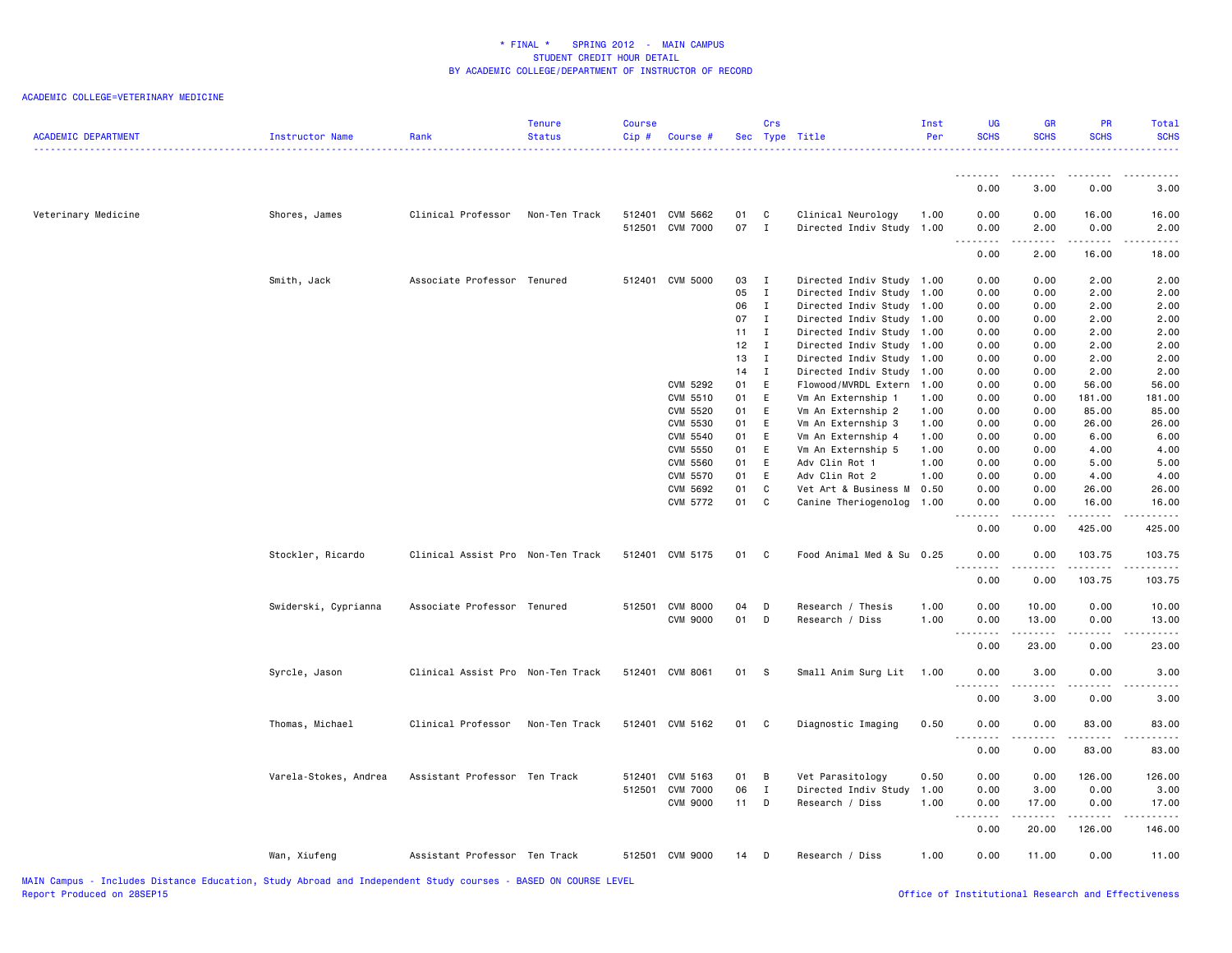| <b>ACADEMIC DEPARTMENT</b> | Instructor Name   | Rank                          | <b>Tenure</b><br><b>Status</b> | <b>Course</b><br>Cip# | Course #        | <b>Sec</b> | Crs | Type Title                | Inst<br>Per | <b>UG</b><br><b>SCHS</b> | <b>GR</b><br><b>SCHS</b> | <b>PR</b><br><b>SCHS</b> | Total<br><b>SCHS</b>                  |
|----------------------------|-------------------|-------------------------------|--------------------------------|-----------------------|-----------------|------------|-----|---------------------------|-------------|--------------------------|--------------------------|--------------------------|---------------------------------------|
|                            |                   |                               |                                |                       |                 |            |     |                           |             |                          |                          |                          |                                       |
|                            |                   |                               |                                |                       |                 |            |     |                           |             | 0.00                     | 11.00                    | 0.00                     | 11.00                                 |
| Veterinary Medicine        | Wang, Chinling    | Associate Professor Tenured   |                                | 512501                | CVM 9000        | $12$ D     |     | Research / Diss           | 1.00        | 0.00<br><u>.</u>         | 9.00                     | 0.00<br>.                | 9.00<br>. <b>.</b> .<br>$\frac{1}{2}$ |
|                            |                   |                               |                                |                       |                 |            |     |                           |             | 0.00                     | 9.00                     | 0.00                     | 9.00                                  |
|                            | Wardlaw, Jennifer | Assistant Professor Ten Track |                                | 512401                | <b>CVM 5000</b> | 16 I       |     | Directed Indiv Study 1.00 |             | 0.00                     | 0.00                     | 6.00                     | 6.00                                  |
|                            |                   |                               |                                |                       | VS 1012         | 01 C       |     | Intro Vet Med Career 0.05 |             | 4.30                     | 0.00                     | 0.00<br>-----            | 4.30                                  |
|                            |                   |                               |                                |                       |                 |            |     |                           |             | 4.30                     | 0.00                     | 6.00                     | 10.30                                 |
|                            | Wills, Robert     | Professor                     | Tenured                        | 512401                | CVM 5022        | 01 C       |     | Veterinary Epidemiol      | 1.00        | 0.00                     | 0.00                     | 170.00                   | 170.00                                |
|                            |                   |                               |                                | 512501                | CVM 8503        | 01 C       |     | Epidemiology/Biostat      | 1.00        | 0.00                     | 36.00                    | 0.00                     | 36.00                                 |
|                            |                   |                               |                                |                       | <b>CVM 9000</b> | 13         | D   | Research / Diss           | 1.00        | 0.00                     | 9.00                     | 0.00                     | 9.00                                  |
|                            |                   |                               |                                |                       |                 |            |     |                           |             |                          |                          |                          |                                       |
|                            |                   |                               |                                |                       |                 |            |     |                           |             | 0.00                     | 45.00                    | 170.00                   | 215,00                                |
|                            |                   |                               |                                |                       |                 |            |     |                           |             | ========                 |                          | ========                 | ==========                            |
| Veterinary Medicine        |                   |                               |                                |                       |                 |            |     |                           |             | 865.00                   | 528.00                   | 5788.00                  | 7181.00                               |
|                            |                   |                               |                                |                       |                 |            |     |                           |             | ========                 |                          | ========                 | ==========                            |